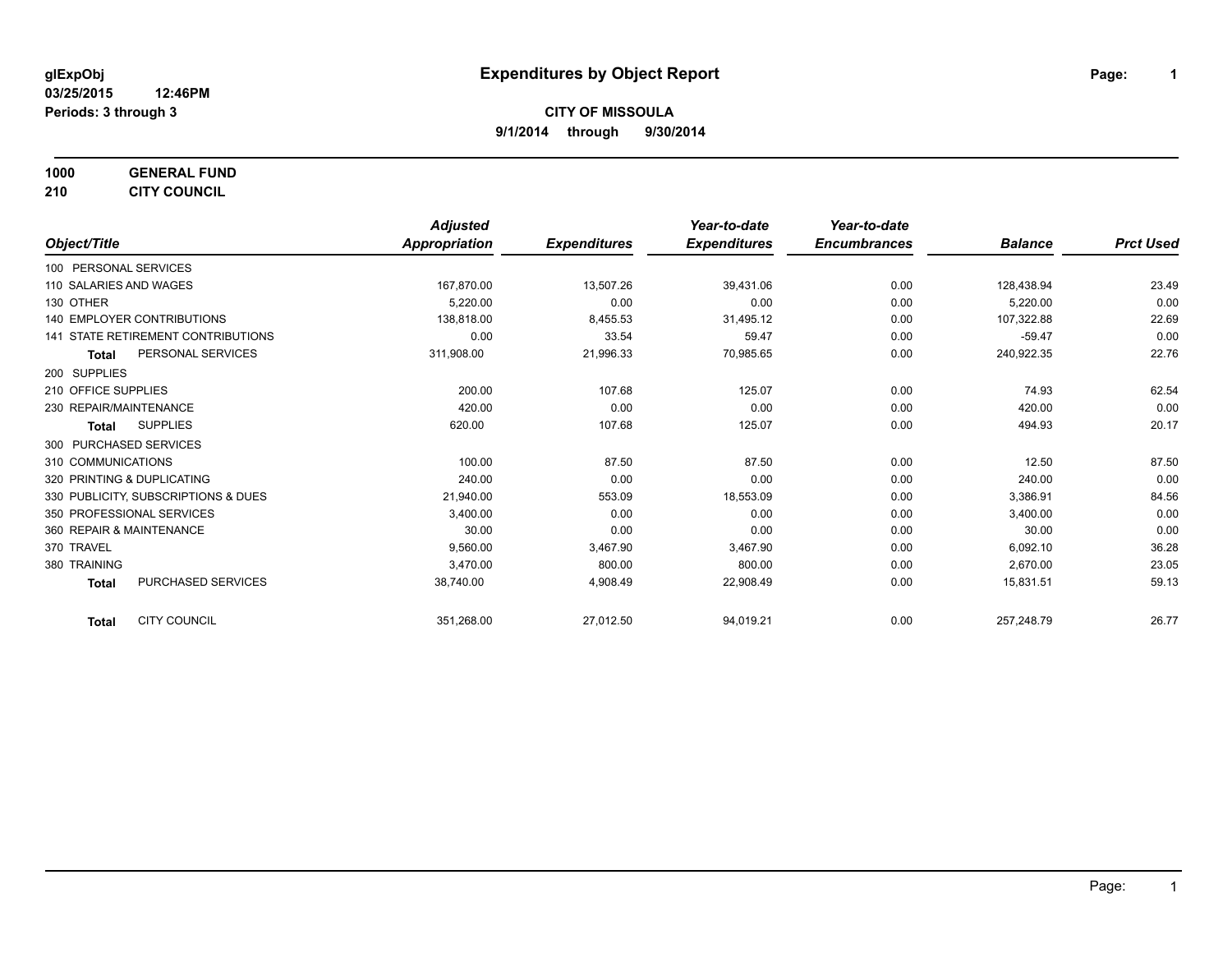**1000 GENERAL FUND**

**220 MAYOR**

|                                     | <b>Adjusted</b> |                     | Year-to-date        | Year-to-date        |                |                  |
|-------------------------------------|-----------------|---------------------|---------------------|---------------------|----------------|------------------|
| Object/Title                        | Appropriation   | <b>Expenditures</b> | <b>Expenditures</b> | <b>Encumbrances</b> | <b>Balance</b> | <b>Prct Used</b> |
| 100 PERSONAL SERVICES               |                 |                     |                     |                     |                |                  |
| 110 SALARIES AND WAGES              | 368,075.00      | 29,041.66           | 85,623.85           | 0.00                | 282,451.15     | 23.26            |
| 120 OVERTIME/TERMINATION            | 500.00          | 0.00                | 0.00                | 0.00                | 500.00         | 0.00             |
| 130 OTHER                           | 6.600.00        | 0.00                | 0.00                | 0.00                | 6,600.00       | 0.00             |
| <b>140 EMPLOYER CONTRIBUTIONS</b>   | 113,197.00      | 8,904.70            | 29,927.61           | 0.00                | 83,269.39      | 26.44            |
| 141 STATE RETIREMENT CONTRIBUTIONS  | 0.00            | 73.00               | 129.59              | 0.00                | $-129.59$      | 0.00             |
| PERSONAL SERVICES<br><b>Total</b>   | 488,372.00      | 38,019.36           | 115,681.05          | 0.00                | 372,690.95     | 23.69            |
| 200 SUPPLIES                        |                 |                     |                     |                     |                |                  |
| 210 OFFICE SUPPLIES                 | 1.004.00        | 170.80              | 241.29              | 0.00                | 762.71         | 24.03            |
| 220 OPERATING SUPPLIES              | 1,120.00        | 21.50               | 124.98              | 0.00                | 995.02         | 11.16            |
| 230 REPAIR/MAINTENANCE              | 100.00          | 0.00                | 0.00                | 0.00                | 100.00         | 0.00             |
| 231 GASOLINE                        | 108.00          | 0.00                | 0.00                | 0.00                | 108.00         | 0.00             |
| 240 OTHER SUPPLIES                  | 400.00          | 0.00                | 0.00                | 0.00                | 400.00         | 0.00             |
| <b>SUPPLIES</b><br><b>Total</b>     | 2,732.00        | 192.30              | 366.27              | 0.00                | 2,365.73       | 13.41            |
| 300 PURCHASED SERVICES              |                 |                     |                     |                     |                |                  |
| 310 COMMUNICATIONS                  | 712.00          | 6.06                | 19.38               | 0.00                | 692.62         | 2.72             |
| 320 PRINTING & DUPLICATING          | 3,056.00        | 33.40               | 33.40               | 0.00                | 3,022.60       | 1.09             |
| 330 PUBLICITY, SUBSCRIPTIONS & DUES | 9,680.00        | 0.00                | 6,890.27            | 0.00                | 2,789.73       | 71.18            |
| 344 TELEPHONE SERVICE               | 6.076.00        | 357.19              | 711.94              | 0.00                | 5,364.06       | 11.72            |
| 350 PROFESSIONAL SERVICES           | 3,307.00        | 320.00              | 320.00              | 0.00                | 2,987.00       | 9.68             |
| 360 REPAIR & MAINTENANCE            | 1,305.00        | 19.63               | 148.47              | 0.00                | 1,156.53       | 11.38            |
| 370 TRAVEL                          | 2,008.00        | $-896.20$           | $-896.20$           | 0.00                | 2,904.20       | $-44.63$         |
| 380 TRAINING                        | 2,020.00        | 100.00              | 100.00              | 0.00                | 1,920.00       | 4.95             |
| 390 OTHER PURCHASED SERVICES        | 1,250.00        | 101.05              | 101.05              | 0.00                | 1,148.95       | 8.08             |
| PURCHASED SERVICES<br><b>Total</b>  | 29,414.00       | 41.13               | 7,428.31            | 0.00                | 21,985.69      | 25.25            |
| <b>MAYOR</b><br><b>Total</b>        | 520,518.00      | 38,252.79           | 123,475.63          | 0.00                | 397,042.37     | 23.72            |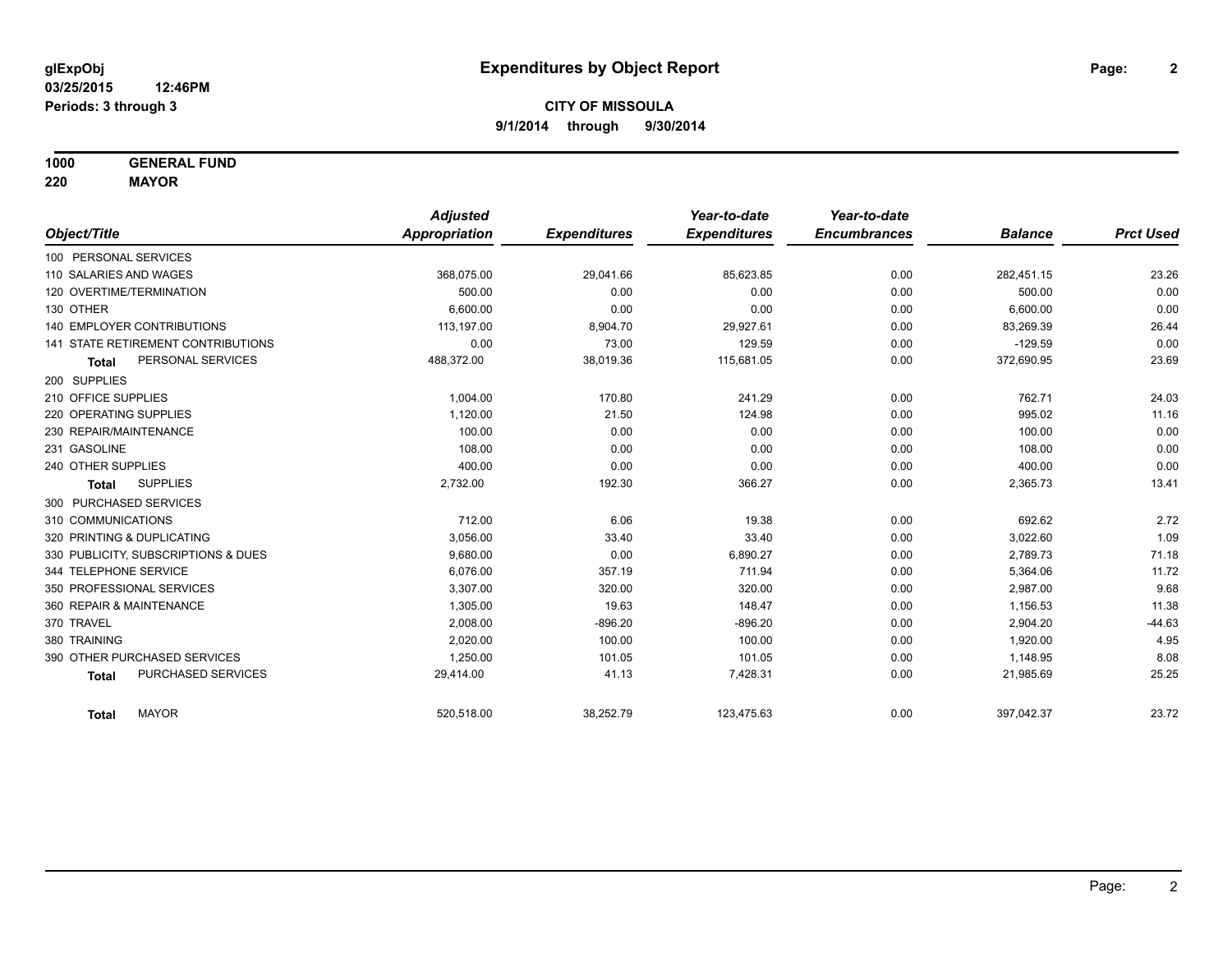# **1000 GENERAL FUND**

**221 HUMAN RESOURCES**

|                                           | <b>Adjusted</b> |                     | Year-to-date        | Year-to-date        |                |                  |
|-------------------------------------------|-----------------|---------------------|---------------------|---------------------|----------------|------------------|
| Object/Title                              | Appropriation   | <b>Expenditures</b> | <b>Expenditures</b> | <b>Encumbrances</b> | <b>Balance</b> | <b>Prct Used</b> |
| 100 PERSONAL SERVICES                     |                 |                     |                     |                     |                |                  |
| 110 SALARIES AND WAGES                    | 214,440.00      | 10,401.42           | 30,418.93           | 0.00                | 184,021.07     | 14.19            |
| 140 EMPLOYER CONTRIBUTIONS                | 76.197.00       | 4,023.08            | 14,025.63           | 0.00                | 62.171.37      | 18.41            |
| 141 STATE RETIREMENT CONTRIBUTIONS        | 0.00            | 25.93               | 45.95               | 0.00                | $-45.95$       | 0.00             |
| PERSONAL SERVICES<br><b>Total</b>         | 290,637.00      | 14,450.43           | 44,490.51           | 0.00                | 246,146.49     | 15.31            |
| 200 SUPPLIES                              |                 |                     |                     |                     |                |                  |
| 210 OFFICE SUPPLIES                       | 3.115.00        | 125.57              | 417.28              | 0.00                | 2,697.72       | 13.40            |
| 220 OPERATING SUPPLIES                    | 0.00            | 0.00                | 0.00                | 0.00                | 0.00           | 0.00             |
| <b>SUPPLIES</b><br><b>Total</b>           | 3,115.00        | 125.57              | 417.28              | 0.00                | 2,697.72       | 13.40            |
| 300 PURCHASED SERVICES                    |                 |                     |                     |                     |                |                  |
| 310 COMMUNICATIONS                        | 150.00          | 42.46               | 75.03               | 0.00                | 74.97          | 50.02            |
| 320 PRINTING & DUPLICATING                | 1.932.00        | 0.00                | 82.50               | 0.00                | 1.849.50       | 4.27             |
| 330 PUBLICITY, SUBSCRIPTIONS & DUES       | 2,091.00        | 975.00              | 1,069.90            | 0.00                | 1,021.10       | 51.17            |
| 344 TELEPHONE SERVICE                     | 190.00          | 12.02               | 22.11               | 0.00                | 167.89         | 11.64            |
| 350 PROFESSIONAL SERVICES                 | 11,000.00       | 0.00                | 0.00                | 0.00                | 11,000.00      | 0.00             |
| 360 REPAIR & MAINTENANCE                  | 5,992.00        | 0.00                | 0.00                | 0.00                | 5,992.00       | 0.00             |
| 370 TRAVEL                                | 3.088.00        | 423.13              | 423.13              | 0.00                | 2,664.87       | 13.70            |
| 380 TRAINING                              | 1,050.00        | 450.00              | 450.00              | 0.00                | 600.00         | 42.86            |
| 390 OTHER PURCHASED SERVICES              | 17,490.00       | 61.79               | 3,938.01            | 0.00                | 13,551.99      | 22.52            |
| <b>PURCHASED SERVICES</b><br><b>Total</b> | 42,983.00       | 1,964.40            | 6,060.68            | 0.00                | 36,922.32      | 14.10            |
| 900 CAPITAL OUTLAY                        |                 |                     |                     |                     |                |                  |
| 940 MACHINERY & EQUIPMENT                 | 0.00            | 0.00                | 0.00                | 0.00                | 0.00           | 0.00             |
| <b>CAPITAL OUTLAY</b><br><b>Total</b>     | 0.00            | 0.00                | 0.00                | 0.00                | 0.00           | 0.00             |
|                                           |                 |                     |                     |                     |                |                  |
| <b>HUMAN RESOURCES</b><br><b>Total</b>    | 336,735.00      | 16,540.40           | 50,968.47           | 0.00                | 285,766.53     | 15.14            |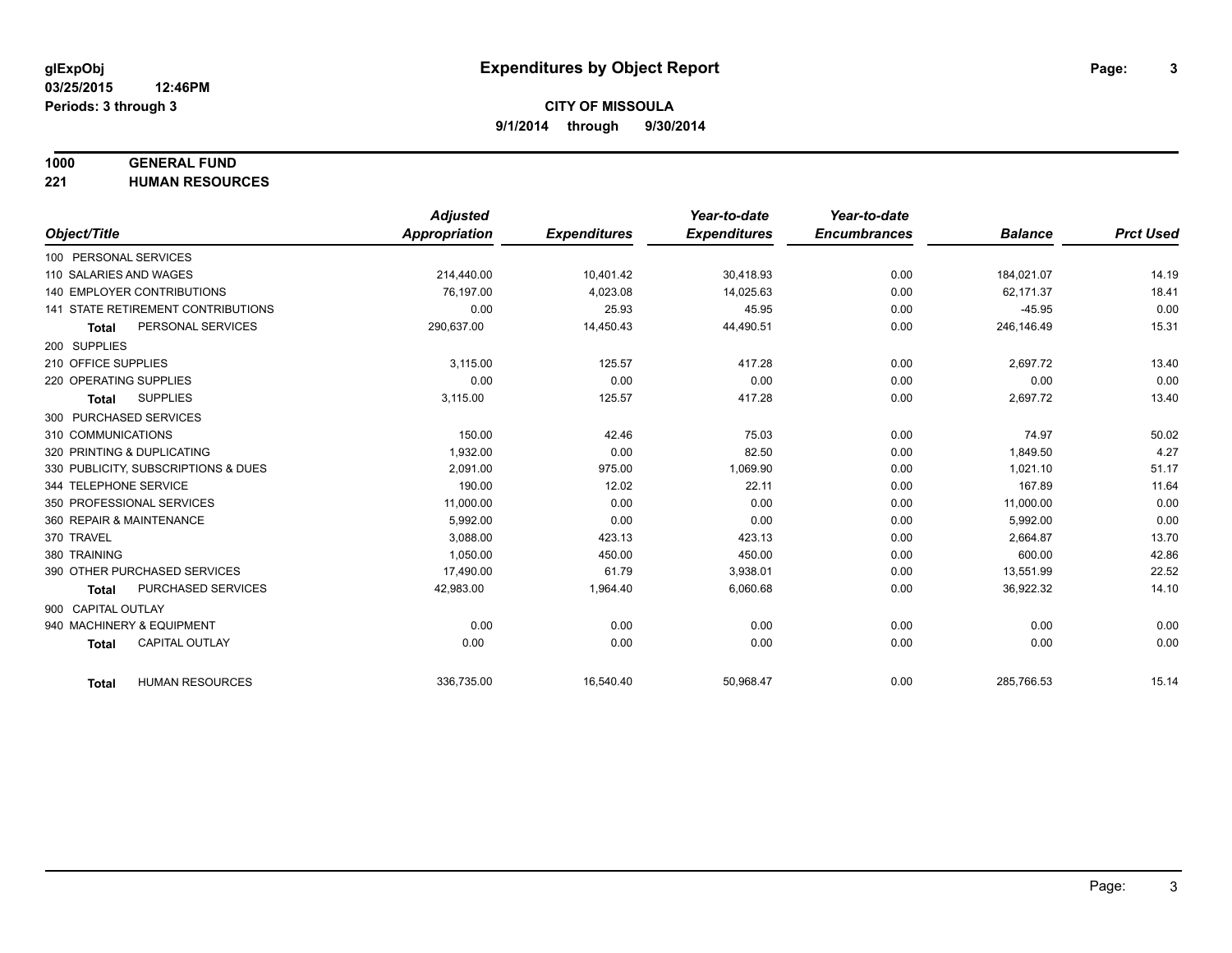#### **1000 GENERAL FUND**

**223 CITY CLERK**

|                                            | <b>Adjusted</b>      |                     | Year-to-date        | Year-to-date        |                |                  |
|--------------------------------------------|----------------------|---------------------|---------------------|---------------------|----------------|------------------|
| Object/Title                               | <b>Appropriation</b> | <b>Expenditures</b> | <b>Expenditures</b> | <b>Encumbrances</b> | <b>Balance</b> | <b>Prct Used</b> |
| 100 PERSONAL SERVICES                      |                      |                     |                     |                     |                |                  |
| 110 SALARIES AND WAGES                     | 184,674.00           | 13,390.41           | 35,694.95           | 0.00                | 148,979.05     | 19.33            |
| 120 OVERTIME/TERMINATION                   | 0.00                 | 0.00                | 0.00                | 0.00                | 0.00           | 0.00             |
| 140 EMPLOYER CONTRIBUTIONS                 | 79,212.00            | 4,615.12            | 15,896.45           | 0.00                | 63,315.55      | 20.07            |
| 141 STATE RETIREMENT CONTRIBUTIONS         | 0.00                 | 30.70               | 53.00               | 0.00                | $-53.00$       | 0.00             |
| PERSONAL SERVICES<br>Total                 | 263,886.00           | 18,036.23           | 51,644.40           | 0.00                | 212,241.60     | 19.57            |
| 200 SUPPLIES                               |                      |                     |                     |                     |                |                  |
| 210 OFFICE SUPPLIES                        | 2,200.00             | 854.60              | 1,108.37            | 0.00                | 1,091.63       | 50.38            |
| 220 OPERATING SUPPLIES                     | 250.00               | 0.00                | 0.00                | 0.00                | 250.00         | 0.00             |
| 230 REPAIR/MAINTENANCE                     | 0.00                 | 0.00                | 0.00                | 0.00                | 0.00           | 0.00             |
| 231 GASOLINE                               | 250.00               | 10.40               | 10.40               | 0.00                | 239.60         | 4.16             |
| 240 OTHER SUPPLIES                         | 224.00               | 0.00                | 0.00                | 0.00                | 224.00         | 0.00             |
| <b>SUPPLIES</b><br><b>Total</b>            | 2,924.00             | 865.00              | 1,118.77            | 0.00                | 1,805.23       | 38.26            |
| 300 PURCHASED SERVICES                     |                      |                     |                     |                     |                |                  |
| 310 COMMUNICATIONS                         | 18,738.00            | 3,804.55            | 1,737.57            | 0.00                | 17,000.43      | 9.27             |
| 320 PRINTING & DUPLICATING                 | 700.00               | 98.00               | 120.81              | 0.00                | 579.19         | 17.26            |
| 330 PUBLICITY, SUBSCRIPTIONS & DUES        | 1,925.00             | 405.50              | 744.50              | 0.00                | 1,180.50       | 38.68            |
| 344 TELEPHONE SERVICE                      | 200.00               | 3.23                | 6.00                | 0.00                | 194.00         | 3.00             |
| 350 PROFESSIONAL SERVICES                  | 14,800.00            | 635.89              | 1,103.89            | 0.00                | 13,696.11      | 7.46             |
| 360 REPAIR & MAINTENANCE                   | 1,100.00             | 0.00                | 0.00                | 0.00                | 1,100.00       | 0.00             |
| 370 TRAVEL                                 | 5,500.00             | 385.24              | 385.24              | 0.00                | 5,114.76       | 7.00             |
| 380 TRAINING                               | 4,270.00             | 100.00              | 100.00              | 0.00                | 4,170.00       | 2.34             |
| 390 OTHER PURCHASED SERVICES               | 3,500.00             | 0.00                | 0.00                | 0.00                | 3,500.00       | 0.00             |
| PURCHASED SERVICES<br><b>Total</b>         | 50,733.00            | 5,432.41            | 4,198.01            | 0.00                | 46,534.99      | 8.27             |
| 500 FIXED CHARGES                          |                      |                     |                     |                     |                |                  |
| 500 FIXED CHARGES                          | 0.00                 | 0.00                | 0.00                | 0.00                | 0.00           | 0.00             |
| <b>FIXED CHARGES</b><br><b>Total</b>       | 0.00                 | 0.00                | 0.00                | 0.00                | 0.00           | 0.00             |
| 700 GRANTS & CONTRIBUTIONS                 |                      |                     |                     |                     |                |                  |
| 700 GRANTS & CONTRIBUTIONS                 | 37,700.00            | 689.49              | 1,115.63            | 0.00                | 36,584.37      | 2.96             |
| <b>GRANTS &amp; CONTRIBUTIONS</b><br>Total | 37,700.00            | 689.49              | 1,115.63            | 0.00                | 36,584.37      | 2.96             |
| 800 OTHER OBJECTS                          |                      |                     |                     |                     |                |                  |
| 845 CONTINGENCY                            | 0.00                 | 0.00                | 0.00                | 0.00                | 0.00           | 0.00             |
| OTHER OBJECTS<br><b>Total</b>              | 0.00                 | 0.00                | 0.00                | 0.00                | 0.00           | 0.00             |
|                                            |                      |                     |                     |                     |                |                  |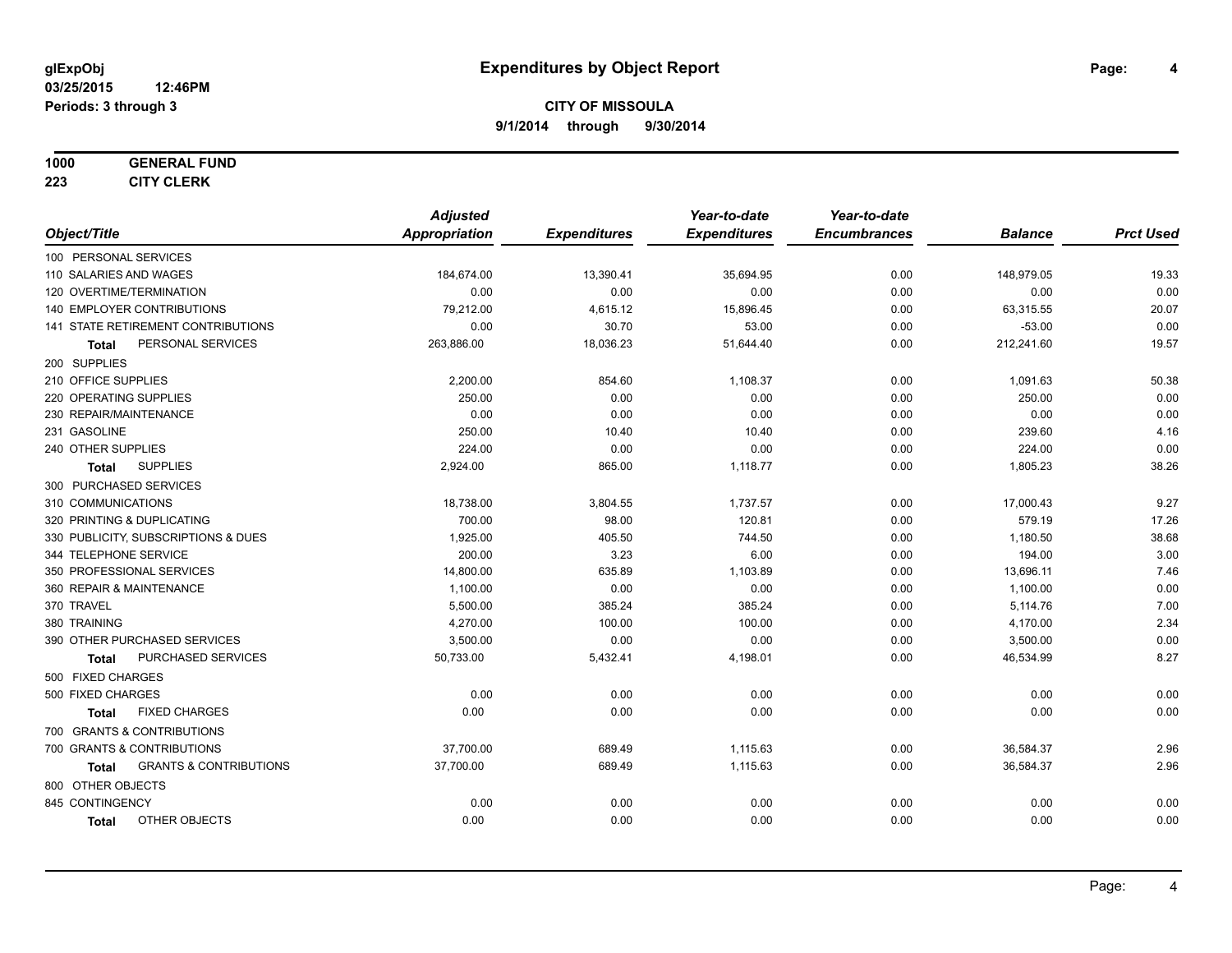#### **03/25/2015 12:46PM Periods: 3 through 3**

## **CITY OF MISSOULA 9/1/2014 through 9/30/2014**

#### **1000 GENERAL FUND 223 CITY CLERK**

| Object/Title                          | <b>Adjusted</b><br>Appropriation | <b>Expenditures</b> | Year-to-date<br><b>Expenditures</b> | Year-to-date<br><b>Encumbrances</b> | <b>Balance</b> | <b>Prct Used</b> |
|---------------------------------------|----------------------------------|---------------------|-------------------------------------|-------------------------------------|----------------|------------------|
| 900 CAPITAL OUTLAY                    |                                  |                     |                                     |                                     |                |                  |
| 930 IMPROVEMENTS                      | 0.00                             | 0.00                | 0.00                                | 0.00                                | 0.00           | 0.00             |
| 940 MACHINERY & EQUIPMENT             | 0.00                             | 0.00                | 0.00                                | 0.00                                | 0.00           | 0.00             |
| <b>CAPITAL OUTLAY</b><br><b>Total</b> | 0.00                             | 0.00                | 0.00                                | 0.00                                | 0.00           | 0.00             |
| <b>CITY CLERK</b><br><b>Total</b>     | 355.243.00                       | 25,023.13           | 58.076.81                           | 0.00                                | 297,166.19     | 16.35            |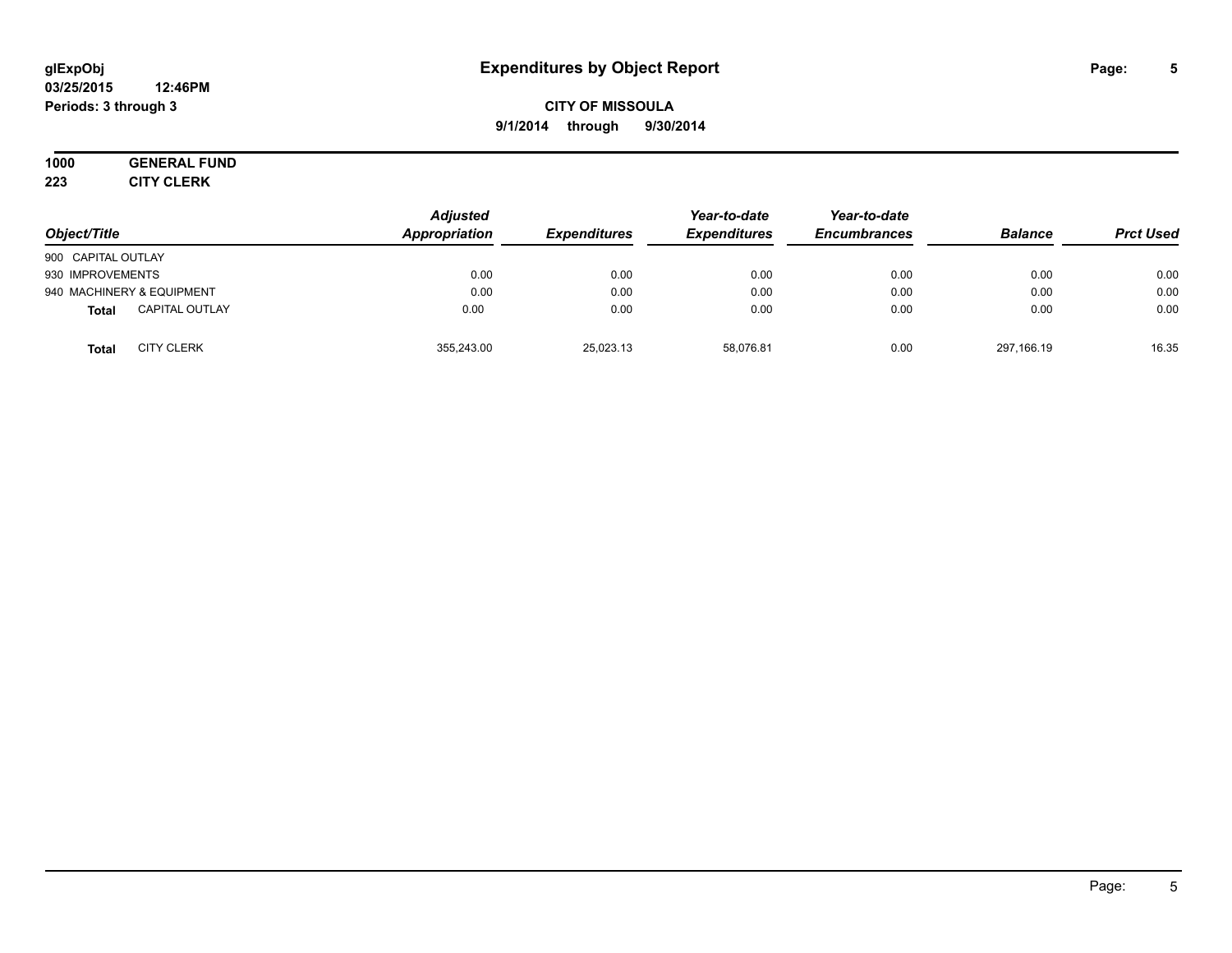#### **1000 GENERAL FUND**

**224 INFORMATION SERVICES**

|                            |                                     | <b>Adjusted</b>      |                     | Year-to-date        | Year-to-date        |                |                  |
|----------------------------|-------------------------------------|----------------------|---------------------|---------------------|---------------------|----------------|------------------|
| Object/Title               |                                     | <b>Appropriation</b> | <b>Expenditures</b> | <b>Expenditures</b> | <b>Encumbrances</b> | <b>Balance</b> | <b>Prct Used</b> |
| 100 PERSONAL SERVICES      |                                     |                      |                     |                     |                     |                |                  |
| 110 SALARIES AND WAGES     |                                     | 338,436.00           | 25,410.75           | 71,423.81           | 0.00                | 267,012.19     | 21.10            |
| 120 OVERTIME/TERMINATION   |                                     | 0.00                 | 0.00                | 0.00                | 0.00                | 0.00           | 0.00             |
| 130 OTHER                  |                                     | 5,400.00             | 0.00                | 0.00                | 0.00                | 5,400.00       | 0.00             |
|                            | <b>140 EMPLOYER CONTRIBUTIONS</b>   | 113,521.00           | 9,781.12            | 28,942.90           | 0.00                | 84,578.10      | 25.50            |
|                            | 141 STATE RETIREMENT CONTRIBUTIONS  | 0.00                 | 61.69               | 107.71              | 0.00                | $-107.71$      | 0.00             |
| <b>Total</b>               | PERSONAL SERVICES                   | 457,357.00           | 35,253.56           | 100,474.42          | 0.00                | 356,882.58     | 21.97            |
| 200 SUPPLIES               |                                     |                      |                     |                     |                     |                |                  |
| 210 OFFICE SUPPLIES        |                                     | 1,135.00             | 282.58              | 380.98              | 0.00                | 754.02         | 33.57            |
| 220 OPERATING SUPPLIES     |                                     | 12,525.00            | 629.84              | 933.68              | 0.00                | 11,591.32      | 7.45             |
| 230 REPAIR/MAINTENANCE     |                                     | 3.000.00             | 0.00                | 0.00                | 0.00                | 3,000.00       | 0.00             |
| 231 GASOLINE               |                                     | 250.00               | 0.00                | 53.66               | 0.00                | 196.34         | 21.46            |
| 240 OTHER SUPPLIES         |                                     | 3,500.00             | 191.97              | 287.94              | 0.00                | 3,212.06       | 8.23             |
| Total                      | <b>SUPPLIES</b>                     | 20,410.00            | 1,104.39            | 1,656.26            | 0.00                | 18,753.74      | 8.11             |
| 300 PURCHASED SERVICES     |                                     |                      |                     |                     |                     |                |                  |
| 310 COMMUNICATIONS         |                                     | 100.00               | 0.00                | 0.00                | 0.00                | 100.00         | 0.00             |
| 320 PRINTING & DUPLICATING |                                     | 350.00               | 0.00                | 0.00                | 0.00                | 350.00         | 0.00             |
|                            | 330 PUBLICITY, SUBSCRIPTIONS & DUES | 179,199.00           | 30.34               | 24,505.80           | 0.00                | 154,693.20     | 13.68            |
| 344 TELEPHONE SERVICE      |                                     | 135,330.00           | 10,015.42           | 30,407.21           | 0.00                | 104,922.79     | 22.47            |
|                            | 350 PROFESSIONAL SERVICES           | 57,090.00            | 44,146.69           | 45,705.09           | 0.00                | 11,384.91      | 80.06            |
| 360 REPAIR & MAINTENANCE   |                                     | 1,350.00             | 0.00                | 0.00                | 0.00                | 1,350.00       | 0.00             |
| 370 TRAVEL                 |                                     | 6,809.00             | 402.00              | 402.00              | 0.00                | 6,407.00       | 5.90             |
| 380 TRAINING               |                                     | 11,981.00            | 832.35              | 832.35              | 0.00                | 11,148.65      | 6.95             |
| <b>Total</b>               | PURCHASED SERVICES                  | 392,209.00           | 55,426.80           | 101,852.45          | 0.00                | 290,356.55     | 25.97            |
| 500 FIXED CHARGES          |                                     |                      |                     |                     |                     |                |                  |
| 500 FIXED CHARGES          |                                     | 0.00                 | 0.00                | 0.00                | 0.00                | 0.00           | 0.00             |
| <b>Total</b>               | <b>FIXED CHARGES</b>                | 0.00                 | 0.00                | 0.00                | 0.00                | 0.00           | 0.00             |
| 900 CAPITAL OUTLAY         |                                     |                      |                     |                     |                     |                |                  |
|                            | 940 MACHINERY & EQUIPMENT           | 0.00                 | 0.00                | 0.00                | 0.00                | 0.00           | 0.00             |
| <b>Total</b>               | <b>CAPITAL OUTLAY</b>               | 0.00                 | 0.00                | 0.00                | 0.00                | 0.00           | 0.00             |
| <b>Total</b>               | <b>INFORMATION SERVICES</b>         | 869,976.00           | 91,784.75           | 203,983.13          | 0.00                | 665,992.87     | 23.45            |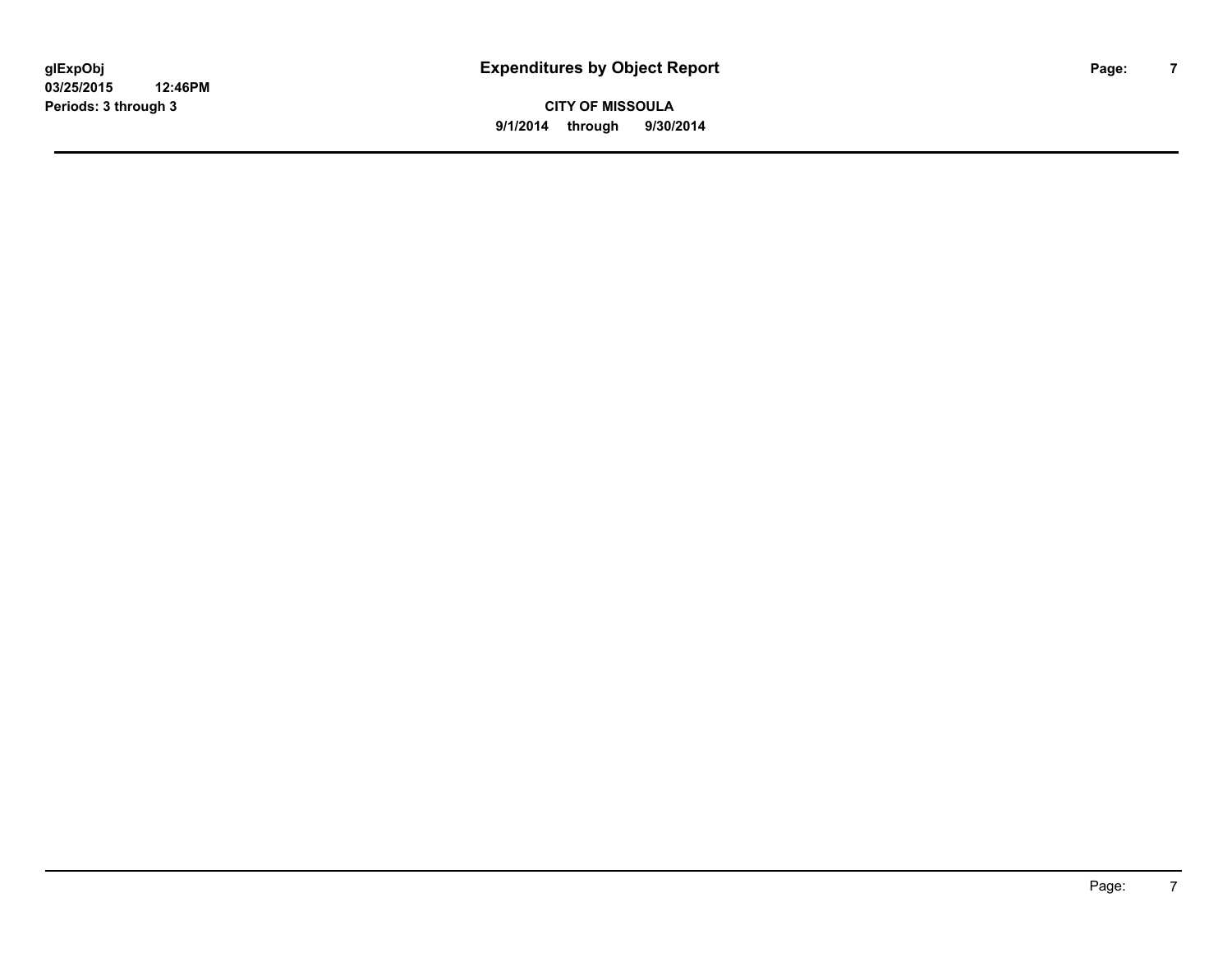# **1000 GENERAL FUND**

**230 MUNICIPAL COURT**

|                                        | <b>Adjusted</b>      |                     | Year-to-date        | Year-to-date        |                |                  |
|----------------------------------------|----------------------|---------------------|---------------------|---------------------|----------------|------------------|
| Object/Title                           | <b>Appropriation</b> | <b>Expenditures</b> | <b>Expenditures</b> | <b>Encumbrances</b> | <b>Balance</b> | <b>Prct Used</b> |
| 100 PERSONAL SERVICES                  |                      |                     |                     |                     |                |                  |
| 110 SALARIES AND WAGES                 | 745,063.00           | 50,512.90           | 147,554.09          | 0.00                | 597,508.91     | 19.80            |
| 120 OVERTIME/TERMINATION               | 10.000.00            | 1.101.94            | 2,052.65            | 0.00                | 7.947.35       | 20.53            |
| 140 EMPLOYER CONTRIBUTIONS             | 299,318.00           | 20,290.69           | 70,932.26           | 0.00                | 228,385.74     | 23.70            |
| 141 STATE RETIREMENT CONTRIBUTIONS     | 0.00                 | 125.75              | 222.79              | 0.00                | $-222.79$      | 0.00             |
| PERSONAL SERVICES<br><b>Total</b>      | 1,054,381.00         | 72,031.28           | 220,761.79          | 0.00                | 833,619.21     | 20.94            |
| 200 SUPPLIES                           |                      |                     |                     |                     |                |                  |
| 210 OFFICE SUPPLIES                    | 4,756.00             | 1,513.61            | 1,869.32            | 0.00                | 2,886.68       | 39.30            |
| 220 OPERATING SUPPLIES                 | 4,972.00             | 0.00                | 0.00                | 0.00                | 4,972.00       | 0.00             |
| 230 REPAIR/MAINTENANCE                 | 0.00                 | 0.00                | 0.00                | 0.00                | 0.00           | 0.00             |
| 240 OTHER SUPPLIES                     | 3,540.00             | 0.00                | $-1,700.00$         | 0.00                | 5,240.00       | $-48.02$         |
| <b>SUPPLIES</b><br>Total               | 13,268.00            | 1,513.61            | 169.32              | 0.00                | 13,098.68      | 1.28             |
| 300 PURCHASED SERVICES                 |                      |                     |                     |                     |                |                  |
| 310 COMMUNICATIONS                     | 11,500.00            | 802.00              | 1,400.65            | 0.00                | 10,099.35      | 12.18            |
| 320 PRINTING & DUPLICATING             | 1,187.00             | 0.00                | 0.00                | 0.00                | 1,187.00       | 0.00             |
| 330 PUBLICITY, SUBSCRIPTIONS & DUES    | 10.196.00            | 200.00              | 1,003.88            | 0.00                | 9,192.12       | 9.85             |
| 344 TELEPHONE SERVICE                  | 1,584.00             | 120.17              | 142.32              | 0.00                | 1,441.68       | 8.98             |
| 350 PROFESSIONAL SERVICES              | 220,707.00           | 3,537.40            | 6,711.30            | 0.00                | 213,995.70     | 3.04             |
| 360 REPAIR & MAINTENANCE               | 3,790.00             | 7,305.00            | 7,305.00            | 0.00                | $-3,515.00$    | 192.74           |
| 370 TRAVEL                             | 5,174.00             | 385.20              | 921.20              | 0.00                | 4,252.80       | 17.80            |
| 380 TRAINING                           | 9,000.00             | 0.00                | 700.00              | 0.00                | 8,300.00       | 7.78             |
| 390 OTHER PURCHASED SERVICES           | 6,263.00             | 383.10              | 1,458.23            | 0.00                | 4,804.77       | 23.28            |
| PURCHASED SERVICES<br><b>Total</b>     | 269,401.00           | 12,732.87           | 19,642.58           | 0.00                | 249,758.42     | 7.29             |
| 500 FIXED CHARGES                      |                      |                     |                     |                     |                |                  |
| 500 FIXED CHARGES                      | 0.00                 | 0.00                | 0.00                | 0.00                | 0.00           | 0.00             |
| <b>FIXED CHARGES</b><br>Total          | 0.00                 | 0.00                | 0.00                | 0.00                | 0.00           | 0.00             |
| 900 CAPITAL OUTLAY                     |                      |                     |                     |                     |                |                  |
| 940 MACHINERY & EQUIPMENT              | 0.00                 | 0.00                | 0.00                | 0.00                | 0.00           | 0.00             |
| <b>CAPITAL OUTLAY</b><br><b>Total</b>  | 0.00                 | 0.00                | 0.00                | 0.00                | 0.00           | 0.00             |
| <b>MUNICIPAL COURT</b><br><b>Total</b> | 1,337,050.00         | 86,277.76           | 240,573.69          | 0.00                | 1,096,476.31   | 17.99            |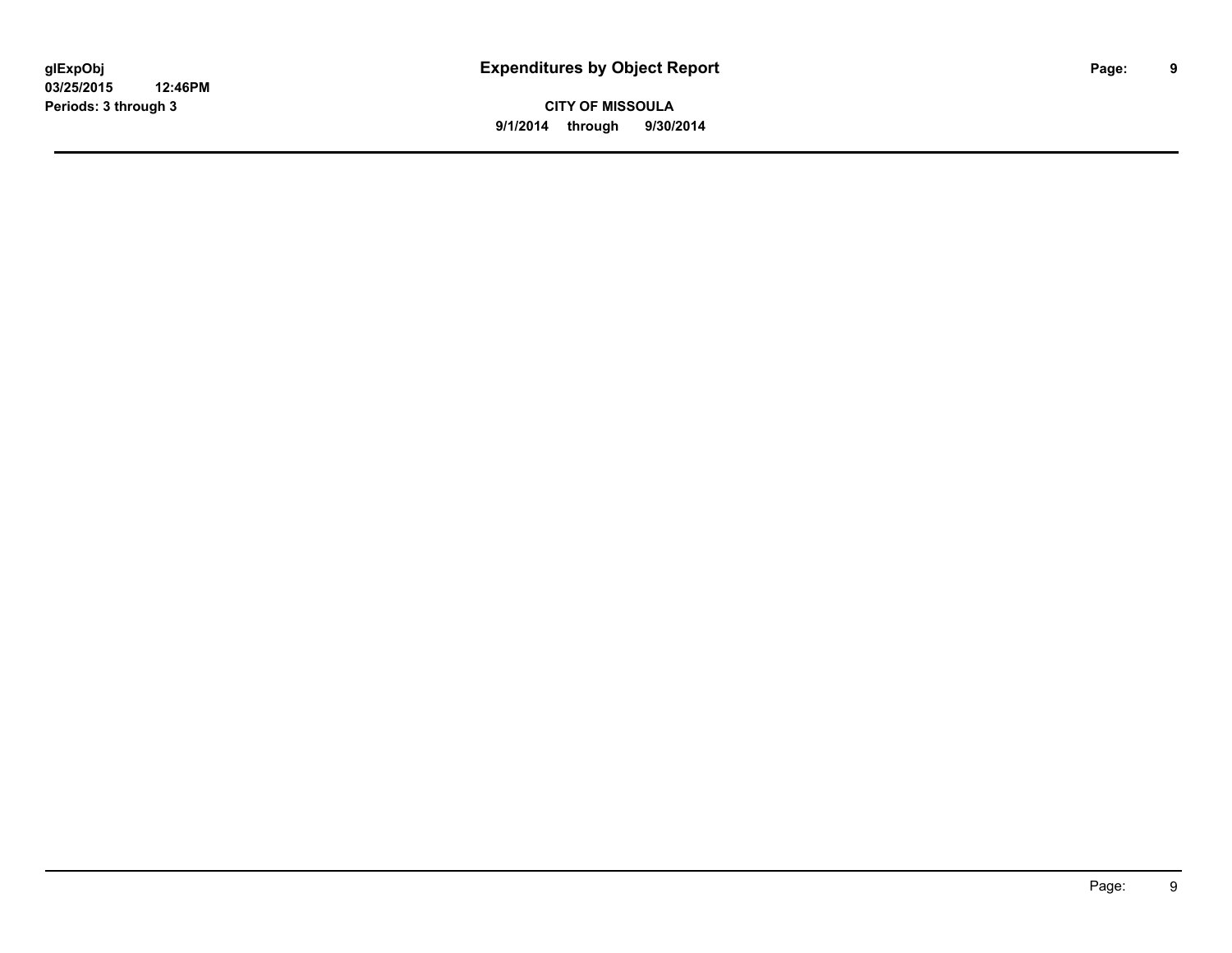**1000 GENERAL FUND**

**240 FINANCE**

|                              |                                     | <b>Adjusted</b>      |                     | Year-to-date        | Year-to-date        |                |                  |
|------------------------------|-------------------------------------|----------------------|---------------------|---------------------|---------------------|----------------|------------------|
| Object/Title                 |                                     | <b>Appropriation</b> | <b>Expenditures</b> | <b>Expenditures</b> | <b>Encumbrances</b> | <b>Balance</b> | <b>Prct Used</b> |
| 100 PERSONAL SERVICES        |                                     |                      |                     |                     |                     |                |                  |
| 110 SALARIES AND WAGES       |                                     | 646,059.00           | 47,280.75           | 137, 131.76         | 0.00                | 508,927.24     | 21.23            |
| 120 OVERTIME/TERMINATION     |                                     | 1,000.00             | 0.00                | 0.00                | 0.00                | 1,000.00       | 0.00             |
| 140 EMPLOYER CONTRIBUTIONS   |                                     | 237,134.00           | 18,042.05           | 62,370.34           | 0.00                | 174,763.66     | 26.30            |
|                              | 141 STATE RETIREMENT CONTRIBUTIONS  | 0.00                 | 117.43              | 207.28              | 0.00                | $-207.28$      | 0.00             |
| <b>Total</b>                 | PERSONAL SERVICES                   | 884,193.00           | 65,440.23           | 199,709.38          | 0.00                | 684,483.62     | 22.59            |
| 200 SUPPLIES                 |                                     |                      |                     |                     |                     |                |                  |
| 210 OFFICE SUPPLIES          |                                     | 4,925.00             | 319.38              | 891.70              | 0.00                | 4,033.30       | 18.11            |
| 220 OPERATING SUPPLIES       |                                     | 2,674.00             | 10.00               | 10.00               | 0.00                | 2,664.00       | 0.37             |
| 230 REPAIR/MAINTENANCE       |                                     | 300.00               | 0.00                | 0.00                | 0.00                | 300.00         | 0.00             |
| 231 GASOLINE                 |                                     | 91.00                | 0.00                | 0.00                | 0.00                | 91.00          | 0.00             |
| 240 OTHER SUPPLIES           |                                     | 500.00               | 0.00                | 0.00                | 0.00                | 500.00         | 0.00             |
| Total                        | <b>SUPPLIES</b>                     | 8,490.00             | 329.38              | 901.70              | 0.00                | 7,588.30       | 10.62            |
| 300 PURCHASED SERVICES       |                                     |                      |                     |                     |                     |                |                  |
| 310 COMMUNICATIONS           |                                     | 36,780.00            | 529.98              | 17,181.36           | 0.00                | 19,598.64      | 46.71            |
| 320 PRINTING & DUPLICATING   |                                     | 8.746.00             | 294.31              | 1,680.05            | 0.00                | 7,065.95       | 19.21            |
|                              | 330 PUBLICITY, SUBSCRIPTIONS & DUES | 2,326.00             | 0.00                | 0.00                | 0.00                | 2,326.00       | 0.00             |
| 344 TELEPHONE SERVICE        |                                     | 2,125.00             | 70.76               | 139.30              | 0.00                | 1,985.70       | 6.56             |
| 350 PROFESSIONAL SERVICES    |                                     | 165,136.00           | 2,314.00            | 7,308.00            | 0.00                | 157,828.00     | 4.43             |
| 360 REPAIR & MAINTENANCE     |                                     | 1,305.00             | 0.00                | 0.00                | 0.00                | 1,305.00       | 0.00             |
| 370 TRAVEL                   |                                     | 8,245.00             | 100.00              | 100.00              | 0.00                | 8,145.00       | 1.21             |
| 380 TRAINING                 |                                     | 7,330.00             | 89.00               | 89.00               | 0.00                | 7,241.00       | 1.21             |
| 390 OTHER PURCHASED SERVICES |                                     | 0.00                 | 0.00                | 0.00                | 0.00                | 0.00           | 0.00             |
| <b>Total</b>                 | PURCHASED SERVICES                  | 231,993.00           | 3,398.05            | 26,497.71           | 0.00                | 205,495.29     | 11.42            |
| 500 FIXED CHARGES            |                                     |                      |                     |                     |                     |                |                  |
| 500 FIXED CHARGES            |                                     | 500.00               | 0.00                | 0.00                | 0.00                | 500.00         | 0.00             |
| <b>Total</b>                 | <b>FIXED CHARGES</b>                | 500.00               | 0.00                | 0.00                | 0.00                | 500.00         | 0.00             |
| 900 CAPITAL OUTLAY           |                                     |                      |                     |                     |                     |                |                  |
| 940 MACHINERY & EQUIPMENT    |                                     | 0.00                 | 0.00                | 0.00                | 0.00                | 0.00           | 0.00             |
| <b>Total</b>                 | <b>CAPITAL OUTLAY</b>               | 0.00                 | 0.00                | 0.00                | 0.00                | 0.00           | 0.00             |
| <b>Total</b>                 | <b>FINANCE</b>                      | 1,125,176.00         | 69,167.66           | 227,108.79          | 0.00                | 898,067.21     | 20.18            |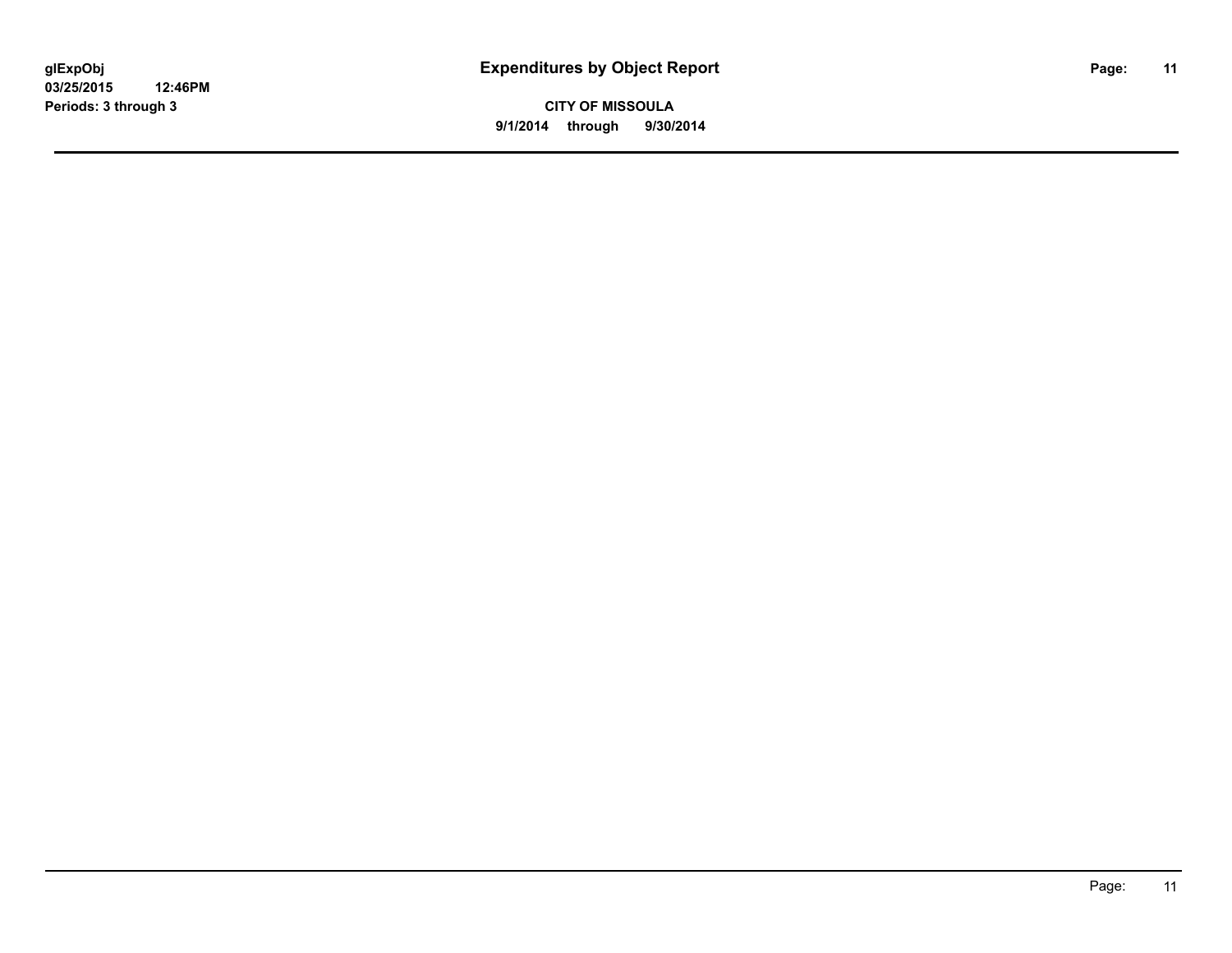#### **1000 GENERAL FUND**

**245 CENTRALIZED SERVICES**

|                                   |                                           | <b>Adjusted</b>      |                     | Year-to-date        | Year-to-date        |                |                  |
|-----------------------------------|-------------------------------------------|----------------------|---------------------|---------------------|---------------------|----------------|------------------|
| Object/Title                      |                                           | <b>Appropriation</b> | <b>Expenditures</b> | <b>Expenditures</b> | <b>Encumbrances</b> | <b>Balance</b> | <b>Prct Used</b> |
| 100 PERSONAL SERVICES             |                                           |                      |                     |                     |                     |                |                  |
| 110 SALARIES AND WAGES            |                                           | 253,475.00           | 19,384.00           | 58,220.82           | 0.00                | 195,254.18     | 22.97            |
| <b>140 EMPLOYER CONTRIBUTIONS</b> |                                           | 73,267.00            | 5,881.86            | 19,270.51           | 0.00                | 53,996.49      | 26.30            |
|                                   | <b>141 STATE RETIREMENT CONTRIBUTIONS</b> | 0.00                 | 48.70               | 84.81               | 0.00                | $-84.81$       | 0.00             |
| <b>Total</b>                      | PERSONAL SERVICES                         | 326,742.00           | 25,314.56           | 77,576.14           | 0.00                | 249,165.86     | 23.74            |
| 200 SUPPLIES                      |                                           |                      |                     |                     |                     |                |                  |
| 210 OFFICE SUPPLIES               |                                           | 900.00               | 0.00                | 0.00                | 0.00                | 900.00         | 0.00             |
| 220 OPERATING SUPPLIES            |                                           | 700.00               | 0.00                | 0.00                | 0.00                | 700.00         | 0.00             |
| 231 GASOLINE                      |                                           | 178.00               | 0.00                | 0.00                | 0.00                | 178.00         | 0.00             |
| <b>Total</b>                      | <b>SUPPLIES</b>                           | 1,778.00             | 0.00                | 0.00                | 0.00                | 1,778.00       | 0.00             |
| 300 PURCHASED SERVICES            |                                           |                      |                     |                     |                     |                |                  |
| 310 COMMUNICATIONS                |                                           | 100.00               | 0.00                | 0.00                | 0.00                | 100.00         | 0.00             |
| 320 PRINTING & DUPLICATING        |                                           | 200.00               | 42.57               | 42.57               | 0.00                | 157.43         | 21.29            |
|                                   | 330 PUBLICITY, SUBSCRIPTIONS & DUES       | 185.00               | 0.00                | 0.00                | 0.00                | 185.00         | 0.00             |
| 344 TELEPHONE SERVICE             |                                           | 793.00               | 61.89               | 123.81              | 0.00                | 669.19         | 15.61            |
| 350 PROFESSIONAL SERVICES         |                                           | 8,000.00             | 0.00                | 7,765.00            | 0.00                | 235.00         | 97.06            |
| 370 TRAVEL                        |                                           | 2,000.00             | 100.00              | 100.00              | 0.00                | 1,900.00       | 5.00             |
| 380 TRAINING                      |                                           | 2,000.00             | 0.00                | 0.00                | 0.00                | 2,000.00       | 0.00             |
|                                   | 390 OTHER PURCHASED SERVICES              | 0.00                 | 0.00                | 0.00                | 0.00                | 0.00           | 0.00             |
| <b>Total</b>                      | <b>PURCHASED SERVICES</b>                 | 13,278.00            | 204.46              | 8,031.38            | 0.00                | 5,246.62       | 60.49            |
| 700 GRANTS & CONTRIBUTIONS        |                                           |                      |                     |                     |                     |                |                  |
| 700 GRANTS & CONTRIBUTIONS        |                                           | 0.00                 | 0.00                | 0.00                | 0.00                | 0.00           | 0.00             |
| <b>Total</b>                      | <b>GRANTS &amp; CONTRIBUTIONS</b>         | 0.00                 | 0.00                | 0.00                | 0.00                | 0.00           | 0.00             |
| <b>Total</b>                      | <b>CENTRALIZED SERVICES</b>               | 341,798.00           | 25,519.02           | 85,607.52           | 0.00                | 256,190.48     | 25.05            |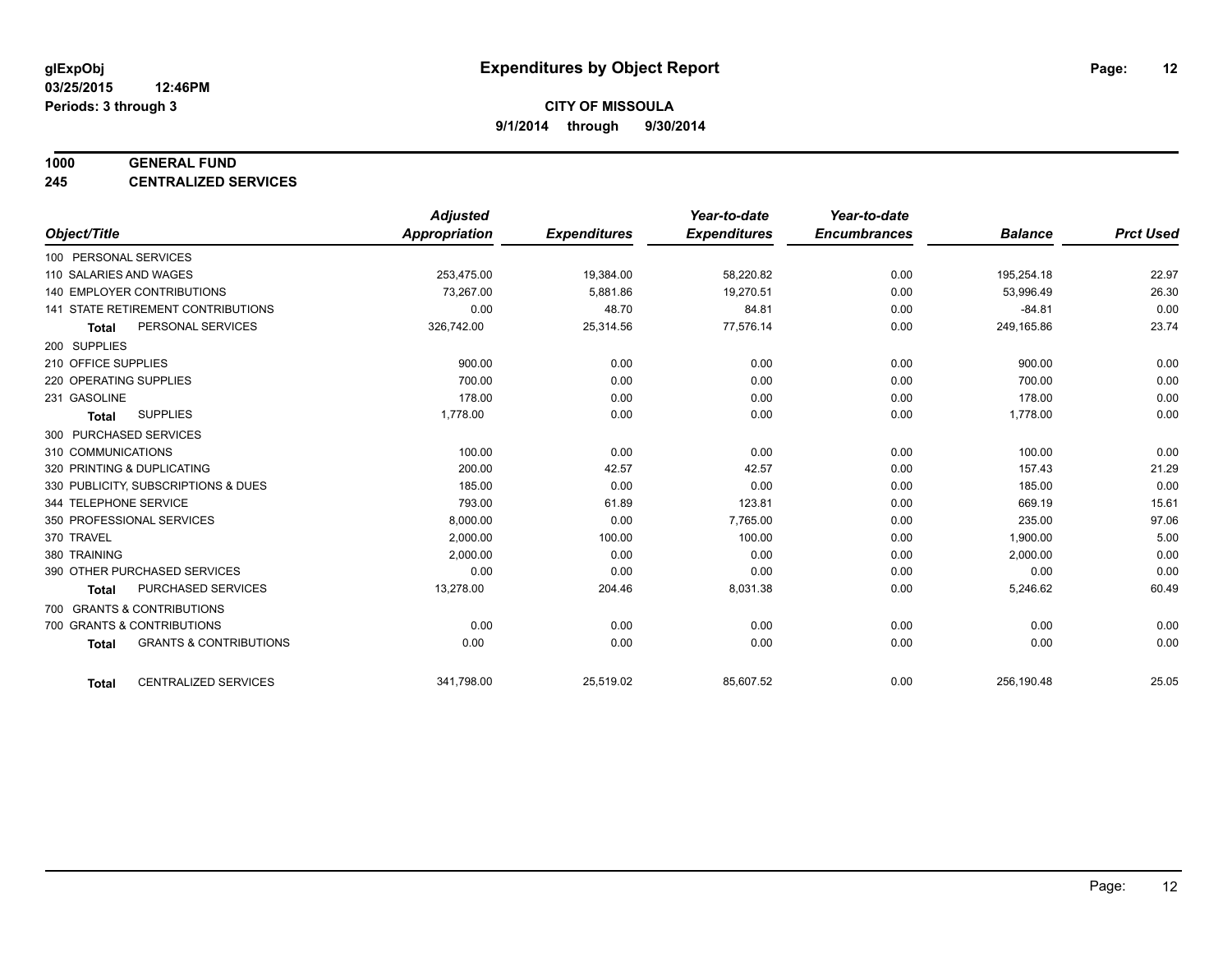#### **1000 GENERAL FUND**

**250 DEVELOPMENT SERVICES**

|                                     | <b>Adjusted</b> |                     | Year-to-date        | Year-to-date        |                |                  |
|-------------------------------------|-----------------|---------------------|---------------------|---------------------|----------------|------------------|
| Object/Title                        | Appropriation   | <b>Expenditures</b> | <b>Expenditures</b> | <b>Encumbrances</b> | <b>Balance</b> | <b>Prct Used</b> |
| 100 PERSONAL SERVICES               |                 |                     |                     |                     |                |                  |
| 110 SALARIES AND WAGES              | 1,229,719.00    | 69,442.17           | 365,265.72          | 0.00                | 864,453.28     | 29.70            |
| 120 OVERTIME/TERMINATION            | 4,276.00        | $-95.08$            | 0.00                | 0.00                | 4,276.00       | 0.00             |
| 130 OTHER                           | 0.00            | 0.00                | 0.00                | 0.00                | 0.00           | 0.00             |
| 140 EMPLOYER CONTRIBUTIONS          | 419,955.00      | 21,125.98           | 156,542.02          | 0.00                | 263,412.98     | 37.28            |
| 141 STATE RETIREMENT CONTRIBUTIONS  | 0.00            | 298.43              | 594.26              | 0.00                | $-594.26$      | 0.00             |
| PERSONAL SERVICES<br>Total          | 1,653,950.00    | 90,771.50           | 522,402.00          | 0.00                | 1,131,548.00   | 31.59            |
| 200 SUPPLIES                        |                 |                     |                     |                     |                |                  |
| 210 OFFICE SUPPLIES                 | 15,758.00       | 870.00              | 2,413.14            | 0.00                | 13,344.86      | 15.31            |
| 220 OPERATING SUPPLIES              | 1,406.00        | 0.00                | 333.42              | 0.00                | 1,072.58       | 23.71            |
| 230 REPAIR/MAINTENANCE              | 3,000.00        | 94.46               | 99.96               | 0.00                | 2,900.04       | 3.33             |
| 231 GASOLINE                        | 15,968.00       | 2,551.02            | 2,551.02            | 0.00                | 13,416.98      | 15.98            |
| 240 OTHER SUPPLIES                  | 1,405.00        | 258.53              | 422.21              | 0.00                | 982.79         | 30.05            |
| <b>SUPPLIES</b><br>Total            | 37,537.00       | 3,774.01            | 5,819.75            | 0.00                | 31,717.25      | 15.50            |
| 300 PURCHASED SERVICES              |                 |                     |                     |                     |                |                  |
| 310 COMMUNICATIONS                  | 16,013.00       | 1,221.94            | 1,520.55            | 0.00                | 14,492.45      | 9.50             |
| 320 PRINTING & DUPLICATING          | 8,354.00        | 33.40               | 34.40               | 0.00                | 8,319.60       | 0.41             |
| 330 PUBLICITY, SUBSCRIPTIONS & DUES | 12,050.00       | $-2,877.00$         | 1,672.02            | 0.00                | 10,377.98      | 13.88            |
| 341 ELECTRICITY & NATURAL GAS       | 0.00            | 0.00                | 0.00                | 0.00                | 0.00           | 0.00             |
| 344 TELEPHONE SERVICE               | 8,830.00        | 90.51               | 122.24              | 0.00                | 8,707.76       | 1.38             |
| 350 PROFESSIONAL SERVICES           | 86,085.00       | 10,371.56           | 18,198.52           | 0.00                | 67,886.48      | 21.14            |
| 360 REPAIR & MAINTENANCE            | 2,495.00        | 48.00               | 48.00               | 0.00                | 2,447.00       | 1.92             |
| 370 TRAVEL                          | 20,611.00       | 1,876.09            | 2,559.69            | 0.00                | 18,051.31      | 12.42            |
| 380 TRAINING                        | 5,525.00        | $-131.00$           | 434.00              | 0.00                | 5,091.00       | 7.86             |
| 390 OTHER PURCHASED SERVICES        | 1,550.00        | $-230.18$           | 0.00                | 0.00                | 1,550.00       | 0.00             |
| PURCHASED SERVICES<br>Total         | 161,513.00      | 10,403.32           | 24,589.42           | 0.00                | 136,923.58     | 15.22            |
| 500 FIXED CHARGES                   |                 |                     |                     |                     |                |                  |
| 500 FIXED CHARGES                   | 0.00            | 0.00                | 0.00                | 0.00                | 0.00           | 0.00             |
| 550 MERCHANT SERVICE FEES           | 0.00            | 1,885.06            | 1,885.06            | 0.00                | $-1,885.06$    | 0.00             |
| <b>FIXED CHARGES</b><br>Total       | 0.00            | 1,885.06            | 1,885.06            | 0.00                | $-1,885.06$    | 0.00             |
| 700 GRANTS & CONTRIBUTIONS          |                 |                     |                     |                     |                |                  |
| 700 GRANTS & CONTRIBUTIONS          | 0.00            | 0.00                | 0.00                | 0.00                | 0.00           | 0.00             |
| 780 INTERGOVERNMENTAL TRANSFER      | 0.00            | 0.00                | 0.00                | 0.00                | 0.00           | 0.00             |
|                                     |                 |                     |                     |                     |                |                  |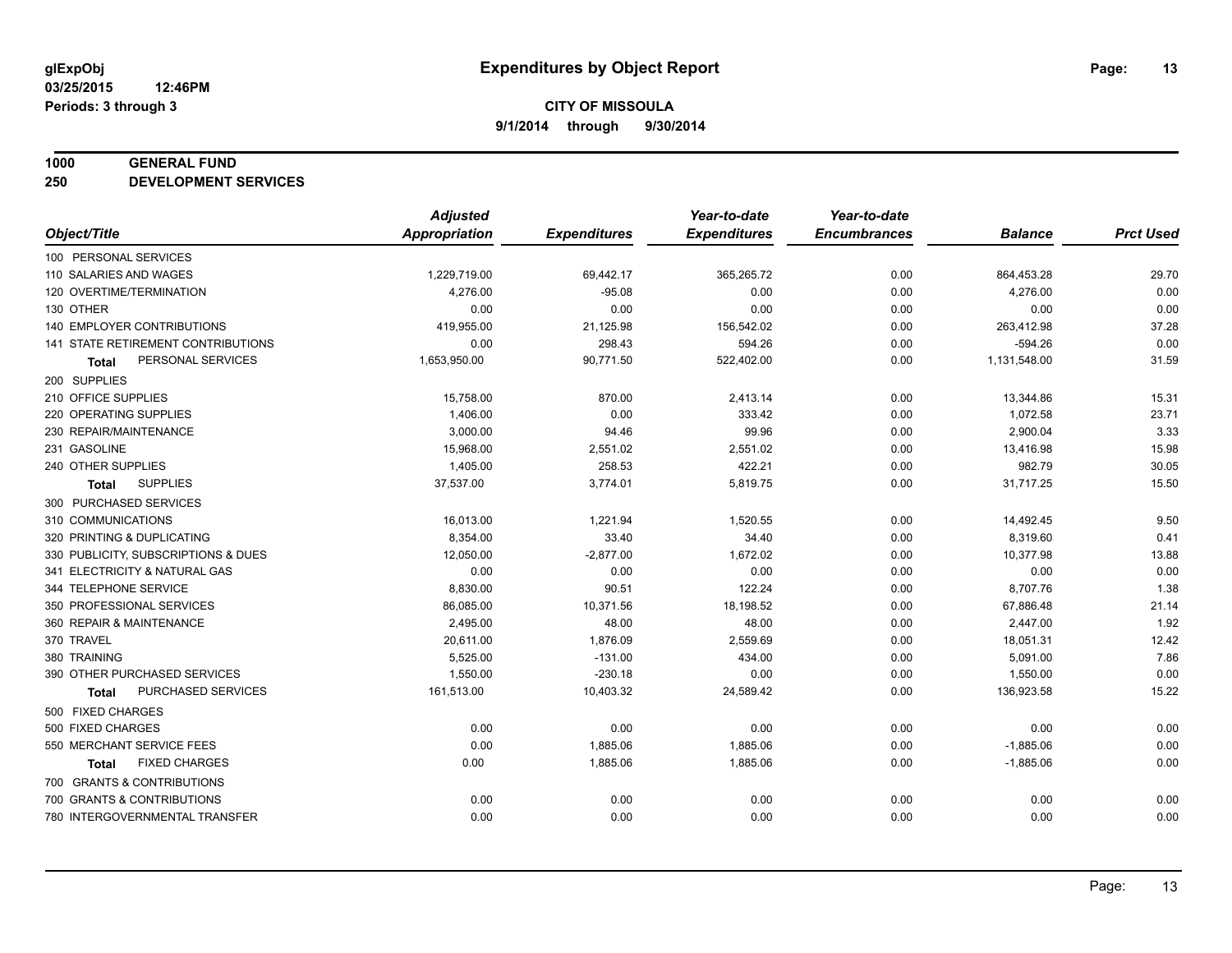#### **1000 GENERAL FUND**

**250 DEVELOPMENT SERVICES**

|                           |                                   | <b>Adjusted</b>      |                     | Year-to-date        | Year-to-date        |                |                  |
|---------------------------|-----------------------------------|----------------------|---------------------|---------------------|---------------------|----------------|------------------|
| Object/Title              |                                   | <b>Appropriation</b> | <b>Expenditures</b> | <b>Expenditures</b> | <b>Encumbrances</b> | <b>Balance</b> | <b>Prct Used</b> |
| <b>Total</b>              | <b>GRANTS &amp; CONTRIBUTIONS</b> | 0.00                 | 0.00                | 0.00                | 0.00                | 0.00           | 0.00             |
| 800 OTHER OBJECTS         |                                   |                      |                     |                     |                     |                |                  |
| 845 CONTINGENCY           |                                   | 0.00                 | 0.00                | 0.00                | 0.00                | 0.00           | 0.00             |
| Total                     | OTHER OBJECTS                     | 0.00                 | 0.00                | 0.00                | 0.00                | 0.00           | 0.00             |
| 900 CAPITAL OUTLAY        |                                   |                      |                     |                     |                     |                |                  |
| 940 MACHINERY & EQUIPMENT |                                   | 8.576.00             | 0.00                | 0.00                | 0.00                | 8.576.00       | 0.00             |
| <b>Total</b>              | <b>CAPITAL OUTLAY</b>             | 8.576.00             | 0.00                | 0.00                | 0.00                | 8,576.00       | 0.00             |
| <b>Total</b>              | <b>DEVELOPMENT SERVICES</b>       | 1.861.576.00         | 106.833.89          | 554.696.23          | 0.00                | 1.306.879.77   | 29.80            |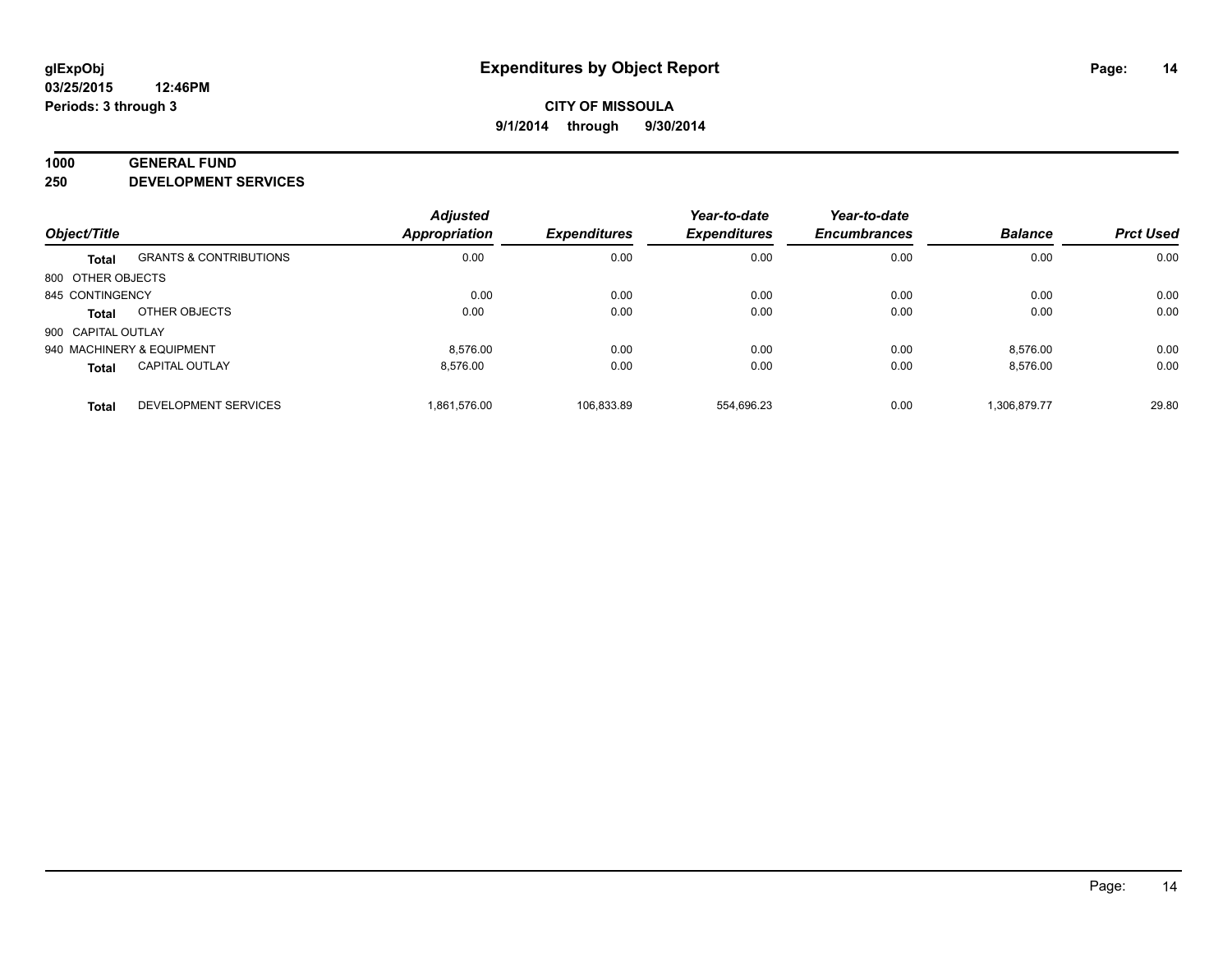# **1000 GENERAL FUND**

**260 GIS SERVICES**

|                                           | <b>Adjusted</b>      |                     | Year-to-date        | Year-to-date        |                |                  |
|-------------------------------------------|----------------------|---------------------|---------------------|---------------------|----------------|------------------|
| Object/Title                              | <b>Appropriation</b> | <b>Expenditures</b> | <b>Expenditures</b> | <b>Encumbrances</b> | <b>Balance</b> | <b>Prct Used</b> |
| 100 PERSONAL SERVICES                     |                      |                     |                     |                     |                |                  |
| 110 SALARIES AND WAGES                    | 160.098.00           | 11,941.41           | 35,208.16           | 0.00                | 124.889.84     | 21.99            |
| 120 OVERTIME/TERMINATION                  | 0.00                 | 0.00                | 0.00                | 0.00                | 0.00           | 0.00             |
| <b>140 EMPLOYER CONTRIBUTIONS</b>         | 57,165.00            | 4,463.16            | 15,355.99           | 0.00                | 41,809.01      | 26.86            |
| 141 STATE RETIREMENT CONTRIBUTIONS        | 0.00                 | 30.03               | 53.30               | 0.00                | $-53.30$       | 0.00             |
| PERSONAL SERVICES<br><b>Total</b>         | 217,263.00           | 16,434.60           | 50,617.45           | 0.00                | 166,645.55     | 23.30            |
| 200 SUPPLIES                              |                      |                     |                     |                     |                |                  |
| 210 OFFICE SUPPLIES                       | 3,500.00             | 21.78               | 53.09               | 0.00                | 3,446.91       | 1.52             |
| 220 OPERATING SUPPLIES                    | 684.00               | 0.00                | 81.98               | 0.00                | 602.02         | 11.99            |
| 230 REPAIR/MAINTENANCE                    | 2,140.00             | 0.00                | 0.00                | 0.00                | 2,140.00       | 0.00             |
| 231 GASOLINE                              | 500.00               | 0.00                | 0.00                | 0.00                | 500.00         | 0.00             |
| 240 OTHER SUPPLIES                        | 1,000.00             | 0.00                | 0.00                | 0.00                | 1,000.00       | 0.00             |
| <b>SUPPLIES</b><br><b>Total</b>           | 7,824.00             | 21.78               | 135.07              | 0.00                | 7,688.93       | 1.73             |
| 300 PURCHASED SERVICES                    |                      |                     |                     |                     |                |                  |
| 310 COMMUNICATIONS                        | 1.220.00             | 0.00                | 61.90               | 0.00                | 1,158.10       | 5.07             |
| 330 PUBLICITY, SUBSCRIPTIONS & DUES       | 500.00               | 91.90               | 91.90               | 0.00                | 408.10         | 18.38            |
| 344 TELEPHONE SERVICE                     | 2,000.00             | 3.33                | 9.03                | 0.00                | 1,990.97       | 0.45             |
| 350 PROFESSIONAL SERVICES                 | 380.00               | 4.00                | 4.00                | 0.00                | 376.00         | 1.05             |
| 360 REPAIR & MAINTENANCE                  | 172,800.00           | 0.00                | 108,206.09          | 0.00                | 64,593.91      | 62.62            |
| 370 TRAVEL                                | 2,450.00             | 1,007.46            | 1,946.46            | 0.00                | 503.54         | 79.45            |
| 380 TRAINING                              | 2,425.00             | 0.00                | 0.00                | 0.00                | 2,425.00       | 0.00             |
| 390 OTHER PURCHASED SERVICES              | 1,550.00             | 0.00                | 0.00                | 0.00                | 1,550.00       | 0.00             |
| <b>PURCHASED SERVICES</b><br><b>Total</b> | 183,325.00           | 1,106.69            | 110,319.38          | 0.00                | 73,005.62      | 60.18            |
| <b>GIS SERVICES</b><br><b>Total</b>       | 408,412.00           | 17,563.07           | 161,071.90          | 0.00                | 247,340.10     | 39.44            |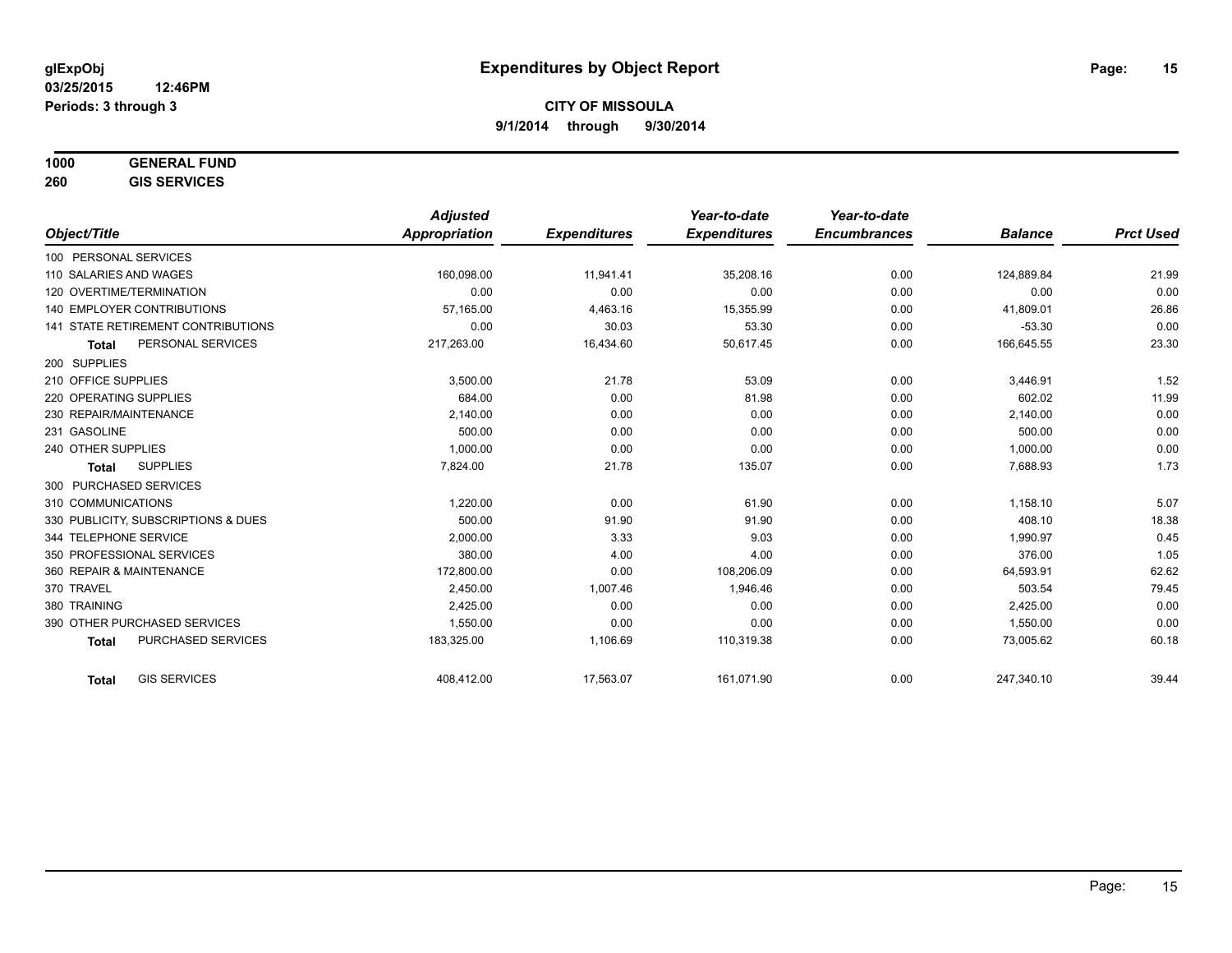#### **1000 GENERAL FUND 270 CITY ATTORNEY**

|                        |                                     | <b>Adjusted</b> |                     | Year-to-date        | Year-to-date        |                |                  |
|------------------------|-------------------------------------|-----------------|---------------------|---------------------|---------------------|----------------|------------------|
| Object/Title           |                                     | Appropriation   | <b>Expenditures</b> | <b>Expenditures</b> | <b>Encumbrances</b> | <b>Balance</b> | <b>Prct Used</b> |
| 100 PERSONAL SERVICES  |                                     |                 |                     |                     |                     |                |                  |
| 110 SALARIES AND WAGES |                                     | 901,692.00      | 69,039.53           | 203,595.96          | 0.00                | 698,096.04     | 22.58            |
|                        | 120 OVERTIME/TERMINATION            | 2,270.00        | 628.24              | 763.67              | 0.00                | 1,506.33       | 33.64            |
|                        | 140 EMPLOYER CONTRIBUTIONS          | 302,143.00      | 23,968.81           | 81,870.80           | 0.00                | 220,272.20     | 27.10            |
|                        | 141 STATE RETIREMENT CONTRIBUTIONS  | 0.00            | 173.42              | 307.98              | 0.00                | $-307.98$      | 0.00             |
| Total                  | PERSONAL SERVICES                   | 1,206,105.00    | 93,810.00           | 286,538.41          | 0.00                | 919,566.59     | 23.76            |
| 200 SUPPLIES           |                                     |                 |                     |                     |                     |                |                  |
| 210 OFFICE SUPPLIES    |                                     | 5,618.00        | 147.14              | 494.78              | 0.00                | 5,123.22       | 8.81             |
| 220 OPERATING SUPPLIES |                                     | 1,750.00        | 0.00                | 0.00                | 0.00                | 1,750.00       | 0.00             |
| 231 GASOLINE           |                                     | 263.00          | 49.23               | 49.23               | 0.00                | 213.77         | 18.72            |
| <b>Total</b>           | <b>SUPPLIES</b>                     | 7,631.00        | 196.37              | 544.01              | 0.00                | 7,086.99       | 7.13             |
| 300 PURCHASED SERVICES |                                     |                 |                     |                     |                     |                |                  |
| 310 COMMUNICATIONS     |                                     | 1,350.00        | 78.14               | 151.23              | 0.00                | 1,198.77       | 11.20            |
|                        | 320 PRINTING & DUPLICATING          | 650.00          | 0.00                | 0.00                | 0.00                | 650.00         | 0.00             |
|                        | 330 PUBLICITY, SUBSCRIPTIONS & DUES | 17,150.00       | 477.46              | 1,342.46            | 0.00                | 15,807.54      | 7.83             |
| 344 TELEPHONE SERVICE  |                                     | 264.00          | 18.23               | 31.04               | 0.00                | 232.96         | 11.76            |
|                        | 350 PROFESSIONAL SERVICES           | 11,665.00       | 15.00               | 103.40              | 0.00                | 11,561.60      | 0.89             |
|                        | 360 REPAIR & MAINTENANCE            | 17,446.00       | 0.00                | 14,945.66           | 0.00                | 2,500.34       | 85.67            |
| 370 TRAVEL             |                                     | 5,000.00        | 367.00              | 1,509.88            | 0.00                | 3,490.12       | 30.20            |
| 380 TRAINING           |                                     | 9,000.00        | 0.00                | 2,185.00            | 0.00                | 6,815.00       | 24.28            |
| <b>Total</b>           | PURCHASED SERVICES                  | 62,525.00       | 955.83              | 20,268.67           | 0.00                | 42,256.33      | 32.42            |
| 500 FIXED CHARGES      |                                     |                 |                     |                     |                     |                |                  |
| 500 FIXED CHARGES      |                                     | 0.00            | 0.00                | 0.00                | 0.00                | 0.00           | 0.00             |
| <b>Total</b>           | <b>FIXED CHARGES</b>                | 0.00            | 0.00                | 0.00                | 0.00                | 0.00           | 0.00             |
| 800 OTHER OBJECTS      |                                     |                 |                     |                     |                     |                |                  |
| 845 CONTINGENCY        |                                     | 0.00            | 0.00                | 0.00                | 0.00                | 0.00           | 0.00             |
| <b>Total</b>           | OTHER OBJECTS                       | 0.00            | 0.00                | 0.00                | 0.00                | 0.00           | 0.00             |
| 900 CAPITAL OUTLAY     |                                     |                 |                     |                     |                     |                |                  |
| 920 BUILDINGS          |                                     | 0.00            | 0.00                | 0.00                | 0.00                | 0.00           | 0.00             |
|                        | 940 MACHINERY & EQUIPMENT           | 0.00            | 616.26              | 616.26              | 0.00                | $-616.26$      | 0.00             |
| <b>Total</b>           | <b>CAPITAL OUTLAY</b>               | 0.00            | 616.26              | 616.26              | 0.00                | $-616.26$      | 0.00             |
| <b>Total</b>           | <b>CITY ATTORNEY</b>                | 1,276,261.00    | 95,578.46           | 307,967.35          | 0.00                | 968,293.65     | 24.13            |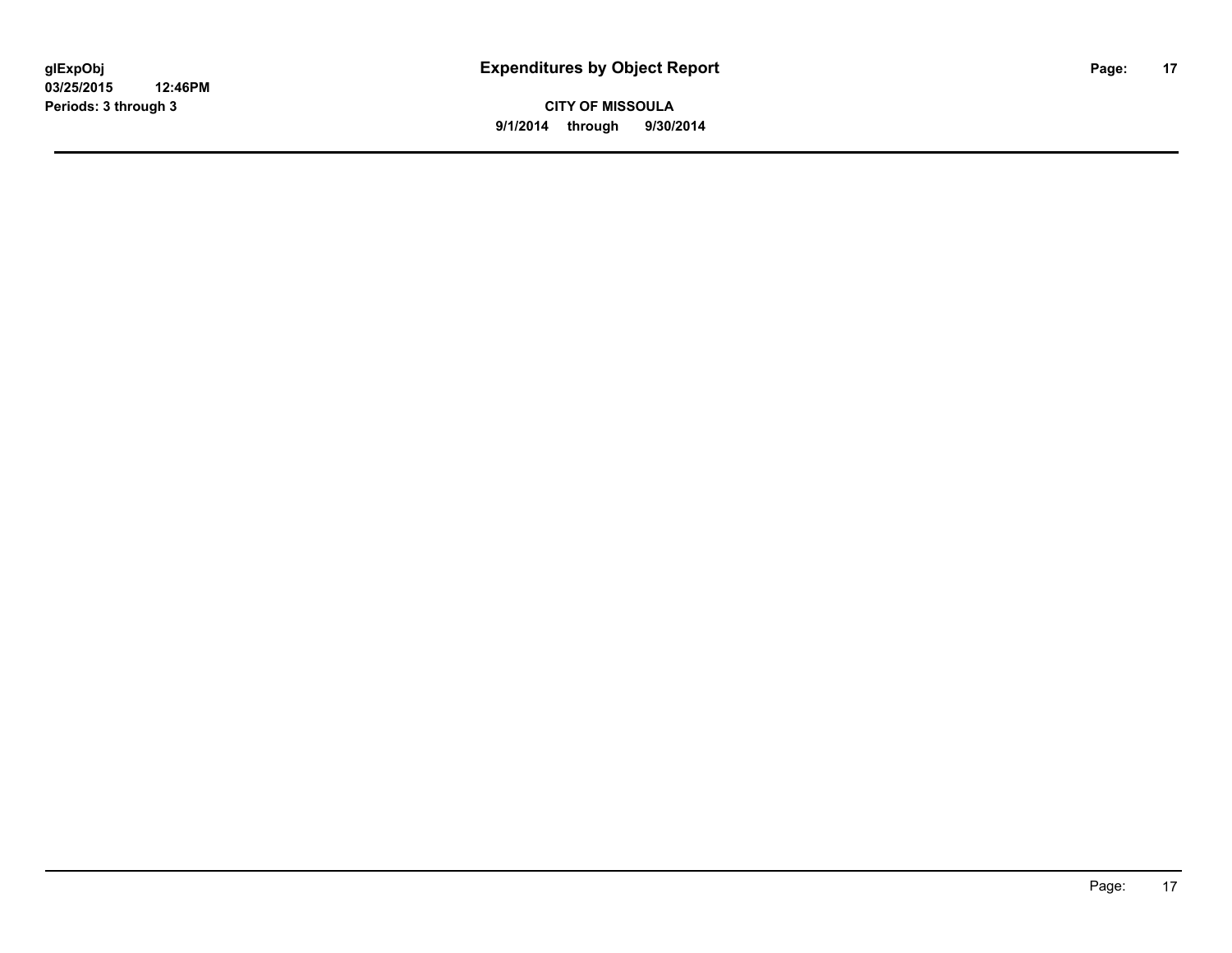#### **1000 GENERAL FUND**

**280 PUBLIC WORKS ADMIN/ENGINEERING**

|                                                | <b>Adjusted</b>      |                     | Year-to-date        | Year-to-date        |                |                  |
|------------------------------------------------|----------------------|---------------------|---------------------|---------------------|----------------|------------------|
| Object/Title                                   | <b>Appropriation</b> | <b>Expenditures</b> | <b>Expenditures</b> | <b>Encumbrances</b> | <b>Balance</b> | <b>Prct Used</b> |
| 100 PERSONAL SERVICES                          |                      |                     |                     |                     |                |                  |
| 110 SALARIES AND WAGES                         | 434,224.00           | 30,134.71           | 90,112.05           | 0.00                | 344, 111.95    | 20.75            |
| 120 OVERTIME/TERMINATION                       | 2,235.00             | 0.00                | 403.41              | 0.00                | 1,831.59       | 18.05            |
| 130 OTHER                                      | 15,250.00            | 0.00                | 0.00                | 0.00                | 15,250.00      | 0.00             |
| <b>140 EMPLOYER CONTRIBUTIONS</b>              | 199,870.00           | 13,498.51           | 45,027.17           | 0.00                | 154,842.83     | 22.53            |
| 141 STATE RETIREMENT CONTRIBUTIONS             | 0.00                 | 76.45               | 136.42              | 0.00                | $-136.42$      | 0.00             |
| PERSONAL SERVICES<br><b>Total</b>              | 651,579.00           | 43,709.67           | 135,679.05          | 0.00                | 515,899.95     | 20.82            |
| 200 SUPPLIES                                   |                      |                     |                     |                     |                |                  |
| 210 OFFICE SUPPLIES                            | 950.00               | 0.00                | 0.00                | 0.00                | 950.00         | 0.00             |
| 220 OPERATING SUPPLIES                         | 1,935.00             | 408.21              | 500.57              | 0.00                | 1,434.43       | 25.87            |
| 230 REPAIR/MAINTENANCE                         | 59,860.00            | $-516.09$           | 1,492.03            | 0.00                | 58,367.97      | 2.49             |
| 231 GASOLINE                                   | 9,280.00             | 1,145.36            | 2,042.68            | 0.00                | 7,237.32       | 22.01            |
| 240 OTHER SUPPLIES                             | 31,090.00            | 665.87              | 2,958.00            | 0.00                | 28,132.00      | 9.51             |
| <b>SUPPLIES</b><br><b>Total</b>                | 103,115.00           | 1,703.35            | 6,993.28            | 0.00                | 96,121.72      | 6.78             |
| 300 PURCHASED SERVICES                         |                      |                     |                     |                     |                |                  |
| 310 COMMUNICATIONS                             | 500.00               | 3.65                | 5.68                | 0.00                | 494.32         | 1.14             |
| 320 PRINTING & DUPLICATING                     | 200.00               | 0.00                | 0.00                | 0.00                | 200.00         | 0.00             |
| 330 PUBLICITY, SUBSCRIPTIONS & DUES            | 1,100.00             | 0.00                | 0.00                | 0.00                | 1,100.00       | 0.00             |
| 341 ELECTRICITY & NATURAL GAS                  | 135,778.00           | 11,167.07           | 21,952.07           | 0.00                | 113,825.93     | 16.17            |
| 344 TELEPHONE SERVICE                          | 1,804.00             | 325.35              | 539.36              | 0.00                | 1,264.64       | 29.90            |
| 345 GARBAGE                                    | 457.00               | 15.60               | 46.80               | 0.00                | 410.20         | 10.24            |
| 350 PROFESSIONAL SERVICES                      | 870.00               | 0.00                | 0.00                | 0.00                | 870.00         | 0.00             |
| 360 REPAIR & MAINTENANCE                       | 15,900.00            | 179.76              | 179.76              | 0.00                | 15,720.24      | 1.13             |
| 370 TRAVEL                                     | 1,550.00             | 0.00                | 0.00                | 0.00                | 1,550.00       | 0.00             |
| 380 TRAINING                                   | 2,200.00             | 0.00                | 0.00                | 0.00                | 2,200.00       | 0.00             |
| PURCHASED SERVICES<br><b>Total</b>             | 160,359.00           | 11,691.43           | 22,723.67           | 0.00                | 137,635.33     | 14.17            |
| 500 FIXED CHARGES                              |                      |                     |                     |                     |                |                  |
| 500 FIXED CHARGES                              | 0.00                 | 0.00                | 0.00                | 0.00                | 0.00           | 0.00             |
| <b>FIXED CHARGES</b><br><b>Total</b>           | 0.00                 | 0.00                | 0.00                | 0.00                | 0.00           | 0.00             |
| PUBLIC WORKS ADMIN/ENGINEERING<br><b>Total</b> | 915,053.00           | 57,104.45           | 165,396.00          | 0.00                | 749,657.00     | 18.08            |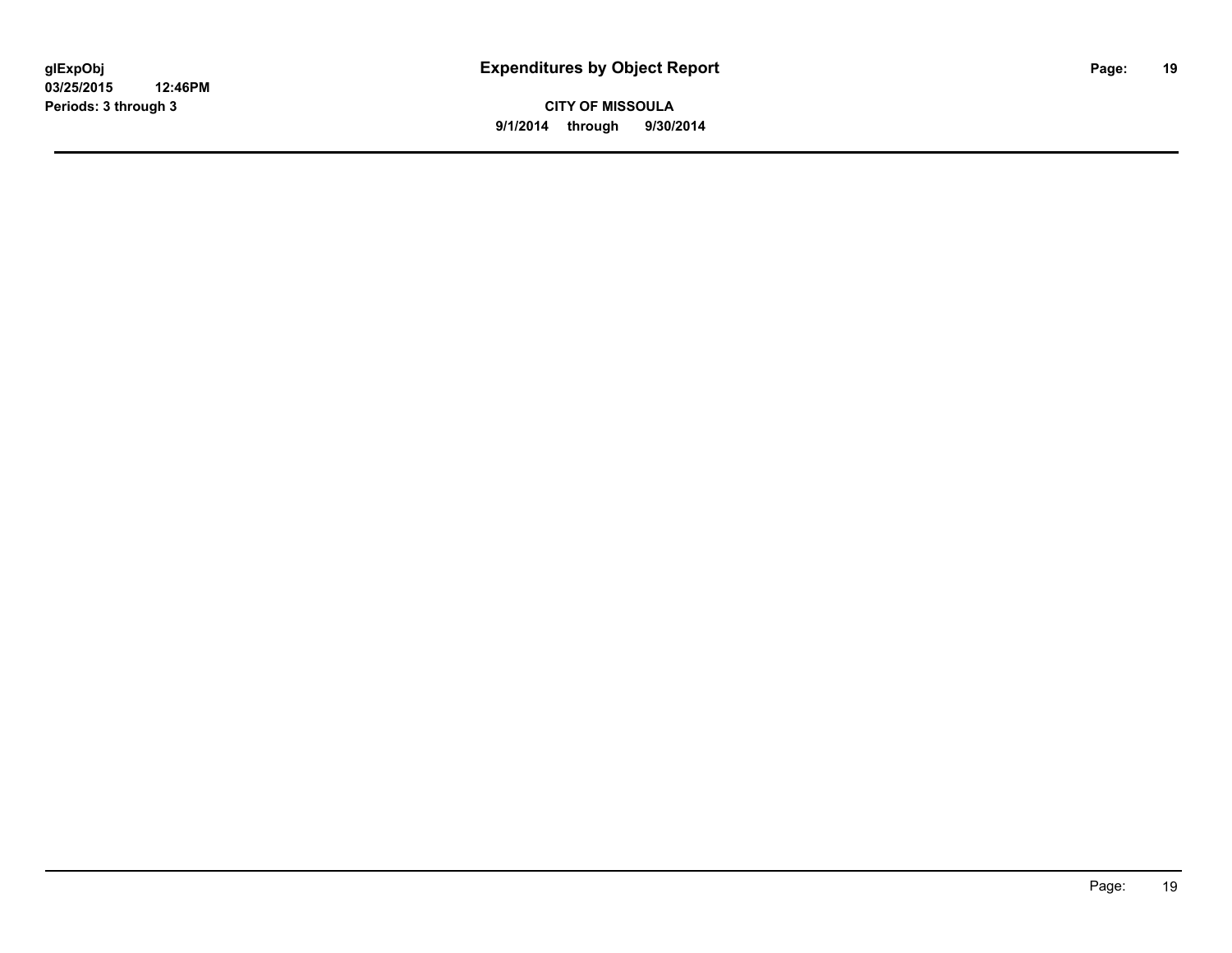**1000 GENERAL FUND**

**290 POLICE**

|                                                   | <b>Adjusted</b> |                     | Year-to-date        | Year-to-date        |                |                  |
|---------------------------------------------------|-----------------|---------------------|---------------------|---------------------|----------------|------------------|
| Object/Title                                      | Appropriation   | <b>Expenditures</b> | <b>Expenditures</b> | <b>Encumbrances</b> | <b>Balance</b> | <b>Prct Used</b> |
| 100 PERSONAL SERVICES                             |                 |                     |                     |                     |                |                  |
| 110 SALARIES AND WAGES                            | 8,391,106.00    | 577,118.49          | 1,697,554.04        | 0.00                | 6,693,551.96   | 20.23            |
| 115 SALARIES/HEALTH INSURANCE BENEFIT             | 0.00            | 57,570.00           | 140,220.00          | 0.00                | $-140,220.00$  | 0.00             |
| 120 OVERTIME/TERMINATION                          | 247,083.00      | 30,266.49           | 82,854.18           | 0.00                | 164,228.82     | 33.53            |
| 121 OUTSIDE HIRE OVERTIME                         | 75,000.00       | 8,012.24            | 53,619.50           | 0.00                | 21,380.50      | 71.49            |
| 122 COURT OVERTIME                                | 0.00            | 1,285.49            | 3,681.86            | 0.00                | $-3,681.86$    | 0.00             |
| 130 OTHER                                         | 69,326.00       | 0.00                | 67,026.87           | 0.00                | 2,299.13       | 96.68            |
| <b>140 EMPLOYER CONTRIBUTIONS</b>                 | 4,520,567.00    | 172,481.92          | 543,532.78          | 0.00                | 3,977,034.22   | 12.02            |
| 141 STATE RETIREMENT CONTRIBUTIONS                | 0.00            | 171,602.11          | 494,002.85          | 0.00                | -494,002.85    | 0.00             |
| PERSONAL SERVICES<br>Total                        | 13,303,082.00   | 1,018,336.74        | 3,082,492.08        | 0.00                | 10,220,589.92  | 23.17            |
| 200 SUPPLIES                                      |                 |                     |                     |                     |                |                  |
| 210 OFFICE SUPPLIES                               | 19,874.00       | 1,322.06            | 4,318.32            | 0.00                | 15,555.68      | 21.73            |
| 220 OPERATING SUPPLIES                            | 80,295.00       | 11,539.00           | 20,476.97           | 0.00                | 59,818.03      | 25.50            |
| 230 REPAIR/MAINTENANCE                            | 45,735.00       | 4,947.35            | 11,804.06           | 0.00                | 33,930.94      | 25.81            |
| 231 GASOLINE                                      | 172,871.00      | 16,872.73           | 33,123.74           | 0.00                | 139,747.26     | 19.16            |
| <b>SUPPLIES</b><br><b>Total</b>                   | 318,775.00      | 34,681.14           | 69,723.09           | 0.00                | 249,051.91     | 21.87            |
| 300 PURCHASED SERVICES                            |                 |                     |                     |                     |                |                  |
| 310 COMMUNICATIONS                                | 14,397.00       | 459.93              | 8,860.52            | 0.00                | 5,536.48       | 61.54            |
| 320 PRINTING & DUPLICATING                        | 10,824.00       | 482.55              | 522.26              | 0.00                | 10,301.74      | 4.83             |
| 330 PUBLICITY, SUBSCRIPTIONS & DUES               | 14,938.00       | 8,748.47            | 9,192.52            | 0.00                | 5,745.48       | 61.54            |
| 344 TELEPHONE SERVICE                             | 47,692.00       | 6,017.08            | 8,115.71            | 0.00                | 39,576.29      | 17.02            |
| 350 PROFESSIONAL SERVICES                         | 62,899.00       | 7,795.74            | 32,325.59           | 0.00                | 30,573.41      | 51.39            |
| 360 REPAIR & MAINTENANCE                          | 33,245.00       | 3,789.64            | 12,714.82           | 0.00                | 20,530.18      | 38.25            |
| 370 TRAVEL                                        | 26,000.00       | 477.47              | 3,938.44            | 0.00                | 22,061.56      | 15.15            |
| 380 TRAINING                                      | 31,300.00       | 1,225.00            | 11,849.94           | 0.00                | 19,450.06      | 37.86            |
| 390 OTHER PURCHASED SERVICES                      | 25,000.00       | 399.93              | 1,346.43            | 0.00                | 23,653.57      | 5.39             |
| PURCHASED SERVICES<br><b>Total</b>                | 266,295.00      | 29,395.81           | 88,866.23           | 0.00                | 177,428.77     | 33.37            |
| 500 FIXED CHARGES                                 |                 |                     |                     |                     |                |                  |
| 500 FIXED CHARGES                                 | 22,150.00       | 2,633.00            | 10,532.00           | 0.00                | 11,618.00      | 47.55            |
| <b>FIXED CHARGES</b><br><b>Total</b>              | 22,150.00       | 2,633.00            | 10,532.00           | 0.00                | 11,618.00      | 47.55            |
| 700 GRANTS & CONTRIBUTIONS                        |                 |                     |                     |                     |                |                  |
| 700 GRANTS & CONTRIBUTIONS                        | 4,000.00        | 0.00                | 0.00                | 0.00                | 4,000.00       | 0.00             |
| <b>GRANTS &amp; CONTRIBUTIONS</b><br><b>Total</b> | 4,000.00        | 0.00                | 0.00                | 0.00                | 4,000.00       | 0.00             |
|                                                   |                 |                     |                     |                     |                |                  |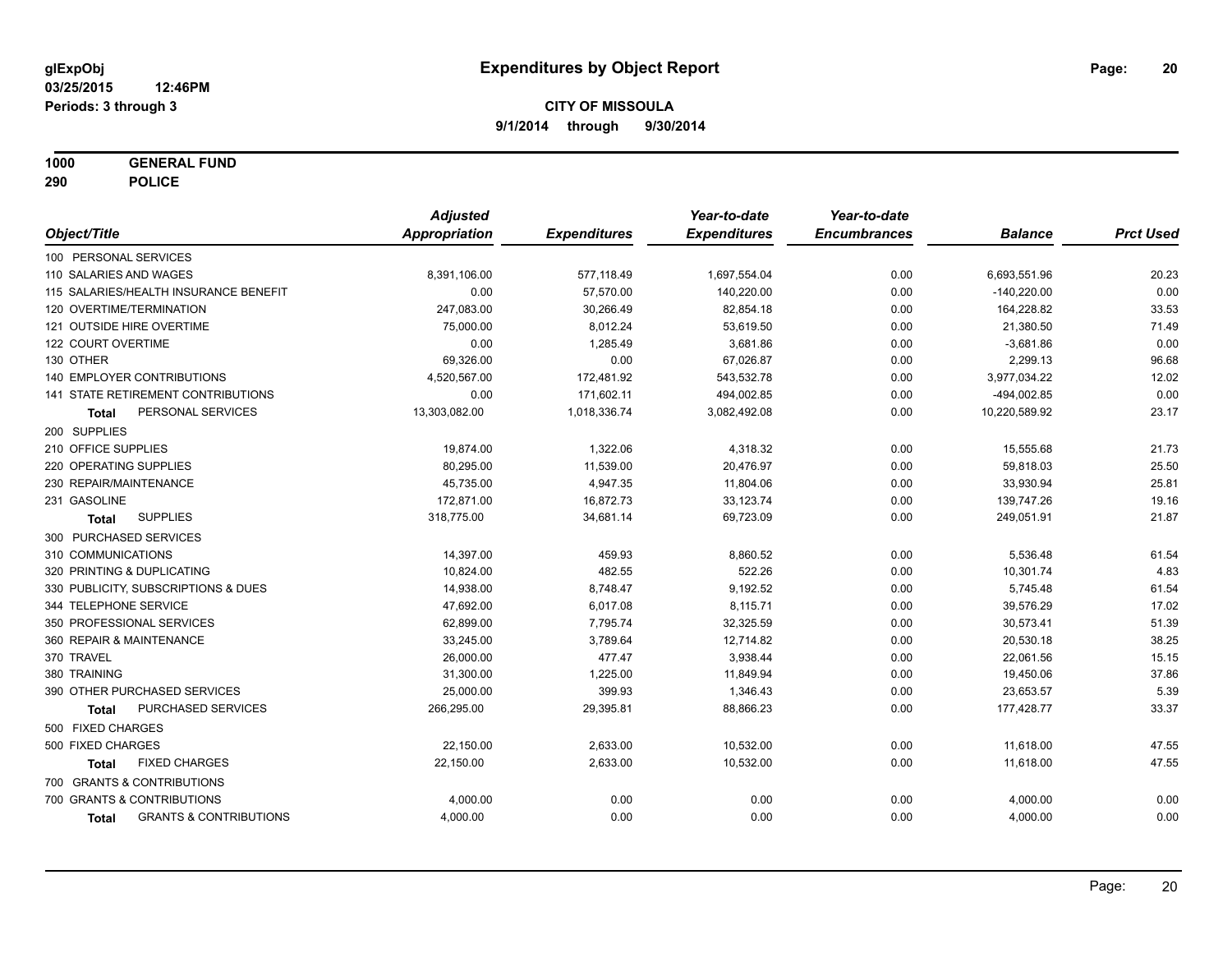**1000 GENERAL FUND 290 POLICE**

| Object/Title       |                              | <b>Adjusted</b><br>Appropriation | <b>Expenditures</b> | Year-to-date<br><b>Expenditures</b> | Year-to-date<br><b>Encumbrances</b> | <b>Balance</b> | <b>Prct Used</b> |
|--------------------|------------------------------|----------------------------------|---------------------|-------------------------------------|-------------------------------------|----------------|------------------|
| 800 OTHER OBJECTS  |                              |                                  |                     |                                     |                                     |                |                  |
|                    | 820 TRANSFERS TO OTHER FUNDS | 0.00                             | 0.00                | 0.00                                | 0.00                                | 0.00           | 0.00             |
| <b>Total</b>       | OTHER OBJECTS                | 0.00                             | 0.00                | 0.00                                | 0.00                                | 0.00           | 0.00             |
| 900 CAPITAL OUTLAY |                              |                                  |                     |                                     |                                     |                |                  |
|                    | 940 MACHINERY & EQUIPMENT    | 0.00                             | 0.00                | 0.00                                | 0.00                                | 0.00           | 0.00             |
| <b>Total</b>       | <b>CAPITAL OUTLAY</b>        | 0.00                             | 0.00                | 0.00                                | 0.00                                | 0.00           | 0.00             |
| <b>Total</b>       | <b>POLICE</b>                | 13,914,302.00                    | 1,085,046.69        | 3.251.613.40                        | 0.00                                | 10,662,688.60  | 23.37            |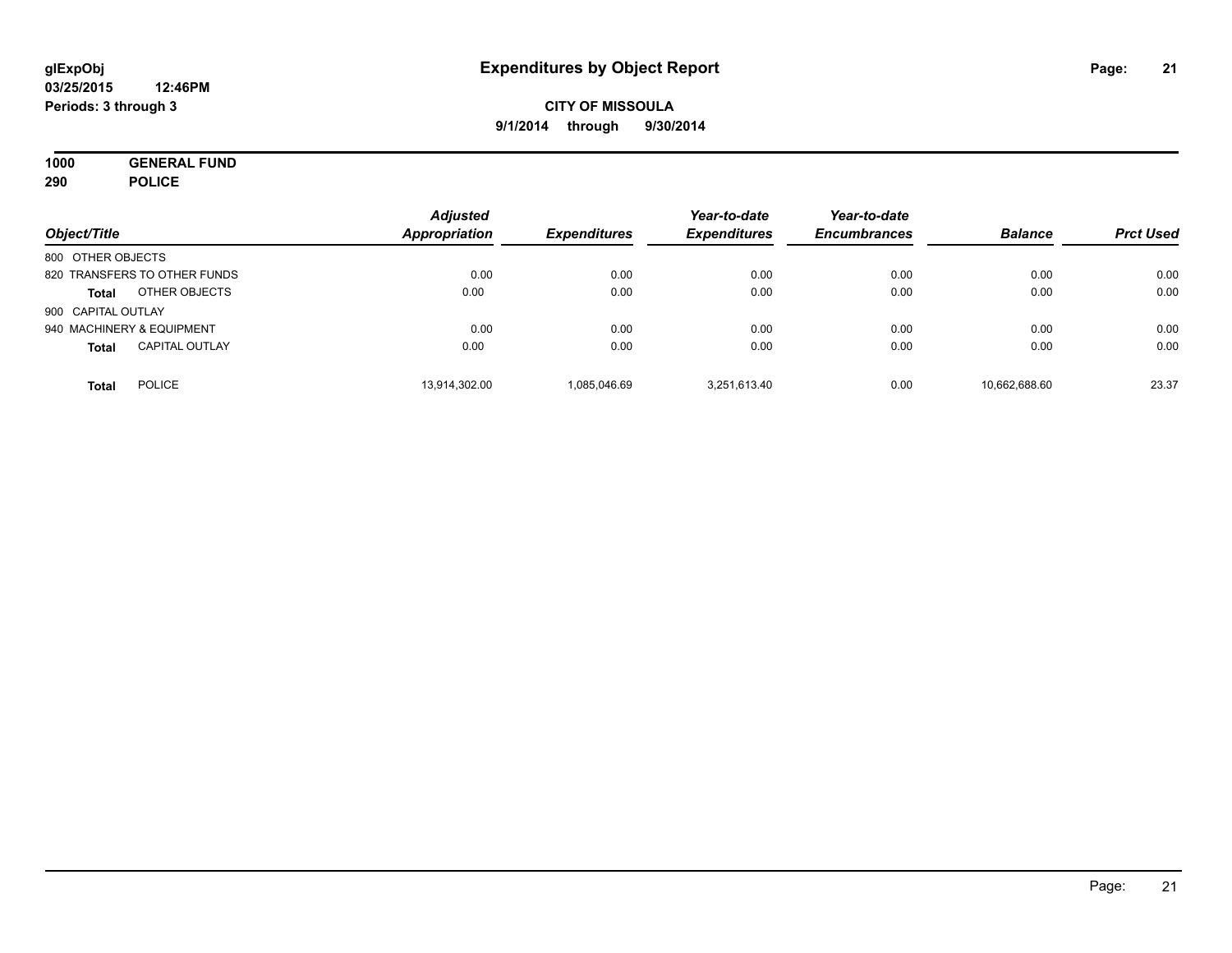**1000 GENERAL FUND 300 FIRE**

|                                           | <b>Adjusted</b>      |                     | Year-to-date        | Year-to-date        |                |                  |
|-------------------------------------------|----------------------|---------------------|---------------------|---------------------|----------------|------------------|
| Object/Title                              | <b>Appropriation</b> | <b>Expenditures</b> | <b>Expenditures</b> | <b>Encumbrances</b> | <b>Balance</b> | <b>Prct Used</b> |
| 100 PERSONAL SERVICES                     |                      |                     |                     |                     |                |                  |
| 110 SALARIES AND WAGES                    | 6,457,868.00         | 490,726.60          | 1,435,621.76        | 0.00                | 5,022,246.24   | 22.23            |
| 115 SALARIES/HEALTH INSURANCE BENEFIT     | 629,280.00           | 51,870.00           | 129,589.50          | 0.00                | 499,690.50     | 20.59            |
| 120 OVERTIME/TERMINATION                  | 697,773.00           | 78,676.14           | 290,882.57          | 0.00                | 406,890.43     | 41.69            |
| 130 OTHER                                 | 54,464.00            | 0.00                | 53,872.00           | 0.00                | 592.00         | 98.91            |
| 140 EMPLOYER CONTRIBUTIONS                | 1,736,824.00         | 133,843.19          | 411,828.09          | 0.00                | 1,324,995.91   | 23.71            |
| 141 STATE RETIREMENT CONTRIBUTIONS        | 2,264,770.00         | 174,075.22          | 504,017.27          | 0.00                | 1,760,752.73   | 22.25            |
| PERSONAL SERVICES<br>Total                | 11,840,979.00        | 929,191.15          | 2,825,811.19        | 0.00                | 9,015,167.81   | 23.86            |
| 200 SUPPLIES                              |                      |                     |                     |                     |                |                  |
| 210 OFFICE SUPPLIES                       | 16,004.00            | 247.32              | 1,161.85            | 0.00                | 14,842.15      | 7.26             |
| 220 OPERATING SUPPLIES                    | 207,744.00           | 11,430.01           | 20,150.11           | 0.00                | 187,593.89     | 9.70             |
| 230 REPAIR/MAINTENANCE                    | 61,500.00            | 4,730.13            | 8,395.38            | 0.00                | 53,104.62      | 13.65            |
| 231 GASOLINE                              | 61,827.00            | 7,200.96            | 11,810.13           | 0.00                | 50,016.87      | 19.10            |
| 240 OTHER SUPPLIES                        | 2,848.00             | 0.00                | 0.00                | 0.00                | 2,848.00       | 0.00             |
| <b>SUPPLIES</b><br>Total                  | 349,923.00           | 23,608.42           | 41,517.47           | 0.00                | 308,405.53     | 11.86            |
| 300 PURCHASED SERVICES                    |                      |                     |                     |                     |                |                  |
| 310 COMMUNICATIONS                        | 577.00               | 38.50               | 41.07               | 0.00                | 535.93         | 7.12             |
| 320 PRINTING & DUPLICATING                | 1,488.00             | 291.88              | 304.09              | 0.00                | 1,183.91       | 20.44            |
| 330 PUBLICITY, SUBSCRIPTIONS & DUES       | 9,863.00             | 0.00                | 2,665.50            | 0.00                | 7,197.50       | 27.03            |
| 340 SEWER                                 | 1,394.00             | 0.00                | 604.62              | 0.00                | 789.38         | 43.37            |
| 341 ELECTRICITY & NATURAL GAS             | 65,579.00            | 5,050.42            | 10,035.96           | 0.00                | 55,543.04      | 15.30            |
| 343 WATER CHARGES                         | 14,677.00            | 2,175.23            | 3,489.59            | 0.00                | 11,187.41      | 23.78            |
| 344 TELEPHONE SERVICE                     | 20,485.00            | 1,508.83            | 2,699.46            | 0.00                | 17,785.54      | 13.18            |
| 345 GARBAGE                               | 5,462.00             | 428.50              | 1,285.50            | 0.00                | 4,176.50       | 23.54            |
| 350 PROFESSIONAL SERVICES                 | 24,272.00            | 0.00                | 192.00              | 0.00                | 24,080.00      | 0.79             |
| 360 REPAIR & MAINTENANCE                  | 49,983.00            | 4,094.35            | 9,597.31            | 0.00                | 40,385.69      | 19.20            |
| 370 TRAVEL                                | 20,017.00            | 194.00              | 194.00              | 0.00                | 19,823.00      | 0.97             |
| 380 TRAINING                              | 13,416.00            | 1,843.75            | 4,288.75            | 0.00                | 9,127.25       | 31.97            |
| 390 OTHER PURCHASED SERVICES              | 11,580.00            | 0.00                | 75.00               | 0.00                | 11,505.00      | 0.65             |
| <b>PURCHASED SERVICES</b><br><b>Total</b> | 238,793.00           | 15,625.46           | 35,472.85           | 0.00                | 203,320.15     | 14.86            |
| 500 FIXED CHARGES                         |                      |                     |                     |                     |                |                  |
| 500 FIXED CHARGES                         | 226.00               | 0.00                | 0.00                | 0.00                | 226.00         | 0.00             |
| 530 EQUIPMENT RENTAL                      | 0.00                 | 0.00                | 0.00                | 0.00                | 0.00           | 0.00             |
| <b>FIXED CHARGES</b><br>Total             | 226.00               | 0.00                | 0.00                | 0.00                | 226.00         | 0.00             |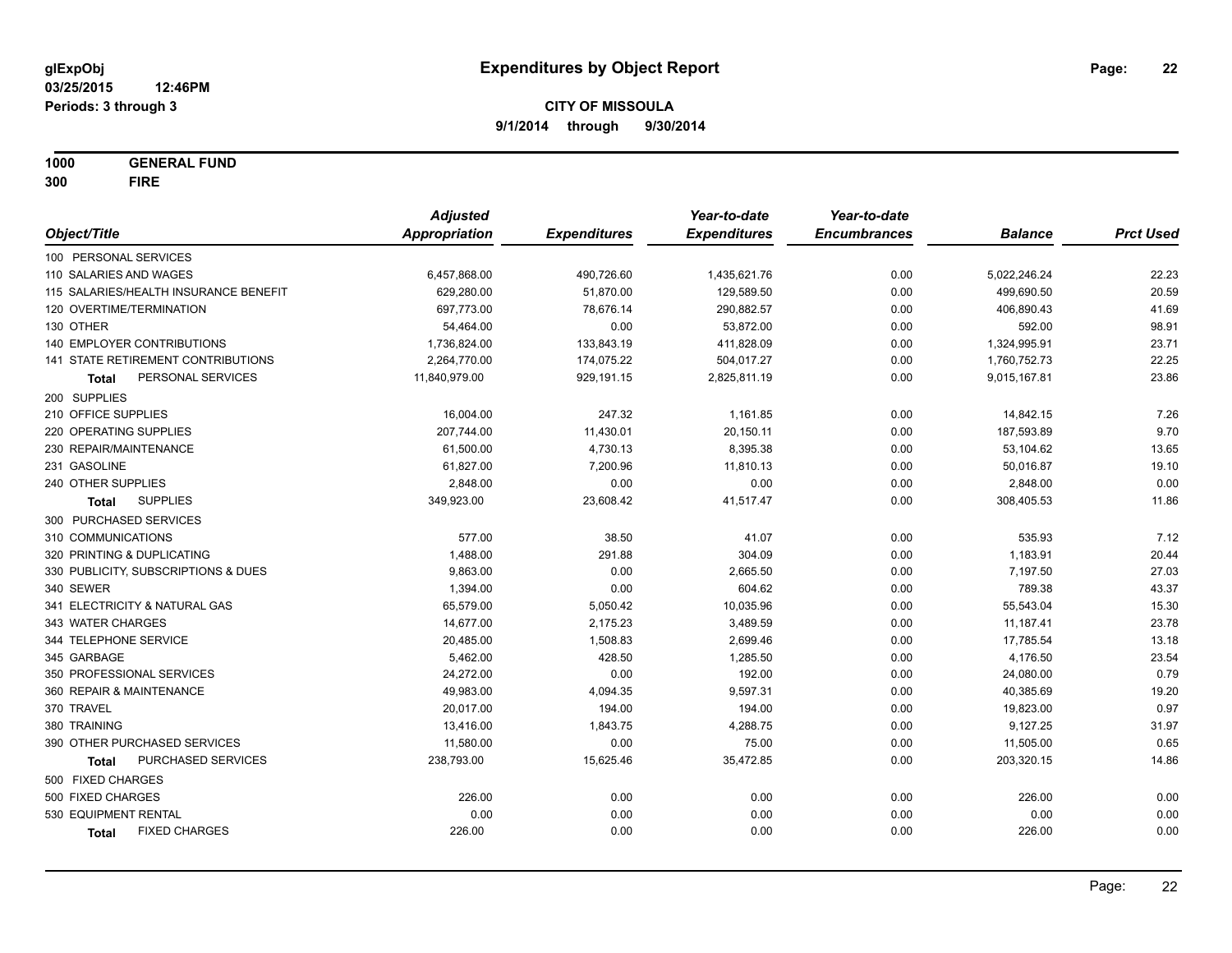#### **03/25/2015 12:46PM Periods: 3 through 3**

## **CITY OF MISSOULA 9/1/2014 through 9/30/2014**

**1000 GENERAL FUND 300 FIRE**

| Object/Title       |                           | <b>Adjusted</b><br>Appropriation | <b>Expenditures</b> | Year-to-date<br><b>Expenditures</b> | Year-to-date<br><b>Encumbrances</b> | <b>Balance</b> | <b>Prct Used</b> |
|--------------------|---------------------------|----------------------------------|---------------------|-------------------------------------|-------------------------------------|----------------|------------------|
| 900 CAPITAL OUTLAY |                           |                                  |                     |                                     |                                     |                |                  |
|                    | 940 MACHINERY & EQUIPMENT | 0.00                             | 0.00                | 0.00                                | 0.00                                | 0.00           | 0.00             |
| <b>Total</b>       | <b>CAPITAL OUTLAY</b>     | 0.00                             | 0.00                | 0.00                                | 0.00                                | 0.00           | 0.00             |
| <b>Total</b>       | <b>FIRE</b>               | 12,429,921.00                    | 968,425.03          | 2,902,801.51                        | 0.00                                | 9,527,119.49   | 23.35            |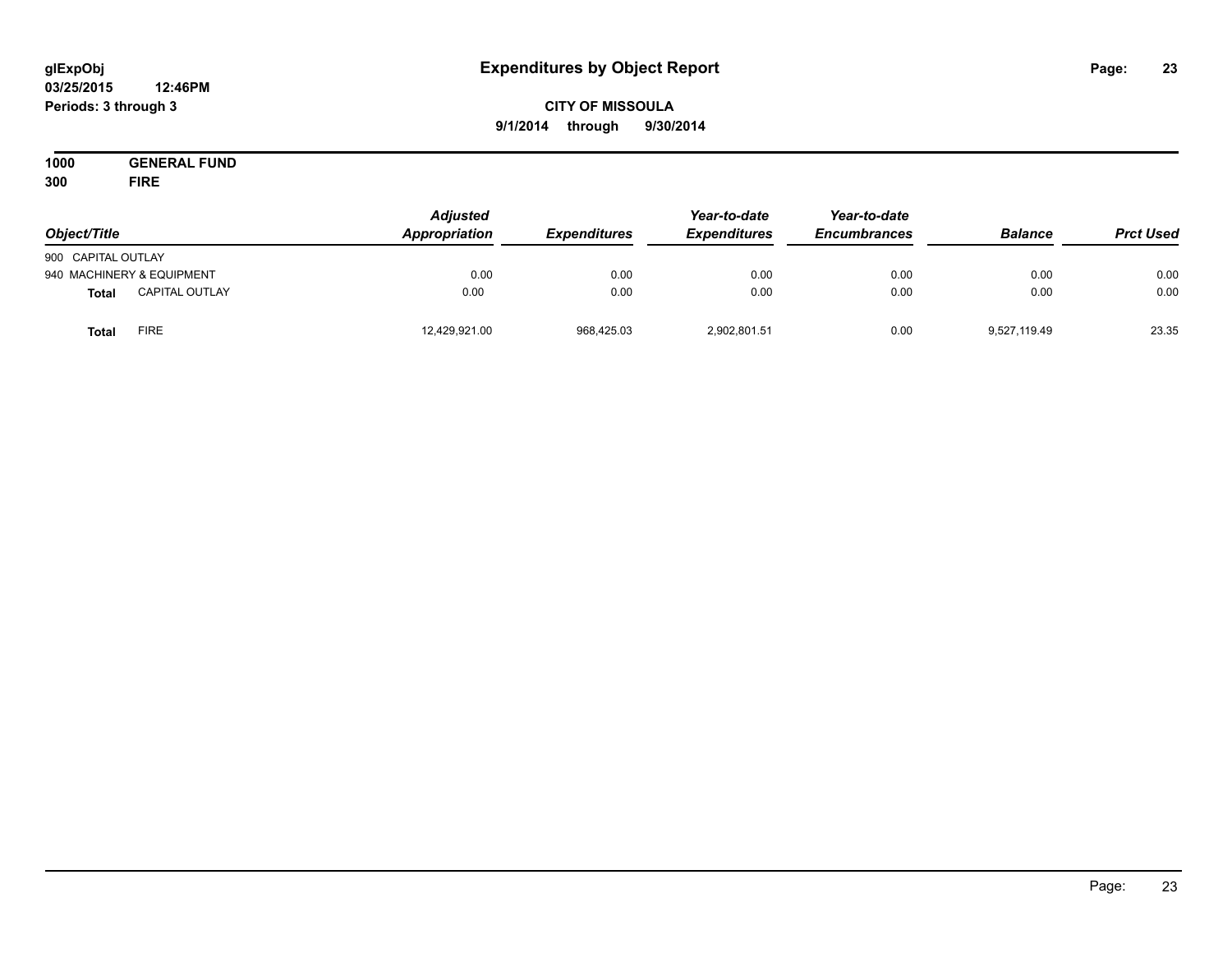#### **1000 GENERAL FUND**

**320 STREET MAINTENANCE**

|                                     | <b>Adjusted</b>      |                     | Year-to-date        | Year-to-date        |                |                  |
|-------------------------------------|----------------------|---------------------|---------------------|---------------------|----------------|------------------|
| Object/Title                        | <b>Appropriation</b> | <b>Expenditures</b> | <b>Expenditures</b> | <b>Encumbrances</b> | <b>Balance</b> | <b>Prct Used</b> |
| 100 PERSONAL SERVICES               |                      |                     |                     |                     |                |                  |
| 110 SALARIES AND WAGES              | 1,281,781.00         | 102,562.78          | 300,863.84          | 0.00                | 980,917.16     | 23.47            |
| 120 OVERTIME/TERMINATION            | 15,000.00            | 4.88                | 9,121.29            | 0.00                | 5,878.71       | 60.81            |
| 130 OTHER                           | 6,000.00             | 0.00                | 0.00                | 0.00                | 6,000.00       | 0.00             |
| <b>140 EMPLOYER CONTRIBUTIONS</b>   | 716,841.00           | 59,177.53           | 195,175.05          | 0.00                | 521,665.95     | 27.23            |
| 141 STATE RETIREMENT CONTRIBUTIONS  | 0.00                 | 255.01              | 453.31              | 0.00                | $-453.31$      | 0.00             |
| PERSONAL SERVICES<br>Total          | 2,019,622.00         | 162,000.20          | 505,613.49          | 0.00                | 1,514,008.51   | 25.04            |
| 200 SUPPLIES                        |                      |                     |                     |                     |                |                  |
| 210 OFFICE SUPPLIES                 | 1,600.00             | 0.00                | 287.40              | 0.00                | 1,312.60       | 17.96            |
| 220 OPERATING SUPPLIES              | 170,317.00           | 4,922.93            | 10,111.97           | 0.00                | 160,205.03     | 5.94             |
| 230 REPAIR/MAINTENANCE              | 84,214.00            | 19,986.91           | 27,016.90           | 0.00                | 57,197.10      | 32.08            |
| 231 GASOLINE                        | 218,603.00           | 18,468.67           | 39,865.99           | 0.00                | 178,737.01     | 18.24            |
| 240 OTHER SUPPLIES                  | 0.00                 | 0.00                | 0.00                | 0.00                | 0.00           | 0.00             |
| 250 SUPPLIES FOR RESALE             | 0.00                 | 0.00                | 0.00                | 0.00                | 0.00           | 0.00             |
| <b>SUPPLIES</b><br><b>Total</b>     | 474,734.00           | 43,378.51           | 77,282.26           | 0.00                | 397,451.74     | 16.28            |
| 300 PURCHASED SERVICES              |                      |                     |                     |                     |                |                  |
| 310 COMMUNICATIONS                  | 7,000.00             | 0.00                | 0.00                | 0.00                | 7,000.00       | 0.00             |
| 320 PRINTING & DUPLICATING          | 3,000.00             | 160.00              | 160.00              | 0.00                | 2,840.00       | 5.33             |
| 330 PUBLICITY, SUBSCRIPTIONS & DUES | 0.00                 | 0.00                | 0.00                | 0.00                | 0.00           | 0.00             |
| 341 ELECTRICITY & NATURAL GAS       | 0.00                 | 0.00                | 0.00                | 0.00                | 0.00           | 0.00             |
| 343 WATER CHARGES                   | 6,000.00             | 1,523.04            | 2,553.35            | 0.00                | 3,446.65       | 42.56            |
| 344 TELEPHONE SERVICE               | 1,821.00             | 396.24              | 630.09              | 0.00                | 1,190.91       | 34.60            |
| 345 GARBAGE                         | 7,280.00             | 183.12              | 183.12              | 0.00                | 7,096.88       | 2.52             |
| 350 PROFESSIONAL SERVICES           | 5,150.00             | 116.50              | 116.50              | 0.00                | 5,033.50       | 2.26             |
| 360 REPAIR & MAINTENANCE            | 21,000.00            | 217.15              | 3,041.09            | 0.00                | 17,958.91      | 14.48            |
| 370 TRAVEL                          | 3,300.00             | 279.00              | 279.00              | 0.00                | 3,021.00       | 8.45             |
| 380 TRAINING                        | 1,500.00             | 300.00              | 300.00              | 0.00                | 1,200.00       | 20.00            |
| PURCHASED SERVICES<br><b>Total</b>  | 56,051.00            | 3,175.05            | 7,263.15            | 0.00                | 48,787.85      | 12.96            |
| 400 BUILDING MATERIALS              |                      |                     |                     |                     |                |                  |
| 400 BUILDING MATERIALS              | 71,263.00            | 62.10               | 25,242.09           | 0.00                | 46,020.91      | 35.42            |
| <b>BUILDING MATERIALS</b><br>Total  | 71,263.00            | 62.10               | 25,242.09           | 0.00                | 46,020.91      | 35.42            |
| 500 FIXED CHARGES                   |                      |                     |                     |                     |                |                  |
| 500 FIXED CHARGES                   | 21,500.00            | 3,520.00            | 4,560.00            | 0.00                | 16,940.00      | 21.21            |
|                                     |                      |                     |                     |                     |                |                  |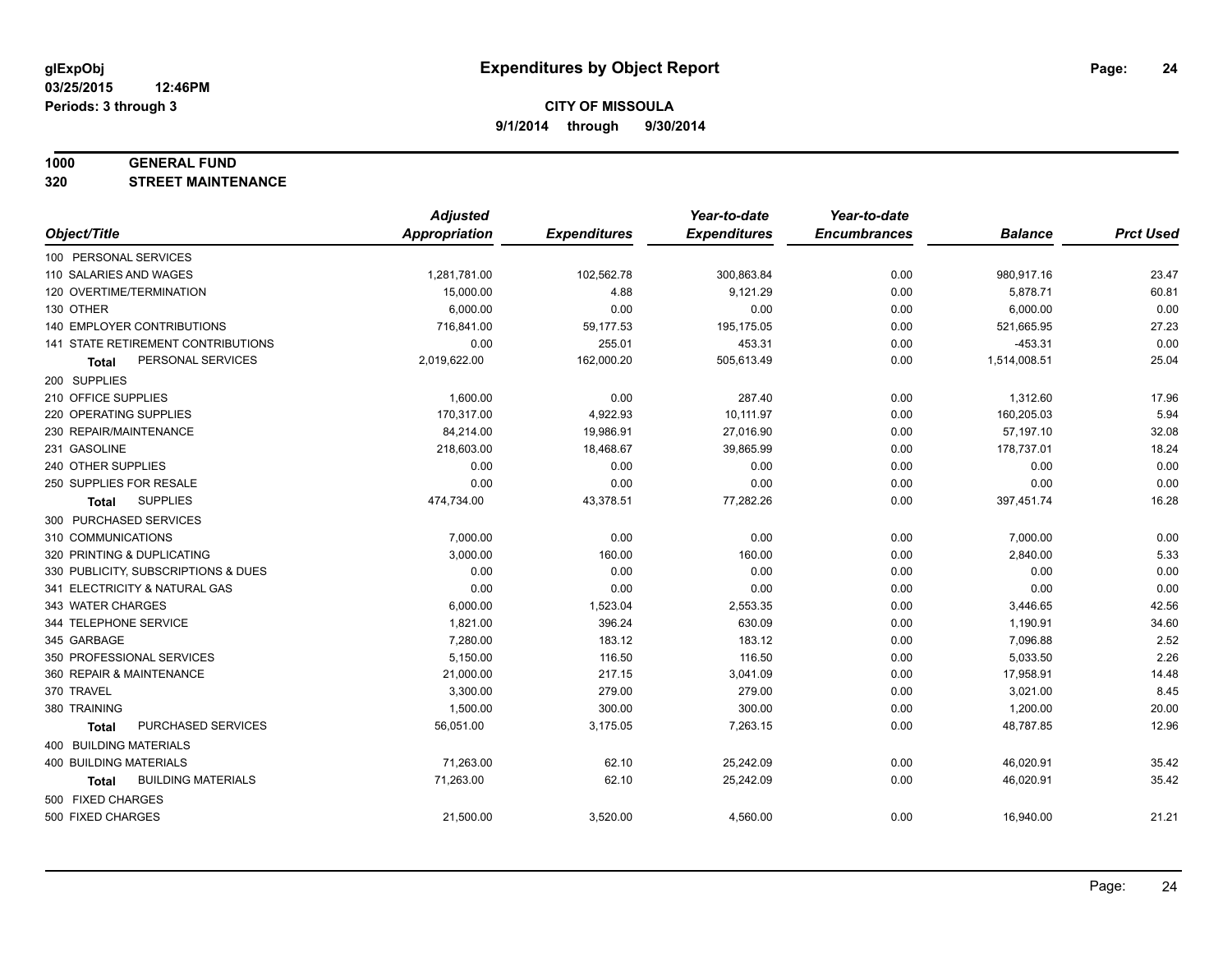#### **1000 GENERAL FUND**

**320 STREET MAINTENANCE**

| Object/Title       |                             | <b>Adjusted</b><br>Appropriation | <b>Expenditures</b> | Year-to-date<br><b>Expenditures</b> | Year-to-date<br><b>Encumbrances</b> | <b>Balance</b> | <b>Prct Used</b> |
|--------------------|-----------------------------|----------------------------------|---------------------|-------------------------------------|-------------------------------------|----------------|------------------|
|                    |                             |                                  |                     |                                     |                                     |                |                  |
| 600 DEBT SERVICE   |                             |                                  |                     |                                     |                                     |                |                  |
| 610 PRINCIPAL      |                             | 0.00                             | 0.00                | 0.00                                | 0.00                                | 0.00           | 0.00             |
|                    | 620 INTEREST / SERVICE FEES | 0.00                             | 0.00                | 0.00                                | 0.00                                | 0.00           | 0.00             |
| Total              | <b>DEBT SERVICE</b>         | 0.00                             | 0.00                | 0.00                                | 0.00                                | 0.00           | 0.00             |
| 900 CAPITAL OUTLAY |                             |                                  |                     |                                     |                                     |                |                  |
| 930 IMPROVEMENTS   |                             | 196.558.00                       | 194.80              | 55,035.78                           | 0.00                                | 141.522.22     | 28.00            |
|                    | 940 MACHINERY & EQUIPMENT   | 0.00                             | 0.00                | 0.00                                | 0.00                                | 0.00           | 0.00             |
| <b>Total</b>       | <b>CAPITAL OUTLAY</b>       | 196,558.00                       | 194.80              | 55,035.78                           | 0.00                                | 141.522.22     | 28.00            |
| <b>Total</b>       | <b>STREET MAINTENANCE</b>   | 2.839.728.00                     | 212.330.66          | 674.996.77                          | 0.00                                | 2.164.731.23   | 23.77            |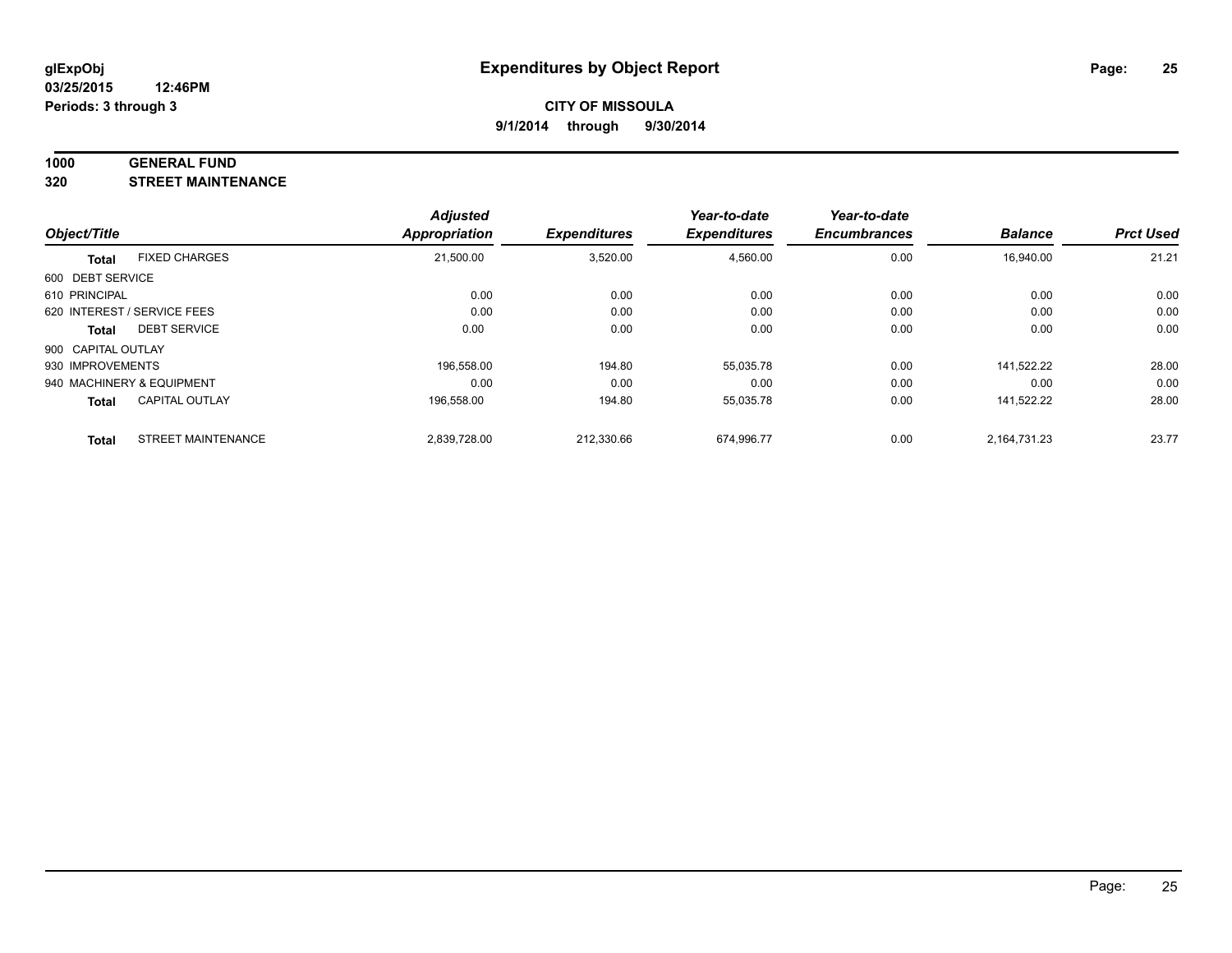#### **1000 GENERAL FUND**

**321 VEHICLE MAINTENANCE**

|                                           | <b>Adjusted</b> |                     | Year-to-date        | Year-to-date        |                |                  |
|-------------------------------------------|-----------------|---------------------|---------------------|---------------------|----------------|------------------|
| Object/Title                              | Appropriation   | <b>Expenditures</b> | <b>Expenditures</b> | <b>Encumbrances</b> | <b>Balance</b> | <b>Prct Used</b> |
| 100 PERSONAL SERVICES                     |                 |                     |                     |                     |                |                  |
| 110 SALARIES AND WAGES                    | 518,162.00      | 40,964.11           | 128,690.07          | 0.00                | 389,471.93     | 24.84            |
| 120 OVERTIME/TERMINATION                  | 2,000.00        | 20.95               | 20.95               | 0.00                | 1,979.05       | 1.05             |
| 130 OTHER                                 | 75,168.00       | 0.00                | 0.00                | 0.00                | 75,168.00      | 0.00             |
| 140 EMPLOYER CONTRIBUTIONS                | 243,319.00      | 17,888.13           | 63,775.47           | 0.00                | 179,543.53     | 26.21            |
| <b>141 STATE RETIREMENT CONTRIBUTIONS</b> | 0.00            | 104.23              | 193.63              | 0.00                | $-193.63$      | 0.00             |
| PERSONAL SERVICES<br>Total                | 838,649.00      | 58,977.42           | 192,680.12          | 0.00                | 645,968.88     | 22.98            |
| 200 SUPPLIES                              |                 |                     |                     |                     |                |                  |
| 210 OFFICE SUPPLIES                       | 1,000.00        | 14.84               | 80.93               | 0.00                | 919.07         | 8.09             |
| 220 OPERATING SUPPLIES                    | 28,306.00       | 700.46              | 4,378.78            | 0.00                | 23,927.22      | 15.47            |
| 230 REPAIR/MAINTENANCE                    | 34,631.00       | 3,787.72            | 10,439.53           | 0.00                | 24,191.47      | 30.15            |
| 231 GASOLINE                              | 4,813.00        | 224.05              | 845.75              | 0.00                | 3,967.25       | 17.57            |
| 240 OTHER SUPPLIES                        | 11,010.00       | 850.13              | 2,518.24            | 0.00                | 8,491.76       | 22.87            |
| <b>SUPPLIES</b><br>Total                  | 79,760.00       | 5,577.20            | 18,263.23           | 0.00                | 61,496.77      | 22.90            |
| 300 PURCHASED SERVICES                    |                 |                     |                     |                     |                |                  |
| 310 COMMUNICATIONS                        | 150.00          | 0.00                | 0.00                | 0.00                | 150.00         | 0.00             |
| 320 PRINTING & DUPLICATING                | 350.00          | 0.00                | 0.00                | 0.00                | 350.00         | 0.00             |
| 330 PUBLICITY, SUBSCRIPTIONS & DUES       | 230.00          | 0.00                | 0.00                | 0.00                | 230.00         | 0.00             |
| 340 SEWER                                 | 2,580.00        | 0.00                | 749.09              | 0.00                | 1,830.91       | 29.03            |
| 341 ELECTRICITY & NATURAL GAS             | 162,002.00      | 19,195.02           | 33,807.56           | 0.00                | 128,194.44     | 20.87            |
| 343 WATER CHARGES                         | 12,356.00       | 345.28              | 1,048.42            | 0.00                | 11,307.58      | 8.49             |
| 344 TELEPHONE SERVICE                     | 2,590.00        | 150.35              | 152.40              | 0.00                | 2,437.60       | 5.88             |
| 345 GARBAGE                               | 9,815.00        | 610.57              | 1,941.44            | 0.00                | 7,873.56       | 19.78            |
| 350 PROFESSIONAL SERVICES                 | 12,895.00       | 0.00                | 2,442.06            | 0.00                | 10,452.94      | 18.94            |
| 360 REPAIR & MAINTENANCE                  | 212,326.00      | 22,006.20           | 42,697.27           | 0.00                | 169,628.73     | 20.11            |
| 370 TRAVEL                                | 1,050.00        | 0.00                | 0.00                | 0.00                | 1,050.00       | 0.00             |
| 380 TRAINING                              | 850.00          | 0.00                | 0.00                | 0.00                | 850.00         | 0.00             |
| 390 OTHER PURCHASED SERVICES              | 0.00            | 0.00                | 0.00                | 0.00                | 0.00           | 0.00             |
| PURCHASED SERVICES<br><b>Total</b>        | 417,194.00      | 42,307.42           | 82,838.24           | 0.00                | 334,355.76     | 19.86            |
| 800 OTHER OBJECTS                         |                 |                     |                     |                     |                |                  |
| 845 CONTINGENCY                           | 0.00            | 0.00                | 0.00                | 0.00                | 0.00           | 0.00             |
| OTHER OBJECTS<br>Total                    | 0.00            | 0.00                | 0.00                | 0.00                | 0.00           | 0.00             |
| 900 CAPITAL OUTLAY                        |                 |                     |                     |                     |                |                  |
| 940 MACHINERY & EQUIPMENT                 | 0.00            | 0.00                | 0.00                | 0.00                | 0.00           | 0.00             |
|                                           |                 |                     |                     |                     |                |                  |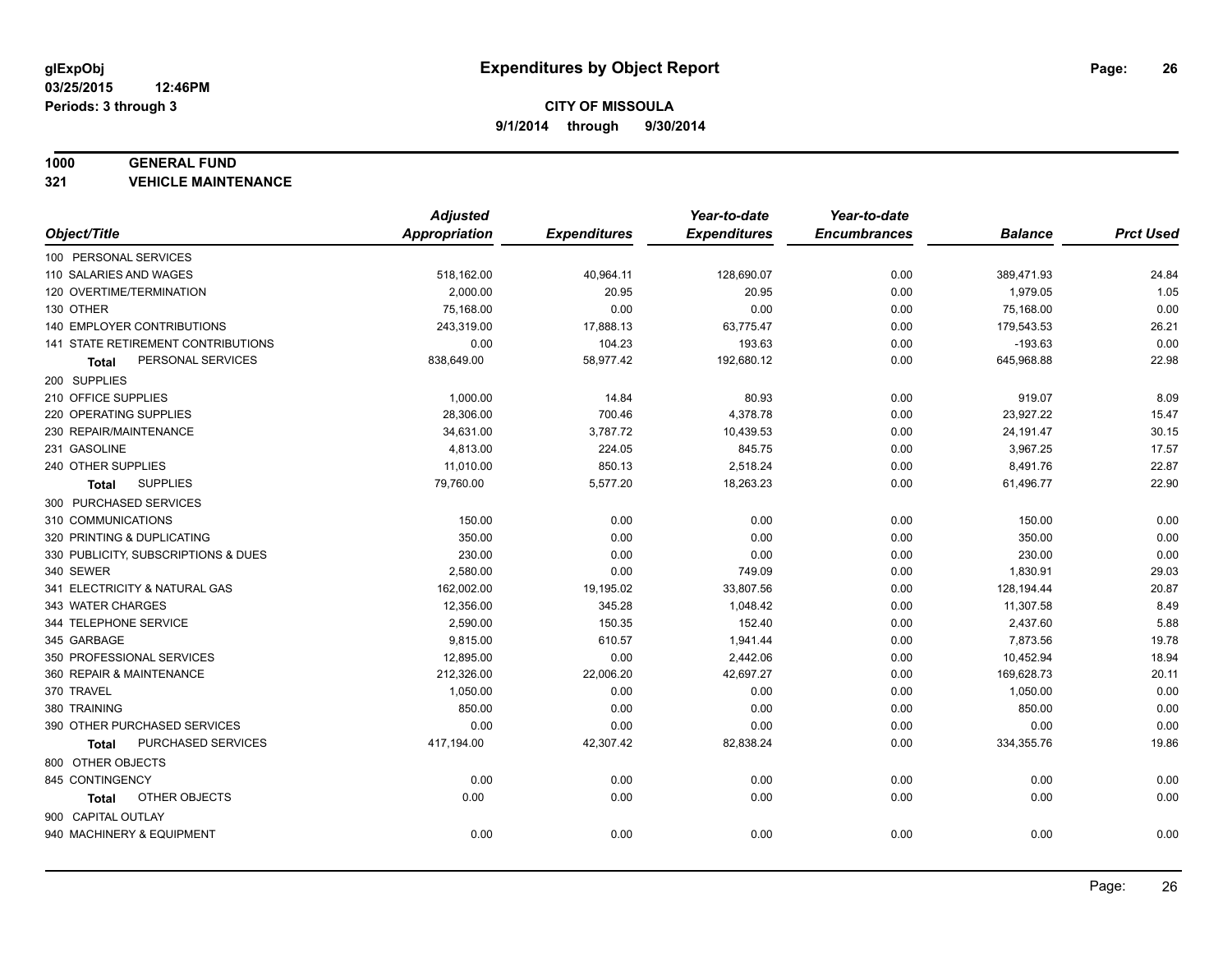#### **03/25/2015 12:46PM Periods: 3 through 3**

# **CITY OF MISSOULA 9/1/2014 through 9/30/2014**

# **1000 GENERAL FUND**

**321 VEHICLE MAINTENANCE**

| Object/Title |                            | <b>Adjusted</b><br>Appropriation | <b>Expenditures</b> | Year-to-date<br><b>Expenditures</b> | Year-to-date<br><b>Encumbrances</b> | <b>Balance</b> | <b>Prct Used</b> |
|--------------|----------------------------|----------------------------------|---------------------|-------------------------------------|-------------------------------------|----------------|------------------|
| <b>Total</b> | CAPITAL OUTLAY             | 0.00                             | 0.00                | 0.00                                | 0.00                                | 0.00           | 0.00             |
| <b>Total</b> | <b>VEHICLE MAINTENANCE</b> | 335,603.00                       | 106,862.04          | 293,781.59                          | 0.00                                | 1,041,821.41   | 22.00            |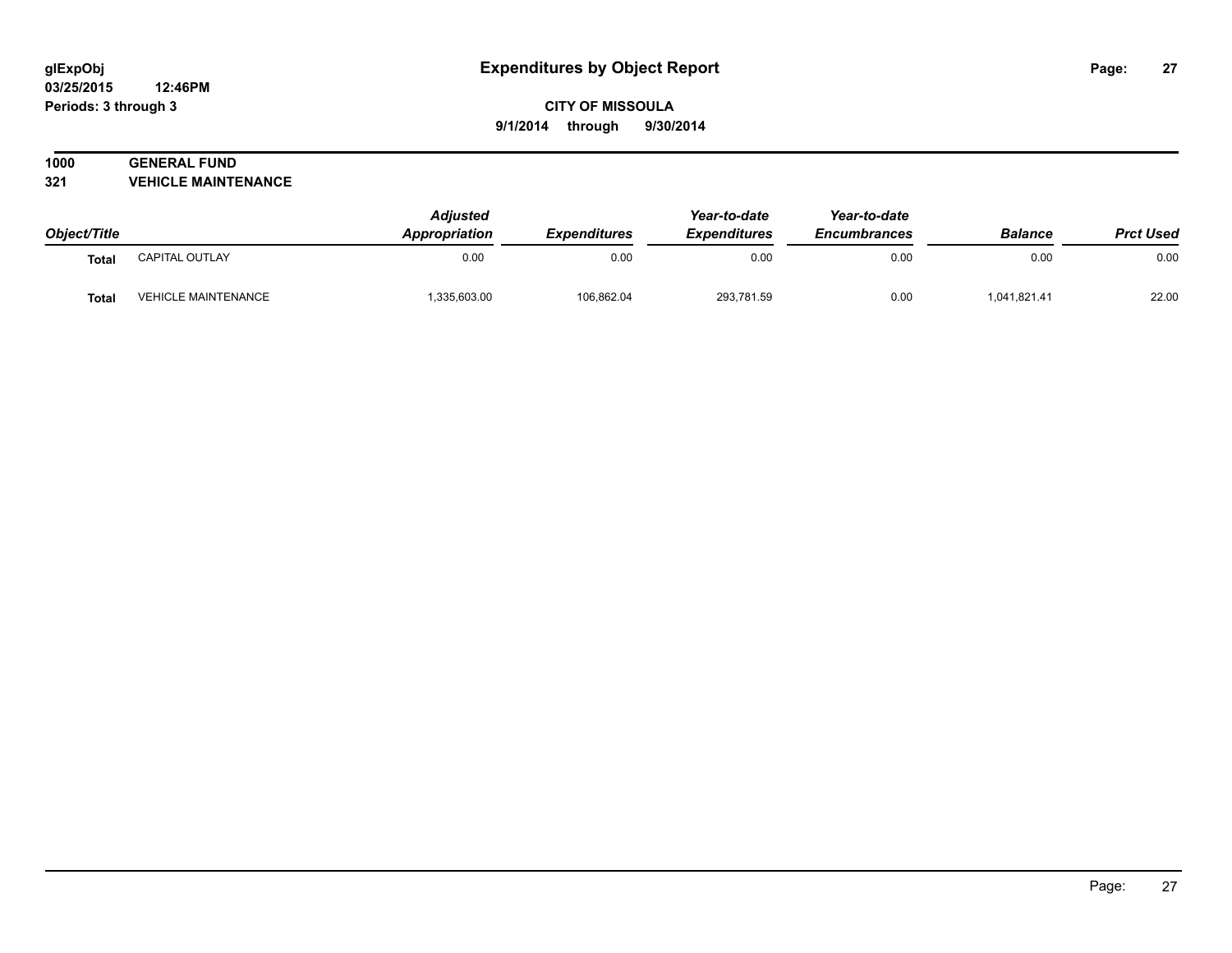# **1000 GENERAL FUND**

**340 CEMETERY**

|                                           | <b>Adjusted</b>      |                     | Year-to-date        | Year-to-date        |                |                  |
|-------------------------------------------|----------------------|---------------------|---------------------|---------------------|----------------|------------------|
| Object/Title                              | <b>Appropriation</b> | <b>Expenditures</b> | <b>Expenditures</b> | <b>Encumbrances</b> | <b>Balance</b> | <b>Prct Used</b> |
| 100 PERSONAL SERVICES                     |                      |                     |                     |                     |                |                  |
| 110 SALARIES AND WAGES                    | 387,911.00           | 29,790.86           | 87,838.55           | 0.00                | 300,072.45     | 22.64            |
| 120 OVERTIME/TERMINATION                  | 5,000.00             | 184.75              | 193.99              | 0.00                | 4,806.01       | 3.88             |
| <b>140 EMPLOYER CONTRIBUTIONS</b>         | 163,453.00           | 13,027.88           | 44,935.96           | 0.00                | 118,517.04     | 27.49            |
| 141 STATE RETIREMENT CONTRIBUTIONS        | 0.00                 | 74.82               | 132.87              | 0.00                | $-132.87$      | 0.00             |
| PERSONAL SERVICES<br>Total                | 556,364.00           | 43,078.31           | 133,101.37          | 0.00                | 423,262.63     | 23.92            |
| 200 SUPPLIES                              |                      |                     |                     |                     |                |                  |
| 210 OFFICE SUPPLIES                       | 2,770.00             | 179.79              | 344.68              | 0.00                | 2,425.32       | 12.44            |
| 220 OPERATING SUPPLIES                    | 35,802.00            | 1,024.21            | 5,076.45            | 0.00                | 30,725.55      | 14.18            |
| 230 REPAIR/MAINTENANCE                    | 20,120.00            | 3,201.49            | 6,414.69            | 0.00                | 13,705.31      | 31.88            |
| 231 GASOLINE                              | 14,398.00            | 1,105.24            | 2,878.72            | 0.00                | 11,519.28      | 19.99            |
| 240 OTHER SUPPLIES                        | 0.00                 | 0.00                | 0.00                | 0.00                | 0.00           | 0.00             |
| 250 SUPPLIES FOR RESALE                   | 0.00                 | 0.00                | 0.00                | 0.00                | 0.00           | 0.00             |
| <b>SUPPLIES</b><br>Total                  | 73,090.00            | 5,510.73            | 14,714.54           | 0.00                | 58,375.46      | 20.13            |
| 300 PURCHASED SERVICES                    |                      |                     |                     |                     |                |                  |
| 310 COMMUNICATIONS                        | 1,933.00             | 39.40               | 154.96              | 0.00                | 1,778.04       | 8.02             |
| 320 PRINTING & DUPLICATING                | 775.00               | 0.00                | 129.95              | 0.00                | 645.05         | 16.77            |
| 330 PUBLICITY, SUBSCRIPTIONS & DUES       | 814.00               | 0.00                | 0.00                | 0.00                | 814.00         | 0.00             |
| 341 ELECTRICITY & NATURAL GAS             | 17,865.00            | 2,559.95            | 4,318.46            | 0.00                | 13,546.54      | 24.17            |
| 343 WATER CHARGES                         | 1,082.00             | 71.41               | 138.82              | 0.00                | 943.18         | 12.83            |
| 344 TELEPHONE SERVICE                     | 2,400.00             | 151.35              | 449.34              | 0.00                | 1,950.66       | 18.72            |
| 345 GARBAGE                               | 1,070.00             | 76.50               | 229.50              | 0.00                | 840.50         | 21.45            |
| 350 PROFESSIONAL SERVICES                 | 1,000.00             | 0.00                | 0.00                | 0.00                | 1,000.00       | 0.00             |
| 360 REPAIR & MAINTENANCE                  | 3,700.00             | 499.13              | 947.22              | 0.00                | 2,752.78       | 25.60            |
| 370 TRAVEL                                | 500.00               | 0.00                | 0.00                | 0.00                | 500.00         | 0.00             |
| 380 TRAINING                              | 1,006.00             | 0.00                | 50.00               | 0.00                | 956.00         | 4.97             |
| 390 OTHER PURCHASED SERVICES              | 3,342.00             | 257.25              | 608.40              | 0.00                | 2,733.60       | 18.20            |
| PURCHASED SERVICES<br><b>Total</b>        | 35,487.00            | 3,654.99            | 7,026.65            | 0.00                | 28,460.35      | 19.80            |
| 400 BUILDING MATERIALS                    |                      |                     |                     |                     |                |                  |
| <b>400 BUILDING MATERIALS</b>             | 0.00                 | 0.00                | 0.00                | 0.00                | 0.00           | 0.00             |
| <b>BUILDING MATERIALS</b><br><b>Total</b> | 0.00                 | 0.00                | 0.00                | 0.00                | 0.00           | 0.00             |
| 500 FIXED CHARGES                         |                      |                     |                     |                     |                |                  |
| 500 FIXED CHARGES                         | 0.00                 | 0.00                | 0.00                | 0.00                | 0.00           | 0.00             |
| 530 EQUIPMENT RENTAL                      | 500.00               | 10.50               | 21.00               | 0.00                | 479.00         | 4.20             |
|                                           |                      |                     |                     |                     |                |                  |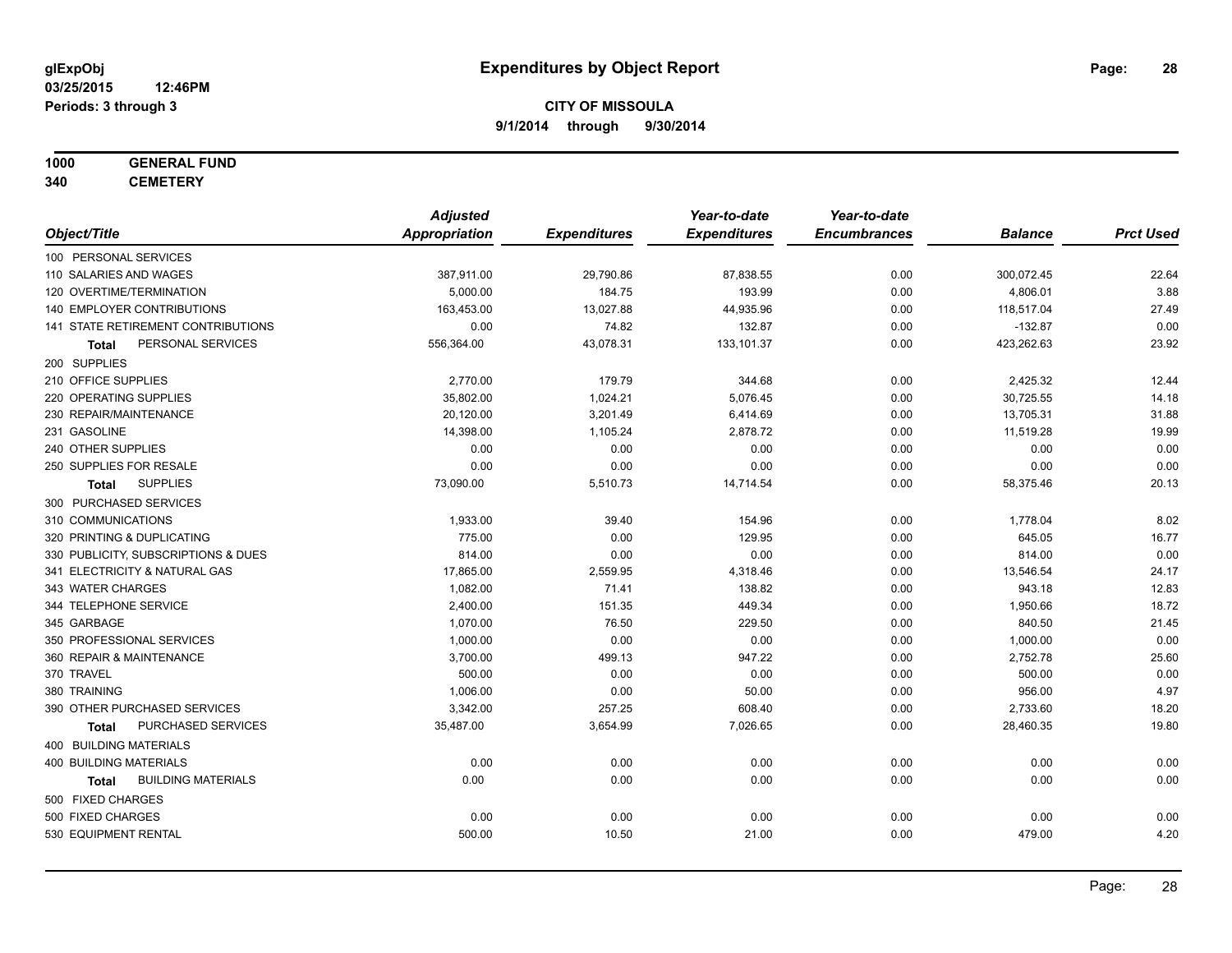# **1000 GENERAL FUND**

**340 CEMETERY**

|                    |                           | <b>Adjusted</b> |                     | Year-to-date        | Year-to-date        |                |                  |
|--------------------|---------------------------|-----------------|---------------------|---------------------|---------------------|----------------|------------------|
| Object/Title       |                           | Appropriation   | <b>Expenditures</b> | <b>Expenditures</b> | <b>Encumbrances</b> | <b>Balance</b> | <b>Prct Used</b> |
| <b>Total</b>       | <b>FIXED CHARGES</b>      | 500.00          | 10.50               | 21.00               | 0.00                | 479.00         | 4.20             |
| 800 OTHER OBJECTS  |                           |                 |                     |                     |                     |                |                  |
| 845 CONTINGENCY    |                           | 8,185.00        | 0.00                | 2,268.00            | 0.00                | 5,917.00       | 27.71            |
| <b>Total</b>       | OTHER OBJECTS             | 8,185.00        | 0.00                | 2,268.00            | 0.00                | 5,917.00       | 27.71            |
| 900 CAPITAL OUTLAY |                           |                 |                     |                     |                     |                |                  |
| 920 BUILDINGS      |                           | 0.00            | 0.00                | 0.00                | 0.00                | 0.00           | 0.00             |
| 930 IMPROVEMENTS   |                           | 0.00            | 0.00                | 0.00                | 0.00                | 0.00           | 0.00             |
|                    | 940 MACHINERY & EQUIPMENT | 0.00            | 0.00                | 0.00                | 0.00                | 0.00           | 0.00             |
| <b>Total</b>       | <b>CAPITAL OUTLAY</b>     | 0.00            | 0.00                | 0.00                | 0.00                | 0.00           | 0.00             |
| <b>Total</b>       | <b>CEMETERY</b>           | 673.626.00      | 52.254.53           | 157.131.56          | 0.00                | 516.494.44     | 23.33            |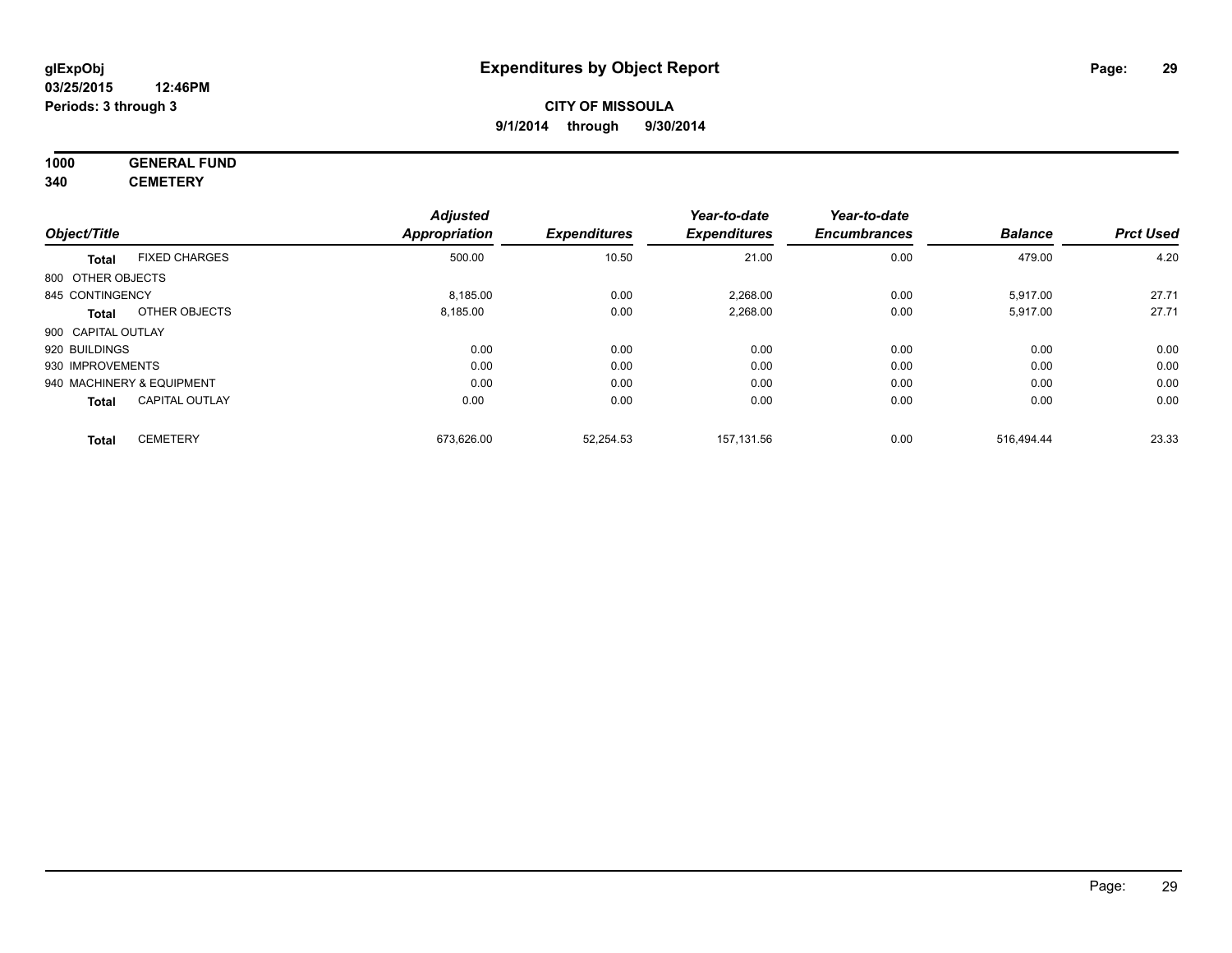#### **1000 GENERAL FUND**

**370 PARKS & RECREATION**

|                                     | <b>Adjusted</b>      |                     | Year-to-date        | Year-to-date        |                |                  |
|-------------------------------------|----------------------|---------------------|---------------------|---------------------|----------------|------------------|
| Object/Title                        | <b>Appropriation</b> | <b>Expenditures</b> | <b>Expenditures</b> | <b>Encumbrances</b> | <b>Balance</b> | <b>Prct Used</b> |
| 100 PERSONAL SERVICES               |                      |                     |                     |                     |                |                  |
| 110 SALARIES AND WAGES              | 2,055,822.00         | 166,047.42          | 533,874.53          | 0.00                | 1,521,947.47   | 25.97            |
| 120 OVERTIME/TERMINATION            | 7,000.00             | 1,405.21            | 1,795.74            | 0.00                | 5,204.26       | 25.65            |
| 130 OTHER                           | 12,760.00            | 0.00                | 0.00                | 0.00                | 12,760.00      | 0.00             |
| 140 EMPLOYER CONTRIBUTIONS          | 752,355.00           | 59,232.14           | 206,702.93          | 0.00                | 545,652.07     | 27.47            |
| 141 STATE RETIREMENT CONTRIBUTIONS  | 0.00                 | 454.02              | 821.85              | 0.00                | $-821.85$      | 0.00             |
| PERSONAL SERVICES<br>Total          | 2,827,937.00         | 227,138.79          | 743,195.05          | 0.00                | 2,084,741.95   | 26.28            |
| 200 SUPPLIES                        |                      |                     |                     |                     |                |                  |
| 210 OFFICE SUPPLIES                 | 5,465.00             | 365.32              | 1,418.36            | 0.00                | 4,046.64       | 25.95            |
| 220 OPERATING SUPPLIES              | 94,346.00            | 10,884.06           | 14,382.85           | 0.00                | 79,963.15      | 15.24            |
| 230 REPAIR/MAINTENANCE              | 68,649.00            | 15,050.61           | 23,812.29           | 0.00                | 44,836.71      | 34.69            |
| 231 GASOLINE                        | 79,836.00            | 21,597.14           | 21,597.14           | 0.00                | 58,238.86      | 27.05            |
| 240 OTHER SUPPLIES                  | 0.00                 | 0.00                | 0.00                | 0.00                | 0.00           | 0.00             |
| <b>SUPPLIES</b><br>Total            | 248,296.00           | 47,897.13           | 61,210.64           | 0.00                | 187,085.36     | 24.65            |
| 300 PURCHASED SERVICES              |                      |                     |                     |                     |                |                  |
| 310 COMMUNICATIONS                  | 4,369.00             | 293.94              | 567.18              | 0.00                | 3,801.82       | 12.98            |
| 320 PRINTING & DUPLICATING          | 8,700.00             | 30.00               | 51.00               | 0.00                | 8,649.00       | 0.59             |
| 330 PUBLICITY, SUBSCRIPTIONS & DUES | 9,140.00             | 314.23              | 750.23              | 0.00                | 8,389.77       | 8.21             |
| 340 SEWER                           | 2,154.00             | 0.00                | 1,053.75            | 0.00                | 1,100.25       | 48.92            |
| 341 ELECTRICITY & NATURAL GAS       | 105,462.00           | 592.99              | 1,011.66            | 0.00                | 104,450.34     | 0.96             |
| 343 WATER CHARGES                   | 156,801.00           | 47,655.72           | 81,010.78           | 0.00                | 75,790.22      | 51.66            |
| 344 TELEPHONE SERVICE               | 20,021.00            | 1,569.95            | 3,274.26            | 0.00                | 16,746.74      | 16.35            |
| 345 GARBAGE                         | 28,283.00            | 3,522.13            | 10,392.13           | 0.00                | 17,890.87      | 36.74            |
| 350 PROFESSIONAL SERVICES           | 59,750.00            | 2,937.26            | 5,208.73            | 0.00                | 54,541.27      | 8.72             |
| 360 REPAIR & MAINTENANCE            | 47,756.00            | 1,150.75            | 3,703.80            | 0.00                | 44,052.20      | 7.76             |
| 370 TRAVEL                          | 6,194.00             | 312.25              | 312.25              | 0.00                | 5,881.75       | 5.04             |
| 380 TRAINING                        | 5,236.00             | 1,392.00            | 1,392.00            | 0.00                | 3,844.00       | 26.59            |
| 390 OTHER PURCHASED SERVICES        | 25,499.00            | 2,440.00            | 5,337.50            | 0.00                | 20,161.50      | 20.93            |
| PURCHASED SERVICES<br><b>Total</b>  | 479,365.00           | 62,211.22           | 114,065.27          | 0.00                | 365,299.73     | 23.80            |
| 800 OTHER OBJECTS                   |                      |                     |                     |                     |                |                  |
| 820 TRANSFERS TO OTHER FUNDS        | 10,000.00            | 0.00                | 0.00                | 0.00                | 10,000.00      | 0.00             |
| OTHER OBJECTS<br>Total              | 10,000.00            | 0.00                | 0.00                | 0.00                | 10,000.00      | 0.00             |
| 900 CAPITAL OUTLAY                  |                      |                     |                     |                     |                |                  |
| 930 IMPROVEMENTS                    | 0.00                 | 0.00                | 7,480.00            | 0.00                | $-7,480.00$    | 0.00             |
|                                     |                      |                     |                     |                     |                |                  |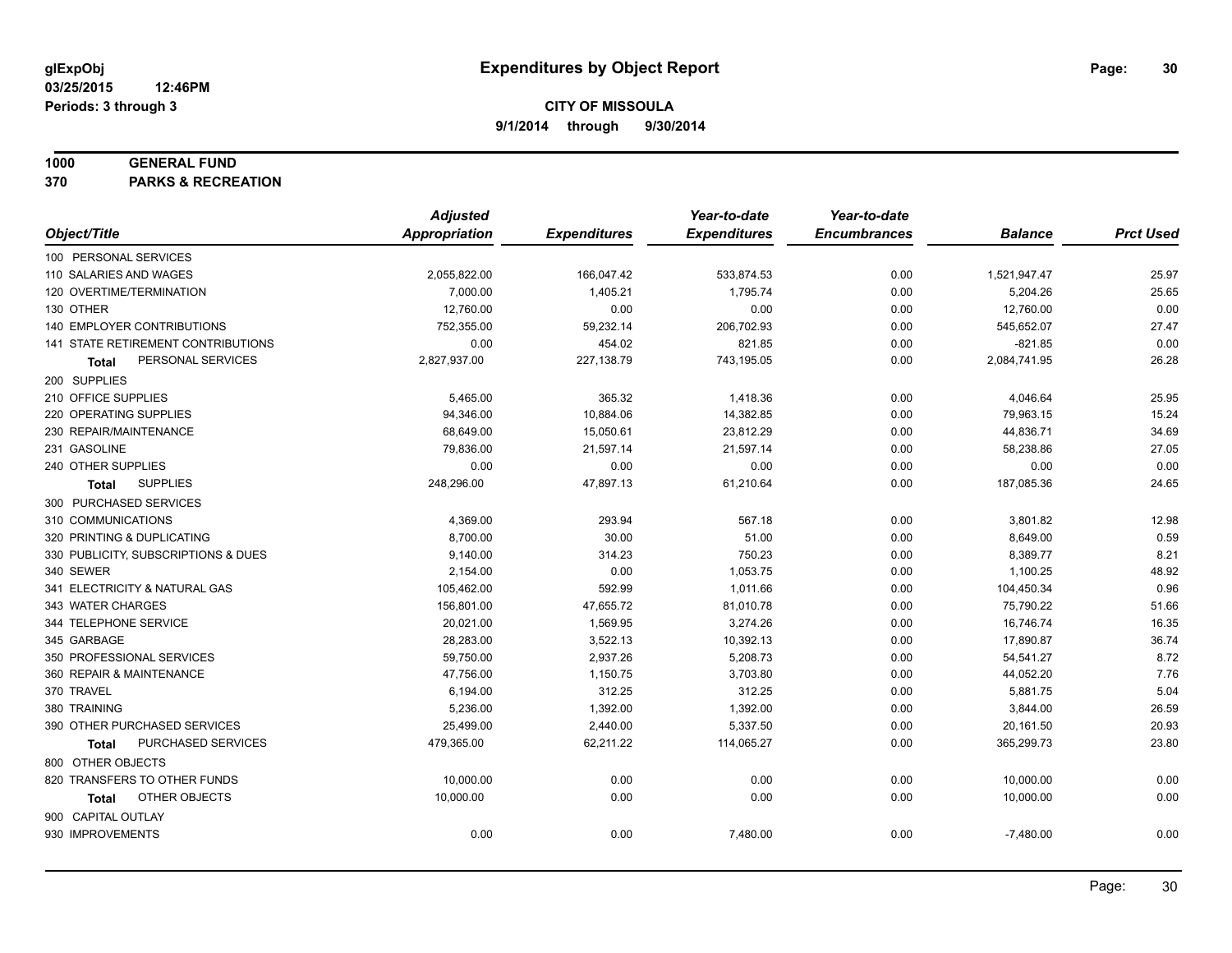#### **03/25/2015 12:46PM Periods: 3 through 3**

# **CITY OF MISSOULA 9/1/2014 through 9/30/2014**

# **1000 GENERAL FUND**

**370 PARKS & RECREATION**

| Object/Title<br>940 MACHINERY & EQUIPMENT |                               | <b>Adjusted</b><br>Appropriation<br><b>Expenditures</b><br>0.00<br>0.00 | Year-to-date<br><b>Expenditures</b> | Year-to-date<br><b>Encumbrances</b> | <b>Balance</b> | <b>Prct Used</b> |       |
|-------------------------------------------|-------------------------------|-------------------------------------------------------------------------|-------------------------------------|-------------------------------------|----------------|------------------|-------|
|                                           |                               |                                                                         |                                     | 0.00                                | 0.00           | 0.00             | 0.00  |
| Total                                     | <b>CAPITAL OUTLAY</b>         | 0.00                                                                    | 0.00                                | 7.480.00                            | 0.00           | $-7.480.00$      | 0.00  |
| Total                                     | <b>PARKS &amp; RECREATION</b> | 3.565.598.00                                                            | 337.247.14                          | 925.950.96                          | 0.00           | 2.639.647.04     | 25.97 |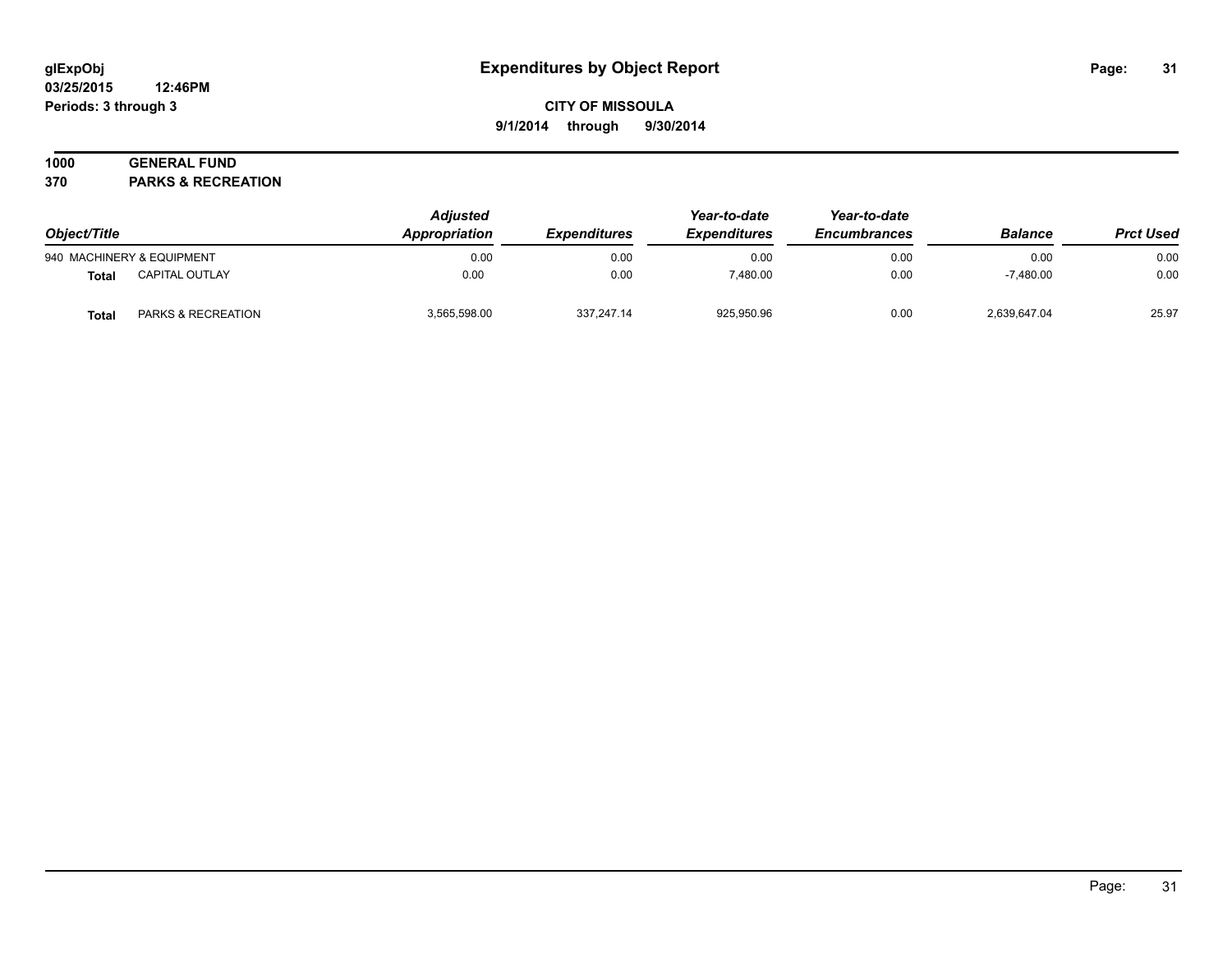#### **1000 GENERAL FUND**

**390 NON-DEPARTMENTAL**

|                                            | <b>Adjusted</b> |                     | Year-to-date        | Year-to-date        |                |                  |
|--------------------------------------------|-----------------|---------------------|---------------------|---------------------|----------------|------------------|
| Object/Title                               | Appropriation   | <b>Expenditures</b> | <b>Expenditures</b> | <b>Encumbrances</b> | <b>Balance</b> | <b>Prct Used</b> |
| 100 PERSONAL SERVICES                      |                 |                     |                     |                     |                |                  |
| 110 SALARIES AND WAGES                     | 44,976.00       | 0.00                | $-2.10$             | 0.00                | 44,978.10      | 0.00             |
| 120 OVERTIME/TERMINATION                   | 25,000.00       | 0.00                | 0.00                | 0.00                | 25,000.00      | 0.00             |
| 140 EMPLOYER CONTRIBUTIONS                 | $-22,556.00$    | $-2.75$             | $-366.65$           | 0.00                | $-22,189.35$   | 1.63             |
| PERSONAL SERVICES<br>Total                 | 47,420.00       | $-2.75$             | $-368.75$           | 0.00                | 47,788.75      | $-0.78$          |
| 200 SUPPLIES                               |                 |                     |                     |                     |                |                  |
| 220 OPERATING SUPPLIES                     | 0.00            | 0.00                | 0.00                | 0.00                | 0.00           | 0.00             |
| 230 REPAIR/MAINTENANCE                     | 50,000.00       | 0.00                | 0.00                | 0.00                | 50,000.00      | 0.00             |
| 231 GASOLINE                               | 0.00            | 0.00                | 0.00                | 0.00                | 0.00           | 0.00             |
| 240 OTHER SUPPLIES                         | 0.00            | 0.00                | 0.00                | 0.00                | 0.00           | 0.00             |
| <b>SUPPLIES</b><br>Total                   | 50,000.00       | 0.00                | 0.00                | 0.00                | 50,000.00      | 0.00             |
| 300 PURCHASED SERVICES                     |                 |                     |                     |                     |                |                  |
| 310 COMMUNICATIONS                         | 0.00            | 0.00                | 0.00                | 0.00                | 0.00           | 0.00             |
| 330 PUBLICITY, SUBSCRIPTIONS & DUES        | 0.00            | 0.00                | 0.00                | 0.00                | 0.00           | 0.00             |
| 341 ELECTRICITY & NATURAL GAS              | 0.00            | 0.00                | 0.00                | 0.00                | 0.00           | 0.00             |
| 350 PROFESSIONAL SERVICES                  | 88,766.00       | 0.00                | 2,000.00            | 0.00                | 86,766.00      | 2.25             |
| 360 REPAIR & MAINTENANCE                   | 0.00            | 129.95              | 129.95              | 0.00                | $-129.95$      | 0.00             |
| 390 OTHER PURCHASED SERVICES               | 230,197.00      | 0.00                | 0.00                | 0.00                | 230,197.00     | 0.00             |
| PURCHASED SERVICES<br>Total                | 318,963.00      | 129.95              | 2,129.95            | 0.00                | 316,833.05     | 0.67             |
| 400 BUILDING MATERIALS                     |                 |                     |                     |                     |                |                  |
| <b>400 BUILDING MATERIALS</b>              | 0.00            | 0.00                | 0.00                | 0.00                | 0.00           | 0.00             |
| <b>BUILDING MATERIALS</b><br>Total         | 0.00            | 0.00                | 0.00                | 0.00                | 0.00           | 0.00             |
| 500 FIXED CHARGES                          |                 |                     |                     |                     |                |                  |
| 500 FIXED CHARGES                          | 1,029,863.00    | 1,027.24            | 649,284.94          | 0.00                | 380,578.06     | 63.05            |
| 550 MERCHANT SERVICE FEES                  | 29,700.00       | 0.00                | 0.00                | 0.00                | 29,700.00      | 0.00             |
| <b>FIXED CHARGES</b><br><b>Total</b>       | 1,059,563.00    | 1,027.24            | 649,284.94          | 0.00                | 410,278.06     | 61.28            |
| 600 DEBT SERVICE                           |                 |                     |                     |                     |                |                  |
| 610 PRINCIPAL                              | 409,805.00      | 0.00                | 204,804.43          | 0.00                | 205,000.57     | 49.98            |
| 620 INTEREST / SERVICE FEES                | 15,179.00       | 0.00                | 3,914.22            | 0.00                | 11,264.78      | 25.79            |
| <b>DEBT SERVICE</b><br>Total               | 424,984.00      | 0.00                | 208,718.65          | 0.00                | 216,265.35     | 49.11            |
| 700 GRANTS & CONTRIBUTIONS                 |                 |                     |                     |                     |                |                  |
| 700 GRANTS & CONTRIBUTIONS                 | 2,202,317.00    | 15,031.00           | 164,107.29          | 0.00                | 2,038,209.71   | 7.45             |
| <b>GRANTS &amp; CONTRIBUTIONS</b><br>Total | 2,202,317.00    | 15,031.00           | 164,107.29          | 0.00                | 2,038,209.71   | 7.45             |
|                                            |                 |                     |                     |                     |                |                  |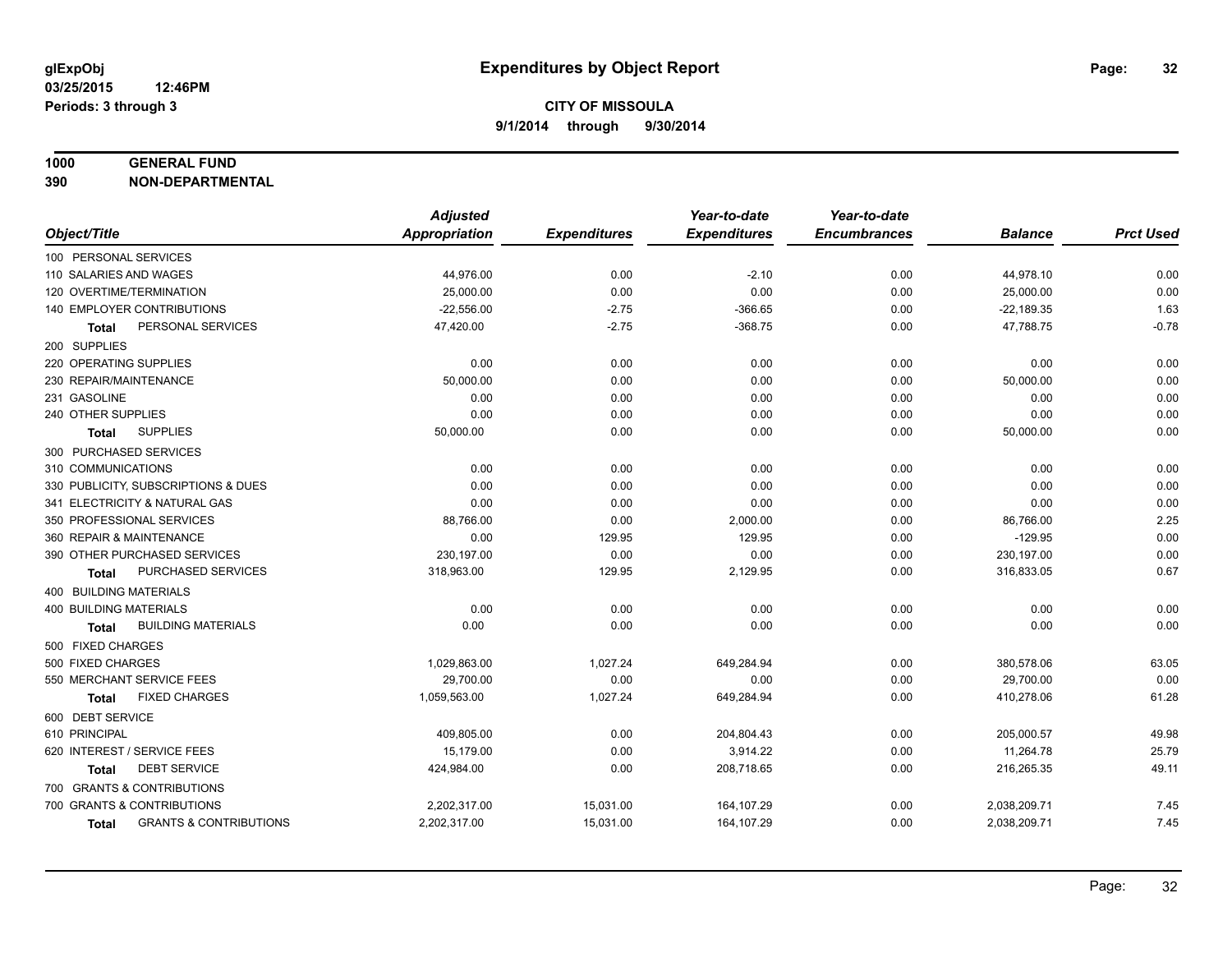# **1000 GENERAL FUND**

**390 NON-DEPARTMENTAL**

|                           |                              | <b>Adjusted</b>      |                     | Year-to-date        | Year-to-date        |                |                  |
|---------------------------|------------------------------|----------------------|---------------------|---------------------|---------------------|----------------|------------------|
| Object/Title              |                              | <b>Appropriation</b> | <b>Expenditures</b> | <b>Expenditures</b> | <b>Encumbrances</b> | <b>Balance</b> | <b>Prct Used</b> |
| 800 OTHER OBJECTS         |                              |                      |                     |                     |                     |                |                  |
|                           | 820 TRANSFERS TO OTHER FUNDS | 1.973.577.00         | 6.637.17            | 27.344.26           | 0.00                | 1.946.232.74   | 1.39             |
| 845 CONTINGENCY           |                              | 158.000.00           | 0.00                | 0.00                | 0.00                | 158,000.00     | 0.00             |
| <b>Total</b>              | OTHER OBJECTS                | 2.131.577.00         | 6,637.17            | 27.344.26           | 0.00                | 2,104,232.74   | 1.28             |
| 900 CAPITAL OUTLAY        |                              |                      |                     |                     |                     |                |                  |
| 940 MACHINERY & EQUIPMENT |                              | 0.00                 | 0.00                | 0.00                | 0.00                | 0.00           | 0.00             |
| <b>Total</b>              | <b>CAPITAL OUTLAY</b>        | 0.00                 | 0.00                | 0.00                | 0.00                | 0.00           | 0.00             |
| <b>Total</b>              | NON-DEPARTMENTAL             | 6.234.824.00         | 22.822.61           | 1.051.216.34        | 0.00                | 5.183.607.66   | 16.86            |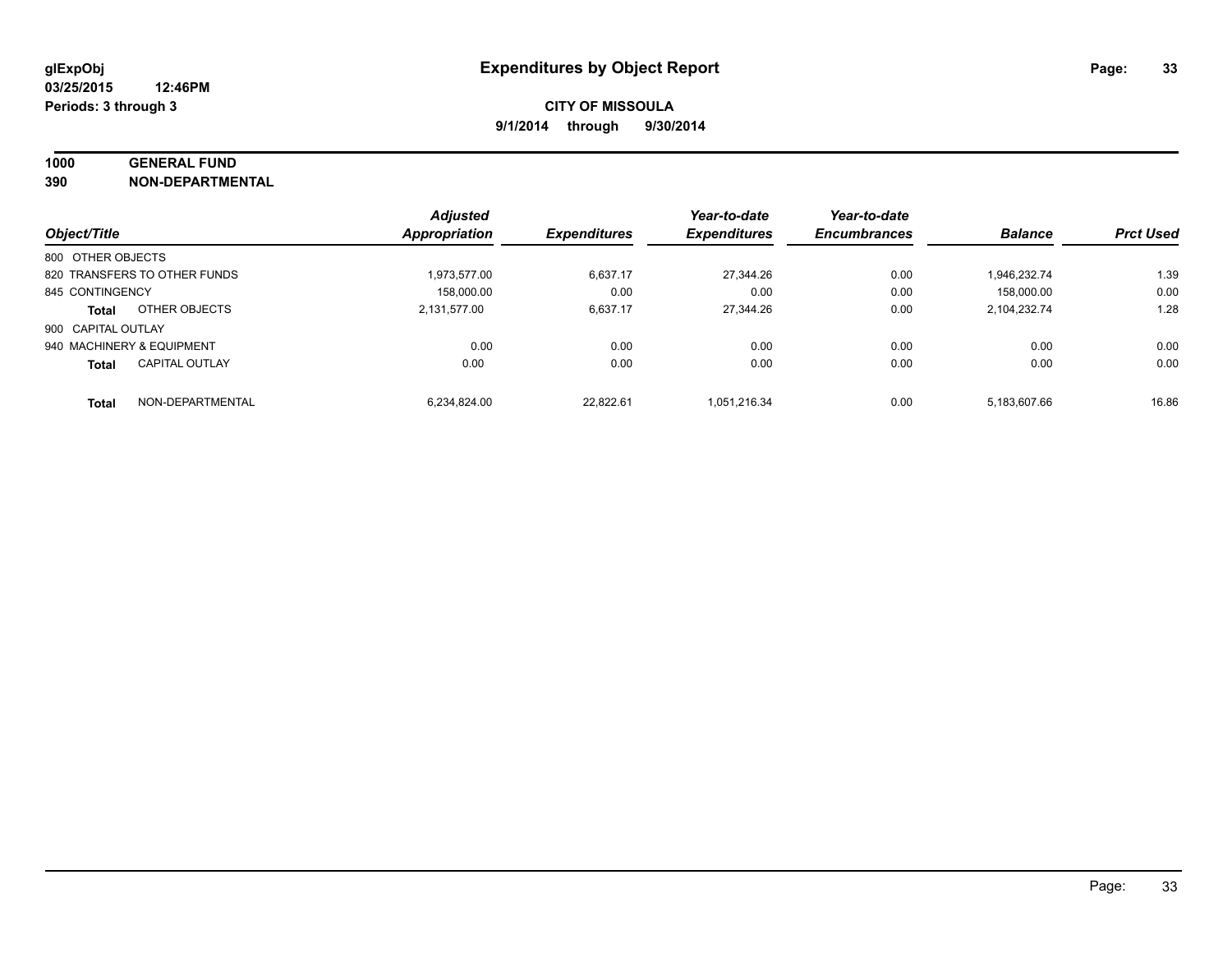**1000 GENERAL FUND**

|                                       | <b>Adjusted</b>      |                     | Year-to-date        | Year-to-date        |                |                  |
|---------------------------------------|----------------------|---------------------|---------------------|---------------------|----------------|------------------|
| Object/Title                          | <b>Appropriation</b> | <b>Expenditures</b> | <b>Expenditures</b> | <b>Encumbrances</b> | <b>Balance</b> | <b>Prct Used</b> |
| 100 PERSONAL SERVICES                 |                      |                     |                     |                     |                |                  |
| 110 SALARIES AND WAGES                | 24,781,451.00        | 1,796,697.23        | 5,484,121.85        | 0.00                | 19,297,329.15  | 22.13            |
| 115 SALARIES/HEALTH INSURANCE BENEFIT | 629,280.00           | 109,440.00          | 269,809.50          | 0.00                | 359,470.50     | 42.88            |
| 120 OVERTIME/TERMINATION              | 1,019,137.00         | 112,193.52          | 388,088.45          | 0.00                | 631,048.55     | 38.08            |
| 121 OUTSIDE HIRE OVERTIME             | 75,000.00            | 8,012.24            | 53,619.50           | 0.00                | 21,380.50      | 71.49            |
| 122 COURT OVERTIME                    | 0.00                 | 1,285.49            | 3,681.86            | 0.00                | $-3,681.86$    | 0.00             |
| 130 OTHER                             | 250,188.00           | 0.00                | 120,898.87          | 0.00                | 129,289.13     | 48.32            |
| <b>140 EMPLOYER CONTRIBUTIONS</b>     | 10,220,600.00        | 598,698.65          | 2,037,240.43        | 0.00                | 8,183,359.57   | 19.93            |
| 141 STATE RETIREMENT CONTRIBUTIONS    | 2,264,770.00         | 347,660.48          | 1,001,624.34        | 0.00                | 1,263,145.66   | 44.23            |
| PERSONAL SERVICES<br><b>Total</b>     | 39,240,426.00        | 2,973,987.61        | 9,359,084.80        | 0.00                | 29,881,341.20  | 23.85            |
| 200 SUPPLIES                          |                      |                     |                     |                     |                |                  |
| 210 OFFICE SUPPLIES                   | 90,774.00            | 6,542.47            | 15,606.56           | 0.00                | 75,167.44      | 17.19            |
| 220 OPERATING SUPPLIES                | 644,826.00           | 41,570.22           | 76,561.76           | 0.00                | 568,264.24     | 11.87            |
| 230 REPAIR/MAINTENANCE                | 433,669.00           | 51,282.58           | 89,474.84           | 0.00                | 344,194.16     | 20.63            |
| 231 GASOLINE                          | 579,236.00           | 69,224.80           | 114,828.46          | 0.00                | 464,407.54     | 19.82            |
| 240 OTHER SUPPLIES                    | 55,517.00            | 1,966.50            | 4,486.39            | 0.00                | 51,030.61      | 8.08             |
| 250 SUPPLIES FOR RESALE               | 0.00                 | 0.00                | 0.00                | 0.00                | 0.00           | 0.00             |
| <b>SUPPLIES</b><br>Total              | 1,804,022.00         | 170,586.57          | 300,958.01          | 0.00                | 1,503,063.99   | 16.68            |
| 300 PURCHASED SERVICES                |                      |                     |                     |                     |                |                  |
| 310 COMMUNICATIONS                    | 115,689.00           | 7,408.05            | 31,864.58           | 0.00                | 83,824.42      | 27.54            |
| 320 PRINTING & DUPLICATING            | 50,752.00            | 1,466.11            | 3,161.03            | 0.00                | 47,590.97      | 6.23             |
| 330 PUBLICITY, SUBSCRIPTIONS & DUES   | 293,327.00           | 8,918.99            | 68,482.07           | 0.00                | 224,844.93     | 23.35            |
| 340 SEWER                             | 6,128.00             | 0.00                | 2,407.46            | 0.00                | 3,720.54       | 39.29            |
| 341 ELECTRICITY & NATURAL GAS         | 486,686.00           | 38,565.45           | 71,125.71           | 0.00                | 415,560.29     | 14.61            |
| 343 WATER CHARGES                     | 190,916.00           | 51,770.68           | 88,240.96           | 0.00                | 102,675.04     | 46.22            |
| 344 TELEPHONE SERVICE                 | 254,205.00           | 20,871.90           | 47,575.62           | 0.00                | 206,629.38     | 18.72            |
| 345 GARBAGE                           | 52,367.00            | 4,836.42            | 14,078.49           | 0.00                | 38,288.51      | 26.88            |
| 350 PROFESSIONAL SERVICES             | 837,172.00           | 72,194.04           | 129,504.08          | 0.00                | 707,667.92     | 15.47            |
| 360 REPAIR & MAINTENANCE              | 591,523.00           | 39,439.56           | 203,664.44          | 0.00                | 387,858.56     | 34.43            |
| 370 TRAVEL                            | 129,056.00           | 8,880.54            | 15,642.99           | 0.00                | 113,413.01     | 12.12            |
| 380 TRAINING                          | 113,579.00           | 7,001.10            | 23,571.04           | 0.00                | 90,007.96      | 20.75            |
| 390 OTHER PURCHASED SERVICES          | 327,221.00           | 3,412.94            | 12,864.62           | 0.00                | 314,356.38     | 3.93             |
| PURCHASED SERVICES<br><b>Total</b>    | 3,448,621.00         | 264,765.78          | 712,183.09          | 0.00                | 2,736,437.91   | 20.65            |
| 400 BUILDING MATERIALS                |                      |                     |                     |                     |                |                  |
| <b>400 BUILDING MATERIALS</b>         | 71,263.00            | 62.10               | 25,242.09           | 0.00                | 46,020.91      | 35.42            |
|                                       |                      |                     |                     |                     |                |                  |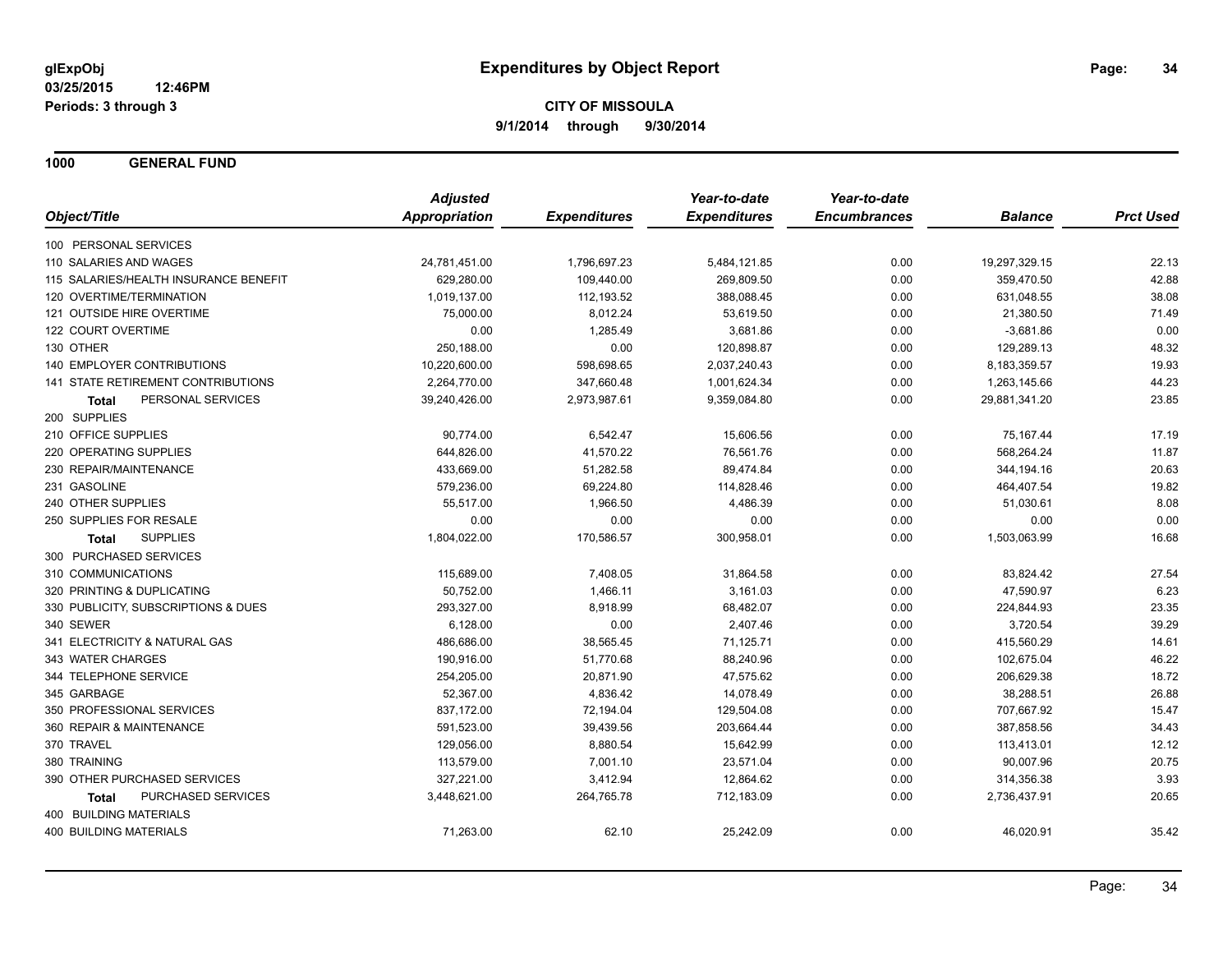**1000 GENERAL FUND**

|                                                   | <b>Adjusted</b>      |                     | Year-to-date        | Year-to-date        |                  |                  |
|---------------------------------------------------|----------------------|---------------------|---------------------|---------------------|------------------|------------------|
| Object/Title                                      | <b>Appropriation</b> | <b>Expenditures</b> | <b>Expenditures</b> | <b>Encumbrances</b> | <b>Balance</b>   | <b>Prct Used</b> |
| <b>BUILDING MATERIALS</b><br><b>Total</b>         | 71,263.00            | 62.10               | 25,242.09           | 0.00                | 46,020.91        | 35.42            |
| 500 FIXED CHARGES                                 |                      |                     |                     |                     |                  |                  |
| 500 FIXED CHARGES                                 | 1,074,239.00         | 7,180.24            | 664,376.94          | 0.00                | 409,862.06       | 61.85            |
| 530 EQUIPMENT RENTAL                              | 500.00               | 10.50               | 21.00               | 0.00                | 479.00           | 4.20             |
| 550 MERCHANT SERVICE FEES                         | 29,700.00            | 1,885.06            | 1,885.06            | 0.00                | 27.814.94        | 6.35             |
| <b>FIXED CHARGES</b><br><b>Total</b>              | 1,104,439.00         | 9,075.80            | 666,283.00          | 0.00                | 438,156.00       | 60.33            |
| 600 DEBT SERVICE                                  |                      |                     |                     |                     |                  |                  |
| 610 PRINCIPAL                                     | 409,805.00           | 0.00                | 204.804.43          | 0.00                | 205,000.57       | 49.98            |
| 620 INTEREST / SERVICE FEES                       | 15.179.00            | 0.00                | 3,914.22            | 0.00                | 11,264.78        | 25.79            |
| <b>DEBT SERVICE</b><br><b>Total</b>               | 424,984.00           | 0.00                | 208,718.65          | 0.00                | 216,265.35       | 49.11            |
| 700 GRANTS & CONTRIBUTIONS                        |                      |                     |                     |                     |                  |                  |
| 700 GRANTS & CONTRIBUTIONS                        | 2,244,017.00         | 15,720.49           | 165,222.92          | 0.00                | 2,078,794.08     | 7.36             |
| 780 INTERGOVERNMENTAL TRANSFER                    | 0.00                 | 0.00                | 0.00                | 0.00                | 0.00             | 0.00             |
| <b>GRANTS &amp; CONTRIBUTIONS</b><br><b>Total</b> | 2,244,017.00         | 15,720.49           | 165,222.92          | 0.00                | 2,078,794.08     | 7.36             |
| 800 OTHER OBJECTS                                 |                      |                     |                     |                     |                  |                  |
| 820 TRANSFERS TO OTHER FUNDS                      | 1,983,577.00         | 6.637.17            | 27,344.26           | 0.00                | 1,956,232.74     | 1.38             |
| 845 CONTINGENCY                                   | 166.185.00           | 0.00                | 2,268.00            | 0.00                | 163.917.00       | 1.36             |
| OTHER OBJECTS<br><b>Total</b>                     | 2,149,762.00         | 6,637.17            | 29,612.26           | 0.00                | 2,120,149.74     | 1.38             |
| 900 CAPITAL OUTLAY                                |                      |                     |                     |                     |                  |                  |
| 920 BUILDINGS                                     | 0.00                 | 0.00                | 0.00                | 0.00                | 0.00             | 0.00             |
| 930 IMPROVEMENTS                                  | 196,558.00           | 194.80              | 62,515.78           | 0.00                | 134,042.22       | 31.81            |
| 940 MACHINERY & EQUIPMENT                         | 8.576.00             | 616.26              | 616.26              | 0.00                | 7.959.74         | 7.19             |
| <b>CAPITAL OUTLAY</b><br><b>Total</b>             | 205,134.00           | 811.06              | 63,132.04           | 0.00                | 142,001.96       | 30.78            |
| <b>GENERAL FUND</b><br><b>Total</b>               | 50,692,668.00        | 3,441,646.58        | 11,530,436.86       | 0.00                | 39, 162, 231. 14 | 22.75            |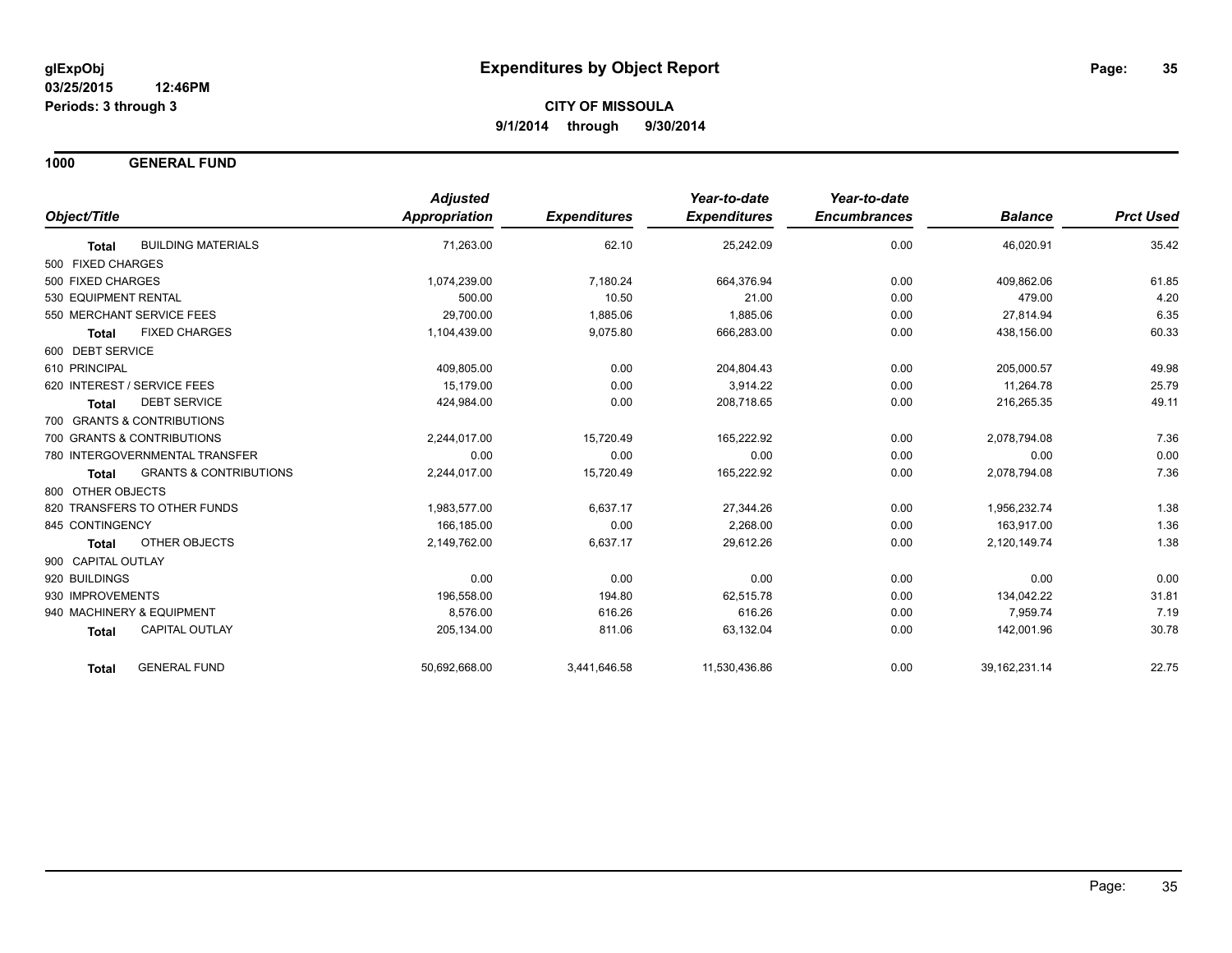#### **1211 PARK ACQUISITION & DEVELOPMENT**

**370 PARKS & RECREATION**

|                    |              |                              | <b>Adjusted</b>      |                     | Year-to-date        | Year-to-date        |                | <b>Prct Used</b> |
|--------------------|--------------|------------------------------|----------------------|---------------------|---------------------|---------------------|----------------|------------------|
| Object/Title       |              |                              | <b>Appropriation</b> | <b>Expenditures</b> | <b>Expenditures</b> | <b>Encumbrances</b> | <b>Balance</b> |                  |
| 200 SUPPLIES       |              |                              |                      |                     |                     |                     |                |                  |
|                    |              | 220 OPERATING SUPPLIES       | 10,000.00            | 0.00                | 0.00                | 0.00                | 10,000.00      | 0.00             |
|                    | <b>Total</b> | <b>SUPPLIES</b>              | 10,000.00            | 0.00                | 0.00                | 0.00                | 10,000.00      | 0.00             |
|                    |              | 300 PURCHASED SERVICES       |                      |                     |                     |                     |                |                  |
|                    |              | 350 PROFESSIONAL SERVICES    | 25,000.00            | 0.00                | 0.00                | 0.00                | 25,000.00      | 0.00             |
|                    |              | 360 REPAIR & MAINTENANCE     | 0.00                 | 0.00                | 0.00                | 0.00                | 0.00           | 0.00             |
|                    |              | 390 OTHER PURCHASED SERVICES | 10,000.00            | 0.00                | 0.00                | 0.00                | 10,000.00      | 0.00             |
|                    | Total        | PURCHASED SERVICES           | 35,000.00            | 0.00                | 0.00                | 0.00                | 35,000.00      | 0.00             |
| 800 OTHER OBJECTS  |              |                              |                      |                     |                     |                     |                |                  |
|                    |              | 820 TRANSFERS TO OTHER FUNDS | 0.00                 | 0.00                | 0.00                | 0.00                | 0.00           | 0.00             |
|                    | <b>Total</b> | OTHER OBJECTS                | 0.00                 | 0.00                | 0.00                | 0.00                | 0.00           | 0.00             |
| 900 CAPITAL OUTLAY |              |                              |                      |                     |                     |                     |                |                  |
| 930 IMPROVEMENTS   |              |                              | 243,120.00           | 0.00                | 0.00                | 0.00                | 243,120.00     | 0.00             |
|                    | <b>Total</b> | <b>CAPITAL OUTLAY</b>        | 243,120.00           | 0.00                | 0.00                | 0.00                | 243,120.00     | 0.00             |
|                    | <b>Total</b> | PARKS & RECREATION           | 288,120.00           | 0.00                | 0.00                | 0.00                | 288,120.00     | 0.00             |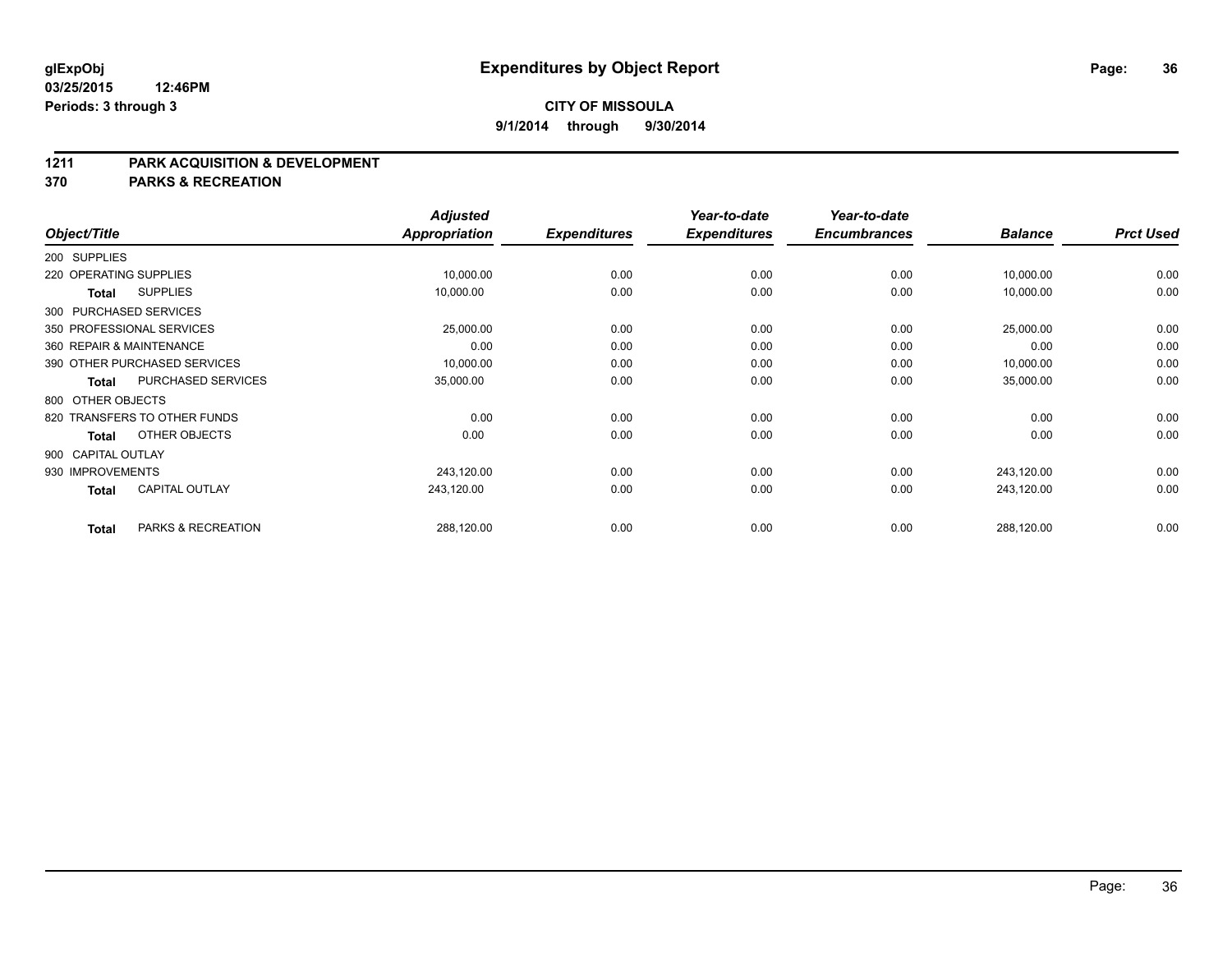## **1211 PARK ACQUISITION & DEVELOPMENT**

| Object/Title           |                                | <b>Adjusted</b><br><b>Appropriation</b> | <b>Expenditures</b> | Year-to-date<br><b>Expenditures</b> | Year-to-date<br><b>Encumbrances</b> | <b>Balance</b> | <b>Prct Used</b> |
|------------------------|--------------------------------|-----------------------------------------|---------------------|-------------------------------------|-------------------------------------|----------------|------------------|
|                        |                                |                                         |                     |                                     |                                     |                |                  |
| 200 SUPPLIES           |                                |                                         |                     |                                     |                                     |                |                  |
| 220 OPERATING SUPPLIES |                                | 10,000.00                               | 0.00                | 0.00                                | 0.00                                | 10,000.00      | 0.00             |
| Total                  | <b>SUPPLIES</b>                | 10,000.00                               | 0.00                | 0.00                                | 0.00                                | 10,000.00      | 0.00             |
| 300 PURCHASED SERVICES |                                |                                         |                     |                                     |                                     |                |                  |
|                        | 350 PROFESSIONAL SERVICES      | 25,000.00                               | 0.00                | 0.00                                | 0.00                                | 25,000.00      | 0.00             |
|                        | 360 REPAIR & MAINTENANCE       | 0.00                                    | 0.00                | 0.00                                | 0.00                                | 0.00           | 0.00             |
|                        | 390 OTHER PURCHASED SERVICES   | 10,000.00                               | 0.00                | 0.00                                | 0.00                                | 10,000.00      | 0.00             |
| <b>Total</b>           | PURCHASED SERVICES             | 35,000.00                               | 0.00                | 0.00                                | 0.00                                | 35,000.00      | 0.00             |
| 800 OTHER OBJECTS      |                                |                                         |                     |                                     |                                     |                |                  |
|                        | 820 TRANSFERS TO OTHER FUNDS   | 0.00                                    | 0.00                | 0.00                                | 0.00                                | 0.00           | 0.00             |
| <b>Total</b>           | OTHER OBJECTS                  | 0.00                                    | 0.00                | 0.00                                | 0.00                                | 0.00           | 0.00             |
| 900 CAPITAL OUTLAY     |                                |                                         |                     |                                     |                                     |                |                  |
| 930 IMPROVEMENTS       |                                | 243,120.00                              | 0.00                | 0.00                                | 0.00                                | 243,120.00     | 0.00             |
| <b>Total</b>           | <b>CAPITAL OUTLAY</b>          | 243,120.00                              | 0.00                | 0.00                                | 0.00                                | 243,120.00     | 0.00             |
| <b>Total</b>           | PARK ACQUISITION & DEVELOPMENT | 288,120.00                              | 0.00                | 0.00                                | 0.00                                | 288,120.00     | 0.00             |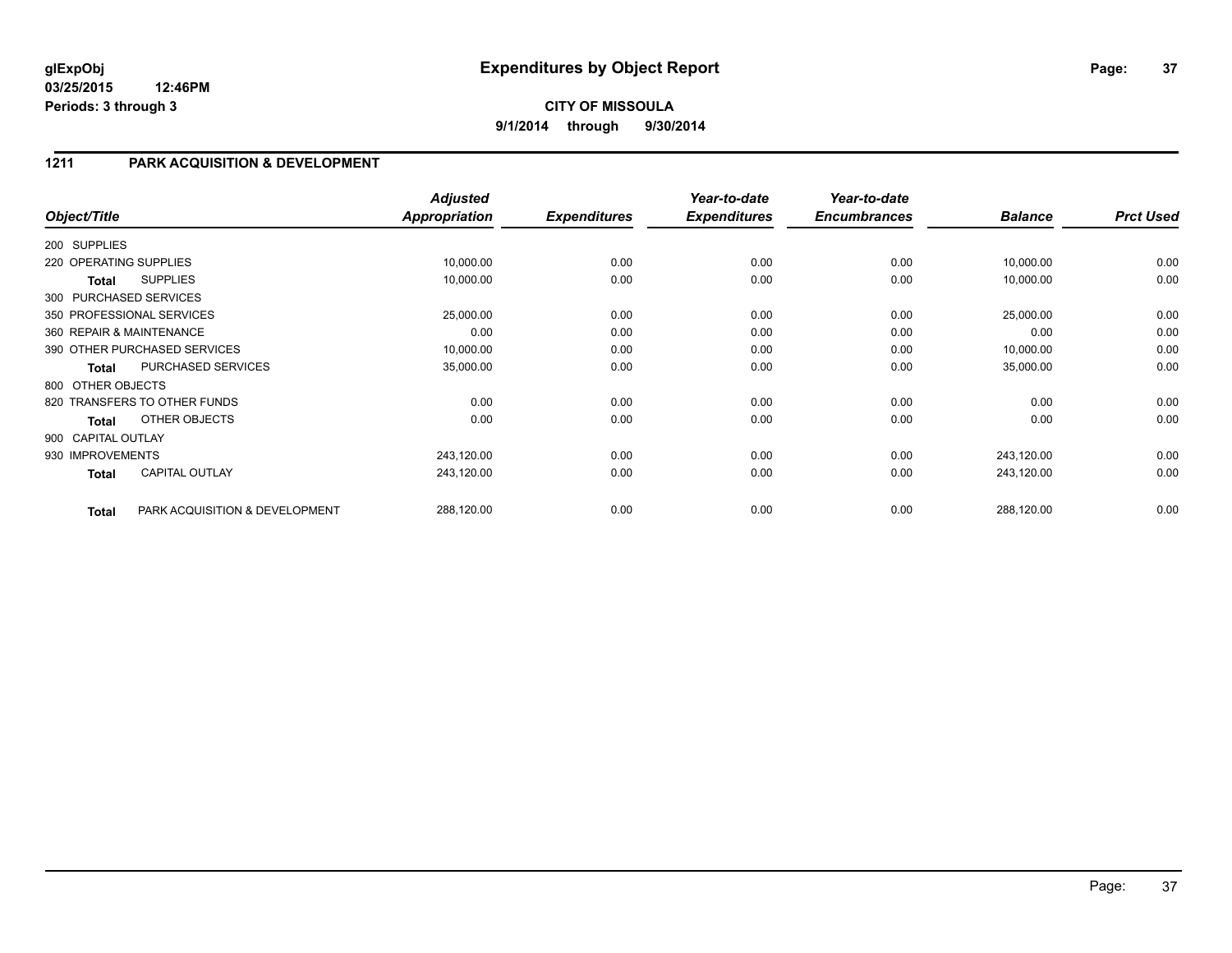#### **1212 PARK ENTERPRISE FUND**

**370 PARKS & RECREATION**

|                        |                              | <b>Adjusted</b> |                     | Year-to-date        | Year-to-date        |                |                  |
|------------------------|------------------------------|-----------------|---------------------|---------------------|---------------------|----------------|------------------|
| Object/Title           |                              | Appropriation   | <b>Expenditures</b> | <b>Expenditures</b> | <b>Encumbrances</b> | <b>Balance</b> | <b>Prct Used</b> |
| 200 SUPPLIES           |                              |                 |                     |                     |                     |                |                  |
| 220 OPERATING SUPPLIES |                              | 20,000.00       | 0.00                | 3,900.00            | 0.00                | 16,100.00      | 19.50            |
|                        | 230 REPAIR/MAINTENANCE       | 15,000.00       | 0.00                | 0.00                | 0.00                | 15,000.00      | 0.00             |
| 240 OTHER SUPPLIES     |                              | 0.00            | 0.00                | 0.00                | 0.00                | 0.00           | 0.00             |
| <b>Total</b>           | <b>SUPPLIES</b>              | 35,000.00       | 0.00                | 3,900.00            | 0.00                | 31,100.00      | 11.14            |
|                        | 300 PURCHASED SERVICES       |                 |                     |                     |                     |                |                  |
|                        | 350 PROFESSIONAL SERVICES    | 10,000.00       | 102.98              | 102.98              | 0.00                | 9,897.02       | 1.03             |
|                        | 390 OTHER PURCHASED SERVICES | 20,000.00       | 0.00                | 0.00                | 0.00                | 20,000.00      | 0.00             |
| <b>Total</b>           | PURCHASED SERVICES           | 30,000.00       | 102.98              | 102.98              | 0.00                | 29,897.02      | 0.34             |
| 800 OTHER OBJECTS      |                              |                 |                     |                     |                     |                |                  |
|                        | 820 TRANSFERS TO OTHER FUNDS | 0.00            | 0.00                | 0.00                | 0.00                | 0.00           | 0.00             |
| <b>Total</b>           | OTHER OBJECTS                | 0.00            | 0.00                | 0.00                | 0.00                | 0.00           | 0.00             |
| 900 CAPITAL OUTLAY     |                              |                 |                     |                     |                     |                |                  |
| 930 IMPROVEMENTS       |                              | 152,000.00      | 0.00                | 0.00                | 0.00                | 152,000.00     | 0.00             |
|                        | 940 MACHINERY & EQUIPMENT    | 30,000.00       | 0.00                | 0.00                | 0.00                | 30,000.00      | 0.00             |
| <b>Total</b>           | <b>CAPITAL OUTLAY</b>        | 182,000.00      | 0.00                | 0.00                | 0.00                | 182,000.00     | 0.00             |
| <b>Total</b>           | PARKS & RECREATION           | 247,000.00      | 102.98              | 4,002.98            | 0.00                | 242,997.02     | 1.62             |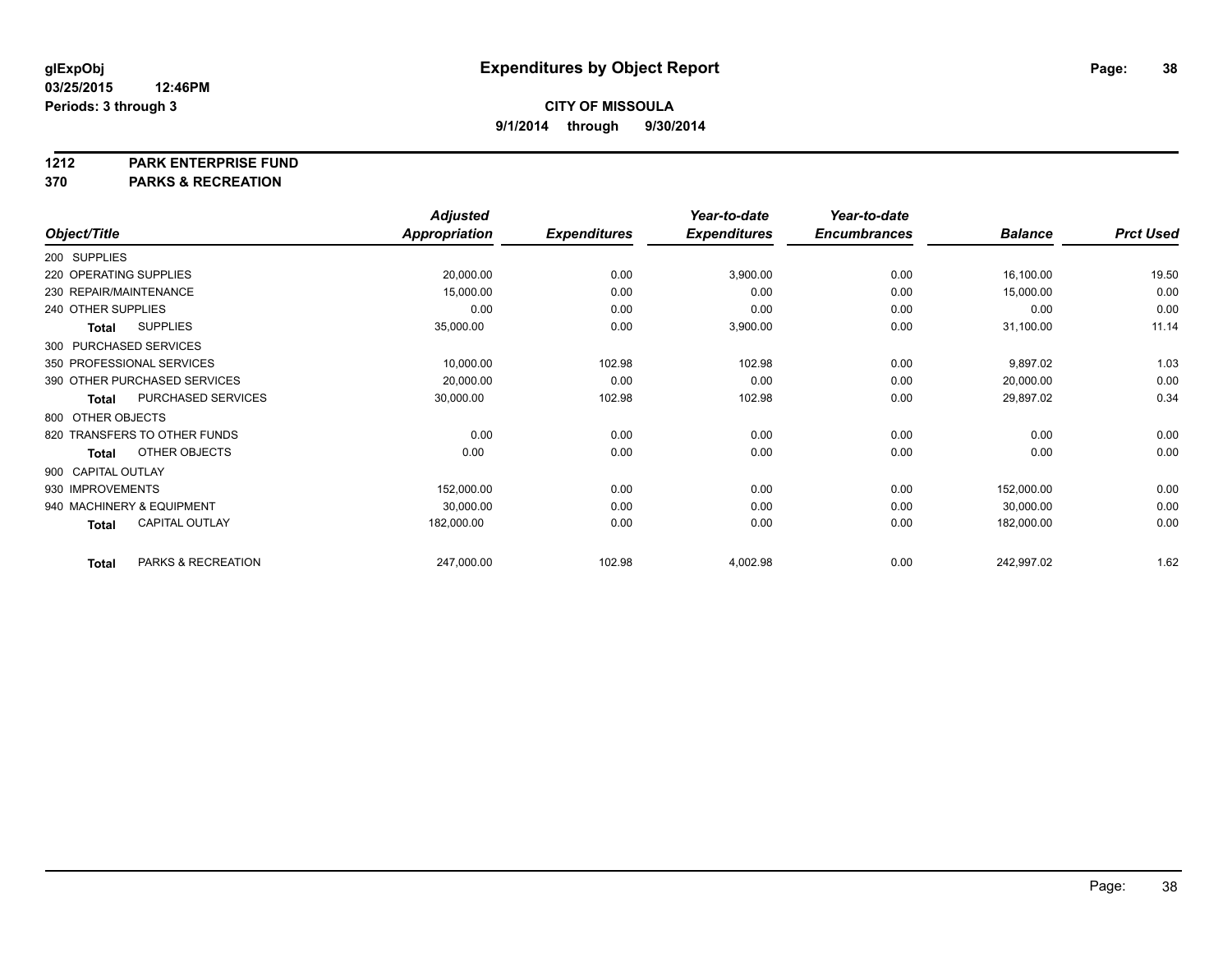## **1212 PARK ENTERPRISE FUND**

|                        |                              | <b>Adjusted</b>      |                     | Year-to-date        | Year-to-date        |                |                  |
|------------------------|------------------------------|----------------------|---------------------|---------------------|---------------------|----------------|------------------|
| Object/Title           |                              | <b>Appropriation</b> | <b>Expenditures</b> | <b>Expenditures</b> | <b>Encumbrances</b> | <b>Balance</b> | <b>Prct Used</b> |
| 200 SUPPLIES           |                              |                      |                     |                     |                     |                |                  |
| 220 OPERATING SUPPLIES |                              | 20,000.00            | 0.00                | 3,900.00            | 0.00                | 16,100.00      | 19.50            |
| 230 REPAIR/MAINTENANCE |                              | 15,000.00            | 0.00                | 0.00                | 0.00                | 15,000.00      | 0.00             |
| 240 OTHER SUPPLIES     |                              | 0.00                 | 0.00                | 0.00                | 0.00                | 0.00           | 0.00             |
| Total                  | <b>SUPPLIES</b>              | 35,000.00            | 0.00                | 3,900.00            | 0.00                | 31,100.00      | 11.14            |
| 300 PURCHASED SERVICES |                              |                      |                     |                     |                     |                |                  |
|                        | 350 PROFESSIONAL SERVICES    | 10,000.00            | 102.98              | 102.98              | 0.00                | 9,897.02       | 1.03             |
|                        | 390 OTHER PURCHASED SERVICES | 20,000.00            | 0.00                | 0.00                | 0.00                | 20,000.00      | 0.00             |
| <b>Total</b>           | PURCHASED SERVICES           | 30,000.00            | 102.98              | 102.98              | 0.00                | 29,897.02      | 0.34             |
| 800 OTHER OBJECTS      |                              |                      |                     |                     |                     |                |                  |
|                        | 820 TRANSFERS TO OTHER FUNDS | 0.00                 | 0.00                | 0.00                | 0.00                | 0.00           | 0.00             |
| Total                  | OTHER OBJECTS                | 0.00                 | 0.00                | 0.00                | 0.00                | 0.00           | 0.00             |
| 900 CAPITAL OUTLAY     |                              |                      |                     |                     |                     |                |                  |
| 930 IMPROVEMENTS       |                              | 152,000.00           | 0.00                | 0.00                | 0.00                | 152,000.00     | 0.00             |
|                        | 940 MACHINERY & EQUIPMENT    | 30,000.00            | 0.00                | 0.00                | 0.00                | 30,000.00      | 0.00             |
| Total                  | <b>CAPITAL OUTLAY</b>        | 182,000.00           | 0.00                | 0.00                | 0.00                | 182,000.00     | 0.00             |
| <b>Total</b>           | PARK ENTERPRISE FUND         | 247,000.00           | 102.98              | 4,002.98            | 0.00                | 242,997.02     | 1.62             |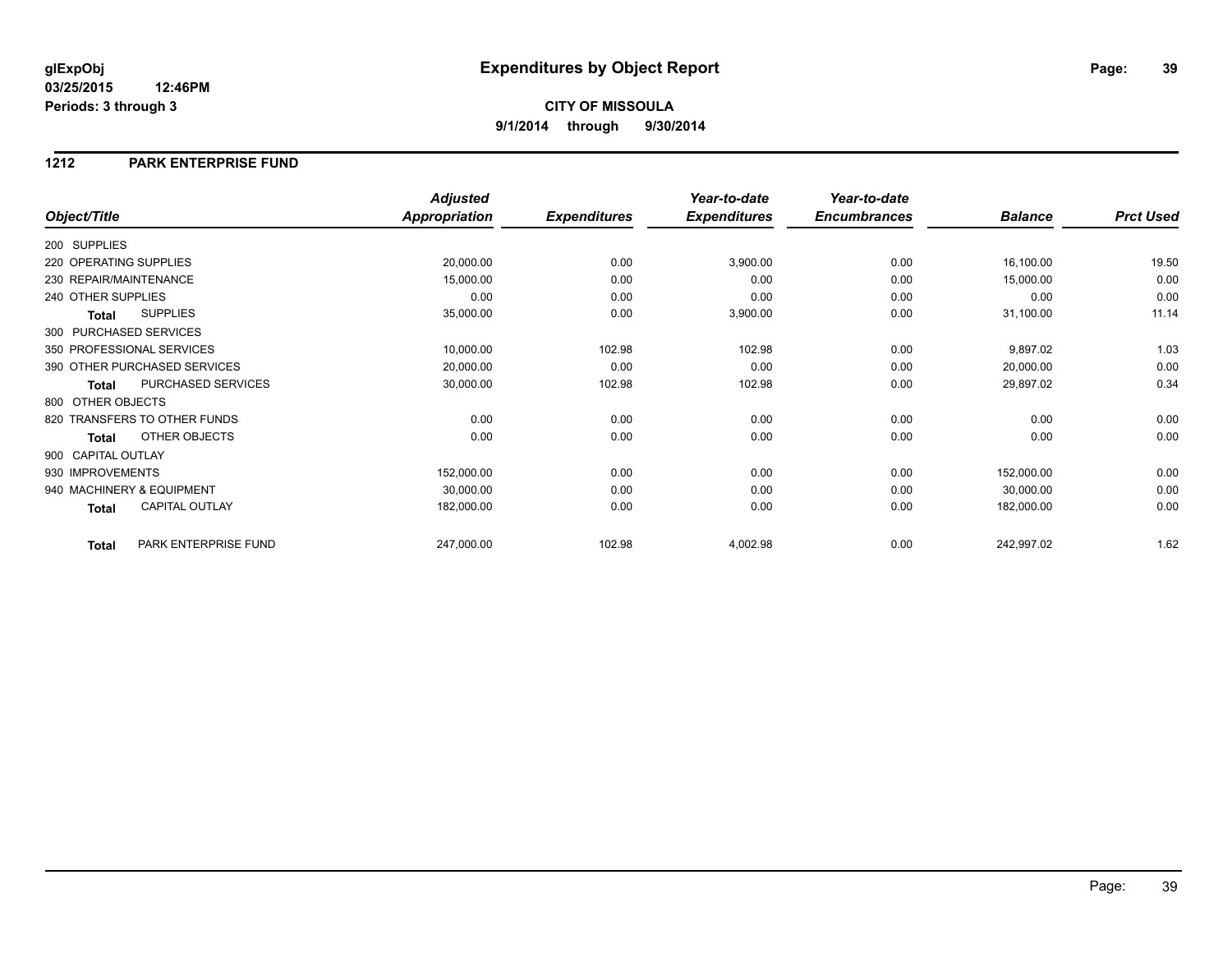**1216 PARKS & REC TRAILS, DEV**

**370 PARKS & RECREATION**

|                                            | <b>Adjusted</b>      |                     | Year-to-date        | Year-to-date        |                |                  |
|--------------------------------------------|----------------------|---------------------|---------------------|---------------------|----------------|------------------|
| Object/Title                               | <b>Appropriation</b> | <b>Expenditures</b> | <b>Expenditures</b> | <b>Encumbrances</b> | <b>Balance</b> | <b>Prct Used</b> |
| 100 PERSONAL SERVICES                      |                      |                     |                     |                     |                |                  |
| 110 SALARIES AND WAGES                     | 11,291.00            | 533.25              | 1,743.38            | 0.00                | 9,547.62       | 15.44            |
| 120 OVERTIME/TERMINATION                   | 0.00                 | 172.90              | 172.90              | 0.00                | $-172.90$      | 0.00             |
| 130 OTHER                                  | 0.00                 | 0.00                | 0.00                | 0.00                | 0.00           | 0.00             |
| 140 EMPLOYER CONTRIBUTIONS                 | 1,909.00             | 149.26              | 399.13              | 0.00                | 1,509.87       | 20.91            |
| 141 STATE RETIREMENT CONTRIBUTIONS         | 0.00                 | 1.24                | 2.45                | 0.00                | $-2.45$        | 0.00             |
| PERSONAL SERVICES<br>Total                 | 13,200.00            | 856.65              | 2,317.86            | 0.00                | 10,882.14      | 17.56            |
| 200 SUPPLIES                               |                      |                     |                     |                     |                |                  |
| 210 OFFICE SUPPLIES                        | 0.00                 | 0.00                | 0.00                | 0.00                | 0.00           | 0.00             |
| 220 OPERATING SUPPLIES                     | 67,000.00            | 100.00              | 875.00              | 0.00                | 66,125.00      | 1.31             |
| 230 REPAIR/MAINTENANCE                     | 35,000.00            | 67.99               | 67.99               | 0.00                | 34,932.01      | 0.19             |
| 240 OTHER SUPPLIES                         | 1,100.00             | 0.00                | 0.00                | 0.00                | 1,100.00       | 0.00             |
| <b>SUPPLIES</b><br>Total                   | 103,100.00           | 167.99              | 942.99              | 0.00                | 102,157.01     | 0.91             |
| 300 PURCHASED SERVICES                     |                      |                     |                     |                     |                |                  |
| 330 PUBLICITY, SUBSCRIPTIONS & DUES        | 0.00                 | 0.00                | 0.00                | 0.00                | 0.00           | 0.00             |
| 341 ELECTRICITY & NATURAL GAS              | 0.00                 | 0.00                | 0.00                | 0.00                | 0.00           | 0.00             |
| 350 PROFESSIONAL SERVICES                  | 146,700.00           | 0.00                | 1,521.39            | 0.00                | 145,178.61     | 1.04             |
| 360 REPAIR & MAINTENANCE                   | 10,000.00            | 0.00                | 0.00                | 0.00                | 10,000.00      | 0.00             |
| 370 TRAVEL                                 | 150.00               | 0.00                | 0.00                | 0.00                | 150.00         | 0.00             |
| 380 TRAINING                               | 150.00               | 0.00                | 0.00                | 0.00                | 150.00         | 0.00             |
| 390 OTHER PURCHASED SERVICES               | 100,000.00           | 0.00                | 0.00                | 0.00                | 100,000.00     | 0.00             |
| PURCHASED SERVICES<br>Total                | 257,000.00           | 0.00                | 1,521.39            | 0.00                | 255,478.61     | 0.59             |
| 700 GRANTS & CONTRIBUTIONS                 |                      |                     |                     |                     |                |                  |
| 700 GRANTS & CONTRIBUTIONS                 | 0.00                 | 0.00                | 0.00                | 0.00                | 0.00           | 0.00             |
| 751 RECREATION SCHOLARSHIPS                | 0.00                 | 0.00                | 0.00                | 0.00                | 0.00           | 0.00             |
| <b>GRANTS &amp; CONTRIBUTIONS</b><br>Total | 0.00                 | 0.00                | 0.00                | 0.00                | 0.00           | 0.00             |
| 800 OTHER OBJECTS                          |                      |                     |                     |                     |                |                  |
| 820 TRANSFERS TO OTHER FUNDS               | 50,000.00            | 0.00                | 0.00                | 0.00                | 50,000.00      | 0.00             |
| 845 CONTINGENCY                            | 25,000.00            | 0.00                | 0.00                | 0.00                | 25,000.00      | 0.00             |
| OTHER OBJECTS<br>Total                     | 75,000.00            | 0.00                | 0.00                | 0.00                | 75,000.00      | 0.00             |
| 900 CAPITAL OUTLAY                         |                      |                     |                     |                     |                |                  |
| 920 BUILDINGS                              | 100,000.00           | 0.00                | 0.00                | 0.00                | 100,000.00     | 0.00             |
| 930 IMPROVEMENTS                           | 696,093.00           | 77,575.00           | 51,530.82           | 0.00                | 644,562.18     | 7.40             |
|                                            |                      |                     |                     |                     |                |                  |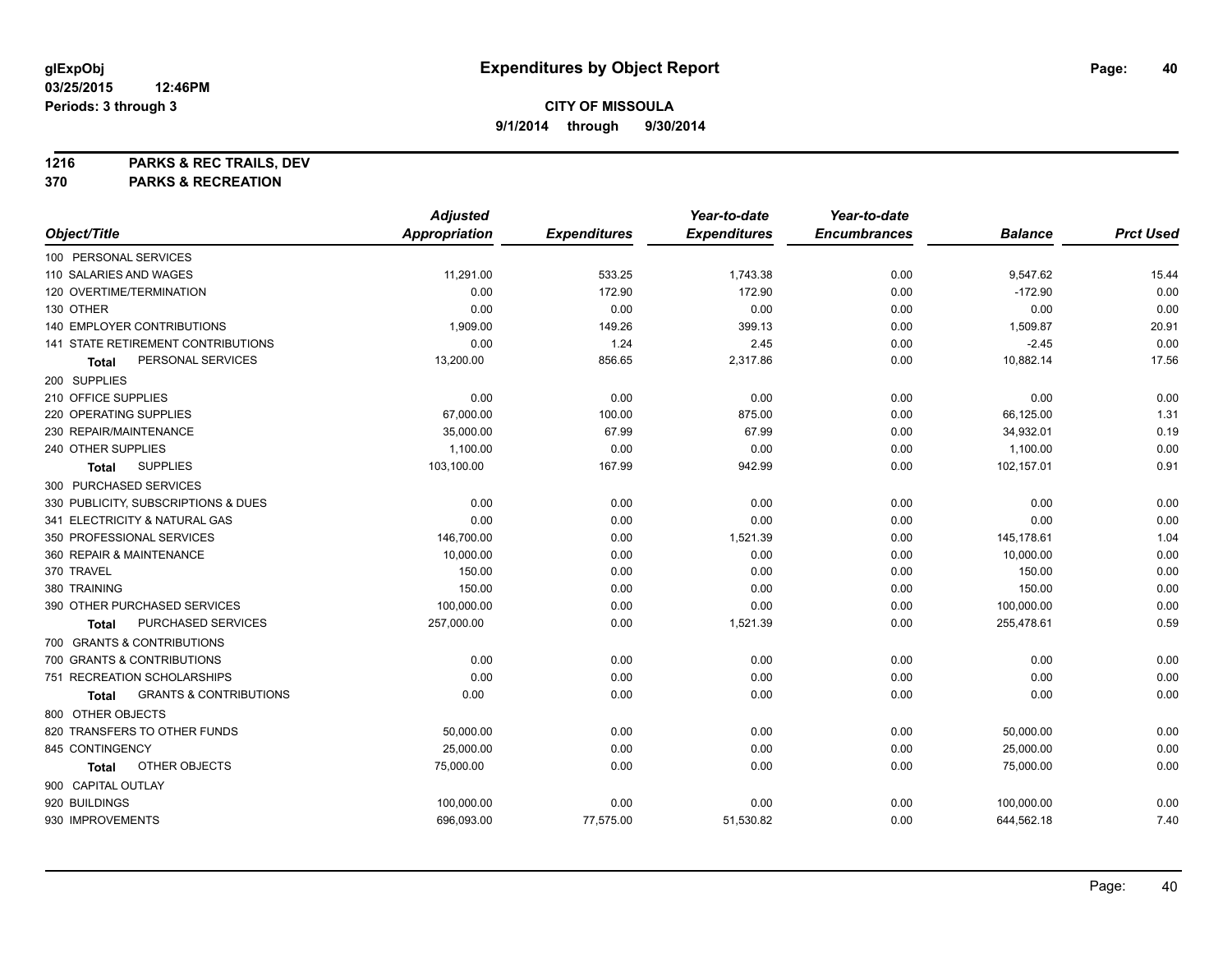## **CITY OF MISSOULA 9/1/2014 through 9/30/2014**

**1216 PARKS & REC TRAILS, DEV**

**370 PARKS & RECREATION**

| Object/Title |                               | <b>Adjusted</b><br>Appropriation | <i><b>Expenditures</b></i> | Year-to-date<br><b>Expenditures</b> | Year-to-date<br><b>Encumbrances</b> | <b>Balance</b> | <b>Prct Used</b> |
|--------------|-------------------------------|----------------------------------|----------------------------|-------------------------------------|-------------------------------------|----------------|------------------|
|              | 940 MACHINERY & EQUIPMENT     | 0.00                             | 0.00                       | 0.00                                | 0.00                                | 0.00           | 0.00             |
| Total        | <b>CAPITAL OUTLAY</b>         | 796.093.00                       | 77.575.00                  | 51.530.82                           | 0.00                                | 744.562.18     | 6.47             |
| Total        | <b>PARKS &amp; RECREATION</b> | ,244,393.00                      | 78.599.64                  | 56,313.06                           | 0.00                                | 188,079.94     | 4.53             |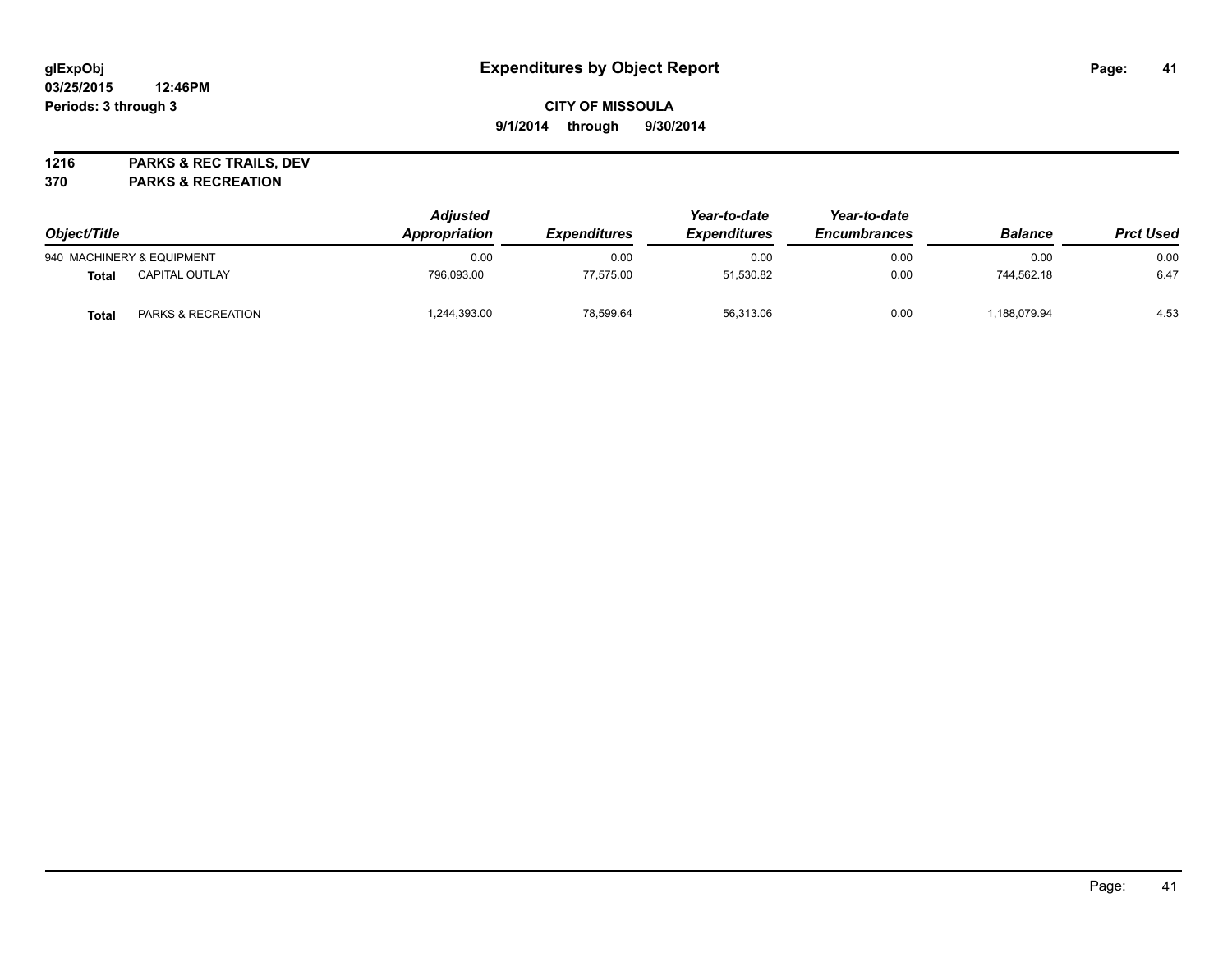**9/1/2014 through 9/30/2014**

## **1216 PARKS & REC TRAILS, DEV**

|                                                   | <b>Adjusted</b> |                     | Year-to-date        | Year-to-date        |                |                  |
|---------------------------------------------------|-----------------|---------------------|---------------------|---------------------|----------------|------------------|
| Object/Title                                      | Appropriation   | <b>Expenditures</b> | <b>Expenditures</b> | <b>Encumbrances</b> | <b>Balance</b> | <b>Prct Used</b> |
| 100 PERSONAL SERVICES                             |                 |                     |                     |                     |                |                  |
| 110 SALARIES AND WAGES                            | 11,291.00       | 533.25              | 1,743.38            | 0.00                | 9,547.62       | 15.44            |
| 120 OVERTIME/TERMINATION                          | 0.00            | 172.90              | 172.90              | 0.00                | $-172.90$      | 0.00             |
| 130 OTHER                                         | 0.00            | 0.00                | 0.00                | 0.00                | 0.00           | 0.00             |
| <b>140 EMPLOYER CONTRIBUTIONS</b>                 | 1,909.00        | 149.26              | 399.13              | 0.00                | 1,509.87       | 20.91            |
| <b>141 STATE RETIREMENT CONTRIBUTIONS</b>         | 0.00            | 1.24                | 2.45                | 0.00                | $-2.45$        | 0.00             |
| PERSONAL SERVICES<br>Total                        | 13,200.00       | 856.65              | 2,317.86            | 0.00                | 10,882.14      | 17.56            |
| 200 SUPPLIES                                      |                 |                     |                     |                     |                |                  |
| 210 OFFICE SUPPLIES                               | 0.00            | 0.00                | 0.00                | 0.00                | 0.00           | 0.00             |
| 220 OPERATING SUPPLIES                            | 67,000.00       | 100.00              | 875.00              | 0.00                | 66,125.00      | 1.31             |
| 230 REPAIR/MAINTENANCE                            | 35,000.00       | 67.99               | 67.99               | 0.00                | 34,932.01      | 0.19             |
| 240 OTHER SUPPLIES                                | 1,100.00        | 0.00                | 0.00                | 0.00                | 1,100.00       | 0.00             |
| <b>SUPPLIES</b><br><b>Total</b>                   | 103,100.00      | 167.99              | 942.99              | 0.00                | 102,157.01     | 0.91             |
| 300 PURCHASED SERVICES                            |                 |                     |                     |                     |                |                  |
| 330 PUBLICITY, SUBSCRIPTIONS & DUES               | 0.00            | 0.00                | 0.00                | 0.00                | 0.00           | 0.00             |
| 341 ELECTRICITY & NATURAL GAS                     | 0.00            | 0.00                | 0.00                | 0.00                | 0.00           | 0.00             |
| 350 PROFESSIONAL SERVICES                         | 146,700.00      | 0.00                | 1,521.39            | 0.00                | 145,178.61     | 1.04             |
| 360 REPAIR & MAINTENANCE                          | 10,000.00       | 0.00                | 0.00                | 0.00                | 10,000.00      | 0.00             |
| 370 TRAVEL                                        | 150.00          | 0.00                | 0.00                | 0.00                | 150.00         | 0.00             |
| 380 TRAINING                                      | 150.00          | 0.00                | 0.00                | 0.00                | 150.00         | 0.00             |
| 390 OTHER PURCHASED SERVICES                      | 100,000.00      | 0.00                | 0.00                | 0.00                | 100,000.00     | 0.00             |
| PURCHASED SERVICES<br>Total                       | 257,000.00      | 0.00                | 1,521.39            | 0.00                | 255,478.61     | 0.59             |
| 700 GRANTS & CONTRIBUTIONS                        |                 |                     |                     |                     |                |                  |
| 700 GRANTS & CONTRIBUTIONS                        | 0.00            | 0.00                | 0.00                | 0.00                | 0.00           | 0.00             |
| 751 RECREATION SCHOLARSHIPS                       | 0.00            | 0.00                | 0.00                | 0.00                | 0.00           | 0.00             |
| <b>GRANTS &amp; CONTRIBUTIONS</b><br><b>Total</b> | 0.00            | 0.00                | 0.00                | 0.00                | 0.00           | 0.00             |
| 800 OTHER OBJECTS                                 |                 |                     |                     |                     |                |                  |
| 820 TRANSFERS TO OTHER FUNDS                      | 50,000.00       | 0.00                | 0.00                | 0.00                | 50,000.00      | 0.00             |
| 845 CONTINGENCY                                   | 25,000.00       | 0.00                | 0.00                | 0.00                | 25,000.00      | 0.00             |
| OTHER OBJECTS<br>Total                            | 75,000.00       | 0.00                | 0.00                | 0.00                | 75,000.00      | 0.00             |
| 900 CAPITAL OUTLAY                                |                 |                     |                     |                     |                |                  |
| 920 BUILDINGS                                     | 100,000.00      | 0.00                | 0.00                | 0.00                | 100,000.00     | 0.00             |
| 930 IMPROVEMENTS                                  | 696,093.00      | 77,575.00           | 51,530.82           | 0.00                | 644,562.18     | 7.40             |
| 940 MACHINERY & EQUIPMENT                         | 0.00            | 0.00                | 0.00                | 0.00                | 0.00           | 0.00             |
|                                                   |                 |                     |                     |                     |                |                  |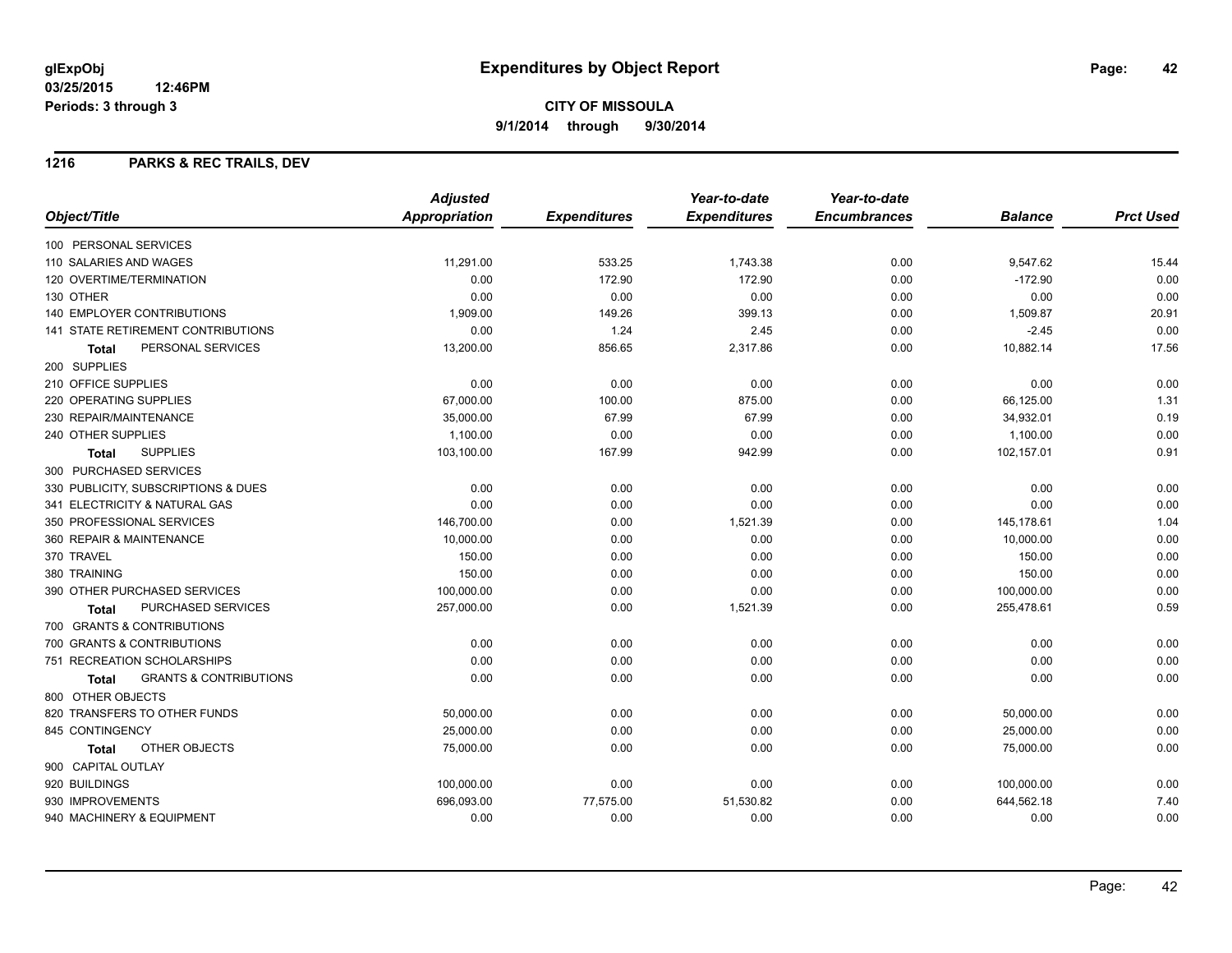# **glExpObj Expenditures by Object Report Page: 43**

**03/25/2015 12:46PM Periods: 3 through 3**

**CITY OF MISSOULA 9/1/2014 through 9/30/2014**

## **1216 PARKS & REC TRAILS, DEV**

| Object/Title      |                         | <b>Adjusted</b><br><b>Appropriation</b> | <i><b>Expenditures</b></i> | Year-to-date<br><b>Expenditures</b> | Year-to-date<br><b>Encumbrances</b> | <b>Balance</b> | <b>Prct Used</b> |
|-------------------|-------------------------|-----------------------------------------|----------------------------|-------------------------------------|-------------------------------------|----------------|------------------|
| Tota <sub>l</sub> | <b>CAPITAL OUTLAY</b>   | 796.093.00                              | 77.575.00                  | 51,530.82                           | 0.00                                | 744.562.18     | 6.47             |
| Tota.             | PARKS & REC TRAILS, DEV | ,244,393.00                             | 78,599.64                  | 56,313.06                           | 0.00                                | 188,079.94     | 4.53             |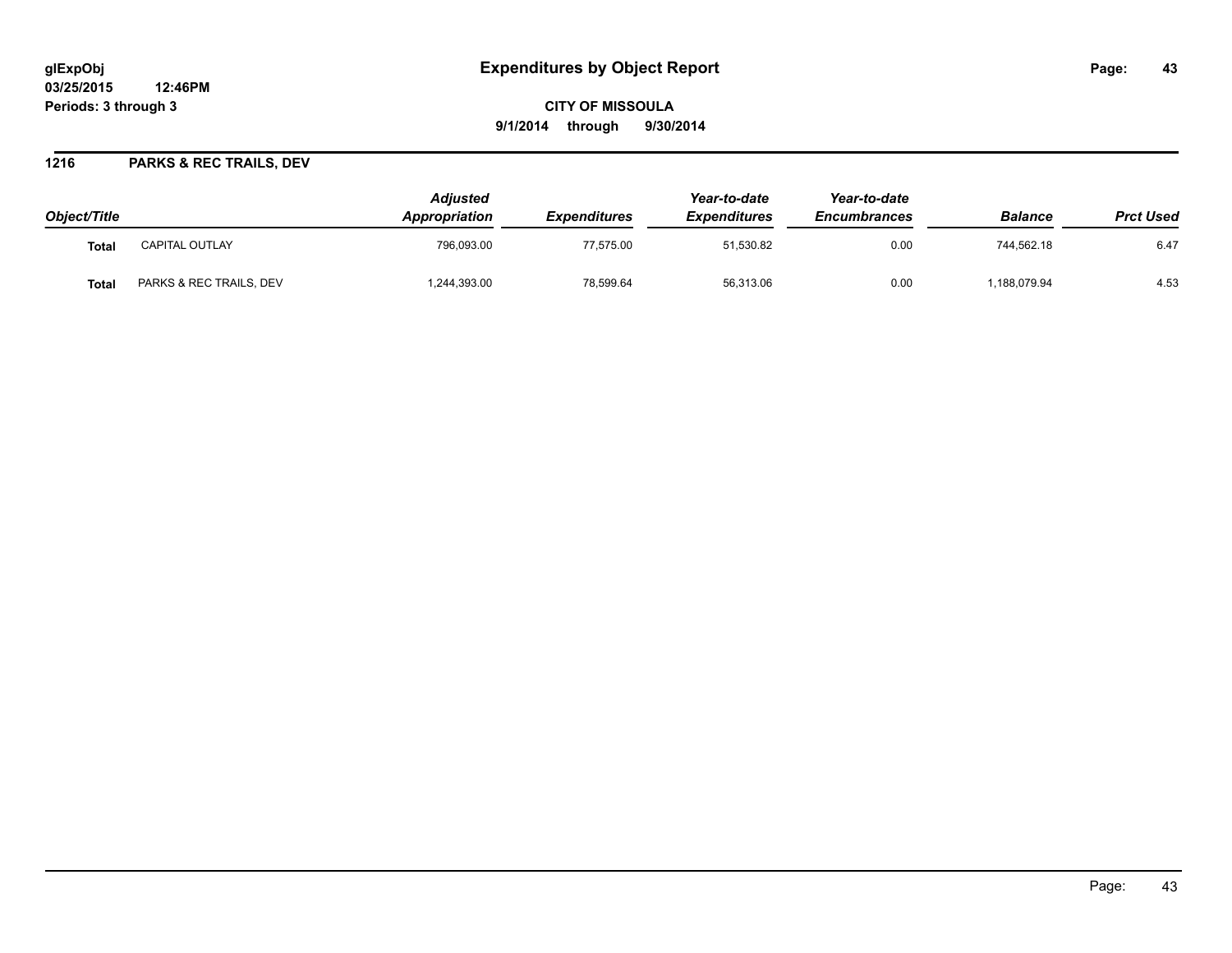# **1217 PARKS CITY LIFE GYM LEASE**

## **370 PARKS & RECREATION**

|                        |                                           | <b>Adjusted</b>      |                     | Year-to-date        | Year-to-date        |                |                  |
|------------------------|-------------------------------------------|----------------------|---------------------|---------------------|---------------------|----------------|------------------|
| Object/Title           |                                           | <b>Appropriation</b> | <b>Expenditures</b> | <b>Expenditures</b> | <b>Encumbrances</b> | <b>Balance</b> | <b>Prct Used</b> |
| 100 PERSONAL SERVICES  |                                           |                      |                     |                     |                     |                |                  |
| 110 SALARIES AND WAGES |                                           | 12,000.00            | 0.00                | 0.00                | 0.00                | 12,000.00      | 0.00             |
|                        | 120 OVERTIME/TERMINATION                  | 0.00                 | 0.00                | 0.00                | 0.00                | 0.00           | 0.00             |
|                        | <b>140 EMPLOYER CONTRIBUTIONS</b>         | 0.00                 | 0.00                | 0.00                | 0.00                | 0.00           | 0.00             |
|                        | <b>141 STATE RETIREMENT CONTRIBUTIONS</b> | 0.00                 | 0.00                | 0.00                | 0.00                | 0.00           | 0.00             |
| <b>Total</b>           | PERSONAL SERVICES                         | 12,000.00            | 0.00                | 0.00                | 0.00                | 12,000.00      | 0.00             |
| 200 SUPPLIES           |                                           |                      |                     |                     |                     |                |                  |
| 210 OFFICE SUPPLIES    |                                           | 0.00                 | 0.00                | 0.00                | 0.00                | 0.00           | 0.00             |
| 220 OPERATING SUPPLIES |                                           | 2,500.00             | 12.87               | 12.87               | 0.00                | 2,487.13       | 0.51             |
| 230 REPAIR/MAINTENANCE |                                           | 2,500.00             | 0.00                | 872.50              | 0.00                | 1,627.50       | 34.90            |
| Total                  | <b>SUPPLIES</b>                           | 5,000.00             | 12.87               | 885.37              | 0.00                | 4,114.63       | 17.71            |
| 300 PURCHASED SERVICES |                                           |                      |                     |                     |                     |                |                  |
|                        | 320 PRINTING & DUPLICATING                | 1,000.00             | 0.00                | 0.00                | 0.00                | 1,000.00       | 0.00             |
|                        | 330 PUBLICITY, SUBSCRIPTIONS & DUES       | 1.000.00             | 0.00                | 0.00                | 0.00                | 1,000.00       | 0.00             |
| <b>Total</b>           | PURCHASED SERVICES                        | 2,000.00             | 0.00                | 0.00                | 0.00                | 2,000.00       | 0.00             |
| 500 FIXED CHARGES      |                                           |                      |                     |                     |                     |                |                  |
| 500 FIXED CHARGES      |                                           | 24,000.00            | 0.00                | 6,000.00            | 0.00                | 18,000.00      | 25.00            |
| <b>Total</b>           | <b>FIXED CHARGES</b>                      | 24,000.00            | 0.00                | 6,000.00            | 0.00                | 18,000.00      | 25.00            |
| <b>Total</b>           | PARKS & RECREATION                        | 43,000.00            | 12.87               | 6,885.37            | 0.00                | 36,114.63      | 16.01            |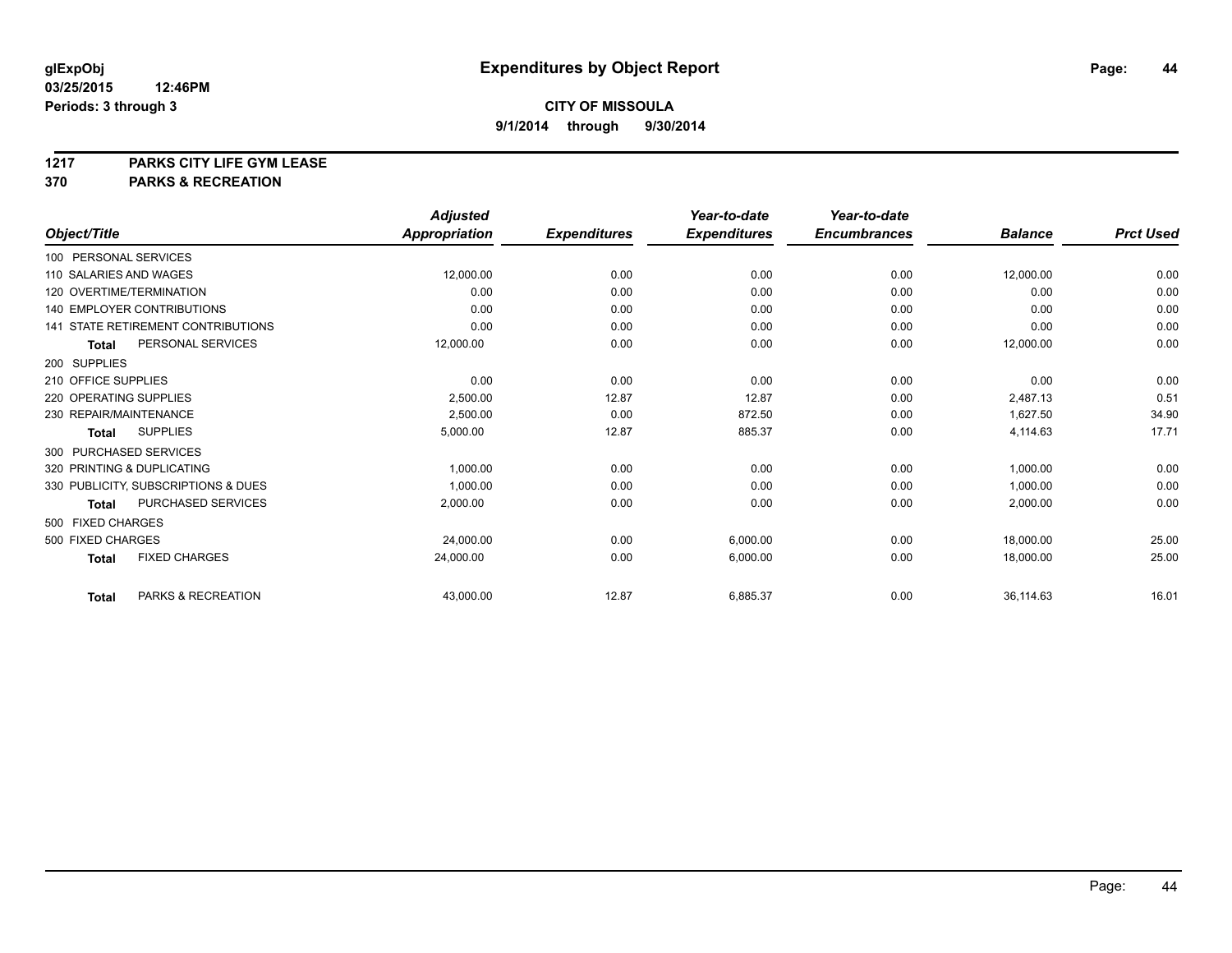## **1217 PARKS CITY LIFE GYM LEASE**

|                            |                                           | <b>Adjusted</b>      |                     | Year-to-date        | Year-to-date        |                |                  |
|----------------------------|-------------------------------------------|----------------------|---------------------|---------------------|---------------------|----------------|------------------|
| Object/Title               |                                           | <b>Appropriation</b> | <b>Expenditures</b> | <b>Expenditures</b> | <b>Encumbrances</b> | <b>Balance</b> | <b>Prct Used</b> |
| 100 PERSONAL SERVICES      |                                           |                      |                     |                     |                     |                |                  |
| 110 SALARIES AND WAGES     |                                           | 12,000.00            | 0.00                | 0.00                | 0.00                | 12,000.00      | 0.00             |
| 120 OVERTIME/TERMINATION   |                                           | 0.00                 | 0.00                | 0.00                | 0.00                | 0.00           | 0.00             |
| 140 EMPLOYER CONTRIBUTIONS |                                           | 0.00                 | 0.00                | 0.00                | 0.00                | 0.00           | 0.00             |
|                            | <b>141 STATE RETIREMENT CONTRIBUTIONS</b> | 0.00                 | 0.00                | 0.00                | 0.00                | 0.00           | 0.00             |
| <b>Total</b>               | PERSONAL SERVICES                         | 12,000.00            | 0.00                | 0.00                | 0.00                | 12,000.00      | 0.00             |
| 200 SUPPLIES               |                                           |                      |                     |                     |                     |                |                  |
| 210 OFFICE SUPPLIES        |                                           | 0.00                 | 0.00                | 0.00                | 0.00                | 0.00           | 0.00             |
| 220 OPERATING SUPPLIES     |                                           | 2,500.00             | 12.87               | 12.87               | 0.00                | 2,487.13       | 0.51             |
| 230 REPAIR/MAINTENANCE     |                                           | 2,500.00             | 0.00                | 872.50              | 0.00                | 1,627.50       | 34.90            |
| Total                      | <b>SUPPLIES</b>                           | 5,000.00             | 12.87               | 885.37              | 0.00                | 4,114.63       | 17.71            |
| 300 PURCHASED SERVICES     |                                           |                      |                     |                     |                     |                |                  |
| 320 PRINTING & DUPLICATING |                                           | 1,000.00             | 0.00                | 0.00                | 0.00                | 1,000.00       | 0.00             |
|                            | 330 PUBLICITY, SUBSCRIPTIONS & DUES       | 1,000.00             | 0.00                | 0.00                | 0.00                | 1,000.00       | 0.00             |
| <b>Total</b>               | PURCHASED SERVICES                        | 2,000.00             | 0.00                | 0.00                | 0.00                | 2,000.00       | 0.00             |
| 500 FIXED CHARGES          |                                           |                      |                     |                     |                     |                |                  |
| 500 FIXED CHARGES          |                                           | 24,000.00            | 0.00                | 6,000.00            | 0.00                | 18,000.00      | 25.00            |
| <b>Total</b>               | <b>FIXED CHARGES</b>                      | 24,000.00            | 0.00                | 6,000.00            | 0.00                | 18,000.00      | 25.00            |
| Total                      | PARKS CITY LIFE GYM LEASE                 | 43,000.00            | 12.87               | 6,885.37            | 0.00                | 36,114.63      | 16.01            |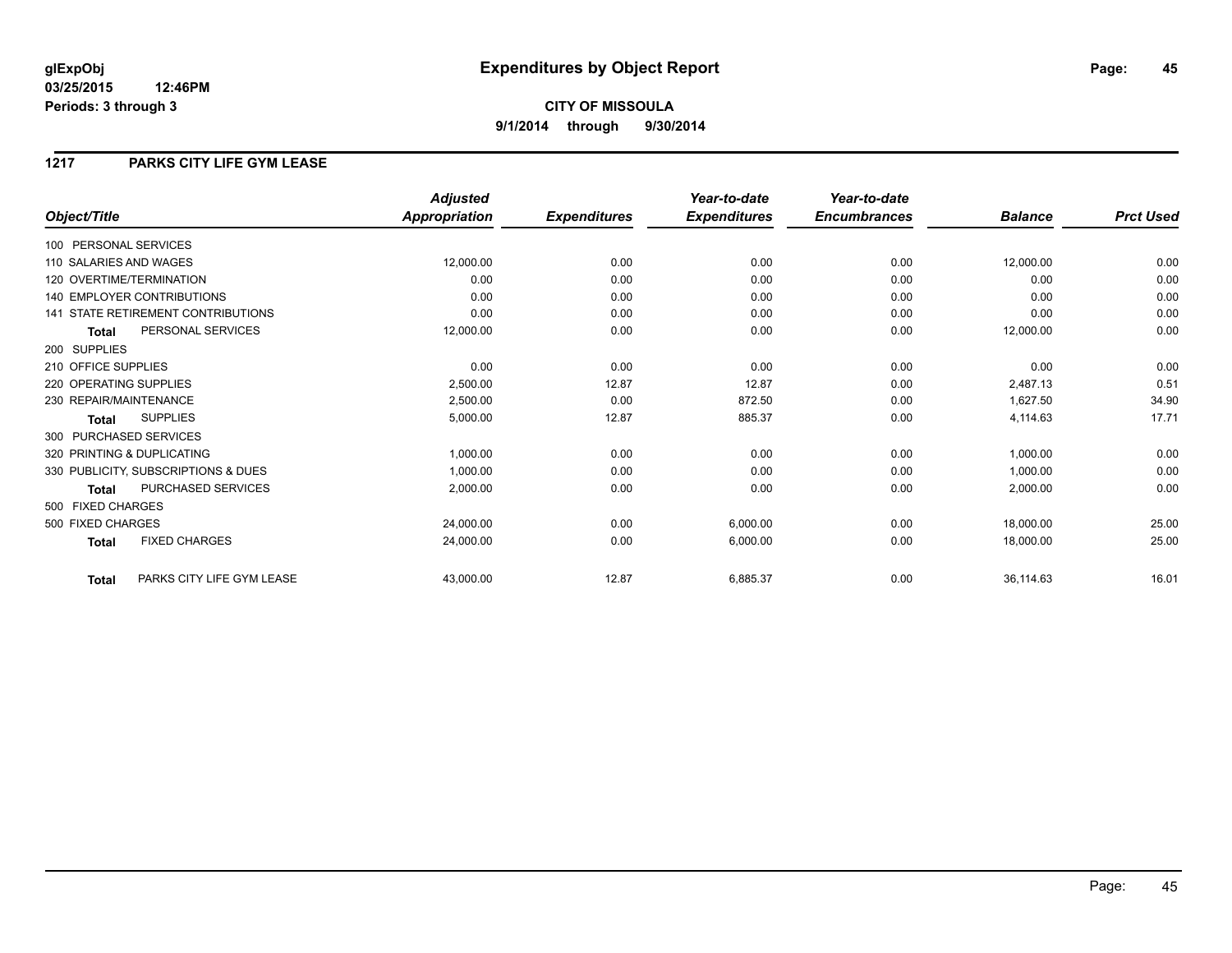**1218 ALL ABILITIES PLAYGROUND**

**370 PARKS & RECREATION**

|                          |                           | <b>Adjusted</b>      |                     | Year-to-date        | Year-to-date        |                |                  |
|--------------------------|---------------------------|----------------------|---------------------|---------------------|---------------------|----------------|------------------|
| Object/Title             |                           | <b>Appropriation</b> | <b>Expenditures</b> | <b>Expenditures</b> | <b>Encumbrances</b> | <b>Balance</b> | <b>Prct Used</b> |
| 300 PURCHASED SERVICES   |                           |                      |                     |                     |                     |                |                  |
|                          | 350 PROFESSIONAL SERVICES | 50.000.00            | 169.888.06          | 195,853.90          | 0.00                | -145.853.90    | 391.71           |
| 360 REPAIR & MAINTENANCE |                           | 0.00                 | 340.80              | 340.80              | 0.00                | $-340.80$      | 0.00             |
| <b>Total</b>             | <b>PURCHASED SERVICES</b> | 50,000.00            | 170.228.86          | 196.194.70          | 0.00                | -146.194.70    | 392.39           |
| 900 CAPITAL OUTLAY       |                           |                      |                     |                     |                     |                |                  |
| 930 IMPROVEMENTS         |                           | 736.092.00           | 0.00                | 0.00                | 0.00                | 736.092.00     | 0.00             |
| <b>Total</b>             | <b>CAPITAL OUTLAY</b>     | 736.092.00           | 0.00                | 0.00                | 0.00                | 736.092.00     | 0.00             |
| <b>Total</b>             | PARKS & RECREATION        | 786.092.00           | 170.228.86          | 196.194.70          | 0.00                | 589.897.30     | 24.96            |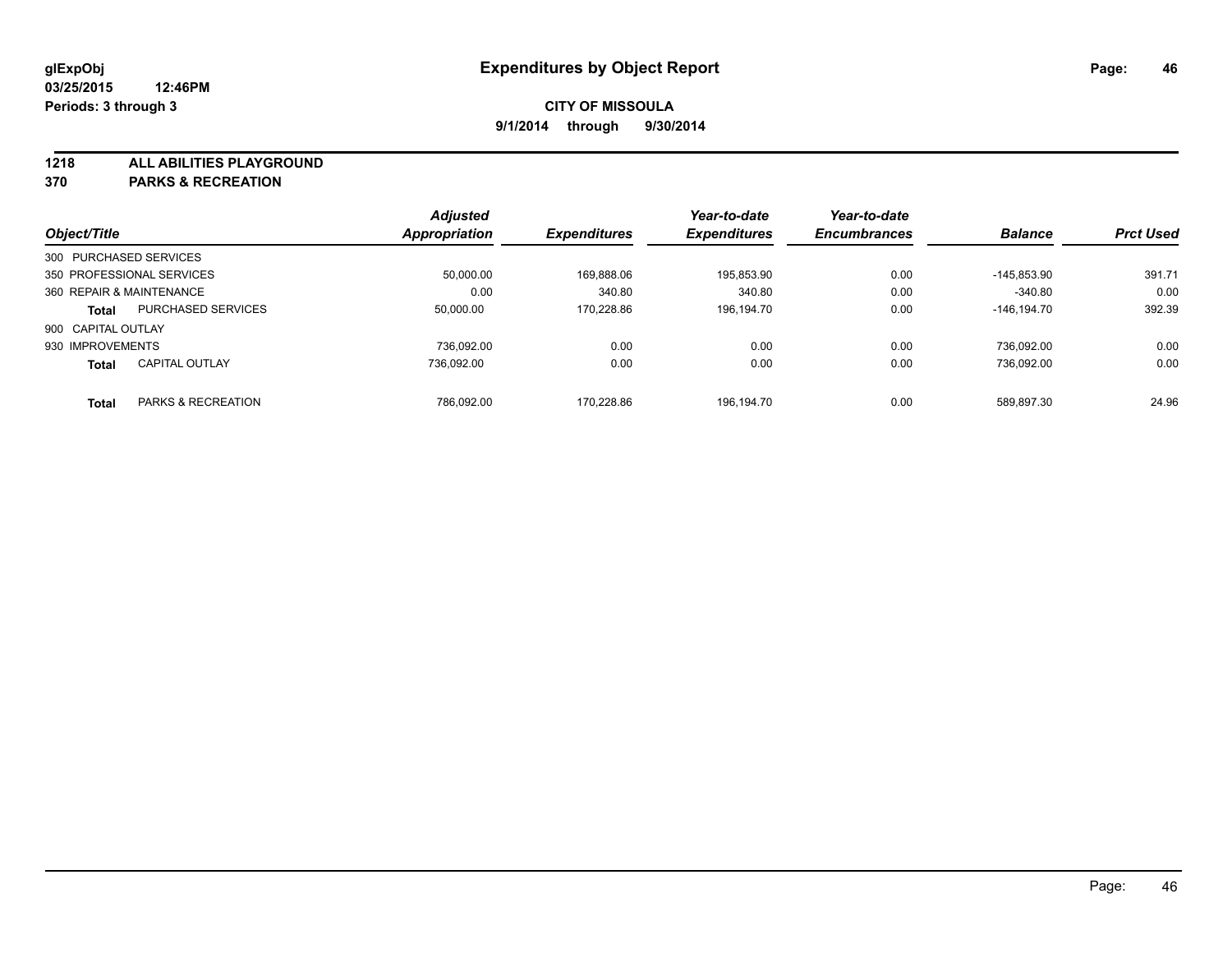## **1218 ALL ABILITIES PLAYGROUND**

| Object/Title             |                           | <b>Adjusted</b><br><b>Appropriation</b> | <b>Expenditures</b> | Year-to-date<br><b>Expenditures</b> | Year-to-date<br><b>Encumbrances</b> | <b>Balance</b> | <b>Prct Used</b> |
|--------------------------|---------------------------|-----------------------------------------|---------------------|-------------------------------------|-------------------------------------|----------------|------------------|
|                          |                           |                                         |                     |                                     |                                     |                |                  |
| 300 PURCHASED SERVICES   |                           |                                         |                     |                                     |                                     |                |                  |
|                          | 350 PROFESSIONAL SERVICES | 50.000.00                               | 169.888.06          | 195.853.90                          | 0.00                                | $-145.853.90$  | 391.71           |
| 360 REPAIR & MAINTENANCE |                           | 0.00                                    | 340.80              | 340.80                              | 0.00                                | $-340.80$      | 0.00             |
| <b>Total</b>             | <b>PURCHASED SERVICES</b> | 50.000.00                               | 170.228.86          | 196.194.70                          | 0.00                                | $-146.194.70$  | 392.39           |
| 900 CAPITAL OUTLAY       |                           |                                         |                     |                                     |                                     |                |                  |
| 930 IMPROVEMENTS         |                           | 736.092.00                              | 0.00                | 0.00                                | 0.00                                | 736.092.00     | 0.00             |
| <b>Total</b>             | <b>CAPITAL OUTLAY</b>     | 736.092.00                              | 0.00                | 0.00                                | 0.00                                | 736.092.00     | 0.00             |
| <b>Total</b>             | ALL ABILITIES PLAYGROUND  | 786.092.00                              | 170.228.86          | 196.194.70                          | 0.00                                | 589.897.30     | 24.96            |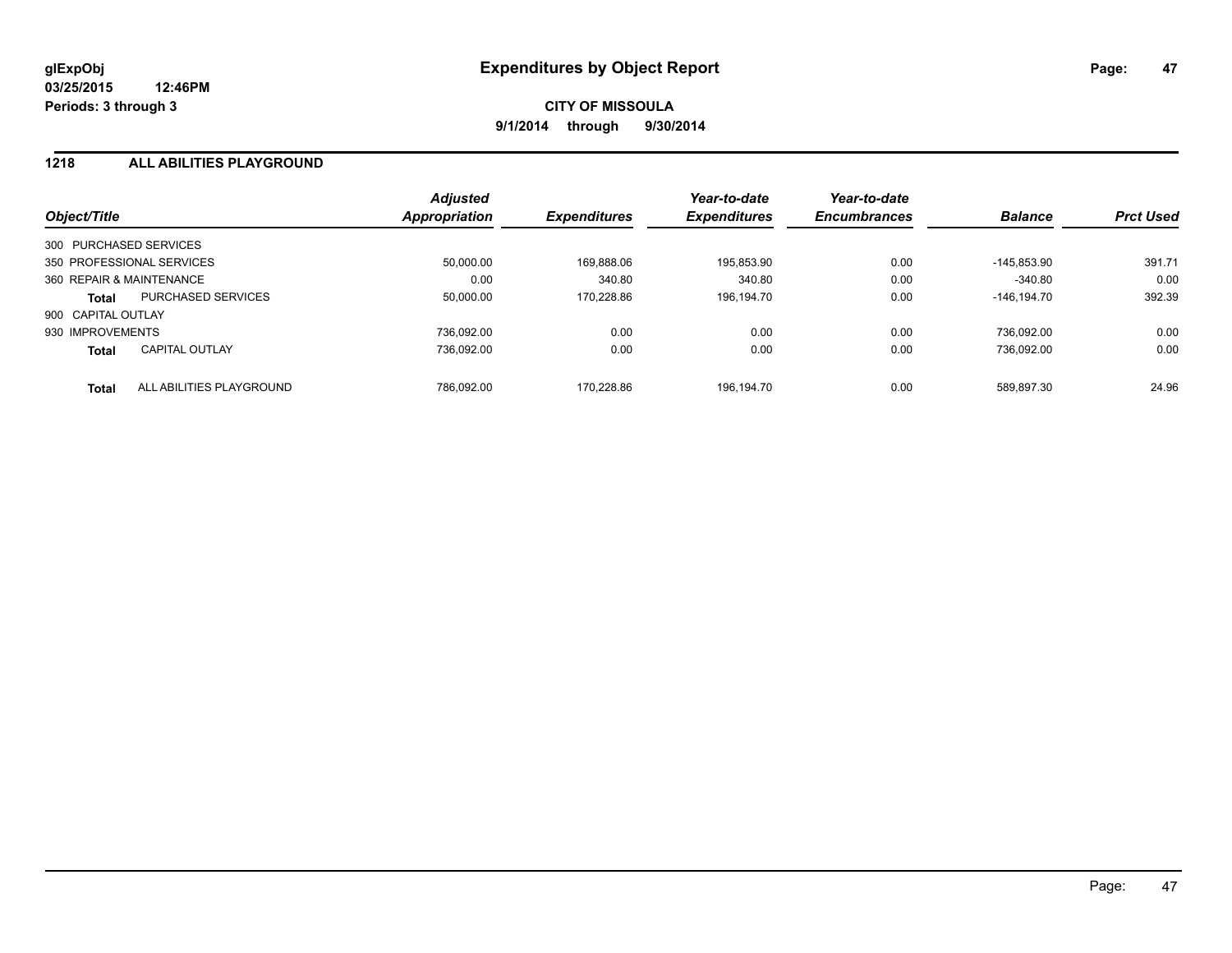#### **1219 FY14 PARK & TRAIL BOND**

**370 PARKS & RECREATION**

| Object/Title           |                           | <b>Adjusted</b><br><b>Appropriation</b> | <b>Expenditures</b> | Year-to-date<br><b>Expenditures</b> | Year-to-date<br><b>Encumbrances</b> | <b>Balance</b> | <b>Prct Used</b> |
|------------------------|---------------------------|-----------------------------------------|---------------------|-------------------------------------|-------------------------------------|----------------|------------------|
| 300 PURCHASED SERVICES |                           |                                         |                     |                                     |                                     |                |                  |
|                        | 350 PROFESSIONAL SERVICES | 0.00                                    | 0.00                | 0.00                                | 0.00                                | 0.00           | 0.00             |
| <b>Total</b>           | <b>PURCHASED SERVICES</b> | 0.00                                    | 0.00                | 0.00                                | 0.00                                | 0.00           | 0.00             |
| 900 CAPITAL OUTLAY     |                           |                                         |                     |                                     |                                     |                |                  |
|                        | 940 MACHINERY & EQUIPMENT | 0.00                                    | 0.00                | 0.00                                | 0.00                                | 0.00           | 0.00             |
| <b>Total</b>           | <b>CAPITAL OUTLAY</b>     | 0.00                                    | 0.00                | 0.00                                | 0.00                                | 0.00           | 0.00             |
| <b>Total</b>           | PARKS & RECREATION        | 0.00                                    | 0.00                | 0.00                                | 0.00                                | 0.00           | 0.00             |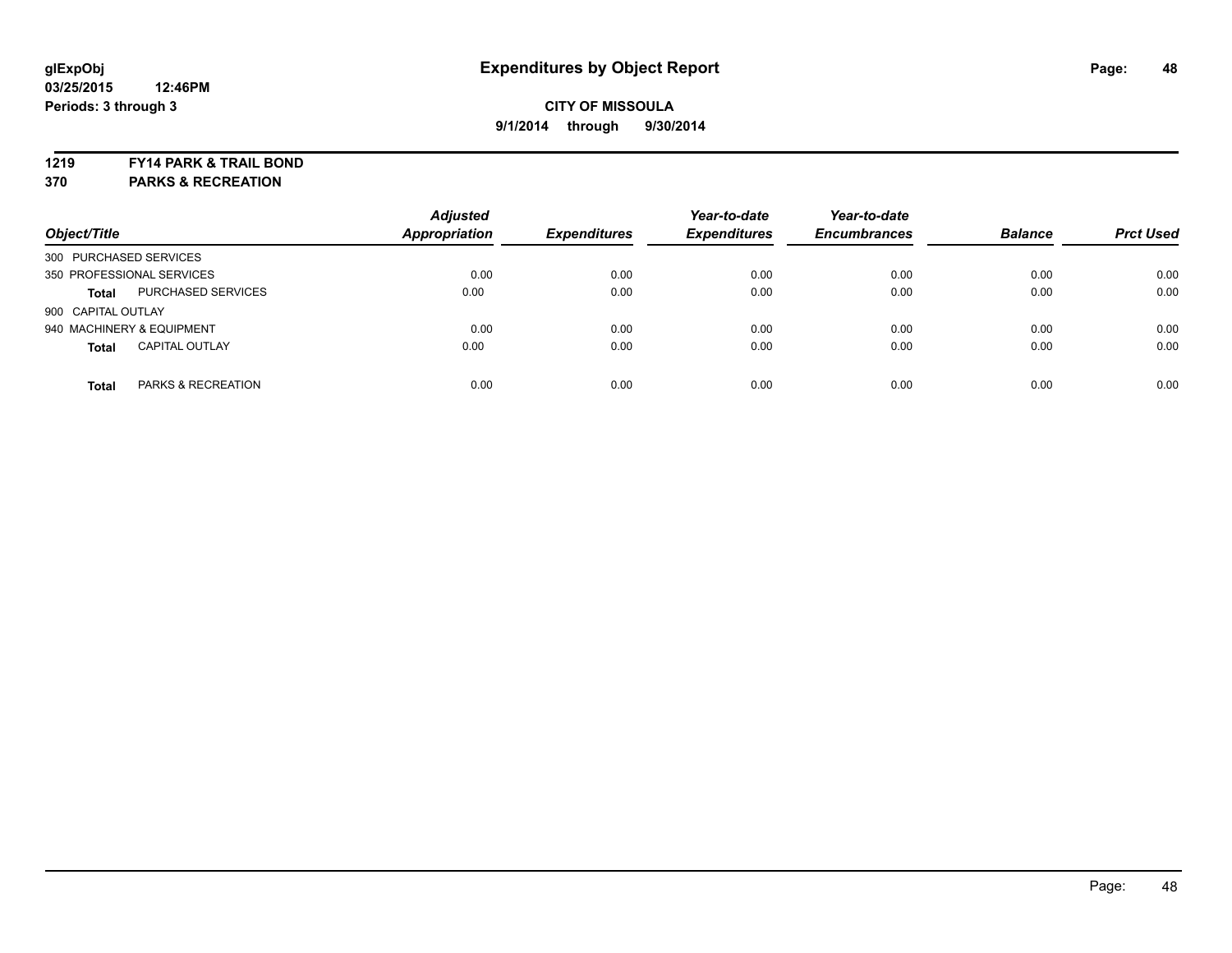## **1219 FY14 PARK & TRAIL BOND**

| Object/Title                                      | <b>Adjusted</b><br>Appropriation | <b>Expenditures</b> | Year-to-date<br><b>Expenditures</b> | Year-to-date<br><b>Encumbrances</b> | <b>Balance</b> | <b>Prct Used</b> |
|---------------------------------------------------|----------------------------------|---------------------|-------------------------------------|-------------------------------------|----------------|------------------|
| 300 PURCHASED SERVICES                            |                                  |                     |                                     |                                     |                |                  |
| 350 PROFESSIONAL SERVICES                         | 0.00                             | 0.00                | 0.00                                | 0.00                                | 0.00           | 0.00             |
| PURCHASED SERVICES<br><b>Total</b>                | 0.00                             | 0.00                | 0.00                                | 0.00                                | 0.00           | 0.00             |
| 900 CAPITAL OUTLAY                                |                                  |                     |                                     |                                     |                |                  |
| 940 MACHINERY & EQUIPMENT                         | 0.00                             | 0.00                | 0.00                                | 0.00                                | 0.00           | 0.00             |
| <b>CAPITAL OUTLAY</b><br><b>Total</b>             | 0.00                             | 0.00                | 0.00                                | 0.00                                | 0.00           | 0.00             |
| <b>FY14 PARK &amp; TRAIL BOND</b><br><b>Total</b> | 0.00                             | 0.00                | 0.00                                | 0.00                                | 0.00           | 0.00             |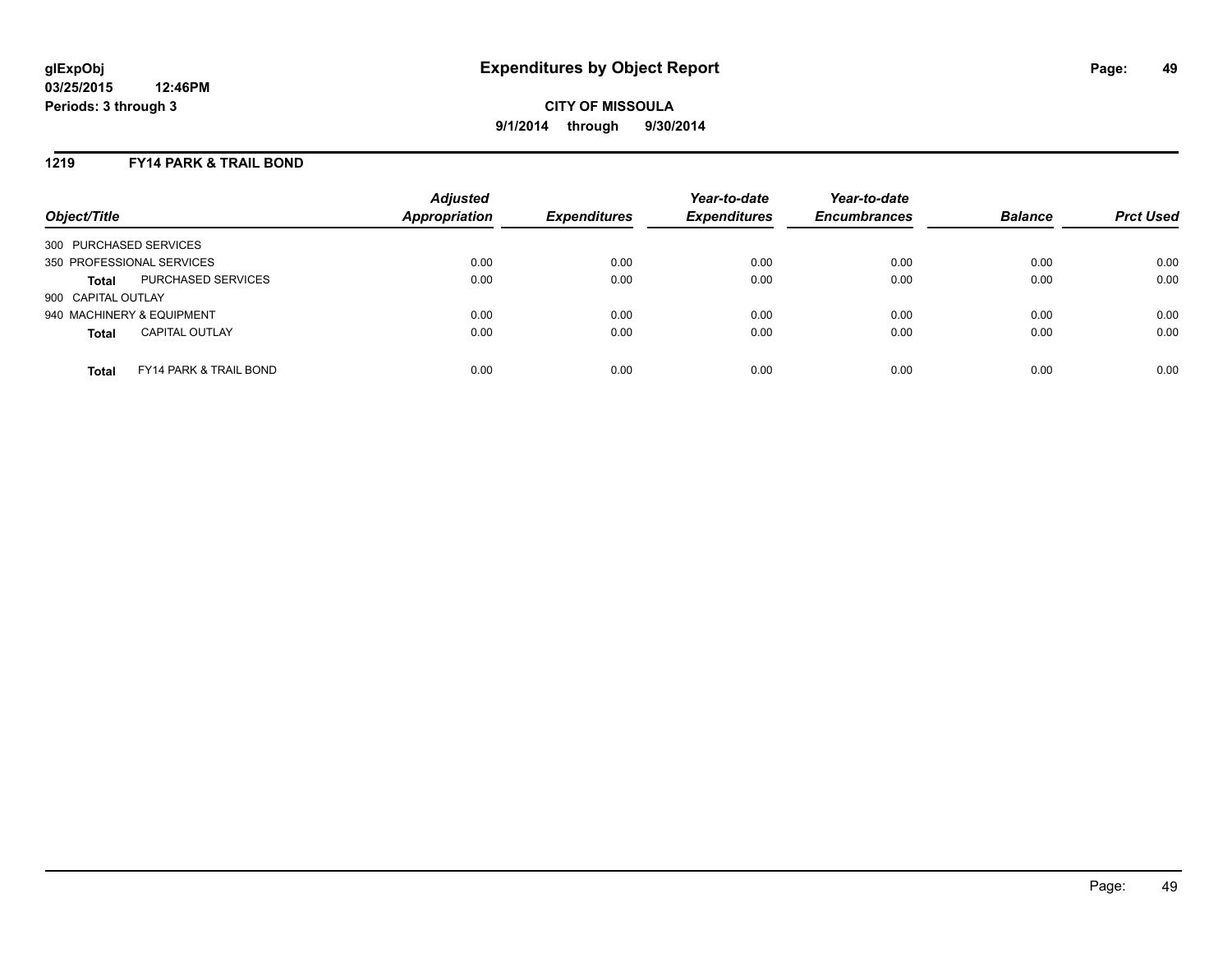# **glExpObj Expenditures by Object Report Page: 50**

**03/25/2015 12:46PM Periods: 3 through 3**

## **1241 CREMAIN WALL & CEMETERY DONATIONS FUND**

**340 CEMETERY**

| Object/Title       |                       | <b>Adjusted</b><br>Appropriation | <b>Expenditures</b> | Year-to-date<br><b>Expenditures</b> | Year-to-date<br><b>Encumbrances</b> | <b>Balance</b> | <b>Prct Used</b> |
|--------------------|-----------------------|----------------------------------|---------------------|-------------------------------------|-------------------------------------|----------------|------------------|
| 900 CAPITAL OUTLAY |                       |                                  |                     |                                     |                                     |                |                  |
| 930 IMPROVEMENTS   |                       | 2,500.00                         | 0.00                | 81.00                               | 0.00                                | 2,419.00       | 3.24             |
| <b>Total</b>       | <b>CAPITAL OUTLAY</b> | 2,500.00                         | 0.00                | 81.00                               | 0.00                                | 2,419.00       | 3.24             |
| <b>Total</b>       | CEMETERY              | 2,500.00                         | 0.00                | 81.00                               | 0.00                                | 2,419.00       | 3.24             |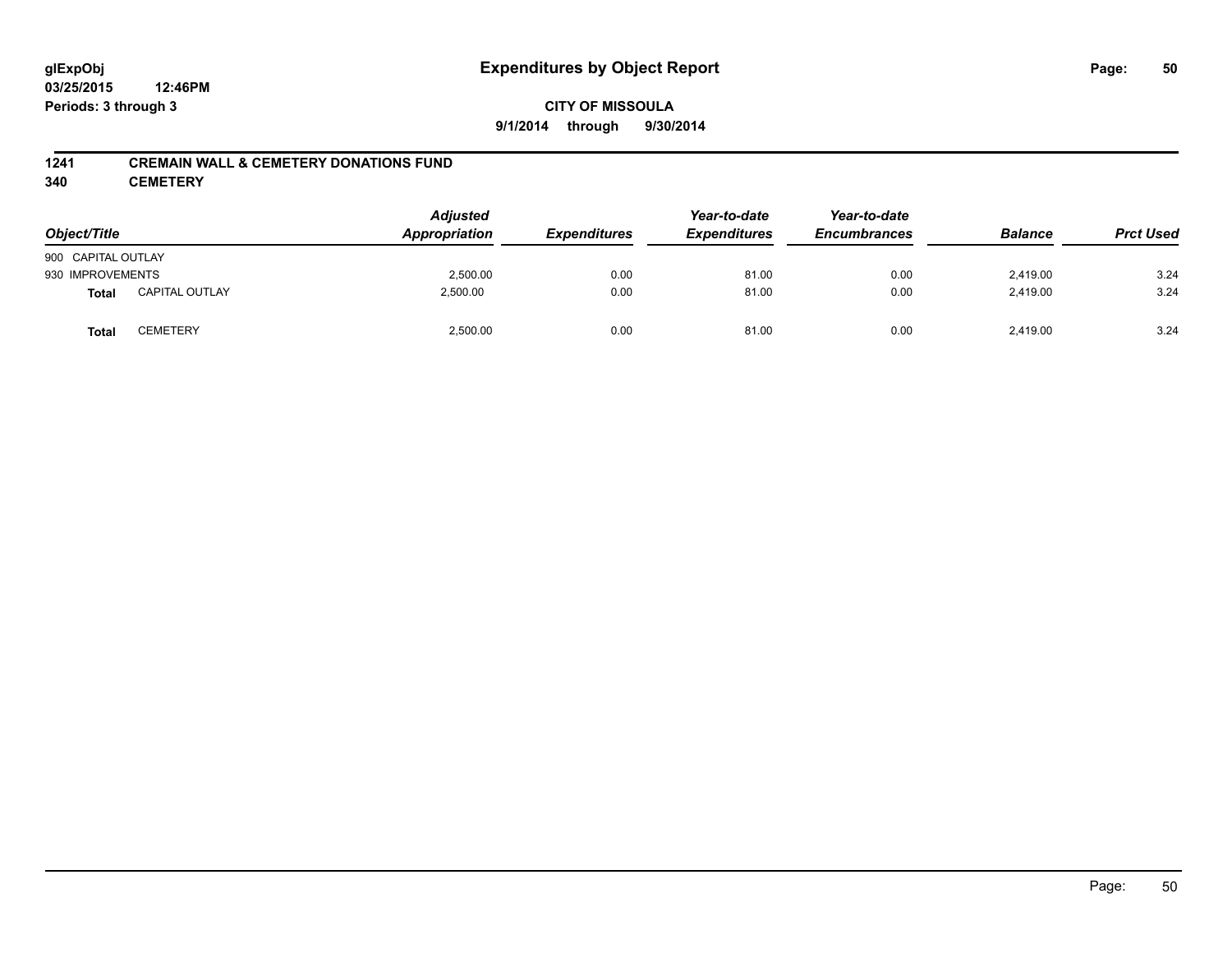# **glExpObj Expenditures by Object Report Page: 51**

**03/25/2015 12:46PM Periods: 3 through 3**

**CITY OF MISSOULA 9/1/2014 through 9/30/2014**

## **1241 CREMAIN WALL & CEMETERY DONATIONS FUND**

| Object/Title       |                                  | <b>Adjusted</b><br>Appropriation | <b>Expenditures</b> | Year-to-date<br><b>Expenditures</b> | Year-to-date<br><b>Encumbrances</b> | <b>Balance</b> | <b>Prct Used</b> |
|--------------------|----------------------------------|----------------------------------|---------------------|-------------------------------------|-------------------------------------|----------------|------------------|
| 900 CAPITAL OUTLAY |                                  |                                  |                     |                                     |                                     |                |                  |
| 930 IMPROVEMENTS   |                                  | 2,500.00                         | 0.00                | 81.00                               | 0.00                                | 2,419.00       | 3.24             |
| <b>Total</b>       | <b>CAPITAL OUTLAY</b>            | 2,500.00                         | 0.00                | 81.00                               | 0.00                                | 2,419.00       | 3.24             |
| <b>Total</b>       | CREMAIN WALL & CEMETERY DONATION | 2,500.00                         | 0.00                | 81.00                               | 0.00                                | 2.419.00       | 3.24             |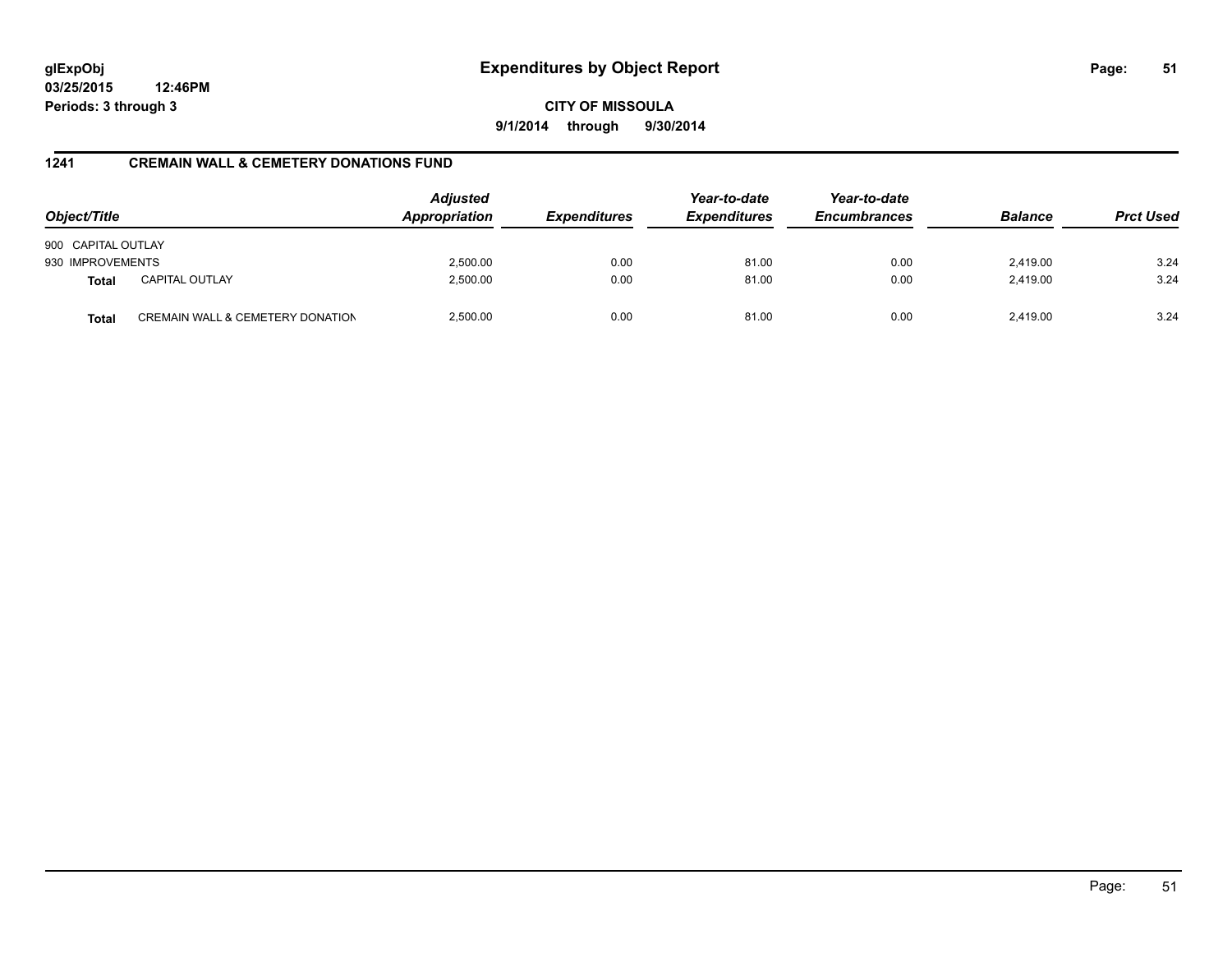## **1242 CEMETERY CARE FUND**

**340 CEMETERY**

|                                       | <b>Adjusted</b> |                     | Year-to-date        | Year-to-date        |                |                  |
|---------------------------------------|-----------------|---------------------|---------------------|---------------------|----------------|------------------|
| Object/Title                          | Appropriation   | <b>Expenditures</b> | <b>Expenditures</b> | <b>Encumbrances</b> | <b>Balance</b> | <b>Prct Used</b> |
| 800 OTHER OBJECTS                     |                 |                     |                     |                     |                |                  |
| 845 CONTINGENCY                       | 10,000.00       | 0.00                | 0.00                | 0.00                | 10,000.00      | 0.00             |
| OTHER OBJECTS<br><b>Total</b>         | 10.000.00       | 0.00                | 0.00                | 0.00                | 10,000.00      | 0.00             |
| 900 CAPITAL OUTLAY                    |                 |                     |                     |                     |                |                  |
| 930 IMPROVEMENTS                      | 0.00            | 0.00                | 0.00                | 0.00                | 0.00           | 0.00             |
| 940 MACHINERY & EQUIPMENT             | 65,000.00       | 0.00                | 0.00                | 0.00                | 65,000.00      | 0.00             |
| <b>CAPITAL OUTLAY</b><br><b>Total</b> | 65.000.00       | 0.00                | 0.00                | 0.00                | 65,000.00      | 0.00             |
| <b>CEMETERY</b><br>Total              | 75.000.00       | 0.00                | 0.00                | 0.00                | 75.000.00      | 0.00             |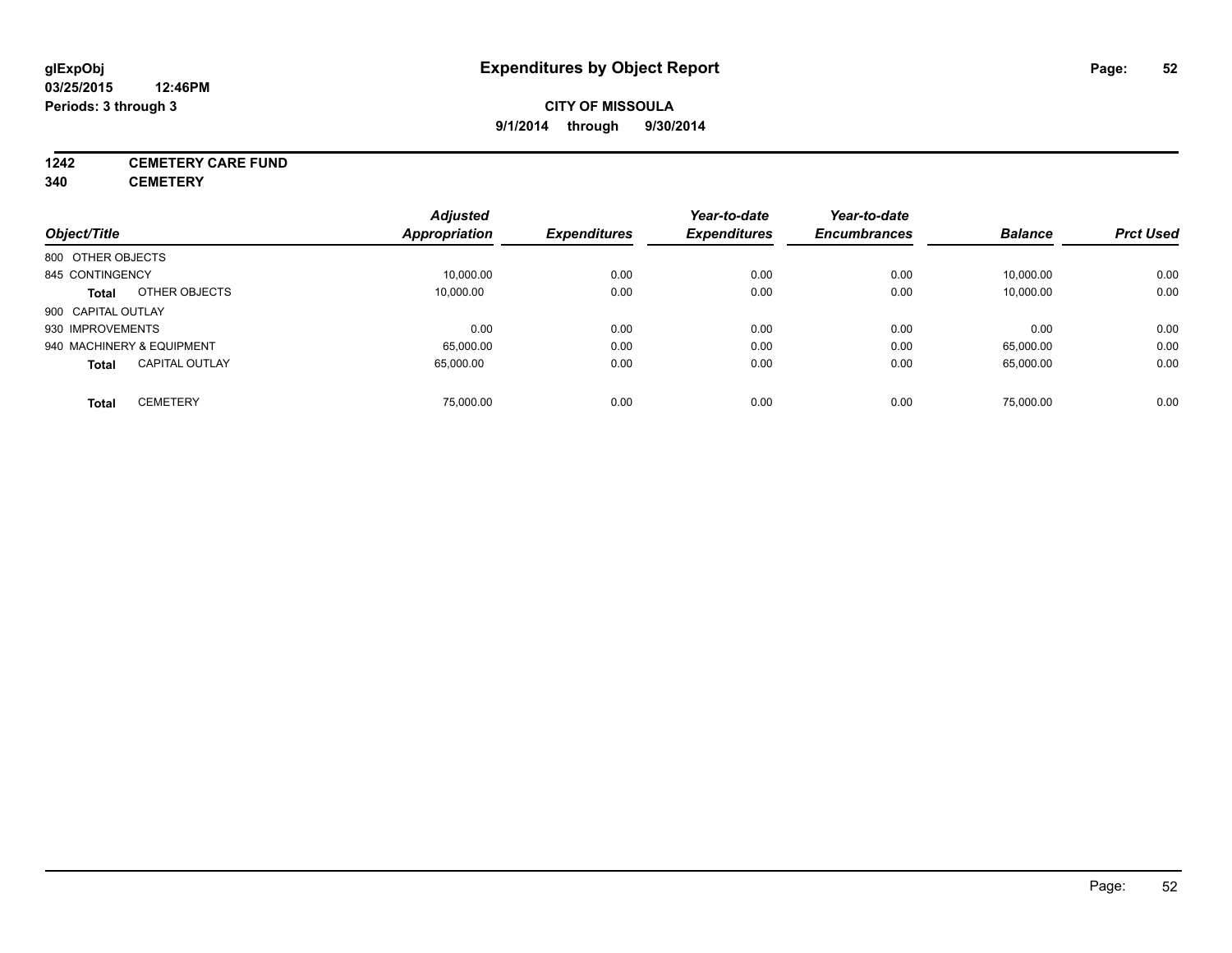## **1242 CEMETERY CARE FUND**

| Object/Title                              | <b>Adjusted</b><br>Appropriation | <b>Expenditures</b> | Year-to-date<br><b>Expenditures</b> | Year-to-date<br><b>Encumbrances</b> | <b>Balance</b> | <b>Prct Used</b> |
|-------------------------------------------|----------------------------------|---------------------|-------------------------------------|-------------------------------------|----------------|------------------|
| 800 OTHER OBJECTS                         |                                  |                     |                                     |                                     |                |                  |
| 845 CONTINGENCY                           | 10.000.00                        | 0.00                | 0.00                                | 0.00                                | 10.000.00      | 0.00             |
| OTHER OBJECTS<br>Total                    | 10,000.00                        | 0.00                | 0.00                                | 0.00                                | 10,000.00      | 0.00             |
| 900 CAPITAL OUTLAY                        |                                  |                     |                                     |                                     |                |                  |
| 930 IMPROVEMENTS                          | 0.00                             | 0.00                | 0.00                                | 0.00                                | 0.00           | 0.00             |
| 940 MACHINERY & EQUIPMENT                 | 65.000.00                        | 0.00                | 0.00                                | 0.00                                | 65.000.00      | 0.00             |
| <b>CAPITAL OUTLAY</b><br><b>Total</b>     | 65.000.00                        | 0.00                | 0.00                                | 0.00                                | 65.000.00      | 0.00             |
| <b>CEMETERY CARE FUND</b><br><b>Total</b> | 75,000.00                        | 0.00                | 0.00                                | 0.00                                | 75,000.00      | 0.00             |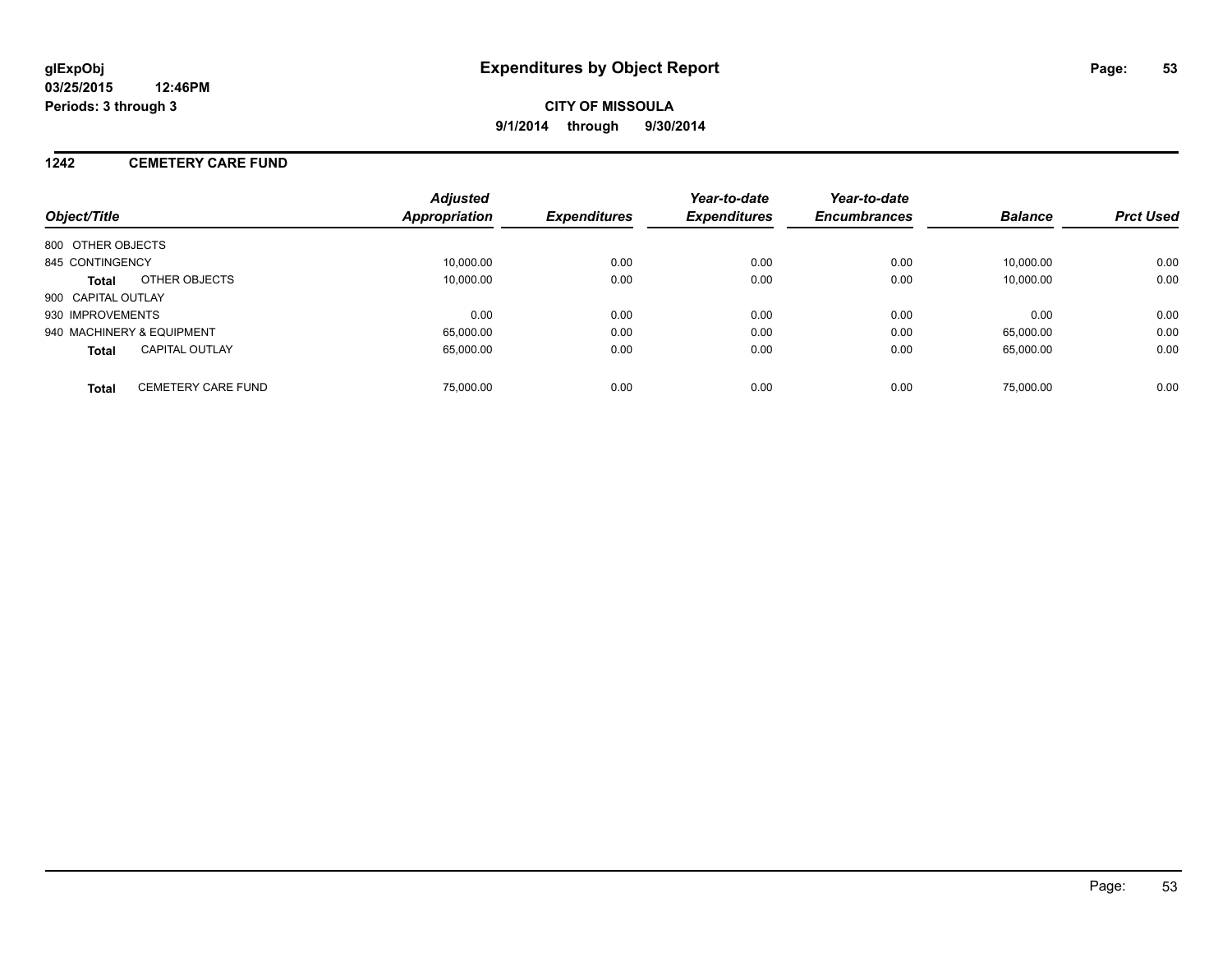## **1243 CEMETERY MEMORIAL FUND**

**340 CEMETERY**

| Object/Title       |                       | <b>Adjusted</b><br>Appropriation | <b>Expenditures</b> | Year-to-date<br><b>Expenditures</b> | Year-to-date<br><b>Encumbrances</b> | <b>Balance</b> | <b>Prct Used</b> |
|--------------------|-----------------------|----------------------------------|---------------------|-------------------------------------|-------------------------------------|----------------|------------------|
| 900 CAPITAL OUTLAY |                       |                                  |                     |                                     |                                     |                |                  |
| 930 IMPROVEMENTS   |                       | 2,000.00                         | 0.00                | 0.00                                | 0.00                                | 2,000.00       | 0.00             |
| Total              | <b>CAPITAL OUTLAY</b> | 2,000.00                         | 0.00                | 0.00                                | 0.00                                | 2,000.00       | 0.00             |
| <b>Total</b>       | <b>CEMETERY</b>       | 2,000.00                         | 0.00                | 0.00                                | 0.00                                | 2,000.00       | 0.00             |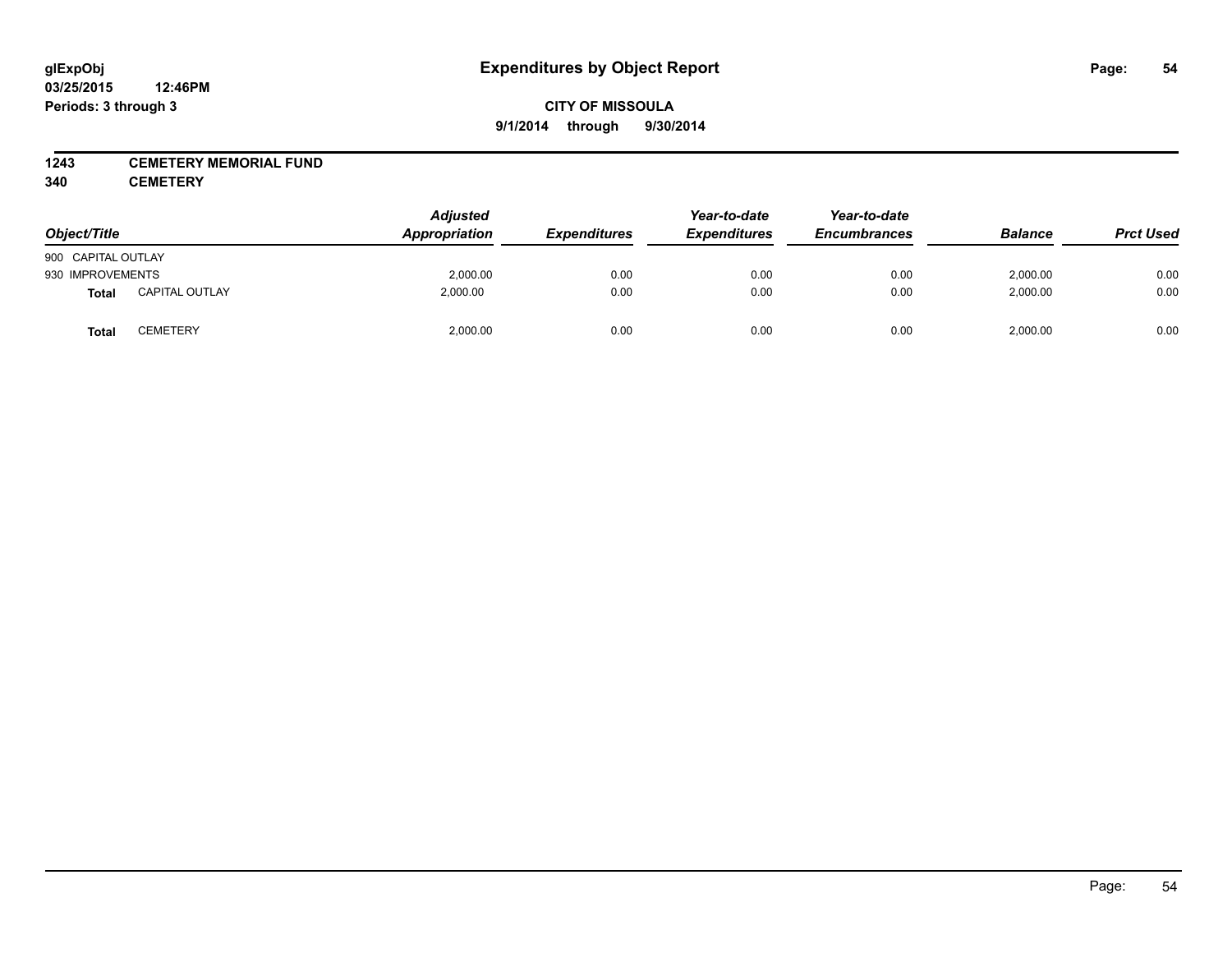## **1243 CEMETERY MEMORIAL FUND**

| Object/Title       |                               | <b>Adjusted</b><br>Appropriation | <i><b>Expenditures</b></i> | Year-to-date<br><b>Expenditures</b> | Year-to-date<br><b>Encumbrances</b> | <b>Balance</b> | <b>Prct Used</b> |
|--------------------|-------------------------------|----------------------------------|----------------------------|-------------------------------------|-------------------------------------|----------------|------------------|
| 900 CAPITAL OUTLAY |                               |                                  |                            |                                     |                                     |                |                  |
| 930 IMPROVEMENTS   |                               | 2,000.00                         | 0.00                       | 0.00                                | 0.00                                | 2.000.00       | 0.00             |
| <b>Total</b>       | <b>CAPITAL OUTLAY</b>         | 2.000.00                         | 0.00                       | 0.00                                | 0.00                                | 2.000.00       | 0.00             |
| Total              | <b>CEMETERY MEMORIAL FUND</b> | 2,000.00                         | 0.00                       | 0.00                                | 0.00                                | 2.000.00       | 0.00             |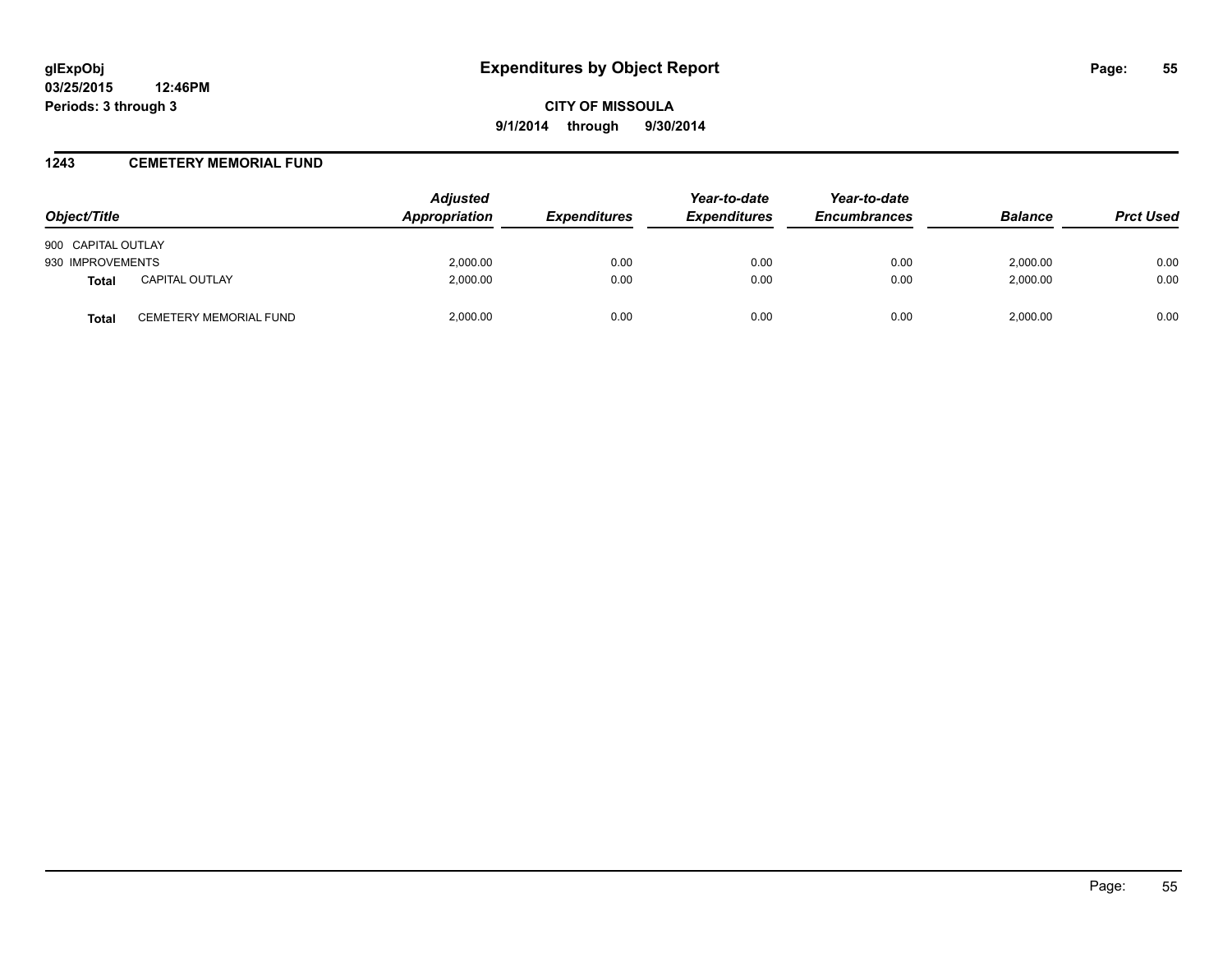# **1265 TITLE 1 PROJECTS FUND**

**240 FINANCE**

| Object/Title      |                                   | <b>Adjusted</b><br><b>Appropriation</b> | <b>Expenditures</b> | Year-to-date<br><b>Expenditures</b> | Year-to-date<br><b>Encumbrances</b> | <b>Balance</b> | <b>Prct Used</b> |
|-------------------|-----------------------------------|-----------------------------------------|---------------------|-------------------------------------|-------------------------------------|----------------|------------------|
| 500 FIXED CHARGES |                                   |                                         |                     |                                     |                                     |                |                  |
| 500 FIXED CHARGES |                                   | 0.00                                    | 0.00                | 0.00                                | 0.00                                | 0.00           | 0.00             |
| <b>Total</b>      | <b>FIXED CHARGES</b>              | 0.00                                    | 0.00                | 0.00                                | 0.00                                | 0.00           | 0.00             |
|                   | 700 GRANTS & CONTRIBUTIONS        |                                         |                     |                                     |                                     |                |                  |
|                   | 700 GRANTS & CONTRIBUTIONS        | 59,088.00                               | 0.00                | 0.00                                | 0.00                                | 59,088.00      | 0.00             |
| <b>Total</b>      | <b>GRANTS &amp; CONTRIBUTIONS</b> | 59,088.00                               | 0.00                | 0.00                                | 0.00                                | 59,088.00      | 0.00             |
| 800 OTHER OBJECTS |                                   |                                         |                     |                                     |                                     |                |                  |
|                   | 820 TRANSFERS TO OTHER FUNDS      | 0.00                                    | 0.00                | 0.00                                | 0.00                                | 0.00           | 0.00             |
| 845 CONTINGENCY   |                                   | 0.00                                    | 0.00                | 0.00                                | 0.00                                | 0.00           | 0.00             |
| <b>Total</b>      | OTHER OBJECTS                     | 0.00                                    | 0.00                | 0.00                                | 0.00                                | 0.00           | 0.00             |
| Total             | <b>FINANCE</b>                    | 59,088.00                               | 0.00                | 0.00                                | 0.00                                | 59,088.00      | 0.00             |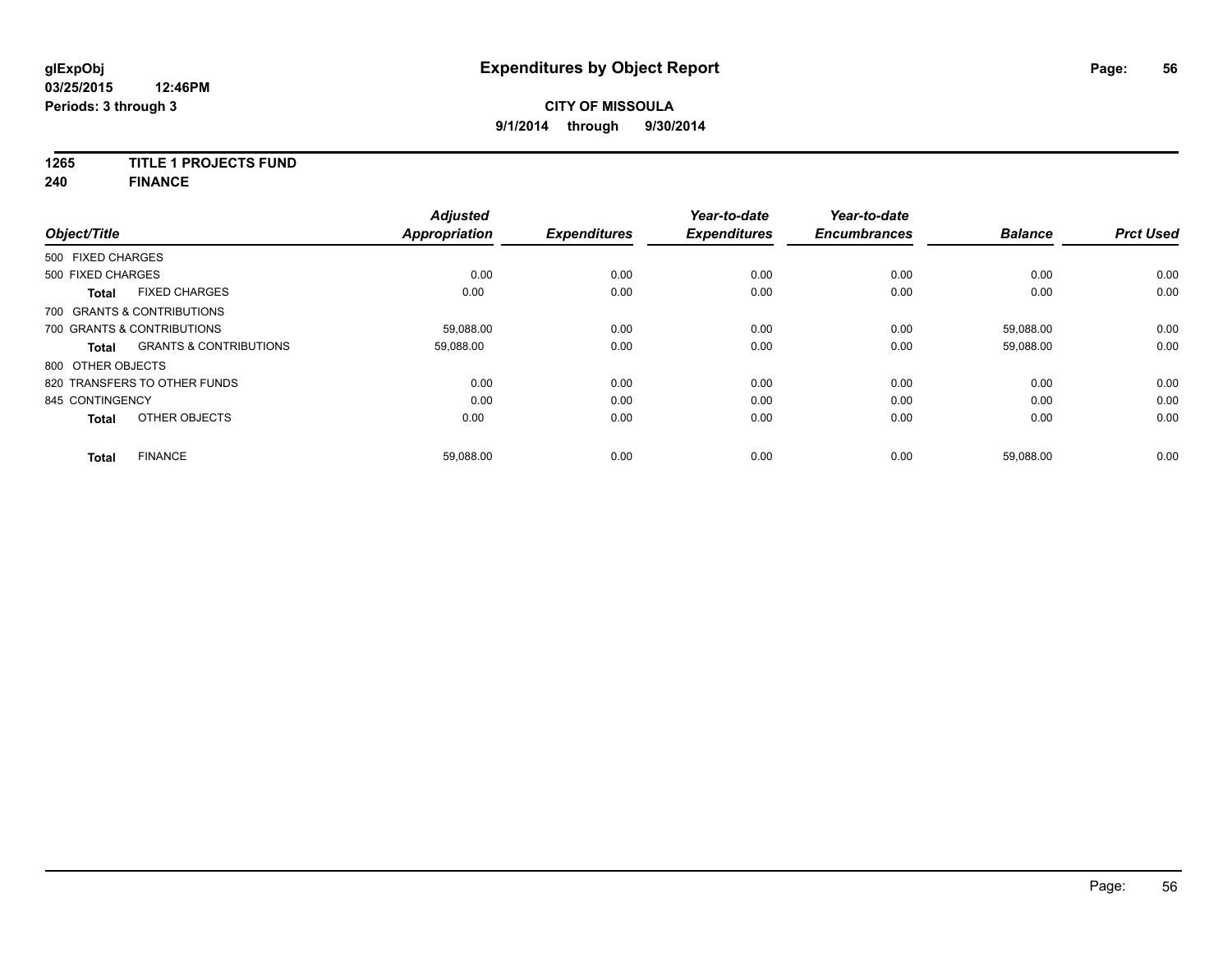## **CITY OF MISSOULA 9/1/2014 through 9/30/2014**

## **1265 TITLE 1 PROJECTS FUND**

| Object/Title      |                                   | <b>Adjusted</b><br><b>Appropriation</b> | <b>Expenditures</b> | Year-to-date<br><b>Expenditures</b> | Year-to-date<br><b>Encumbrances</b> | <b>Balance</b> | <b>Prct Used</b> |
|-------------------|-----------------------------------|-----------------------------------------|---------------------|-------------------------------------|-------------------------------------|----------------|------------------|
| 500 FIXED CHARGES |                                   |                                         |                     |                                     |                                     |                |                  |
| 500 FIXED CHARGES |                                   | 0.00                                    | 0.00                | 0.00                                | 0.00                                | 0.00           | 0.00             |
| <b>Total</b>      | <b>FIXED CHARGES</b>              | 0.00                                    | 0.00                | 0.00                                | 0.00                                | 0.00           | 0.00             |
|                   | 700 GRANTS & CONTRIBUTIONS        |                                         |                     |                                     |                                     |                |                  |
|                   | 700 GRANTS & CONTRIBUTIONS        | 59,088.00                               | 0.00                | 0.00                                | 0.00                                | 59,088.00      | 0.00             |
| Total             | <b>GRANTS &amp; CONTRIBUTIONS</b> | 59,088.00                               | 0.00                | 0.00                                | 0.00                                | 59,088.00      | 0.00             |
| 800 OTHER OBJECTS |                                   |                                         |                     |                                     |                                     |                |                  |
|                   | 820 TRANSFERS TO OTHER FUNDS      | 0.00                                    | 0.00                | 0.00                                | 0.00                                | 0.00           | 0.00             |
| 845 CONTINGENCY   |                                   | 0.00                                    | 0.00                | 0.00                                | 0.00                                | 0.00           | 0.00             |
| <b>Total</b>      | OTHER OBJECTS                     | 0.00                                    | 0.00                | 0.00                                | 0.00                                | 0.00           | 0.00             |
| <b>Total</b>      | TITLE 1 PROJECTS FUND             | 59,088.00                               | 0.00                | 0.00                                | 0.00                                | 59,088.00      | 0.00             |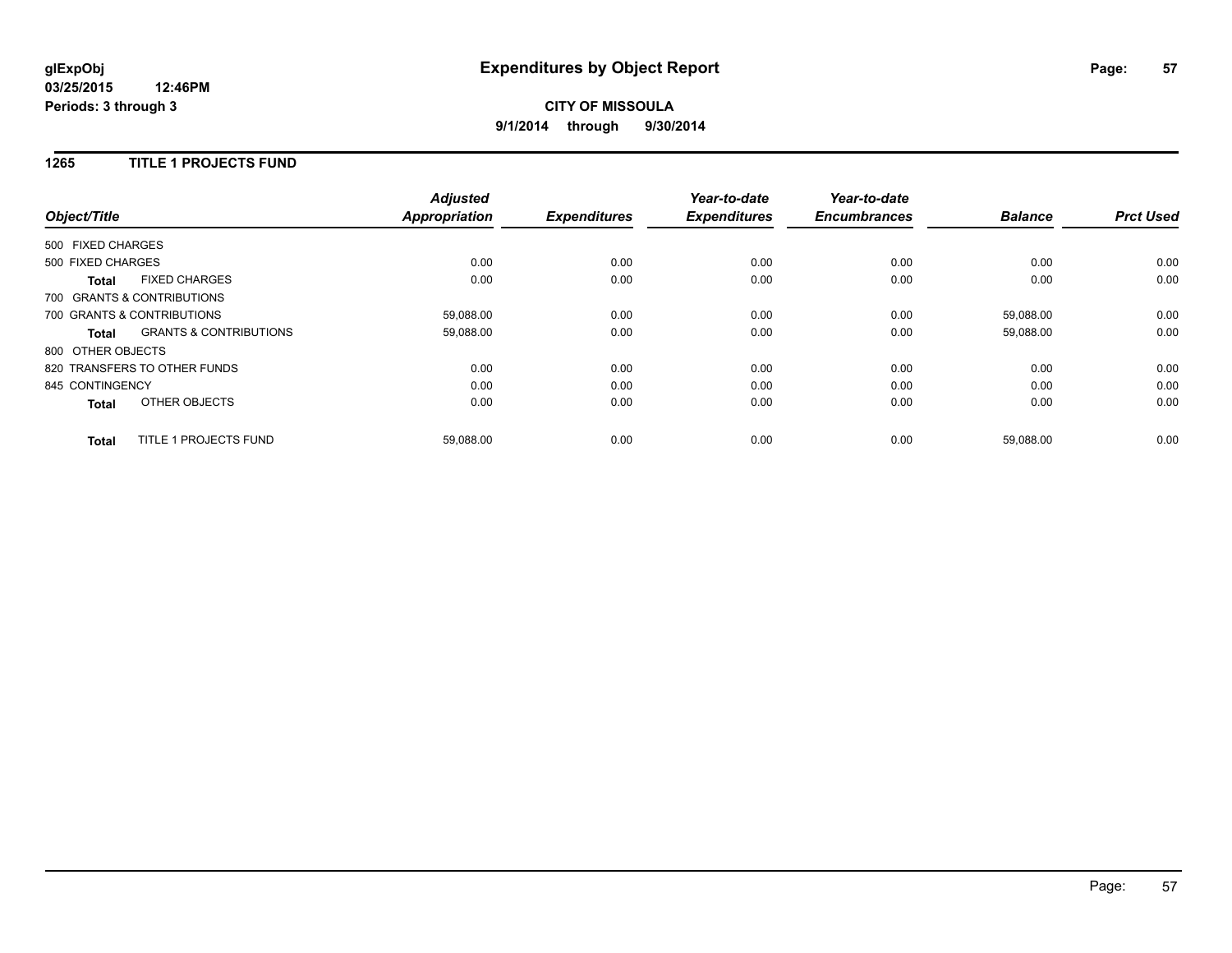## **1396 PROGRAM INCOME REVOLVING LOAN PROGRAM**

**390 NON-DEPARTMENTAL**

| Object/Title           |                                   | <b>Adjusted</b><br><b>Appropriation</b> | <b>Expenditures</b> | Year-to-date<br><b>Expenditures</b> | Year-to-date<br><b>Encumbrances</b> | <b>Balance</b> | <b>Prct Used</b> |
|------------------------|-----------------------------------|-----------------------------------------|---------------------|-------------------------------------|-------------------------------------|----------------|------------------|
| 300 PURCHASED SERVICES |                                   |                                         |                     |                                     |                                     |                |                  |
|                        | 350 PROFESSIONAL SERVICES         | 0.00                                    | 0.00                | 0.00                                | 0.00                                | 0.00           | 0.00             |
| <b>Total</b>           | PURCHASED SERVICES                | 0.00                                    | 0.00                | 0.00                                | 0.00                                | 0.00           | 0.00             |
|                        | 700 GRANTS & CONTRIBUTIONS        |                                         |                     |                                     |                                     |                |                  |
|                        | 700 GRANTS & CONTRIBUTIONS        | 51.791.00                               | 0.00                | 0.00                                | 0.00                                | 51.791.00      | 0.00             |
| <b>Total</b>           | <b>GRANTS &amp; CONTRIBUTIONS</b> | 51.791.00                               | 0.00                | 0.00                                | 0.00                                | 51.791.00      | 0.00             |
| <b>Total</b>           | NON-DEPARTMENTAL                  | 51.791.00                               | 0.00                | 0.00                                | 0.00                                | 51.791.00      | 0.00             |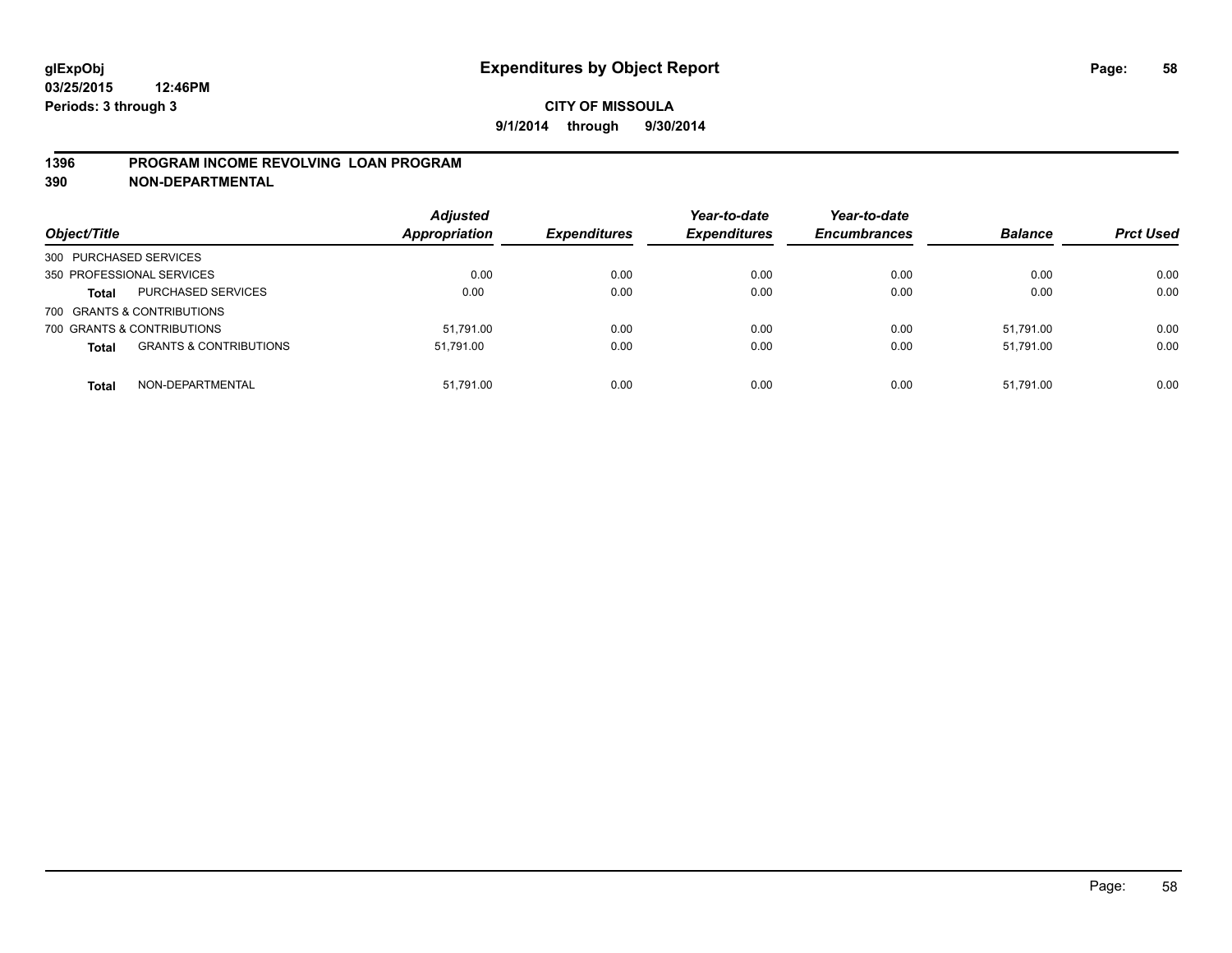## **CITY OF MISSOULA 9/1/2014 through 9/30/2014**

## **1396 PROGRAM INCOME REVOLVING LOAN PROGRAM**

| Object/Title           |                                   | <b>Adjusted</b><br>Appropriation | <b>Expenditures</b> | Year-to-date<br><b>Expenditures</b> | Year-to-date<br><b>Encumbrances</b> | <b>Balance</b> | <b>Prct Used</b> |
|------------------------|-----------------------------------|----------------------------------|---------------------|-------------------------------------|-------------------------------------|----------------|------------------|
| 300 PURCHASED SERVICES |                                   |                                  |                     |                                     |                                     |                |                  |
|                        | 350 PROFESSIONAL SERVICES         | 0.00                             | 0.00                | 0.00                                | 0.00                                | 0.00           | 0.00             |
| Total                  | <b>PURCHASED SERVICES</b>         | 0.00                             | 0.00                | 0.00                                | 0.00                                | 0.00           | 0.00             |
|                        | 700 GRANTS & CONTRIBUTIONS        |                                  |                     |                                     |                                     |                |                  |
|                        | 700 GRANTS & CONTRIBUTIONS        | 51,791.00                        | 0.00                | 0.00                                | 0.00                                | 51,791.00      | 0.00             |
| <b>Total</b>           | <b>GRANTS &amp; CONTRIBUTIONS</b> | 51,791.00                        | 0.00                | 0.00                                | 0.00                                | 51.791.00      | 0.00             |
| <b>Total</b>           | PROGRAM INCOME REVOLVING LOAN P   | 51,791.00                        | 0.00                | 0.00                                | 0.00                                | 51,791.00      | 0.00             |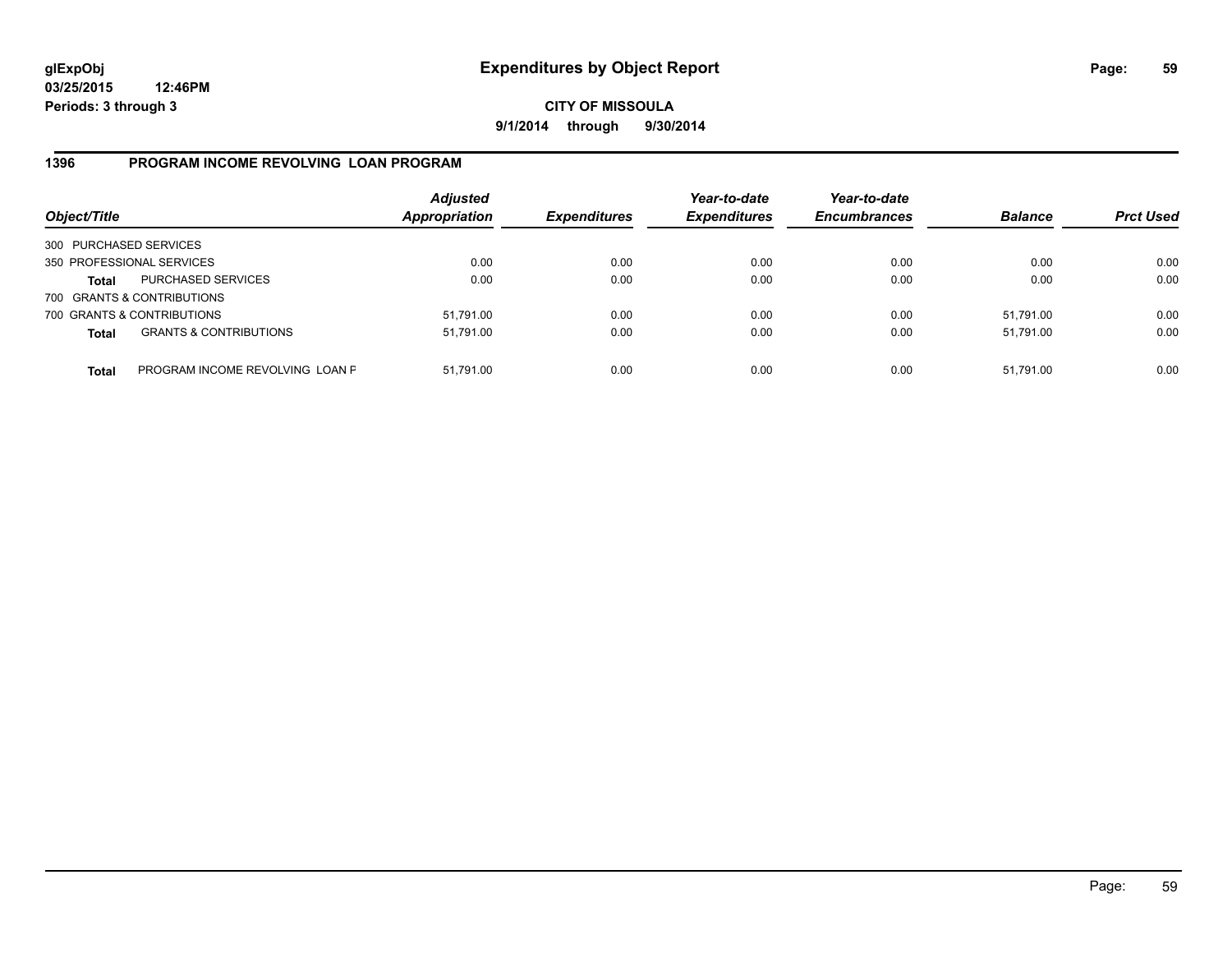#### **1397 STATE HOME PROGRAM INCOME**

**390 NON-DEPARTMENTAL**

| Object/Title                       | <b>Adjusted</b><br><b>Appropriation</b> | <b>Expenditures</b> | Year-to-date<br><b>Expenditures</b> | Year-to-date<br><b>Encumbrances</b> | <b>Balance</b> | <b>Prct Used</b> |
|------------------------------------|-----------------------------------------|---------------------|-------------------------------------|-------------------------------------|----------------|------------------|
| 300 PURCHASED SERVICES             |                                         |                     |                                     |                                     |                |                  |
| 350 PROFESSIONAL SERVICES          | 600,000.00                              | 0.00                | 0.00                                | 0.00                                | 600,000.00     | 0.00             |
| <b>PURCHASED SERVICES</b><br>Total | 600.000.00                              | 0.00                | 0.00                                | 0.00                                | 600.000.00     | 0.00             |
| NON-DEPARTMENTAL<br>Tota           | 600,000.00                              | 0.00                | 0.00                                | 0.00                                | 600,000.00     | 0.00             |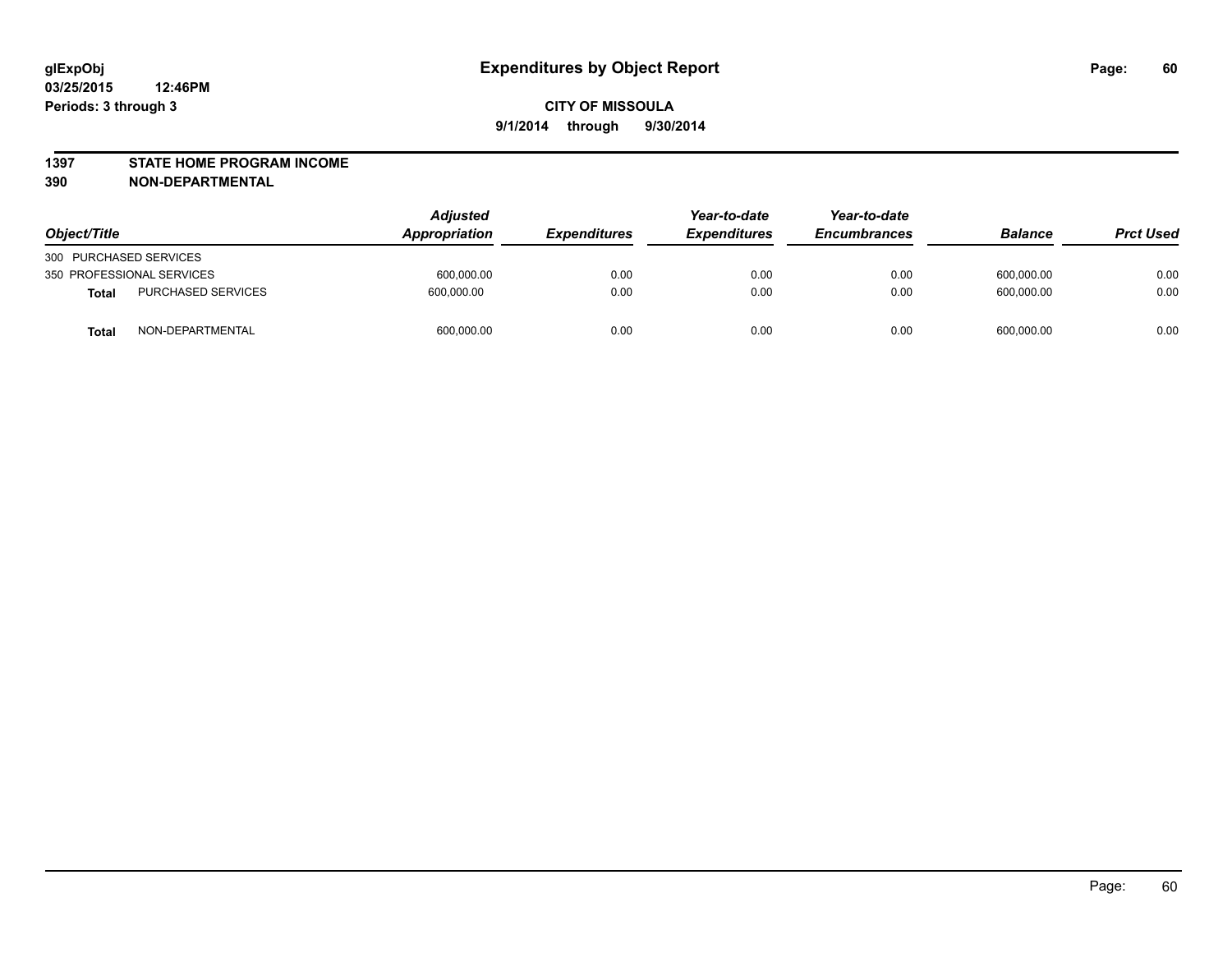#### **1397 STATE HOME PROGRAM INCOME**

| Object/Title                              | <b>Adjusted</b><br>Appropriation | <i><b>Expenditures</b></i> | Year-to-date<br><b>Expenditures</b> | Year-to-date<br><b>Encumbrances</b> | <b>Balance</b> | <b>Prct Used</b> |
|-------------------------------------------|----------------------------------|----------------------------|-------------------------------------|-------------------------------------|----------------|------------------|
| 300 PURCHASED SERVICES                    |                                  |                            |                                     |                                     |                |                  |
| 350 PROFESSIONAL SERVICES                 | 600,000.00                       | 0.00                       | 0.00                                | 0.00                                | 600.000.00     | 0.00             |
| PURCHASED SERVICES<br><b>Total</b>        | 600,000.00                       | 0.00                       | 0.00                                | 0.00                                | 600.000.00     | 0.00             |
| STATE HOME PROGRAM INCOME<br><b>Total</b> | 600,000.00                       | 0.00                       | 0.00                                | 0.00                                | 600.000.00     | 0.00             |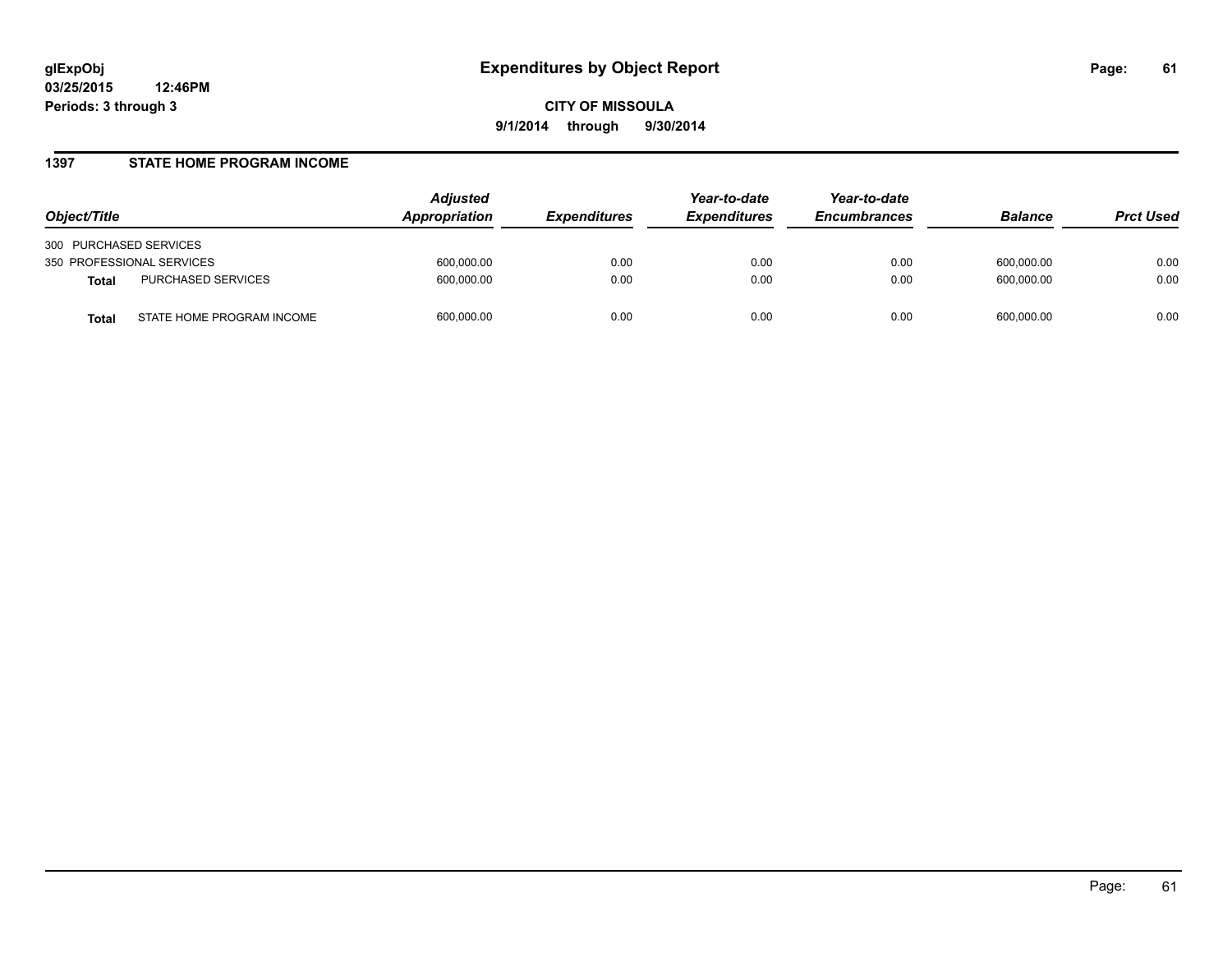#### **2250 PLANNING FUND**

**250 DEVELOPMENT SERVICES**

|                                     | <b>Adjusted</b> |                     | Year-to-date        | Year-to-date        |                |                  |
|-------------------------------------|-----------------|---------------------|---------------------|---------------------|----------------|------------------|
| Object/Title                        | Appropriation   | <b>Expenditures</b> | <b>Expenditures</b> | <b>Encumbrances</b> | <b>Balance</b> | <b>Prct Used</b> |
| 100 PERSONAL SERVICES               |                 |                     |                     |                     |                |                  |
| 110 SALARIES AND WAGES              | 296,680.00      | 4,534.01            | 6,534.01            | 0.00                | 290,145.99     | 2.20             |
| <b>140 EMPLOYER CONTRIBUTIONS</b>   | 90,685.00       | 1,528.88            | 1,865.69            | 0.00                | 88,819.31      | 2.06             |
| 141 STATE RETIREMENT CONTRIBUTIONS  | 0.00            | 6.53                | 8.53                | 0.00                | $-8.53$        | 0.00             |
| PERSONAL SERVICES<br><b>Total</b>   | 387,365.00      | 6,069.42            | 8,408.23            | 0.00                | 378,956.77     | 2.17             |
| 200 SUPPLIES                        |                 |                     |                     |                     |                |                  |
| 210 OFFICE SUPPLIES                 | 2,550.00        | 0.00                | 0.00                | 0.00                | 2,550.00       | 0.00             |
| 220 OPERATING SUPPLIES              | 1,300.00        | 0.00                | 0.00                | 0.00                | 1,300.00       | 0.00             |
| 231 GASOLINE                        | 0.00            | 0.00                | 0.00                | 0.00                | 0.00           | 0.00             |
| 240 OTHER SUPPLIES                  | 0.00            | 0.00                | 0.00                | 0.00                | 0.00           | 0.00             |
| <b>SUPPLIES</b><br>Total            | 3,850.00        | 0.00                | 0.00                | 0.00                | 3,850.00       | 0.00             |
| 300 PURCHASED SERVICES              |                 |                     |                     |                     |                |                  |
| 310 COMMUNICATIONS                  | 1,100.00        | 0.00                | 0.00                | 0.00                | 1,100.00       | 0.00             |
| 320 PRINTING & DUPLICATING          | 9,300.00        | 0.00                | 0.00                | 0.00                | 9,300.00       | 0.00             |
| 330 PUBLICITY, SUBSCRIPTIONS & DUES | 3.306.00        | 0.00                | 0.00                | 0.00                | 3,306.00       | 0.00             |
| 344 TELEPHONE SERVICE               | 125.00          | 1.85                | 12.88               | 0.00                | 112.12         | 10.30            |
| 350 PROFESSIONAL SERVICES           | 100,000.00      | 6,935.00            | 16,526.59           | 0.00                | 83,473.41      | 16.53            |
| 360 REPAIR & MAINTENANCE            | 1,540.00        | 0.00                | 0.00                | 0.00                | 1,540.00       | 0.00             |
| 370 TRAVEL                          | 5,185.00        | 0.00                | 0.00                | 0.00                | 5,185.00       | 0.00             |
| 380 TRAINING                        | 3,595.00        | 0.00                | 0.00                | 0.00                | 3,595.00       | 0.00             |
| 390 OTHER PURCHASED SERVICES        | 4,750.00        | 194.85              | 194.85              | 0.00                | 4,555.15       | 4.10             |
| PURCHASED SERVICES<br><b>Total</b>  | 128,901.00      | 7,131.70            | 16,734.32           | 0.00                | 112,166.68     | 12.98            |
| 500 FIXED CHARGES                   |                 |                     |                     |                     |                |                  |
| 500 FIXED CHARGES                   | 24,000.00       | 0.00                | 0.00                | 0.00                | 24,000.00      | 0.00             |
| <b>FIXED CHARGES</b><br>Total       | 24,000.00       | 0.00                | 0.00                | 0.00                | 24,000.00      | 0.00             |
| 800 OTHER OBJECTS                   |                 |                     |                     |                     |                |                  |
| 820 TRANSFERS TO OTHER FUNDS        | 0.00            | 0.00                | 0.00                | 0.00                | 0.00           | 0.00             |
| 845 CONTINGENCY                     | 149,604.00      | 0.00                | 0.00                | 0.00                | 149,604.00     | 0.00             |
| OTHER OBJECTS<br><b>Total</b>       | 149,604.00      | 0.00                | 0.00                | 0.00                | 149,604.00     | 0.00             |
| DEVELOPMENT SERVICES<br>Total       | 693,720.00      | 13,201.12           | 25,142.55           | 0.00                | 668,577.45     | 3.62             |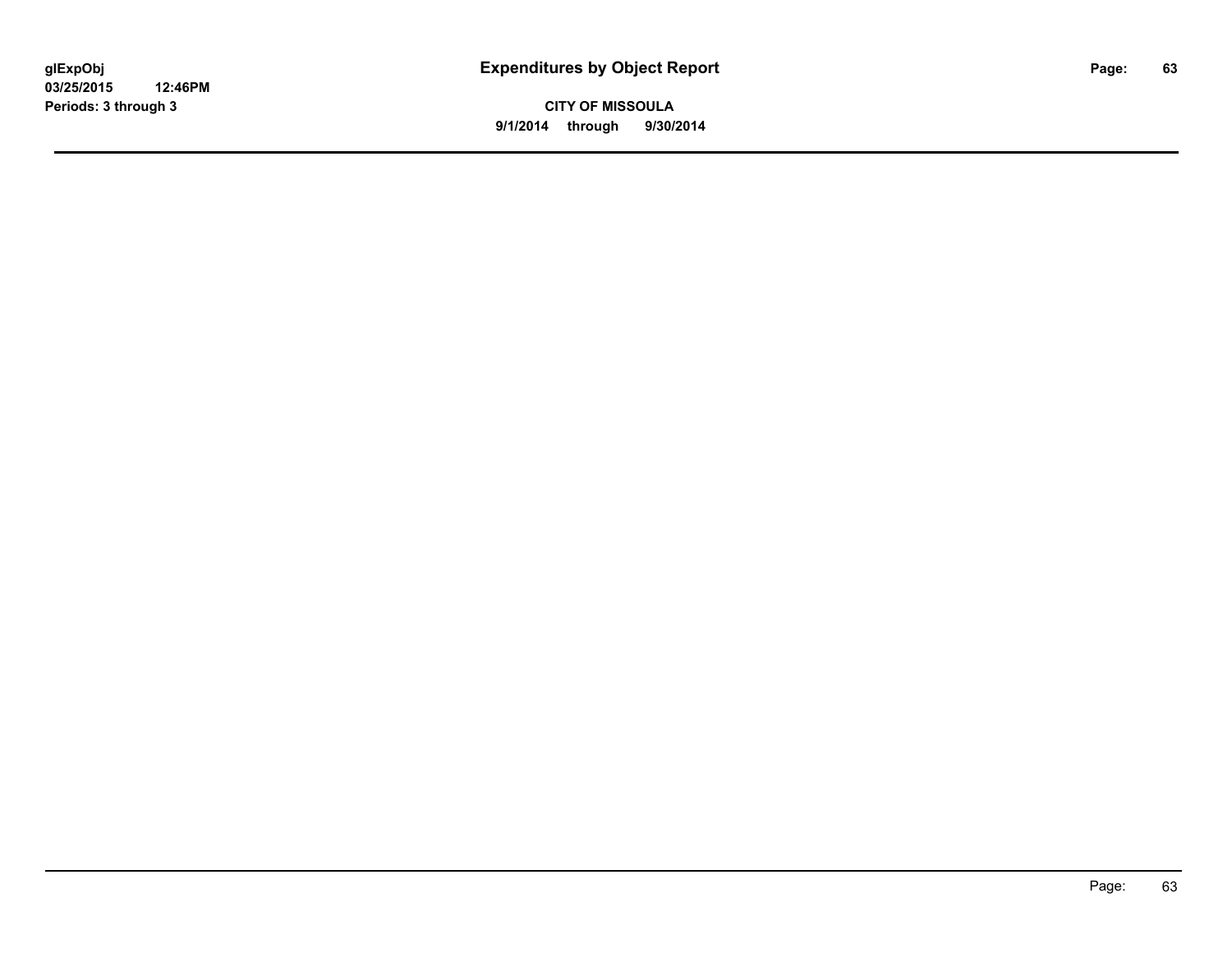**2250 PLANNING FUND**

|                                      | <b>Adjusted</b>      |                     | Year-to-date        | Year-to-date        |                |                  |
|--------------------------------------|----------------------|---------------------|---------------------|---------------------|----------------|------------------|
| Object/Title                         | <b>Appropriation</b> | <b>Expenditures</b> | <b>Expenditures</b> | <b>Encumbrances</b> | <b>Balance</b> | <b>Prct Used</b> |
| 100 PERSONAL SERVICES                |                      |                     |                     |                     |                |                  |
| 110 SALARIES AND WAGES               | 296,680.00           | 4,534.01            | 6,534.01            | 0.00                | 290,145.99     | 2.20             |
| <b>140 EMPLOYER CONTRIBUTIONS</b>    | 90,685.00            | 1,528.88            | 1,865.69            | 0.00                | 88,819.31      | 2.06             |
| 141 STATE RETIREMENT CONTRIBUTIONS   | 0.00                 | 6.53                | 8.53                | 0.00                | $-8.53$        | 0.00             |
| PERSONAL SERVICES<br><b>Total</b>    | 387,365.00           | 6,069.42            | 8,408.23            | 0.00                | 378,956.77     | 2.17             |
| 200 SUPPLIES                         |                      |                     |                     |                     |                |                  |
| 210 OFFICE SUPPLIES                  | 2,550.00             | 0.00                | 0.00                | 0.00                | 2,550.00       | 0.00             |
| 220 OPERATING SUPPLIES               | 1,300.00             | 0.00                | 0.00                | 0.00                | 1,300.00       | 0.00             |
| 231 GASOLINE                         | 0.00                 | 0.00                | 0.00                | 0.00                | 0.00           | 0.00             |
| 240 OTHER SUPPLIES                   | 0.00                 | 0.00                | 0.00                | 0.00                | 0.00           | 0.00             |
| <b>SUPPLIES</b><br><b>Total</b>      | 3,850.00             | 0.00                | 0.00                | 0.00                | 3,850.00       | 0.00             |
| 300 PURCHASED SERVICES               |                      |                     |                     |                     |                |                  |
| 310 COMMUNICATIONS                   | 1,100.00             | 0.00                | 0.00                | 0.00                | 1,100.00       | 0.00             |
| 320 PRINTING & DUPLICATING           | 9,300.00             | 0.00                | 0.00                | 0.00                | 9,300.00       | 0.00             |
| 330 PUBLICITY, SUBSCRIPTIONS & DUES  | 3,306.00             | 0.00                | 0.00                | 0.00                | 3,306.00       | 0.00             |
| 344 TELEPHONE SERVICE                | 125.00               | 1.85                | 12.88               | 0.00                | 112.12         | 10.30            |
| 350 PROFESSIONAL SERVICES            | 100,000.00           | 6,935.00            | 16,526.59           | 0.00                | 83,473.41      | 16.53            |
| 360 REPAIR & MAINTENANCE             | 1,540.00             | 0.00                | 0.00                | 0.00                | 1,540.00       | 0.00             |
| 370 TRAVEL                           | 5,185.00             | 0.00                | 0.00                | 0.00                | 5,185.00       | 0.00             |
| 380 TRAINING                         | 3,595.00             | 0.00                | 0.00                | 0.00                | 3,595.00       | 0.00             |
| 390 OTHER PURCHASED SERVICES         | 4,750.00             | 194.85              | 194.85              | 0.00                | 4,555.15       | 4.10             |
| PURCHASED SERVICES<br><b>Total</b>   | 128,901.00           | 7,131.70            | 16,734.32           | 0.00                | 112,166.68     | 12.98            |
| 500 FIXED CHARGES                    |                      |                     |                     |                     |                |                  |
| 500 FIXED CHARGES                    | 24,000.00            | 0.00                | 0.00                | 0.00                | 24,000.00      | 0.00             |
| <b>FIXED CHARGES</b><br><b>Total</b> | 24,000.00            | 0.00                | 0.00                | 0.00                | 24,000.00      | 0.00             |
| 800 OTHER OBJECTS                    |                      |                     |                     |                     |                |                  |
| 820 TRANSFERS TO OTHER FUNDS         | 0.00                 | 0.00                | 0.00                | 0.00                | 0.00           | 0.00             |
| 845 CONTINGENCY                      | 149,604.00           | 0.00                | 0.00                | 0.00                | 149,604.00     | 0.00             |
| OTHER OBJECTS<br><b>Total</b>        | 149,604.00           | 0.00                | 0.00                | 0.00                | 149,604.00     | 0.00             |
| <b>PLANNING FUND</b><br><b>Total</b> | 693,720.00           | 13,201.12           | 25,142.55           | 0.00                | 668,577.45     | 3.62             |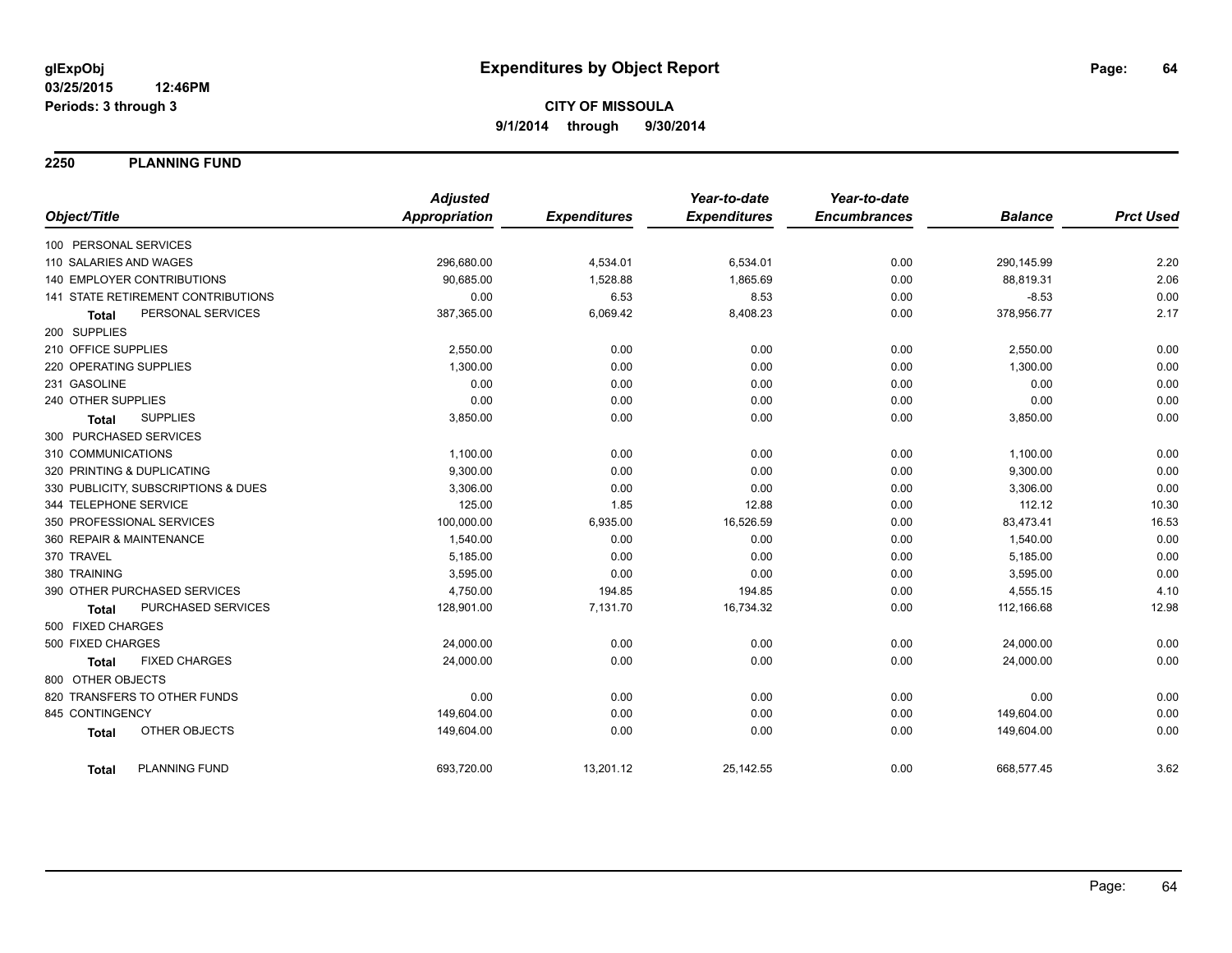#### **2310 PUBLIC SAFETY INFORMATION SYSTEMS**

**310 BUILDING INSPECTION**

| Object/Title      |                            | <b>Adjusted</b><br>Appropriation | <b>Expenditures</b> | Year-to-date<br><b>Expenditures</b> | Year-to-date<br><b>Encumbrances</b> | <b>Balance</b> | <b>Prct Used</b> |
|-------------------|----------------------------|----------------------------------|---------------------|-------------------------------------|-------------------------------------|----------------|------------------|
| 800 OTHER OBJECTS |                            |                                  |                     |                                     |                                     |                |                  |
| 845 CONTINGENCY   |                            | 0.00                             | 0.00                | 0.00                                | 0.00                                | 0.00           | 0.00             |
| <b>Total</b>      | OTHER OBJECTS              | 0.00                             | 0.00                | 0.00                                | 0.00                                | 0.00           | 0.00             |
| <b>Total</b>      | <b>BUILDING INSPECTION</b> | 0.00                             | 0.00                | 0.00                                | 0.00                                | 0.00           | 0.00             |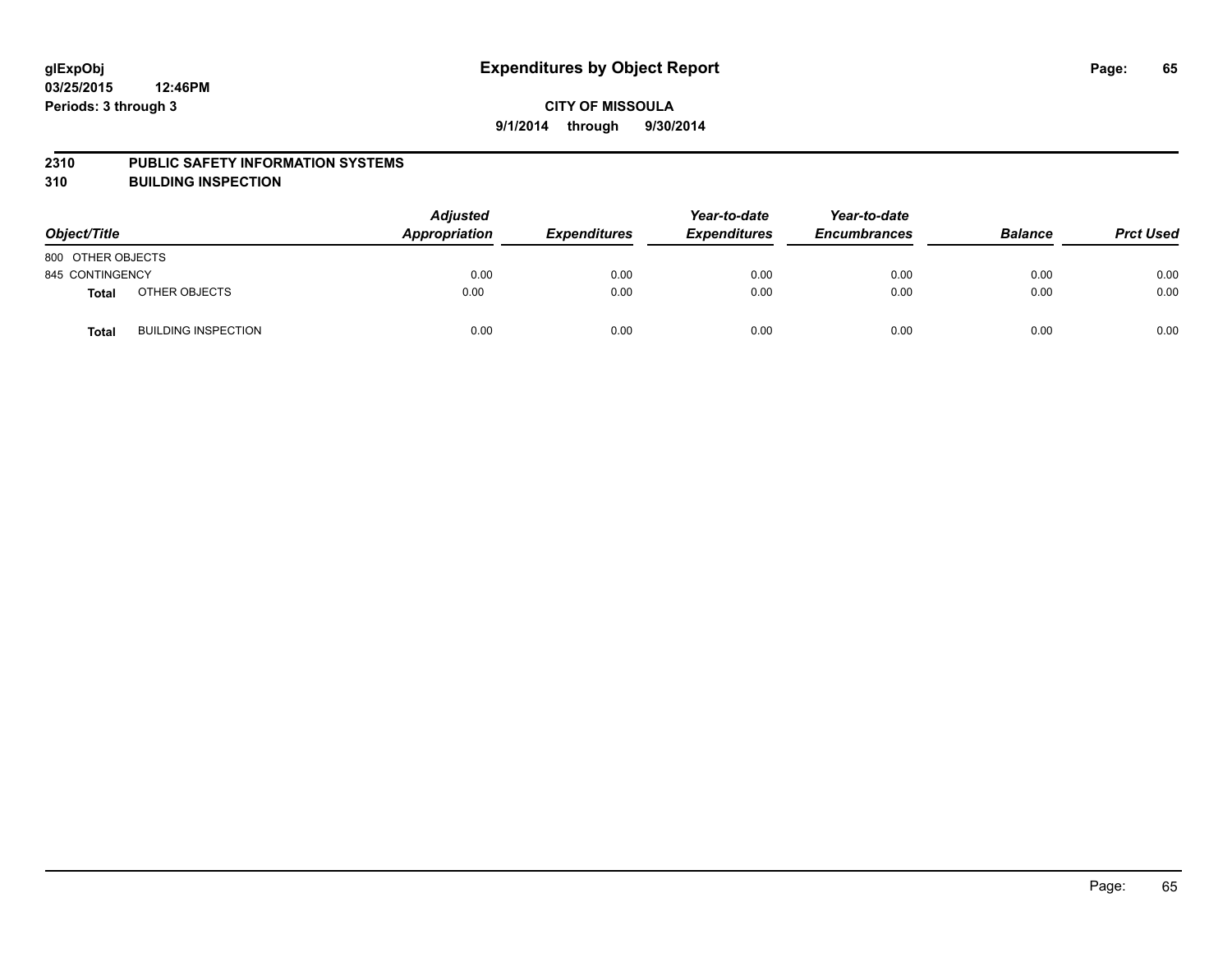**CITY OF MISSOULA 9/1/2014 through 9/30/2014**

## **2310 PUBLIC SAFETY INFORMATION SYSTEMS**

| Object/Title      |                                   | <b>Adjusted</b><br>Appropriation | <b>Expenditures</b> | Year-to-date<br><b>Expenditures</b> | Year-to-date<br><b>Encumbrances</b> | <b>Balance</b> | <b>Prct Used</b> |
|-------------------|-----------------------------------|----------------------------------|---------------------|-------------------------------------|-------------------------------------|----------------|------------------|
| 800 OTHER OBJECTS |                                   |                                  |                     |                                     |                                     |                |                  |
| 845 CONTINGENCY   |                                   | 0.00                             | 0.00                | 0.00                                | 0.00                                | 0.00           | 0.00             |
| <b>Total</b>      | OTHER OBJECTS                     | 0.00                             | 0.00                | 0.00                                | 0.00                                | 0.00           | 0.00             |
| Total             | PUBLIC SAFETY INFORMATION SYSTEM! | 0.00                             | 0.00                | 0.00                                | 0.00                                | 0.00           | 0.00             |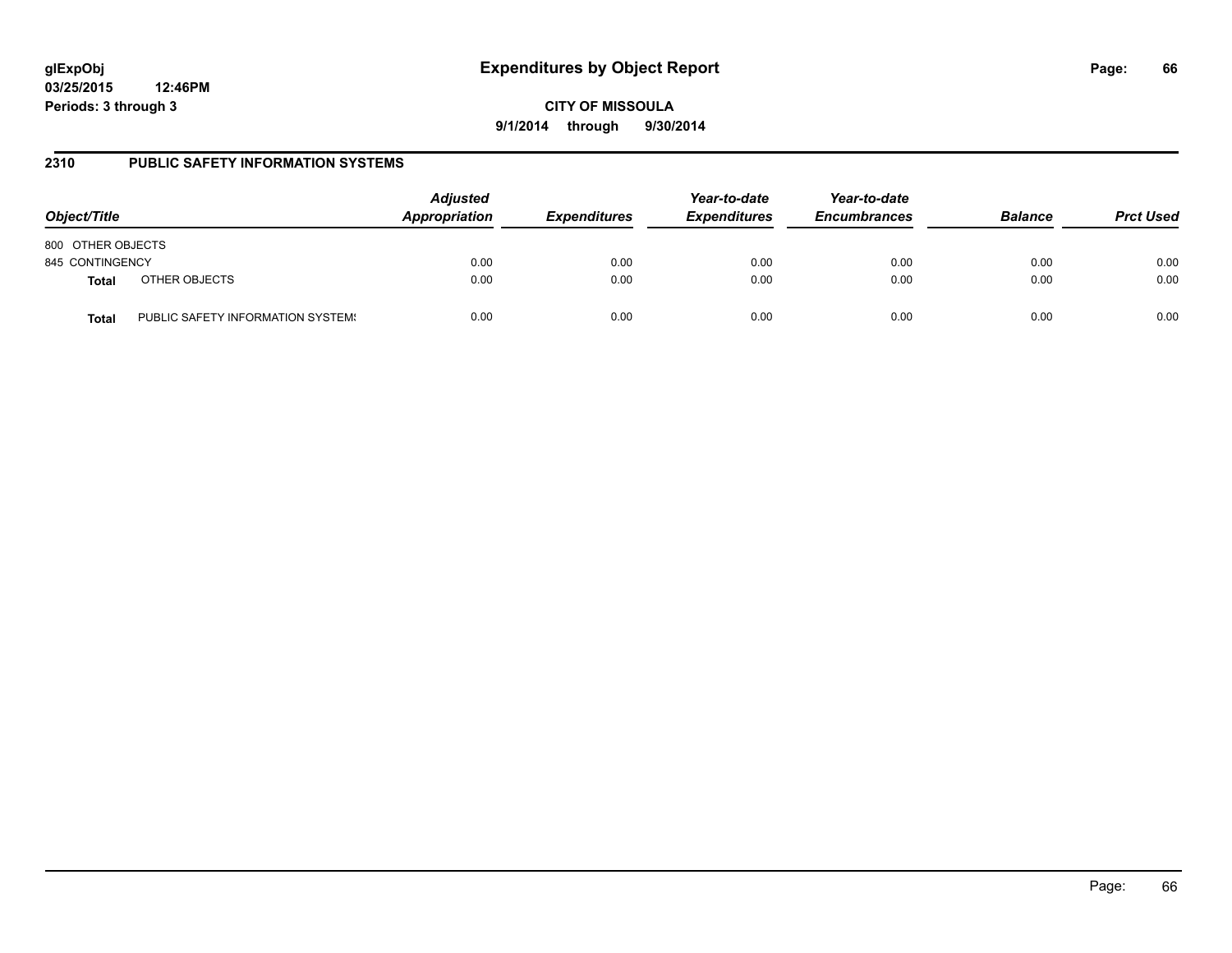#### **2321 IMPACT FEE FUND**

**390 NON-DEPARTMENTAL**

| Object/Title           |                                   | <b>Adjusted</b> |                     | Year-to-date        | Year-to-date        |                |                  |
|------------------------|-----------------------------------|-----------------|---------------------|---------------------|---------------------|----------------|------------------|
|                        |                                   | Appropriation   | <b>Expenditures</b> | <b>Expenditures</b> | <b>Encumbrances</b> | <b>Balance</b> | <b>Prct Used</b> |
| 100 PERSONAL SERVICES  |                                   |                 |                     |                     |                     |                |                  |
| 110 SALARIES AND WAGES |                                   | 0.00            | 0.00                | 0.00                | 0.00                | 0.00           | 0.00             |
|                        | <b>140 EMPLOYER CONTRIBUTIONS</b> | 0.00            | 0.00                | 0.00                | 0.00                | 0.00           | 0.00             |
| <b>Total</b>           | PERSONAL SERVICES                 | 0.00            | 0.00                | 0.00                | 0.00                | 0.00           | 0.00             |
| 300 PURCHASED SERVICES |                                   |                 |                     |                     |                     |                |                  |
|                        | 350 PROFESSIONAL SERVICES         | 0.00            | 0.00                | 0.00                | 0.00                | 0.00           | 0.00             |
| Total                  | <b>PURCHASED SERVICES</b>         | 0.00            | 0.00                | 0.00                | 0.00                | 0.00           | 0.00             |
| 800 OTHER OBJECTS      |                                   |                 |                     |                     |                     |                |                  |
|                        | 820 TRANSFERS TO OTHER FUNDS      | 0.00            | 0.00                | 0.00                | 0.00                | 0.00           | 0.00             |
| Total                  | OTHER OBJECTS                     | 0.00            | 0.00                | 0.00                | 0.00                | 0.00           | 0.00             |
| 900 CAPITAL OUTLAY     |                                   |                 |                     |                     |                     |                |                  |
| 930 IMPROVEMENTS       |                                   | 2,416,567.00    | 210,593.87          | 378,721.62          | 0.00                | 2,037,845.38   | 15.67            |
| Total                  | <b>CAPITAL OUTLAY</b>             | 2.416.567.00    | 210,593.87          | 378,721.62          | 0.00                | 2,037,845.38   | 15.67            |
| <b>Total</b>           | NON-DEPARTMENTAL                  | 2,416,567.00    | 210,593.87          | 378,721.62          | 0.00                | 2,037,845.38   | 15.67            |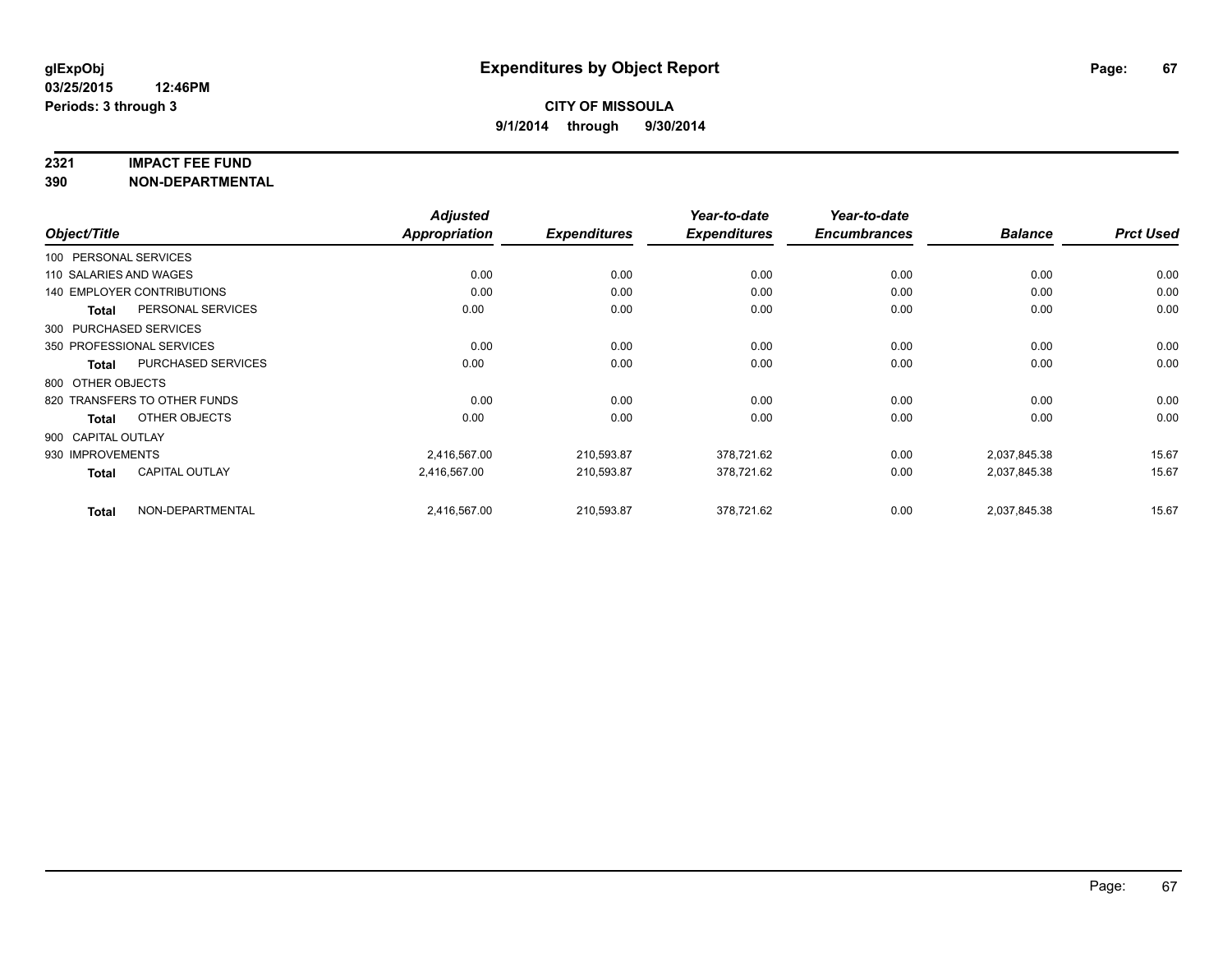## **2321 IMPACT FEE FUND**

| Object/Title           |                                   | <b>Adjusted</b><br><b>Appropriation</b> | <b>Expenditures</b> | Year-to-date<br><b>Expenditures</b> | Year-to-date<br><b>Encumbrances</b> | <b>Balance</b> | <b>Prct Used</b> |
|------------------------|-----------------------------------|-----------------------------------------|---------------------|-------------------------------------|-------------------------------------|----------------|------------------|
| 100 PERSONAL SERVICES  |                                   |                                         |                     |                                     |                                     |                |                  |
| 110 SALARIES AND WAGES |                                   | 0.00                                    | 0.00                | 0.00                                | 0.00                                | 0.00           | 0.00             |
|                        | <b>140 EMPLOYER CONTRIBUTIONS</b> | 0.00                                    | 0.00                | 0.00                                | 0.00                                | 0.00           | 0.00             |
| <b>Total</b>           | PERSONAL SERVICES                 | 0.00                                    | 0.00                | 0.00                                | 0.00                                | 0.00           | 0.00             |
|                        | 300 PURCHASED SERVICES            |                                         |                     |                                     |                                     |                |                  |
|                        | 350 PROFESSIONAL SERVICES         | 0.00                                    | 0.00                | 0.00                                | 0.00                                | 0.00           | 0.00             |
| <b>Total</b>           | PURCHASED SERVICES                | 0.00                                    | 0.00                | 0.00                                | 0.00                                | 0.00           | 0.00             |
| 800 OTHER OBJECTS      |                                   |                                         |                     |                                     |                                     |                |                  |
|                        | 820 TRANSFERS TO OTHER FUNDS      | 0.00                                    | 0.00                | 0.00                                | 0.00                                | 0.00           | 0.00             |
| Total                  | <b>OTHER OBJECTS</b>              | 0.00                                    | 0.00                | 0.00                                | 0.00                                | 0.00           | 0.00             |
| 900 CAPITAL OUTLAY     |                                   |                                         |                     |                                     |                                     |                |                  |
| 930 IMPROVEMENTS       |                                   | 2,416,567.00                            | 210,593.87          | 378,721.62                          | 0.00                                | 2,037,845.38   | 15.67            |
| Total                  | <b>CAPITAL OUTLAY</b>             | 2,416,567.00                            | 210,593.87          | 378,721.62                          | 0.00                                | 2,037,845.38   | 15.67            |
| <b>Total</b>           | <b>IMPACT FEE FUND</b>            | 2,416,567.00                            | 210,593.87          | 378,721.62                          | 0.00                                | 2,037,845.38   | 15.67            |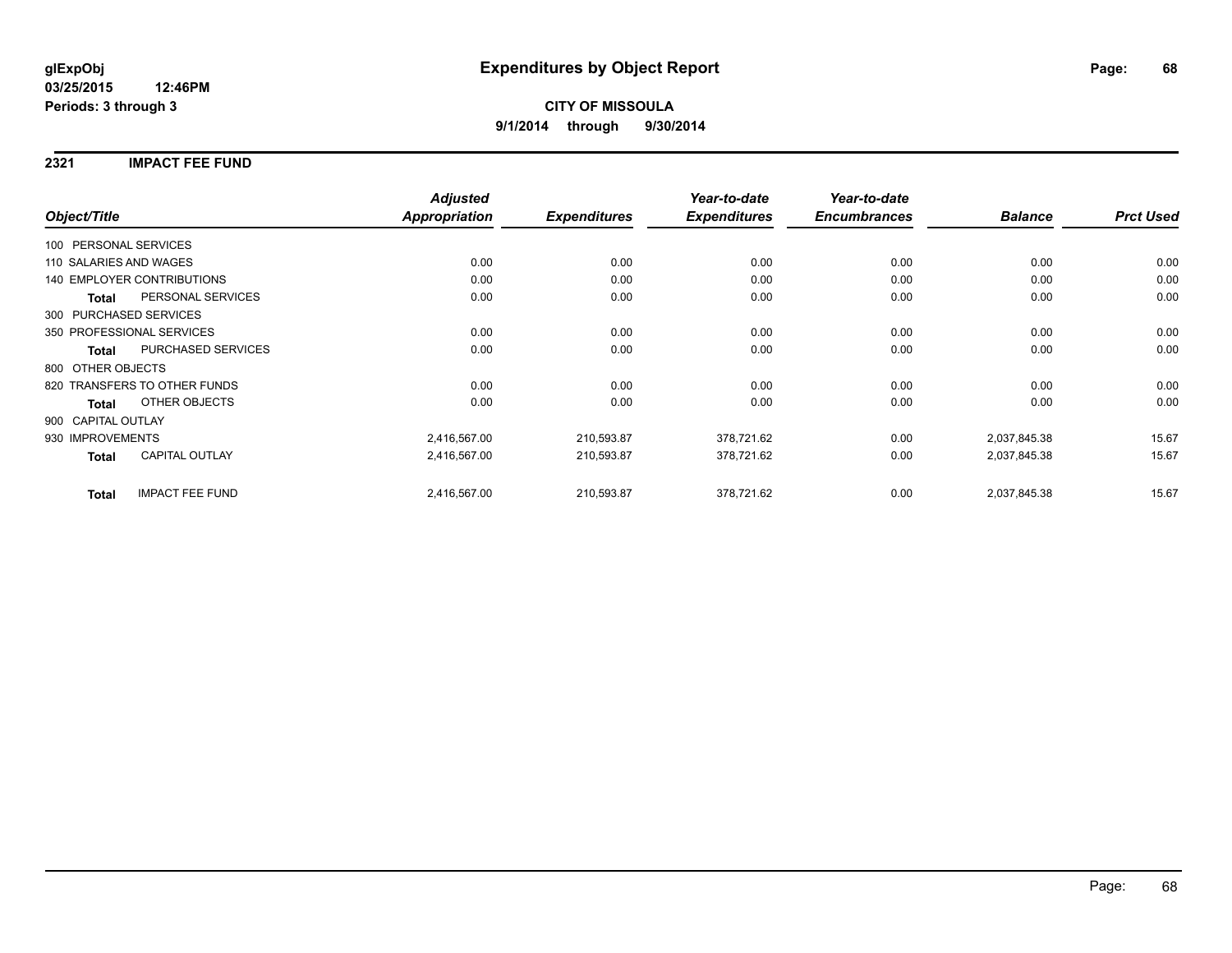#### **2322 GEORGE ELMER/CATTLE DR INTERSECTION**

**390 NON-DEPARTMENTAL**

| Object/Title           |                              | <b>Adjusted</b><br><b>Appropriation</b> | <b>Expenditures</b> | Year-to-date<br><b>Expenditures</b> | Year-to-date<br><b>Encumbrances</b> | <b>Balance</b> | <b>Prct Used</b> |
|------------------------|------------------------------|-----------------------------------------|---------------------|-------------------------------------|-------------------------------------|----------------|------------------|
| 300 PURCHASED SERVICES |                              |                                         |                     |                                     |                                     |                |                  |
|                        | 350 PROFESSIONAL SERVICES    | 15.000.00                               | 0.00                | 0.00                                | 0.00                                | 15.000.00      | 0.00             |
| <b>Total</b>           | <b>PURCHASED SERVICES</b>    | 15,000.00                               | 0.00                | 0.00                                | 0.00                                | 15,000.00      | 0.00             |
| 800 OTHER OBJECTS      |                              |                                         |                     |                                     |                                     |                |                  |
|                        | 820 TRANSFERS TO OTHER FUNDS | 0.00                                    | 0.00                | 0.00                                | 0.00                                | 0.00           | 0.00             |
| Total                  | OTHER OBJECTS                | 0.00                                    | 0.00                | 0.00                                | 0.00                                | 0.00           | 0.00             |
| 900 CAPITAL OUTLAY     |                              |                                         |                     |                                     |                                     |                |                  |
| 930 IMPROVEMENTS       |                              | 0.00                                    | 0.00                | 0.00                                | 0.00                                | 0.00           | 0.00             |
| <b>Total</b>           | <b>CAPITAL OUTLAY</b>        | 0.00                                    | 0.00                | 0.00                                | 0.00                                | 0.00           | 0.00             |
| <b>Total</b>           | NON-DEPARTMENTAL             | 15,000.00                               | 0.00                | 0.00                                | 0.00                                | 15,000.00      | 0.00             |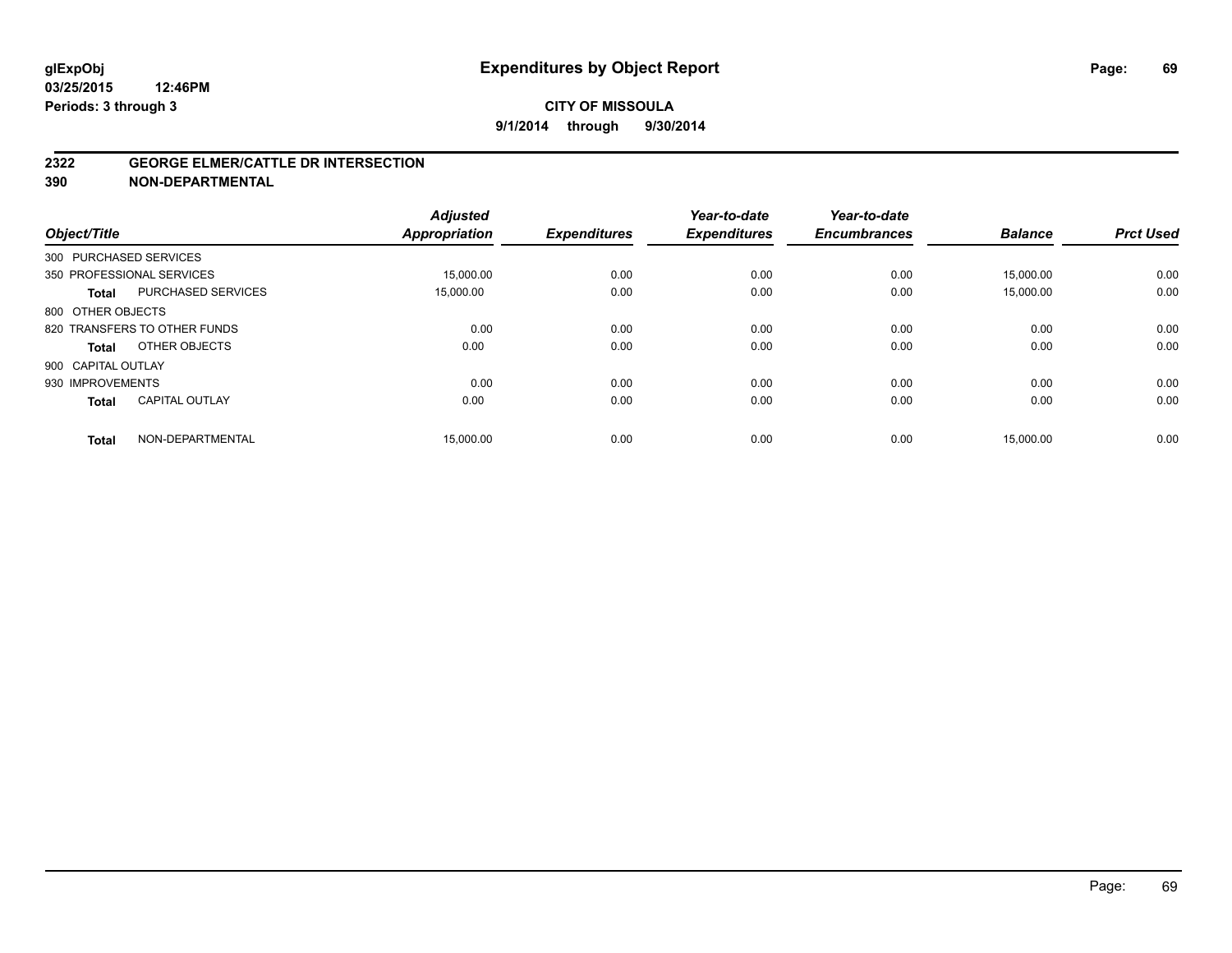**CITY OF MISSOULA 9/1/2014 through 9/30/2014**

## **2322 GEORGE ELMER/CATTLE DR INTERSECTION**

| Object/Title           |                                         | <b>Adjusted</b><br><b>Appropriation</b> | <b>Expenditures</b> | Year-to-date<br><b>Expenditures</b> | Year-to-date<br><b>Encumbrances</b> | <b>Balance</b> | <b>Prct Used</b> |
|------------------------|-----------------------------------------|-----------------------------------------|---------------------|-------------------------------------|-------------------------------------|----------------|------------------|
| 300 PURCHASED SERVICES |                                         |                                         |                     |                                     |                                     |                |                  |
|                        | 350 PROFESSIONAL SERVICES               | 15,000.00                               | 0.00                | 0.00                                | 0.00                                | 15.000.00      | 0.00             |
| <b>Total</b>           | <b>PURCHASED SERVICES</b>               | 15.000.00                               | 0.00                | 0.00                                | 0.00                                | 15.000.00      | 0.00             |
| 800 OTHER OBJECTS      |                                         |                                         |                     |                                     |                                     |                |                  |
|                        | 820 TRANSFERS TO OTHER FUNDS            | 0.00                                    | 0.00                | 0.00                                | 0.00                                | 0.00           | 0.00             |
| <b>Total</b>           | OTHER OBJECTS                           | 0.00                                    | 0.00                | 0.00                                | 0.00                                | 0.00           | 0.00             |
| 900 CAPITAL OUTLAY     |                                         |                                         |                     |                                     |                                     |                |                  |
| 930 IMPROVEMENTS       |                                         | 0.00                                    | 0.00                | 0.00                                | 0.00                                | 0.00           | 0.00             |
| <b>Total</b>           | <b>CAPITAL OUTLAY</b>                   | 0.00                                    | 0.00                | 0.00                                | 0.00                                | 0.00           | 0.00             |
| <b>Total</b>           | <b>GEORGE ELMER/CATTLE DR INTERSECT</b> | 15.000.00                               | 0.00                | 0.00                                | 0.00                                | 15.000.00      | 0.00             |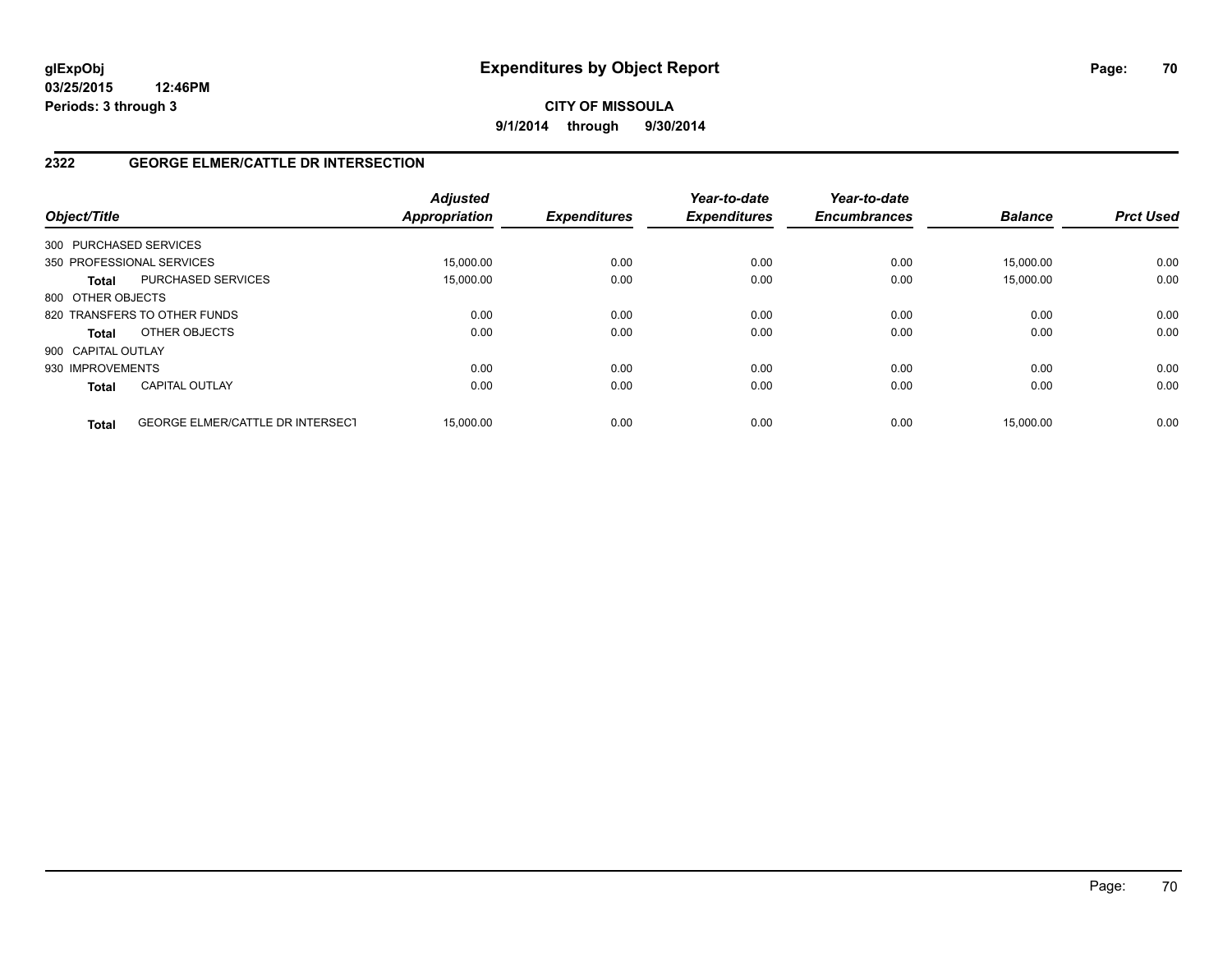**2365 PUBLIC ART FUND**

**220 MAYOR**

|                           |                           | <b>Adjusted</b> |                     | Year-to-date        | Year-to-date        |                |                  |
|---------------------------|---------------------------|-----------------|---------------------|---------------------|---------------------|----------------|------------------|
| Object/Title              |                           | Appropriation   | <b>Expenditures</b> | <b>Expenditures</b> | <b>Encumbrances</b> | <b>Balance</b> | <b>Prct Used</b> |
| 300 PURCHASED SERVICES    |                           |                 |                     |                     |                     |                |                  |
| 350 PROFESSIONAL SERVICES |                           | 3.000.00        | 0.00                | 0.00                | 0.00                | 3,000.00       | 0.00             |
| <b>Total</b>              | <b>PURCHASED SERVICES</b> | 3,000.00        | 0.00                | 0.00                | 0.00                | 3,000.00       | 0.00             |
| 800 OTHER OBJECTS         |                           |                 |                     |                     |                     |                |                  |
| 845 CONTINGENCY           |                           | 24,256.00       | 0.00                | 0.00                | 0.00                | 24,256.00      | 0.00             |
| <b>Total</b>              | OTHER OBJECTS             | 24,256.00       | 0.00                | 0.00                | 0.00                | 24,256.00      | 0.00             |
| 900 CAPITAL OUTLAY        |                           |                 |                     |                     |                     |                |                  |
| 930 IMPROVEMENTS          |                           | 5.615.00        | 0.00                | 5.000.00            | 0.00                | 615.00         | 89.05            |
| Total                     | <b>CAPITAL OUTLAY</b>     | 5,615.00        | 0.00                | 5,000.00            | 0.00                | 615.00         | 89.05            |
| <b>Total</b>              | <b>MAYOR</b>              | 32.871.00       | 0.00                | 5,000.00            | 0.00                | 27.871.00      | 15.21            |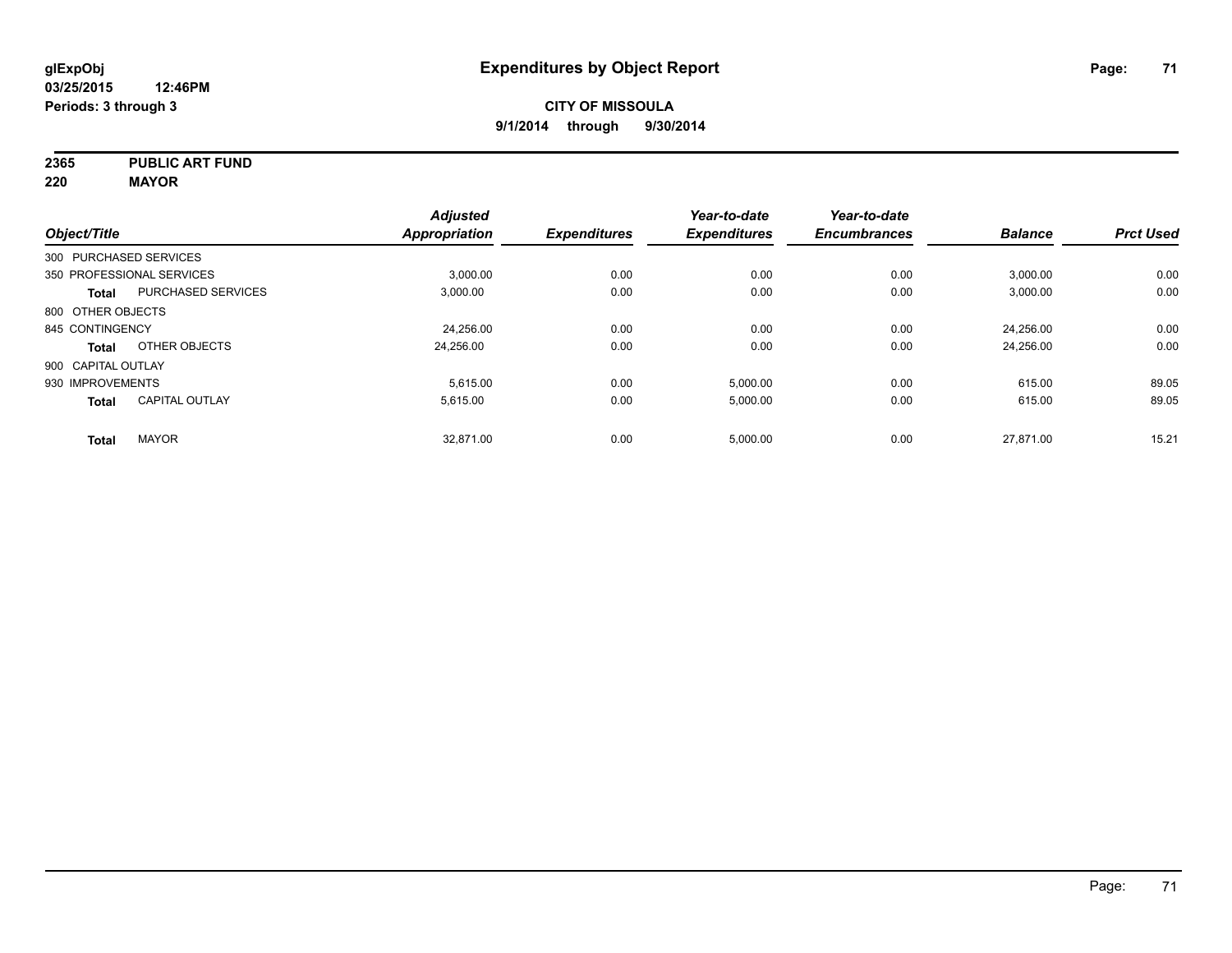## **2365 PUBLIC ART FUND**

| Object/Title                              | <b>Adjusted</b><br><b>Appropriation</b> | <b>Expenditures</b> | Year-to-date<br><b>Expenditures</b> | Year-to-date<br><b>Encumbrances</b> | <b>Balance</b> | <b>Prct Used</b> |
|-------------------------------------------|-----------------------------------------|---------------------|-------------------------------------|-------------------------------------|----------------|------------------|
| 300 PURCHASED SERVICES                    |                                         |                     |                                     |                                     |                |                  |
| 350 PROFESSIONAL SERVICES                 | 3,000.00                                | 0.00                | 0.00                                | 0.00                                | 3,000.00       | 0.00             |
| <b>PURCHASED SERVICES</b><br><b>Total</b> | 3.000.00                                | 0.00                | 0.00                                | 0.00                                | 3,000.00       | 0.00             |
| 800 OTHER OBJECTS                         |                                         |                     |                                     |                                     |                |                  |
| 845 CONTINGENCY                           | 24,256.00                               | 0.00                | 0.00                                | 0.00                                | 24.256.00      | 0.00             |
| OTHER OBJECTS<br><b>Total</b>             | 24,256.00                               | 0.00                | 0.00                                | 0.00                                | 24.256.00      | 0.00             |
| 900 CAPITAL OUTLAY                        |                                         |                     |                                     |                                     |                |                  |
| 930 IMPROVEMENTS                          | 5.615.00                                | 0.00                | 5,000.00                            | 0.00                                | 615.00         | 89.05            |
| <b>CAPITAL OUTLAY</b><br><b>Total</b>     | 5,615.00                                | 0.00                | 5,000.00                            | 0.00                                | 615.00         | 89.05            |
| PUBLIC ART FUND<br><b>Total</b>           | 32.871.00                               | 0.00                | 5.000.00                            | 0.00                                | 27.871.00      | 15.21            |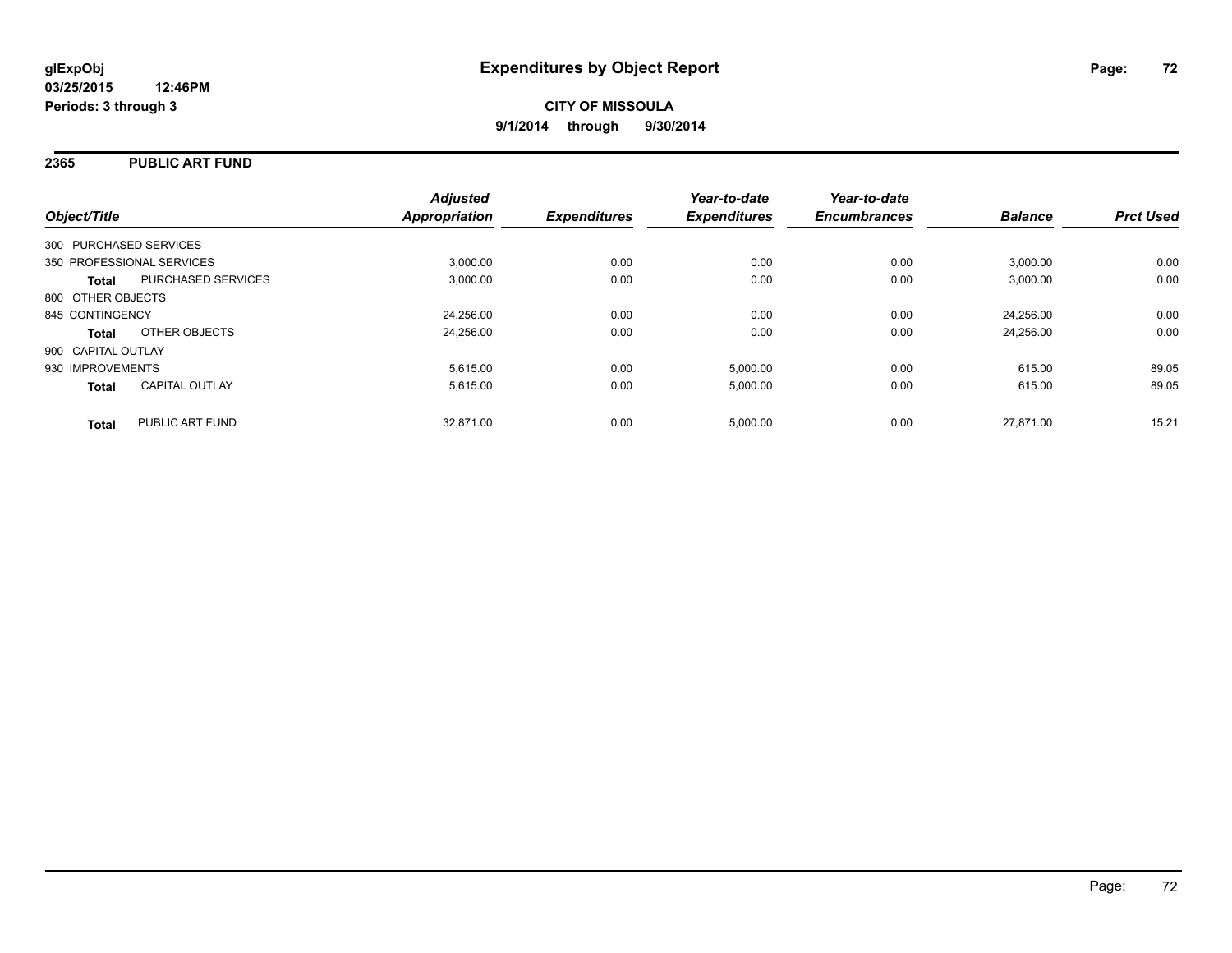#### **2371 EMPLOYEE HEALTH INSURANCE LEVY FUND**

**390 NON-DEPARTMENTAL**

| Object/Title      |                              | <b>Adjusted</b><br>Appropriation | <b>Expenditures</b> | Year-to-date<br><b>Expenditures</b> | Year-to-date<br><b>Encumbrances</b> | <b>Balance</b> | <b>Prct Used</b> |
|-------------------|------------------------------|----------------------------------|---------------------|-------------------------------------|-------------------------------------|----------------|------------------|
| 800 OTHER OBJECTS |                              |                                  |                     |                                     |                                     |                |                  |
|                   | 820 TRANSFERS TO OTHER FUNDS | 1,324,945.00                     | 0.00                | 0.00                                | 0.00                                | 1.324.945.00   | 0.00             |
| <b>Total</b>      | OTHER OBJECTS                | 1.324.945.00                     | 0.00                | 0.00                                | 0.00                                | 1.324.945.00   | 0.00             |
| Total             | NON-DEPARTMENTAL             | 1,324,945.00                     | 0.00                | 0.00                                | 0.00                                | 324,945.00     | 0.00             |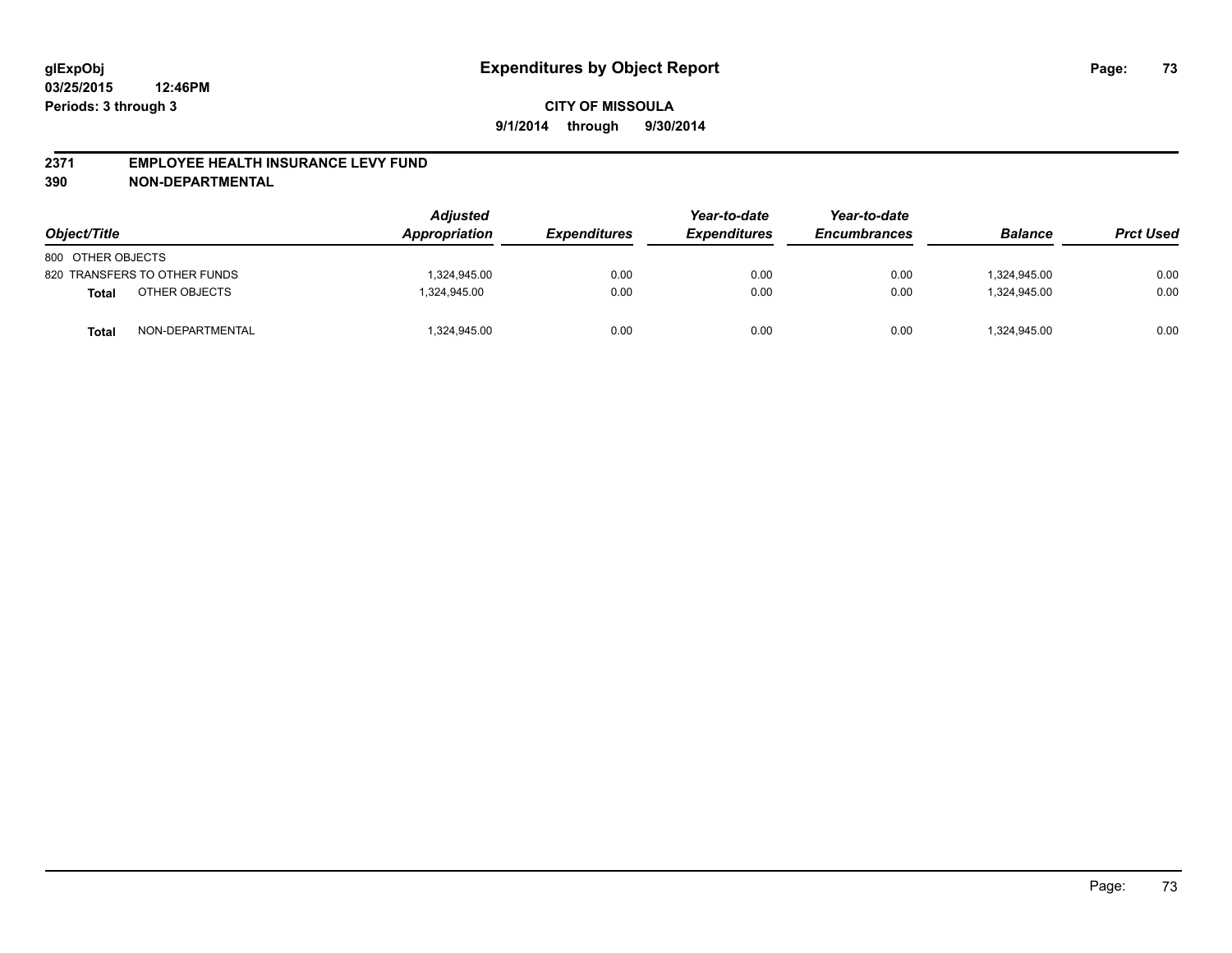**CITY OF MISSOULA 9/1/2014 through 9/30/2014**

#### **2371 EMPLOYEE HEALTH INSURANCE LEVY FUND**

| Object/Title                                     | Adjusted<br>Appropriation | <i><b>Expenditures</b></i> | Year-to-date<br><b>Expenditures</b> | Year-to-date<br><b>Encumbrances</b> | <b>Balance</b> | <b>Prct Used</b> |
|--------------------------------------------------|---------------------------|----------------------------|-------------------------------------|-------------------------------------|----------------|------------------|
| 800 OTHER OBJECTS                                |                           |                            |                                     |                                     |                |                  |
| 820 TRANSFERS TO OTHER FUNDS                     | 1,324,945.00              | 0.00                       | 0.00                                | 0.00                                | 1,324,945.00   | 0.00             |
| OTHER OBJECTS<br><b>Total</b>                    | 1,324,945.00              | 0.00                       | 0.00                                | 0.00                                | 1,324,945.00   | 0.00             |
| EMPLOYEE HEALTH INSURANCE LEVY F<br><b>Total</b> | 1,324,945.00              | 0.00                       | 0.00                                | 0.00                                | 1,324,945.00   | 0.00             |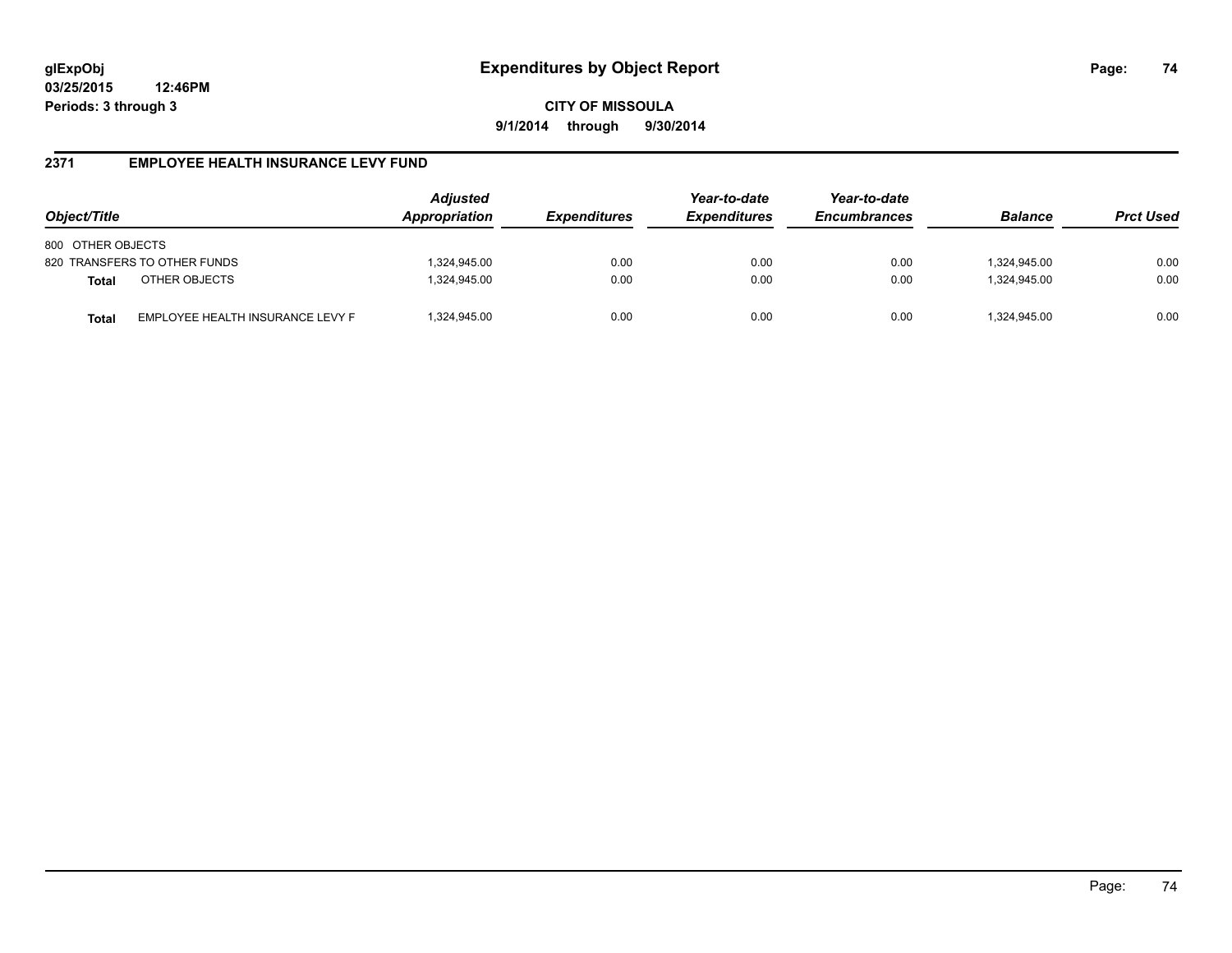**2372 PERMISSIVE MEDICAL LEVY**

**390 NON-DEPARTMENTAL**

| Object/Title                     | <b>Adjusted</b><br>Appropriation | <i><b>Expenditures</b></i> | Year-to-date<br><b>Expenditures</b> | Year-to-date<br><b>Encumbrances</b> | <b>Balance</b> | <b>Prct Used</b> |
|----------------------------------|----------------------------------|----------------------------|-------------------------------------|-------------------------------------|----------------|------------------|
| 800 OTHER OBJECTS                |                                  |                            |                                     |                                     |                |                  |
| 820 TRANSFERS TO OTHER FUNDS     | 2.971.522.00                     | 0.00                       | 0.00                                | 0.00                                | 2.971.522.00   | 0.00             |
| OTHER OBJECTS<br>Total           | 2,971,522.00                     | 0.00                       | 0.00                                | 0.00                                | 2,971,522.00   | 0.00             |
| NON-DEPARTMENTAL<br><b>Total</b> | 2,971,522.00                     | 0.00                       | 0.00                                | 0.00                                | 2,971,522.00   | 0.00             |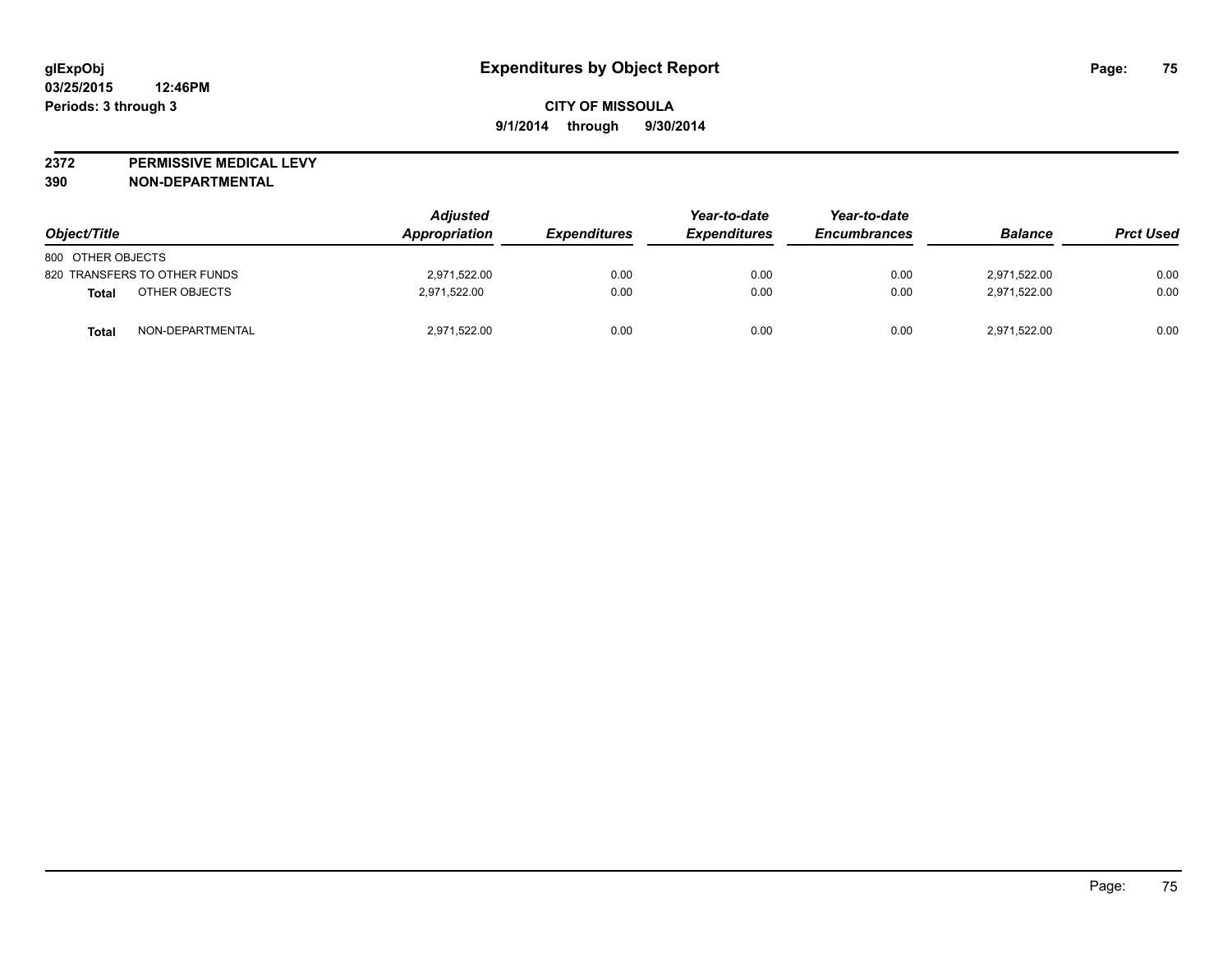#### **2372 PERMISSIVE MEDICAL LEVY**

| Object/Title                            | <b>Adjusted</b><br><b>Appropriation</b> | <i><b>Expenditures</b></i> | Year-to-date<br><b>Expenditures</b> | Year-to-date<br><b>Encumbrances</b> | <b>Balance</b> | <b>Prct Used</b> |
|-----------------------------------------|-----------------------------------------|----------------------------|-------------------------------------|-------------------------------------|----------------|------------------|
| 800 OTHER OBJECTS                       |                                         |                            |                                     |                                     |                |                  |
| 820 TRANSFERS TO OTHER FUNDS            | 2,971,522.00                            | 0.00                       | 0.00                                | 0.00                                | 2,971,522.00   | 0.00             |
| OTHER OBJECTS<br>Total                  | 2,971,522.00                            | 0.00                       | 0.00                                | 0.00                                | 2,971,522.00   | 0.00             |
| PERMISSIVE MEDICAL LEVY<br><b>Total</b> | 2,971,522.00                            | 0.00                       | 0.00                                | 0.00                                | 2,971,522.00   | 0.00             |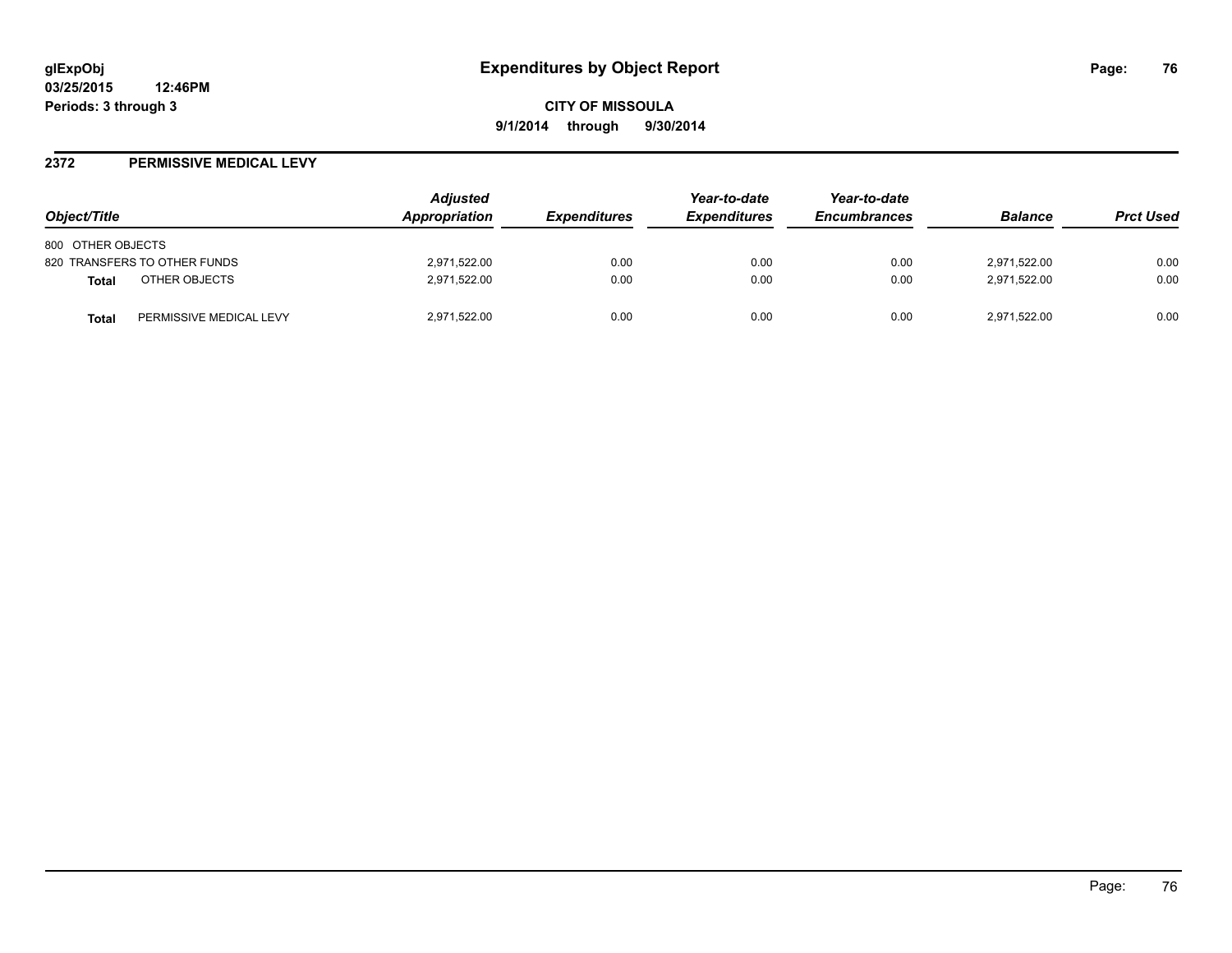# **CITY OF MISSOULA 9/1/2014 through 9/30/2014**

#### **2389 CABLE TELEVISION FRANCHISE FUND**

**390 NON-DEPARTMENTAL**

|                        |                                     | <b>Adjusted</b>      |                     | Year-to-date        | Year-to-date<br><b>Encumbrances</b> | <b>Balance</b> | <b>Prct Used</b> |
|------------------------|-------------------------------------|----------------------|---------------------|---------------------|-------------------------------------|----------------|------------------|
| Object/Title           |                                     | <b>Appropriation</b> | <b>Expenditures</b> | <b>Expenditures</b> |                                     |                |                  |
| 300 PURCHASED SERVICES |                                     |                      |                     |                     |                                     |                |                  |
|                        | 330 PUBLICITY, SUBSCRIPTIONS & DUES | 0.00                 | 0.00                | 0.00                | 0.00                                | 0.00           | 0.00             |
|                        | 350 PROFESSIONAL SERVICES           | 5,000.00             | 828.00              | 828.00              | 0.00                                | 4,172.00       | 16.56            |
|                        | 360 REPAIR & MAINTENANCE            | 0.00                 | 0.00                | 0.00                | 0.00                                | 0.00           | 0.00             |
| 370 TRAVEL             |                                     | 1,000.00             | 0.00                | 0.00                | 0.00                                | 1,000.00       | 0.00             |
| 380 TRAINING           |                                     | 1,000.00             | 0.00                | 0.00                | 0.00                                | 1,000.00       | 0.00             |
| <b>Total</b>           | PURCHASED SERVICES                  | 7,000.00             | 828.00              | 828.00              | 0.00                                | 6,172.00       | 11.83            |
|                        | 700 GRANTS & CONTRIBUTIONS          |                      |                     |                     |                                     |                |                  |
|                        | 700 GRANTS & CONTRIBUTIONS          | 440,000.00           | 0.00                | 0.00                | 0.00                                | 440,000.00     | 0.00             |
| <b>Total</b>           | <b>GRANTS &amp; CONTRIBUTIONS</b>   | 440,000.00           | 0.00                | 0.00                | 0.00                                | 440,000.00     | 0.00             |
| 800 OTHER OBJECTS      |                                     |                      |                     |                     |                                     |                |                  |
|                        | 820 TRANSFERS TO OTHER FUNDS        | 244,110.00           | 0.00                | 0.00                | 0.00                                | 244,110.00     | 0.00             |
| 845 CONTINGENCY        |                                     | 0.00                 | 0.00                | 0.00                | 0.00                                | 0.00           | 0.00             |
| <b>Total</b>           | OTHER OBJECTS                       | 244,110.00           | 0.00                | 0.00                | 0.00                                | 244,110.00     | 0.00             |
| 900 CAPITAL OUTLAY     |                                     |                      |                     |                     |                                     |                |                  |
|                        | 940 MACHINERY & EQUIPMENT           | 44.890.00            | 0.00                | 0.00                | 0.00                                | 44,890.00      | 0.00             |
| <b>Total</b>           | <b>CAPITAL OUTLAY</b>               | 44,890.00            | 0.00                | 0.00                | 0.00                                | 44,890.00      | 0.00             |
| <b>Total</b>           | NON-DEPARTMENTAL                    | 736,000.00           | 828.00              | 828.00              | 0.00                                | 735,172.00     | 0.11             |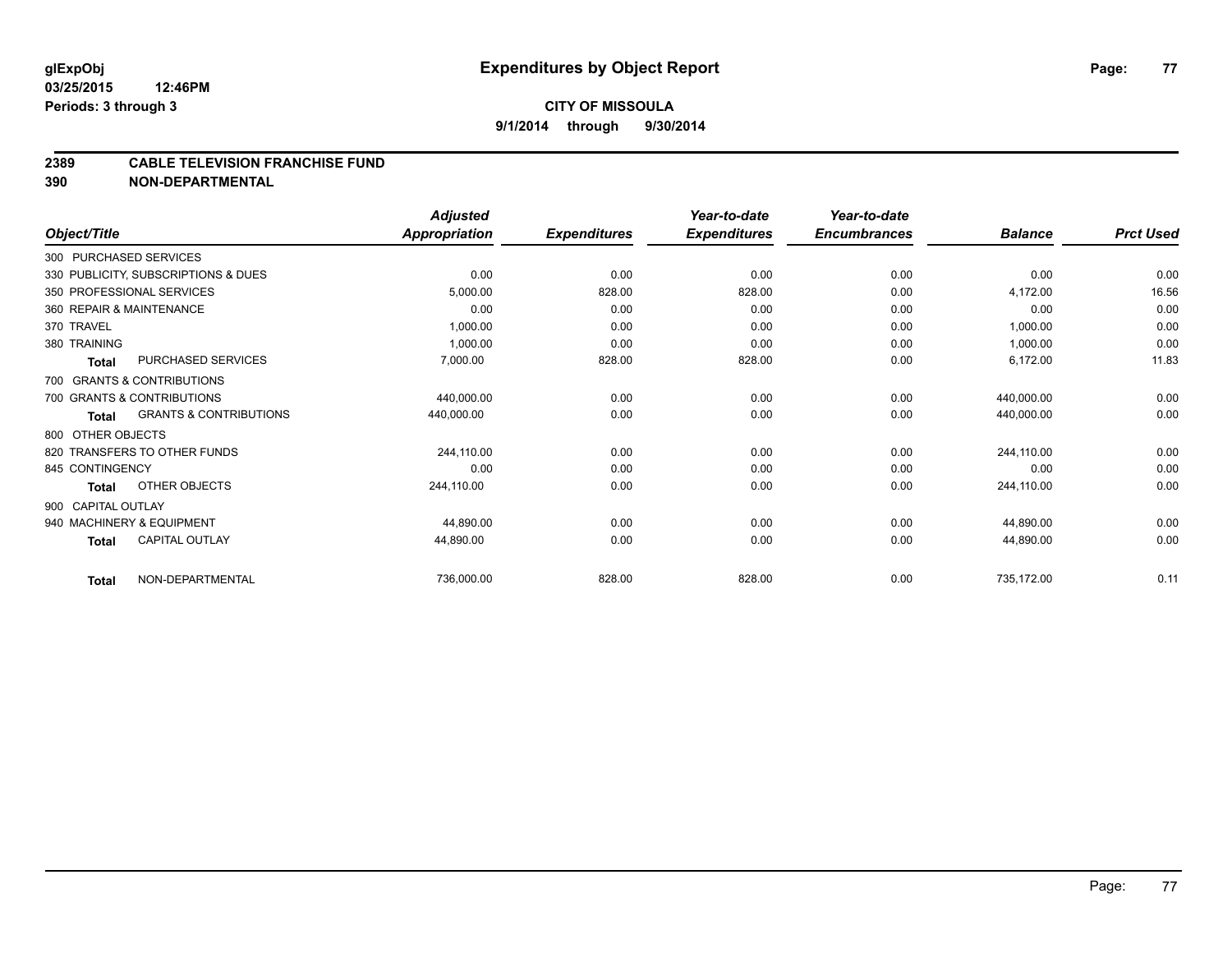## **2389 CABLE TELEVISION FRANCHISE FUND**

| Object/Title       |                                     | <b>Adjusted</b><br><b>Appropriation</b> | <b>Expenditures</b> | Year-to-date<br><b>Expenditures</b> | Year-to-date<br><b>Encumbrances</b> | <b>Balance</b> | <b>Prct Used</b> |
|--------------------|-------------------------------------|-----------------------------------------|---------------------|-------------------------------------|-------------------------------------|----------------|------------------|
|                    | 300 PURCHASED SERVICES              |                                         |                     |                                     |                                     |                |                  |
|                    | 330 PUBLICITY, SUBSCRIPTIONS & DUES | 0.00                                    | 0.00                | 0.00                                | 0.00                                | 0.00           | 0.00             |
|                    | 350 PROFESSIONAL SERVICES           | 5,000.00                                | 828.00              | 828.00                              | 0.00                                | 4,172.00       | 16.56            |
|                    | 360 REPAIR & MAINTENANCE            | 0.00                                    | 0.00                | 0.00                                | 0.00                                | 0.00           | 0.00             |
| 370 TRAVEL         |                                     | 1,000.00                                | 0.00                | 0.00                                | 0.00                                | 1,000.00       | 0.00             |
| 380 TRAINING       |                                     | 1,000.00                                | 0.00                | 0.00                                | 0.00                                | 1,000.00       | 0.00             |
| <b>Total</b>       | PURCHASED SERVICES                  | 7,000.00                                | 828.00              | 828.00                              | 0.00                                | 6,172.00       | 11.83            |
|                    | 700 GRANTS & CONTRIBUTIONS          |                                         |                     |                                     |                                     |                |                  |
|                    | 700 GRANTS & CONTRIBUTIONS          | 440,000.00                              | 0.00                | 0.00                                | 0.00                                | 440,000.00     | 0.00             |
| Total              | <b>GRANTS &amp; CONTRIBUTIONS</b>   | 440,000.00                              | 0.00                | 0.00                                | 0.00                                | 440,000.00     | 0.00             |
| 800 OTHER OBJECTS  |                                     |                                         |                     |                                     |                                     |                |                  |
|                    | 820 TRANSFERS TO OTHER FUNDS        | 244,110.00                              | 0.00                | 0.00                                | 0.00                                | 244,110.00     | 0.00             |
| 845 CONTINGENCY    |                                     | 0.00                                    | 0.00                | 0.00                                | 0.00                                | 0.00           | 0.00             |
| Total              | OTHER OBJECTS                       | 244,110.00                              | 0.00                | 0.00                                | 0.00                                | 244,110.00     | 0.00             |
| 900 CAPITAL OUTLAY |                                     |                                         |                     |                                     |                                     |                |                  |
|                    | 940 MACHINERY & EQUIPMENT           | 44,890.00                               | 0.00                | 0.00                                | 0.00                                | 44,890.00      | 0.00             |
| <b>Total</b>       | <b>CAPITAL OUTLAY</b>               | 44,890.00                               | 0.00                | 0.00                                | 0.00                                | 44,890.00      | 0.00             |
|                    |                                     |                                         |                     |                                     |                                     |                |                  |
| Total              | CABLE TELEVISION FRANCHISE FUND     | 736,000.00                              | 828.00              | 828.00                              | 0.00                                | 735,172.00     | 0.11             |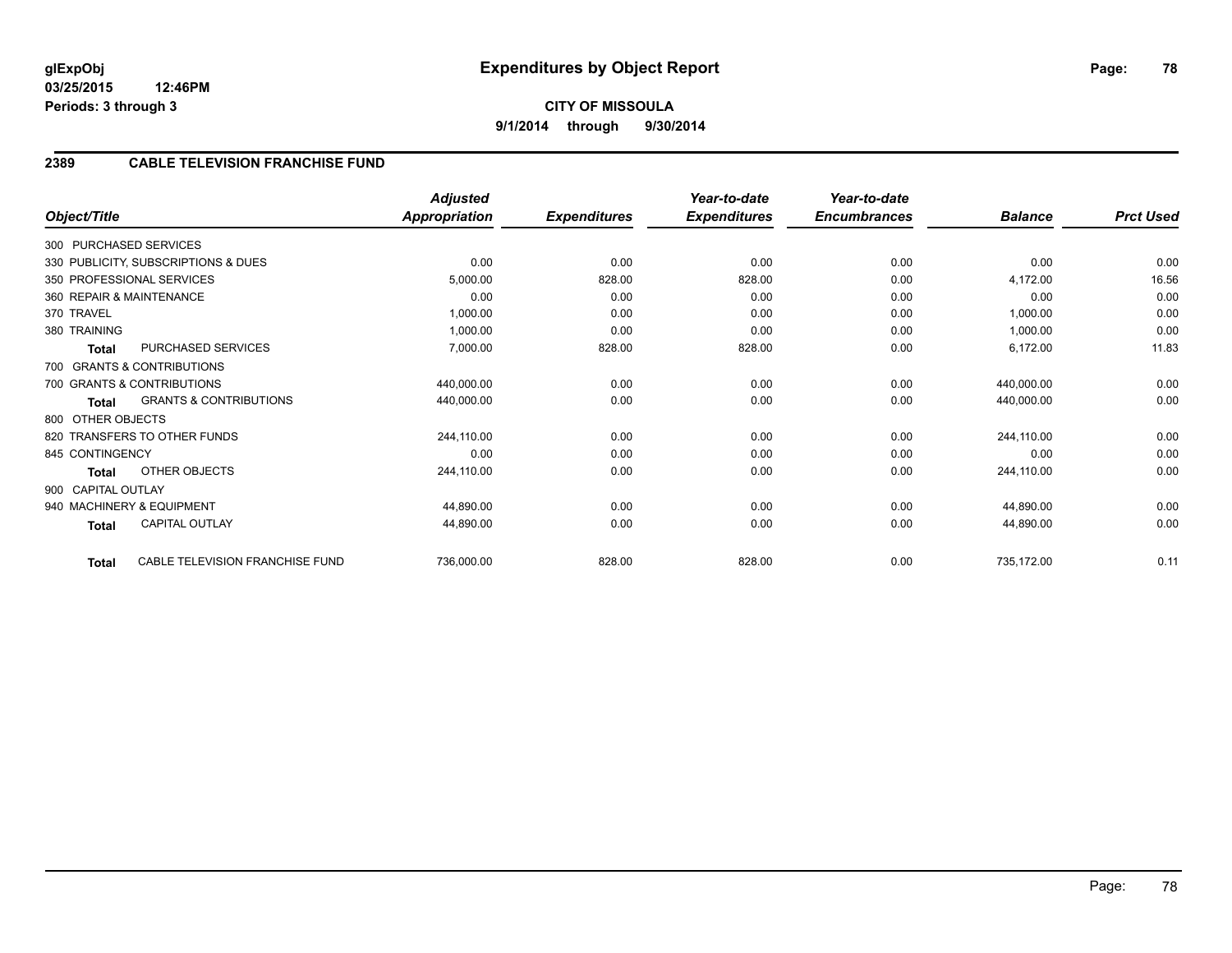# **2390 DRUG FORFEITURE FUND**

**290 POLICE**

|                                            | <b>Adjusted</b> |                     | Year-to-date        | Year-to-date        |                |                  |
|--------------------------------------------|-----------------|---------------------|---------------------|---------------------|----------------|------------------|
| Object/Title                               | Appropriation   | <b>Expenditures</b> | <b>Expenditures</b> | <b>Encumbrances</b> | <b>Balance</b> | <b>Prct Used</b> |
| 100 PERSONAL SERVICES                      |                 |                     |                     |                     |                |                  |
| 110 SALARIES AND WAGES                     | 0.00            | 0.00                | 0.00                | 0.00                | 0.00           | 0.00             |
| 120 OVERTIME/TERMINATION                   | 0.00            | 0.00                | 0.00                | 0.00                | 0.00           | 0.00             |
| 140 EMPLOYER CONTRIBUTIONS                 | 0.00            | 0.00                | 0.00                | 0.00                | 0.00           | 0.00             |
| PERSONAL SERVICES<br><b>Total</b>          | 0.00            | 0.00                | 0.00                | 0.00                | 0.00           | 0.00             |
| 200 SUPPLIES                               |                 |                     |                     |                     |                |                  |
| 210 OFFICE SUPPLIES                        | 0.00            | 0.00                | 0.00                | 0.00                | 0.00           | 0.00             |
| 220 OPERATING SUPPLIES                     | 3,000.00        | 3,364.88            | 6,029.17            | 0.00                | $-3,029.17$    | 200.97           |
| 230 REPAIR/MAINTENANCE                     | 3,000.00        | 0.00                | 0.00                | 0.00                | 3,000.00       | 0.00             |
| 231 GASOLINE                               | 500.00          | 0.00                | 0.00                | 0.00                | 500.00         | 0.00             |
| 240 OTHER SUPPLIES                         | 0.00            | 0.00                | 0.00                | 0.00                | 0.00           | 0.00             |
| <b>SUPPLIES</b><br>Total                   | 6,500.00        | 3,364.88            | 6,029.17            | 0.00                | 470.83         | 92.76            |
| 300 PURCHASED SERVICES                     |                 |                     |                     |                     |                |                  |
| 310 COMMUNICATIONS                         | 500.00          | 0.00                | 0.00                | 0.00                | 500.00         | 0.00             |
| 320 PRINTING & DUPLICATING                 | 300.00          | 0.00                | 0.00                | 0.00                | 300.00         | 0.00             |
| 330 PUBLICITY, SUBSCRIPTIONS & DUES        | 0.00            | 0.00                | 0.00                | 0.00                | 0.00           | 0.00             |
| 344 TELEPHONE SERVICE                      | 0.00            | 0.00                | 0.00                | 0.00                | 0.00           | 0.00             |
| 350 PROFESSIONAL SERVICES                  | 0.00            | 0.00                | 0.00                | 0.00                | 0.00           | 0.00             |
| 360 REPAIR & MAINTENANCE                   | 1,000.00        | 0.00                | 0.00                | 0.00                | 1,000.00       | 0.00             |
| 370 TRAVEL                                 | 4,000.00        | 0.00                | 0.00                | 0.00                | 4,000.00       | 0.00             |
| 380 TRAINING                               | 2,000.00        | 0.00                | 0.00                | 0.00                | 2,000.00       | 0.00             |
| 390 OTHER PURCHASED SERVICES               | 500.00          | 0.00                | 0.00                | 0.00                | 500.00         | 0.00             |
| <b>PURCHASED SERVICES</b><br>Total         | 8,300.00        | 0.00                | 0.00                | 0.00                | 8,300.00       | 0.00             |
| 500 FIXED CHARGES                          |                 |                     |                     |                     |                |                  |
| 500 FIXED CHARGES                          | 1,000.00        | 0.00                | 0.00                | 0.00                | 1,000.00       | 0.00             |
| <b>FIXED CHARGES</b><br>Total              | 1,000.00        | 0.00                | 0.00                | 0.00                | 1,000.00       | 0.00             |
| 700 GRANTS & CONTRIBUTIONS                 |                 |                     |                     |                     |                |                  |
| 700 GRANTS & CONTRIBUTIONS                 | 0.00            | 0.00                | 0.00                | 0.00                | 0.00           | 0.00             |
| <b>GRANTS &amp; CONTRIBUTIONS</b><br>Total | 0.00            | 0.00                | 0.00                | 0.00                | 0.00           | 0.00             |
| 800 OTHER OBJECTS                          |                 |                     |                     |                     |                |                  |
| 820 TRANSFERS TO OTHER FUNDS               | 0.00            | 0.00                | 0.00                | 0.00                | 0.00           | 0.00             |
| 845 CONTINGENCY                            | 0.00            | 0.00                | 0.00                | 0.00                | 0.00           | 0.00             |
| OTHER OBJECTS<br><b>Total</b>              | 0.00            | 0.00                | 0.00                | 0.00                | 0.00           | 0.00             |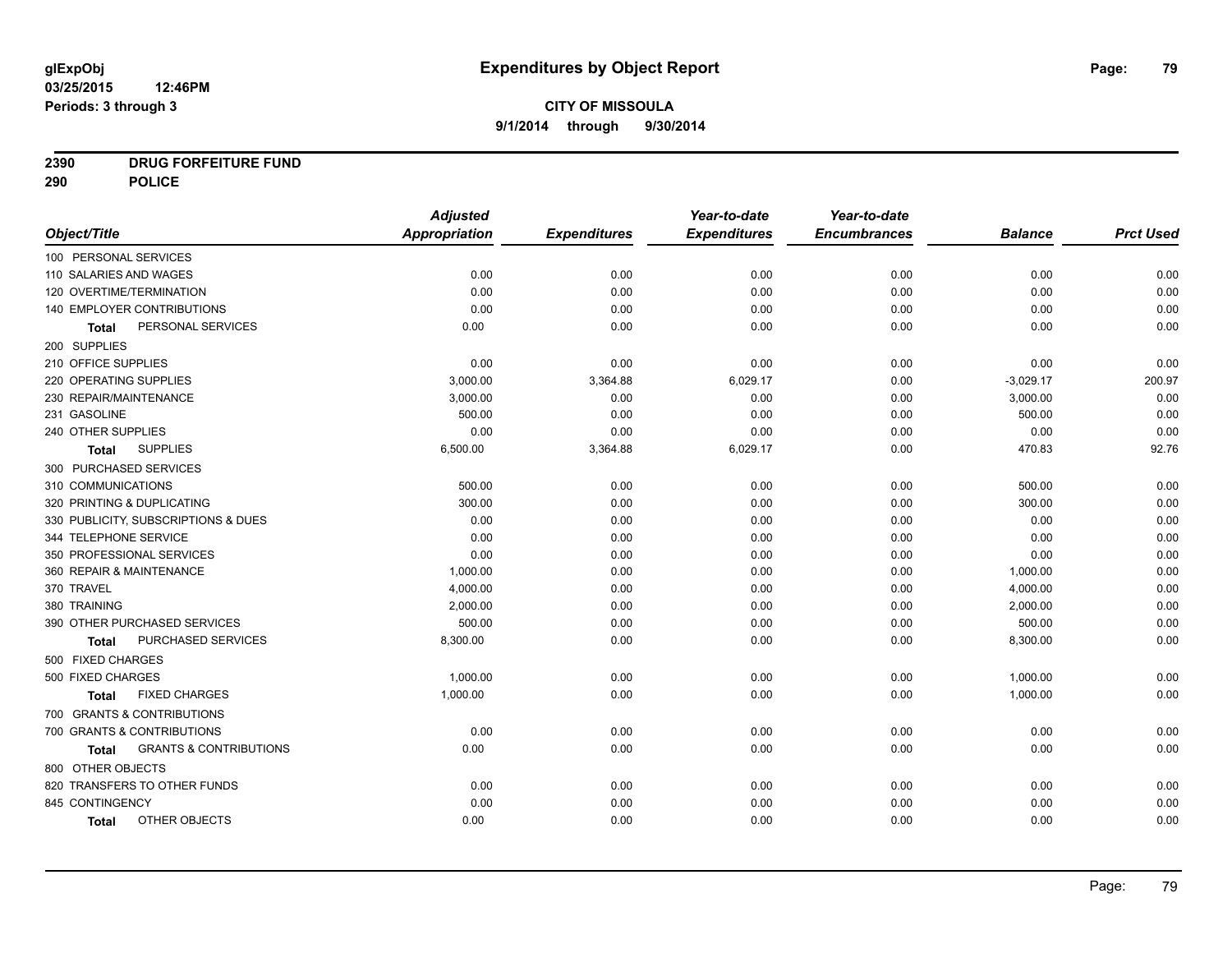# **CITY OF MISSOULA 9/1/2014 through 9/30/2014**

# **2390 DRUG FORFEITURE FUND**

**290 POLICE**

| Object/Title                          | <b>Adjusted</b><br>Appropriation | <b>Expenditures</b> | Year-to-date<br><b>Expenditures</b> | Year-to-date<br><b>Encumbrances</b> | <b>Balance</b> | <b>Prct Used</b> |
|---------------------------------------|----------------------------------|---------------------|-------------------------------------|-------------------------------------|----------------|------------------|
| 900 CAPITAL OUTLAY                    |                                  |                     |                                     |                                     |                |                  |
| 930 IMPROVEMENTS                      | 0.00                             | 0.00                | 0.00                                | 0.00                                | 0.00           | 0.00             |
| 940 MACHINERY & EQUIPMENT             | 12,000.00                        | 0.00                | 0.00                                | 0.00                                | 12,000.00      | 0.00             |
| <b>CAPITAL OUTLAY</b><br><b>Total</b> | 12,000.00                        | 0.00                | 0.00                                | 0.00                                | 12,000.00      | 0.00             |
| <b>POLICE</b><br><b>Total</b>         | 27,800.00                        | 3,364.88            | 6,029.17                            | 0.00                                | 21,770.83      | 21.69            |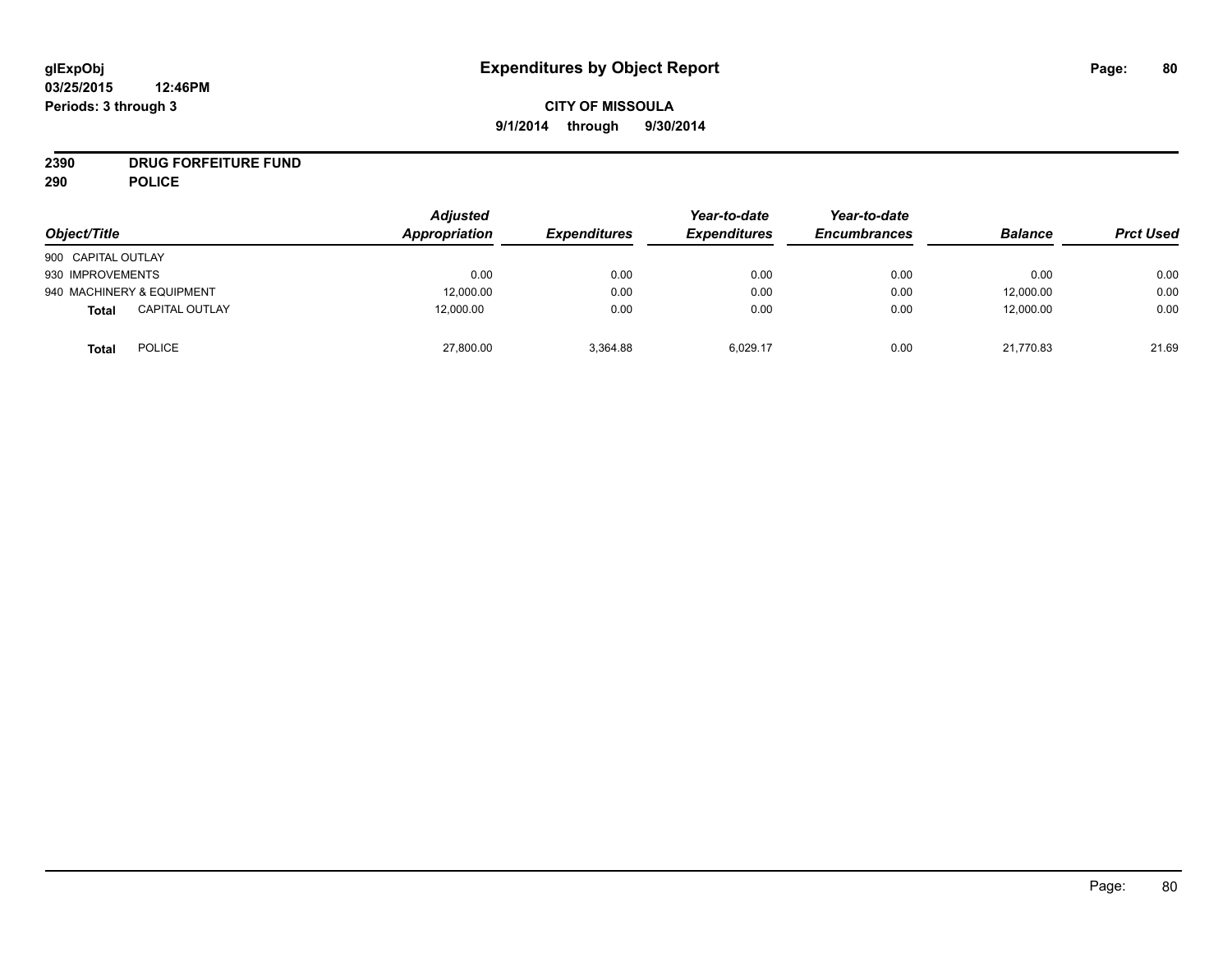## **2390 DRUG FORFEITURE FUND**

|                                            | <b>Adjusted</b> |                     | Year-to-date        | Year-to-date        |                |                  |
|--------------------------------------------|-----------------|---------------------|---------------------|---------------------|----------------|------------------|
| Object/Title                               | Appropriation   | <b>Expenditures</b> | <b>Expenditures</b> | <b>Encumbrances</b> | <b>Balance</b> | <b>Prct Used</b> |
| 100 PERSONAL SERVICES                      |                 |                     |                     |                     |                |                  |
| 110 SALARIES AND WAGES                     | 0.00            | 0.00                | 0.00                | 0.00                | 0.00           | 0.00             |
| 120 OVERTIME/TERMINATION                   | 0.00            | 0.00                | 0.00                | 0.00                | 0.00           | 0.00             |
| 140 EMPLOYER CONTRIBUTIONS                 | 0.00            | 0.00                | 0.00                | 0.00                | 0.00           | 0.00             |
| PERSONAL SERVICES<br><b>Total</b>          | 0.00            | 0.00                | 0.00                | 0.00                | 0.00           | 0.00             |
| 200 SUPPLIES                               |                 |                     |                     |                     |                |                  |
| 210 OFFICE SUPPLIES                        | 0.00            | 0.00                | 0.00                | 0.00                | 0.00           | 0.00             |
| 220 OPERATING SUPPLIES                     | 3,000.00        | 3,364.88            | 6,029.17            | 0.00                | $-3,029.17$    | 200.97           |
| 230 REPAIR/MAINTENANCE                     | 3,000.00        | 0.00                | 0.00                | 0.00                | 3,000.00       | 0.00             |
| 231 GASOLINE                               | 500.00          | 0.00                | 0.00                | 0.00                | 500.00         | 0.00             |
| 240 OTHER SUPPLIES                         | 0.00            | 0.00                | 0.00                | 0.00                | 0.00           | 0.00             |
| <b>SUPPLIES</b><br>Total                   | 6,500.00        | 3,364.88            | 6,029.17            | 0.00                | 470.83         | 92.76            |
| 300 PURCHASED SERVICES                     |                 |                     |                     |                     |                |                  |
| 310 COMMUNICATIONS                         | 500.00          | 0.00                | 0.00                | 0.00                | 500.00         | 0.00             |
| 320 PRINTING & DUPLICATING                 | 300.00          | 0.00                | 0.00                | 0.00                | 300.00         | 0.00             |
| 330 PUBLICITY, SUBSCRIPTIONS & DUES        | 0.00            | 0.00                | 0.00                | 0.00                | 0.00           | 0.00             |
| 344 TELEPHONE SERVICE                      | 0.00            | 0.00                | 0.00                | 0.00                | 0.00           | 0.00             |
| 350 PROFESSIONAL SERVICES                  | 0.00            | 0.00                | 0.00                | 0.00                | 0.00           | 0.00             |
| 360 REPAIR & MAINTENANCE                   | 1,000.00        | 0.00                | 0.00                | 0.00                | 1,000.00       | 0.00             |
| 370 TRAVEL                                 | 4,000.00        | 0.00                | 0.00                | 0.00                | 4,000.00       | 0.00             |
| 380 TRAINING                               | 2,000.00        | 0.00                | 0.00                | 0.00                | 2,000.00       | 0.00             |
| 390 OTHER PURCHASED SERVICES               | 500.00          | 0.00                | 0.00                | 0.00                | 500.00         | 0.00             |
| <b>PURCHASED SERVICES</b><br>Total         | 8,300.00        | 0.00                | 0.00                | 0.00                | 8,300.00       | 0.00             |
| 500 FIXED CHARGES                          |                 |                     |                     |                     |                |                  |
| 500 FIXED CHARGES                          | 1,000.00        | 0.00                | 0.00                | 0.00                | 1,000.00       | 0.00             |
| <b>FIXED CHARGES</b><br>Total              | 1,000.00        | 0.00                | 0.00                | 0.00                | 1,000.00       | 0.00             |
| 700 GRANTS & CONTRIBUTIONS                 |                 |                     |                     |                     |                |                  |
| 700 GRANTS & CONTRIBUTIONS                 | 0.00            | 0.00                | 0.00                | 0.00                | 0.00           | 0.00             |
| <b>GRANTS &amp; CONTRIBUTIONS</b><br>Total | 0.00            | 0.00                | 0.00                | 0.00                | 0.00           | 0.00             |
| 800 OTHER OBJECTS                          |                 |                     |                     |                     |                |                  |
| 820 TRANSFERS TO OTHER FUNDS               | 0.00            | 0.00                | 0.00                | 0.00                | 0.00           | 0.00             |
| 845 CONTINGENCY                            | 0.00            | 0.00                | 0.00                | 0.00                | 0.00           | 0.00             |
| OTHER OBJECTS<br><b>Total</b>              | 0.00            | 0.00                | 0.00                | 0.00                | 0.00           | 0.00             |
| 900 CAPITAL OUTLAY                         |                 |                     |                     |                     |                |                  |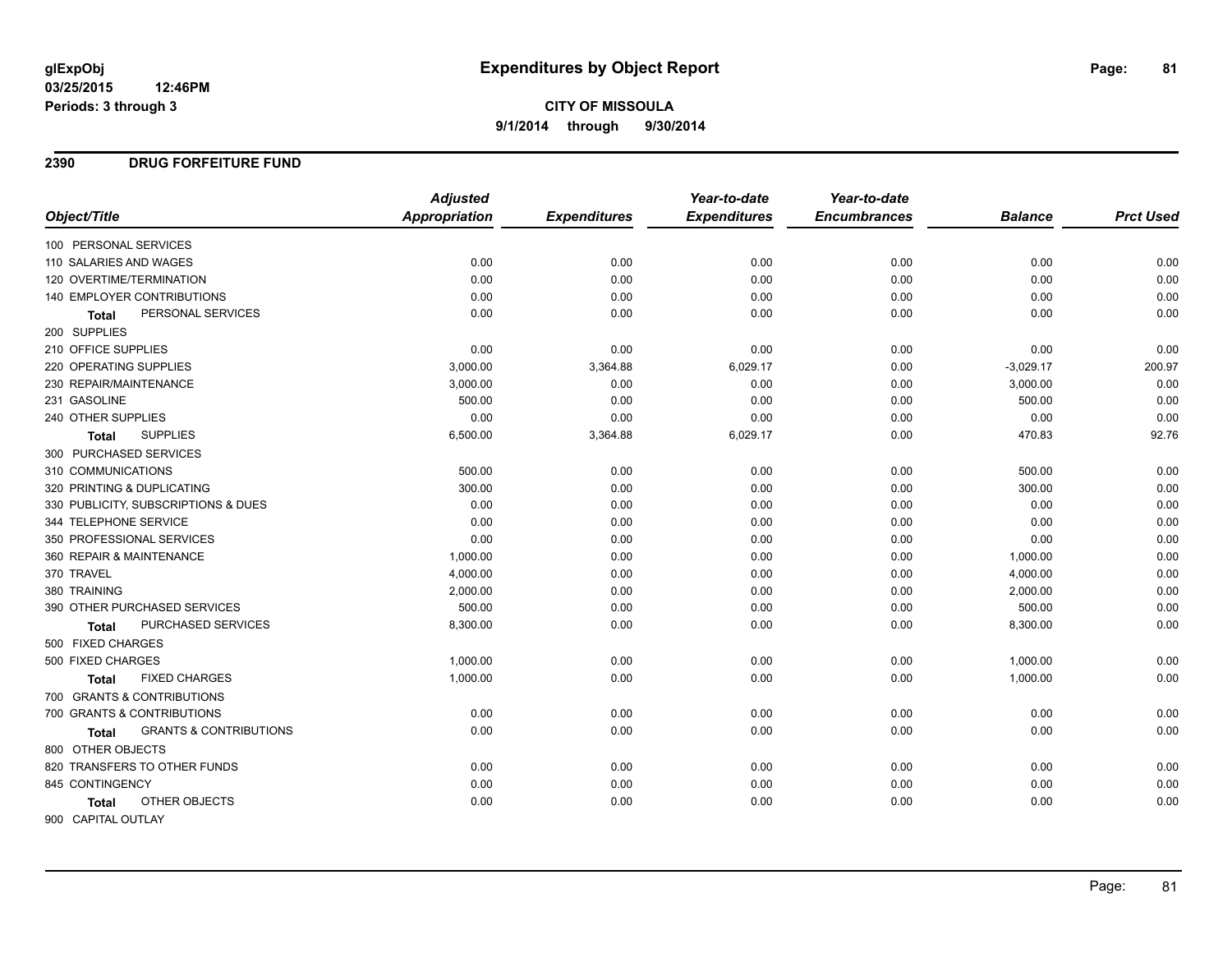#### **2390 DRUG FORFEITURE FUND**

|                                      | <b>Adjusted</b><br>Appropriation |                     | Year-to-date        | Year-to-date<br><b>Encumbrances</b> | <b>Balance</b> | <b>Prct Used</b> |
|--------------------------------------|----------------------------------|---------------------|---------------------|-------------------------------------|----------------|------------------|
| Object/Title                         |                                  | <b>Expenditures</b> | <b>Expenditures</b> |                                     |                |                  |
| 930 IMPROVEMENTS                     | 0.00                             | 0.00                | 0.00                | 0.00                                | 0.00           | 0.00             |
| 940 MACHINERY & EQUIPMENT            | 12,000.00                        | 0.00                | 0.00                | 0.00                                | 12,000.00      | 0.00             |
| <b>CAPITAL OUTLAY</b><br>Total       | 12,000.00                        | 0.00                | 0.00                | 0.00                                | 12.000.00      | 0.00             |
| DRUG FORFEITURE FUND<br><b>Total</b> | 27,800.00                        | 3.364.88            | 6.029.17            | 0.00                                | 21.770.83      | 21.69            |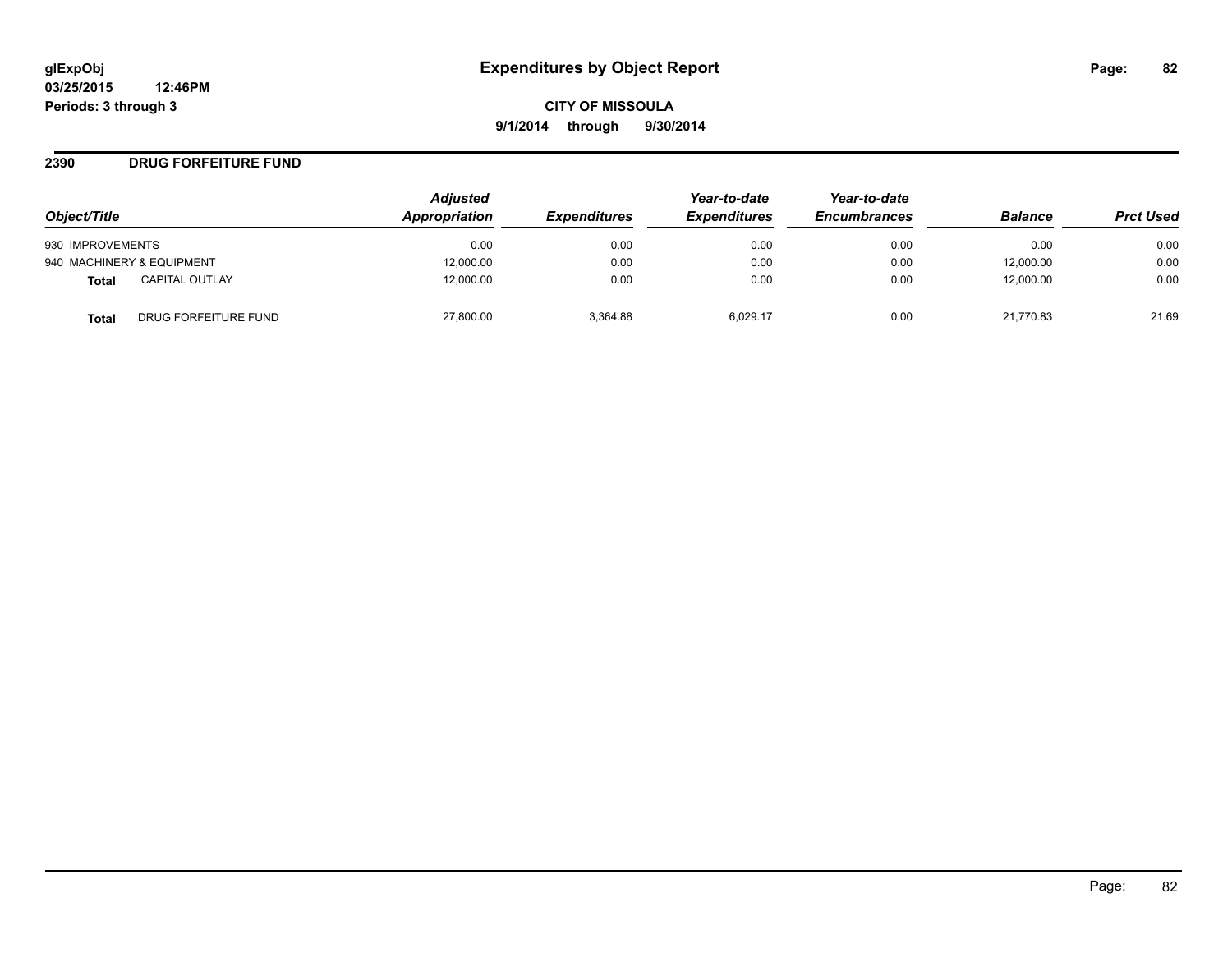**2394 BUILDING INSPECTION FUND**

**310 BUILDING INSPECTION**

|                                      | <b>Adjusted</b>      |                     | Year-to-date        | Year-to-date        |                |                  |
|--------------------------------------|----------------------|---------------------|---------------------|---------------------|----------------|------------------|
| Object/Title                         | <b>Appropriation</b> | <b>Expenditures</b> | <b>Expenditures</b> | <b>Encumbrances</b> | <b>Balance</b> | <b>Prct Used</b> |
| 100 PERSONAL SERVICES                |                      |                     |                     |                     |                |                  |
| 110 SALARIES AND WAGES               | 612,658.00           | 29,597.22           | 87,270.72           | 0.00                | 525,387.28     | 14.24            |
| 120 OVERTIME/TERMINATION             | 500.00               | 0.00                | 0.00                | 0.00                | 500.00         | 0.00             |
| 130 OTHER                            | 19,836.00            | 0.00                | 0.00                | 0.00                | 19,836.00      | 0.00             |
| 140 EMPLOYER CONTRIBUTIONS           | 206,562.00           | 11,305.81           | 38,488.67           | 0.00                | 168,073.33     | 18.63            |
| 141 STATE RETIREMENT CONTRIBUTIONS   | 0.00                 | 74.16               | 131.83              | 0.00                | $-131.83$      | 0.00             |
| PERSONAL SERVICES<br><b>Total</b>    | 839,556.00           | 40,977.19           | 125,891.22          | 0.00                | 713,664.78     | 14.99            |
| 200 SUPPLIES                         |                      |                     |                     |                     |                |                  |
| 210 OFFICE SUPPLIES                  | 2,200.00             | 311.75              | 533.28              | 0.00                | 1,666.72       | 24.24            |
| 220 OPERATING SUPPLIES               | 5,500.00             | 0.00                | 0.00                | 0.00                | 5,500.00       | 0.00             |
| 230 REPAIR/MAINTENANCE               | 3,000.00             | 0.00                | 11.00               | 0.00                | 2,989.00       | 0.37             |
| 231 GASOLINE                         | 11,475.00            | 1,303.60            | 1,303.60            | 0.00                | 10,171.40      | 11.36            |
| 250 SUPPLIES FOR RESALE              | 500.00               | 0.00                | 0.00                | 0.00                | 500.00         | 0.00             |
| <b>SUPPLIES</b><br><b>Total</b>      | 22,675.00            | 1,615.35            | 1,847.88            | 0.00                | 20,827.12      | 8.15             |
| 300 PURCHASED SERVICES               |                      |                     |                     |                     |                |                  |
| 310 COMMUNICATIONS                   | 1,000.00             | 0.00                | 0.00                | 0.00                | 1,000.00       | 0.00             |
| 320 PRINTING & DUPLICATING           | 7,600.00             | 770.27              | 1,417.33            | 0.00                | 6,182.67       | 18.65            |
| 330 PUBLICITY, SUBSCRIPTIONS & DUES  | 2,100.00             | 0.00                | 478.50              | 0.00                | 1,621.50       | 22.79            |
| 344 TELEPHONE SERVICE                | 13,548.00            | 476.00              | 1,428.00            | 0.00                | 12,120.00      | 10.54            |
| 350 PROFESSIONAL SERVICES            | 5,300.00             | 1,598.05            | 3,896.84            | 0.00                | 1,403.16       | 73.53            |
| 360 REPAIR & MAINTENANCE             | 33,378.00            | 13.88               | 52.14               | 0.00                | 33,325.86      | 0.16             |
| 370 TRAVEL                           | 5,025.00             | 0.00                | 0.00                | 0.00                | 5,025.00       | 0.00             |
| 380 TRAINING                         | 6,500.00             | 0.00                | 200.00              | 0.00                | 6,300.00       | 3.08             |
| PURCHASED SERVICES<br><b>Total</b>   | 74,451.00            | 2,858.20            | 7,472.81            | 0.00                | 66,978.19      | 10.04            |
| 500 FIXED CHARGES                    |                      |                     |                     |                     |                |                  |
| 500 FIXED CHARGES                    | 259,008.00           | 0.00                | 2,055.44            | 0.00                | 256,952.56     | 0.79             |
| 550 MERCHANT SERVICE FEES            | 0.00                 | 2,009.57            | 2,009.57            | 0.00                | $-2,009.57$    | 0.00             |
| <b>FIXED CHARGES</b><br><b>Total</b> | 259,008.00           | 2,009.57            | 4,065.01            | 0.00                | 254,942.99     | 1.57             |
| 600 DEBT SERVICE                     |                      |                     |                     |                     |                |                  |
| 620 INTEREST / SERVICE FEES          | 0.00                 | 0.00                | 0.00                | 0.00                | 0.00           | 0.00             |
| <b>DEBT SERVICE</b><br><b>Total</b>  | 0.00                 | 0.00                | 0.00                | 0.00                | 0.00           | 0.00             |
| 900 CAPITAL OUTLAY                   |                      |                     |                     |                     |                |                  |
| 940 MACHINERY & EQUIPMENT            | 0.00                 | 0.00                | 0.00                | 0.00                | 0.00           | 0.00             |
|                                      |                      |                     |                     |                     |                |                  |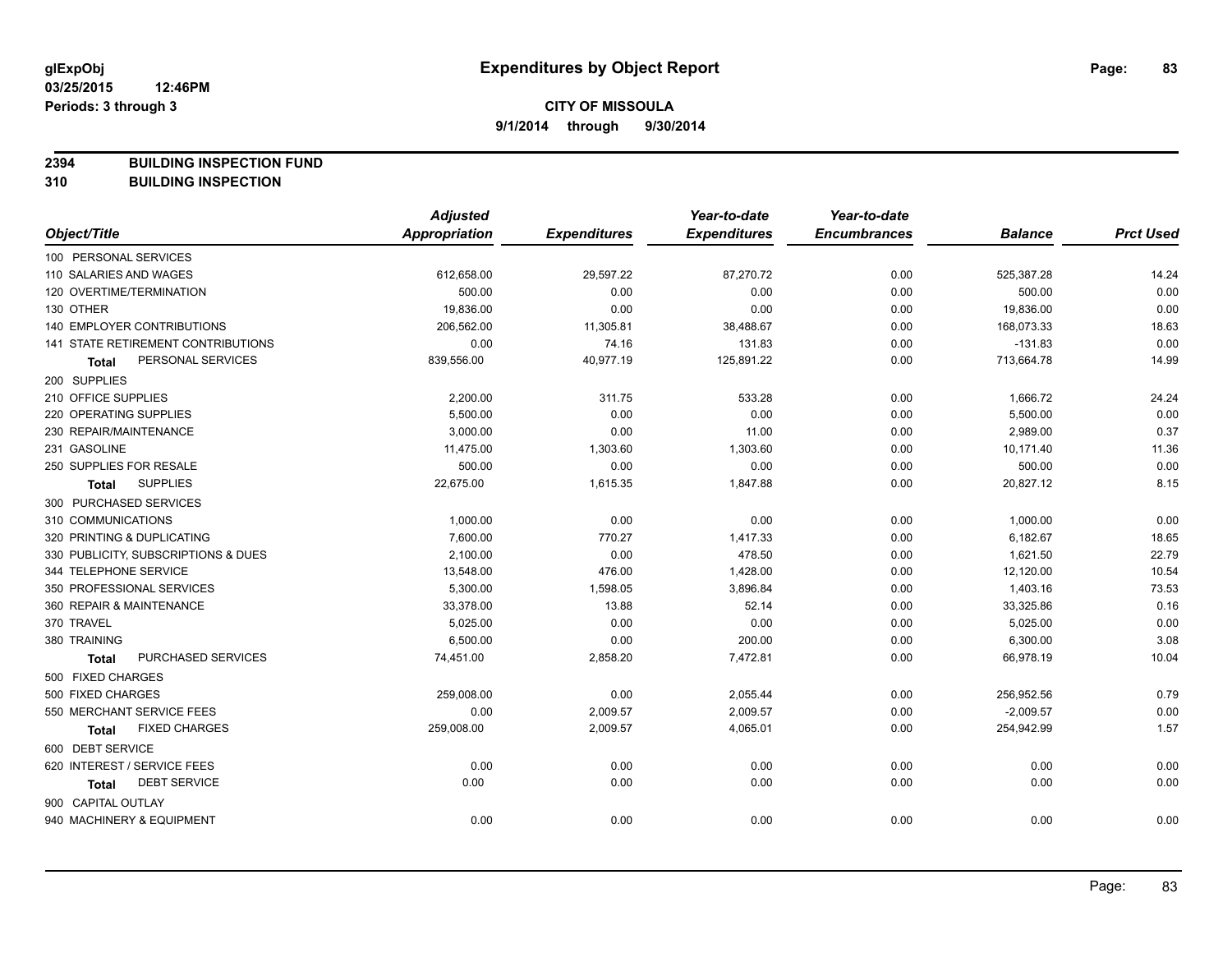## **CITY OF MISSOULA 9/1/2014 through 9/30/2014**

# **2394 BUILDING INSPECTION FUND**

**310 BUILDING INSPECTION**

| Object/Title |                            | <b>Adjusted</b><br><b>Appropriation</b> | <b>Expenditures</b> | Year-to-date<br><b>Expenditures</b> | Year-to-date<br><b>Encumbrances</b> | <b>Balance</b> | <b>Prct Used</b> |
|--------------|----------------------------|-----------------------------------------|---------------------|-------------------------------------|-------------------------------------|----------------|------------------|
| Total        | <b>CAPITAL OUTLAY</b>      | 0.00                                    | 0.00                | 0.00                                | 0.00                                | 0.00           | 0.00             |
| Tota.        | <b>BUILDING INSPECTION</b> | ,195,690.00                             | 47,460.31           | 139,276.92                          | 0.00                                | 1,056,413.08   | 11.65            |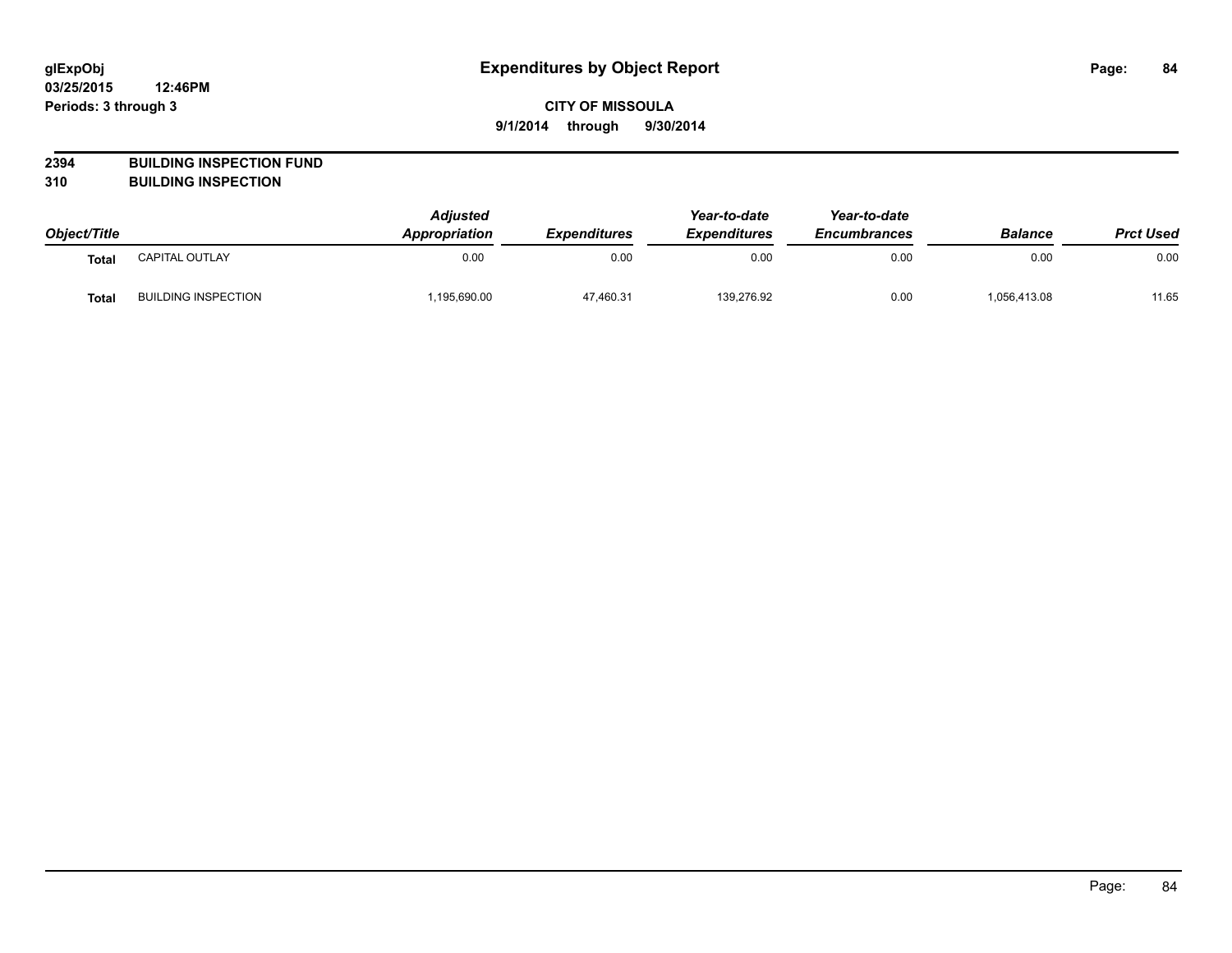# **CITY OF MISSOULA 9/1/2014 through 9/30/2014**

#### **2394 BUILDING INSPECTION FUND**

| Object/Title<br>Appropriation<br><b>Expenditures</b><br><b>Expenditures</b><br><b>Encumbrances</b><br><b>Balance</b><br>100 PERSONAL SERVICES<br>612,658.00<br>29,597.22<br>87,270.72<br>0.00<br>525,387.28<br>110 SALARIES AND WAGES<br>120 OVERTIME/TERMINATION<br>500.00<br>0.00<br>0.00<br>0.00<br>500.00<br>19,836.00<br>0.00<br>130 OTHER<br>0.00<br>0.00<br>19,836.00<br><b>140 EMPLOYER CONTRIBUTIONS</b><br>206,562.00<br>11,305.81<br>0.00<br>168,073.33<br>38,488.67<br>74.16<br>141 STATE RETIREMENT CONTRIBUTIONS<br>0.00<br>131.83<br>0.00<br>$-131.83$<br>PERSONAL SERVICES<br>40,977.19<br>839,556.00<br>125,891.22<br>0.00<br>713,664.78<br><b>Total</b><br>200 SUPPLIES<br>210 OFFICE SUPPLIES<br>2,200.00<br>311.75<br>533.28<br>0.00<br>1,666.72<br>5,500.00<br>0.00<br>220 OPERATING SUPPLIES<br>0.00<br>0.00<br>5,500.00<br>3,000.00<br>0.00<br>11.00<br>2,989.00<br>230 REPAIR/MAINTENANCE<br>0.00<br>231 GASOLINE<br>11,475.00<br>1,303.60<br>10,171.40<br>1,303.60<br>0.00<br>250 SUPPLIES FOR RESALE<br>500.00<br>0.00<br>0.00<br>500.00<br>0.00<br><b>SUPPLIES</b><br>22,675.00<br>1,615.35<br>1,847.88<br>0.00<br>20,827.12<br><b>Total</b><br>300 PURCHASED SERVICES<br>310 COMMUNICATIONS<br>0.00<br>1,000.00<br>0.00<br>0.00<br>1,000.00<br>320 PRINTING & DUPLICATING<br>7,600.00<br>770.27<br>1,417.33<br>0.00<br>6,182.67<br>2,100.00<br>330 PUBLICITY, SUBSCRIPTIONS & DUES<br>0.00<br>478.50<br>0.00<br>1,621.50<br>344 TELEPHONE SERVICE<br>13,548.00<br>476.00<br>1,428.00<br>12,120.00<br>0.00<br>350 PROFESSIONAL SERVICES<br>5,300.00<br>1,598.05<br>3,896.84<br>0.00<br>1,403.16<br>360 REPAIR & MAINTENANCE<br>33,378.00<br>33,325.86<br>13.88<br>52.14<br>0.00<br>370 TRAVEL<br>5,025.00<br>0.00<br>0.00<br>0.00<br>5,025.00<br>6,500.00<br>0.00<br>380 TRAINING<br>200.00<br>0.00<br>6,300.00<br>PURCHASED SERVICES<br>7,472.81<br>0.00<br>66,978.19<br>74,451.00<br>2,858.20<br><b>Total</b><br>500 FIXED CHARGES<br>500 FIXED CHARGES<br>259,008.00<br>0.00<br>2,055.44<br>0.00<br>256,952.56<br>550 MERCHANT SERVICE FEES<br>0.00<br>2,009.57<br>2,009.57<br>0.00<br>$-2,009.57$<br><b>FIXED CHARGES</b><br>254,942.99<br>259,008.00<br>2,009.57<br>4,065.01<br>0.00<br><b>Total</b><br>600 DEBT SERVICE<br>620 INTEREST / SERVICE FEES<br>0.00<br>0.00<br>0.00<br>0.00<br>0.00<br><b>DEBT SERVICE</b><br>0.00<br>0.00<br>0.00<br>0.00<br>0.00<br><b>Total</b><br>900 CAPITAL OUTLAY<br>940 MACHINERY & EQUIPMENT<br>0.00<br>0.00<br>0.00<br>0.00<br>0.00<br>0.00<br>0.00<br>0.00<br>0.00<br><b>CAPITAL OUTLAY</b><br>0.00<br>Total | <b>Adjusted</b> | Year-to-date | Year-to-date |                  |
|-------------------------------------------------------------------------------------------------------------------------------------------------------------------------------------------------------------------------------------------------------------------------------------------------------------------------------------------------------------------------------------------------------------------------------------------------------------------------------------------------------------------------------------------------------------------------------------------------------------------------------------------------------------------------------------------------------------------------------------------------------------------------------------------------------------------------------------------------------------------------------------------------------------------------------------------------------------------------------------------------------------------------------------------------------------------------------------------------------------------------------------------------------------------------------------------------------------------------------------------------------------------------------------------------------------------------------------------------------------------------------------------------------------------------------------------------------------------------------------------------------------------------------------------------------------------------------------------------------------------------------------------------------------------------------------------------------------------------------------------------------------------------------------------------------------------------------------------------------------------------------------------------------------------------------------------------------------------------------------------------------------------------------------------------------------------------------------------------------------------------------------------------------------------------------------------------------------------------------------------------------------------------------------------------------------------------------------------------------------------------------------------------------------------------------------------------------------------------------------------------------------------------------------------------------------------------------------|-----------------|--------------|--------------|------------------|
|                                                                                                                                                                                                                                                                                                                                                                                                                                                                                                                                                                                                                                                                                                                                                                                                                                                                                                                                                                                                                                                                                                                                                                                                                                                                                                                                                                                                                                                                                                                                                                                                                                                                                                                                                                                                                                                                                                                                                                                                                                                                                                                                                                                                                                                                                                                                                                                                                                                                                                                                                                                     |                 |              |              | <b>Prct Used</b> |
|                                                                                                                                                                                                                                                                                                                                                                                                                                                                                                                                                                                                                                                                                                                                                                                                                                                                                                                                                                                                                                                                                                                                                                                                                                                                                                                                                                                                                                                                                                                                                                                                                                                                                                                                                                                                                                                                                                                                                                                                                                                                                                                                                                                                                                                                                                                                                                                                                                                                                                                                                                                     |                 |              |              |                  |
|                                                                                                                                                                                                                                                                                                                                                                                                                                                                                                                                                                                                                                                                                                                                                                                                                                                                                                                                                                                                                                                                                                                                                                                                                                                                                                                                                                                                                                                                                                                                                                                                                                                                                                                                                                                                                                                                                                                                                                                                                                                                                                                                                                                                                                                                                                                                                                                                                                                                                                                                                                                     |                 |              |              | 14.24            |
|                                                                                                                                                                                                                                                                                                                                                                                                                                                                                                                                                                                                                                                                                                                                                                                                                                                                                                                                                                                                                                                                                                                                                                                                                                                                                                                                                                                                                                                                                                                                                                                                                                                                                                                                                                                                                                                                                                                                                                                                                                                                                                                                                                                                                                                                                                                                                                                                                                                                                                                                                                                     |                 |              |              | 0.00             |
|                                                                                                                                                                                                                                                                                                                                                                                                                                                                                                                                                                                                                                                                                                                                                                                                                                                                                                                                                                                                                                                                                                                                                                                                                                                                                                                                                                                                                                                                                                                                                                                                                                                                                                                                                                                                                                                                                                                                                                                                                                                                                                                                                                                                                                                                                                                                                                                                                                                                                                                                                                                     |                 |              |              | 0.00             |
|                                                                                                                                                                                                                                                                                                                                                                                                                                                                                                                                                                                                                                                                                                                                                                                                                                                                                                                                                                                                                                                                                                                                                                                                                                                                                                                                                                                                                                                                                                                                                                                                                                                                                                                                                                                                                                                                                                                                                                                                                                                                                                                                                                                                                                                                                                                                                                                                                                                                                                                                                                                     |                 |              |              | 18.63            |
|                                                                                                                                                                                                                                                                                                                                                                                                                                                                                                                                                                                                                                                                                                                                                                                                                                                                                                                                                                                                                                                                                                                                                                                                                                                                                                                                                                                                                                                                                                                                                                                                                                                                                                                                                                                                                                                                                                                                                                                                                                                                                                                                                                                                                                                                                                                                                                                                                                                                                                                                                                                     |                 |              |              | 0.00             |
|                                                                                                                                                                                                                                                                                                                                                                                                                                                                                                                                                                                                                                                                                                                                                                                                                                                                                                                                                                                                                                                                                                                                                                                                                                                                                                                                                                                                                                                                                                                                                                                                                                                                                                                                                                                                                                                                                                                                                                                                                                                                                                                                                                                                                                                                                                                                                                                                                                                                                                                                                                                     |                 |              |              | 14.99            |
|                                                                                                                                                                                                                                                                                                                                                                                                                                                                                                                                                                                                                                                                                                                                                                                                                                                                                                                                                                                                                                                                                                                                                                                                                                                                                                                                                                                                                                                                                                                                                                                                                                                                                                                                                                                                                                                                                                                                                                                                                                                                                                                                                                                                                                                                                                                                                                                                                                                                                                                                                                                     |                 |              |              |                  |
|                                                                                                                                                                                                                                                                                                                                                                                                                                                                                                                                                                                                                                                                                                                                                                                                                                                                                                                                                                                                                                                                                                                                                                                                                                                                                                                                                                                                                                                                                                                                                                                                                                                                                                                                                                                                                                                                                                                                                                                                                                                                                                                                                                                                                                                                                                                                                                                                                                                                                                                                                                                     |                 |              |              | 24.24            |
|                                                                                                                                                                                                                                                                                                                                                                                                                                                                                                                                                                                                                                                                                                                                                                                                                                                                                                                                                                                                                                                                                                                                                                                                                                                                                                                                                                                                                                                                                                                                                                                                                                                                                                                                                                                                                                                                                                                                                                                                                                                                                                                                                                                                                                                                                                                                                                                                                                                                                                                                                                                     |                 |              |              | 0.00             |
|                                                                                                                                                                                                                                                                                                                                                                                                                                                                                                                                                                                                                                                                                                                                                                                                                                                                                                                                                                                                                                                                                                                                                                                                                                                                                                                                                                                                                                                                                                                                                                                                                                                                                                                                                                                                                                                                                                                                                                                                                                                                                                                                                                                                                                                                                                                                                                                                                                                                                                                                                                                     |                 |              |              | 0.37             |
|                                                                                                                                                                                                                                                                                                                                                                                                                                                                                                                                                                                                                                                                                                                                                                                                                                                                                                                                                                                                                                                                                                                                                                                                                                                                                                                                                                                                                                                                                                                                                                                                                                                                                                                                                                                                                                                                                                                                                                                                                                                                                                                                                                                                                                                                                                                                                                                                                                                                                                                                                                                     |                 |              |              | 11.36            |
|                                                                                                                                                                                                                                                                                                                                                                                                                                                                                                                                                                                                                                                                                                                                                                                                                                                                                                                                                                                                                                                                                                                                                                                                                                                                                                                                                                                                                                                                                                                                                                                                                                                                                                                                                                                                                                                                                                                                                                                                                                                                                                                                                                                                                                                                                                                                                                                                                                                                                                                                                                                     |                 |              |              | 0.00             |
|                                                                                                                                                                                                                                                                                                                                                                                                                                                                                                                                                                                                                                                                                                                                                                                                                                                                                                                                                                                                                                                                                                                                                                                                                                                                                                                                                                                                                                                                                                                                                                                                                                                                                                                                                                                                                                                                                                                                                                                                                                                                                                                                                                                                                                                                                                                                                                                                                                                                                                                                                                                     |                 |              |              | 8.15             |
|                                                                                                                                                                                                                                                                                                                                                                                                                                                                                                                                                                                                                                                                                                                                                                                                                                                                                                                                                                                                                                                                                                                                                                                                                                                                                                                                                                                                                                                                                                                                                                                                                                                                                                                                                                                                                                                                                                                                                                                                                                                                                                                                                                                                                                                                                                                                                                                                                                                                                                                                                                                     |                 |              |              |                  |
|                                                                                                                                                                                                                                                                                                                                                                                                                                                                                                                                                                                                                                                                                                                                                                                                                                                                                                                                                                                                                                                                                                                                                                                                                                                                                                                                                                                                                                                                                                                                                                                                                                                                                                                                                                                                                                                                                                                                                                                                                                                                                                                                                                                                                                                                                                                                                                                                                                                                                                                                                                                     |                 |              |              | 0.00             |
|                                                                                                                                                                                                                                                                                                                                                                                                                                                                                                                                                                                                                                                                                                                                                                                                                                                                                                                                                                                                                                                                                                                                                                                                                                                                                                                                                                                                                                                                                                                                                                                                                                                                                                                                                                                                                                                                                                                                                                                                                                                                                                                                                                                                                                                                                                                                                                                                                                                                                                                                                                                     |                 |              |              | 18.65            |
|                                                                                                                                                                                                                                                                                                                                                                                                                                                                                                                                                                                                                                                                                                                                                                                                                                                                                                                                                                                                                                                                                                                                                                                                                                                                                                                                                                                                                                                                                                                                                                                                                                                                                                                                                                                                                                                                                                                                                                                                                                                                                                                                                                                                                                                                                                                                                                                                                                                                                                                                                                                     |                 |              |              | 22.79            |
|                                                                                                                                                                                                                                                                                                                                                                                                                                                                                                                                                                                                                                                                                                                                                                                                                                                                                                                                                                                                                                                                                                                                                                                                                                                                                                                                                                                                                                                                                                                                                                                                                                                                                                                                                                                                                                                                                                                                                                                                                                                                                                                                                                                                                                                                                                                                                                                                                                                                                                                                                                                     |                 |              |              | 10.54            |
|                                                                                                                                                                                                                                                                                                                                                                                                                                                                                                                                                                                                                                                                                                                                                                                                                                                                                                                                                                                                                                                                                                                                                                                                                                                                                                                                                                                                                                                                                                                                                                                                                                                                                                                                                                                                                                                                                                                                                                                                                                                                                                                                                                                                                                                                                                                                                                                                                                                                                                                                                                                     |                 |              |              | 73.53            |
|                                                                                                                                                                                                                                                                                                                                                                                                                                                                                                                                                                                                                                                                                                                                                                                                                                                                                                                                                                                                                                                                                                                                                                                                                                                                                                                                                                                                                                                                                                                                                                                                                                                                                                                                                                                                                                                                                                                                                                                                                                                                                                                                                                                                                                                                                                                                                                                                                                                                                                                                                                                     |                 |              |              | 0.16             |
|                                                                                                                                                                                                                                                                                                                                                                                                                                                                                                                                                                                                                                                                                                                                                                                                                                                                                                                                                                                                                                                                                                                                                                                                                                                                                                                                                                                                                                                                                                                                                                                                                                                                                                                                                                                                                                                                                                                                                                                                                                                                                                                                                                                                                                                                                                                                                                                                                                                                                                                                                                                     |                 |              |              | 0.00             |
|                                                                                                                                                                                                                                                                                                                                                                                                                                                                                                                                                                                                                                                                                                                                                                                                                                                                                                                                                                                                                                                                                                                                                                                                                                                                                                                                                                                                                                                                                                                                                                                                                                                                                                                                                                                                                                                                                                                                                                                                                                                                                                                                                                                                                                                                                                                                                                                                                                                                                                                                                                                     |                 |              |              | 3.08             |
|                                                                                                                                                                                                                                                                                                                                                                                                                                                                                                                                                                                                                                                                                                                                                                                                                                                                                                                                                                                                                                                                                                                                                                                                                                                                                                                                                                                                                                                                                                                                                                                                                                                                                                                                                                                                                                                                                                                                                                                                                                                                                                                                                                                                                                                                                                                                                                                                                                                                                                                                                                                     |                 |              |              | 10.04            |
|                                                                                                                                                                                                                                                                                                                                                                                                                                                                                                                                                                                                                                                                                                                                                                                                                                                                                                                                                                                                                                                                                                                                                                                                                                                                                                                                                                                                                                                                                                                                                                                                                                                                                                                                                                                                                                                                                                                                                                                                                                                                                                                                                                                                                                                                                                                                                                                                                                                                                                                                                                                     |                 |              |              |                  |
|                                                                                                                                                                                                                                                                                                                                                                                                                                                                                                                                                                                                                                                                                                                                                                                                                                                                                                                                                                                                                                                                                                                                                                                                                                                                                                                                                                                                                                                                                                                                                                                                                                                                                                                                                                                                                                                                                                                                                                                                                                                                                                                                                                                                                                                                                                                                                                                                                                                                                                                                                                                     |                 |              |              | 0.79             |
|                                                                                                                                                                                                                                                                                                                                                                                                                                                                                                                                                                                                                                                                                                                                                                                                                                                                                                                                                                                                                                                                                                                                                                                                                                                                                                                                                                                                                                                                                                                                                                                                                                                                                                                                                                                                                                                                                                                                                                                                                                                                                                                                                                                                                                                                                                                                                                                                                                                                                                                                                                                     |                 |              |              | 0.00             |
|                                                                                                                                                                                                                                                                                                                                                                                                                                                                                                                                                                                                                                                                                                                                                                                                                                                                                                                                                                                                                                                                                                                                                                                                                                                                                                                                                                                                                                                                                                                                                                                                                                                                                                                                                                                                                                                                                                                                                                                                                                                                                                                                                                                                                                                                                                                                                                                                                                                                                                                                                                                     |                 |              |              | 1.57             |
|                                                                                                                                                                                                                                                                                                                                                                                                                                                                                                                                                                                                                                                                                                                                                                                                                                                                                                                                                                                                                                                                                                                                                                                                                                                                                                                                                                                                                                                                                                                                                                                                                                                                                                                                                                                                                                                                                                                                                                                                                                                                                                                                                                                                                                                                                                                                                                                                                                                                                                                                                                                     |                 |              |              |                  |
|                                                                                                                                                                                                                                                                                                                                                                                                                                                                                                                                                                                                                                                                                                                                                                                                                                                                                                                                                                                                                                                                                                                                                                                                                                                                                                                                                                                                                                                                                                                                                                                                                                                                                                                                                                                                                                                                                                                                                                                                                                                                                                                                                                                                                                                                                                                                                                                                                                                                                                                                                                                     |                 |              |              | 0.00             |
|                                                                                                                                                                                                                                                                                                                                                                                                                                                                                                                                                                                                                                                                                                                                                                                                                                                                                                                                                                                                                                                                                                                                                                                                                                                                                                                                                                                                                                                                                                                                                                                                                                                                                                                                                                                                                                                                                                                                                                                                                                                                                                                                                                                                                                                                                                                                                                                                                                                                                                                                                                                     |                 |              |              | 0.00             |
|                                                                                                                                                                                                                                                                                                                                                                                                                                                                                                                                                                                                                                                                                                                                                                                                                                                                                                                                                                                                                                                                                                                                                                                                                                                                                                                                                                                                                                                                                                                                                                                                                                                                                                                                                                                                                                                                                                                                                                                                                                                                                                                                                                                                                                                                                                                                                                                                                                                                                                                                                                                     |                 |              |              |                  |
|                                                                                                                                                                                                                                                                                                                                                                                                                                                                                                                                                                                                                                                                                                                                                                                                                                                                                                                                                                                                                                                                                                                                                                                                                                                                                                                                                                                                                                                                                                                                                                                                                                                                                                                                                                                                                                                                                                                                                                                                                                                                                                                                                                                                                                                                                                                                                                                                                                                                                                                                                                                     |                 |              |              | 0.00             |
|                                                                                                                                                                                                                                                                                                                                                                                                                                                                                                                                                                                                                                                                                                                                                                                                                                                                                                                                                                                                                                                                                                                                                                                                                                                                                                                                                                                                                                                                                                                                                                                                                                                                                                                                                                                                                                                                                                                                                                                                                                                                                                                                                                                                                                                                                                                                                                                                                                                                                                                                                                                     |                 |              |              | 0.00             |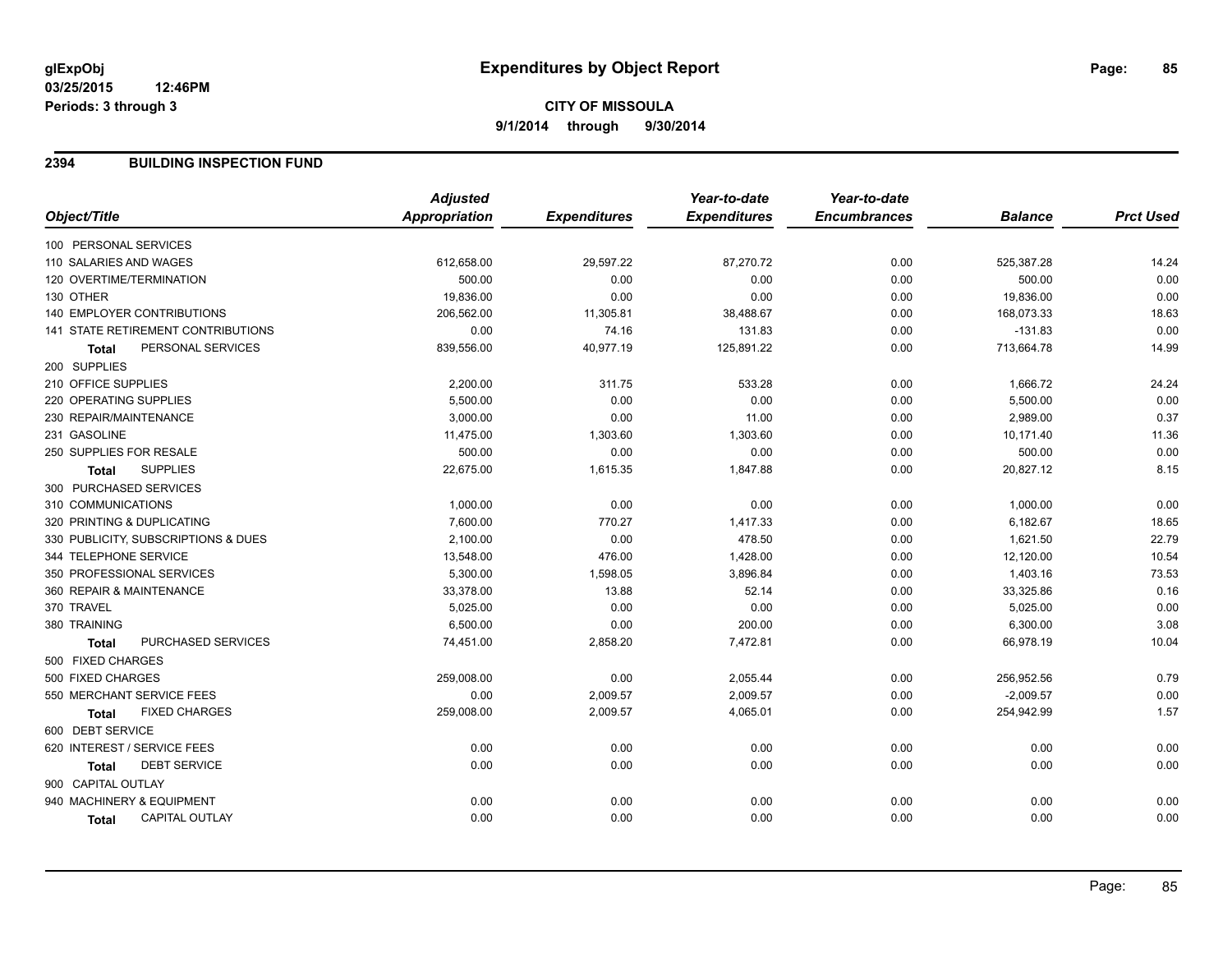| glExpObj             |         |
|----------------------|---------|
| 03/25/2015           | 12:46PM |
| Periods: 3 through 3 |         |

| Total | <b>BUILDING INSPECTION FUND</b> | 195.690.00 | 17.400.21<br>,40U.3<br>$\mathbf{r}$ | 139,276.92<br>the contract of the contract of the contract of the contract of the contract of the contract of the contract of | 0.00 | 6,413.08<br>.056 | 11.65 |
|-------|---------------------------------|------------|-------------------------------------|-------------------------------------------------------------------------------------------------------------------------------|------|------------------|-------|
|       |                                 |            |                                     |                                                                                                                               |      |                  |       |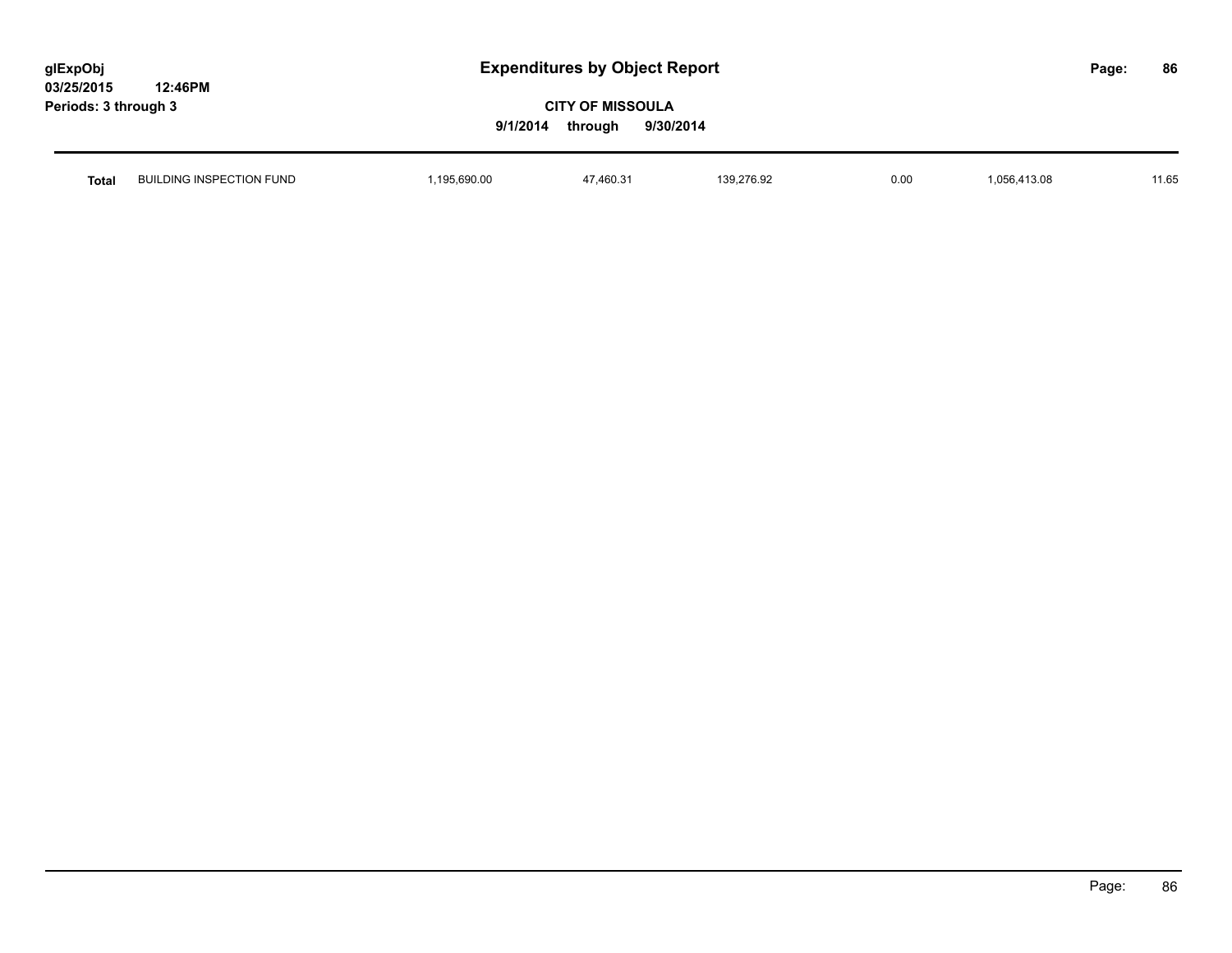#### **2395 CITY GRANTS & PROGRAM INCOME FUND**

**390 NON-DEPARTMENTAL**

| Object/Title           |                                   | <b>Adjusted</b><br><b>Appropriation</b> | <b>Expenditures</b> | Year-to-date<br><b>Expenditures</b> | Year-to-date<br><b>Encumbrances</b> | <b>Balance</b> | <b>Prct Used</b> |
|------------------------|-----------------------------------|-----------------------------------------|---------------------|-------------------------------------|-------------------------------------|----------------|------------------|
| 300 PURCHASED SERVICES |                                   |                                         |                     |                                     |                                     |                |                  |
|                        | 350 PROFESSIONAL SERVICES         | 2.103.00                                | 0.00                | 0.00                                | 0.00                                | 2,103.00       | 0.00             |
| <b>Total</b>           | <b>PURCHASED SERVICES</b>         | 2,103.00                                | 0.00                | 0.00                                | 0.00                                | 2,103.00       | 0.00             |
|                        | 700 GRANTS & CONTRIBUTIONS        |                                         |                     |                                     |                                     |                |                  |
|                        | 700 GRANTS & CONTRIBUTIONS        | 0.00                                    | 0.00                | 0.00                                | 0.00                                | 0.00           | 0.00             |
| <b>Total</b>           | <b>GRANTS &amp; CONTRIBUTIONS</b> | 0.00                                    | 0.00                | 0.00                                | 0.00                                | 0.00           | 0.00             |
| 800 OTHER OBJECTS      |                                   |                                         |                     |                                     |                                     |                |                  |
|                        | 820 TRANSFERS TO OTHER FUNDS      | 0.00                                    | 0.00                | 0.00                                | 0.00                                | 0.00           | 0.00             |
| 845 CONTINGENCY        |                                   | 0.00                                    | 0.00                | 0.00                                | 0.00                                | 0.00           | 0.00             |
| <b>Total</b>           | OTHER OBJECTS                     | 0.00                                    | 0.00                | 0.00                                | 0.00                                | 0.00           | 0.00             |
| <b>Total</b>           | NON-DEPARTMENTAL                  | 2,103.00                                | 0.00                | 0.00                                | 0.00                                | 2,103.00       | 0.00             |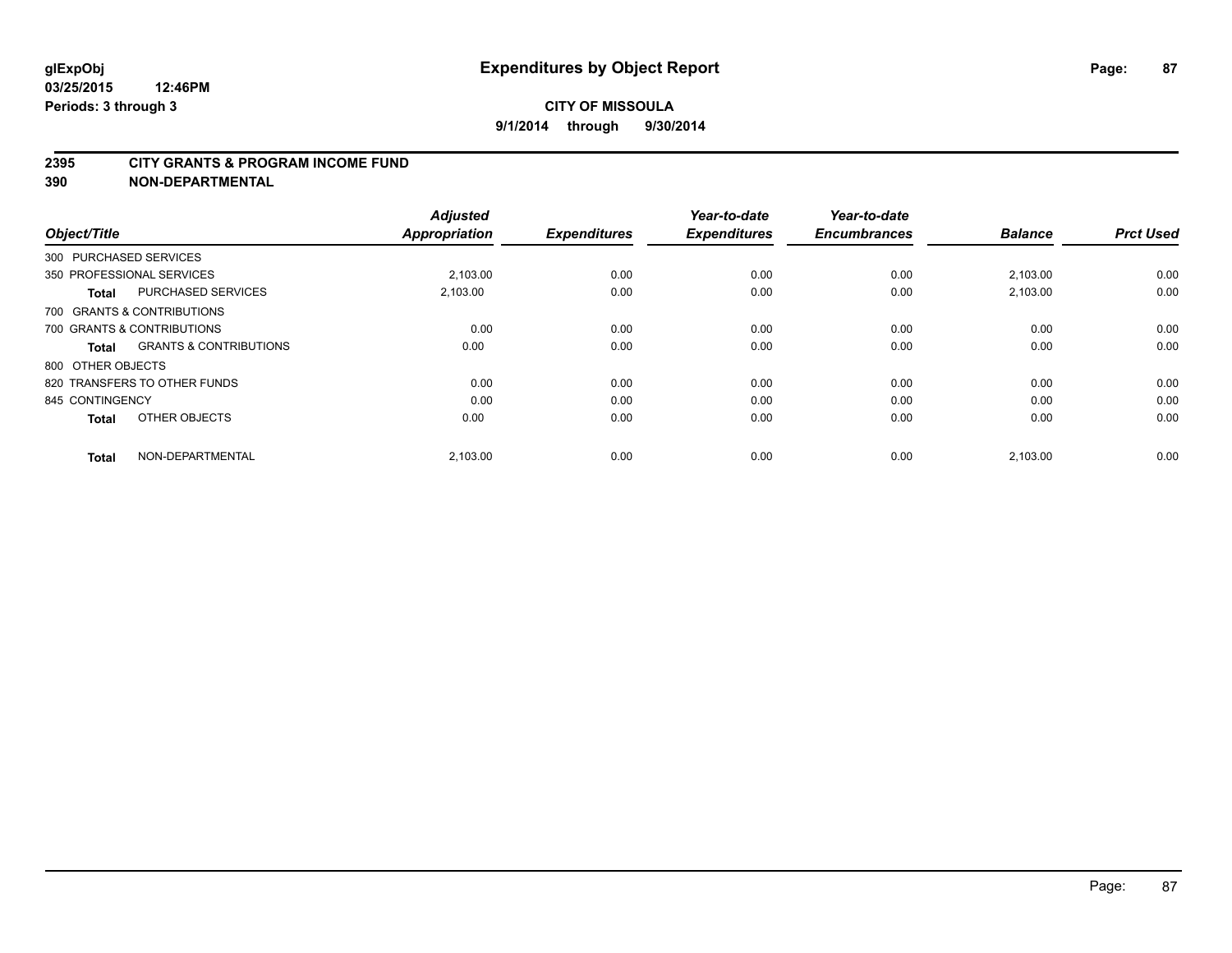# **2395 CITY GRANTS & PROGRAM INCOME FUND**

| Object/Title      |                                   | <b>Adjusted</b><br><b>Appropriation</b> | <b>Expenditures</b> | Year-to-date<br><b>Expenditures</b> | Year-to-date<br><b>Encumbrances</b> | <b>Balance</b> | <b>Prct Used</b> |
|-------------------|-----------------------------------|-----------------------------------------|---------------------|-------------------------------------|-------------------------------------|----------------|------------------|
|                   | 300 PURCHASED SERVICES            |                                         |                     |                                     |                                     |                |                  |
|                   | 350 PROFESSIONAL SERVICES         | 2,103.00                                | 0.00                | 0.00                                | 0.00                                | 2,103.00       | 0.00             |
| Total             | PURCHASED SERVICES                | 2.103.00                                | 0.00                | 0.00                                | 0.00                                | 2.103.00       | 0.00             |
|                   | 700 GRANTS & CONTRIBUTIONS        |                                         |                     |                                     |                                     |                |                  |
|                   | 700 GRANTS & CONTRIBUTIONS        | 0.00                                    | 0.00                | 0.00                                | 0.00                                | 0.00           | 0.00             |
| Total             | <b>GRANTS &amp; CONTRIBUTIONS</b> | 0.00                                    | 0.00                | 0.00                                | 0.00                                | 0.00           | 0.00             |
| 800 OTHER OBJECTS |                                   |                                         |                     |                                     |                                     |                |                  |
|                   | 820 TRANSFERS TO OTHER FUNDS      | 0.00                                    | 0.00                | 0.00                                | 0.00                                | 0.00           | 0.00             |
| 845 CONTINGENCY   |                                   | 0.00                                    | 0.00                | 0.00                                | 0.00                                | 0.00           | 0.00             |
| <b>Total</b>      | OTHER OBJECTS                     | 0.00                                    | 0.00                | 0.00                                | 0.00                                | 0.00           | 0.00             |
| <b>Total</b>      | CITY GRANTS & PROGRAM INCOME FUN  | 2.103.00                                | 0.00                | 0.00                                | 0.00                                | 2.103.00       | 0.00             |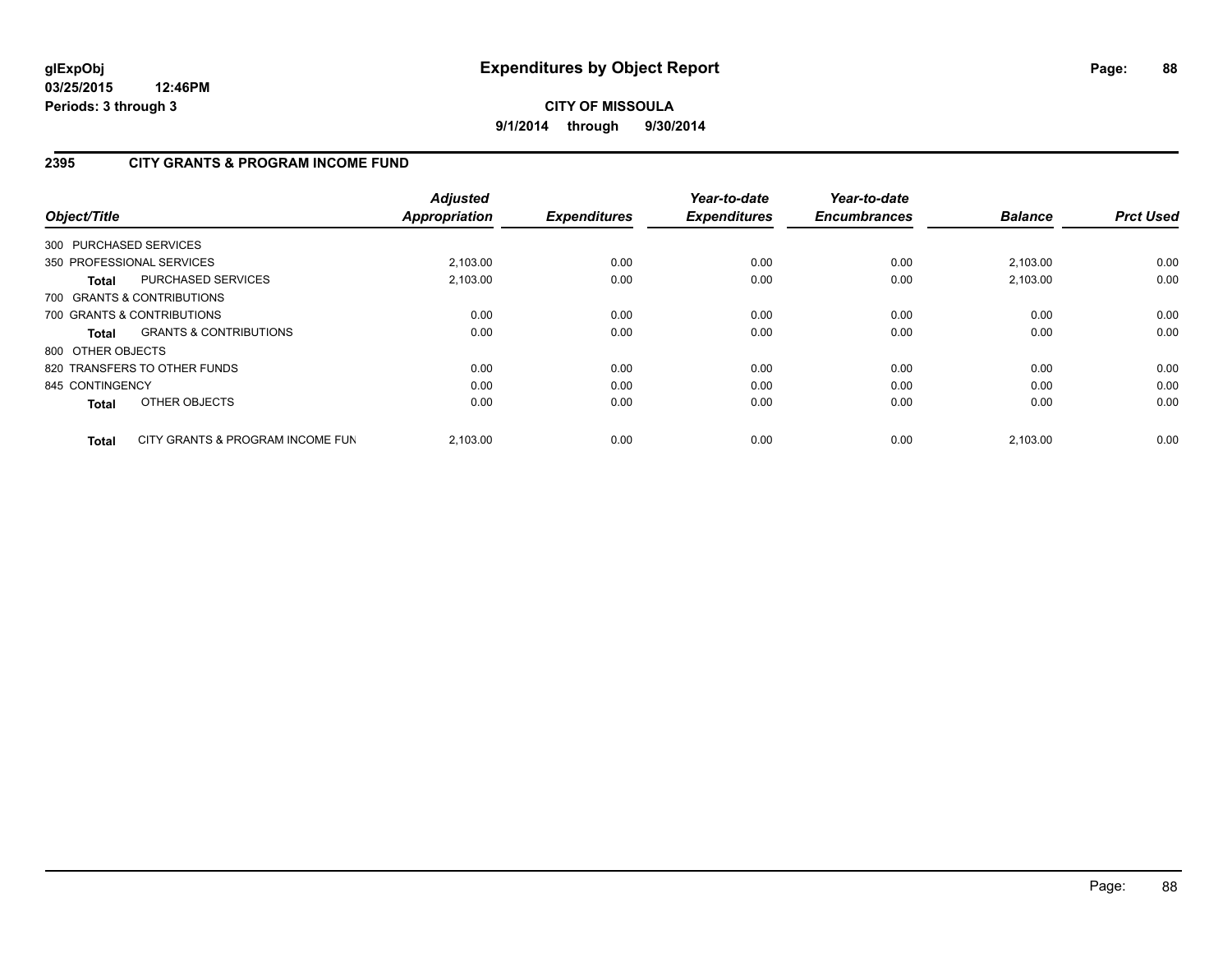#### **2396 ENERGY EFFICIENCY REVOLVING LOAN FUND**

**390 NON-DEPARTMENTAL**

| Object/Title |                                   | <b>Adjusted</b><br>Appropriation | <b>Expenditures</b> | Year-to-date<br><b>Expenditures</b> | Year-to-date<br><b>Encumbrances</b> | <b>Balance</b> | <b>Prct Used</b> |
|--------------|-----------------------------------|----------------------------------|---------------------|-------------------------------------|-------------------------------------|----------------|------------------|
|              | 700 GRANTS & CONTRIBUTIONS        |                                  |                     |                                     |                                     |                |                  |
|              | 700 GRANTS & CONTRIBUTIONS        | 0.00                             | 0.00                | 0.00                                | 0.00                                | 0.00           | 0.00             |
| <b>Total</b> | <b>GRANTS &amp; CONTRIBUTIONS</b> | 0.00                             | 0.00                | 0.00                                | 0.00                                | 0.00           | 0.00             |
| <b>Total</b> | NON-DEPARTMENTAL                  | 0.00                             | 0.00                | 0.00                                | 0.00                                | 0.00           | 0.00             |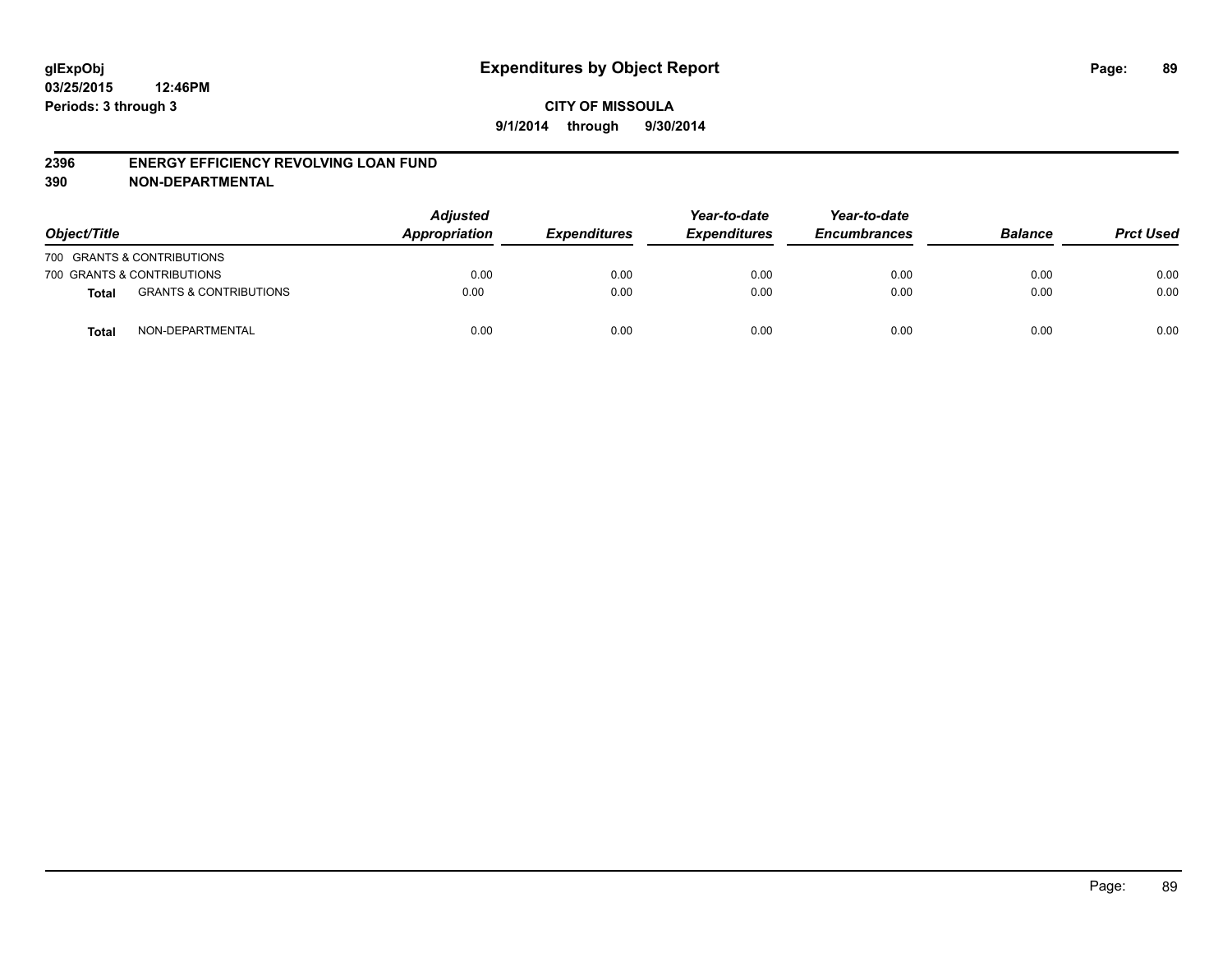# **glExpObj Expenditures by Object Report Page: 90**

**03/25/2015 12:46PM Periods: 3 through 3**

**CITY OF MISSOULA 9/1/2014 through 9/30/2014**

#### **2396 ENERGY EFFICIENCY REVOLVING LOAN FUND**

| Object/Title |                                   | <b>Adjusted</b><br>Appropriation | <b>Expenditures</b> | Year-to-date<br><b>Expenditures</b> | Year-to-date<br><b>Encumbrances</b> | <b>Balance</b> | <b>Prct Used</b> |
|--------------|-----------------------------------|----------------------------------|---------------------|-------------------------------------|-------------------------------------|----------------|------------------|
|              | 700 GRANTS & CONTRIBUTIONS        |                                  |                     |                                     |                                     |                |                  |
|              | 700 GRANTS & CONTRIBUTIONS        | 0.00                             | 0.00                | 0.00                                | 0.00                                | 0.00           | 0.00             |
| <b>Total</b> | <b>GRANTS &amp; CONTRIBUTIONS</b> | 0.00                             | 0.00                | 0.00                                | 0.00                                | 0.00           | 0.00             |
| Total        | ENERGY EFFICIENCY REVOLVING LOAN  | 0.00                             | 0.00                | 0.00                                | 0.00                                | 0.00           | 0.00             |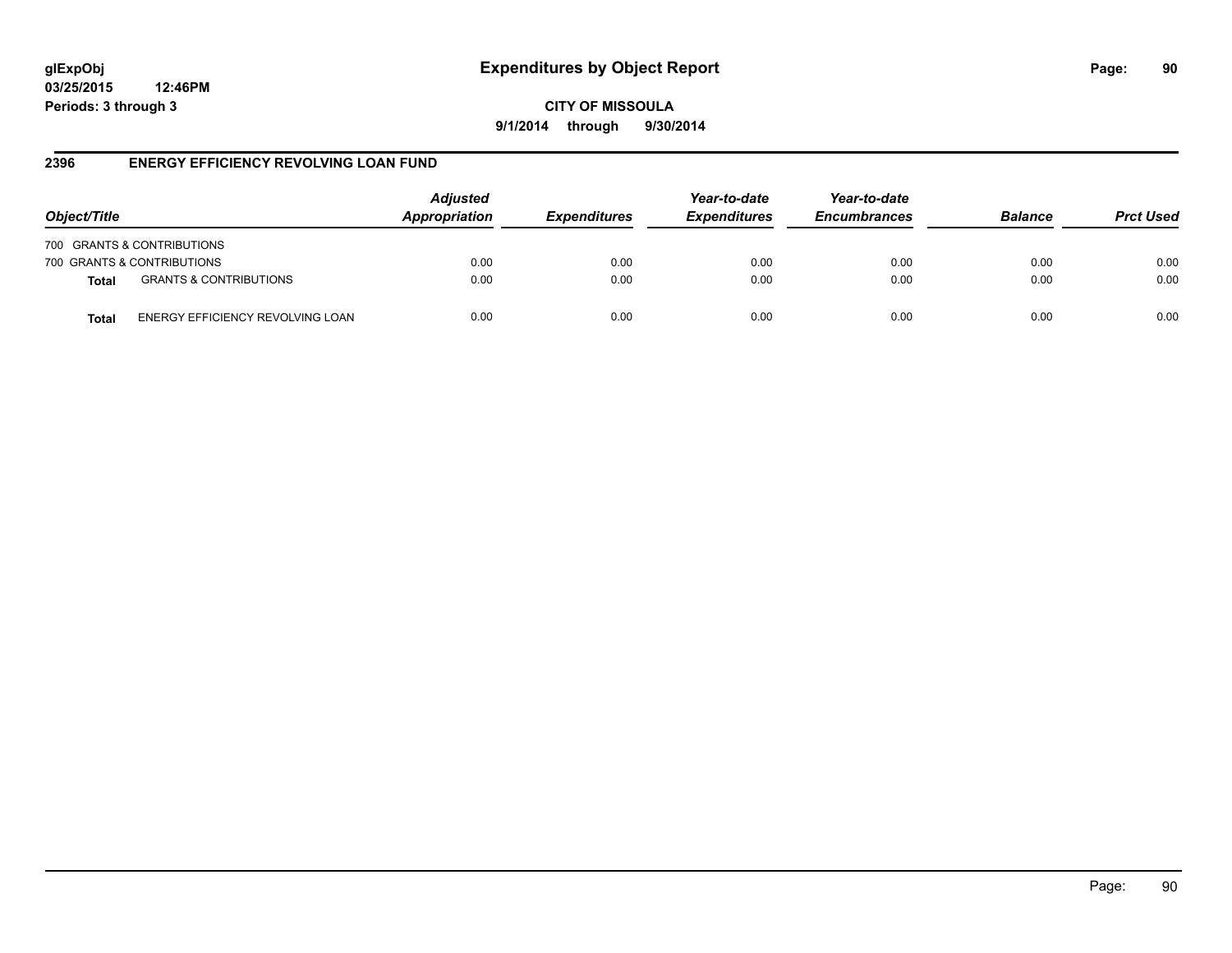#### **2399 DANGEROUS BUILDING DEMOLITION & REPAIR F**

**310 BUILDING INSPECTION**

| Object/Title      |                            | <b>Adjusted</b><br>Appropriation | <b>Expenditures</b> | Year-to-date<br><b>Expenditures</b> | Year-to-date<br><b>Encumbrances</b> | <b>Balance</b> | <b>Prct Used</b> |
|-------------------|----------------------------|----------------------------------|---------------------|-------------------------------------|-------------------------------------|----------------|------------------|
| 800 OTHER OBJECTS |                            |                                  |                     |                                     |                                     |                |                  |
| 845 CONTINGENCY   |                            | 15,000.00                        | 0.00                | 0.00                                | 0.00                                | 15,000.00      | 0.00             |
| <b>Total</b>      | OTHER OBJECTS              | 15,000.00                        | 0.00                | 0.00                                | 0.00                                | 15,000.00      | 0.00             |
| <b>Total</b>      | <b>BUILDING INSPECTION</b> | 15,000.00                        | 0.00                | 0.00                                | 0.00                                | 15,000.00      | 0.00             |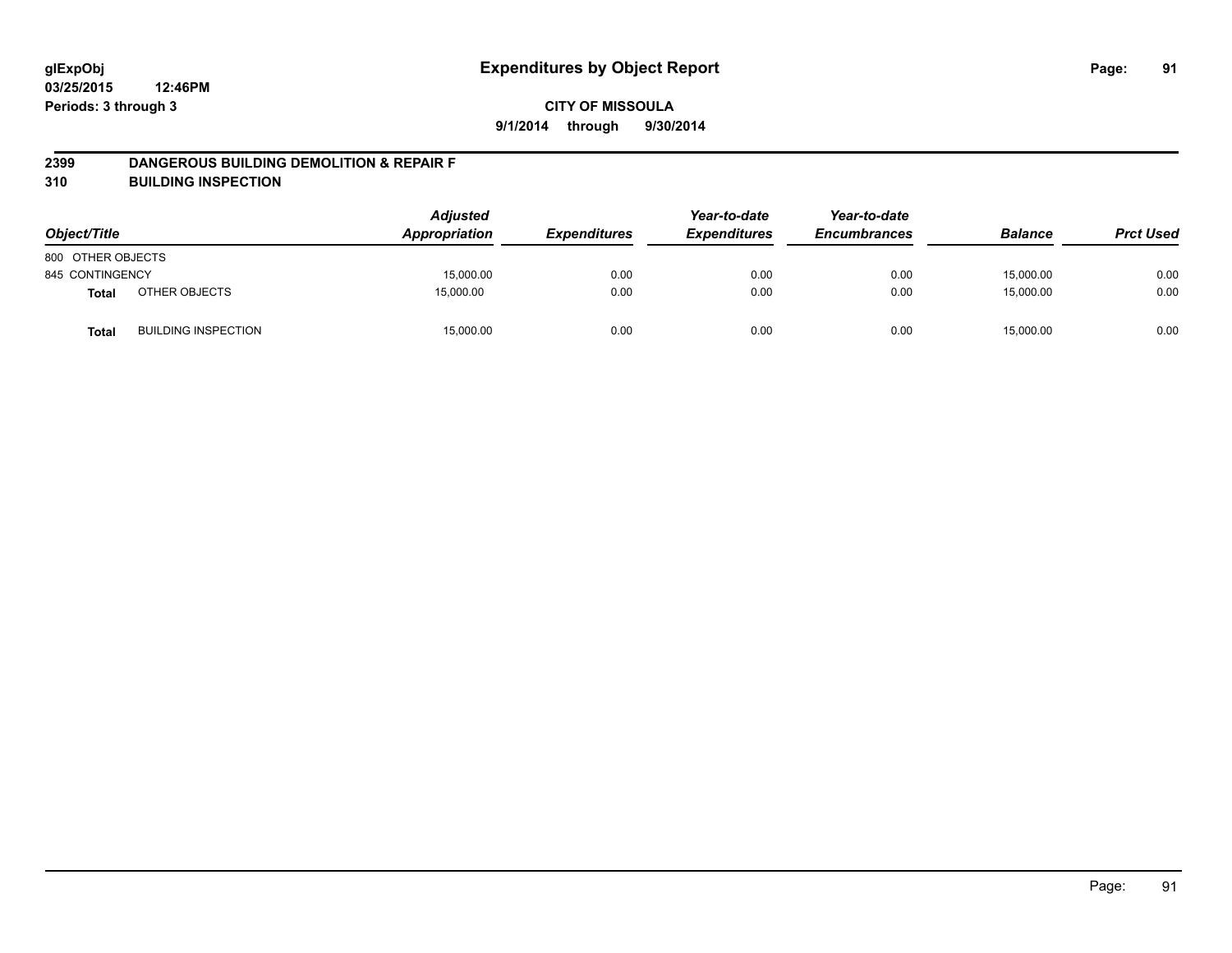**CITY OF MISSOULA 9/1/2014 through 9/30/2014**

#### **2399 DANGEROUS BUILDING DEMOLITION & REPAIR F**

| Object/Title      |                                   | <b>Adjusted</b><br>Appropriation | <i><b>Expenditures</b></i> | Year-to-date<br><b>Expenditures</b> | Year-to-date<br><b>Encumbrances</b> | <b>Balance</b> | <b>Prct Used</b> |
|-------------------|-----------------------------------|----------------------------------|----------------------------|-------------------------------------|-------------------------------------|----------------|------------------|
| 800 OTHER OBJECTS |                                   |                                  |                            |                                     |                                     |                |                  |
| 845 CONTINGENCY   |                                   | 15,000.00                        | 0.00                       | 0.00                                | 0.00                                | 15,000.00      | 0.00             |
| <b>Total</b>      | OTHER OBJECTS                     | 15,000.00                        | 0.00                       | 0.00                                | 0.00                                | 15,000.00      | 0.00             |
| <b>Total</b>      | DANGEROUS BUILDING DEMOLITION & F | 15,000.00                        | 0.00                       | 0.00                                | 0.00                                | 15.000.00      | 0.00             |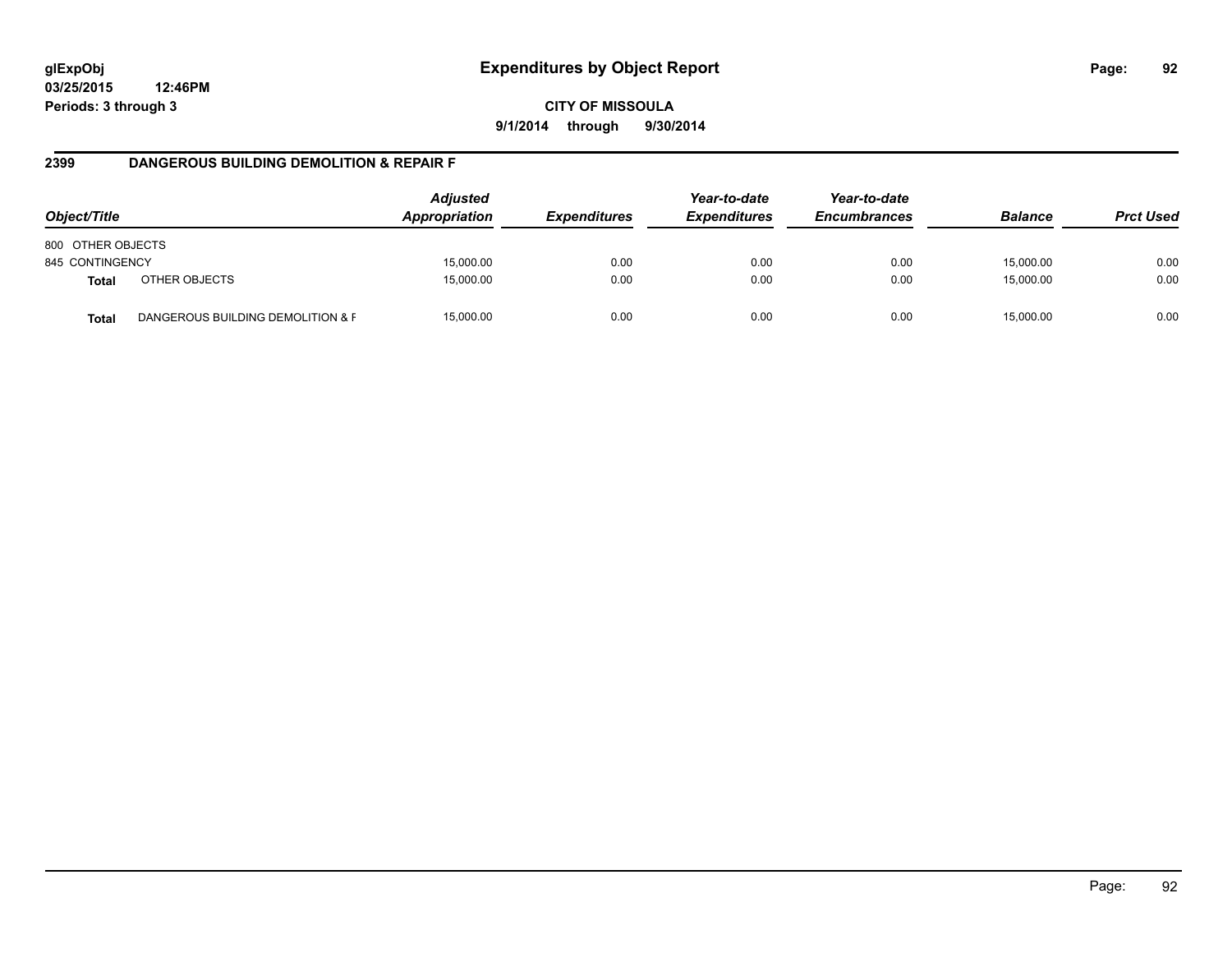# **2400 STREET LIGHTING ASSESSMENTS FUND**

#### **280 PUBLIC WORKS ADMIN/ENGINEERING**

| Object/Title           |                                | <b>Adjusted</b><br>Appropriation | <b>Expenditures</b> | Year-to-date<br><b>Expenditures</b> | Year-to-date<br><b>Encumbrances</b> | <b>Balance</b> | <b>Prct Used</b> |
|------------------------|--------------------------------|----------------------------------|---------------------|-------------------------------------|-------------------------------------|----------------|------------------|
| 300 PURCHASED SERVICES |                                |                                  |                     |                                     |                                     |                |                  |
|                        | 341 ELECTRICITY & NATURAL GAS  | 323.551.00                       | 26,498.29           | 52.457.67                           | 0.00                                | 271.093.33     | 16.21            |
|                        | 350 PROFESSIONAL SERVICES      | 21.806.00                        | 0.00                | 0.00                                | 0.00                                | 21.806.00      | 0.00             |
|                        | 360 REPAIR & MAINTENANCE       | 0.00                             | 0.00                | 0.00                                | 0.00                                | 0.00           | 0.00             |
| Total                  | <b>PURCHASED SERVICES</b>      | 345.357.00                       | 26,498.29           | 52.457.67                           | 0.00                                | 292.899.33     | 15.19            |
| Total                  | PUBLIC WORKS ADMIN/ENGINEERING | 345.357.00                       | 26.498.29           | 52.457.67                           | 0.00                                | 292.899.33     | 15.19            |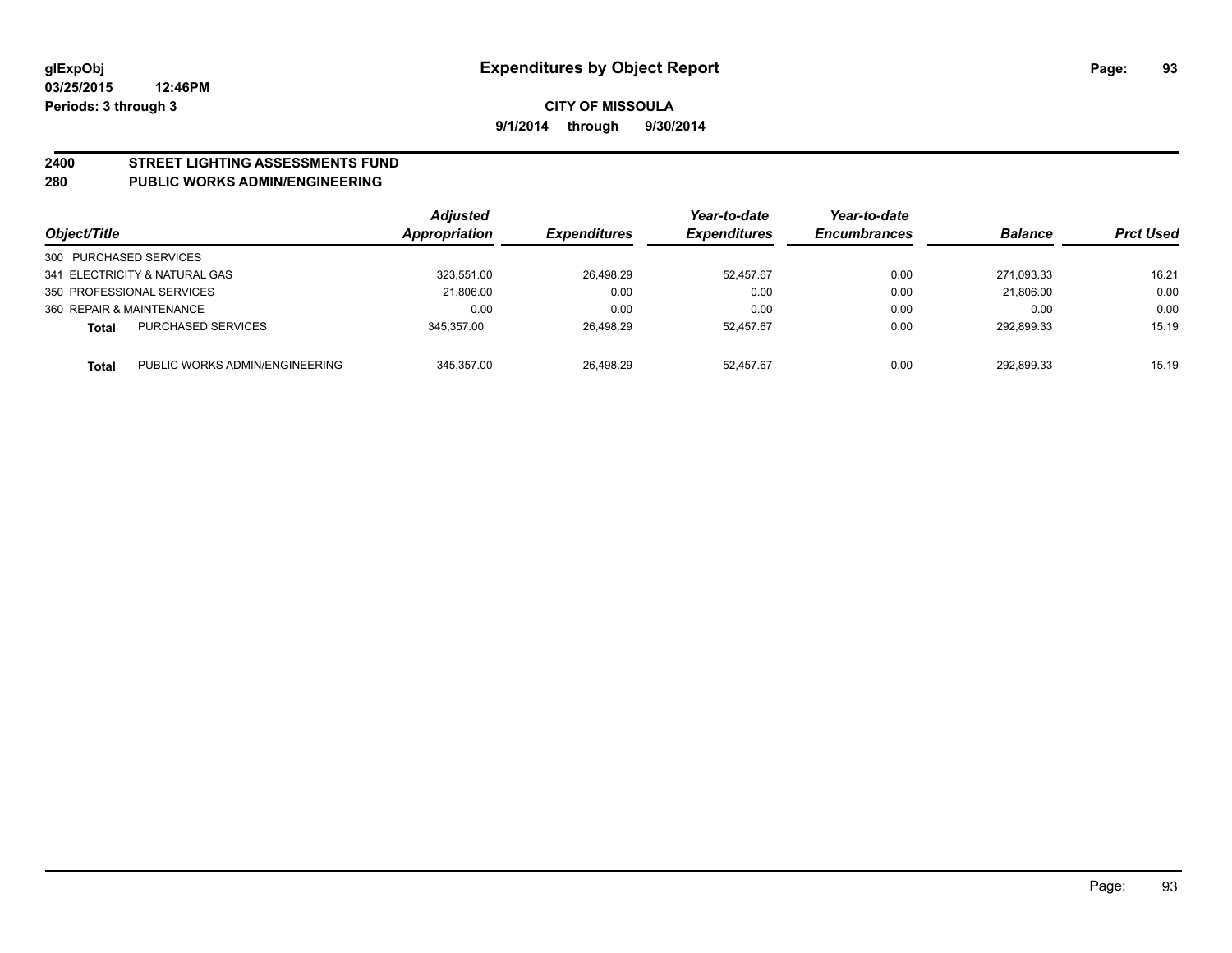#### **2400 STREET LIGHTING ASSESSMENTS FUND**

| Object/Title                                     | <b>Adjusted</b><br><b>Appropriation</b> | <b>Expenditures</b> | Year-to-date<br><b>Expenditures</b> | Year-to-date<br><b>Encumbrances</b> | <b>Balance</b> | <b>Prct Used</b> |
|--------------------------------------------------|-----------------------------------------|---------------------|-------------------------------------|-------------------------------------|----------------|------------------|
| 300 PURCHASED SERVICES                           |                                         |                     |                                     |                                     |                |                  |
| 341 ELECTRICITY & NATURAL GAS                    | 323.551.00                              | 26,498.29           | 52.457.67                           | 0.00                                | 271.093.33     | 16.21            |
| 350 PROFESSIONAL SERVICES                        | 21,806.00                               | 0.00                | 0.00                                | 0.00                                | 21,806.00      | 0.00             |
| 360 REPAIR & MAINTENANCE                         | 0.00                                    | 0.00                | 0.00                                | 0.00                                | 0.00           | 0.00             |
| <b>PURCHASED SERVICES</b><br><b>Total</b>        | 345.357.00                              | 26.498.29           | 52.457.67                           | 0.00                                | 292.899.33     | 15.19            |
| STREET LIGHTING ASSESSMENTS FUND<br><b>Total</b> | 345.357.00                              | 26.498.29           | 52.457.67                           | 0.00                                | 292.899.33     | 15.19            |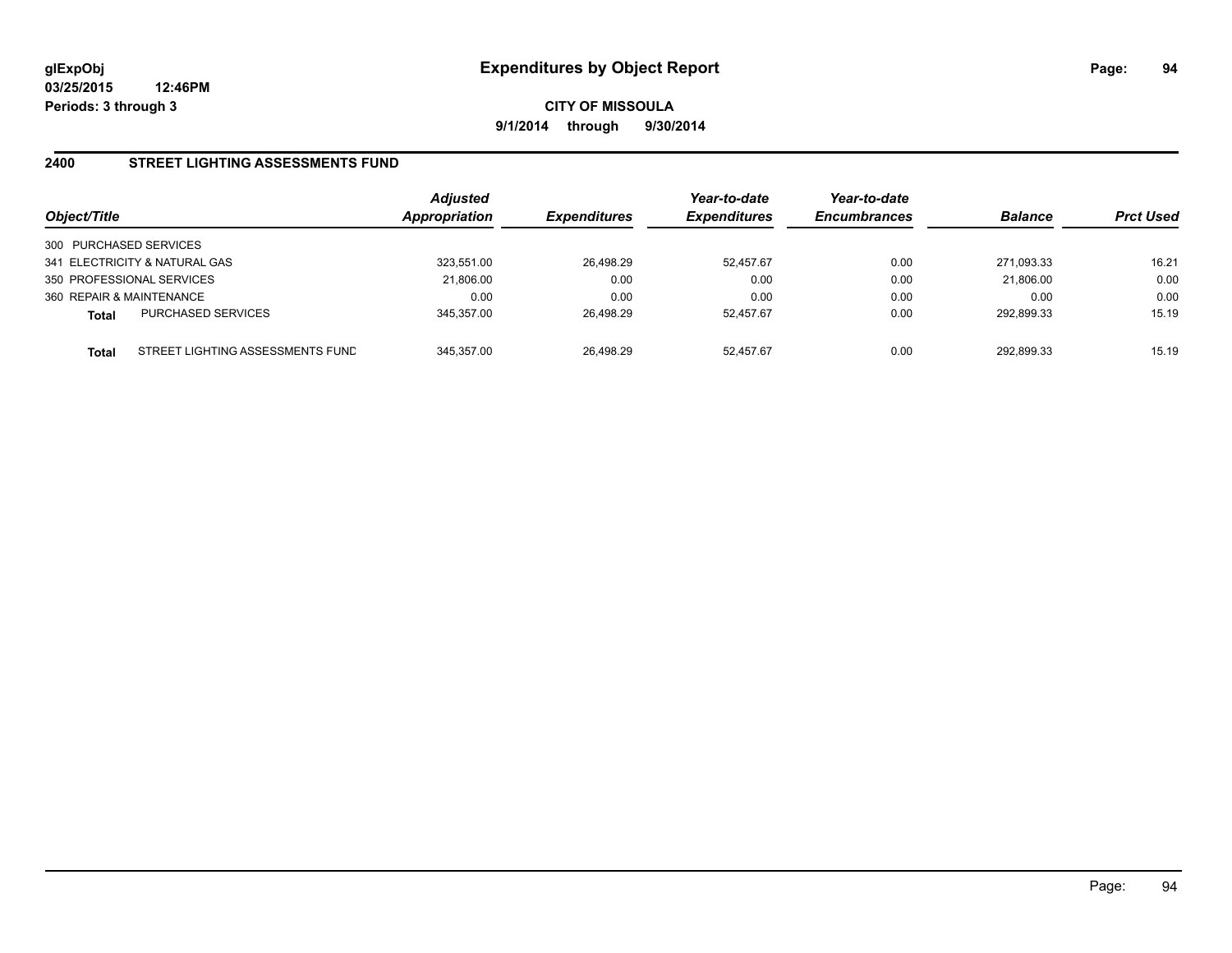#### **2500 STREET MAINTENANCE ASSESSMENT FUND**

**390 NON-DEPARTMENTAL**

| Object/Title           |                              | <b>Adjusted</b><br><b>Appropriation</b> | <b>Expenditures</b> | Year-to-date<br><b>Expenditures</b> | Year-to-date<br><b>Encumbrances</b> | <b>Balance</b> | <b>Prct Used</b> |
|------------------------|------------------------------|-----------------------------------------|---------------------|-------------------------------------|-------------------------------------|----------------|------------------|
| 300 PURCHASED SERVICES |                              |                                         |                     |                                     |                                     |                |                  |
| 345 GARBAGE            |                              | 32,014.00                               | 1.953.17            | 5.859.51                            | 0.00                                | 26.154.49      | 18.30            |
| <b>Total</b>           | <b>PURCHASED SERVICES</b>    | 32.014.00                               | 1,953.17            | 5,859.51                            | 0.00                                | 26,154.49      | 18.30            |
| 800 OTHER OBJECTS      |                              |                                         |                     |                                     |                                     |                |                  |
|                        | 820 TRANSFERS TO OTHER FUNDS | 27.281.00                               | 0.00                | 0.00                                | 0.00                                | 27.281.00      | 0.00             |
| <b>Total</b>           | OTHER OBJECTS                | 27.281.00                               | 0.00                | 0.00                                | 0.00                                | 27.281.00      | 0.00             |
| <b>Total</b>           | NON-DEPARTMENTAL             | 59.295.00                               | 1.953.17            | 5.859.51                            | 0.00                                | 53.435.49      | 9.88             |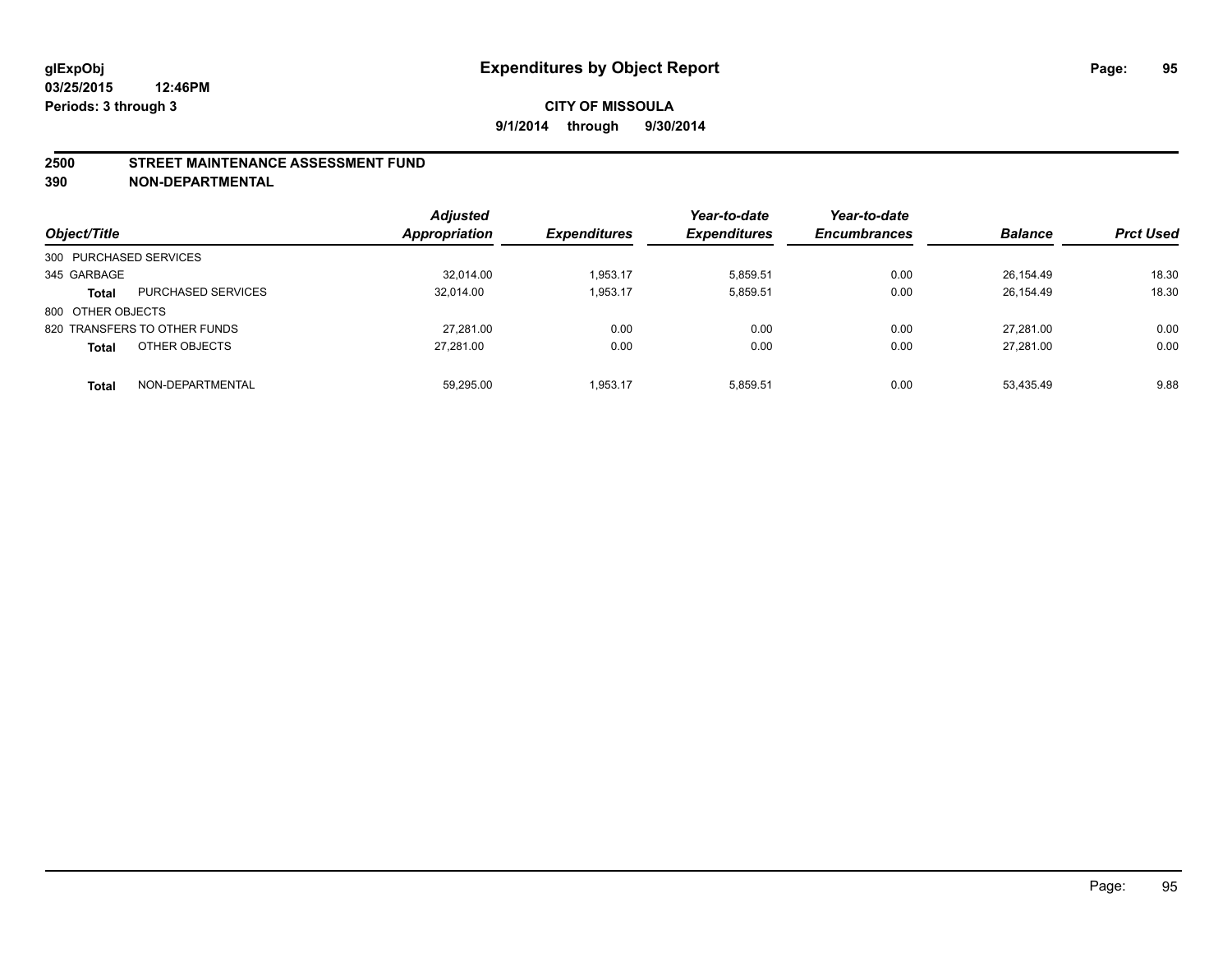**CITY OF MISSOULA 9/1/2014 through 9/30/2014**

#### **2500 STREET MAINTENANCE ASSESSMENT FUND**

| Object/Title           |                                  | <b>Adjusted</b><br><b>Appropriation</b> | <b>Expenditures</b> | Year-to-date<br><b>Expenditures</b> | Year-to-date<br><b>Encumbrances</b> | <b>Balance</b> | <b>Prct Used</b> |
|------------------------|----------------------------------|-----------------------------------------|---------------------|-------------------------------------|-------------------------------------|----------------|------------------|
| 300 PURCHASED SERVICES |                                  |                                         |                     |                                     |                                     |                |                  |
| 345 GARBAGE            |                                  | 32,014.00                               | 1,953.17            | 5.859.51                            | 0.00                                | 26,154.49      | 18.30            |
| <b>Total</b>           | <b>PURCHASED SERVICES</b>        | 32.014.00                               | 1,953.17            | 5.859.51                            | 0.00                                | 26.154.49      | 18.30            |
| 800 OTHER OBJECTS      |                                  |                                         |                     |                                     |                                     |                |                  |
|                        | 820 TRANSFERS TO OTHER FUNDS     | 27.281.00                               | 0.00                | 0.00                                | 0.00                                | 27.281.00      | 0.00             |
| <b>Total</b>           | OTHER OBJECTS                    | 27,281.00                               | 0.00                | 0.00                                | 0.00                                | 27.281.00      | 0.00             |
| Total                  | STREET MAINTENANCE ASSESSMENT FI | 59.295.00                               | 1.953.17            | 5.859.51                            | 0.00                                | 53.435.49      | 9.88             |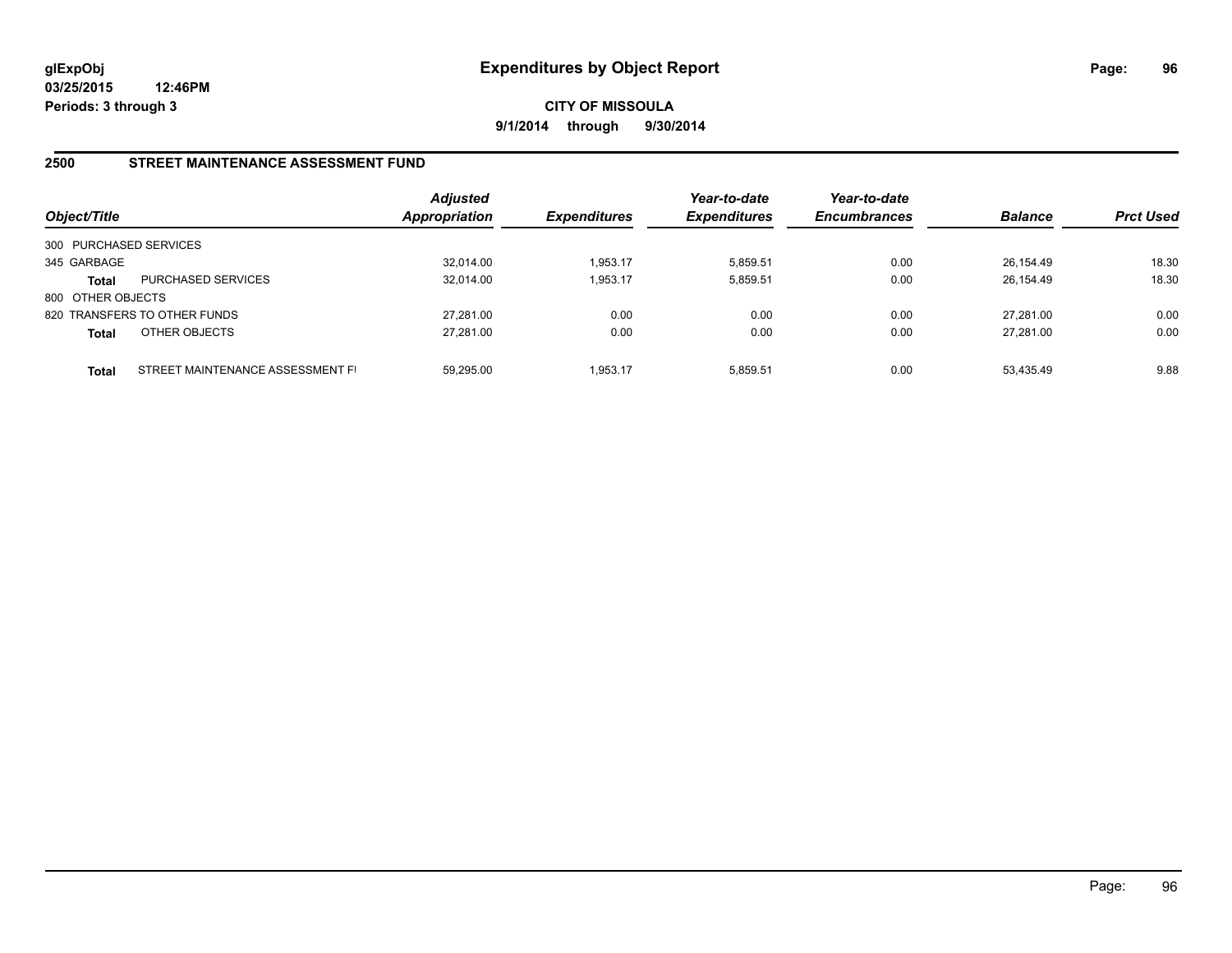#### **2510 RUSSELL PARK MAINTENANCE ASSESSMENT FUND**

**370 PARKS & RECREATION**

| Object/Title      |                               | <b>Adjusted</b><br><b>Appropriation</b> | <b>Expenditures</b> | Year-to-date<br><b>Expenditures</b> | Year-to-date<br><b>Encumbrances</b> | <b>Balance</b> | <b>Prct Used</b> |
|-------------------|-------------------------------|-----------------------------------------|---------------------|-------------------------------------|-------------------------------------|----------------|------------------|
| 800 OTHER OBJECTS |                               |                                         |                     |                                     |                                     |                |                  |
|                   | 820 TRANSFERS TO OTHER FUNDS  | 0.00                                    | 0.00                | 0.00                                | 0.00                                | 0.00           | 0.00             |
| <b>Total</b>      | OTHER OBJECTS                 | 0.00                                    | 0.00                | 0.00                                | 0.00                                | 0.00           | 0.00             |
| Total             | <b>PARKS &amp; RECREATION</b> | 0.00                                    | 0.00                | 0.00                                | 0.00                                | 0.00           | 0.00             |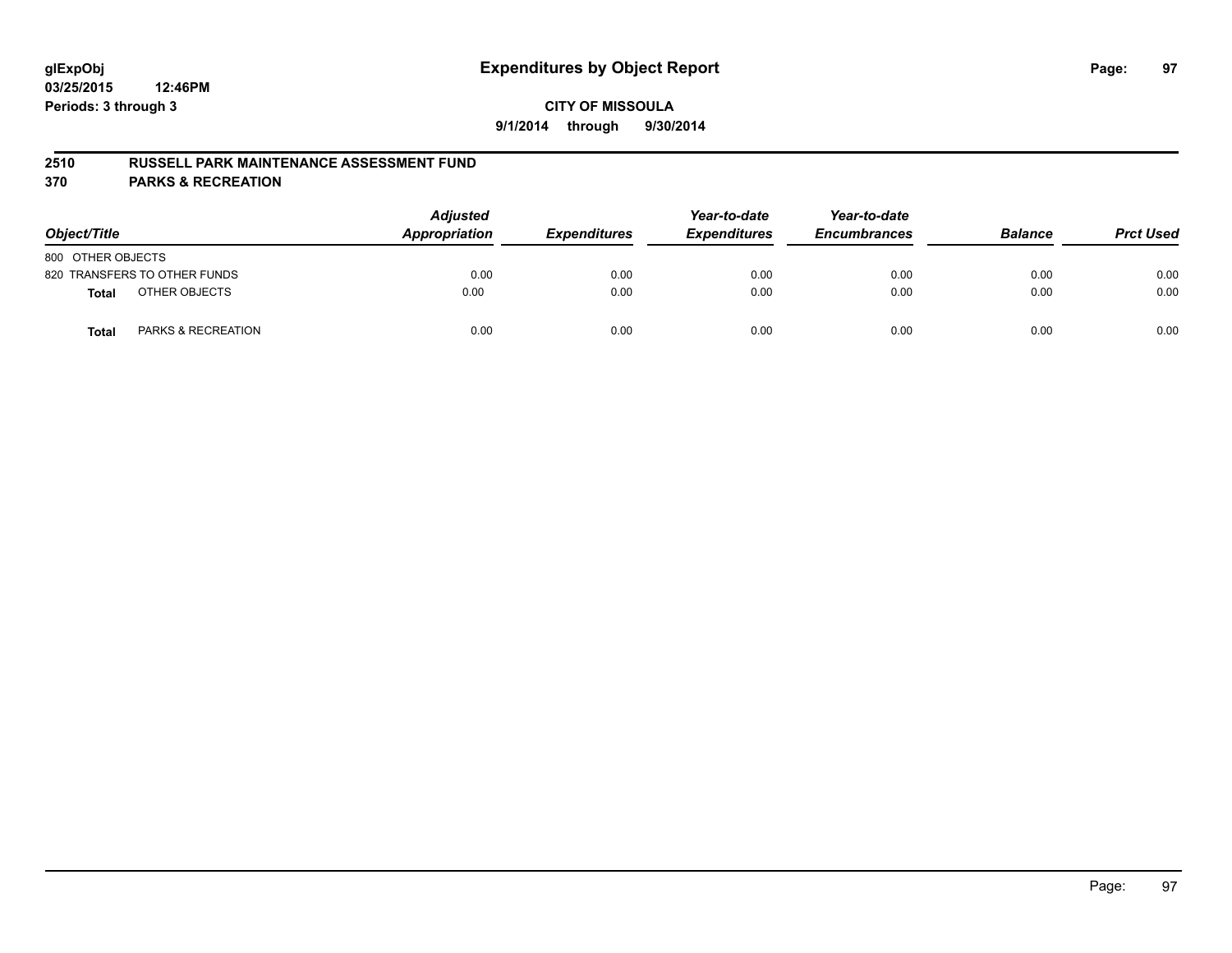# **glExpObj Expenditures by Object Report Page: 98**

**03/25/2015 12:46PM Periods: 3 through 3**

**CITY OF MISSOULA 9/1/2014 through 9/30/2014**

#### **2510 RUSSELL PARK MAINTENANCE ASSESSMENT FUND**

| Object/Title                                     | <b>Adjusted</b><br>Appropriation | <b>Expenditures</b> | Year-to-date<br><b>Expenditures</b> | Year-to-date<br><b>Encumbrances</b> | <b>Balance</b> | <b>Prct Used</b> |
|--------------------------------------------------|----------------------------------|---------------------|-------------------------------------|-------------------------------------|----------------|------------------|
| 800 OTHER OBJECTS                                |                                  |                     |                                     |                                     |                |                  |
| 820 TRANSFERS TO OTHER FUNDS                     | 0.00                             | 0.00                | 0.00                                | 0.00                                | 0.00           | 0.00             |
| OTHER OBJECTS<br><b>Total</b>                    | 0.00                             | 0.00                | 0.00                                | 0.00                                | 0.00           | 0.00             |
| RUSSELL PARK MAINTENANCE ASSESSN<br><b>Total</b> | 0.00                             | 0.00                | 0.00                                | 0.00                                | 0.00           | 0.00             |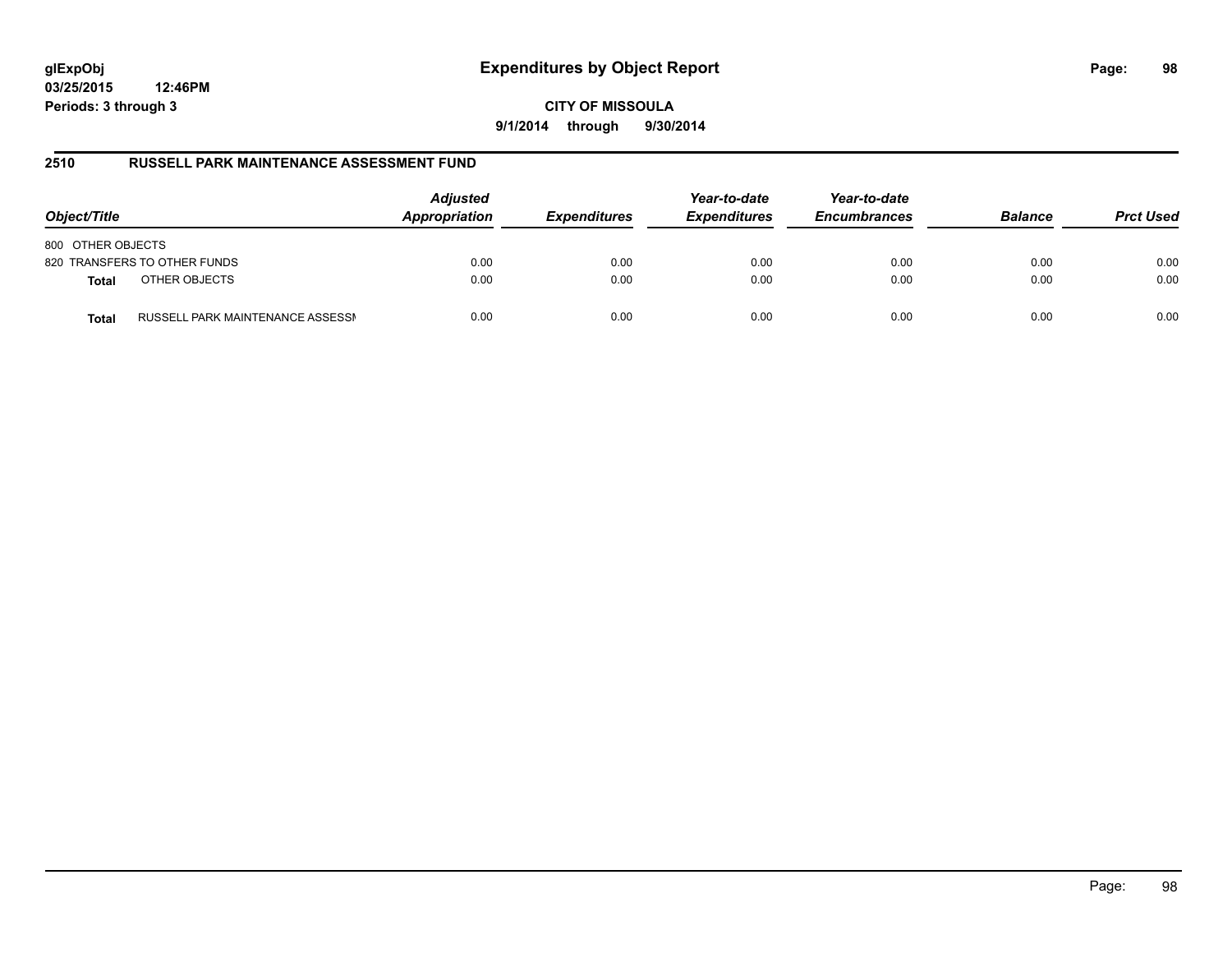# **2511 WILLOWWOOD PARK MAINTENANCE ASSESSMENT F**

**370 PARKS & RECREATION**

| Object/Title                       | <b>Adjusted</b><br><b>Appropriation</b> | <b>Expenditures</b> | Year-to-date<br><b>Expenditures</b> | Year-to-date<br><b>Encumbrances</b> | <b>Balance</b> | <b>Prct Used</b> |
|------------------------------------|-----------------------------------------|---------------------|-------------------------------------|-------------------------------------|----------------|------------------|
| 600 DEBT SERVICE                   |                                         |                     |                                     |                                     |                |                  |
| 620 INTEREST / SERVICE FEES        | 0.00                                    | 0.00                | 0.00                                | 0.00                                | 0.00           | 0.00             |
| <b>DEBT SERVICE</b><br>Total       | 0.00                                    | 0.00                | 0.00                                | 0.00                                | 0.00           | 0.00             |
| 800 OTHER OBJECTS                  |                                         |                     |                                     |                                     |                |                  |
| 820 TRANSFERS TO OTHER FUNDS       | 0.00                                    | 0.00                | 0.00                                | 0.00                                | 0.00           | 0.00             |
| OTHER OBJECTS<br><b>Total</b>      | 0.00                                    | 0.00                | 0.00                                | 0.00                                | 0.00           | 0.00             |
| PARKS & RECREATION<br><b>Total</b> | 0.00                                    | 0.00                | 0.00                                | 0.00                                | 0.00           | 0.00             |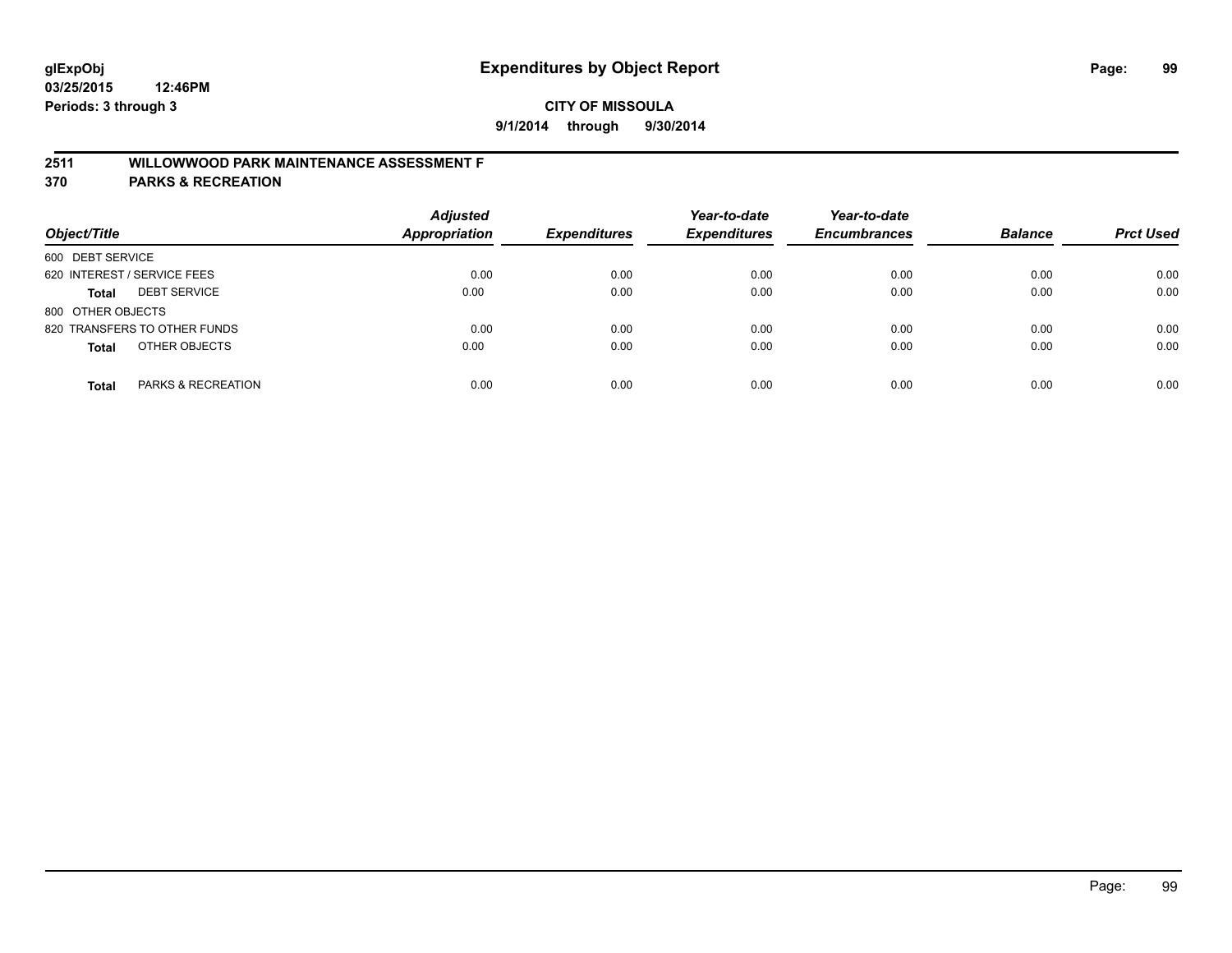**CITY OF MISSOULA 9/1/2014 through 9/30/2014**

#### **2511 WILLOWWOOD PARK MAINTENANCE ASSESSMENT F**

| Object/Title                |                                 | <b>Adjusted</b><br><b>Appropriation</b> | <b>Expenditures</b> | Year-to-date<br><b>Expenditures</b> | Year-to-date<br><b>Encumbrances</b> | <b>Balance</b> | <b>Prct Used</b> |
|-----------------------------|---------------------------------|-----------------------------------------|---------------------|-------------------------------------|-------------------------------------|----------------|------------------|
| 600 DEBT SERVICE            |                                 |                                         |                     |                                     |                                     |                |                  |
| 620 INTEREST / SERVICE FEES |                                 | 0.00                                    | 0.00                | 0.00                                | 0.00                                | 0.00           | 0.00             |
| <b>Total</b>                | <b>DEBT SERVICE</b>             | 0.00                                    | 0.00                | 0.00                                | 0.00                                | 0.00           | 0.00             |
| 800 OTHER OBJECTS           |                                 |                                         |                     |                                     |                                     |                |                  |
|                             | 820 TRANSFERS TO OTHER FUNDS    | 0.00                                    | 0.00                | 0.00                                | 0.00                                | 0.00           | 0.00             |
| <b>Total</b>                | OTHER OBJECTS                   | 0.00                                    | 0.00                | 0.00                                | 0.00                                | 0.00           | 0.00             |
| <b>Total</b>                | WILLOWWOOD PARK MAINTENANCE ASS | 0.00                                    | 0.00                | 0.00                                | 0.00                                | 0.00           | 0.00             |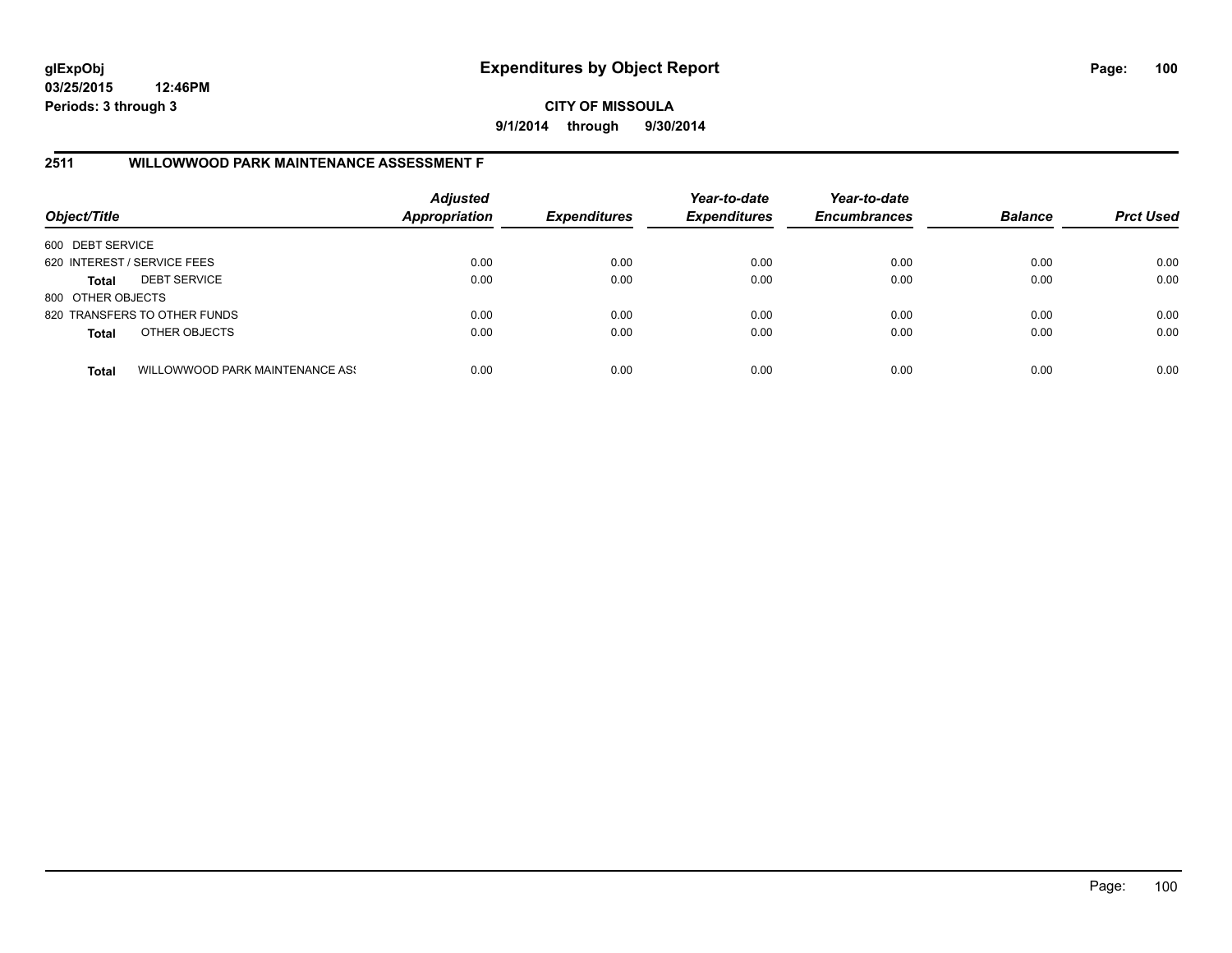#### **2512 ROAD DISTRICT #1**

**320 STREET MAINTENANCE**

|                               |                              | <b>Adjusted</b>      |                     | Year-to-date        | Year-to-date        |                |                  |
|-------------------------------|------------------------------|----------------------|---------------------|---------------------|---------------------|----------------|------------------|
| Object/Title                  |                              | <b>Appropriation</b> | <b>Expenditures</b> | <b>Expenditures</b> | <b>Encumbrances</b> | <b>Balance</b> | <b>Prct Used</b> |
| 100 PERSONAL SERVICES         |                              |                      |                     |                     |                     |                |                  |
| 110 SALARIES AND WAGES        |                              | 25,620.00            | 0.00                | 0.00                | 0.00                | 25,620.00      | 0.00             |
|                               | 140 EMPLOYER CONTRIBUTIONS   | 6,255.00             | 0.00                | 0.00                | 0.00                | 6,255.00       | 0.00             |
| Total                         | PERSONAL SERVICES            | 31,875.00            | 0.00                | 0.00                | 0.00                | 31,875.00      | 0.00             |
| 200 SUPPLIES                  |                              |                      |                     |                     |                     |                |                  |
| 220 OPERATING SUPPLIES        |                              | 91,014.00            | 1,340.67            | 1,340.67            | 0.00                | 89,673.33      | 1.47             |
| 230 REPAIR/MAINTENANCE        |                              | 94,978.00            | 6,628.39            | 6,999.33            | 0.00                | 87,978.67      | 7.37             |
| 231 GASOLINE                  |                              | 1,135.00             | 0.00                | 0.00                | 0.00                | 1,135.00       | 0.00             |
| <b>Total</b>                  | <b>SUPPLIES</b>              | 187,127.00           | 7,969.06            | 8,340.00            | 0.00                | 178,787.00     | 4.46             |
|                               | 300 PURCHASED SERVICES       |                      |                     |                     |                     |                |                  |
| 343 WATER CHARGES             |                              | 0.00                 | 0.00                | 0.00                | 0.00                | 0.00           | 0.00             |
|                               | 350 PROFESSIONAL SERVICES    | 20,000.00            | 0.00                | 0.00                | 0.00                | 20,000.00      | 0.00             |
| Total                         | PURCHASED SERVICES           | 20,000.00            | 0.00                | 0.00                | 0.00                | 20,000.00      | 0.00             |
| 400 BUILDING MATERIALS        |                              |                      |                     |                     |                     |                |                  |
| <b>400 BUILDING MATERIALS</b> |                              | 175,201.00           | 11,999.62           | 11,999.62           | 0.00                | 163,201.38     | 6.85             |
| <b>Total</b>                  | <b>BUILDING MATERIALS</b>    | 175,201.00           | 11,999.62           | 11,999.62           | 0.00                | 163,201.38     | 6.85             |
| 500 FIXED CHARGES             |                              |                      |                     |                     |                     |                |                  |
| 500 FIXED CHARGES             |                              | 10,000.00            | 0.00                | 10,000.00           | 0.00                | 0.00           | 100.00           |
| <b>Total</b>                  | <b>FIXED CHARGES</b>         | 10,000.00            | 0.00                | 10,000.00           | 0.00                | 0.00           | 100.00           |
| 600 DEBT SERVICE              |                              |                      |                     |                     |                     |                |                  |
| 610 PRINCIPAL                 |                              | 218,771.00           | 0.00                | 45,470.94           | 0.00                | 173,300.06     | 20.78            |
|                               | 620 INTEREST / SERVICE FEES  | 32,025.00            | 0.00                | 2,584.58            | 0.00                | 29,440.42      | 8.07             |
| Total                         | <b>DEBT SERVICE</b>          | 250,796.00           | 0.00                | 48,055.52           | 0.00                | 202,740.48     | 19.16            |
| 800 OTHER OBJECTS             |                              |                      |                     |                     |                     |                |                  |
|                               | 820 TRANSFERS TO OTHER FUNDS | 0.00                 | 0.00                | 0.00                | 0.00                | 0.00           | 0.00             |
| 845 CONTINGENCY               |                              | 0.00                 | 0.00                | 0.00                | 0.00                | 0.00           | 0.00             |
| <b>Total</b>                  | OTHER OBJECTS                | 0.00                 | 0.00                | 0.00                | 0.00                | 0.00           | 0.00             |
|                               |                              |                      |                     |                     |                     |                |                  |
| 900 CAPITAL OUTLAY            |                              |                      |                     |                     |                     |                |                  |
| 930 IMPROVEMENTS              |                              | 597,303.00           | 828.75              | 828.75              | 0.00                | 596,474.25     | 0.14             |
| <b>Total</b>                  | CAPITAL OUTLAY               | 597,303.00           | 828.75              | 828.75              | 0.00                | 596,474.25     | 0.14             |
| Total                         | <b>STREET MAINTENANCE</b>    | 1,272,302.00         | 20,797.43           | 79,223.89           | 0.00                | 1,193,078.11   | 6.23             |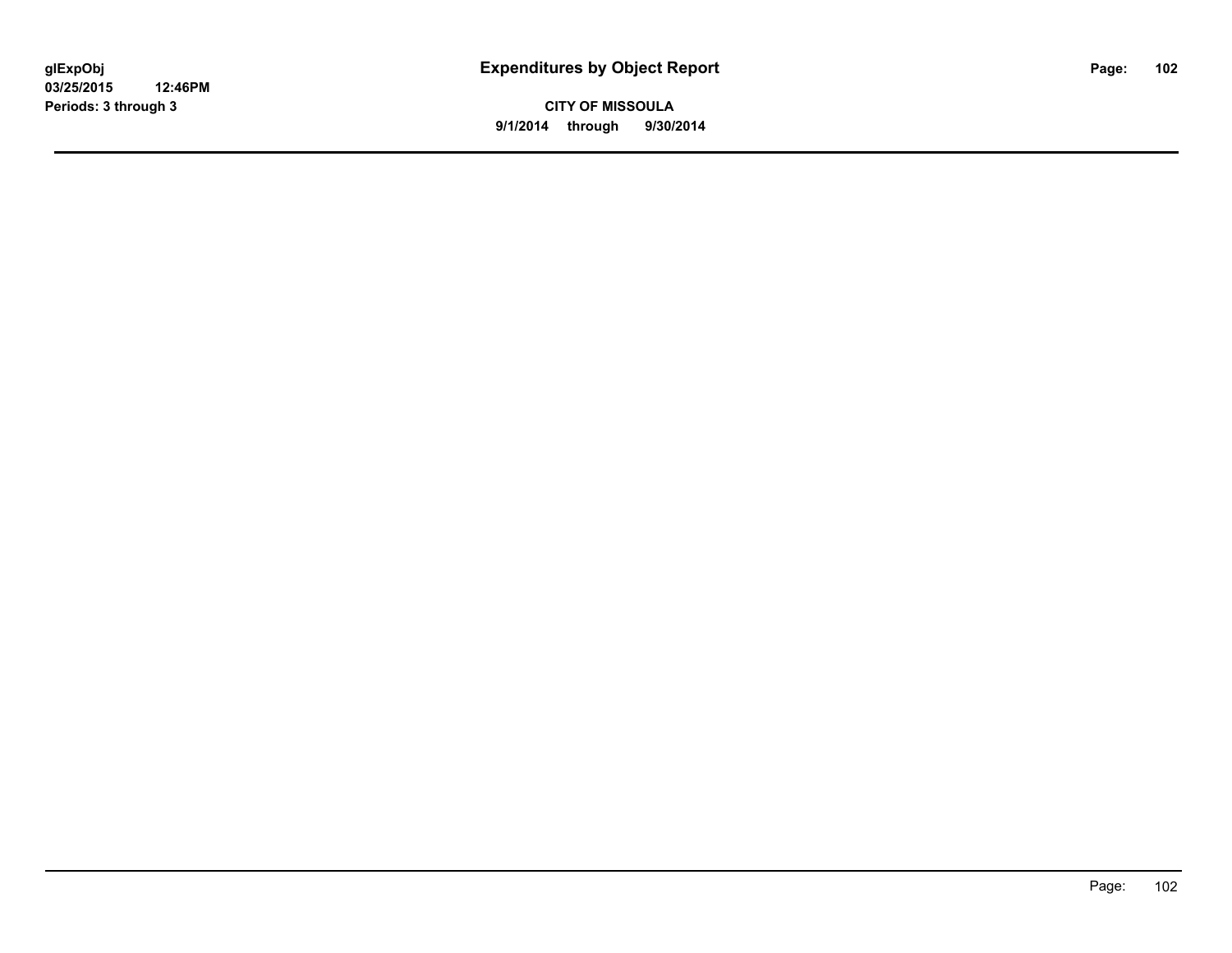#### **2512 ROAD DISTRICT #1**

|                                           | <b>Adjusted</b> |                     | Year-to-date        | Year-to-date        |                |                  |
|-------------------------------------------|-----------------|---------------------|---------------------|---------------------|----------------|------------------|
| Object/Title                              | Appropriation   | <b>Expenditures</b> | <b>Expenditures</b> | <b>Encumbrances</b> | <b>Balance</b> | <b>Prct Used</b> |
| 100 PERSONAL SERVICES                     |                 |                     |                     |                     |                |                  |
| 110 SALARIES AND WAGES                    | 25,620.00       | 0.00                | 0.00                | 0.00                | 25,620.00      | 0.00             |
| 140 EMPLOYER CONTRIBUTIONS                | 6,255.00        | 0.00                | 0.00                | 0.00                | 6,255.00       | 0.00             |
| PERSONAL SERVICES<br><b>Total</b>         | 31,875.00       | 0.00                | 0.00                | 0.00                | 31,875.00      | 0.00             |
| 200 SUPPLIES                              |                 |                     |                     |                     |                |                  |
| 220 OPERATING SUPPLIES                    | 91,014.00       | 1,340.67            | 1,340.67            | 0.00                | 89,673.33      | 1.47             |
| 230 REPAIR/MAINTENANCE                    | 94,978.00       | 6,628.39            | 6,999.33            | 0.00                | 87,978.67      | 7.37             |
| 231 GASOLINE                              | 1,135.00        | 0.00                | 0.00                | 0.00                | 1,135.00       | 0.00             |
| <b>SUPPLIES</b><br><b>Total</b>           | 187,127.00      | 7,969.06            | 8,340.00            | 0.00                | 178,787.00     | 4.46             |
| 300 PURCHASED SERVICES                    |                 |                     |                     |                     |                |                  |
| 343 WATER CHARGES                         | 0.00            | 0.00                | 0.00                | 0.00                | 0.00           | 0.00             |
| 350 PROFESSIONAL SERVICES                 | 20,000.00       | 0.00                | 0.00                | 0.00                | 20,000.00      | 0.00             |
| PURCHASED SERVICES<br>Total               | 20,000.00       | 0.00                | 0.00                | 0.00                | 20,000.00      | 0.00             |
| 400 BUILDING MATERIALS                    |                 |                     |                     |                     |                |                  |
| <b>400 BUILDING MATERIALS</b>             | 175,201.00      | 11,999.62           | 11,999.62           | 0.00                | 163,201.38     | 6.85             |
| <b>BUILDING MATERIALS</b><br><b>Total</b> | 175,201.00      | 11,999.62           | 11,999.62           | 0.00                | 163,201.38     | 6.85             |
| 500 FIXED CHARGES                         |                 |                     |                     |                     |                |                  |
| 500 FIXED CHARGES                         | 10,000.00       | 0.00                | 10,000.00           | 0.00                | 0.00           | 100.00           |
| <b>FIXED CHARGES</b><br>Total             | 10,000.00       | 0.00                | 10,000.00           | 0.00                | 0.00           | 100.00           |
| 600 DEBT SERVICE                          |                 |                     |                     |                     |                |                  |
| 610 PRINCIPAL                             | 218,771.00      | 0.00                | 45,470.94           | 0.00                | 173,300.06     | 20.78            |
| 620 INTEREST / SERVICE FEES               | 32,025.00       | 0.00                | 2,584.58            | 0.00                | 29,440.42      | 8.07             |
| <b>DEBT SERVICE</b><br><b>Total</b>       | 250,796.00      | 0.00                | 48,055.52           | 0.00                | 202,740.48     | 19.16            |
| 800 OTHER OBJECTS                         |                 |                     |                     |                     |                |                  |
| 820 TRANSFERS TO OTHER FUNDS              | 0.00            | 0.00                | 0.00                | 0.00                | 0.00           | 0.00             |
| 845 CONTINGENCY                           | 0.00            | 0.00                | 0.00                | 0.00                | 0.00           | 0.00             |
| OTHER OBJECTS<br><b>Total</b>             | 0.00            | 0.00                | 0.00                | 0.00                | 0.00           | 0.00             |
| 900 CAPITAL OUTLAY                        |                 |                     |                     |                     |                |                  |
| 930 IMPROVEMENTS                          | 597,303.00      | 828.75              | 828.75              | 0.00                | 596,474.25     | 0.14             |
| <b>CAPITAL OUTLAY</b><br><b>Total</b>     | 597,303.00      | 828.75              | 828.75              | 0.00                | 596,474.25     | 0.14             |
| <b>ROAD DISTRICT #1</b><br><b>Total</b>   | 1,272,302.00    | 20,797.43           | 79,223.89           | 0.00                | 1,193,078.11   | 6.23             |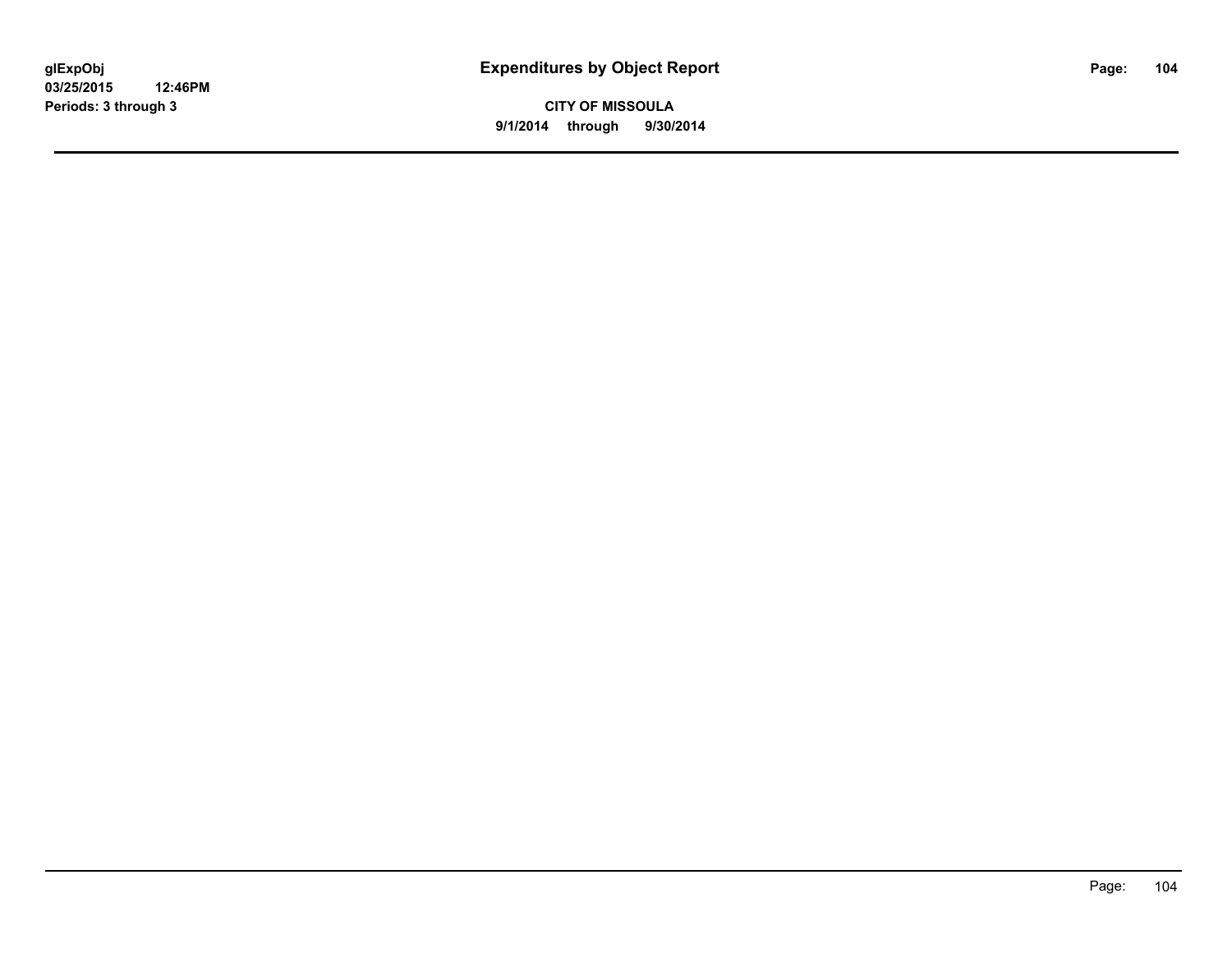# **CITY OF MISSOULA 9/1/2014 through 9/30/2014**

# **2513 PARK DISTRICT #1**

**270 CITY ATTORNEY**

| Object/Title          |                            | <b>Adjusted</b><br><b>Appropriation</b> | <b>Expenditures</b> | Year-to-date<br><i><b>Expenditures</b></i> | Year-to-date<br><b>Encumbrances</b> | <b>Balance</b> | <b>Prct Used</b> |
|-----------------------|----------------------------|-----------------------------------------|---------------------|--------------------------------------------|-------------------------------------|----------------|------------------|
| 100 PERSONAL SERVICES |                            |                                         |                     |                                            |                                     |                |                  |
|                       | 140 EMPLOYER CONTRIBUTIONS | 0.00                                    | 0.00                | 0.00                                       | 0.00                                | 0.00           | 0.00             |
| <b>Total</b>          | PERSONAL SERVICES          | 0.00                                    | 0.00                | 0.00                                       | 0.00                                | 0.00           | 0.00             |
| <b>Total</b>          | <b>CITY ATTORNEY</b>       | 0.00                                    | 0.00                | 0.00                                       | 0.00                                | 0.00           | 0.00             |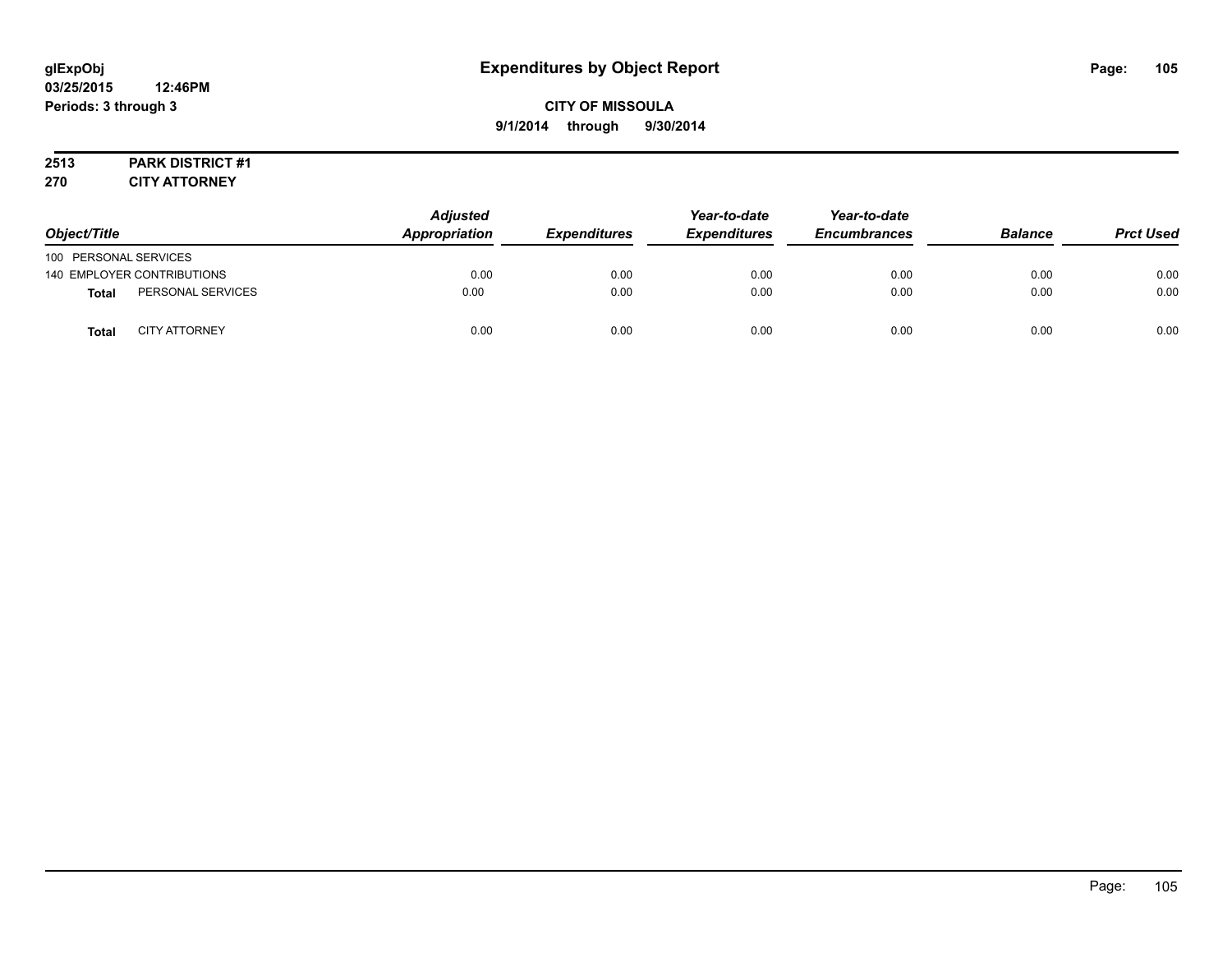#### **2513 PARK DISTRICT #1**

**370 PARKS & RECREATION**

|                                       | <b>Adjusted</b> |                     | Year-to-date        | Year-to-date        |                |                  |
|---------------------------------------|-----------------|---------------------|---------------------|---------------------|----------------|------------------|
| Object/Title                          | Appropriation   | <b>Expenditures</b> | <b>Expenditures</b> | <b>Encumbrances</b> | <b>Balance</b> | <b>Prct Used</b> |
| 100 PERSONAL SERVICES                 |                 |                     |                     |                     |                |                  |
| 110 SALARIES AND WAGES                | 78,037.00       | 2,312.29            | 8,505.59            | 0.00                | 69.531.41      | 10.90            |
| 120 OVERTIME/TERMINATION              | 0.00            | 0.00                | 0.00                | 0.00                | 0.00           | 0.00             |
| <b>140 EMPLOYER CONTRIBUTIONS</b>     | 34,914.00       | 402.68              | 1,533.83            | 0.00                | 33,380.17      | 4.39             |
| 141 STATE RETIREMENT CONTRIBUTIONS    | 0.00            | 7.71                | 13.91               | 0.00                | $-13.91$       | 0.00             |
| PERSONAL SERVICES<br><b>Total</b>     | 112,951.00      | 2,722.68            | 10,053.33           | 0.00                | 102,897.67     | 8.90             |
| 200 SUPPLIES                          |                 |                     |                     |                     |                |                  |
| 220 OPERATING SUPPLIES                | 69,216.00       | 8,347.66            | 15,614.08           | 0.00                | 53,601.92      | 22.56            |
| 230 REPAIR/MAINTENANCE                | 90.266.00       | 6.497.42            | 12,554.63           | 0.00                | 77,711.37      | 13.91            |
| 231 GASOLINE                          | 10,144.00       | 4,072.00            | 4,072.00            | 0.00                | 6,072.00       | 40.14            |
| <b>SUPPLIES</b><br><b>Total</b>       | 169,626.00      | 18,917.08           | 32,240.71           | 0.00                | 137,385.29     | 19.01            |
| 300 PURCHASED SERVICES                |                 |                     |                     |                     |                |                  |
| 320 PRINTING & DUPLICATING            | 0.00            | 0.00                | 0.00                | 0.00                | 0.00           | 0.00             |
| 341 ELECTRICITY & NATURAL GAS         | 28,622.00       | 11,482.54           | 19,449.16           | 0.00                | 9,172.84       | 67.95            |
| 343 WATER CHARGES                     | 7,685.00        | 446.20              | 8,127.00            | 0.00                | $-442.00$      | 105.75           |
| 345 GARBAGE                           | 3,090.00        | 133.53              | 416.33              | 0.00                | 2,673.67       | 13.47            |
| 350 PROFESSIONAL SERVICES             | 96,845.00       | 5,101.43            | 14,990.85           | 0.00                | 81,854.15      | 15.48            |
| 360 REPAIR & MAINTENANCE              | 127,640.00      | 15,803.91           | 30,317.01           | 0.00                | 97,322.99      | 23.75            |
| PURCHASED SERVICES<br><b>Total</b>    | 263,882.00      | 32,967.61           | 73,300.35           | 0.00                | 190,581.65     | 27.78            |
| 600 DEBT SERVICE                      |                 |                     |                     |                     |                |                  |
| 610 PRINCIPAL                         | 57,511.00       | 0.00                | 103,590.49          | 0.00                | $-46,079.49$   | 180.12           |
| 620 INTEREST / SERVICE FEES           | 487.00          | 0.00                | 1,946.27            | 0.00                | $-1,459.27$    | 399.64           |
| <b>DEBT SERVICE</b><br><b>Total</b>   | 57,998.00       | 0.00                | 105,536.76          | 0.00                | $-47,538.76$   | 181.97           |
| 900 CAPITAL OUTLAY                    |                 |                     |                     |                     |                |                  |
| 930 IMPROVEMENTS                      | 30,000.00       | 15,846.00           | 15,846.00           | 0.00                | 14,154.00      | 52.82            |
| <b>CAPITAL OUTLAY</b><br><b>Total</b> | 30,000.00       | 15,846.00           | 15,846.00           | 0.00                | 14,154.00      | 52.82            |
| PARKS & RECREATION<br><b>Total</b>    | 634,457.00      | 70,453.37           | 236,977.15          | 0.00                | 397,479.85     | 37.35            |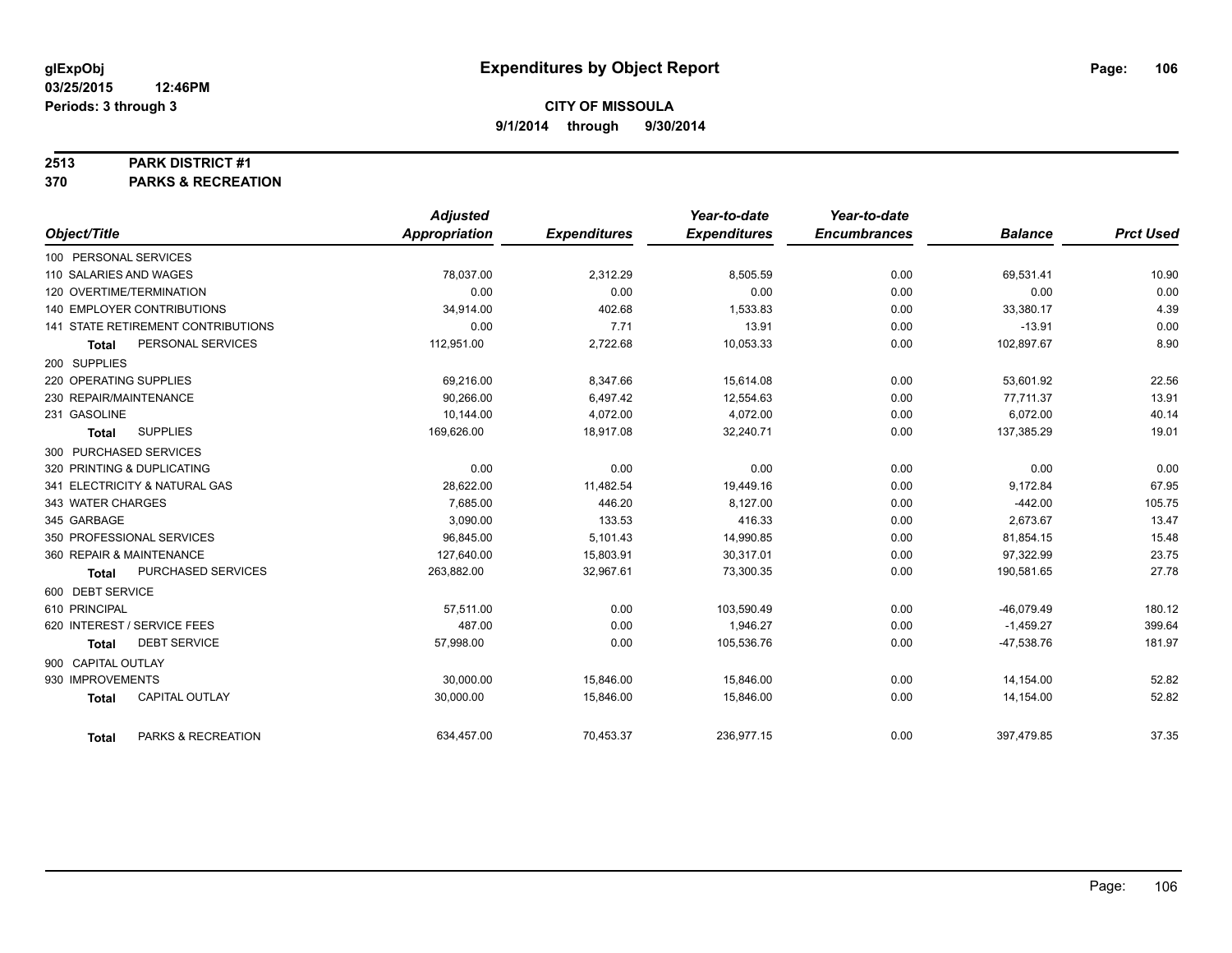#### **2513 PARK DISTRICT #1**

|                                           | <b>Adjusted</b>      |                     | Year-to-date        | Year-to-date        |                |                  |
|-------------------------------------------|----------------------|---------------------|---------------------|---------------------|----------------|------------------|
| Object/Title                              | <b>Appropriation</b> | <b>Expenditures</b> | <b>Expenditures</b> | <b>Encumbrances</b> | <b>Balance</b> | <b>Prct Used</b> |
| 100 PERSONAL SERVICES                     |                      |                     |                     |                     |                |                  |
| 110 SALARIES AND WAGES                    | 78,037.00            | 2,312.29            | 8,505.59            | 0.00                | 69,531.41      | 10.90            |
| 120 OVERTIME/TERMINATION                  | 0.00                 | 0.00                | 0.00                | 0.00                | 0.00           | 0.00             |
| <b>140 EMPLOYER CONTRIBUTIONS</b>         | 34,914.00            | 402.68              | 1,533.83            | 0.00                | 33,380.17      | 4.39             |
| <b>141 STATE RETIREMENT CONTRIBUTIONS</b> | 0.00                 | 7.71                | 13.91               | 0.00                | $-13.91$       | 0.00             |
| PERSONAL SERVICES<br><b>Total</b>         | 112,951.00           | 2,722.68            | 10,053.33           | 0.00                | 102,897.67     | 8.90             |
| 200 SUPPLIES                              |                      |                     |                     |                     |                |                  |
| 220 OPERATING SUPPLIES                    | 69,216.00            | 8,347.66            | 15,614.08           | 0.00                | 53,601.92      | 22.56            |
| 230 REPAIR/MAINTENANCE                    | 90,266.00            | 6,497.42            | 12,554.63           | 0.00                | 77,711.37      | 13.91            |
| 231 GASOLINE                              | 10.144.00            | 4.072.00            | 4,072.00            | 0.00                | 6,072.00       | 40.14            |
| <b>SUPPLIES</b><br><b>Total</b>           | 169,626.00           | 18,917.08           | 32,240.71           | 0.00                | 137,385.29     | 19.01            |
| 300 PURCHASED SERVICES                    |                      |                     |                     |                     |                |                  |
| 320 PRINTING & DUPLICATING                | 0.00                 | 0.00                | 0.00                | 0.00                | 0.00           | 0.00             |
| 341 ELECTRICITY & NATURAL GAS             | 28,622.00            | 11,482.54           | 19,449.16           | 0.00                | 9,172.84       | 67.95            |
| 343 WATER CHARGES                         | 7,685.00             | 446.20              | 8,127.00            | 0.00                | $-442.00$      | 105.75           |
| 345 GARBAGE                               | 3,090.00             | 133.53              | 416.33              | 0.00                | 2,673.67       | 13.47            |
| 350 PROFESSIONAL SERVICES                 | 96,845.00            | 5,101.43            | 14,990.85           | 0.00                | 81,854.15      | 15.48            |
| 360 REPAIR & MAINTENANCE                  | 127,640.00           | 15,803.91           | 30,317.01           | 0.00                | 97,322.99      | 23.75            |
| <b>PURCHASED SERVICES</b><br><b>Total</b> | 263,882.00           | 32,967.61           | 73,300.35           | 0.00                | 190,581.65     | 27.78            |
| 600 DEBT SERVICE                          |                      |                     |                     |                     |                |                  |
| 610 PRINCIPAL                             | 57,511.00            | 0.00                | 103,590.49          | 0.00                | $-46,079.49$   | 180.12           |
| 620 INTEREST / SERVICE FEES               | 487.00               | 0.00                | 1,946.27            | 0.00                | $-1,459.27$    | 399.64           |
| <b>DEBT SERVICE</b><br><b>Total</b>       | 57,998.00            | 0.00                | 105,536.76          | 0.00                | $-47,538.76$   | 181.97           |
| 900 CAPITAL OUTLAY                        |                      |                     |                     |                     |                |                  |
| 930 IMPROVEMENTS                          | 30,000.00            | 15,846.00           | 15,846.00           | 0.00                | 14,154.00      | 52.82            |
| <b>CAPITAL OUTLAY</b><br><b>Total</b>     | 30,000.00            | 15,846.00           | 15,846.00           | 0.00                | 14,154.00      | 52.82            |
| PARK DISTRICT #1<br>Total                 | 634,457.00           | 70,453.37           | 236,977.15          | 0.00                | 397,479.85     | 37.35            |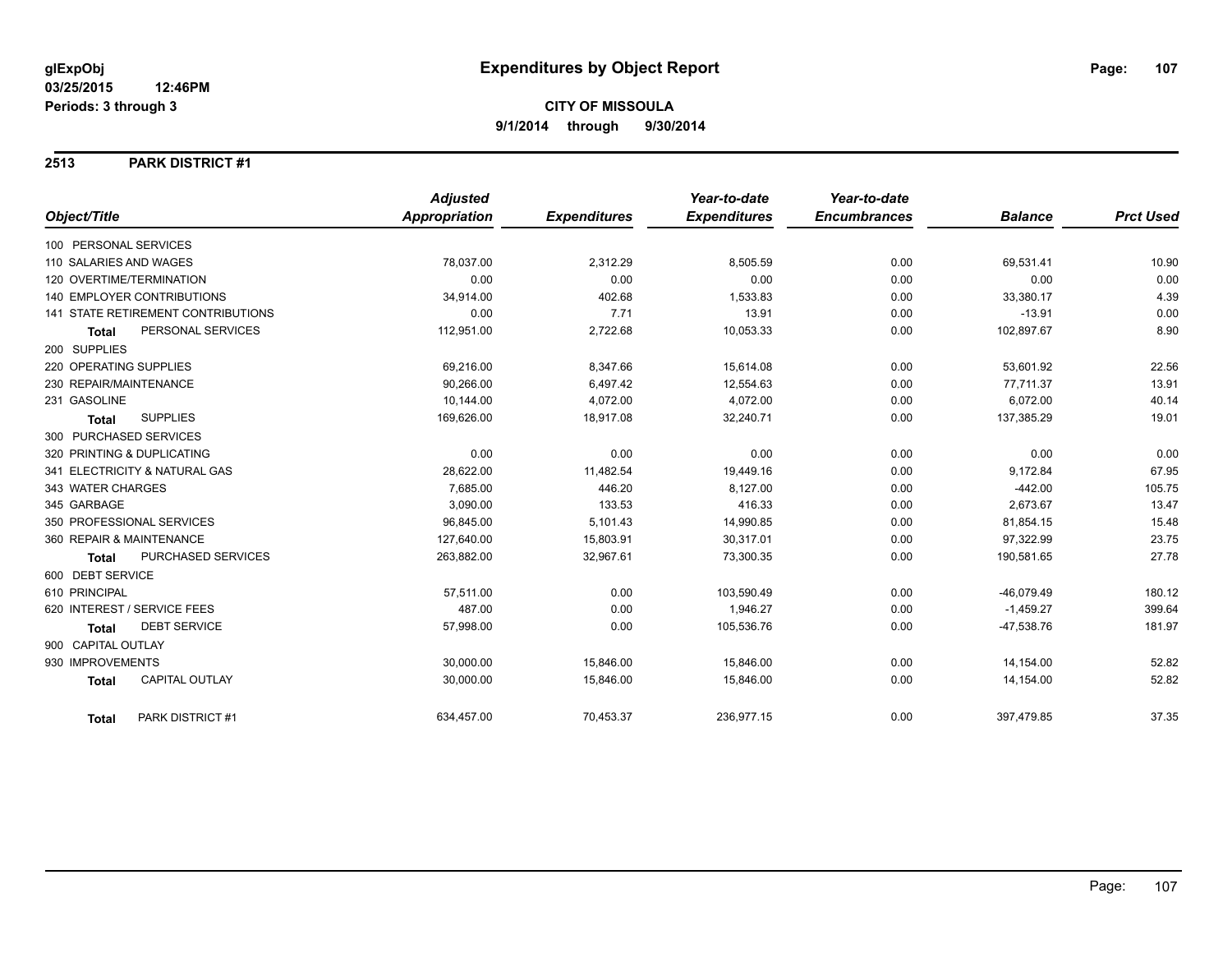#### **2514 PUBLIC SAFETY & JUSTICE DISTRICT**

**297 PUBLIC SAFETY/JUSTICE**

| Object/Title           |                           | <b>Adjusted</b><br>Appropriation | <b>Expenditures</b> | Year-to-date<br><b>Expenditures</b> | Year-to-date<br><b>Encumbrances</b> | <b>Balance</b> | <b>Prct Used</b> |
|------------------------|---------------------------|----------------------------------|---------------------|-------------------------------------|-------------------------------------|----------------|------------------|
| 300 PURCHASED SERVICES |                           |                                  |                     |                                     |                                     |                |                  |
| 310 COMMUNICATIONS     |                           | 0.00                             | 0.00                | 0.00                                | 0.00                                | 0.00           | 0.00             |
| Total                  | <b>PURCHASED SERVICES</b> | 0.00                             | 0.00                | 0.00                                | 0.00                                | 0.00           | 0.00             |
| Total                  | PUBLIC SAFETY/JUSTICE     | 0.00                             | 0.00                | 0.00                                | 0.00                                | 0.00           | 0.00             |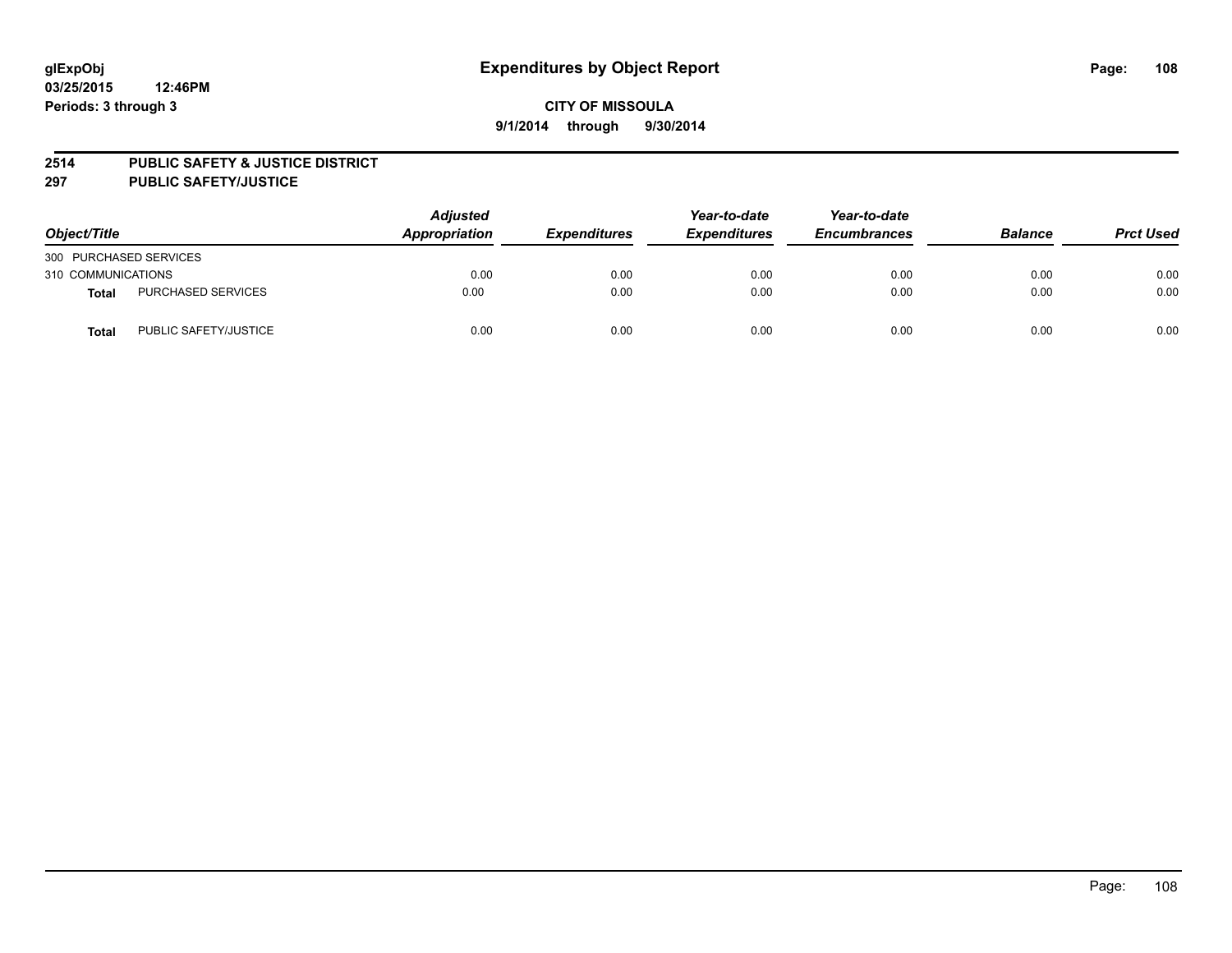**03/25/2015 12:46PM Periods: 3 through 3**

**CITY OF MISSOULA 9/1/2014 through 9/30/2014**

## **2514 PUBLIC SAFETY & JUSTICE DISTRICT**

| Object/Title                              | <b>Adjusted</b><br>Appropriation | <b>Expenditures</b> | Year-to-date<br><b>Expenditures</b> | Year-to-date<br><b>Encumbrances</b> | <b>Balance</b> | <b>Prct Used</b> |
|-------------------------------------------|----------------------------------|---------------------|-------------------------------------|-------------------------------------|----------------|------------------|
| 300 PURCHASED SERVICES                    |                                  |                     |                                     |                                     |                |                  |
| 310 COMMUNICATIONS                        | 0.00                             | 0.00                | 0.00                                | 0.00                                | 0.00           | 0.00             |
| PURCHASED SERVICES<br><b>Total</b>        | 0.00                             | 0.00                | 0.00                                | 0.00                                | 0.00           | 0.00             |
| PUBLIC SAFETY & JUSTICE DISTRICT<br>Total | 0.00                             | 0.00                | 0.00                                | 0.00                                | 0.00           | 0.00             |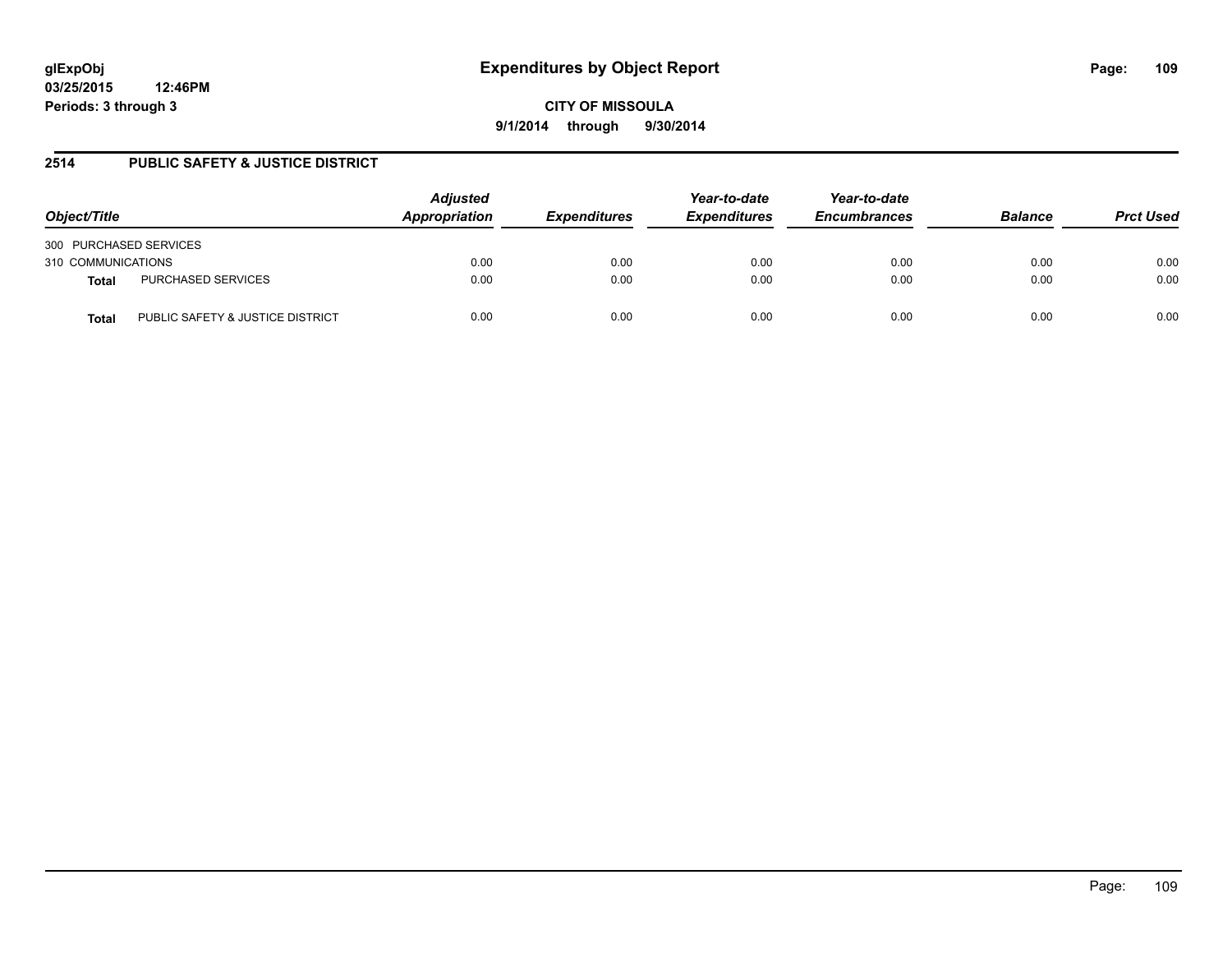**03/25/2015 12:46PM Periods: 3 through 3**

#### **2820 STATE GAS TAX FUND**

**280 PUBLIC WORKS ADMIN/ENGINEERING**

| Object/Title       |                                | <b>Adjusted</b><br><b>Appropriation</b> | <b>Expenditures</b> | Year-to-date<br><b>Expenditures</b> | Year-to-date<br><b>Encumbrances</b> | <b>Balance</b> | <b>Prct Used</b> |
|--------------------|--------------------------------|-----------------------------------------|---------------------|-------------------------------------|-------------------------------------|----------------|------------------|
|                    | 300 PURCHASED SERVICES         |                                         |                     |                                     |                                     |                |                  |
|                    | 350 PROFESSIONAL SERVICES      | 0.00                                    | 0.00                | 0.00                                | 0.00                                | 0.00           | 0.00             |
| Total              | PURCHASED SERVICES             | 0.00                                    | 0.00                | 0.00                                | 0.00                                | 0.00           | 0.00             |
| 500 FIXED CHARGES  |                                |                                         |                     |                                     |                                     |                |                  |
| 500 FIXED CHARGES  |                                | 0.00                                    | 0.00                | 0.00                                | 0.00                                | 0.00           | 0.00             |
| Total              | <b>FIXED CHARGES</b>           | 0.00                                    | 0.00                | 0.00                                | 0.00                                | 0.00           | 0.00             |
| 800 OTHER OBJECTS  |                                |                                         |                     |                                     |                                     |                |                  |
|                    | 820 TRANSFERS TO OTHER FUNDS   | 564,000.00                              | 0.00                | 0.00                                | 0.00                                | 564,000.00     | 0.00             |
| Total              | OTHER OBJECTS                  | 564,000.00                              | 0.00                | 0.00                                | 0.00                                | 564,000.00     | 0.00             |
| 900 CAPITAL OUTLAY |                                |                                         |                     |                                     |                                     |                |                  |
| 930 IMPROVEMENTS   |                                | 373,100.00                              | 2,700.00            | 157,202.81                          | 0.00                                | 215.897.19     | 42.13            |
| <b>Total</b>       | <b>CAPITAL OUTLAY</b>          | 373,100.00                              | 2,700.00            | 157,202.81                          | 0.00                                | 215,897.19     | 42.13            |
| <b>Total</b>       | PUBLIC WORKS ADMIN/ENGINEERING | 937,100.00                              | 2,700.00            | 157,202.81                          | 0.00                                | 779,897.19     | 16.78            |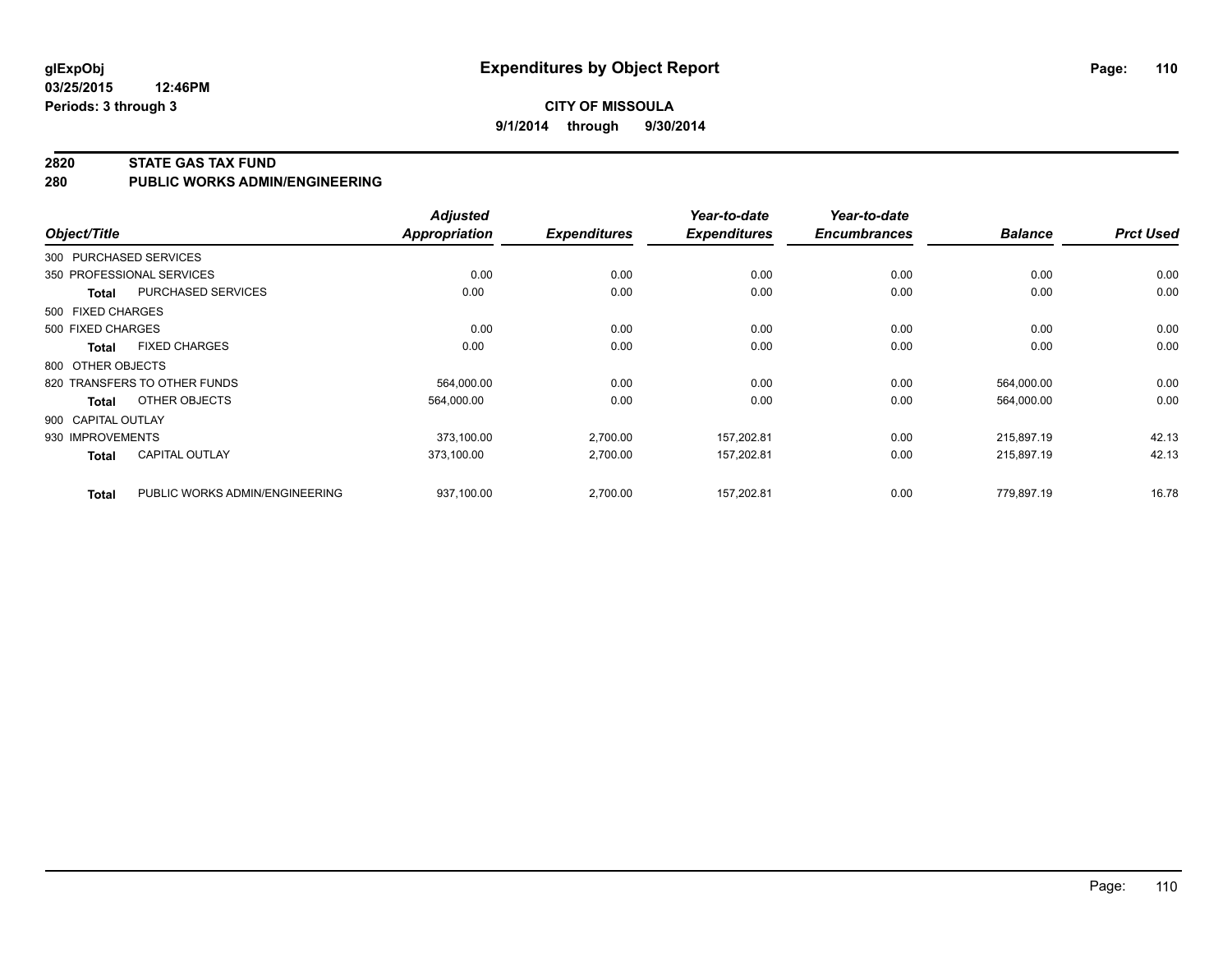## **2820 STATE GAS TAX FUND**

|                                       | <b>Adjusted</b>      |                     | Year-to-date        | Year-to-date        |                |                  |
|---------------------------------------|----------------------|---------------------|---------------------|---------------------|----------------|------------------|
| Object/Title                          | <b>Appropriation</b> | <b>Expenditures</b> | <b>Expenditures</b> | <b>Encumbrances</b> | <b>Balance</b> | <b>Prct Used</b> |
| 300 PURCHASED SERVICES                |                      |                     |                     |                     |                |                  |
| 350 PROFESSIONAL SERVICES             | 0.00                 | 0.00                | 0.00                | 0.00                | 0.00           | 0.00             |
| PURCHASED SERVICES<br><b>Total</b>    | 0.00                 | 0.00                | 0.00                | 0.00                | 0.00           | 0.00             |
| 500 FIXED CHARGES                     |                      |                     |                     |                     |                |                  |
| 500 FIXED CHARGES                     | 0.00                 | 0.00                | 0.00                | 0.00                | 0.00           | 0.00             |
| <b>FIXED CHARGES</b><br><b>Total</b>  | 0.00                 | 0.00                | 0.00                | 0.00                | 0.00           | 0.00             |
| 800 OTHER OBJECTS                     |                      |                     |                     |                     |                |                  |
| 820 TRANSFERS TO OTHER FUNDS          | 564,000.00           | 0.00                | 0.00                | 0.00                | 564,000.00     | 0.00             |
| OTHER OBJECTS<br><b>Total</b>         | 564,000.00           | 0.00                | 0.00                | 0.00                | 564,000.00     | 0.00             |
| 900 CAPITAL OUTLAY                    |                      |                     |                     |                     |                |                  |
| 930 IMPROVEMENTS                      | 373,100.00           | 2,700.00            | 157,202.81          | 0.00                | 215,897.19     | 42.13            |
| <b>CAPITAL OUTLAY</b><br><b>Total</b> | 373,100.00           | 2,700.00            | 157,202.81          | 0.00                | 215,897.19     | 42.13            |
| STATE GAS TAX FUND<br><b>Total</b>    | 937,100.00           | 2,700.00            | 157,202.81          | 0.00                | 779,897.19     | 16.78            |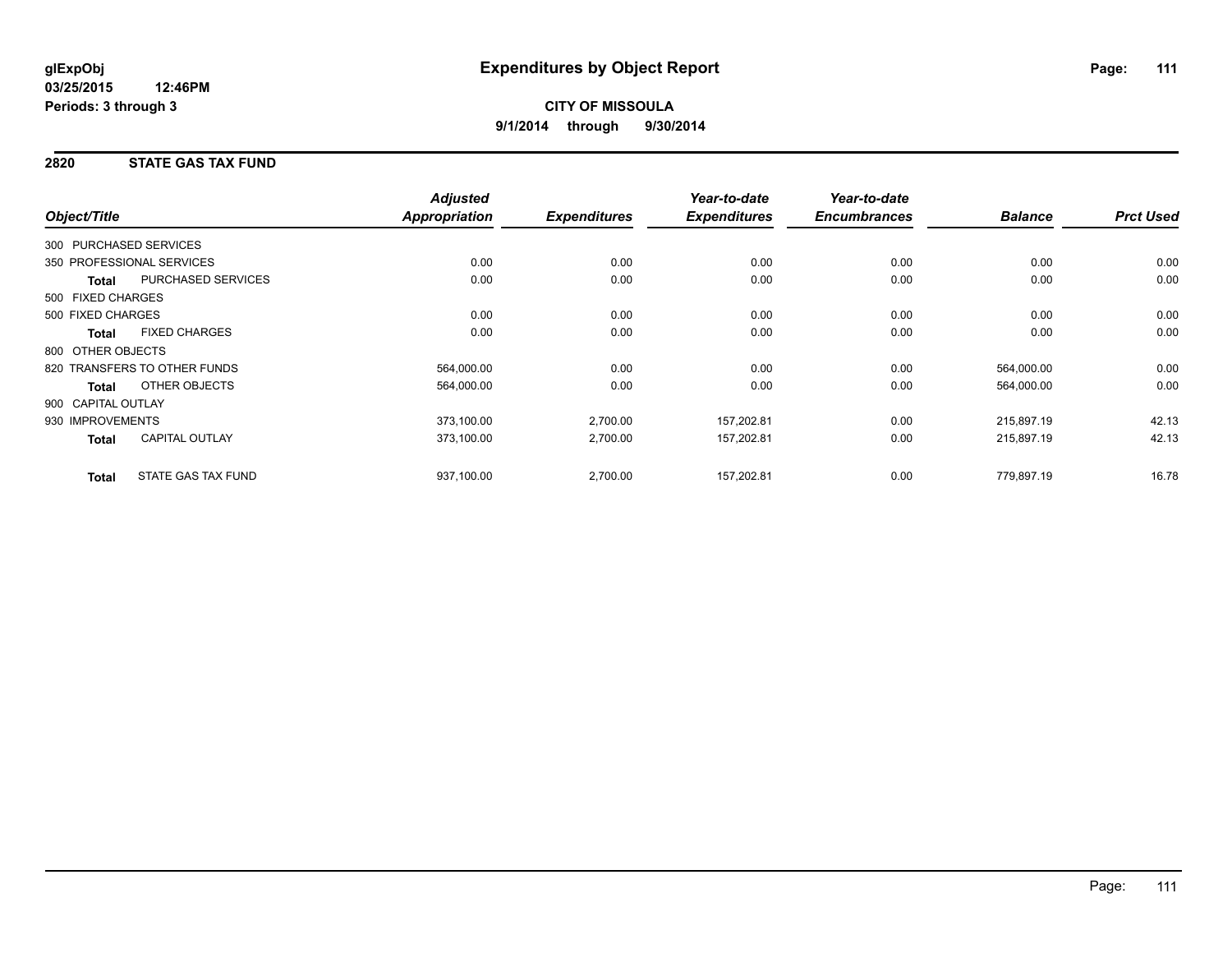## **2918 LAW ENFORCEMENT BLOCK GRANT FUND**

**290 POLICE**

|                                                   | <b>Adjusted</b> |                     | Year-to-date        | Year-to-date        |                |                  |
|---------------------------------------------------|-----------------|---------------------|---------------------|---------------------|----------------|------------------|
| Object/Title                                      | Appropriation   | <b>Expenditures</b> | <b>Expenditures</b> | <b>Encumbrances</b> | <b>Balance</b> | <b>Prct Used</b> |
| 100 PERSONAL SERVICES                             |                 |                     |                     |                     |                |                  |
| 110 SALARIES AND WAGES                            | 40,150.00       | 4,148.13            | 12,335.69           | 0.00                | 27,814.31      | 30.72            |
| 115 SALARIES/HEALTH INSURANCE BENEFIT             | 0.00            | 570.00              | 1,396.50            | 0.00                | $-1,396.50$    | 0.00             |
| 120 OVERTIME/TERMINATION                          | 14,850.00       | 0.00                | 0.00                | 0.00                | 14,850.00      | 0.00             |
| <b>140 EMPLOYER CONTRIBUTIONS</b>                 | 0.00            | 1,214.87            | 3,714.02            | 0.00                | $-3,714.02$    | 0.00             |
| 141 STATE RETIREMENT CONTRIBUTIONS                | 0.00            | 1,385.71            | 4,033.14            | 0.00                | $-4,033.14$    | 0.00             |
| PERSONAL SERVICES<br><b>Total</b>                 | 55,000.00       | 7,318.71            | 21,479.35           | 0.00                | 33,520.65      | 39.05            |
| 200 SUPPLIES                                      |                 |                     |                     |                     |                |                  |
| 210 OFFICE SUPPLIES                               | 0.00            | 0.00                | 0.00                | 0.00                | 0.00           | 0.00             |
| 220 OPERATING SUPPLIES                            | 0.00            | 0.00                | 1,726.00            | 0.00                | $-1,726.00$    | 0.00             |
| <b>SUPPLIES</b><br><b>Total</b>                   | 0.00            | 0.00                | 1,726.00            | 0.00                | $-1,726.00$    | 0.00             |
| 300 PURCHASED SERVICES                            |                 |                     |                     |                     |                |                  |
| 320 PRINTING & DUPLICATING                        | 0.00            | 0.00                | 0.00                | 0.00                | 0.00           | 0.00             |
| 344 TELEPHONE SERVICE                             | 0.00            | 0.00                | 0.00                | 0.00                | 0.00           | 0.00             |
| 350 PROFESSIONAL SERVICES                         | 25,166.00       | 0.00                | 0.00                | 0.00                | 25,166.00      | 0.00             |
| 370 TRAVEL                                        | 0.00            | 745.20              | 1,045.20            | 0.00                | $-1,045.20$    | 0.00             |
| 380 TRAINING                                      | 0.00            | 0.00                | 0.00                | 0.00                | 0.00           | 0.00             |
| PURCHASED SERVICES<br><b>Total</b>                | 25,166.00       | 745.20              | 1,045.20            | 0.00                | 24,120.80      | 4.15             |
| 700 GRANTS & CONTRIBUTIONS                        |                 |                     |                     |                     |                |                  |
| 700 GRANTS & CONTRIBUTIONS                        | 58,000.00       | 0.00                | 0.00                | 0.00                | 58,000.00      | 0.00             |
| <b>GRANTS &amp; CONTRIBUTIONS</b><br><b>Total</b> | 58,000.00       | 0.00                | 0.00                | 0.00                | 58,000.00      | 0.00             |
| 900 CAPITAL OUTLAY                                |                 |                     |                     |                     |                |                  |
| 940 MACHINERY & EQUIPMENT                         | 0.00            | 0.00                | 0.00                | 0.00                | 0.00           | 0.00             |
| <b>CAPITAL OUTLAY</b><br><b>Total</b>             | 0.00            | 0.00                | 0.00                | 0.00                | 0.00           | 0.00             |
| <b>POLICE</b><br><b>Total</b>                     | 138,166.00      | 8,063.91            | 24,250.55           | 0.00                | 113,915.45     | 17.55            |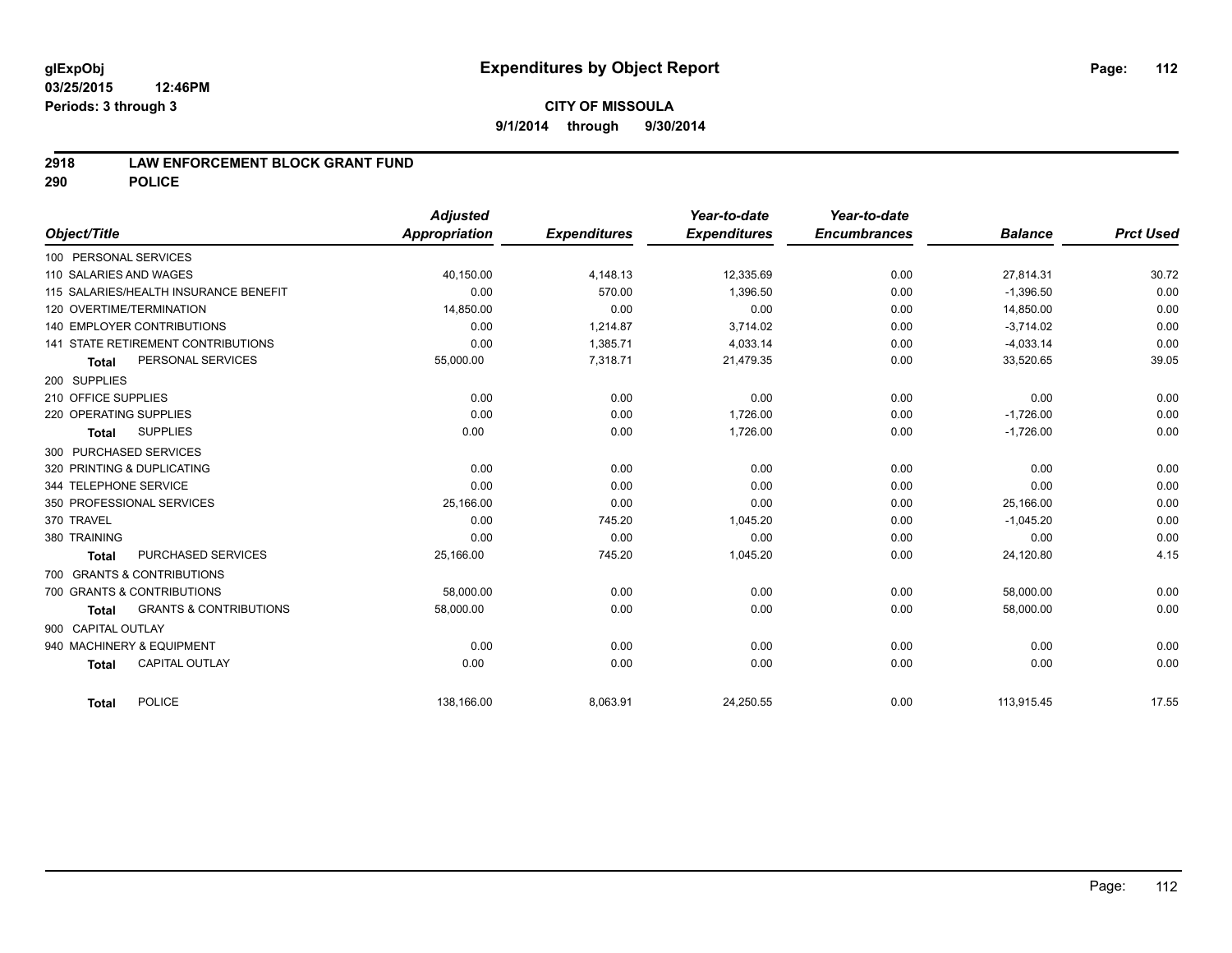#### **2918 LAW ENFORCEMENT BLOCK GRANT FUND**

**390 NON-DEPARTMENTAL**

| Object/Title      |                      | <b>Adjusted</b><br>Appropriation | <b>Expenditures</b> | Year-to-date<br><b>Expenditures</b> | Year-to-date<br><b>Encumbrances</b> | <b>Balance</b> | <b>Prct Used</b> |
|-------------------|----------------------|----------------------------------|---------------------|-------------------------------------|-------------------------------------|----------------|------------------|
| 500 FIXED CHARGES |                      |                                  |                     |                                     |                                     |                |                  |
| 500 FIXED CHARGES |                      | 0.00                             | 0.00                | 0.00                                | 0.00                                | 0.00           | 0.00             |
| <b>Total</b>      | <b>FIXED CHARGES</b> | 0.00                             | 0.00                | 0.00                                | 0.00                                | 0.00           | 0.00             |
| Total             | NON-DEPARTMENTAL     | 0.00                             | 0.00                | 0.00                                | 0.00                                | 0.00           | 0.00             |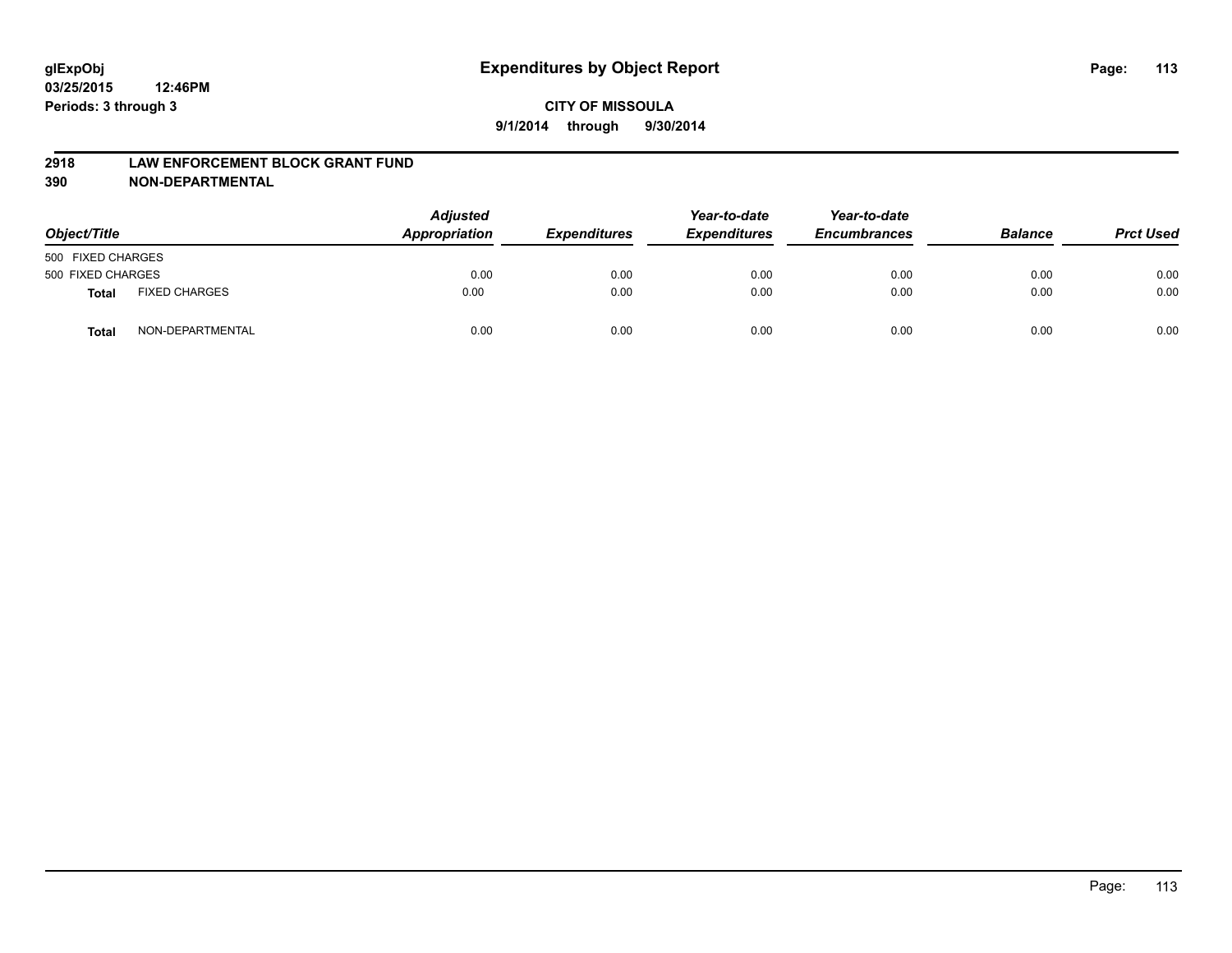**03/25/2015 12:46PM Periods: 3 through 3**

# **CITY OF MISSOULA 9/1/2014 through 9/30/2014**

# **2918 LAW ENFORCEMENT BLOCK GRANT FUND**

| Object/Title           |                                           | <b>Adjusted</b><br><b>Appropriation</b> | <b>Expenditures</b> | Year-to-date<br><b>Expenditures</b> | Year-to-date<br><b>Encumbrances</b> | <b>Balance</b> | <b>Prct Used</b> |
|------------------------|-------------------------------------------|-----------------------------------------|---------------------|-------------------------------------|-------------------------------------|----------------|------------------|
| 100 PERSONAL SERVICES  |                                           |                                         |                     |                                     |                                     |                |                  |
| 110 SALARIES AND WAGES |                                           | 40,150.00                               | 4,148.13            | 12,335.69                           | 0.00                                | 27,814.31      | 30.72            |
|                        | 115 SALARIES/HEALTH INSURANCE BENEFIT     | 0.00                                    | 570.00              | 1.396.50                            | 0.00                                | $-1,396.50$    | 0.00             |
|                        | 120 OVERTIME/TERMINATION                  | 14,850.00                               | 0.00                | 0.00                                | 0.00                                | 14,850.00      | 0.00             |
|                        | <b>140 EMPLOYER CONTRIBUTIONS</b>         | 0.00                                    | 1,214.87            | 3,714.02                            | 0.00                                | $-3,714.02$    | 0.00             |
|                        | <b>141 STATE RETIREMENT CONTRIBUTIONS</b> | 0.00                                    | 1,385.71            | 4,033.14                            | 0.00                                | $-4,033.14$    | 0.00             |
| <b>Total</b>           | PERSONAL SERVICES                         | 55,000.00                               | 7,318.71            | 21,479.35                           | 0.00                                | 33,520.65      | 39.05            |
| 200 SUPPLIES           |                                           |                                         |                     |                                     |                                     |                |                  |
| 210 OFFICE SUPPLIES    |                                           | 0.00                                    | 0.00                | 0.00                                | 0.00                                | 0.00           | 0.00             |
| 220 OPERATING SUPPLIES |                                           | 0.00                                    | 0.00                | 1,726.00                            | 0.00                                | $-1,726.00$    | 0.00             |
| <b>Total</b>           | <b>SUPPLIES</b>                           | 0.00                                    | 0.00                | 1,726.00                            | 0.00                                | $-1,726.00$    | 0.00             |
| 300 PURCHASED SERVICES |                                           |                                         |                     |                                     |                                     |                |                  |
|                        | 320 PRINTING & DUPLICATING                | 0.00                                    | 0.00                | 0.00                                | 0.00                                | 0.00           | 0.00             |
| 344 TELEPHONE SERVICE  |                                           | 0.00                                    | 0.00                | 0.00                                | 0.00                                | 0.00           | 0.00             |
|                        | 350 PROFESSIONAL SERVICES                 | 25,166.00                               | 0.00                | 0.00                                | 0.00                                | 25,166.00      | 0.00             |
| 370 TRAVEL             |                                           | 0.00                                    | 745.20              | 1,045.20                            | 0.00                                | $-1,045.20$    | 0.00             |
| 380 TRAINING           |                                           | 0.00                                    | 0.00                | 0.00                                | 0.00                                | 0.00           | 0.00             |
| <b>Total</b>           | PURCHASED SERVICES                        | 25,166.00                               | 745.20              | 1,045.20                            | 0.00                                | 24,120.80      | 4.15             |
| 500 FIXED CHARGES      |                                           |                                         |                     |                                     |                                     |                |                  |
| 500 FIXED CHARGES      |                                           | 0.00                                    | 0.00                | 0.00                                | 0.00                                | 0.00           | 0.00             |
| <b>Total</b>           | <b>FIXED CHARGES</b>                      | 0.00                                    | 0.00                | 0.00                                | 0.00                                | 0.00           | 0.00             |
|                        | 700 GRANTS & CONTRIBUTIONS                |                                         |                     |                                     |                                     |                |                  |
|                        | 700 GRANTS & CONTRIBUTIONS                | 58,000.00                               | 0.00                | 0.00                                | 0.00                                | 58,000.00      | 0.00             |
| <b>Total</b>           | <b>GRANTS &amp; CONTRIBUTIONS</b>         | 58,000.00                               | 0.00                | 0.00                                | 0.00                                | 58,000.00      | 0.00             |
| 900 CAPITAL OUTLAY     |                                           |                                         |                     |                                     |                                     |                |                  |
|                        | 940 MACHINERY & EQUIPMENT                 | 0.00                                    | 0.00                | 0.00                                | 0.00                                | 0.00           | 0.00             |
| <b>Total</b>           | <b>CAPITAL OUTLAY</b>                     | 0.00                                    | 0.00                | 0.00                                | 0.00                                | 0.00           | 0.00             |
| Total                  | LAW ENFORCEMENT BLOCK GRANT FUN           | 138,166.00                              | 8,063.91            | 24,250.55                           | 0.00                                | 113,915.45     | 17.55            |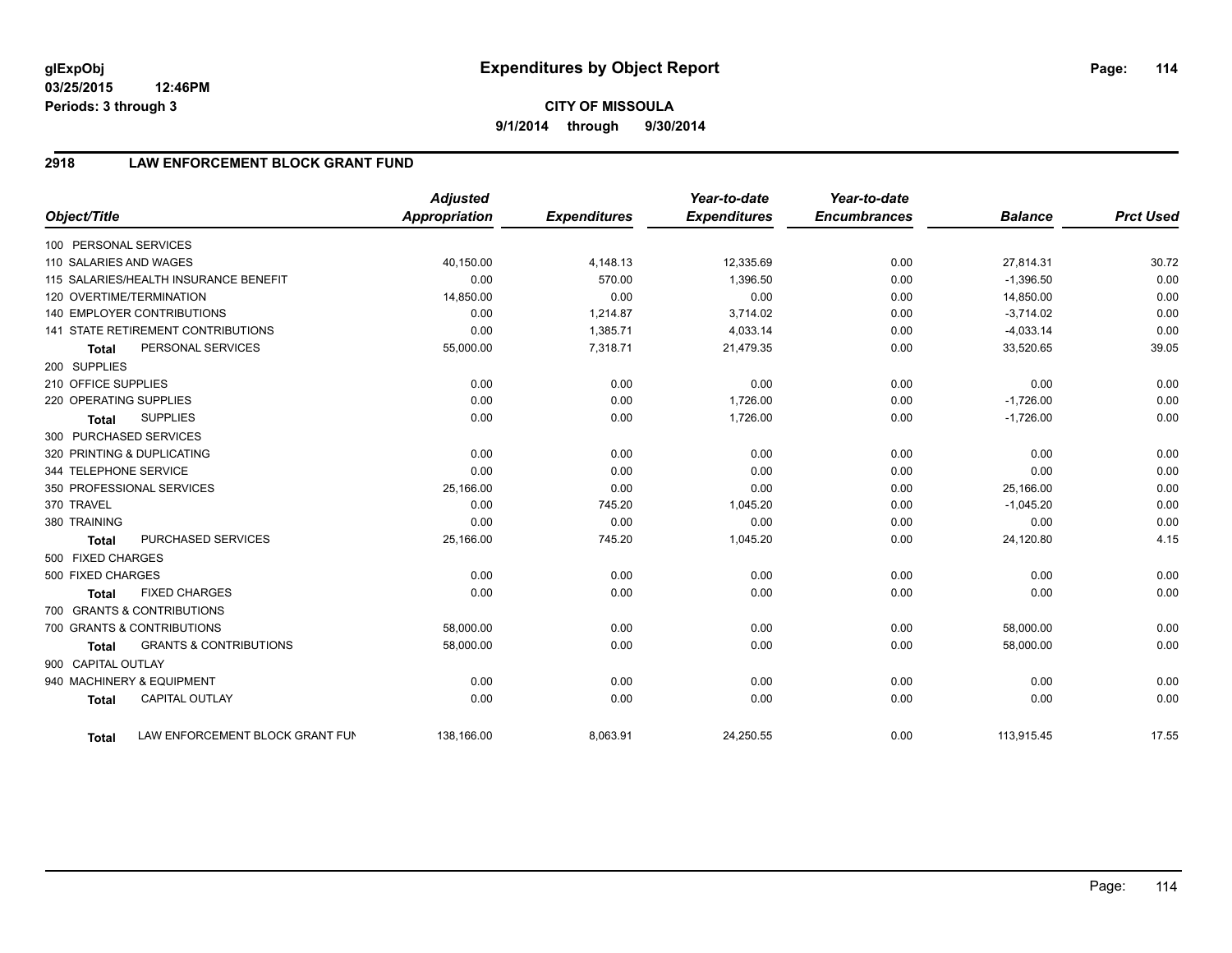## **2919 HIDTA FUND**

**290 POLICE**

| Object/Title           |                                    | <b>Adjusted</b><br>Appropriation | <b>Expenditures</b> | Year-to-date<br><b>Expenditures</b> | Year-to-date<br><b>Encumbrances</b> | <b>Balance</b> | <b>Prct Used</b> |
|------------------------|------------------------------------|----------------------------------|---------------------|-------------------------------------|-------------------------------------|----------------|------------------|
| 100 PERSONAL SERVICES  |                                    |                                  |                     |                                     |                                     |                |                  |
|                        | 120 OVERTIME/TERMINATION           | 15,000.00                        | 0.00                | 0.00                                | 0.00                                | 15,000.00      | 0.00             |
|                        | <b>140 EMPLOYER CONTRIBUTIONS</b>  | 1.350.00                         | 0.00                | 0.00                                | 0.00                                | 1.350.00       | 0.00             |
|                        | 141 STATE RETIREMENT CONTRIBUTIONS | 0.00                             | 0.00                | 0.00                                | 0.00                                | 0.00           | 0.00             |
| <b>Total</b>           | PERSONAL SERVICES                  | 16,350.00                        | 0.00                | 0.00                                | 0.00                                | 16,350.00      | 0.00             |
| 200 SUPPLIES           |                                    |                                  |                     |                                     |                                     |                |                  |
| 210 OFFICE SUPPLIES    |                                    | 500.00                           | 0.00                | 0.00                                | 0.00                                | 500.00         | 0.00             |
| 220 OPERATING SUPPLIES |                                    | 500.00                           | 0.00                | 338.32                              | 0.00                                | 161.68         | 67.66            |
| <b>Total</b>           | <b>SUPPLIES</b>                    | 1,000.00                         | 0.00                | 338.32                              | 0.00                                | 661.68         | 33.83            |
|                        | 300 PURCHASED SERVICES             |                                  |                     |                                     |                                     |                |                  |
|                        | 341 ELECTRICITY & NATURAL GAS      | 4,600.00                         | 0.00                | 0.00                                | 0.00                                | 4,600.00       | 0.00             |
| 344 TELEPHONE SERVICE  |                                    | 250.00                           | 0.00                | 0.00                                | 0.00                                | 250.00         | 0.00             |
|                        | 350 PROFESSIONAL SERVICES          | 4,000.00                         | 791.61              | 959.11                              | 0.00                                | 3,040.89       | 23.98            |
|                        | 360 REPAIR & MAINTENANCE           | 1,200.00                         | 0.00                | 0.00                                | 0.00                                | 1,200.00       | 0.00             |
| 370 TRAVEL             |                                    | 1,500.00                         | 0.00                | 0.00                                | 0.00                                | 1,500.00       | 0.00             |
| 380 TRAINING           |                                    | 1,500.00                         | 0.00                | 0.00                                | 0.00                                | 1,500.00       | 0.00             |
|                        | 390 OTHER PURCHASED SERVICES       | 200.00                           | 0.00                | 0.00                                | 0.00                                | 200.00         | 0.00             |
| <b>Total</b>           | PURCHASED SERVICES                 | 13,250.00                        | 791.61              | 959.11                              | 0.00                                | 12,290.89      | 7.24             |
| 500 FIXED CHARGES      |                                    |                                  |                     |                                     |                                     |                |                  |
| 500 FIXED CHARGES      |                                    | 11,700.00                        | 1,719.87            | 6,879.48                            | 0.00                                | 4,820.52       | 58.80            |
| <b>Total</b>           | <b>FIXED CHARGES</b>               | 11,700.00                        | 1,719.87            | 6,879.48                            | 0.00                                | 4,820.52       | 58.80            |
|                        | 700 GRANTS & CONTRIBUTIONS         |                                  |                     |                                     |                                     |                |                  |
|                        | 700 GRANTS & CONTRIBUTIONS         | 100.000.00                       | 20,443.20           | 21,413.20                           | 0.00                                | 78,586.80      | 21.41            |
| <b>Total</b>           | <b>GRANTS &amp; CONTRIBUTIONS</b>  | 100,000.00                       | 20,443.20           | 21,413.20                           | 0.00                                | 78,586.80      | 21.41            |
| 900 CAPITAL OUTLAY     |                                    |                                  |                     |                                     |                                     |                |                  |
| 920 BUILDINGS          |                                    | 50,000.00                        | 0.00                | 0.00                                | 0.00                                | 50,000.00      | 0.00             |
| <b>Total</b>           | <b>CAPITAL OUTLAY</b>              | 50,000.00                        | 0.00                | 0.00                                | 0.00                                | 50,000.00      | 0.00             |
|                        |                                    |                                  |                     |                                     |                                     |                |                  |
| <b>Total</b>           | <b>POLICE</b>                      | 192,300.00                       | 22,954.68           | 29,590.11                           | 0.00                                | 162,709.89     | 15.39            |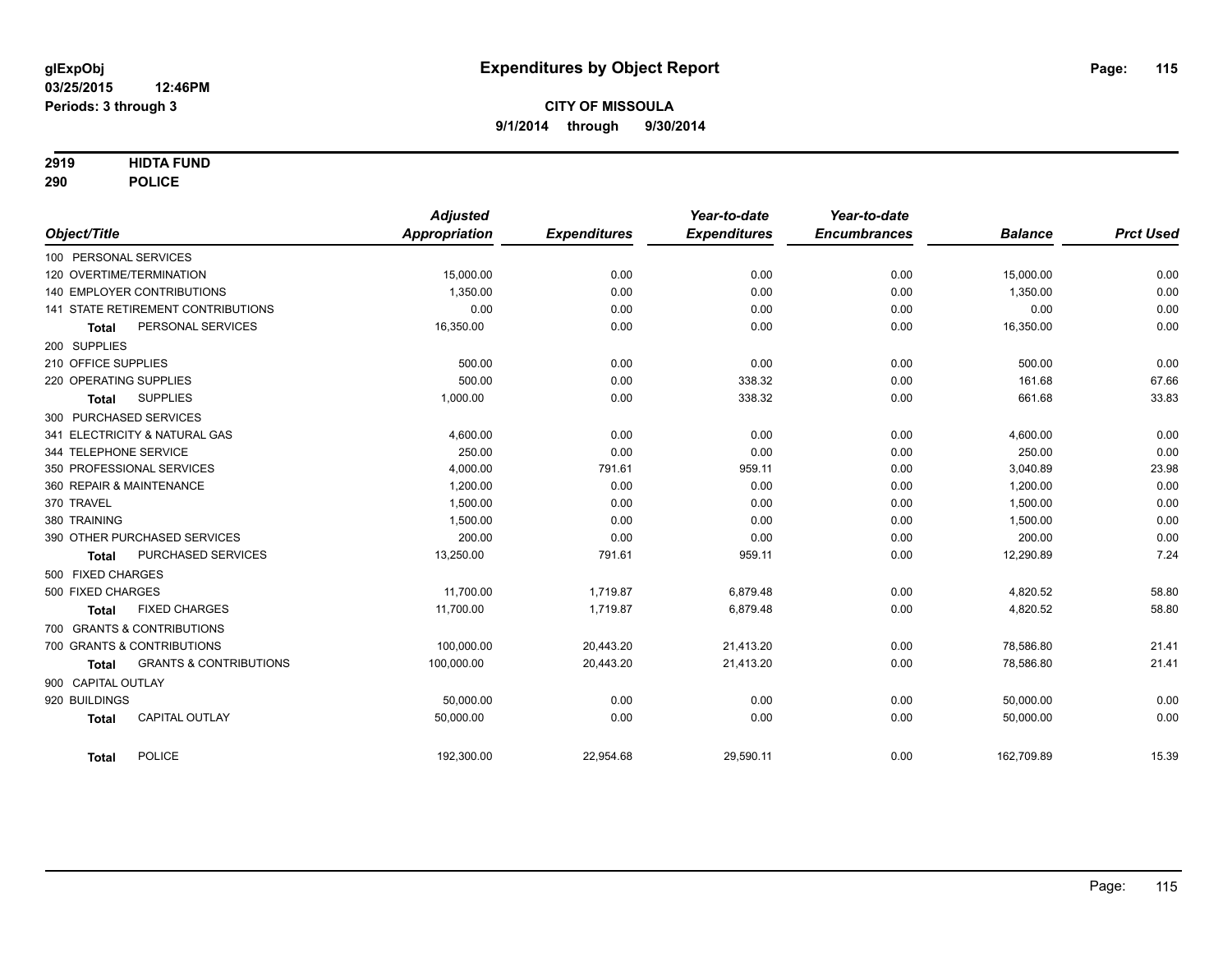**2919 HIDTA FUND**

|                                                   | <b>Adjusted</b>      |                     | Year-to-date        | Year-to-date        |                |                  |
|---------------------------------------------------|----------------------|---------------------|---------------------|---------------------|----------------|------------------|
| Object/Title                                      | <b>Appropriation</b> | <b>Expenditures</b> | <b>Expenditures</b> | <b>Encumbrances</b> | <b>Balance</b> | <b>Prct Used</b> |
| 100 PERSONAL SERVICES                             |                      |                     |                     |                     |                |                  |
| 120 OVERTIME/TERMINATION                          | 15,000.00            | 0.00                | 0.00                | 0.00                | 15,000.00      | 0.00             |
| <b>140 EMPLOYER CONTRIBUTIONS</b>                 | 1,350.00             | 0.00                | 0.00                | 0.00                | 1,350.00       | 0.00             |
| <b>141 STATE RETIREMENT CONTRIBUTIONS</b>         | 0.00                 | 0.00                | 0.00                | 0.00                | 0.00           | 0.00             |
| PERSONAL SERVICES<br><b>Total</b>                 | 16,350.00            | 0.00                | 0.00                | 0.00                | 16,350.00      | 0.00             |
| 200 SUPPLIES                                      |                      |                     |                     |                     |                |                  |
| 210 OFFICE SUPPLIES                               | 500.00               | 0.00                | 0.00                | 0.00                | 500.00         | 0.00             |
| 220 OPERATING SUPPLIES                            | 500.00               | 0.00                | 338.32              | 0.00                | 161.68         | 67.66            |
| <b>SUPPLIES</b><br><b>Total</b>                   | 1,000.00             | 0.00                | 338.32              | 0.00                | 661.68         | 33.83            |
| 300 PURCHASED SERVICES                            |                      |                     |                     |                     |                |                  |
| 341 ELECTRICITY & NATURAL GAS                     | 4,600.00             | 0.00                | 0.00                | 0.00                | 4,600.00       | 0.00             |
| 344 TELEPHONE SERVICE                             | 250.00               | 0.00                | 0.00                | 0.00                | 250.00         | 0.00             |
| 350 PROFESSIONAL SERVICES                         | 4,000.00             | 791.61              | 959.11              | 0.00                | 3,040.89       | 23.98            |
| 360 REPAIR & MAINTENANCE                          | 1,200.00             | 0.00                | 0.00                | 0.00                | 1,200.00       | 0.00             |
| 370 TRAVEL                                        | 1,500.00             | 0.00                | 0.00                | 0.00                | 1,500.00       | 0.00             |
| 380 TRAINING                                      | 1,500.00             | 0.00                | 0.00                | 0.00                | 1,500.00       | 0.00             |
| 390 OTHER PURCHASED SERVICES                      | 200.00               | 0.00                | 0.00                | 0.00                | 200.00         | 0.00             |
| PURCHASED SERVICES<br><b>Total</b>                | 13,250.00            | 791.61              | 959.11              | 0.00                | 12,290.89      | 7.24             |
| 500 FIXED CHARGES                                 |                      |                     |                     |                     |                |                  |
| 500 FIXED CHARGES                                 | 11,700.00            | 1,719.87            | 6,879.48            | 0.00                | 4,820.52       | 58.80            |
| <b>FIXED CHARGES</b><br><b>Total</b>              | 11,700.00            | 1,719.87            | 6,879.48            | 0.00                | 4,820.52       | 58.80            |
| 700 GRANTS & CONTRIBUTIONS                        |                      |                     |                     |                     |                |                  |
| 700 GRANTS & CONTRIBUTIONS                        | 100,000.00           | 20,443.20           | 21,413.20           | 0.00                | 78,586.80      | 21.41            |
| <b>GRANTS &amp; CONTRIBUTIONS</b><br><b>Total</b> | 100,000.00           | 20,443.20           | 21,413.20           | 0.00                | 78,586.80      | 21.41            |
| 900 CAPITAL OUTLAY                                |                      |                     |                     |                     |                |                  |
| 920 BUILDINGS                                     | 50,000.00            | 0.00                | 0.00                | 0.00                | 50,000.00      | 0.00             |
| CAPITAL OUTLAY<br><b>Total</b>                    | 50,000.00            | 0.00                | 0.00                | 0.00                | 50,000.00      | 0.00             |
| <b>HIDTA FUND</b><br><b>Total</b>                 | 192,300.00           | 22,954.68           | 29,590.11           | 0.00                | 162,709.89     | 15.39            |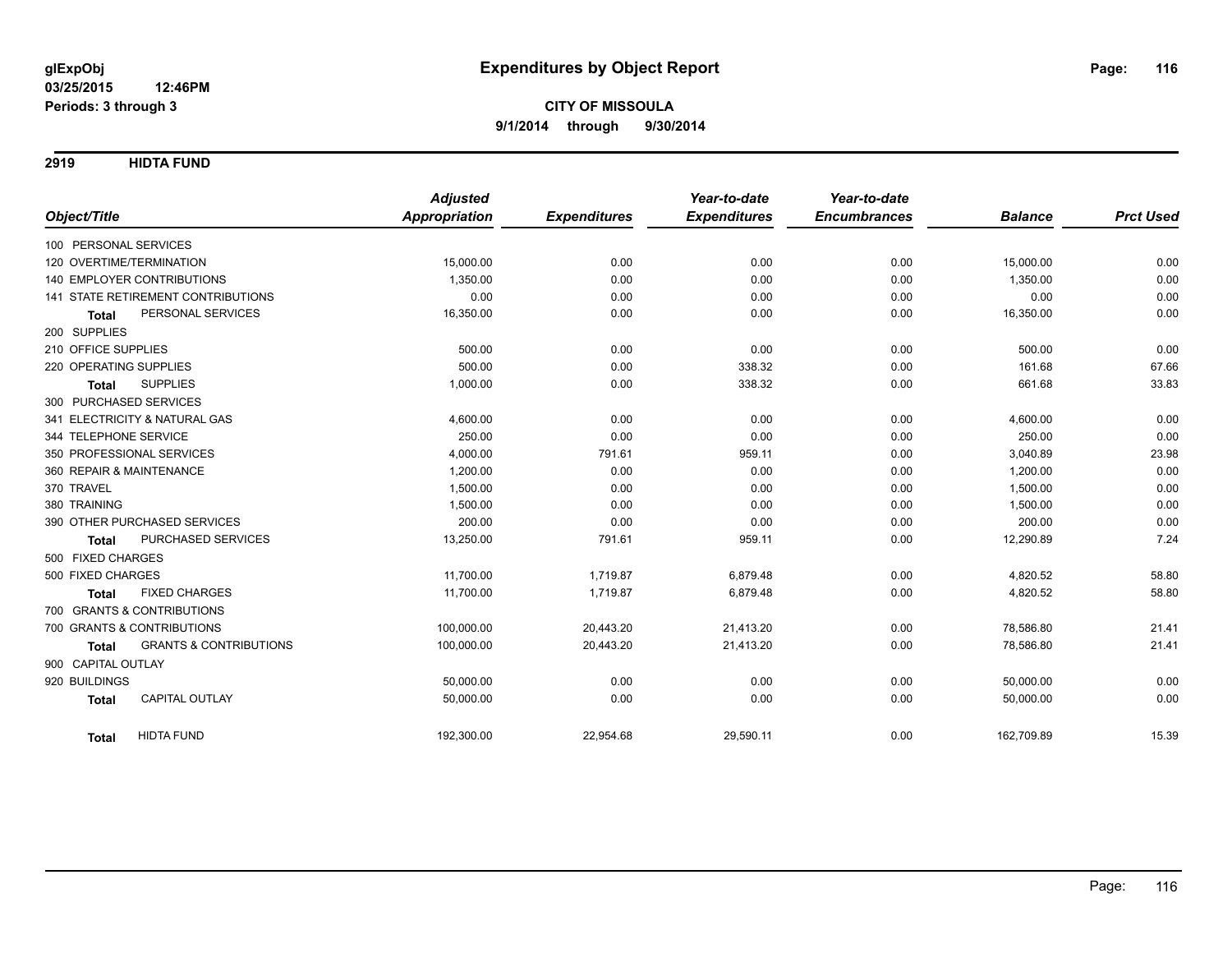#### **2939 CDBG PROGRAM INCOME ACCOUNT**

**400 ENTITLEMENT GRANTS**

|                                           | <b>Adjusted</b> |                            | Year-to-date        | Year-to-date        |                |                  |
|-------------------------------------------|-----------------|----------------------------|---------------------|---------------------|----------------|------------------|
| Object/Title                              | Appropriation   | <i><b>Expenditures</b></i> | <b>Expenditures</b> | <b>Encumbrances</b> | <b>Balance</b> | <b>Prct Used</b> |
| 300 PURCHASED SERVICES                    |                 |                            |                     |                     |                |                  |
| 350 PROFESSIONAL SERVICES                 | 14,383.00       | 0.00                       | 0.00                | 0.00                | 14,383.00      | 0.00             |
| <b>PURCHASED SERVICES</b><br>Total        | 14,383.00       | 0.00                       | 0.00                | 0.00                | 14,383.00      | 0.00             |
| 800 OTHER OBJECTS                         |                 |                            |                     |                     |                |                  |
| 820 TRANSFERS TO OTHER FUNDS              | 0.00            | 11.083.00                  | 11.083.00           | 0.00                | $-11.083.00$   | 0.00             |
| OTHER OBJECTS<br><b>Total</b>             | 0.00            | 11,083.00                  | 11.083.00           | 0.00                | $-11.083.00$   | 0.00             |
| <b>ENTITLEMENT GRANTS</b><br><b>Total</b> | 14,383.00       | 11,083.00                  | 11.083.00           | 0.00                | 3.300.00       | 77.06            |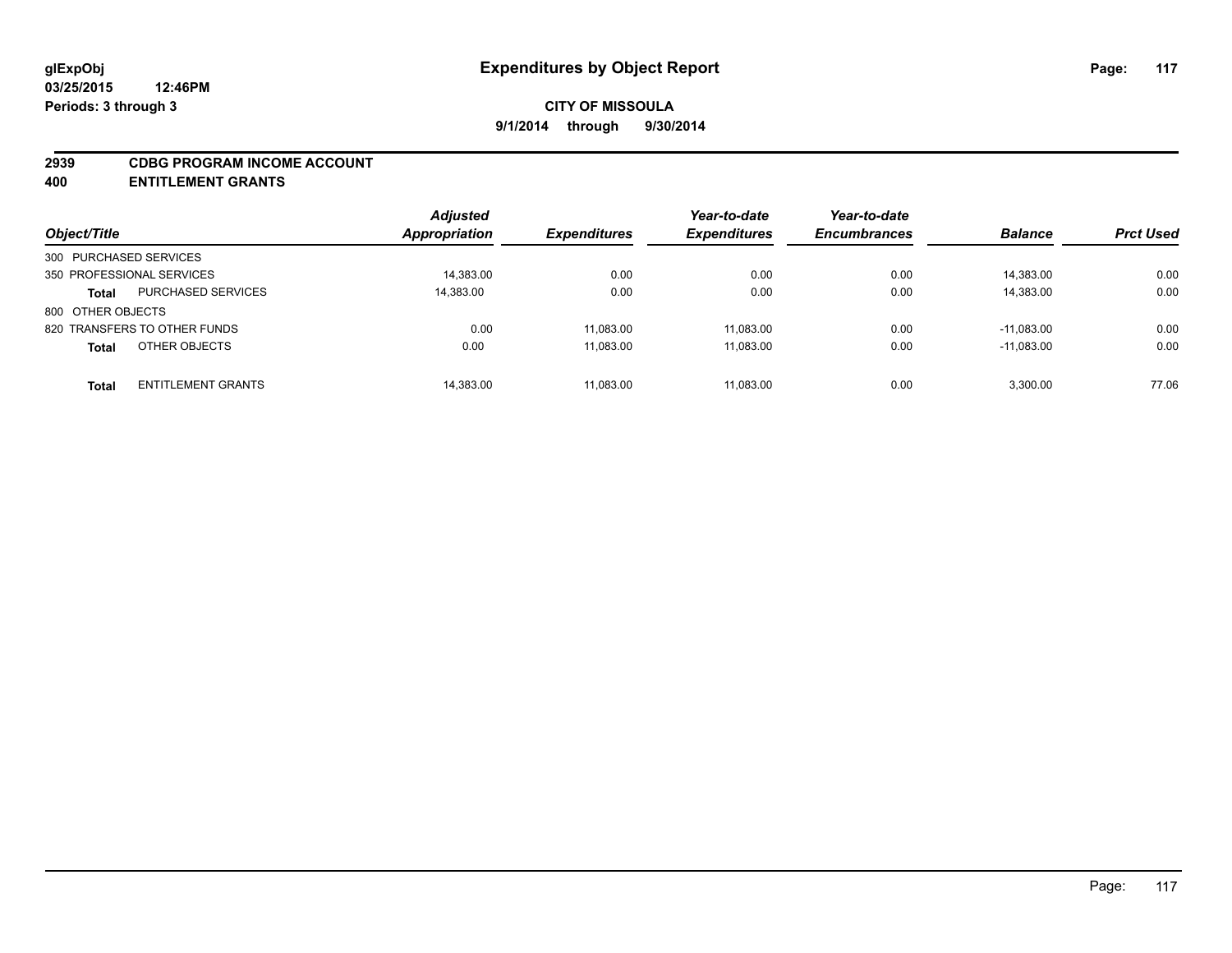## **2939 CDBG PROGRAM INCOME ACCOUNT**

| Object/Title              |                              | <b>Adjusted</b><br>Appropriation | <b>Expenditures</b> | Year-to-date<br><b>Expenditures</b> | Year-to-date<br><b>Encumbrances</b> | <b>Balance</b> | <b>Prct Used</b> |
|---------------------------|------------------------------|----------------------------------|---------------------|-------------------------------------|-------------------------------------|----------------|------------------|
| 300 PURCHASED SERVICES    |                              |                                  |                     |                                     |                                     |                |                  |
| 350 PROFESSIONAL SERVICES |                              | 14,383.00                        | 0.00                | 0.00                                | 0.00                                | 14,383.00      | 0.00             |
| <b>Total</b>              | <b>PURCHASED SERVICES</b>    | 14,383.00                        | 0.00                | 0.00                                | 0.00                                | 14,383.00      | 0.00             |
| 800 OTHER OBJECTS         |                              |                                  |                     |                                     |                                     |                |                  |
|                           | 820 TRANSFERS TO OTHER FUNDS | 0.00                             | 11.083.00           | 11.083.00                           | 0.00                                | $-11.083.00$   | 0.00             |
| <b>Total</b>              | OTHER OBJECTS                | 0.00                             | 11,083.00           | 11,083.00                           | 0.00                                | $-11,083.00$   | 0.00             |
| Total                     | CDBG PROGRAM INCOME ACCOUNT  | 14.383.00                        | 11.083.00           | 11.083.00                           | 0.00                                | 3.300.00       | 77.06            |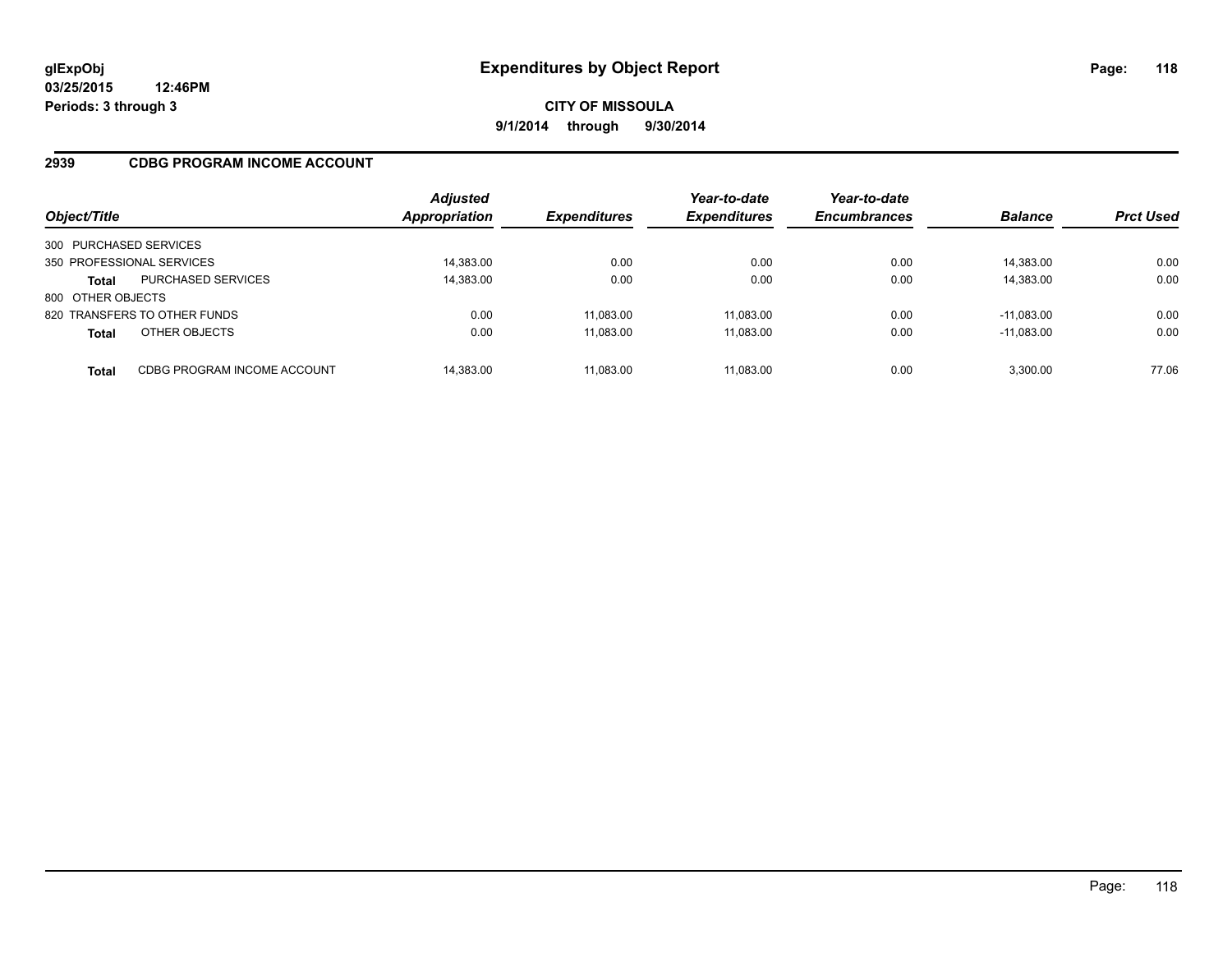## **2940 CDBG FUND**

**400 ENTITLEMENT GRANTS**

| Object/Title                                      | <b>Adjusted</b><br>Appropriation | <b>Expenditures</b> | Year-to-date<br><b>Expenditures</b> | Year-to-date<br><b>Encumbrances</b> | <b>Balance</b> | <b>Prct Used</b> |
|---------------------------------------------------|----------------------------------|---------------------|-------------------------------------|-------------------------------------|----------------|------------------|
| 300 PURCHASED SERVICES                            |                                  |                     |                                     |                                     |                |                  |
| 350 PROFESSIONAL SERVICES                         | 130.366.00                       | 0.00                | 0.00                                | 0.00                                | 130.366.00     | 0.00             |
| <b>PURCHASED SERVICES</b><br><b>Total</b>         | 130.366.00                       | 0.00                | 0.00                                | 0.00                                | 130.366.00     | 0.00             |
| 700 GRANTS & CONTRIBUTIONS                        |                                  |                     |                                     |                                     |                |                  |
| 700 GRANTS & CONTRIBUTIONS                        | 489.707.00                       | 181.265.00          | 182.960.28                          | 0.00                                | 306.746.72     | 37.36            |
| <b>GRANTS &amp; CONTRIBUTIONS</b><br><b>Total</b> | 489.707.00                       | 181.265.00          | 182,960.28                          | 0.00                                | 306.746.72     | 37.36            |
| <b>ENTITLEMENT GRANTS</b><br><b>Total</b>         | 620.073.00                       | 181.265.00          | 182,960.28                          | 0.00                                | 437.112.72     | 29.51            |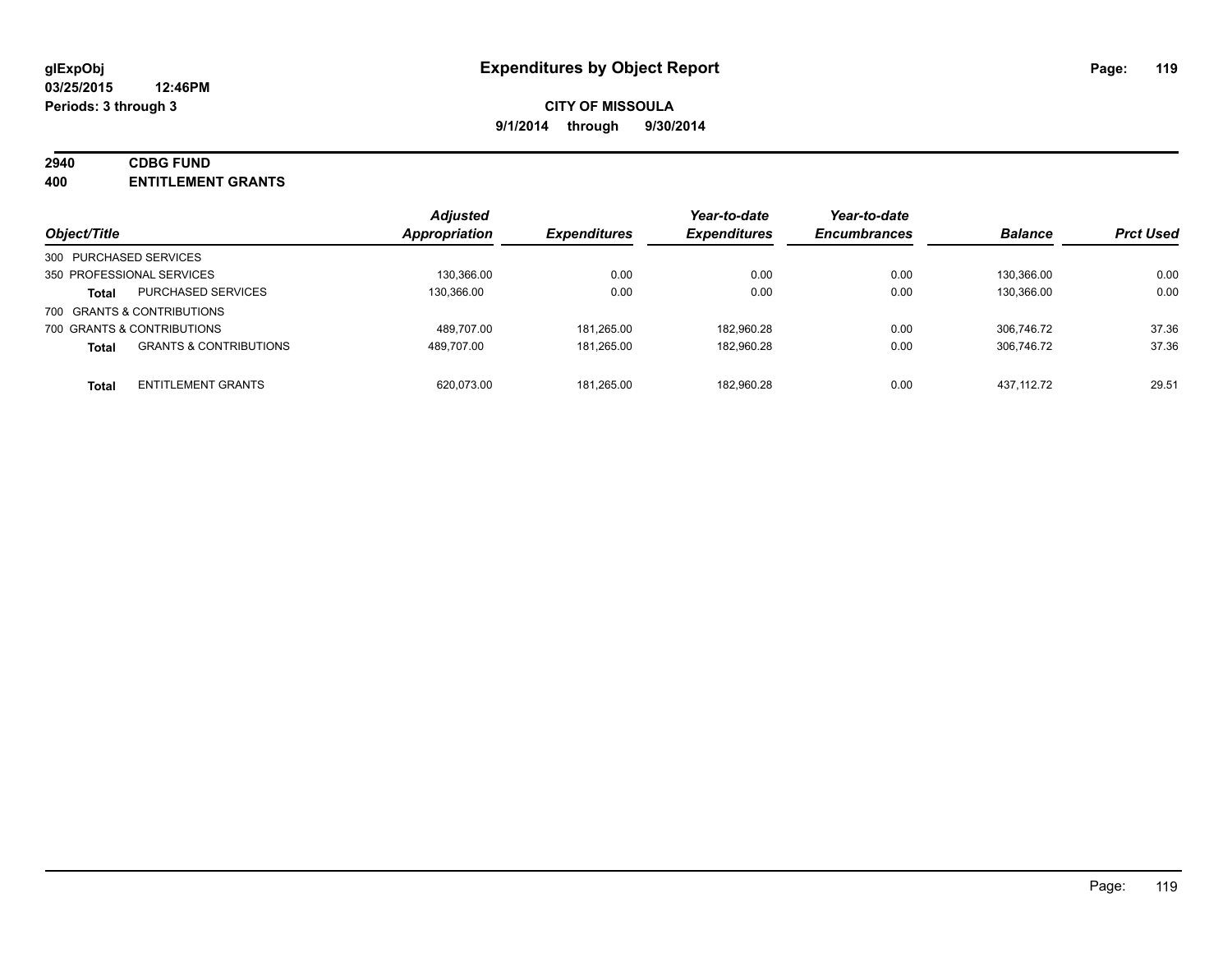**2940 CDBG FUND**

| Object/Title                                      | <b>Adjusted</b><br>Appropriation | <b>Expenditures</b> | Year-to-date<br><b>Expenditures</b> | Year-to-date<br><b>Encumbrances</b> | <b>Balance</b> | <b>Prct Used</b> |
|---------------------------------------------------|----------------------------------|---------------------|-------------------------------------|-------------------------------------|----------------|------------------|
| 300 PURCHASED SERVICES                            |                                  |                     |                                     |                                     |                |                  |
| 350 PROFESSIONAL SERVICES                         | 130.366.00                       | 0.00                | 0.00                                | 0.00                                | 130.366.00     | 0.00             |
| <b>PURCHASED SERVICES</b><br><b>Total</b>         | 130.366.00                       | 0.00                | 0.00                                | 0.00                                | 130.366.00     | 0.00             |
| 700 GRANTS & CONTRIBUTIONS                        |                                  |                     |                                     |                                     |                |                  |
| 700 GRANTS & CONTRIBUTIONS                        | 489.707.00                       | 181.265.00          | 182.960.28                          | 0.00                                | 306.746.72     | 37.36            |
| <b>GRANTS &amp; CONTRIBUTIONS</b><br><b>Total</b> | 489.707.00                       | 181.265.00          | 182,960.28                          | 0.00                                | 306.746.72     | 37.36            |
| <b>CDBG FUND</b><br><b>Total</b>                  | 620.073.00                       | 181.265.00          | 182.960.28                          | 0.00                                | 437.112.72     | 29.51            |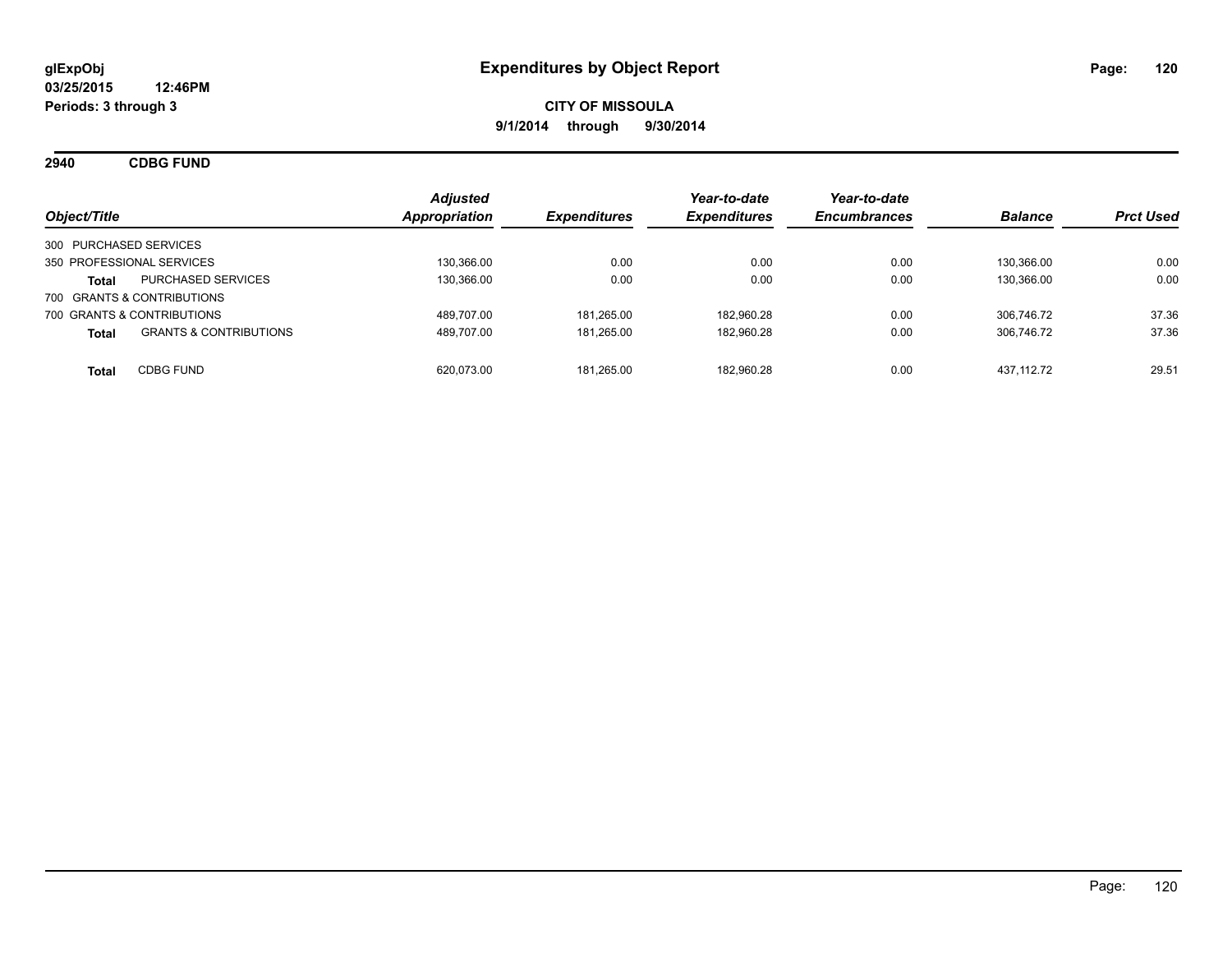#### **2941 HOME FUND**

**400 ENTITLEMENT GRANTS**

|                   |                                   | <b>Adjusted</b>      |                     | Year-to-date        | Year-to-date        |                |                  |
|-------------------|-----------------------------------|----------------------|---------------------|---------------------|---------------------|----------------|------------------|
| Object/Title      |                                   | <b>Appropriation</b> | <b>Expenditures</b> | <b>Expenditures</b> | <b>Encumbrances</b> | <b>Balance</b> | <b>Prct Used</b> |
|                   | 300 PURCHASED SERVICES            |                      |                     |                     |                     |                |                  |
|                   | 350 PROFESSIONAL SERVICES         | 352.009.00           | 0.00                | 0.00                | 0.00                | 352.009.00     | 0.00             |
| <b>Total</b>      | <b>PURCHASED SERVICES</b>         | 352,009.00           | 0.00                | 0.00                | 0.00                | 352,009.00     | 0.00             |
|                   | 700 GRANTS & CONTRIBUTIONS        |                      |                     |                     |                     |                |                  |
|                   | 700 GRANTS & CONTRIBUTIONS        | 0.00                 | 88.836.10           | 178,579.99          | 0.00                | -178.579.99    | 0.00             |
| <b>Total</b>      | <b>GRANTS &amp; CONTRIBUTIONS</b> | 0.00                 | 88,836.10           | 178.579.99          | 0.00                | -178.579.99    | 0.00             |
| 800 OTHER OBJECTS |                                   |                      |                     |                     |                     |                |                  |
|                   | 820 TRANSFERS TO OTHER FUNDS      | 0.00                 | 0.00                | 0.00                | 0.00                | 0.00           | 0.00             |
| 845 CONTINGENCY   |                                   | 0.00                 | 0.00                | 0.00                | 0.00                | 0.00           | 0.00             |
| <b>Total</b>      | OTHER OBJECTS                     | 0.00                 | 0.00                | 0.00                | 0.00                | 0.00           | 0.00             |
| <b>Total</b>      | <b>ENTITLEMENT GRANTS</b>         | 352.009.00           | 88.836.10           | 178.579.99          | 0.00                | 173.429.01     | 50.73            |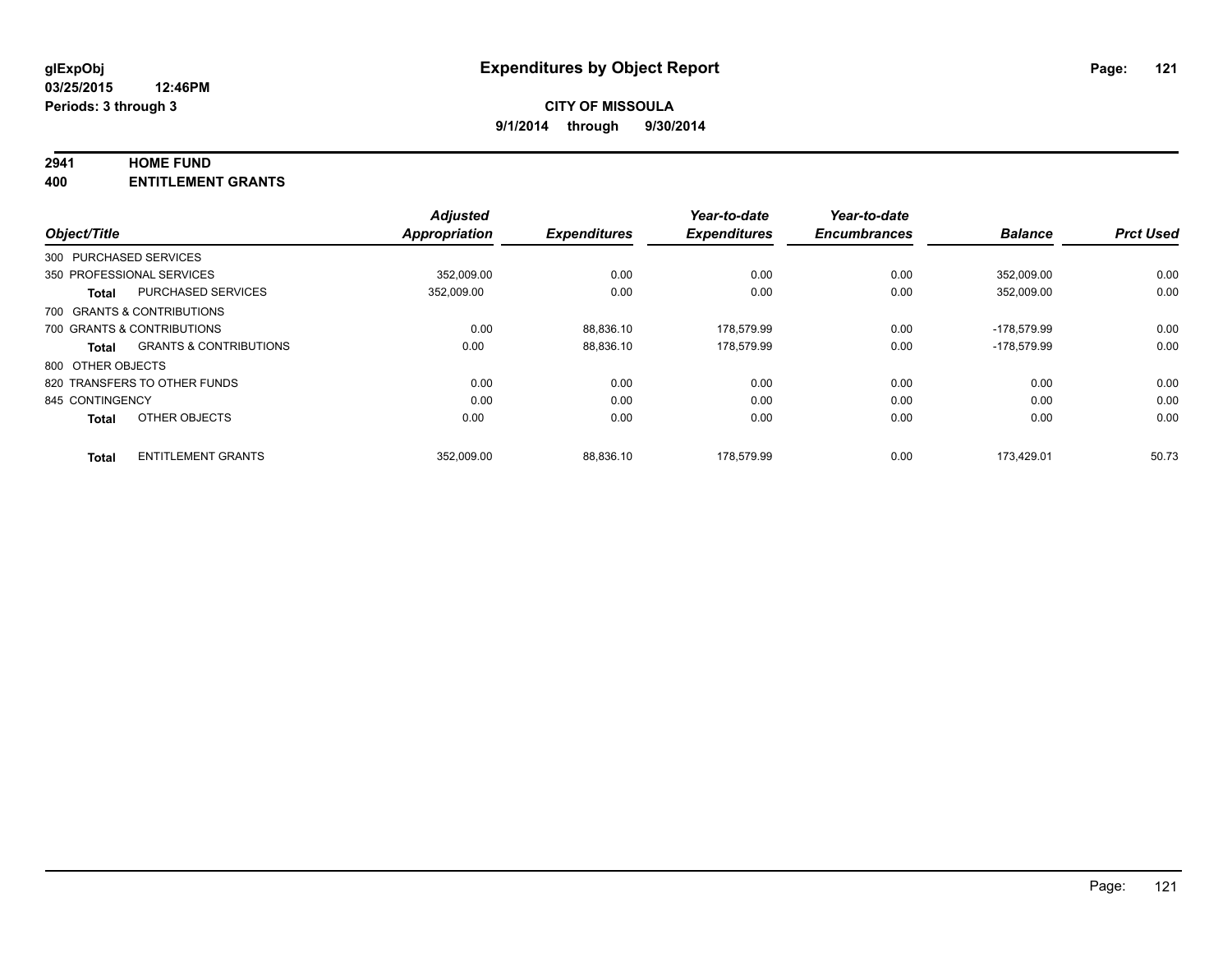**2941 HOME FUND**

| Object/Title           |                                   | <b>Adjusted</b><br><b>Appropriation</b> | <b>Expenditures</b> | Year-to-date<br><b>Expenditures</b> | Year-to-date<br><b>Encumbrances</b> | <b>Balance</b> | <b>Prct Used</b> |
|------------------------|-----------------------------------|-----------------------------------------|---------------------|-------------------------------------|-------------------------------------|----------------|------------------|
| 300 PURCHASED SERVICES |                                   |                                         |                     |                                     |                                     |                |                  |
|                        | 350 PROFESSIONAL SERVICES         | 352,009.00                              | 0.00                | 0.00                                | 0.00                                | 352.009.00     | 0.00             |
| <b>Total</b>           | <b>PURCHASED SERVICES</b>         | 352,009.00                              | 0.00                | 0.00                                | 0.00                                | 352,009.00     | 0.00             |
|                        | 700 GRANTS & CONTRIBUTIONS        |                                         |                     |                                     |                                     |                |                  |
|                        | 700 GRANTS & CONTRIBUTIONS        | 0.00                                    | 88.836.10           | 178.579.99                          | 0.00                                | -178.579.99    | 0.00             |
| Total                  | <b>GRANTS &amp; CONTRIBUTIONS</b> | 0.00                                    | 88,836.10           | 178,579.99                          | 0.00                                | -178.579.99    | 0.00             |
| 800 OTHER OBJECTS      |                                   |                                         |                     |                                     |                                     |                |                  |
|                        | 820 TRANSFERS TO OTHER FUNDS      | 0.00                                    | 0.00                | 0.00                                | 0.00                                | 0.00           | 0.00             |
| 845 CONTINGENCY        |                                   | 0.00                                    | 0.00                | 0.00                                | 0.00                                | 0.00           | 0.00             |
| <b>Total</b>           | OTHER OBJECTS                     | 0.00                                    | 0.00                | 0.00                                | 0.00                                | 0.00           | 0.00             |
| <b>Total</b>           | <b>HOME FUND</b>                  | 352,009.00                              | 88.836.10           | 178.579.99                          | 0.00                                | 173.429.01     | 50.73            |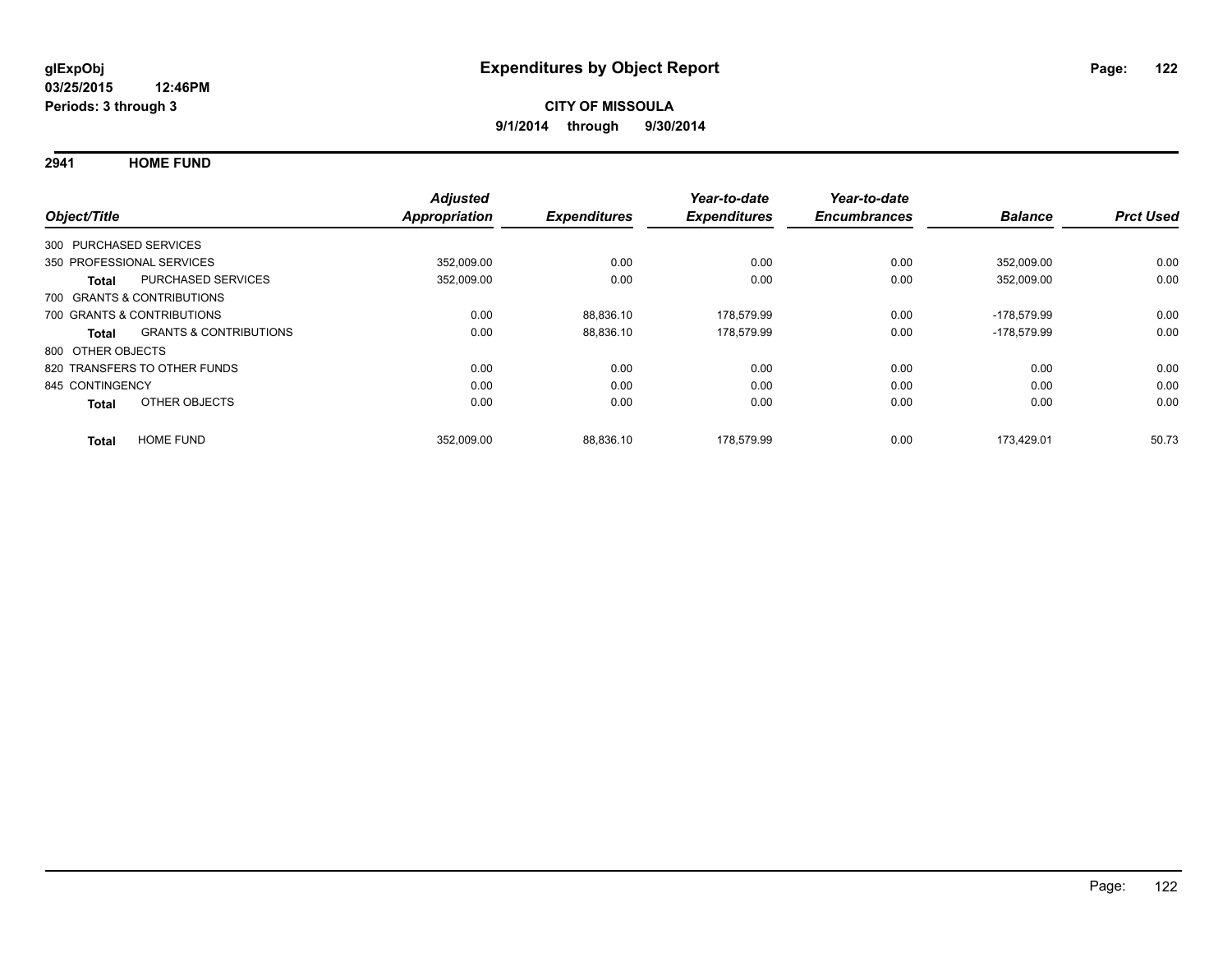#### **2942 ADDI PROGRAM**

**400 ENTITLEMENT GRANTS**

| Object/Title               |                                   | <b>Adjusted</b><br><b>Appropriation</b> | <b>Expenditures</b> | Year-to-date<br><b>Expenditures</b> | Year-to-date<br><b>Encumbrances</b> | <b>Balance</b> | <b>Prct Used</b> |
|----------------------------|-----------------------------------|-----------------------------------------|---------------------|-------------------------------------|-------------------------------------|----------------|------------------|
| 300 PURCHASED SERVICES     |                                   |                                         |                     |                                     |                                     |                |                  |
| 350 PROFESSIONAL SERVICES  |                                   | 0.00                                    | 0.00                | 0.00                                | 0.00                                | 0.00           | 0.00             |
| <b>Total</b>               | <b>PURCHASED SERVICES</b>         | 0.00                                    | 0.00                | 0.00                                | 0.00                                | 0.00           | 0.00             |
| 700 GRANTS & CONTRIBUTIONS |                                   |                                         |                     |                                     |                                     |                |                  |
| 700 GRANTS & CONTRIBUTIONS |                                   | 12.243.00                               | 0.00                | 0.00                                | 0.00                                | 12.243.00      | 0.00             |
| <b>Total</b>               | <b>GRANTS &amp; CONTRIBUTIONS</b> | 12.243.00                               | 0.00                | 0.00                                | 0.00                                | 12.243.00      | 0.00             |
| <b>Total</b>               | <b>ENTITLEMENT GRANTS</b>         | 12,243.00                               | 0.00                | 0.00                                | 0.00                                | 12.243.00      | 0.00             |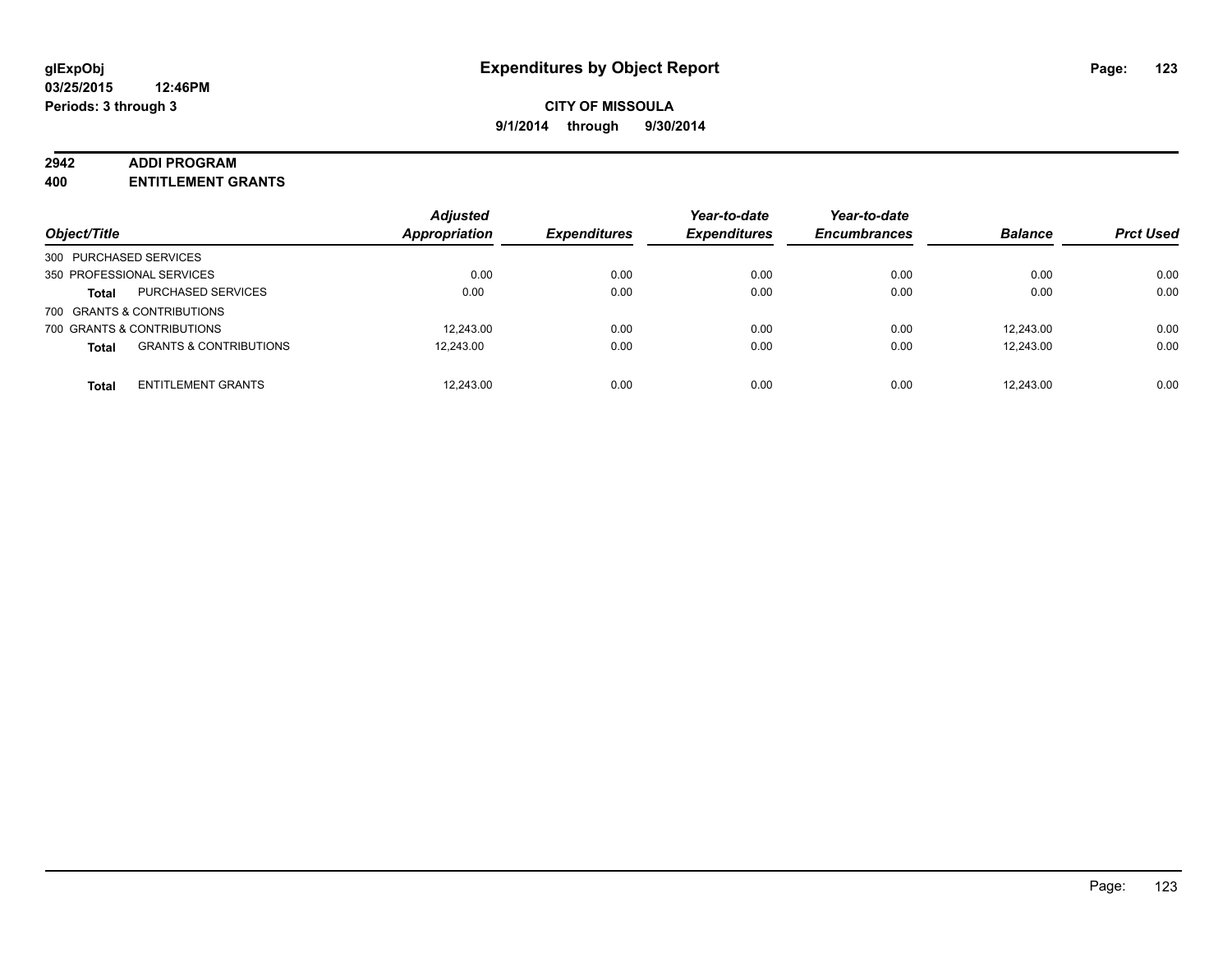**2942 ADDI PROGRAM**

| Object/Title                                      | <b>Adjusted</b><br><b>Appropriation</b> | <i><b>Expenditures</b></i> | Year-to-date<br><b>Expenditures</b> | Year-to-date<br><b>Encumbrances</b> | <b>Balance</b> | <b>Prct Used</b> |
|---------------------------------------------------|-----------------------------------------|----------------------------|-------------------------------------|-------------------------------------|----------------|------------------|
| 300 PURCHASED SERVICES                            |                                         |                            |                                     |                                     |                |                  |
| 350 PROFESSIONAL SERVICES                         | 0.00                                    | 0.00                       | 0.00                                | 0.00                                | 0.00           | 0.00             |
| <b>PURCHASED SERVICES</b><br><b>Total</b>         | 0.00                                    | 0.00                       | 0.00                                | 0.00                                | 0.00           | 0.00             |
| 700 GRANTS & CONTRIBUTIONS                        |                                         |                            |                                     |                                     |                |                  |
| 700 GRANTS & CONTRIBUTIONS                        | 12,243.00                               | 0.00                       | 0.00                                | 0.00                                | 12.243.00      | 0.00             |
| <b>GRANTS &amp; CONTRIBUTIONS</b><br><b>Total</b> | 12,243.00                               | 0.00                       | 0.00                                | 0.00                                | 12,243.00      | 0.00             |
| <b>ADDI PROGRAM</b><br><b>Total</b>               | 12.243.00                               | 0.00                       | 0.00                                | 0.00                                | 12.243.00      | 0.00             |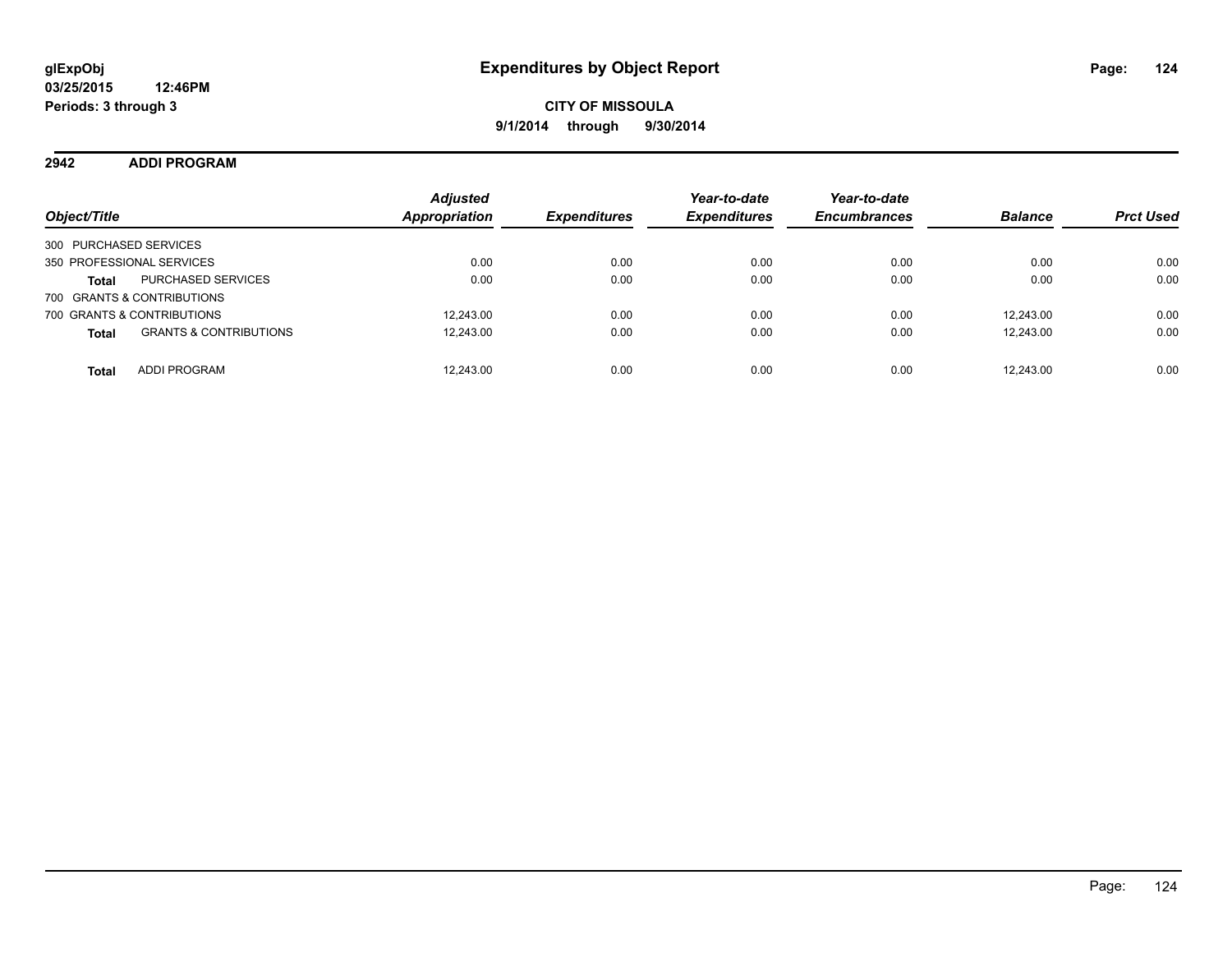#### **2943 CITY HOME PROGRAM INCOME**

**400 ENTITLEMENT GRANTS**

|                           |                                   | <b>Adjusted</b> |                     | Year-to-date        | Year-to-date        |                |                  |
|---------------------------|-----------------------------------|-----------------|---------------------|---------------------|---------------------|----------------|------------------|
| Object/Title              |                                   | Appropriation   | <b>Expenditures</b> | <b>Expenditures</b> | <b>Encumbrances</b> | <b>Balance</b> | <b>Prct Used</b> |
| 300 PURCHASED SERVICES    |                                   |                 |                     |                     |                     |                |                  |
| 350 PROFESSIONAL SERVICES |                                   | 35,000.00       | 0.00                | 0.00                | 0.00                | 35,000.00      | 0.00             |
|                           | 390 OTHER PURCHASED SERVICES      | 500.00          | 0.00                | 0.00                | 0.00                | 500.00         | 0.00             |
| Total                     | <b>PURCHASED SERVICES</b>         | 35.500.00       | 0.00                | 0.00                | 0.00                | 35.500.00      | 0.00             |
|                           | 700 GRANTS & CONTRIBUTIONS        |                 |                     |                     |                     |                |                  |
|                           | 700 GRANTS & CONTRIBUTIONS        | 0.00            | 0.00                | 0.00                | 0.00                | 0.00           | 0.00             |
| Total                     | <b>GRANTS &amp; CONTRIBUTIONS</b> | 0.00            | 0.00                | 0.00                | 0.00                | 0.00           | 0.00             |
| <b>Total</b>              | <b>ENTITLEMENT GRANTS</b>         | 35.500.00       | 0.00                | 0.00                | 0.00                | 35.500.00      | 0.00             |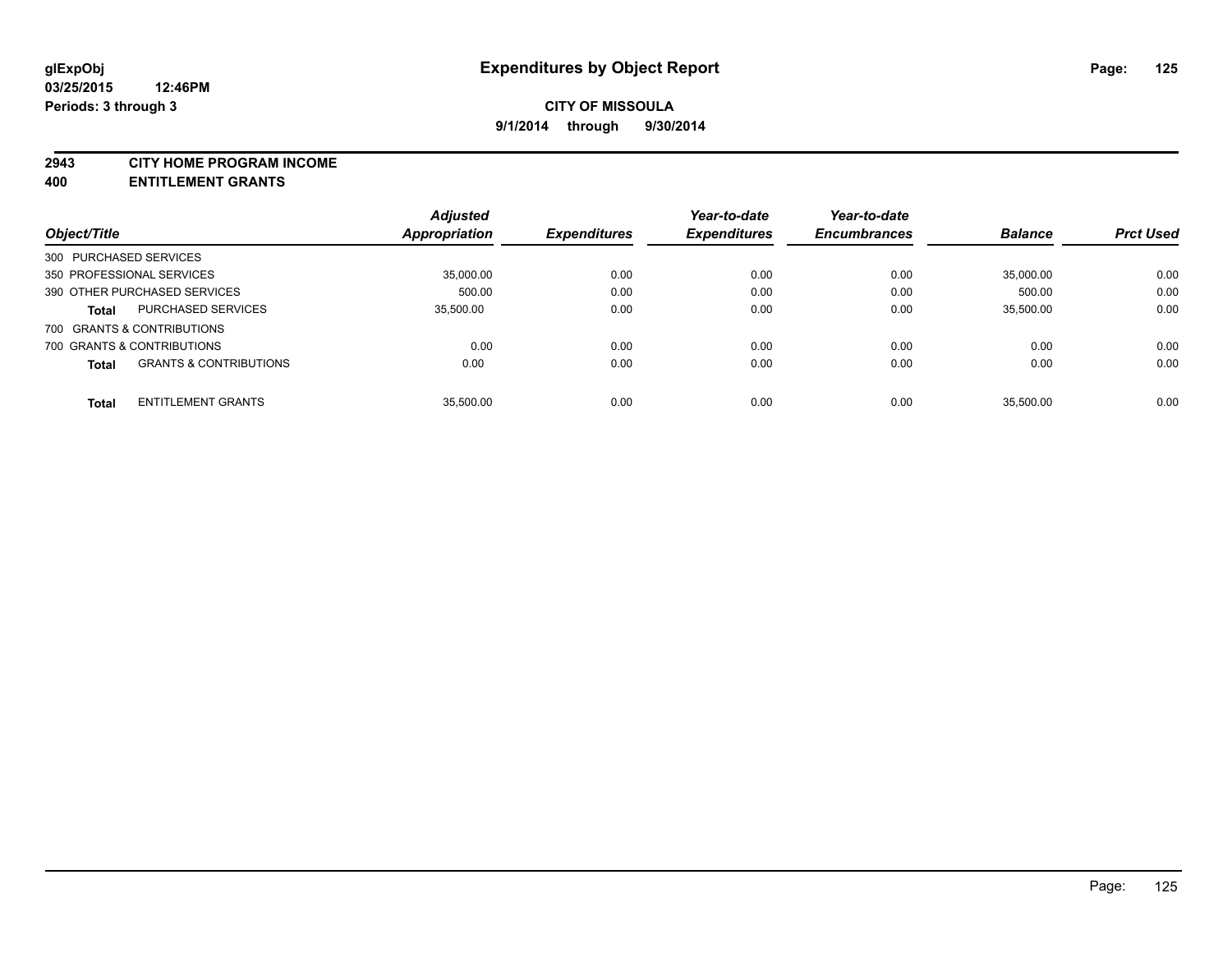#### **2943 CITY HOME PROGRAM INCOME**

| Object/Title              |                                   | <b>Adjusted</b><br>Appropriation | <b>Expenditures</b> | Year-to-date<br><b>Expenditures</b> | Year-to-date<br><b>Encumbrances</b> | <b>Balance</b> | <b>Prct Used</b> |
|---------------------------|-----------------------------------|----------------------------------|---------------------|-------------------------------------|-------------------------------------|----------------|------------------|
| 300 PURCHASED SERVICES    |                                   |                                  |                     |                                     |                                     |                |                  |
| 350 PROFESSIONAL SERVICES |                                   | 35,000.00                        | 0.00                | 0.00                                | 0.00                                | 35.000.00      | 0.00             |
|                           | 390 OTHER PURCHASED SERVICES      | 500.00                           | 0.00                | 0.00                                | 0.00                                | 500.00         | 0.00             |
| <b>Total</b>              | <b>PURCHASED SERVICES</b>         | 35.500.00                        | 0.00                | 0.00                                | 0.00                                | 35.500.00      | 0.00             |
|                           | 700 GRANTS & CONTRIBUTIONS        |                                  |                     |                                     |                                     |                |                  |
|                           | 700 GRANTS & CONTRIBUTIONS        | 0.00                             | 0.00                | 0.00                                | 0.00                                | 0.00           | 0.00             |
| <b>Total</b>              | <b>GRANTS &amp; CONTRIBUTIONS</b> | 0.00                             | 0.00                | 0.00                                | 0.00                                | 0.00           | 0.00             |
| <b>Total</b>              | CITY HOME PROGRAM INCOME          | 35.500.00                        | 0.00                | 0.00                                | 0.00                                | 35.500.00      | 0.00             |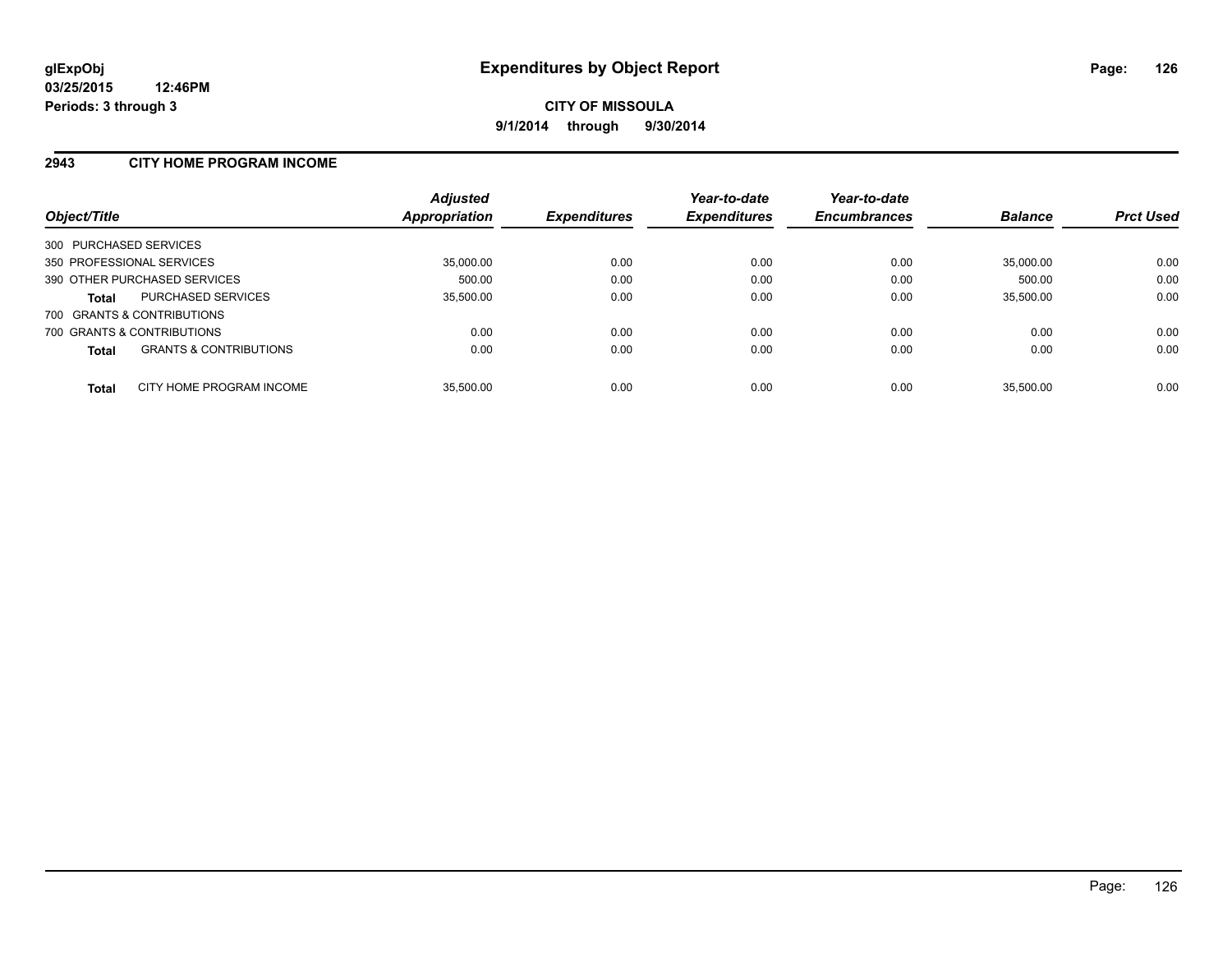#### **2944 NEIGHBORHOOD STABILIZATION PROGRAM**

**400 ENTITLEMENT GRANTS**

| Object/Title                              | <b>Adjusted</b><br><b>Appropriation</b> | <b>Expenditures</b> | Year-to-date<br><b>Expenditures</b> | Year-to-date<br><b>Encumbrances</b> | <b>Balance</b> | <b>Prct Used</b> |
|-------------------------------------------|-----------------------------------------|---------------------|-------------------------------------|-------------------------------------|----------------|------------------|
| 300 PURCHASED SERVICES                    |                                         |                     |                                     |                                     |                |                  |
| 350 PROFESSIONAL SERVICES                 | 0.00                                    | 0.00                | 0.00                                | 0.00                                | 0.00           | 0.00             |
| 390 OTHER PURCHASED SERVICES              | 0.00                                    | 0.00                | 0.00                                | 0.00                                | 0.00           | 0.00             |
| <b>PURCHASED SERVICES</b><br><b>Total</b> | 0.00                                    | 0.00                | 0.00                                | 0.00                                | 0.00           | 0.00             |
| <b>ENTITLEMENT GRANTS</b><br><b>Total</b> | 0.00                                    | 0.00                | 0.00                                | 0.00                                | 0.00           | 0.00             |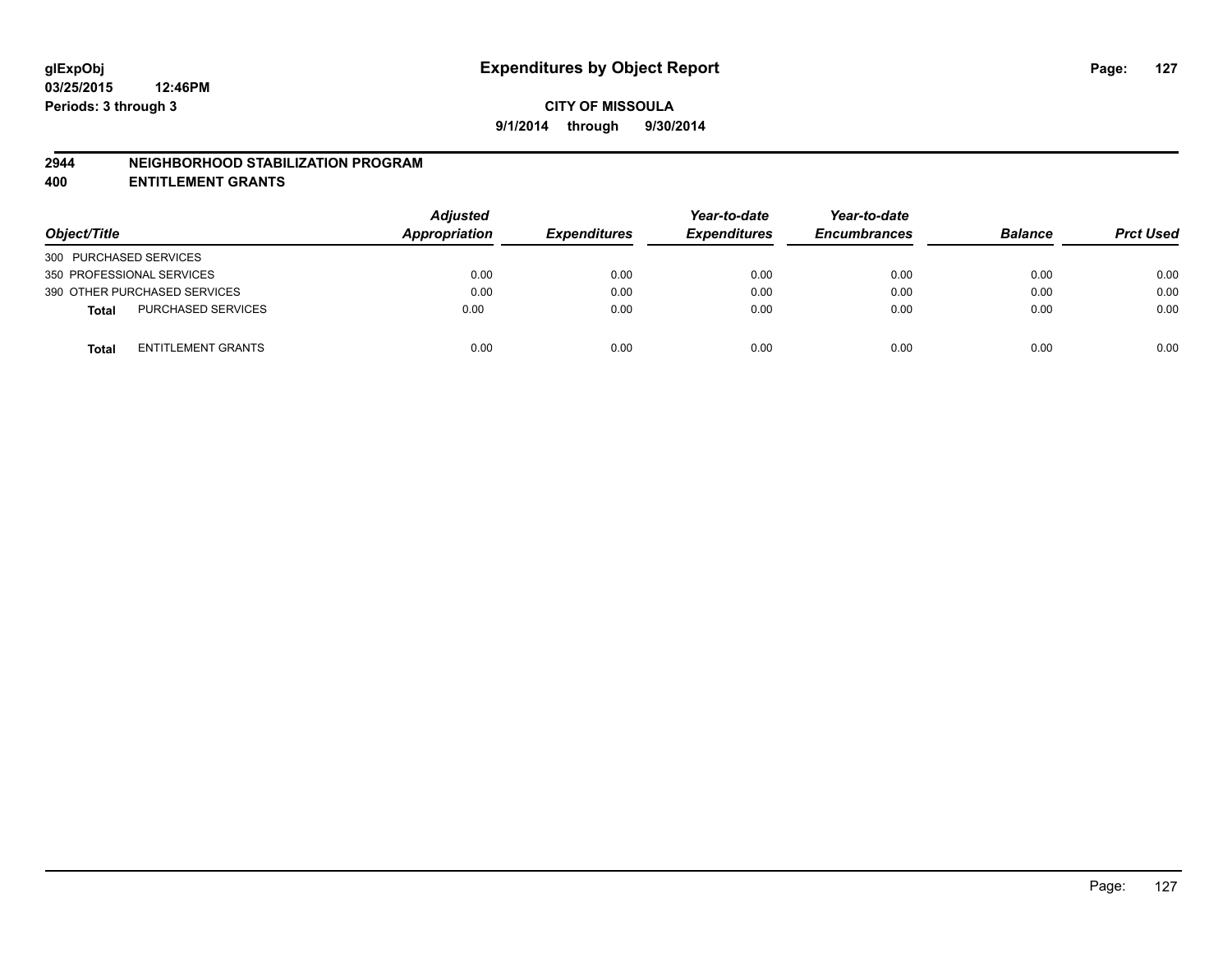### **2944 NEIGHBORHOOD STABILIZATION PROGRAM**

**401 MHA/SILVERTIP**

| Object/Title                         | <b>Adjusted</b><br><b>Appropriation</b> | <b>Expenditures</b> | Year-to-date<br><b>Expenditures</b> | Year-to-date<br><b>Encumbrances</b> | <b>Balance</b> | <b>Prct Used</b> |
|--------------------------------------|-----------------------------------------|---------------------|-------------------------------------|-------------------------------------|----------------|------------------|
| 300 PURCHASED SERVICES               |                                         |                     |                                     |                                     |                |                  |
| 350 PROFESSIONAL SERVICES            | 0.00                                    | 0.00                | 0.00                                | 0.00                                | 0.00           | 0.00             |
| PURCHASED SERVICES<br>Total          | 0.00                                    | 0.00                | 0.00                                | 0.00                                | 0.00           | 0.00             |
| <b>MHA/SILVERTIP</b><br><b>Total</b> | 0.00                                    | 0.00                | 0.00                                | 0.00                                | 0.00           | 0.00             |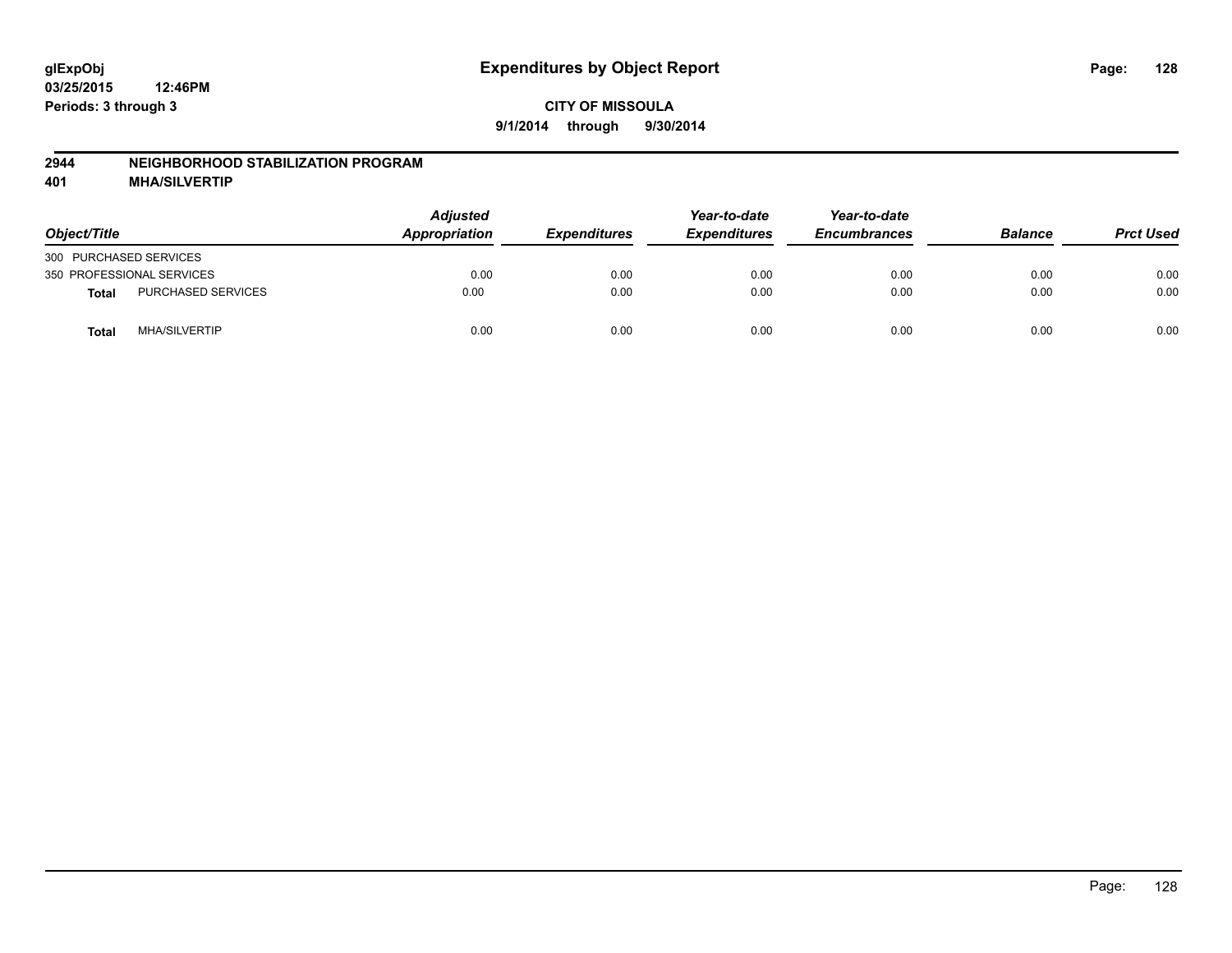#### **2944 NEIGHBORHOOD STABILIZATION PROGRAM**

**402 HUD/SILVERTIP**

| Object/Title                              | <b>Adjusted</b><br>Appropriation | <b>Expenditures</b> | Year-to-date<br><b>Expenditures</b> | Year-to-date<br><b>Encumbrances</b> | <b>Balance</b> | <b>Prct Used</b> |
|-------------------------------------------|----------------------------------|---------------------|-------------------------------------|-------------------------------------|----------------|------------------|
| 300 PURCHASED SERVICES                    |                                  |                     |                                     |                                     |                |                  |
| 350 PROFESSIONAL SERVICES                 | 0.00                             | 0.00                | 0.00                                | 0.00                                | 0.00           | 0.00             |
| 390 OTHER PURCHASED SERVICES              | 0.00                             | 0.00                | 0.00                                | 0.00                                | 0.00           | 0.00             |
| <b>PURCHASED SERVICES</b><br><b>Total</b> | 0.00                             | 0.00                | 0.00                                | 0.00                                | 0.00           | 0.00             |
| <b>HUD/SILVERTIP</b><br><b>Total</b>      | 0.00                             | 0.00                | 0.00                                | 0.00                                | 0.00           | 0.00             |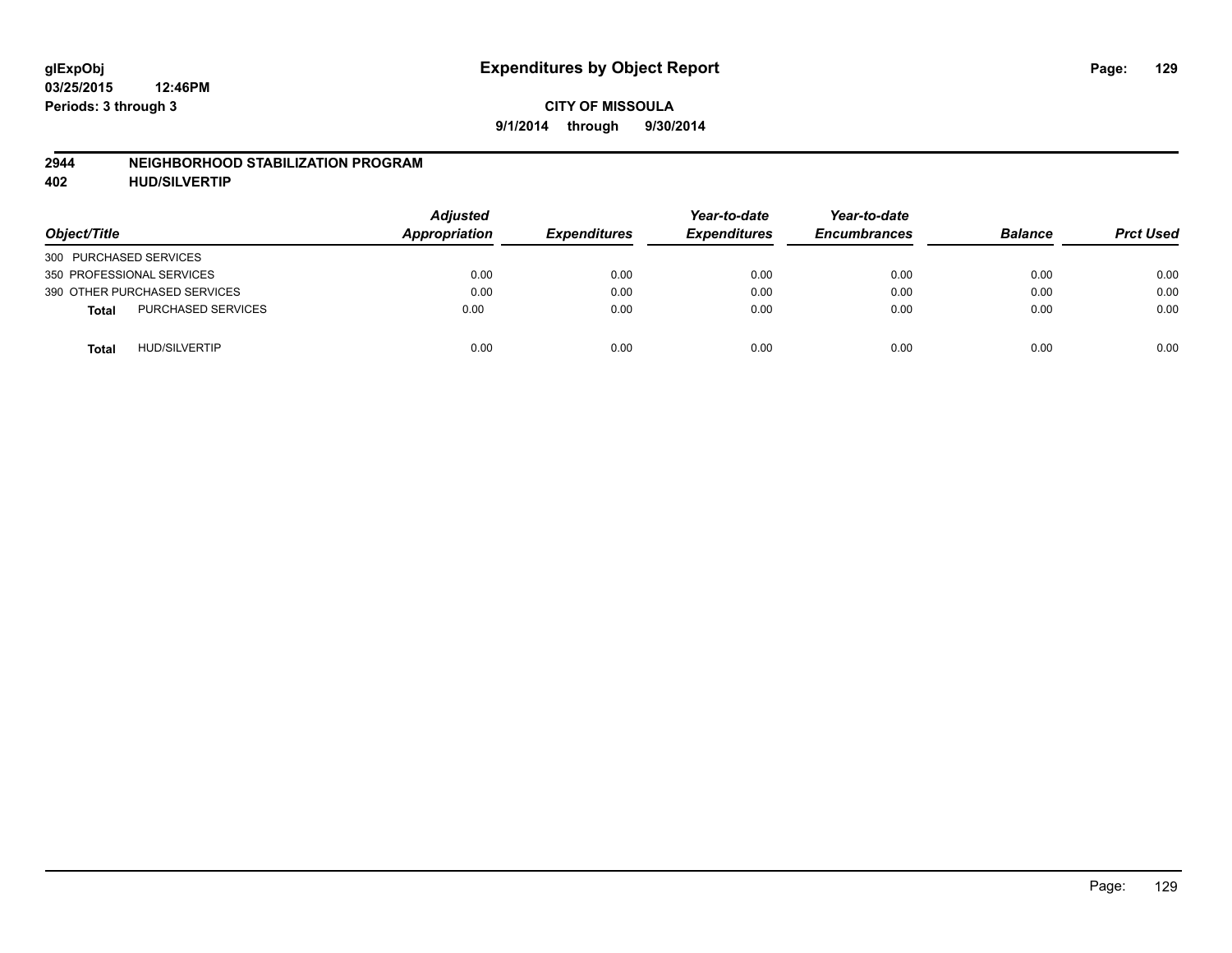**03/25/2015 12:46PM Periods: 3 through 3**

**CITY OF MISSOULA 9/1/2014 through 9/30/2014**

## **2944 NEIGHBORHOOD STABILIZATION PROGRAM**

| Object/Title           |                                  | <b>Adjusted</b><br>Appropriation | <b>Expenditures</b> | Year-to-date<br><b>Expenditures</b> | Year-to-date<br><b>Encumbrances</b> | <b>Balance</b> | <b>Prct Used</b> |
|------------------------|----------------------------------|----------------------------------|---------------------|-------------------------------------|-------------------------------------|----------------|------------------|
| 300 PURCHASED SERVICES |                                  |                                  |                     |                                     |                                     |                |                  |
|                        | 350 PROFESSIONAL SERVICES        | 0.00                             | 0.00                | 0.00                                | 0.00                                | 0.00           | 0.00             |
|                        | 390 OTHER PURCHASED SERVICES     | 0.00                             | 0.00                | 0.00                                | 0.00                                | 0.00           | 0.00             |
| Total                  | <b>PURCHASED SERVICES</b>        | 0.00                             | 0.00                | 0.00                                | 0.00                                | 0.00           | 0.00             |
| <b>Total</b>           | NEIGHBORHOOD STABILIZATION PROGF | 0.00                             | 0.00                | 0.00                                | 0.00                                | 0.00           | 0.00             |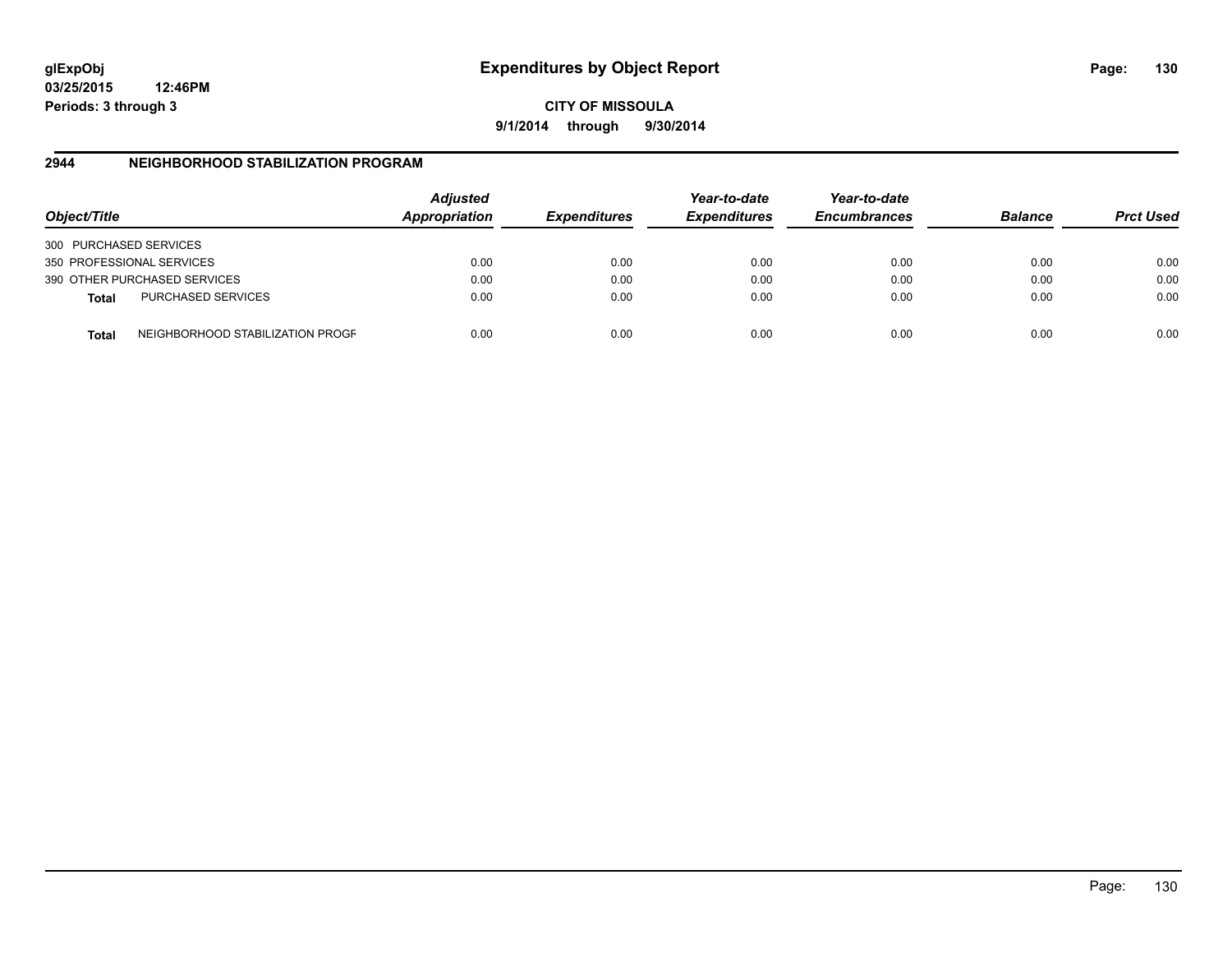#### **2955 TRANSPORTATION**

**250 DEVELOPMENT SERVICES**

|                                            | <b>Adjusted</b>      |                     | Year-to-date        | Year-to-date        |                |                  |
|--------------------------------------------|----------------------|---------------------|---------------------|---------------------|----------------|------------------|
| Object/Title                               | <b>Appropriation</b> | <b>Expenditures</b> | <b>Expenditures</b> | <b>Encumbrances</b> | <b>Balance</b> | <b>Prct Used</b> |
| 100 PERSONAL SERVICES                      |                      |                     |                     |                     |                |                  |
| 110 SALARIES AND WAGES                     | 421,246.00           | 81,756.15           | 85,348.83           | 0.00                | 335,897.17     | 20.26            |
| 120 OVERTIME/TERMINATION                   | 0.00                 | 390.88              | 390.88              | 0.00                | $-390.88$      | 0.00             |
| 140 EMPLOYER CONTRIBUTIONS                 | 152,475.00           | 33,445.56           | 34,260.20           | 0.00                | 118,214.80     | 22.47            |
| 141 STATE RETIREMENT CONTRIBUTIONS         | 0.00                 | 85.35               | 88.94               | 0.00                | $-88.94$       | 0.00             |
| PERSONAL SERVICES<br>Total                 | 573,721.00           | 115,677.94          | 120,088.85          | 0.00                | 453,632.15     | 20.93            |
| 200 SUPPLIES                               |                      |                     |                     |                     |                |                  |
| 210 OFFICE SUPPLIES                        | 5,700.00             | 209.16              | 321.25              | 0.00                | 5,378.75       | 5.64             |
| 220 OPERATING SUPPLIES                     | 0.00                 | 60.00               | 60.00               | 0.00                | $-60.00$       | 0.00             |
| 230 REPAIR/MAINTENANCE                     | 0.00                 | 0.00                | 0.00                | 0.00                | 0.00           | 0.00             |
| 231 GASOLINE                               | 0.00                 | 0.00                | 37.94               | 0.00                | $-37.94$       | 0.00             |
| 240 OTHER SUPPLIES                         | 200.00               | 0.00                | 0.00                | 0.00                | 200.00         | 0.00             |
| <b>SUPPLIES</b><br><b>Total</b>            | 5,900.00             | 269.16              | 419.19              | 0.00                | 5,480.81       | 7.10             |
| 300 PURCHASED SERVICES                     |                      |                     |                     |                     |                |                  |
| 310 COMMUNICATIONS                         | 600.00               | 317.06              | 317.06              | 0.00                | 282.94         | 52.84            |
| 320 PRINTING & DUPLICATING                 | 4,775.00             | 579.16              | 595.33              | 0.00                | 4,179.67       | 12.47            |
| 330 PUBLICITY, SUBSCRIPTIONS & DUES        | 40,377.00            | 4,769.00            | 5,134.00            | 0.00                | 35,243.00      | 12.72            |
| 341 ELECTRICITY & NATURAL GAS              | 2,650.00             | 0.00                | 50.01               | 0.00                | 2,599.99       | 1.89             |
| 344 TELEPHONE SERVICE                      | 1.609.00             | 126.44              | 183.31              | 0.00                | 1,425.69       | 11.39            |
| 350 PROFESSIONAL SERVICES                  | 13,317.00            | 922.50              | 922.50              | 0.00                | 12,394.50      | 6.93             |
| 360 REPAIR & MAINTENANCE                   | 13,116.00            | 121.50              | 121.50              | 0.00                | 12,994.50      | 0.93             |
| 370 TRAVEL                                 | 8,800.00             | 2,164.90            | 2,994.90            | 0.00                | 5,805.10       | 34.03            |
| 380 TRAINING                               | 12,600.00            | 565.00              | 565.00              | 0.00                | 12,035.00      | 4.48             |
| 390 OTHER PURCHASED SERVICES               | 4,300.00             | 230.18              | 230.18              | 0.00                | 4,069.82       | 5.35             |
| PURCHASED SERVICES<br>Total                | 102,144.00           | 9,795.74            | 11,113.79           | 0.00                | 91,030.21      | 10.88            |
| 500 FIXED CHARGES                          |                      |                     |                     |                     |                |                  |
| 500 FIXED CHARGES                          | 24,163.00            | 149.46              | 149.46              | 0.00                | 24,013.54      | 0.62             |
| <b>FIXED CHARGES</b><br><b>Total</b>       | 24,163.00            | 149.46              | 149.46              | 0.00                | 24,013.54      | 0.62             |
| 700 GRANTS & CONTRIBUTIONS                 |                      |                     |                     |                     |                |                  |
| 700 GRANTS & CONTRIBUTIONS                 | 32,637.00            | 0.00                | 0.00                | 0.00                | 32,637.00      | 0.00             |
| <b>GRANTS &amp; CONTRIBUTIONS</b><br>Total | 32,637.00            | 0.00                | 0.00                | 0.00                | 32,637.00      | 0.00             |
| 800 OTHER OBJECTS                          |                      |                     |                     |                     |                |                  |
| 820 TRANSFERS TO OTHER FUNDS               | 0.00                 | 0.00                | 0.00                | 0.00                | 0.00           | 0.00             |
|                                            |                      |                     |                     |                     |                |                  |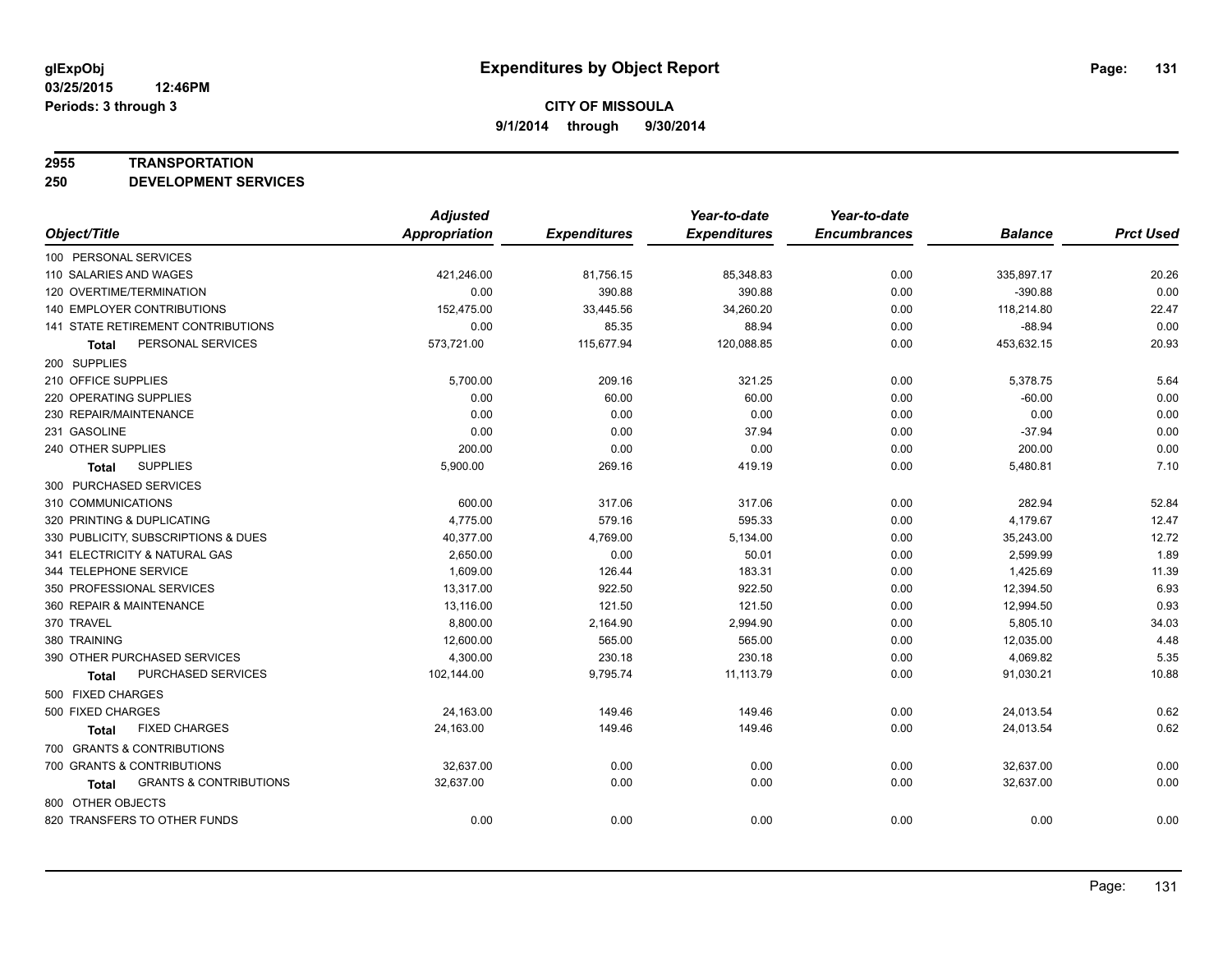#### **2955 TRANSPORTATION**

**250 DEVELOPMENT SERVICES**

| Object/Title                  |                      | <b>Adjusted</b><br>Appropriation | <b>Expenditures</b> | Year-to-date<br><b>Expenditures</b> | Year-to-date<br><b>Encumbrances</b> | <b>Balance</b> | <b>Prct Used</b> |
|-------------------------------|----------------------|----------------------------------|---------------------|-------------------------------------|-------------------------------------|----------------|------------------|
| 845 CONTINGENCY               |                      | 32,825.00                        | 0.00                | 0.00                                | 0.00                                | 32,825.00      | 0.00             |
| OTHER OBJECTS<br><b>Total</b> |                      | 32.825.00                        | 0.00                | 0.00                                | 0.00                                | 32.825.00      | 0.00             |
| <b>Total</b>                  | DEVELOPMENT SERVICES | 771,390.00                       | 125,892.30          | 131.771.29                          | 0.00                                | 639.618.71     | 17.08            |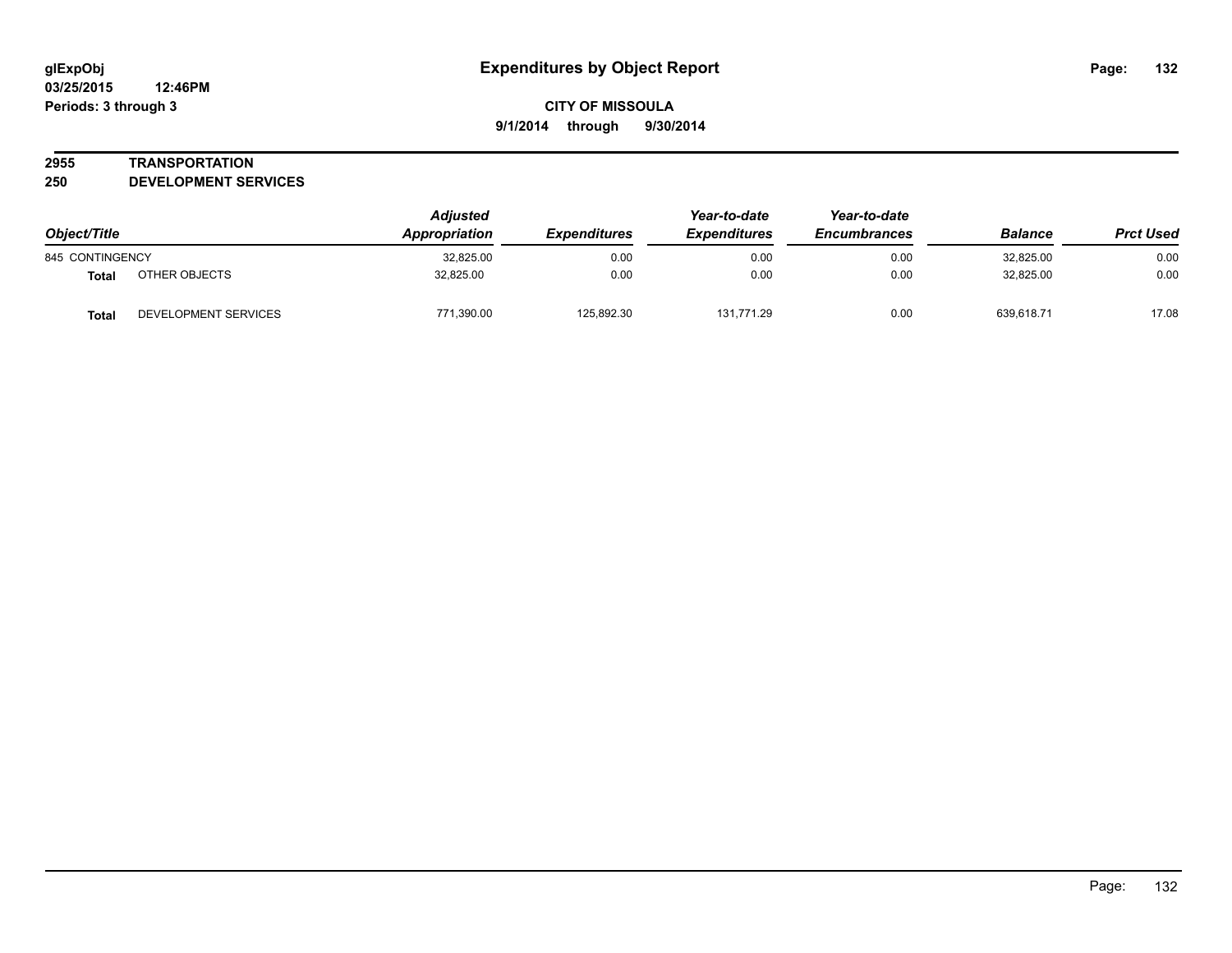## **2955 TRANSPORTATION**

|              |                                            | <b>Adjusted</b>      |                     | Year-to-date        | Year-to-date        |                |                  |
|--------------|--------------------------------------------|----------------------|---------------------|---------------------|---------------------|----------------|------------------|
| Object/Title |                                            | <b>Appropriation</b> | <b>Expenditures</b> | <b>Expenditures</b> | <b>Encumbrances</b> | <b>Balance</b> | <b>Prct Used</b> |
|              | 100 PERSONAL SERVICES                      |                      |                     |                     |                     |                |                  |
|              | 110 SALARIES AND WAGES                     | 421,246.00           | 81,756.15           | 85,348.83           | 0.00                | 335,897.17     | 20.26            |
|              | 120 OVERTIME/TERMINATION                   | 0.00                 | 390.88              | 390.88              | 0.00                | $-390.88$      | 0.00             |
|              | <b>140 EMPLOYER CONTRIBUTIONS</b>          | 152,475.00           | 33,445.56           | 34,260.20           | 0.00                | 118,214.80     | 22.47            |
|              | <b>141 STATE RETIREMENT CONTRIBUTIONS</b>  | 0.00                 | 85.35               | 88.94               | 0.00                | $-88.94$       | 0.00             |
|              | PERSONAL SERVICES<br><b>Total</b>          | 573,721.00           | 115,677.94          | 120,088.85          | 0.00                | 453,632.15     | 20.93            |
| 200 SUPPLIES |                                            |                      |                     |                     |                     |                |                  |
|              | 210 OFFICE SUPPLIES                        | 5,700.00             | 209.16              | 321.25              | 0.00                | 5,378.75       | 5.64             |
|              | 220 OPERATING SUPPLIES                     | 0.00                 | 60.00               | 60.00               | 0.00                | $-60.00$       | 0.00             |
|              | 230 REPAIR/MAINTENANCE                     | 0.00                 | 0.00                | 0.00                | 0.00                | 0.00           | 0.00             |
| 231 GASOLINE |                                            | 0.00                 | 0.00                | 37.94               | 0.00                | $-37.94$       | 0.00             |
|              | 240 OTHER SUPPLIES                         | 200.00               | 0.00                | 0.00                | 0.00                | 200.00         | 0.00             |
|              | <b>SUPPLIES</b><br><b>Total</b>            | 5,900.00             | 269.16              | 419.19              | 0.00                | 5,480.81       | 7.10             |
|              | 300 PURCHASED SERVICES                     |                      |                     |                     |                     |                |                  |
|              | 310 COMMUNICATIONS                         | 600.00               | 317.06              | 317.06              | 0.00                | 282.94         | 52.84            |
|              | 320 PRINTING & DUPLICATING                 | 4,775.00             | 579.16              | 595.33              | 0.00                | 4,179.67       | 12.47            |
|              | 330 PUBLICITY, SUBSCRIPTIONS & DUES        | 40,377.00            | 4,769.00            | 5,134.00            | 0.00                | 35,243.00      | 12.72            |
|              | 341 ELECTRICITY & NATURAL GAS              | 2,650.00             | 0.00                | 50.01               | 0.00                | 2,599.99       | 1.89             |
|              | 344 TELEPHONE SERVICE                      | 1,609.00             | 126.44              | 183.31              | 0.00                | 1,425.69       | 11.39            |
|              | 350 PROFESSIONAL SERVICES                  | 13,317.00            | 922.50              | 922.50              | 0.00                | 12,394.50      | 6.93             |
|              | 360 REPAIR & MAINTENANCE                   | 13,116.00            | 121.50              | 121.50              | 0.00                | 12,994.50      | 0.93             |
| 370 TRAVEL   |                                            | 8,800.00             | 2,164.90            | 2,994.90            | 0.00                | 5,805.10       | 34.03            |
| 380 TRAINING |                                            | 12,600.00            | 565.00              | 565.00              | 0.00                | 12,035.00      | 4.48             |
|              | 390 OTHER PURCHASED SERVICES               | 4,300.00             | 230.18              | 230.18              | 0.00                | 4,069.82       | 5.35             |
|              | PURCHASED SERVICES<br><b>Total</b>         | 102,144.00           | 9,795.74            | 11,113.79           | 0.00                | 91,030.21      | 10.88            |
|              | 500 FIXED CHARGES                          |                      |                     |                     |                     |                |                  |
|              | 500 FIXED CHARGES                          | 24,163.00            | 149.46              | 149.46              | 0.00                | 24,013.54      | 0.62             |
|              | <b>FIXED CHARGES</b><br>Total              | 24,163.00            | 149.46              | 149.46              | 0.00                | 24,013.54      | 0.62             |
|              | 700 GRANTS & CONTRIBUTIONS                 |                      |                     |                     |                     |                |                  |
|              | 700 GRANTS & CONTRIBUTIONS                 | 32,637.00            | 0.00                | 0.00                | 0.00                | 32,637.00      | 0.00             |
|              | <b>GRANTS &amp; CONTRIBUTIONS</b><br>Total | 32,637.00            | 0.00                | 0.00                | 0.00                | 32,637.00      | 0.00             |
|              | 800 OTHER OBJECTS                          |                      |                     |                     |                     |                |                  |
|              | 820 TRANSFERS TO OTHER FUNDS               | 0.00                 | 0.00                | 0.00                | 0.00                | 0.00           | 0.00             |
|              | 845 CONTINGENCY                            | 32,825.00            | 0.00                | 0.00                | 0.00                | 32,825.00      | 0.00             |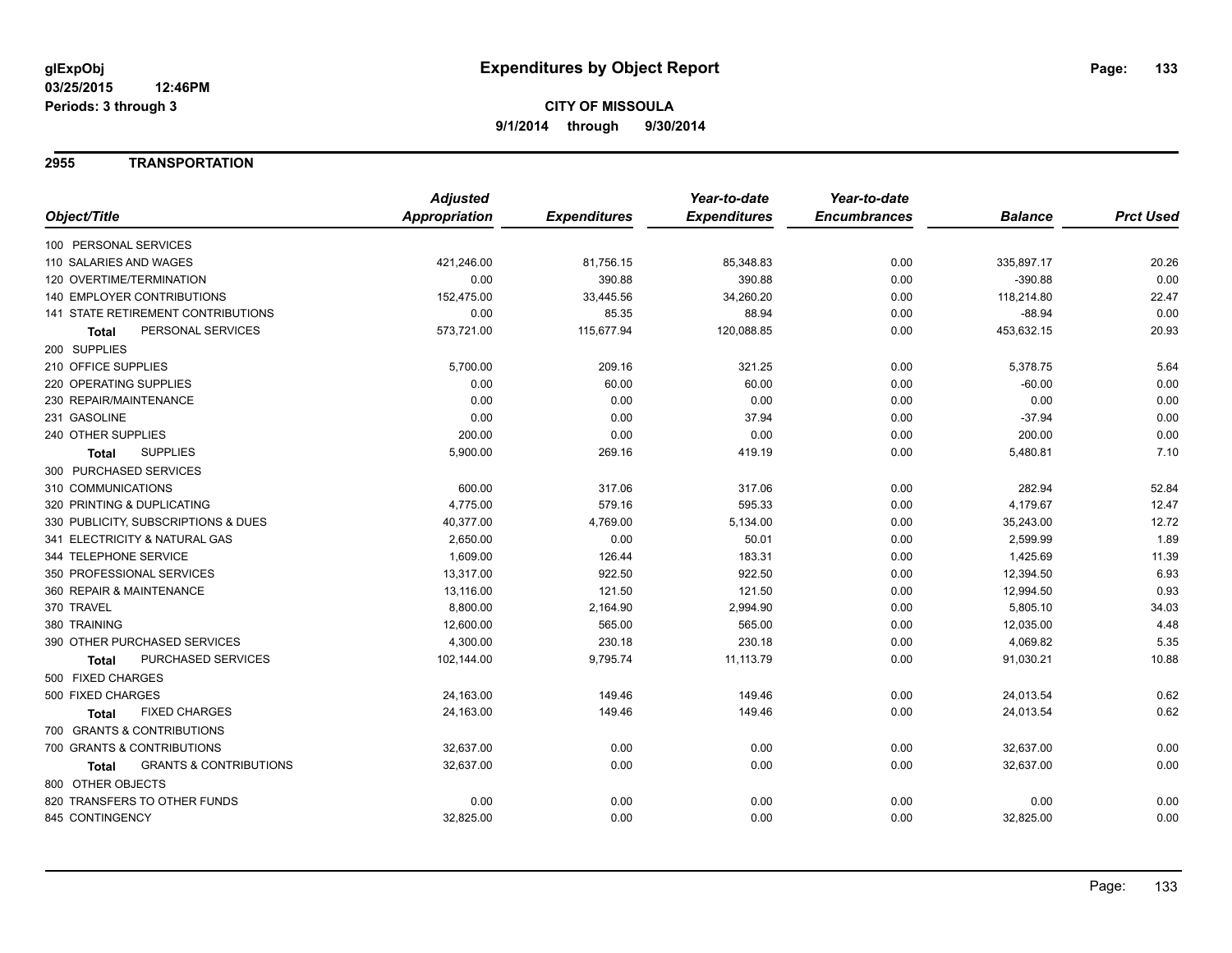## **2955 TRANSPORTATION**

| Object/Title |                       | <b>Adjusted</b><br><b>Appropriation</b> | <b>Expenditures</b> | Year-to-date<br><b>Expenditures</b> | Year-to-date<br><b>Encumbrances</b> | <b>Balance</b> | <b>Prct Used</b> |
|--------------|-----------------------|-----------------------------------------|---------------------|-------------------------------------|-------------------------------------|----------------|------------------|
| <b>Total</b> | OTHER OBJECTS         | 32,825.00                               | 0.00                | 0.00                                | 0.00                                | 32,825.00      | 0.00             |
| <b>Total</b> | <b>TRANSPORTATION</b> | 771,390.00                              | 125,892.30          | 131.771.29                          | 0.00                                | 639,618.71     | 17.08            |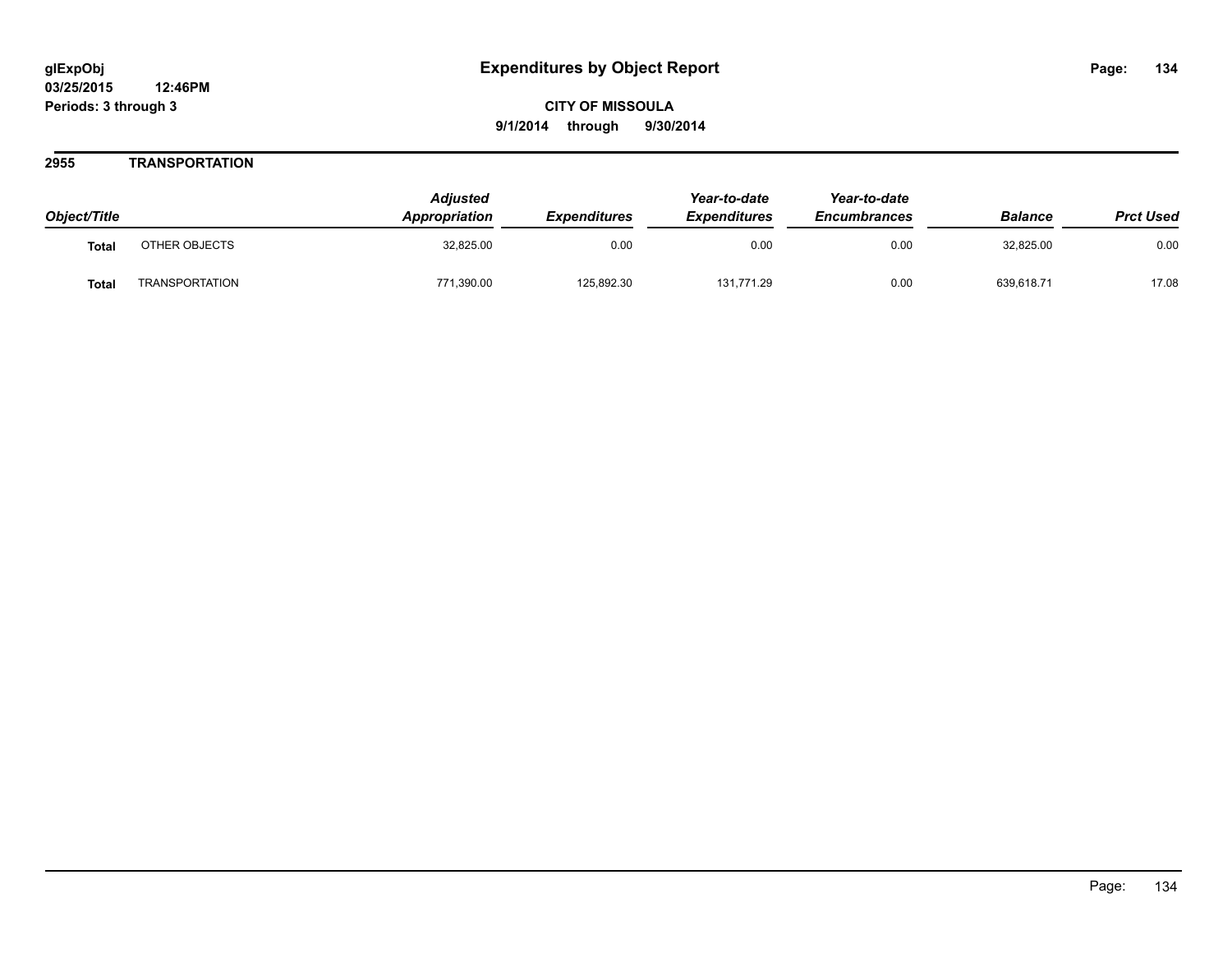#### **2987 FEDERAL TRANSPORTATION FUND**

**370 PARKS & RECREATION**

|                                    | <b>Adjusted</b> |                     | Year-to-date        | Year-to-date        |                |                  |
|------------------------------------|-----------------|---------------------|---------------------|---------------------|----------------|------------------|
| Object/Title                       | Appropriation   | <b>Expenditures</b> | <b>Expenditures</b> | <b>Encumbrances</b> | <b>Balance</b> | <b>Prct Used</b> |
| 100 PERSONAL SERVICES              |                 |                     |                     |                     |                |                  |
| 110 SALARIES AND WAGES             | 0.00            | 296.28              | 1.225.87            | 0.00                | $-1.225.87$    | 0.00             |
| 140 EMPLOYER CONTRIBUTIONS         | 0.00            | 67.20               | 278.00              | 0.00                | $-278.00$      | 0.00             |
| 141 STATE RETIREMENT CONTRIBUTIONS | 0.00            | 1.06                | 1.99                | 0.00                | $-1.99$        | 0.00             |
| PERSONAL SERVICES<br><b>Total</b>  | 0.00            | 364.54              | 1.505.86            | 0.00                | $-1,505.86$    | 0.00             |
| PARKS & RECREATION<br><b>Total</b> | 0.00            | 364.54              | 1.505.86            | 0.00                | $-1.505.86$    | 0.00             |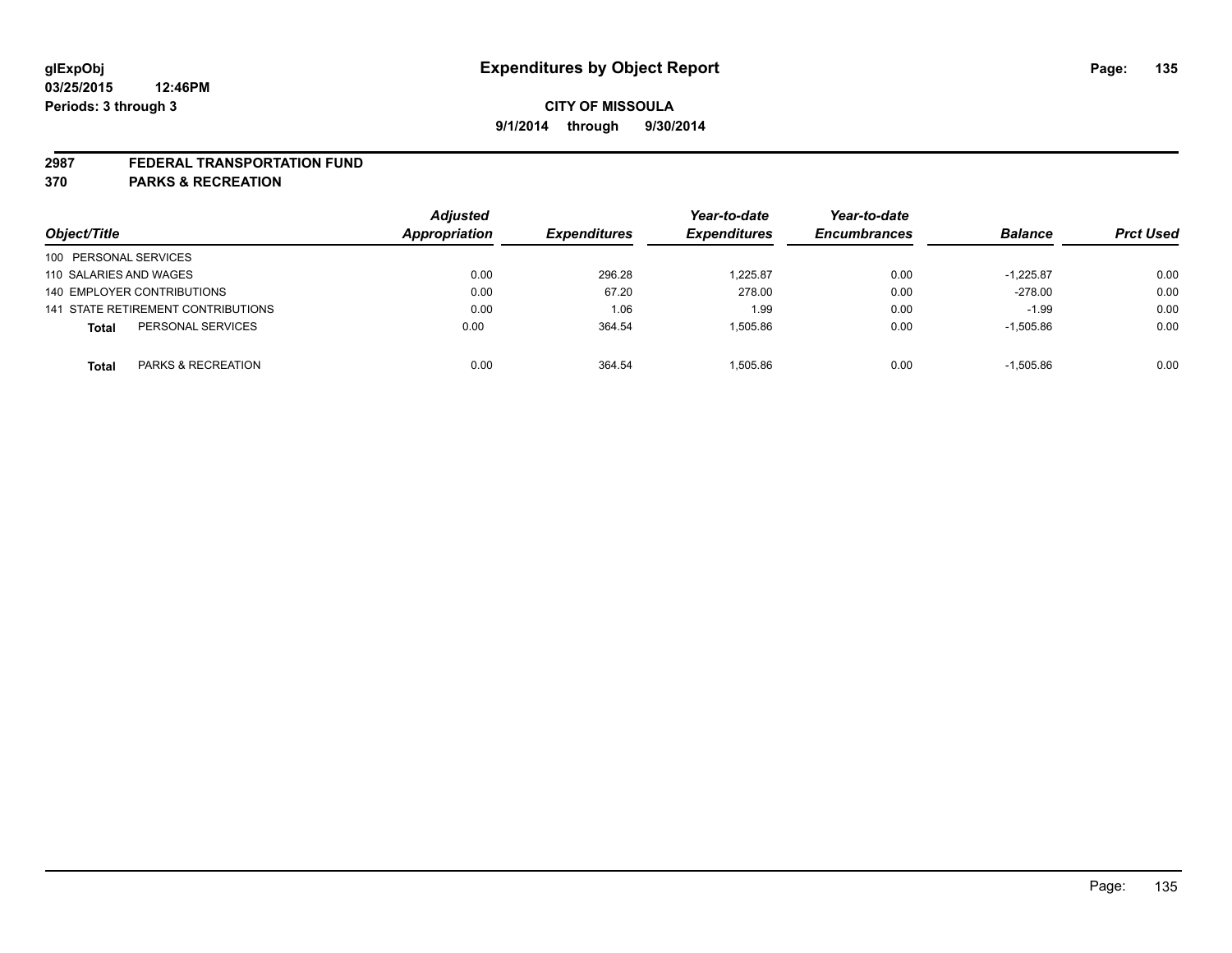#### **2987 FEDERAL TRANSPORTATION FUND**

**390 NON-DEPARTMENTAL**

| Object/Title                          | <b>Adjusted</b><br><b>Appropriation</b> | <b>Expenditures</b> | Year-to-date<br><b>Expenditures</b> | Year-to-date<br><b>Encumbrances</b> | <b>Balance</b> | <b>Prct Used</b> |
|---------------------------------------|-----------------------------------------|---------------------|-------------------------------------|-------------------------------------|----------------|------------------|
|                                       |                                         |                     |                                     |                                     |                |                  |
| 100 PERSONAL SERVICES                 |                                         |                     |                                     |                                     |                |                  |
| 110 SALARIES AND WAGES                | 0.00                                    | 0.00                | 0.00                                | 0.00                                | 0.00           | 0.00             |
| 120 OVERTIME/TERMINATION              | 0.00                                    | 0.00                | 0.00                                | 0.00                                | 0.00           | 0.00             |
| <b>140 EMPLOYER CONTRIBUTIONS</b>     | 0.00                                    | 0.00                | 0.00                                | 0.00                                | 0.00           | 0.00             |
| PERSONAL SERVICES<br><b>Total</b>     | 0.00                                    | 0.00                | 0.00                                | 0.00                                | 0.00           | 0.00             |
| 800 OTHER OBJECTS                     |                                         |                     |                                     |                                     |                |                  |
| 820 TRANSFERS TO OTHER FUNDS          | 0.00                                    | 0.00                | 0.00                                | 0.00                                | 0.00           | 0.00             |
| OTHER OBJECTS<br><b>Total</b>         | 0.00                                    | 0.00                | 0.00                                | 0.00                                | 0.00           | 0.00             |
| 900 CAPITAL OUTLAY                    |                                         |                     |                                     |                                     |                |                  |
| 930 IMPROVEMENTS                      | 1,632,318.00                            | 236,299.46          | 297,551.49                          | 0.00                                | 1,334,766.51   | 18.23            |
| <b>CAPITAL OUTLAY</b><br><b>Total</b> | 1,632,318.00                            | 236,299.46          | 297,551.49                          | 0.00                                | 1,334,766.51   | 18.23            |
| NON-DEPARTMENTAL<br><b>Total</b>      | 1,632,318.00                            | 236,299.46          | 297,551.49                          | 0.00                                | 1,334,766.51   | 18.23            |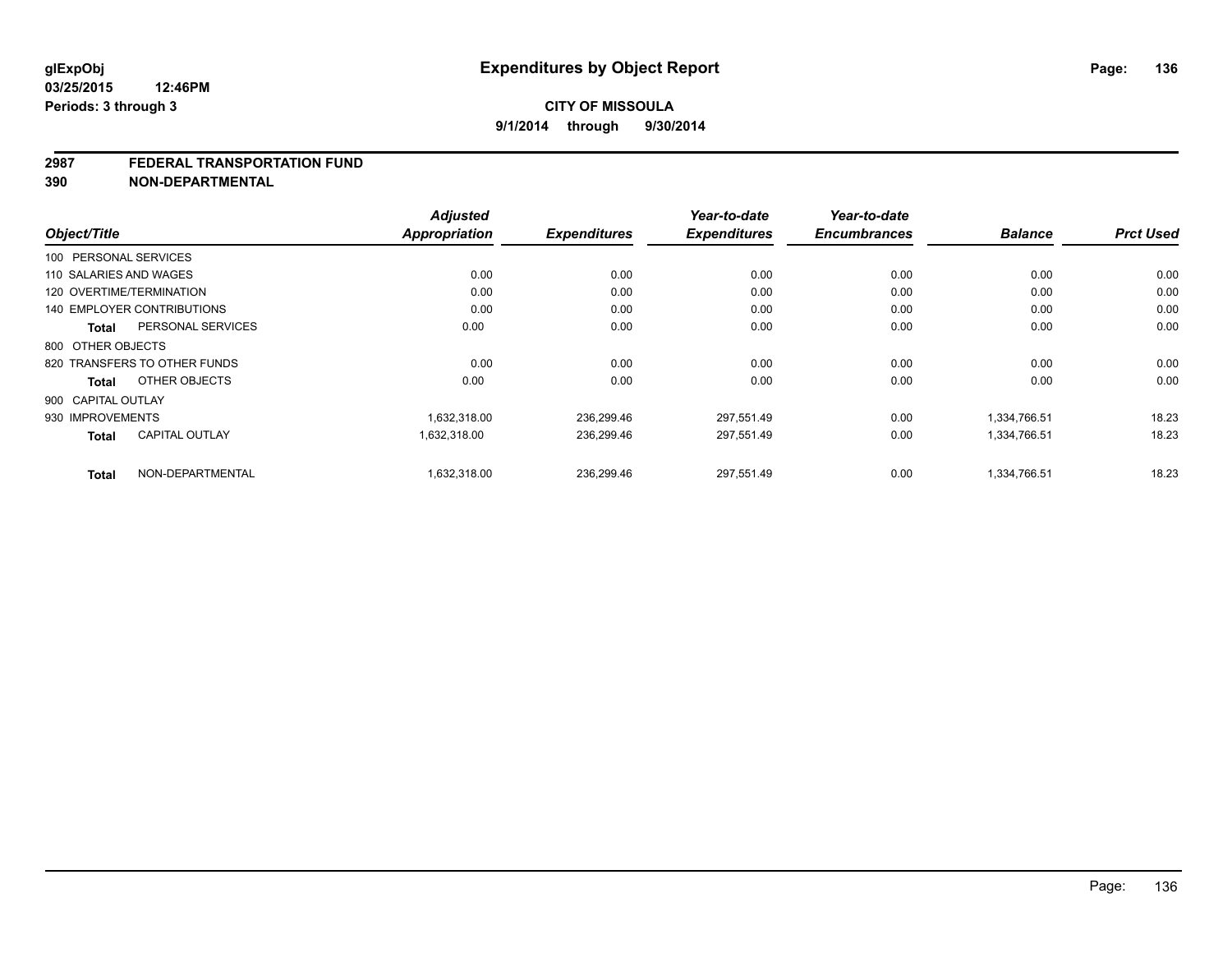**03/25/2015 12:46PM Periods: 3 through 3**

**CITY OF MISSOULA 9/1/2014 through 9/30/2014**

## **2987 FEDERAL TRANSPORTATION FUND**

| Object/Title           |                                    | <b>Adjusted</b><br>Appropriation | <b>Expenditures</b> | Year-to-date<br><b>Expenditures</b> | Year-to-date<br><b>Encumbrances</b> | <b>Balance</b> | <b>Prct Used</b> |
|------------------------|------------------------------------|----------------------------------|---------------------|-------------------------------------|-------------------------------------|----------------|------------------|
|                        |                                    |                                  |                     |                                     |                                     |                |                  |
| 100 PERSONAL SERVICES  |                                    |                                  |                     |                                     |                                     |                |                  |
| 110 SALARIES AND WAGES |                                    | 0.00                             | 296.28              | 1,225.87                            | 0.00                                | $-1,225.87$    | 0.00             |
|                        | 120 OVERTIME/TERMINATION           | 0.00                             | 0.00                | 0.00                                | 0.00                                | 0.00           | 0.00             |
|                        | <b>140 EMPLOYER CONTRIBUTIONS</b>  | 0.00                             | 67.20               | 278.00                              | 0.00                                | $-278.00$      | 0.00             |
|                        | 141 STATE RETIREMENT CONTRIBUTIONS | 0.00                             | 1.06                | 1.99                                | 0.00                                | $-1.99$        | 0.00             |
| <b>Total</b>           | PERSONAL SERVICES                  | 0.00                             | 364.54              | 1,505.86                            | 0.00                                | $-1,505.86$    | 0.00             |
| 800 OTHER OBJECTS      |                                    |                                  |                     |                                     |                                     |                |                  |
|                        | 820 TRANSFERS TO OTHER FUNDS       | 0.00                             | 0.00                | 0.00                                | 0.00                                | 0.00           | 0.00             |
| <b>Total</b>           | OTHER OBJECTS                      | 0.00                             | 0.00                | 0.00                                | 0.00                                | 0.00           | 0.00             |
| 900 CAPITAL OUTLAY     |                                    |                                  |                     |                                     |                                     |                |                  |
| 930 IMPROVEMENTS       |                                    | 1,632,318.00                     | 236,299.46          | 297,551.49                          | 0.00                                | 1,334,766.51   | 18.23            |
| <b>Total</b>           | <b>CAPITAL OUTLAY</b>              | 1,632,318.00                     | 236,299.46          | 297,551.49                          | 0.00                                | 1,334,766.51   | 18.23            |
| <b>Total</b>           | FEDERAL TRANSPORTATION FUND        | 1,632,318.00                     | 236,664.00          | 299,057.35                          | 0.00                                | 1.333.260.65   | 18.32            |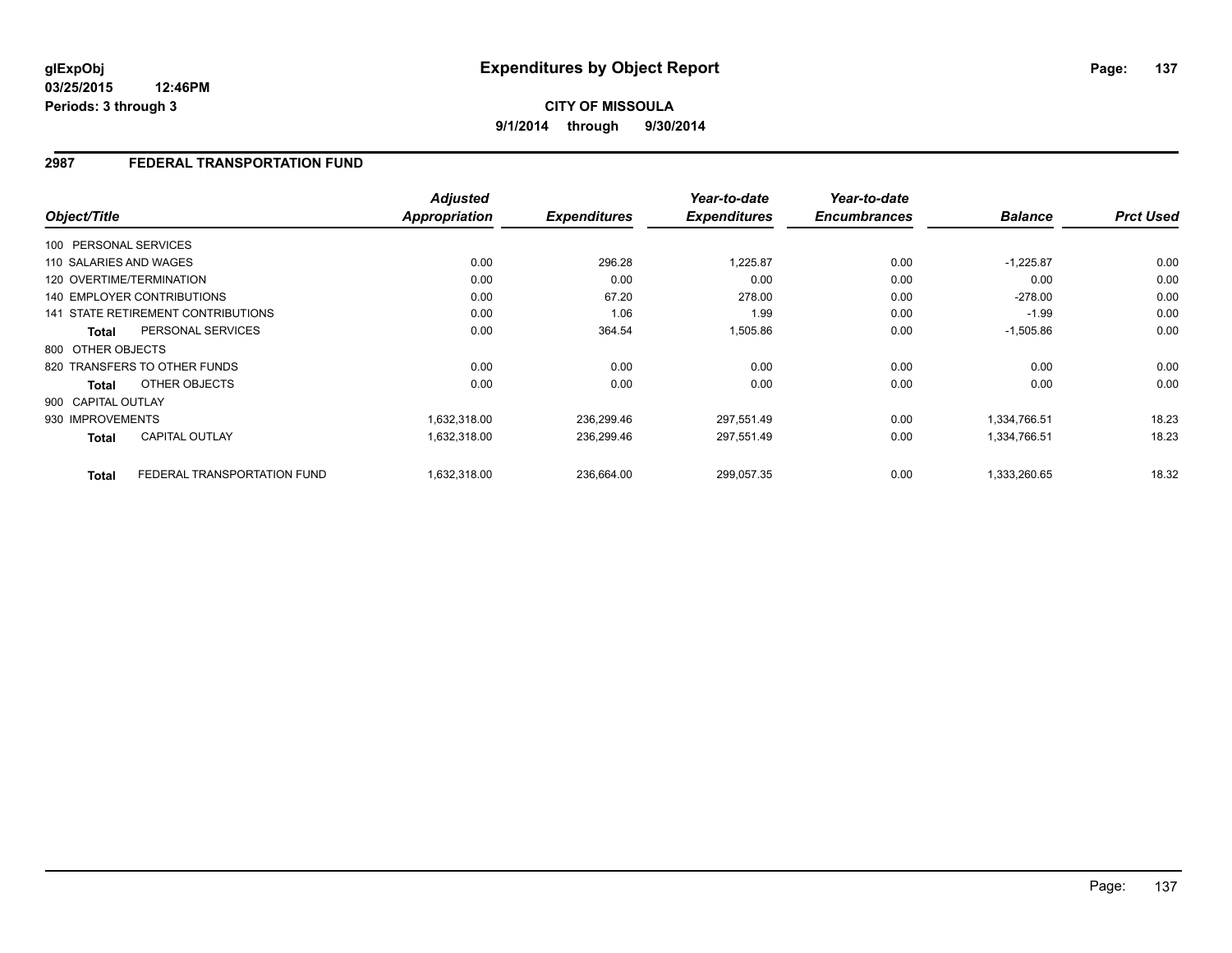#### **03/25/2015 12:46PM Periods: 3 through 3**

# **CITY OF MISSOULA 9/1/2014 through 9/30/2014**

## **2988 GRANTS & DONATIONS FUND**

**223 CITY CLERK**

| Object/Title        |                   | <b>Adjusted</b><br>Appropriation | <b>Expenditures</b> | Year-to-date<br><b>Expenditures</b> | Year-to-date<br><b>Encumbrances</b> | <b>Balance</b> | <b>Prct Used</b> |
|---------------------|-------------------|----------------------------------|---------------------|-------------------------------------|-------------------------------------|----------------|------------------|
| 200 SUPPLIES        |                   |                                  |                     |                                     |                                     |                |                  |
| 210 OFFICE SUPPLIES |                   | 0.00                             | 0.00                | 0.00                                | 0.00                                | 0.00           | 0.00             |
| <b>Total</b>        | <b>SUPPLIES</b>   | 0.00                             | 0.00                | 0.00                                | 0.00                                | 0.00           | 0.00             |
| <b>Total</b>        | <b>CITY CLERK</b> | 0.00                             | 0.00                | 0.00                                | 0.00                                | 0.00           | 0.00             |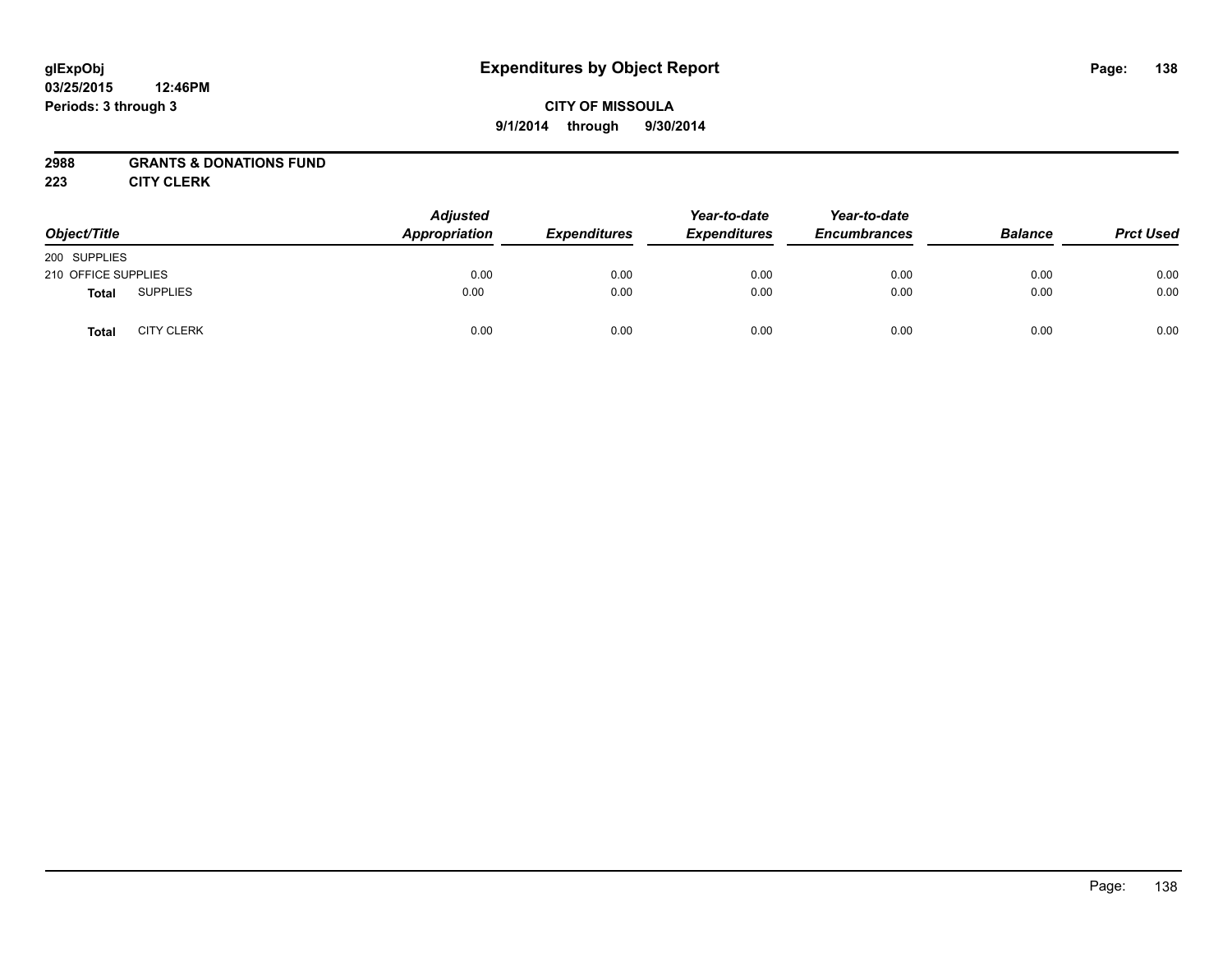#### **2988 GRANTS & DONATIONS FUND**

**270 CITY ATTORNEY**

| Object/Title                              | <b>Adjusted</b><br>Appropriation | <b>Expenditures</b> | Year-to-date<br><b>Expenditures</b> | Year-to-date<br><b>Encumbrances</b> | <b>Balance</b> | <b>Prct Used</b> |
|-------------------------------------------|----------------------------------|---------------------|-------------------------------------|-------------------------------------|----------------|------------------|
| 100 PERSONAL SERVICES                     |                                  |                     |                                     |                                     |                |                  |
| 110 SALARIES AND WAGES                    | 0.00                             | 2.253.47            | 6,643.20                            | 0.00                                | $-6.643.20$    | 0.00             |
| 140 EMPLOYER CONTRIBUTIONS                | 0.00                             | 760.34              | 2,595.23                            | 0.00                                | $-2,595.23$    | 0.00             |
| 141 STATE RETIREMENT CONTRIBUTIONS        | 0.00                             | 5.66                | 10.05                               | 0.00                                | $-10.05$       | 0.00             |
| PERSONAL SERVICES<br><b>Total</b>         | 0.00                             | 3.019.47            | 9.248.48                            | 0.00                                | $-9.248.48$    | 0.00             |
| 300 PURCHASED SERVICES                    |                                  |                     |                                     |                                     |                |                  |
| 390 OTHER PURCHASED SERVICES              | 0.00                             | 0.00                | 0.00                                | 0.00                                | 0.00           | 0.00             |
| <b>PURCHASED SERVICES</b><br><b>Total</b> | 0.00                             | 0.00                | 0.00                                | 0.00                                | 0.00           | 0.00             |
|                                           |                                  |                     |                                     |                                     |                |                  |
| <b>CITY ATTORNEY</b><br><b>Total</b>      | 0.00                             | 3.019.47            | 9.248.48                            | 0.00                                | $-9.248.48$    | 0.00             |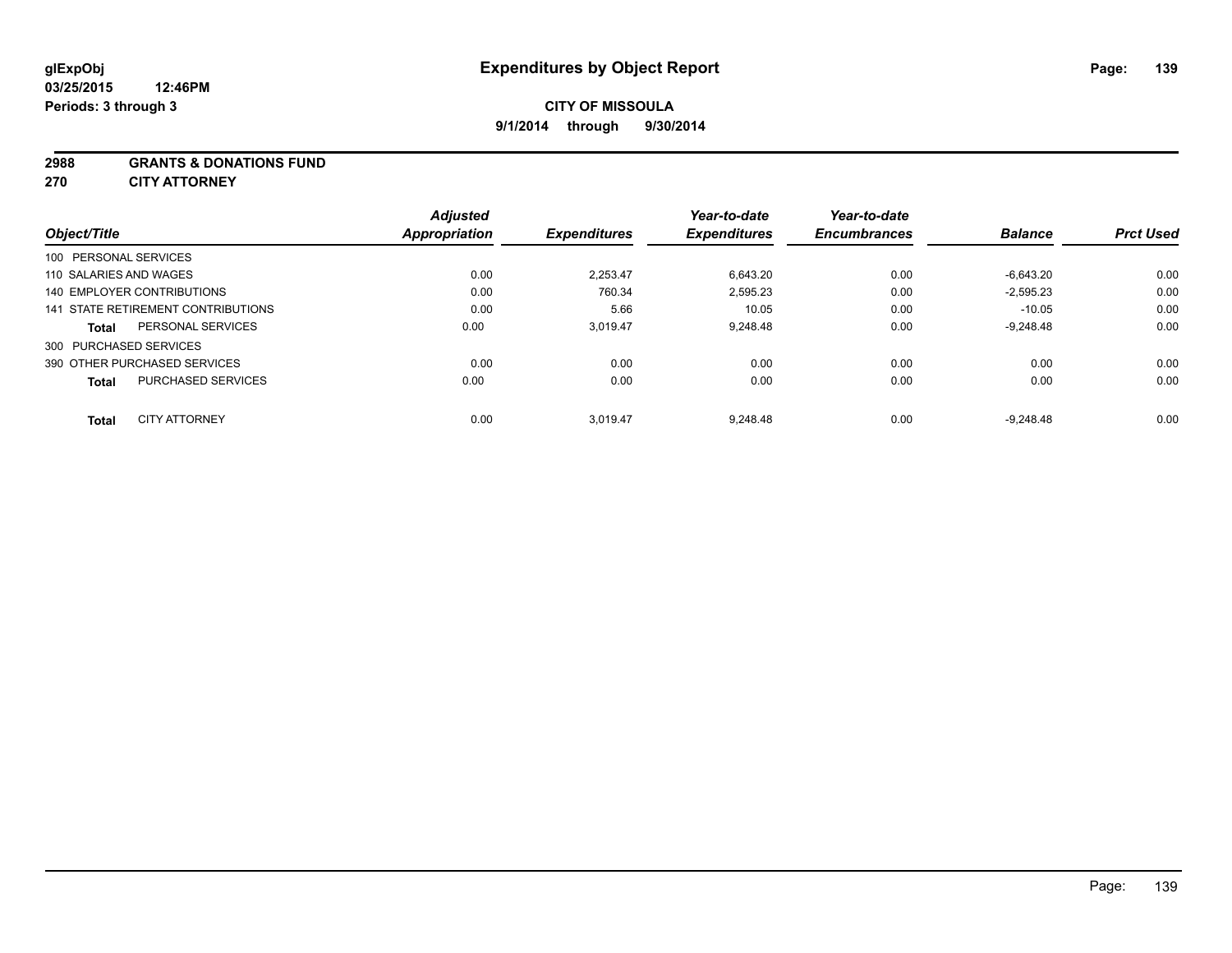## **2988 GRANTS & DONATIONS FUND**

**290 POLICE**

| Object/Title                       | <b>Adjusted</b><br><b>Appropriation</b> | <b>Expenditures</b> | Year-to-date<br><b>Expenditures</b> | Year-to-date<br><b>Encumbrances</b> | <b>Balance</b> | <b>Prct Used</b> |
|------------------------------------|-----------------------------------------|---------------------|-------------------------------------|-------------------------------------|----------------|------------------|
| 200 SUPPLIES                       |                                         |                     |                                     |                                     |                |                  |
| 210 OFFICE SUPPLIES                | 0.00                                    | 0.00                | 0.00                                | 0.00                                | 0.00           | 0.00             |
| <b>SUPPLIES</b><br><b>Total</b>    | 0.00                                    | 0.00                | 0.00                                | 0.00                                | 0.00           | 0.00             |
| 300 PURCHASED SERVICES             |                                         |                     |                                     |                                     |                |                  |
| 350 PROFESSIONAL SERVICES          | 0.00                                    | 0.00                | 0.00                                | 0.00                                | 0.00           | 0.00             |
| PURCHASED SERVICES<br><b>Total</b> | 0.00                                    | 0.00                | 0.00                                | 0.00                                | 0.00           | 0.00             |
| <b>POLICE</b><br><b>Total</b>      | 0.00                                    | 0.00                | 0.00                                | 0.00                                | 0.00           | 0.00             |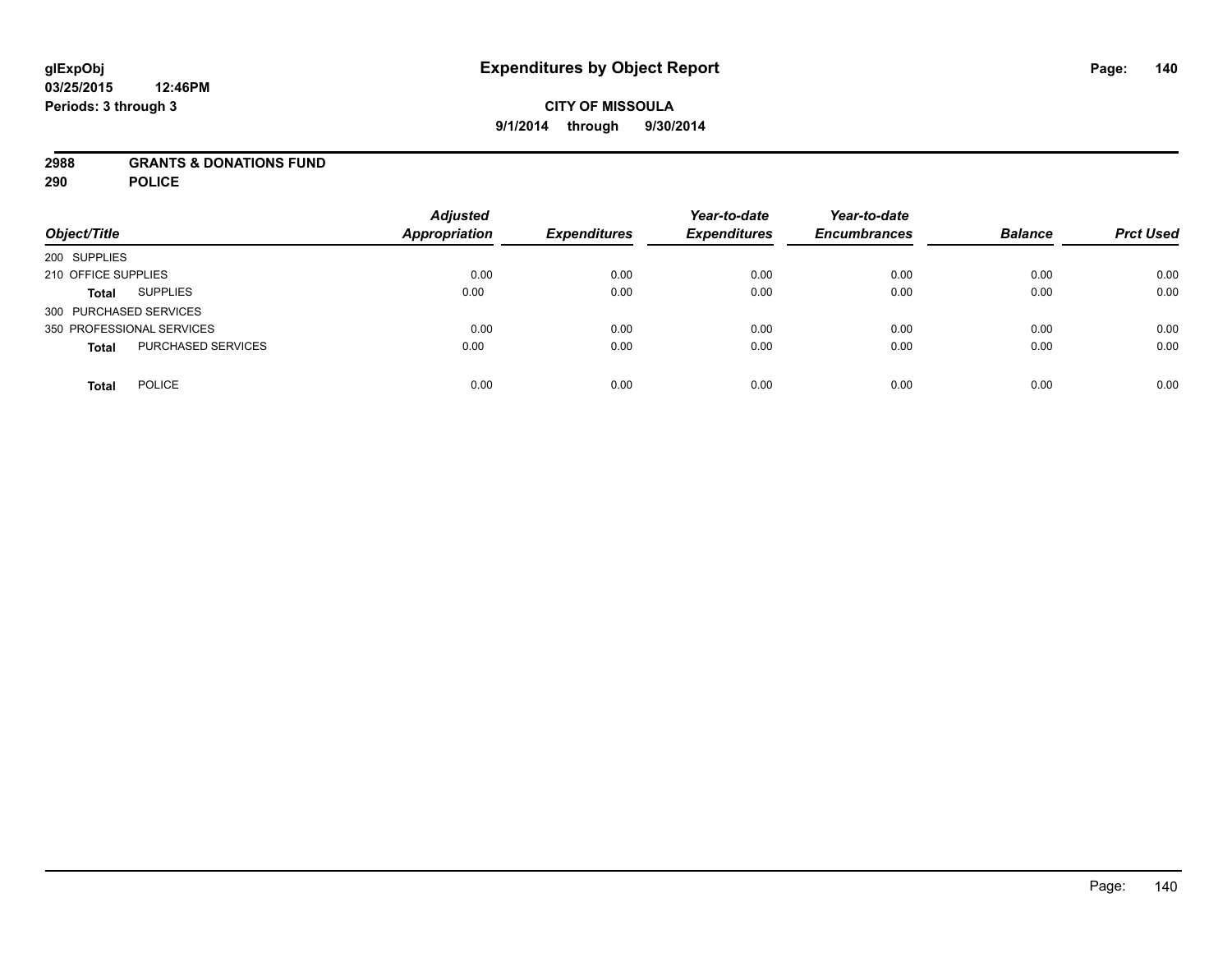**2988 GRANTS & DONATIONS FUND**

**390 NON-DEPARTMENTAL**

|                                           | <b>Adjusted</b>      |                     | Year-to-date        | Year-to-date        |                |                  |
|-------------------------------------------|----------------------|---------------------|---------------------|---------------------|----------------|------------------|
| Object/Title                              | <b>Appropriation</b> | <b>Expenditures</b> | <b>Expenditures</b> | <b>Encumbrances</b> | <b>Balance</b> | <b>Prct Used</b> |
| 100 PERSONAL SERVICES                     |                      |                     |                     |                     |                |                  |
| 110 SALARIES AND WAGES                    | 89,584.00            | 5,114.71            | 15,140.42           | 0.00                | 74,443.58      | 16.90            |
| 115 SALARIES/HEALTH INSURANCE BENEFIT     | 0.00                 | 570.00              | 1,396.50            | 0.00                | $-1,396.50$    | 0.00             |
| 120 OVERTIME/TERMINATION                  | 54,300.00            | 8,197.71            | 22,053.61           | 0.00                | 32,246.39      | 40.61            |
| 130 OTHER                                 | 675.00               | 0.00                | 0.00                | 0.00                | 675.00         | 0.00             |
| <b>140 EMPLOYER CONTRIBUTIONS</b>         | 29,270.00            | 1,976.27            | 5,616.04            | 0.00                | 23,653.96      | 19.19            |
| 141 STATE RETIREMENT CONTRIBUTIONS        | 0.00                 | 1,669.60            | 4,771.48            | 0.00                | $-4,771.48$    | 0.00             |
| PERSONAL SERVICES<br>Total                | 173,829.00           | 17,528.29           | 48,978.05           | 0.00                | 124,850.95     | 28.18            |
| 200 SUPPLIES                              |                      |                     |                     |                     |                |                  |
| 210 OFFICE SUPPLIES                       | 7,620.00             | 0.00                | 0.00                | 0.00                | 7,620.00       | 0.00             |
| 220 OPERATING SUPPLIES                    | 82,813.00            | 857.99              | 1,725.94            | 0.00                | 81,087.06      | 2.08             |
| 230 REPAIR/MAINTENANCE                    | 3,000.00             | 0.00                | 0.00                | 0.00                | 3,000.00       | 0.00             |
| 231 GASOLINE                              | 8,500.00             | 0.00                | 0.00                | 0.00                | 8,500.00       | 0.00             |
| <b>SUPPLIES</b><br><b>Total</b>           | 101,933.00           | 857.99              | 1,725.94            | 0.00                | 100,207.06     | 1.69             |
| 300 PURCHASED SERVICES                    |                      |                     |                     |                     |                |                  |
| 310 COMMUNICATIONS                        | 0.00                 | 0.00                | 0.00                | 0.00                | 0.00           | 0.00             |
| 341 ELECTRICITY & NATURAL GAS             | 0.00                 | 0.00                | 0.00                | 0.00                | 0.00           | 0.00             |
| 344 TELEPHONE SERVICE                     | 3,979.00             | 264.24              | 756.68              | 0.00                | 3,222.32       | 19.02            |
| 350 PROFESSIONAL SERVICES                 | 105,156.00           | 851.00              | 1,404.00            | 0.00                | 103,752.00     | 1.34             |
| 353 ADMINISTRATION EXPENDITURES           | 0.00                 | 0.00                | 0.00                | 0.00                | 0.00           | 0.00             |
| 360 REPAIR & MAINTENANCE                  | 2,500.00             | 0.00                | 0.00                | 0.00                | 2,500.00       | 0.00             |
| 370 TRAVEL                                | 6,750.00             | 1,461.23            | 1,780.73            | 0.00                | 4,969.27       | 26.38            |
| 380 TRAINING                              | 1,500.00             | 0.00                | 0.00                | 0.00                | 1,500.00       | 0.00             |
| 390 OTHER PURCHASED SERVICES              | 0.00                 | 0.00                | 0.00                | 0.00                | 0.00           | 0.00             |
| PURCHASED SERVICES<br>Total               | 119,885.00           | 2,576.47            | 3,941.41            | 0.00                | 115,943.59     | 3.29             |
| 400 BUILDING MATERIALS                    |                      |                     |                     |                     |                |                  |
| <b>400 BUILDING MATERIALS</b>             | 700.00               | 0.00                | 0.00                | 0.00                | 700.00         | 0.00             |
| <b>BUILDING MATERIALS</b><br><b>Total</b> | 700.00               | 0.00                | 0.00                | 0.00                | 700.00         | 0.00             |
| 500 FIXED CHARGES                         |                      |                     |                     |                     |                |                  |
| 500 FIXED CHARGES                         | 94,150.00            | 5,470.30            | 21,881.20           | 0.00                | 72,268.80      | 23.24            |
| <b>FIXED CHARGES</b><br>Total             | 94,150.00            | 5,470.30            | 21,881.20           | 0.00                | 72,268.80      | 23.24            |
| 700 GRANTS & CONTRIBUTIONS                |                      |                     |                     |                     |                |                  |
| 700 GRANTS & CONTRIBUTIONS                | 479,065.00           | 0.00                | 1,332.85            | 0.00                | 477,732.15     | 0.28             |
|                                           |                      |                     |                     |                     |                |                  |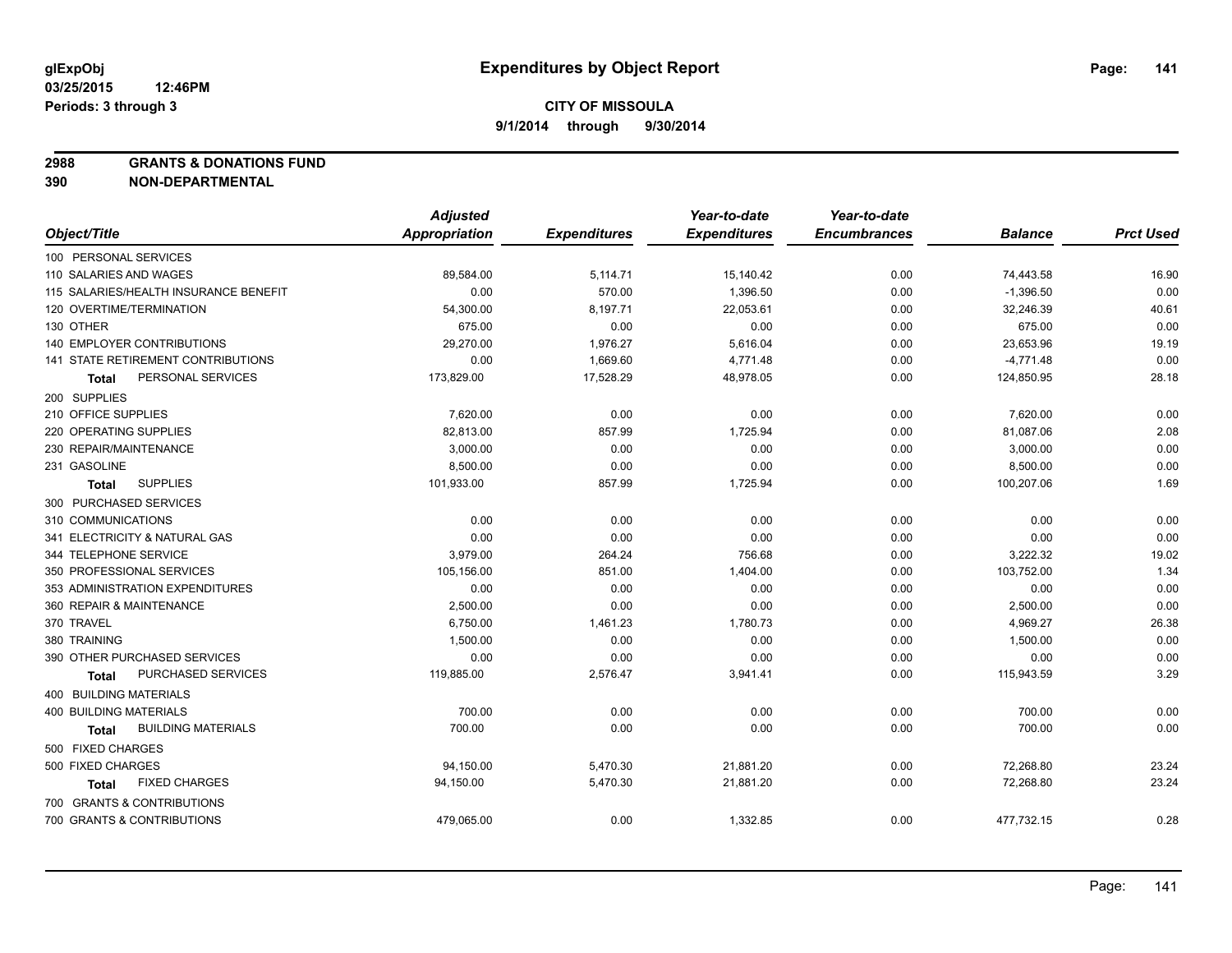#### **2988 GRANTS & DONATIONS FUND**

**390 NON-DEPARTMENTAL**

|                    |                                   | <b>Adjusted</b>      |                     | Year-to-date        | Year-to-date        |                |                  |
|--------------------|-----------------------------------|----------------------|---------------------|---------------------|---------------------|----------------|------------------|
| Object/Title       |                                   | <b>Appropriation</b> | <b>Expenditures</b> | <b>Expenditures</b> | <b>Encumbrances</b> | <b>Balance</b> | <b>Prct Used</b> |
| Total              | <b>GRANTS &amp; CONTRIBUTIONS</b> | 479.065.00           | 0.00                | 1,332.85            | 0.00                | 477.732.15     | 0.28             |
| 800 OTHER OBJECTS  |                                   |                      |                     |                     |                     |                |                  |
|                    | 820 TRANSFERS TO OTHER FUNDS      | 0.00                 | 0.00                | 0.00                | 0.00                | 0.00           | 0.00             |
| 845 CONTINGENCY    |                                   | 0.00                 | 0.00                | 0.00                | 0.00                | 0.00           | 0.00             |
| Total              | OTHER OBJECTS                     | 0.00                 | 0.00                | 0.00                | 0.00                | 0.00           | 0.00             |
| 900 CAPITAL OUTLAY |                                   |                      |                     |                     |                     |                |                  |
| 930 IMPROVEMENTS   |                                   | 24.822.00            | 0.00                | 0.00                | 0.00                | 24.822.00      | 0.00             |
|                    | 940 MACHINERY & EQUIPMENT         | 34.000.00            | 0.00                | 0.00                | 0.00                | 34.000.00      | 0.00             |
| <b>Total</b>       | <b>CAPITAL OUTLAY</b>             | 58,822.00            | 0.00                | 0.00                | 0.00                | 58,822.00      | 0.00             |
| <b>Total</b>       | NON-DEPARTMENTAL                  | 1,028,384.00         | 26,433.05           | 77.859.45           | 0.00                | 950.524.55     | 7.57             |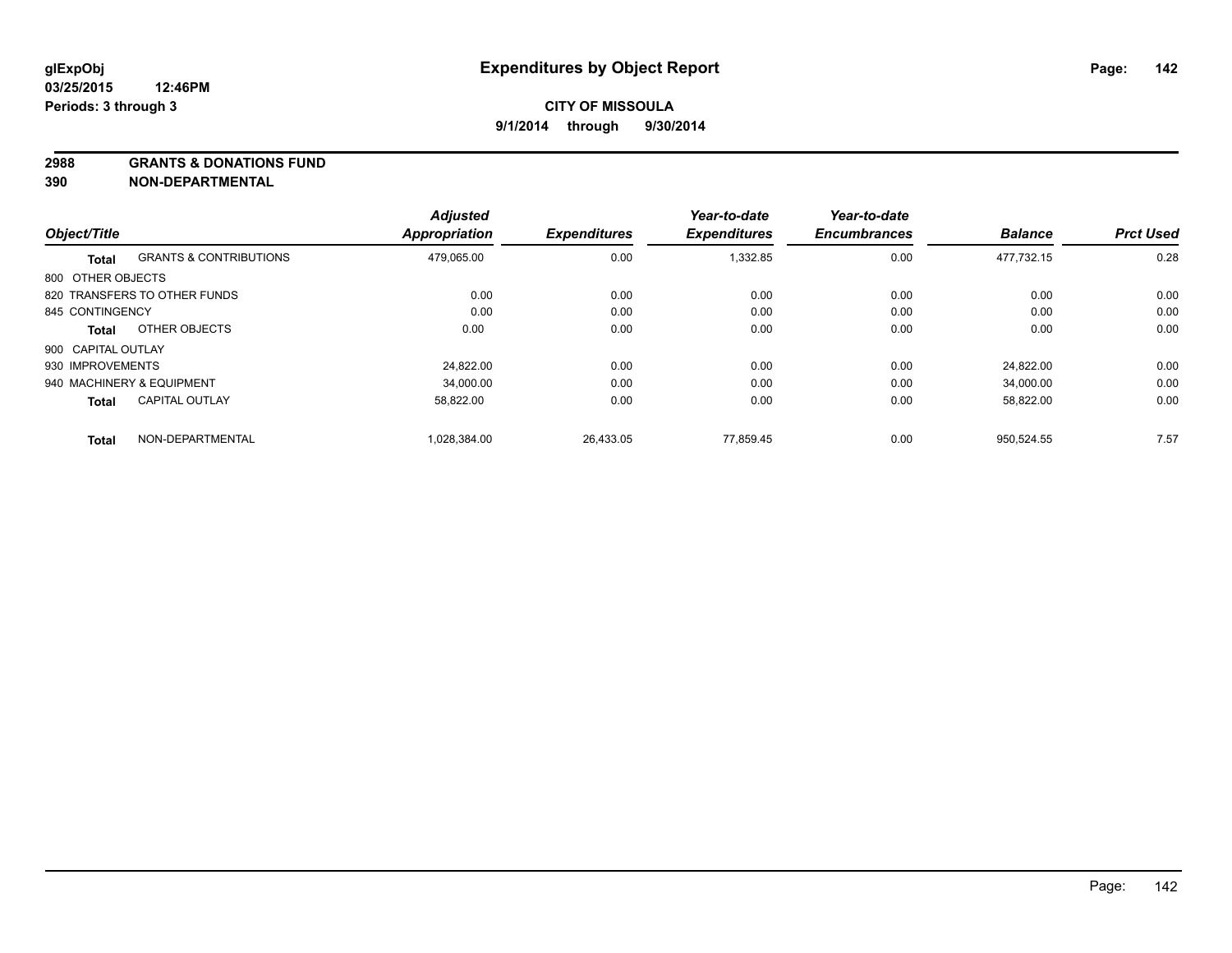# **2988 GRANTS & DONATIONS FUND**

**400 ENTITLEMENT GRANTS**

| Object/Title               |                                   | <b>Adjusted</b><br><b>Appropriation</b> | <i><b>Expenditures</b></i> | Year-to-date<br><b>Expenditures</b> | Year-to-date<br><b>Encumbrances</b> | <b>Balance</b> | <b>Prct Used</b> |
|----------------------------|-----------------------------------|-----------------------------------------|----------------------------|-------------------------------------|-------------------------------------|----------------|------------------|
|                            | 700 GRANTS & CONTRIBUTIONS        |                                         |                            |                                     |                                     |                |                  |
| 700 GRANTS & CONTRIBUTIONS |                                   | 30,000.00                               | 0.00                       | 0.00                                | 0.00                                | 30,000.00      | 0.00             |
| <b>Total</b>               | <b>GRANTS &amp; CONTRIBUTIONS</b> | 30,000.00                               | 0.00                       | 0.00                                | 0.00                                | 30.000.00      | 0.00             |
| <b>Total</b>               | <b>ENTITLEMENT GRANTS</b>         | 30,000.00                               | 0.00                       | 0.00                                | 0.00                                | 30,000.00      | 0.00             |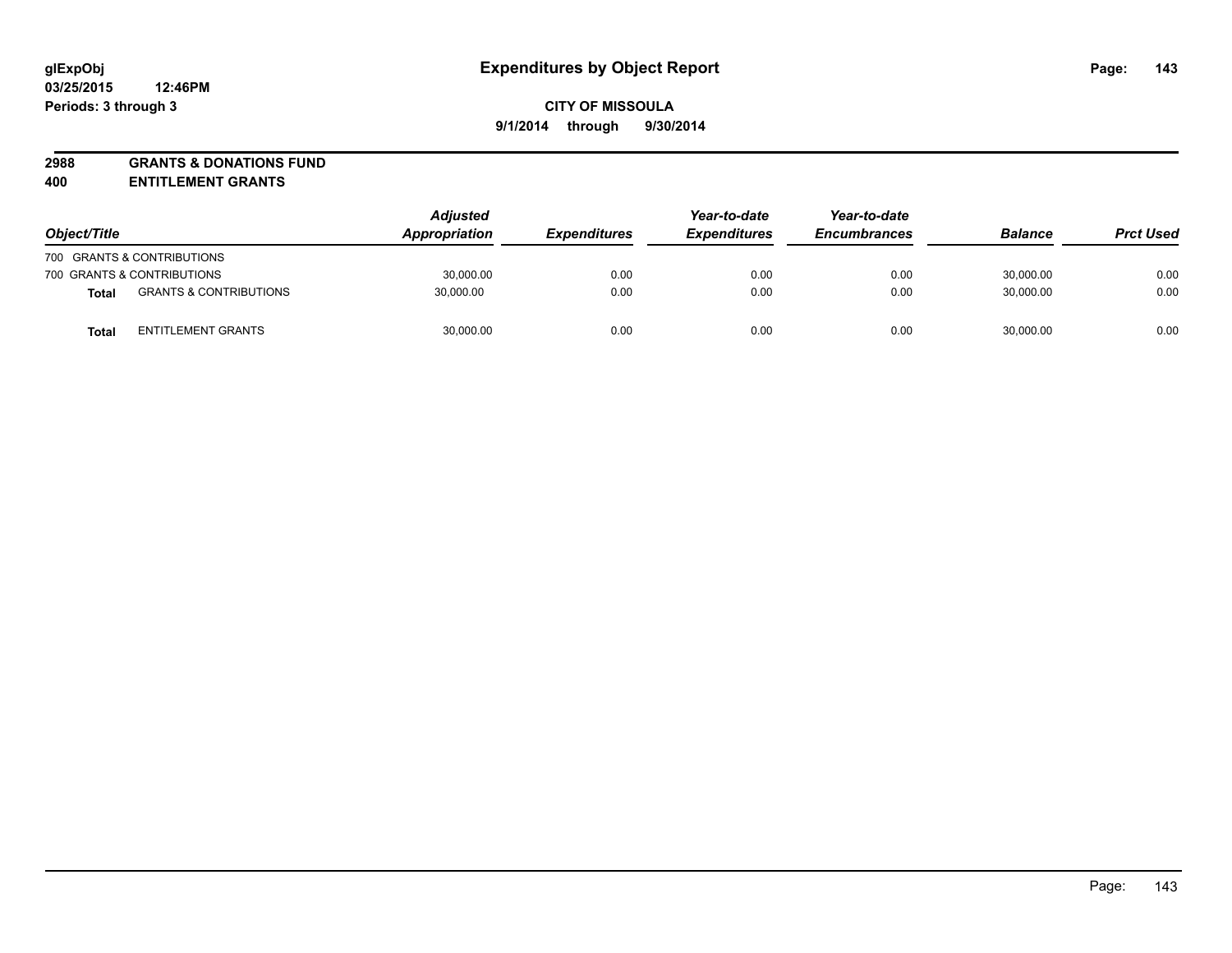#### **03/25/2015 12:46PM Periods: 3 through 3**

# **CITY OF MISSOULA 9/1/2014 through 9/30/2014**

### **2988 GRANTS & DONATIONS FUND**

|                                                   | <b>Adjusted</b>      |                     | Year-to-date        | Year-to-date        |                |                  |
|---------------------------------------------------|----------------------|---------------------|---------------------|---------------------|----------------|------------------|
| Object/Title                                      | <b>Appropriation</b> | <b>Expenditures</b> | <b>Expenditures</b> | <b>Encumbrances</b> | <b>Balance</b> | <b>Prct Used</b> |
| 100 PERSONAL SERVICES                             |                      |                     |                     |                     |                |                  |
| 110 SALARIES AND WAGES                            | 89,584.00            | 7,368.18            | 21,783.62           | 0.00                | 67,800.38      | 24.32            |
| 115 SALARIES/HEALTH INSURANCE BENEFIT             | 0.00                 | 570.00              | 1,396.50            | 0.00                | $-1,396.50$    | 0.00             |
| 120 OVERTIME/TERMINATION                          | 54,300.00            | 8,197.71            | 22,053.61           | 0.00                | 32,246.39      | 40.61            |
| 130 OTHER                                         | 675.00               | 0.00                | 0.00                | 0.00                | 675.00         | 0.00             |
| <b>140 EMPLOYER CONTRIBUTIONS</b>                 | 29,270.00            | 2,736.61            | 8,211.27            | 0.00                | 21,058.73      | 28.05            |
| <b>141 STATE RETIREMENT CONTRIBUTIONS</b>         | 0.00                 | 1,675.26            | 4,781.53            | 0.00                | $-4,781.53$    | 0.00             |
| PERSONAL SERVICES<br><b>Total</b>                 | 173,829.00           | 20,547.76           | 58,226.53           | 0.00                | 115,602.47     | 33.50            |
| 200 SUPPLIES                                      |                      |                     |                     |                     |                |                  |
| 210 OFFICE SUPPLIES                               | 7,620.00             | 0.00                | 0.00                | 0.00                | 7,620.00       | 0.00             |
| 220 OPERATING SUPPLIES                            | 82,813.00            | 857.99              | 1,725.94            | 0.00                | 81,087.06      | 2.08             |
| 230 REPAIR/MAINTENANCE                            | 3,000.00             | 0.00                | 0.00                | 0.00                | 3,000.00       | 0.00             |
| 231 GASOLINE                                      | 8,500.00             | 0.00                | 0.00                | 0.00                | 8,500.00       | 0.00             |
| <b>SUPPLIES</b><br><b>Total</b>                   | 101,933.00           | 857.99              | 1,725.94            | 0.00                | 100,207.06     | 1.69             |
| 300 PURCHASED SERVICES                            |                      |                     |                     |                     |                |                  |
| 310 COMMUNICATIONS                                | 0.00                 | 0.00                | 0.00                | 0.00                | 0.00           | 0.00             |
| 341 ELECTRICITY & NATURAL GAS                     | 0.00                 | 0.00                | 0.00                | 0.00                | 0.00           | 0.00             |
| 344 TELEPHONE SERVICE                             | 3,979.00             | 264.24              | 756.68              | 0.00                | 3,222.32       | 19.02            |
| 350 PROFESSIONAL SERVICES                         | 105,156.00           | 851.00              | 1,404.00            | 0.00                | 103,752.00     | 1.34             |
| 353 ADMINISTRATION EXPENDITURES                   | 0.00                 | 0.00                | 0.00                | 0.00                | 0.00           | 0.00             |
| 360 REPAIR & MAINTENANCE                          | 2,500.00             | 0.00                | 0.00                | 0.00                | 2,500.00       | 0.00             |
| 370 TRAVEL                                        | 6,750.00             | 1,461.23            | 1,780.73            | 0.00                | 4,969.27       | 26.38            |
| 380 TRAINING                                      | 1,500.00             | 0.00                | 0.00                | 0.00                | 1,500.00       | 0.00             |
| 390 OTHER PURCHASED SERVICES                      | 0.00                 | 0.00                | 0.00                | 0.00                | 0.00           | 0.00             |
| PURCHASED SERVICES<br><b>Total</b>                | 119,885.00           | 2,576.47            | 3,941.41            | 0.00                | 115,943.59     | 3.29             |
| <b>400 BUILDING MATERIALS</b>                     |                      |                     |                     |                     |                |                  |
| <b>400 BUILDING MATERIALS</b>                     | 700.00               | 0.00                | 0.00                | 0.00                | 700.00         | 0.00             |
| <b>BUILDING MATERIALS</b><br><b>Total</b>         | 700.00               | 0.00                | 0.00                | 0.00                | 700.00         | 0.00             |
| 500 FIXED CHARGES                                 |                      |                     |                     |                     |                |                  |
| 500 FIXED CHARGES                                 | 94,150.00            | 5,470.30            | 21,881.20           | 0.00                | 72,268.80      | 23.24            |
| <b>FIXED CHARGES</b><br><b>Total</b>              | 94,150.00            | 5,470.30            | 21,881.20           | 0.00                | 72,268.80      | 23.24            |
| 700 GRANTS & CONTRIBUTIONS                        |                      |                     |                     |                     |                |                  |
| 700 GRANTS & CONTRIBUTIONS                        | 509,065.00           | 0.00                | 1,332.85            | 0.00                | 507,732.15     | 0.26             |
| <b>GRANTS &amp; CONTRIBUTIONS</b><br><b>Total</b> | 509,065.00           | 0.00                | 1,332.85            | 0.00                | 507,732.15     | 0.26             |
|                                                   |                      |                     |                     |                     |                |                  |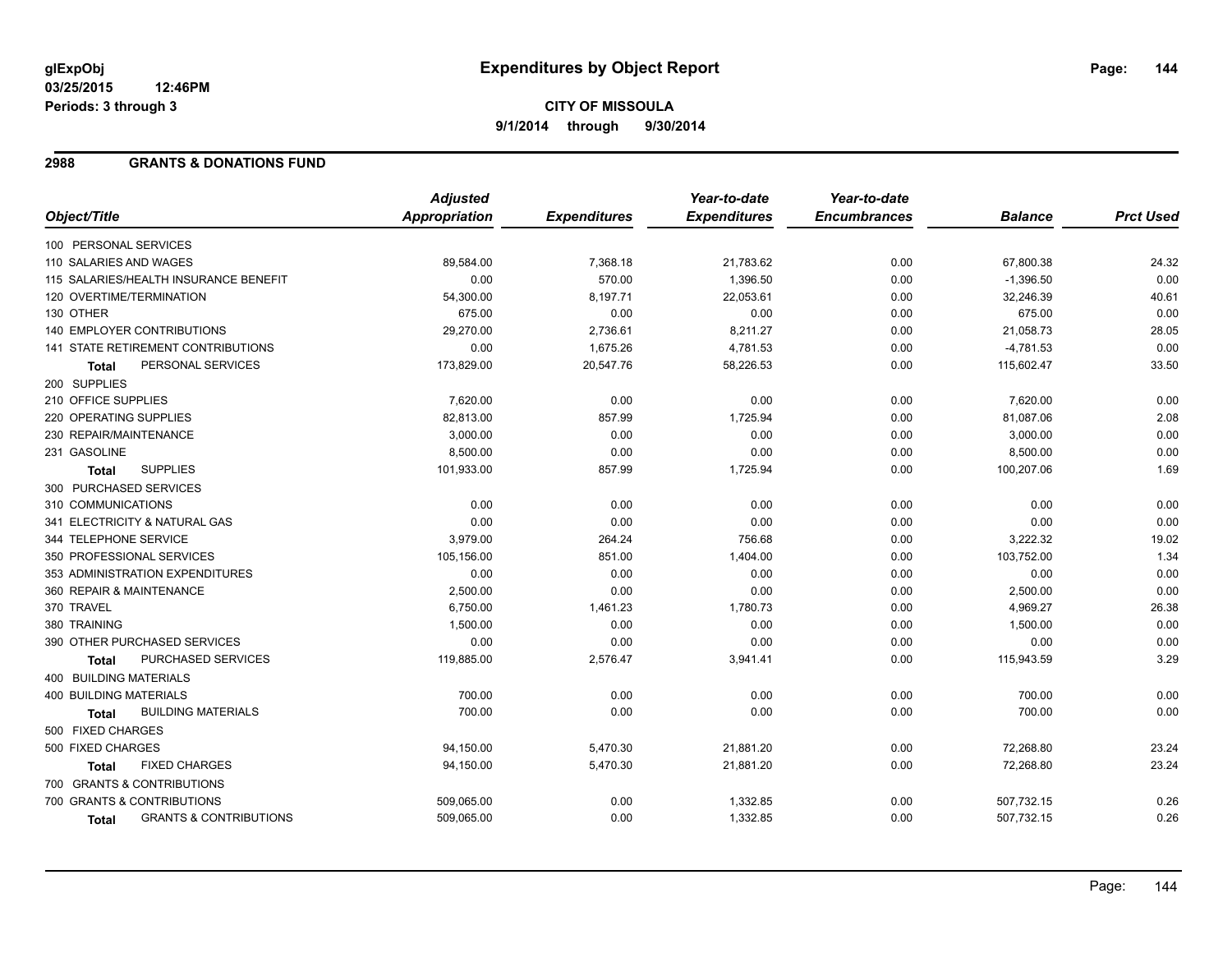## **2988 GRANTS & DONATIONS FUND**

| Object/Title              |                                    | <b>Adjusted</b><br><b>Appropriation</b> | <b>Expenditures</b> | Year-to-date<br><b>Expenditures</b> | Year-to-date<br><b>Encumbrances</b> | <b>Balance</b> | <b>Prct Used</b> |
|---------------------------|------------------------------------|-----------------------------------------|---------------------|-------------------------------------|-------------------------------------|----------------|------------------|
| 800 OTHER OBJECTS         |                                    |                                         |                     |                                     |                                     |                |                  |
|                           | 820 TRANSFERS TO OTHER FUNDS       | 0.00                                    | 0.00                | 0.00                                | 0.00                                | 0.00           | 0.00             |
| 845 CONTINGENCY           |                                    | 0.00                                    | 0.00                | 0.00                                | 0.00                                | 0.00           | 0.00             |
| Total                     | OTHER OBJECTS                      | 0.00                                    | 0.00                | 0.00                                | 0.00                                | 0.00           | 0.00             |
| 900 CAPITAL OUTLAY        |                                    |                                         |                     |                                     |                                     |                |                  |
| 930 IMPROVEMENTS          |                                    | 24.822.00                               | 0.00                | 0.00                                | 0.00                                | 24.822.00      | 0.00             |
| 940 MACHINERY & EQUIPMENT |                                    | 34,000.00                               | 0.00                | 0.00                                | 0.00                                | 34,000.00      | 0.00             |
| <b>Total</b>              | <b>CAPITAL OUTLAY</b>              | 58.822.00                               | 0.00                | 0.00                                | 0.00                                | 58.822.00      | 0.00             |
| <b>Total</b>              | <b>GRANTS &amp; DONATIONS FUND</b> | 1,058,384.00                            | 29,452.52           | 87.107.93                           | 0.00                                | 971.276.07     | 8.23             |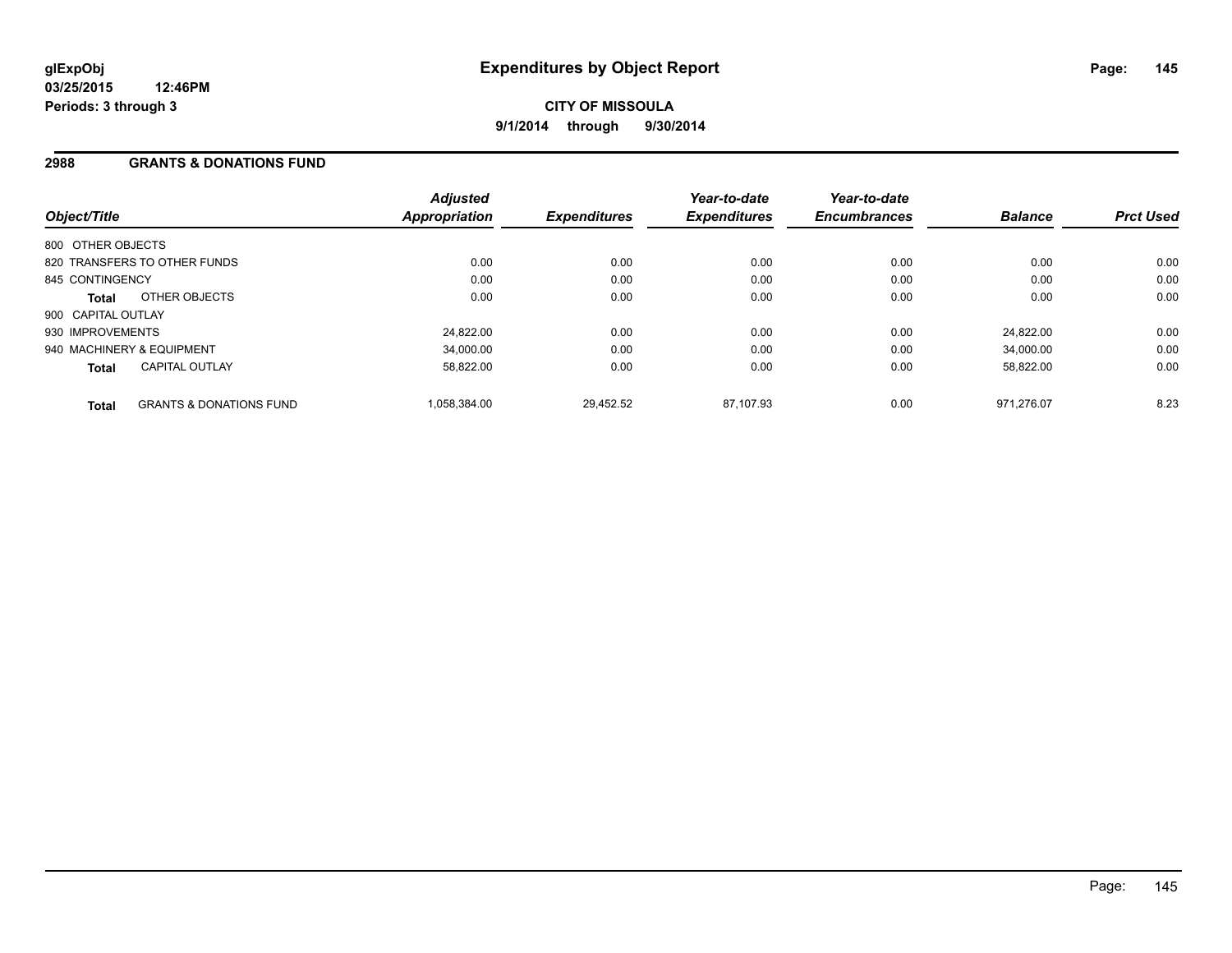# **3000 SID REVOLVING FUND**

| Object/Title                     | <b>Adjusted</b><br>Appropriation | <b>Expenditures</b> | Year-to-date<br><b>Expenditures</b> | Year-to-date<br><b>Encumbrances</b> | <b>Balance</b> | <b>Prct Used</b> |
|----------------------------------|----------------------------------|---------------------|-------------------------------------|-------------------------------------|----------------|------------------|
| 800 OTHER OBJECTS                |                                  |                     |                                     |                                     |                |                  |
| 820 TRANSFERS TO OTHER FUNDS     | 100,000.00                       | 0.00                | 0.00                                | 0.00                                | 100.000.00     | 0.00             |
| OTHER OBJECTS<br><b>Total</b>    | 100.000.00                       | 0.00                | 0.00                                | 0.00                                | 100.000.00     | 0.00             |
| NON-DEPARTMENTAL<br><b>Total</b> | 100,000.00                       | 0.00                | 0.00                                | 0.00                                | 100,000.00     | 0.00             |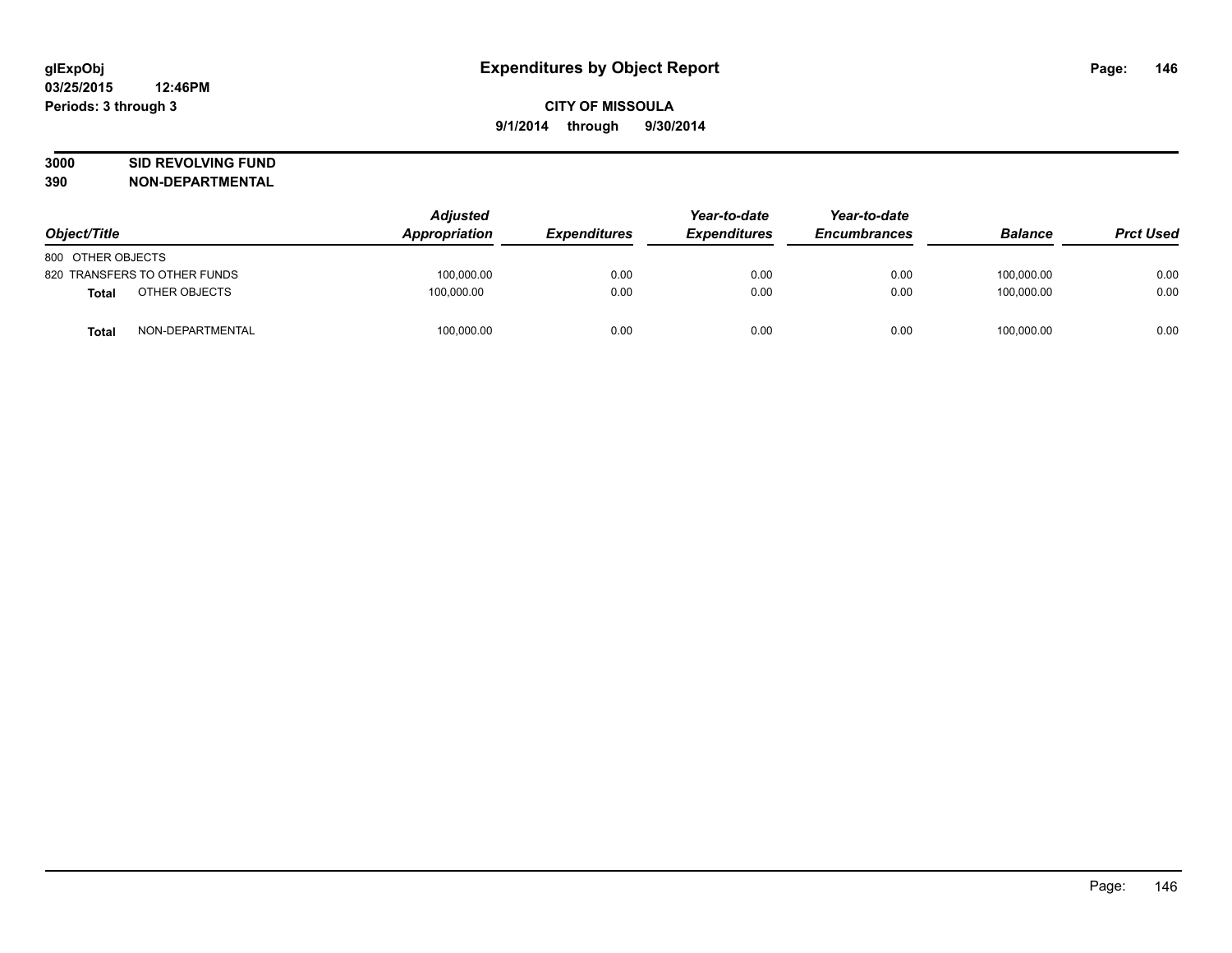### **3000 SID REVOLVING FUND**

| Object/Title                       | <b>Adjusted</b><br>Appropriation | <i><b>Expenditures</b></i> | Year-to-date<br><b>Expenditures</b> | Year-to-date<br><b>Encumbrances</b> | <b>Balance</b> | <b>Prct Used</b> |
|------------------------------------|----------------------------------|----------------------------|-------------------------------------|-------------------------------------|----------------|------------------|
| 800 OTHER OBJECTS                  |                                  |                            |                                     |                                     |                |                  |
| 820 TRANSFERS TO OTHER FUNDS       | 100,000.00                       | 0.00                       | 0.00                                | 0.00                                | 100,000.00     | 0.00             |
| OTHER OBJECTS<br>Total             | 100,000.00                       | 0.00                       | 0.00                                | 0.00                                | 100.000.00     | 0.00             |
| SID REVOLVING FUND<br><b>Total</b> | 100,000.00                       | 0.00                       | 0.00                                | 0.00                                | 100,000.00     | 0.00             |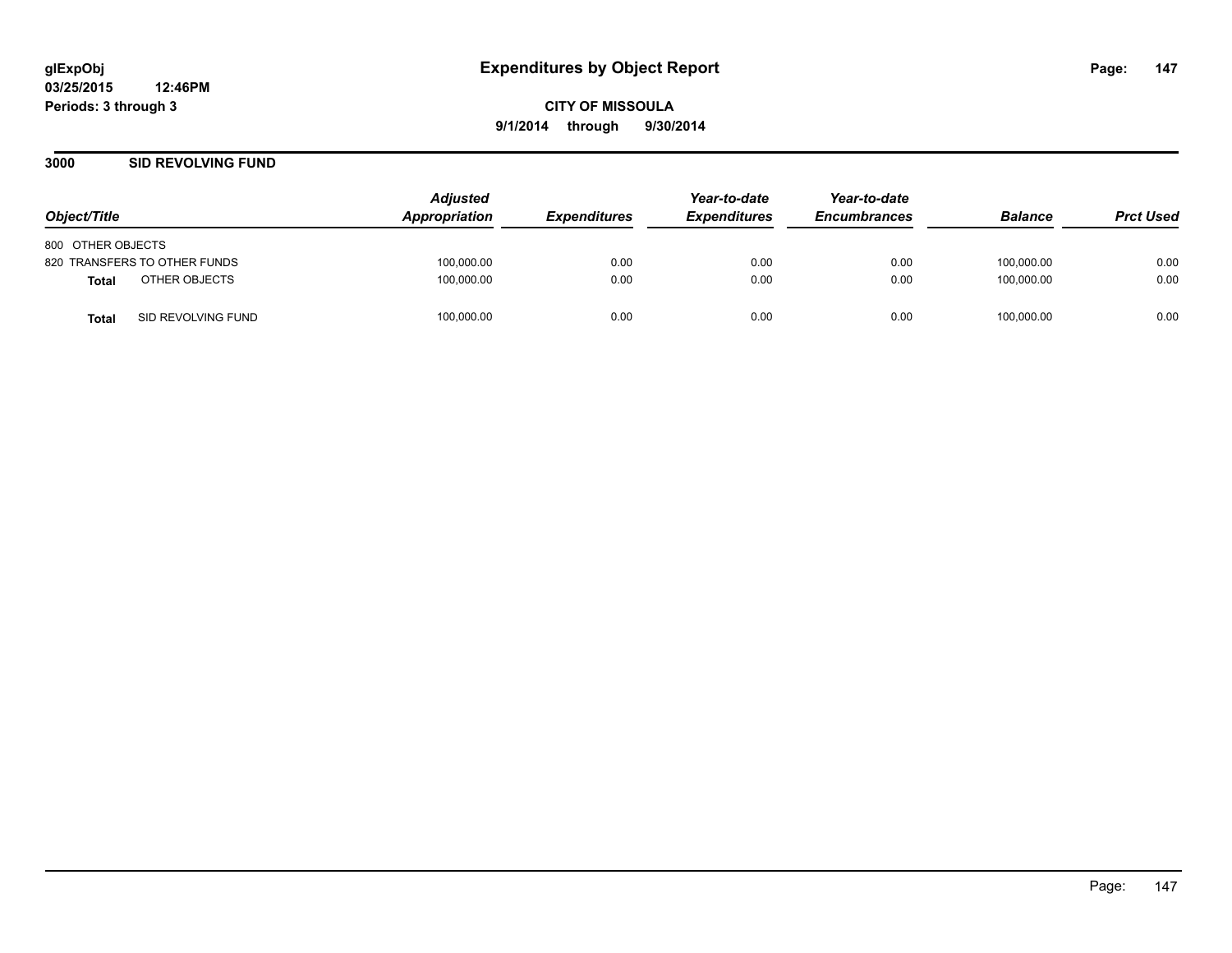### **3070 1996 OPEN SPACE GO BONDS**

| Object/Title      |                              | <b>Adjusted</b><br>Appropriation | <b>Expenditures</b> | Year-to-date<br><b>Expenditures</b> | Year-to-date<br><b>Encumbrances</b> | <b>Balance</b> | <b>Prct Used</b> |
|-------------------|------------------------------|----------------------------------|---------------------|-------------------------------------|-------------------------------------|----------------|------------------|
| 800 OTHER OBJECTS |                              |                                  |                     |                                     |                                     |                |                  |
|                   | 820 TRANSFERS TO OTHER FUNDS | 0.00                             | 0.00                | 0.00                                | 0.00                                | 0.00           | 0.00             |
| Total             | OTHER OBJECTS                | 0.00                             | 0.00                | 0.00                                | 0.00                                | 0.00           | 0.00             |
| <b>Total</b>      | NON-DEPARTMENTAL             | 0.00                             | 0.00                | 0.00                                | 0.00                                | 0.00           | 0.00             |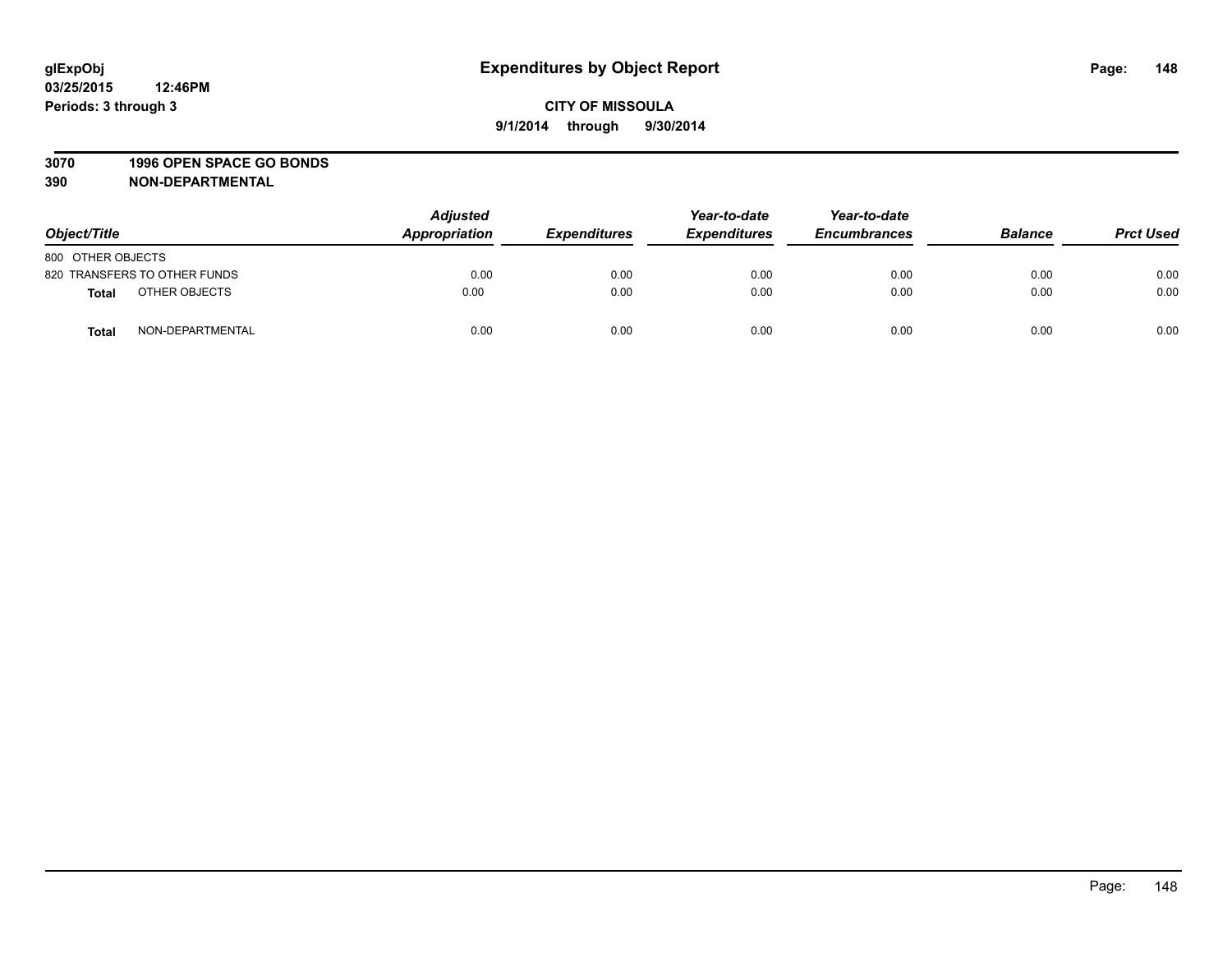# **glExpObj Expenditures by Object Report Page: 149**

**03/25/2015 12:46PM Periods: 3 through 3**

**CITY OF MISSOULA 9/1/2014 through 9/30/2014**

## **3070 1996 OPEN SPACE GO BONDS**

| Object/Title                      | <b>Adjusted</b><br>Appropriation | <b>Expenditures</b> | Year-to-date<br><b>Expenditures</b> | Year-to-date<br><b>Encumbrances</b> | <b>Balance</b> | <b>Prct Used</b> |
|-----------------------------------|----------------------------------|---------------------|-------------------------------------|-------------------------------------|----------------|------------------|
| 800 OTHER OBJECTS                 |                                  |                     |                                     |                                     |                |                  |
| 820 TRANSFERS TO OTHER FUNDS      | 0.00                             | 0.00                | 0.00                                | 0.00                                | 0.00           | 0.00             |
| OTHER OBJECTS<br><b>Total</b>     | 0.00                             | 0.00                | 0.00                                | 0.00                                | 0.00           | 0.00             |
| 1996 OPEN SPACE GO BONDS<br>Total | 0.00                             | 0.00                | 0.00                                | 0.00                                | 0.00           | 0.00             |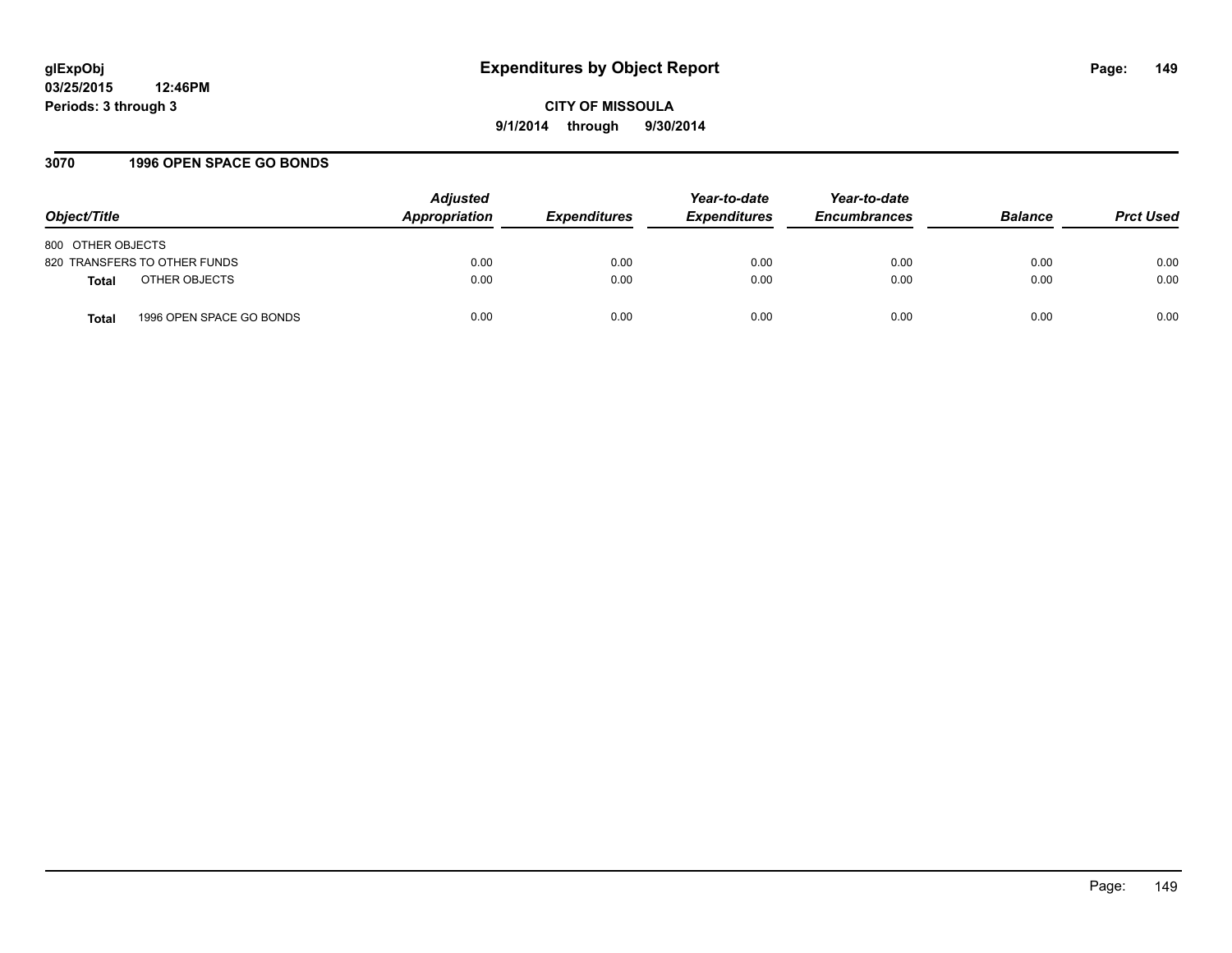#### **3075 1997 OPEN SPACE G O BOND FUND**

| Object/Title      |                              | <b>Adjusted</b><br>Appropriation | <b>Expenditures</b> | Year-to-date<br><b>Expenditures</b> | Year-to-date<br><b>Encumbrances</b> | <b>Balance</b> | <b>Prct Used</b> |
|-------------------|------------------------------|----------------------------------|---------------------|-------------------------------------|-------------------------------------|----------------|------------------|
| 800 OTHER OBJECTS |                              |                                  |                     |                                     |                                     |                |                  |
|                   | 820 TRANSFERS TO OTHER FUNDS | 0.00                             | 0.00                | 0.00                                | 0.00                                | 0.00           | 0.00             |
| Total             | OTHER OBJECTS                | 0.00                             | 0.00                | 0.00                                | 0.00                                | 0.00           | 0.00             |
| <b>Total</b>      | NON-DEPARTMENTAL             | 0.00                             | 0.00                | 0.00                                | 0.00                                | 0.00           | 0.00             |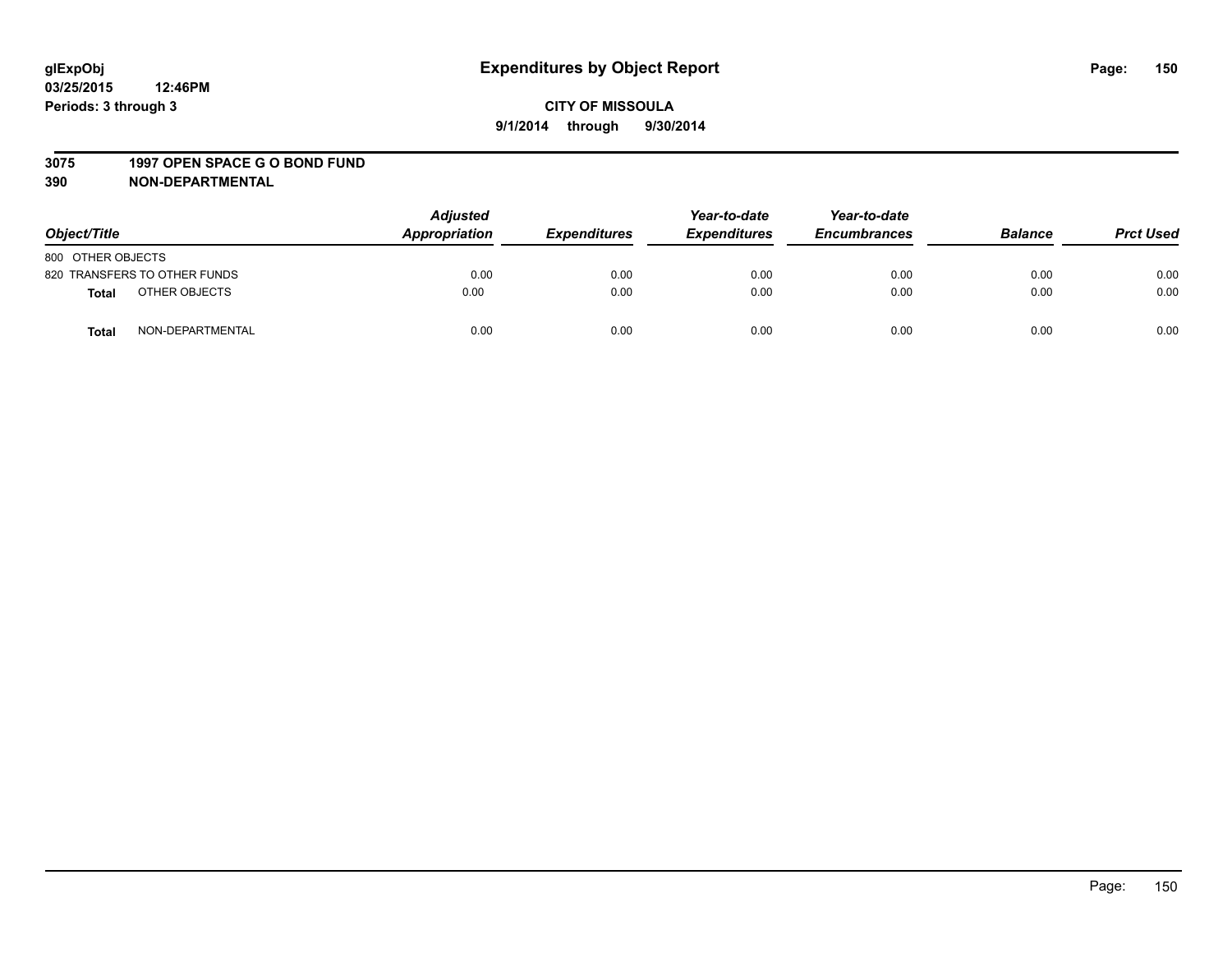# **glExpObj Expenditures by Object Report Page: 151**

**03/25/2015 12:46PM Periods: 3 through 3**

**CITY OF MISSOULA 9/1/2014 through 9/30/2014**

## **3075 1997 OPEN SPACE G O BOND FUND**

| Object/Title                                  | <b>Adjusted</b><br>Appropriation | <b>Expenditures</b> | Year-to-date<br><b>Expenditures</b> | Year-to-date<br><b>Encumbrances</b> | <b>Balance</b> | <b>Prct Used</b> |
|-----------------------------------------------|----------------------------------|---------------------|-------------------------------------|-------------------------------------|----------------|------------------|
| 800 OTHER OBJECTS                             |                                  |                     |                                     |                                     |                |                  |
| 820 TRANSFERS TO OTHER FUNDS                  | 0.00                             | 0.00                | 0.00                                | 0.00                                | 0.00           | 0.00             |
| OTHER OBJECTS<br><b>Total</b>                 | 0.00                             | 0.00                | 0.00                                | 0.00                                | 0.00           | 0.00             |
| 1997 OPEN SPACE G O BOND FUND<br><b>Total</b> | 0.00                             | 0.00                | 0.00                                | 0.00                                | 0.00           | 0.00             |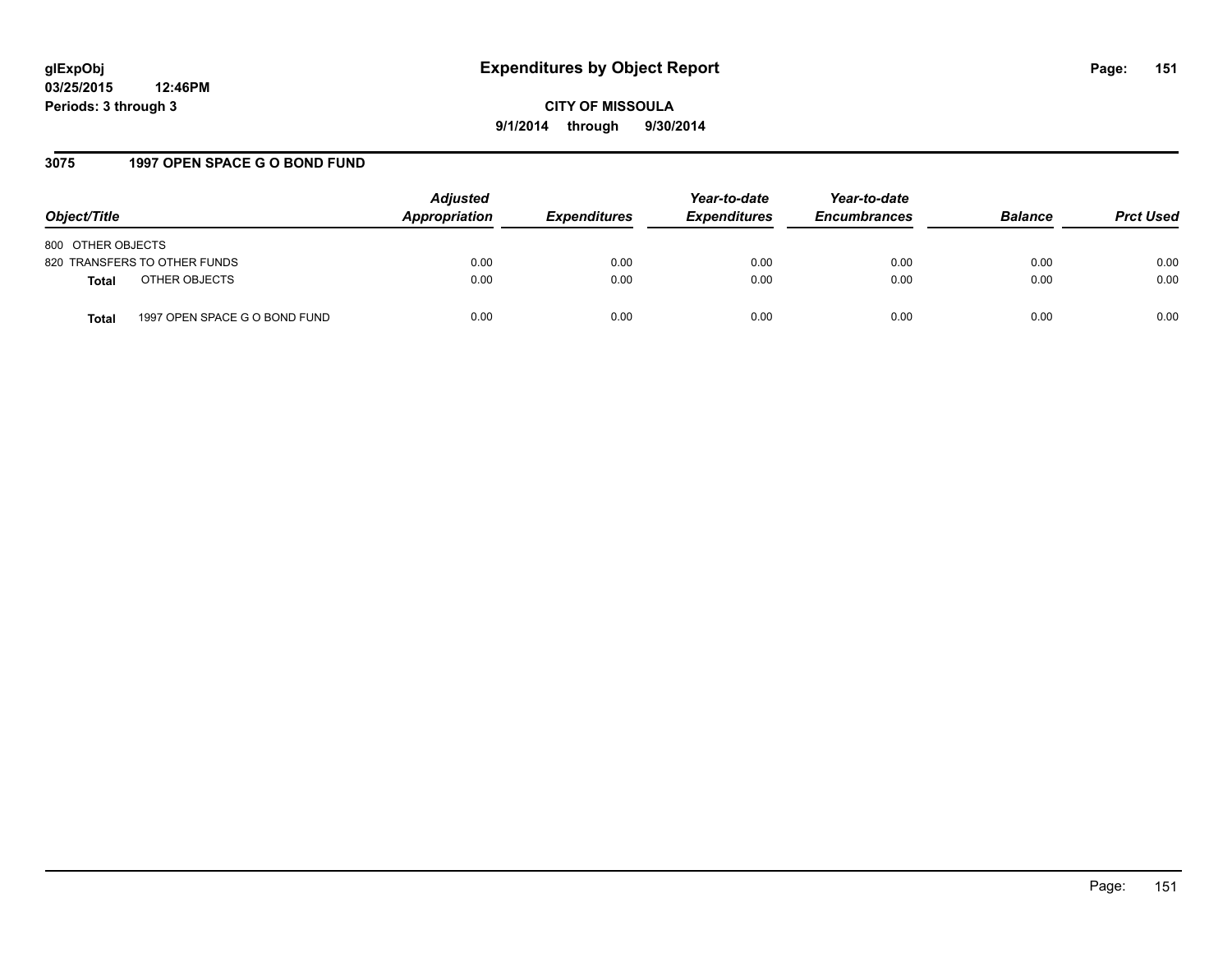## **3080 1994 FIRE EQUIP/CITY HALLS REFUND BOND F**

| Object/Title                     | <b>Adjusted</b><br><b>Appropriation</b> | <b>Expenditures</b> | Year-to-date<br><b>Expenditures</b> | Year-to-date<br><b>Encumbrances</b> | <b>Balance</b> | <b>Prct Used</b> |
|----------------------------------|-----------------------------------------|---------------------|-------------------------------------|-------------------------------------|----------------|------------------|
| 600 DEBT SERVICE                 |                                         |                     |                                     |                                     |                |                  |
| 620 INTEREST / SERVICE FEES      | 0.00                                    | 0.00                | 0.00                                | 0.00                                | 0.00           | 0.00             |
| <b>DEBT SERVICE</b><br>Total     | 0.00                                    | 0.00                | 0.00                                | 0.00                                | 0.00           | 0.00             |
| 800 OTHER OBJECTS                |                                         |                     |                                     |                                     |                |                  |
| 820 TRANSFERS TO OTHER FUNDS     | 0.00                                    | 0.00                | 0.00                                | 0.00                                | 0.00           | 0.00             |
| OTHER OBJECTS<br><b>Total</b>    | 0.00                                    | 0.00                | 0.00                                | 0.00                                | 0.00           | 0.00             |
| NON-DEPARTMENTAL<br><b>Total</b> | 0.00                                    | 0.00                | 0.00                                | 0.00                                | 0.00           | 0.00             |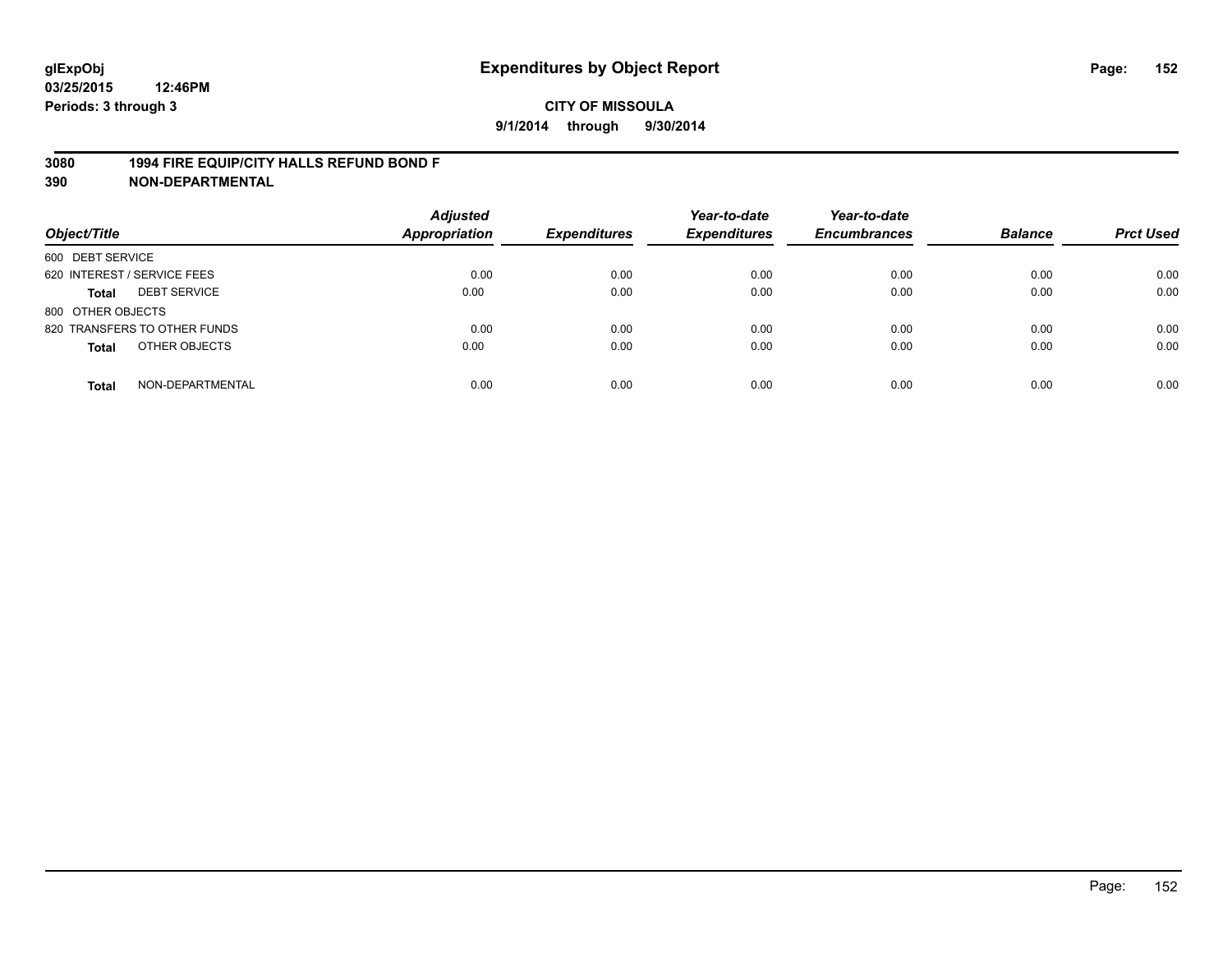**CITY OF MISSOULA 9/1/2014 through 9/30/2014**

## **3080 1994 FIRE EQUIP/CITY HALLS REFUND BOND F**

| Object/Title                |                                     | <b>Adjusted</b><br>Appropriation | <b>Expenditures</b> | Year-to-date<br><b>Expenditures</b> | Year-to-date<br><b>Encumbrances</b> | <b>Balance</b> | <b>Prct Used</b> |
|-----------------------------|-------------------------------------|----------------------------------|---------------------|-------------------------------------|-------------------------------------|----------------|------------------|
| 600 DEBT SERVICE            |                                     |                                  |                     |                                     |                                     |                |                  |
| 620 INTEREST / SERVICE FEES |                                     | 0.00                             | 0.00                | 0.00                                | 0.00                                | 0.00           | 0.00             |
| <b>Total</b>                | <b>DEBT SERVICE</b>                 | 0.00                             | 0.00                | 0.00                                | 0.00                                | 0.00           | 0.00             |
| 800 OTHER OBJECTS           |                                     |                                  |                     |                                     |                                     |                |                  |
|                             | 820 TRANSFERS TO OTHER FUNDS        | 0.00                             | 0.00                | 0.00                                | 0.00                                | 0.00           | 0.00             |
| <b>Total</b>                | OTHER OBJECTS                       | 0.00                             | 0.00                | 0.00                                | 0.00                                | 0.00           | 0.00             |
| <b>Total</b>                | 1994 FIRE EQUIP/CITY HALLS REFUND B | 0.00                             | 0.00                | 0.00                                | 0.00                                | 0.00           | 0.00             |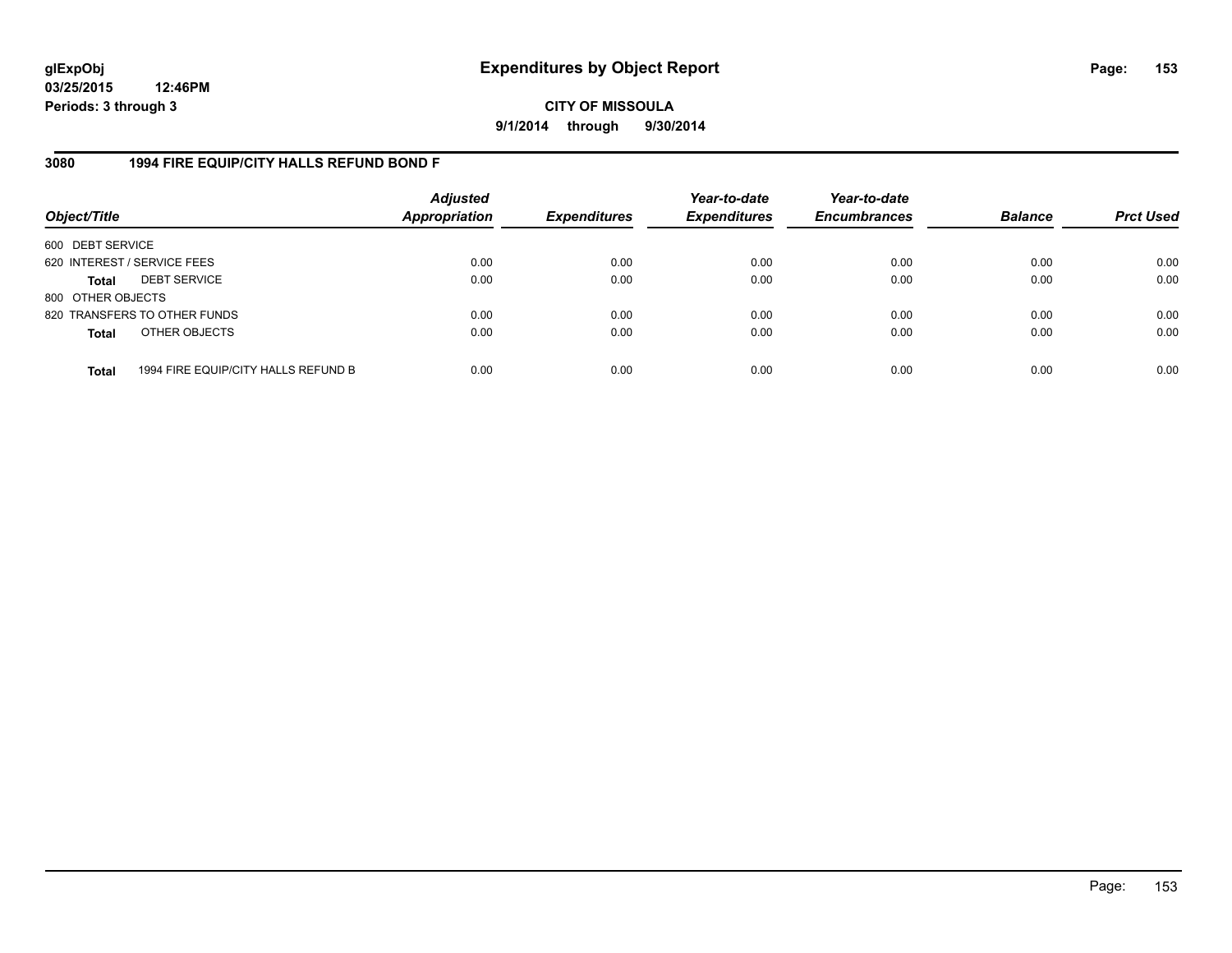#### **3085 1993 FIRE STATION G O BOND FUND**

| Object/Title      |                              | <b>Adjusted</b><br>Appropriation | <b>Expenditures</b> | Year-to-date<br><b>Expenditures</b> | Year-to-date<br><b>Encumbrances</b> | <b>Balance</b> | <b>Prct Used</b> |
|-------------------|------------------------------|----------------------------------|---------------------|-------------------------------------|-------------------------------------|----------------|------------------|
| 800 OTHER OBJECTS |                              |                                  |                     |                                     |                                     |                |                  |
|                   | 820 TRANSFERS TO OTHER FUNDS | 0.00                             | 0.00                | 0.00                                | 0.00                                | 0.00           | 0.00             |
| Total             | OTHER OBJECTS                | 0.00                             | 0.00                | 0.00                                | 0.00                                | 0.00           | 0.00             |
| <b>Total</b>      | NON-DEPARTMENTAL             | 0.00                             | 0.00                | 0.00                                | 0.00                                | 0.00           | 0.00             |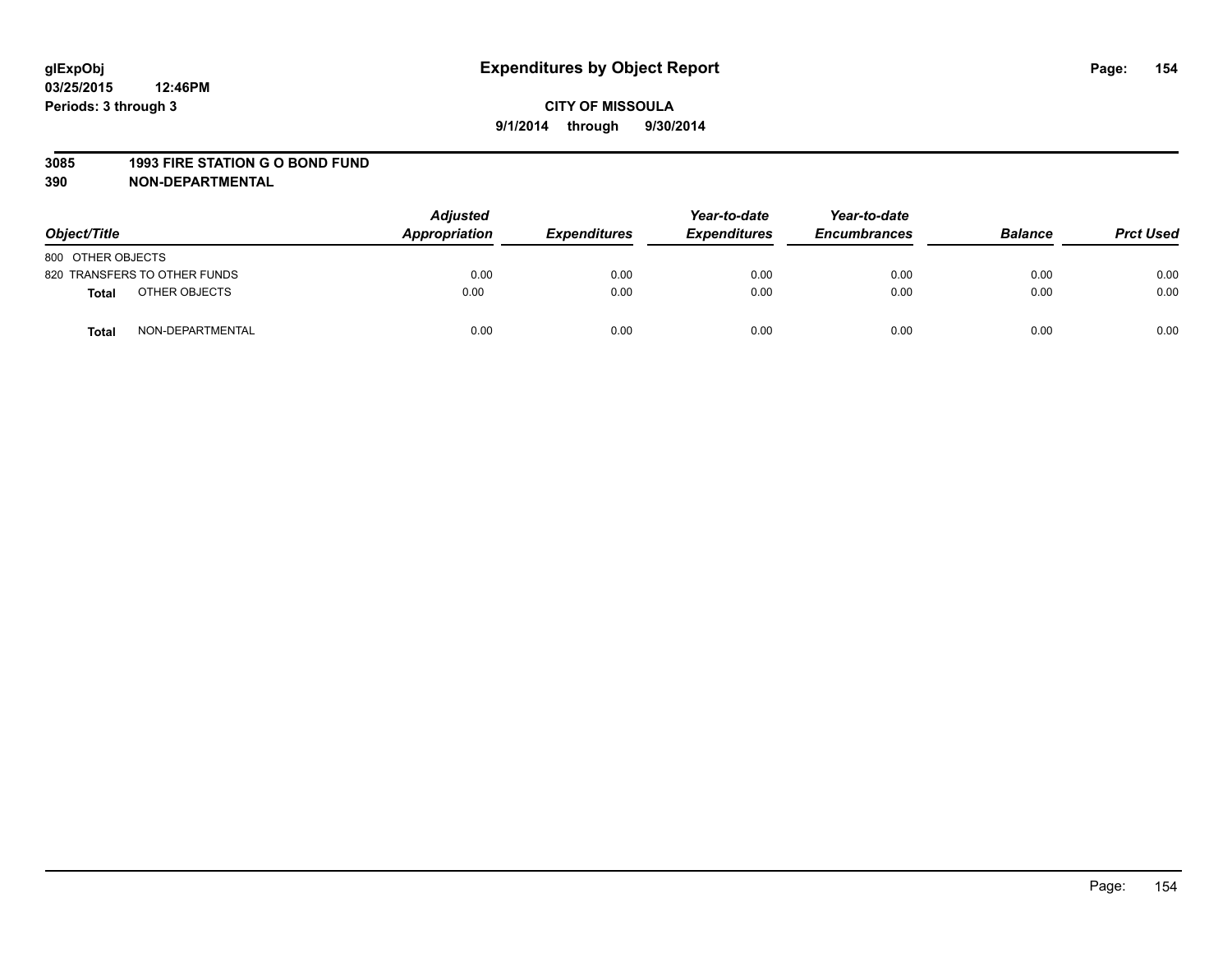## **3085 1993 FIRE STATION G O BOND FUND**

| Object/Title                                    | <b>Adjusted</b><br>Appropriation | <b>Expenditures</b> | Year-to-date<br><b>Expenditures</b> | Year-to-date<br><b>Encumbrances</b> | <b>Balance</b> | <b>Prct Used</b> |
|-------------------------------------------------|----------------------------------|---------------------|-------------------------------------|-------------------------------------|----------------|------------------|
| 800 OTHER OBJECTS                               |                                  |                     |                                     |                                     |                |                  |
| 820 TRANSFERS TO OTHER FUNDS                    | 0.00                             | 0.00                | 0.00                                | 0.00                                | 0.00           | 0.00             |
| OTHER OBJECTS<br><b>Total</b>                   | 0.00                             | 0.00                | 0.00                                | 0.00                                | 0.00           | 0.00             |
| 1993 FIRE STATION G O BOND FUND<br><b>Total</b> | 0.00                             | 0.00                | 0.00                                | 0.00                                | 0.00           | 0.00             |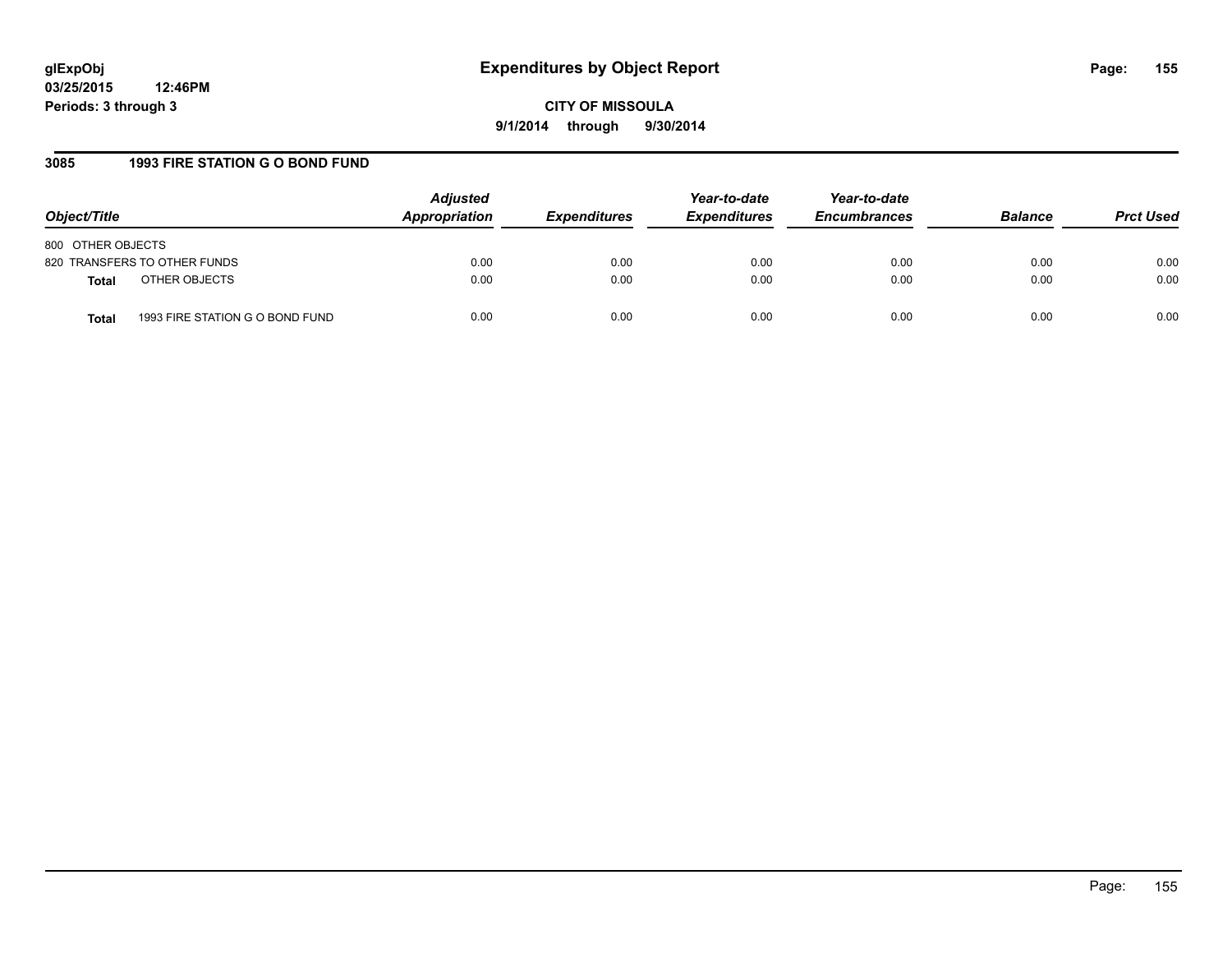## **3090 2004 AQUATICS BOND**

|                                     | <b>Adjusted</b>      |                     | Year-to-date        | Year-to-date        |                |                  |
|-------------------------------------|----------------------|---------------------|---------------------|---------------------|----------------|------------------|
| Object/Title                        | <b>Appropriation</b> | <b>Expenditures</b> | <b>Expenditures</b> | <b>Encumbrances</b> | <b>Balance</b> | <b>Prct Used</b> |
| 600 DEBT SERVICE                    |                      |                     |                     |                     |                |                  |
| 610 PRINCIPAL                       | 0.00                 | 0.00                | 0.00                | 0.00                | 0.00           | 0.00             |
| 620 INTEREST / SERVICE FEES         | 0.00                 | 0.00                | 0.00                | 0.00                | 0.00           | 0.00             |
| <b>DEBT SERVICE</b><br><b>Total</b> | 0.00                 | 0.00                | 0.00                | 0.00                | 0.00           | 0.00             |
| 800 OTHER OBJECTS                   |                      |                     |                     |                     |                |                  |
| 820 TRANSFERS TO OTHER FUNDS        | 0.00                 | 0.00                | 0.00                | 0.00                | 0.00           | 0.00             |
| OTHER OBJECTS<br><b>Total</b>       | 0.00                 | 0.00                | 0.00                | 0.00                | 0.00           | 0.00             |
| NON-DEPARTMENTAL<br><b>Total</b>    | 0.00                 | 0.00                | 0.00                | 0.00                | 0.00           | 0.00             |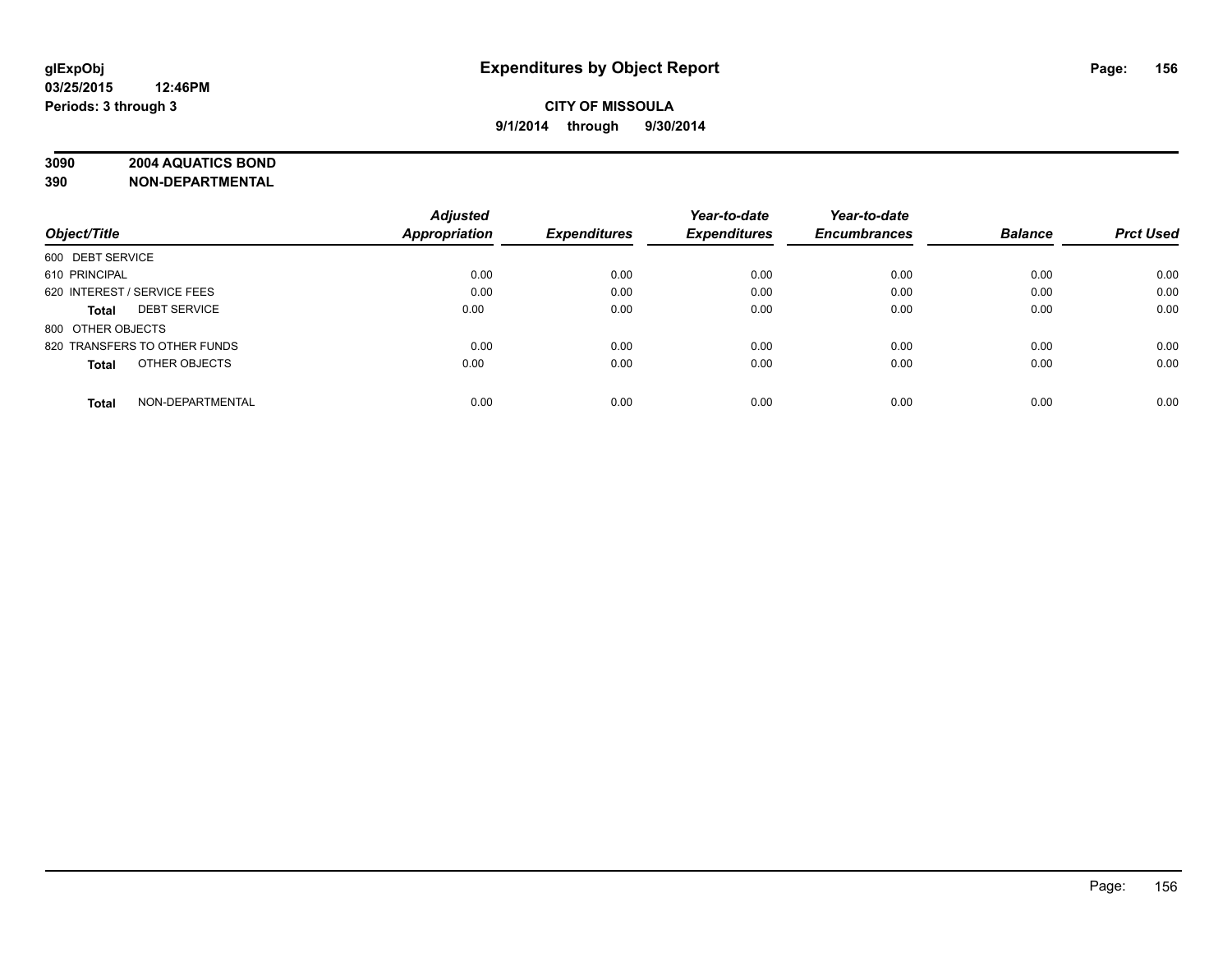**CITY OF MISSOULA 9/1/2014 through 9/30/2014**

## **3090 2004 AQUATICS BOND**

| Object/Title                       | <b>Adjusted</b><br><b>Appropriation</b> | <b>Expenditures</b> | Year-to-date<br><b>Expenditures</b> | Year-to-date<br><b>Encumbrances</b> | <b>Balance</b> | <b>Prct Used</b> |
|------------------------------------|-----------------------------------------|---------------------|-------------------------------------|-------------------------------------|----------------|------------------|
| 600 DEBT SERVICE                   |                                         |                     |                                     |                                     |                |                  |
| 610 PRINCIPAL                      | 0.00                                    | 0.00                | 0.00                                | 0.00                                | 0.00           | 0.00             |
| 620 INTEREST / SERVICE FEES        | 0.00                                    | 0.00                | 0.00                                | 0.00                                | 0.00           | 0.00             |
| <b>DEBT SERVICE</b><br>Total       | 0.00                                    | 0.00                | 0.00                                | 0.00                                | 0.00           | 0.00             |
| 800 OTHER OBJECTS                  |                                         |                     |                                     |                                     |                |                  |
| 820 TRANSFERS TO OTHER FUNDS       | 0.00                                    | 0.00                | 0.00                                | 0.00                                | 0.00           | 0.00             |
| OTHER OBJECTS<br><b>Total</b>      | 0.00                                    | 0.00                | 0.00                                | 0.00                                | 0.00           | 0.00             |
| 2004 AQUATICS BOND<br><b>Total</b> | 0.00                                    | 0.00                | 0.00                                | 0.00                                | 0.00           | 0.00             |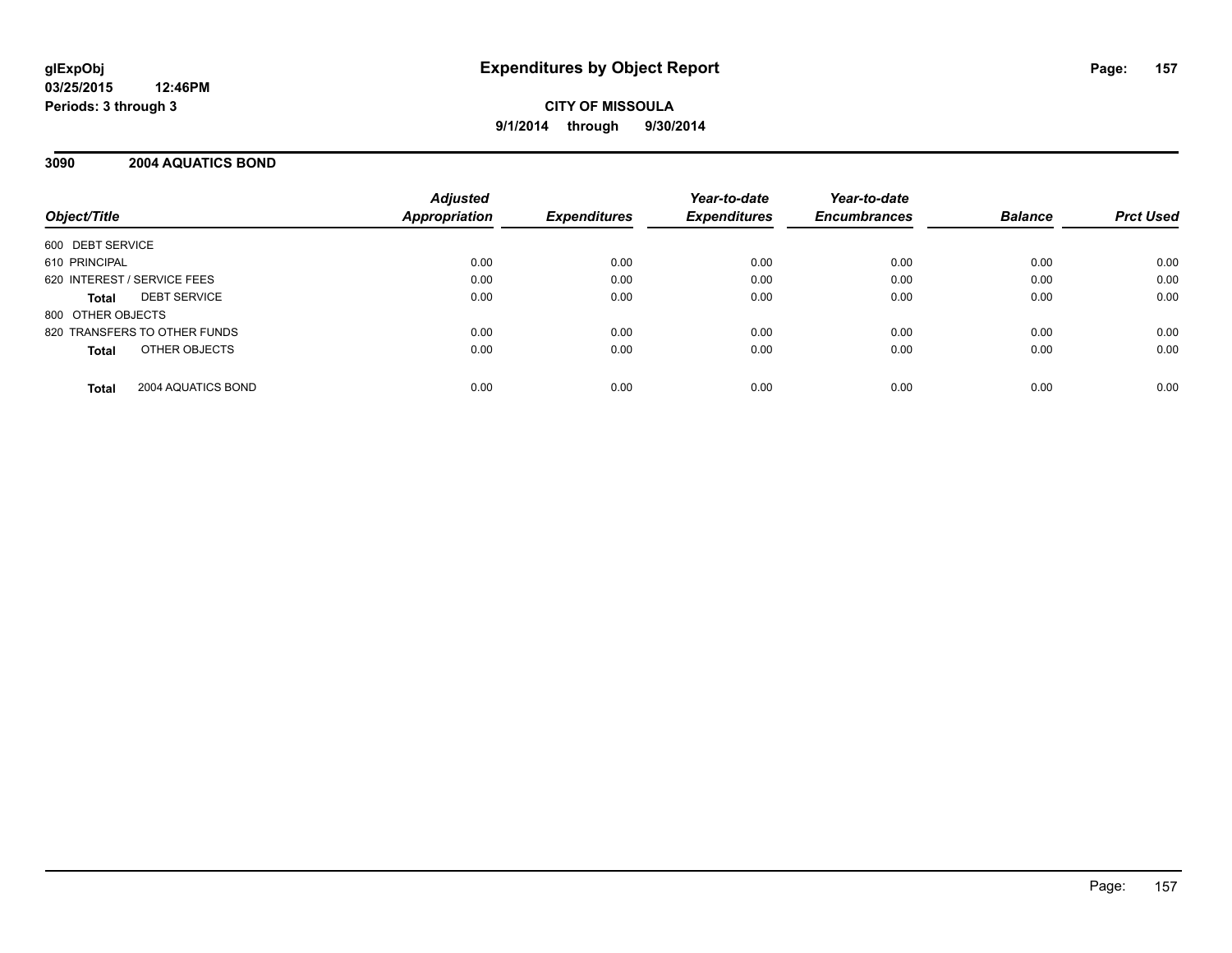## **3091 SERIES 2012A AQUATICS REFUNDING BOND**

|                                  | <b>Adjusted</b> |                     | Year-to-date        | Year-to-date        |                |                  |
|----------------------------------|-----------------|---------------------|---------------------|---------------------|----------------|------------------|
| Object/Title                     | Appropriation   | <b>Expenditures</b> | <b>Expenditures</b> | <b>Encumbrances</b> | <b>Balance</b> | <b>Prct Used</b> |
| 600 DEBT SERVICE                 |                 |                     |                     |                     |                |                  |
| 610 PRINCIPAL                    | 440.000.00      | 0.00                | 0.00                | 0.00                | 440.000.00     | 0.00             |
| 620 INTEREST / SERVICE FEES      | 99.698.00       | 0.00                | 0.00                | 0.00                | 99.698.00      | 0.00             |
| <b>DEBT SERVICE</b><br>Total     | 539.698.00      | 0.00                | 0.00                | 0.00                | 539.698.00     | 0.00             |
| 800 OTHER OBJECTS                |                 |                     |                     |                     |                |                  |
| 820 TRANSFERS TO OTHER FUNDS     | 0.00            | 0.00                | 0.00                | 0.00                | 0.00           | 0.00             |
| OTHER OBJECTS<br><b>Total</b>    | 0.00            | 0.00                | 0.00                | 0.00                | 0.00           | 0.00             |
| NON-DEPARTMENTAL<br><b>Total</b> | 539.698.00      | 0.00                | 0.00                | 0.00                | 539.698.00     | 0.00             |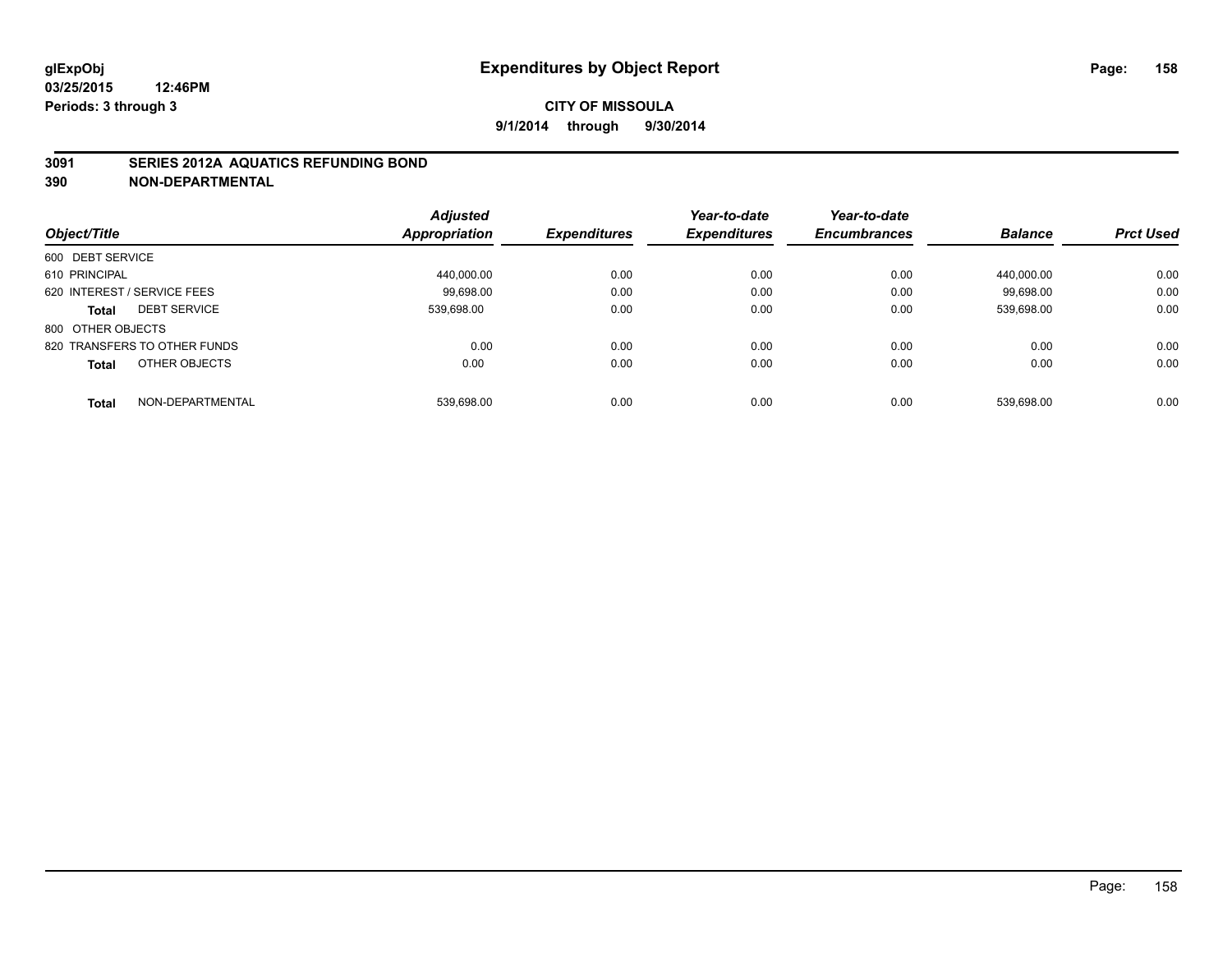**CITY OF MISSOULA 9/1/2014 through 9/30/2014**

## **3091 SERIES 2012A AQUATICS REFUNDING BOND**

| Object/Title                |                                   | <b>Adjusted</b><br><b>Appropriation</b> | <b>Expenditures</b> | Year-to-date<br><b>Expenditures</b> | Year-to-date<br><b>Encumbrances</b> | <b>Balance</b> | <b>Prct Used</b> |
|-----------------------------|-----------------------------------|-----------------------------------------|---------------------|-------------------------------------|-------------------------------------|----------------|------------------|
| 600 DEBT SERVICE            |                                   |                                         |                     |                                     |                                     |                |                  |
| 610 PRINCIPAL               |                                   | 440,000.00                              | 0.00                | 0.00                                | 0.00                                | 440.000.00     | 0.00             |
| 620 INTEREST / SERVICE FEES |                                   | 99.698.00                               | 0.00                | 0.00                                | 0.00                                | 99.698.00      | 0.00             |
| <b>Total</b>                | <b>DEBT SERVICE</b>               | 539.698.00                              | 0.00                | 0.00                                | 0.00                                | 539.698.00     | 0.00             |
| 800 OTHER OBJECTS           |                                   |                                         |                     |                                     |                                     |                |                  |
|                             | 820 TRANSFERS TO OTHER FUNDS      | 0.00                                    | 0.00                | 0.00                                | 0.00                                | 0.00           | 0.00             |
| <b>Total</b>                | OTHER OBJECTS                     | 0.00                                    | 0.00                | 0.00                                | 0.00                                | 0.00           | 0.00             |
| <b>Total</b>                | SERIES 2012A AQUATICS REFUNDING B | 539.698.00                              | 0.00                | 0.00                                | 0.00                                | 539.698.00     | 0.00             |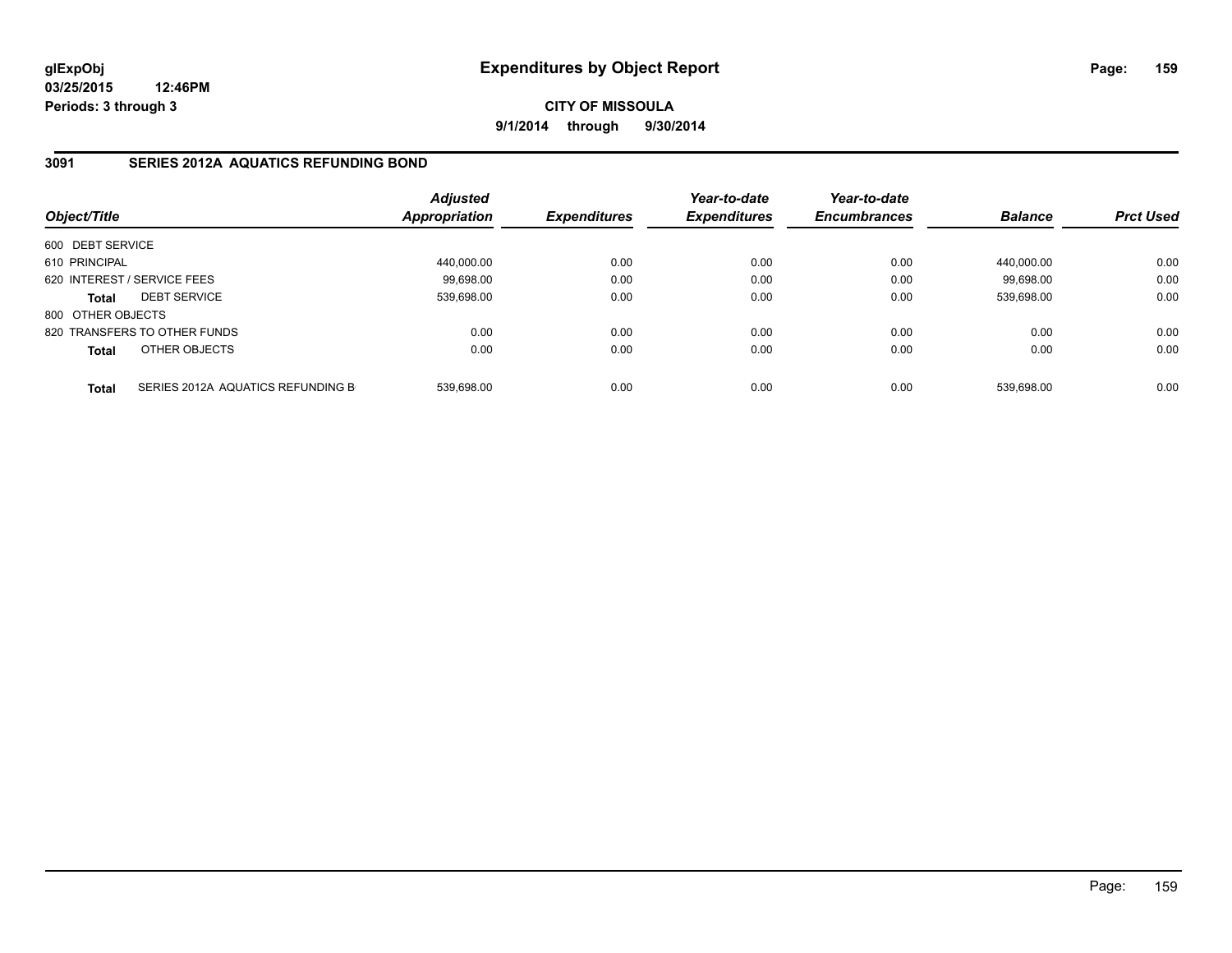#### **3092 Series 2013A GO REFUNDING BONDS**

|                                     | <b>Adjusted</b><br>Appropriation | <b>Expenditures</b> | Year-to-date<br><b>Expenditures</b> | Year-to-date<br><b>Encumbrances</b> |                | <b>Prct Used</b> |
|-------------------------------------|----------------------------------|---------------------|-------------------------------------|-------------------------------------|----------------|------------------|
| Object/Title                        |                                  |                     |                                     |                                     | <b>Balance</b> |                  |
| 600 DEBT SERVICE                    |                                  |                     |                                     |                                     |                |                  |
| 610 PRINCIPAL                       | 570,000.00                       | 0.00                | 0.00                                | 0.00                                | 570.000.00     | 0.00             |
| 620 INTEREST / SERVICE FEES         | 121.800.00                       | 0.00                | 0.00                                | 0.00                                | 121.800.00     | 0.00             |
| <b>DEBT SERVICE</b><br><b>Total</b> | 691.800.00                       | 0.00                | 0.00                                | 0.00                                | 691.800.00     | 0.00             |
| 800 OTHER OBJECTS                   |                                  |                     |                                     |                                     |                |                  |
| 820 TRANSFERS TO OTHER FUNDS        | 0.00                             | 0.00                | 0.00                                | 0.00                                | 0.00           | 0.00             |
| OTHER OBJECTS<br><b>Total</b>       | 0.00                             | 0.00                | 0.00                                | 0.00                                | 0.00           | 0.00             |
| NON-DEPARTMENTAL<br><b>Total</b>    | 691.800.00                       | 0.00                | 0.00                                | 0.00                                | 691.800.00     | 0.00             |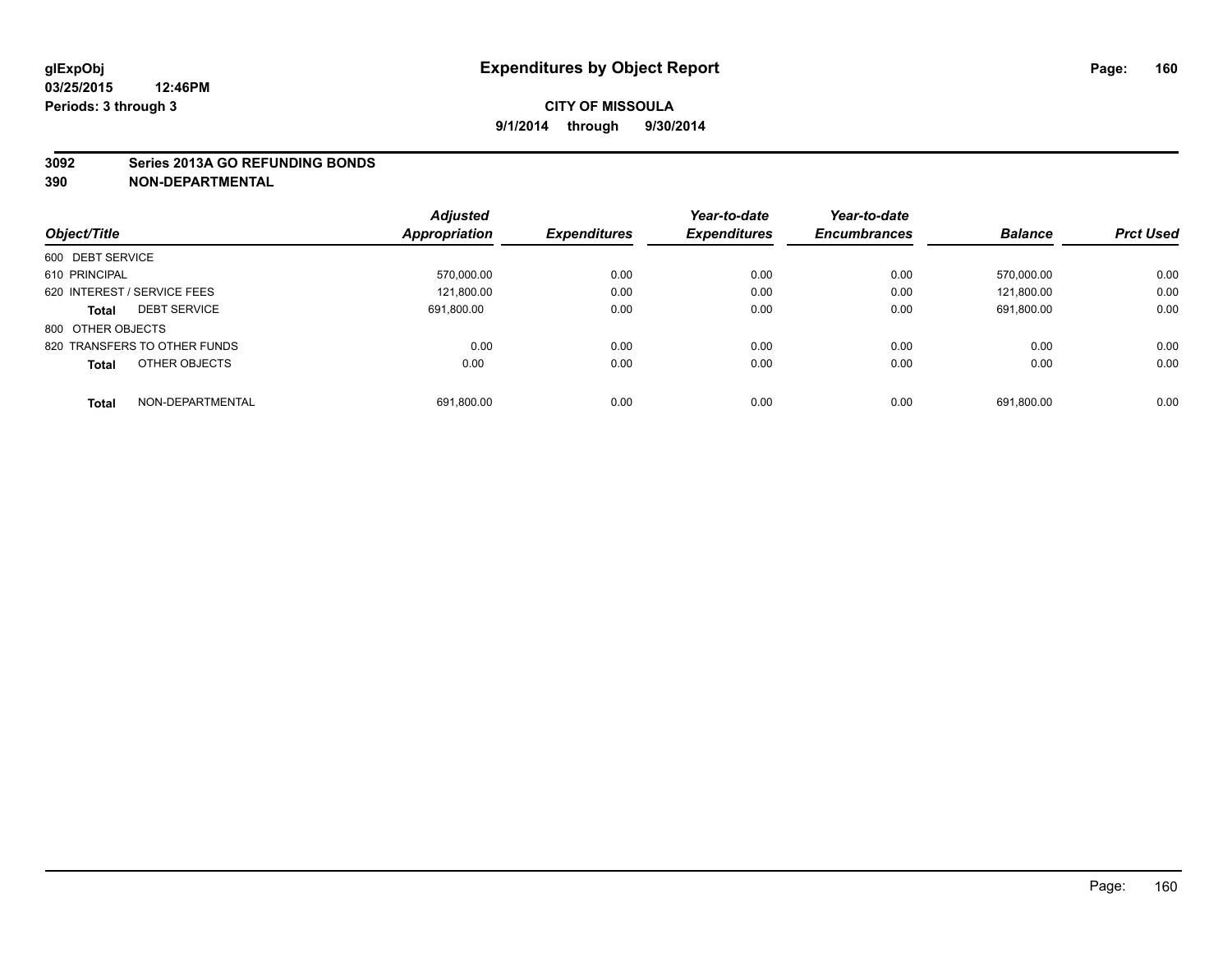## **CITY OF MISSOULA 9/1/2014 through 9/30/2014**

## **3092 Series 2013A GO REFUNDING BONDS**

| Object/Title      |                                 | <b>Adjusted</b><br>Appropriation | <b>Expenditures</b> | Year-to-date<br><b>Expenditures</b> | Year-to-date<br><b>Encumbrances</b> | <b>Balance</b> | <b>Prct Used</b> |
|-------------------|---------------------------------|----------------------------------|---------------------|-------------------------------------|-------------------------------------|----------------|------------------|
| 600 DEBT SERVICE  |                                 |                                  |                     |                                     |                                     |                |                  |
| 610 PRINCIPAL     |                                 | 570,000.00                       | 0.00                | 0.00                                | 0.00                                | 570.000.00     | 0.00             |
|                   | 620 INTEREST / SERVICE FEES     | 121.800.00                       | 0.00                | 0.00                                | 0.00                                | 121.800.00     | 0.00             |
| <b>Total</b>      | <b>DEBT SERVICE</b>             | 691.800.00                       | 0.00                | 0.00                                | 0.00                                | 691.800.00     | 0.00             |
| 800 OTHER OBJECTS |                                 |                                  |                     |                                     |                                     |                |                  |
|                   | 820 TRANSFERS TO OTHER FUNDS    | 0.00                             | 0.00                | 0.00                                | 0.00                                | 0.00           | 0.00             |
| <b>Total</b>      | OTHER OBJECTS                   | 0.00                             | 0.00                | 0.00                                | 0.00                                | 0.00           | 0.00             |
| <b>Total</b>      | Series 2013A GO REFUNDING BONDS | 691.800.00                       | 0.00                | 0.00                                | 0.00                                | 691.800.00     | 0.00             |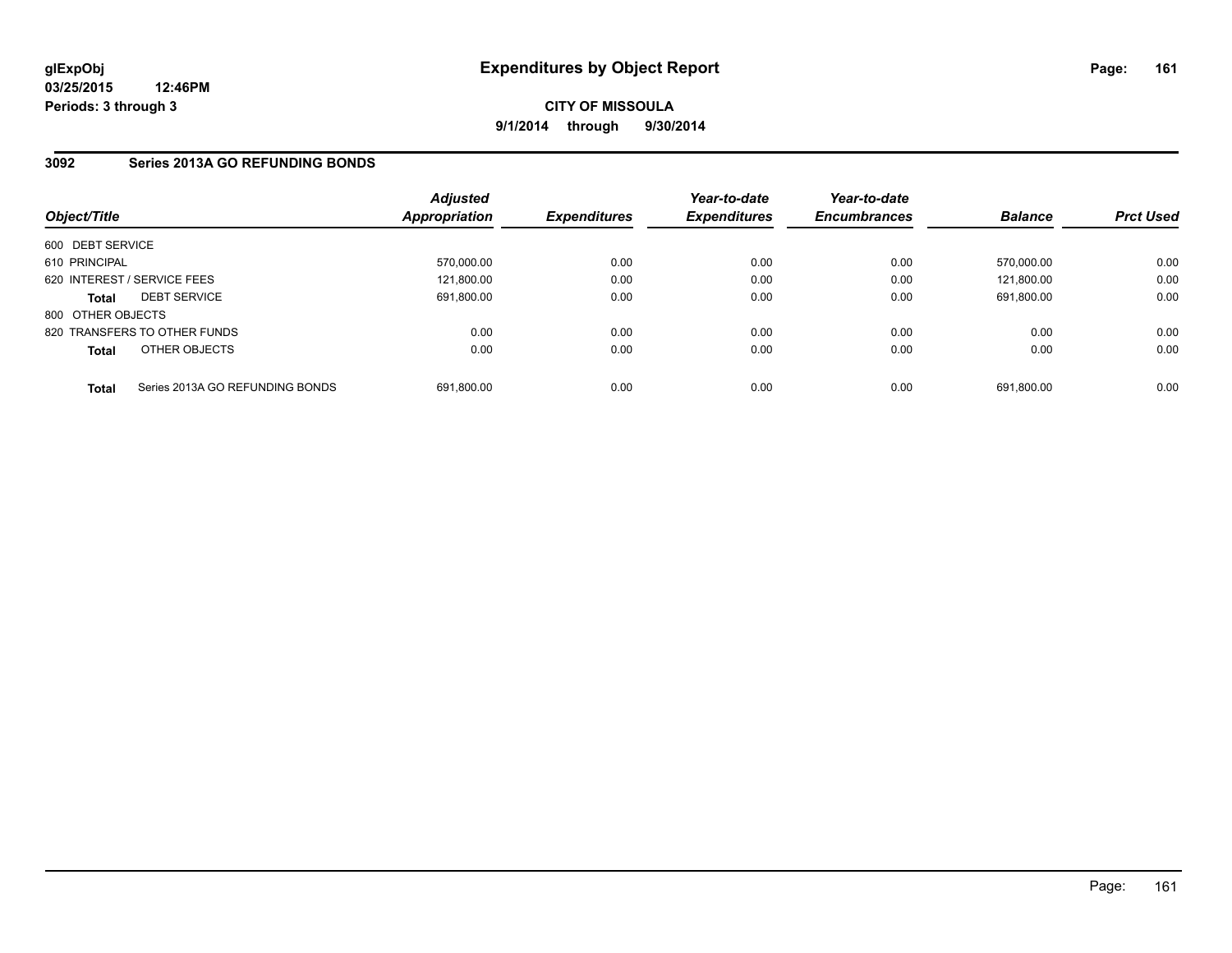#### **3095 2004 REFUNDING BONDS DEBT SERVICE**

| Object/Title                        | <b>Adjusted</b><br>Appropriation | <b>Expenditures</b> | Year-to-date<br><b>Expenditures</b> | Year-to-date<br><b>Encumbrances</b> | <b>Balance</b> | <b>Prct Used</b> |
|-------------------------------------|----------------------------------|---------------------|-------------------------------------|-------------------------------------|----------------|------------------|
| 600 DEBT SERVICE                    |                                  |                     |                                     |                                     |                |                  |
| 610 PRINCIPAL                       | 0.00                             | 0.00                | 0.00                                | 0.00                                | 0.00           | 0.00             |
| 620 INTEREST / SERVICE FEES         | 0.00                             | 0.00                | 0.00                                | 0.00                                | 0.00           | 0.00             |
| <b>DEBT SERVICE</b><br><b>Total</b> | 0.00                             | 0.00                | 0.00                                | 0.00                                | 0.00           | 0.00             |
| NON-DEPARTMENTAL<br><b>Total</b>    | 0.00                             | 0.00                | 0.00                                | 0.00                                | 0.00           | 0.00             |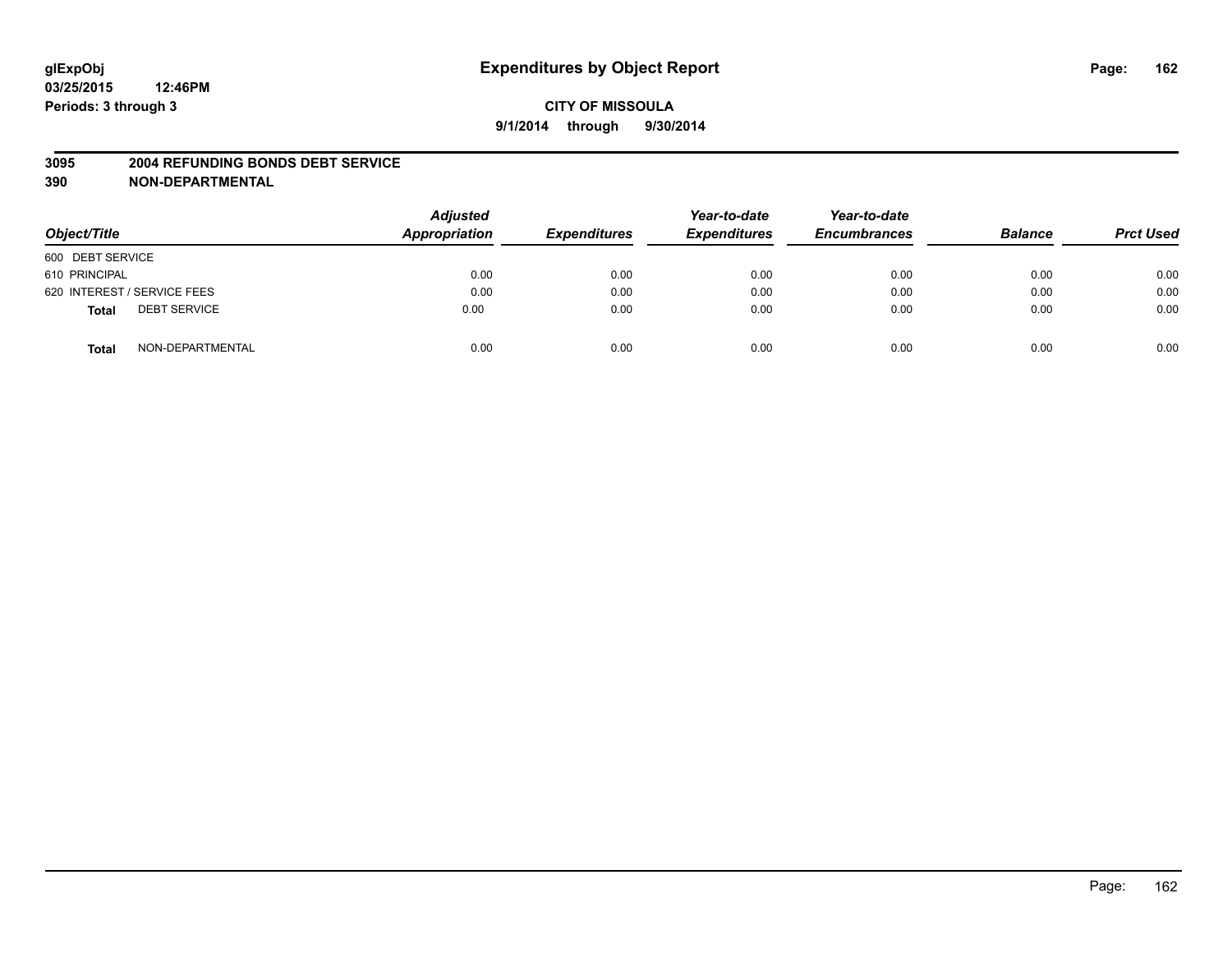# **glExpObj Expenditures by Object Report Page: 163**

**03/25/2015 12:46PM Periods: 3 through 3**

**9/1/2014 through 9/30/2014**

## **3095 2004 REFUNDING BONDS DEBT SERVICE**

| Object/Title     |                                   | <b>Adjusted</b><br>Appropriation | <b>Expenditures</b> | Year-to-date<br><b>Expenditures</b> | Year-to-date<br><b>Encumbrances</b> | <b>Balance</b> | <b>Prct Used</b> |
|------------------|-----------------------------------|----------------------------------|---------------------|-------------------------------------|-------------------------------------|----------------|------------------|
| 600 DEBT SERVICE |                                   |                                  |                     |                                     |                                     |                |                  |
| 610 PRINCIPAL    |                                   | 0.00                             | 0.00                | 0.00                                | 0.00                                | 0.00           | 0.00             |
|                  | 620 INTEREST / SERVICE FEES       | 0.00                             | 0.00                | 0.00                                | 0.00                                | 0.00           | 0.00             |
| <b>Total</b>     | <b>DEBT SERVICE</b>               | 0.00                             | 0.00                | 0.00                                | 0.00                                | 0.00           | 0.00             |
| Total            | 2004 REFUNDING BONDS DEBT SERVICE | 0.00                             | 0.00                | 0.00                                | 0.00                                | 0.00           | 0.00             |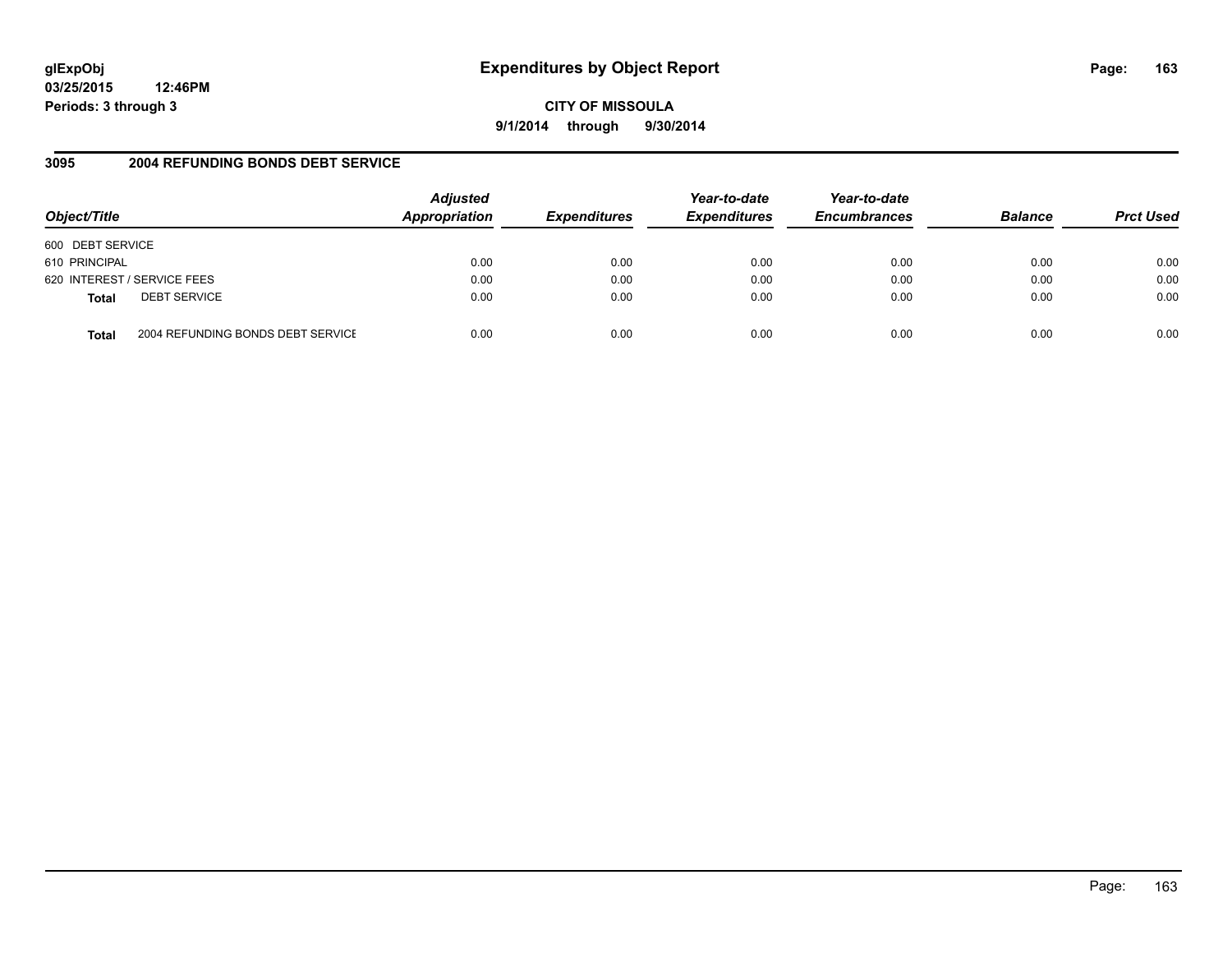#### **3096 NEW FIRE STATION GO BOND**

|                                     | <b>Adjusted</b>      |                     | Year-to-date        | Year-to-date        |                |                  |
|-------------------------------------|----------------------|---------------------|---------------------|---------------------|----------------|------------------|
| Object/Title                        | <b>Appropriation</b> | <b>Expenditures</b> | <b>Expenditures</b> | <b>Encumbrances</b> | <b>Balance</b> | <b>Prct Used</b> |
| 600 DEBT SERVICE                    |                      |                     |                     |                     |                |                  |
| 610 PRINCIPAL                       | 0.00                 | 0.00                | 0.00                | 0.00                | 0.00           | 0.00             |
| 620 INTEREST / SERVICE FEES         | 0.00                 | 0.00                | 350.00              | 0.00                | $-350.00$      | 0.00             |
| <b>DEBT SERVICE</b><br><b>Total</b> | 0.00                 | 0.00                | 350.00              | 0.00                | $-350.00$      | 0.00             |
| 800 OTHER OBJECTS                   |                      |                     |                     |                     |                |                  |
| 820 TRANSFERS TO OTHER FUNDS        | 0.00                 | 0.00                | 0.00                | 0.00                | 0.00           | 0.00             |
| OTHER OBJECTS<br><b>Total</b>       | 0.00                 | 0.00                | 0.00                | 0.00                | 0.00           | 0.00             |
| NON-DEPARTMENTAL<br>Total           | 0.00                 | 0.00                | 350.00              | 0.00                | $-350.00$      | 0.00             |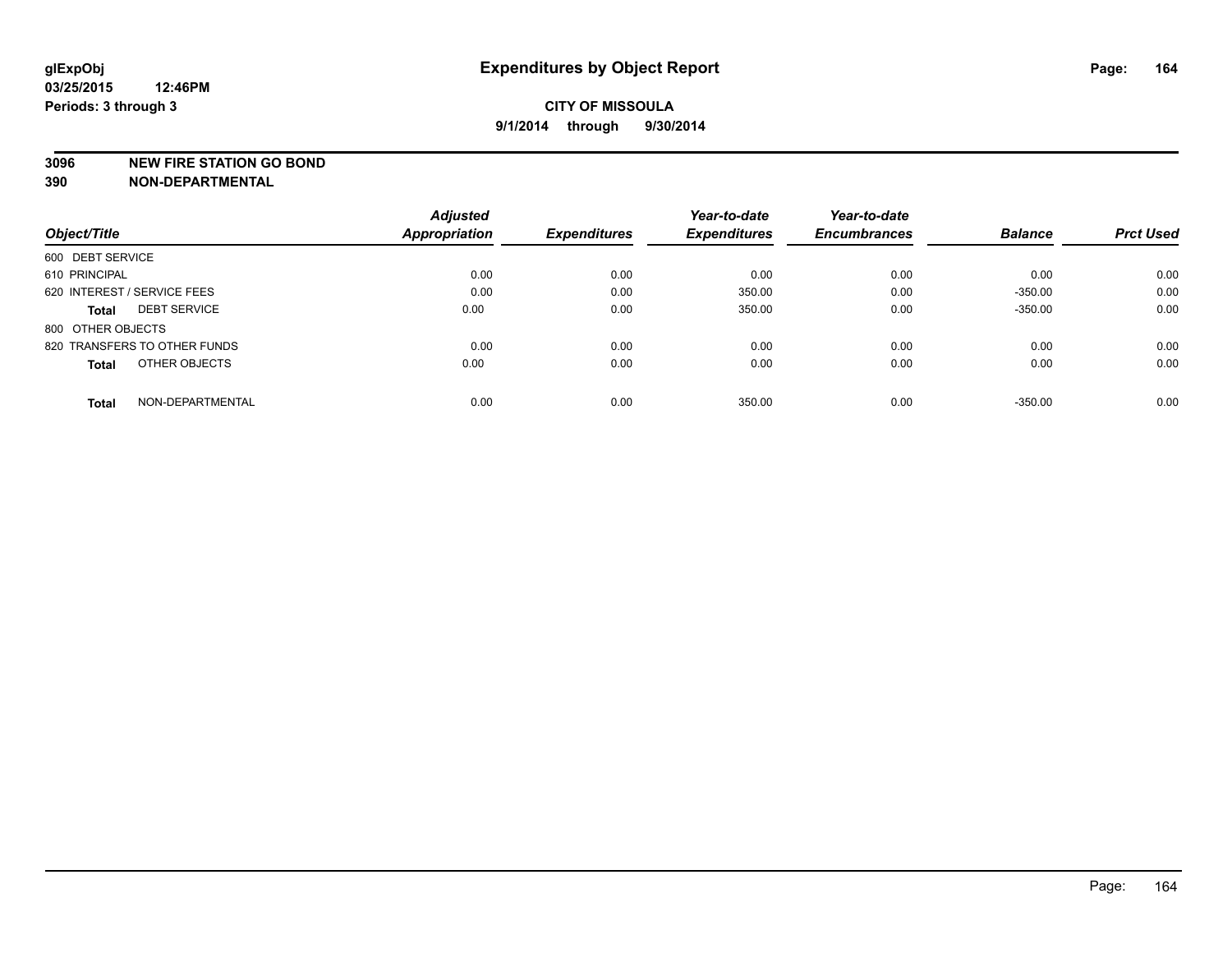## **3096 NEW FIRE STATION GO BOND**

| Object/Title                             | <b>Adjusted</b><br>Appropriation | <b>Expenditures</b> | Year-to-date<br><b>Expenditures</b> | Year-to-date<br><b>Encumbrances</b> | <b>Balance</b> | <b>Prct Used</b> |
|------------------------------------------|----------------------------------|---------------------|-------------------------------------|-------------------------------------|----------------|------------------|
| 600 DEBT SERVICE                         |                                  |                     |                                     |                                     |                |                  |
| 610 PRINCIPAL                            | 0.00                             | 0.00                | 0.00                                | 0.00                                | 0.00           | 0.00             |
| 620 INTEREST / SERVICE FEES              | 0.00                             | 0.00                | 350.00                              | 0.00                                | $-350.00$      | 0.00             |
| <b>DEBT SERVICE</b><br><b>Total</b>      | 0.00                             | 0.00                | 350.00                              | 0.00                                | $-350.00$      | 0.00             |
| 800 OTHER OBJECTS                        |                                  |                     |                                     |                                     |                |                  |
| 820 TRANSFERS TO OTHER FUNDS             | 0.00                             | 0.00                | 0.00                                | 0.00                                | 0.00           | 0.00             |
| OTHER OBJECTS<br><b>Total</b>            | 0.00                             | 0.00                | 0.00                                | 0.00                                | 0.00           | 0.00             |
| NEW FIRE STATION GO BOND<br><b>Total</b> | 0.00                             | 0.00                | 350.00                              | 0.00                                | $-350.00$      | 0.00             |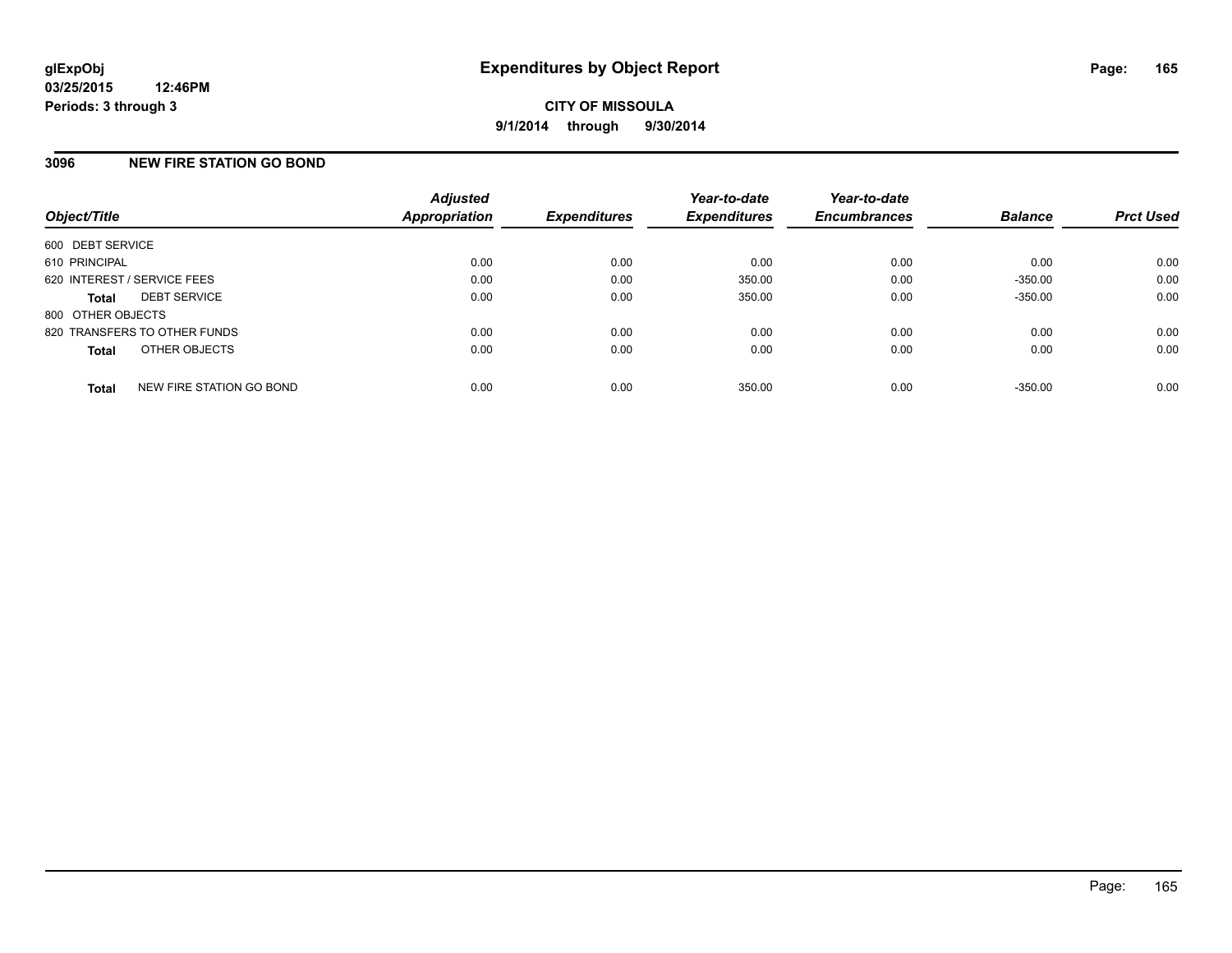## **CITY OF MISSOULA 9/1/2014 through 9/30/2014**

**3097 2007 REFUNDING BONDS**

| Object/Title                         | <b>Adjusted</b><br><b>Appropriation</b> | <b>Expenditures</b> | Year-to-date<br><b>Expenditures</b> | Year-to-date<br><b>Encumbrances</b> | <b>Balance</b> | <b>Prct Used</b> |
|--------------------------------------|-----------------------------------------|---------------------|-------------------------------------|-------------------------------------|----------------|------------------|
|                                      |                                         |                     |                                     |                                     |                |                  |
| 500 FIXED CHARGES                    |                                         |                     |                                     |                                     |                |                  |
| 500 FIXED CHARGES                    | 0.00                                    | 0.00                | 0.00                                | 0.00                                | 0.00           | 0.00             |
| <b>FIXED CHARGES</b><br><b>Total</b> | 0.00                                    | 0.00                | 0.00                                | 0.00                                | 0.00           | 0.00             |
| 600 DEBT SERVICE                     |                                         |                     |                                     |                                     |                |                  |
| 610 PRINCIPAL                        | 0.00                                    | 0.00                | 0.00                                | 0.00                                | 0.00           | 0.00             |
| 620 INTEREST / SERVICE FEES          | 0.00                                    | 0.00                | 0.00                                | 0.00                                | 0.00           | 0.00             |
| <b>DEBT SERVICE</b><br><b>Total</b>  | 0.00                                    | 0.00                | 0.00                                | 0.00                                | 0.00           | 0.00             |
| NON-DEPARTMENTAL<br><b>Total</b>     | 0.00                                    | 0.00                | 0.00                                | 0.00                                | 0.00           | 0.00             |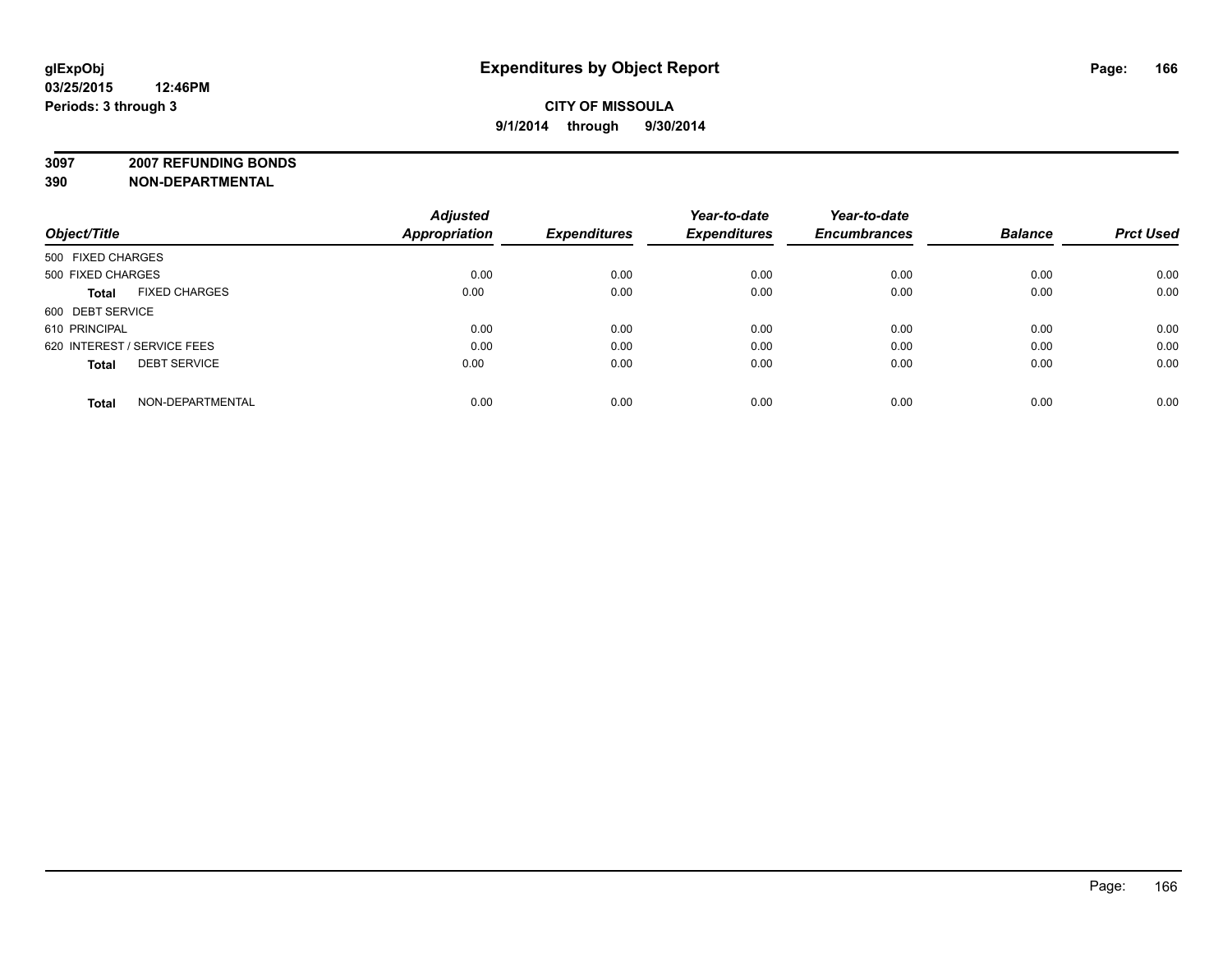## **3097 2007 REFUNDING BONDS**

| Object/Title                         | <b>Adjusted</b><br>Appropriation | <b>Expenditures</b> | Year-to-date<br><b>Expenditures</b> | Year-to-date<br><b>Encumbrances</b> | <b>Balance</b> | <b>Prct Used</b> |
|--------------------------------------|----------------------------------|---------------------|-------------------------------------|-------------------------------------|----------------|------------------|
| 500 FIXED CHARGES                    |                                  |                     |                                     |                                     |                |                  |
| 500 FIXED CHARGES                    | 0.00                             | 0.00                | 0.00                                | 0.00                                | 0.00           | 0.00             |
| <b>FIXED CHARGES</b><br><b>Total</b> | 0.00                             | 0.00                | 0.00                                | 0.00                                | 0.00           | 0.00             |
| 600 DEBT SERVICE                     |                                  |                     |                                     |                                     |                |                  |
| 610 PRINCIPAL                        | 0.00                             | 0.00                | 0.00                                | 0.00                                | 0.00           | 0.00             |
| 620 INTEREST / SERVICE FEES          | 0.00                             | 0.00                | 0.00                                | 0.00                                | 0.00           | 0.00             |
| <b>DEBT SERVICE</b><br><b>Total</b>  | 0.00                             | 0.00                | 0.00                                | 0.00                                | 0.00           | 0.00             |
| 2007 REFUNDING BONDS<br><b>Total</b> | 0.00                             | 0.00                | 0.00                                | 0.00                                | 0.00           | 0.00             |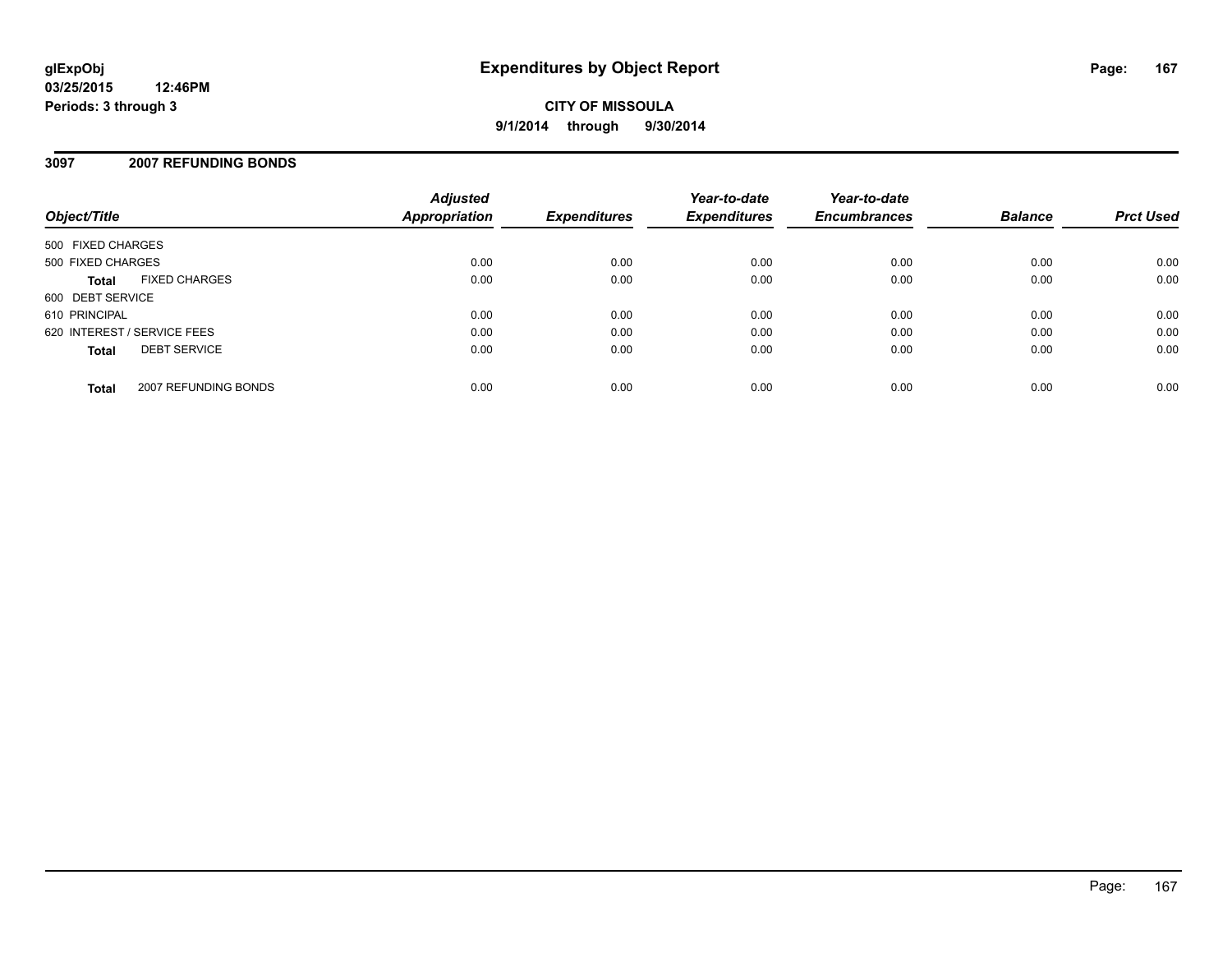#### **3100 SIDEWALK & CURB WARRANTS FUND**

|                                     | <b>Adjusted</b><br><b>Appropriation</b> | <b>Expenditures</b> | Year-to-date<br><b>Expenditures</b> | Year-to-date<br><b>Encumbrances</b> | <b>Balance</b> | <b>Prct Used</b> |
|-------------------------------------|-----------------------------------------|---------------------|-------------------------------------|-------------------------------------|----------------|------------------|
| Object/Title                        |                                         |                     |                                     |                                     |                |                  |
| 600 DEBT SERVICE                    |                                         |                     |                                     |                                     |                |                  |
| 610 PRINCIPAL                       | 0.00                                    | 0.00                | 0.00                                | 0.00                                | 0.00           | 0.00             |
| 620 INTEREST / SERVICE FEES         | 0.00                                    | 0.00                | 0.00                                | 0.00                                | 0.00           | 0.00             |
| <b>DEBT SERVICE</b><br><b>Total</b> | 0.00                                    | 0.00                | 0.00                                | 0.00                                | 0.00           | 0.00             |
| 800 OTHER OBJECTS                   |                                         |                     |                                     |                                     |                |                  |
| 820 TRANSFERS TO OTHER FUNDS        | 0.00                                    | 0.00                | 0.00                                | 0.00                                | 0.00           | 0.00             |
| OTHER OBJECTS<br><b>Total</b>       | 0.00                                    | 0.00                | 0.00                                | 0.00                                | 0.00           | 0.00             |
| NON-DEPARTMENTAL<br><b>Total</b>    | 0.00                                    | 0.00                | 0.00                                | 0.00                                | 0.00           | 0.00             |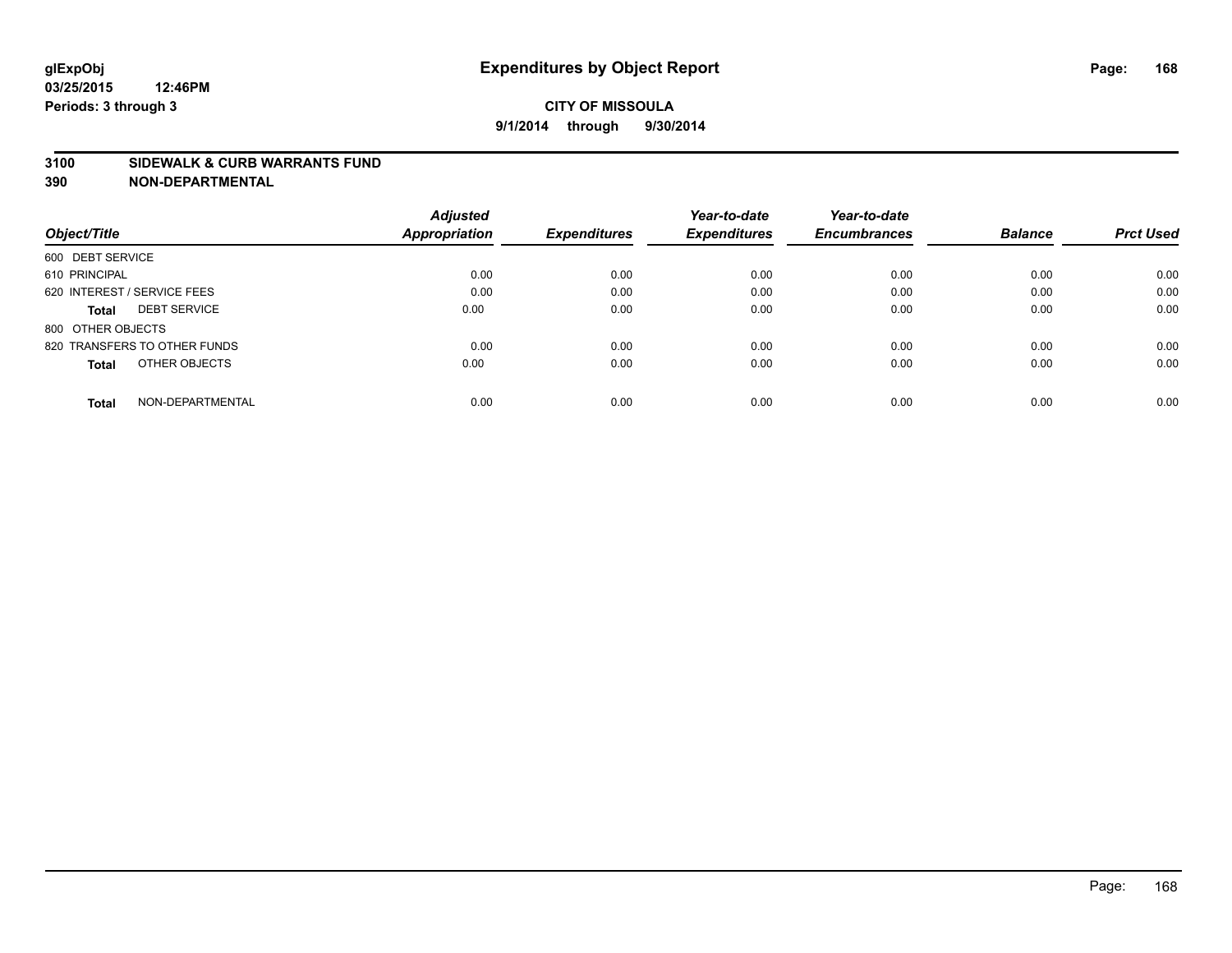**CITY OF MISSOULA 9/1/2014 through 9/30/2014**

## **3100 SIDEWALK & CURB WARRANTS FUND**

| Object/Title      |                               | <b>Adjusted</b><br>Appropriation | <b>Expenditures</b> | Year-to-date<br><b>Expenditures</b> | Year-to-date<br><b>Encumbrances</b> | <b>Balance</b> | <b>Prct Used</b> |
|-------------------|-------------------------------|----------------------------------|---------------------|-------------------------------------|-------------------------------------|----------------|------------------|
| 600 DEBT SERVICE  |                               |                                  |                     |                                     |                                     |                |                  |
| 610 PRINCIPAL     |                               | 0.00                             | 0.00                | 0.00                                | 0.00                                | 0.00           | 0.00             |
|                   | 620 INTEREST / SERVICE FEES   | 0.00                             | 0.00                | 0.00                                | 0.00                                | 0.00           | 0.00             |
| <b>Total</b>      | <b>DEBT SERVICE</b>           | 0.00                             | 0.00                | 0.00                                | 0.00                                | 0.00           | 0.00             |
| 800 OTHER OBJECTS |                               |                                  |                     |                                     |                                     |                |                  |
|                   | 820 TRANSFERS TO OTHER FUNDS  | 0.00                             | 0.00                | 0.00                                | 0.00                                | 0.00           | 0.00             |
| <b>Total</b>      | OTHER OBJECTS                 | 0.00                             | 0.00                | 0.00                                | 0.00                                | 0.00           | 0.00             |
| <b>Total</b>      | SIDEWALK & CURB WARRANTS FUND | 0.00                             | 0.00                | 0.00                                | 0.00                                | 0.00           | 0.00             |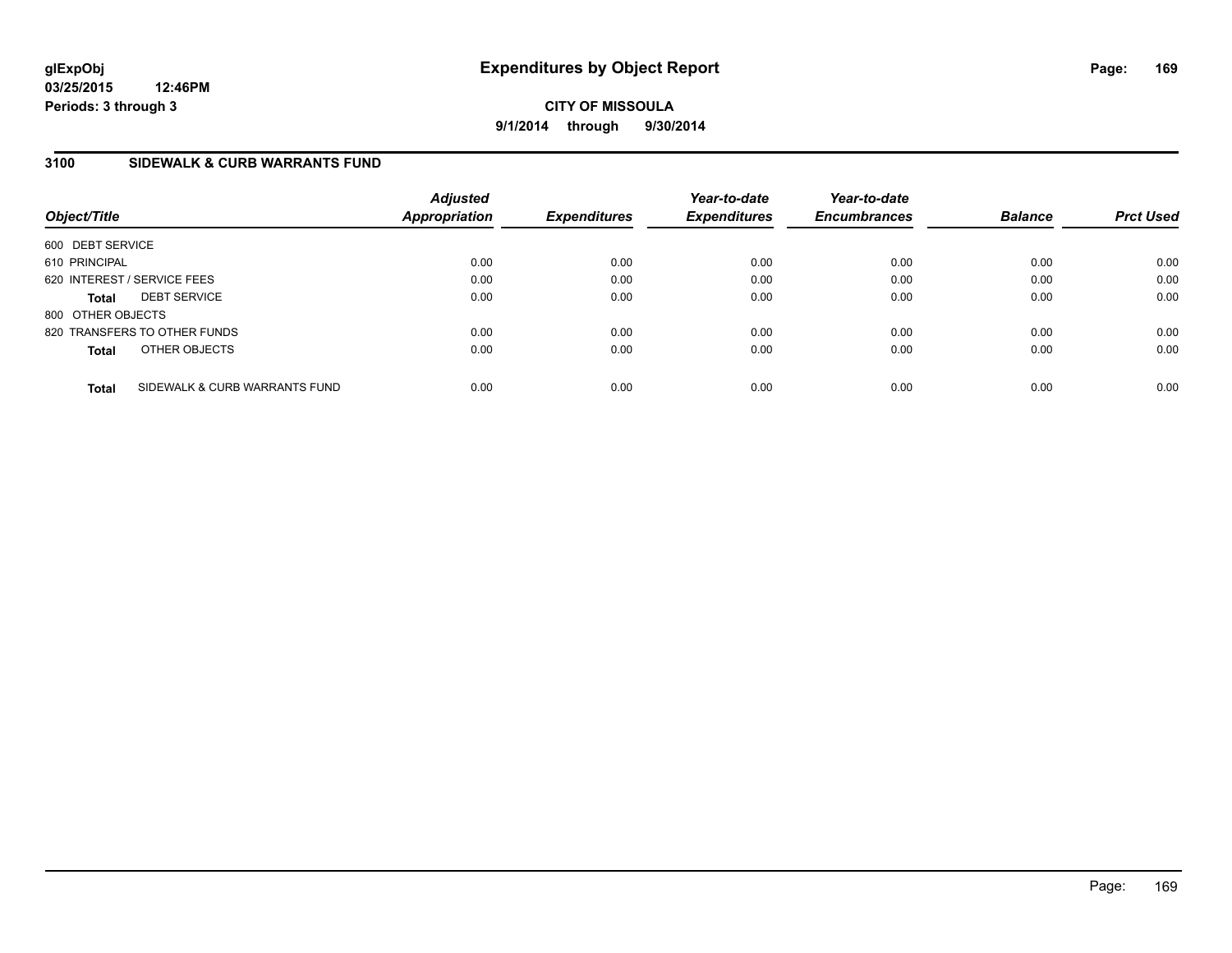#### **3200 FY99 SIDEWALK & CURB DEBT SERVICE FUND**

| Object/Title                     | <b>Adjusted</b><br><b>Appropriation</b> | <b>Expenditures</b> | Year-to-date<br><b>Expenditures</b> | Year-to-date<br><b>Encumbrances</b> | <b>Balance</b> | <b>Prct Used</b> |
|----------------------------------|-----------------------------------------|---------------------|-------------------------------------|-------------------------------------|----------------|------------------|
|                                  |                                         |                     |                                     |                                     |                |                  |
| 600 DEBT SERVICE                 |                                         |                     |                                     |                                     |                |                  |
| 610 PRINCIPAL                    | 0.00                                    | 0.00                | 0.00                                | 0.00                                | 0.00           | 0.00             |
| 620 INTEREST / SERVICE FEES      | 0.00                                    | 0.00                | 0.00                                | 0.00                                | 0.00           | 0.00             |
| <b>DEBT SERVICE</b><br>Total     | 0.00                                    | 0.00                | 0.00                                | 0.00                                | 0.00           | 0.00             |
| 800 OTHER OBJECTS                |                                         |                     |                                     |                                     |                |                  |
| 820 TRANSFERS TO OTHER FUNDS     | 0.00                                    | 0.00                | 0.00                                | 0.00                                | 0.00           | 0.00             |
| OTHER OBJECTS<br>Total           | 0.00                                    | 0.00                | 0.00                                | 0.00                                | 0.00           | 0.00             |
| NON-DEPARTMENTAL<br><b>Total</b> | 0.00                                    | 0.00                | 0.00                                | 0.00                                | 0.00           | 0.00             |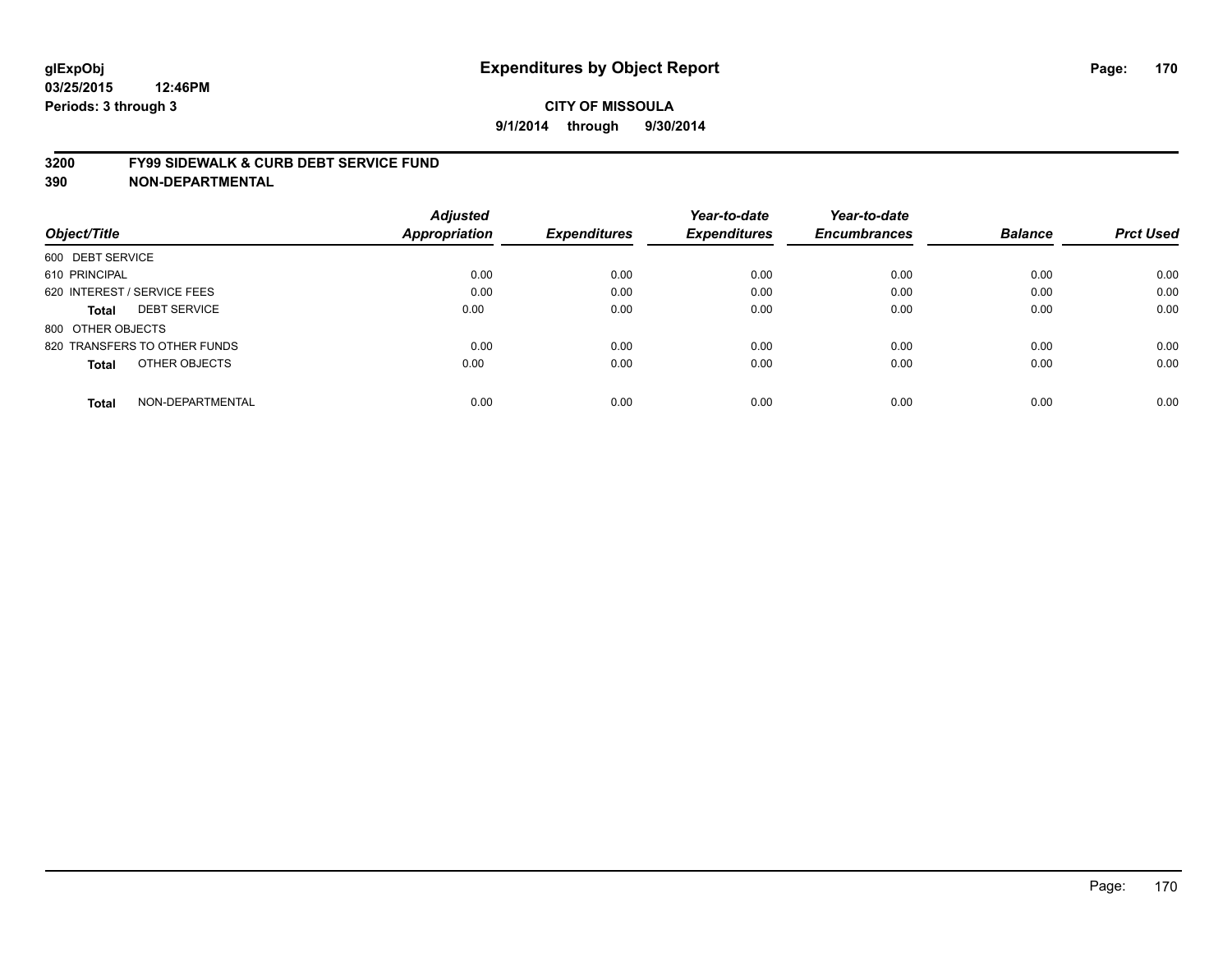**CITY OF MISSOULA 9/1/2014 through 9/30/2014**

## **3200 FY99 SIDEWALK & CURB DEBT SERVICE FUND**

| Object/Title      |                                              | <b>Adjusted</b><br><b>Appropriation</b> | <b>Expenditures</b> | Year-to-date<br><b>Expenditures</b> | Year-to-date<br><b>Encumbrances</b> | <b>Balance</b> | <b>Prct Used</b> |
|-------------------|----------------------------------------------|-----------------------------------------|---------------------|-------------------------------------|-------------------------------------|----------------|------------------|
| 600 DEBT SERVICE  |                                              |                                         |                     |                                     |                                     |                |                  |
| 610 PRINCIPAL     |                                              | 0.00                                    | 0.00                | 0.00                                | 0.00                                | 0.00           | 0.00             |
|                   | 620 INTEREST / SERVICE FEES                  | 0.00                                    | 0.00                | 0.00                                | 0.00                                | 0.00           | 0.00             |
| <b>Total</b>      | <b>DEBT SERVICE</b>                          | 0.00                                    | 0.00                | 0.00                                | 0.00                                | 0.00           | 0.00             |
| 800 OTHER OBJECTS |                                              |                                         |                     |                                     |                                     |                |                  |
|                   | 820 TRANSFERS TO OTHER FUNDS                 | 0.00                                    | 0.00                | 0.00                                | 0.00                                | 0.00           | 0.00             |
| <b>Total</b>      | OTHER OBJECTS                                | 0.00                                    | 0.00                | 0.00                                | 0.00                                | 0.00           | 0.00             |
| <b>Total</b>      | <b>FY99 SIDEWALK &amp; CURB DEBT SERVICE</b> | 0.00                                    | 0.00                | 0.00                                | 0.00                                | 0.00           | 0.00             |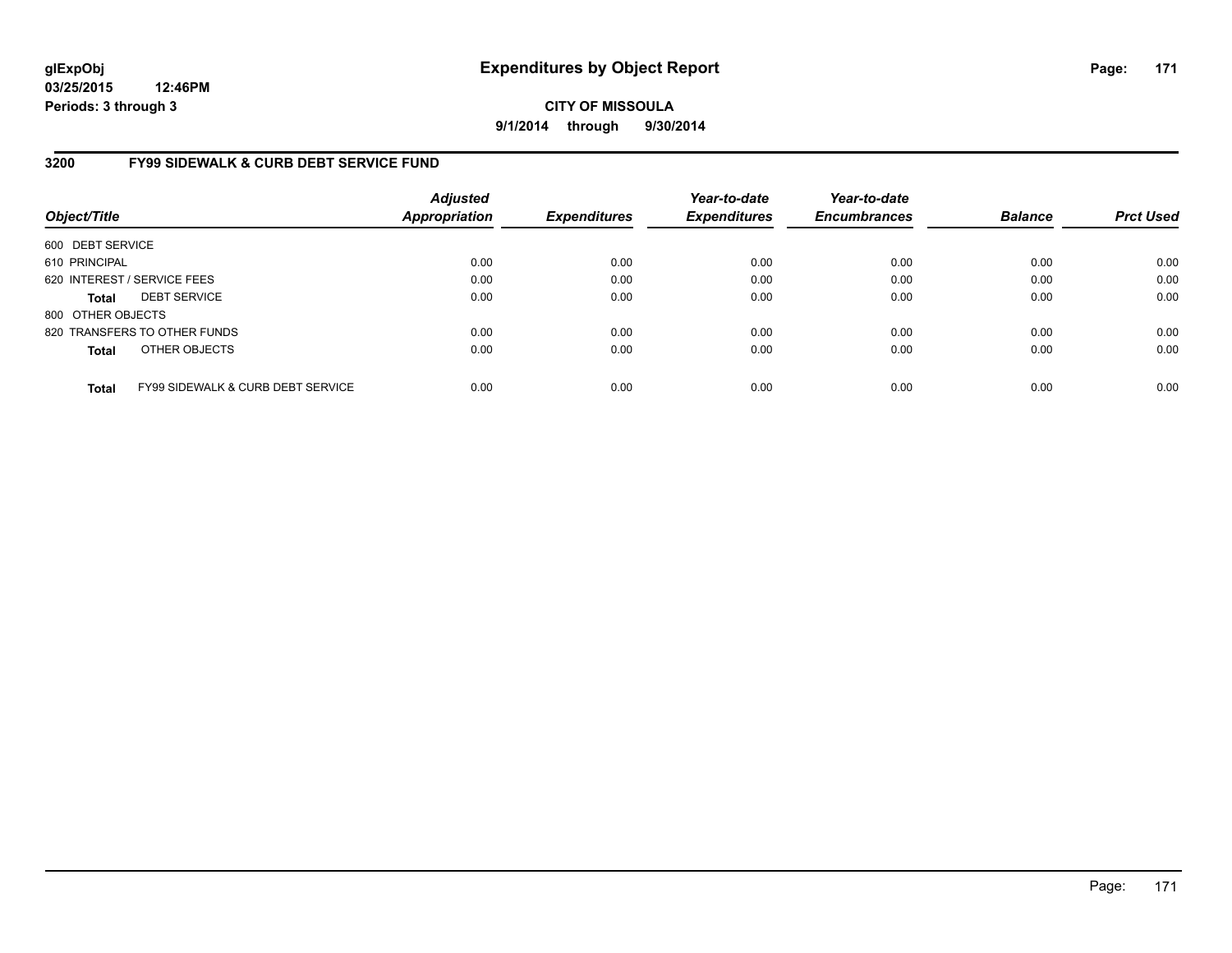#### **3300 FY00 SIDEWALK & CURB DEBT SERVICE FUND**

| Object/Title                        | <b>Adjusted</b><br><b>Appropriation</b> | <b>Expenditures</b> | Year-to-date<br><b>Expenditures</b> | Year-to-date<br><b>Encumbrances</b> | <b>Balance</b> | <b>Prct Used</b> |
|-------------------------------------|-----------------------------------------|---------------------|-------------------------------------|-------------------------------------|----------------|------------------|
| 600 DEBT SERVICE                    |                                         |                     |                                     |                                     |                |                  |
| 610 PRINCIPAL                       | 0.00                                    | 0.00                | 0.00                                | 0.00                                | 0.00           | 0.00             |
| 620 INTEREST / SERVICE FEES         | 0.00                                    | 0.00                | 0.00                                | 0.00                                | 0.00           | 0.00             |
| <b>DEBT SERVICE</b><br><b>Total</b> | 0.00                                    | 0.00                | 0.00                                | 0.00                                | 0.00           | 0.00             |
| NON-DEPARTMENTAL<br><b>Total</b>    | 0.00                                    | 0.00                | 0.00                                | 0.00                                | 0.00           | 0.00             |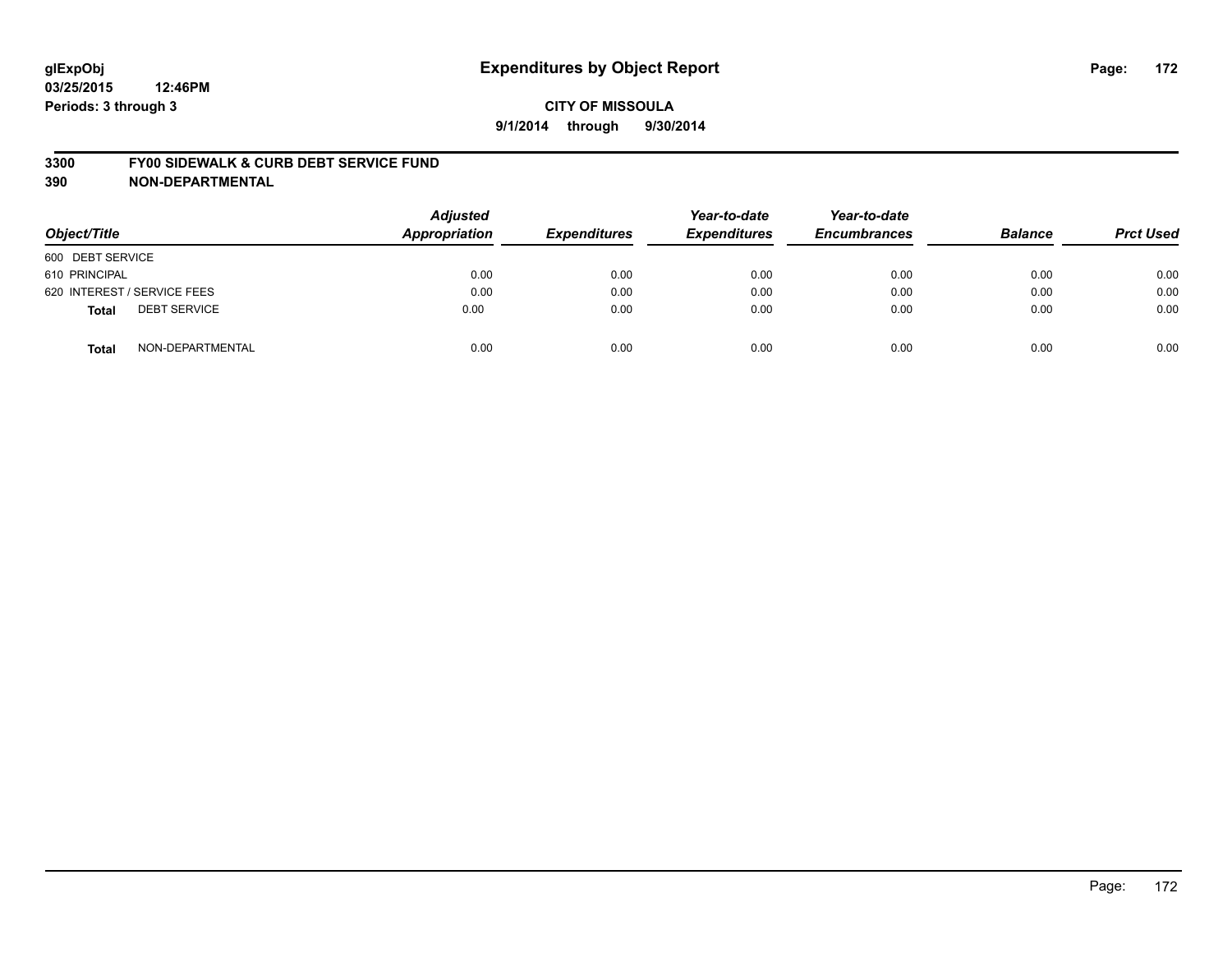# **glExpObj Expenditures by Object Report Page: 173**

**03/25/2015 12:46PM Periods: 3 through 3**

**9/1/2014 through 9/30/2014**

## **3300 FY00 SIDEWALK & CURB DEBT SERVICE FUND**

| Object/Title     |                                   | <b>Adjusted</b><br>Appropriation | <b>Expenditures</b> | Year-to-date<br><b>Expenditures</b> | Year-to-date<br><b>Encumbrances</b> | <b>Balance</b> | <b>Prct Used</b> |
|------------------|-----------------------------------|----------------------------------|---------------------|-------------------------------------|-------------------------------------|----------------|------------------|
| 600 DEBT SERVICE |                                   |                                  |                     |                                     |                                     |                |                  |
| 610 PRINCIPAL    |                                   | 0.00                             | 0.00                | 0.00                                | 0.00                                | 0.00           | 0.00             |
|                  | 620 INTEREST / SERVICE FEES       | 0.00                             | 0.00                | 0.00                                | 0.00                                | 0.00           | 0.00             |
| <b>Total</b>     | <b>DEBT SERVICE</b>               | 0.00                             | 0.00                | 0.00                                | 0.00                                | 0.00           | 0.00             |
| Total            | FY00 SIDEWALK & CURB DEBT SERVICE | 0.00                             | 0.00                | 0.00                                | 0.00                                | 0.00           | 0.00             |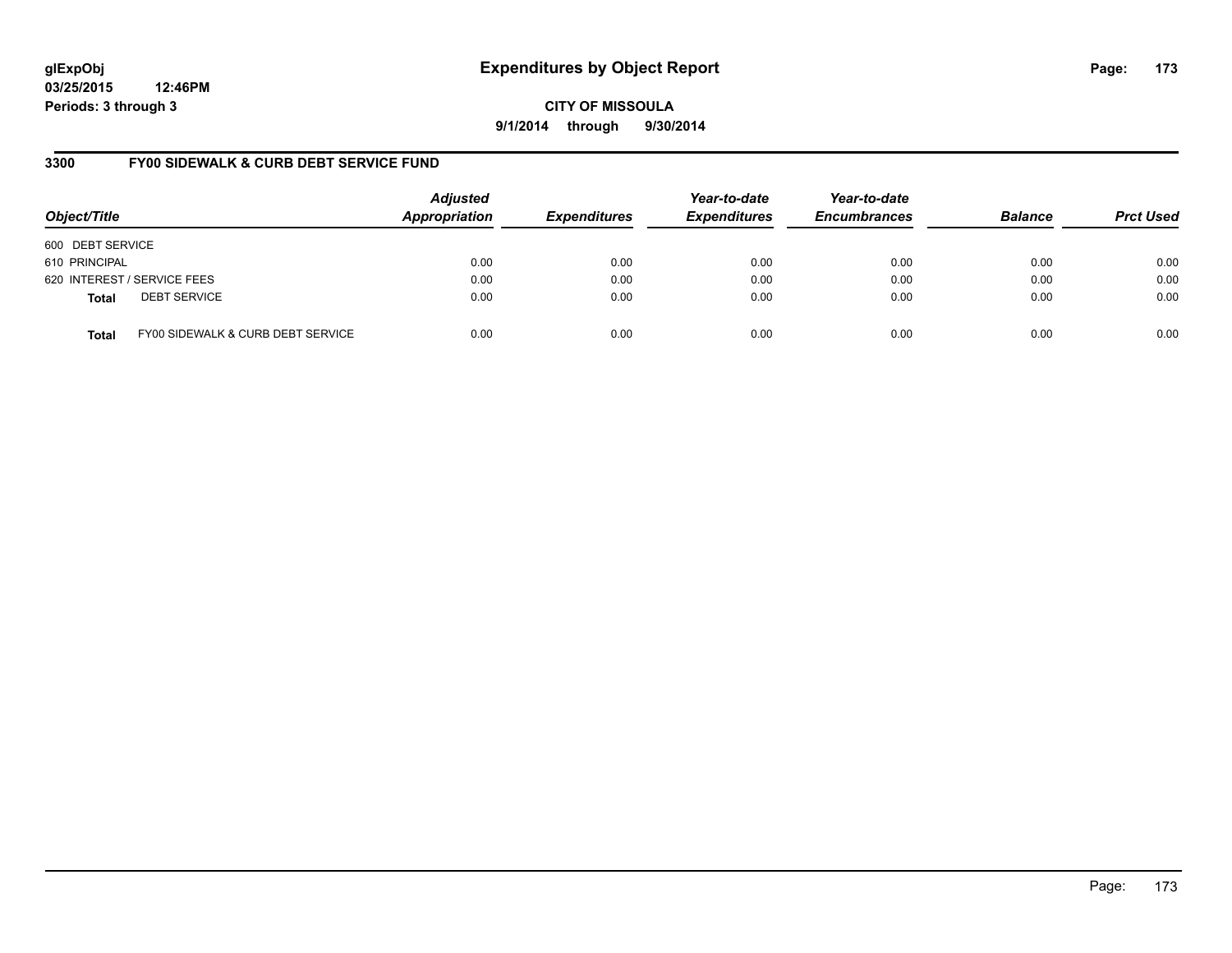# **3305 JUDGMENT LEVIES**

| Object/Title                        | <b>Adjusted</b><br>Appropriation | <b>Expenditures</b> | Year-to-date<br><b>Expenditures</b> | Year-to-date<br><b>Encumbrances</b> | <b>Balance</b> | <b>Prct Used</b> |
|-------------------------------------|----------------------------------|---------------------|-------------------------------------|-------------------------------------|----------------|------------------|
| 600 DEBT SERVICE                    |                                  |                     |                                     |                                     |                |                  |
| 615 JUDGMENT LEVY DEBT PAYMENT      | 0.00                             | 0.00                | 0.00                                | 0.00                                | 0.00           | 0.00             |
| <b>DEBT SERVICE</b><br><b>Total</b> | 0.00                             | 0.00                | 0.00                                | 0.00                                | 0.00           | 0.00             |
| NON-DEPARTMENTAL<br>Total           | 0.00                             | 0.00                | 0.00                                | 0.00                                | 0.00           | 0.00             |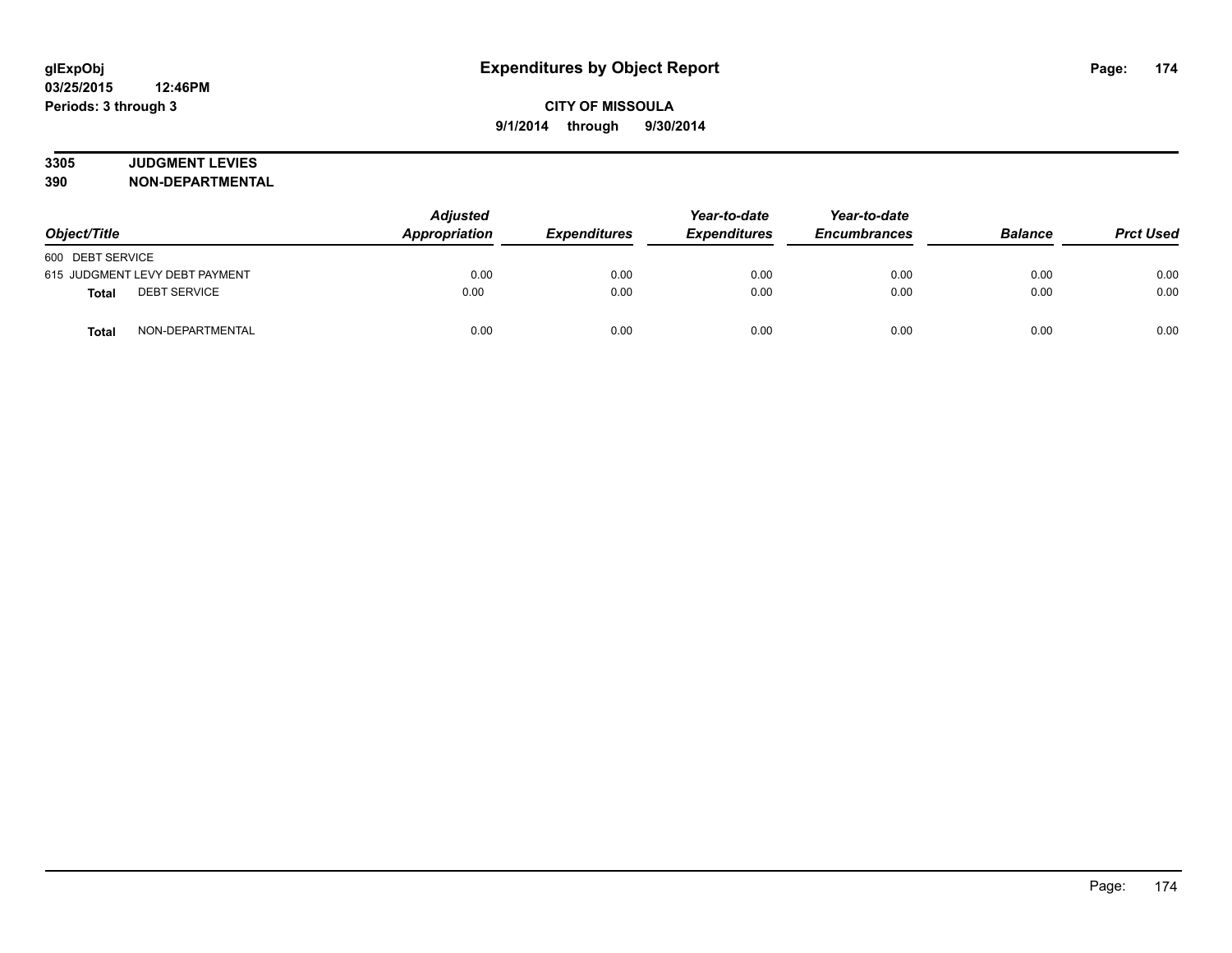**3305 JUDGMENT LEVIES**

| Object/Title                           | <b>Adjusted</b><br>Appropriation | <b>Expenditures</b> | Year-to-date<br><b>Expenditures</b> | Year-to-date<br><b>Encumbrances</b> | <b>Balance</b> | <b>Prct Used</b> |
|----------------------------------------|----------------------------------|---------------------|-------------------------------------|-------------------------------------|----------------|------------------|
| 600 DEBT SERVICE                       |                                  |                     |                                     |                                     |                |                  |
| 615 JUDGMENT LEVY DEBT PAYMENT         | 0.00                             | 0.00                | 0.00                                | 0.00                                | 0.00           | 0.00             |
| <b>DEBT SERVICE</b><br><b>Total</b>    | 0.00                             | 0.00                | 0.00                                | 0.00                                | 0.00           | 0.00             |
| <b>JUDGMENT LEVIES</b><br><b>Total</b> | 0.00                             | 0.00                | 0.00                                | 0.00                                | 0.00           | 0.00             |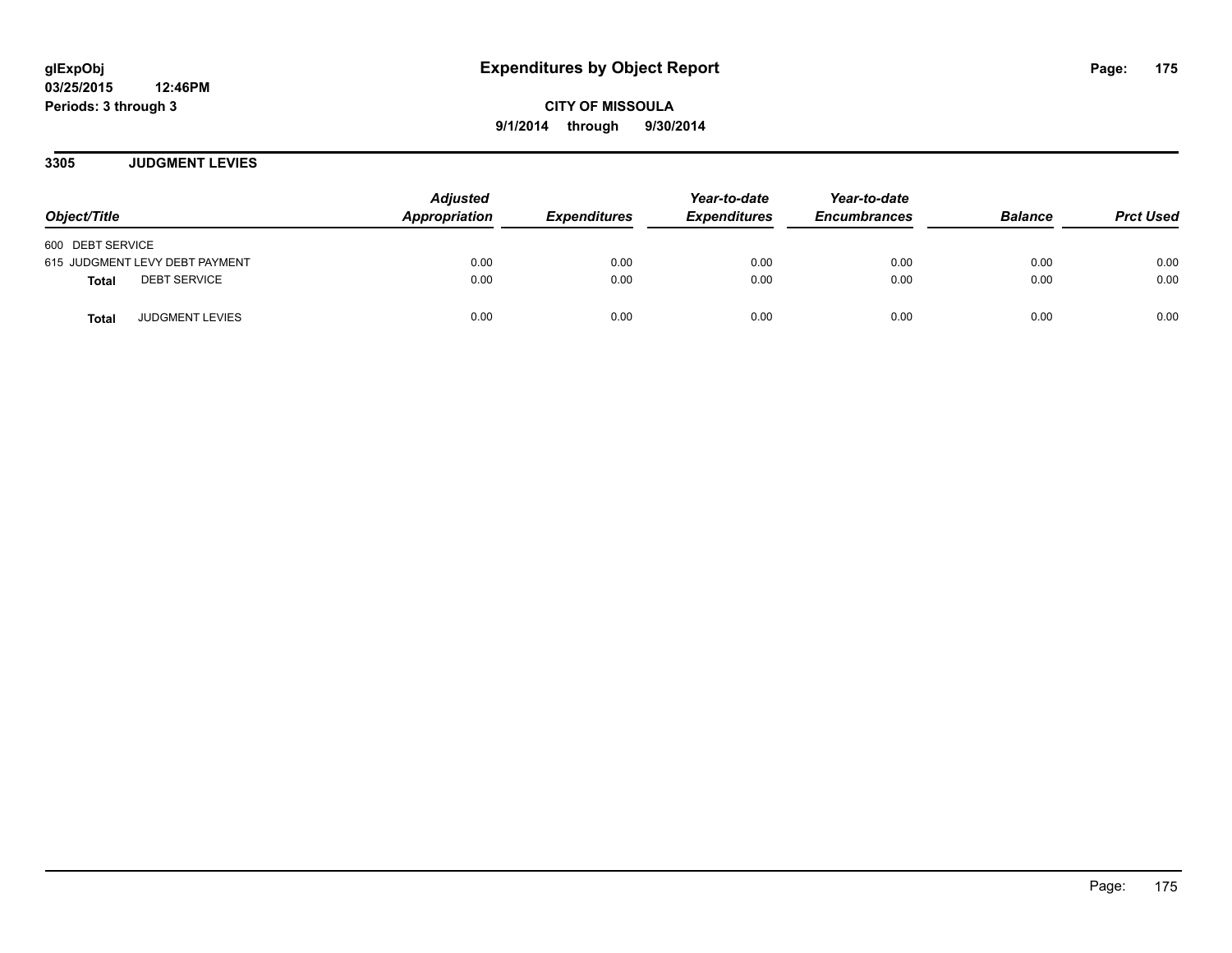#### **3400 FY01 SIDEWALK & CURB DEBT SERVICE FUND**

| Object/Title                        | <b>Adjusted</b><br><b>Appropriation</b> | <b>Expenditures</b> | Year-to-date<br><b>Expenditures</b> | Year-to-date<br><b>Encumbrances</b> | <b>Balance</b> | <b>Prct Used</b> |
|-------------------------------------|-----------------------------------------|---------------------|-------------------------------------|-------------------------------------|----------------|------------------|
| 600 DEBT SERVICE                    |                                         |                     |                                     |                                     |                |                  |
| 610 PRINCIPAL                       | 0.00                                    | 0.00                | 0.00                                | 0.00                                | 0.00           | 0.00             |
| 620 INTEREST / SERVICE FEES         | 0.00                                    | 0.00                | 0.00                                | 0.00                                | 0.00           | 0.00             |
| <b>DEBT SERVICE</b><br><b>Total</b> | 0.00                                    | 0.00                | 0.00                                | 0.00                                | 0.00           | 0.00             |
| NON-DEPARTMENTAL<br><b>Total</b>    | 0.00                                    | 0.00                | 0.00                                | 0.00                                | 0.00           | 0.00             |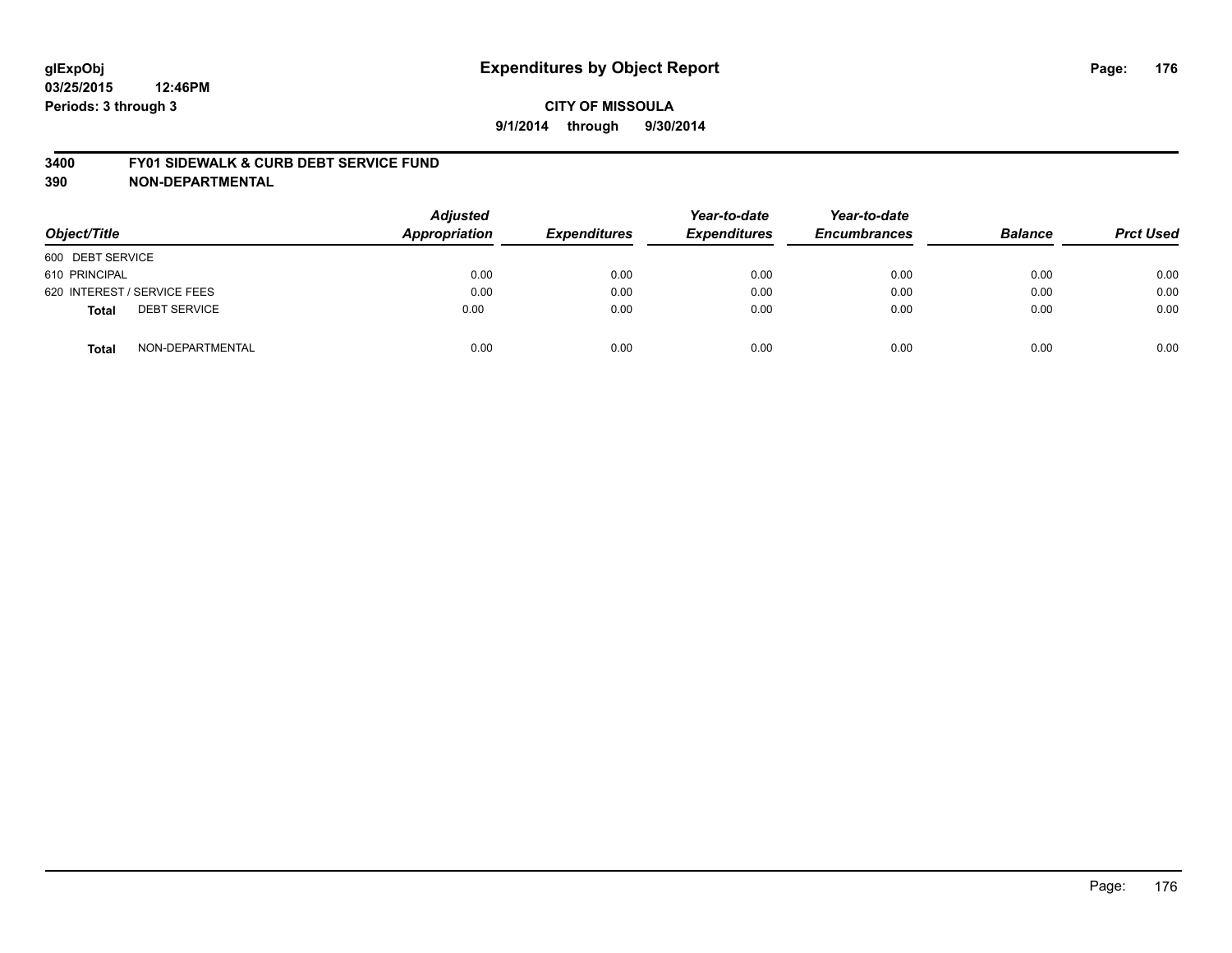# **glExpObj Expenditures by Object Report Page: 177**

**03/25/2015 12:46PM Periods: 3 through 3**

**9/1/2014 through 9/30/2014**

## **3400 FY01 SIDEWALK & CURB DEBT SERVICE FUND**

| Object/Title     |                                   | <b>Adjusted</b><br>Appropriation | <b>Expenditures</b> | Year-to-date<br><b>Expenditures</b> | Year-to-date<br><b>Encumbrances</b> | <b>Balance</b> | <b>Prct Used</b> |
|------------------|-----------------------------------|----------------------------------|---------------------|-------------------------------------|-------------------------------------|----------------|------------------|
| 600 DEBT SERVICE |                                   |                                  |                     |                                     |                                     |                |                  |
| 610 PRINCIPAL    |                                   | 0.00                             | 0.00                | 0.00                                | 0.00                                | 0.00           | 0.00             |
|                  | 620 INTEREST / SERVICE FEES       | 0.00                             | 0.00                | 0.00                                | 0.00                                | 0.00           | 0.00             |
| <b>Total</b>     | <b>DEBT SERVICE</b>               | 0.00                             | 0.00                | 0.00                                | 0.00                                | 0.00           | 0.00             |
| Total            | FY01 SIDEWALK & CURB DEBT SERVICE | 0.00                             | 0.00                | 0.00                                | 0.00                                | 0.00           | 0.00             |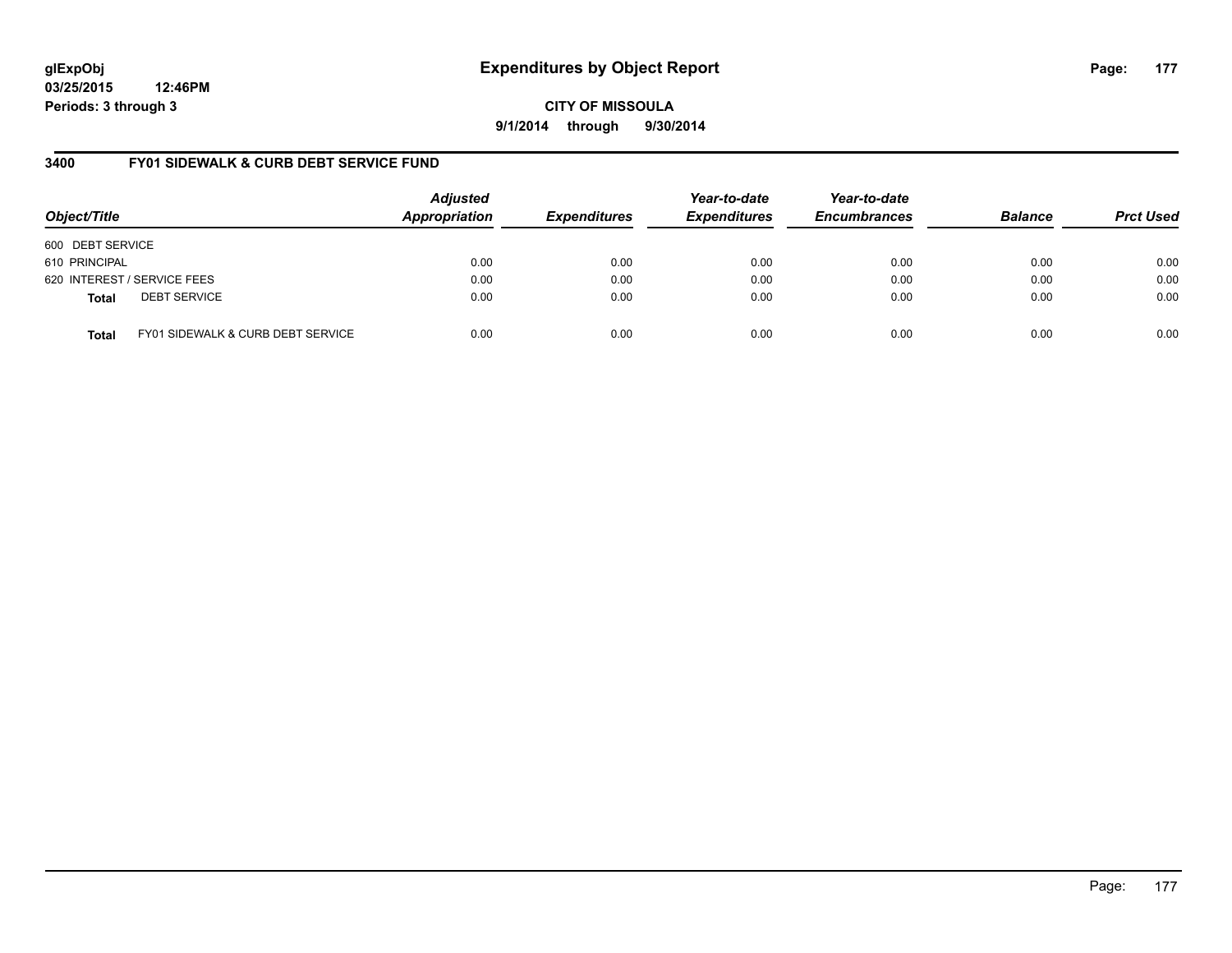#### **3410 FY02 SIDEWALK & CURB DEBT SERVICE FUND**

| Object/Title                        | <b>Adjusted</b><br><b>Appropriation</b> | <b>Expenditures</b> | Year-to-date<br><b>Expenditures</b> | Year-to-date<br><b>Encumbrances</b> | <b>Balance</b> | <b>Prct Used</b> |
|-------------------------------------|-----------------------------------------|---------------------|-------------------------------------|-------------------------------------|----------------|------------------|
| 600 DEBT SERVICE                    |                                         |                     |                                     |                                     |                |                  |
| 610 PRINCIPAL                       | 0.00                                    | 0.00                | 0.00                                | 0.00                                | 0.00           | 0.00             |
| 620 INTEREST / SERVICE FEES         | 0.00                                    | 0.00                | 350.00                              | 0.00                                | $-350.00$      | 0.00             |
| <b>DEBT SERVICE</b><br><b>Total</b> | 0.00                                    | 0.00                | 350.00                              | 0.00                                | $-350.00$      | 0.00             |
| NON-DEPARTMENTAL<br><b>Total</b>    | 0.00                                    | 0.00                | 350.00                              | 0.00                                | $-350.00$      | 0.00             |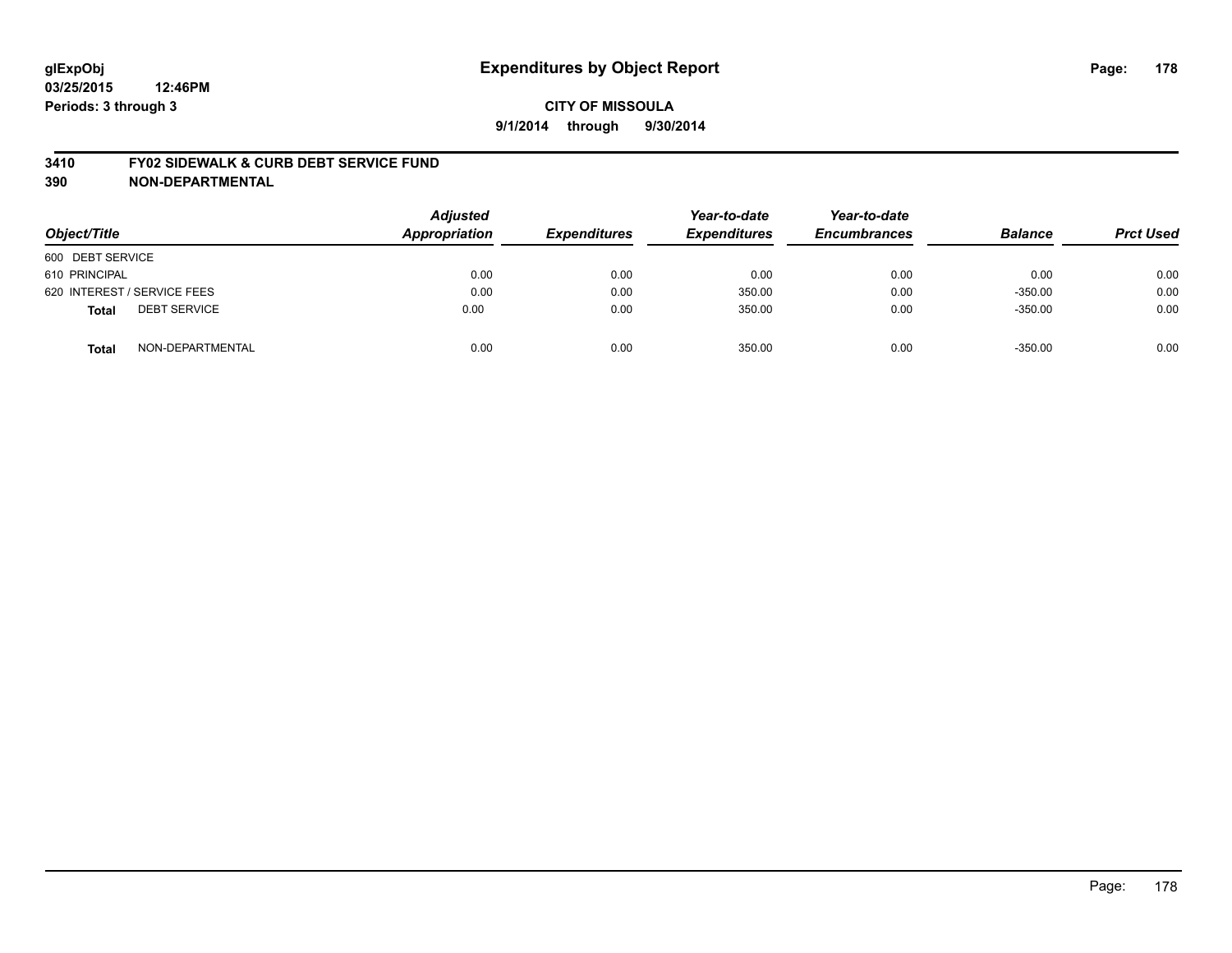**CITY OF MISSOULA 9/1/2014 through 9/30/2014**

## **3410 FY02 SIDEWALK & CURB DEBT SERVICE FUND**

| Object/Title     |                                   | <b>Adjusted</b><br>Appropriation | <b>Expenditures</b> | Year-to-date<br><b>Expenditures</b> | Year-to-date<br><b>Encumbrances</b> | <b>Balance</b> | <b>Prct Used</b> |
|------------------|-----------------------------------|----------------------------------|---------------------|-------------------------------------|-------------------------------------|----------------|------------------|
| 600 DEBT SERVICE |                                   |                                  |                     |                                     |                                     |                |                  |
| 610 PRINCIPAL    |                                   | 0.00                             | 0.00                | 0.00                                | 0.00                                | 0.00           | 0.00             |
|                  | 620 INTEREST / SERVICE FEES       | 0.00                             | 0.00                | 350.00                              | 0.00                                | $-350.00$      | 0.00             |
| <b>Total</b>     | <b>DEBT SERVICE</b>               | 0.00                             | 0.00                | 350.00                              | 0.00                                | $-350.00$      | 0.00             |
| <b>Total</b>     | FY02 SIDEWALK & CURB DEBT SERVICE | 0.00                             | 0.00                | 350.00                              | 0.00                                | $-350.00$      | 0.00             |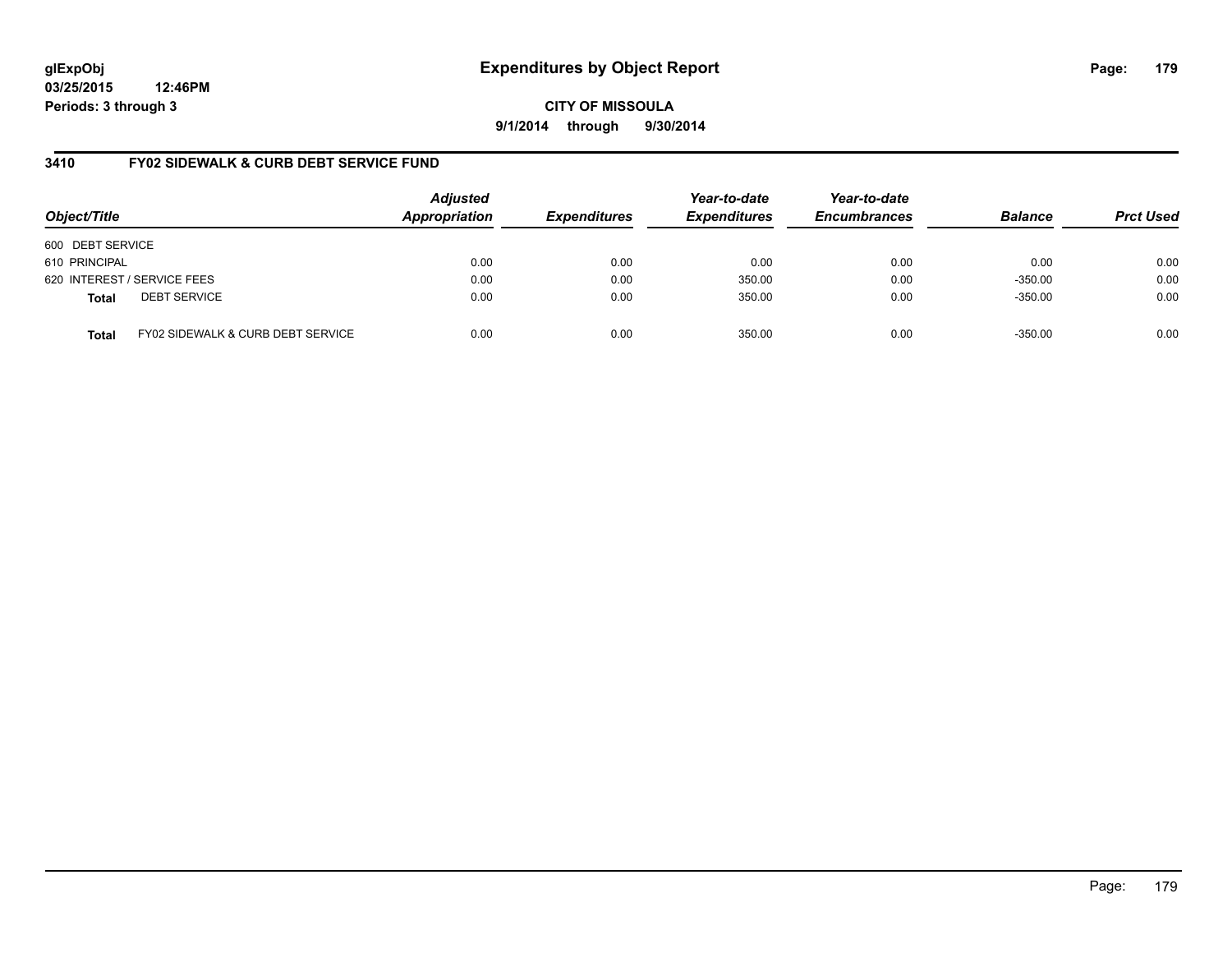#### **3420 FY03 SIDEWALK & CURB DEBT SERVICE**

|                             |                      | <b>Adjusted</b>      |                     | Year-to-date        | Year-to-date        |                |                  |
|-----------------------------|----------------------|----------------------|---------------------|---------------------|---------------------|----------------|------------------|
| Object/Title                |                      | <b>Appropriation</b> | <b>Expenditures</b> | <b>Expenditures</b> | <b>Encumbrances</b> | <b>Balance</b> | <b>Prct Used</b> |
| 500 FIXED CHARGES           |                      |                      |                     |                     |                     |                |                  |
| 550 MERCHANT SERVICE FEES   |                      | 0.00                 | 0.00                | 0.00                | 0.00                | 0.00           | 0.00             |
| <b>Total</b>                | <b>FIXED CHARGES</b> | 0.00                 | 0.00                | 0.00                | 0.00                | 0.00           | 0.00             |
| 600 DEBT SERVICE            |                      |                      |                     |                     |                     |                |                  |
| 610 PRINCIPAL               |                      | 25,000.00            | 0.00                | 0.00                | 0.00                | 25,000.00      | 0.00             |
| 620 INTEREST / SERVICE FEES |                      | 1.300.00             | 0.00                | 350.00              | 0.00                | 950.00         | 26.92            |
| <b>Total</b>                | <b>DEBT SERVICE</b>  | 26.300.00            | 0.00                | 350.00              | 0.00                | 25,950.00      | 1.33             |
| <b>Total</b>                | NON-DEPARTMENTAL     | 26.300.00            | 0.00                | 350.00              | 0.00                | 25.950.00      | 1.33             |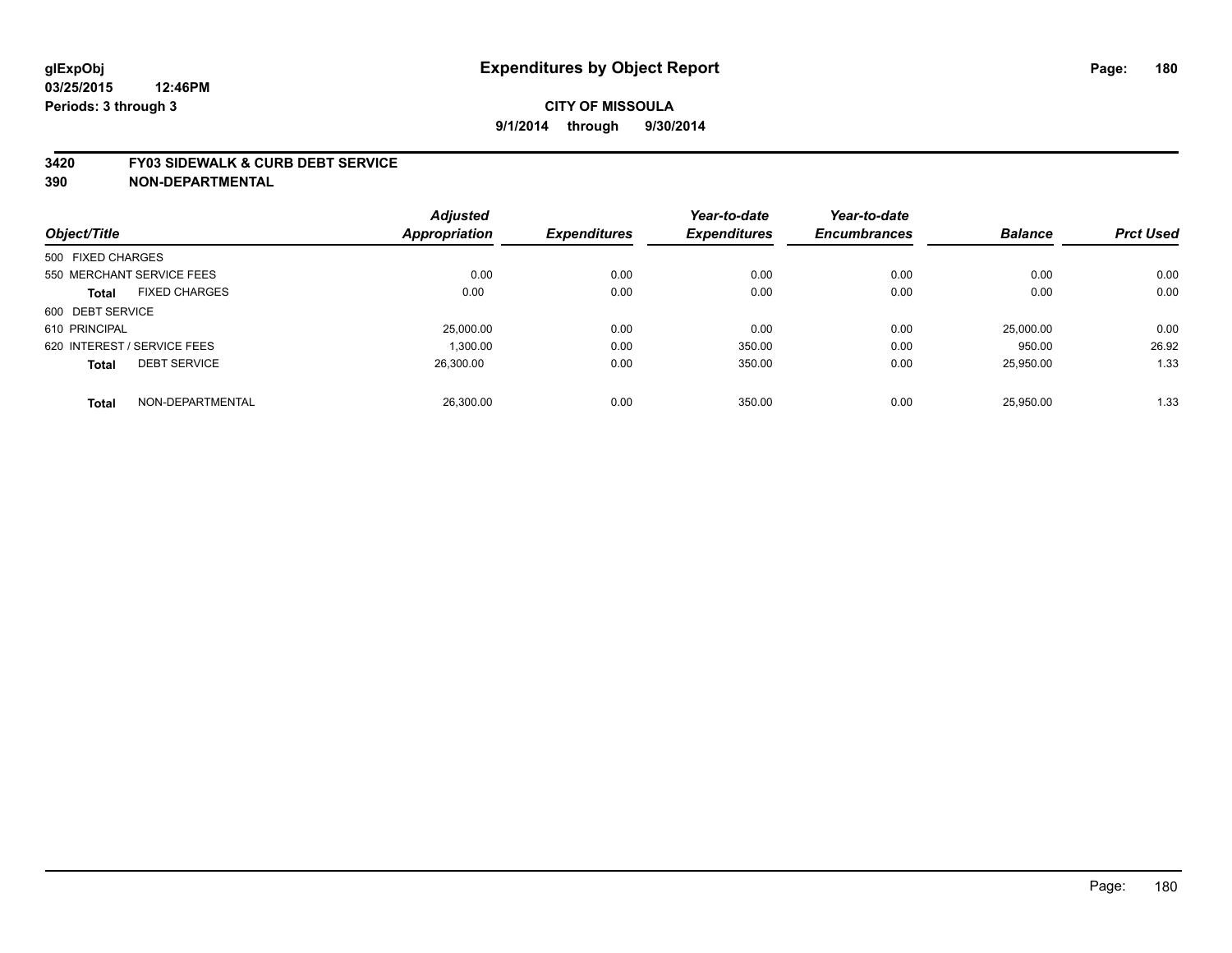# **3420 FY03 SIDEWALK & CURB DEBT SERVICE**

| Object/Title                |                                   | <b>Adjusted</b><br><b>Appropriation</b> | <b>Expenditures</b> | Year-to-date<br><b>Expenditures</b> | Year-to-date<br><b>Encumbrances</b> | <b>Balance</b> | <b>Prct Used</b> |
|-----------------------------|-----------------------------------|-----------------------------------------|---------------------|-------------------------------------|-------------------------------------|----------------|------------------|
| 500 FIXED CHARGES           |                                   |                                         |                     |                                     |                                     |                |                  |
| 550 MERCHANT SERVICE FEES   |                                   | 0.00                                    | 0.00                | 0.00                                | 0.00                                | 0.00           | 0.00             |
| <b>Total</b>                | <b>FIXED CHARGES</b>              | 0.00                                    | 0.00                | 0.00                                | 0.00                                | 0.00           | 0.00             |
| 600 DEBT SERVICE            |                                   |                                         |                     |                                     |                                     |                |                  |
| 610 PRINCIPAL               |                                   | 25,000.00                               | 0.00                | 0.00                                | 0.00                                | 25,000.00      | 0.00             |
| 620 INTEREST / SERVICE FEES |                                   | 1.300.00                                | 0.00                | 350.00                              | 0.00                                | 950.00         | 26.92            |
| <b>Total</b>                | <b>DEBT SERVICE</b>               | 26.300.00                               | 0.00                | 350.00                              | 0.00                                | 25.950.00      | 1.33             |
| <b>Total</b>                | FY03 SIDEWALK & CURB DEBT SERVICE | 26.300.00                               | 0.00                | 350.00                              | 0.00                                | 25.950.00      | 1.33             |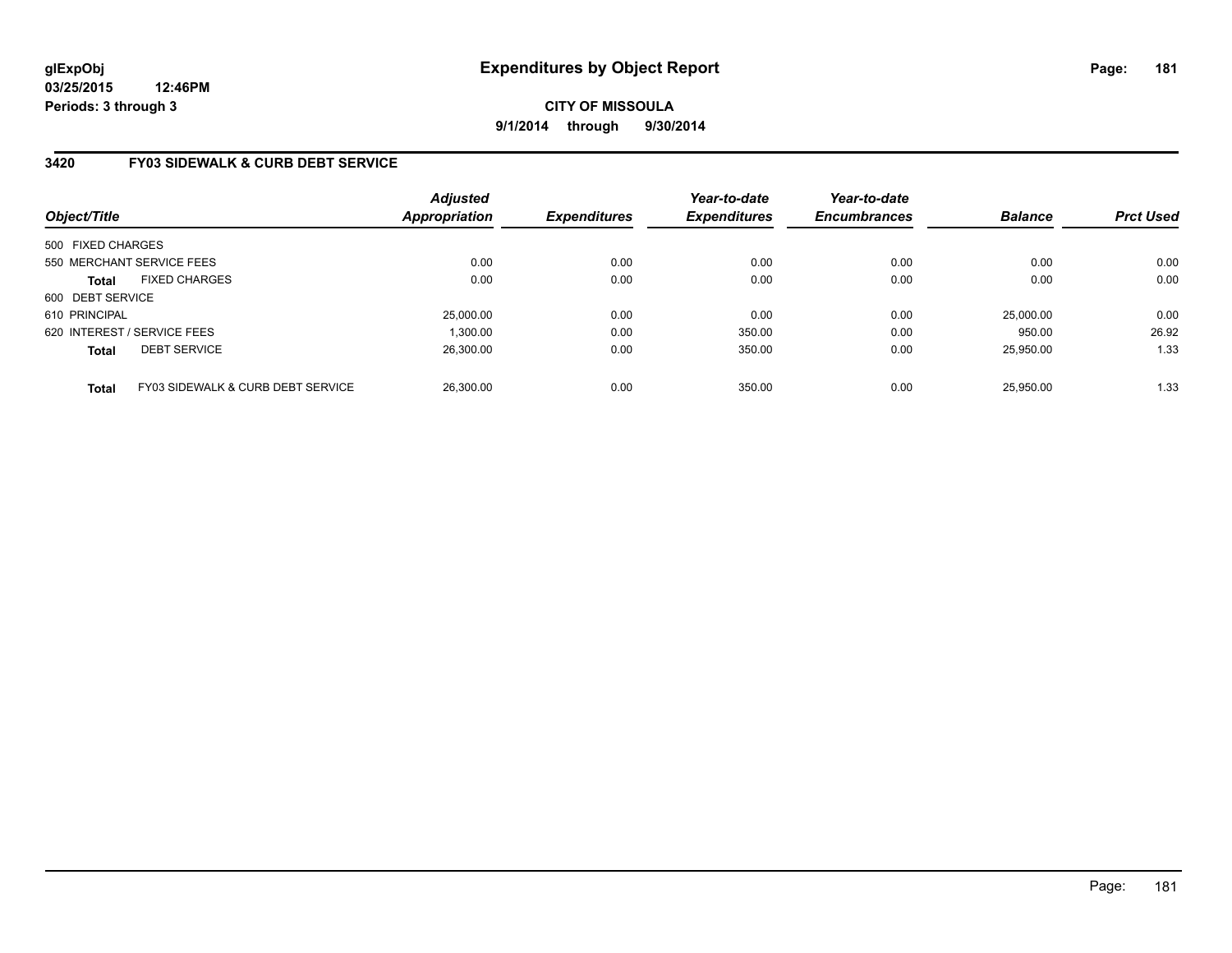#### **3430 FY04 SIDEWALK CURB DEBT SERVICE**

| Object/Title                        | <b>Adjusted</b><br>Appropriation | <b>Expenditures</b> | Year-to-date<br><b>Expenditures</b> | Year-to-date<br><b>Encumbrances</b> | <b>Balance</b> | <b>Prct Used</b> |
|-------------------------------------|----------------------------------|---------------------|-------------------------------------|-------------------------------------|----------------|------------------|
| 600 DEBT SERVICE                    |                                  |                     |                                     |                                     |                |                  |
| 610 PRINCIPAL                       | 10,000.00                        | 0.00                | 0.00                                | 0.00                                | 10,000.00      | 0.00             |
| 620 INTEREST / SERVICE FEES         | 1,295.00                         | 350.00              | 350.00                              | 0.00                                | 945.00         | 27.03            |
| <b>DEBT SERVICE</b><br><b>Total</b> | 11.295.00                        | 350.00              | 350.00                              | 0.00                                | 10.945.00      | 3.10             |
| NON-DEPARTMENTAL<br><b>Total</b>    | 11,295.00                        | 350.00              | 350.00                              | 0.00                                | 10,945.00      | 3.10             |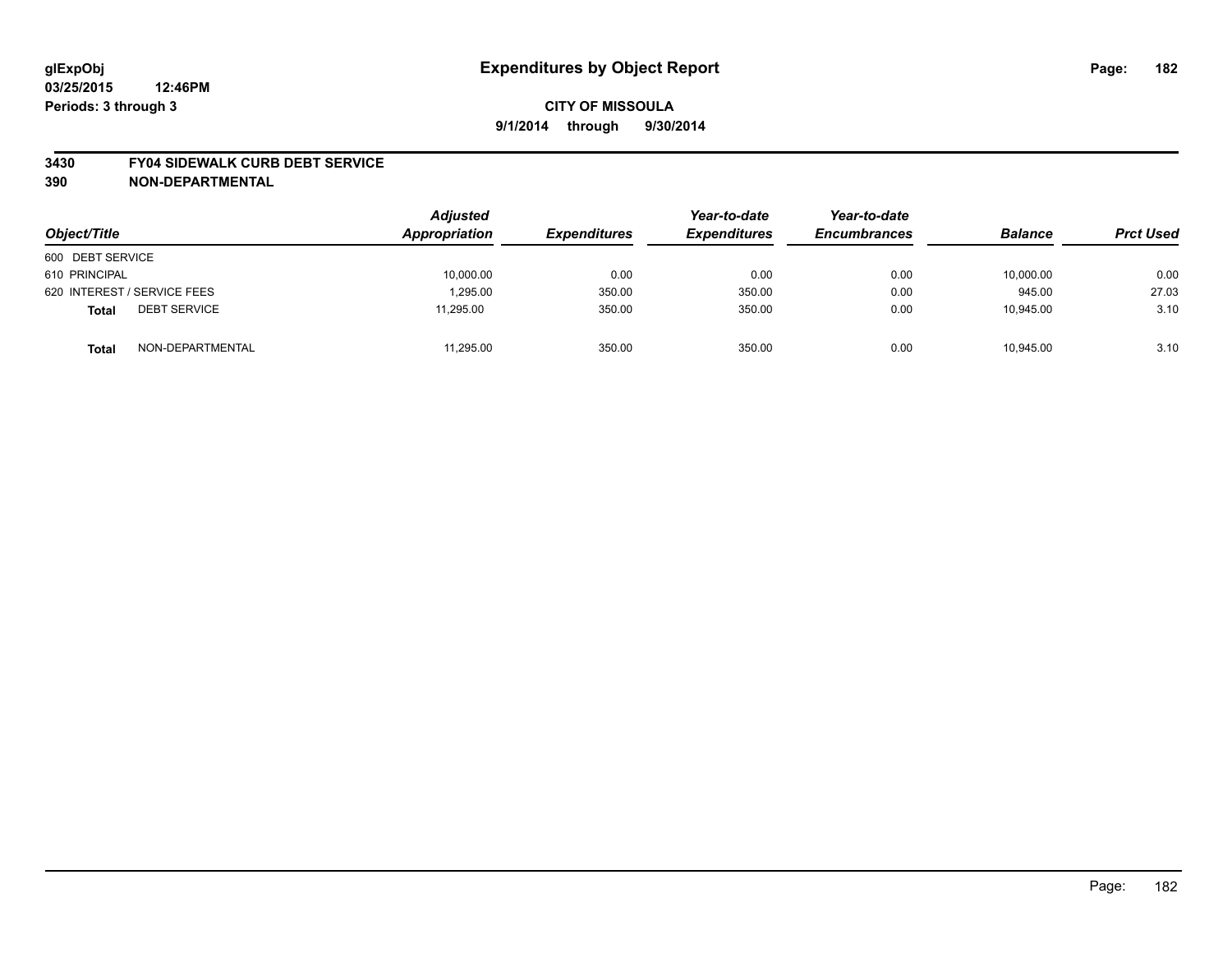**03/25/2015 12:46PM Periods: 3 through 3**

**CITY OF MISSOULA 9/1/2014 through 9/30/2014**

## **3430 FY04 SIDEWALK CURB DEBT SERVICE**

| Object/Title     |                                        | <b>Adjusted</b><br>Appropriation | <b>Expenditures</b> | Year-to-date<br><b>Expenditures</b> | Year-to-date<br><b>Encumbrances</b> | <b>Balance</b> | <b>Prct Used</b> |
|------------------|----------------------------------------|----------------------------------|---------------------|-------------------------------------|-------------------------------------|----------------|------------------|
| 600 DEBT SERVICE |                                        |                                  |                     |                                     |                                     |                |                  |
| 610 PRINCIPAL    |                                        | 10,000.00                        | 0.00                | 0.00                                | 0.00                                | 10,000.00      | 0.00             |
|                  | 620 INTEREST / SERVICE FEES            | 1,295.00                         | 350.00              | 350.00                              | 0.00                                | 945.00         | 27.03            |
| <b>Total</b>     | <b>DEBT SERVICE</b>                    | 11.295.00                        | 350.00              | 350.00                              | 0.00                                | 10.945.00      | 3.10             |
| <b>Total</b>     | <b>FY04 SIDEWALK CURB DEBT SERVICE</b> | 11.295.00                        | 350.00              | 350.00                              | 0.00                                | 10.945.00      | 3.10             |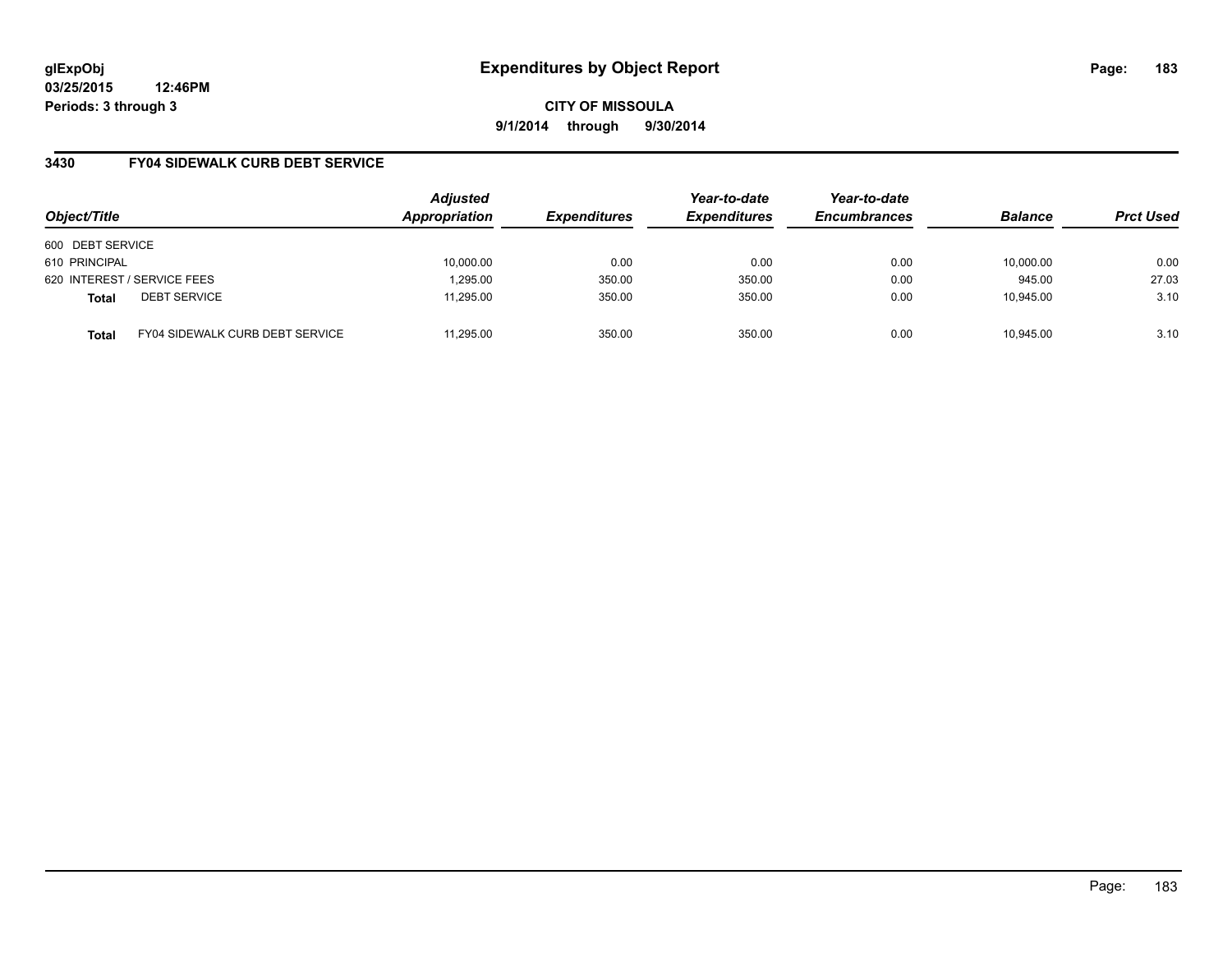**3440 FY 05 SIDEWALK AND CURB**

| Object/Title                        | <b>Adjusted</b><br>Appropriation | <b>Expenditures</b> | Year-to-date<br><b>Expenditures</b> | Year-to-date<br><b>Encumbrances</b> | <b>Balance</b> | <b>Prct Used</b> |
|-------------------------------------|----------------------------------|---------------------|-------------------------------------|-------------------------------------|----------------|------------------|
| 600 DEBT SERVICE                    |                                  |                     |                                     |                                     |                |                  |
| 610 PRINCIPAL                       | 35,000.00                        | 0.00                | 0.00                                | 0.00                                | 35,000.00      | 0.00             |
| 620 INTEREST / SERVICE FEES         | 5.163.00                         | 350.00              | 350.00                              | 0.00                                | 4,813.00       | 6.78             |
| <b>DEBT SERVICE</b><br><b>Total</b> | 40,163.00                        | 350.00              | 350.00                              | 0.00                                | 39,813.00      | 0.87             |
| NON-DEPARTMENTAL<br><b>Total</b>    | 40,163.00                        | 350.00              | 350.00                              | 0.00                                | 39,813.00      | 0.87             |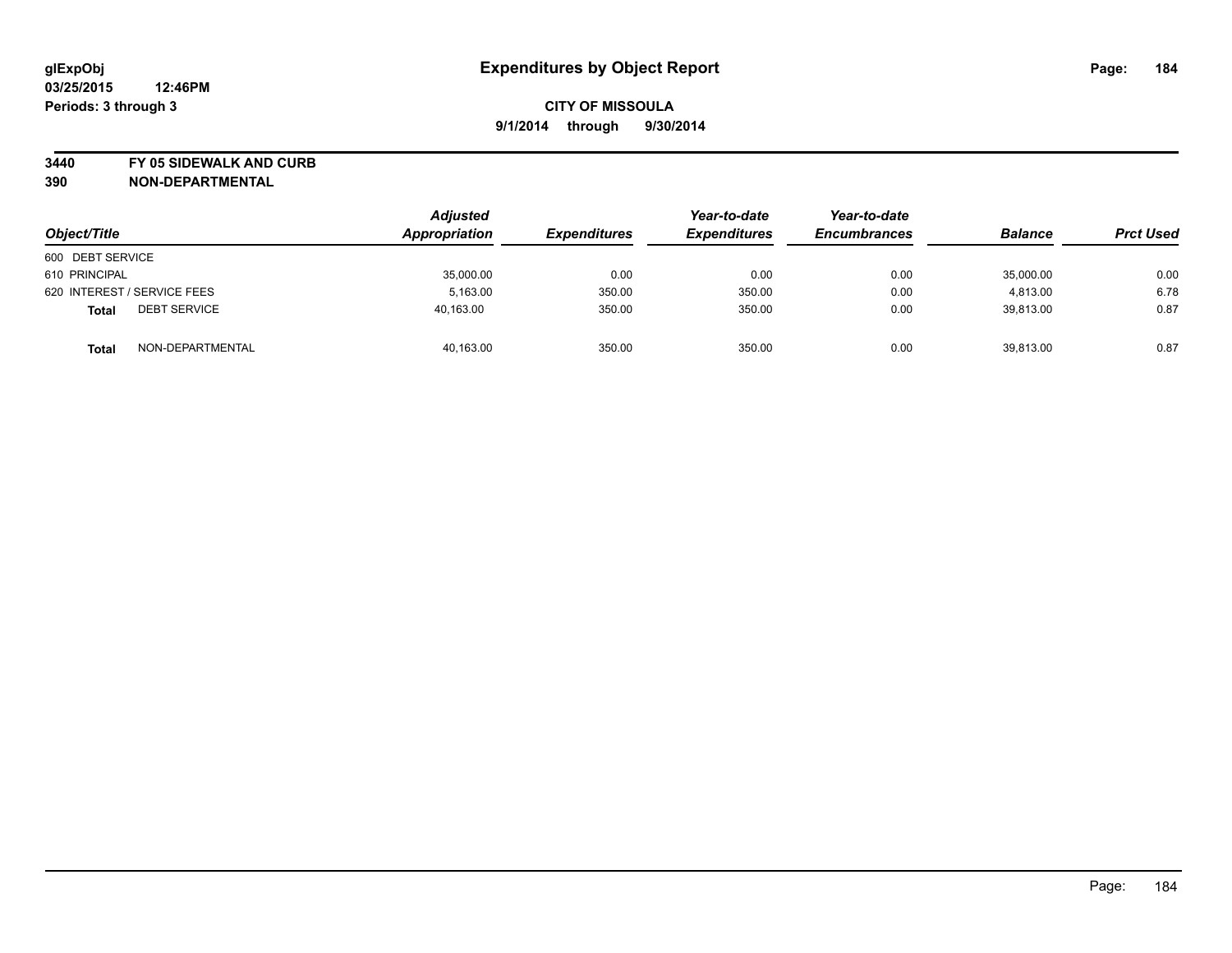**03/25/2015 12:46PM Periods: 3 through 3**

**CITY OF MISSOULA 9/1/2014 through 9/30/2014**

#### **3440 FY 05 SIDEWALK AND CURB**

| Object/Title                            | <b>Adjusted</b><br>Appropriation | <b>Expenditures</b> | Year-to-date<br><b>Expenditures</b> | Year-to-date<br><b>Encumbrances</b> | <b>Balance</b> | <b>Prct Used</b> |
|-----------------------------------------|----------------------------------|---------------------|-------------------------------------|-------------------------------------|----------------|------------------|
| 600 DEBT SERVICE                        |                                  |                     |                                     |                                     |                |                  |
| 610 PRINCIPAL                           | 35,000.00                        | 0.00                | 0.00                                | 0.00                                | 35,000.00      | 0.00             |
| 620 INTEREST / SERVICE FEES             | 5,163.00                         | 350.00              | 350.00                              | 0.00                                | 4.813.00       | 6.78             |
| <b>DEBT SERVICE</b><br><b>Total</b>     | 40,163.00                        | 350.00              | 350.00                              | 0.00                                | 39.813.00      | 0.87             |
| FY 05 SIDEWALK AND CURB<br><b>Total</b> | 40.163.00                        | 350.00              | 350.00                              | 0.00                                | 39.813.00      | 0.87             |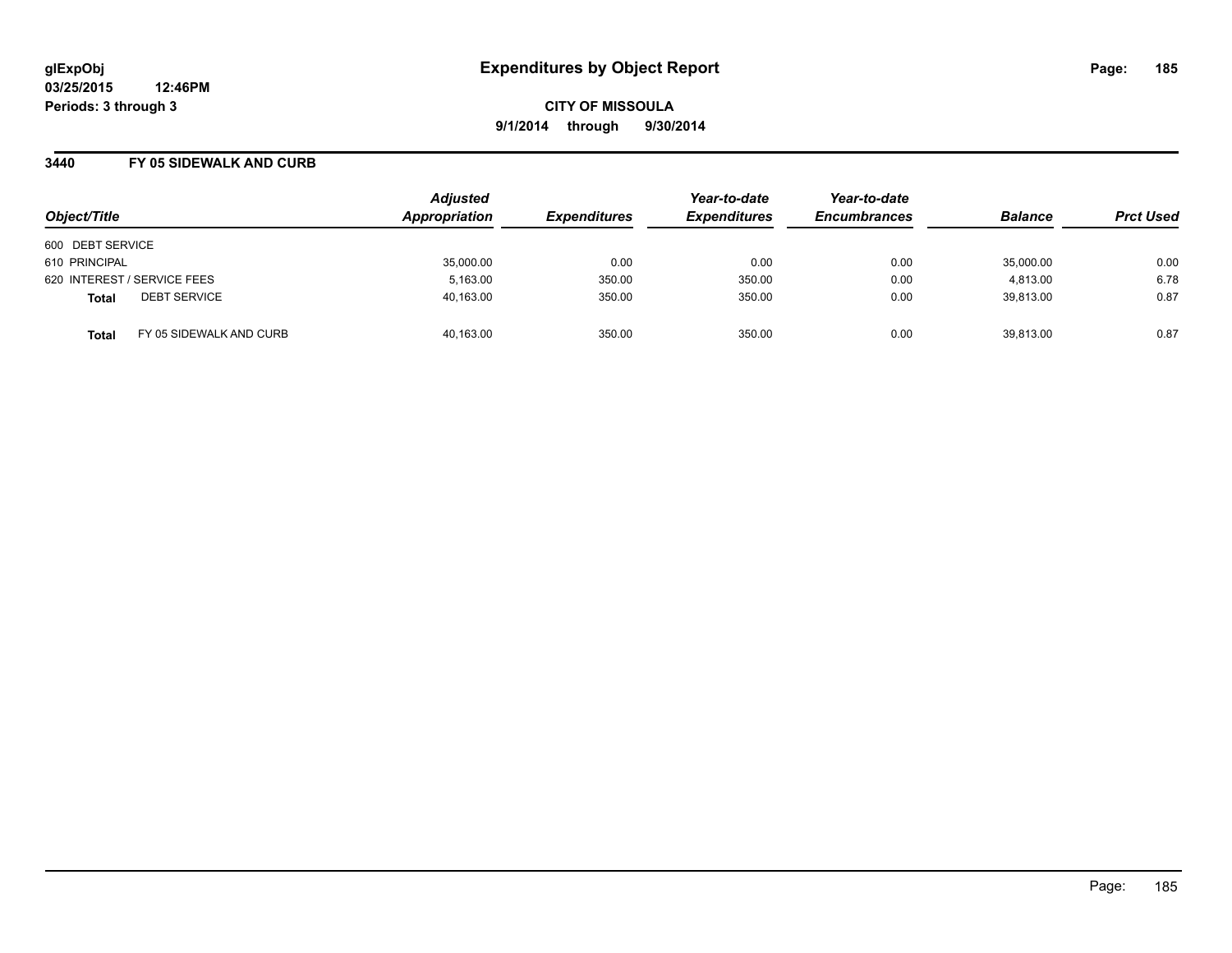**3450 FY 06 SIDEWALK AND CURB**

| Object/Title                        | <b>Adjusted</b><br>Appropriation | <b>Expenditures</b> | Year-to-date<br><b>Expenditures</b> | Year-to-date<br><b>Encumbrances</b> | <b>Balance</b> | <b>Prct Used</b> |
|-------------------------------------|----------------------------------|---------------------|-------------------------------------|-------------------------------------|----------------|------------------|
| 600 DEBT SERVICE                    |                                  |                     |                                     |                                     |                |                  |
| 610 PRINCIPAL                       | 25,000.00                        | 0.00                | 0.00                                | 0.00                                | 25,000.00      | 0.00             |
| 620 INTEREST / SERVICE FEES         | 4,569.00                         | 0.00                | 0.00                                | 0.00                                | 4,569.00       | 0.00             |
| <b>DEBT SERVICE</b><br><b>Total</b> | 29,569.00                        | 0.00                | 0.00                                | 0.00                                | 29,569.00      | 0.00             |
| NON-DEPARTMENTAL<br><b>Total</b>    | 29,569.00                        | 0.00                | 0.00                                | 0.00                                | 29,569.00      | 0.00             |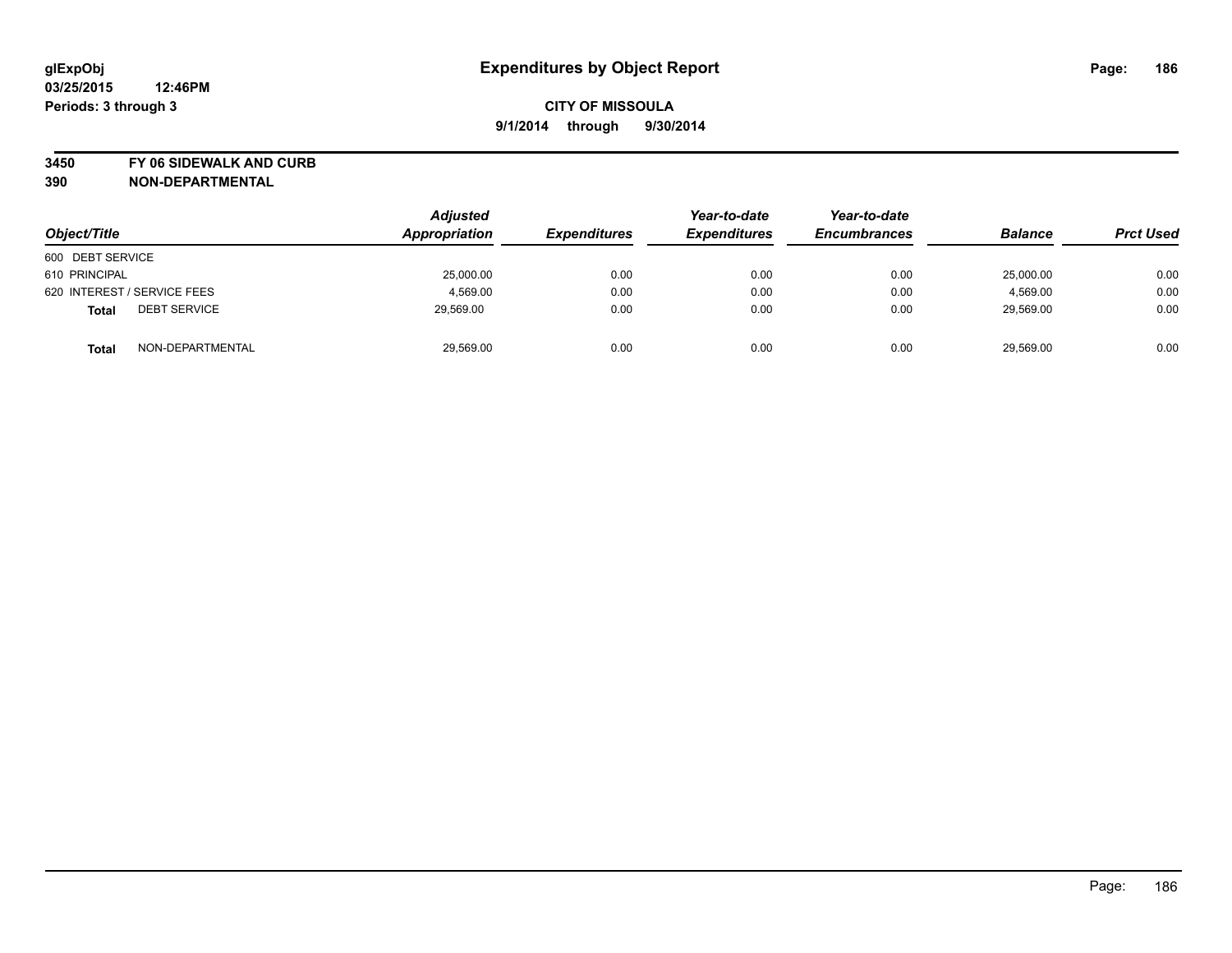**03/25/2015 12:46PM Periods: 3 through 3**

**CITY OF MISSOULA 9/1/2014 through 9/30/2014**

#### **3450 FY 06 SIDEWALK AND CURB**

| Object/Title                            | <b>Adjusted</b><br>Appropriation | <b>Expenditures</b> | Year-to-date<br><b>Expenditures</b> | Year-to-date<br><b>Encumbrances</b> | <b>Balance</b> | <b>Prct Used</b> |
|-----------------------------------------|----------------------------------|---------------------|-------------------------------------|-------------------------------------|----------------|------------------|
| 600 DEBT SERVICE                        |                                  |                     |                                     |                                     |                |                  |
| 610 PRINCIPAL                           | 25,000.00                        | 0.00                | 0.00                                | 0.00                                | 25,000.00      | 0.00             |
| 620 INTEREST / SERVICE FEES             | 4,569.00                         | 0.00                | 0.00                                | 0.00                                | 4,569.00       | 0.00             |
| <b>DEBT SERVICE</b><br><b>Total</b>     | 29,569.00                        | 0.00                | 0.00                                | 0.00                                | 29,569.00      | 0.00             |
| FY 06 SIDEWALK AND CURB<br><b>Total</b> | 29,569.00                        | 0.00                | 0.00                                | 0.00                                | 29,569.00      | 0.00             |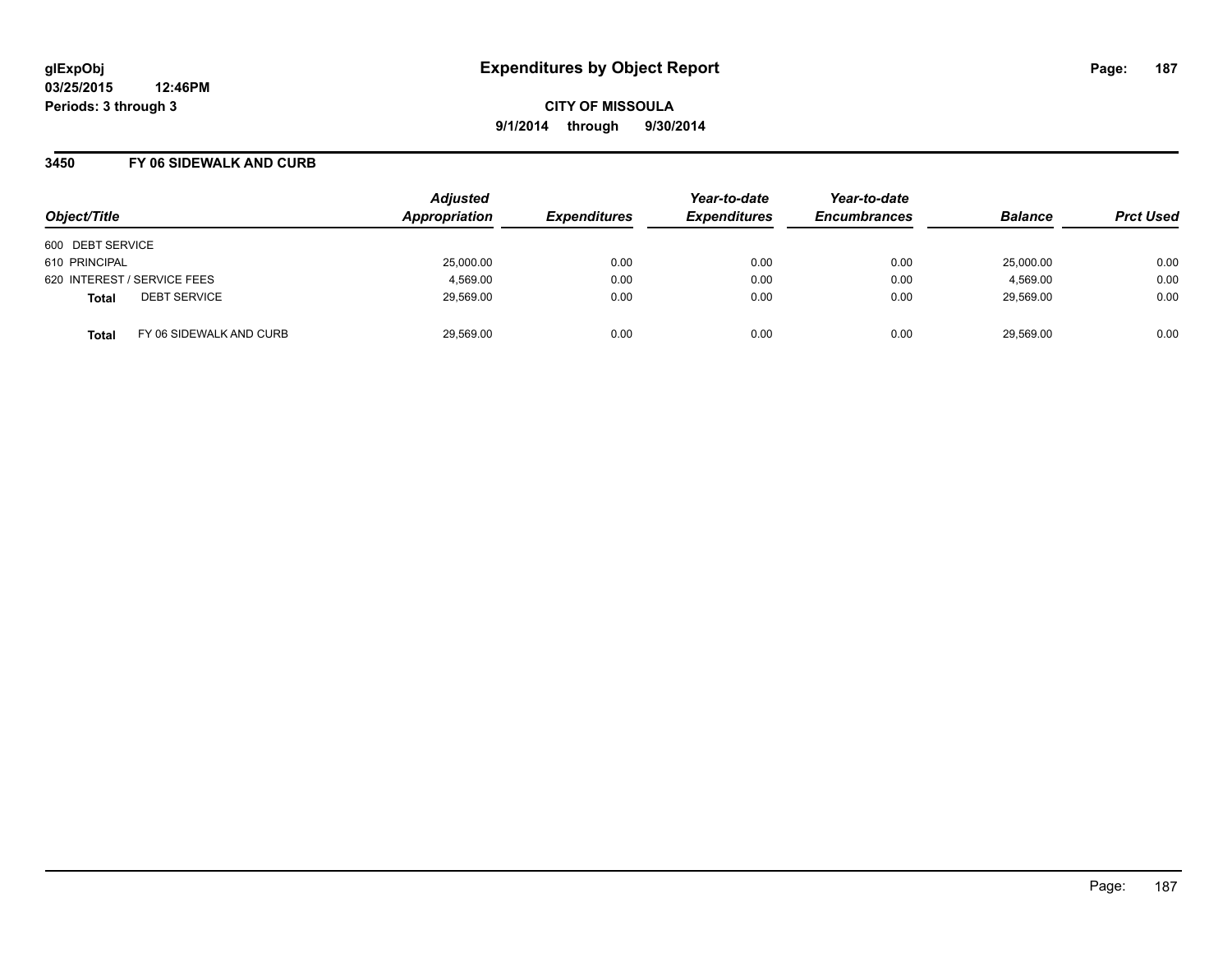#### **3460 FY07 SIDEWALK AND CURB DEBT**

| Object/Title                        | <b>Adjusted</b><br>Appropriation | <b>Expenditures</b> | Year-to-date<br><b>Expenditures</b> | Year-to-date<br><b>Encumbrances</b> | <b>Balance</b> | <b>Prct Used</b> |
|-------------------------------------|----------------------------------|---------------------|-------------------------------------|-------------------------------------|----------------|------------------|
| 600 DEBT SERVICE                    |                                  |                     |                                     |                                     |                |                  |
| 610 PRINCIPAL                       | 75,000.00                        | 0.00                | 0.00                                | 0.00                                | 75,000.00      | 0.00             |
| 620 INTEREST / SERVICE FEES         | 17,110.00                        | 0.00                | 0.00                                | 0.00                                | 17,110.00      | 0.00             |
| <b>DEBT SERVICE</b><br><b>Total</b> | 92,110.00                        | 0.00                | 0.00                                | 0.00                                | 92,110.00      | 0.00             |
| NON-DEPARTMENTAL<br><b>Total</b>    | 92,110.00                        | 0.00                | 0.00                                | 0.00                                | 92.110.00      | 0.00             |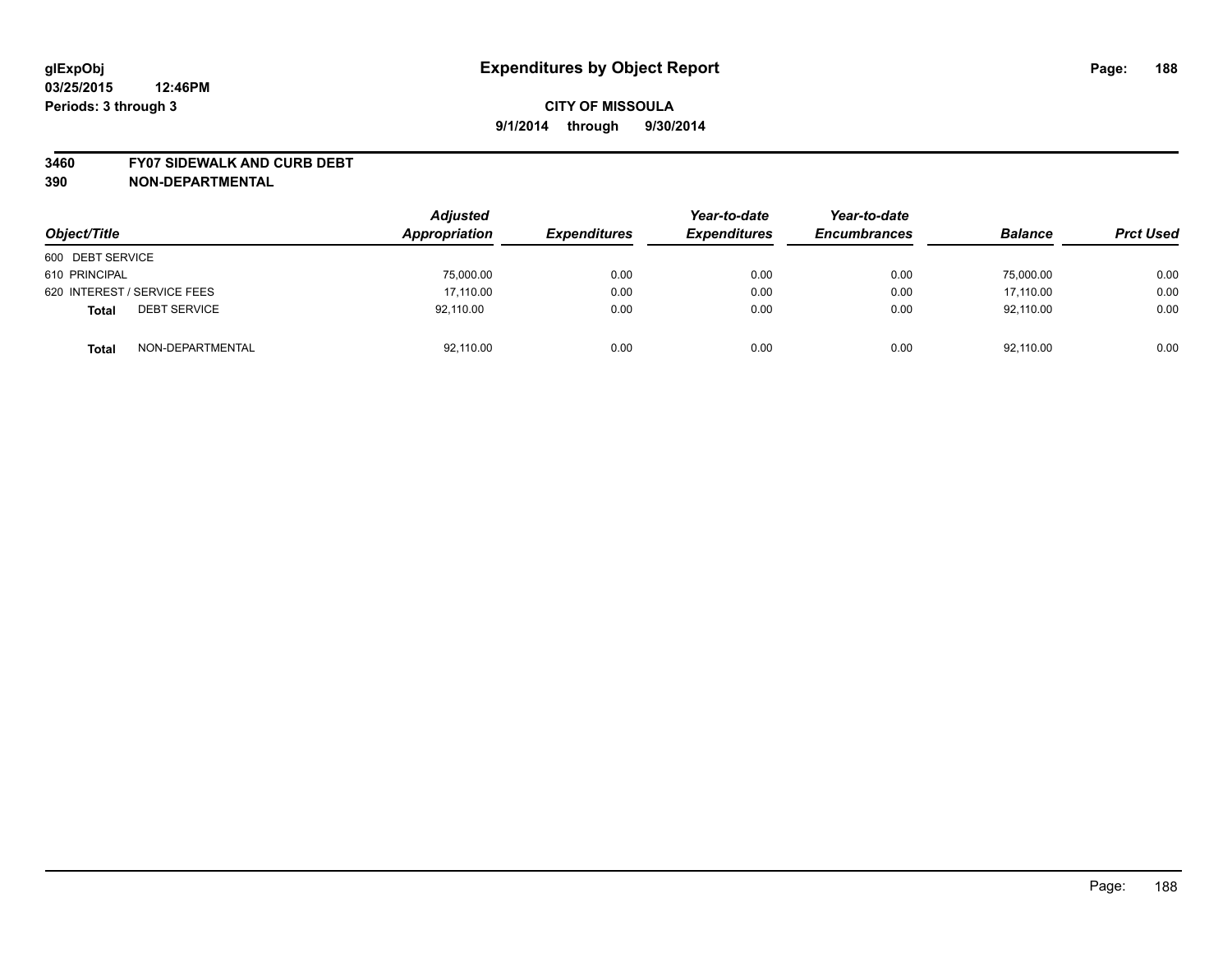**03/25/2015 12:46PM Periods: 3 through 3**

**CITY OF MISSOULA 9/1/2014 through 9/30/2014**

### **3460 FY07 SIDEWALK AND CURB DEBT**

| Object/Title                                       | <b>Adjusted</b><br>Appropriation | <b>Expenditures</b> | Year-to-date<br><b>Expenditures</b> | Year-to-date<br><b>Encumbrances</b> | <b>Balance</b> | <b>Prct Used</b> |
|----------------------------------------------------|----------------------------------|---------------------|-------------------------------------|-------------------------------------|----------------|------------------|
| 600 DEBT SERVICE                                   |                                  |                     |                                     |                                     |                |                  |
| 610 PRINCIPAL                                      | 75,000.00                        | 0.00                | 0.00                                | 0.00                                | 75.000.00      | 0.00             |
| 620 INTEREST / SERVICE FEES                        | 17,110.00                        | 0.00                | 0.00                                | 0.00                                | 17,110.00      | 0.00             |
| <b>DEBT SERVICE</b><br><b>Total</b>                | 92,110.00                        | 0.00                | 0.00                                | 0.00                                | 92,110.00      | 0.00             |
| <b>FY07 SIDEWALK AND CURB DEBT</b><br><b>Total</b> | 92,110.00                        | 0.00                | 0.00                                | 0.00                                | 92,110.00      | 0.00             |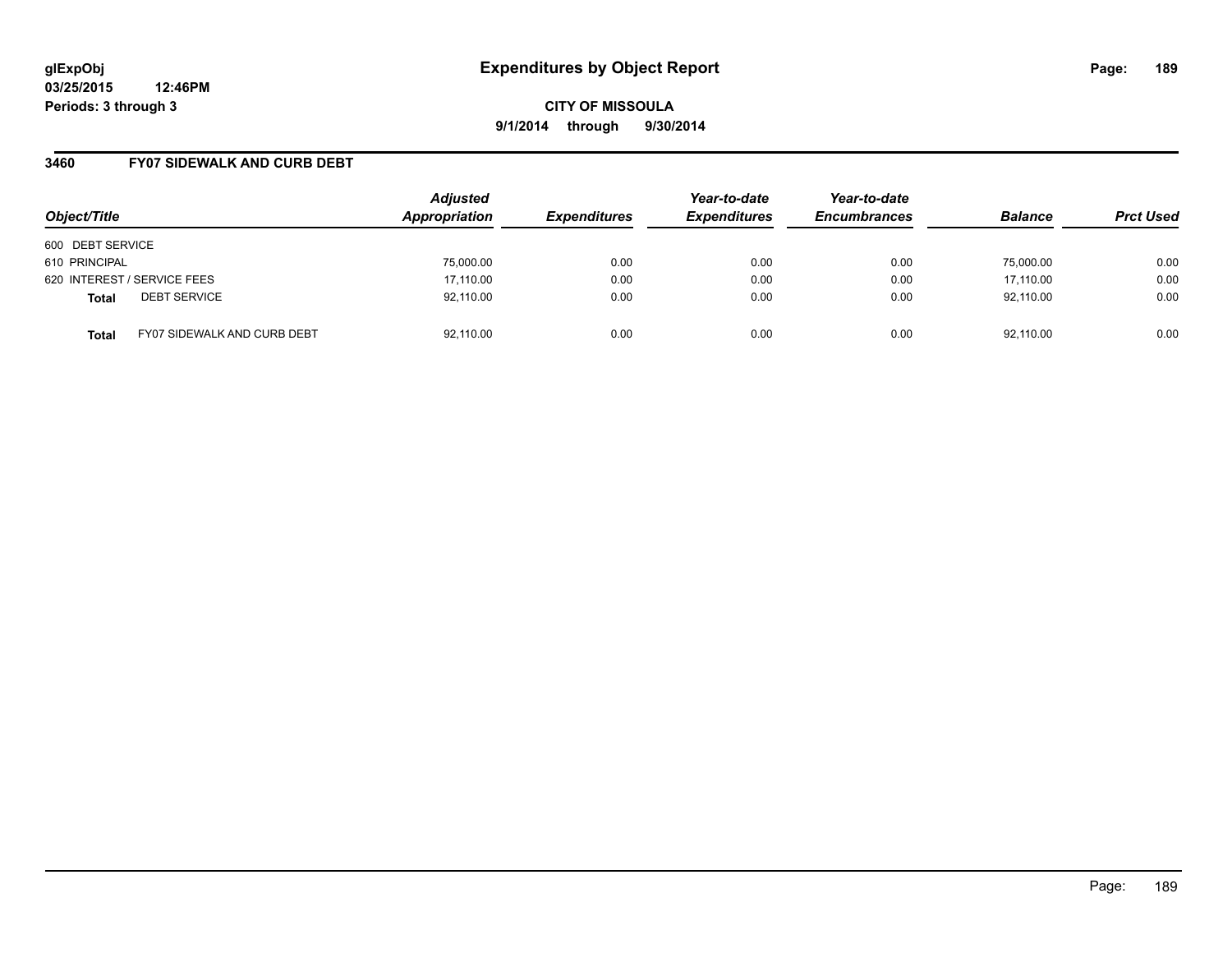#### **3461 SERIES 2008A SIDEWALK AND CURB**

**280 PUBLIC WORKS ADMIN/ENGINEERING**

| Object/Title                                   | <b>Adjusted</b><br>Appropriation | <b>Expenditures</b> | Year-to-date<br><b>Expenditures</b> | Year-to-date<br><b>Encumbrances</b> | <b>Balance</b> | <b>Prct Used</b> |
|------------------------------------------------|----------------------------------|---------------------|-------------------------------------|-------------------------------------|----------------|------------------|
| 800 OTHER OBJECTS                              |                                  |                     |                                     |                                     |                |                  |
| 820 TRANSFERS TO OTHER FUNDS                   | 0.00                             | 0.00                | 0.00                                | 0.00                                | 0.00           | 0.00             |
| OTHER OBJECTS<br>Total                         | 0.00                             | 0.00                | 0.00                                | 0.00                                | 0.00           | 0.00             |
| PUBLIC WORKS ADMIN/ENGINEERING<br><b>Total</b> | 0.00                             | 0.00                | 0.00                                | 0.00                                | 0.00           | 0.00             |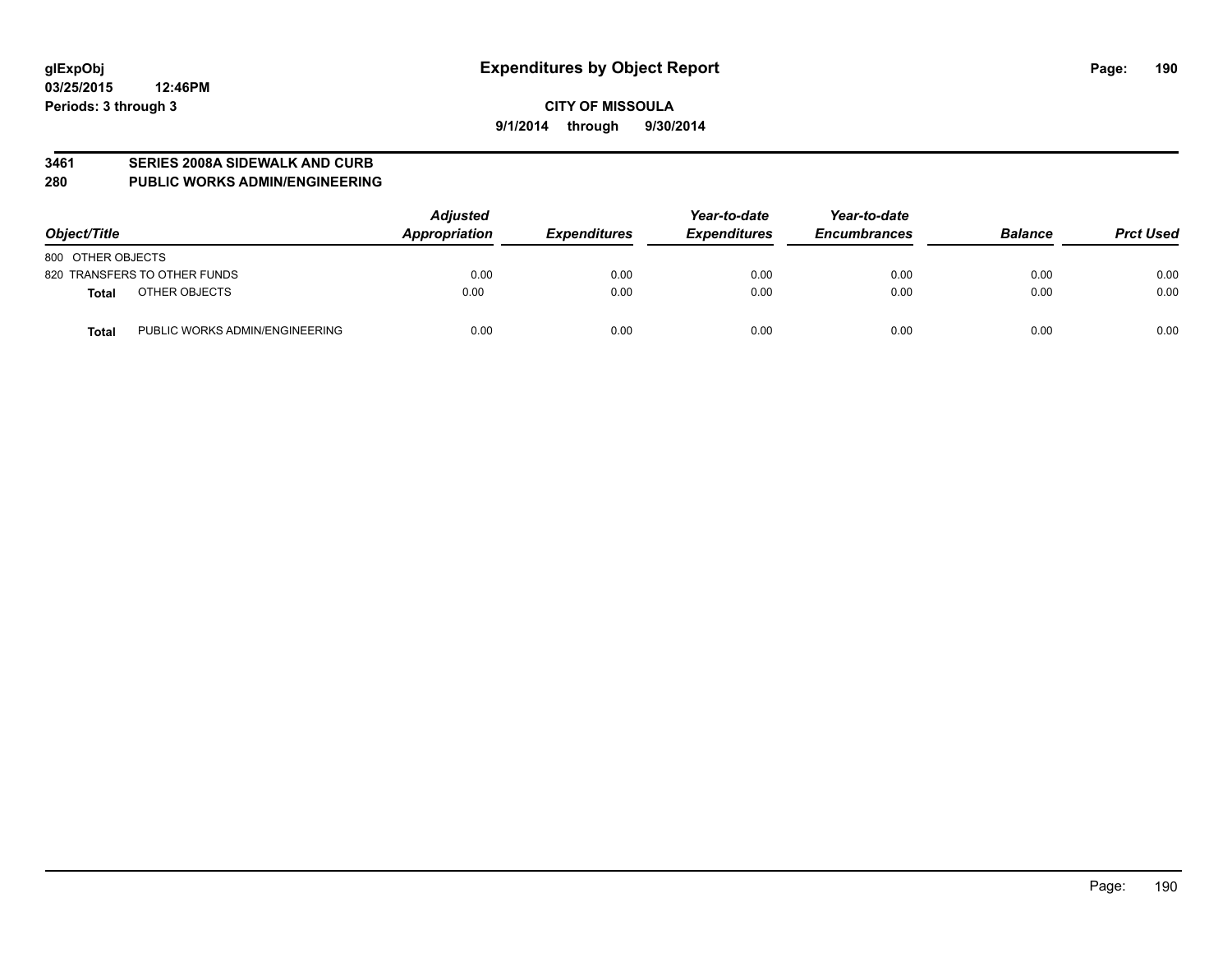#### **3461 SERIES 2008A SIDEWALK AND CURB**

|                                     | <b>Adjusted</b>      |                     | Year-to-date        | Year-to-date        |                |                  |
|-------------------------------------|----------------------|---------------------|---------------------|---------------------|----------------|------------------|
| Object/Title                        | <b>Appropriation</b> | <b>Expenditures</b> | <b>Expenditures</b> | <b>Encumbrances</b> | <b>Balance</b> | <b>Prct Used</b> |
| 600 DEBT SERVICE                    |                      |                     |                     |                     |                |                  |
| 610 PRINCIPAL                       | 50,000.00            | 0.00                | 0.00                | 0.00                | 50,000.00      | 0.00             |
| 620 INTEREST / SERVICE FEES         | 12,213.00            | 0.00                | 0.00                | 0.00                | 12.213.00      | 0.00             |
| <b>DEBT SERVICE</b><br><b>Total</b> | 62,213.00            | 0.00                | 0.00                | 0.00                | 62,213.00      | 0.00             |
| 800 OTHER OBJECTS                   |                      |                     |                     |                     |                |                  |
| 820 TRANSFERS TO OTHER FUNDS        | 0.00                 | 0.00                | 0.00                | 0.00                | 0.00           | 0.00             |
| OTHER OBJECTS<br>Total              | 0.00                 | 0.00                | 0.00                | 0.00                | 0.00           | 0.00             |
| NON-DEPARTMENTAL<br><b>Total</b>    | 62.213.00            | 0.00                | 0.00                | 0.00                | 62.213.00      | 0.00             |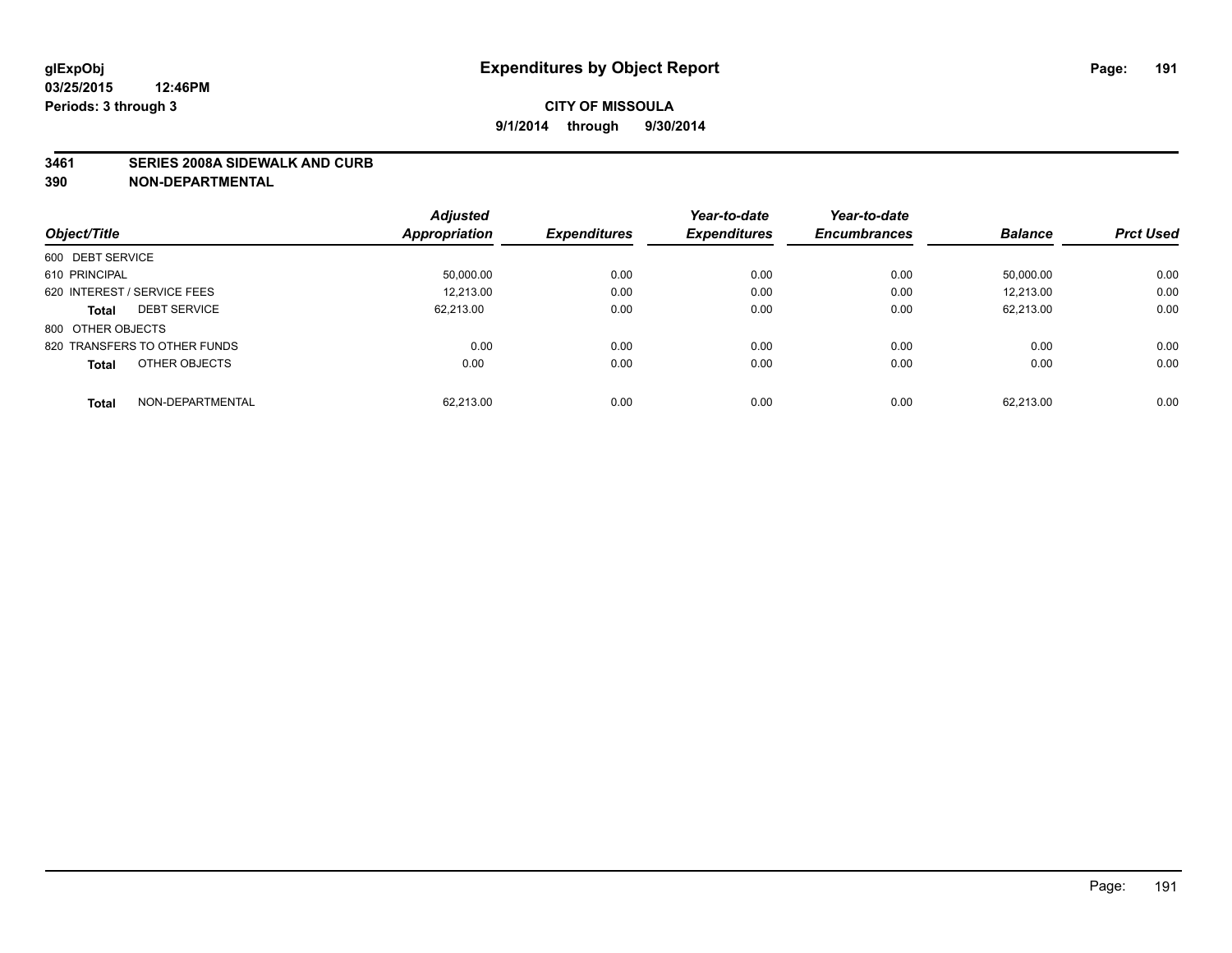## **3461 SERIES 2008A SIDEWALK AND CURB**

| Object/Title      |                                | <b>Adjusted</b><br>Appropriation | <b>Expenditures</b> | Year-to-date<br><b>Expenditures</b> | Year-to-date<br><b>Encumbrances</b> | <b>Balance</b> | <b>Prct Used</b> |
|-------------------|--------------------------------|----------------------------------|---------------------|-------------------------------------|-------------------------------------|----------------|------------------|
| 600 DEBT SERVICE  |                                |                                  |                     |                                     |                                     |                |                  |
| 610 PRINCIPAL     |                                | 50,000.00                        | 0.00                | 0.00                                | 0.00                                | 50.000.00      | 0.00             |
|                   | 620 INTEREST / SERVICE FEES    | 12,213.00                        | 0.00                | 0.00                                | 0.00                                | 12.213.00      | 0.00             |
| <b>Total</b>      | <b>DEBT SERVICE</b>            | 62.213.00                        | 0.00                | 0.00                                | 0.00                                | 62.213.00      | 0.00             |
| 800 OTHER OBJECTS |                                |                                  |                     |                                     |                                     |                |                  |
|                   | 820 TRANSFERS TO OTHER FUNDS   | 0.00                             | 0.00                | 0.00                                | 0.00                                | 0.00           | 0.00             |
| <b>Total</b>      | OTHER OBJECTS                  | 0.00                             | 0.00                | 0.00                                | 0.00                                | 0.00           | 0.00             |
| <b>Total</b>      | SERIES 2008A SIDEWALK AND CURB | 62.213.00                        | 0.00                | 0.00                                | 0.00                                | 62.213.00      | 0.00             |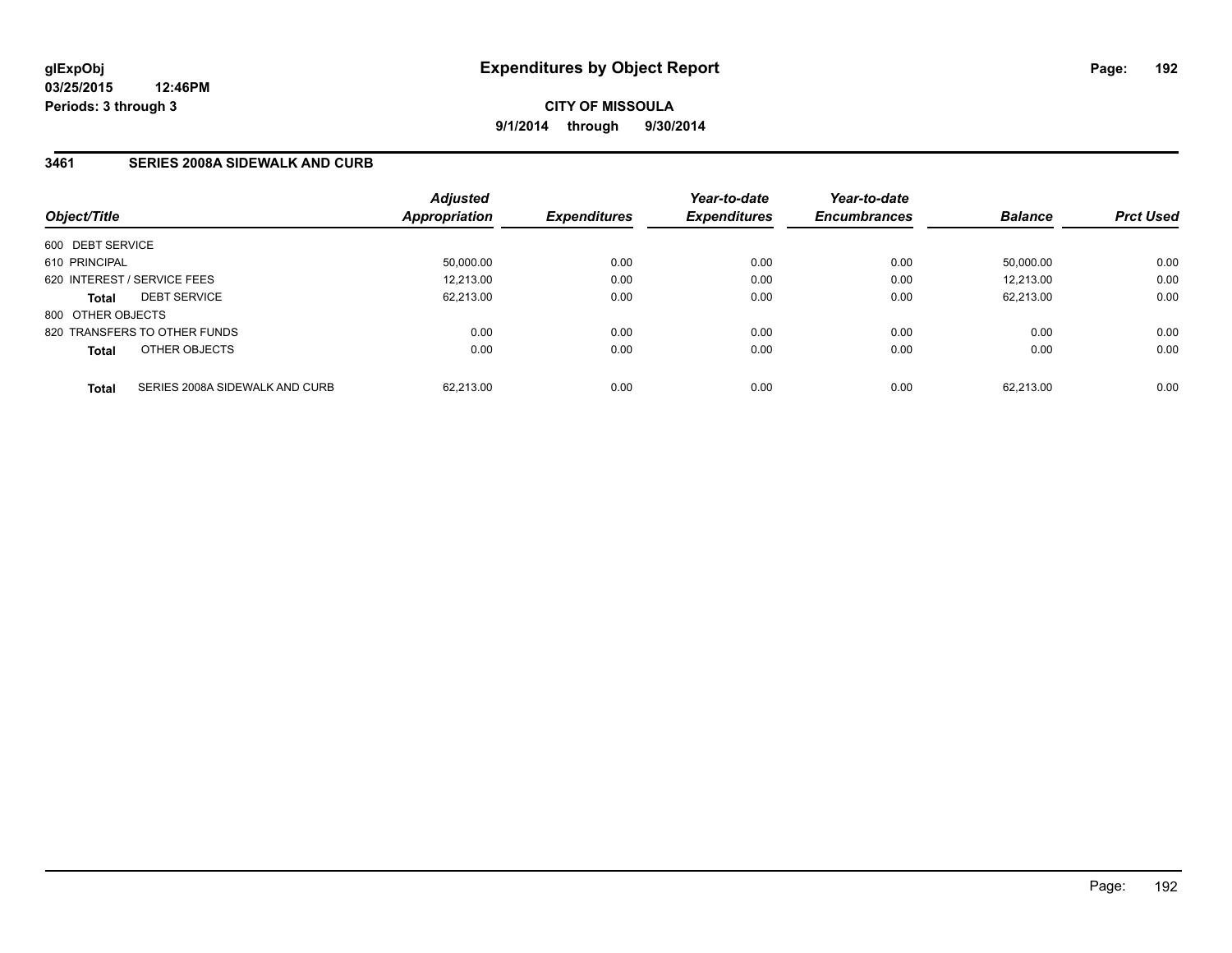#### **3462 SERIES 2009 SIDEWALK AND CURB**

|                                     | <b>Adjusted</b>      |                     | Year-to-date        | Year-to-date        |                |                  |
|-------------------------------------|----------------------|---------------------|---------------------|---------------------|----------------|------------------|
| Object/Title                        | <b>Appropriation</b> | <b>Expenditures</b> | <b>Expenditures</b> | <b>Encumbrances</b> | <b>Balance</b> | <b>Prct Used</b> |
| 600 DEBT SERVICE                    |                      |                     |                     |                     |                |                  |
| 610 PRINCIPAL                       | 50.000.00            | 0.00                | 0.00                | 0.00                | 50.000.00      | 0.00             |
| 620 INTEREST / SERVICE FEES         | 17.143.00            | 0.00                | 300.00              | 0.00                | 16.843.00      | 1.75             |
| <b>DEBT SERVICE</b><br><b>Total</b> | 67.143.00            | 0.00                | 300.00              | 0.00                | 66.843.00      | 0.45             |
| 800 OTHER OBJECTS                   |                      |                     |                     |                     |                |                  |
| 820 TRANSFERS TO OTHER FUNDS        | 0.00                 | 0.00                | 0.00                | 0.00                | 0.00           | 0.00             |
| OTHER OBJECTS<br><b>Total</b>       | 0.00                 | 0.00                | 0.00                | 0.00                | 0.00           | 0.00             |
| NON-DEPARTMENTAL<br><b>Total</b>    | 67.143.00            | 0.00                | 300.00              | 0.00                | 66.843.00      | 0.45             |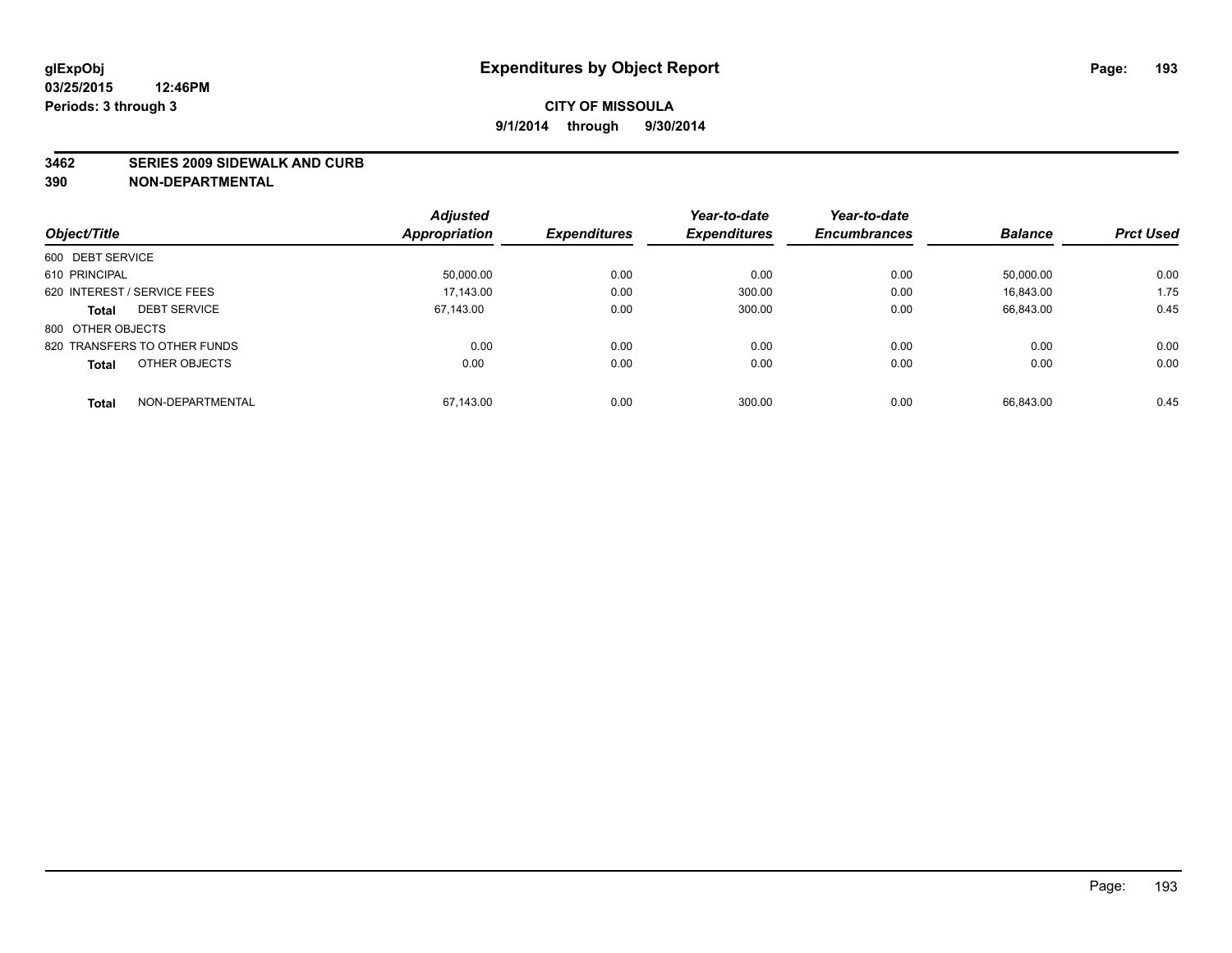## **3462 SERIES 2009 SIDEWALK AND CURB**

| Object/Title      |                               | <b>Adjusted</b><br><b>Appropriation</b> | <b>Expenditures</b> | Year-to-date<br><b>Expenditures</b> | Year-to-date<br><b>Encumbrances</b> | <b>Balance</b> | <b>Prct Used</b> |
|-------------------|-------------------------------|-----------------------------------------|---------------------|-------------------------------------|-------------------------------------|----------------|------------------|
| 600 DEBT SERVICE  |                               |                                         |                     |                                     |                                     |                |                  |
| 610 PRINCIPAL     |                               | 50,000.00                               | 0.00                | 0.00                                | 0.00                                | 50.000.00      | 0.00             |
|                   | 620 INTEREST / SERVICE FEES   | 17.143.00                               | 0.00                | 300.00                              | 0.00                                | 16.843.00      | 1.75             |
| <b>Total</b>      | <b>DEBT SERVICE</b>           | 67.143.00                               | 0.00                | 300.00                              | 0.00                                | 66,843.00      | 0.45             |
| 800 OTHER OBJECTS |                               |                                         |                     |                                     |                                     |                |                  |
|                   | 820 TRANSFERS TO OTHER FUNDS  | 0.00                                    | 0.00                | 0.00                                | 0.00                                | 0.00           | 0.00             |
| <b>Total</b>      | OTHER OBJECTS                 | 0.00                                    | 0.00                | 0.00                                | 0.00                                | 0.00           | 0.00             |
| <b>Total</b>      | SERIES 2009 SIDEWALK AND CURB | 67.143.00                               | 0.00                | 300.00                              | 0.00                                | 66.843.00      | 0.45             |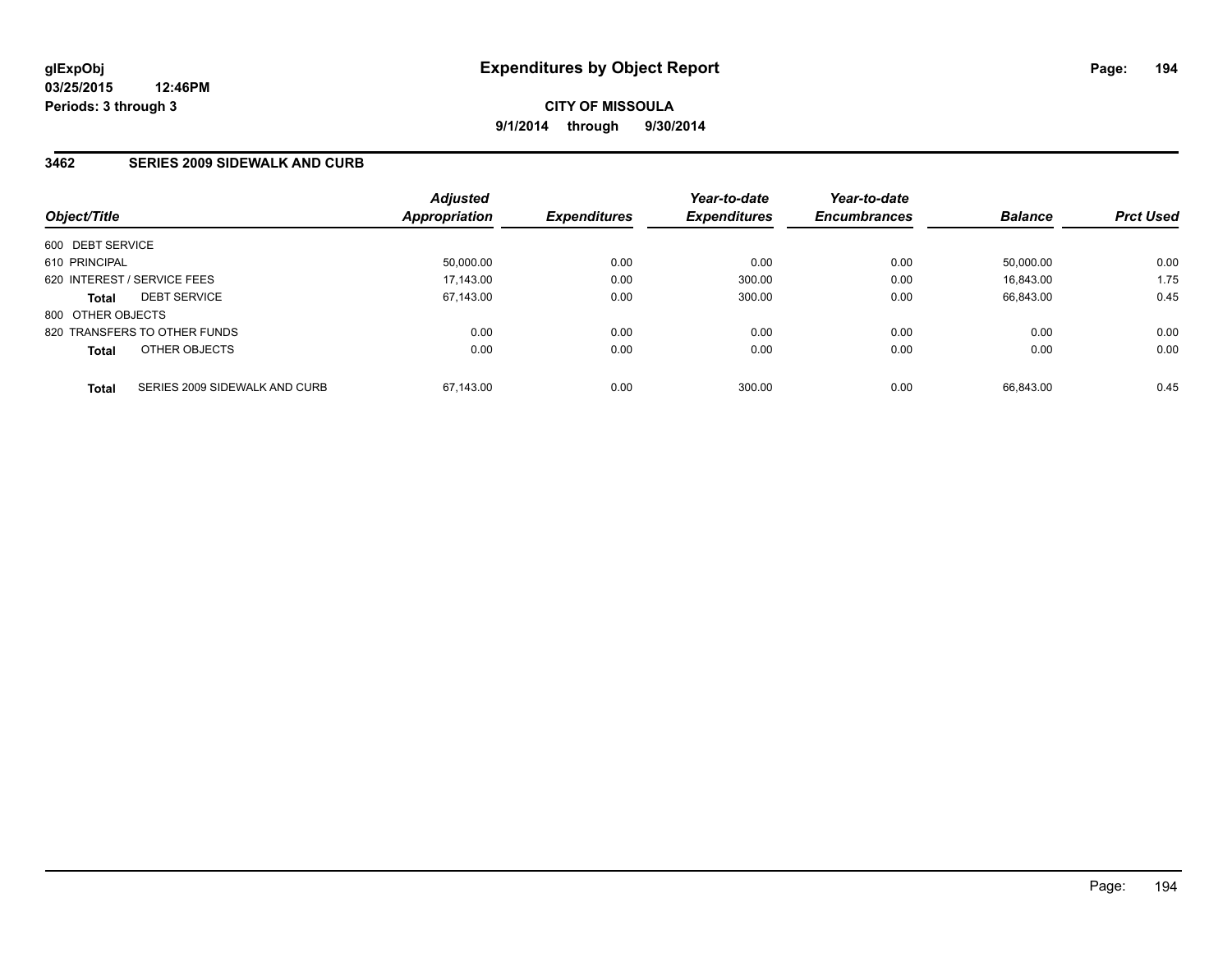#### **3463 SERIES 2010 SIDEWALK AND CURB**

|                                      | <b>Adjusted</b>      |                     | Year-to-date        | Year-to-date        |                |                  |
|--------------------------------------|----------------------|---------------------|---------------------|---------------------|----------------|------------------|
| Object/Title                         | <b>Appropriation</b> | <b>Expenditures</b> | <b>Expenditures</b> | <b>Encumbrances</b> | <b>Balance</b> | <b>Prct Used</b> |
| 500 FIXED CHARGES                    |                      |                     |                     |                     |                |                  |
| 550 MERCHANT SERVICE FEES            | 0.00                 | 0.00                | 0.00                | 0.00                | 0.00           | 0.00             |
| <b>FIXED CHARGES</b><br><b>Total</b> | 0.00                 | 0.00                | 0.00                | 0.00                | 0.00           | 0.00             |
| 600 DEBT SERVICE                     |                      |                     |                     |                     |                |                  |
| 610 PRINCIPAL                        | 75,000.00            | 0.00                | 0.00                | 0.00                | 75.000.00      | 0.00             |
| 620 INTEREST / SERVICE FEES          | 28,038.00            | 0.00                | 350.00              | 0.00                | 27.688.00      | 1.25             |
| <b>DEBT SERVICE</b><br><b>Total</b>  | 103.038.00           | 0.00                | 350.00              | 0.00                | 102.688.00     | 0.34             |
| NON-DEPARTMENTAL<br><b>Total</b>     | 103,038.00           | 0.00                | 350.00              | 0.00                | 102.688.00     | 0.34             |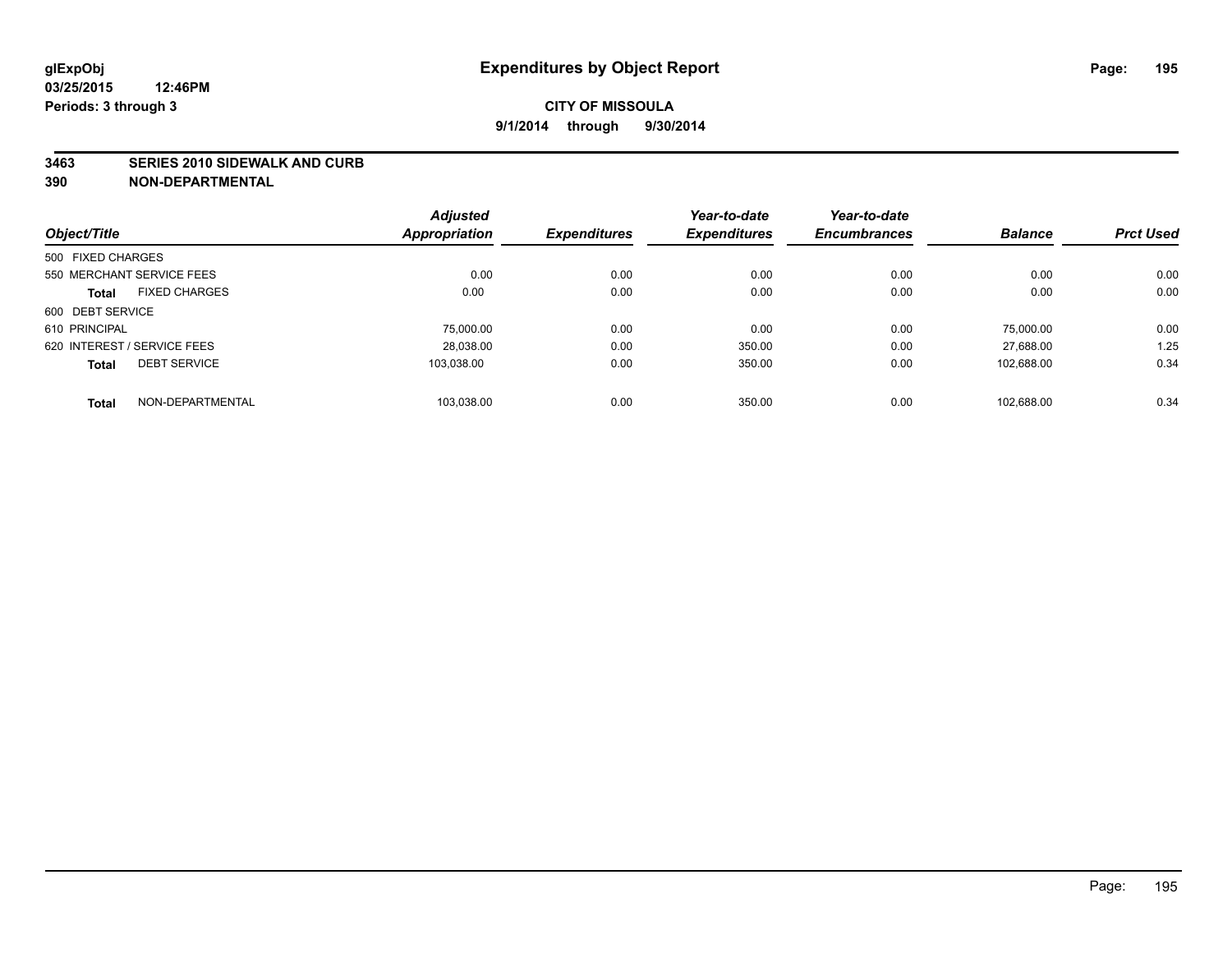## **3463 SERIES 2010 SIDEWALK AND CURB**

| Object/Title      |                               | <b>Adjusted</b><br>Appropriation | <b>Expenditures</b> | Year-to-date<br><b>Expenditures</b> | Year-to-date<br><b>Encumbrances</b> | <b>Balance</b> | <b>Prct Used</b> |
|-------------------|-------------------------------|----------------------------------|---------------------|-------------------------------------|-------------------------------------|----------------|------------------|
| 500 FIXED CHARGES |                               |                                  |                     |                                     |                                     |                |                  |
|                   | 550 MERCHANT SERVICE FEES     | 0.00                             | 0.00                | 0.00                                | 0.00                                | 0.00           | 0.00             |
| <b>Total</b>      | <b>FIXED CHARGES</b>          | 0.00                             | 0.00                | 0.00                                | 0.00                                | 0.00           | 0.00             |
| 600 DEBT SERVICE  |                               |                                  |                     |                                     |                                     |                |                  |
| 610 PRINCIPAL     |                               | 75,000.00                        | 0.00                | 0.00                                | 0.00                                | 75.000.00      | 0.00             |
|                   | 620 INTEREST / SERVICE FEES   | 28.038.00                        | 0.00                | 350.00                              | 0.00                                | 27.688.00      | 1.25             |
| <b>Total</b>      | <b>DEBT SERVICE</b>           | 103.038.00                       | 0.00                | 350.00                              | 0.00                                | 102.688.00     | 0.34             |
| <b>Total</b>      | SERIES 2010 SIDEWALK AND CURB | 103.038.00                       | 0.00                | 350.00                              | 0.00                                | 102.688.00     | 0.34             |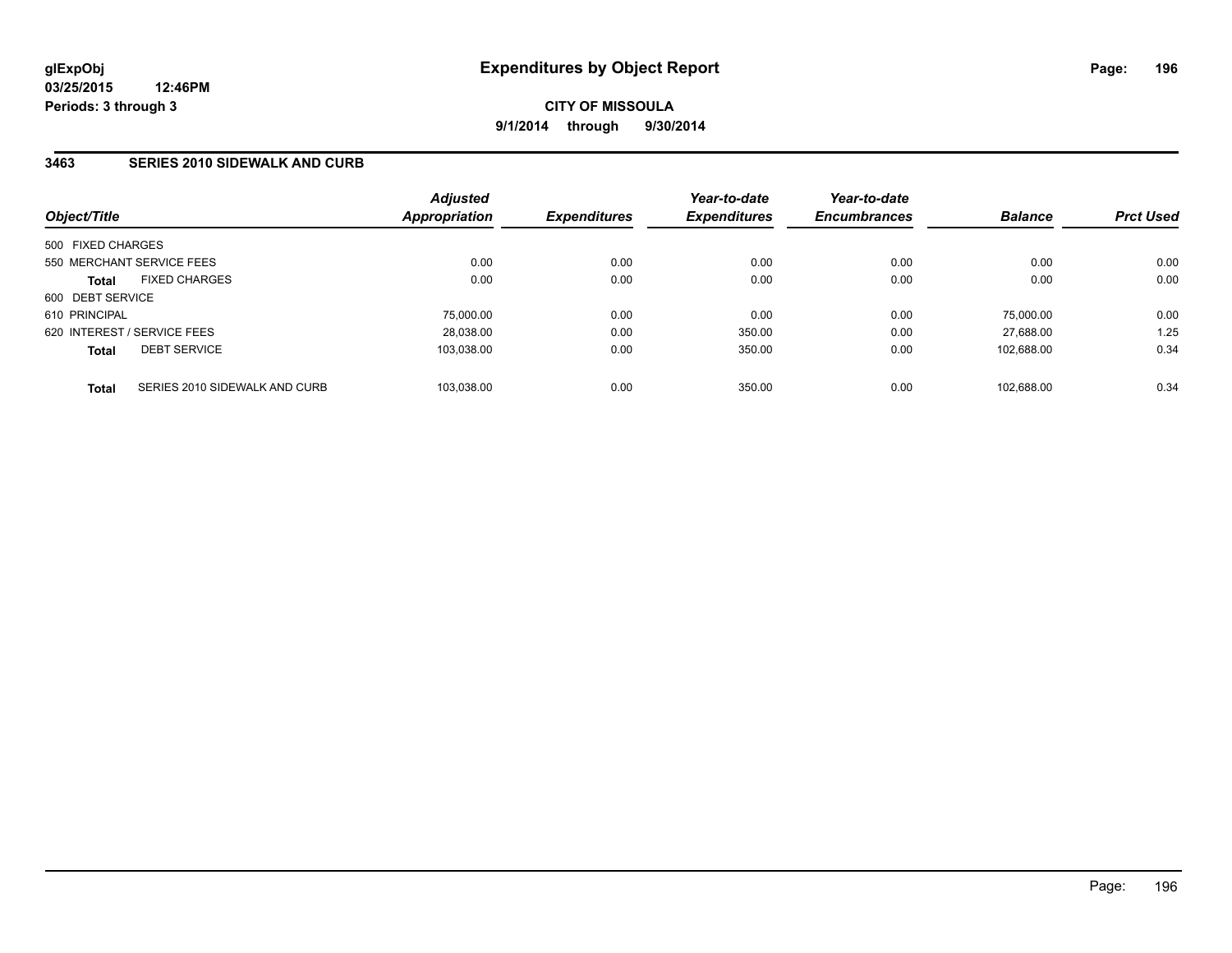#### **3464 FY12 S/C DEBT SERVICE**

| Object/Title                        | <b>Adjusted</b><br>Appropriation | <b>Expenditures</b> | Year-to-date<br><b>Expenditures</b> | Year-to-date<br><b>Encumbrances</b> | <b>Balance</b> | <b>Prct Used</b> |
|-------------------------------------|----------------------------------|---------------------|-------------------------------------|-------------------------------------|----------------|------------------|
| 600 DEBT SERVICE                    |                                  |                     |                                     |                                     |                |                  |
| 610 PRINCIPAL                       | 50,000.00                        | 0.00                | 0.00                                | 0.00                                | 50,000.00      | 0.00             |
| 620 INTEREST / SERVICE FEES         | 22,560.00                        | 0.00                | 350.00                              | 0.00                                | 22.210.00      | 1.55             |
| <b>DEBT SERVICE</b><br><b>Total</b> | 72,560.00                        | 0.00                | 350.00                              | 0.00                                | 72.210.00      | 0.48             |
| NON-DEPARTMENTAL<br><b>Total</b>    | 72,560.00                        | 0.00                | 350.00                              | 0.00                                | 72.210.00      | 0.48             |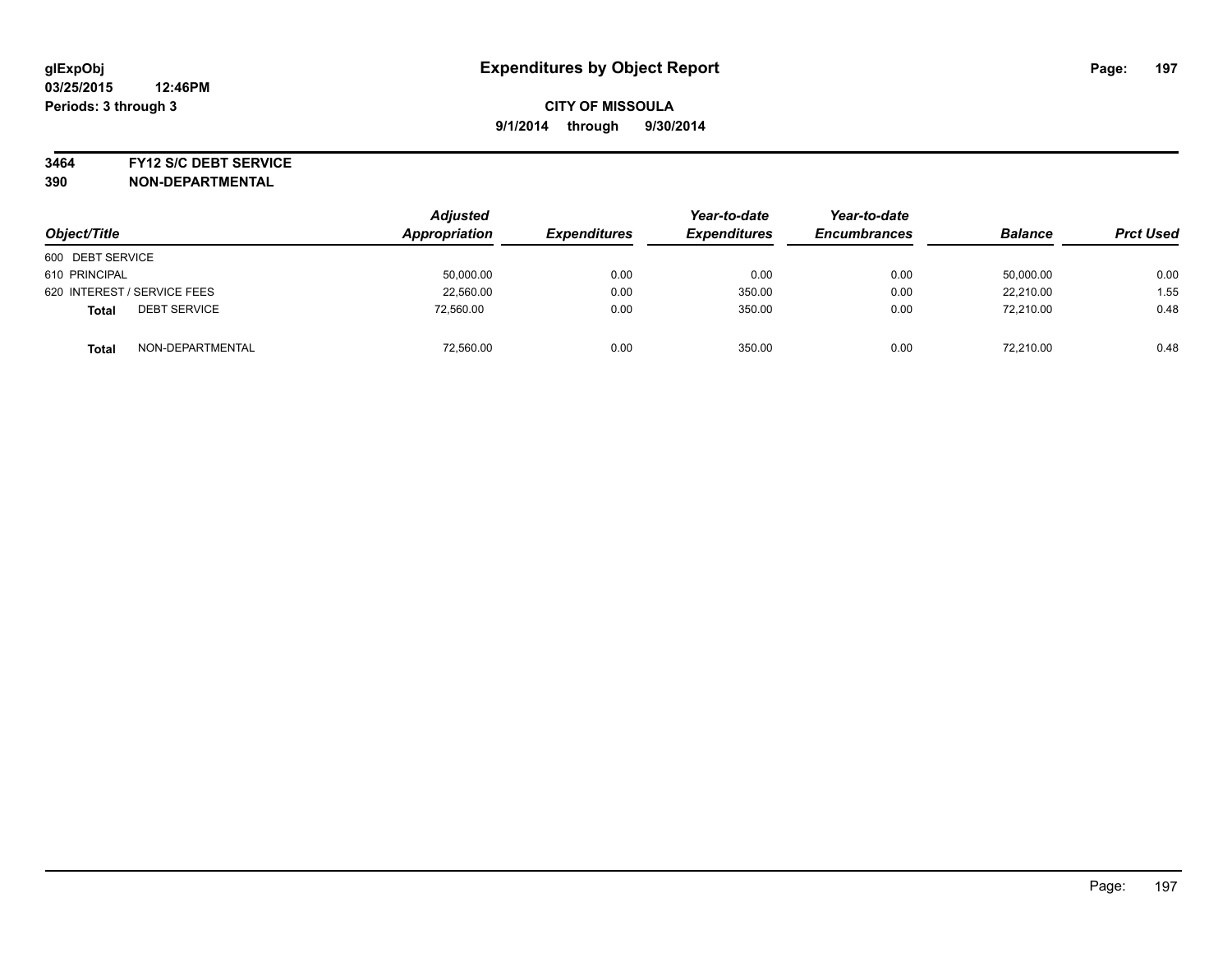## **3464 FY12 S/C DEBT SERVICE**

| Object/Title                   | <b>Adjusted</b><br>Appropriation | <b>Expenditures</b> | Year-to-date<br><b>Expenditures</b> | Year-to-date<br><b>Encumbrances</b> | <b>Balance</b> | <b>Prct Used</b> |
|--------------------------------|----------------------------------|---------------------|-------------------------------------|-------------------------------------|----------------|------------------|
| 600 DEBT SERVICE               |                                  |                     |                                     |                                     |                |                  |
| 610 PRINCIPAL                  | 50,000.00                        | 0.00                | 0.00                                | 0.00                                | 50,000.00      | 0.00             |
| 620 INTEREST / SERVICE FEES    | 22,560.00                        | 0.00                | 350.00                              | 0.00                                | 22.210.00      | 1.55             |
| <b>DEBT SERVICE</b><br>Total   | 72,560.00                        | 0.00                | 350.00                              | 0.00                                | 72,210.00      | 0.48             |
| FY12 S/C DEBT SERVICE<br>Total | 72,560.00                        | 0.00                | 350.00                              | 0.00                                | 72,210.00      | 0.48             |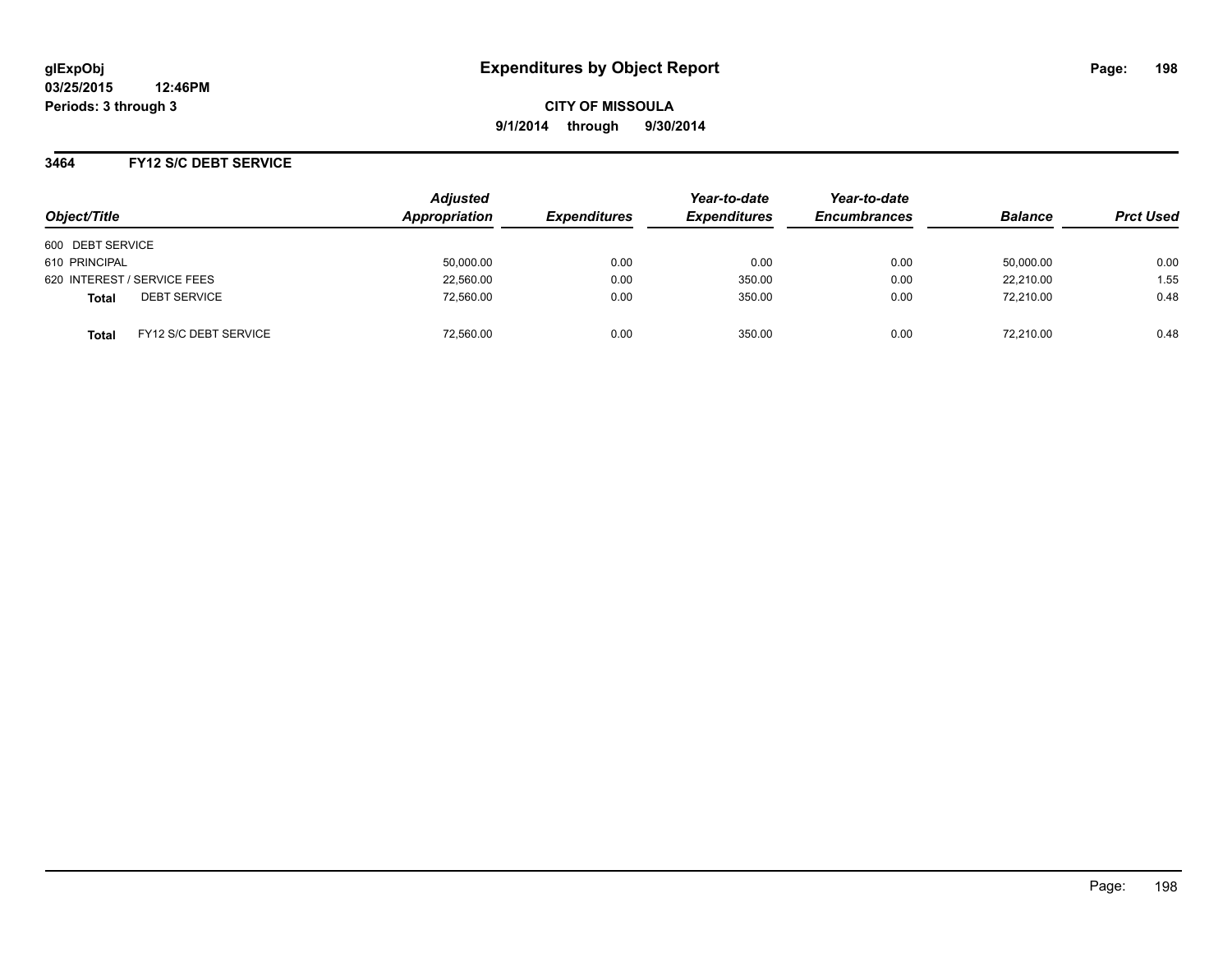#### **3465 FY13 SIDEWALK/CURB DEBT SERVICE**

| Object/Title                        | <b>Adjusted</b><br>Appropriation | <b>Expenditures</b> | Year-to-date<br><b>Expenditures</b> | Year-to-date<br><b>Encumbrances</b> | <b>Balance</b> | <b>Prct Used</b> |
|-------------------------------------|----------------------------------|---------------------|-------------------------------------|-------------------------------------|----------------|------------------|
| 600 DEBT SERVICE                    |                                  |                     |                                     |                                     |                |                  |
| 610 PRINCIPAL                       | 29,000.00                        | 0.00                | 0.00                                | 0.00                                | 29,000.00      | 0.00             |
| 620 INTEREST / SERVICE FEES         | 11.976.00                        | 0.00                | 0.00                                | 0.00                                | 11.976.00      | 0.00             |
| <b>DEBT SERVICE</b><br><b>Total</b> | 40,976.00                        | 0.00                | 0.00                                | 0.00                                | 40,976.00      | 0.00             |
| NON-DEPARTMENTAL<br><b>Total</b>    | 40,976.00                        | 0.00                | 0.00                                | 0.00                                | 40.976.00      | 0.00             |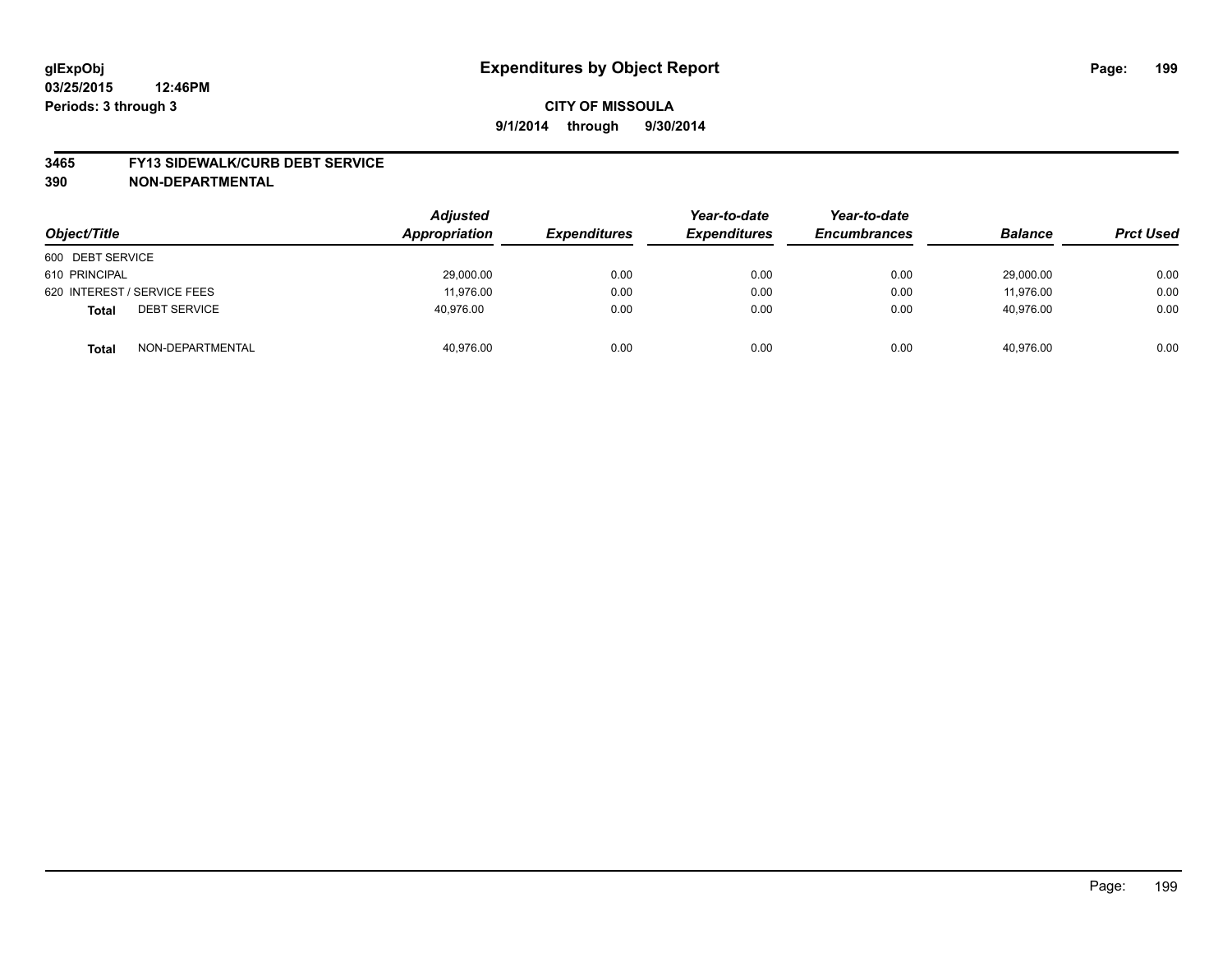**03/25/2015 12:46PM Periods: 3 through 3**

**CITY OF MISSOULA 9/1/2014 through 9/30/2014**

## **3465 FY13 SIDEWALK/CURB DEBT SERVICE**

| Object/Title     |                                 | <b>Adjusted</b><br>Appropriation | <b>Expenditures</b> | Year-to-date<br><b>Expenditures</b> | Year-to-date<br><b>Encumbrances</b> | <b>Balance</b> | <b>Prct Used</b> |
|------------------|---------------------------------|----------------------------------|---------------------|-------------------------------------|-------------------------------------|----------------|------------------|
| 600 DEBT SERVICE |                                 |                                  |                     |                                     |                                     |                |                  |
| 610 PRINCIPAL    |                                 | 29,000.00                        | 0.00                | 0.00                                | 0.00                                | 29.000.00      | 0.00             |
|                  | 620 INTEREST / SERVICE FEES     | 11.976.00                        | 0.00                | 0.00                                | 0.00                                | 11,976.00      | 0.00             |
| <b>Total</b>     | <b>DEBT SERVICE</b>             | 40,976.00                        | 0.00                | 0.00                                | 0.00                                | 40.976.00      | 0.00             |
| <b>Total</b>     | FY13 SIDEWALK/CURB DEBT SERVICE | 40.976.00                        | 0.00                | 0.00                                | 0.00                                | 40.976.00      | 0.00             |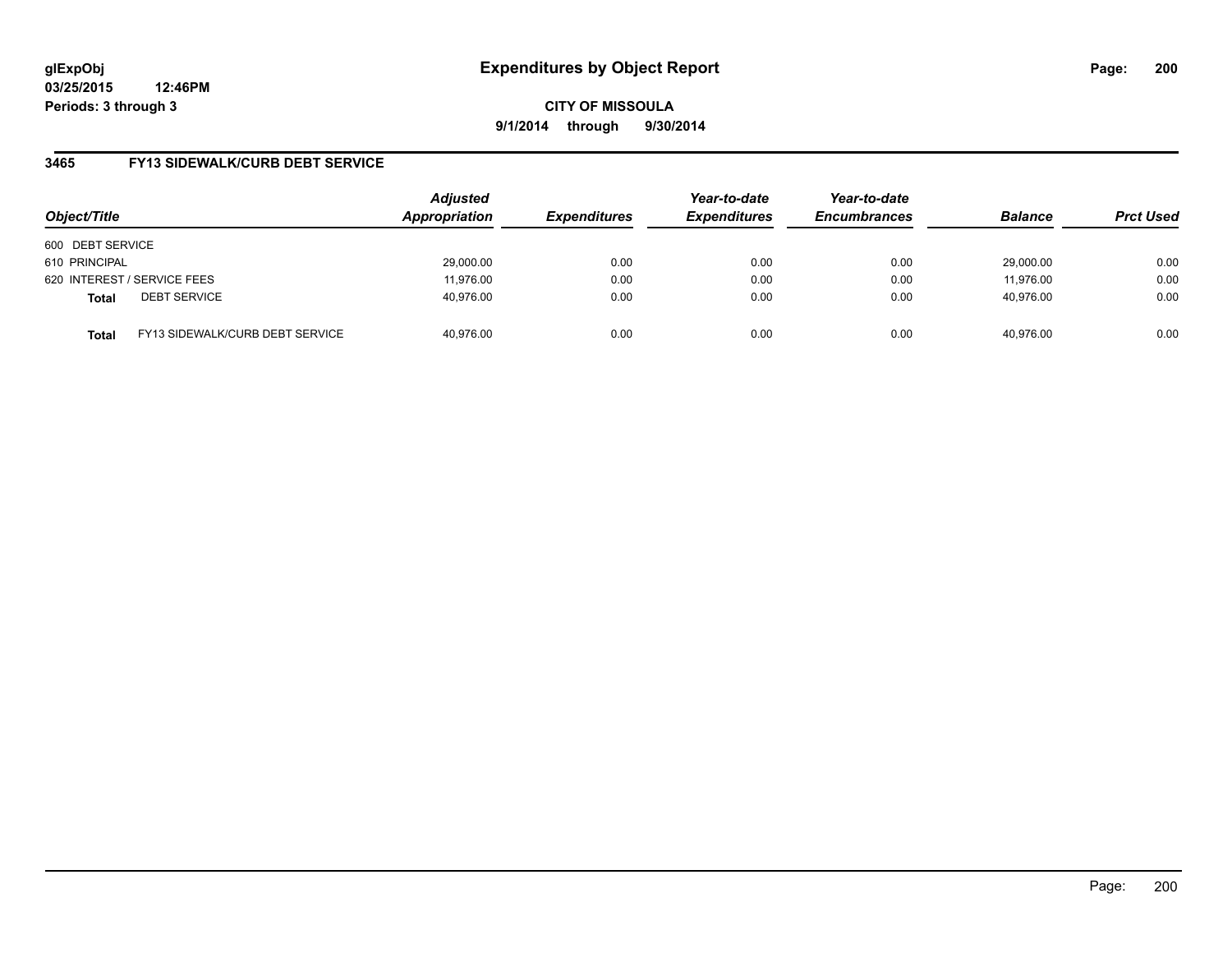#### **3491 SID 491 DEBT SERVICE FUND**

| Object/Title                 | <b>Adjusted</b><br>Appropriation | <b>Expenditures</b> | Year-to-date<br><b>Expenditures</b> | Year-to-date<br><b>Encumbrances</b> | <b>Balance</b> | <b>Prct Used</b> |
|------------------------------|----------------------------------|---------------------|-------------------------------------|-------------------------------------|----------------|------------------|
| 600 DEBT SERVICE             |                                  |                     |                                     |                                     |                |                  |
| 620 INTEREST / SERVICE FEES  | 0.00                             | 0.00                | 0.00                                | 0.00                                | 0.00           | 0.00             |
| <b>DEBT SERVICE</b><br>Total | 0.00                             | 0.00                | 0.00                                | 0.00                                | 0.00           | 0.00             |
| NON-DEPARTMENTAL<br>Total    | 0.00                             | 0.00                | 0.00                                | 0.00                                | 0.00           | 0.00             |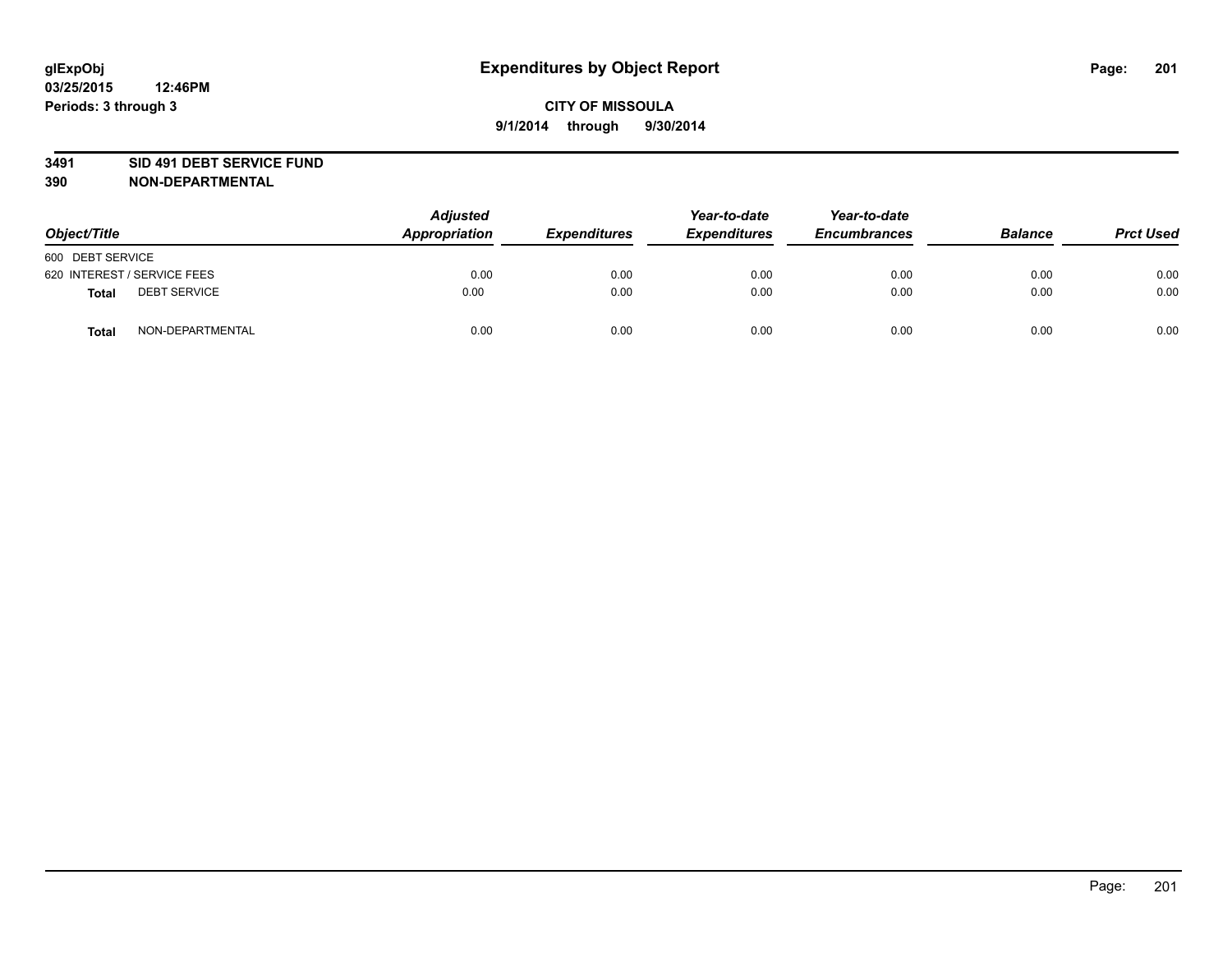## **3491 SID 491 DEBT SERVICE FUND**

| Object/Title                              | <b>Adjusted</b><br>Appropriation | <b>Expenditures</b> | Year-to-date<br><b>Expenditures</b> | Year-to-date<br><b>Encumbrances</b> | <b>Balance</b> | <b>Prct Used</b> |
|-------------------------------------------|----------------------------------|---------------------|-------------------------------------|-------------------------------------|----------------|------------------|
| 600 DEBT SERVICE                          |                                  |                     |                                     |                                     |                |                  |
| 620 INTEREST / SERVICE FEES               | 0.00                             | 0.00                | 0.00                                | 0.00                                | 0.00           | 0.00             |
| <b>DEBT SERVICE</b><br><b>Total</b>       | 0.00                             | 0.00                | 0.00                                | 0.00                                | 0.00           | 0.00             |
| SID 491 DEBT SERVICE FUND<br><b>Total</b> | 0.00                             | 0.00                | 0.00                                | 0.00                                | 0.00           | 0.00             |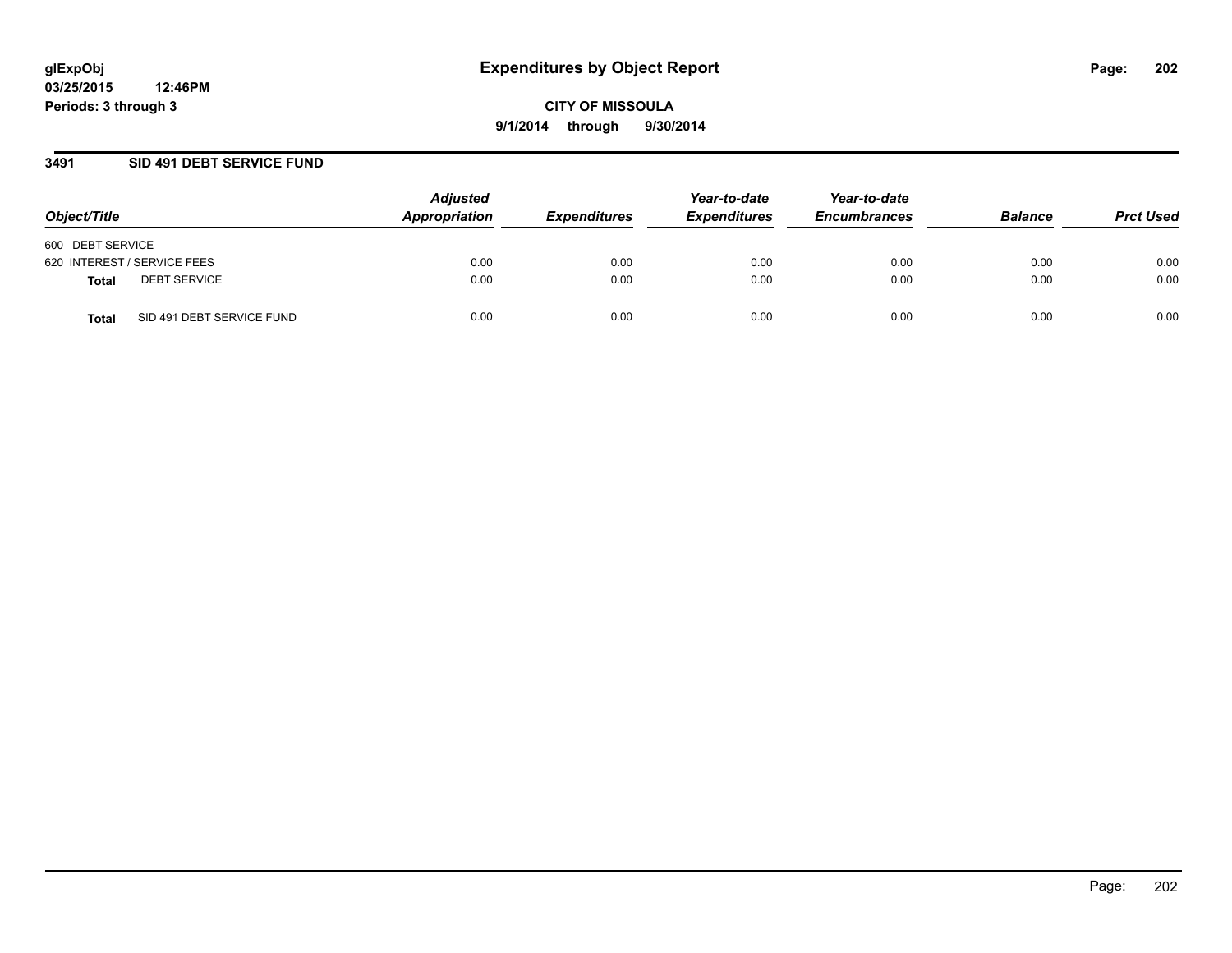#### **3495 SID 495 DEBT SERVICE FUND**

| Object/Title                     | <b>Adjusted</b><br>Appropriation | <b>Expenditures</b> | Year-to-date<br><b>Expenditures</b> | Year-to-date<br><b>Encumbrances</b> | <b>Balance</b> | <b>Prct Used</b> |
|----------------------------------|----------------------------------|---------------------|-------------------------------------|-------------------------------------|----------------|------------------|
| 800 OTHER OBJECTS                |                                  |                     |                                     |                                     |                |                  |
| 820 TRANSFERS TO OTHER FUNDS     | 0.00                             | 0.00                | 0.00                                | 0.00                                | 0.00           | 0.00             |
| OTHER OBJECTS<br><b>Total</b>    | 0.00                             | 0.00                | 0.00                                | 0.00                                | 0.00           | 0.00             |
| NON-DEPARTMENTAL<br><b>Total</b> | 0.00                             | 0.00                | 0.00                                | 0.00                                | 0.00           | 0.00             |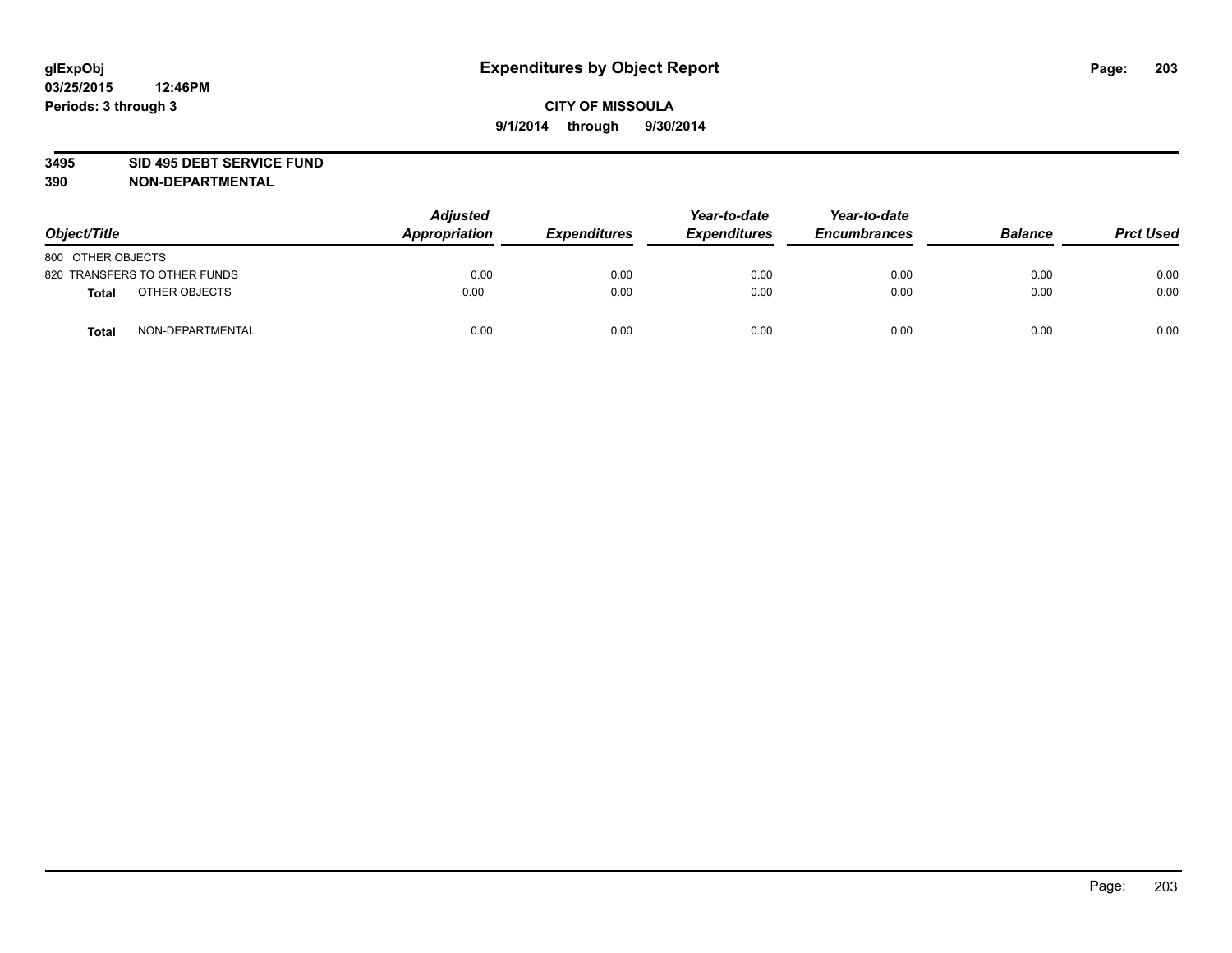## **3495 SID 495 DEBT SERVICE FUND**

| Object/Title                              | <b>Adjusted</b><br>Appropriation | <b>Expenditures</b> | Year-to-date<br><b>Expenditures</b> | Year-to-date<br><b>Encumbrances</b> | <b>Balance</b> | <b>Prct Used</b> |
|-------------------------------------------|----------------------------------|---------------------|-------------------------------------|-------------------------------------|----------------|------------------|
| 800 OTHER OBJECTS                         |                                  |                     |                                     |                                     |                |                  |
| 820 TRANSFERS TO OTHER FUNDS              | 0.00                             | 0.00                | 0.00                                | 0.00                                | 0.00           | 0.00             |
| OTHER OBJECTS<br><b>Total</b>             | 0.00                             | 0.00                | 0.00                                | 0.00                                | 0.00           | 0.00             |
| SID 495 DEBT SERVICE FUND<br><b>Total</b> | 0.00                             | 0.00                | 0.00                                | 0.00                                | 0.00           | 0.00             |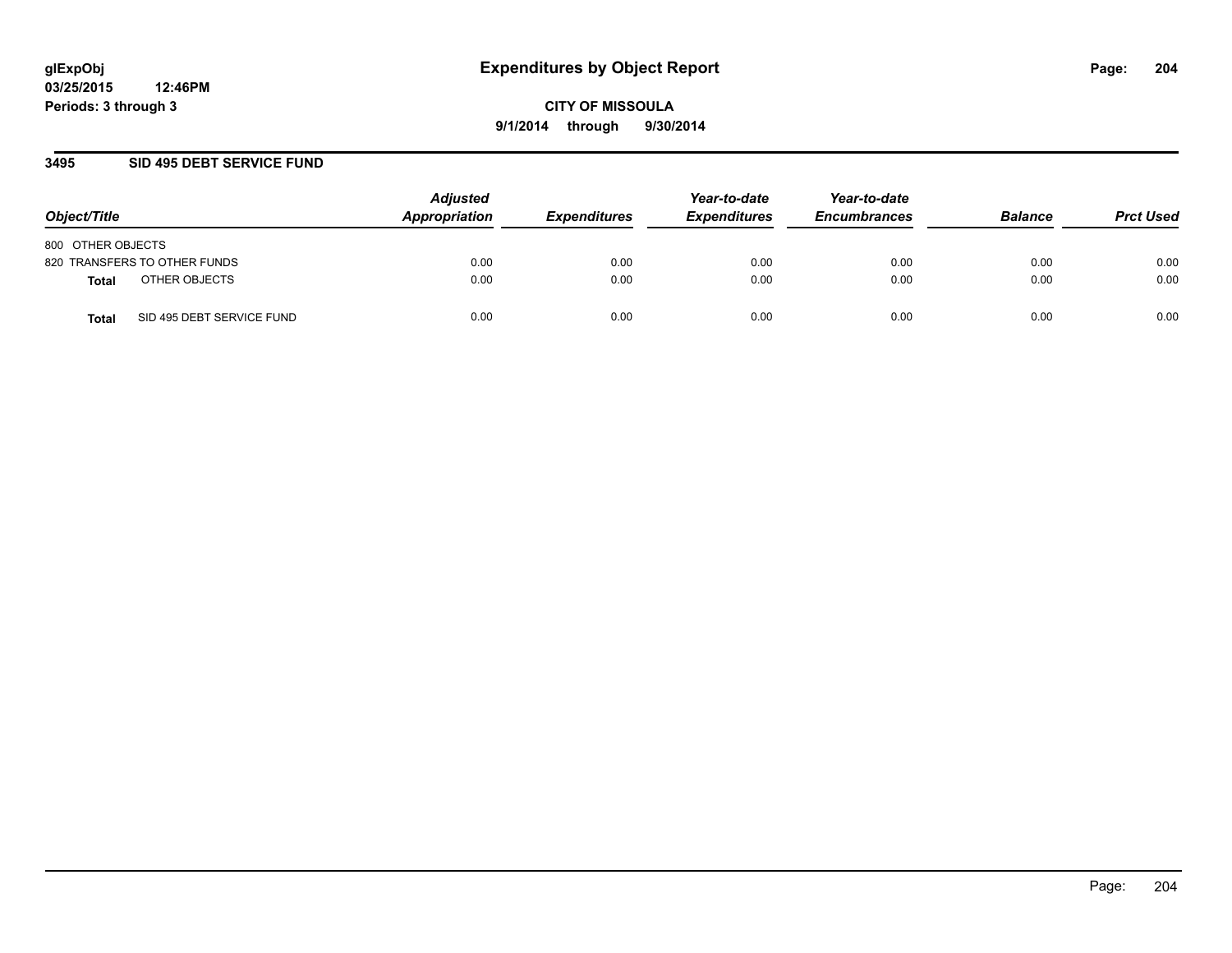#### **3497 SID 497 DEBT SERVICE FUND**

|                                     | <b>Adjusted</b>      |                     | Year-to-date        | Year-to-date        |                |                  |
|-------------------------------------|----------------------|---------------------|---------------------|---------------------|----------------|------------------|
| Object/Title                        | <b>Appropriation</b> | <b>Expenditures</b> | <b>Expenditures</b> | <b>Encumbrances</b> | <b>Balance</b> | <b>Prct Used</b> |
| 600 DEBT SERVICE                    |                      |                     |                     |                     |                |                  |
| 620 INTEREST / SERVICE FEES         | 0.00                 | 0.00                | 0.00                | 0.00                | 0.00           | 0.00             |
| <b>DEBT SERVICE</b><br><b>Total</b> | 0.00                 | 0.00                | 0.00                | 0.00                | 0.00           | 0.00             |
| 800 OTHER OBJECTS                   |                      |                     |                     |                     |                |                  |
| 800 OTHER OBJECTS                   | 0.00                 | 0.00                | 0.00                | 0.00                | 0.00           | 0.00             |
| 820 TRANSFERS TO OTHER FUNDS        | 0.00                 | 0.00                | 0.00                | 0.00                | 0.00           | 0.00             |
| OTHER OBJECTS<br><b>Total</b>       | 0.00                 | 0.00                | 0.00                | 0.00                | 0.00           | 0.00             |
| NON-DEPARTMENTAL<br>Total           | 0.00                 | 0.00                | 0.00                | 0.00                | 0.00           | 0.00             |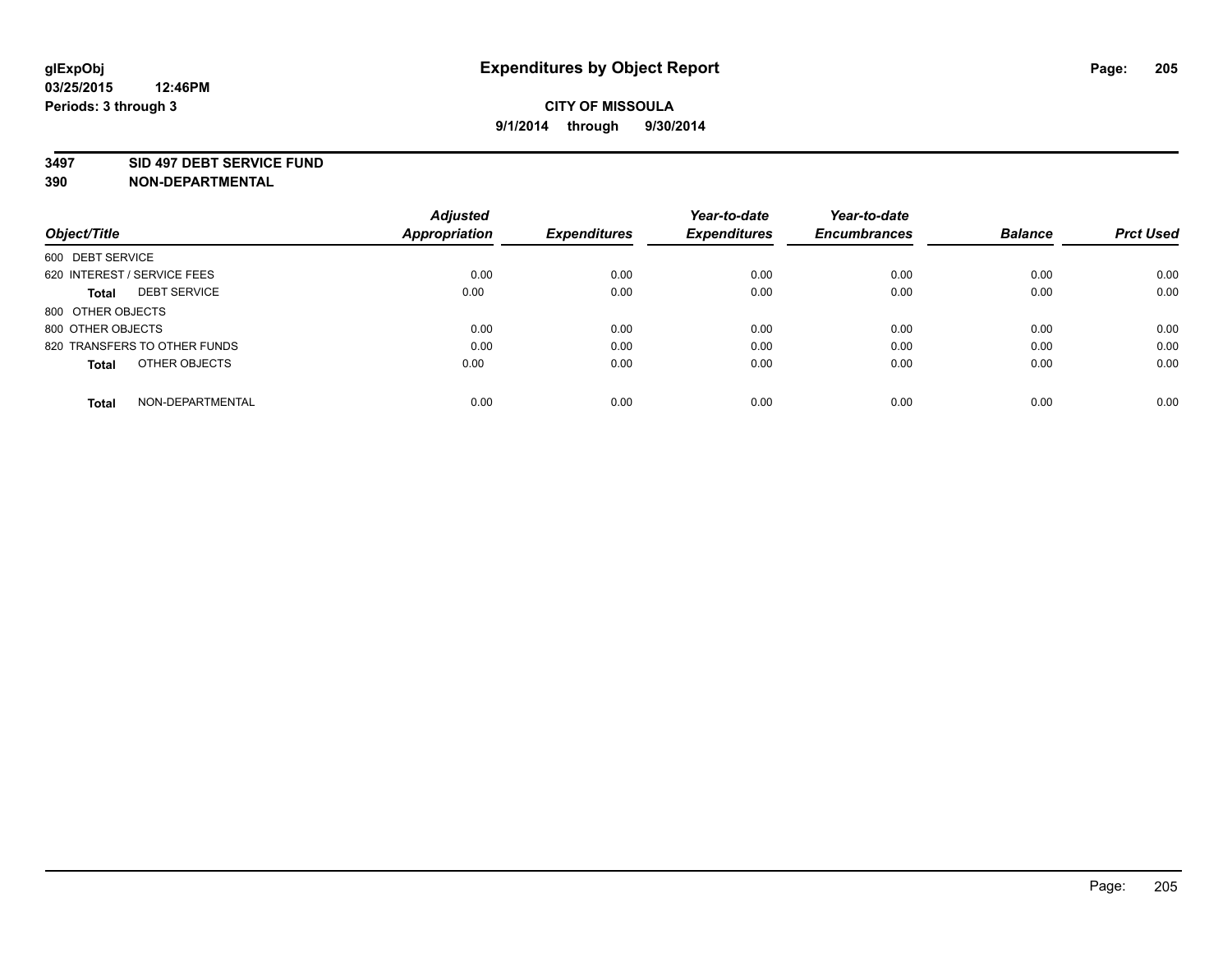## **3497 SID 497 DEBT SERVICE FUND**

| Object/Title                              | <b>Adjusted</b><br><b>Appropriation</b> | <b>Expenditures</b> | Year-to-date<br><b>Expenditures</b> | Year-to-date<br><b>Encumbrances</b> | <b>Balance</b> | <b>Prct Used</b> |
|-------------------------------------------|-----------------------------------------|---------------------|-------------------------------------|-------------------------------------|----------------|------------------|
| 600 DEBT SERVICE                          |                                         |                     |                                     |                                     |                |                  |
| 620 INTEREST / SERVICE FEES               | 0.00                                    | 0.00                | 0.00                                | 0.00                                | 0.00           | 0.00             |
| <b>DEBT SERVICE</b><br>Total              | 0.00                                    | 0.00                | 0.00                                | 0.00                                | 0.00           | 0.00             |
| 800 OTHER OBJECTS                         |                                         |                     |                                     |                                     |                |                  |
| 800 OTHER OBJECTS                         | 0.00                                    | 0.00                | 0.00                                | 0.00                                | 0.00           | 0.00             |
| 820 TRANSFERS TO OTHER FUNDS              | 0.00                                    | 0.00                | 0.00                                | 0.00                                | 0.00           | 0.00             |
| OTHER OBJECTS<br><b>Total</b>             | 0.00                                    | 0.00                | 0.00                                | 0.00                                | 0.00           | 0.00             |
| SID 497 DEBT SERVICE FUND<br><b>Total</b> | 0.00                                    | 0.00                | 0.00                                | 0.00                                | 0.00           | 0.00             |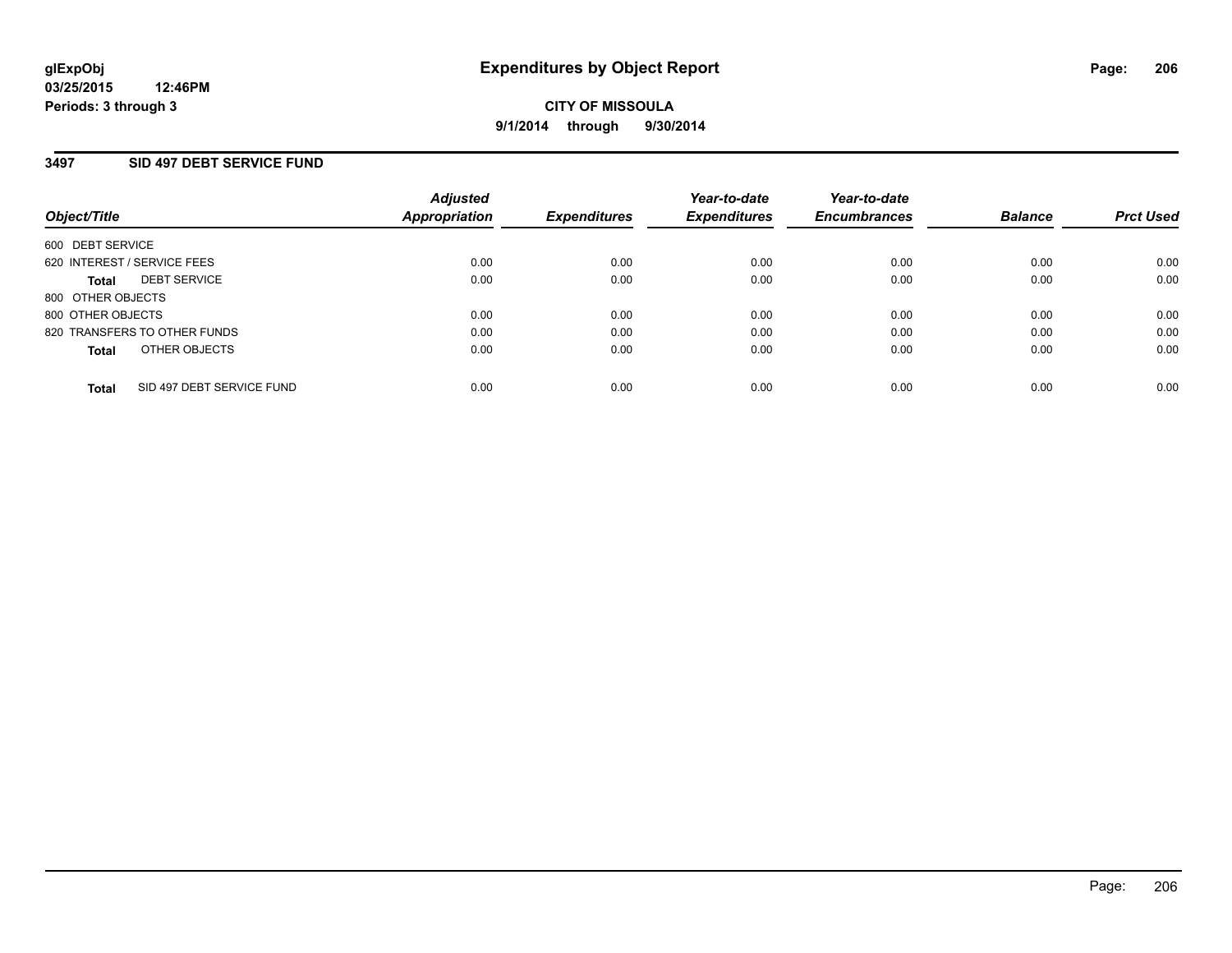#### **3498 SID 498 DEBT SERVICE FUND**

| Object/Title                        | <b>Adjusted</b><br>Appropriation | <b>Expenditures</b> | Year-to-date<br><b>Expenditures</b> | Year-to-date<br><b>Encumbrances</b> | <b>Balance</b> | <b>Prct Used</b> |
|-------------------------------------|----------------------------------|---------------------|-------------------------------------|-------------------------------------|----------------|------------------|
| 600 DEBT SERVICE                    |                                  |                     |                                     |                                     |                |                  |
| 610 PRINCIPAL                       | 0.00                             | 0.00                | 0.00                                | 0.00                                | 0.00           | 0.00             |
| 620 INTEREST / SERVICE FEES         | 0.00                             | 0.00                | 0.00                                | 0.00                                | 0.00           | 0.00             |
| <b>DEBT SERVICE</b><br><b>Total</b> | 0.00                             | 0.00                | 0.00                                | 0.00                                | 0.00           | 0.00             |
| NON-DEPARTMENTAL<br><b>Total</b>    | 0.00                             | 0.00                | 0.00                                | 0.00                                | 0.00           | 0.00             |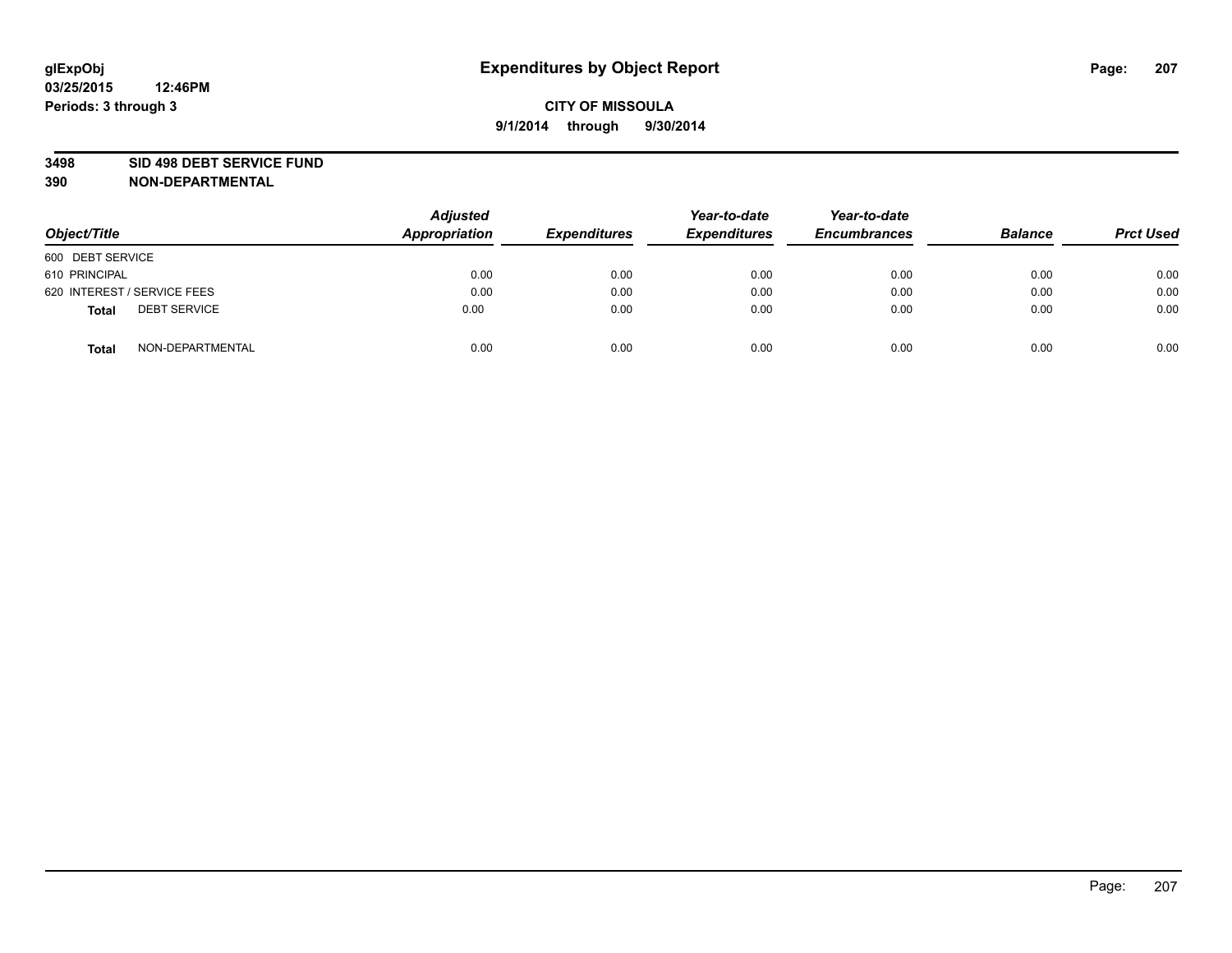## **3498 SID 498 DEBT SERVICE FUND**

| Object/Title                              | <b>Adjusted</b><br>Appropriation | <b>Expenditures</b> | Year-to-date<br><b>Expenditures</b> | Year-to-date<br><b>Encumbrances</b> | <b>Balance</b> | <b>Prct Used</b> |
|-------------------------------------------|----------------------------------|---------------------|-------------------------------------|-------------------------------------|----------------|------------------|
| 600 DEBT SERVICE                          |                                  |                     |                                     |                                     |                |                  |
| 610 PRINCIPAL                             | 0.00                             | 0.00                | 0.00                                | 0.00                                | 0.00           | 0.00             |
| 620 INTEREST / SERVICE FEES               | 0.00                             | 0.00                | 0.00                                | 0.00                                | 0.00           | 0.00             |
| <b>DEBT SERVICE</b><br><b>Total</b>       | 0.00                             | 0.00                | 0.00                                | 0.00                                | 0.00           | 0.00             |
| SID 498 DEBT SERVICE FUND<br><b>Total</b> | 0.00                             | 0.00                | 0.00                                | 0.00                                | 0.00           | 0.00             |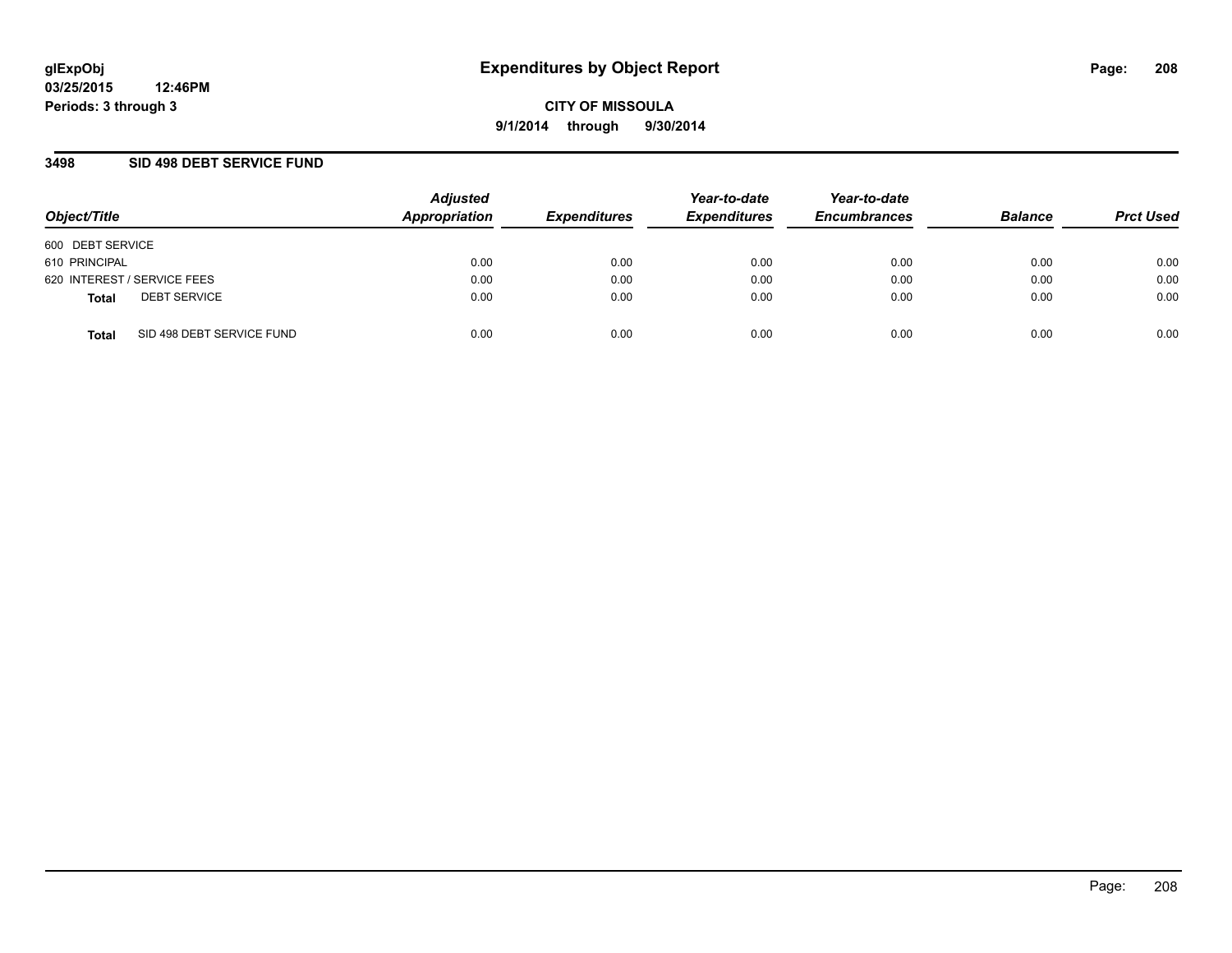#### **3500 SID 500 DEBT SERVICE FUND**

| Object/Title                        | <b>Adjusted</b><br><b>Appropriation</b> | <b>Expenditures</b> | Year-to-date<br><b>Expenditures</b> | Year-to-date<br><b>Encumbrances</b> | <b>Balance</b> | <b>Prct Used</b> |
|-------------------------------------|-----------------------------------------|---------------------|-------------------------------------|-------------------------------------|----------------|------------------|
| 600 DEBT SERVICE                    |                                         |                     |                                     |                                     |                |                  |
| 620 INTEREST / SERVICE FEES         | 0.00                                    | 0.00                | 0.00                                | 0.00                                | 0.00           | 0.00             |
| <b>DEBT SERVICE</b><br><b>Total</b> | 0.00                                    | 0.00                | 0.00                                | 0.00                                | 0.00           | 0.00             |
| 800 OTHER OBJECTS                   |                                         |                     |                                     |                                     |                |                  |
| 820 TRANSFERS TO OTHER FUNDS        | 0.00                                    | 0.00                | 0.00                                | 0.00                                | 0.00           | 0.00             |
| OTHER OBJECTS<br><b>Total</b>       | 0.00                                    | 0.00                | 0.00                                | 0.00                                | 0.00           | 0.00             |
| NON-DEPARTMENTAL<br><b>Total</b>    | 0.00                                    | 0.00                | 0.00                                | 0.00                                | 0.00           | 0.00             |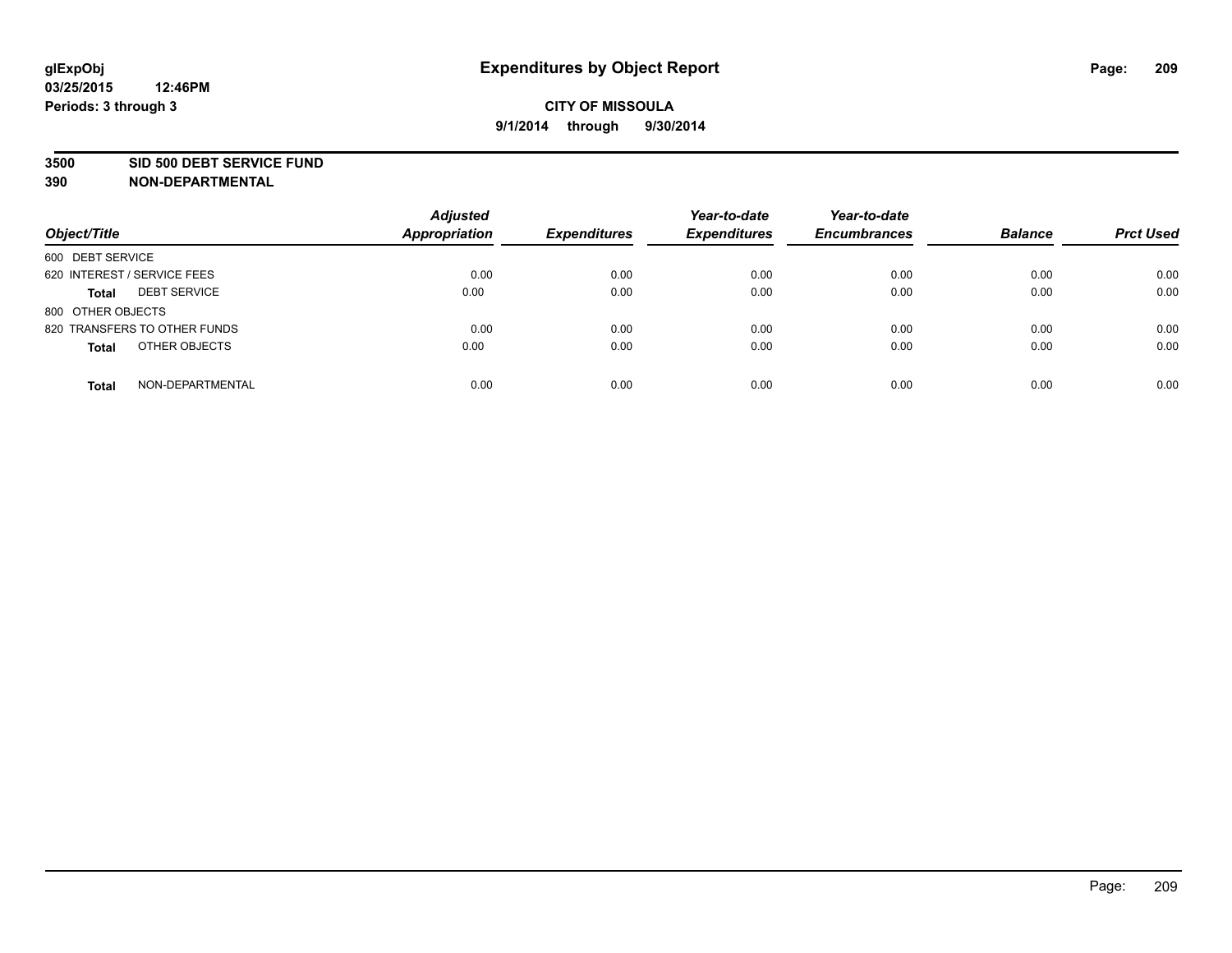## **3500 SID 500 DEBT SERVICE FUND**

| Object/Title                |                              | <b>Adjusted</b><br><b>Appropriation</b> | <b>Expenditures</b> | Year-to-date<br><b>Expenditures</b> | Year-to-date<br><b>Encumbrances</b> | <b>Balance</b> | <b>Prct Used</b> |
|-----------------------------|------------------------------|-----------------------------------------|---------------------|-------------------------------------|-------------------------------------|----------------|------------------|
| 600 DEBT SERVICE            |                              |                                         |                     |                                     |                                     |                |                  |
| 620 INTEREST / SERVICE FEES |                              | 0.00                                    | 0.00                | 0.00                                | 0.00                                | 0.00           | 0.00             |
| <b>Total</b>                | <b>DEBT SERVICE</b>          | 0.00                                    | 0.00                | 0.00                                | 0.00                                | 0.00           | 0.00             |
| 800 OTHER OBJECTS           |                              |                                         |                     |                                     |                                     |                |                  |
|                             | 820 TRANSFERS TO OTHER FUNDS | 0.00                                    | 0.00                | 0.00                                | 0.00                                | 0.00           | 0.00             |
| <b>Total</b>                | OTHER OBJECTS                | 0.00                                    | 0.00                | 0.00                                | 0.00                                | 0.00           | 0.00             |
| <b>Total</b>                | SID 500 DEBT SERVICE FUND    | 0.00                                    | 0.00                | 0.00                                | 0.00                                | 0.00           | 0.00             |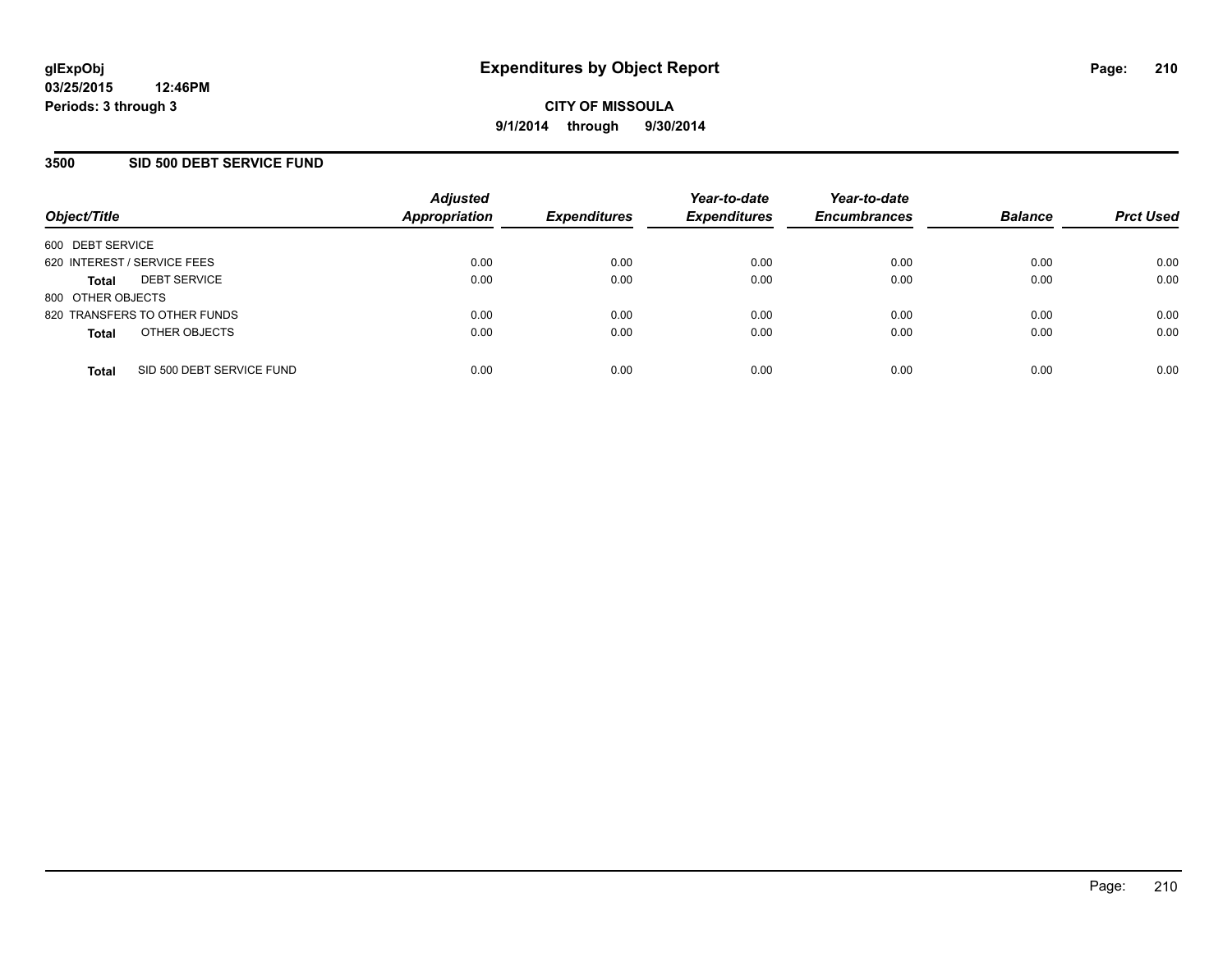#### **3501 SID 501 DEBT SERVICE FUND**

| Object/Title                        | <b>Adjusted</b><br><b>Appropriation</b> | <b>Expenditures</b> | Year-to-date<br><b>Expenditures</b> | Year-to-date<br><b>Encumbrances</b> | <b>Balance</b> | <b>Prct Used</b> |
|-------------------------------------|-----------------------------------------|---------------------|-------------------------------------|-------------------------------------|----------------|------------------|
| 600 DEBT SERVICE                    |                                         |                     |                                     |                                     |                |                  |
| 610 PRINCIPAL                       | 0.00                                    | 0.00                | 0.00                                | 0.00                                | 0.00           | 0.00             |
| 620 INTEREST / SERVICE FEES         | 0.00                                    | 0.00                | 0.00                                | 0.00                                | 0.00           | 0.00             |
| <b>DEBT SERVICE</b><br><b>Total</b> | 0.00                                    | 0.00                | 0.00                                | 0.00                                | 0.00           | 0.00             |
| NON-DEPARTMENTAL<br><b>Total</b>    | 0.00                                    | 0.00                | 0.00                                | 0.00                                | 0.00           | 0.00             |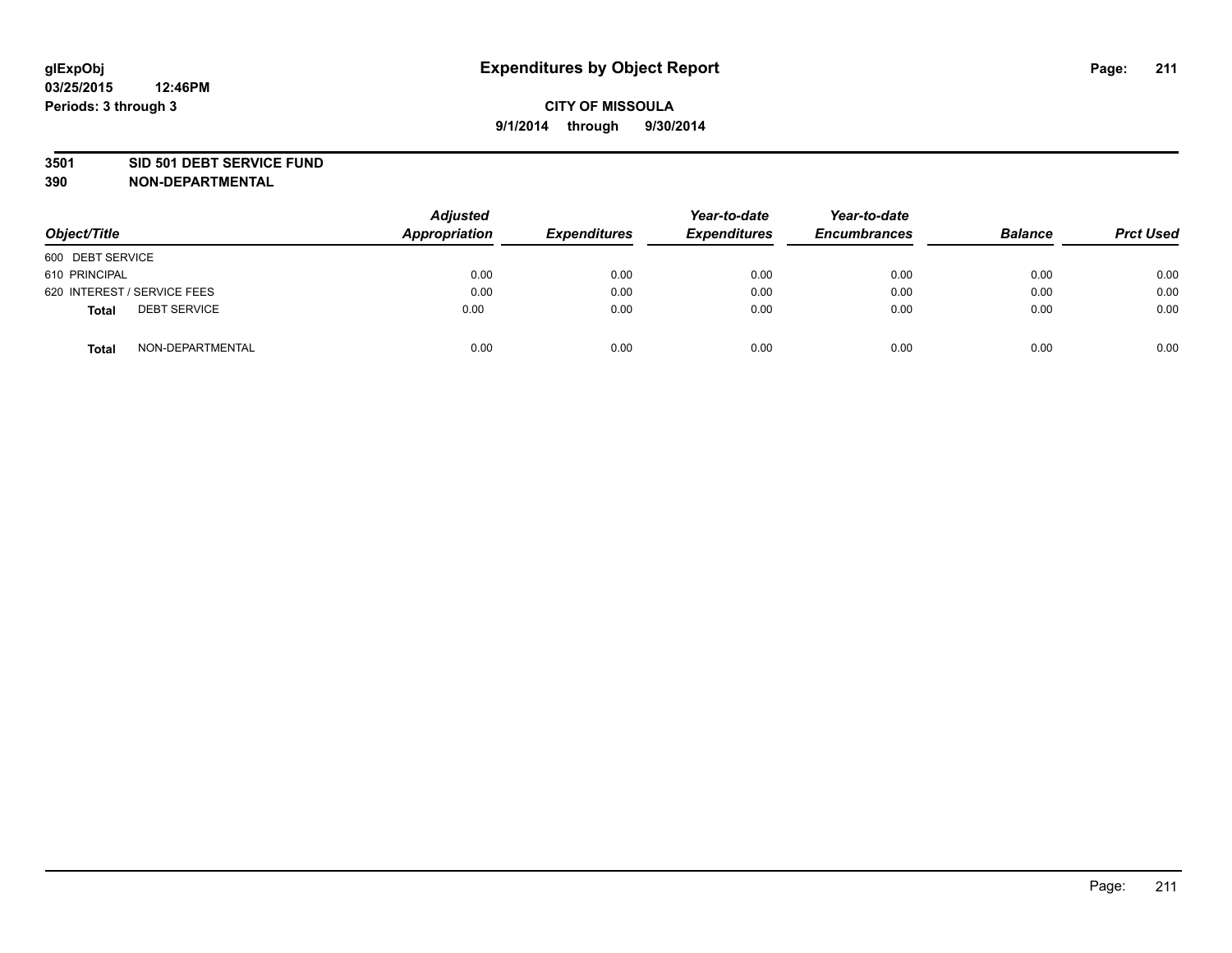## **3501 SID 501 DEBT SERVICE FUND**

| Object/Title     |                             | <b>Adjusted</b><br>Appropriation | <b>Expenditures</b> | Year-to-date<br><b>Expenditures</b> | Year-to-date<br><b>Encumbrances</b> | <b>Balance</b> | <b>Prct Used</b> |
|------------------|-----------------------------|----------------------------------|---------------------|-------------------------------------|-------------------------------------|----------------|------------------|
| 600 DEBT SERVICE |                             |                                  |                     |                                     |                                     |                |                  |
| 610 PRINCIPAL    |                             | 0.00                             | 0.00                | 0.00                                | 0.00                                | 0.00           | 0.00             |
|                  | 620 INTEREST / SERVICE FEES | 0.00                             | 0.00                | 0.00                                | 0.00                                | 0.00           | 0.00             |
| <b>Total</b>     | <b>DEBT SERVICE</b>         | 0.00                             | 0.00                | 0.00                                | 0.00                                | 0.00           | 0.00             |
| <b>Total</b>     | SID 501 DEBT SERVICE FUND   | 0.00                             | 0.00                | 0.00                                | 0.00                                | 0.00           | 0.00             |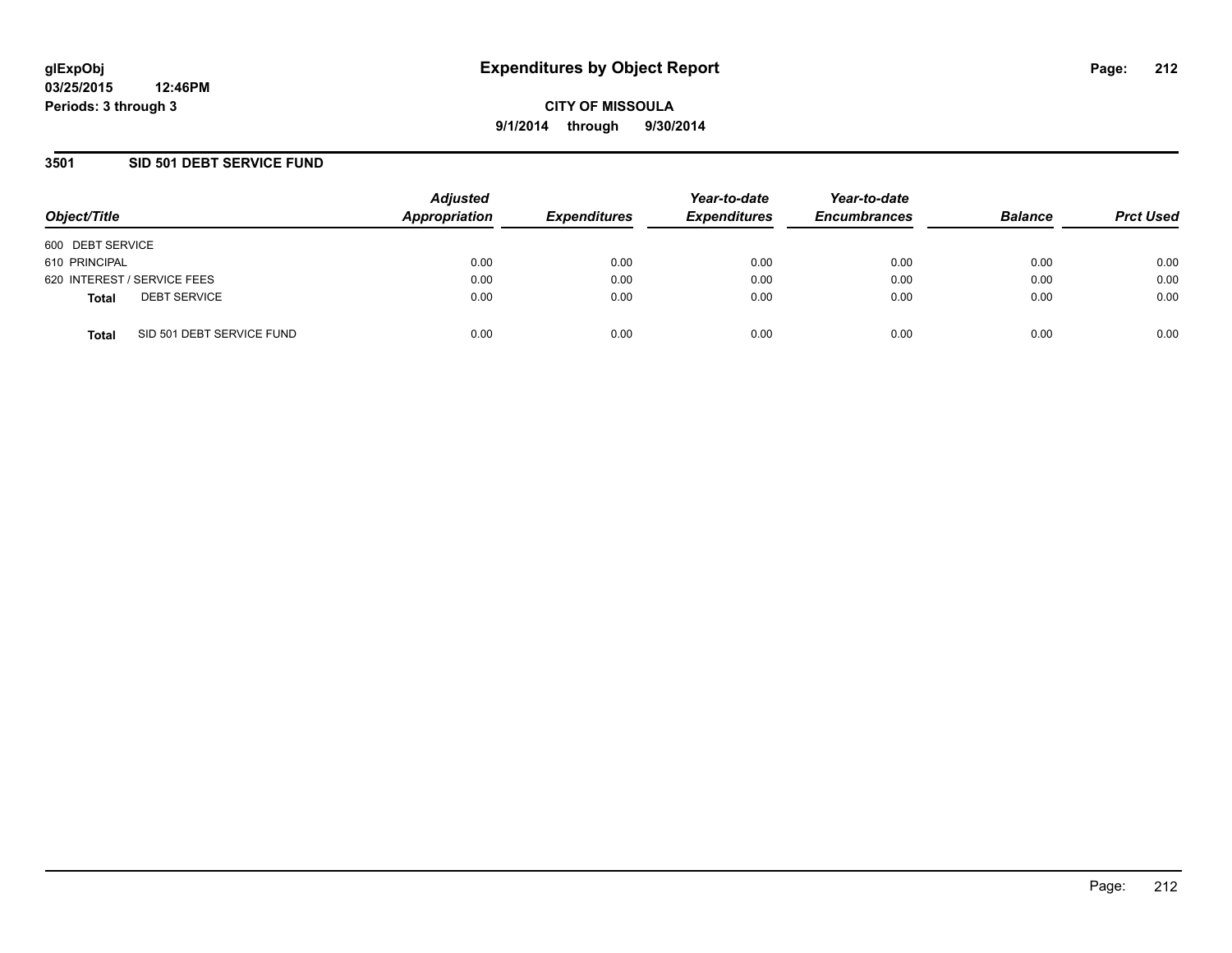#### **3503 SID 503 DEBT SERVICE FUND**

| Object/Title                        | <b>Adjusted</b><br>Appropriation | <b>Expenditures</b> | Year-to-date<br><b>Expenditures</b> | Year-to-date<br><b>Encumbrances</b> | <b>Balance</b> | <b>Prct Used</b> |
|-------------------------------------|----------------------------------|---------------------|-------------------------------------|-------------------------------------|----------------|------------------|
| 600 DEBT SERVICE                    |                                  |                     |                                     |                                     |                |                  |
| 610 PRINCIPAL                       | 0.00                             | 0.00                | 0.00                                | 0.00                                | 0.00           | 0.00             |
| 620 INTEREST / SERVICE FEES         | 0.00                             | 0.00                | 0.00                                | 0.00                                | 0.00           | 0.00             |
| <b>DEBT SERVICE</b><br><b>Total</b> | 0.00                             | 0.00                | 0.00                                | 0.00                                | 0.00           | 0.00             |
| NON-DEPARTMENTAL<br><b>Total</b>    | 0.00                             | 0.00                | 0.00                                | 0.00                                | 0.00           | 0.00             |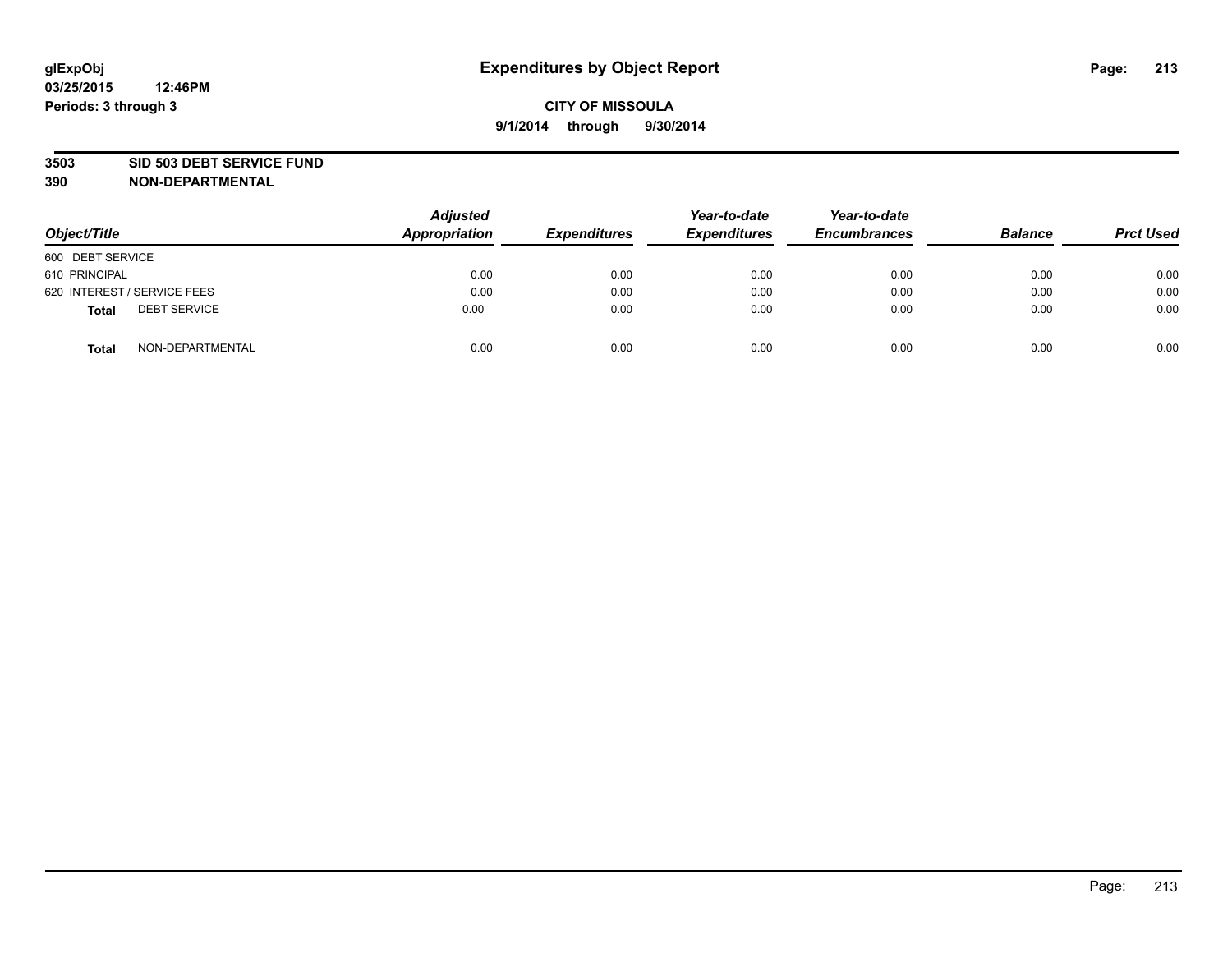## **3503 SID 503 DEBT SERVICE FUND**

| Object/Title     |                             | <b>Adjusted</b><br>Appropriation | <b>Expenditures</b> | Year-to-date<br><b>Expenditures</b> | Year-to-date<br><b>Encumbrances</b> | <b>Balance</b> | <b>Prct Used</b> |
|------------------|-----------------------------|----------------------------------|---------------------|-------------------------------------|-------------------------------------|----------------|------------------|
| 600 DEBT SERVICE |                             |                                  |                     |                                     |                                     |                |                  |
| 610 PRINCIPAL    |                             | 0.00                             | 0.00                | 0.00                                | 0.00                                | 0.00           | 0.00             |
|                  | 620 INTEREST / SERVICE FEES | 0.00                             | 0.00                | 0.00                                | 0.00                                | 0.00           | 0.00             |
| <b>Total</b>     | <b>DEBT SERVICE</b>         | 0.00                             | 0.00                | 0.00                                | 0.00                                | 0.00           | 0.00             |
| <b>Total</b>     | SID 503 DEBT SERVICE FUND   | 0.00                             | 0.00                | 0.00                                | 0.00                                | 0.00           | 0.00             |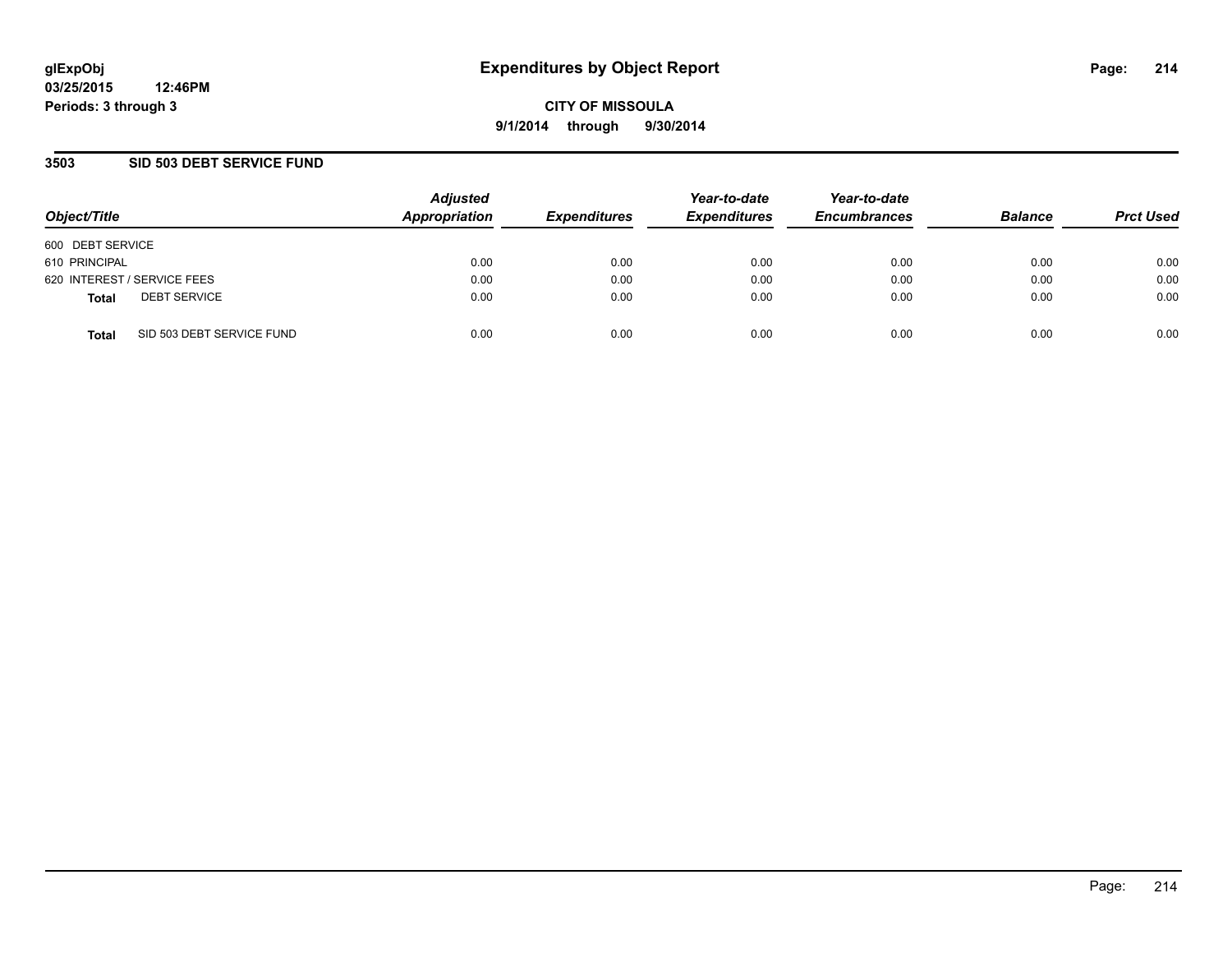#### **3505 SID 505 DEBT SERVICE FUND**

| Object/Title                        | <b>Adjusted</b><br>Appropriation | <b>Expenditures</b> | Year-to-date<br><b>Expenditures</b> | Year-to-date<br><b>Encumbrances</b> | <b>Balance</b> | <b>Prct Used</b> |
|-------------------------------------|----------------------------------|---------------------|-------------------------------------|-------------------------------------|----------------|------------------|
| 600 DEBT SERVICE                    |                                  |                     |                                     |                                     |                |                  |
| 610 PRINCIPAL                       | 0.00                             | 0.00                | 0.00                                | 0.00                                | 0.00           | 0.00             |
| 620 INTEREST / SERVICE FEES         | 0.00                             | 0.00                | 0.00                                | 0.00                                | 0.00           | 0.00             |
| <b>DEBT SERVICE</b><br><b>Total</b> | 0.00                             | 0.00                | 0.00                                | 0.00                                | 0.00           | 0.00             |
| NON-DEPARTMENTAL<br><b>Total</b>    | 0.00                             | 0.00                | 0.00                                | 0.00                                | 0.00           | 0.00             |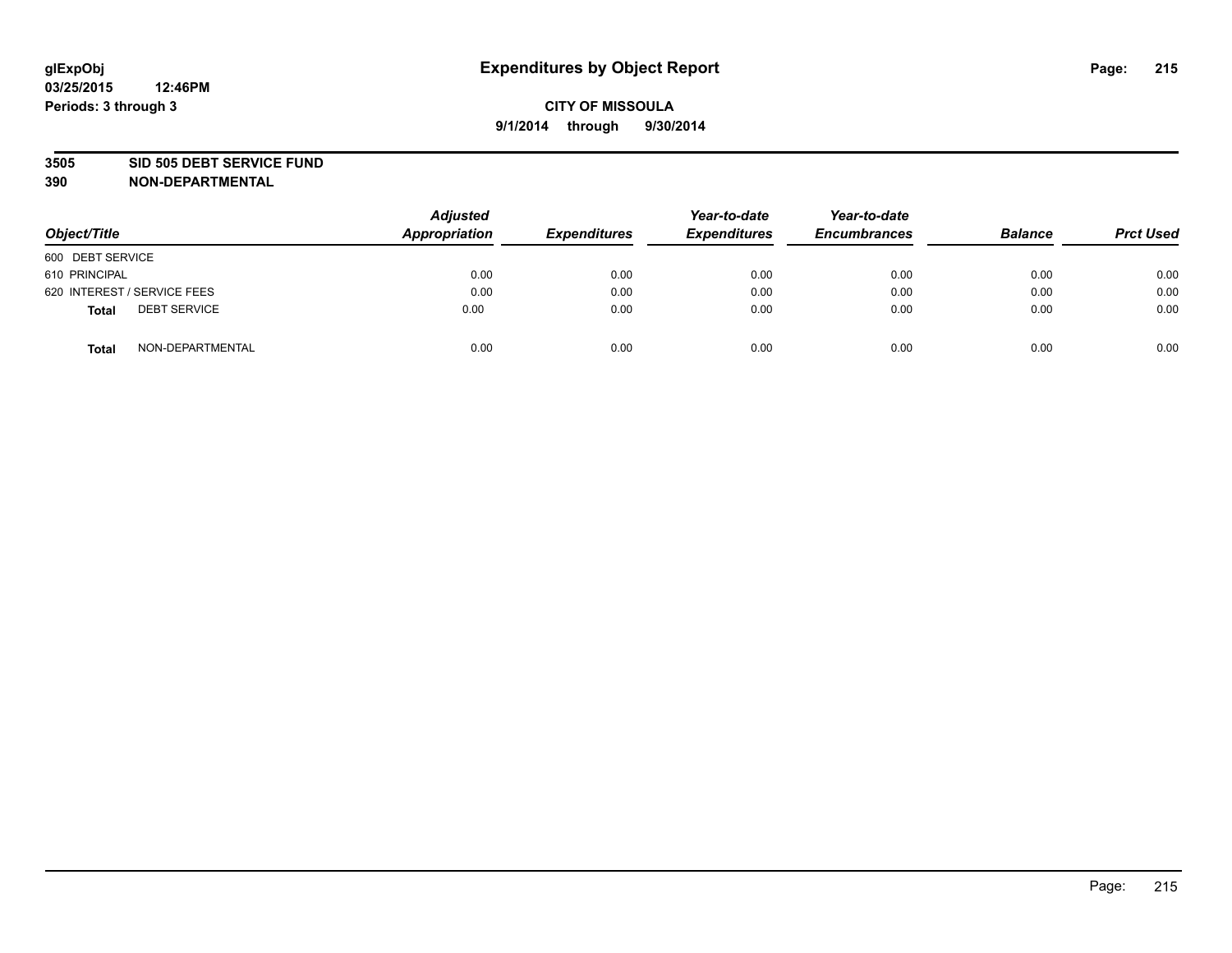## **3505 SID 505 DEBT SERVICE FUND**

| Object/Title                              | <b>Adjusted</b><br>Appropriation | <b>Expenditures</b> | Year-to-date<br><b>Expenditures</b> | Year-to-date<br><b>Encumbrances</b> | <b>Balance</b> | <b>Prct Used</b> |
|-------------------------------------------|----------------------------------|---------------------|-------------------------------------|-------------------------------------|----------------|------------------|
| 600 DEBT SERVICE                          |                                  |                     |                                     |                                     |                |                  |
| 610 PRINCIPAL                             | 0.00                             | 0.00                | 0.00                                | 0.00                                | 0.00           | 0.00             |
| 620 INTEREST / SERVICE FEES               | 0.00                             | 0.00                | 0.00                                | 0.00                                | 0.00           | 0.00             |
| <b>DEBT SERVICE</b><br><b>Total</b>       | 0.00                             | 0.00                | 0.00                                | 0.00                                | 0.00           | 0.00             |
| SID 505 DEBT SERVICE FUND<br><b>Total</b> | 0.00                             | 0.00                | 0.00                                | 0.00                                | 0.00           | 0.00             |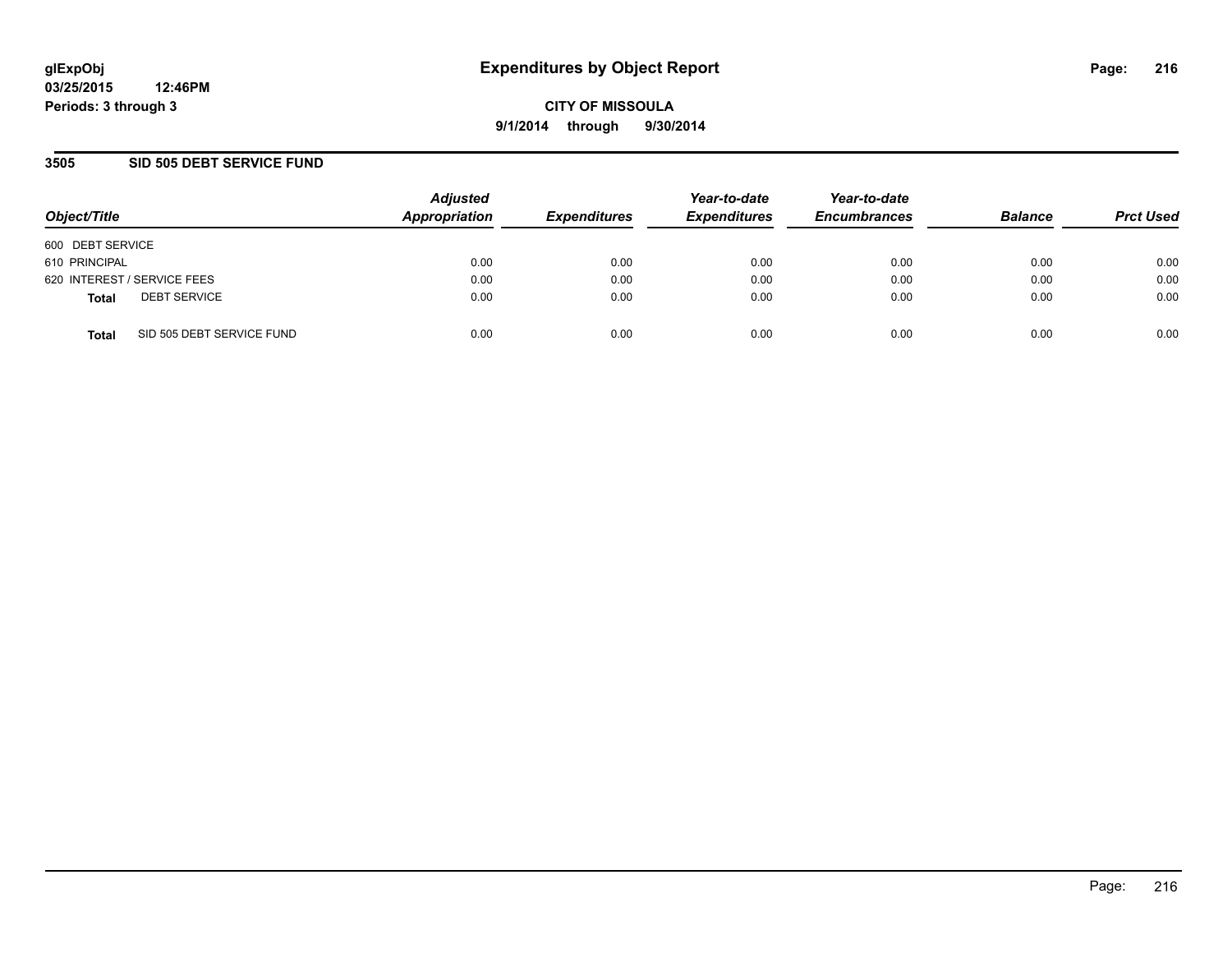#### **3506 SID 506 DEBT SERVICE FUND**

| Object/Title                        | <b>Adjusted</b><br>Appropriation | <b>Expenditures</b> | Year-to-date<br><b>Expenditures</b> | Year-to-date<br><b>Encumbrances</b> | <b>Balance</b> | <b>Prct Used</b> |
|-------------------------------------|----------------------------------|---------------------|-------------------------------------|-------------------------------------|----------------|------------------|
| 600 DEBT SERVICE                    |                                  |                     |                                     |                                     |                |                  |
| 610 PRINCIPAL                       | 0.00                             | 0.00                | 0.00                                | 0.00                                | 0.00           | 0.00             |
| 620 INTEREST / SERVICE FEES         | 0.00                             | 0.00                | 0.00                                | 0.00                                | 0.00           | 0.00             |
| <b>DEBT SERVICE</b><br><b>Total</b> | 0.00                             | 0.00                | 0.00                                | 0.00                                | 0.00           | 0.00             |
| NON-DEPARTMENTAL<br><b>Total</b>    | 0.00                             | 0.00                | 0.00                                | 0.00                                | 0.00           | 0.00             |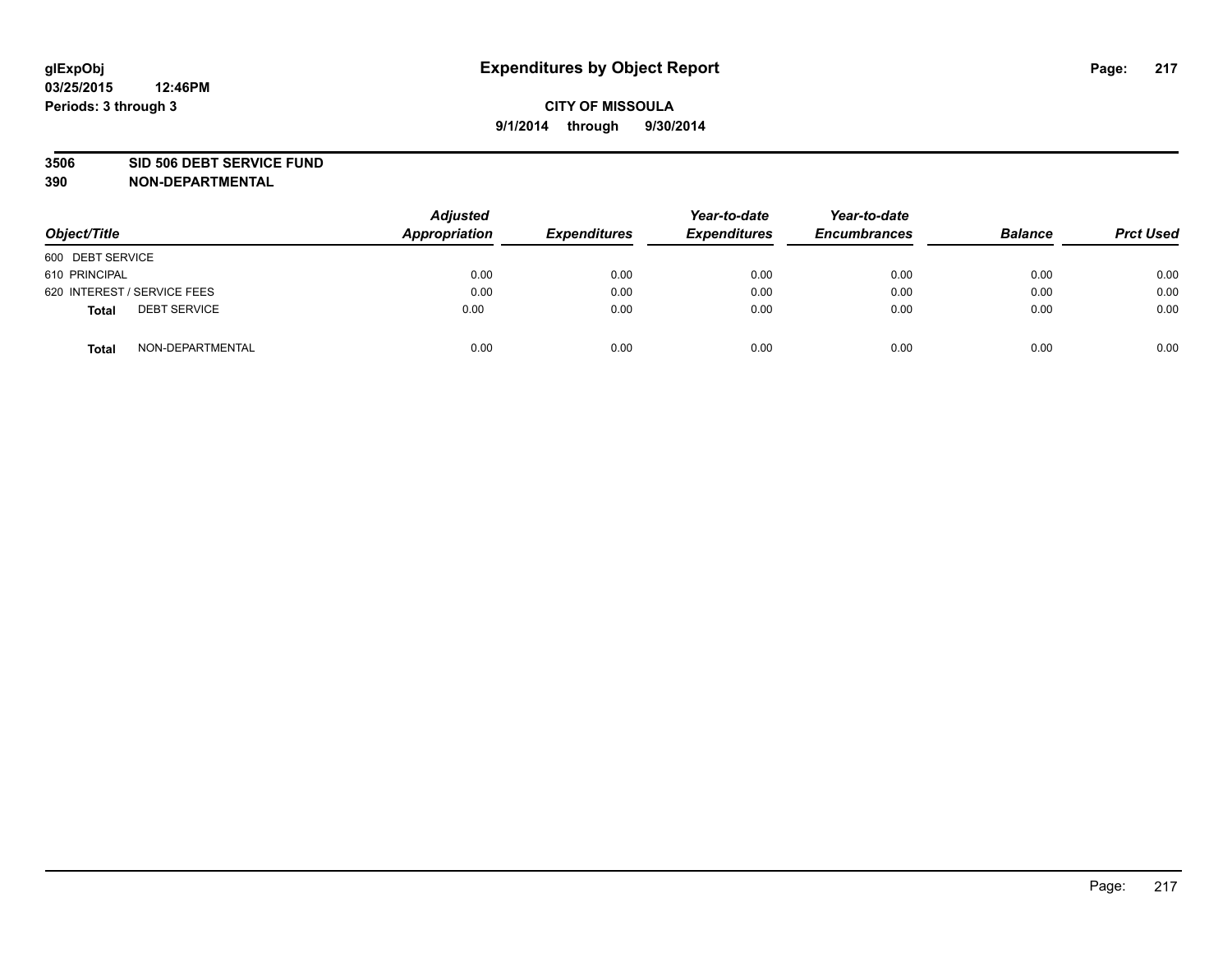**03/25/2015 12:46PM Periods: 3 through 3**

**CITY OF MISSOULA 9/1/2014 through 9/30/2014**

### **3506 SID 506 DEBT SERVICE FUND**

| Object/Title                              | <b>Adjusted</b><br>Appropriation | <b>Expenditures</b> | Year-to-date<br><b>Expenditures</b> | Year-to-date<br><b>Encumbrances</b> | <b>Balance</b> | <b>Prct Used</b> |
|-------------------------------------------|----------------------------------|---------------------|-------------------------------------|-------------------------------------|----------------|------------------|
| 600 DEBT SERVICE                          |                                  |                     |                                     |                                     |                |                  |
| 610 PRINCIPAL                             | 0.00                             | 0.00                | 0.00                                | 0.00                                | 0.00           | 0.00             |
| 620 INTEREST / SERVICE FEES               | 0.00                             | 0.00                | 0.00                                | 0.00                                | 0.00           | 0.00             |
| <b>DEBT SERVICE</b><br><b>Total</b>       | 0.00                             | 0.00                | 0.00                                | 0.00                                | 0.00           | 0.00             |
| SID 506 DEBT SERVICE FUND<br><b>Total</b> | 0.00                             | 0.00                | 0.00                                | 0.00                                | 0.00           | 0.00             |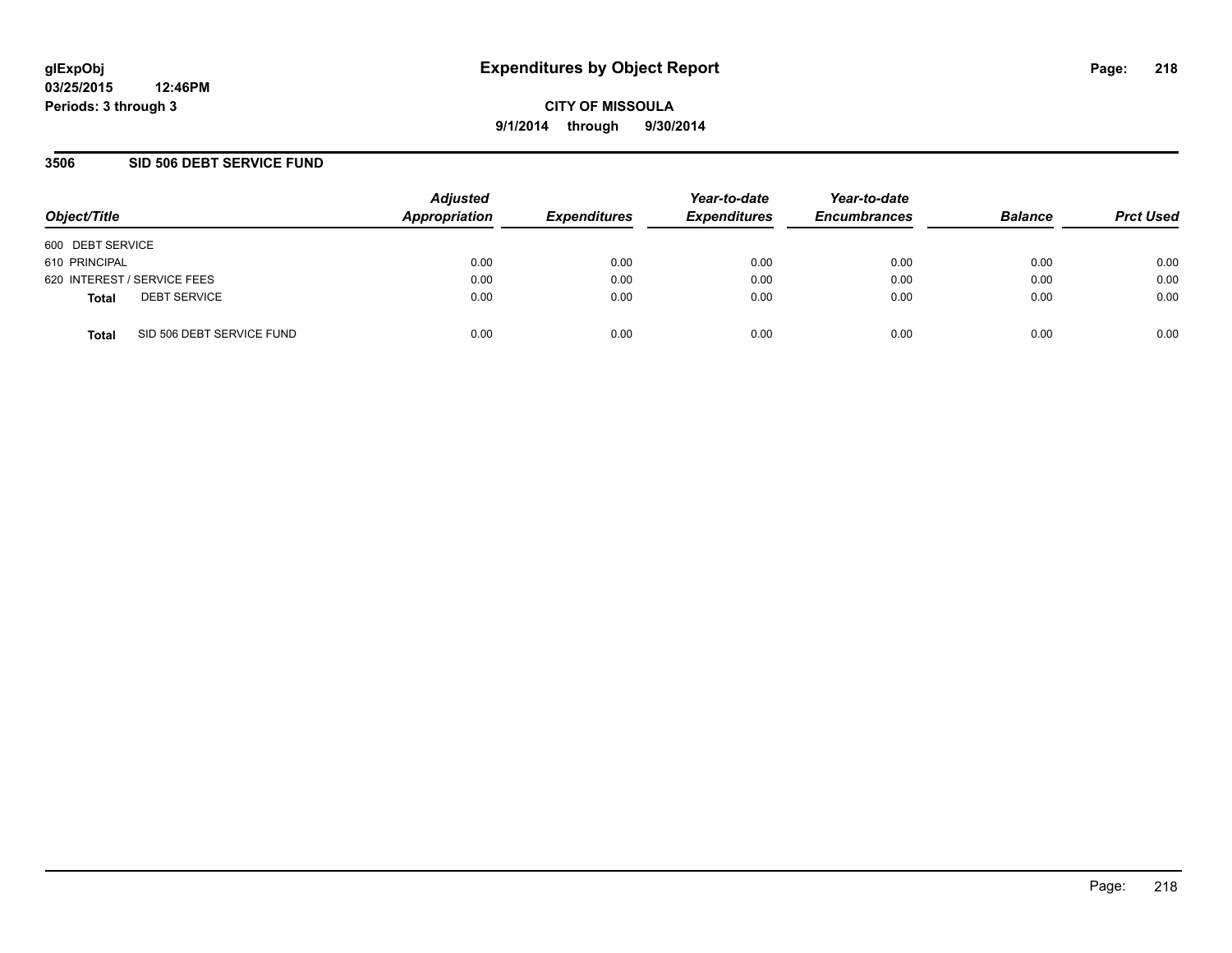#### **3510 SID 510 DEBT SERVICE FUND**

| Object/Title                        | <b>Adjusted</b><br>Appropriation | <b>Expenditures</b> | Year-to-date<br><b>Expenditures</b> | Year-to-date<br><b>Encumbrances</b> | <b>Balance</b> | <b>Prct Used</b> |
|-------------------------------------|----------------------------------|---------------------|-------------------------------------|-------------------------------------|----------------|------------------|
| 600 DEBT SERVICE                    |                                  |                     |                                     |                                     |                |                  |
| 610 PRINCIPAL                       | 0.00                             | 0.00                | 0.00                                | 0.00                                | 0.00           | 0.00             |
| 620 INTEREST / SERVICE FEES         | 0.00                             | 0.00                | 0.00                                | 0.00                                | 0.00           | 0.00             |
| <b>DEBT SERVICE</b><br><b>Total</b> | 0.00                             | 0.00                | 0.00                                | 0.00                                | 0.00           | 0.00             |
| NON-DEPARTMENTAL<br><b>Total</b>    | 0.00                             | 0.00                | 0.00                                | 0.00                                | 0.00           | 0.00             |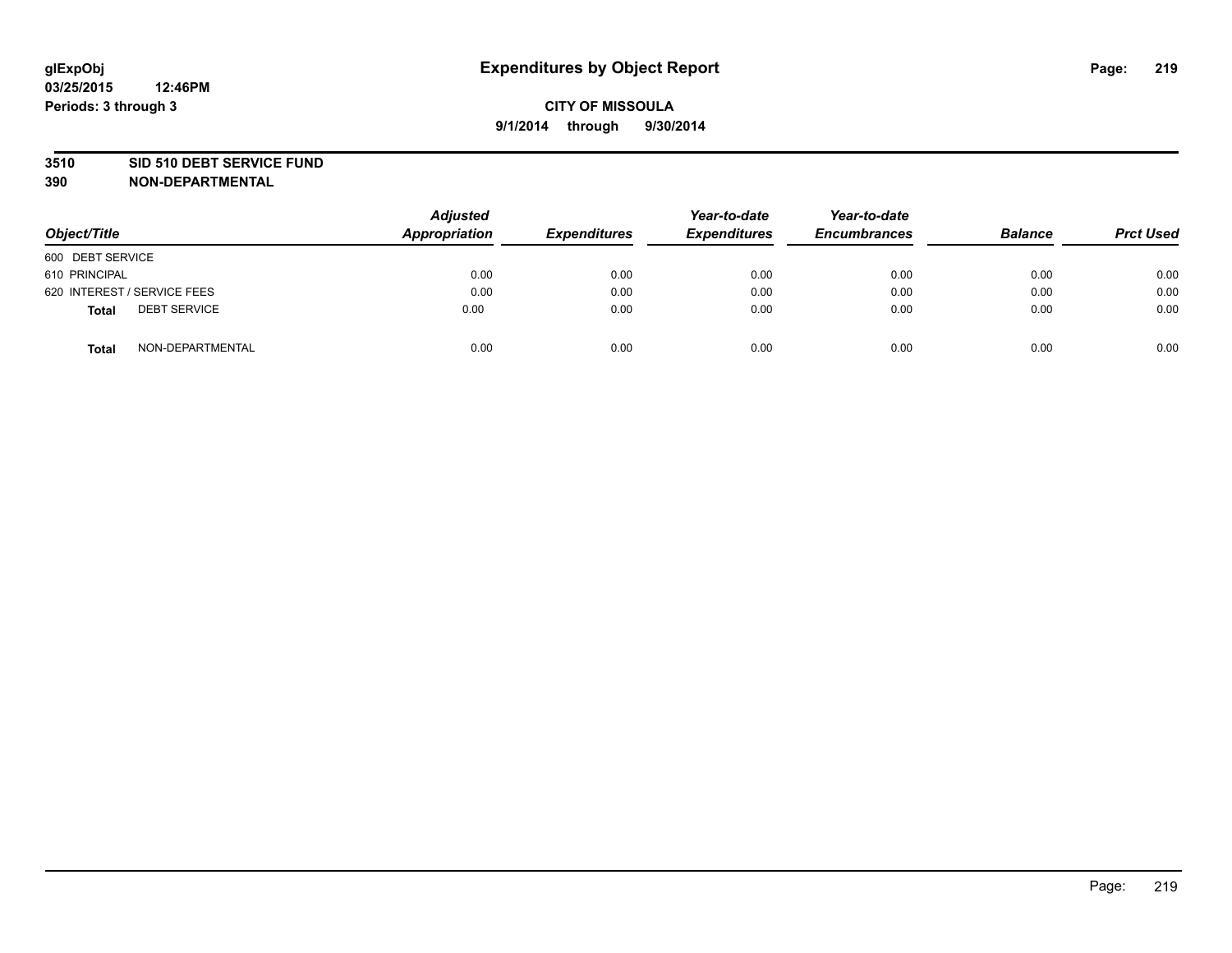### **3510 SID 510 DEBT SERVICE FUND**

| Object/Title                              | Adjusted<br><b>Appropriation</b> | <b>Expenditures</b> | Year-to-date<br><b>Expenditures</b> | Year-to-date<br><b>Encumbrances</b> | <b>Balance</b> | <b>Prct Used</b> |
|-------------------------------------------|----------------------------------|---------------------|-------------------------------------|-------------------------------------|----------------|------------------|
| 600 DEBT SERVICE                          |                                  |                     |                                     |                                     |                |                  |
| 610 PRINCIPAL                             | 0.00                             | 0.00                | 0.00                                | 0.00                                | 0.00           | 0.00             |
| 620 INTEREST / SERVICE FEES               | 0.00                             | 0.00                | 0.00                                | 0.00                                | 0.00           | 0.00             |
| <b>DEBT SERVICE</b><br><b>Total</b>       | 0.00                             | 0.00                | 0.00                                | 0.00                                | 0.00           | 0.00             |
| SID 510 DEBT SERVICE FUND<br><b>Total</b> | 0.00                             | 0.00                | 0.00                                | 0.00                                | 0.00           | 0.00             |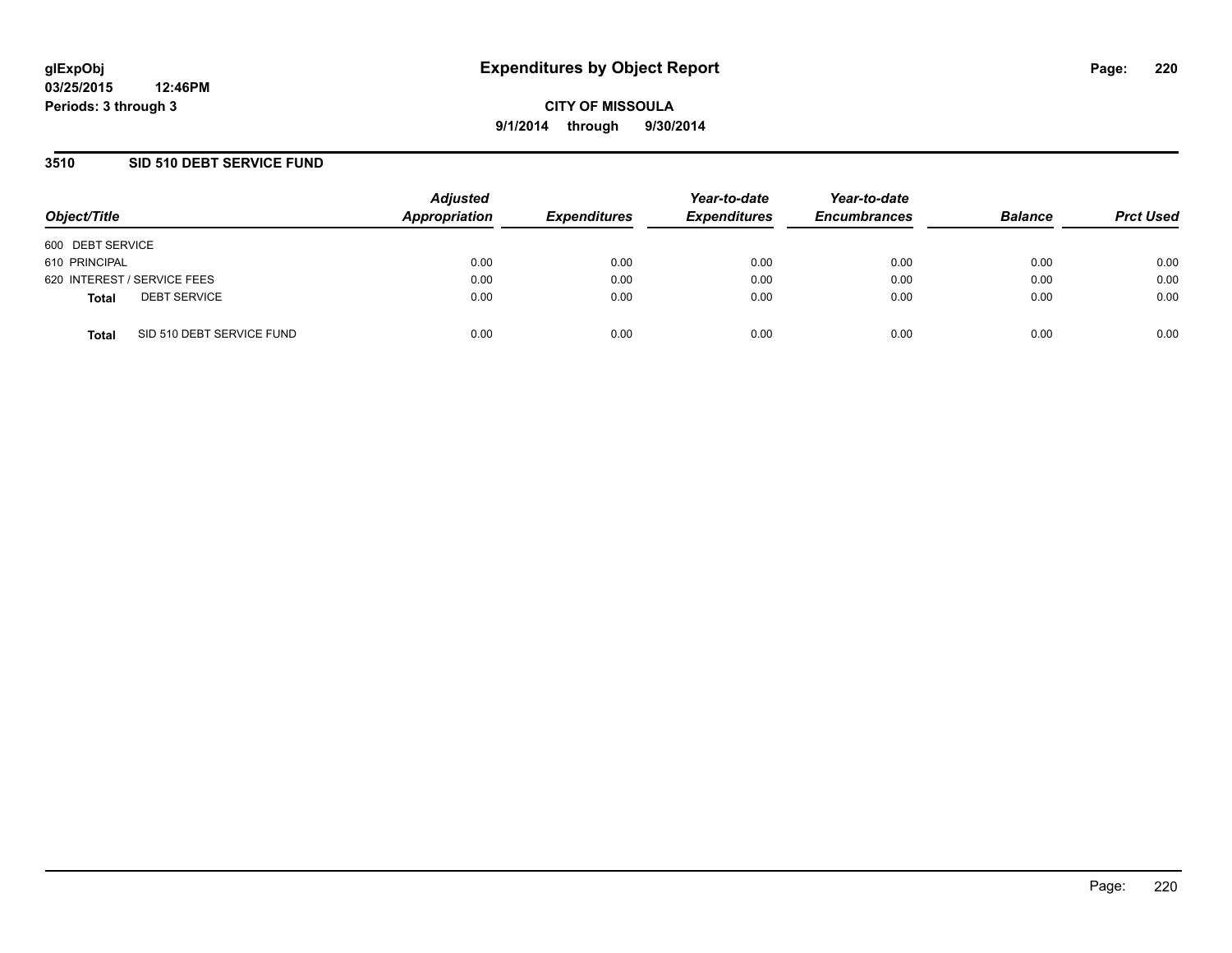#### **3511 SID 511 DEBT SERVICE FUND**

| Object/Title                 | Adjusted<br><b>Appropriation</b> | <b>Expenditures</b> | Year-to-date<br><b>Expenditures</b> | Year-to-date<br><b>Encumbrances</b> | <b>Balance</b> | <b>Prct Used</b> |
|------------------------------|----------------------------------|---------------------|-------------------------------------|-------------------------------------|----------------|------------------|
| 600 DEBT SERVICE             |                                  |                     |                                     |                                     |                |                  |
| 610 PRINCIPAL                | 0.00                             | 0.00                | 0.00                                | 0.00                                | 0.00           | 0.00             |
| 620 INTEREST / SERVICE FEES  | 0.00                             | 0.00                | 0.00                                | 0.00                                | 0.00           | 0.00             |
| <b>DEBT SERVICE</b><br>Total | 0.00                             | 0.00                | 0.00                                | 0.00                                | 0.00           | 0.00             |
| NON-DEPARTMENTAL<br>Total    | 0.00                             | 0.00                | 0.00                                | 0.00                                | 0.00           | 0.00             |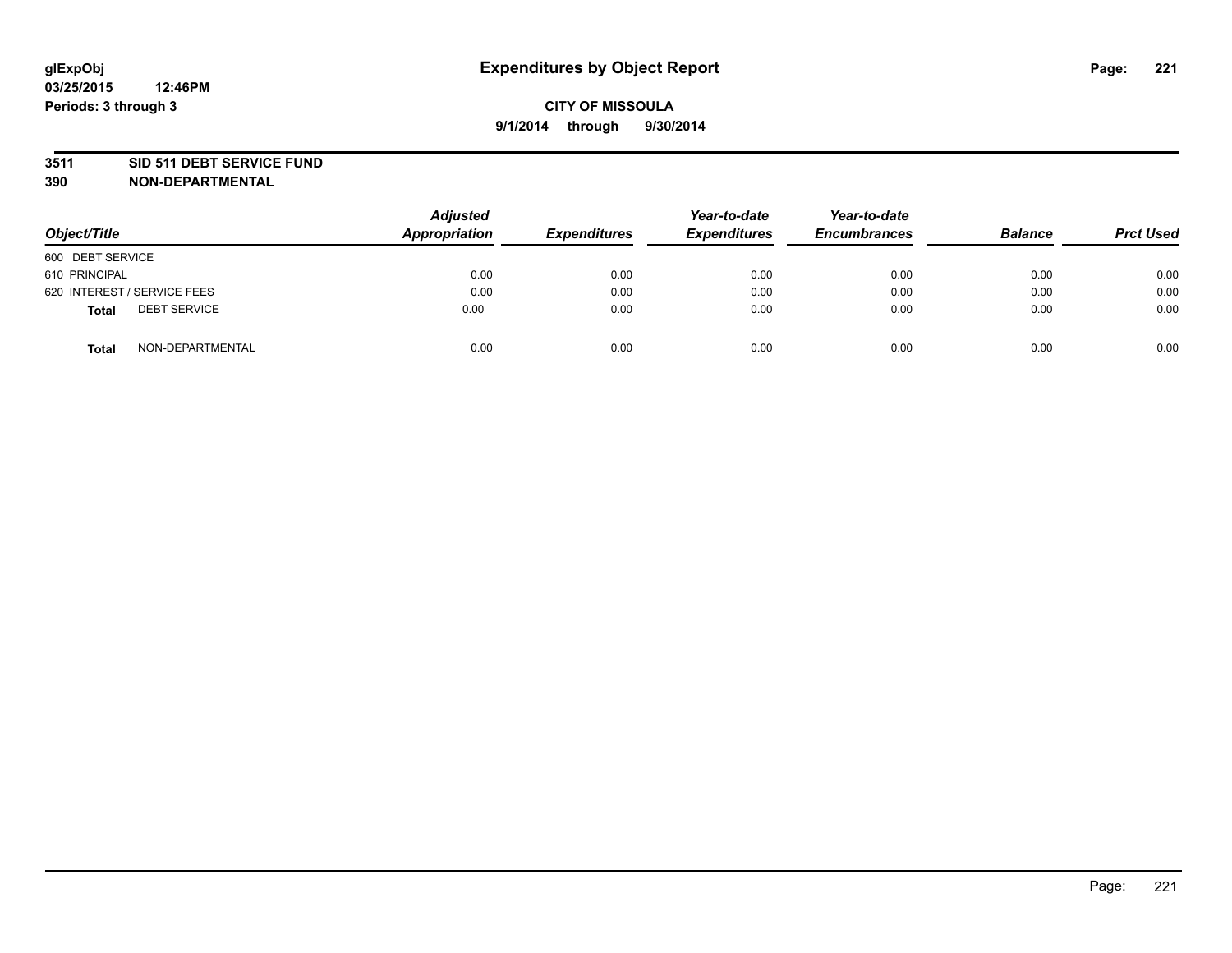### **3511 SID 511 DEBT SERVICE FUND**

| Object/Title                              | <b>Adjusted</b><br>Appropriation | <b>Expenditures</b> | Year-to-date<br><b>Expenditures</b> | Year-to-date<br><b>Encumbrances</b> | <b>Balance</b> | <b>Prct Used</b> |
|-------------------------------------------|----------------------------------|---------------------|-------------------------------------|-------------------------------------|----------------|------------------|
| 600 DEBT SERVICE                          |                                  |                     |                                     |                                     |                |                  |
| 610 PRINCIPAL                             | 0.00                             | 0.00                | 0.00                                | 0.00                                | 0.00           | 0.00             |
| 620 INTEREST / SERVICE FEES               | 0.00                             | 0.00                | 0.00                                | 0.00                                | 0.00           | 0.00             |
| <b>DEBT SERVICE</b><br><b>Total</b>       | 0.00                             | 0.00                | 0.00                                | 0.00                                | 0.00           | 0.00             |
| SID 511 DEBT SERVICE FUND<br><b>Total</b> | 0.00                             | 0.00                | 0.00                                | 0.00                                | 0.00           | 0.00             |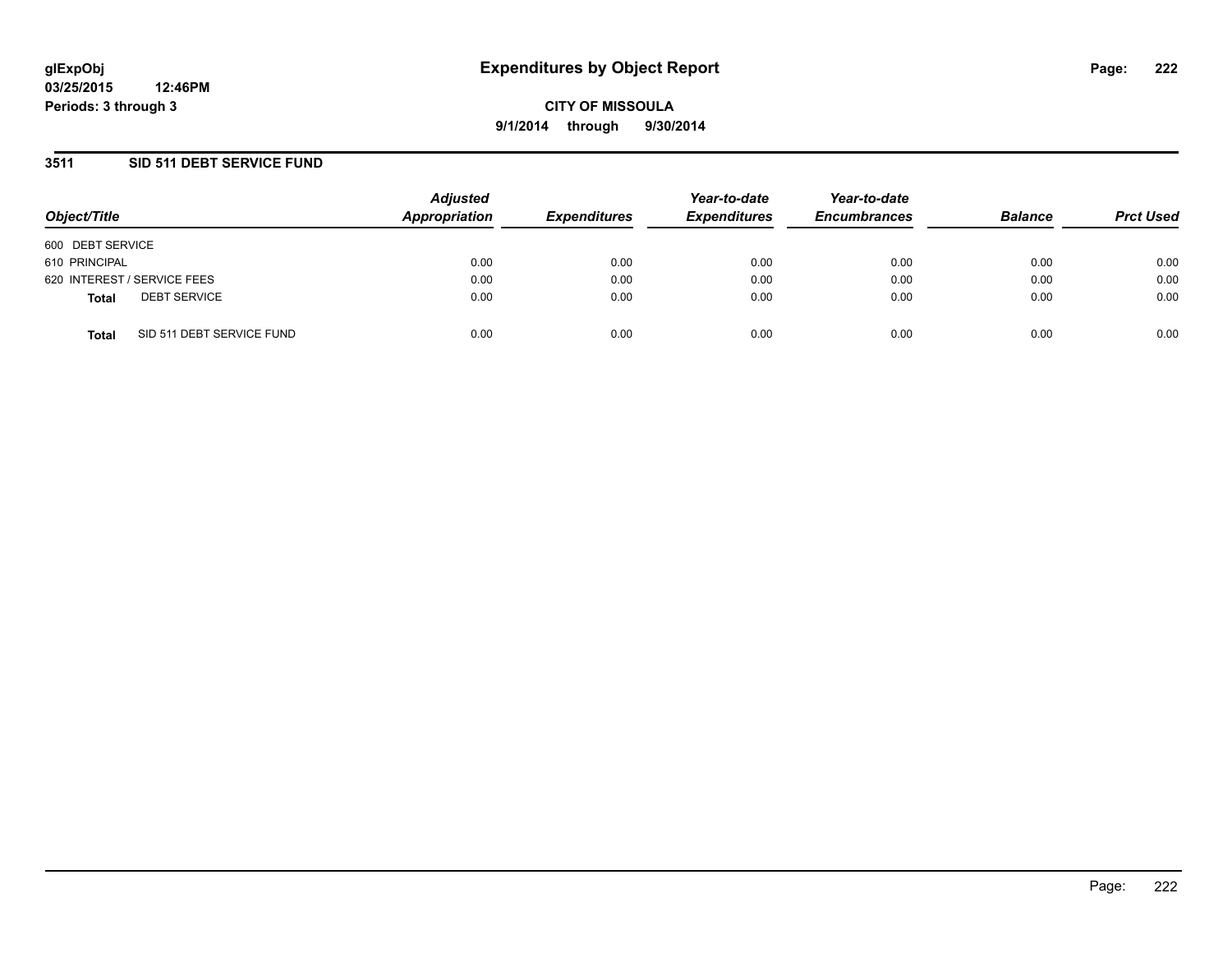#### **3512 SID 512 DEBT SERVICE FUND**

| Object/Title                        | <b>Adjusted</b><br>Appropriation | <b>Expenditures</b> | Year-to-date<br><b>Expenditures</b> | Year-to-date<br><b>Encumbrances</b> | <b>Balance</b> | <b>Prct Used</b> |
|-------------------------------------|----------------------------------|---------------------|-------------------------------------|-------------------------------------|----------------|------------------|
| 600 DEBT SERVICE                    |                                  |                     |                                     |                                     |                |                  |
| 610 PRINCIPAL                       | 74,175.00                        | 0.00                | 0.00                                | 0.00                                | 74.175.00      | 0.00             |
| 620 INTEREST / SERVICE FEES         | 7.118.00                         | 0.00                | 350.00                              | 0.00                                | 6,768.00       | 4.92             |
| <b>DEBT SERVICE</b><br><b>Total</b> | 81.293.00                        | 0.00                | 350.00                              | 0.00                                | 80.943.00      | 0.43             |
| NON-DEPARTMENTAL<br><b>Total</b>    | 81,293.00                        | 0.00                | 350.00                              | 0.00                                | 80,943.00      | 0.43             |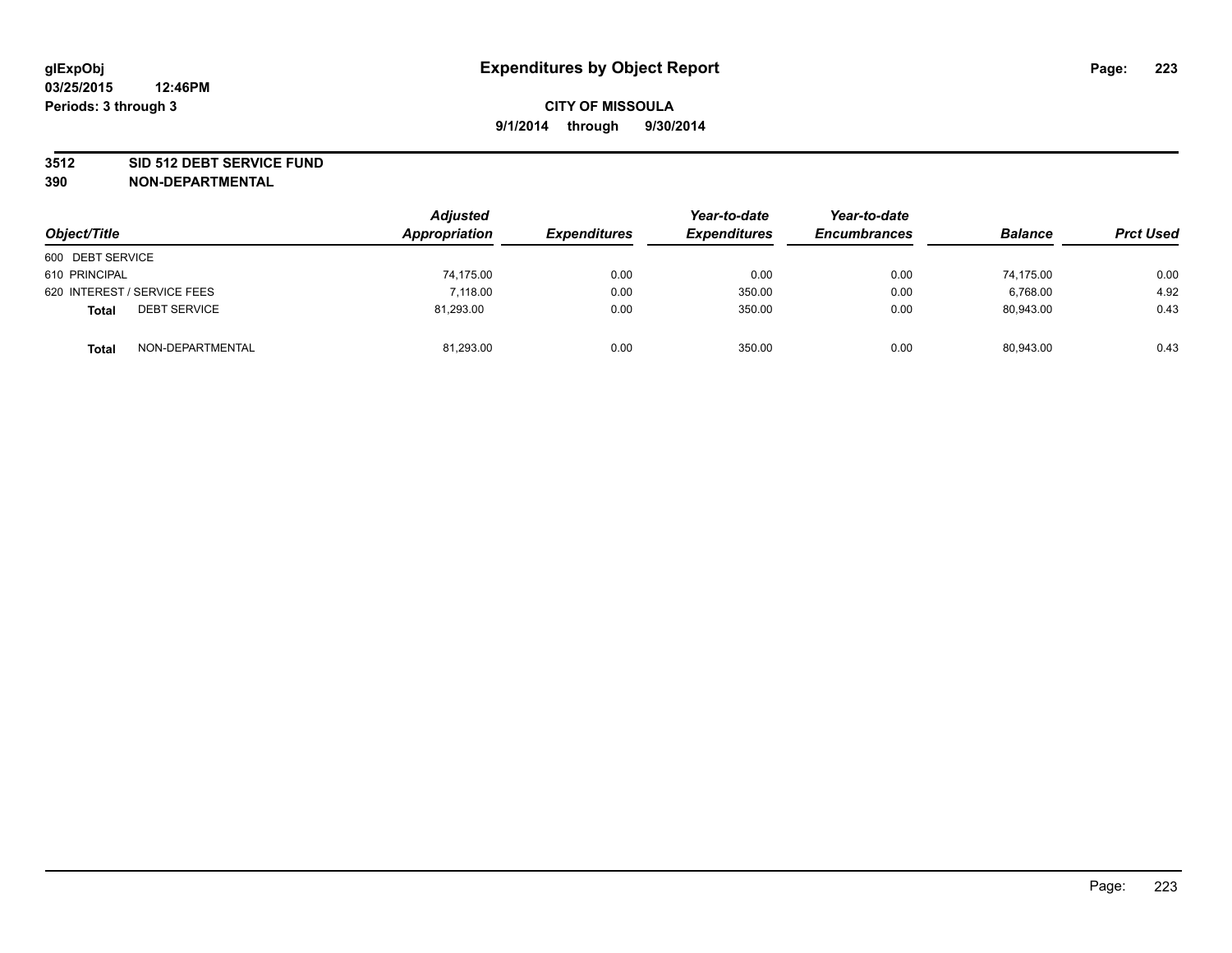### **3512 SID 512 DEBT SERVICE FUND**

| Object/Title                              |  | <b>Adjusted</b> | Year-to-date        | Year-to-date        |                     |                |                  |
|-------------------------------------------|--|-----------------|---------------------|---------------------|---------------------|----------------|------------------|
|                                           |  | Appropriation   | <b>Expenditures</b> | <b>Expenditures</b> | <b>Encumbrances</b> | <b>Balance</b> | <b>Prct Used</b> |
| 600 DEBT SERVICE                          |  |                 |                     |                     |                     |                |                  |
| 610 PRINCIPAL                             |  | 74,175.00       | 0.00                | 0.00                | 0.00                | 74.175.00      | 0.00             |
| 620 INTEREST / SERVICE FEES               |  | 7.118.00        | 0.00                | 350.00              | 0.00                | 6,768.00       | 4.92             |
| <b>DEBT SERVICE</b><br><b>Total</b>       |  | 81,293.00       | 0.00                | 350.00              | 0.00                | 80.943.00      | 0.43             |
| SID 512 DEBT SERVICE FUND<br><b>Total</b> |  | 81.293.00       | 0.00                | 350.00              | 0.00                | 80.943.00      | 0.43             |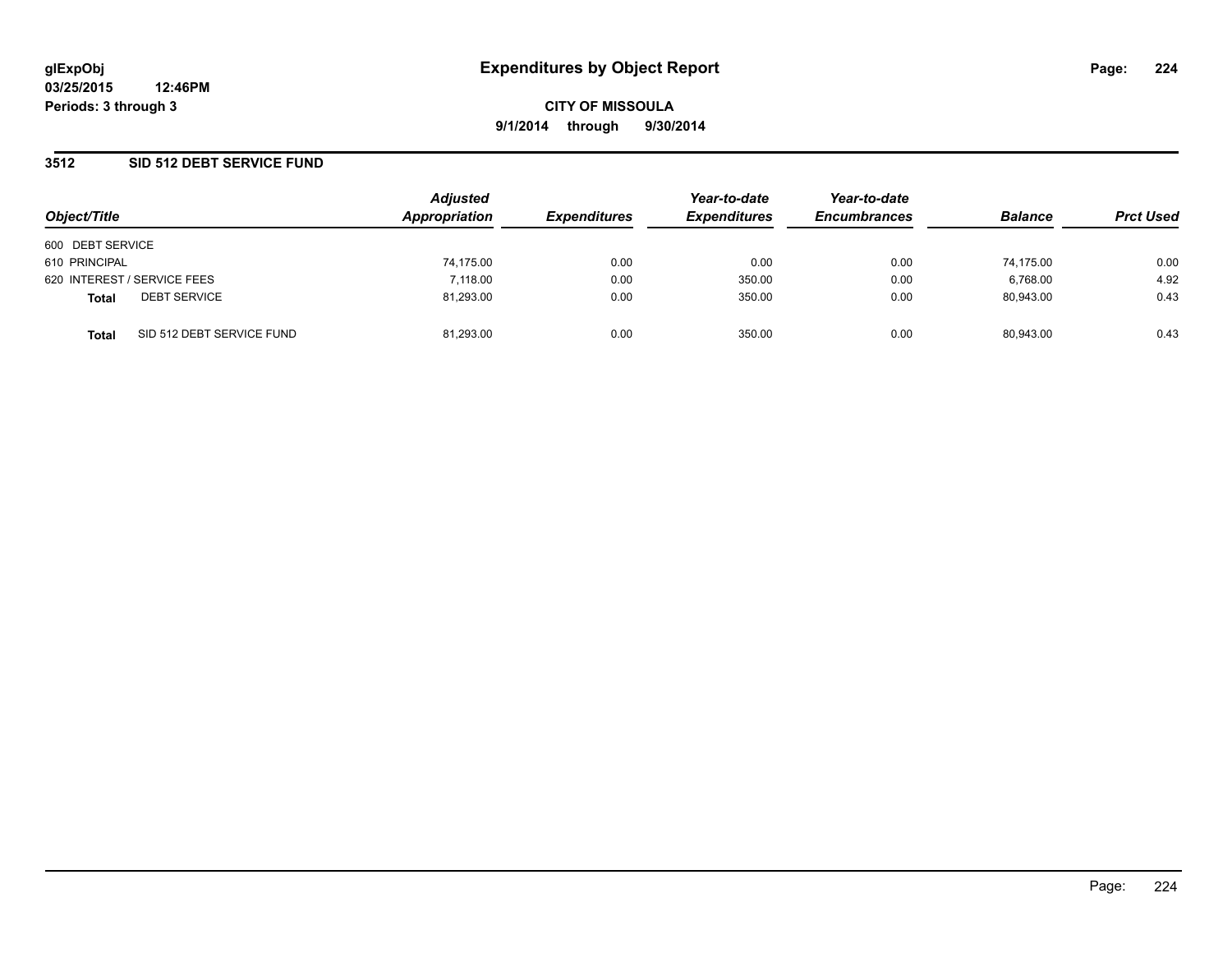#### **3513 SID 513 DEBT SERVICE FUND**

#### **280 PUBLIC WORKS ADMIN/ENGINEERING**

| Object/Title                                   | <b>Adjusted</b><br>Appropriation | <b>Expenditures</b> | Year-to-date<br><b>Expenditures</b> | Year-to-date<br><b>Encumbrances</b> | <b>Balance</b> | <b>Prct Used</b> |
|------------------------------------------------|----------------------------------|---------------------|-------------------------------------|-------------------------------------|----------------|------------------|
| 800 OTHER OBJECTS                              |                                  |                     |                                     |                                     |                |                  |
| 820 TRANSFERS TO OTHER FUNDS                   | 0.00                             | 0.00                | 0.00                                | 0.00                                | 0.00           | 0.00             |
| OTHER OBJECTS<br><b>Total</b>                  | 0.00                             | 0.00                | 0.00                                | 0.00                                | 0.00           | 0.00             |
| PUBLIC WORKS ADMIN/ENGINEERING<br><b>Total</b> | 0.00                             | 0.00                | 0.00                                | 0.00                                | 0.00           | 0.00             |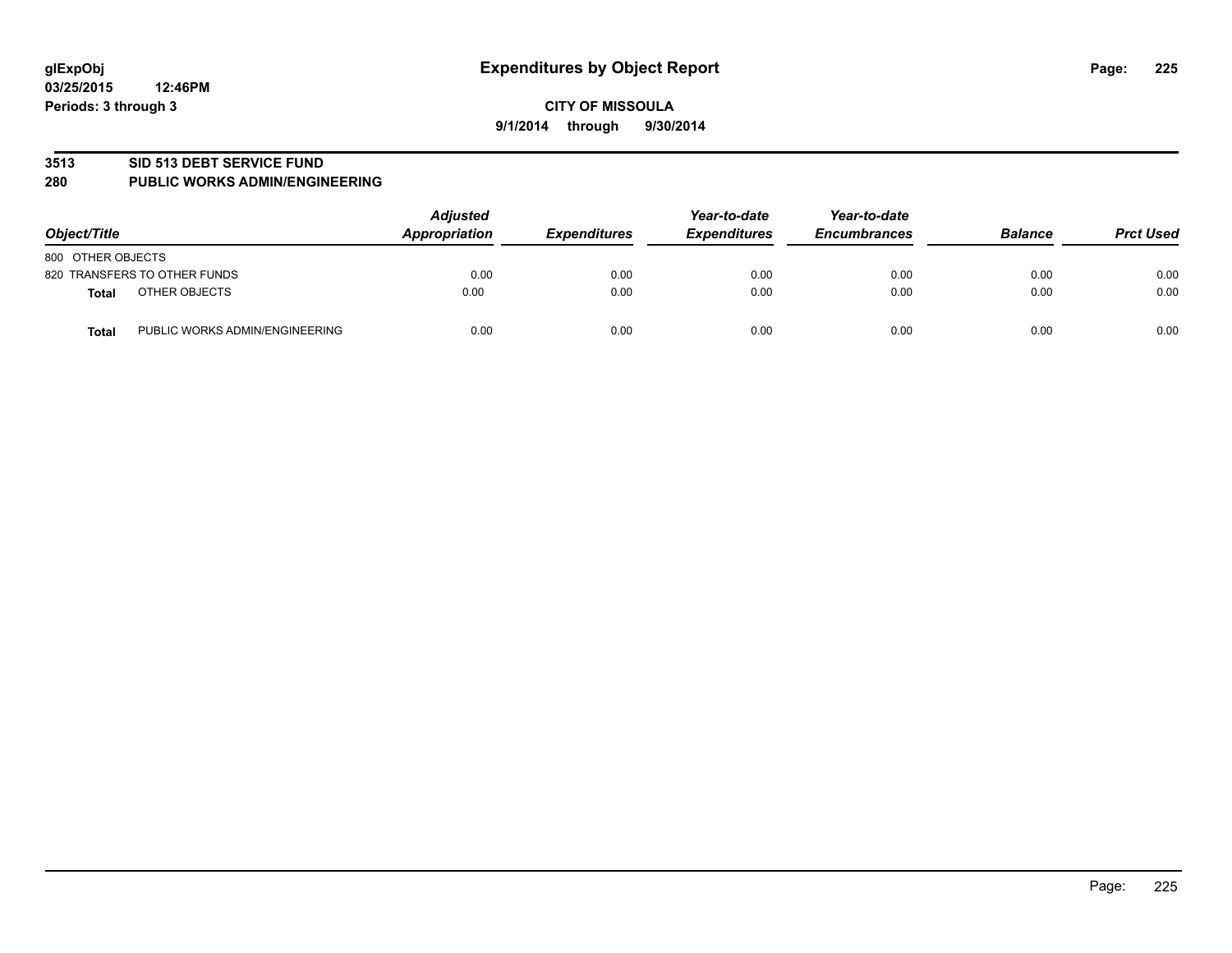#### **3513 SID 513 DEBT SERVICE FUND**

|                                     | <b>Adjusted</b>      |                     | Year-to-date        | Year-to-date        |                |                  |
|-------------------------------------|----------------------|---------------------|---------------------|---------------------|----------------|------------------|
| Object/Title                        | <b>Appropriation</b> | <b>Expenditures</b> | <b>Expenditures</b> | <b>Encumbrances</b> | <b>Balance</b> | <b>Prct Used</b> |
| 600 DEBT SERVICE                    |                      |                     |                     |                     |                |                  |
| 610 PRINCIPAL                       | 0.00                 | 0.00                | 0.00                | 0.00                | 0.00           | 0.00             |
| 620 INTEREST / SERVICE FEES         | 0.00                 | 0.00                | 0.00                | 0.00                | 0.00           | 0.00             |
| <b>DEBT SERVICE</b><br><b>Total</b> | 0.00                 | 0.00                | 0.00                | 0.00                | 0.00           | 0.00             |
| 800 OTHER OBJECTS                   |                      |                     |                     |                     |                |                  |
| 820 TRANSFERS TO OTHER FUNDS        | 0.00                 | 0.00                | 0.00                | 0.00                | 0.00           | 0.00             |
| OTHER OBJECTS<br><b>Total</b>       | 0.00                 | 0.00                | 0.00                | 0.00                | 0.00           | 0.00             |
| NON-DEPARTMENTAL<br>Total           | 0.00                 | 0.00                | 0.00                | 0.00                | 0.00           | 0.00             |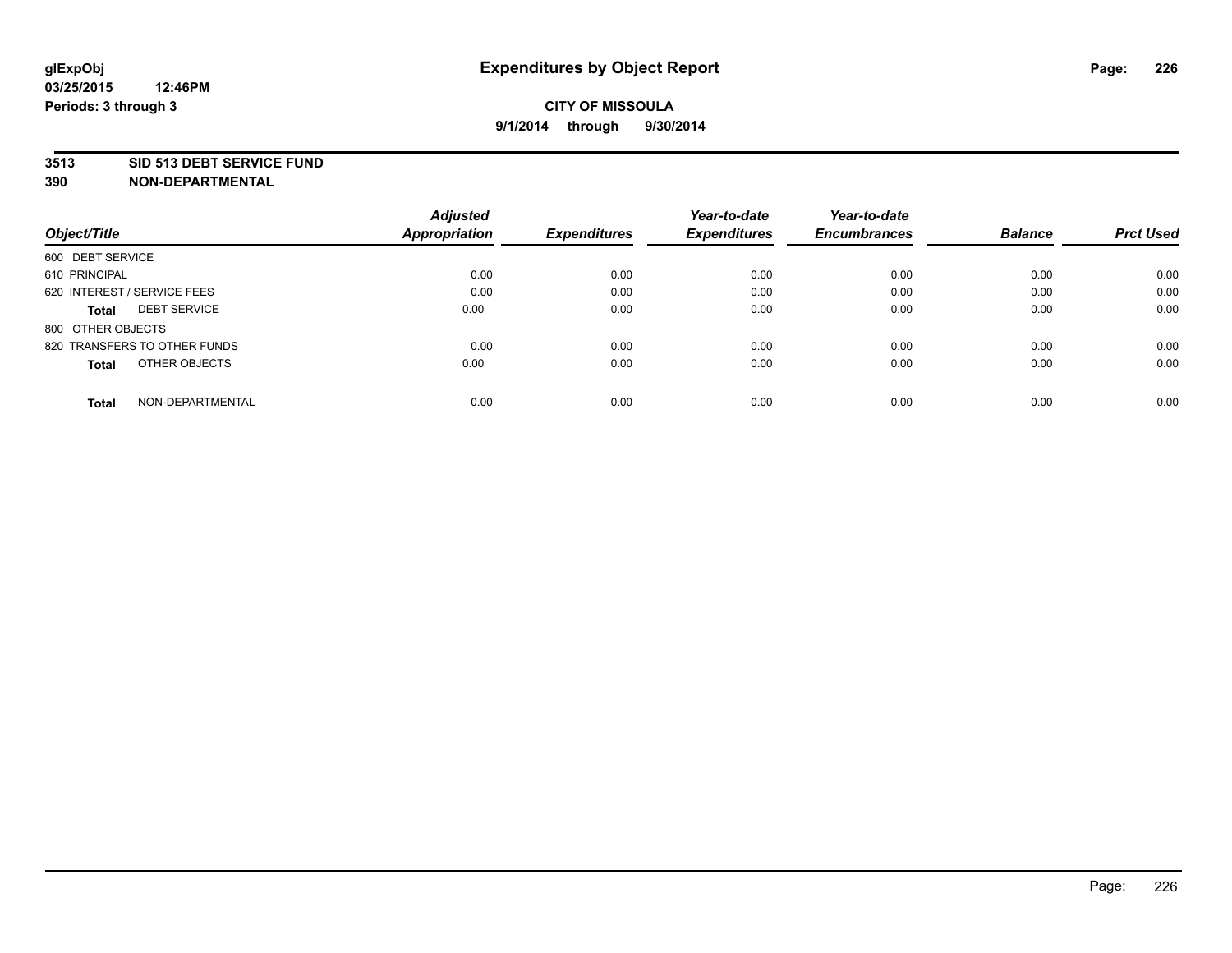### **3513 SID 513 DEBT SERVICE FUND**

| Object/Title      |                              | <b>Adjusted</b><br>Appropriation | <b>Expenditures</b> | Year-to-date<br><b>Expenditures</b> | Year-to-date<br><b>Encumbrances</b> | <b>Balance</b> | <b>Prct Used</b> |
|-------------------|------------------------------|----------------------------------|---------------------|-------------------------------------|-------------------------------------|----------------|------------------|
| 600 DEBT SERVICE  |                              |                                  |                     |                                     |                                     |                |                  |
| 610 PRINCIPAL     |                              | 0.00                             | 0.00                | 0.00                                | 0.00                                | 0.00           | 0.00             |
|                   | 620 INTEREST / SERVICE FEES  | 0.00                             | 0.00                | 0.00                                | 0.00                                | 0.00           | 0.00             |
| Total             | <b>DEBT SERVICE</b>          | 0.00                             | 0.00                | 0.00                                | 0.00                                | 0.00           | 0.00             |
| 800 OTHER OBJECTS |                              |                                  |                     |                                     |                                     |                |                  |
|                   | 820 TRANSFERS TO OTHER FUNDS | 0.00                             | 0.00                | 0.00                                | 0.00                                | 0.00           | 0.00             |
| <b>Total</b>      | OTHER OBJECTS                | 0.00                             | 0.00                | 0.00                                | 0.00                                | 0.00           | 0.00             |
|                   |                              |                                  |                     |                                     |                                     |                |                  |
| <b>Total</b>      | SID 513 DEBT SERVICE FUND    | 0.00                             | 0.00                | 0.00                                | 0.00                                | 0.00           | 0.00             |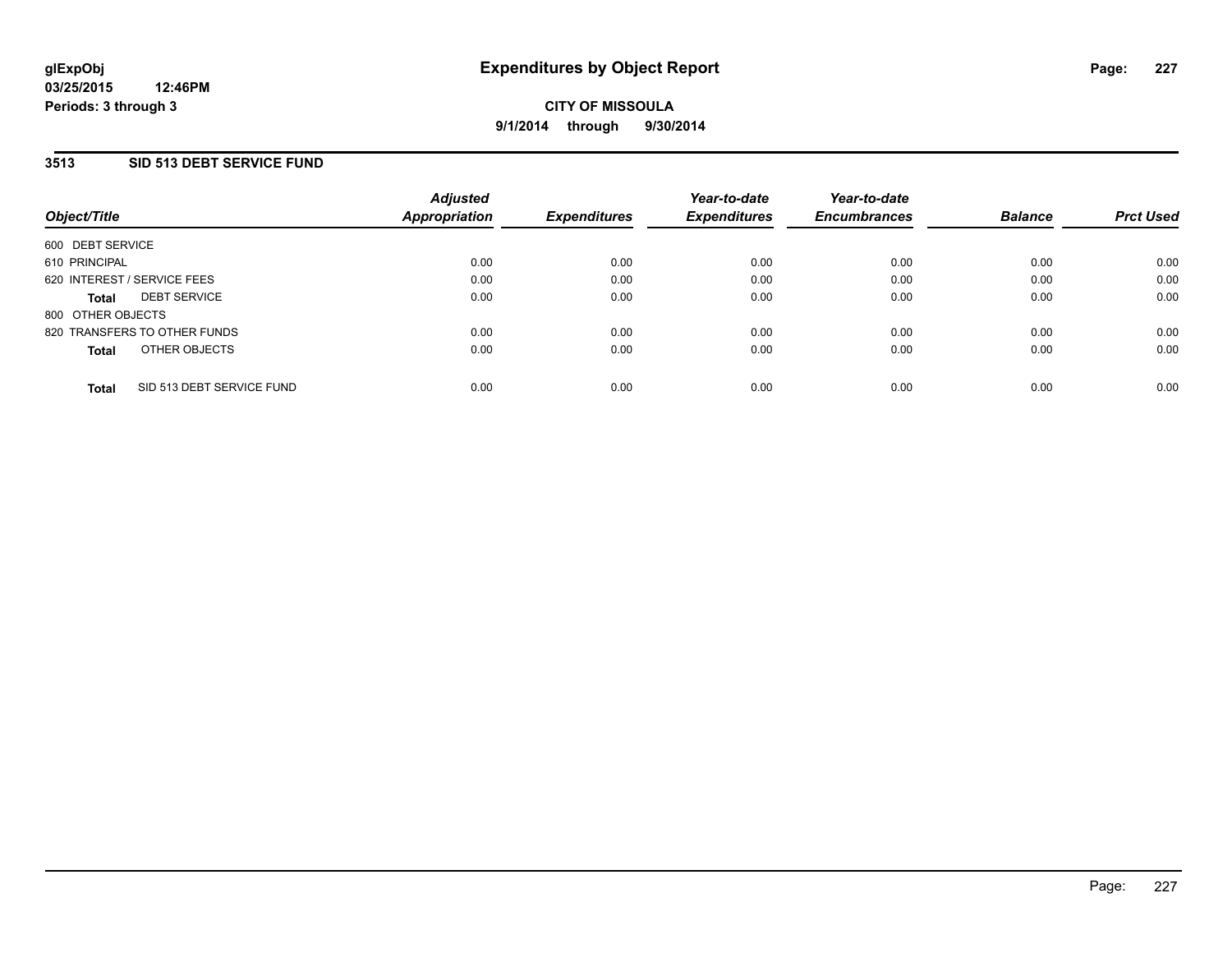#### **3514 SID 514 DEBT SERVICE FUND**

| Object/Title                        | <b>Adjusted</b><br>Appropriation | <b>Expenditures</b> | Year-to-date<br><b>Expenditures</b> | Year-to-date<br><b>Encumbrances</b> | <b>Balance</b> | <b>Prct Used</b> |
|-------------------------------------|----------------------------------|---------------------|-------------------------------------|-------------------------------------|----------------|------------------|
| 600 DEBT SERVICE                    |                                  |                     |                                     |                                     |                |                  |
| 610 PRINCIPAL                       | 0.00                             | 0.00                | 0.00                                | 0.00                                | 0.00           | 0.00             |
| 620 INTEREST / SERVICE FEES         | 0.00                             | 0.00                | 0.00                                | 0.00                                | 0.00           | 0.00             |
| <b>DEBT SERVICE</b><br><b>Total</b> | 0.00                             | 0.00                | 0.00                                | 0.00                                | 0.00           | 0.00             |
| NON-DEPARTMENTAL<br><b>Total</b>    | 0.00                             | 0.00                | 0.00                                | 0.00                                | 0.00           | 0.00             |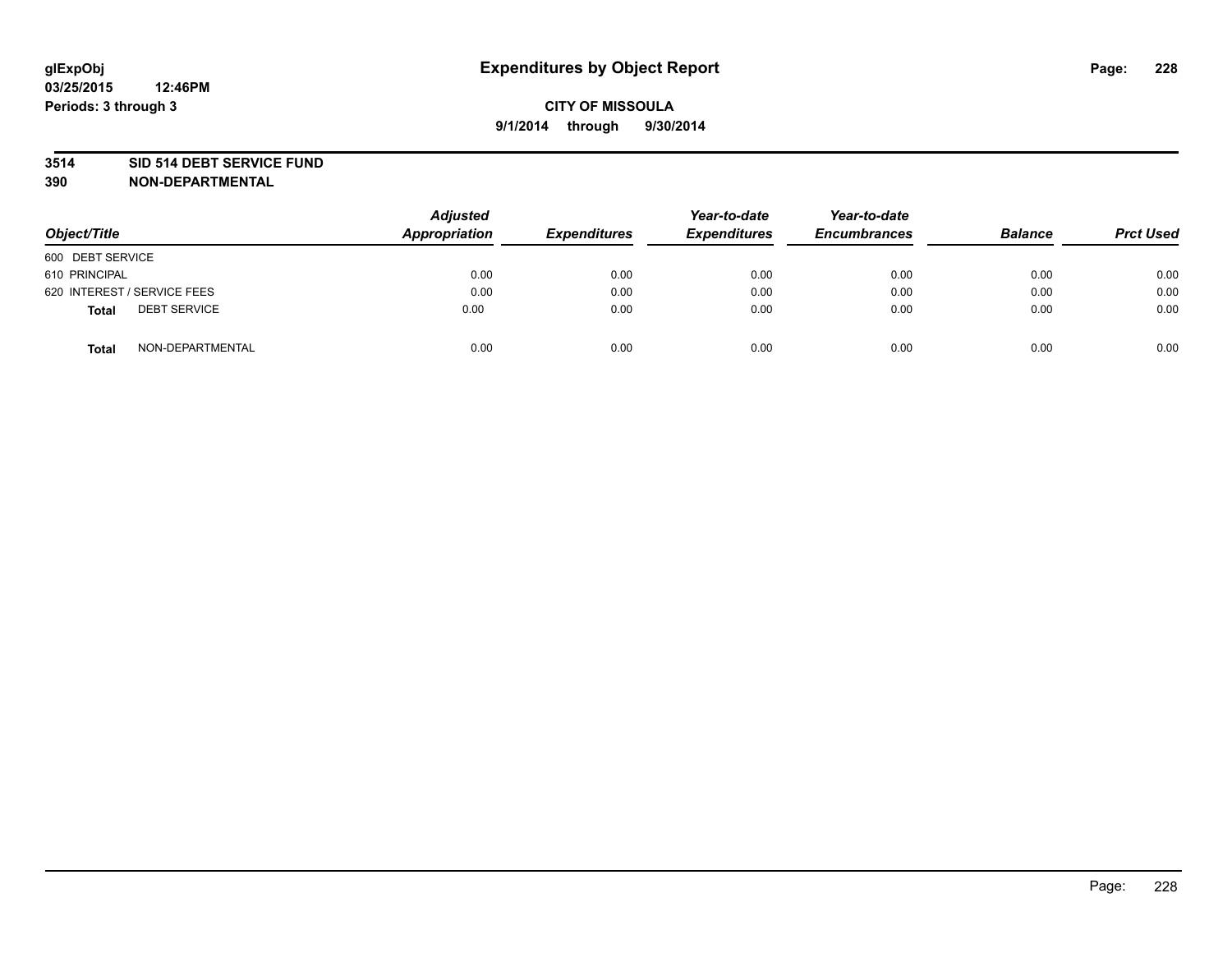### **3514 SID 514 DEBT SERVICE FUND**

| Object/Title     |                             | <b>Adjusted</b><br>Appropriation | <b>Expenditures</b> | Year-to-date<br><b>Expenditures</b> | Year-to-date<br><b>Encumbrances</b> | <b>Balance</b> | <b>Prct Used</b> |
|------------------|-----------------------------|----------------------------------|---------------------|-------------------------------------|-------------------------------------|----------------|------------------|
| 600 DEBT SERVICE |                             |                                  |                     |                                     |                                     |                |                  |
| 610 PRINCIPAL    |                             | 0.00                             | 0.00                | 0.00                                | 0.00                                | 0.00           | 0.00             |
|                  | 620 INTEREST / SERVICE FEES | 0.00                             | 0.00                | 0.00                                | 0.00                                | 0.00           | 0.00             |
| <b>Total</b>     | <b>DEBT SERVICE</b>         | 0.00                             | 0.00                | 0.00                                | 0.00                                | 0.00           | 0.00             |
| <b>Total</b>     | SID 514 DEBT SERVICE FUND   | 0.00                             | 0.00                | 0.00                                | 0.00                                | 0.00           | 0.00             |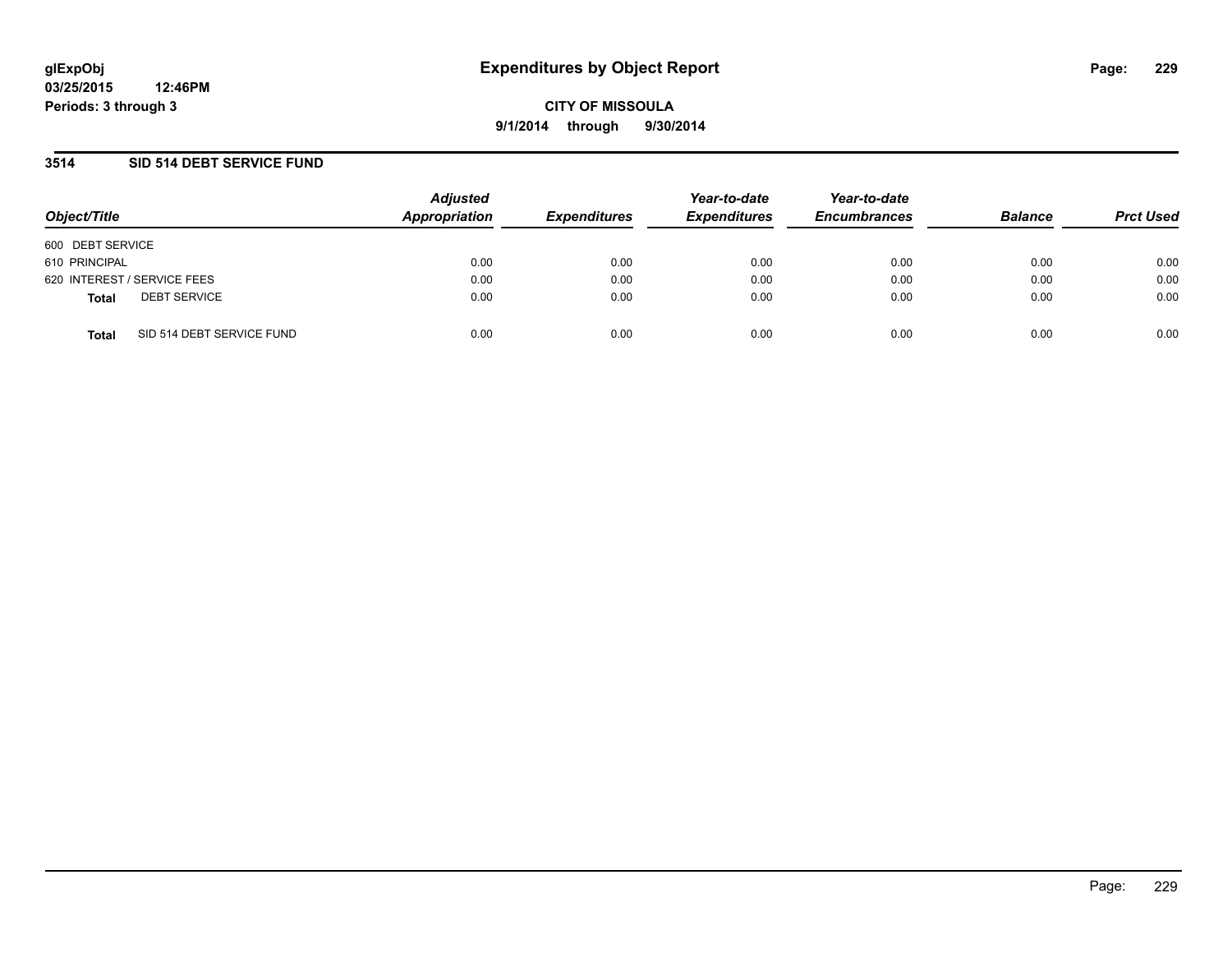#### **3515 SID 515 DEBT SERVICE FUND**

|                                     | <b>Adjusted</b>      |                     | Year-to-date        | Year-to-date        |                |                  |
|-------------------------------------|----------------------|---------------------|---------------------|---------------------|----------------|------------------|
| Object/Title                        | <b>Appropriation</b> | <b>Expenditures</b> | <b>Expenditures</b> | <b>Encumbrances</b> | <b>Balance</b> | <b>Prct Used</b> |
| 600 DEBT SERVICE                    |                      |                     |                     |                     |                |                  |
| 610 PRINCIPAL                       | 0.00                 | 0.00                | 0.00                | 0.00                | 0.00           | 0.00             |
| 620 INTEREST / SERVICE FEES         | 0.00                 | 0.00                | 0.00                | 0.00                | 0.00           | 0.00             |
| <b>DEBT SERVICE</b><br><b>Total</b> | 0.00                 | 0.00                | 0.00                | 0.00                | 0.00           | 0.00             |
| 800 OTHER OBJECTS                   |                      |                     |                     |                     |                |                  |
| 820 TRANSFERS TO OTHER FUNDS        | 0.00                 | 0.00                | 0.00                | 0.00                | 0.00           | 0.00             |
| OTHER OBJECTS<br><b>Total</b>       | 0.00                 | 0.00                | 0.00                | 0.00                | 0.00           | 0.00             |
| NON-DEPARTMENTAL<br>Total           | 0.00                 | 0.00                | 0.00                | 0.00                | 0.00           | 0.00             |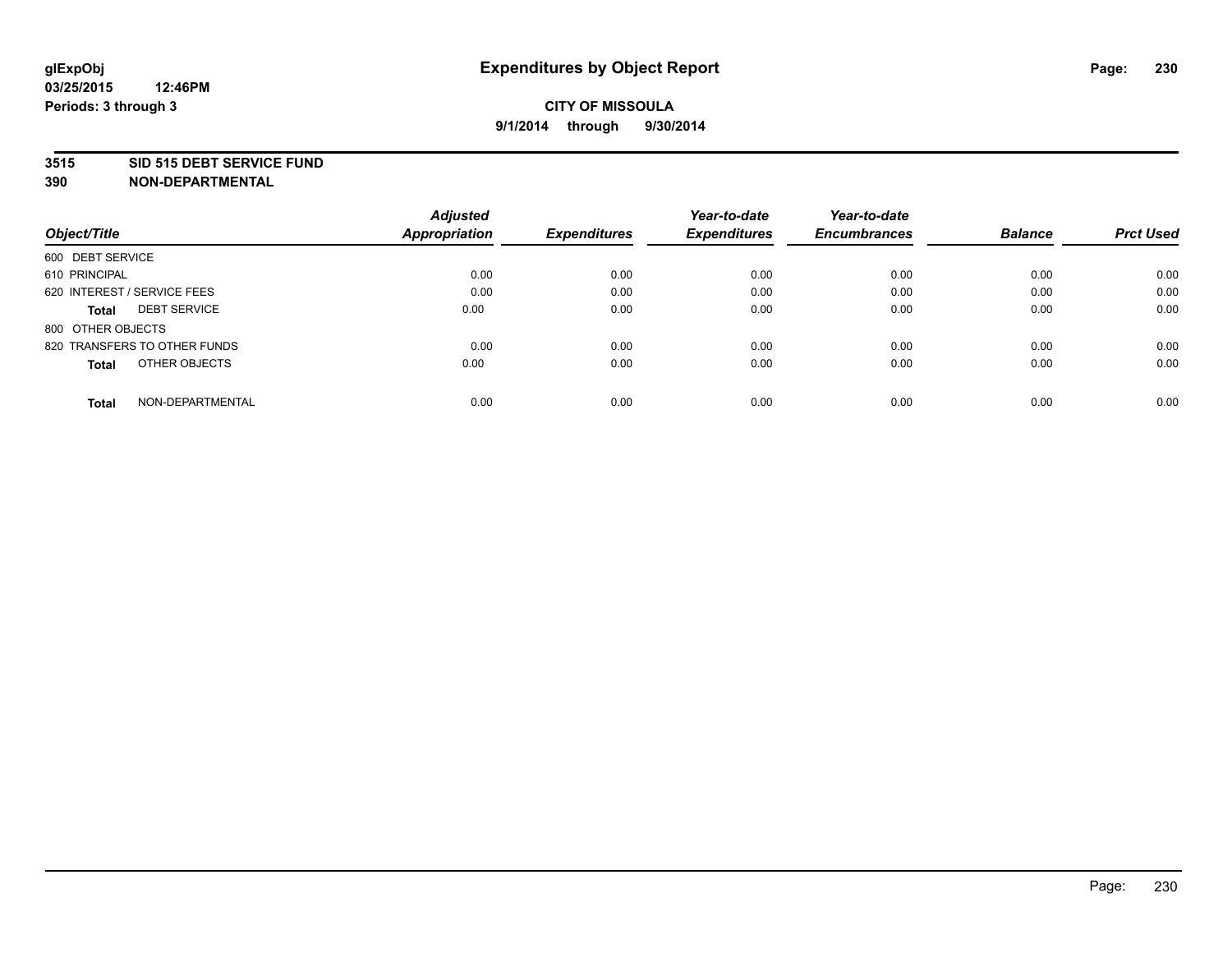## **3515 SID 515 DEBT SERVICE FUND**

| Object/Title                |                              | <b>Adjusted</b><br>Appropriation | <b>Expenditures</b> | Year-to-date<br><b>Expenditures</b> | Year-to-date<br><b>Encumbrances</b> | <b>Balance</b> | <b>Prct Used</b> |
|-----------------------------|------------------------------|----------------------------------|---------------------|-------------------------------------|-------------------------------------|----------------|------------------|
| 600 DEBT SERVICE            |                              |                                  |                     |                                     |                                     |                |                  |
| 610 PRINCIPAL               |                              | 0.00                             | 0.00                | 0.00                                | 0.00                                | 0.00           | 0.00             |
| 620 INTEREST / SERVICE FEES |                              | 0.00                             | 0.00                | 0.00                                | 0.00                                | 0.00           | 0.00             |
| <b>Total</b>                | <b>DEBT SERVICE</b>          | 0.00                             | 0.00                | 0.00                                | 0.00                                | 0.00           | 0.00             |
| 800 OTHER OBJECTS           |                              |                                  |                     |                                     |                                     |                |                  |
|                             | 820 TRANSFERS TO OTHER FUNDS | 0.00                             | 0.00                | 0.00                                | 0.00                                | 0.00           | 0.00             |
| <b>Total</b>                | OTHER OBJECTS                | 0.00                             | 0.00                | 0.00                                | 0.00                                | 0.00           | 0.00             |
| <b>Total</b>                | SID 515 DEBT SERVICE FUND    | 0.00                             | 0.00                | 0.00                                | 0.00                                | 0.00           | 0.00             |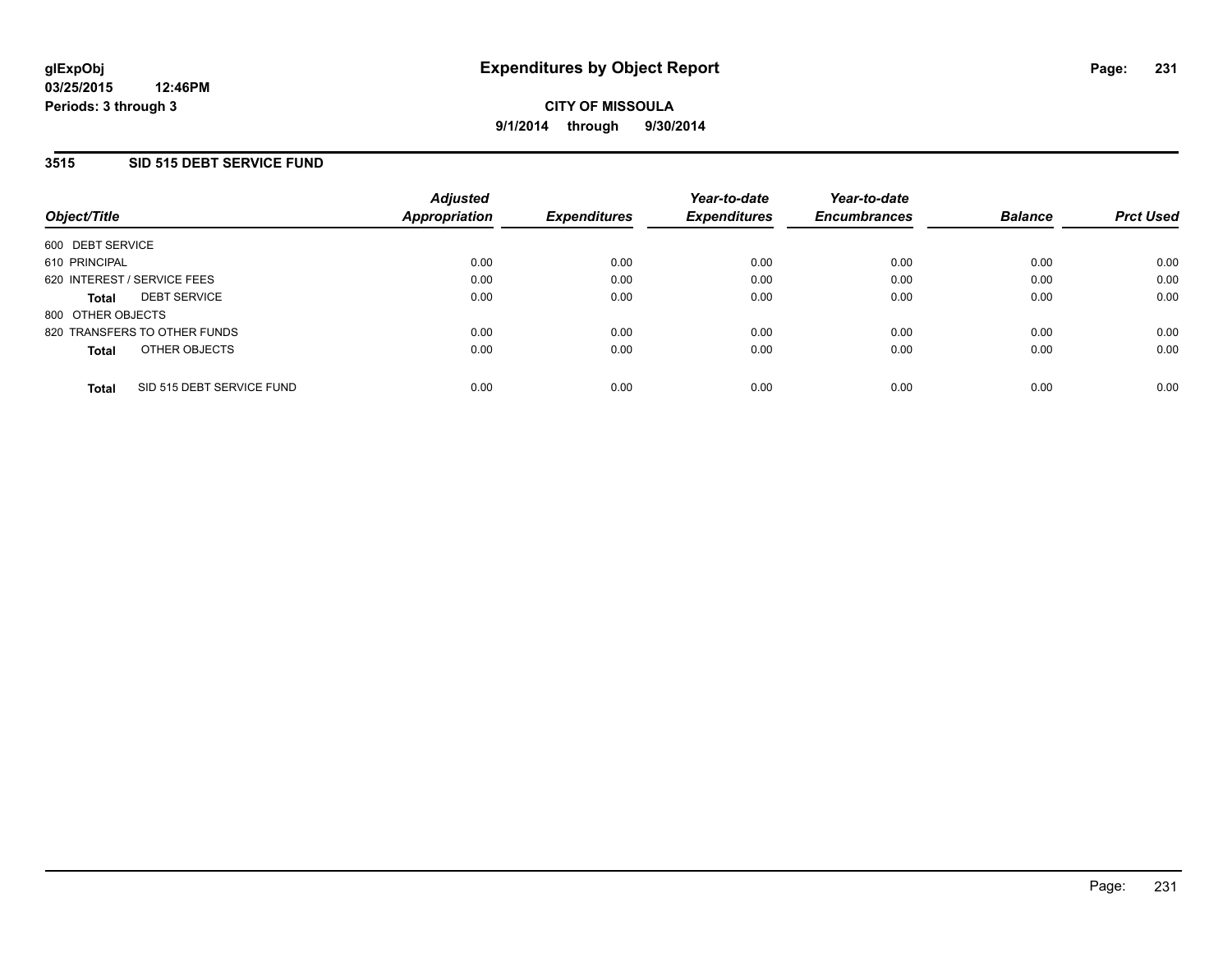#### **3517 SID 517 DEBT SERVICE FUND**

| Object/Title                        | <b>Adjusted</b><br>Appropriation | <b>Expenditures</b> | Year-to-date<br><b>Expenditures</b> | Year-to-date<br><b>Encumbrances</b> | <b>Balance</b> | <b>Prct Used</b> |
|-------------------------------------|----------------------------------|---------------------|-------------------------------------|-------------------------------------|----------------|------------------|
| 600 DEBT SERVICE                    |                                  |                     |                                     |                                     |                |                  |
| 610 PRINCIPAL                       | 0.00                             | 0.00                | 0.00                                | 0.00                                | 0.00           | 0.00             |
| 620 INTEREST / SERVICE FEES         | 0.00                             | 0.00                | 0.00                                | 0.00                                | 0.00           | 0.00             |
| <b>DEBT SERVICE</b><br><b>Total</b> | 0.00                             | 0.00                | 0.00                                | 0.00                                | 0.00           | 0.00             |
| NON-DEPARTMENTAL<br><b>Total</b>    | 0.00                             | 0.00                | 0.00                                | 0.00                                | 0.00           | 0.00             |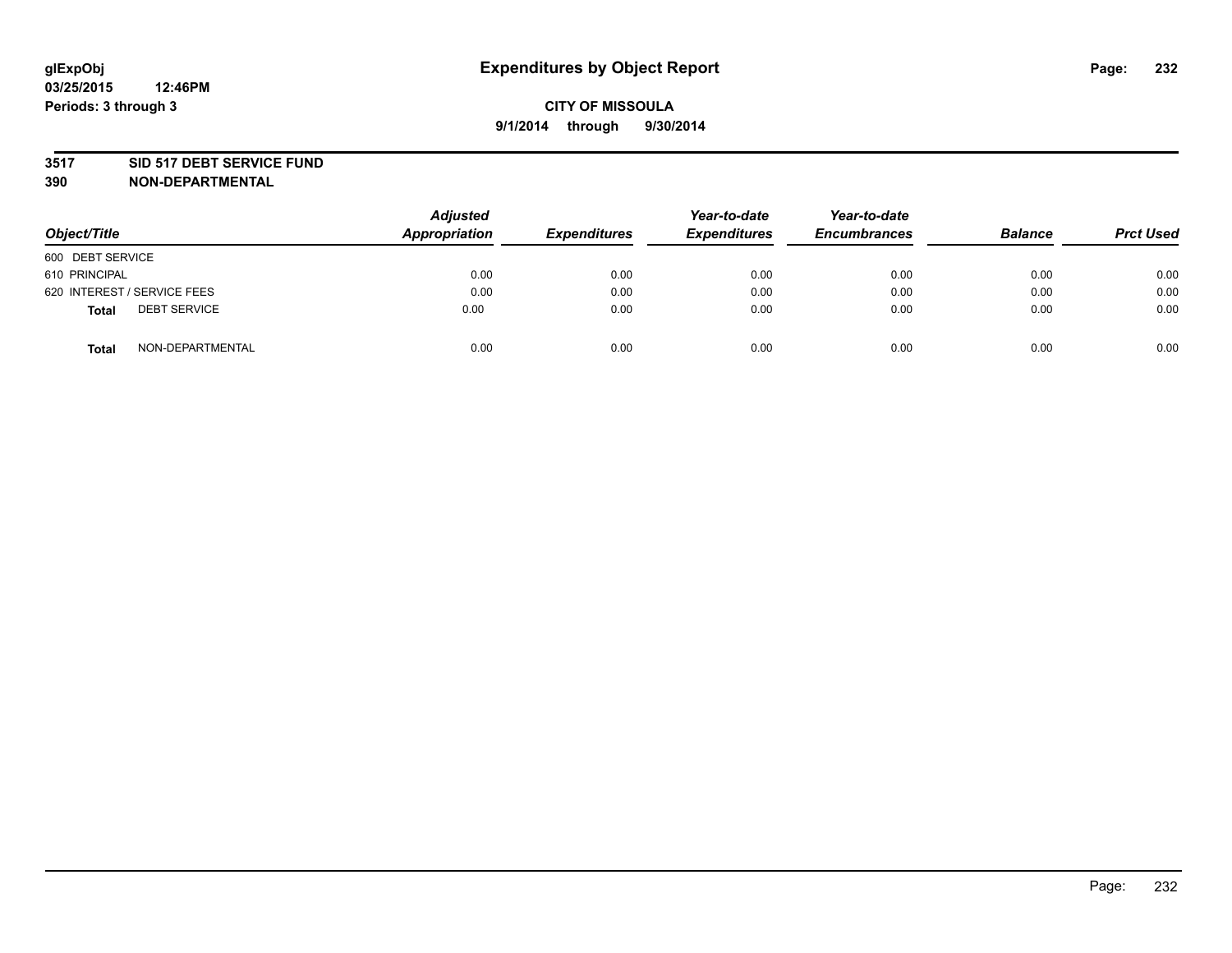### **3517 SID 517 DEBT SERVICE FUND**

| Object/Title                              | <b>Adjusted</b><br>Appropriation | <b>Expenditures</b> | Year-to-date<br><b>Expenditures</b> | Year-to-date<br><b>Encumbrances</b> | <b>Balance</b> | <b>Prct Used</b> |
|-------------------------------------------|----------------------------------|---------------------|-------------------------------------|-------------------------------------|----------------|------------------|
| 600 DEBT SERVICE                          |                                  |                     |                                     |                                     |                |                  |
| 610 PRINCIPAL                             | 0.00                             | 0.00                | 0.00                                | 0.00                                | 0.00           | 0.00             |
| 620 INTEREST / SERVICE FEES               | 0.00                             | 0.00                | 0.00                                | 0.00                                | 0.00           | 0.00             |
| <b>DEBT SERVICE</b><br><b>Total</b>       | 0.00                             | 0.00                | 0.00                                | 0.00                                | 0.00           | 0.00             |
| SID 517 DEBT SERVICE FUND<br><b>Total</b> | 0.00                             | 0.00                | 0.00                                | 0.00                                | 0.00           | 0.00             |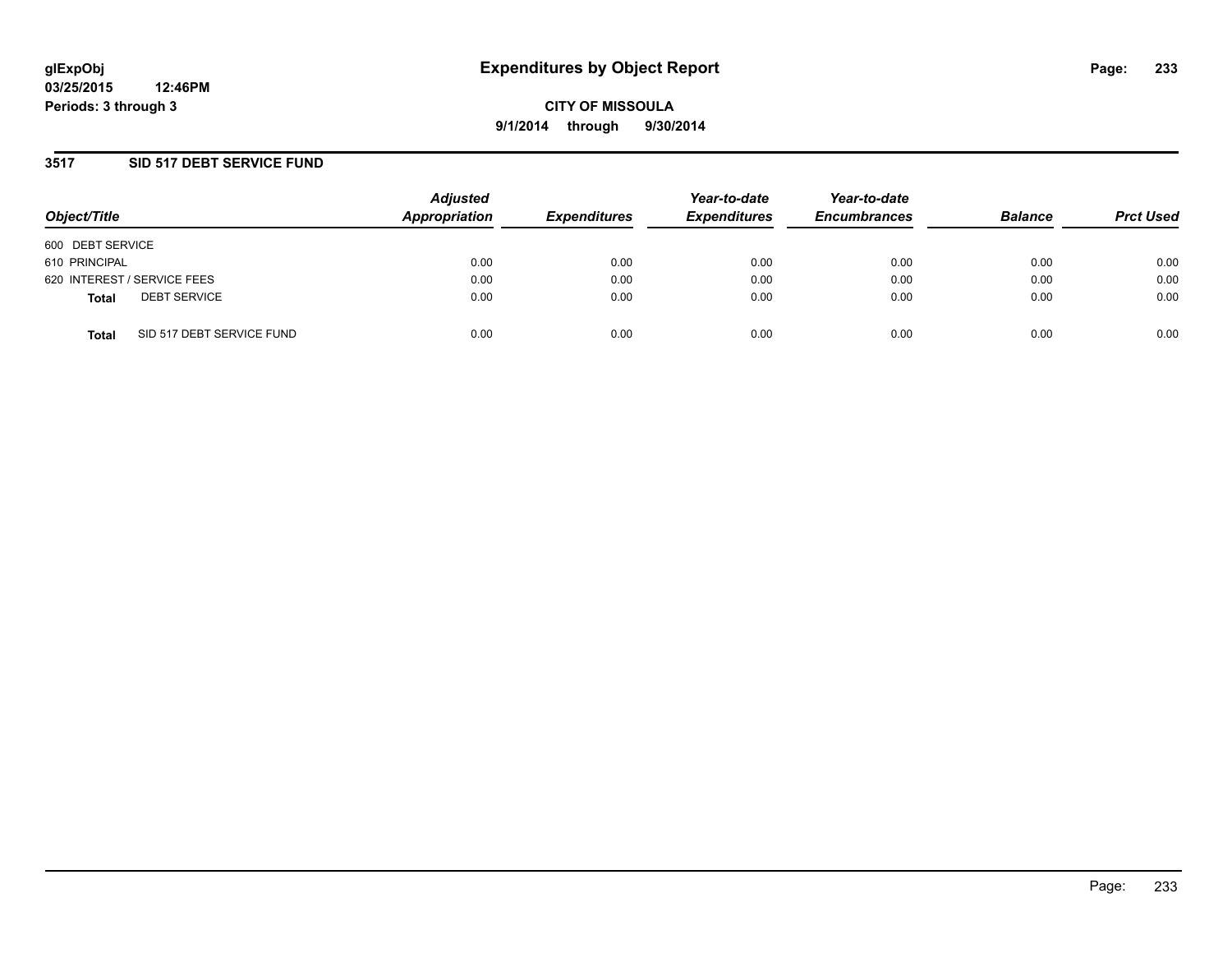#### **3518 SID 518 DEBT SERVICE FUND**

|                                     | <b>Adjusted</b>      |                     | Year-to-date        | Year-to-date        |                |                  |
|-------------------------------------|----------------------|---------------------|---------------------|---------------------|----------------|------------------|
| Object/Title                        | <b>Appropriation</b> | <b>Expenditures</b> | <b>Expenditures</b> | <b>Encumbrances</b> | <b>Balance</b> | <b>Prct Used</b> |
| 600 DEBT SERVICE                    |                      |                     |                     |                     |                |                  |
| 610 PRINCIPAL                       | 0.00                 | 0.00                | 0.00                | 0.00                | 0.00           | 0.00             |
| 620 INTEREST / SERVICE FEES         | 0.00                 | 0.00                | 0.00                | 0.00                | 0.00           | 0.00             |
| <b>DEBT SERVICE</b><br><b>Total</b> | 0.00                 | 0.00                | 0.00                | 0.00                | 0.00           | 0.00             |
| 800 OTHER OBJECTS                   |                      |                     |                     |                     |                |                  |
| 820 TRANSFERS TO OTHER FUNDS        | 0.00                 | 0.00                | 0.00                | 0.00                | 0.00           | 0.00             |
| OTHER OBJECTS<br><b>Total</b>       | 0.00                 | 0.00                | 0.00                | 0.00                | 0.00           | 0.00             |
| NON-DEPARTMENTAL<br>Total           | 0.00                 | 0.00                | 0.00                | 0.00                | 0.00           | 0.00             |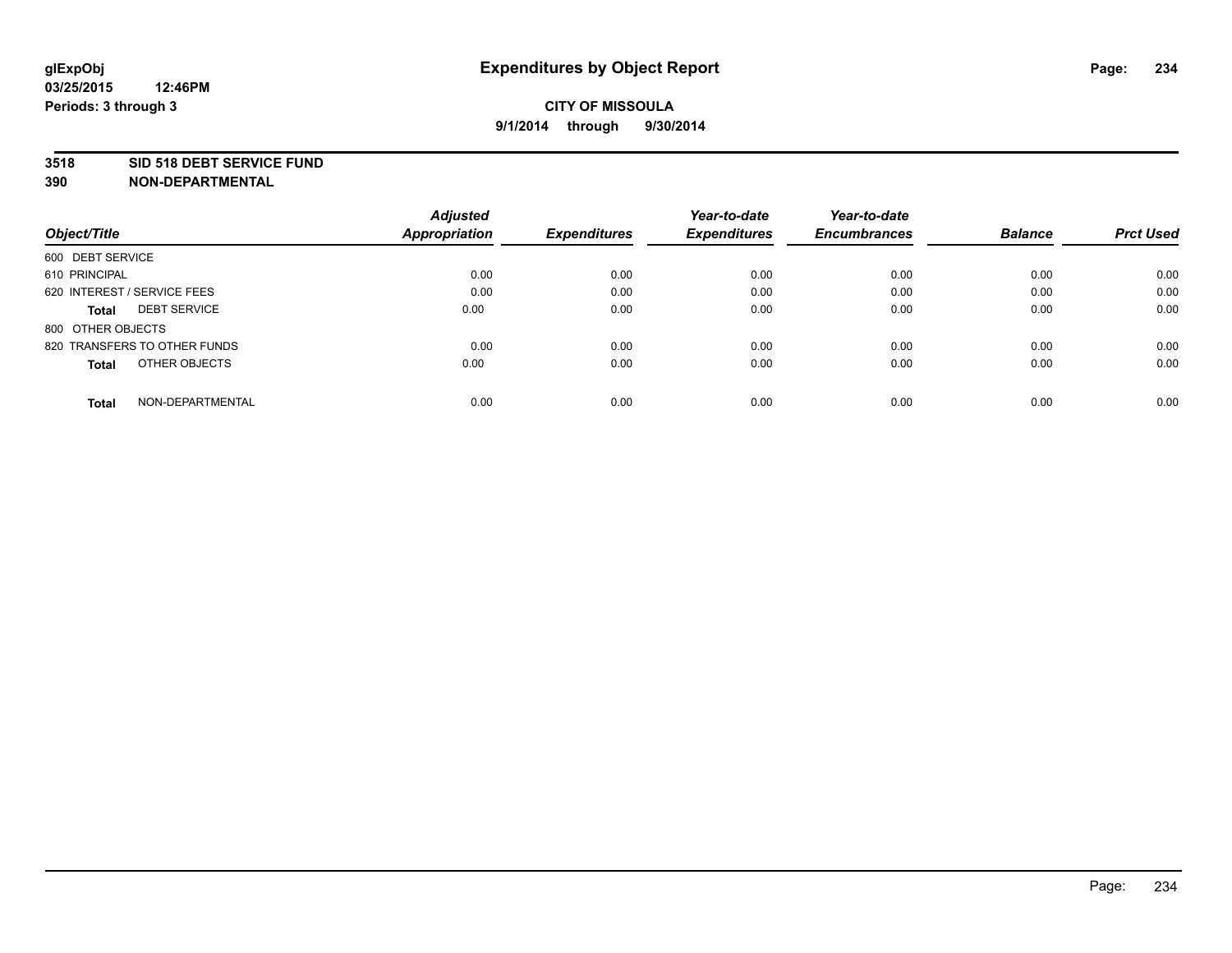### **3518 SID 518 DEBT SERVICE FUND**

| Object/Title                        |                           | <b>Adjusted</b><br>Appropriation | <b>Expenditures</b> | Year-to-date<br><b>Expenditures</b> | Year-to-date<br><b>Encumbrances</b> | <b>Balance</b> | <b>Prct Used</b> |
|-------------------------------------|---------------------------|----------------------------------|---------------------|-------------------------------------|-------------------------------------|----------------|------------------|
| 600 DEBT SERVICE                    |                           |                                  |                     |                                     |                                     |                |                  |
| 610 PRINCIPAL                       |                           | 0.00                             | 0.00                | 0.00                                | 0.00                                | 0.00           | 0.00             |
| 620 INTEREST / SERVICE FEES         |                           | 0.00                             | 0.00                | 0.00                                | 0.00                                | 0.00           | 0.00             |
| <b>DEBT SERVICE</b><br><b>Total</b> |                           | 0.00                             | 0.00                | 0.00                                | 0.00                                | 0.00           | 0.00             |
| 800 OTHER OBJECTS                   |                           |                                  |                     |                                     |                                     |                |                  |
| 820 TRANSFERS TO OTHER FUNDS        |                           | 0.00                             | 0.00                | 0.00                                | 0.00                                | 0.00           | 0.00             |
| <b>Total</b>                        | OTHER OBJECTS             | 0.00                             | 0.00                | 0.00                                | 0.00                                | 0.00           | 0.00             |
| <b>Total</b>                        | SID 518 DEBT SERVICE FUND | 0.00                             | 0.00                | 0.00                                | 0.00                                | 0.00           | 0.00             |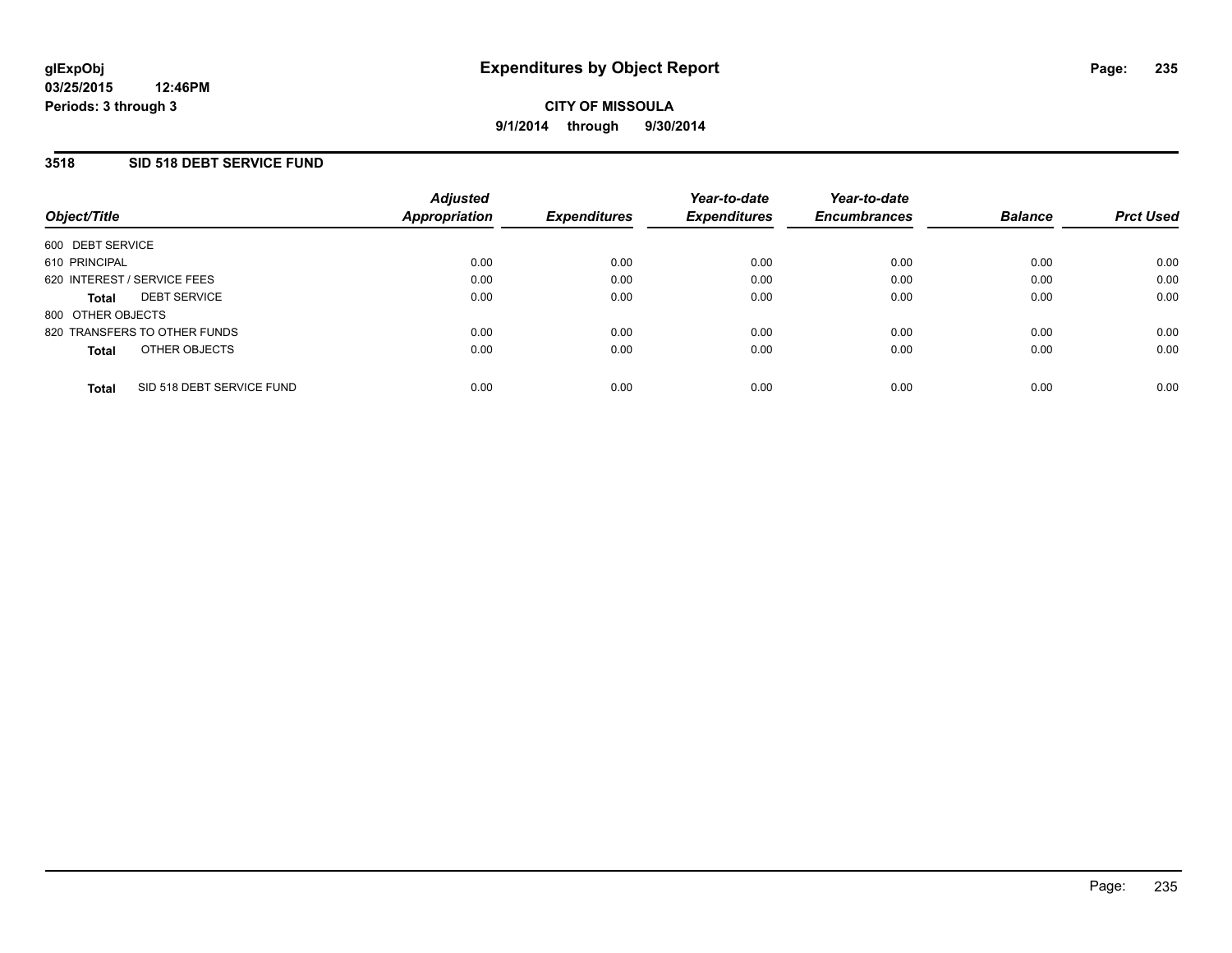#### **3519 SID 519 DEBT SERVICE FUND**

|                                     | <b>Adjusted</b>      |                     | Year-to-date        | Year-to-date        |                |                  |
|-------------------------------------|----------------------|---------------------|---------------------|---------------------|----------------|------------------|
| Object/Title                        | <b>Appropriation</b> | <b>Expenditures</b> | <b>Expenditures</b> | <b>Encumbrances</b> | <b>Balance</b> | <b>Prct Used</b> |
| 600 DEBT SERVICE                    |                      |                     |                     |                     |                |                  |
| 610 PRINCIPAL                       | 0.00                 | 0.00                | 0.00                | 0.00                | 0.00           | 0.00             |
| 620 INTEREST / SERVICE FEES         | 0.00                 | 0.00                | 0.00                | 0.00                | 0.00           | 0.00             |
| <b>DEBT SERVICE</b><br><b>Total</b> | 0.00                 | 0.00                | 0.00                | 0.00                | 0.00           | 0.00             |
| 800 OTHER OBJECTS                   |                      |                     |                     |                     |                |                  |
| 820 TRANSFERS TO OTHER FUNDS        | 0.00                 | 0.00                | 0.00                | 0.00                | 0.00           | 0.00             |
| OTHER OBJECTS<br><b>Total</b>       | 0.00                 | 0.00                | 0.00                | 0.00                | 0.00           | 0.00             |
| NON-DEPARTMENTAL<br>Total           | 0.00                 | 0.00                | 0.00                | 0.00                | 0.00           | 0.00             |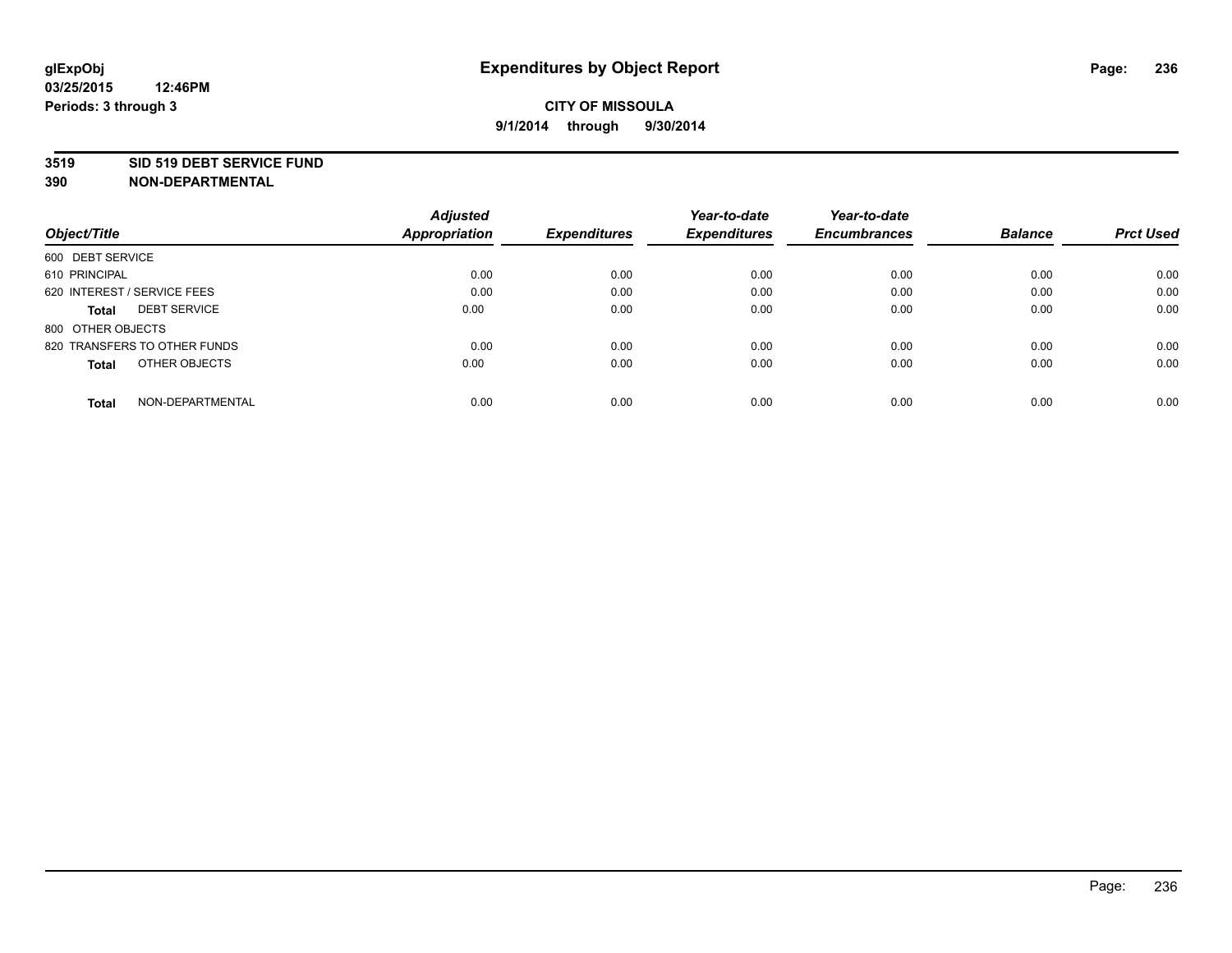### **3519 SID 519 DEBT SERVICE FUND**

| Object/Title      |                              | <b>Adjusted</b><br>Appropriation | <b>Expenditures</b> | Year-to-date<br><b>Expenditures</b> | Year-to-date<br><b>Encumbrances</b> | <b>Balance</b> | <b>Prct Used</b> |
|-------------------|------------------------------|----------------------------------|---------------------|-------------------------------------|-------------------------------------|----------------|------------------|
| 600 DEBT SERVICE  |                              |                                  |                     |                                     |                                     |                |                  |
| 610 PRINCIPAL     |                              | 0.00                             | 0.00                | 0.00                                | 0.00                                | 0.00           | 0.00             |
|                   | 620 INTEREST / SERVICE FEES  | 0.00                             | 0.00                | 0.00                                | 0.00                                | 0.00           | 0.00             |
| <b>Total</b>      | <b>DEBT SERVICE</b>          | 0.00                             | 0.00                | 0.00                                | 0.00                                | 0.00           | 0.00             |
| 800 OTHER OBJECTS |                              |                                  |                     |                                     |                                     |                |                  |
|                   | 820 TRANSFERS TO OTHER FUNDS | 0.00                             | 0.00                | 0.00                                | 0.00                                | 0.00           | 0.00             |
| <b>Total</b>      | OTHER OBJECTS                | 0.00                             | 0.00                | 0.00                                | 0.00                                | 0.00           | 0.00             |
| <b>Total</b>      | SID 519 DEBT SERVICE FUND    | 0.00                             | 0.00                | 0.00                                | 0.00                                | 0.00           | 0.00             |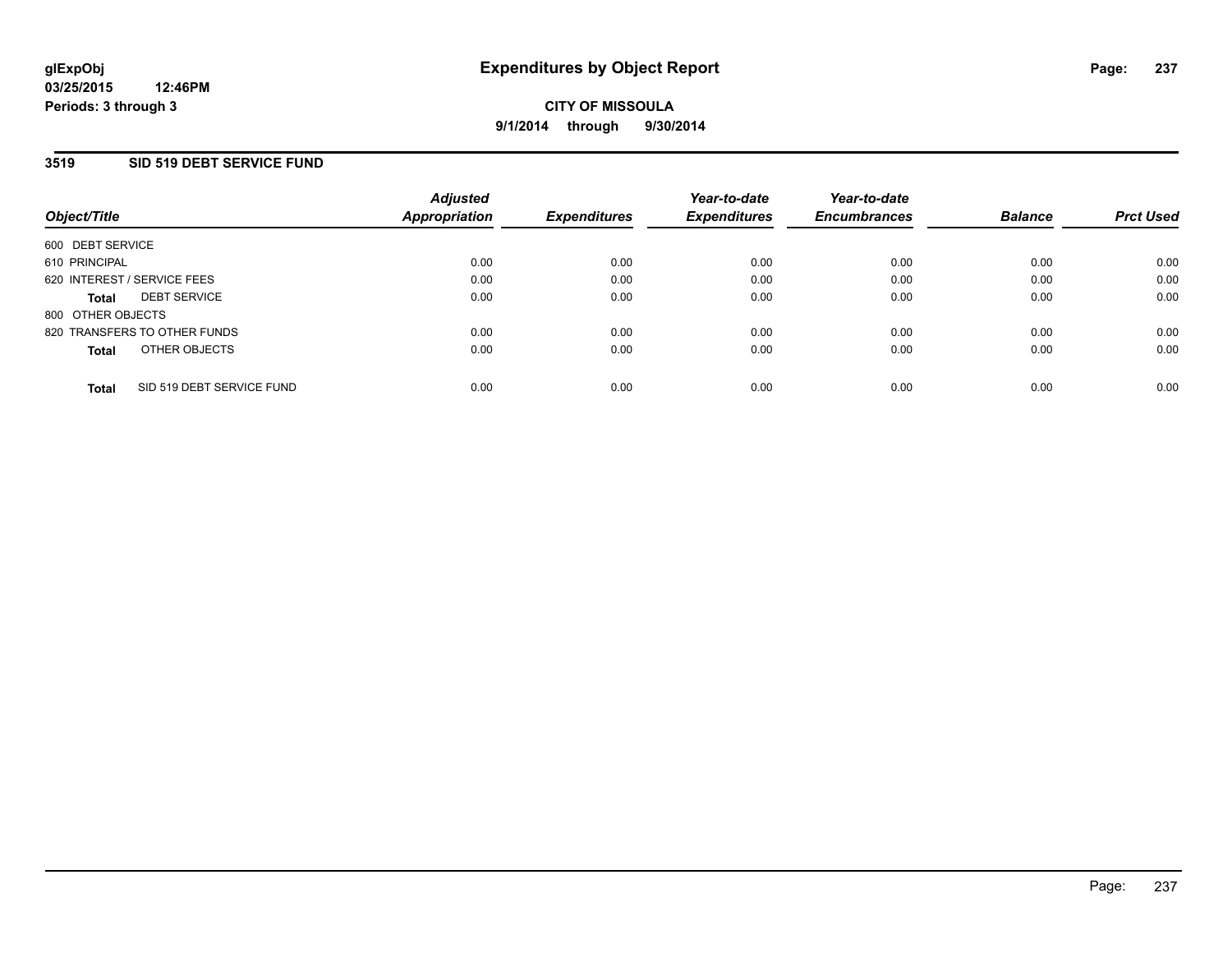#### **3520 SID 520 DEBT SERVICE FUND**

|                                      | <b>Adjusted</b> |                     | Year-to-date        | Year-to-date        |                |                  |
|--------------------------------------|-----------------|---------------------|---------------------|---------------------|----------------|------------------|
| Object/Title                         | Appropriation   | <b>Expenditures</b> | <b>Expenditures</b> | <b>Encumbrances</b> | <b>Balance</b> | <b>Prct Used</b> |
| 500 FIXED CHARGES                    |                 |                     |                     |                     |                |                  |
| 550 MERCHANT SERVICE FEES            | 0.00            | 0.00                | 0.00                | 0.00                | 0.00           | 0.00             |
| <b>FIXED CHARGES</b><br><b>Total</b> | 0.00            | 0.00                | 0.00                | 0.00                | 0.00           | 0.00             |
| 600 DEBT SERVICE                     |                 |                     |                     |                     |                |                  |
| 610 PRINCIPAL                        | 133,000.00      | 0.00                | 0.00                | 0.00                | 133.000.00     | 0.00             |
| 620 INTEREST / SERVICE FEES          | 27,280.00       | 0.00                | 0.00                | 0.00                | 27.280.00      | 0.00             |
| <b>DEBT SERVICE</b><br><b>Total</b>  | 160.280.00      | 0.00                | 0.00                | 0.00                | 160.280.00     | 0.00             |
| NON-DEPARTMENTAL<br><b>Total</b>     | 160.280.00      | 0.00                | 0.00                | 0.00                | 160.280.00     | 0.00             |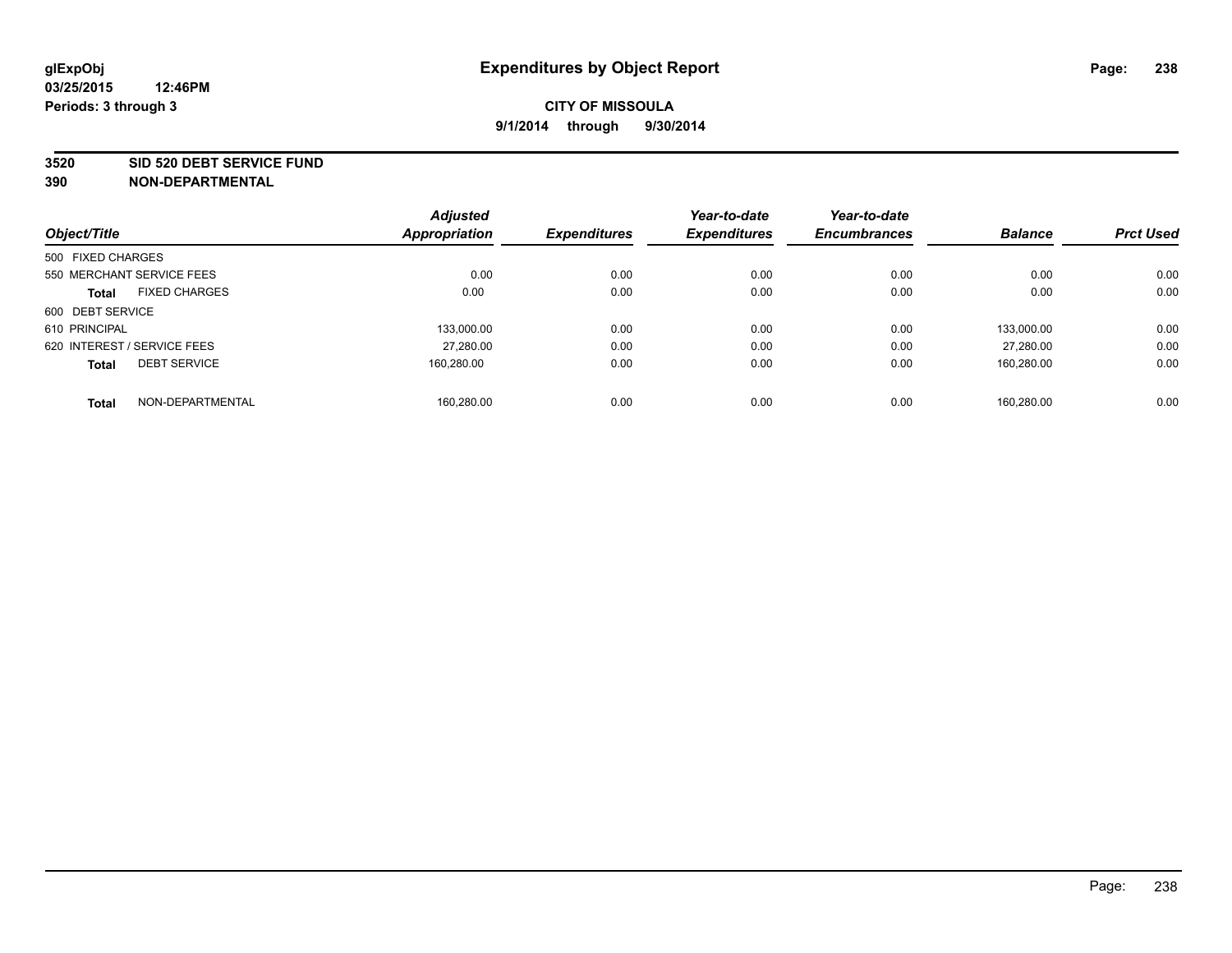### **3520 SID 520 DEBT SERVICE FUND**

| Object/Title                              | <b>Adjusted</b><br>Appropriation | <b>Expenditures</b> | Year-to-date<br><b>Expenditures</b> | Year-to-date<br><b>Encumbrances</b> | <b>Balance</b> | <b>Prct Used</b> |
|-------------------------------------------|----------------------------------|---------------------|-------------------------------------|-------------------------------------|----------------|------------------|
| 500 FIXED CHARGES                         |                                  |                     |                                     |                                     |                |                  |
| 550 MERCHANT SERVICE FEES                 | 0.00                             | 0.00                | 0.00                                | 0.00                                | 0.00           | 0.00             |
| <b>FIXED CHARGES</b><br><b>Total</b>      | 0.00                             | 0.00                | 0.00                                | 0.00                                | 0.00           | 0.00             |
| 600 DEBT SERVICE                          |                                  |                     |                                     |                                     |                |                  |
| 610 PRINCIPAL                             | 133,000.00                       | 0.00                | 0.00                                | 0.00                                | 133,000.00     | 0.00             |
| 620 INTEREST / SERVICE FEES               | 27.280.00                        | 0.00                | 0.00                                | 0.00                                | 27.280.00      | 0.00             |
| <b>DEBT SERVICE</b><br><b>Total</b>       | 160.280.00                       | 0.00                | 0.00                                | 0.00                                | 160.280.00     | 0.00             |
| SID 520 DEBT SERVICE FUND<br><b>Total</b> | 160.280.00                       | 0.00                | 0.00                                | 0.00                                | 160.280.00     | 0.00             |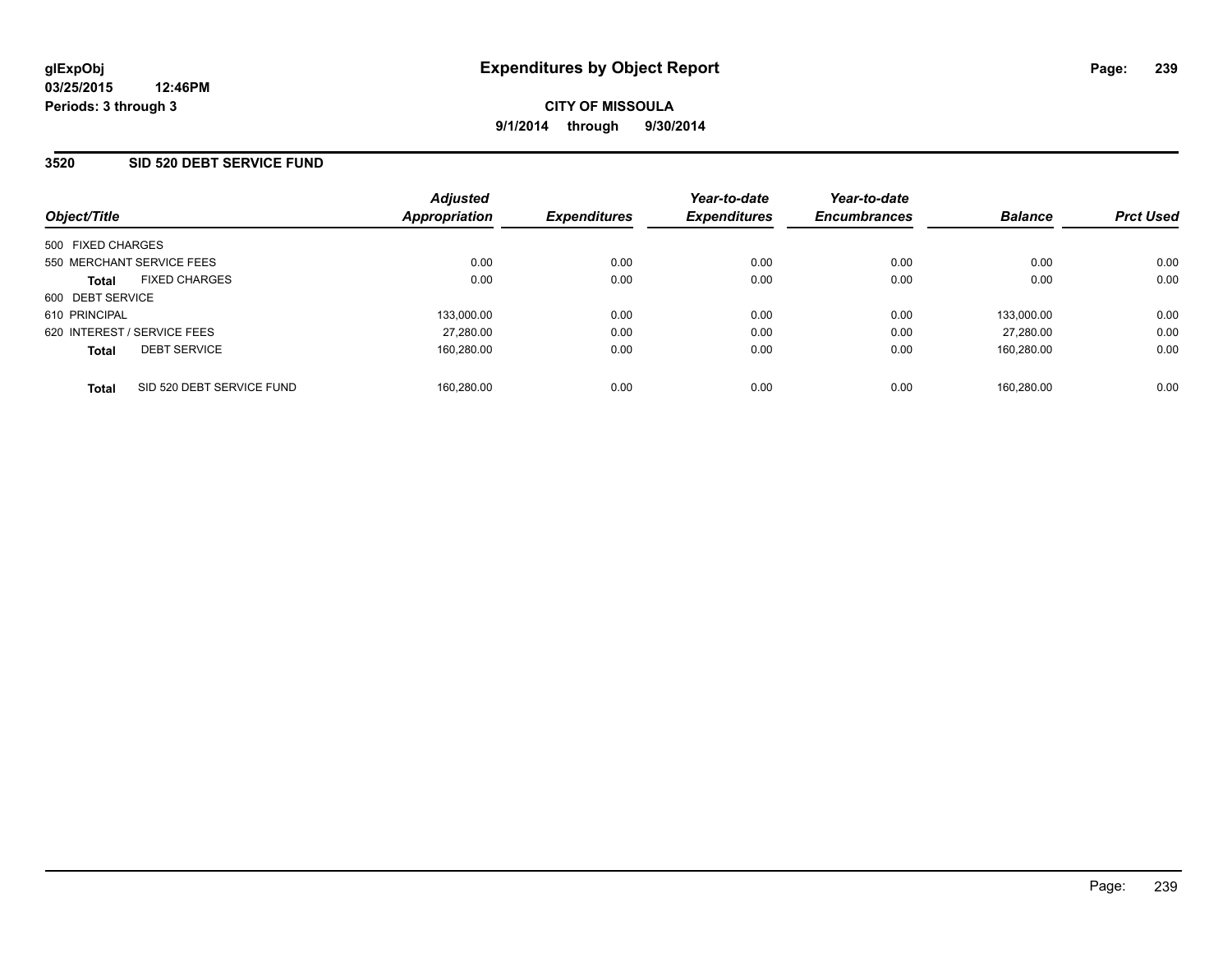#### **3521 SID 521 DEBT SERVICE FUND**

| Object/Title                        | <b>Adjusted</b><br>Appropriation | <b>Expenditures</b> | Year-to-date<br><b>Expenditures</b> | Year-to-date<br><b>Encumbrances</b> | <b>Balance</b> | <b>Prct Used</b> |
|-------------------------------------|----------------------------------|---------------------|-------------------------------------|-------------------------------------|----------------|------------------|
| 600 DEBT SERVICE                    |                                  |                     |                                     |                                     |                |                  |
| 610 PRINCIPAL                       | 338.00                           | 0.00                | 0.00                                | 0.00                                | 338.00         | 0.00             |
| 620 INTEREST / SERVICE FEES         | 382.00                           | 0.00                | 0.00                                | 0.00                                | 382.00         | 0.00             |
| <b>DEBT SERVICE</b><br><b>Total</b> | 720.00                           | 0.00                | 0.00                                | 0.00                                | 720.00         | 0.00             |
| NON-DEPARTMENTAL<br><b>Total</b>    | 720.00                           | 0.00                | 0.00                                | 0.00                                | 720.00         | 0.00             |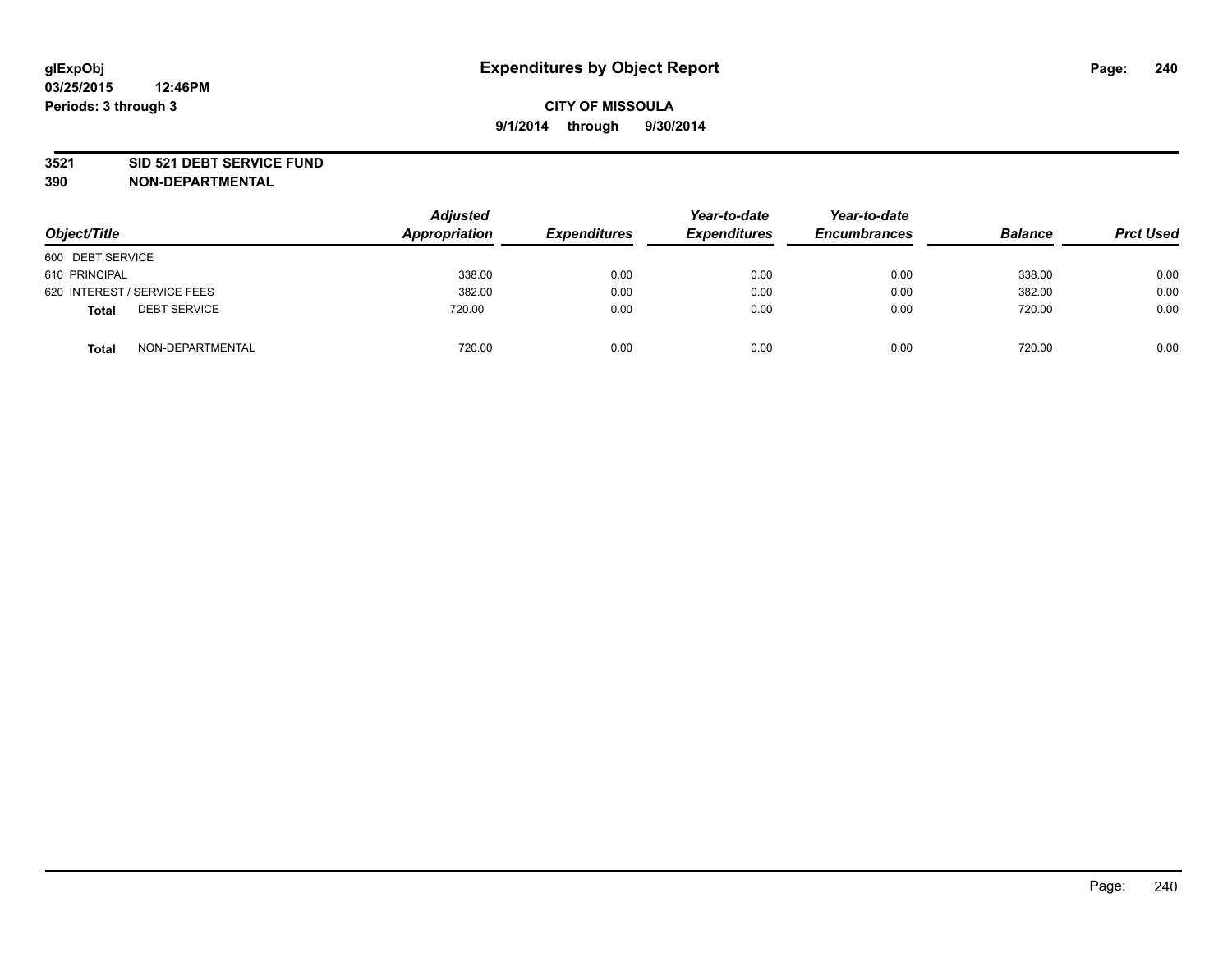### **3521 SID 521 DEBT SERVICE FUND**

| Object/Title     |                             | <b>Adjusted</b><br>Appropriation | <b>Expenditures</b> | Year-to-date<br><b>Expenditures</b> | Year-to-date<br><b>Encumbrances</b> | <b>Balance</b> | <b>Prct Used</b> |
|------------------|-----------------------------|----------------------------------|---------------------|-------------------------------------|-------------------------------------|----------------|------------------|
|                  |                             |                                  |                     |                                     |                                     |                |                  |
| 600 DEBT SERVICE |                             |                                  |                     |                                     |                                     |                |                  |
| 610 PRINCIPAL    |                             | 338.00                           | 0.00                | 0.00                                | 0.00                                | 338.00         | 0.00             |
|                  | 620 INTEREST / SERVICE FEES | 382.00                           | 0.00                | 0.00                                | 0.00                                | 382.00         | 0.00             |
| <b>Total</b>     | <b>DEBT SERVICE</b>         | 720.00                           | 0.00                | 0.00                                | 0.00                                | 720.00         | 0.00             |
| <b>Total</b>     | SID 521 DEBT SERVICE FUND   | 720.00                           | 0.00                | 0.00                                | 0.00                                | 720.00         | 0.00             |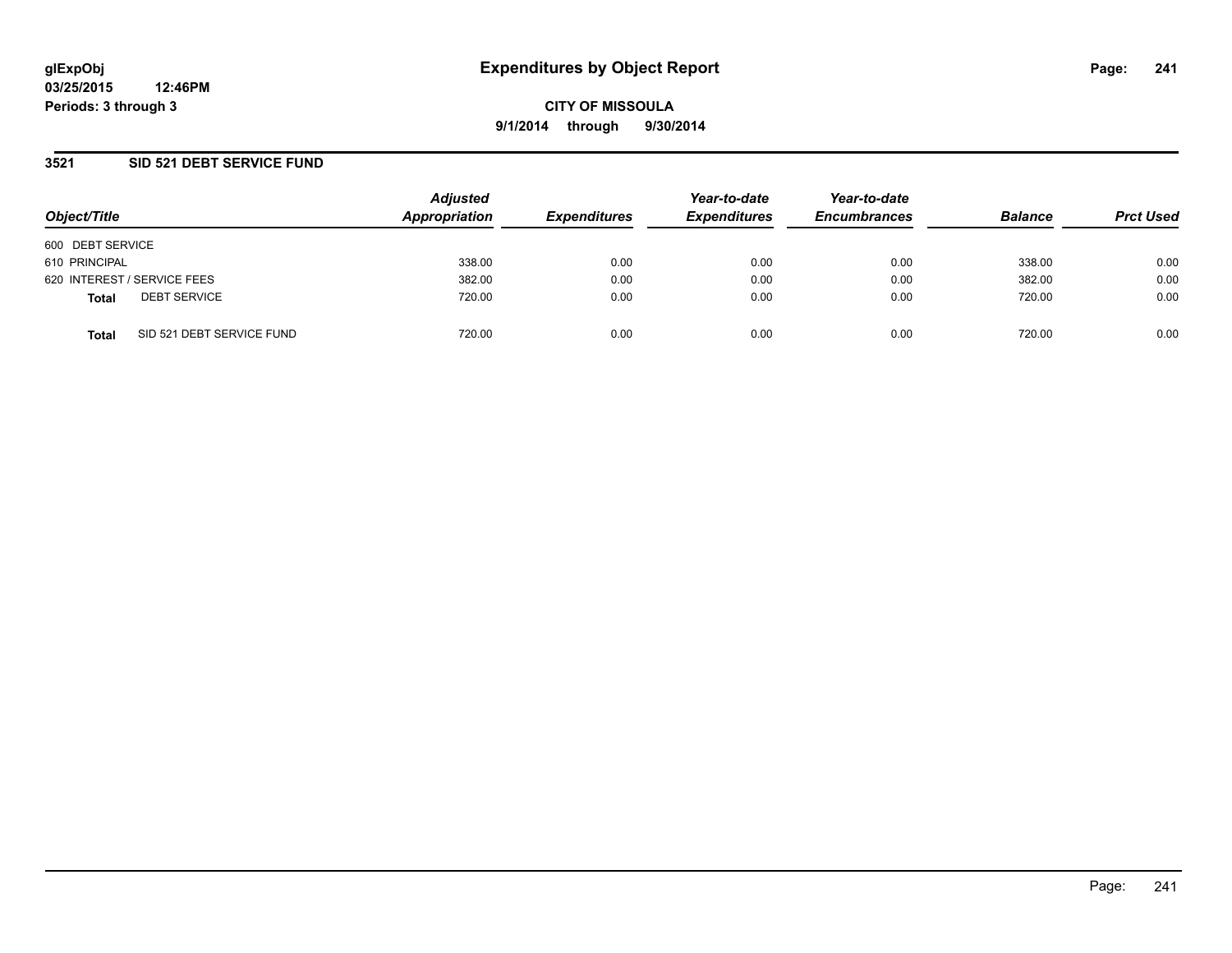#### **3522 SID 522 DEBT SERVICE FUND**

| Object/Title                        | <b>Adjusted</b><br>Appropriation | <b>Expenditures</b> | Year-to-date<br><b>Expenditures</b> | Year-to-date<br><b>Encumbrances</b> | <b>Balance</b> | <b>Prct Used</b> |
|-------------------------------------|----------------------------------|---------------------|-------------------------------------|-------------------------------------|----------------|------------------|
| 600 DEBT SERVICE                    |                                  |                     |                                     |                                     |                |                  |
| 610 PRINCIPAL                       | 488.00                           | 0.00                | 0.00                                | 0.00                                | 488.00         | 0.00             |
| 620 INTEREST / SERVICE FEES         | 47.00                            | 0.00                | 0.00                                | 0.00                                | 47.00          | 0.00             |
| <b>DEBT SERVICE</b><br><b>Total</b> | 535.00                           | 0.00                | 0.00                                | 0.00                                | 535.00         | 0.00             |
| NON-DEPARTMENTAL<br><b>Total</b>    | 535.00                           | 0.00                | 0.00                                | 0.00                                | 535.00         | 0.00             |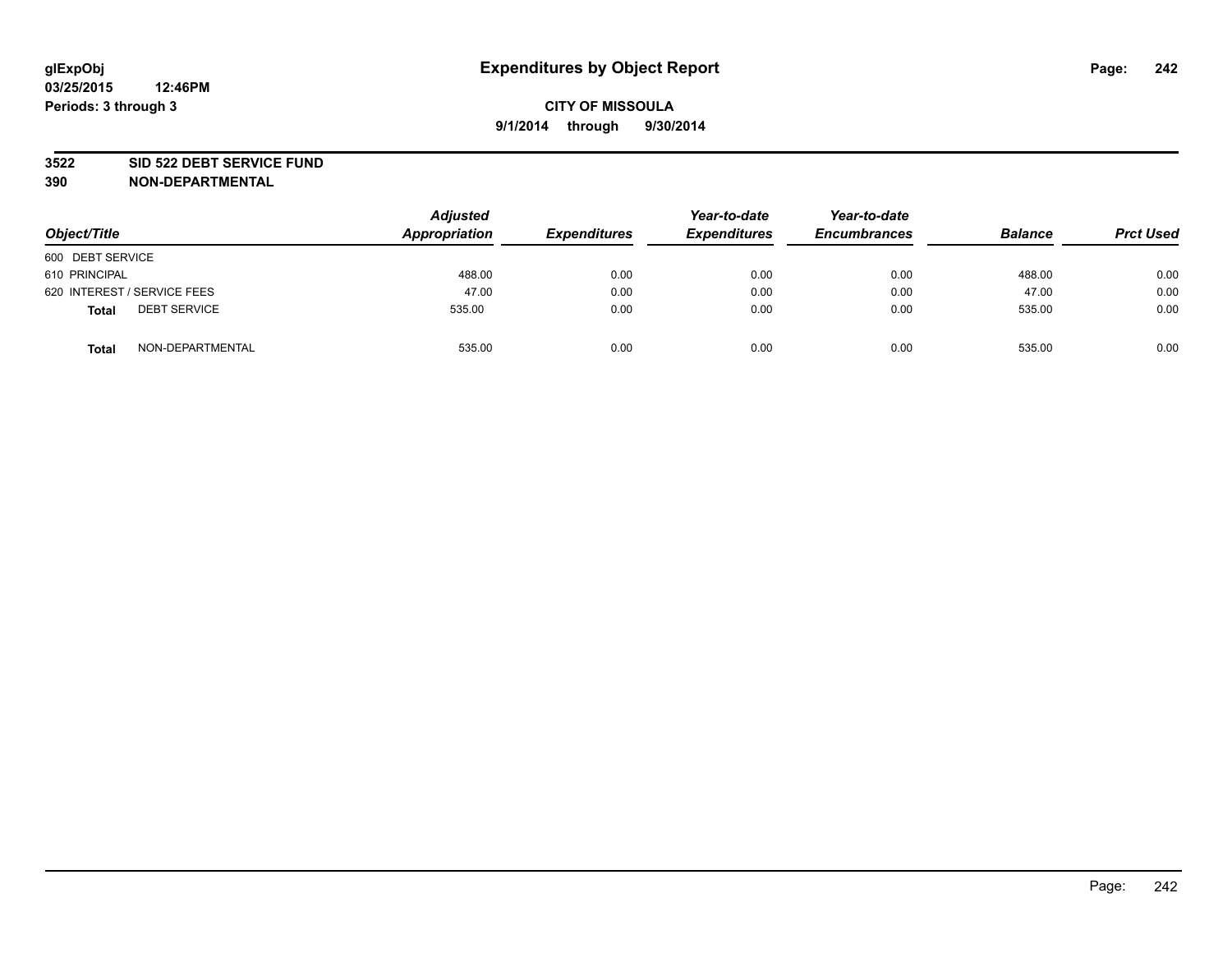### **3522 SID 522 DEBT SERVICE FUND**

| Object/Title                              | <b>Adjusted</b><br>Appropriation | <b>Expenditures</b> | Year-to-date<br><b>Expenditures</b> | Year-to-date<br><b>Encumbrances</b> | <b>Balance</b> | <b>Prct Used</b> |
|-------------------------------------------|----------------------------------|---------------------|-------------------------------------|-------------------------------------|----------------|------------------|
| 600 DEBT SERVICE                          |                                  |                     |                                     |                                     |                |                  |
| 610 PRINCIPAL                             | 488.00                           | 0.00                | 0.00                                | 0.00                                | 488.00         | 0.00             |
| 620 INTEREST / SERVICE FEES               | 47.00                            | 0.00                | 0.00                                | 0.00                                | 47.00          | 0.00             |
| <b>DEBT SERVICE</b><br><b>Total</b>       | 535.00                           | 0.00                | 0.00                                | 0.00                                | 535.00         | 0.00             |
| SID 522 DEBT SERVICE FUND<br><b>Total</b> | 535.00                           | 0.00                | 0.00                                | 0.00                                | 535.00         | 0.00             |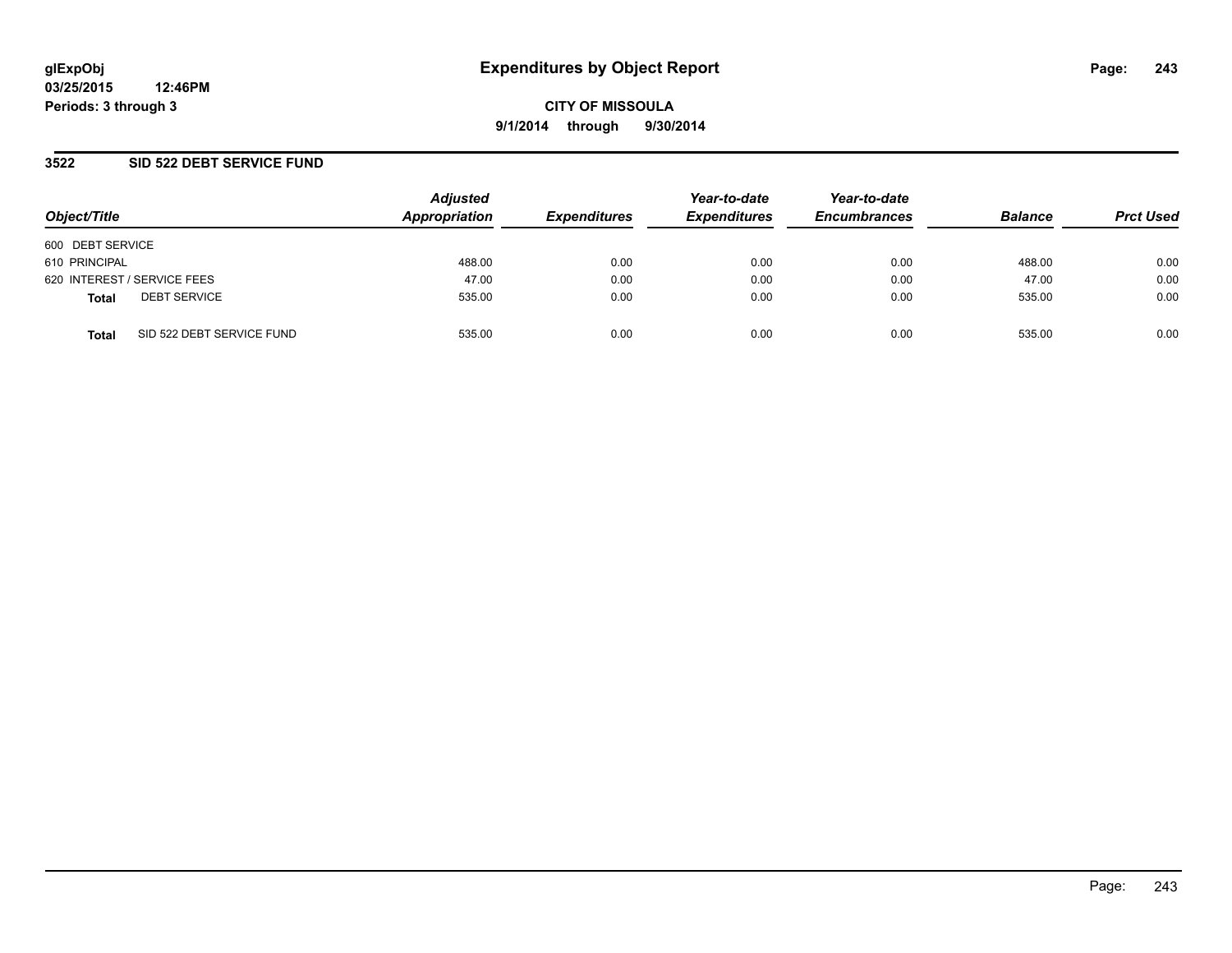#### **3524 SID 524 DEBT SERVICE FUND**

|                                      | <b>Adjusted</b>      |                     | Year-to-date        | Year-to-date        |                |                  |
|--------------------------------------|----------------------|---------------------|---------------------|---------------------|----------------|------------------|
| Object/Title                         | <b>Appropriation</b> | <b>Expenditures</b> | <b>Expenditures</b> | <b>Encumbrances</b> | <b>Balance</b> | <b>Prct Used</b> |
| 500 FIXED CHARGES                    |                      |                     |                     |                     |                |                  |
| 550 MERCHANT SERVICE FEES            | 0.00                 | 0.00                | 0.00                | 0.00                | 0.00           | 0.00             |
| <b>FIXED CHARGES</b><br><b>Total</b> | 0.00                 | 0.00                | 0.00                | 0.00                | 0.00           | 0.00             |
| 600 DEBT SERVICE                     |                      |                     |                     |                     |                |                  |
| 610 PRINCIPAL                        | 217.000.00           | 0.00                | 0.00                | 0.00                | 217.000.00     | 0.00             |
| 620 INTEREST / SERVICE FEES          | 89,400.00            | 0.00                | 0.00                | 0.00                | 89.400.00      | 0.00             |
| <b>DEBT SERVICE</b><br><b>Total</b>  | 306.400.00           | 0.00                | 0.00                | 0.00                | 306.400.00     | 0.00             |
| NON-DEPARTMENTAL<br><b>Total</b>     | 306,400.00           | 0.00                | 0.00                | 0.00                | 306.400.00     | 0.00             |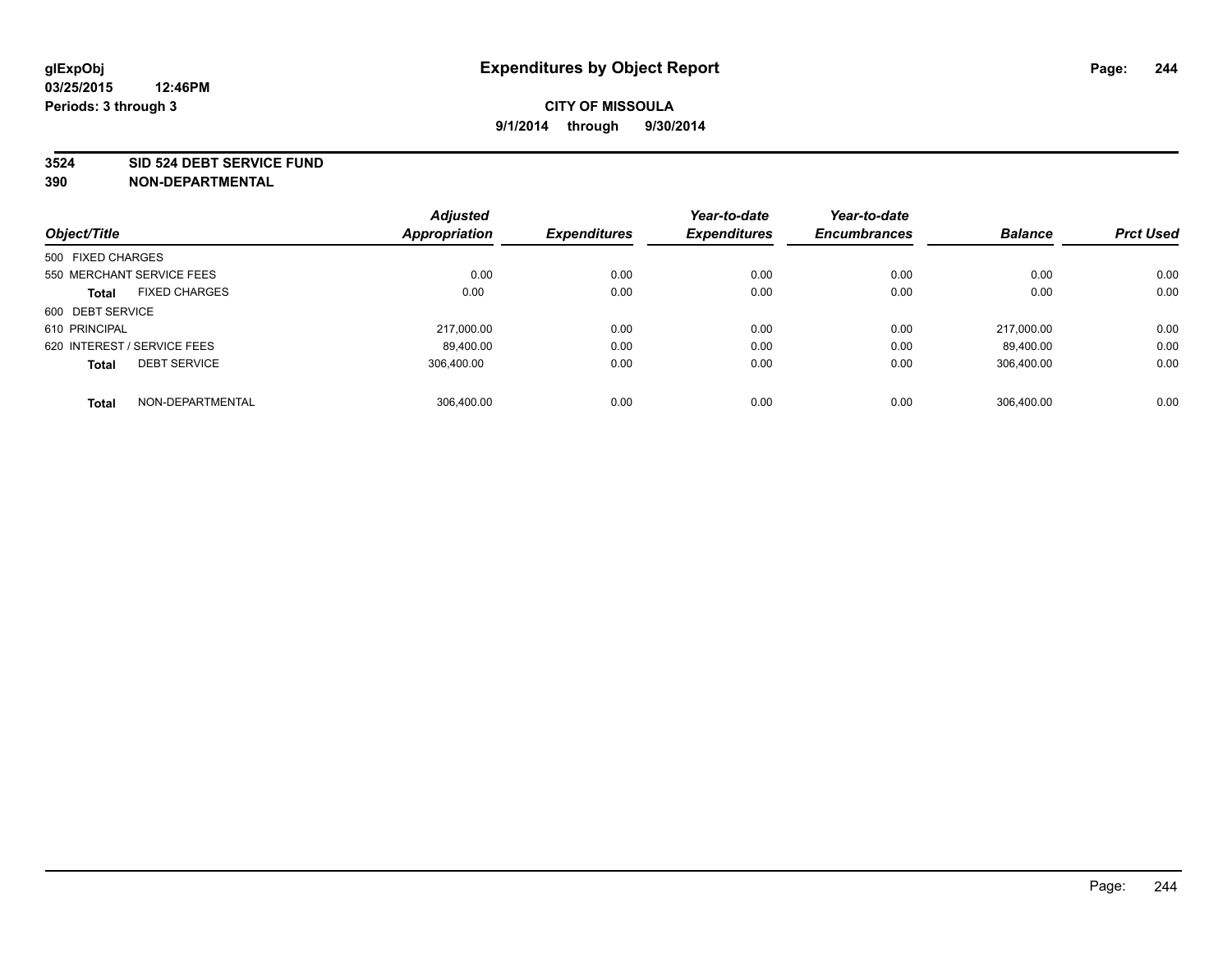### **3524 SID 524 DEBT SERVICE FUND**

| Object/Title                              | <b>Adjusted</b><br>Appropriation | <b>Expenditures</b> | Year-to-date<br><b>Expenditures</b> | Year-to-date<br><b>Encumbrances</b> | <b>Balance</b> | <b>Prct Used</b> |
|-------------------------------------------|----------------------------------|---------------------|-------------------------------------|-------------------------------------|----------------|------------------|
| 500 FIXED CHARGES                         |                                  |                     |                                     |                                     |                |                  |
| 550 MERCHANT SERVICE FEES                 | 0.00                             | 0.00                | 0.00                                | 0.00                                | 0.00           | 0.00             |
| <b>FIXED CHARGES</b><br><b>Total</b>      | 0.00                             | 0.00                | 0.00                                | 0.00                                | 0.00           | 0.00             |
| 600 DEBT SERVICE                          |                                  |                     |                                     |                                     |                |                  |
| 610 PRINCIPAL                             | 217.000.00                       | 0.00                | 0.00                                | 0.00                                | 217.000.00     | 0.00             |
| 620 INTEREST / SERVICE FEES               | 89,400.00                        | 0.00                | 0.00                                | 0.00                                | 89.400.00      | 0.00             |
| <b>DEBT SERVICE</b><br><b>Total</b>       | 306.400.00                       | 0.00                | 0.00                                | 0.00                                | 306.400.00     | 0.00             |
| SID 524 DEBT SERVICE FUND<br><b>Total</b> | 306.400.00                       | 0.00                | 0.00                                | 0.00                                | 306.400.00     | 0.00             |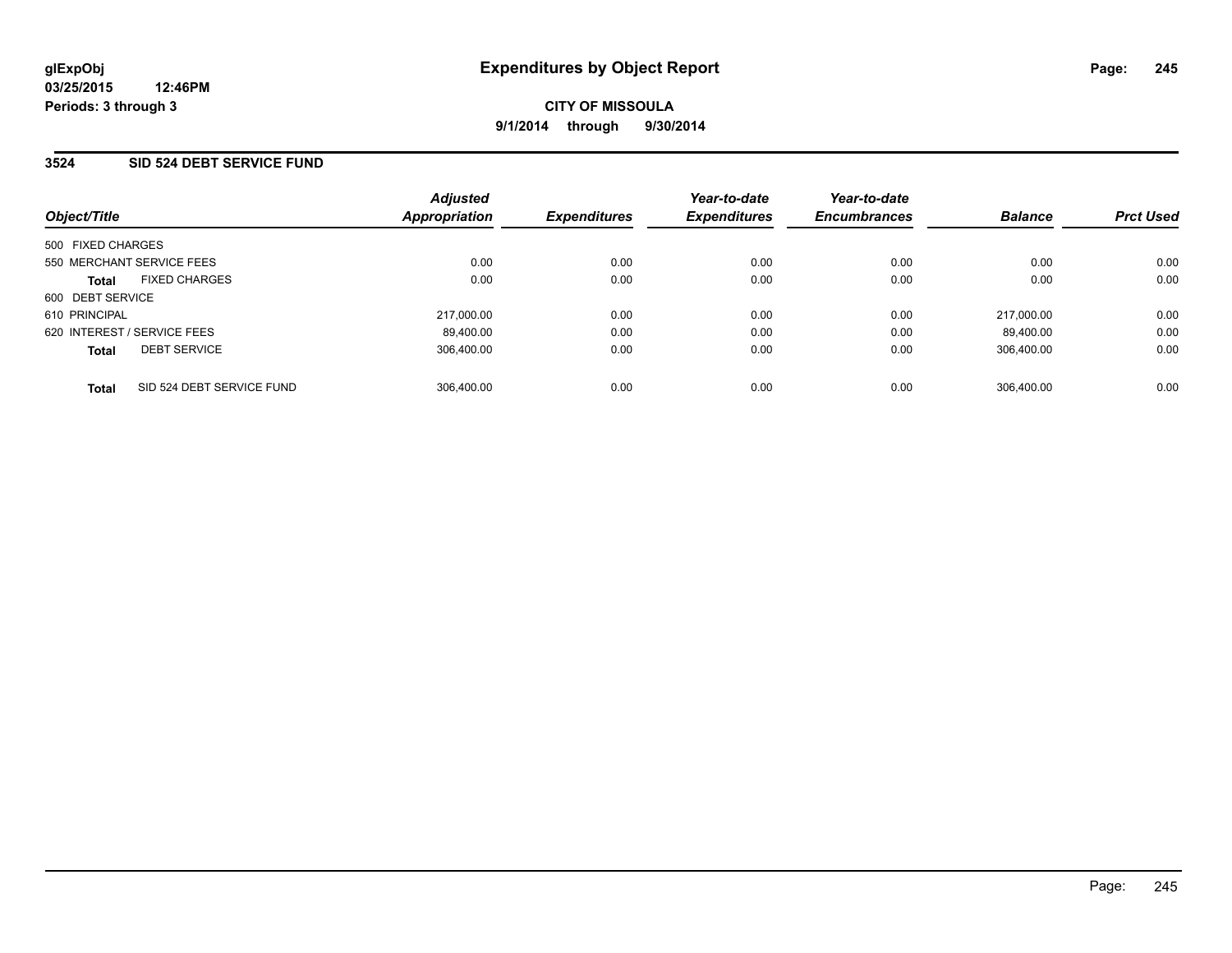#### **3525 SID 525 DEBT SERVICE FUND**

| Object/Title                        | <b>Adjusted</b><br>Appropriation | <b>Expenditures</b> | Year-to-date<br><b>Expenditures</b> | Year-to-date<br><b>Encumbrances</b> | <b>Balance</b> | <b>Prct Used</b> |
|-------------------------------------|----------------------------------|---------------------|-------------------------------------|-------------------------------------|----------------|------------------|
| 600 DEBT SERVICE                    |                                  |                     |                                     |                                     |                |                  |
| 610 PRINCIPAL                       | 25,000.00                        | 0.00                | 0.00                                | 0.00                                | 25,000.00      | 0.00             |
| 620 INTEREST / SERVICE FEES         | 6,500.00                         | 0.00                | 0.00                                | 0.00                                | 6,500.00       | 0.00             |
| <b>DEBT SERVICE</b><br><b>Total</b> | 31,500.00                        | 0.00                | 0.00                                | 0.00                                | 31,500.00      | 0.00             |
| NON-DEPARTMENTAL<br><b>Total</b>    | 31,500.00                        | 0.00                | 0.00                                | 0.00                                | 31,500.00      | 0.00             |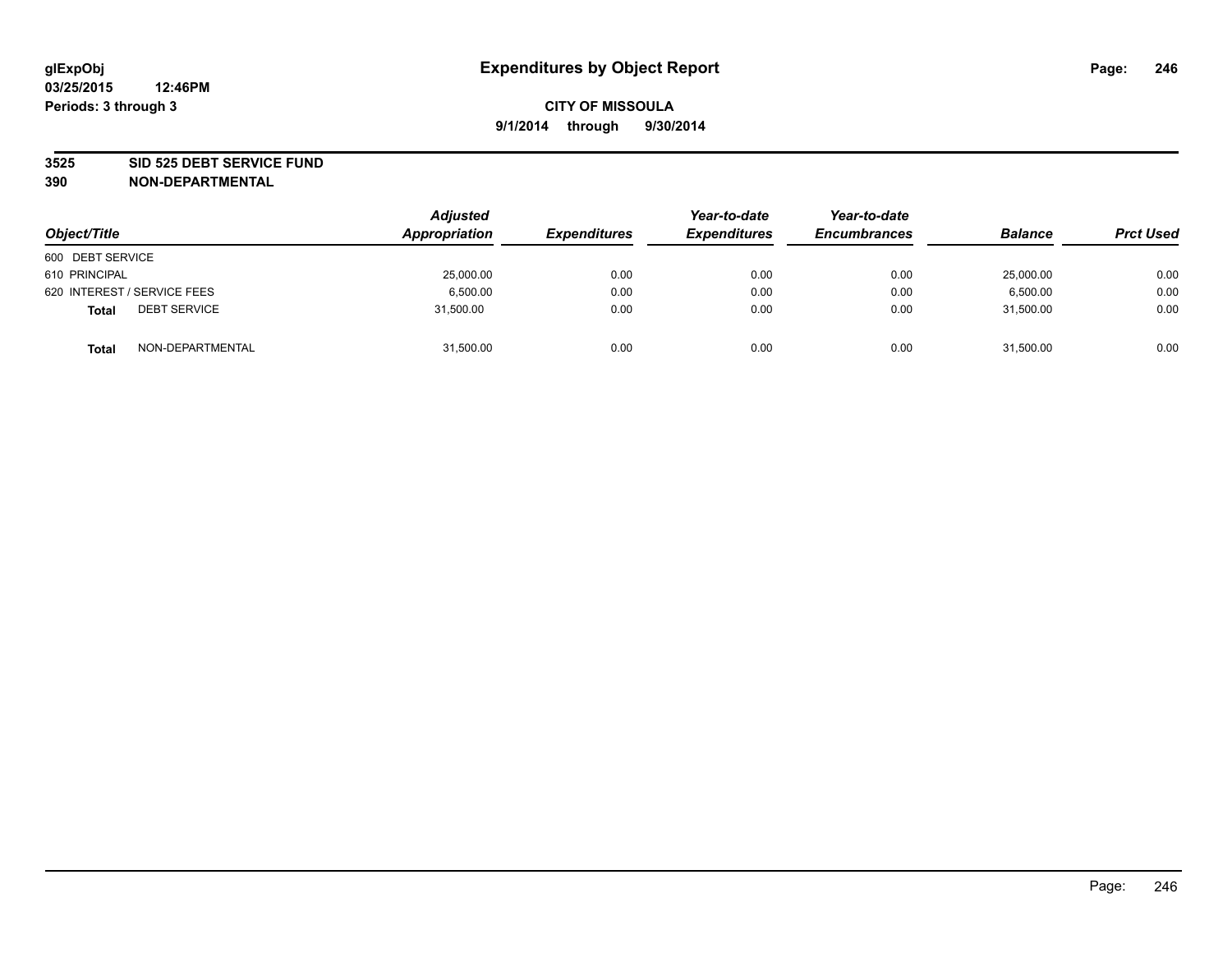**03/25/2015 12:46PM Periods: 3 through 3**

**CITY OF MISSOULA 9/1/2014 through 9/30/2014**

### **3525 SID 525 DEBT SERVICE FUND**

| Object/Title     |                             | <b>Adjusted</b><br>Appropriation | <b>Expenditures</b> | Year-to-date<br><b>Expenditures</b> | Year-to-date<br><b>Encumbrances</b> | <b>Balance</b> | <b>Prct Used</b> |
|------------------|-----------------------------|----------------------------------|---------------------|-------------------------------------|-------------------------------------|----------------|------------------|
|                  |                             |                                  |                     |                                     |                                     |                |                  |
| 600 DEBT SERVICE |                             |                                  |                     |                                     |                                     |                |                  |
| 610 PRINCIPAL    |                             | 25,000.00                        | 0.00                | 0.00                                | 0.00                                | 25,000.00      | 0.00             |
|                  | 620 INTEREST / SERVICE FEES | 6,500.00                         | 0.00                | 0.00                                | 0.00                                | 6,500.00       | 0.00             |
| <b>Total</b>     | <b>DEBT SERVICE</b>         | 31,500.00                        | 0.00                | 0.00                                | 0.00                                | 31.500.00      | 0.00             |
| <b>Total</b>     | SID 525 DEBT SERVICE FUND   | 31.500.00                        | 0.00                | 0.00                                | 0.00                                | 31.500.00      | 0.00             |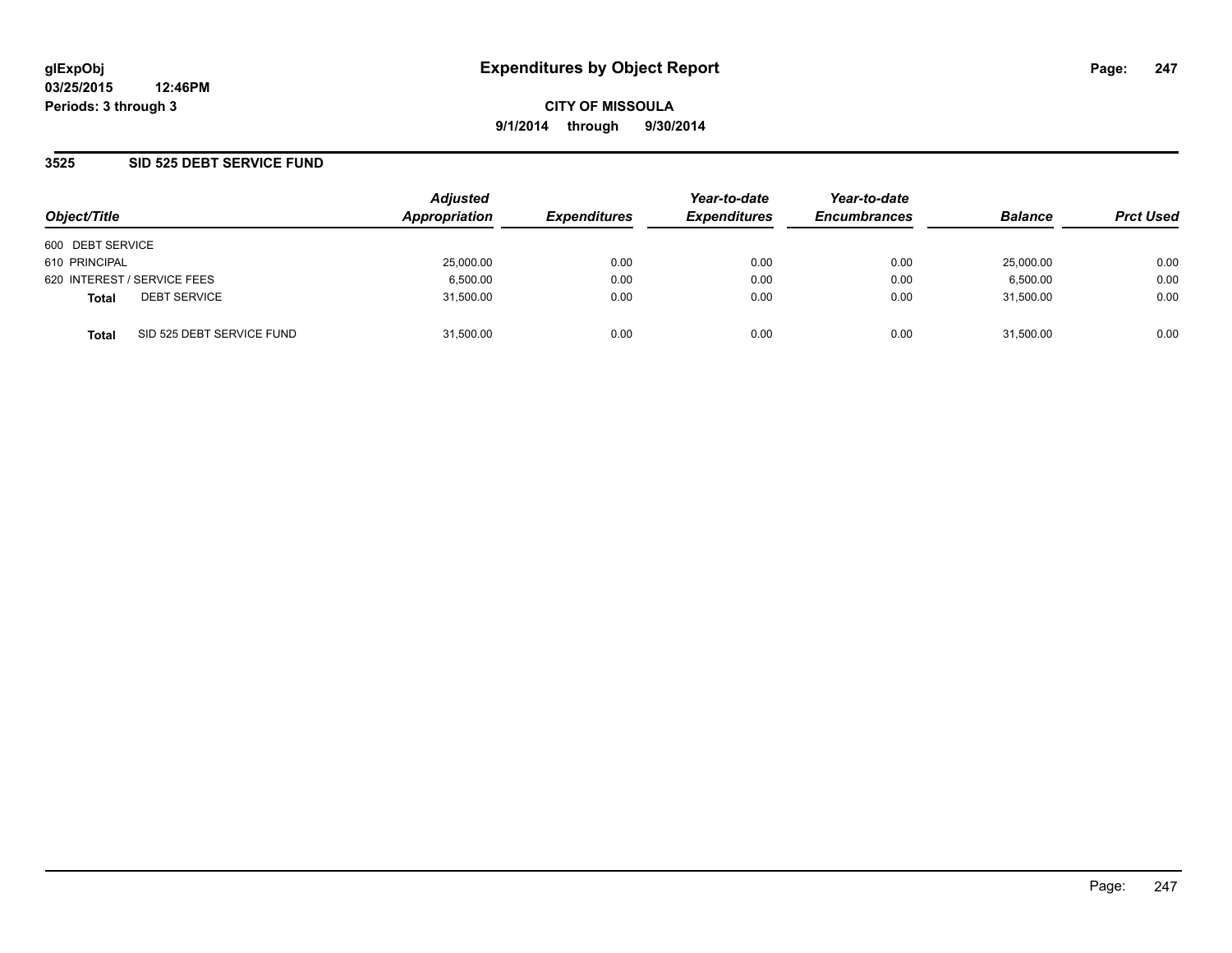#### **3526 SID 526 DEBT SERVICE FUND**

| Object/Title                        | <b>Adjusted</b><br>Appropriation | <b>Expenditures</b> | Year-to-date<br><b>Expenditures</b> | Year-to-date<br><b>Encumbrances</b> | <b>Balance</b> | <b>Prct Used</b> |
|-------------------------------------|----------------------------------|---------------------|-------------------------------------|-------------------------------------|----------------|------------------|
| 600 DEBT SERVICE                    |                                  |                     |                                     |                                     |                |                  |
| 610 PRINCIPAL                       | 148,000.00                       | 0.00                | 0.00                                | 0.00                                | 148.000.00     | 0.00             |
| 620 INTEREST / SERVICE FEES         | 45,300.00                        | 0.00                | 0.00                                | 0.00                                | 45,300.00      | 0.00             |
| <b>DEBT SERVICE</b><br><b>Total</b> | 193,300.00                       | 0.00                | 0.00                                | 0.00                                | 193,300.00     | 0.00             |
| NON-DEPARTMENTAL<br><b>Total</b>    | 193,300.00                       | 0.00                | 0.00                                | 0.00                                | 193,300.00     | 0.00             |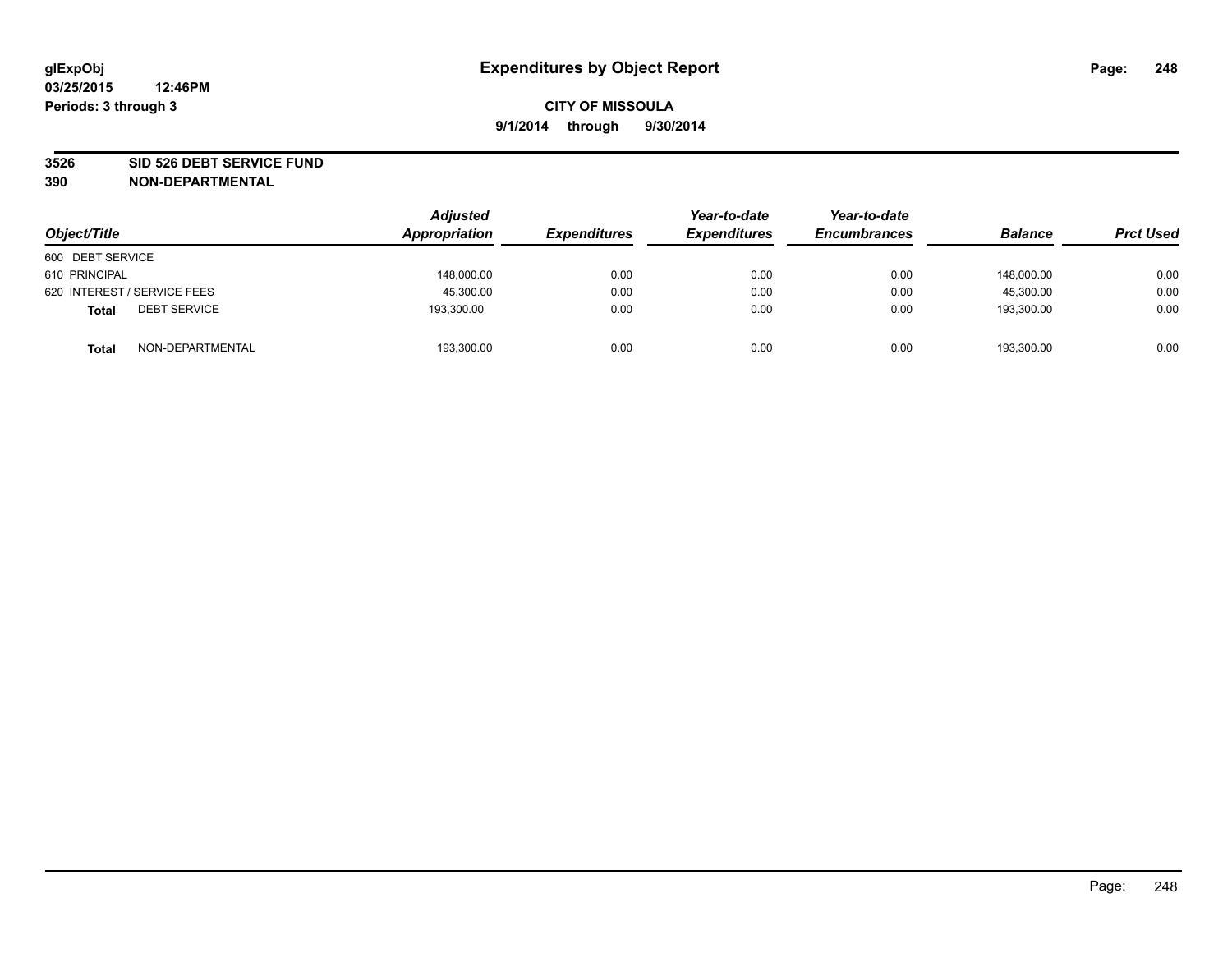**03/25/2015 12:46PM Periods: 3 through 3**

**CITY OF MISSOULA 9/1/2014 through 9/30/2014**

### **3526 SID 526 DEBT SERVICE FUND**

| Object/Title                |                           | <b>Adjusted</b><br>Appropriation | <b>Expenditures</b> | Year-to-date<br><b>Expenditures</b> | Year-to-date<br><b>Encumbrances</b> | <b>Balance</b> | <b>Prct Used</b> |
|-----------------------------|---------------------------|----------------------------------|---------------------|-------------------------------------|-------------------------------------|----------------|------------------|
| 600 DEBT SERVICE            |                           |                                  |                     |                                     |                                     |                |                  |
| 610 PRINCIPAL               |                           | 148,000.00                       | 0.00                | 0.00                                | 0.00                                | 148.000.00     | 0.00             |
| 620 INTEREST / SERVICE FEES |                           | 45,300.00                        | 0.00                | 0.00                                | 0.00                                | 45,300.00      | 0.00             |
| <b>Total</b>                | <b>DEBT SERVICE</b>       | 193,300.00                       | 0.00                | 0.00                                | 0.00                                | 193.300.00     | 0.00             |
| <b>Total</b>                | SID 526 DEBT SERVICE FUND | 193.300.00                       | 0.00                | 0.00                                | 0.00                                | 193.300.00     | 0.00             |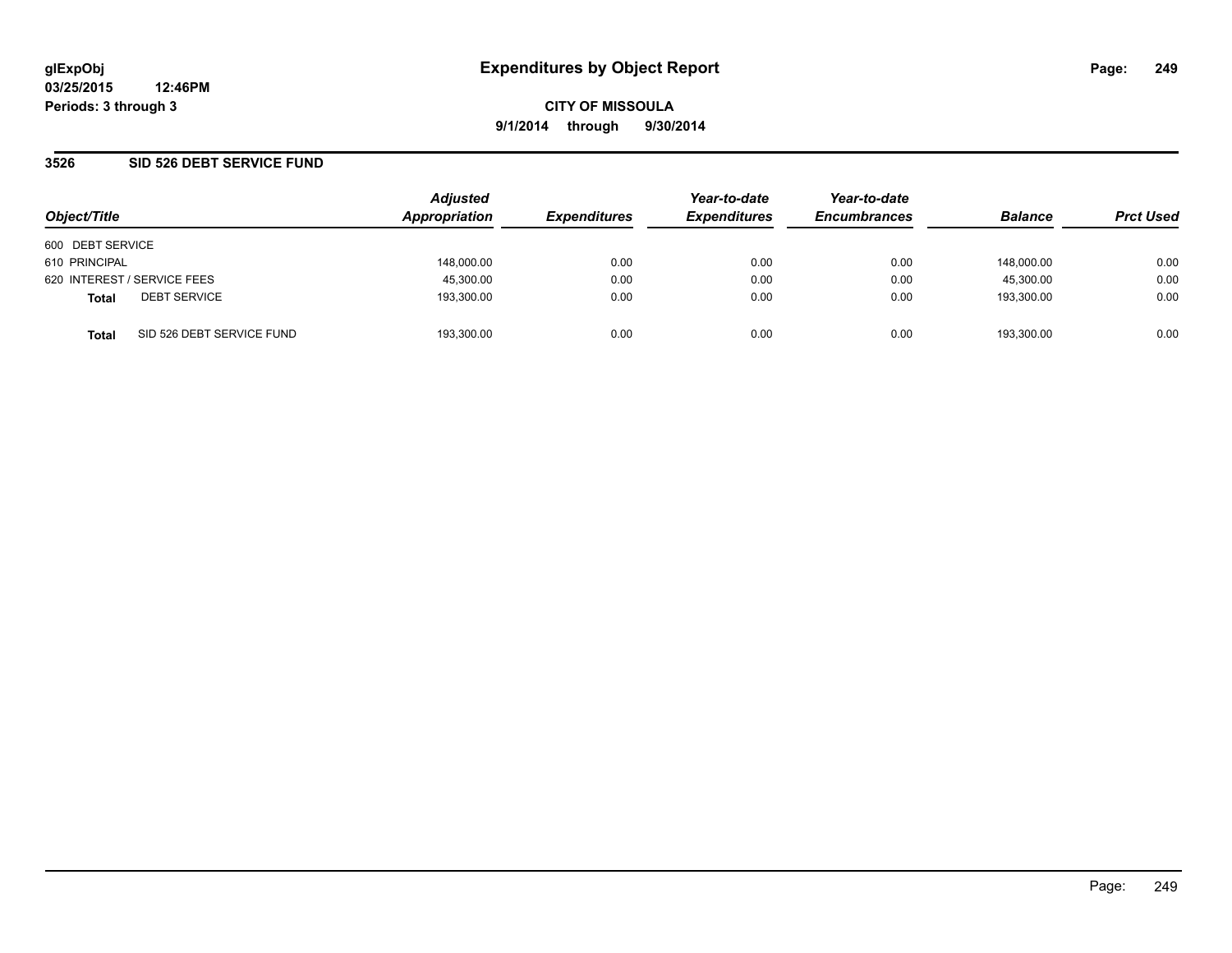#### **3527 SID 527 DEBT SERVICE FUND**

| Object/Title                 | <b>Adjusted</b><br><b>Appropriation</b> | <b>Expenditures</b> | Year-to-date<br><b>Expenditures</b> | Year-to-date<br><b>Encumbrances</b> | <b>Balance</b> | <b>Prct Used</b> |
|------------------------------|-----------------------------------------|---------------------|-------------------------------------|-------------------------------------|----------------|------------------|
| 600 DEBT SERVICE             |                                         |                     |                                     |                                     |                |                  |
| 610 PRINCIPAL                | 0.00                                    | 0.00                | 0.00                                | 0.00                                | 0.00           | 0.00             |
| 620 INTEREST / SERVICE FEES  | 0.00                                    | 0.00                | 0.00                                | 0.00                                | 0.00           | 0.00             |
| <b>DEBT SERVICE</b><br>Total | 0.00                                    | 0.00                | 0.00                                | 0.00                                | 0.00           | 0.00             |
| NON-DEPARTMENTAL<br>Total    | 0.00                                    | 0.00                | 0.00                                | 0.00                                | 0.00           | 0.00             |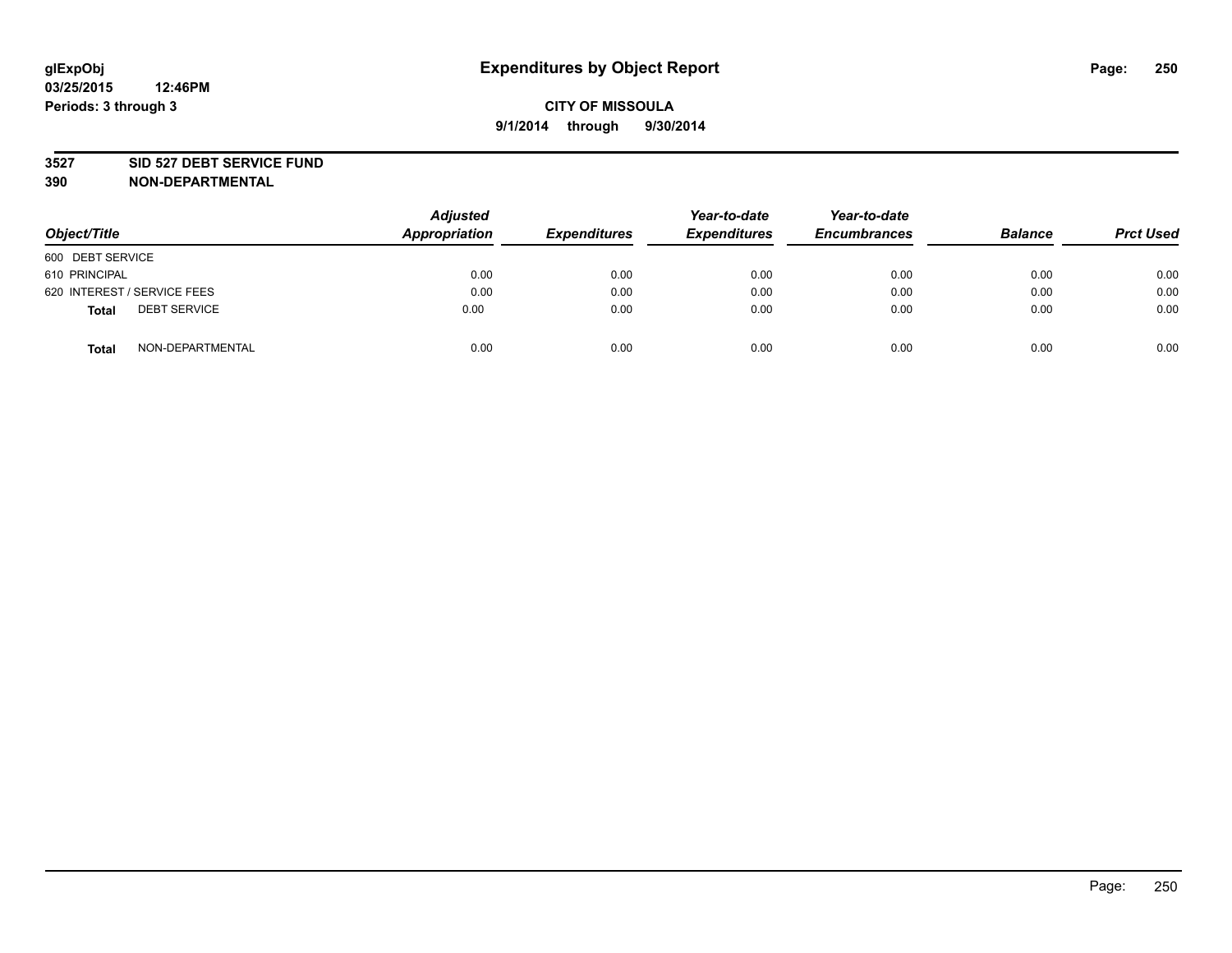### **3527 SID 527 DEBT SERVICE FUND**

| Object/Title                              | <b>Adjusted</b><br>Appropriation | <b>Expenditures</b> | Year-to-date<br><b>Expenditures</b> | Year-to-date<br><b>Encumbrances</b> | <b>Balance</b> | <b>Prct Used</b> |
|-------------------------------------------|----------------------------------|---------------------|-------------------------------------|-------------------------------------|----------------|------------------|
| 600 DEBT SERVICE                          |                                  |                     |                                     |                                     |                |                  |
| 610 PRINCIPAL                             | 0.00                             | 0.00                | 0.00                                | 0.00                                | 0.00           | 0.00             |
| 620 INTEREST / SERVICE FEES               | 0.00                             | 0.00                | 0.00                                | 0.00                                | 0.00           | 0.00             |
| <b>DEBT SERVICE</b><br><b>Total</b>       | 0.00                             | 0.00                | 0.00                                | 0.00                                | 0.00           | 0.00             |
| SID 527 DEBT SERVICE FUND<br><b>Total</b> | 0.00                             | 0.00                | 0.00                                | 0.00                                | 0.00           | 0.00             |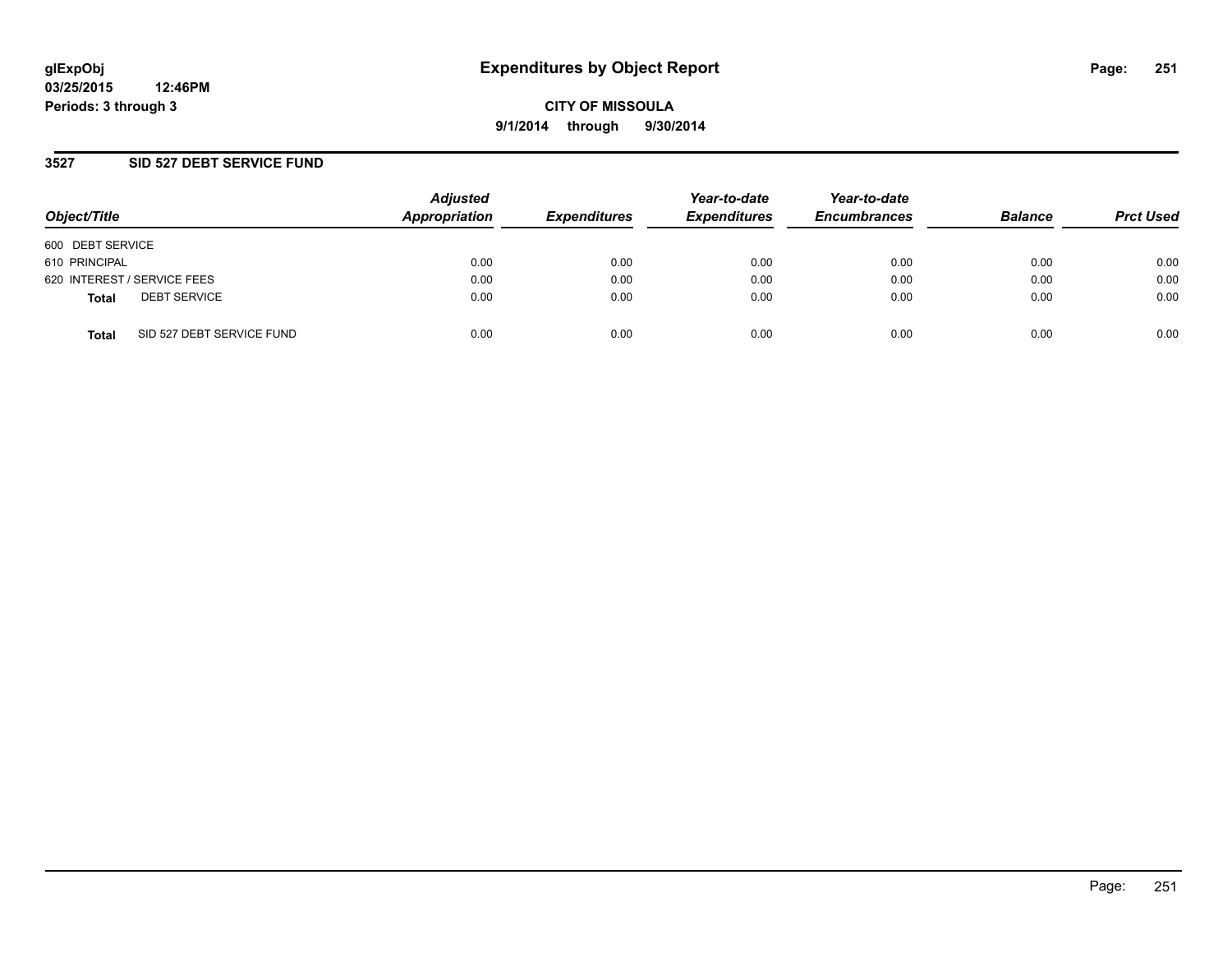#### **3530 SID 530 DEBT SERVICE FUND**

|                                     | <b>Adjusted</b> |                     | Year-to-date        | Year-to-date        |                |                  |
|-------------------------------------|-----------------|---------------------|---------------------|---------------------|----------------|------------------|
| Object/Title                        | Appropriation   | <b>Expenditures</b> | <b>Expenditures</b> | <b>Encumbrances</b> | <b>Balance</b> | <b>Prct Used</b> |
| 600 DEBT SERVICE                    |                 |                     |                     |                     |                |                  |
| 610 PRINCIPAL                       | 670.00          | 0.00                | 670.00              | 0.00                | 0.00           | 100.00           |
| 620 INTEREST / SERVICE FEES         | 10.00           | 0.00                | 6.68                | 0.00                | 3.32           | 66.80            |
| <b>DEBT SERVICE</b><br><b>Total</b> | 680.00          | 0.00                | 676.68              | 0.00                | 3.32           | 99.51            |
| 800 OTHER OBJECTS                   |                 |                     |                     |                     |                |                  |
| 820 TRANSFERS TO OTHER FUNDS        | 0.00            | 0.00                | 0.00                | 0.00                | 0.00           | 0.00             |
| OTHER OBJECTS<br><b>Total</b>       | 0.00            | 0.00                | 0.00                | 0.00                | 0.00           | 0.00             |
| NON-DEPARTMENTAL<br>Total           | 680.00          | 0.00                | 676.68              | 0.00                | 3.32           | 99.51            |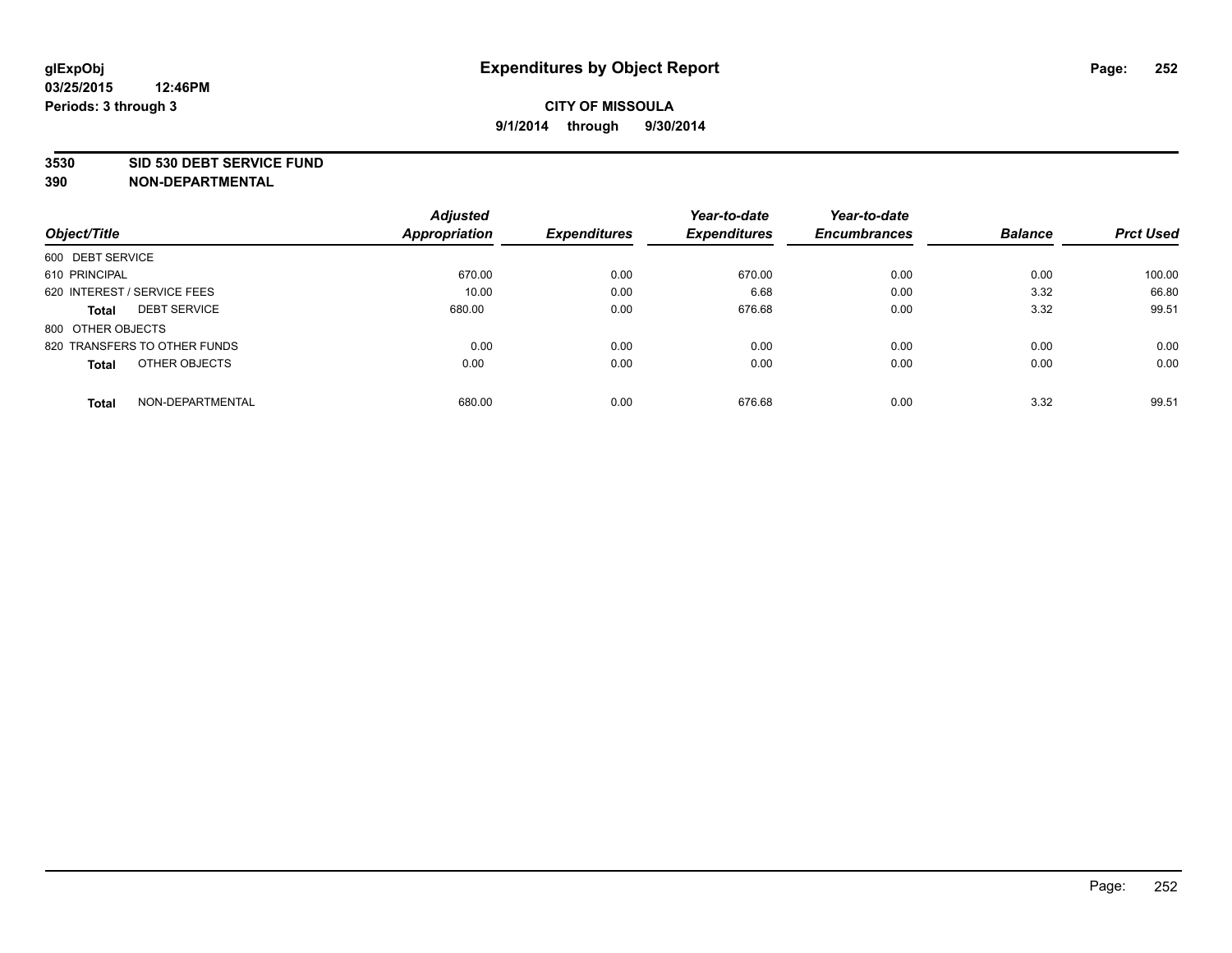## **3530 SID 530 DEBT SERVICE FUND**

| Object/Title                 |                           | <b>Adjusted</b><br>Appropriation | <b>Expenditures</b> | Year-to-date<br><b>Expenditures</b> | Year-to-date<br><b>Encumbrances</b> | <b>Balance</b> | <b>Prct Used</b> |
|------------------------------|---------------------------|----------------------------------|---------------------|-------------------------------------|-------------------------------------|----------------|------------------|
|                              |                           |                                  |                     |                                     |                                     |                |                  |
| 600 DEBT SERVICE             |                           |                                  |                     |                                     |                                     |                |                  |
| 610 PRINCIPAL                |                           | 670.00                           | 0.00                | 670.00                              | 0.00                                | 0.00           | 100.00           |
| 620 INTEREST / SERVICE FEES  |                           | 10.00                            | 0.00                | 6.68                                | 0.00                                | 3.32           | 66.80            |
| <b>Total</b>                 | <b>DEBT SERVICE</b>       | 680.00                           | 0.00                | 676.68                              | 0.00                                | 3.32           | 99.51            |
| 800 OTHER OBJECTS            |                           |                                  |                     |                                     |                                     |                |                  |
| 820 TRANSFERS TO OTHER FUNDS |                           | 0.00                             | 0.00                | 0.00                                | 0.00                                | 0.00           | 0.00             |
| <b>Total</b>                 | OTHER OBJECTS             | 0.00                             | 0.00                | 0.00                                | 0.00                                | 0.00           | 0.00             |
| <b>Total</b>                 | SID 530 DEBT SERVICE FUND | 680.00                           | 0.00                | 676.68                              | 0.00                                | 3.32           | 99.51            |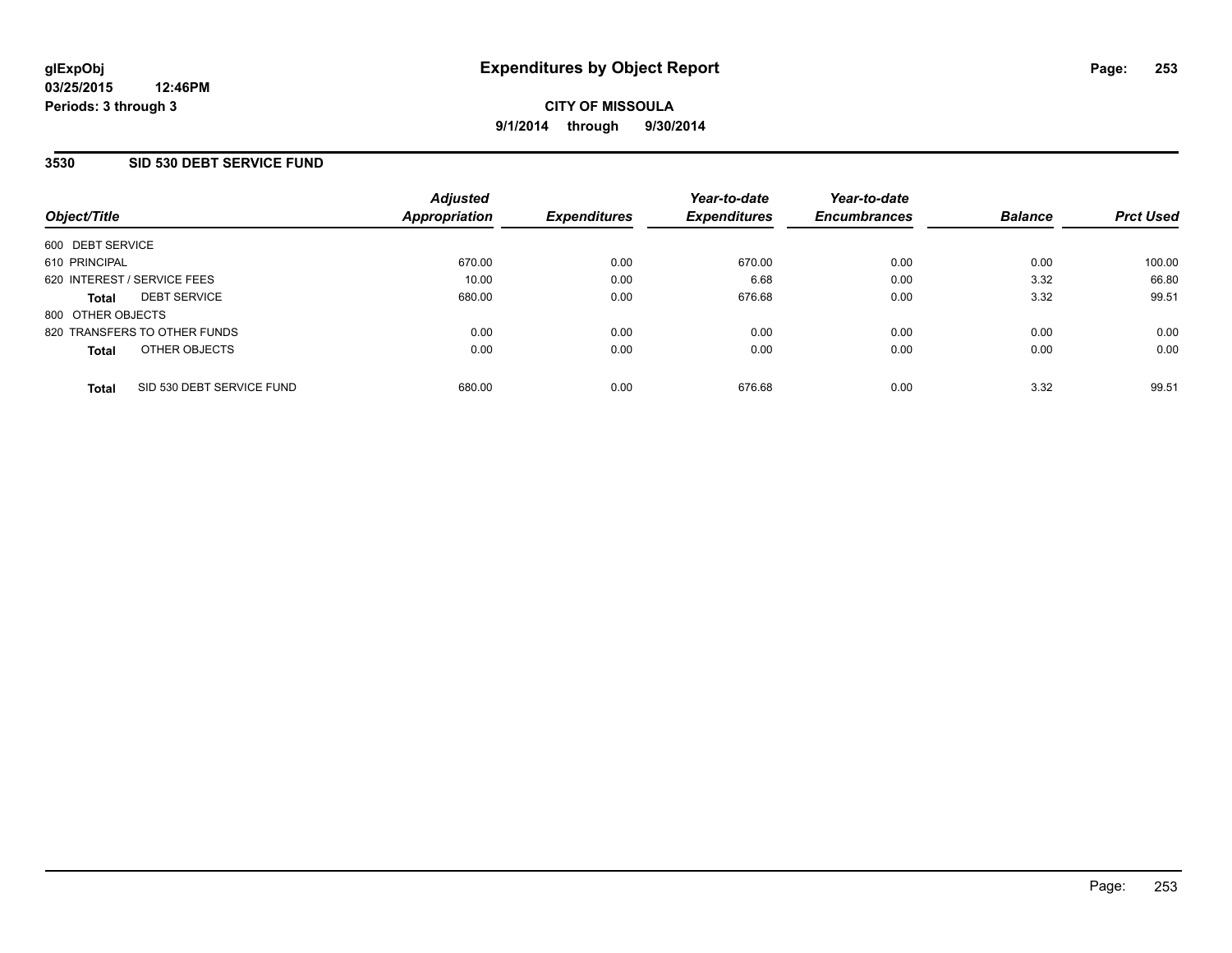### **3531 SID 531 HICKORY ST CALMING**

| Object/Title      |                              | <b>Adjusted</b><br>Appropriation | <b>Expenditures</b> | Year-to-date<br><b>Expenditures</b> | Year-to-date<br><b>Encumbrances</b> | <b>Balance</b> | <b>Prct Used</b> |
|-------------------|------------------------------|----------------------------------|---------------------|-------------------------------------|-------------------------------------|----------------|------------------|
| 800 OTHER OBJECTS |                              |                                  |                     |                                     |                                     |                |                  |
|                   | 820 TRANSFERS TO OTHER FUNDS | 0.00                             | 0.00                | 0.00                                | 0.00                                | 0.00           | 0.00             |
| Total             | OTHER OBJECTS                | 0.00                             | 0.00                | 0.00                                | 0.00                                | 0.00           | 0.00             |
| <b>Total</b>      | NON-DEPARTMENTAL             | 0.00                             | 0.00                | 0.00                                | 0.00                                | 0.00           | 0.00             |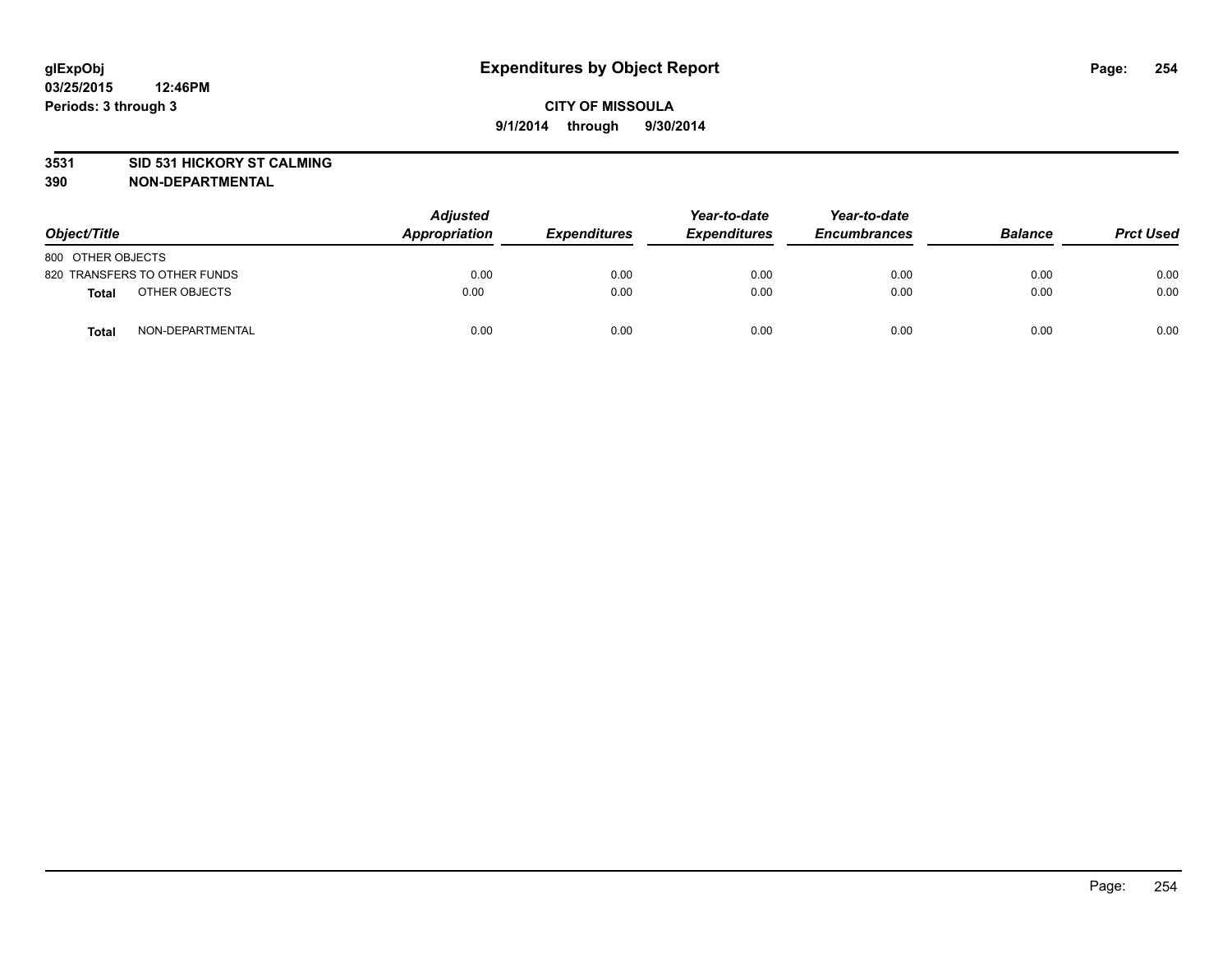## **3531 SID 531 HICKORY ST CALMING**

| Object/Title                               | <b>Adjusted</b><br>Appropriation | <b>Expenditures</b> | Year-to-date<br><b>Expenditures</b> | Year-to-date<br><b>Encumbrances</b> | <b>Balance</b> | <b>Prct Used</b> |
|--------------------------------------------|----------------------------------|---------------------|-------------------------------------|-------------------------------------|----------------|------------------|
| 800 OTHER OBJECTS                          |                                  |                     |                                     |                                     |                |                  |
| 820 TRANSFERS TO OTHER FUNDS               | 0.00                             | 0.00                | 0.00                                | 0.00                                | 0.00           | 0.00             |
| OTHER OBJECTS<br><b>Total</b>              | 0.00                             | 0.00                | 0.00                                | 0.00                                | 0.00           | 0.00             |
| SID 531 HICKORY ST CALMING<br><b>Total</b> | 0.00                             | 0.00                | 0.00                                | 0.00                                | 0.00           | 0.00             |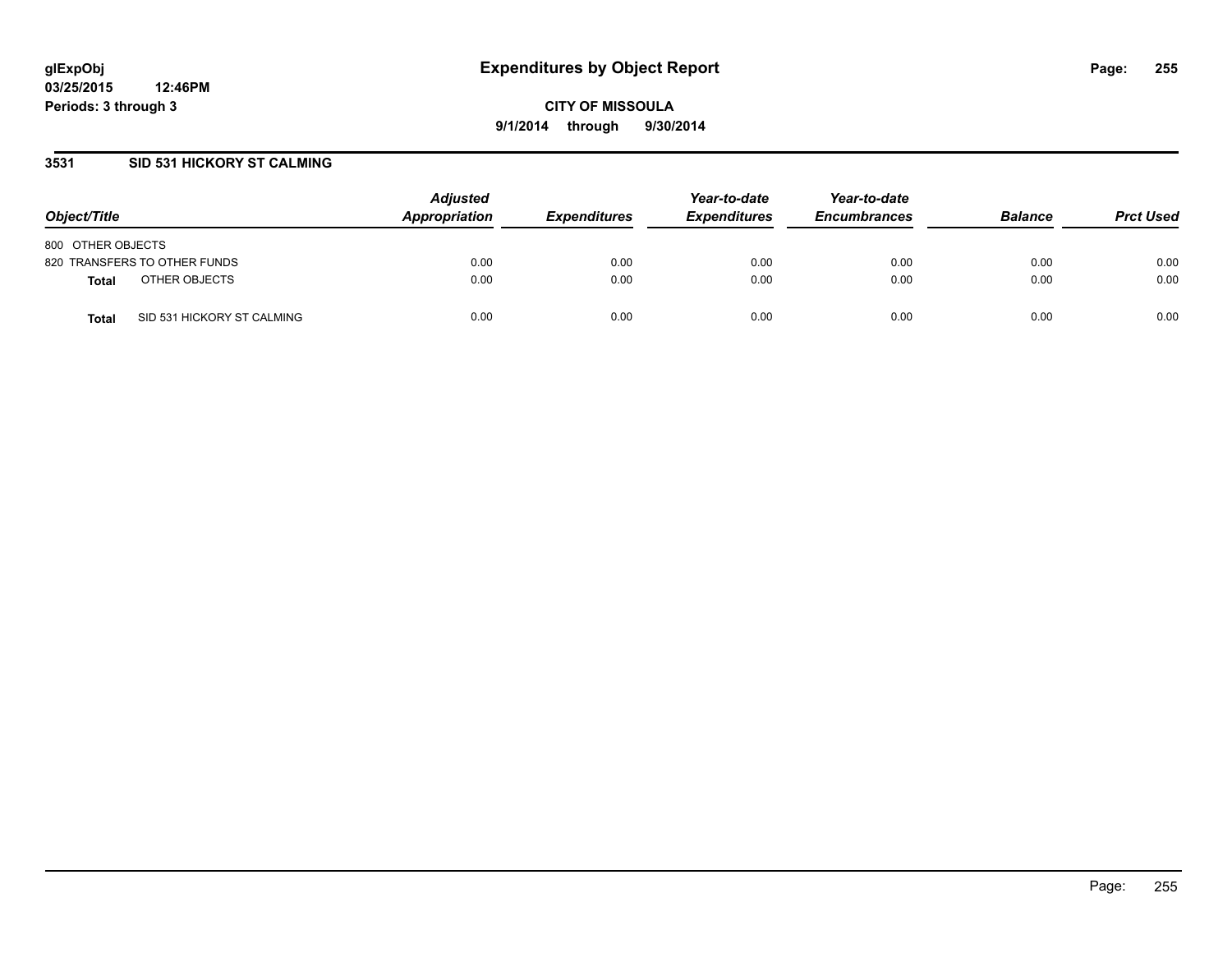### **3532 SID 532 DEBT SERVICE FUND**

| Object/Title                        | <b>Adjusted</b><br>Appropriation | <b>Expenditures</b> | Year-to-date<br><b>Expenditures</b> | Year-to-date<br><b>Encumbrances</b> | <b>Balance</b> | <b>Prct Used</b> |
|-------------------------------------|----------------------------------|---------------------|-------------------------------------|-------------------------------------|----------------|------------------|
| 600 DEBT SERVICE                    |                                  |                     |                                     |                                     |                |                  |
| 610 PRINCIPAL                       | 30,000.00                        | 0.00                | 0.00                                | 0.00                                | 30,000.00      | 0.00             |
| 620 INTEREST / SERVICE FEES         | 13,363.00                        | 350.00              | 350.00                              | 0.00                                | 13,013.00      | 2.62             |
| <b>DEBT SERVICE</b><br><b>Total</b> | 43,363.00                        | 350.00              | 350.00                              | 0.00                                | 43,013.00      | 0.81             |
| NON-DEPARTMENTAL<br><b>Total</b>    | 43,363.00                        | 350.00              | 350.00                              | 0.00                                | 43,013.00      | 0.81             |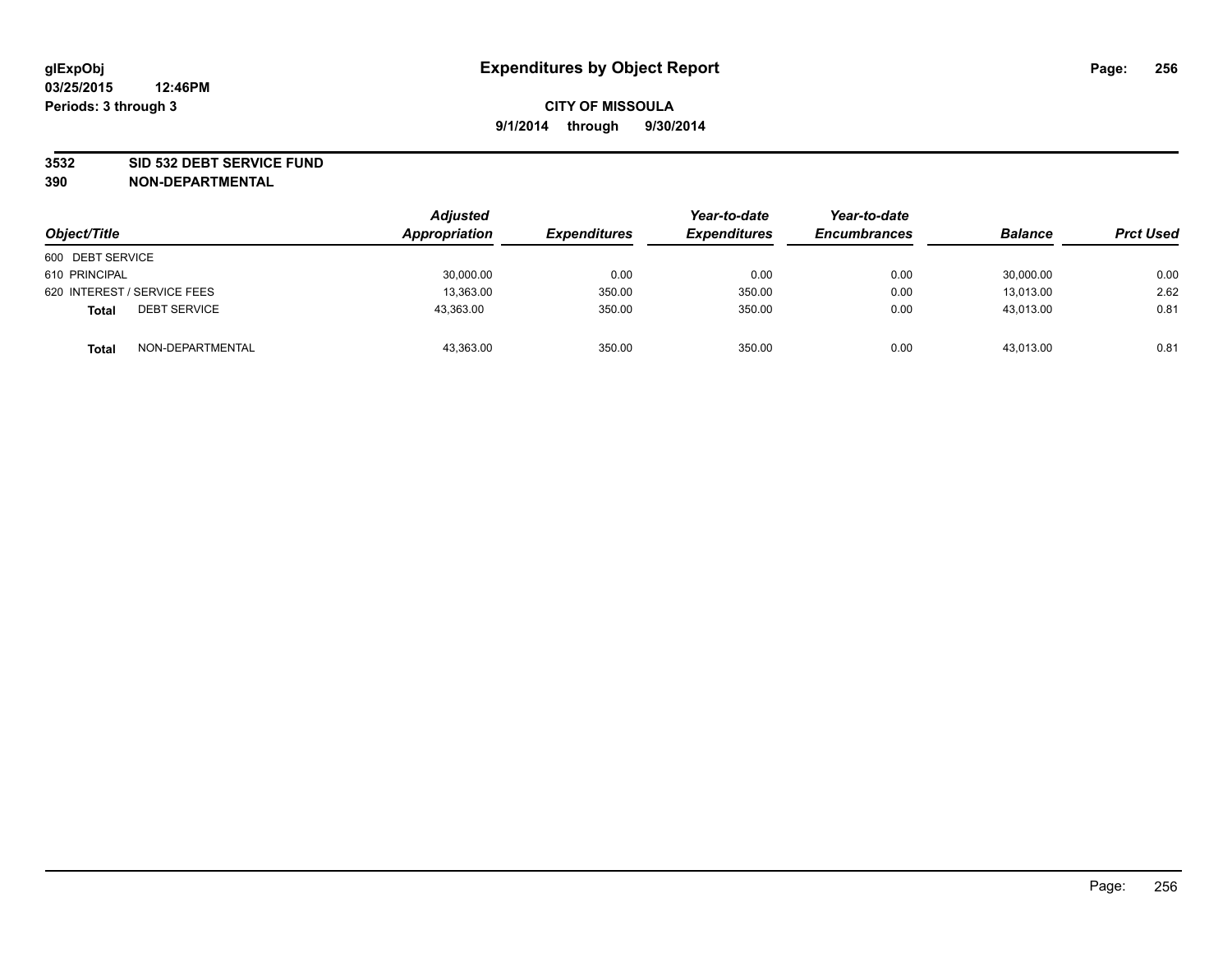**CITY OF MISSOULA 9/1/2014 through 9/30/2014**

## **3532 SID 532 DEBT SERVICE FUND**

| Object/Title                              | <b>Adjusted</b><br>Appropriation | <b>Expenditures</b> | Year-to-date<br><b>Expenditures</b> | Year-to-date<br><b>Encumbrances</b> | <b>Balance</b> | <b>Prct Used</b> |
|-------------------------------------------|----------------------------------|---------------------|-------------------------------------|-------------------------------------|----------------|------------------|
| 600 DEBT SERVICE                          |                                  |                     |                                     |                                     |                |                  |
| 610 PRINCIPAL                             | 30,000.00                        | 0.00                | 0.00                                | 0.00                                | 30,000.00      | 0.00             |
| 620 INTEREST / SERVICE FEES               | 13,363.00                        | 350.00              | 350.00                              | 0.00                                | 13.013.00      | 2.62             |
| <b>DEBT SERVICE</b><br><b>Total</b>       | 43,363.00                        | 350.00              | 350.00                              | 0.00                                | 43.013.00      | 0.81             |
| SID 532 DEBT SERVICE FUND<br><b>Total</b> | 43.363.00                        | 350.00              | 350.00                              | 0.00                                | 43.013.00      | 0.81             |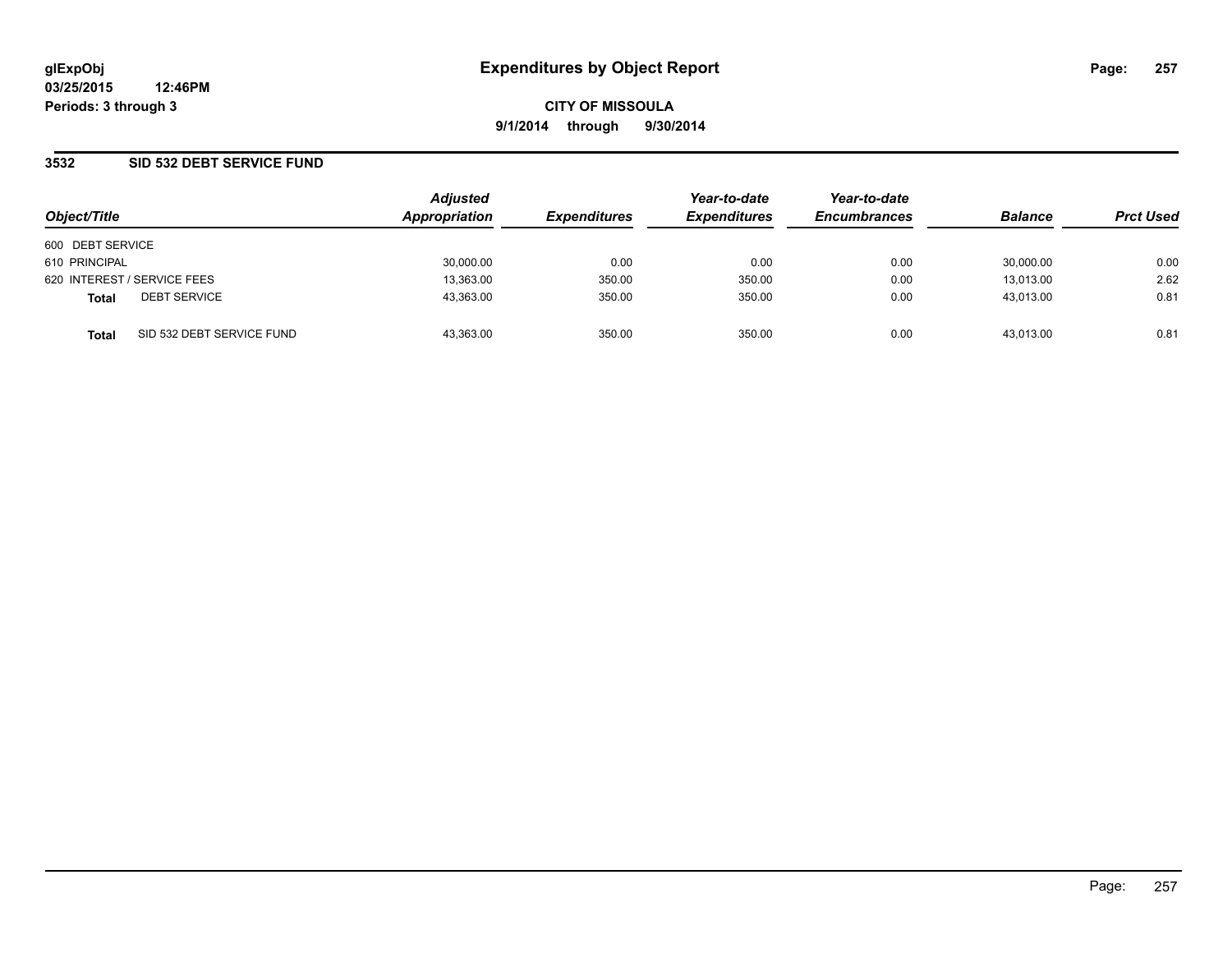#### **3533 GILBERT ST SEWER SID DEBT FUND**

| Object/Title      |                              | <b>Adjusted</b><br><b>Appropriation</b> | <b>Expenditures</b> | Year-to-date<br><b>Expenditures</b> | Year-to-date<br><b>Encumbrances</b> | <b>Balance</b> | <b>Prct Used</b> |
|-------------------|------------------------------|-----------------------------------------|---------------------|-------------------------------------|-------------------------------------|----------------|------------------|
| 500 FIXED CHARGES |                              |                                         |                     |                                     |                                     |                |                  |
| 500 FIXED CHARGES |                              | 0.00                                    | 0.00                | 0.00                                | 0.00                                | 0.00           | 0.00             |
| <b>Total</b>      | <b>FIXED CHARGES</b>         | 0.00                                    | 0.00                | 0.00                                | 0.00                                | 0.00           | 0.00             |
| 600 DEBT SERVICE  |                              |                                         |                     |                                     |                                     |                |                  |
| 610 PRINCIPAL     |                              | 12,000.00                               | 0.00                | 0.00                                | 0.00                                | 12,000.00      | 0.00             |
|                   | 620 INTEREST / SERVICE FEES  | 5.775.00                                | 0.00                | 0.00                                | 0.00                                | 5,775.00       | 0.00             |
| <b>Total</b>      | <b>DEBT SERVICE</b>          | 17,775.00                               | 0.00                | 0.00                                | 0.00                                | 17,775.00      | 0.00             |
| 800 OTHER OBJECTS |                              |                                         |                     |                                     |                                     |                |                  |
|                   | 820 TRANSFERS TO OTHER FUNDS | 0.00                                    | 0.00                | 0.00                                | 0.00                                | 0.00           | 0.00             |
| <b>Total</b>      | OTHER OBJECTS                | 0.00                                    | 0.00                | 0.00                                | 0.00                                | 0.00           | 0.00             |
| <b>Total</b>      | NON-DEPARTMENTAL             | 17,775.00                               | 0.00                | 0.00                                | 0.00                                | 17,775.00      | 0.00             |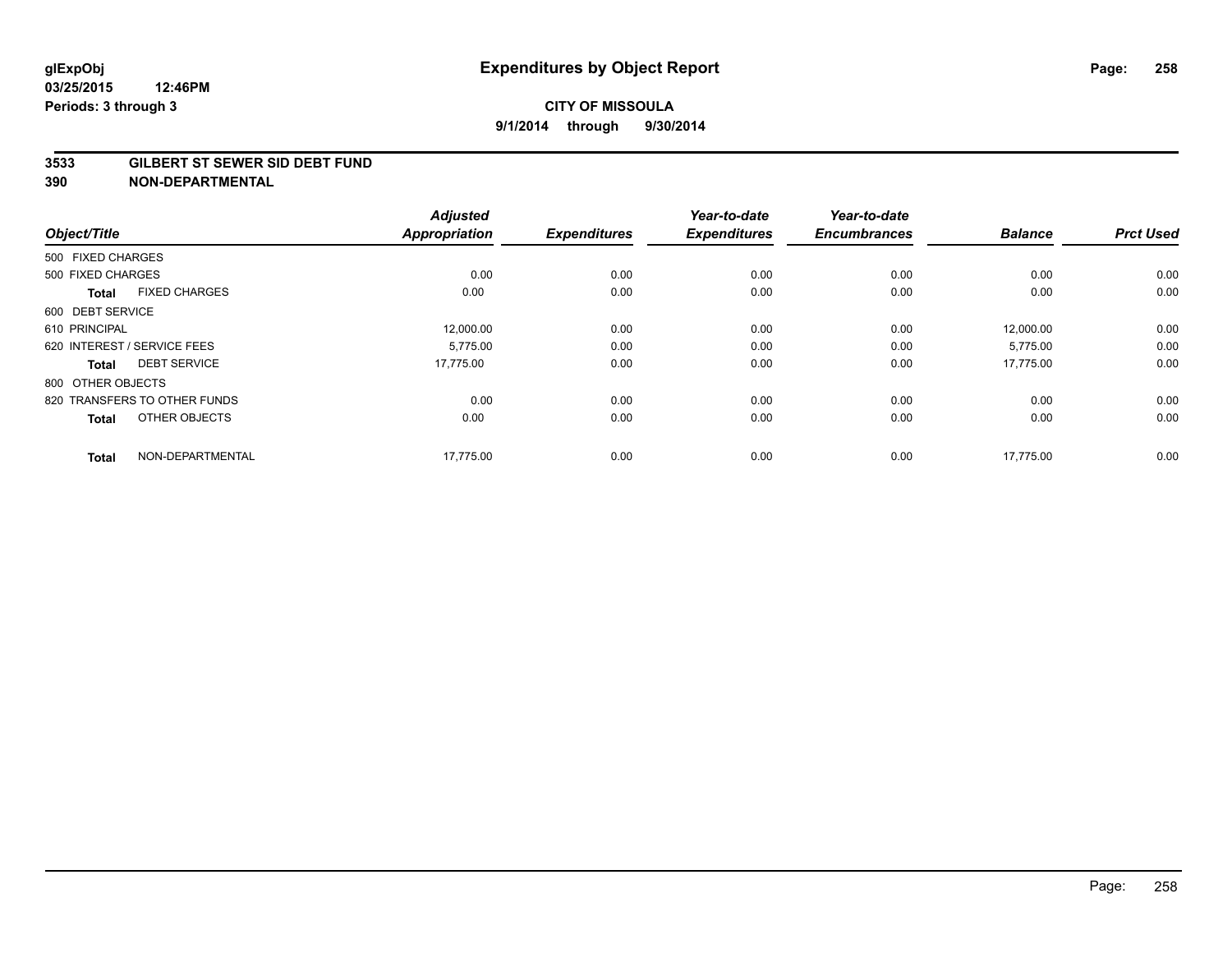# **CITY OF MISSOULA 9/1/2014 through 9/30/2014**

## **3533 GILBERT ST SEWER SID DEBT FUND**

| Object/Title                                   | <b>Adjusted</b><br>Appropriation | <b>Expenditures</b> | Year-to-date<br><b>Expenditures</b> | Year-to-date<br><b>Encumbrances</b> | <b>Balance</b> | <b>Prct Used</b> |
|------------------------------------------------|----------------------------------|---------------------|-------------------------------------|-------------------------------------|----------------|------------------|
| 500 FIXED CHARGES                              |                                  |                     |                                     |                                     |                |                  |
| 500 FIXED CHARGES                              | 0.00                             | 0.00                | 0.00                                | 0.00                                | 0.00           | 0.00             |
| <b>FIXED CHARGES</b><br>Total                  | 0.00                             | 0.00                | 0.00                                | 0.00                                | 0.00           | 0.00             |
| 600 DEBT SERVICE                               |                                  |                     |                                     |                                     |                |                  |
| 610 PRINCIPAL                                  | 12,000.00                        | 0.00                | 0.00                                | 0.00                                | 12.000.00      | 0.00             |
| 620 INTEREST / SERVICE FEES                    | 5.775.00                         | 0.00                | 0.00                                | 0.00                                | 5,775.00       | 0.00             |
| <b>DEBT SERVICE</b><br>Total                   | 17.775.00                        | 0.00                | 0.00                                | 0.00                                | 17.775.00      | 0.00             |
| 800 OTHER OBJECTS                              |                                  |                     |                                     |                                     |                |                  |
| 820 TRANSFERS TO OTHER FUNDS                   | 0.00                             | 0.00                | 0.00                                | 0.00                                | 0.00           | 0.00             |
| OTHER OBJECTS<br><b>Total</b>                  | 0.00                             | 0.00                | 0.00                                | 0.00                                | 0.00           | 0.00             |
| GILBERT ST SEWER SID DEBT FUND<br><b>Total</b> | 17,775.00                        | 0.00                | 0.00                                | 0.00                                | 17,775.00      | 0.00             |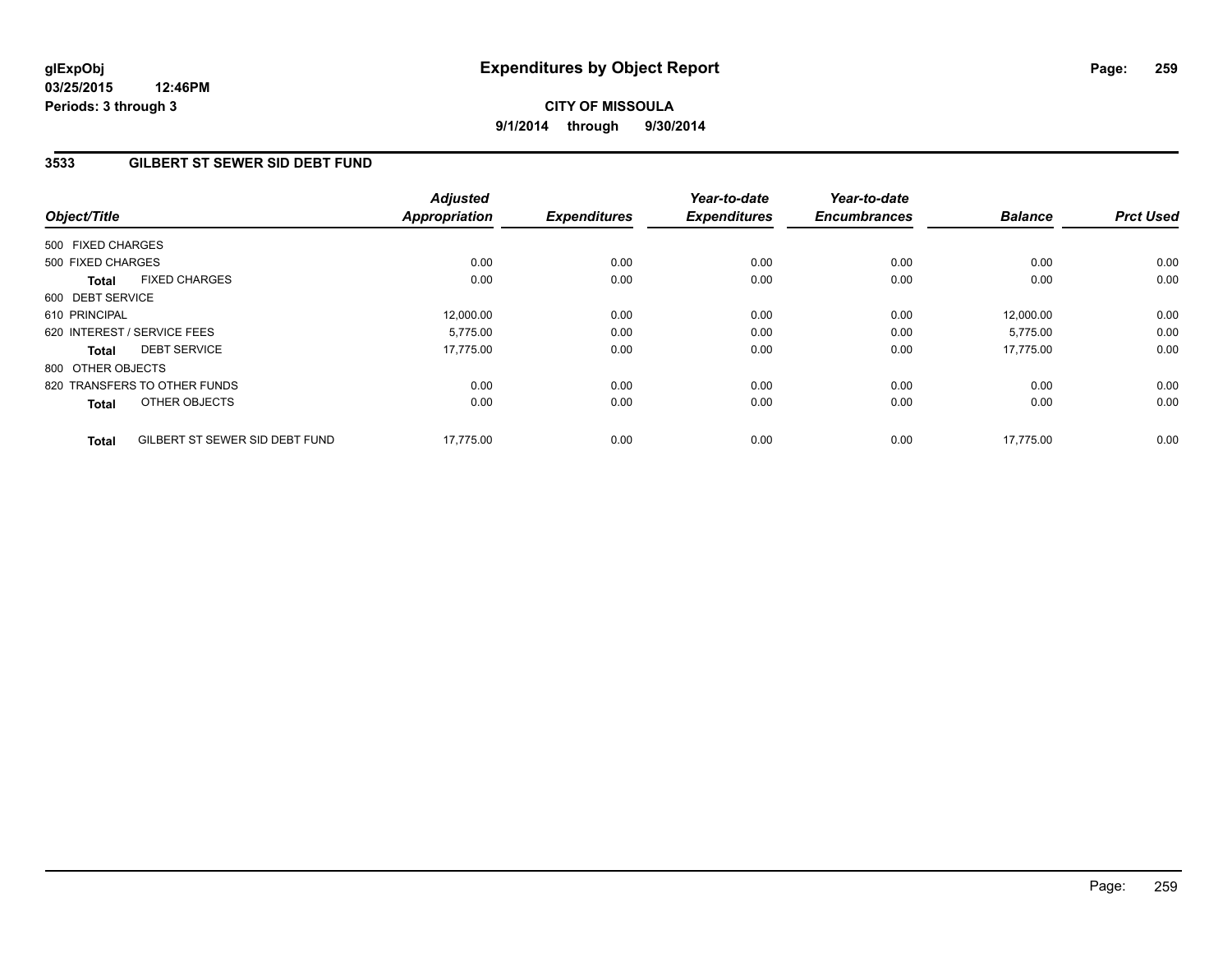#### **3534 LINCOLNWOOD SEWER PHASE I**

| Object/Title                        | <b>Adjusted</b><br>Appropriation | <b>Expenditures</b> | Year-to-date<br><b>Expenditures</b> | Year-to-date<br><b>Encumbrances</b> | <b>Balance</b> | <b>Prct Used</b> |
|-------------------------------------|----------------------------------|---------------------|-------------------------------------|-------------------------------------|----------------|------------------|
| 600 DEBT SERVICE                    |                                  |                     |                                     |                                     |                |                  |
| 610 PRINCIPAL                       | 12,000.00                        | 0.00                | 0.00                                | 0.00                                | 12,000.00      | 0.00             |
| 620 INTEREST / SERVICE FEES         | 6.413.00                         | 0.00                | 0.00                                | 0.00                                | 6.413.00       | 0.00             |
| <b>DEBT SERVICE</b><br><b>Total</b> | 18.413.00                        | 0.00                | 0.00                                | 0.00                                | 18.413.00      | 0.00             |
| NON-DEPARTMENTAL<br><b>Total</b>    | 18,413.00                        | 0.00                | 0.00                                | 0.00                                | 18.413.00      | 0.00             |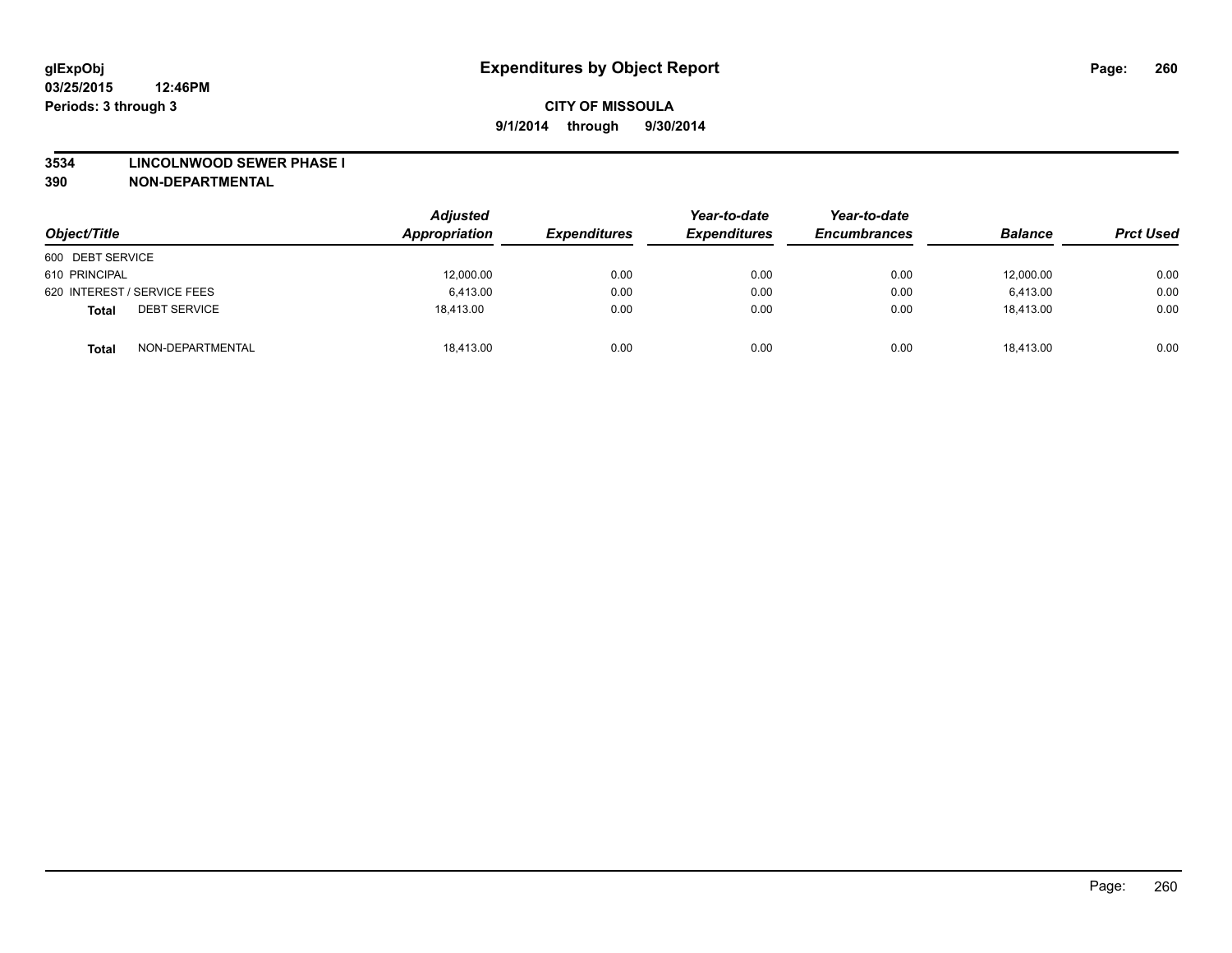### **3534 LINCOLNWOOD SEWER PHASE I**

| Object/Title     |                             | <b>Adjusted</b><br>Appropriation | <b>Expenditures</b> | Year-to-date<br><b>Expenditures</b> | Year-to-date<br><b>Encumbrances</b> | <b>Balance</b> | <b>Prct Used</b> |
|------------------|-----------------------------|----------------------------------|---------------------|-------------------------------------|-------------------------------------|----------------|------------------|
| 600 DEBT SERVICE |                             |                                  |                     |                                     |                                     |                |                  |
| 610 PRINCIPAL    |                             | 12,000.00                        | 0.00                | 0.00                                | 0.00                                | 12,000.00      | 0.00             |
|                  | 620 INTEREST / SERVICE FEES | 6,413.00                         | 0.00                | 0.00                                | 0.00                                | 6,413.00       | 0.00             |
| <b>Total</b>     | <b>DEBT SERVICE</b>         | 18,413.00                        | 0.00                | 0.00                                | 0.00                                | 18,413.00      | 0.00             |
| <b>Total</b>     | LINCOLNWOOD SEWER PHASE I   | 18,413.00                        | 0.00                | 0.00                                | 0.00                                | 18,413.00      | 0.00             |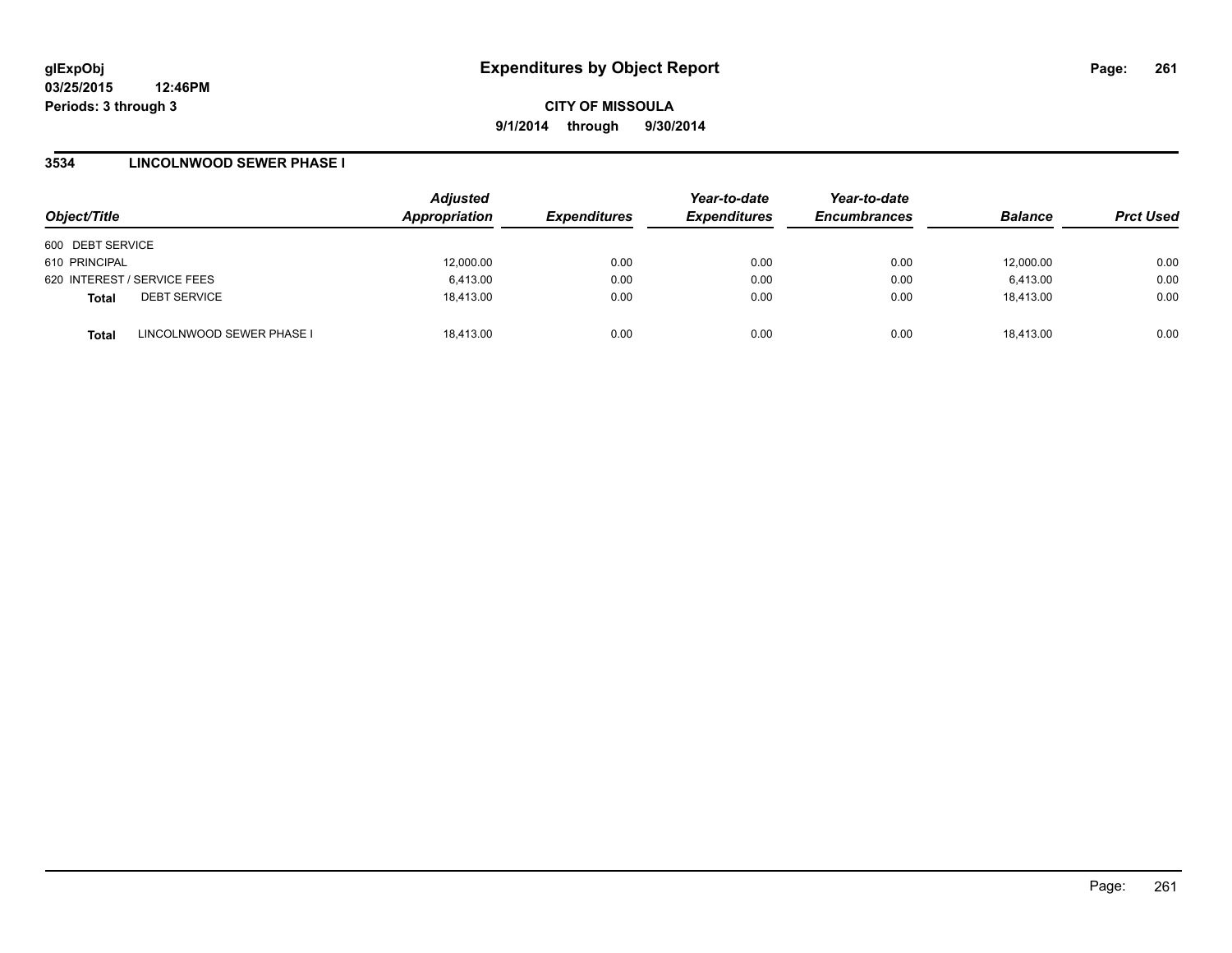### **3535 SLANT STREET TRAFFIC CALMING**

| Object/Title                         | <b>Adjusted</b><br><b>Appropriation</b> | <b>Expenditures</b> | Year-to-date<br><b>Expenditures</b> | Year-to-date<br><b>Encumbrances</b> | <b>Balance</b> | <b>Prct Used</b> |
|--------------------------------------|-----------------------------------------|---------------------|-------------------------------------|-------------------------------------|----------------|------------------|
|                                      |                                         |                     |                                     |                                     |                |                  |
| 500 FIXED CHARGES                    |                                         |                     |                                     |                                     |                |                  |
| 550 MERCHANT SERVICE FEES            | 0.00                                    | 0.00                | 0.00                                | 0.00                                | 0.00           | 0.00             |
| <b>FIXED CHARGES</b><br><b>Total</b> | 0.00                                    | 0.00                | 0.00                                | 0.00                                | 0.00           | 0.00             |
| 800 OTHER OBJECTS                    |                                         |                     |                                     |                                     |                |                  |
| 820 TRANSFERS TO OTHER FUNDS         | 0.00                                    | 0.00                | 0.00                                | 0.00                                | 0.00           | 0.00             |
| OTHER OBJECTS<br><b>Total</b>        | 0.00                                    | 0.00                | 0.00                                | 0.00                                | 0.00           | 0.00             |
|                                      |                                         |                     |                                     |                                     |                |                  |
| NON-DEPARTMENTAL<br><b>Total</b>     | 0.00                                    | 0.00                | 0.00                                | 0.00                                | 0.00           | 0.00             |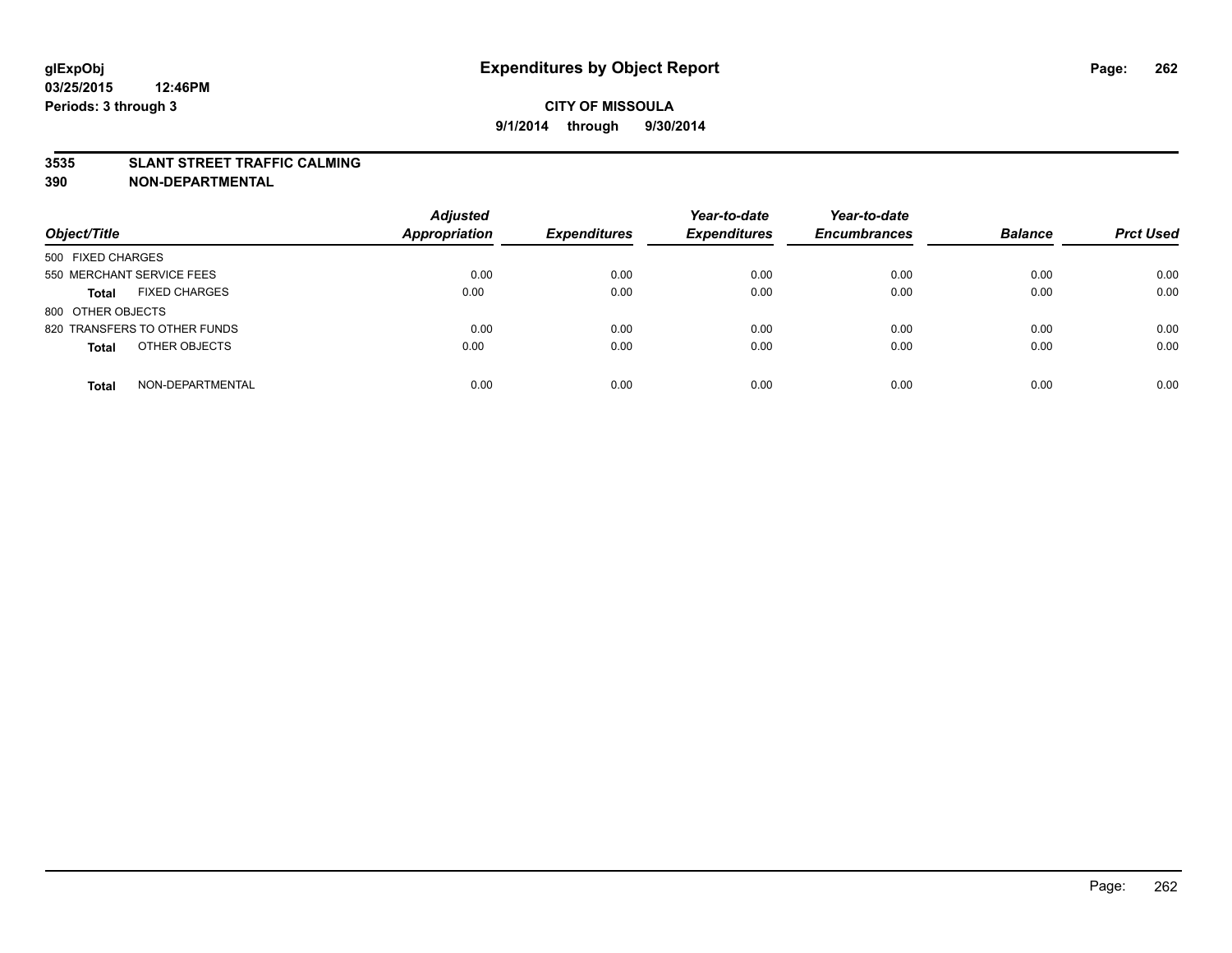## **3535 SLANT STREET TRAFFIC CALMING**

| Object/Title              |                              | <b>Adjusted</b><br>Appropriation | <b>Expenditures</b> | Year-to-date<br><b>Expenditures</b> | Year-to-date<br><b>Encumbrances</b> | <b>Balance</b> | <b>Prct Used</b> |
|---------------------------|------------------------------|----------------------------------|---------------------|-------------------------------------|-------------------------------------|----------------|------------------|
| 500 FIXED CHARGES         |                              |                                  |                     |                                     |                                     |                |                  |
| 550 MERCHANT SERVICE FEES |                              | 0.00                             | 0.00                | 0.00                                | 0.00                                | 0.00           | 0.00             |
| <b>Total</b>              | <b>FIXED CHARGES</b>         | 0.00                             | 0.00                | 0.00                                | 0.00                                | 0.00           | 0.00             |
| 800 OTHER OBJECTS         |                              |                                  |                     |                                     |                                     |                |                  |
|                           | 820 TRANSFERS TO OTHER FUNDS | 0.00                             | 0.00                | 0.00                                | 0.00                                | 0.00           | 0.00             |
| <b>Total</b>              | OTHER OBJECTS                | 0.00                             | 0.00                | 0.00                                | 0.00                                | 0.00           | 0.00             |
| <b>Total</b>              | SLANT STREET TRAFFIC CALMING | 0.00                             | 0.00                | 0.00                                | 0.00                                | 0.00           | 0.00             |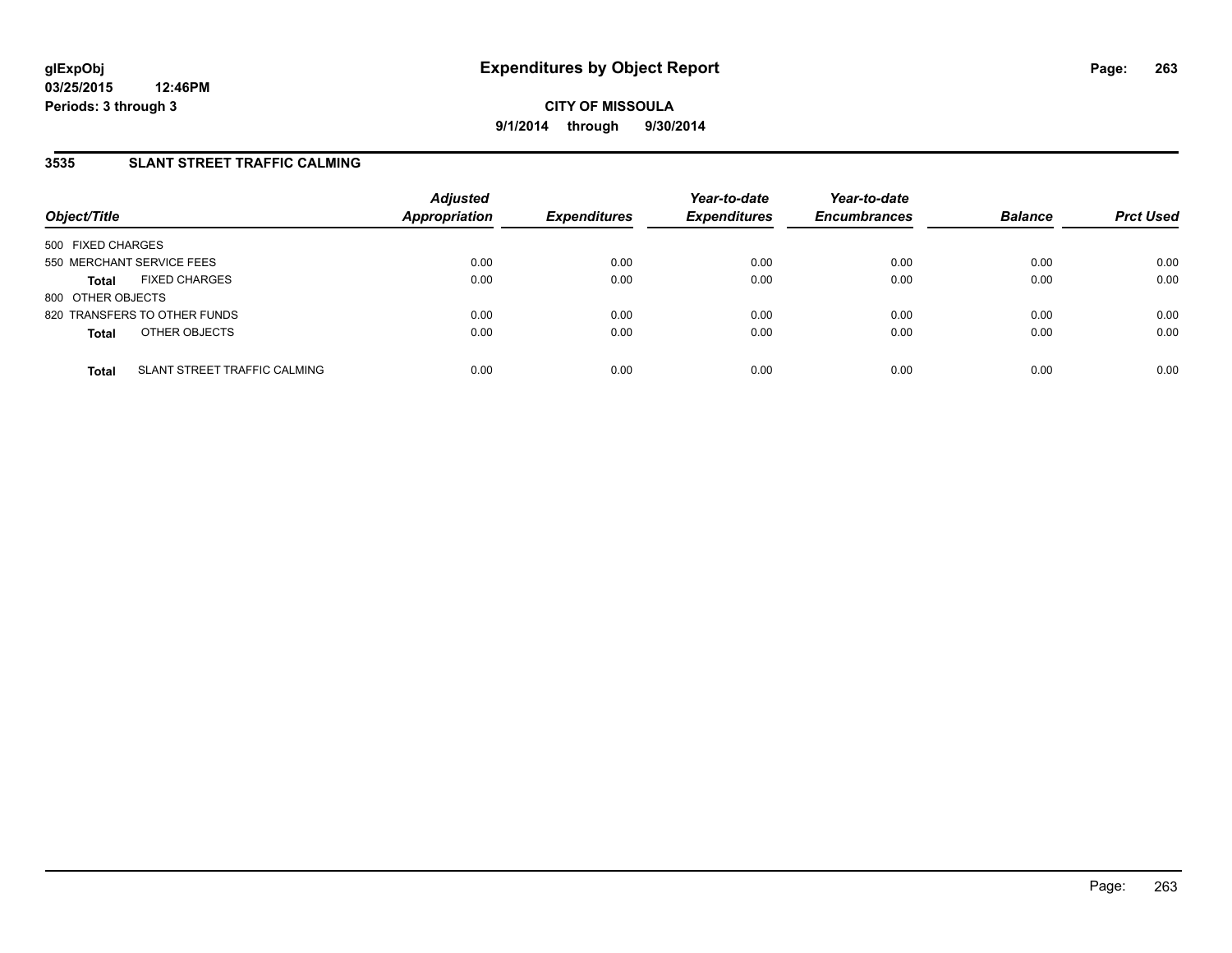#### **3536 LINCOLNWOOD SEWER PHASE II**

| Object/Title                        | <b>Adjusted</b><br>Appropriation | <b>Expenditures</b> | Year-to-date<br><b>Expenditures</b> | Year-to-date<br><b>Encumbrances</b> | <b>Balance</b> | <b>Prct Used</b> |
|-------------------------------------|----------------------------------|---------------------|-------------------------------------|-------------------------------------|----------------|------------------|
| 600 DEBT SERVICE                    |                                  |                     |                                     |                                     |                |                  |
| 610 PRINCIPAL                       | 20,000.00                        | 0.00                | 0.00                                | 0.00                                | 20,000.00      | 0.00             |
| 620 INTEREST / SERVICE FEES         | 11,100.00                        | 0.00                | 0.00                                | 0.00                                | 11,100.00      | 0.00             |
| <b>DEBT SERVICE</b><br><b>Total</b> | 31,100.00                        | 0.00                | 0.00                                | 0.00                                | 31,100.00      | 0.00             |
| NON-DEPARTMENTAL<br><b>Total</b>    | 31,100.00                        | 0.00                | 0.00                                | 0.00                                | 31,100.00      | 0.00             |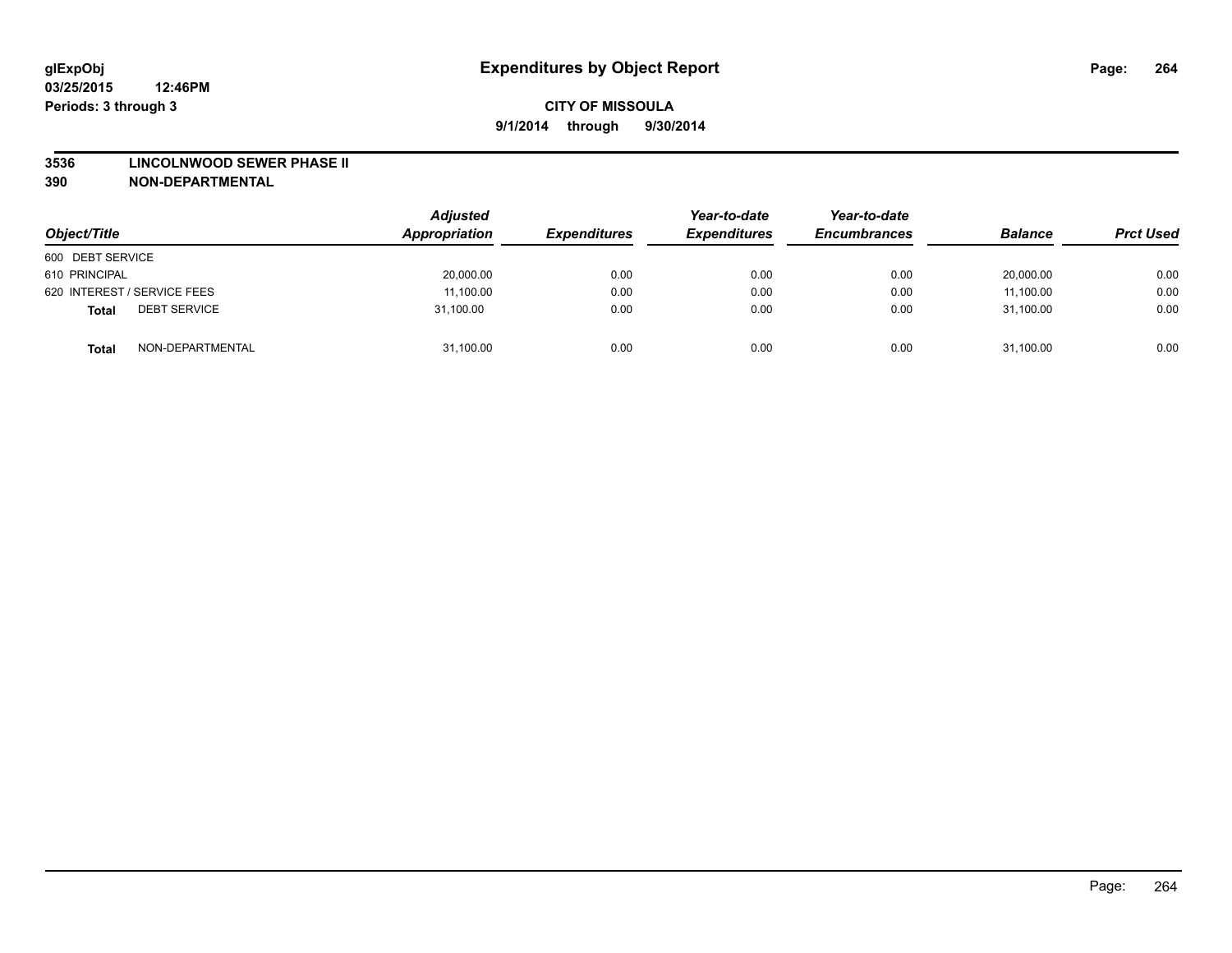**CITY OF MISSOULA 9/1/2014 through 9/30/2014**

### **3536 LINCOLNWOOD SEWER PHASE II**

| Object/Title                               | <b>Adjusted</b><br>Appropriation | <b>Expenditures</b> | Year-to-date<br><b>Expenditures</b> | Year-to-date<br><b>Encumbrances</b> | <b>Balance</b> | <b>Prct Used</b> |
|--------------------------------------------|----------------------------------|---------------------|-------------------------------------|-------------------------------------|----------------|------------------|
| 600 DEBT SERVICE                           |                                  |                     |                                     |                                     |                |                  |
| 610 PRINCIPAL                              | 20,000.00                        | 0.00                | 0.00                                | 0.00                                | 20,000.00      | 0.00             |
| 620 INTEREST / SERVICE FEES                | 11,100.00                        | 0.00                | 0.00                                | 0.00                                | 11,100.00      | 0.00             |
| <b>DEBT SERVICE</b><br><b>Total</b>        | 31,100.00                        | 0.00                | 0.00                                | 0.00                                | 31,100.00      | 0.00             |
| LINCOLNWOOD SEWER PHASE II<br><b>Total</b> | 31,100.00                        | 0.00                | 0.00                                | 0.00                                | 31,100.00      | 0.00             |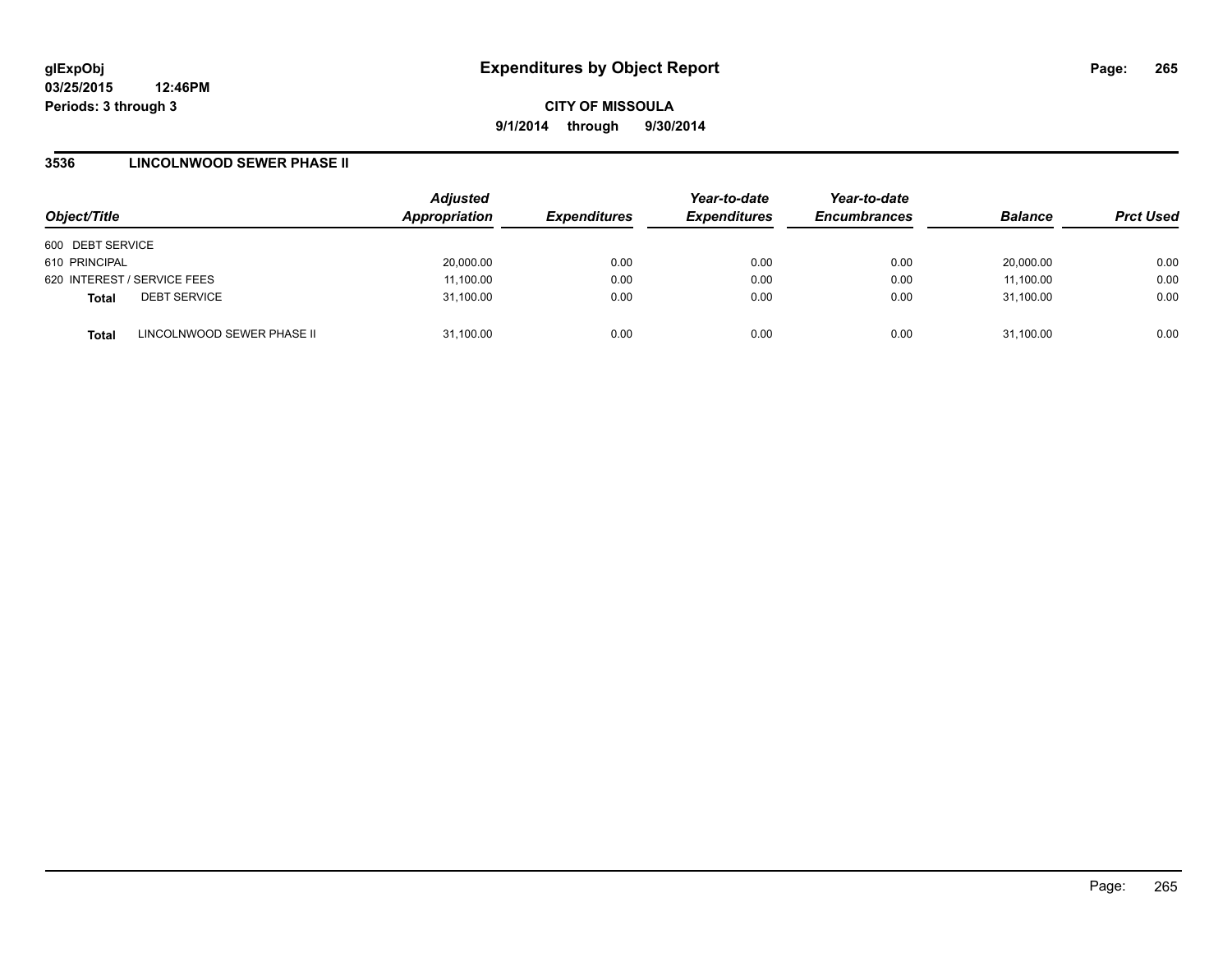### **3539 SOUTH 4TH STREET W TRAFFIC**

| Object/Title                 | <b>Adjusted</b><br>Appropriation | <b>Expenditures</b> | Year-to-date<br><b>Expenditures</b> | Year-to-date<br><b>Encumbrances</b> | <b>Balance</b> | <b>Prct Used</b> |
|------------------------------|----------------------------------|---------------------|-------------------------------------|-------------------------------------|----------------|------------------|
| 800 OTHER OBJECTS            |                                  |                     |                                     |                                     |                |                  |
| 820 TRANSFERS TO OTHER FUNDS | 0.00                             | 0.00                | 0.00                                | 0.00                                | 0.00           | 0.00             |
| OTHER OBJECTS<br>Total       | 0.00                             | 0.00                | 0.00                                | 0.00                                | 0.00           | 0.00             |
| NON-DEPARTMENTAL<br>Total    | 0.00                             | 0.00                | 0.00                                | 0.00                                | 0.00           | 0.00             |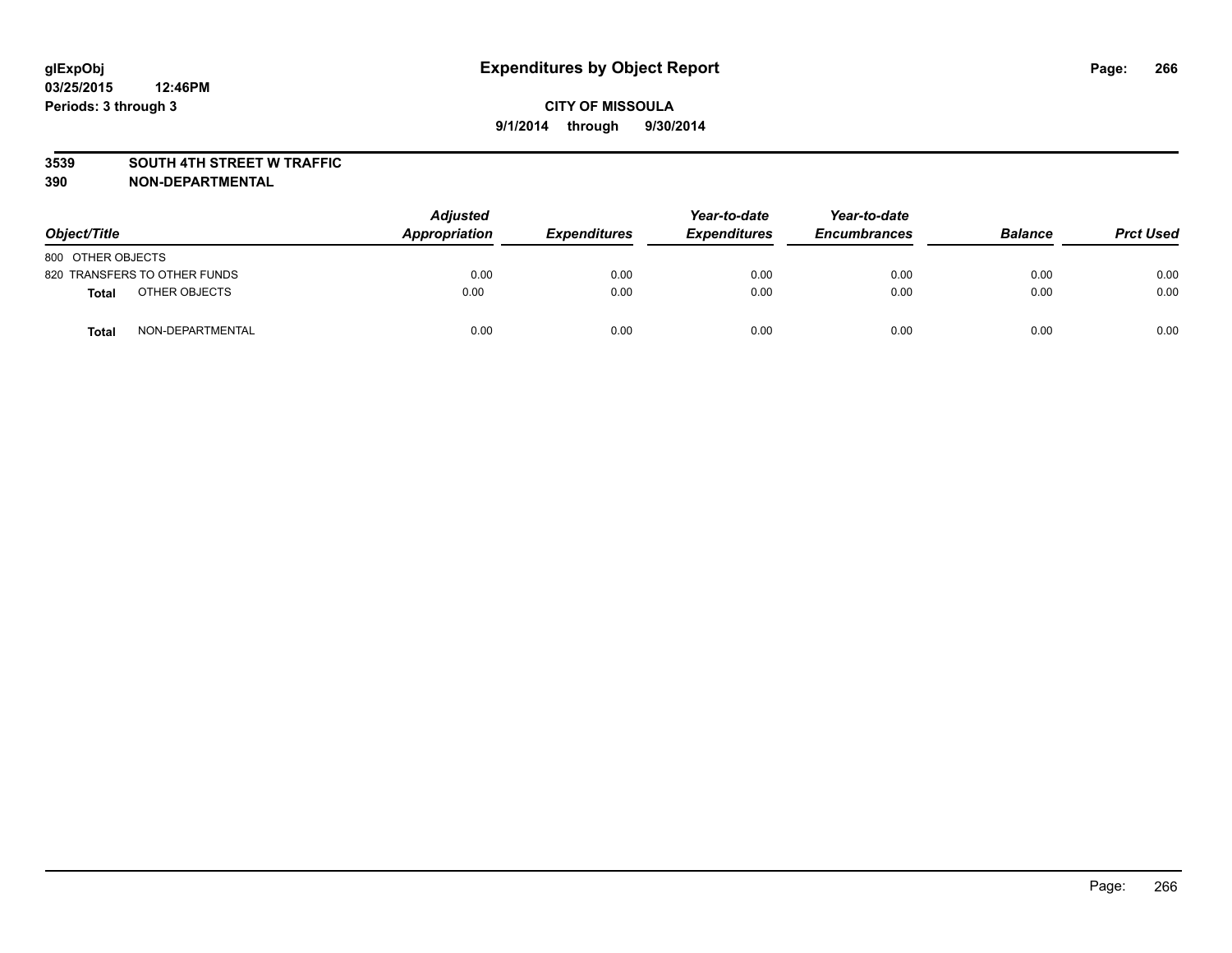## **3539 SOUTH 4TH STREET W TRAFFIC**

| Object/Title                               | <b>Adjusted</b><br>Appropriation | <b>Expenditures</b> | Year-to-date<br><b>Expenditures</b> | Year-to-date<br><b>Encumbrances</b> | <b>Balance</b> | <b>Prct Used</b> |
|--------------------------------------------|----------------------------------|---------------------|-------------------------------------|-------------------------------------|----------------|------------------|
| 800 OTHER OBJECTS                          |                                  |                     |                                     |                                     |                |                  |
| 820 TRANSFERS TO OTHER FUNDS               | 0.00                             | 0.00                | 0.00                                | 0.00                                | 0.00           | 0.00             |
| OTHER OBJECTS<br><b>Total</b>              | 0.00                             | 0.00                | 0.00                                | 0.00                                | 0.00           | 0.00             |
| SOUTH 4TH STREET W TRAFFIC<br><b>Total</b> | 0.00                             | 0.00                | 0.00                                | 0.00                                | 0.00           | 0.00             |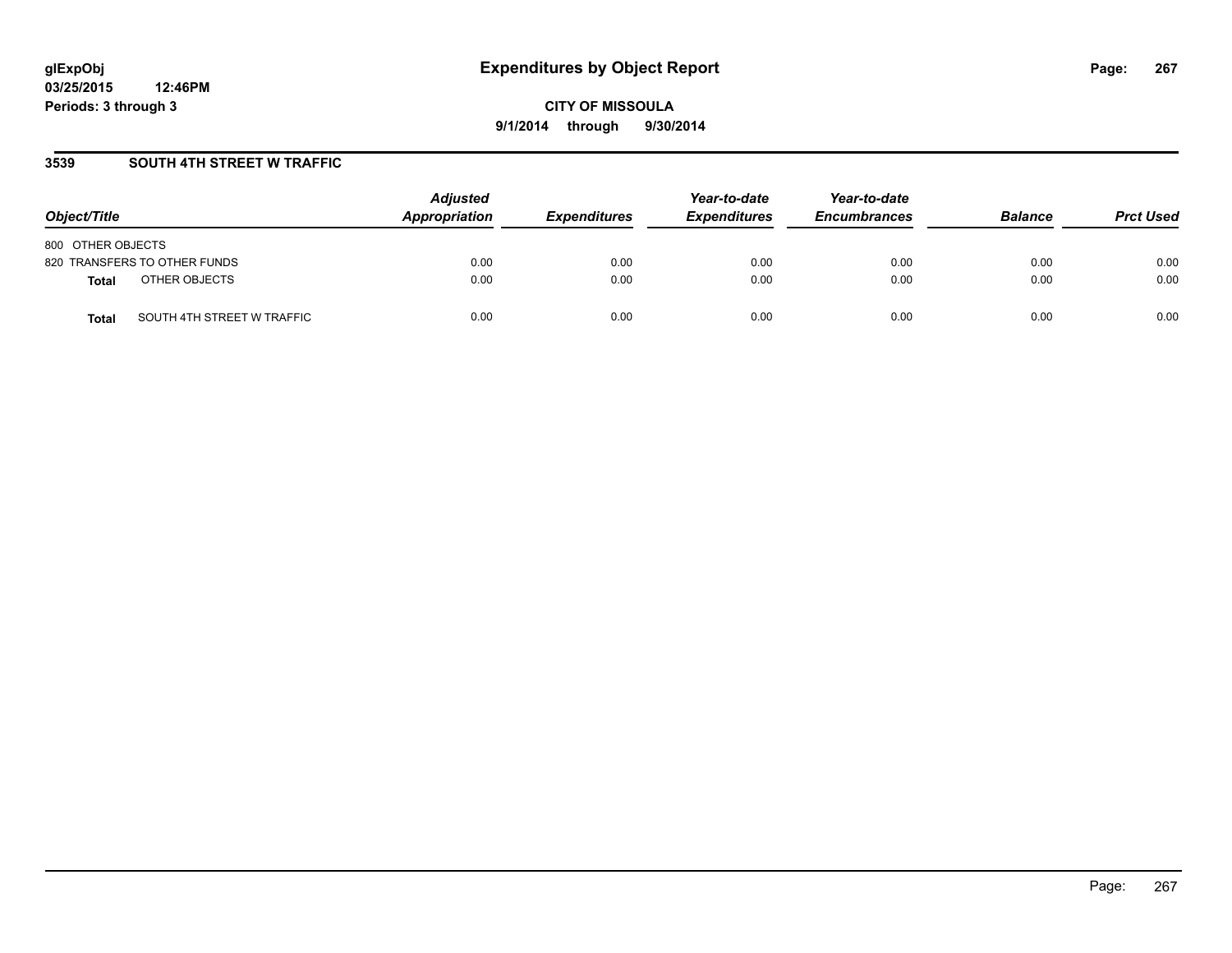### **3540 SID 540 DEBT SERVICE FUND**

| Object/Title                        | <b>Adjusted</b><br>Appropriation | <b>Expenditures</b> | Year-to-date<br><b>Expenditures</b> | Year-to-date<br><b>Encumbrances</b> | <b>Balance</b> | <b>Prct Used</b> |
|-------------------------------------|----------------------------------|---------------------|-------------------------------------|-------------------------------------|----------------|------------------|
| 600 DEBT SERVICE                    |                                  |                     |                                     |                                     |                |                  |
| 610 PRINCIPAL                       | 70,000.00                        | 0.00                | 0.00                                | 0.00                                | 70,000.00      | 0.00             |
| 620 INTEREST / SERVICE FEES         | 52,098.00                        | 0.00                | 0.00                                | 0.00                                | 52.098.00      | 0.00             |
| <b>DEBT SERVICE</b><br><b>Total</b> | 122.098.00                       | 0.00                | 0.00                                | 0.00                                | 122.098.00     | 0.00             |
| NON-DEPARTMENTAL<br><b>Total</b>    | 122,098.00                       | 0.00                | 0.00                                | 0.00                                | 122,098.00     | 0.00             |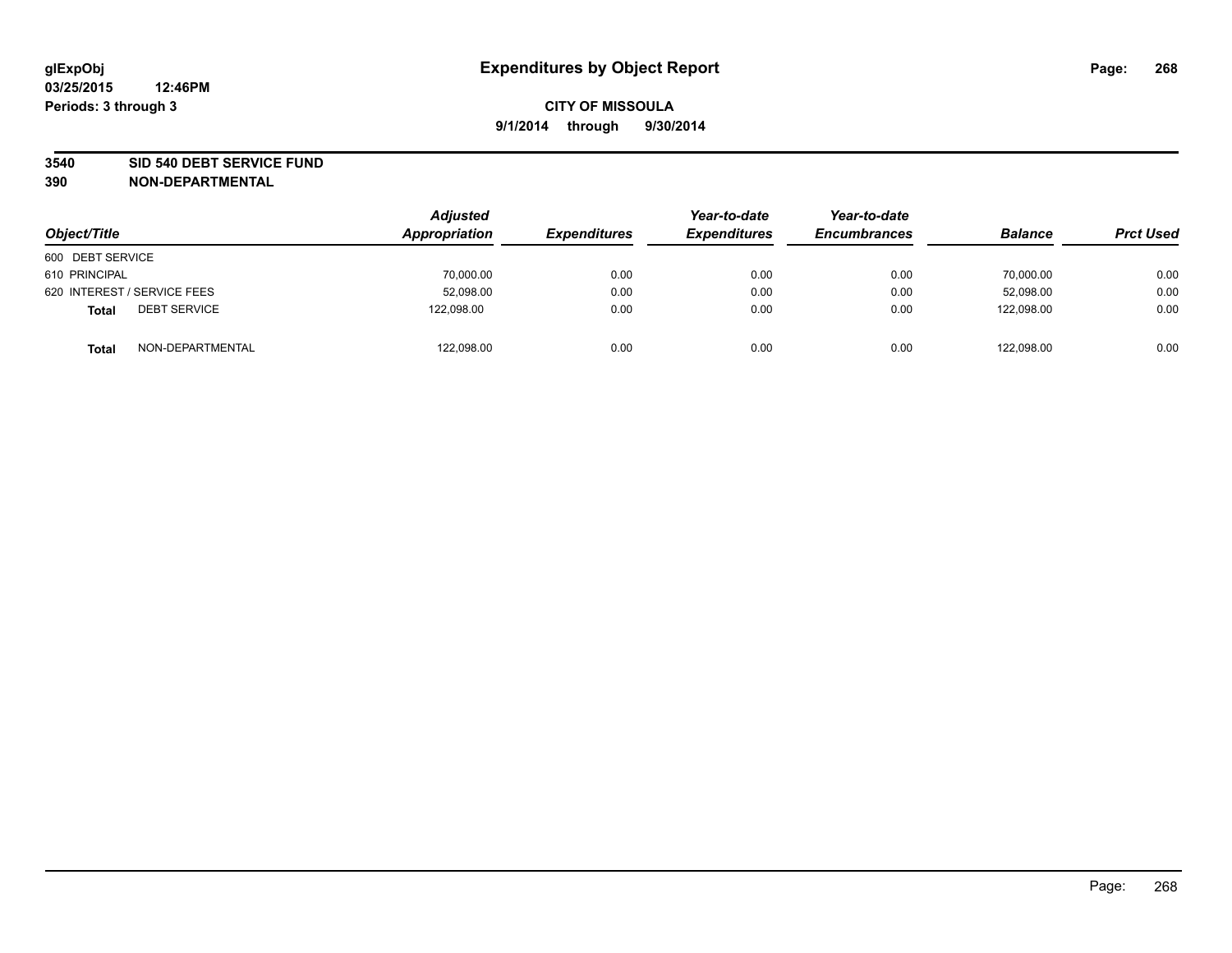**CITY OF MISSOULA 9/1/2014 through 9/30/2014**

## **3540 SID 540 DEBT SERVICE FUND**

| Object/Title                              | <b>Adjusted</b><br>Appropriation | <b>Expenditures</b> | Year-to-date<br><b>Expenditures</b> | Year-to-date<br><b>Encumbrances</b> | <b>Balance</b> | <b>Prct Used</b> |
|-------------------------------------------|----------------------------------|---------------------|-------------------------------------|-------------------------------------|----------------|------------------|
| 600 DEBT SERVICE                          |                                  |                     |                                     |                                     |                |                  |
| 610 PRINCIPAL                             | 70,000.00                        | 0.00                | 0.00                                | 0.00                                | 70,000.00      | 0.00             |
| 620 INTEREST / SERVICE FEES               | 52,098.00                        | 0.00                | 0.00                                | 0.00                                | 52,098.00      | 0.00             |
| <b>DEBT SERVICE</b><br><b>Total</b>       | 122,098.00                       | 0.00                | 0.00                                | 0.00                                | 122.098.00     | 0.00             |
| SID 540 DEBT SERVICE FUND<br><b>Total</b> | 122,098.00                       | 0.00                | 0.00                                | 0.00                                | 122.098.00     | 0.00             |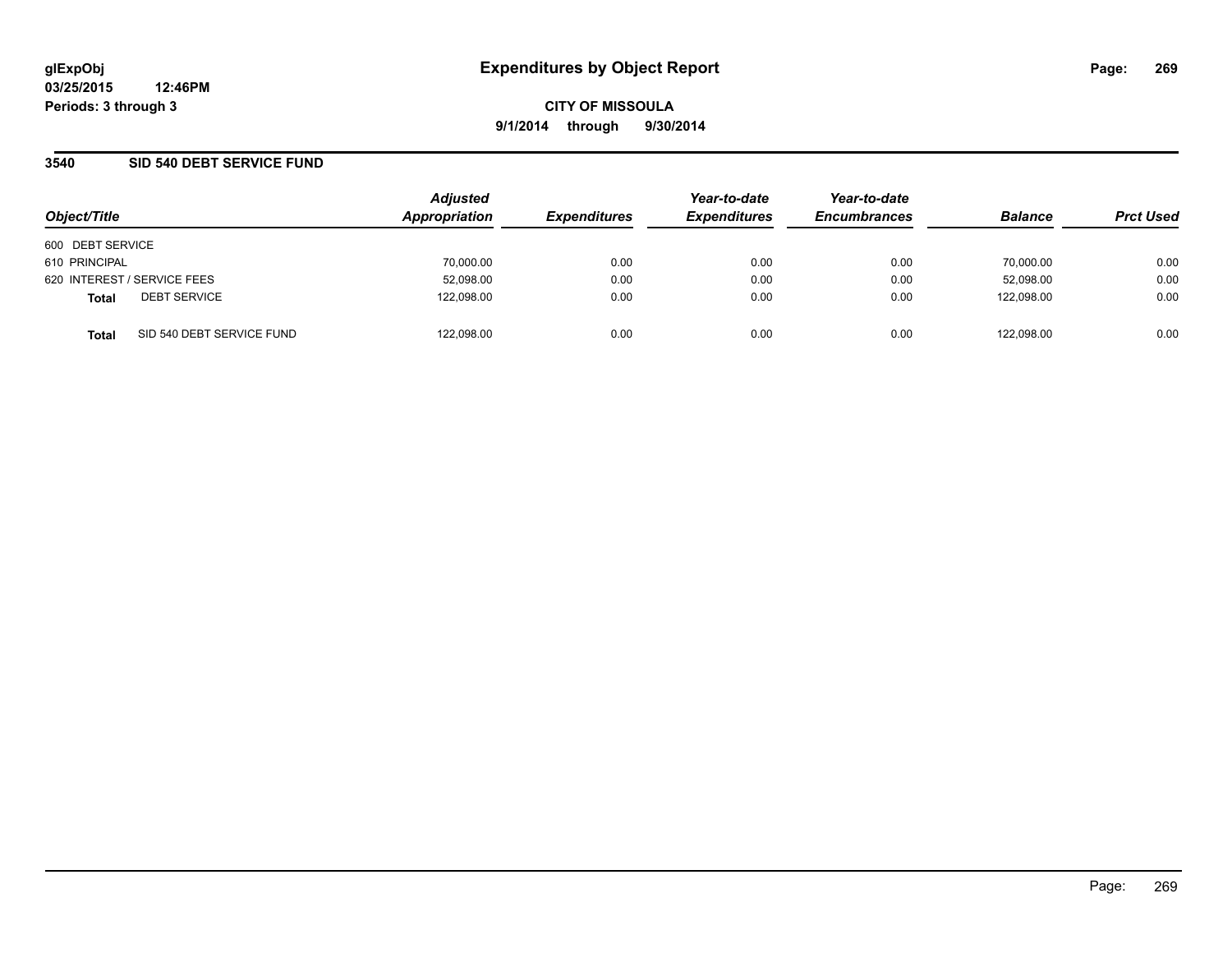#### **3541 SID 541 DEBT SERVICE**

|                             |                      | <b>Adjusted</b> |                     | Year-to-date        | Year-to-date        |                |                  |
|-----------------------------|----------------------|-----------------|---------------------|---------------------|---------------------|----------------|------------------|
| Object/Title                |                      | Appropriation   | <b>Expenditures</b> | <b>Expenditures</b> | <b>Encumbrances</b> | <b>Balance</b> | <b>Prct Used</b> |
| 500 FIXED CHARGES           |                      |                 |                     |                     |                     |                |                  |
| 550 MERCHANT SERVICE FEES   |                      | 0.00            | 0.00                | 0.00                | 0.00                | 0.00           | 0.00             |
| <b>Total</b>                | <b>FIXED CHARGES</b> | 0.00            | 0.00                | 0.00                | 0.00                | 0.00           | 0.00             |
| 600 DEBT SERVICE            |                      |                 |                     |                     |                     |                |                  |
| 610 PRINCIPAL               |                      | 30.000.00       | 0.00                | 0.00                | 0.00                | 30.000.00      | 0.00             |
| 620 INTEREST / SERVICE FEES |                      | 30.383.00       | 0.00                | 300.00              | 0.00                | 30,083.00      | 0.99             |
| <b>Total</b>                | <b>DEBT SERVICE</b>  | 60.383.00       | 0.00                | 300.00              | 0.00                | 60,083.00      | 0.50             |
| <b>Total</b>                | NON-DEPARTMENTAL     | 60.383.00       | 0.00                | 300.00              | 0.00                | 60.083.00      | 0.50             |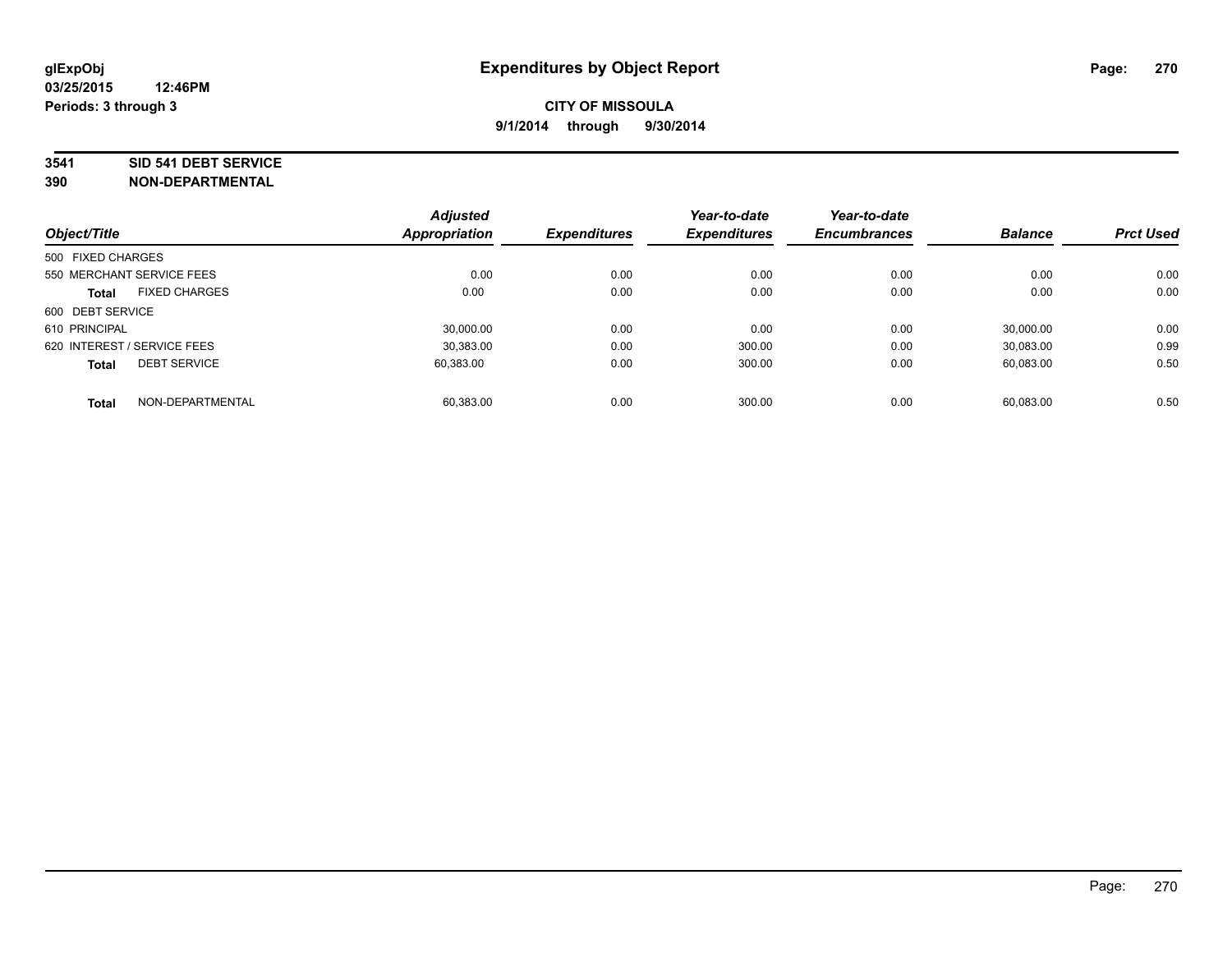### **3541 SID 541 DEBT SERVICE**

| Object/Title                         | <b>Adjusted</b><br>Appropriation | <b>Expenditures</b> | Year-to-date<br><b>Expenditures</b> | Year-to-date<br><b>Encumbrances</b> | <b>Balance</b> | <b>Prct Used</b> |
|--------------------------------------|----------------------------------|---------------------|-------------------------------------|-------------------------------------|----------------|------------------|
| 500 FIXED CHARGES                    |                                  |                     |                                     |                                     |                |                  |
| 550 MERCHANT SERVICE FEES            | 0.00                             | 0.00                | 0.00                                | 0.00                                | 0.00           | 0.00             |
| <b>FIXED CHARGES</b><br><b>Total</b> | 0.00                             | 0.00                | 0.00                                | 0.00                                | 0.00           | 0.00             |
| 600 DEBT SERVICE                     |                                  |                     |                                     |                                     |                |                  |
| 610 PRINCIPAL                        | 30.000.00                        | 0.00                | 0.00                                | 0.00                                | 30.000.00      | 0.00             |
| 620 INTEREST / SERVICE FEES          | 30.383.00                        | 0.00                | 300.00                              | 0.00                                | 30.083.00      | 0.99             |
| <b>DEBT SERVICE</b><br><b>Total</b>  | 60.383.00                        | 0.00                | 300.00                              | 0.00                                | 60.083.00      | 0.50             |
| SID 541 DEBT SERVICE<br><b>Total</b> | 60.383.00                        | 0.00                | 300.00                              | 0.00                                | 60.083.00      | 0.50             |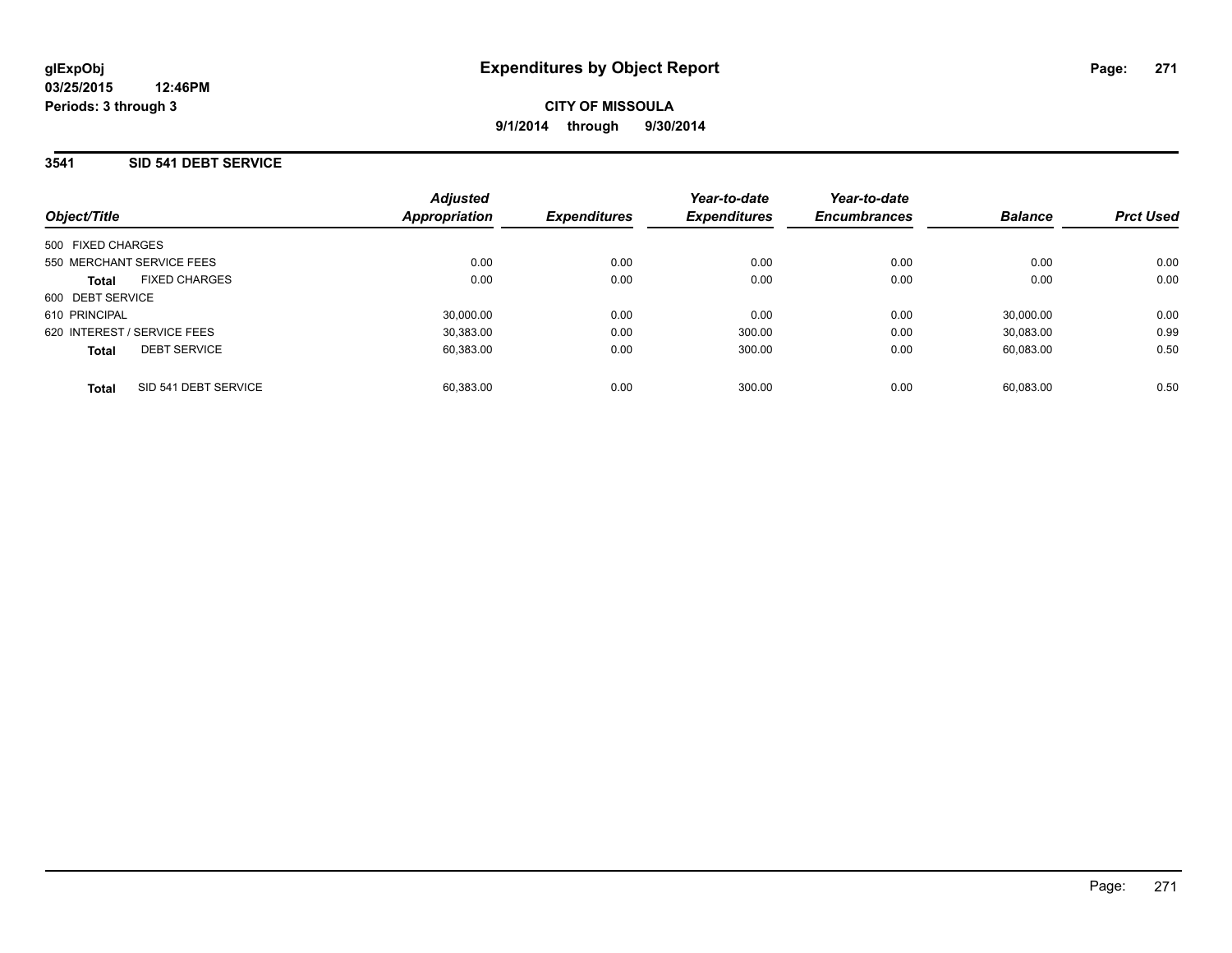### **3543 SID 543 DEBT SERVICE**

|                                     | <b>Adjusted</b><br><b>Appropriation</b> | <b>Expenditures</b> | Year-to-date<br><b>Expenditures</b> | Year-to-date<br><b>Encumbrances</b> | <b>Balance</b> | <b>Prct Used</b> |
|-------------------------------------|-----------------------------------------|---------------------|-------------------------------------|-------------------------------------|----------------|------------------|
| Object/Title                        |                                         |                     |                                     |                                     |                |                  |
| 600 DEBT SERVICE                    |                                         |                     |                                     |                                     |                |                  |
| 610 PRINCIPAL                       | 0.00                                    | 0.00                | 0.00                                | 0.00                                | 0.00           | 0.00             |
| 620 INTEREST / SERVICE FEES         | 0.00                                    | 0.00                | 0.00                                | 0.00                                | 0.00           | 0.00             |
| <b>DEBT SERVICE</b><br><b>Total</b> | 0.00                                    | 0.00                | 0.00                                | 0.00                                | 0.00           | 0.00             |
| 800 OTHER OBJECTS                   |                                         |                     |                                     |                                     |                |                  |
| 820 TRANSFERS TO OTHER FUNDS        | 0.00                                    | 0.00                | 0.00                                | 0.00                                | 0.00           | 0.00             |
| OTHER OBJECTS<br><b>Total</b>       | 0.00                                    | 0.00                | 0.00                                | 0.00                                | 0.00           | 0.00             |
| NON-DEPARTMENTAL<br><b>Total</b>    | 0.00                                    | 0.00                | 0.00                                | 0.00                                | 0.00           | 0.00             |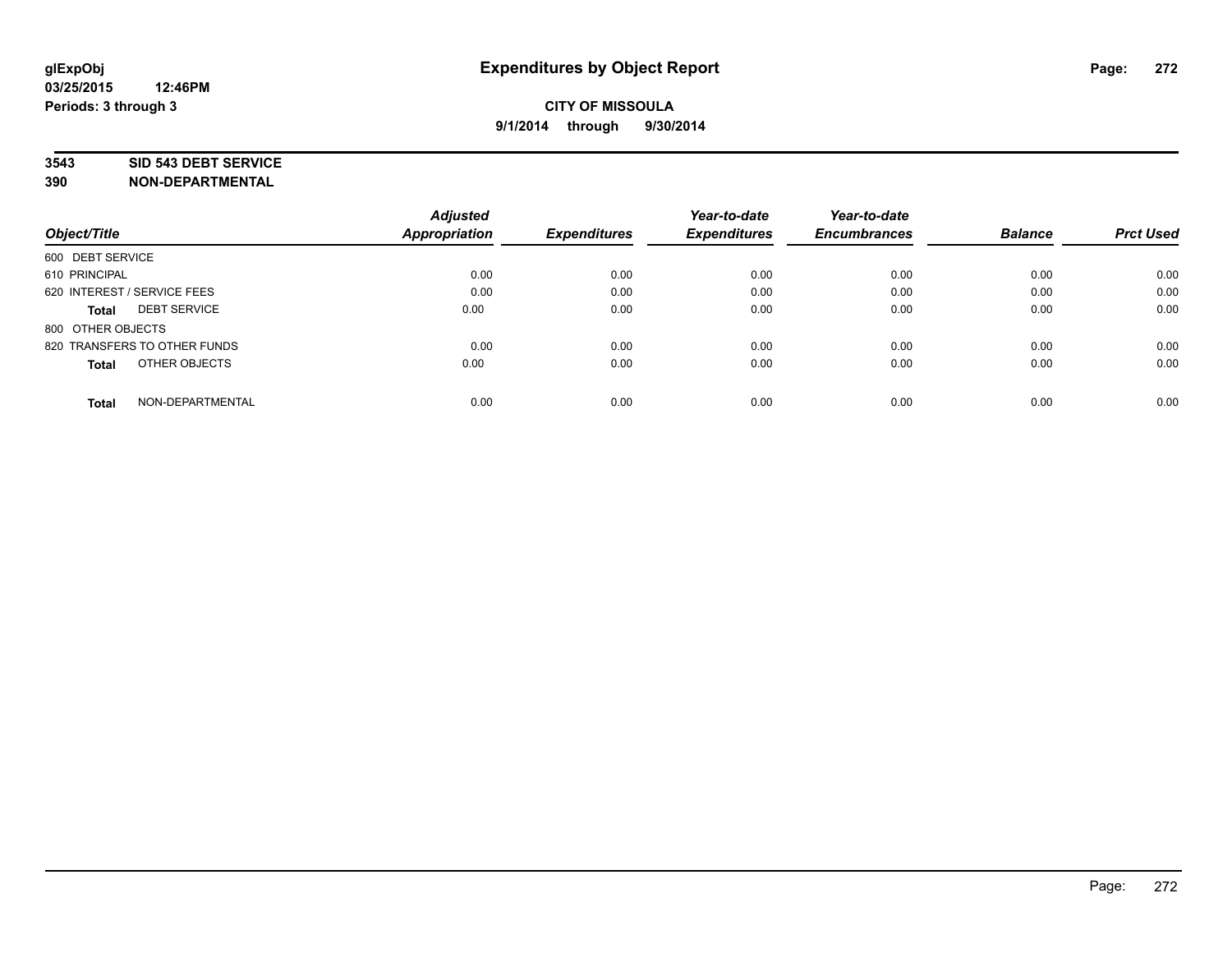## **3543 SID 543 DEBT SERVICE**

| Object/Title                         | <b>Adjusted</b><br>Appropriation | <b>Expenditures</b> | Year-to-date<br><b>Expenditures</b> | Year-to-date<br><b>Encumbrances</b> | <b>Balance</b> | <b>Prct Used</b> |
|--------------------------------------|----------------------------------|---------------------|-------------------------------------|-------------------------------------|----------------|------------------|
| 600 DEBT SERVICE                     |                                  |                     |                                     |                                     |                |                  |
| 610 PRINCIPAL                        | 0.00                             | 0.00                | 0.00                                | 0.00                                | 0.00           | 0.00             |
| 620 INTEREST / SERVICE FEES          | 0.00                             | 0.00                | 0.00                                | 0.00                                | 0.00           | 0.00             |
| <b>DEBT SERVICE</b><br><b>Total</b>  | 0.00                             | 0.00                | 0.00                                | 0.00                                | 0.00           | 0.00             |
| 800 OTHER OBJECTS                    |                                  |                     |                                     |                                     |                |                  |
| 820 TRANSFERS TO OTHER FUNDS         | 0.00                             | 0.00                | 0.00                                | 0.00                                | 0.00           | 0.00             |
| OTHER OBJECTS<br><b>Total</b>        | 0.00                             | 0.00                | 0.00                                | 0.00                                | 0.00           | 0.00             |
| SID 543 DEBT SERVICE<br><b>Total</b> | 0.00                             | 0.00                | 0.00                                | 0.00                                | 0.00           | 0.00             |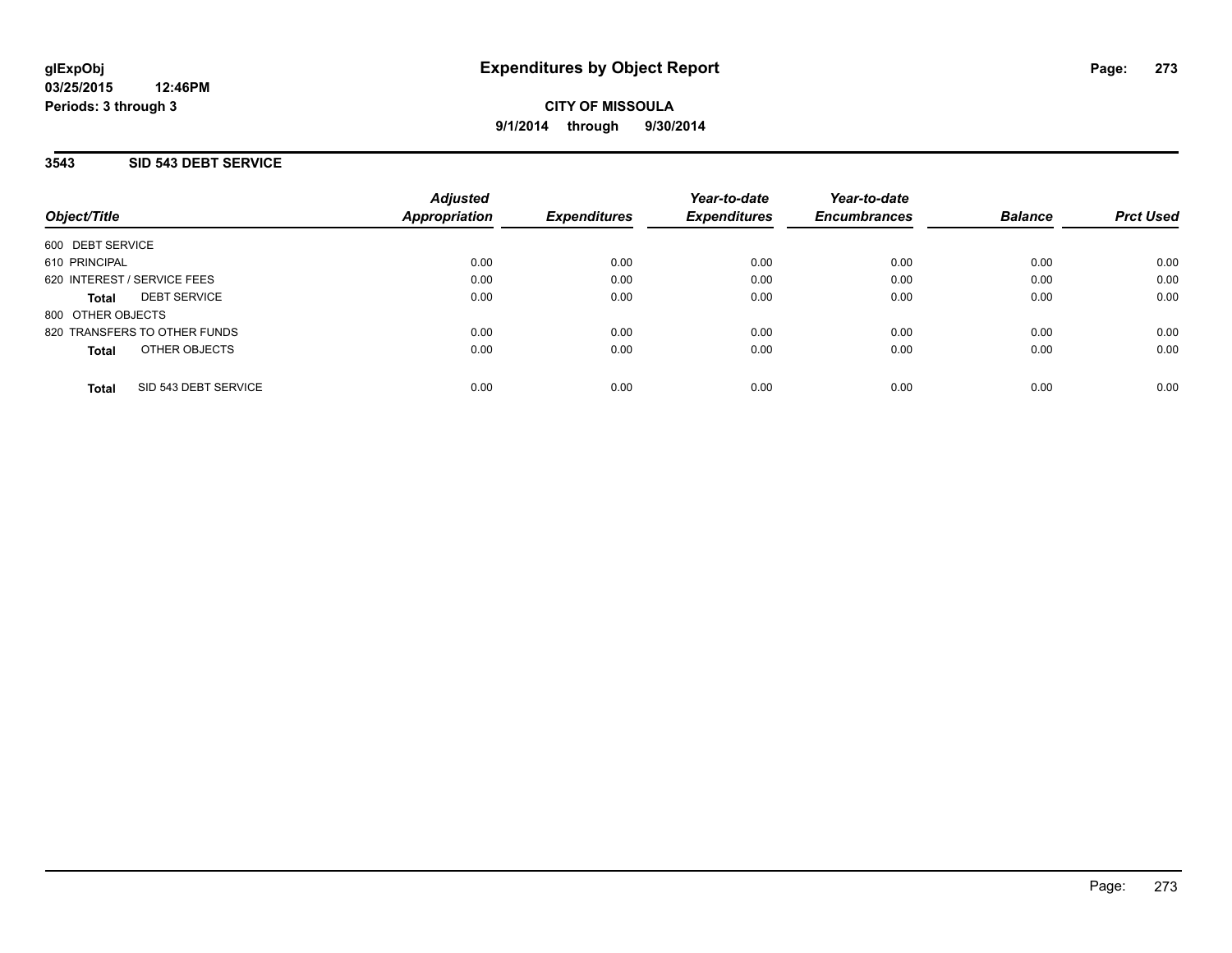### **3544 SID 544 RATTLESNAKE DEBT SERVICE**

| Object/Title                        | <b>Adjusted</b><br>Appropriation | <b>Expenditures</b> | Year-to-date<br><b>Expenditures</b> | Year-to-date<br><b>Encumbrances</b> | <b>Balance</b> | <b>Prct Used</b> |
|-------------------------------------|----------------------------------|---------------------|-------------------------------------|-------------------------------------|----------------|------------------|
| 600 DEBT SERVICE                    |                                  |                     |                                     |                                     |                |                  |
| 610 PRINCIPAL                       | 65,000.00                        | 0.00                | 0.00                                | 0.00                                | 65,000.00      | 0.00             |
| 620 INTEREST / SERVICE FEES         | 51,638.00                        | 0.00                | 0.00                                | 0.00                                | 51,638.00      | 0.00             |
| <b>DEBT SERVICE</b><br><b>Total</b> | 116.638.00                       | 0.00                | 0.00                                | 0.00                                | 116.638.00     | 0.00             |
| NON-DEPARTMENTAL<br><b>Total</b>    | 116,638.00                       | 0.00                | 0.00                                | 0.00                                | 116.638.00     | 0.00             |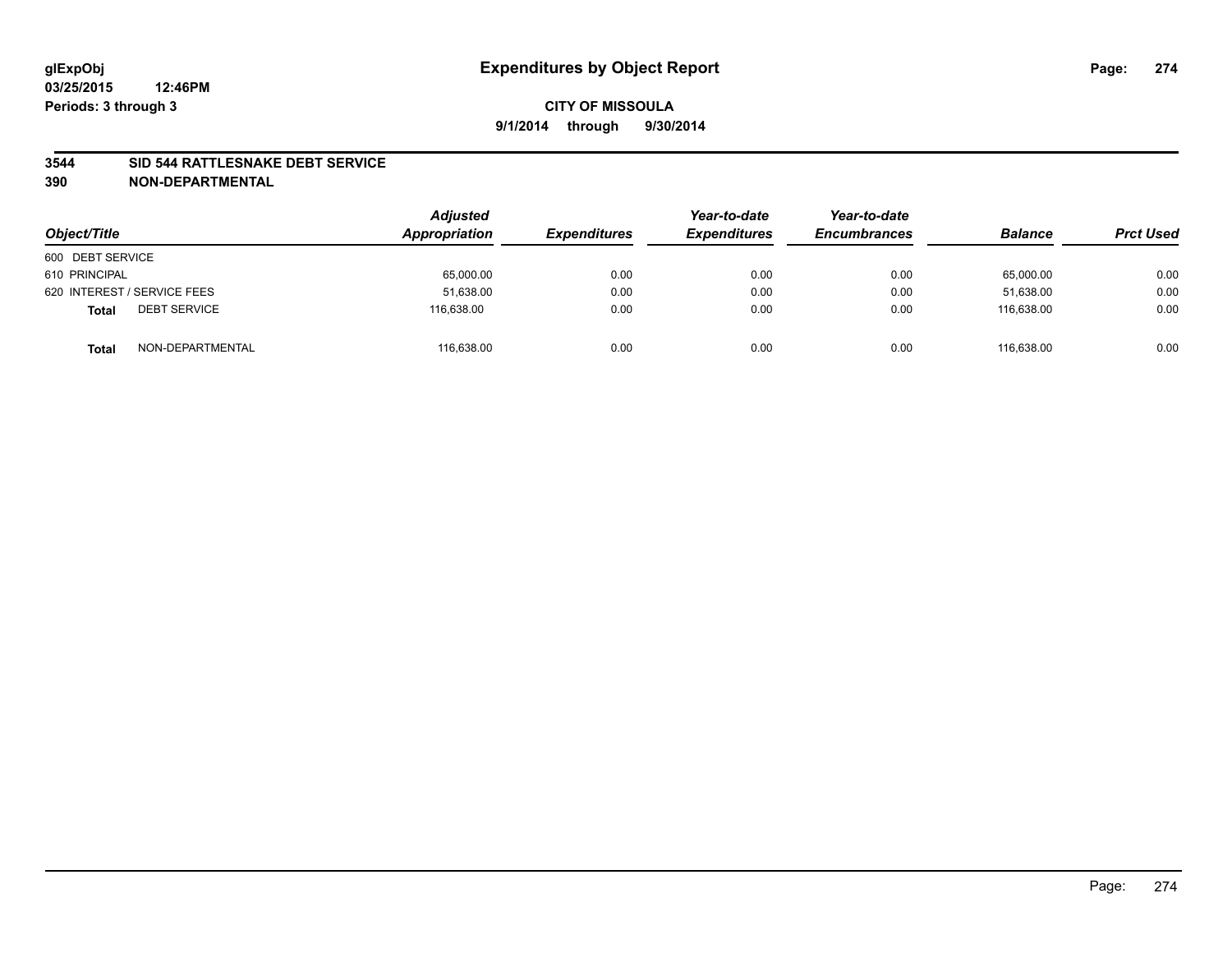### **3544 SID 544 RATTLESNAKE DEBT SERVICE**

**550 SID 544 PROJECT**

| Object/Title                        | <b>Adjusted</b><br>Appropriation | <b>Expenditures</b> | Year-to-date<br><b>Expenditures</b> | Year-to-date<br><b>Encumbrances</b> | <b>Balance</b> | <b>Prct Used</b> |
|-------------------------------------|----------------------------------|---------------------|-------------------------------------|-------------------------------------|----------------|------------------|
| 600 DEBT SERVICE                    |                                  |                     |                                     |                                     |                |                  |
| 610 PRINCIPAL                       | 16,000.00                        | 0.00                | 0.00                                | 0.00                                | 16,000.00      | 0.00             |
| 620 INTEREST / SERVICE FEES         | 5.110.00                         | 0.00                | 0.00                                | 0.00                                | 5.110.00       | 0.00             |
| <b>DEBT SERVICE</b><br><b>Total</b> | 21,110.00                        | 0.00                | 0.00                                | 0.00                                | 21,110.00      | 0.00             |
| SID 544 PROJECT<br><b>Total</b>     | 21,110.00                        | 0.00                | 0.00                                | 0.00                                | 21.110.00      | 0.00             |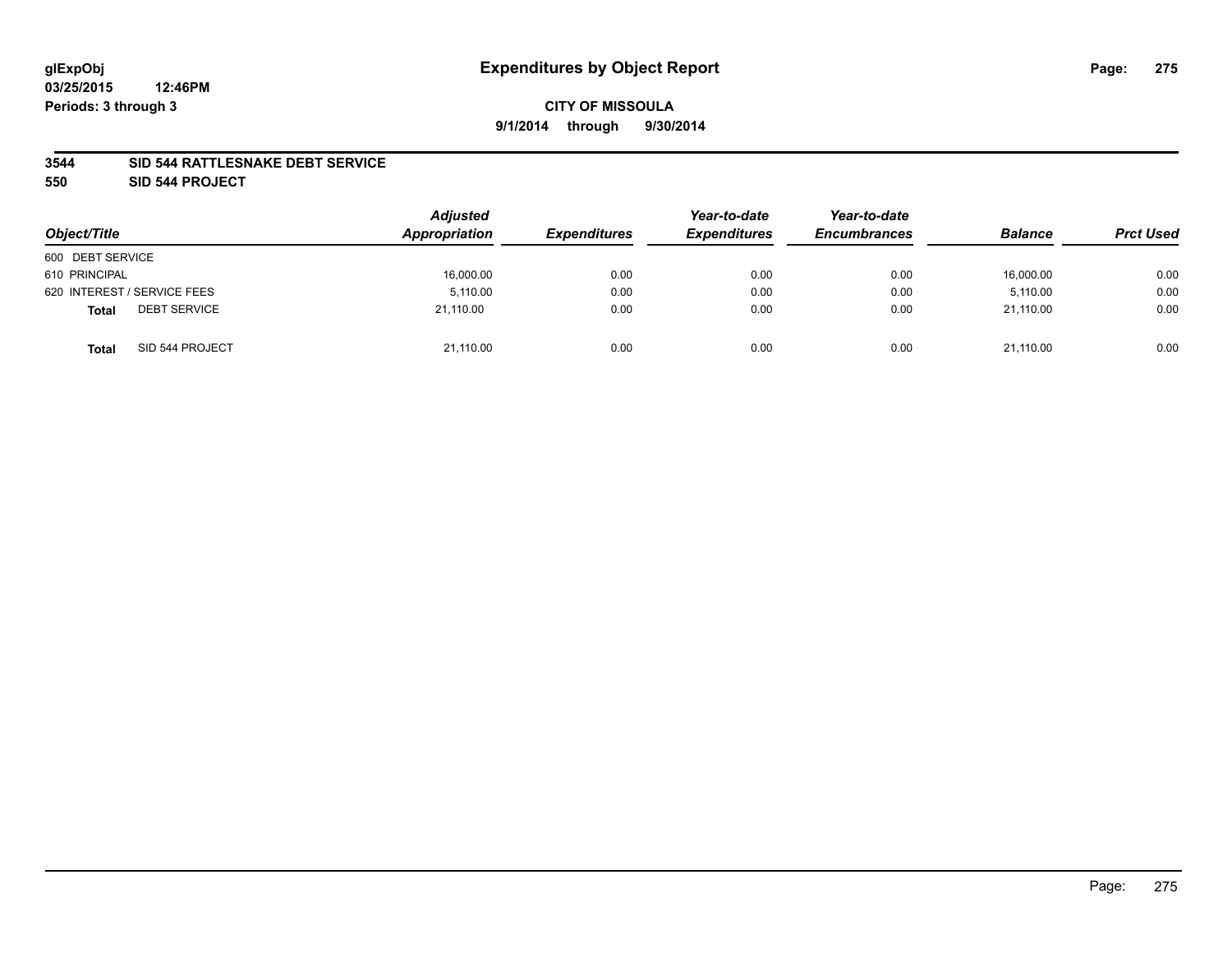### **3544 SID 544 RATTLESNAKE DEBT SERVICE**

**555 LOLO STREET PROJECT**

|                                            | <b>Adjusted</b> |                     | Year-to-date        | Year-to-date        | <b>Balance</b> |                  |
|--------------------------------------------|-----------------|---------------------|---------------------|---------------------|----------------|------------------|
| Object/Title                               | Appropriation   | <b>Expenditures</b> | <b>Expenditures</b> | <b>Encumbrances</b> |                | <b>Prct Used</b> |
| 500 FIXED CHARGES                          |                 |                     |                     |                     |                |                  |
| 550 MERCHANT SERVICE FEES                  | 0.00            | 0.00                | 0.00                | 0.00                | 0.00           | 0.00             |
| <b>FIXED CHARGES</b><br><b>Total</b>       | 0.00            | 0.00                | 0.00                | 0.00                | 0.00           | 0.00             |
| 600 DEBT SERVICE                           |                 |                     |                     |                     |                |                  |
| 610 PRINCIPAL                              | 1,500.00        | 0.00                | 0.00                | 0.00                | 1,500.00       | 0.00             |
| 620 INTEREST / SERVICE FEES                | 928.00          | 0.00                | 0.00                | 0.00                | 928.00         | 0.00             |
| <b>DEBT SERVICE</b><br><b>Total</b>        | 2,428.00        | 0.00                | 0.00                | 0.00                | 2,428.00       | 0.00             |
| <b>LOLO STREET PROJECT</b><br><b>Total</b> | 2.428.00        | 0.00                | 0.00                | 0.00                | 2.428.00       | 0.00             |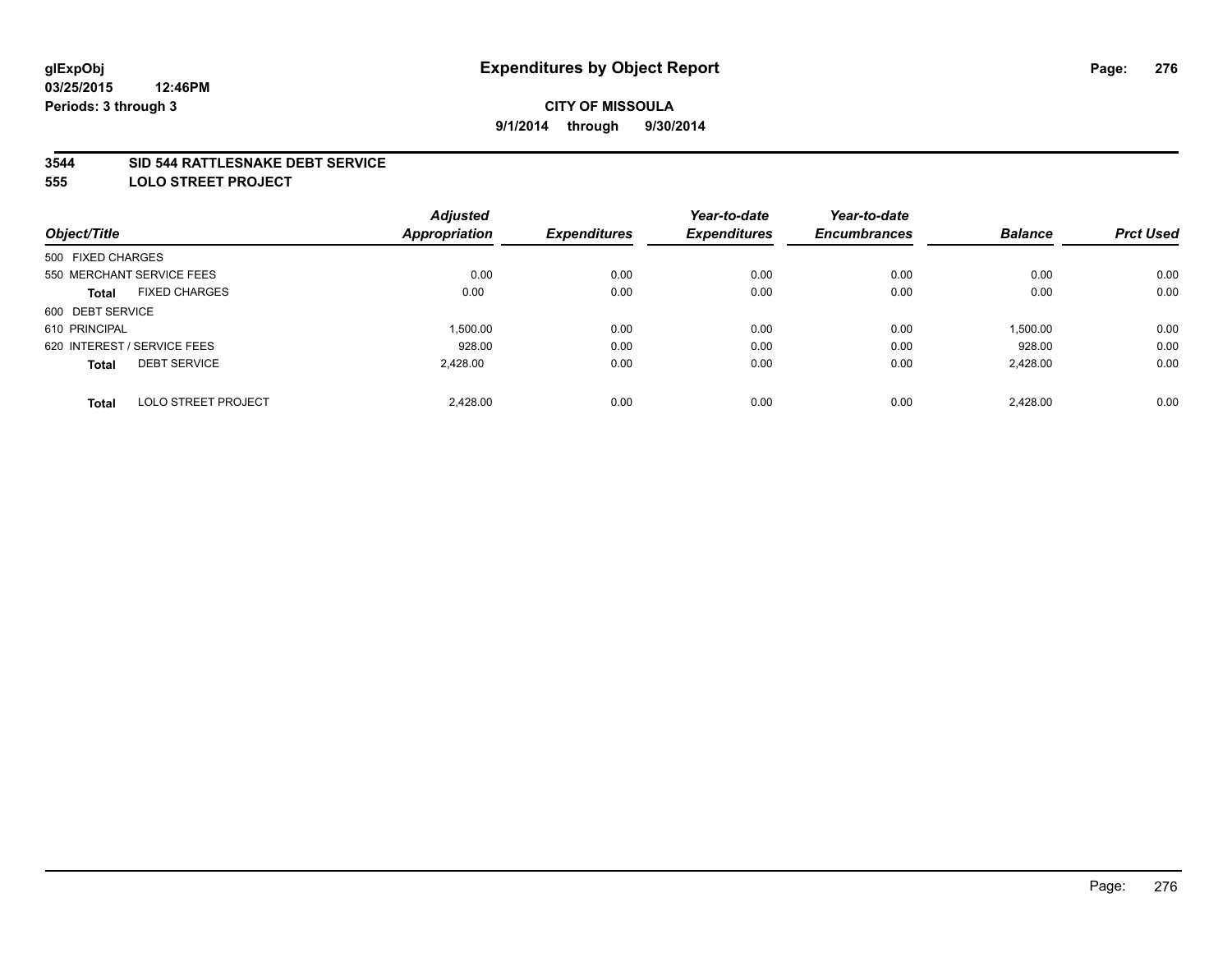# **CITY OF MISSOULA 9/1/2014 through 9/30/2014**

# **3544 SID 544 RATTLESNAKE DEBT SERVICE**

| Object/Title                                     | <b>Adjusted</b><br><b>Appropriation</b> | <b>Expenditures</b> | Year-to-date<br><b>Expenditures</b> | Year-to-date<br><b>Encumbrances</b> | <b>Balance</b> | <b>Prct Used</b> |
|--------------------------------------------------|-----------------------------------------|---------------------|-------------------------------------|-------------------------------------|----------------|------------------|
| 500 FIXED CHARGES                                |                                         |                     |                                     |                                     |                |                  |
| 550 MERCHANT SERVICE FEES                        | 0.00                                    | 0.00                | 0.00                                | 0.00                                | 0.00           | 0.00             |
| <b>FIXED CHARGES</b><br><b>Total</b>             |                                         | 0.00<br>0.00        | 0.00                                | 0.00                                | 0.00           | 0.00             |
| 600 DEBT SERVICE                                 |                                         |                     |                                     |                                     |                |                  |
| 610 PRINCIPAL                                    | 82.500.00                               | 0.00                | 0.00                                | 0.00                                | 82.500.00      | 0.00             |
| 620 INTEREST / SERVICE FEES                      | 57.676.00                               | 0.00                | 0.00                                | 0.00                                | 57.676.00      | 0.00             |
| <b>DEBT SERVICE</b><br><b>Total</b>              | 140.176.00                              | 0.00                | 0.00                                | 0.00                                | 140.176.00     | 0.00             |
| SID 544 RATTLESNAKE DEBT SERVICE<br><b>Total</b> | 140.176.00                              | 0.00                | 0.00                                | 0.00                                | 140.176.00     | 0.00             |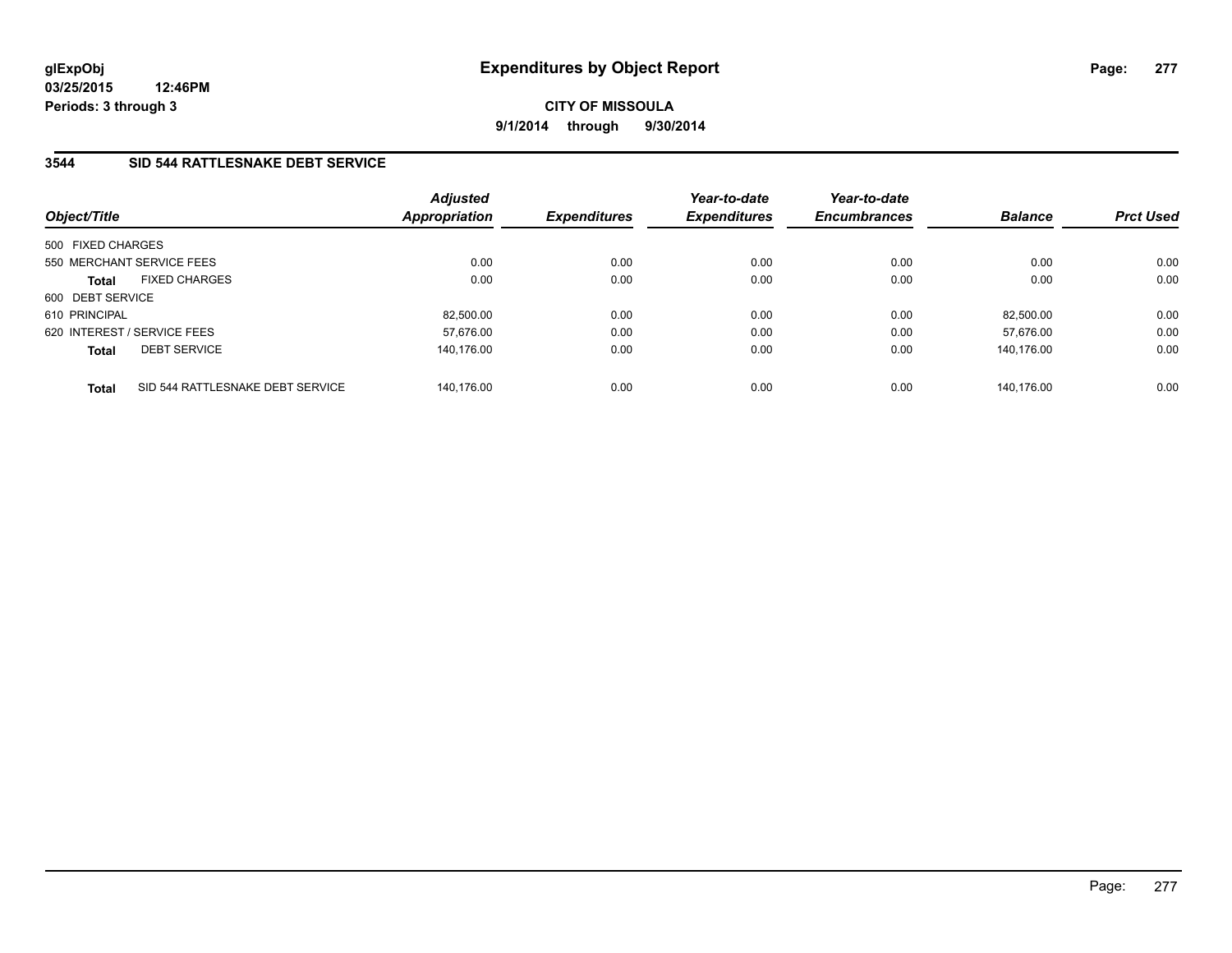#### **3545 SID 545 DEBT SERVICE**

| Object/Title                         | <b>Adjusted</b><br><b>Appropriation</b> | <b>Expenditures</b> | Year-to-date<br><b>Expenditures</b> | Year-to-date<br><b>Encumbrances</b> | <b>Balance</b> | <b>Prct Used</b> |
|--------------------------------------|-----------------------------------------|---------------------|-------------------------------------|-------------------------------------|----------------|------------------|
|                                      |                                         |                     |                                     |                                     |                |                  |
| 500 FIXED CHARGES                    |                                         |                     |                                     |                                     |                |                  |
| 550 MERCHANT SERVICE FEES            | 0.00                                    | 0.00                | 0.00                                | 0.00                                | 0.00           | 0.00             |
| <b>FIXED CHARGES</b><br><b>Total</b> | 0.00                                    | 0.00                | 0.00                                | 0.00                                | 0.00           | 0.00             |
| 600 DEBT SERVICE                     |                                         |                     |                                     |                                     |                |                  |
| 610 PRINCIPAL                        | 0.00                                    | 0.00                | 0.00                                | 0.00                                | 0.00           | 0.00             |
| 620 INTEREST / SERVICE FEES          | 0.00                                    | 0.00                | 0.00                                | 0.00                                | 0.00           | 0.00             |
| <b>DEBT SERVICE</b><br><b>Total</b>  | 0.00                                    | 0.00                | 0.00                                | 0.00                                | 0.00           | 0.00             |
| 800 OTHER OBJECTS                    |                                         |                     |                                     |                                     |                |                  |
| 820 TRANSFERS TO OTHER FUNDS         | 0.00                                    | 0.00                | 0.00                                | 0.00                                | 0.00           | 0.00             |
| OTHER OBJECTS<br><b>Total</b>        | 0.00                                    | 0.00                | 0.00                                | 0.00                                | 0.00           | 0.00             |
|                                      |                                         |                     |                                     |                                     |                |                  |
| NON-DEPARTMENTAL<br><b>Total</b>     | 0.00                                    | 0.00                | 0.00                                | 0.00                                | 0.00           | 0.00             |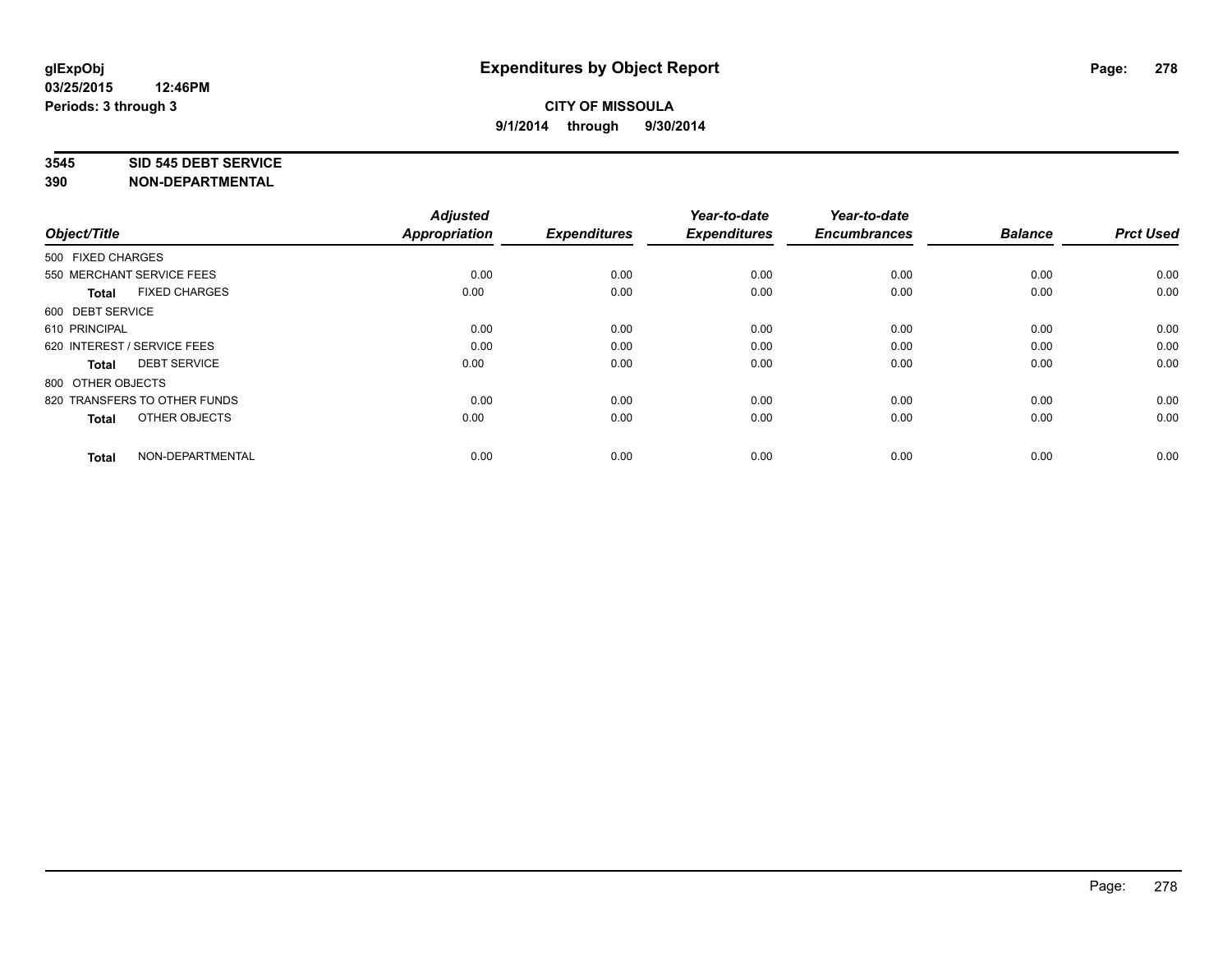## **3545 SID 545 DEBT SERVICE**

|                                      | <b>Adjusted</b>      |                     | Year-to-date        | Year-to-date<br><b>Encumbrances</b> | <b>Balance</b> | <b>Prct Used</b> |
|--------------------------------------|----------------------|---------------------|---------------------|-------------------------------------|----------------|------------------|
| Object/Title                         | <b>Appropriation</b> | <b>Expenditures</b> | <b>Expenditures</b> |                                     |                |                  |
| 500 FIXED CHARGES                    |                      |                     |                     |                                     |                |                  |
| 550 MERCHANT SERVICE FEES            | 0.00                 | 0.00                | 0.00                | 0.00                                | 0.00           | 0.00             |
| <b>FIXED CHARGES</b><br><b>Total</b> | 0.00                 | 0.00                | 0.00                | 0.00                                | 0.00           | 0.00             |
| 600 DEBT SERVICE                     |                      |                     |                     |                                     |                |                  |
| 610 PRINCIPAL                        | 0.00                 | 0.00                | 0.00                | 0.00                                | 0.00           | 0.00             |
| 620 INTEREST / SERVICE FEES          | 0.00                 | 0.00                | 0.00                | 0.00                                | 0.00           | 0.00             |
| <b>DEBT SERVICE</b><br><b>Total</b>  | 0.00                 | 0.00                | 0.00                | 0.00                                | 0.00           | 0.00             |
| 800 OTHER OBJECTS                    |                      |                     |                     |                                     |                |                  |
| 820 TRANSFERS TO OTHER FUNDS         | 0.00                 | 0.00                | 0.00                | 0.00                                | 0.00           | 0.00             |
| OTHER OBJECTS<br><b>Total</b>        | 0.00                 | 0.00                | 0.00                | 0.00                                | 0.00           | 0.00             |
| SID 545 DEBT SERVICE<br><b>Total</b> | 0.00                 | 0.00                | 0.00                | 0.00                                | 0.00           | 0.00             |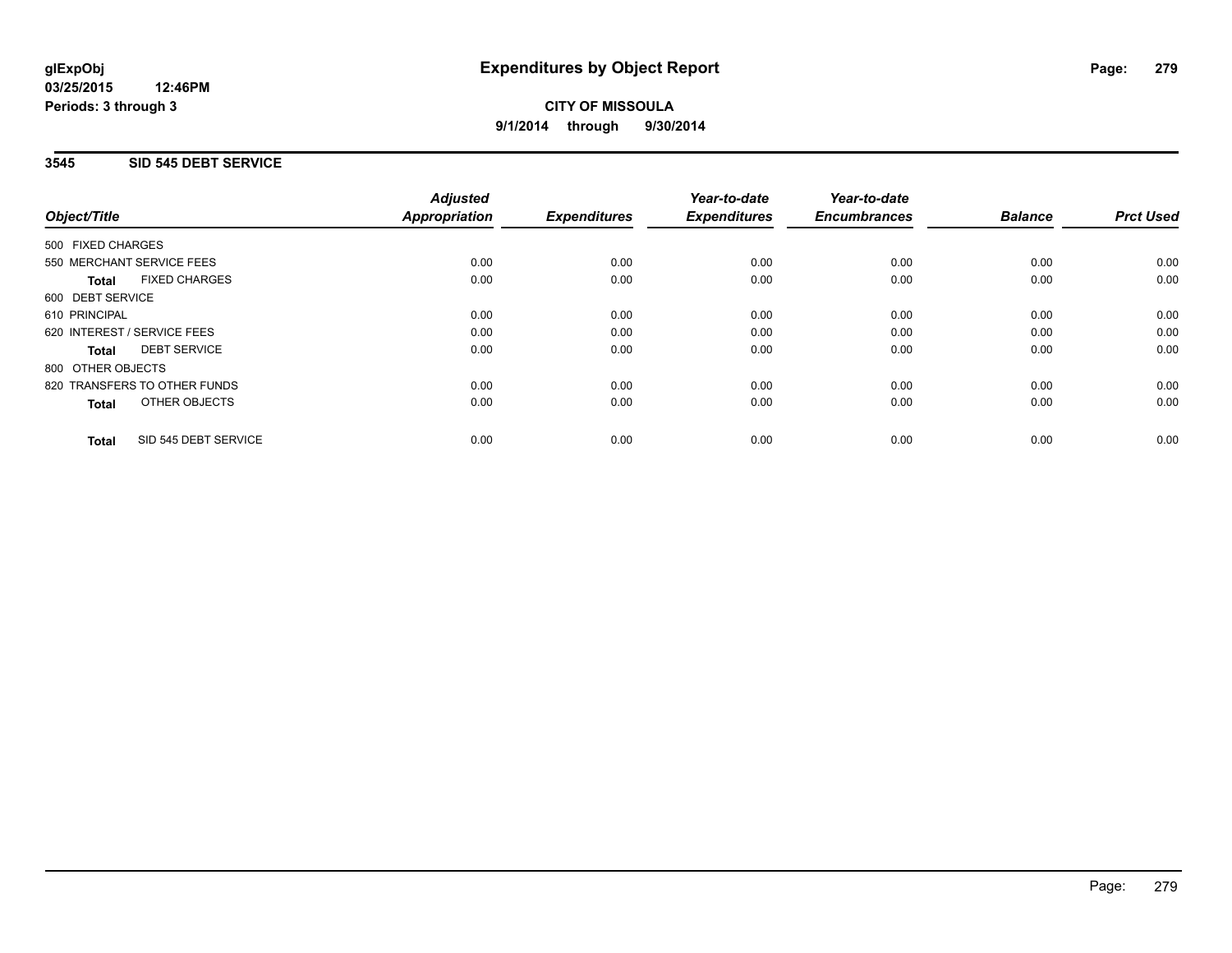# **3546 SID 546 DEBT SERVICE**

| Object/Title                        | <b>Adjusted</b><br><b>Appropriation</b> | <b>Expenditures</b> | Year-to-date<br><b>Expenditures</b> | Year-to-date<br><b>Encumbrances</b> | <b>Balance</b> | <b>Prct Used</b> |
|-------------------------------------|-----------------------------------------|---------------------|-------------------------------------|-------------------------------------|----------------|------------------|
| 600 DEBT SERVICE                    |                                         |                     |                                     |                                     |                |                  |
| 610 PRINCIPAL                       | 0.00                                    | 0.00                | 0.00                                | 0.00                                | 0.00           | 0.00             |
| 620 INTEREST / SERVICE FEES         | 0.00                                    | 0.00                | 0.00                                | 0.00                                | 0.00           | 0.00             |
| <b>DEBT SERVICE</b><br><b>Total</b> | 0.00                                    | 0.00                | 0.00                                | 0.00                                | 0.00           | 0.00             |
| NON-DEPARTMENTAL<br><b>Total</b>    | 0.00                                    | 0.00                | 0.00                                | 0.00                                | 0.00           | 0.00             |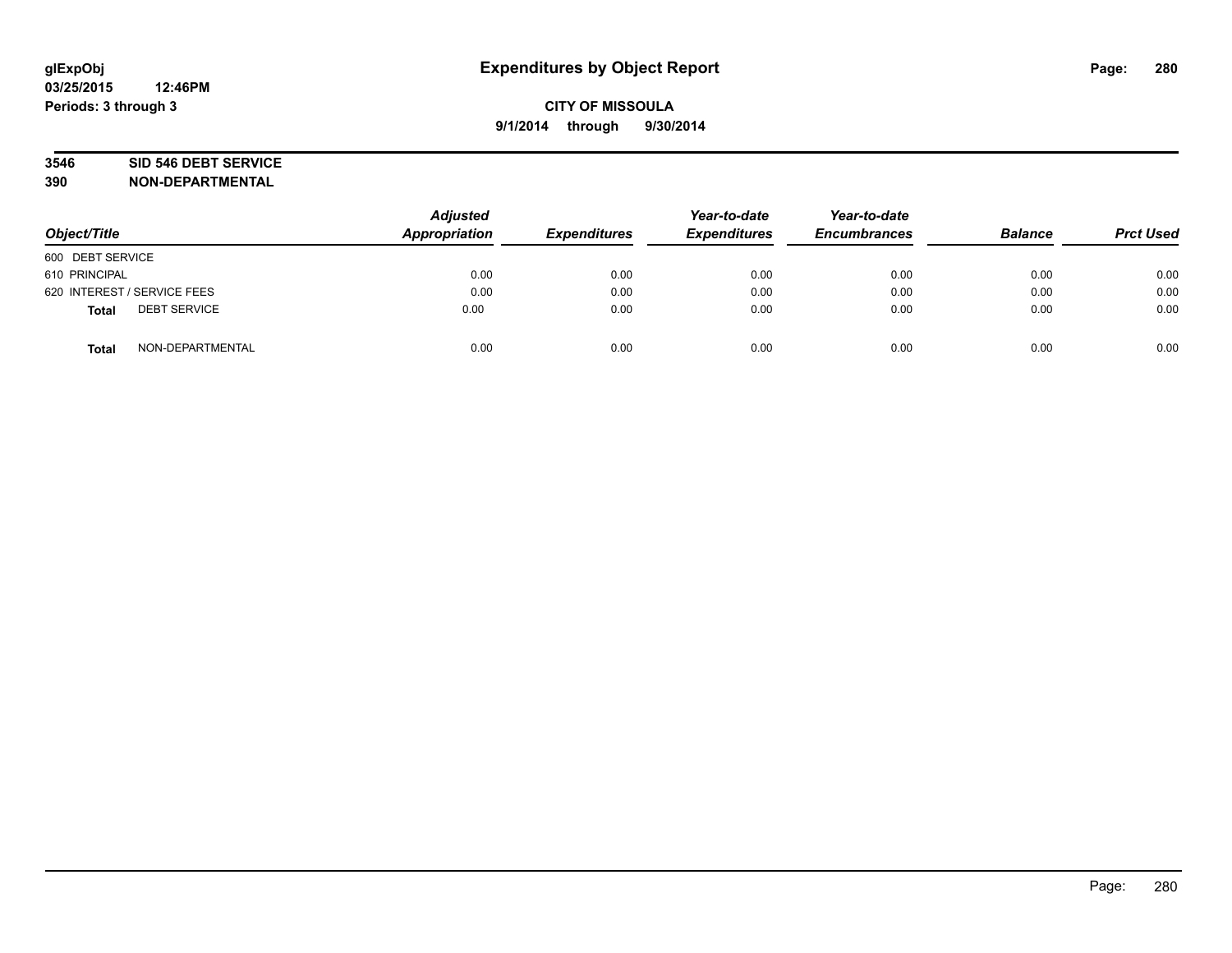**CITY OF MISSOULA 9/1/2014 through 9/30/2014**

### **3546 SID 546 DEBT SERVICE**

| Object/Title     |                             | <b>Adjusted</b><br>Appropriation | <b>Expenditures</b> | Year-to-date<br><b>Expenditures</b> | Year-to-date<br><b>Encumbrances</b> | <b>Balance</b> | <b>Prct Used</b> |
|------------------|-----------------------------|----------------------------------|---------------------|-------------------------------------|-------------------------------------|----------------|------------------|
| 600 DEBT SERVICE |                             |                                  |                     |                                     |                                     |                |                  |
| 610 PRINCIPAL    |                             | 0.00                             | 0.00                | 0.00                                | 0.00                                | 0.00           | 0.00             |
|                  | 620 INTEREST / SERVICE FEES | 0.00                             | 0.00                | 0.00                                | 0.00                                | 0.00           | 0.00             |
| <b>Total</b>     | <b>DEBT SERVICE</b>         | 0.00                             | 0.00                | 0.00                                | 0.00                                | 0.00           | 0.00             |
| <b>Total</b>     | SID 546 DEBT SERVICE        | 0.00                             | 0.00                | 0.00                                | 0.00                                | 0.00           | 0.00             |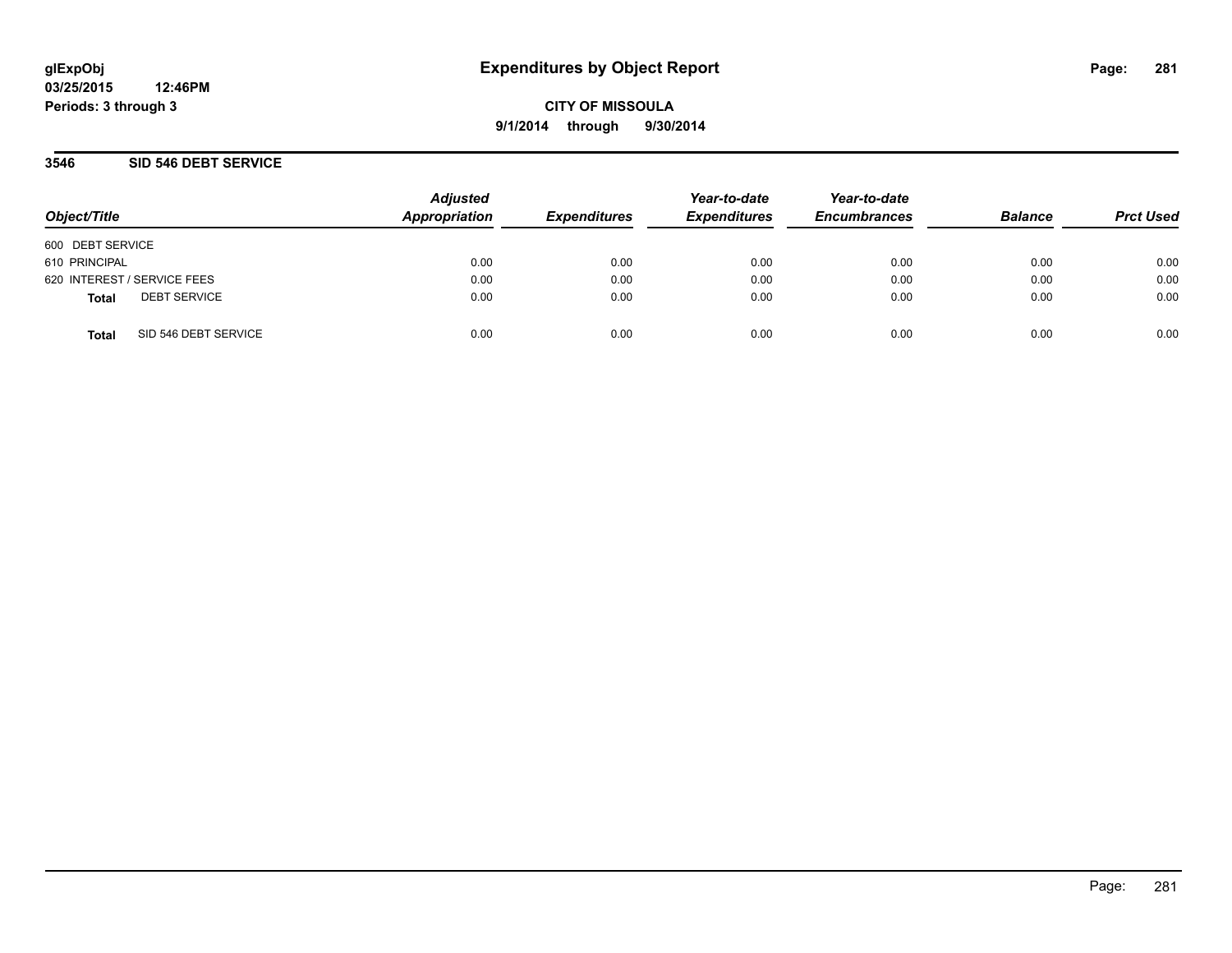**3548 SID 548-5TH, 6TH & ARTHUR**

| Object/Title                        | Adjusted<br>Appropriation | <b>Expenditures</b> | Year-to-date<br><b>Expenditures</b> | Year-to-date<br><b>Encumbrances</b> | <b>Balance</b> | <b>Prct Used</b> |
|-------------------------------------|---------------------------|---------------------|-------------------------------------|-------------------------------------|----------------|------------------|
| 600 DEBT SERVICE                    |                           |                     |                                     |                                     |                |                  |
| 610 PRINCIPAL                       | 65,000.00                 | 0.00                | 0.00                                | 0.00                                | 65,000.00      | 0.00             |
| 620 INTEREST / SERVICE FEES         | 48.475.00                 | 0.00                | 350.00                              | 0.00                                | 48,125.00      | 0.72             |
| <b>DEBT SERVICE</b><br><b>Total</b> | 113,475.00                | 0.00                | 350.00                              | 0.00                                | 113,125.00     | 0.31             |
| NON-DEPARTMENTAL<br><b>Total</b>    | 113,475.00                | 0.00                | 350.00                              | 0.00                                | 113.125.00     | 0.31             |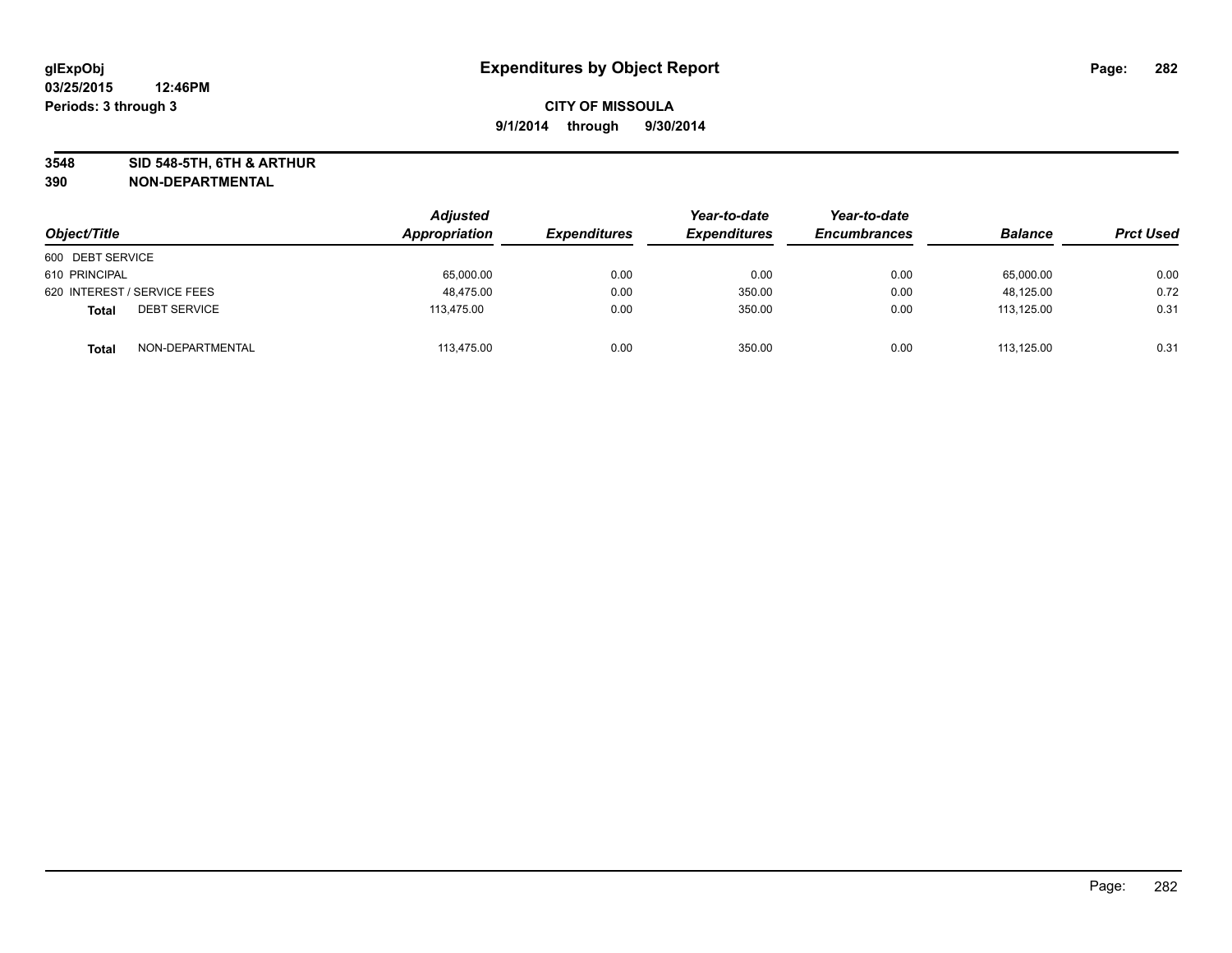**CITY OF MISSOULA 9/1/2014 through 9/30/2014**

## **3548 SID 548-5TH, 6TH & ARTHUR**

|                                           | <b>Adjusted</b> |                     | Year-to-date        | Year-to-date<br><b>Encumbrances</b> |                |                  |
|-------------------------------------------|-----------------|---------------------|---------------------|-------------------------------------|----------------|------------------|
| Object/Title                              | Appropriation   | <b>Expenditures</b> | <b>Expenditures</b> |                                     | <b>Balance</b> | <b>Prct Used</b> |
| 600 DEBT SERVICE                          |                 |                     |                     |                                     |                |                  |
| 610 PRINCIPAL                             | 65,000.00       | 0.00                | 0.00                | 0.00                                | 65,000.00      | 0.00             |
| 620 INTEREST / SERVICE FEES               | 48,475.00       | 0.00                | 350.00              | 0.00                                | 48,125.00      | 0.72             |
| <b>DEBT SERVICE</b><br><b>Total</b>       | 113,475.00      | 0.00                | 350.00              | 0.00                                | 113.125.00     | 0.31             |
| SID 548-5TH, 6TH & ARTHUR<br><b>Total</b> | 113.475.00      | 0.00                | 350.00              | 0.00                                | 113.125.00     | 0.31             |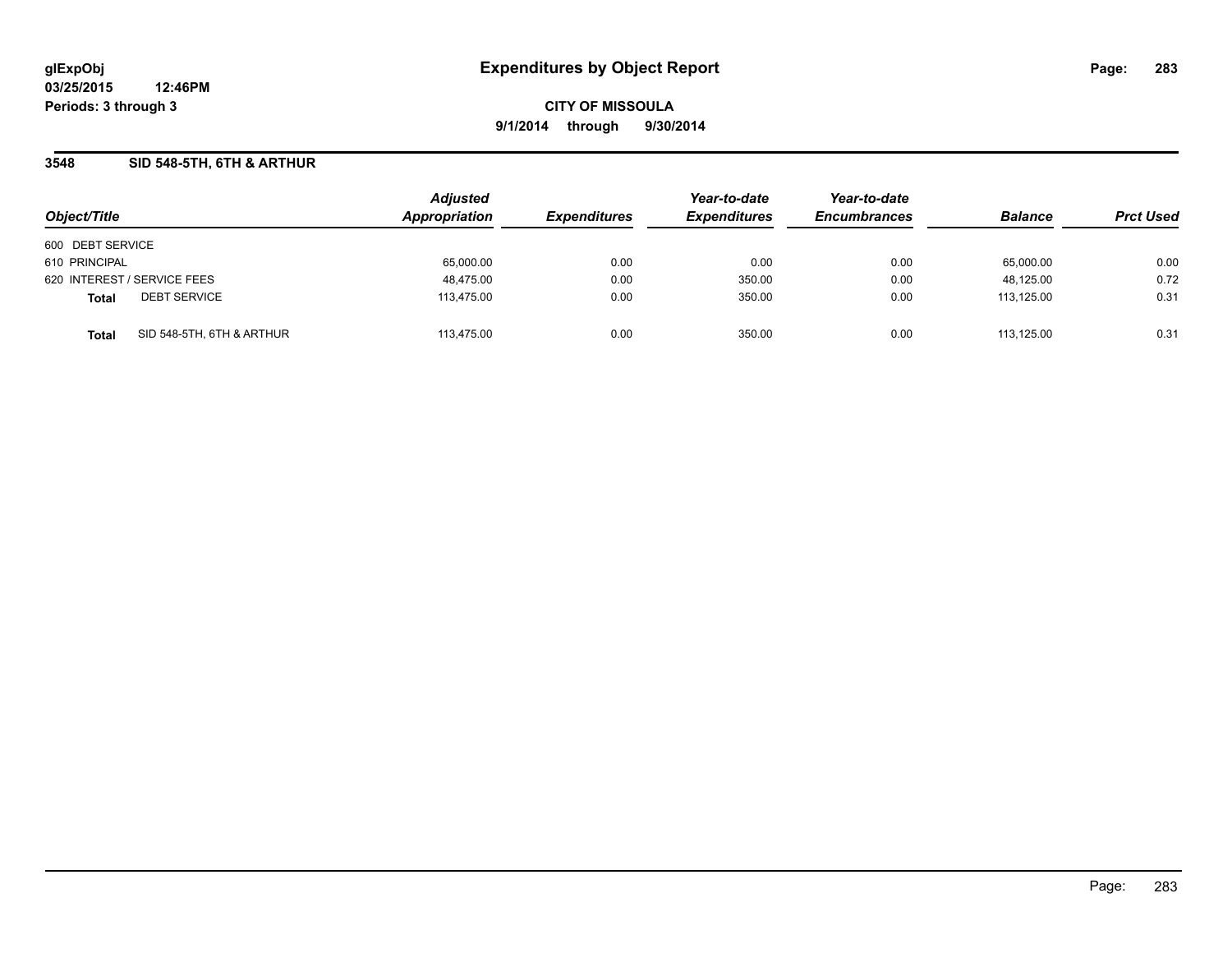#### **4060 CAPITAL IMPROVEMENT PROGRAM FUND**

|                                           | <b>Adjusted</b>      |                     | Year-to-date        | Year-to-date        |                 |                  |
|-------------------------------------------|----------------------|---------------------|---------------------|---------------------|-----------------|------------------|
| Object/Title                              | <b>Appropriation</b> | <b>Expenditures</b> | <b>Expenditures</b> | <b>Encumbrances</b> | <b>Balance</b>  | <b>Prct Used</b> |
| 100 PERSONAL SERVICES                     |                      |                     |                     |                     |                 |                  |
| 110 SALARIES AND WAGES                    | 0.00                 | 0.00                | 0.00                | 0.00                | 0.00            | 0.00             |
| 140 EMPLOYER CONTRIBUTIONS                | 0.00                 | 0.00                | 0.00                | 0.00                | 0.00            | 0.00             |
| PERSONAL SERVICES<br><b>Total</b>         | 0.00                 | 0.00                | 0.00                | 0.00                | 0.00            | 0.00             |
| 300 PURCHASED SERVICES                    |                      |                     |                     |                     |                 |                  |
| 350 PROFESSIONAL SERVICES                 | 0.00                 | 0.00                | 0.00                | 0.00                | 0.00            | 0.00             |
| <b>PURCHASED SERVICES</b><br><b>Total</b> | 0.00                 | 0.00                | 0.00                | 0.00                | 0.00            | 0.00             |
| 600 DEBT SERVICE                          |                      |                     |                     |                     |                 |                  |
| 610 PRINCIPAL                             | 672,789.00           | 0.00                | 95,882.18           | 0.00                | 576,906.82      | 14.25            |
| 620 INTEREST / SERVICE FEES               | 216.042.00           | 0.00                | 22,899.50           | 0.00                | 193,142.50      | 10.60            |
| <b>DEBT SERVICE</b><br>Total              | 888,831.00           | 0.00                | 118.781.68          | 0.00                | 770,049.32      | 13.36            |
| 800 OTHER OBJECTS                         |                      |                     |                     |                     |                 |                  |
| 820 TRANSFERS TO OTHER FUNDS              | 0.00                 | 0.00                | 0.00                | 0.00                | 0.00            | 0.00             |
| OTHER OBJECTS<br><b>Total</b>             | 0.00                 | 0.00                | 0.00                | 0.00                | 0.00            | 0.00             |
| 900 CAPITAL OUTLAY                        |                      |                     |                     |                     |                 |                  |
| 930 IMPROVEMENTS                          | 25,000.00            | 148,114.69          | 310,536.04          | 0.00                | $-285,536.04$   | 1,242.14         |
| 940 MACHINERY & EQUIPMENT                 | 0.00                 | 284,486.04          | 1,289,817.57        | 0.00                | $-1,289,817.57$ | 0.00             |
| <b>CAPITAL OUTLAY</b><br><b>Total</b>     | 25,000.00            | 432,600.73          | 1,600,353.61        | 0.00                | $-1,575,353.61$ | 6,401.41         |
| NON-DEPARTMENTAL<br><b>Total</b>          | 913,831.00           | 432,600.73          | 1,719,135.29        | 0.00                | $-805,304.29$   | 188.12           |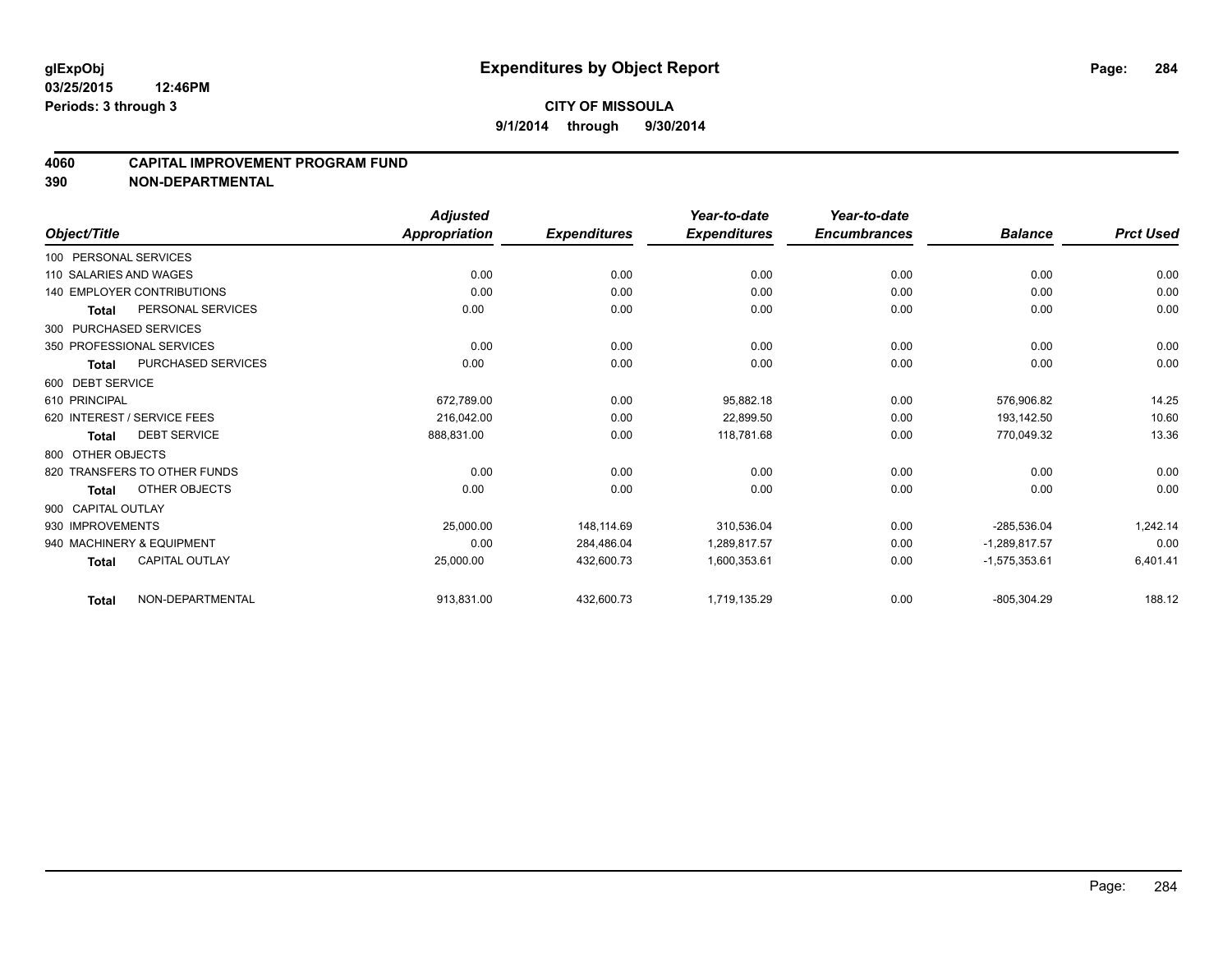#### **4060 CAPITAL IMPROVEMENT PROGRAM FUND**

**391 ENERGY PERFORMANCE PROJ.**

| Object/Title                                    | <b>Adjusted</b><br><b>Appropriation</b> | <b>Expenditures</b> | Year-to-date<br><b>Expenditures</b> | Year-to-date<br><b>Encumbrances</b> | <b>Balance</b> | <b>Prct Used</b> |
|-------------------------------------------------|-----------------------------------------|---------------------|-------------------------------------|-------------------------------------|----------------|------------------|
| 300 PURCHASED SERVICES                          |                                         |                     |                                     |                                     |                |                  |
| 350 PROFESSIONAL SERVICES                       | 0.00                                    | 835.00              | 835.00                              | 0.00                                | $-835.00$      | 0.00             |
| PURCHASED SERVICES<br><b>Total</b>              | 0.00                                    | 835.00              | 835.00                              | 0.00                                | $-835.00$      | 0.00             |
| 900 CAPITAL OUTLAY                              |                                         |                     |                                     |                                     |                |                  |
| 930 IMPROVEMENTS                                | 0.00                                    | 0.00                | 0.00                                | 0.00                                | 0.00           | 0.00             |
| <b>CAPITAL OUTLAY</b><br><b>Total</b>           | 0.00                                    | 0.00                | 0.00                                | 0.00                                | 0.00           | 0.00             |
| <b>ENERGY PERFORMANCE PROJ.</b><br><b>Total</b> | 0.00                                    | 835.00              | 835.00                              | 0.00                                | $-835.00$      | 0.00             |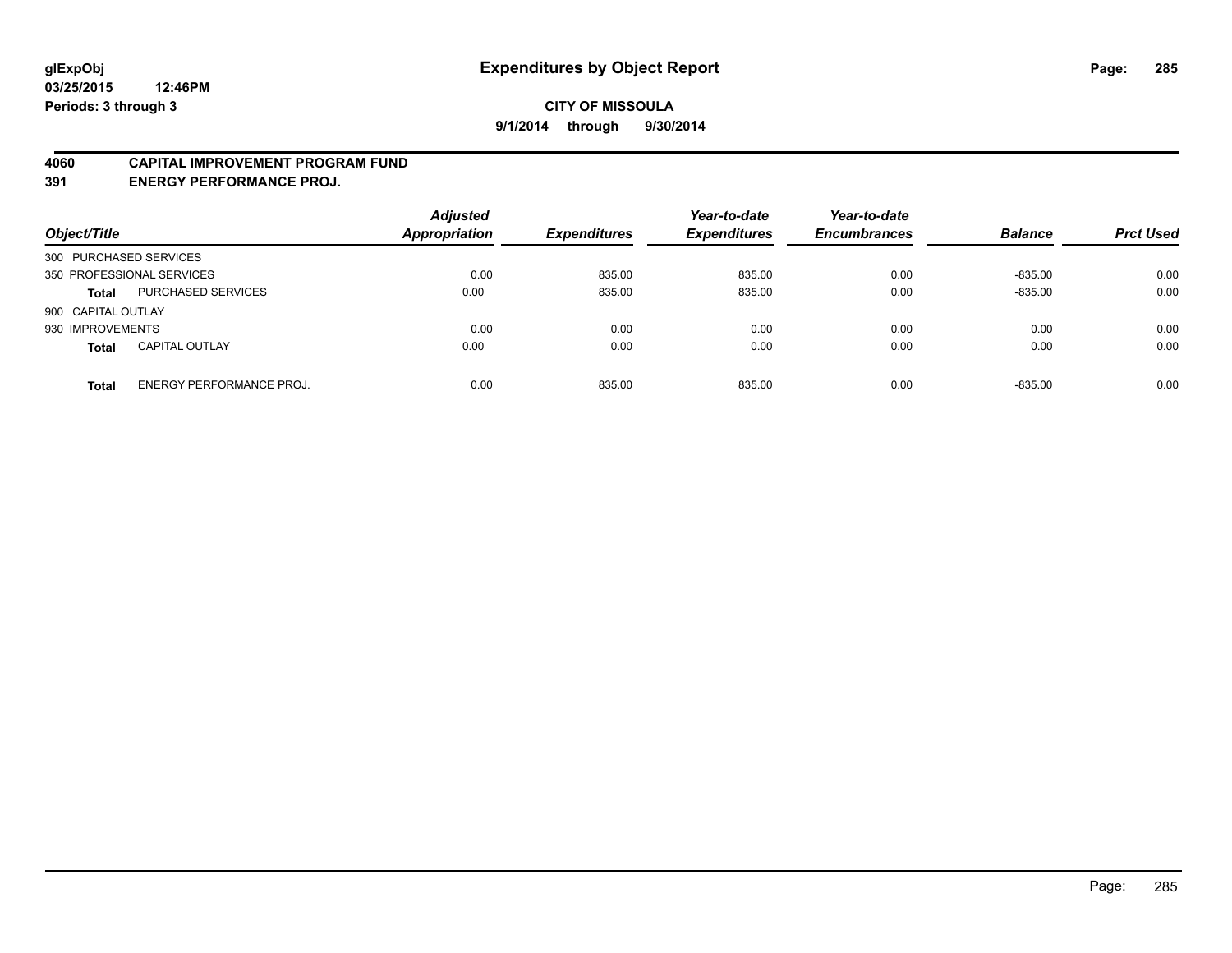### **4060 CAPITAL IMPROVEMENT PROGRAM FUND**

|                        |                                   | <b>Adjusted</b>      |                     | Year-to-date        | Year-to-date        |                 |                  |
|------------------------|-----------------------------------|----------------------|---------------------|---------------------|---------------------|-----------------|------------------|
| Object/Title           |                                   | <b>Appropriation</b> | <b>Expenditures</b> | <b>Expenditures</b> | <b>Encumbrances</b> | <b>Balance</b>  | <b>Prct Used</b> |
| 100 PERSONAL SERVICES  |                                   |                      |                     |                     |                     |                 |                  |
| 110 SALARIES AND WAGES |                                   | 0.00                 | 0.00                | 0.00                | 0.00                | 0.00            | 0.00             |
|                        | <b>140 EMPLOYER CONTRIBUTIONS</b> | 0.00                 | 0.00                | 0.00                | 0.00                | 0.00            | 0.00             |
| <b>Total</b>           | PERSONAL SERVICES                 | 0.00                 | 0.00                | 0.00                | 0.00                | 0.00            | 0.00             |
| 300 PURCHASED SERVICES |                                   |                      |                     |                     |                     |                 |                  |
|                        | 350 PROFESSIONAL SERVICES         | 0.00                 | 835.00              | 835.00              | 0.00                | $-835.00$       | 0.00             |
| <b>Total</b>           | <b>PURCHASED SERVICES</b>         | 0.00                 | 835.00              | 835.00              | 0.00                | $-835.00$       | 0.00             |
| 600 DEBT SERVICE       |                                   |                      |                     |                     |                     |                 |                  |
| 610 PRINCIPAL          |                                   | 672,789.00           | 0.00                | 95,882.18           | 0.00                | 576.906.82      | 14.25            |
|                        | 620 INTEREST / SERVICE FEES       | 216.042.00           | 0.00                | 22.899.50           | 0.00                | 193,142.50      | 10.60            |
| Total                  | <b>DEBT SERVICE</b>               | 888,831.00           | 0.00                | 118,781.68          | 0.00                | 770,049.32      | 13.36            |
| 800 OTHER OBJECTS      |                                   |                      |                     |                     |                     |                 |                  |
|                        | 820 TRANSFERS TO OTHER FUNDS      | 0.00                 | 0.00                | 0.00                | 0.00                | 0.00            | 0.00             |
| <b>Total</b>           | <b>OTHER OBJECTS</b>              | 0.00                 | 0.00                | 0.00                | 0.00                | 0.00            | 0.00             |
| 900 CAPITAL OUTLAY     |                                   |                      |                     |                     |                     |                 |                  |
| 930 IMPROVEMENTS       |                                   | 25,000.00            | 148,114.69          | 310,536.04          | 0.00                | $-285,536.04$   | 1,242.14         |
|                        | 940 MACHINERY & EQUIPMENT         | 0.00                 | 284,486.04          | 1,289,817.57        | 0.00                | $-1.289.817.57$ | 0.00             |
| <b>Total</b>           | <b>CAPITAL OUTLAY</b>             | 25,000.00            | 432,600.73          | 1,600,353.61        | 0.00                | $-1,575,353.61$ | 6,401.41         |
| Total                  | CAPITAL IMPROVEMENT PROGRAM FUN   | 913,831.00           | 433,435.73          | 1,719,970.29        | 0.00                | $-806, 139.29$  | 188.22           |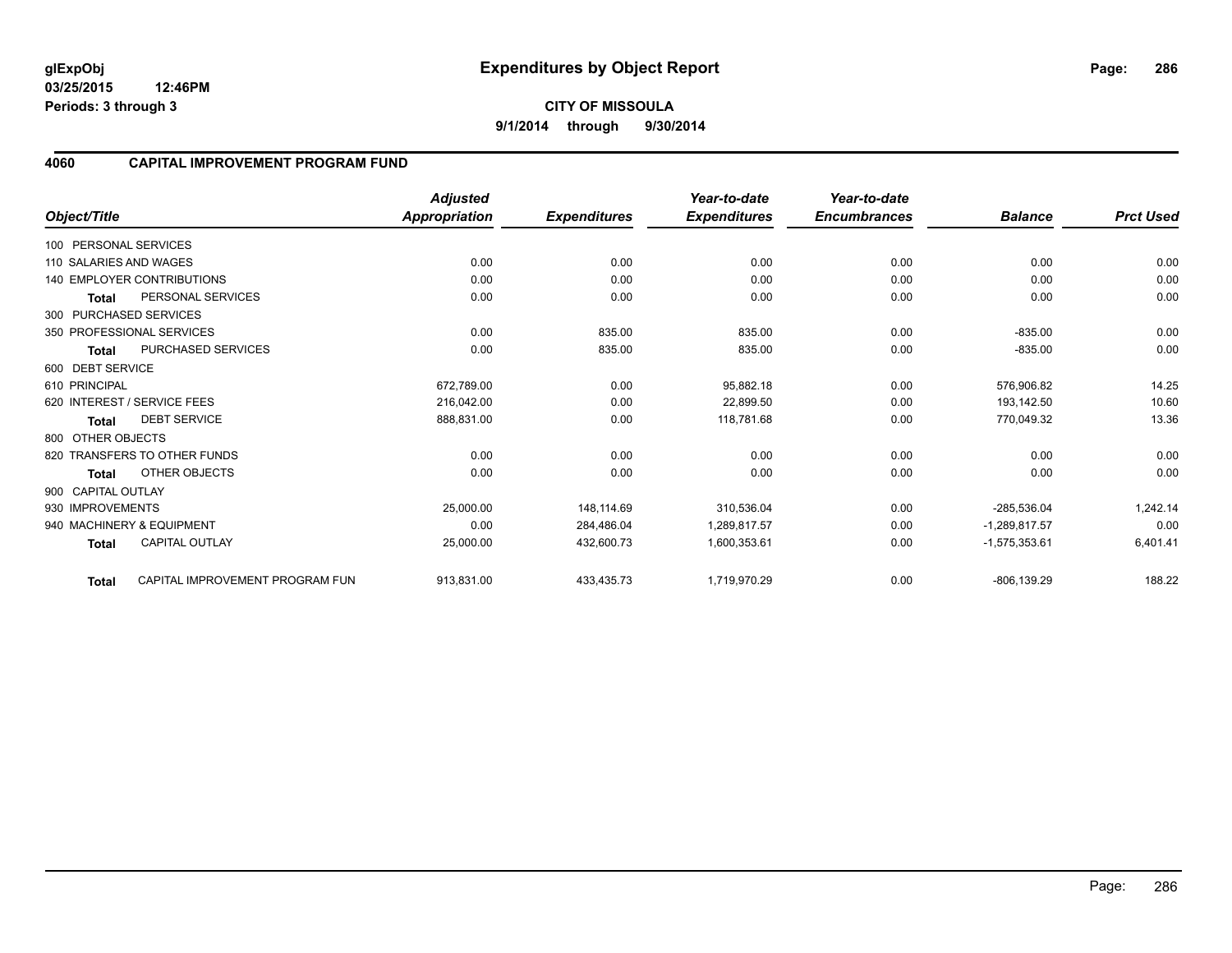### **4130 1997 G O BOND OPEN SPACE PURCHASE FUND**

| Object/Title       |                              | <b>Adjusted</b><br>Appropriation | <b>Expenditures</b> | Year-to-date<br><b>Expenditures</b> | Year-to-date<br><b>Encumbrances</b> | <b>Balance</b> | <b>Prct Used</b> |
|--------------------|------------------------------|----------------------------------|---------------------|-------------------------------------|-------------------------------------|----------------|------------------|
| 800 OTHER OBJECTS  |                              |                                  |                     |                                     |                                     |                |                  |
|                    | 820 TRANSFERS TO OTHER FUNDS | 0.00                             | 0.00                | 0.00                                | 0.00                                | 0.00           | 0.00             |
| <b>Total</b>       | OTHER OBJECTS                | 0.00                             | 0.00                | 0.00                                | 0.00                                | 0.00           | 0.00             |
| 900 CAPITAL OUTLAY |                              |                                  |                     |                                     |                                     |                |                  |
| 930 IMPROVEMENTS   |                              | 375.602.00                       | 0.00                | 0.00                                | 0.00                                | 375.602.00     | 0.00             |
| <b>Total</b>       | <b>CAPITAL OUTLAY</b>        | 375.602.00                       | 0.00                | 0.00                                | 0.00                                | 375,602.00     | 0.00             |
| <b>Total</b>       | NON-DEPARTMENTAL             | 375.602.00                       | 0.00                | 0.00                                | 0.00                                | 375.602.00     | 0.00             |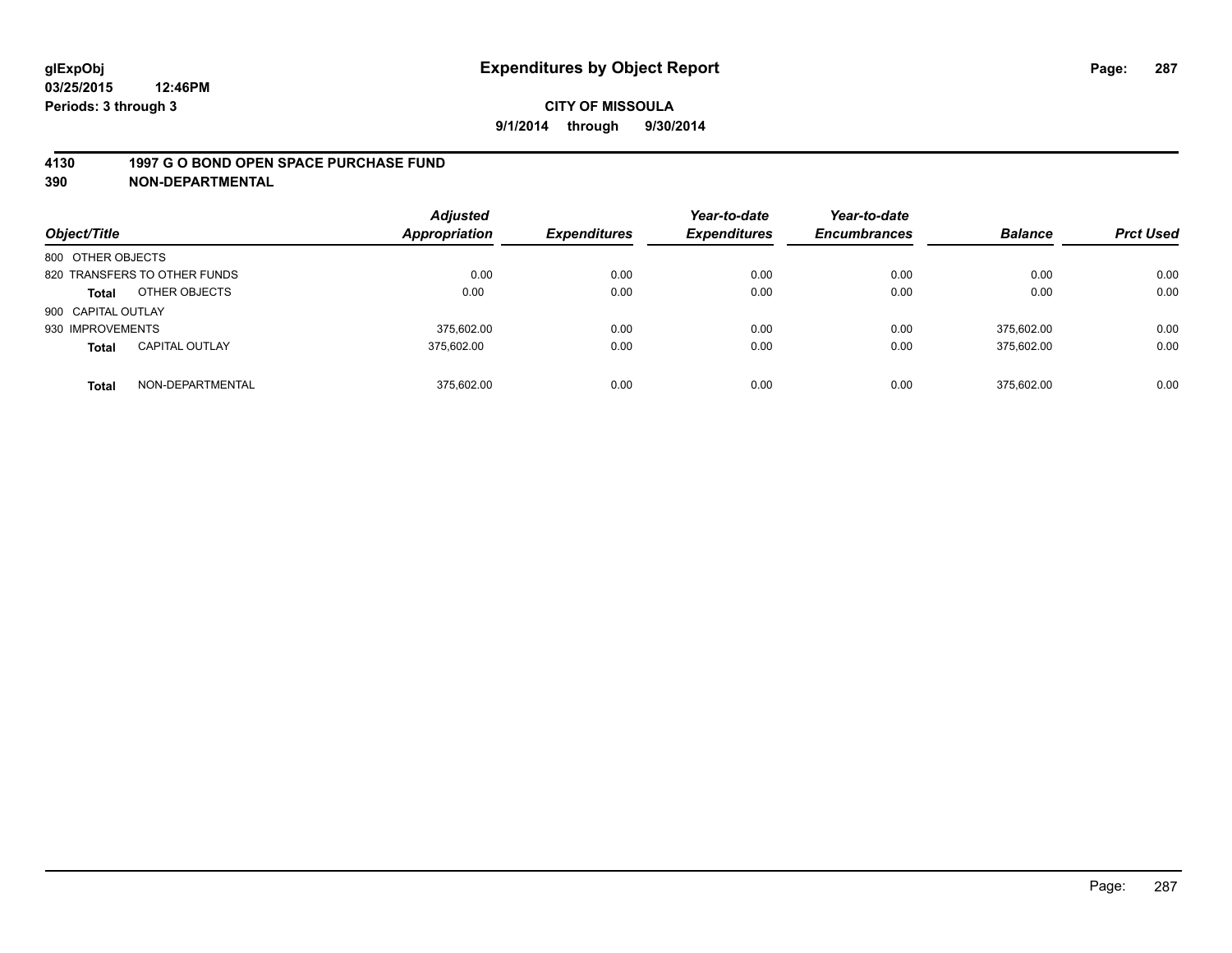**CITY OF MISSOULA 9/1/2014 through 9/30/2014**

## **4130 1997 G O BOND OPEN SPACE PURCHASE FUND**

| Object/Title       |                                   | <b>Adjusted</b><br><b>Appropriation</b> | <b>Expenditures</b> | Year-to-date<br><b>Expenditures</b> | Year-to-date<br><b>Encumbrances</b> | <b>Balance</b> | <b>Prct Used</b> |
|--------------------|-----------------------------------|-----------------------------------------|---------------------|-------------------------------------|-------------------------------------|----------------|------------------|
| 800 OTHER OBJECTS  |                                   |                                         |                     |                                     |                                     |                |                  |
|                    | 820 TRANSFERS TO OTHER FUNDS      | 0.00                                    | 0.00                | 0.00                                | 0.00                                | 0.00           | 0.00             |
| <b>Total</b>       | OTHER OBJECTS                     | 0.00                                    | 0.00                | 0.00                                | 0.00                                | 0.00           | 0.00             |
| 900 CAPITAL OUTLAY |                                   |                                         |                     |                                     |                                     |                |                  |
| 930 IMPROVEMENTS   |                                   | 375,602.00                              | 0.00                | 0.00                                | 0.00                                | 375.602.00     | 0.00             |
| <b>Total</b>       | <b>CAPITAL OUTLAY</b>             | 375,602.00                              | 0.00                | 0.00                                | 0.00                                | 375.602.00     | 0.00             |
| <b>Total</b>       | 1997 G O BOND OPEN SPACE PURCHASI | 375,602.00                              | 0.00                | 0.00                                | 0.00                                | 375,602.00     | 0.00             |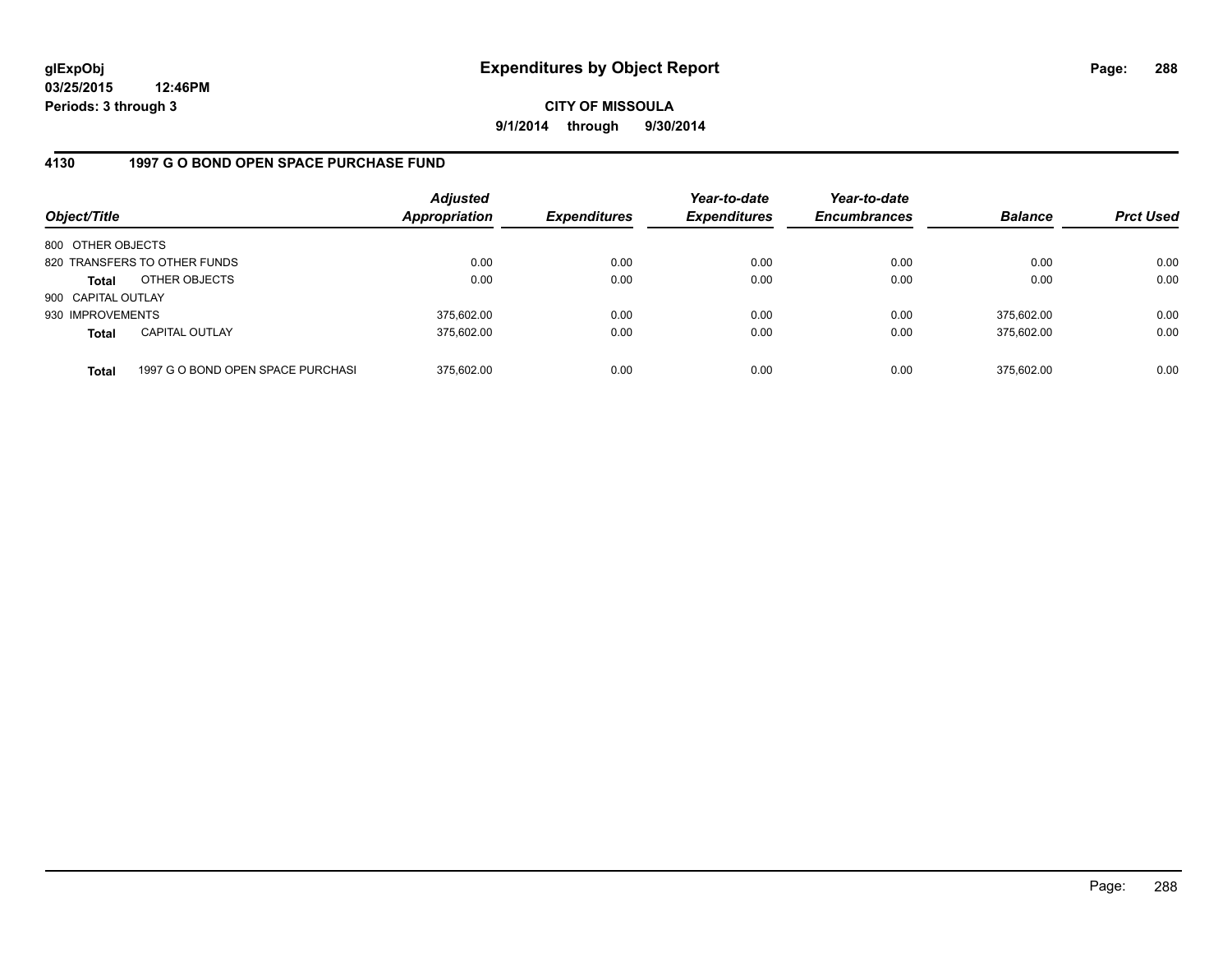#### **4196 NEW FIRE STATION GO BOND**

**300 FIRE**

| Object/Title                 |                       | <b>Adjusted</b><br><b>Appropriation</b> | <b>Expenditures</b> | Year-to-date<br><b>Expenditures</b> | Year-to-date<br><b>Encumbrances</b> | <b>Balance</b> | <b>Prct Used</b> |
|------------------------------|-----------------------|-----------------------------------------|---------------------|-------------------------------------|-------------------------------------|----------------|------------------|
|                              |                       |                                         |                     |                                     |                                     |                |                  |
| 800 OTHER OBJECTS            |                       |                                         |                     |                                     |                                     |                |                  |
| 820 TRANSFERS TO OTHER FUNDS |                       | 0.00                                    | 0.00                | 0.00                                | 0.00                                | 0.00           | 0.00             |
| <b>Total</b>                 | OTHER OBJECTS         | 0.00                                    | 0.00                | 0.00                                | 0.00                                | 0.00           | 0.00             |
| 900 CAPITAL OUTLAY           |                       |                                         |                     |                                     |                                     |                |                  |
| 920 BUILDINGS                |                       | 0.00                                    | 0.00                | 0.00                                | 0.00                                | 0.00           | 0.00             |
| 930 IMPROVEMENTS             |                       | 3.020.00                                | 0.00                | 0.00                                | 0.00                                | 3,020.00       | 0.00             |
| 940 MACHINERY & EQUIPMENT    |                       | 0.00                                    | 0.00                | 1.415.00                            | 0.00                                | $-1.415.00$    | 0.00             |
| <b>Total</b>                 | <b>CAPITAL OUTLAY</b> | 3,020.00                                | 0.00                | 1,415.00                            | 0.00                                | 1,605.00       | 46.85            |
| <b>FIRE</b><br><b>Total</b>  |                       | 3,020.00                                | 0.00                | 1,415.00                            | 0.00                                | 1,605.00       | 46.85            |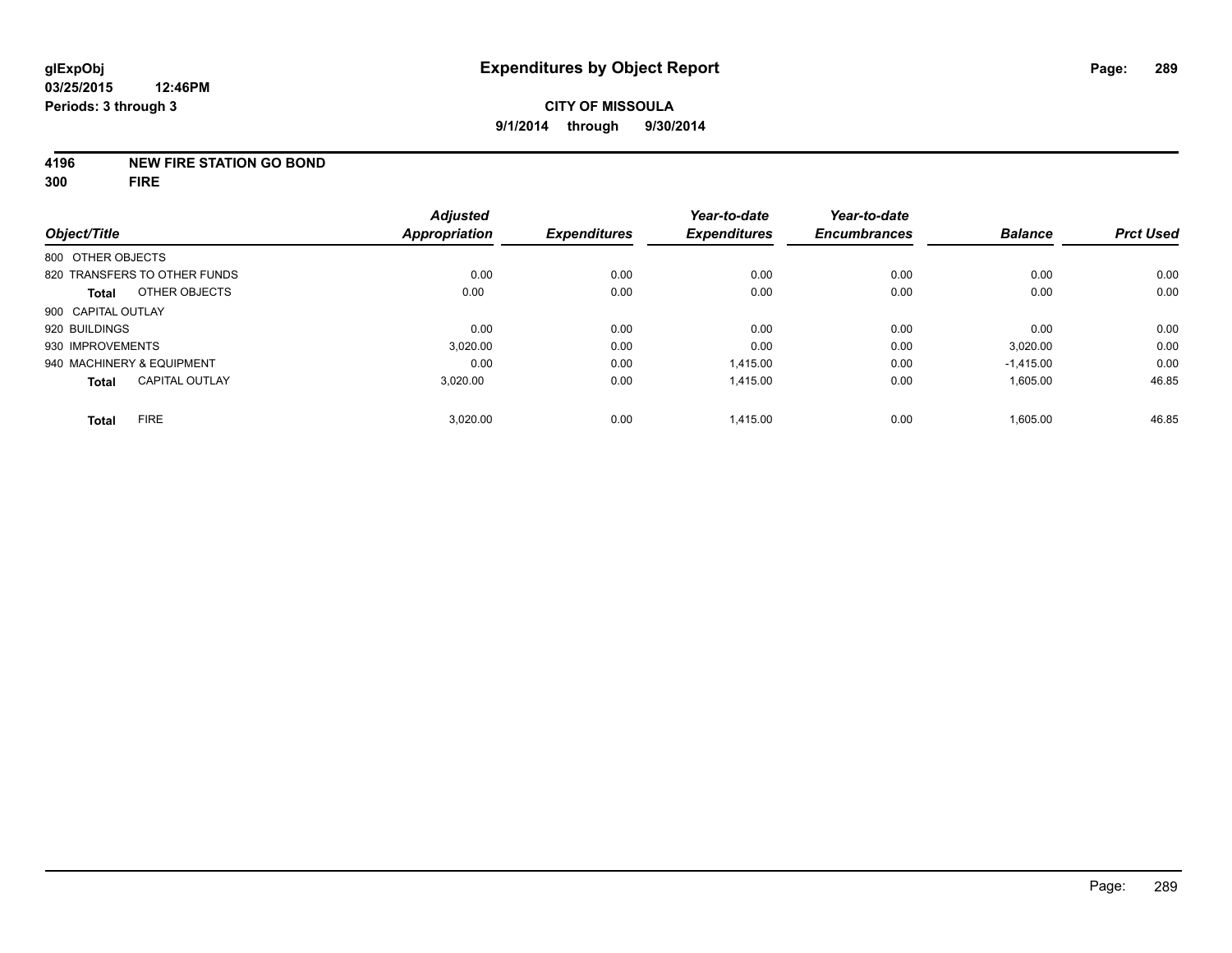## **4196 NEW FIRE STATION GO BOND**

| Object/Title              |                              | <b>Adjusted</b><br>Appropriation | <b>Expenditures</b> | Year-to-date<br><b>Expenditures</b> | Year-to-date<br><b>Encumbrances</b> | <b>Balance</b> | <b>Prct Used</b> |
|---------------------------|------------------------------|----------------------------------|---------------------|-------------------------------------|-------------------------------------|----------------|------------------|
| 800 OTHER OBJECTS         |                              |                                  |                     |                                     |                                     |                |                  |
|                           | 820 TRANSFERS TO OTHER FUNDS | 0.00                             | 0.00                | 0.00                                | 0.00                                | 0.00           | 0.00             |
| <b>Total</b>              | OTHER OBJECTS                | 0.00                             | 0.00                | 0.00                                | 0.00                                | 0.00           | 0.00             |
| 900 CAPITAL OUTLAY        |                              |                                  |                     |                                     |                                     |                |                  |
| 920 BUILDINGS             |                              | 0.00                             | 0.00                | 0.00                                | 0.00                                | 0.00           | 0.00             |
| 930 IMPROVEMENTS          |                              | 3,020.00                         | 0.00                | 0.00                                | 0.00                                | 3,020.00       | 0.00             |
| 940 MACHINERY & EQUIPMENT |                              | 0.00                             | 0.00                | 1.415.00                            | 0.00                                | $-1,415.00$    | 0.00             |
| <b>Total</b>              | <b>CAPITAL OUTLAY</b>        | 3,020.00                         | 0.00                | 1,415.00                            | 0.00                                | 1,605.00       | 46.85            |
| <b>Total</b>              | NEW FIRE STATION GO BOND     | 3.020.00                         | 0.00                | 1.415.00                            | 0.00                                | 1.605.00       | 46.85            |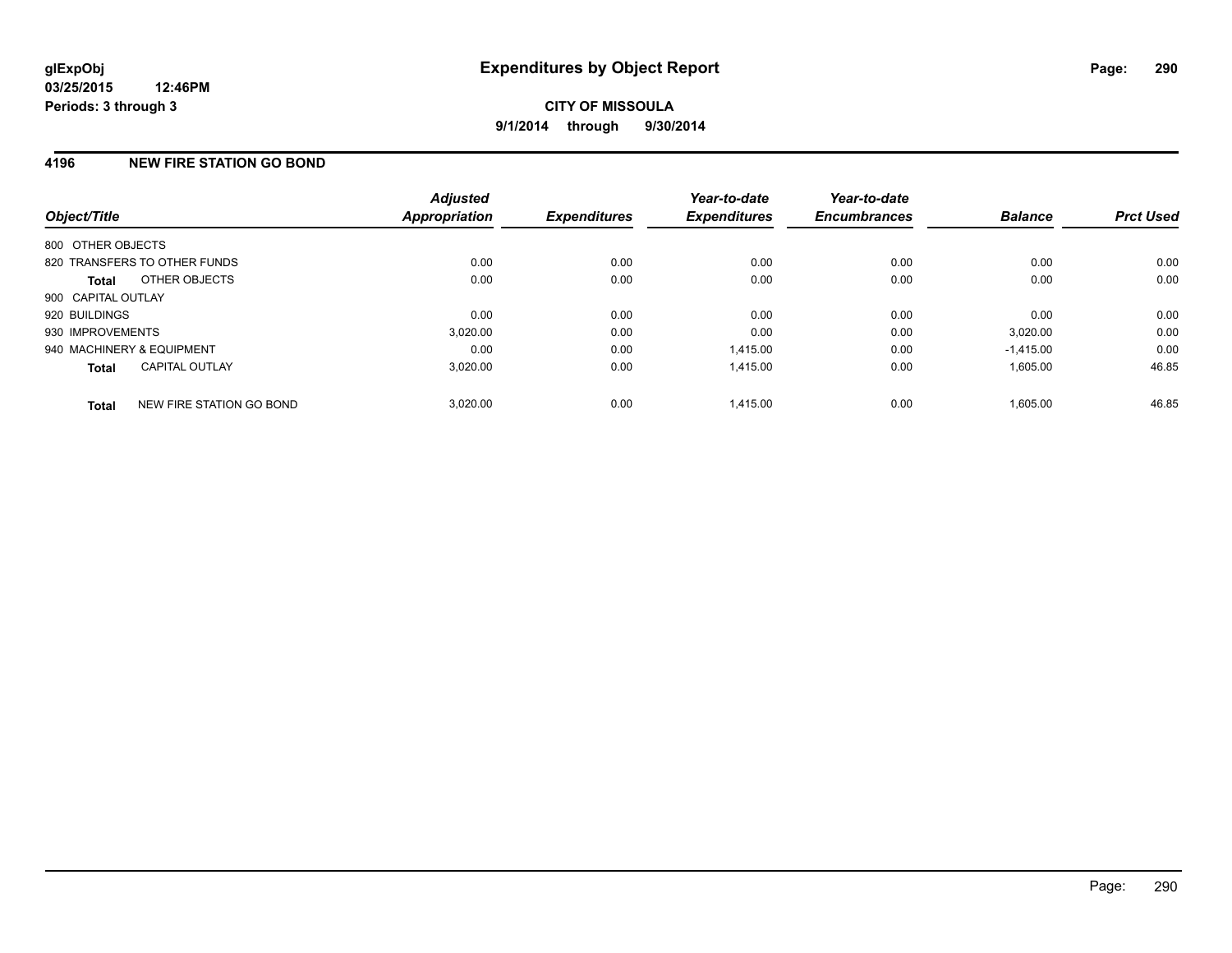#### **4450 S/C CONSTRUCTION FUND FOR FY06**

| Object/Title                                   | <b>Adjusted</b><br>Appropriation | <b>Expenditures</b> | Year-to-date<br><b>Expenditures</b> | Year-to-date<br><b>Encumbrances</b> | <b>Balance</b> | <b>Prct Used</b> |
|------------------------------------------------|----------------------------------|---------------------|-------------------------------------|-------------------------------------|----------------|------------------|
| 800 OTHER OBJECTS                              |                                  |                     |                                     |                                     |                |                  |
| 820 TRANSFERS TO OTHER FUNDS                   | 0.00                             | 0.00                | 0.00                                | 0.00                                | 0.00           | 0.00             |
| OTHER OBJECTS<br>Total                         | 0.00                             | 0.00                | 0.00                                | 0.00                                | 0.00           | 0.00             |
| PUBLIC WORKS ADMIN/ENGINEERING<br><b>Total</b> | 0.00                             | 0.00                | 0.00                                | 0.00                                | 0.00           | 0.00             |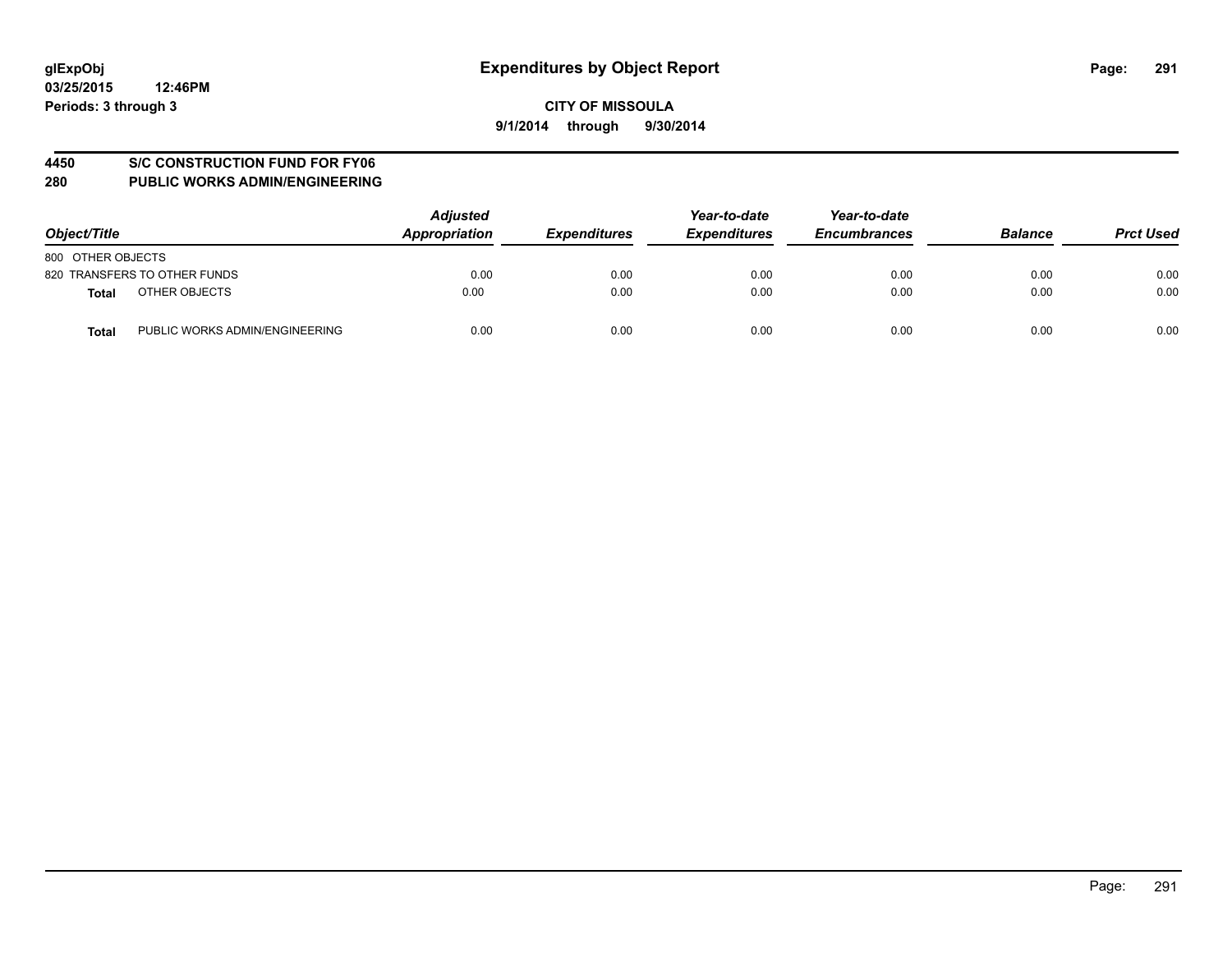# **glExpObj Expenditures by Object Report Page: 292**

**03/25/2015 12:46PM Periods: 3 through 3**

**CITY OF MISSOULA 9/1/2014 through 9/30/2014**

#### **4450 S/C CONSTRUCTION FUND FOR FY06**

| Object/Title                            | <b>Adjusted</b><br>Appropriation | <b>Expenditures</b> | Year-to-date<br><b>Expenditures</b> | Year-to-date<br><b>Encumbrances</b> | <b>Balance</b> | <b>Prct Used</b> |
|-----------------------------------------|----------------------------------|---------------------|-------------------------------------|-------------------------------------|----------------|------------------|
| 800 OTHER OBJECTS                       |                                  |                     |                                     |                                     |                |                  |
| 820 TRANSFERS TO OTHER FUNDS            | 0.00                             | 0.00                | 0.00                                | 0.00                                | 0.00           | 0.00             |
| OTHER OBJECTS<br><b>Total</b>           | 0.00                             | 0.00                | 0.00                                | 0.00                                | 0.00           | 0.00             |
| S/C CONSTRUCTION FUND FOR FY06<br>Total | 0.00                             | 0.00                | 0.00                                | 0.00                                | 0.00           | 0.00             |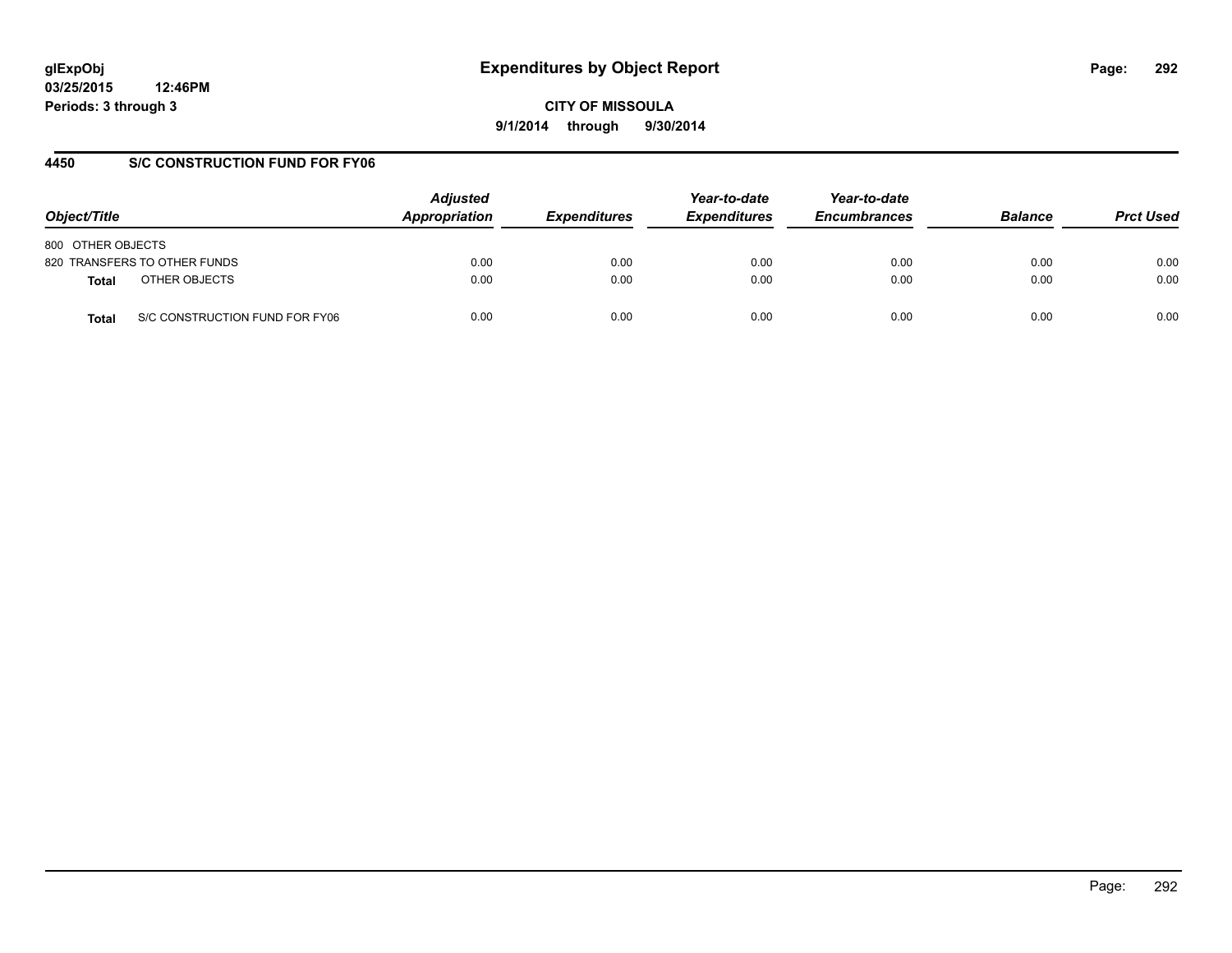#### **4451 FY07 S/C BOND FUND**

| Object/Title                                   | <b>Adjusted</b><br>Appropriation | <b>Expenditures</b> | Year-to-date<br><b>Expenditures</b> | Year-to-date<br><b>Encumbrances</b> | <b>Balance</b> | <b>Prct Used</b> |
|------------------------------------------------|----------------------------------|---------------------|-------------------------------------|-------------------------------------|----------------|------------------|
| 800 OTHER OBJECTS                              |                                  |                     |                                     |                                     |                |                  |
| 820 TRANSFERS TO OTHER FUNDS                   | 0.00                             | 0.00                | 0.00                                | 0.00                                | 0.00           | 0.00             |
| OTHER OBJECTS<br>Total                         | 0.00                             | 0.00                | 0.00                                | 0.00                                | 0.00           | 0.00             |
| PUBLIC WORKS ADMIN/ENGINEERING<br><b>Total</b> | 0.00                             | 0.00                | 0.00                                | 0.00                                | 0.00           | 0.00             |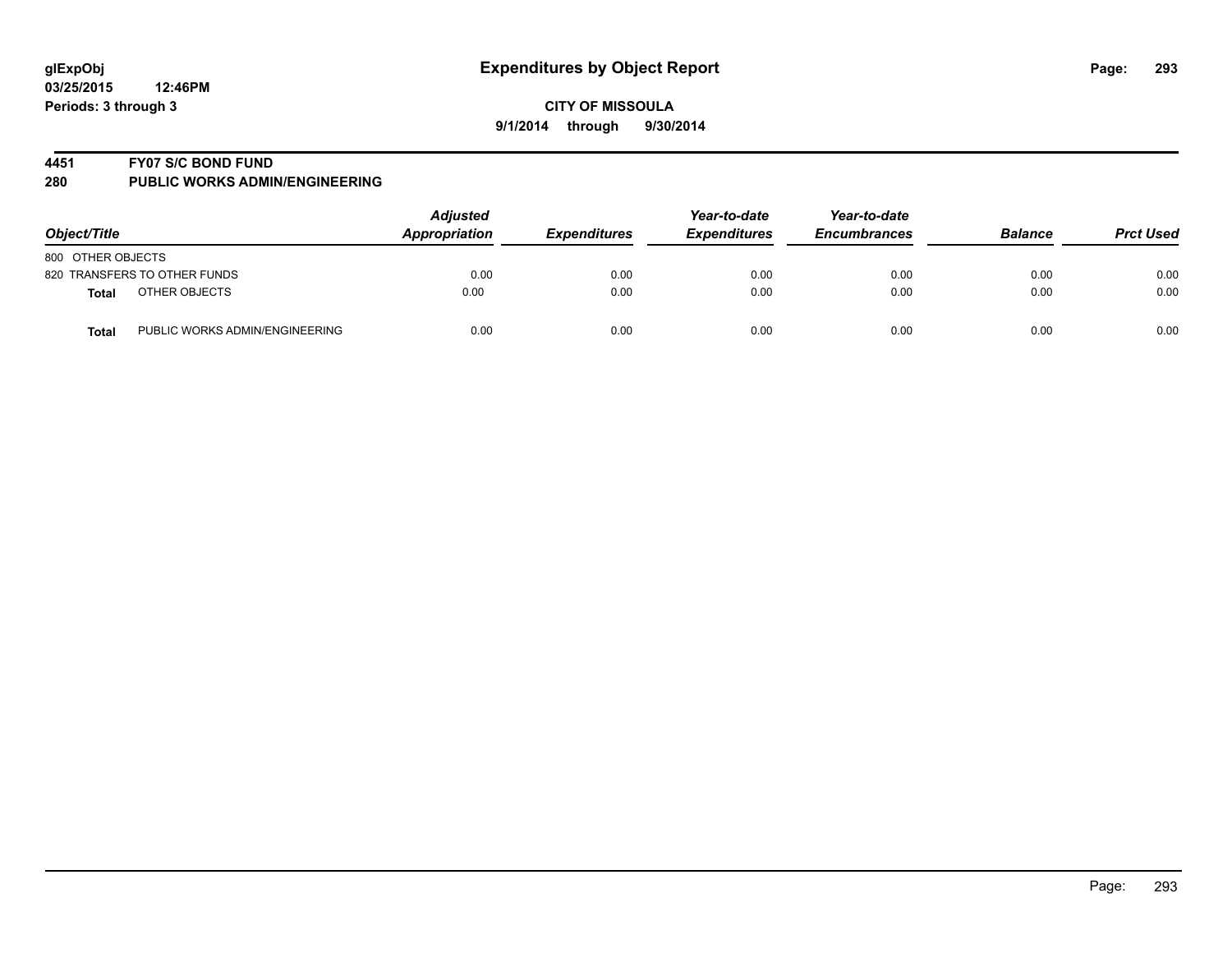#### **4451 FY07 S/C BOND FUND**

| Object/Title                       | <b>Adjusted</b><br>Appropriation | <b>Expenditures</b> | Year-to-date<br><b>Expenditures</b> | Year-to-date<br><b>Encumbrances</b> | <b>Balance</b> | <b>Prct Used</b> |
|------------------------------------|----------------------------------|---------------------|-------------------------------------|-------------------------------------|----------------|------------------|
| 800 OTHER OBJECTS                  |                                  |                     |                                     |                                     |                |                  |
| 820 TRANSFERS TO OTHER FUNDS       | 0.00                             | 0.00                | 0.00                                | 0.00                                | 0.00           | 0.00             |
| OTHER OBJECTS<br>Total             | 0.00                             | 0.00                | 0.00                                | 0.00                                | 0.00           | 0.00             |
| FY07 S/C BOND FUND<br><b>Total</b> | 0.00                             | 0.00                | 0.00                                | 0.00                                | 0.00           | 0.00             |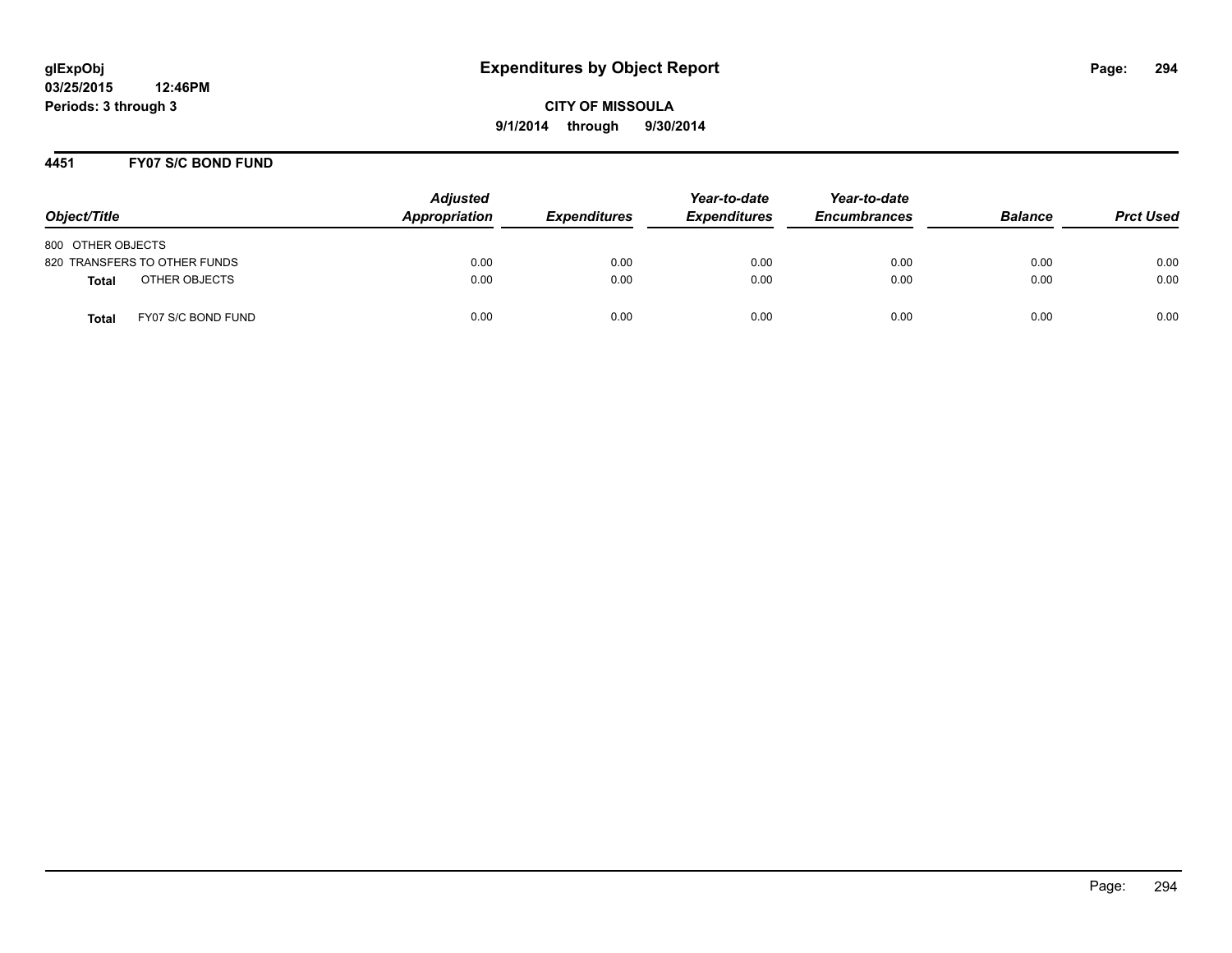#### **4452 S/C CONSTRUCTION FUND FOR FY 08 BOND SAL**

| Object/Title       |                                | <b>Adjusted</b><br>Appropriation | <b>Expenditures</b> | Year-to-date<br><b>Expenditures</b> | Year-to-date<br><b>Encumbrances</b> | <b>Balance</b> | <b>Prct Used</b> |
|--------------------|--------------------------------|----------------------------------|---------------------|-------------------------------------|-------------------------------------|----------------|------------------|
| 900 CAPITAL OUTLAY |                                |                                  |                     |                                     |                                     |                |                  |
| 930 IMPROVEMENTS   |                                | 0.00                             | 0.00                | 0.00                                | 0.00                                | 0.00           | 0.00             |
| Total              | <b>CAPITAL OUTLAY</b>          | 0.00                             | 0.00                | 0.00                                | 0.00                                | 0.00           | 0.00             |
| Total              | PUBLIC WORKS ADMIN/ENGINEERING | 0.00                             | 0.00                | 0.00                                | 0.00                                | 0.00           | 0.00             |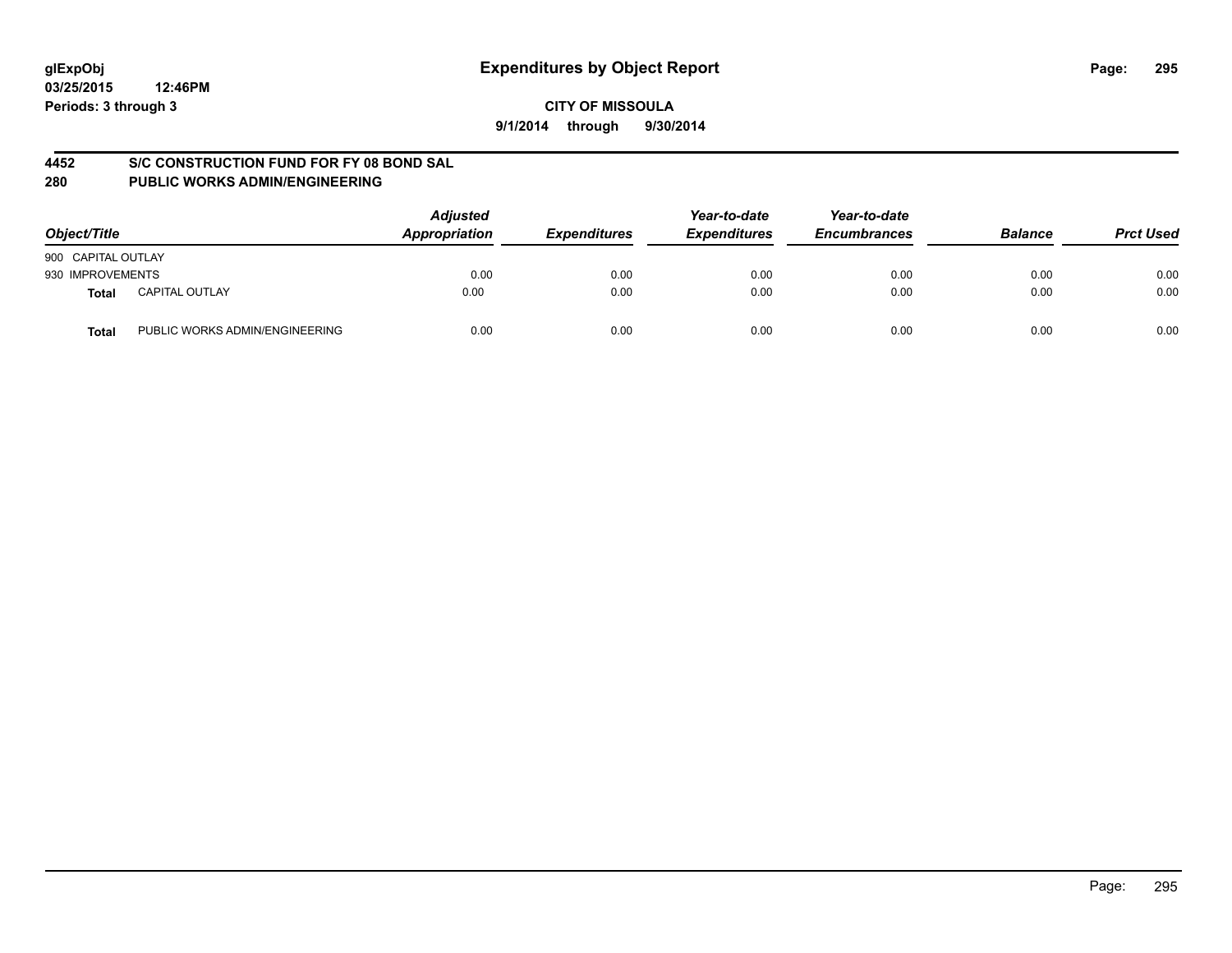## **glExpObj Expenditures by Object Report Page: 296**

**03/25/2015 12:46PM Periods: 3 through 3**

**CITY OF MISSOULA 9/1/2014 through 9/30/2014**

## **4452 S/C CONSTRUCTION FUND FOR FY 08 BOND SAL**

| Object/Title       |                                    | <b>Adjusted</b><br>Appropriation<br><b>Expenditures</b> | Year-to-date<br><b>Expenditures</b> | Year-to-date<br><b>Encumbrances</b> | <b>Balance</b> | <b>Prct Used</b> |      |
|--------------------|------------------------------------|---------------------------------------------------------|-------------------------------------|-------------------------------------|----------------|------------------|------|
| 900 CAPITAL OUTLAY |                                    |                                                         |                                     |                                     |                |                  |      |
| 930 IMPROVEMENTS   |                                    | 0.00                                                    | 0.00                                | 0.00                                | 0.00           | 0.00             | 0.00 |
| Total              | <b>CAPITAL OUTLAY</b>              | 0.00                                                    | 0.00                                | 0.00                                | 0.00           | 0.00             | 0.00 |
| Total              | S/C CONSTRUCTION FUND FOR FY 08 BO | 0.00                                                    | 0.00                                | 0.00                                | 0.00           | 0.00             | 0.00 |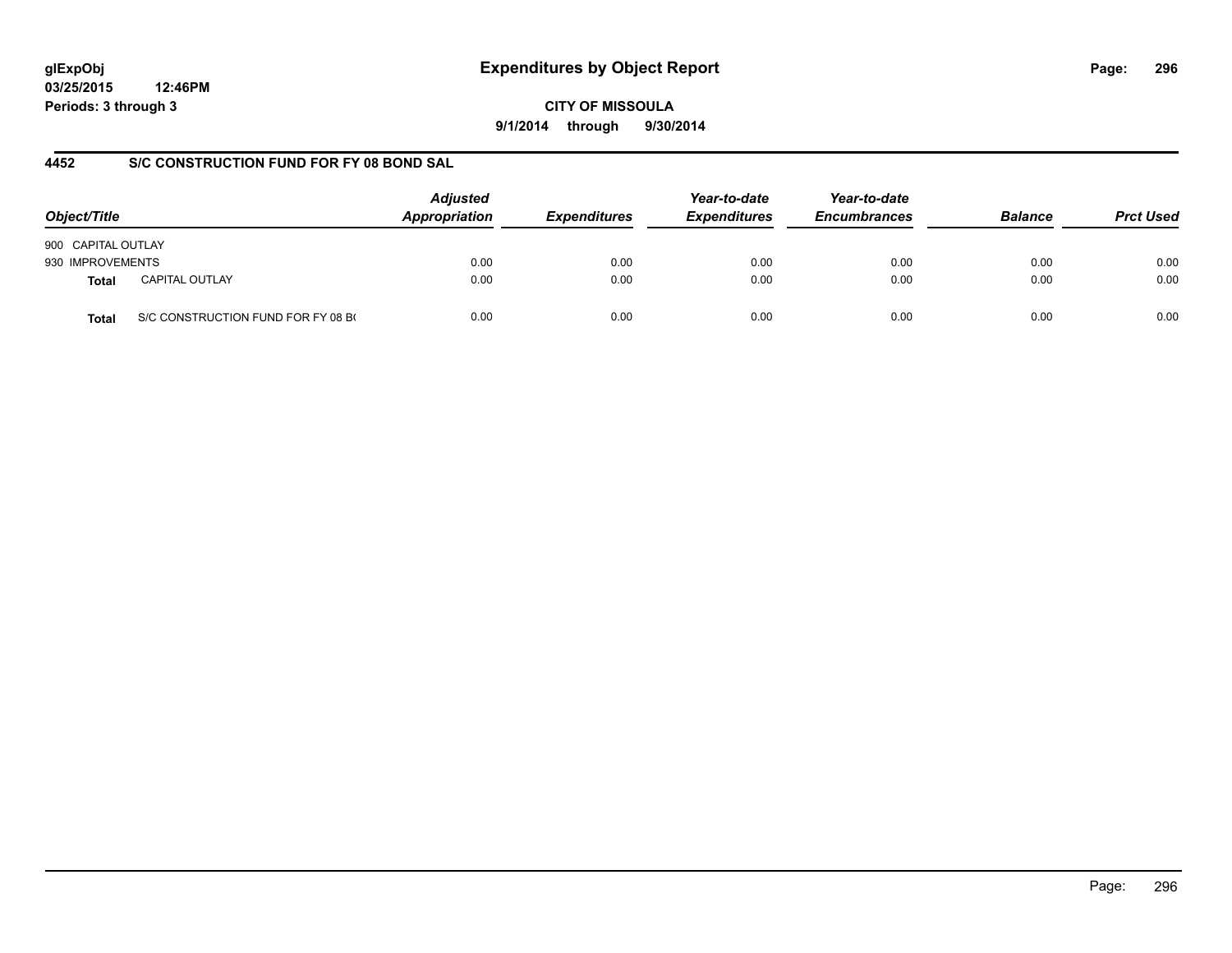#### **4453 S/C CONSTRUCTION FUND FY09 BOND**

| Object/Title       |                                | <b>Adjusted</b><br><b>Appropriation</b> | <b>Expenditures</b> | Year-to-date<br><b>Expenditures</b> | Year-to-date<br><b>Encumbrances</b> | <b>Balance</b> | <b>Prct Used</b> |
|--------------------|--------------------------------|-----------------------------------------|---------------------|-------------------------------------|-------------------------------------|----------------|------------------|
| 800 OTHER OBJECTS  |                                |                                         |                     |                                     |                                     |                |                  |
|                    | 820 TRANSFERS TO OTHER FUNDS   | 0.00                                    | 0.00                | 0.00                                | 0.00                                | 0.00           | 0.00             |
| <b>Total</b>       | OTHER OBJECTS                  | 0.00                                    | 0.00                | 0.00                                | 0.00                                | 0.00           | 0.00             |
| 900 CAPITAL OUTLAY |                                |                                         |                     |                                     |                                     |                |                  |
| 930 IMPROVEMENTS   |                                | 0.00                                    | 0.00                | 0.00                                | 0.00                                | 0.00           | 0.00             |
| <b>Total</b>       | <b>CAPITAL OUTLAY</b>          | 0.00                                    | 0.00                | 0.00                                | 0.00                                | 0.00           | 0.00             |
| <b>Total</b>       | PUBLIC WORKS ADMIN/ENGINEERING | 0.00                                    | 0.00                | 0.00                                | 0.00                                | 0.00           | 0.00             |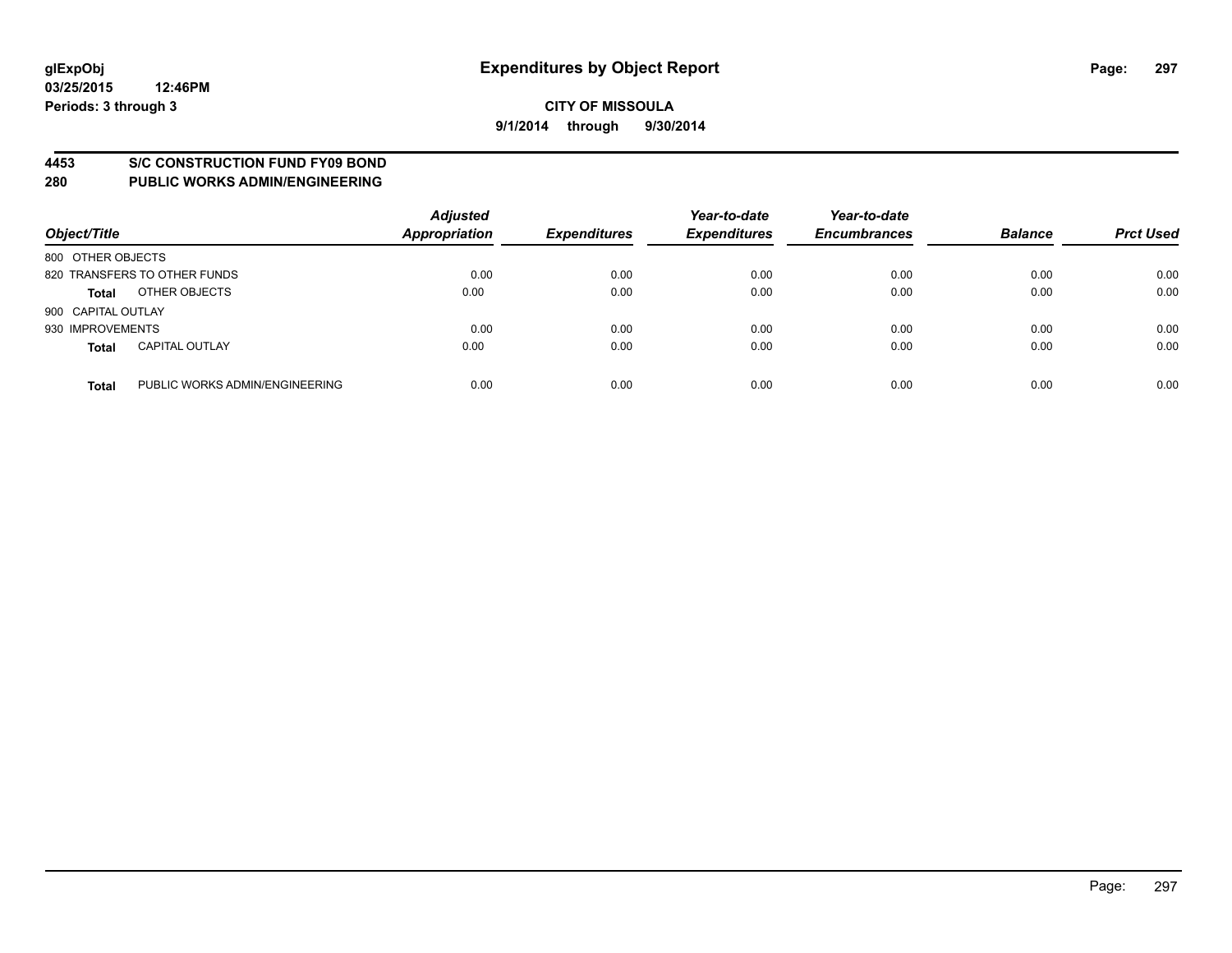#### **4453 S/C CONSTRUCTION FUND FY09 BOND**

| Object/Title      |                      | <b>Adjusted</b><br>Appropriation | <b>Expenditures</b> | Year-to-date<br><b>Expenditures</b> | Year-to-date<br><b>Encumbrances</b> | <b>Balance</b> | <b>Prct Used</b> |
|-------------------|----------------------|----------------------------------|---------------------|-------------------------------------|-------------------------------------|----------------|------------------|
| 500 FIXED CHARGES |                      |                                  |                     |                                     |                                     |                |                  |
| 500 FIXED CHARGES |                      | 0.00                             | 0.00                | 0.00                                | 0.00                                | 0.00           | 0.00             |
| Total             | <b>FIXED CHARGES</b> | 0.00                             | 0.00                | 0.00                                | 0.00                                | 0.00           | 0.00             |
| Total             | NON-DEPARTMENTAL     | 0.00                             | 0.00                | 0.00                                | 0.00                                | 0.00           | 0.00             |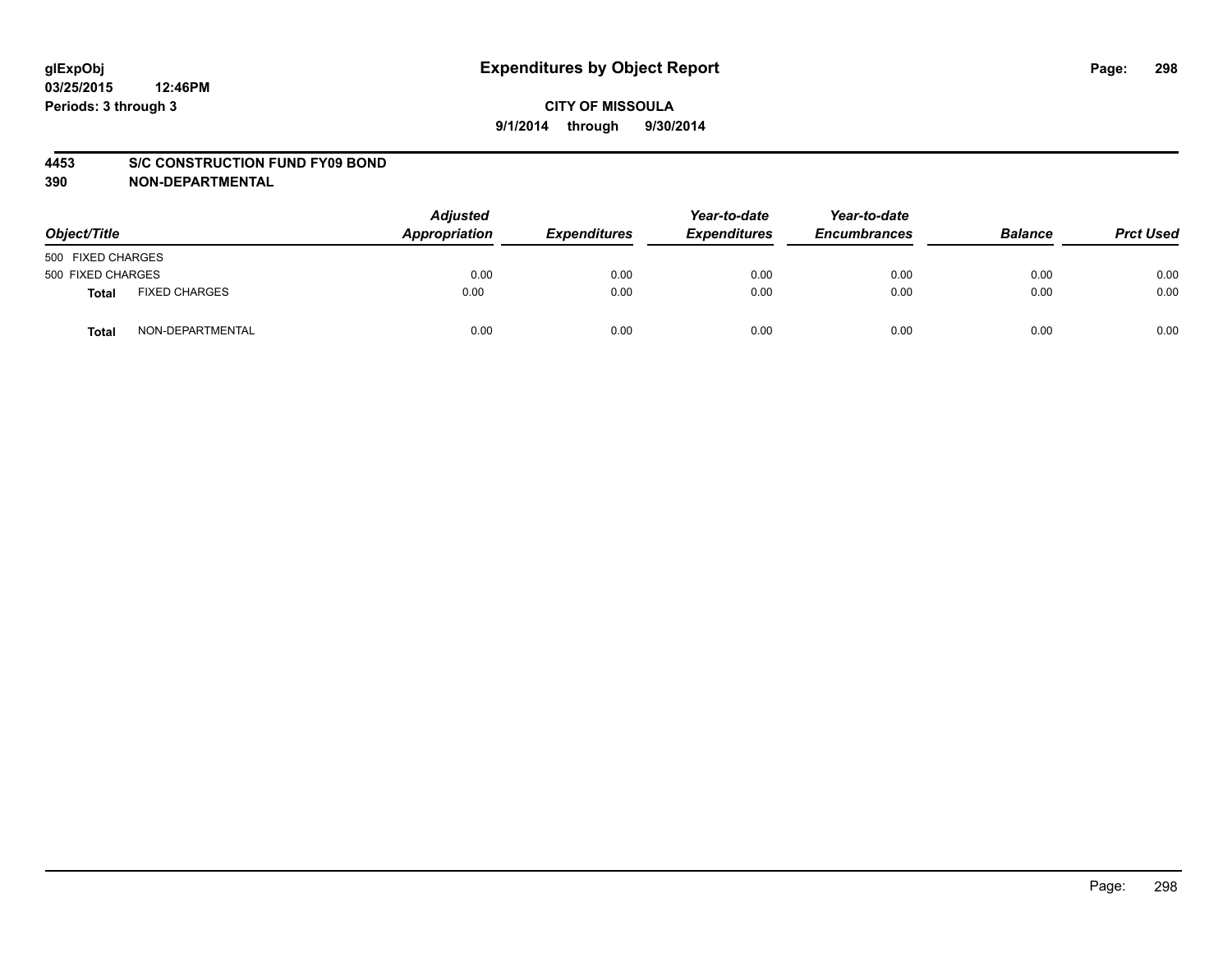**03/25/2015 12:46PM Periods: 3 through 3**

## **CITY OF MISSOULA 9/1/2014 through 9/30/2014**

## **4453 S/C CONSTRUCTION FUND FY09 BOND**

| Object/Title       |                                 | <b>Adjusted</b><br><b>Appropriation</b> | <b>Expenditures</b> | Year-to-date<br><b>Expenditures</b> | Year-to-date<br><b>Encumbrances</b> | <b>Balance</b> | <b>Prct Used</b> |
|--------------------|---------------------------------|-----------------------------------------|---------------------|-------------------------------------|-------------------------------------|----------------|------------------|
| 500 FIXED CHARGES  |                                 |                                         |                     |                                     |                                     |                |                  |
| 500 FIXED CHARGES  |                                 | 0.00                                    | 0.00                | 0.00                                | 0.00                                | 0.00           | 0.00             |
| <b>Total</b>       | <b>FIXED CHARGES</b>            | 0.00                                    | 0.00                | 0.00                                | 0.00                                | 0.00           | 0.00             |
| 800 OTHER OBJECTS  |                                 |                                         |                     |                                     |                                     |                |                  |
|                    | 820 TRANSFERS TO OTHER FUNDS    | 0.00                                    | 0.00                | 0.00                                | 0.00                                | 0.00           | 0.00             |
| <b>Total</b>       | OTHER OBJECTS                   | 0.00                                    | 0.00                | 0.00                                | 0.00                                | 0.00           | 0.00             |
| 900 CAPITAL OUTLAY |                                 |                                         |                     |                                     |                                     |                |                  |
| 930 IMPROVEMENTS   |                                 | 0.00                                    | 0.00                | 0.00                                | 0.00                                | 0.00           | 0.00             |
| <b>Total</b>       | <b>CAPITAL OUTLAY</b>           | 0.00                                    | 0.00                | 0.00                                | 0.00                                | 0.00           | 0.00             |
| <b>Total</b>       | S/C CONSTRUCTION FUND FY09 BOND | 0.00                                    | 0.00                | 0.00                                | 0.00                                | 0.00           | 0.00             |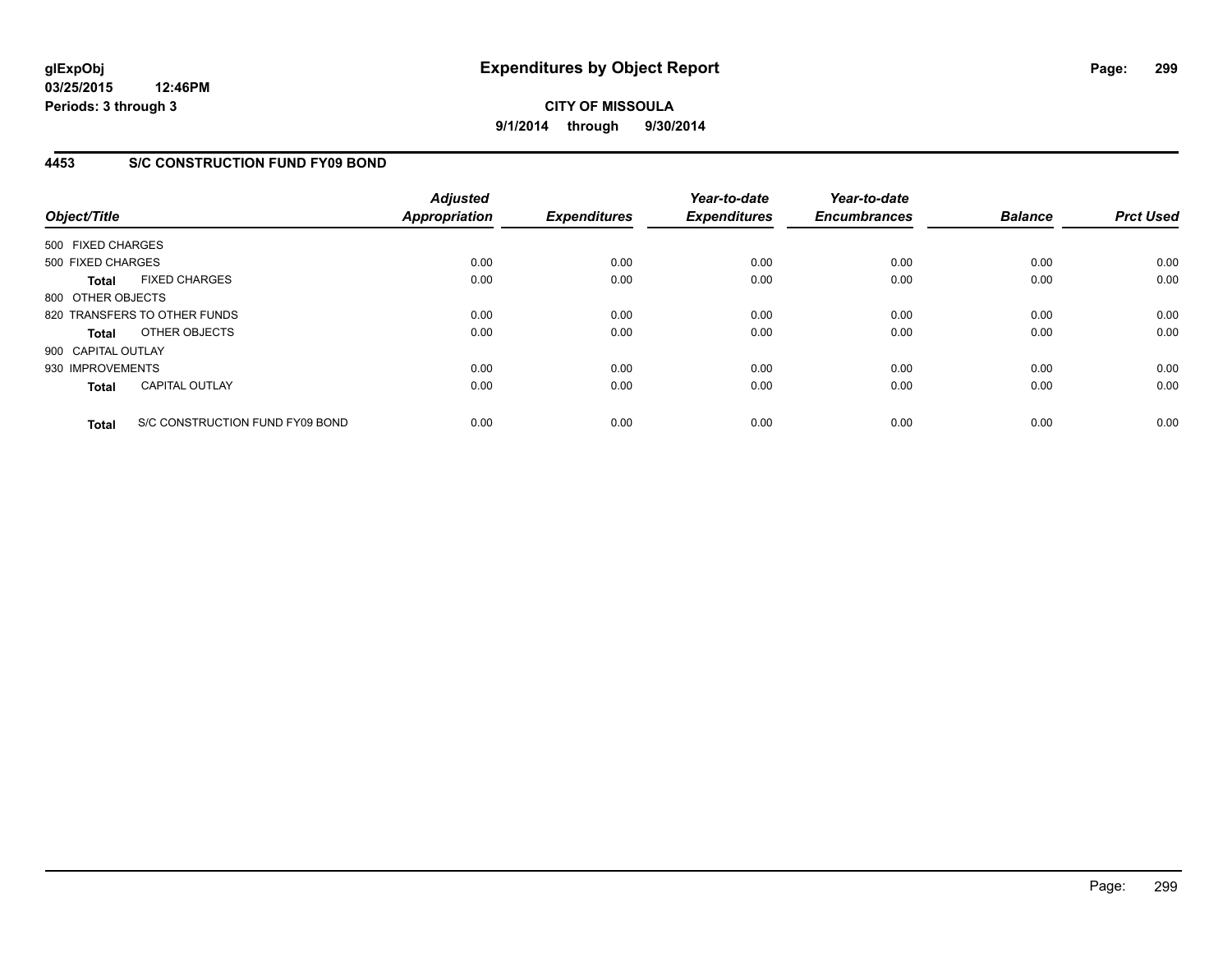#### **4454 S/C CONSTRUCTION FUND FOR FY10**

| Object/Title                            | <b>Adjusted</b><br>Appropriation | <b>Expenditures</b> | Year-to-date<br><b>Expenditures</b> | Year-to-date<br><b>Encumbrances</b> | <b>Balance</b> | <b>Prct Used</b> |
|-----------------------------------------|----------------------------------|---------------------|-------------------------------------|-------------------------------------|----------------|------------------|
| 900 CAPITAL OUTLAY                      |                                  |                     |                                     |                                     |                |                  |
| 930 IMPROVEMENTS                        | 0.00                             | 0.00                | 0.00                                | 0.00                                | 0.00           | 0.00             |
| <b>CAPITAL OUTLAY</b><br>Total          | 0.00                             | 0.00                | 0.00                                | 0.00                                | 0.00           | 0.00             |
| PUBLIC WORKS ADMIN/ENGINEERING<br>Total | 0.00                             | 0.00                | 0.00                                | 0.00                                | 0.00           | 0.00             |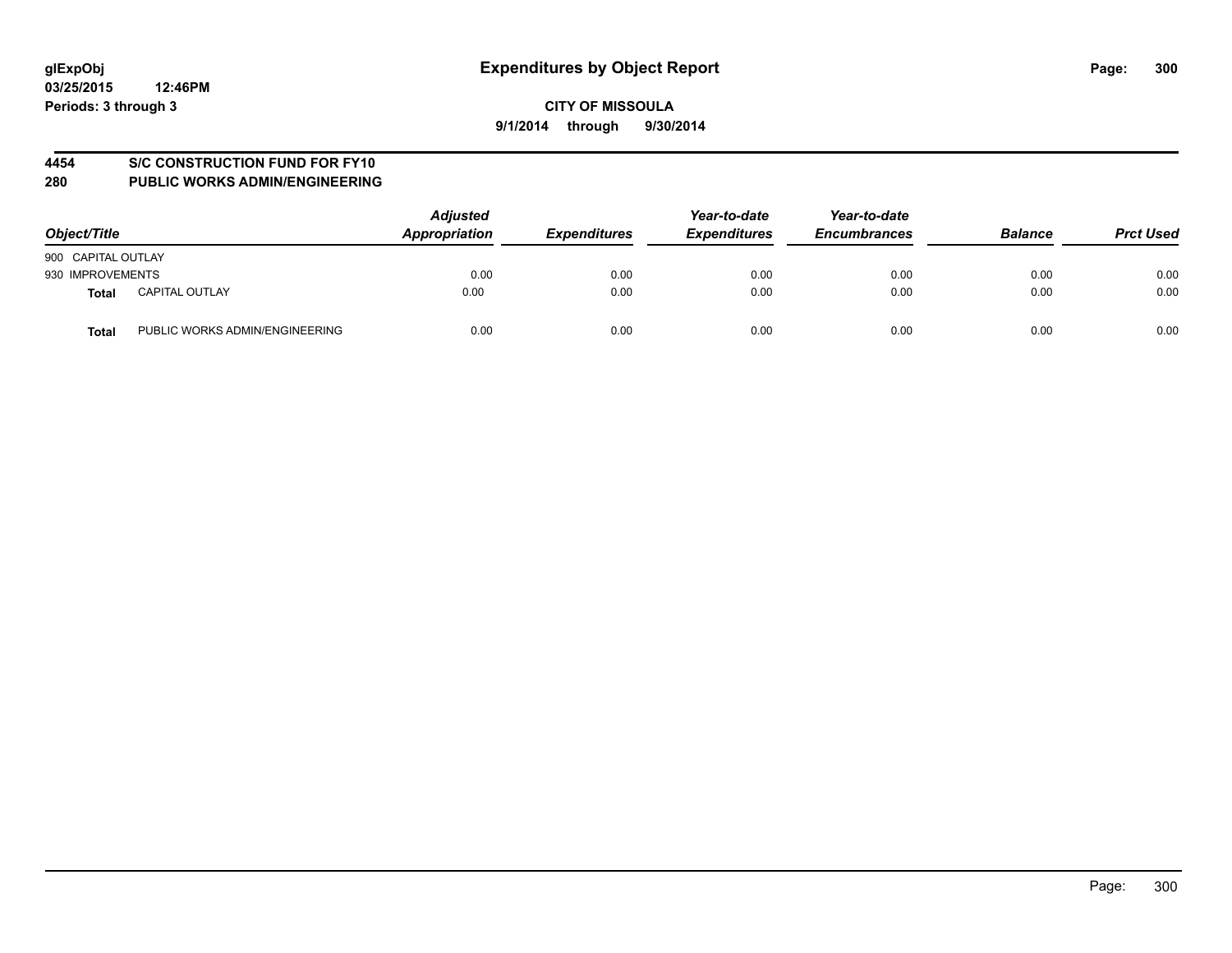# **glExpObj Expenditures by Object Report Page: 301**

**03/25/2015 12:46PM Periods: 3 through 3**

**CITY OF MISSOULA 9/1/2014 through 9/30/2014**

#### **4454 S/C CONSTRUCTION FUND FOR FY10**

| Object/Title       |                                | <b>Adjusted</b><br>Appropriation | <b>Expenditures</b> | Year-to-date<br><b>Expenditures</b> | Year-to-date<br><b>Encumbrances</b> | <b>Balance</b> | <b>Prct Used</b> |
|--------------------|--------------------------------|----------------------------------|---------------------|-------------------------------------|-------------------------------------|----------------|------------------|
| 900 CAPITAL OUTLAY |                                |                                  |                     |                                     |                                     |                |                  |
| 930 IMPROVEMENTS   |                                | 0.00                             | 0.00                | 0.00                                | 0.00                                | 0.00           | 0.00             |
| <b>Total</b>       | <b>CAPITAL OUTLAY</b>          | 0.00                             | 0.00                | 0.00                                | 0.00                                | 0.00           | 0.00             |
| Total              | S/C CONSTRUCTION FUND FOR FY10 | 0.00                             | 0.00                | 0.00                                | 0.00                                | 0.00           | 0.00             |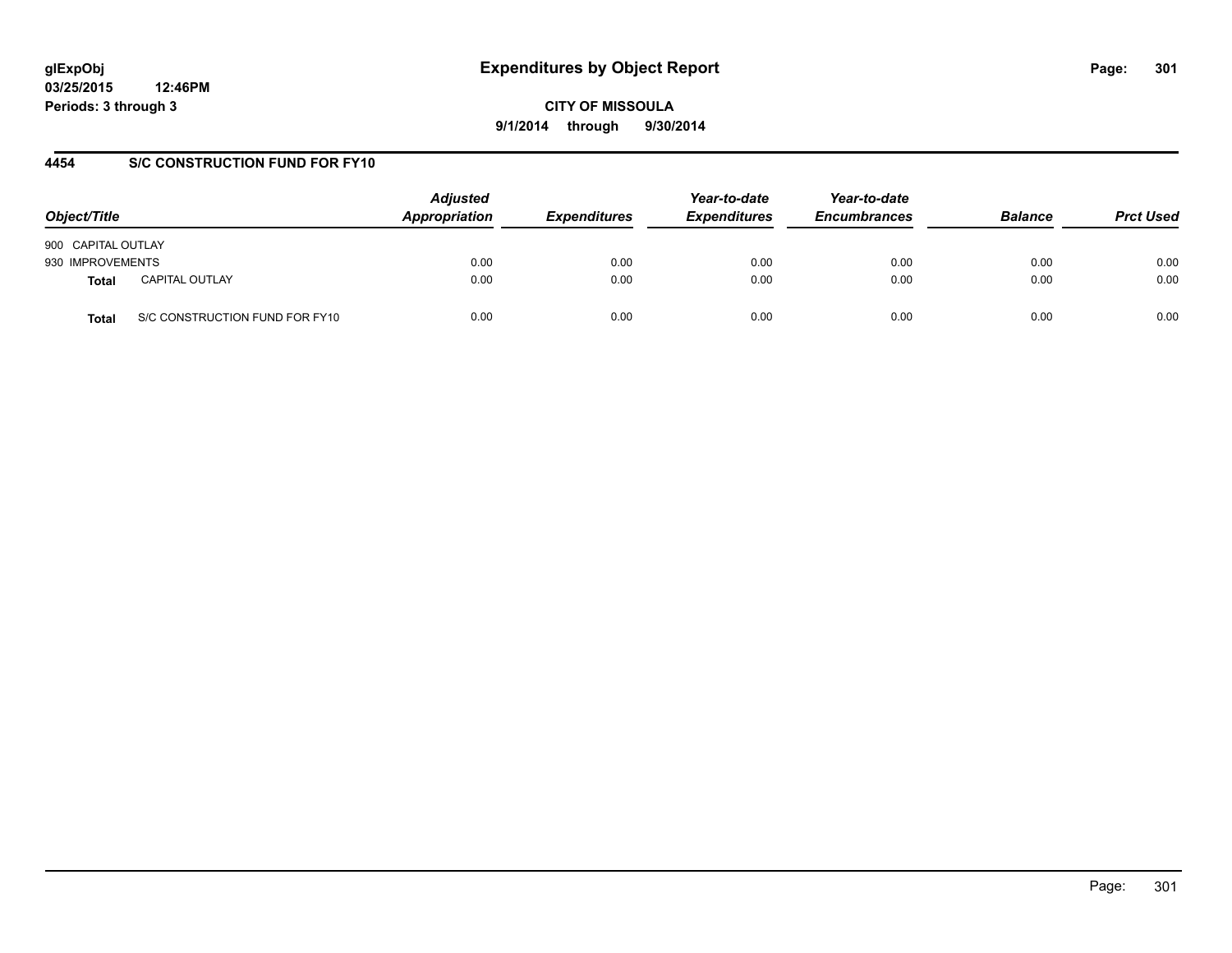#### **4455 FY11 S/C CONSTRUCTION FUND**

| Object/Title       |                                | <b>Adjusted</b><br>Appropriation | <b>Expenditures</b> | Year-to-date<br><b>Expenditures</b> | Year-to-date<br><b>Encumbrances</b> | <b>Balance</b> | <b>Prct Used</b> |
|--------------------|--------------------------------|----------------------------------|---------------------|-------------------------------------|-------------------------------------|----------------|------------------|
| 900 CAPITAL OUTLAY |                                |                                  |                     |                                     |                                     |                |                  |
| 930 IMPROVEMENTS   |                                | 0.00                             | 0.00                | 0.00                                | 0.00                                | 0.00           | 0.00             |
| <b>Total</b>       | <b>CAPITAL OUTLAY</b>          | 0.00                             | 0.00                | 0.00                                | 0.00                                | 0.00           | 0.00             |
| <b>Total</b>       | PUBLIC WORKS ADMIN/ENGINEERING | 0.00                             | 0.00                | 0.00                                | 0.00                                | 0.00           | 0.00             |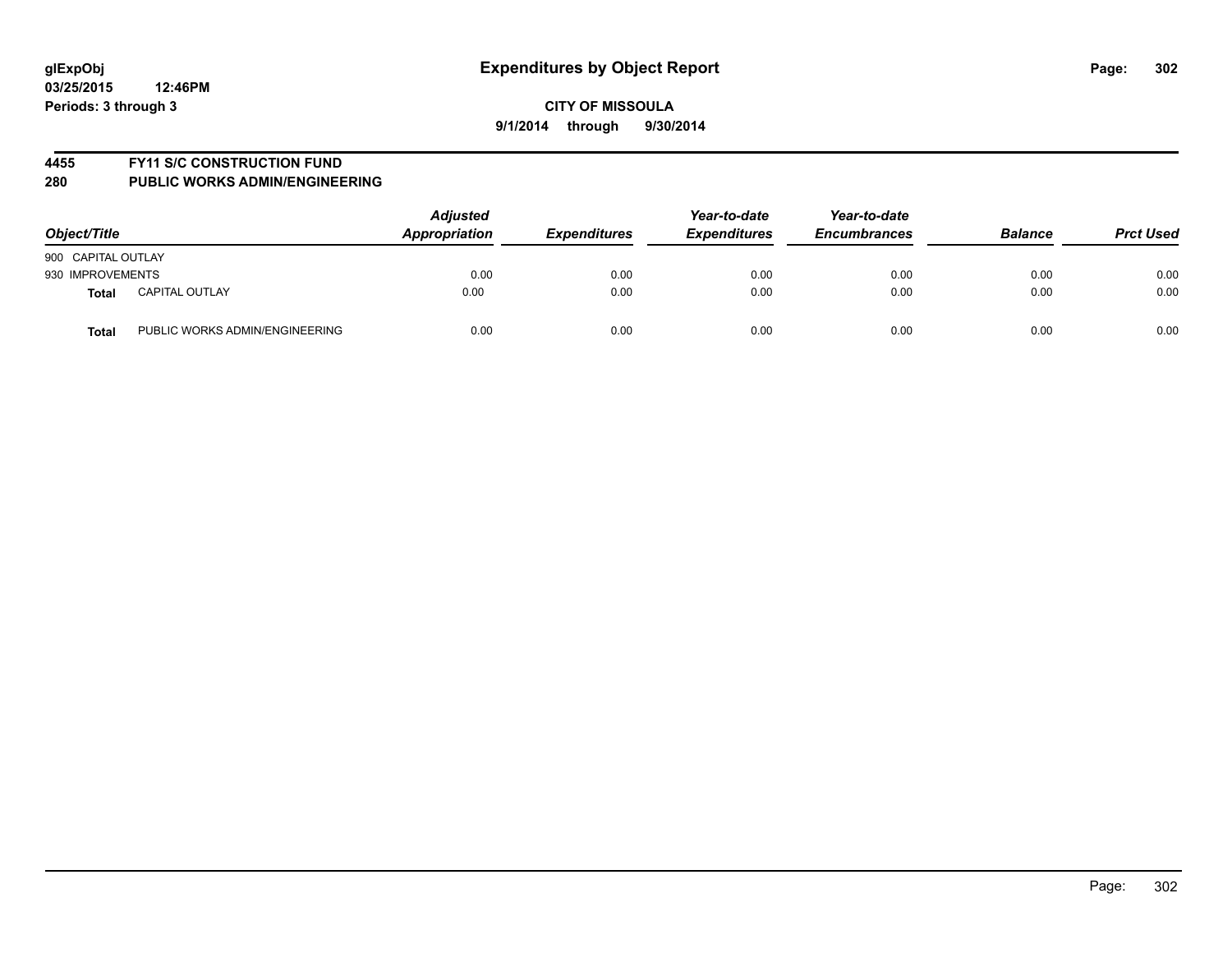#### **4455 FY11 S/C CONSTRUCTION FUND**

| Object/Title       |                            | <b>Adjusted</b><br>Appropriation | <b>Expenditures</b> | Year-to-date<br><b>Expenditures</b> | Year-to-date<br><b>Encumbrances</b> | <b>Balance</b> | <b>Prct Used</b> |
|--------------------|----------------------------|----------------------------------|---------------------|-------------------------------------|-------------------------------------|----------------|------------------|
| 900 CAPITAL OUTLAY |                            |                                  |                     |                                     |                                     |                |                  |
| 930 IMPROVEMENTS   |                            | 0.00                             | 0.00                | 0.00                                | 0.00                                | 0.00           | 0.00             |
| <b>Total</b>       | <b>CAPITAL OUTLAY</b>      | 0.00                             | 0.00                | 0.00                                | 0.00                                | 0.00           | 0.00             |
| Total              | FY11 S/C CONSTRUCTION FUND | 0.00                             | 0.00                | 0.00                                | 0.00                                | 0.00           | 0.00             |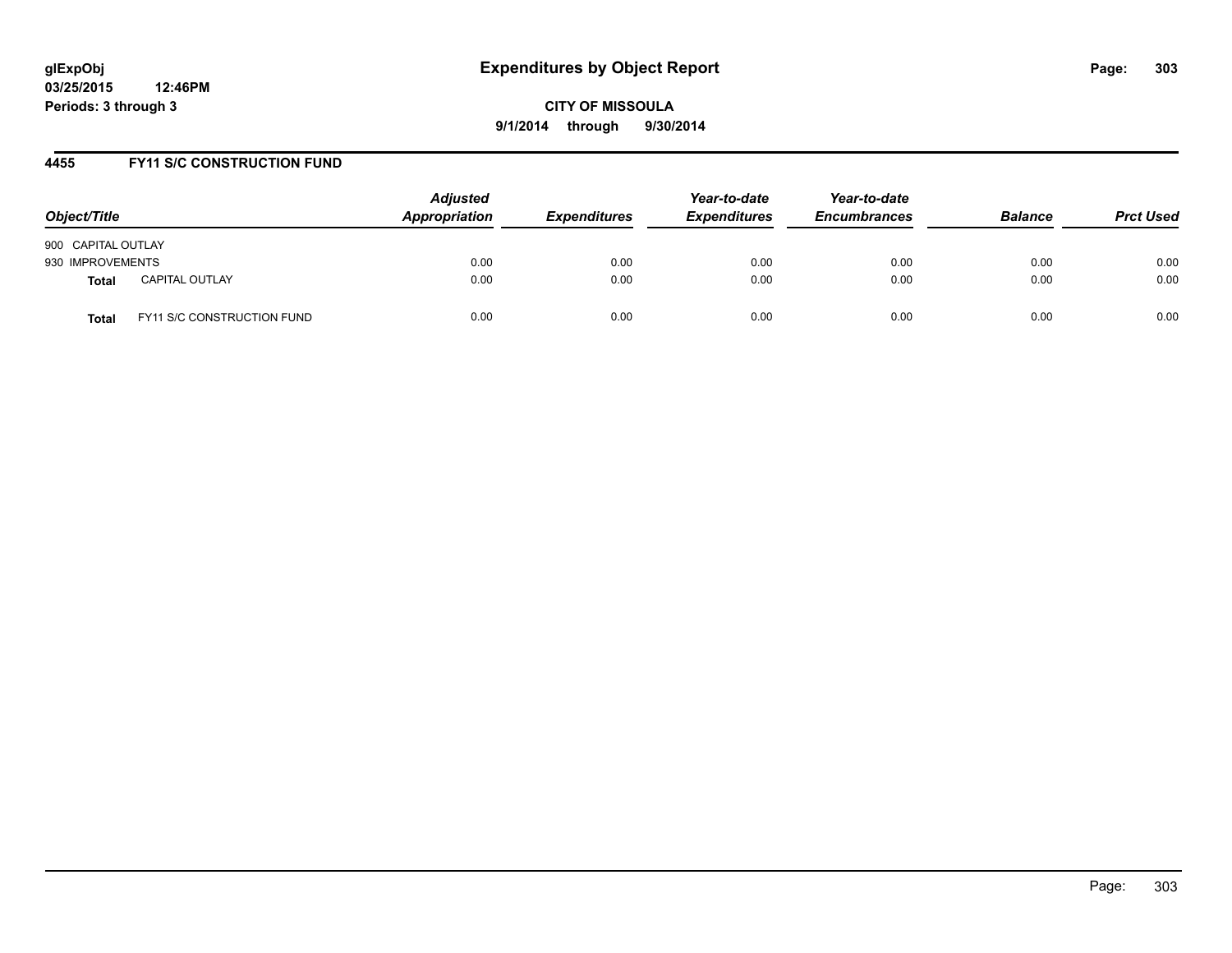#### **4456 FY12 S/C CONSTRUCTION FUND**

| Object/Title       |                                | <b>Adjusted</b><br><b>Appropriation</b> | <b>Expenditures</b> | Year-to-date<br><b>Expenditures</b> | Year-to-date<br><b>Encumbrances</b> | <b>Balance</b> | <b>Prct Used</b> |
|--------------------|--------------------------------|-----------------------------------------|---------------------|-------------------------------------|-------------------------------------|----------------|------------------|
| 800 OTHER OBJECTS  |                                |                                         |                     |                                     |                                     |                |                  |
|                    | 820 TRANSFERS TO OTHER FUNDS   | 0.00                                    | 0.00                | 0.00                                | 0.00                                | 0.00           | 0.00             |
| <b>Total</b>       | OTHER OBJECTS                  | 0.00                                    | 0.00                | 0.00                                | 0.00                                | 0.00           | 0.00             |
| 900 CAPITAL OUTLAY |                                |                                         |                     |                                     |                                     |                |                  |
| 930 IMPROVEMENTS   |                                | 0.00                                    | 0.00                | 0.00                                | 0.00                                | 0.00           | 0.00             |
| <b>Total</b>       | <b>CAPITAL OUTLAY</b>          | 0.00                                    | 0.00                | 0.00                                | 0.00                                | 0.00           | 0.00             |
| <b>Total</b>       | PUBLIC WORKS ADMIN/ENGINEERING | 0.00                                    | 0.00                | 0.00                                | 0.00                                | 0.00           | 0.00             |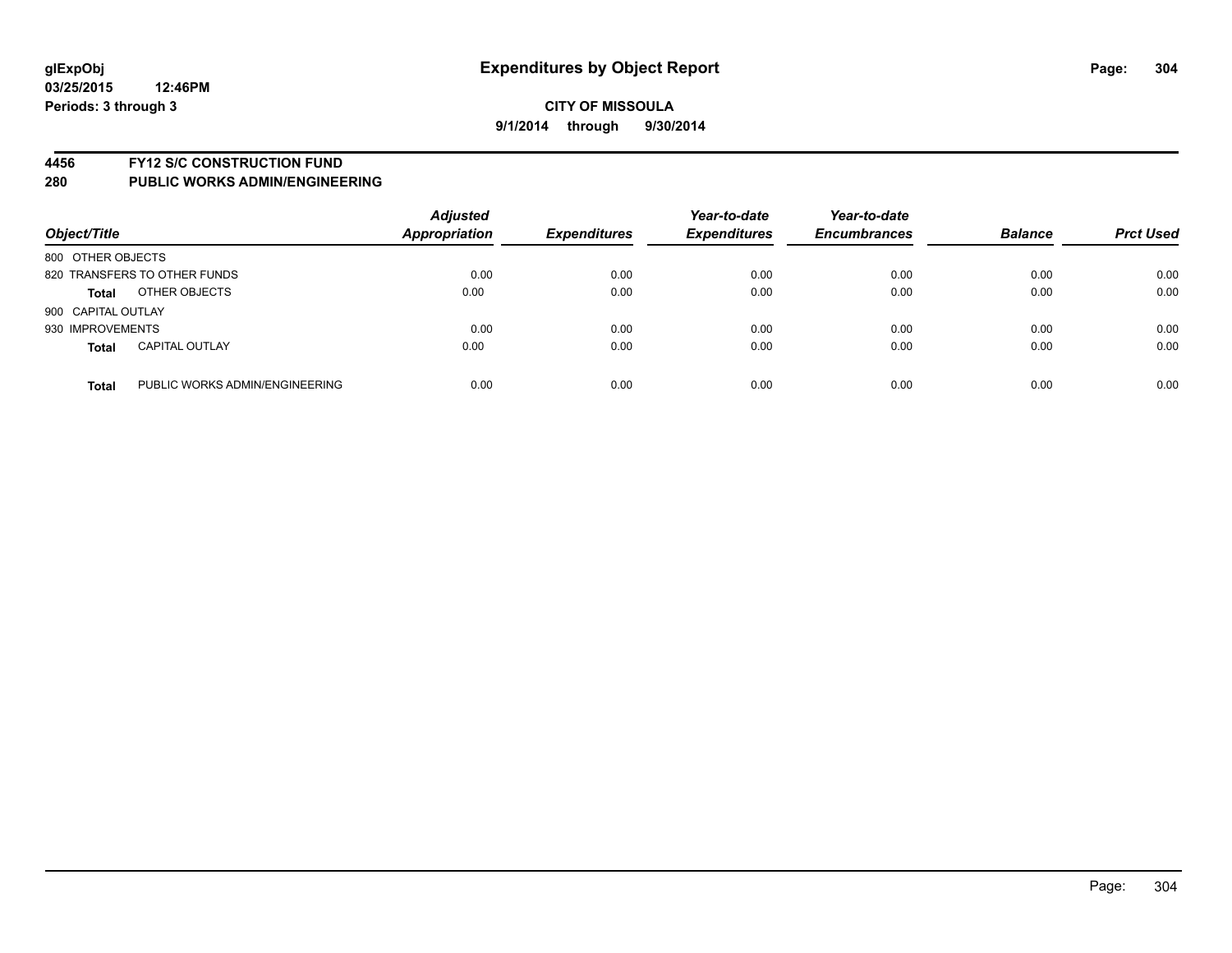#### **4456 FY12 S/C CONSTRUCTION FUND**

| Object/Title       |                                   | <b>Adjusted</b><br>Appropriation | <b>Expenditures</b> | Year-to-date<br><b>Expenditures</b> | Year-to-date<br><b>Encumbrances</b> | <b>Balance</b> | <b>Prct Used</b> |
|--------------------|-----------------------------------|----------------------------------|---------------------|-------------------------------------|-------------------------------------|----------------|------------------|
| 800 OTHER OBJECTS  |                                   |                                  |                     |                                     |                                     |                |                  |
|                    | 820 TRANSFERS TO OTHER FUNDS      | 0.00                             | 0.00                | 0.00                                | 0.00                                | 0.00           | 0.00             |
| <b>Total</b>       | OTHER OBJECTS                     | 0.00                             | 0.00                | 0.00                                | 0.00                                | 0.00           | 0.00             |
| 900 CAPITAL OUTLAY |                                   |                                  |                     |                                     |                                     |                |                  |
| 930 IMPROVEMENTS   |                                   | 0.00                             | 0.00                | 0.00                                | 0.00                                | 0.00           | 0.00             |
| <b>Total</b>       | <b>CAPITAL OUTLAY</b>             | 0.00                             | 0.00                | 0.00                                | 0.00                                | 0.00           | 0.00             |
| <b>Total</b>       | <b>FY12 S/C CONSTRUCTION FUND</b> | 0.00                             | 0.00                | 0.00                                | 0.00                                | 0.00           | 0.00             |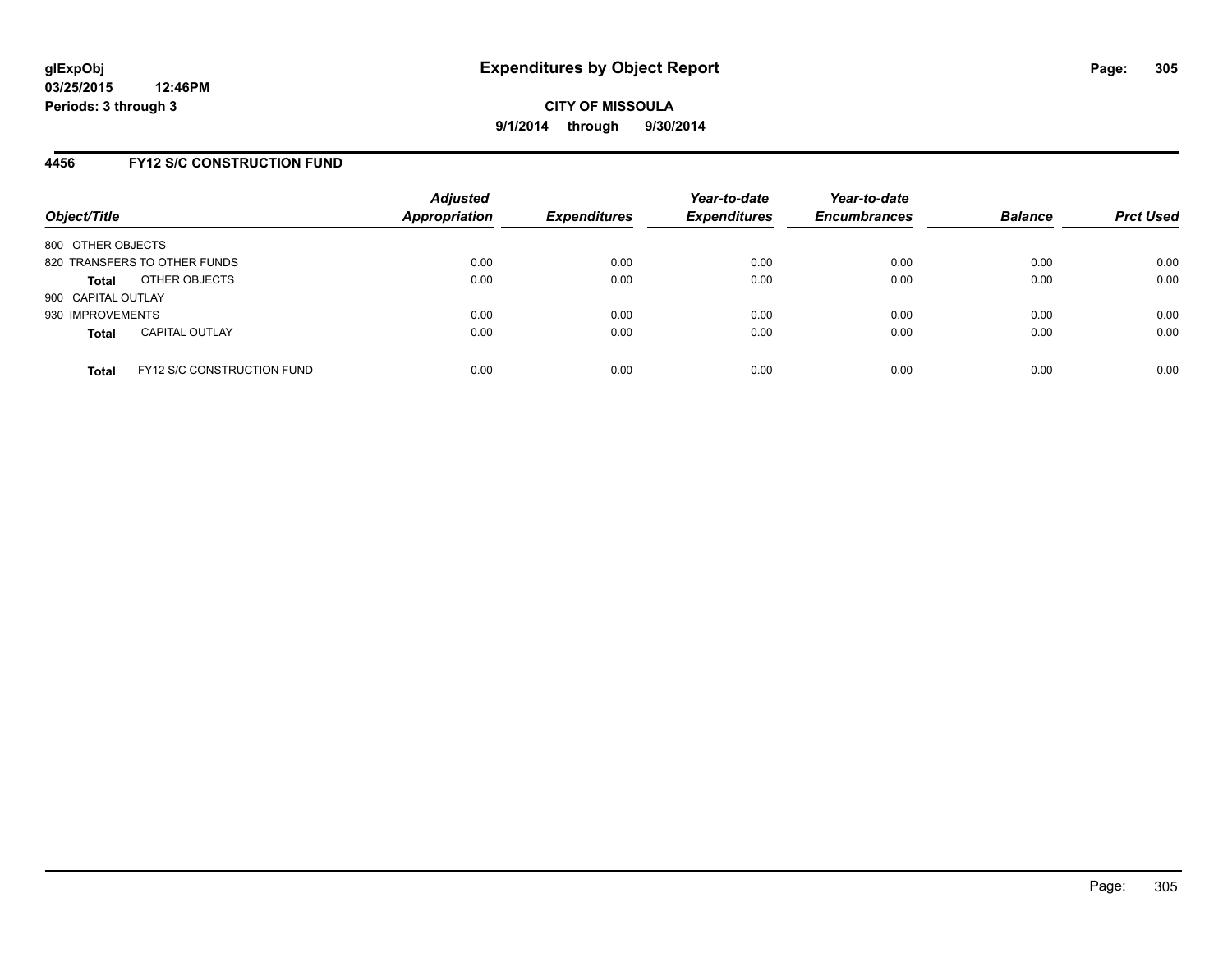# **4457 FY13 SIDEWALK/CURB CONSTRUCTION**

| Object/Title           |                                | <b>Adjusted</b><br><b>Appropriation</b> | <b>Expenditures</b> | Year-to-date<br><b>Expenditures</b> | Year-to-date<br><b>Encumbrances</b> | <b>Balance</b> | <b>Prct Used</b> |
|------------------------|--------------------------------|-----------------------------------------|---------------------|-------------------------------------|-------------------------------------|----------------|------------------|
| 300 PURCHASED SERVICES |                                |                                         |                     |                                     |                                     |                |                  |
|                        | 350 PROFESSIONAL SERVICES      | 0.00                                    | 0.00                | 0.00                                | 0.00                                | 0.00           | 0.00             |
| <b>Total</b>           | <b>PURCHASED SERVICES</b>      | 0.00                                    | 0.00                | 0.00                                | 0.00                                | 0.00           | 0.00             |
| 800 OTHER OBJECTS      |                                |                                         |                     |                                     |                                     |                |                  |
|                        | 820 TRANSFERS TO OTHER FUNDS   | 0.00                                    | 0.00                | 0.00                                | 0.00                                | 0.00           | 0.00             |
| Total                  | OTHER OBJECTS                  | 0.00                                    | 0.00                | 0.00                                | 0.00                                | 0.00           | 0.00             |
| 900 CAPITAL OUTLAY     |                                |                                         |                     |                                     |                                     |                |                  |
| 930 IMPROVEMENTS       |                                | 0.00                                    | 0.00                | 0.00                                | 0.00                                | 0.00           | 0.00             |
| <b>Total</b>           | <b>CAPITAL OUTLAY</b>          | 0.00                                    | 0.00                | 0.00                                | 0.00                                | 0.00           | 0.00             |
| <b>Total</b>           | PUBLIC WORKS ADMIN/ENGINEERING | 0.00                                    | 0.00                | 0.00                                | 0.00                                | 0.00           | 0.00             |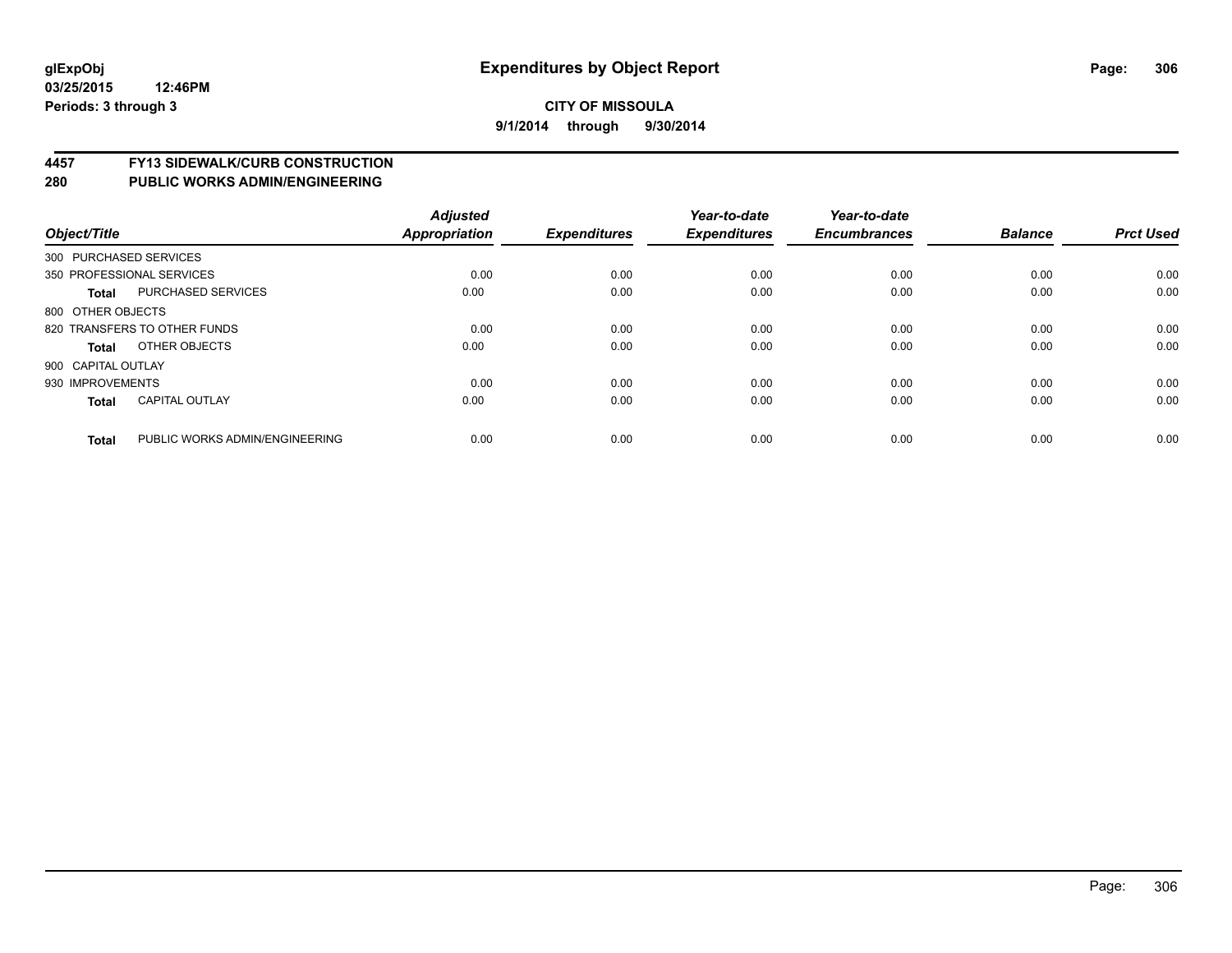**03/25/2015 12:46PM Periods: 3 through 3**

## **CITY OF MISSOULA 9/1/2014 through 9/30/2014**

## **4457 FY13 SIDEWALK/CURB CONSTRUCTION**

| Object/Title           |                                        | <b>Adjusted</b><br><b>Appropriation</b> | <b>Expenditures</b> | Year-to-date<br><b>Expenditures</b> | Year-to-date<br><b>Encumbrances</b> | <b>Balance</b> | <b>Prct Used</b> |
|------------------------|----------------------------------------|-----------------------------------------|---------------------|-------------------------------------|-------------------------------------|----------------|------------------|
| 300 PURCHASED SERVICES |                                        |                                         |                     |                                     |                                     |                |                  |
|                        | 350 PROFESSIONAL SERVICES              | 0.00                                    | 0.00                | 0.00                                | 0.00                                | 0.00           | 0.00             |
| <b>Total</b>           | PURCHASED SERVICES                     | 0.00                                    | 0.00                | 0.00                                | 0.00                                | 0.00           | 0.00             |
| 800 OTHER OBJECTS      |                                        |                                         |                     |                                     |                                     |                |                  |
|                        | 820 TRANSFERS TO OTHER FUNDS           | 0.00                                    | 0.00                | 0.00                                | 0.00                                | 0.00           | 0.00             |
| <b>Total</b>           | OTHER OBJECTS                          | 0.00                                    | 0.00                | 0.00                                | 0.00                                | 0.00           | 0.00             |
| 900 CAPITAL OUTLAY     |                                        |                                         |                     |                                     |                                     |                |                  |
| 930 IMPROVEMENTS       |                                        | 0.00                                    | 0.00                | 0.00                                | 0.00                                | 0.00           | 0.00             |
| <b>Total</b>           | <b>CAPITAL OUTLAY</b>                  | 0.00                                    | 0.00                | 0.00                                | 0.00                                | 0.00           | 0.00             |
| <b>Total</b>           | <b>FY13 SIDEWALK/CURB CONSTRUCTION</b> | 0.00                                    | 0.00                | 0.00                                | 0.00                                | 0.00           | 0.00             |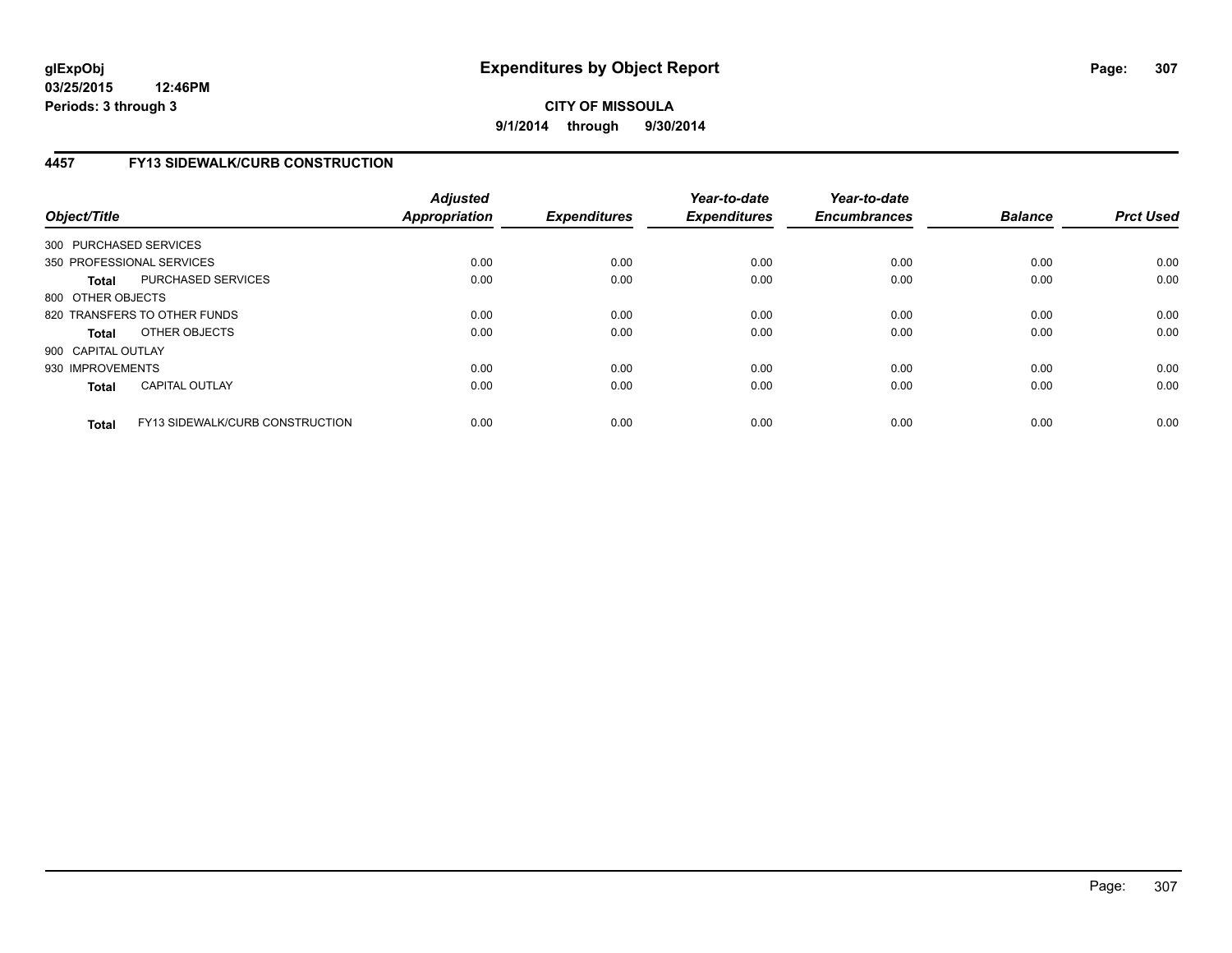## **glExpObj Expenditures by Object Report Page: 308**

#### **CITY OF MISSOULA 9/1/2014 through 9/30/2014**

#### **4458 FY14 SIDEWALK & CURB CONSTRUCTION**

| Object/Title       |                                | <b>Adjusted</b><br><b>Appropriation</b> | <b>Expenditures</b> | Year-to-date<br><b>Expenditures</b> | Year-to-date<br><b>Encumbrances</b> | <b>Balance</b> | <b>Prct Used</b> |
|--------------------|--------------------------------|-----------------------------------------|---------------------|-------------------------------------|-------------------------------------|----------------|------------------|
| 800 OTHER OBJECTS  |                                |                                         |                     |                                     |                                     |                |                  |
|                    | 820 TRANSFERS TO OTHER FUNDS   | 0.00                                    | 0.00                | 0.00                                | 0.00                                | 0.00           | 0.00             |
| <b>Total</b>       | OTHER OBJECTS                  | 0.00                                    | 0.00                | 0.00                                | 0.00                                | 0.00           | 0.00             |
| 900 CAPITAL OUTLAY |                                |                                         |                     |                                     |                                     |                |                  |
| 930 IMPROVEMENTS   |                                | 0.00                                    | 0.00                | 0.00                                | 0.00                                | 0.00           | 0.00             |
| <b>Total</b>       | <b>CAPITAL OUTLAY</b>          | 0.00                                    | 0.00                | 0.00                                | 0.00                                | 0.00           | 0.00             |
| <b>Total</b>       | PUBLIC WORKS ADMIN/ENGINEERING | 0.00                                    | 0.00                | 0.00                                | 0.00                                | 0.00           | 0.00             |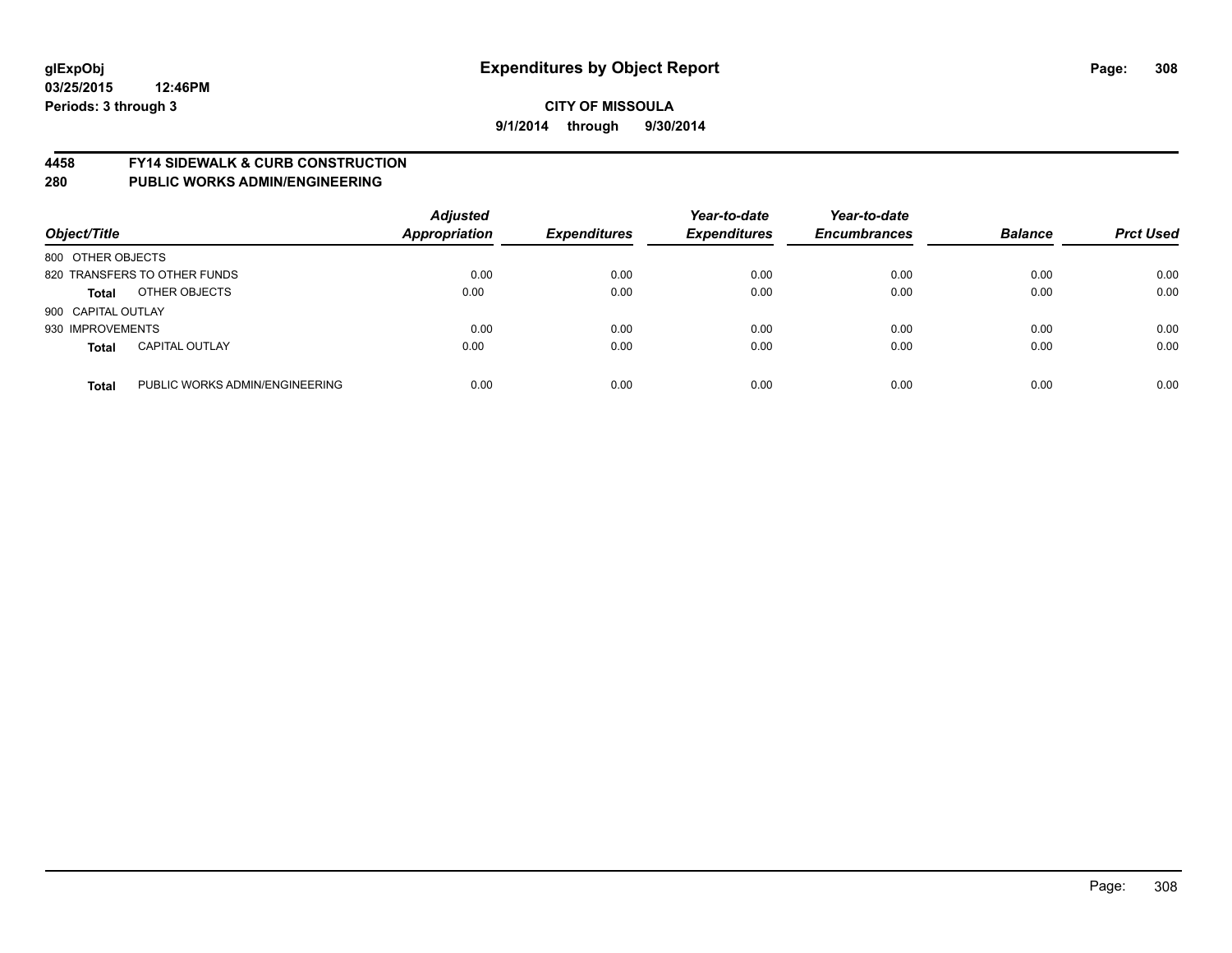**03/25/2015 12:46PM Periods: 3 through 3**

**CITY OF MISSOULA 9/1/2014 through 9/30/2014**

## **4458 FY14 SIDEWALK & CURB CONSTRUCTION**

| Object/Title       |                                              | <b>Adjusted</b><br><b>Appropriation</b> | <b>Expenditures</b> | Year-to-date<br><b>Expenditures</b> | Year-to-date<br><b>Encumbrances</b> | <b>Balance</b> | <b>Prct Used</b> |
|--------------------|----------------------------------------------|-----------------------------------------|---------------------|-------------------------------------|-------------------------------------|----------------|------------------|
| 800 OTHER OBJECTS  |                                              |                                         |                     |                                     |                                     |                |                  |
|                    | 820 TRANSFERS TO OTHER FUNDS                 | 0.00                                    | 0.00                | 0.00                                | 0.00                                | 0.00           | 0.00             |
| <b>Total</b>       | OTHER OBJECTS                                | 0.00                                    | 0.00                | 0.00                                | 0.00                                | 0.00           | 0.00             |
| 900 CAPITAL OUTLAY |                                              |                                         |                     |                                     |                                     |                |                  |
| 930 IMPROVEMENTS   |                                              | 0.00                                    | 0.00                | 0.00                                | 0.00                                | 0.00           | 0.00             |
| <b>Total</b>       | <b>CAPITAL OUTLAY</b>                        | 0.00                                    | 0.00                | 0.00                                | 0.00                                | 0.00           | 0.00             |
| <b>Total</b>       | <b>FY14 SIDEWALK &amp; CURB CONSTRUCTIOL</b> | 0.00                                    | 0.00                | 0.00                                | 0.00                                | 0.00           | 0.00             |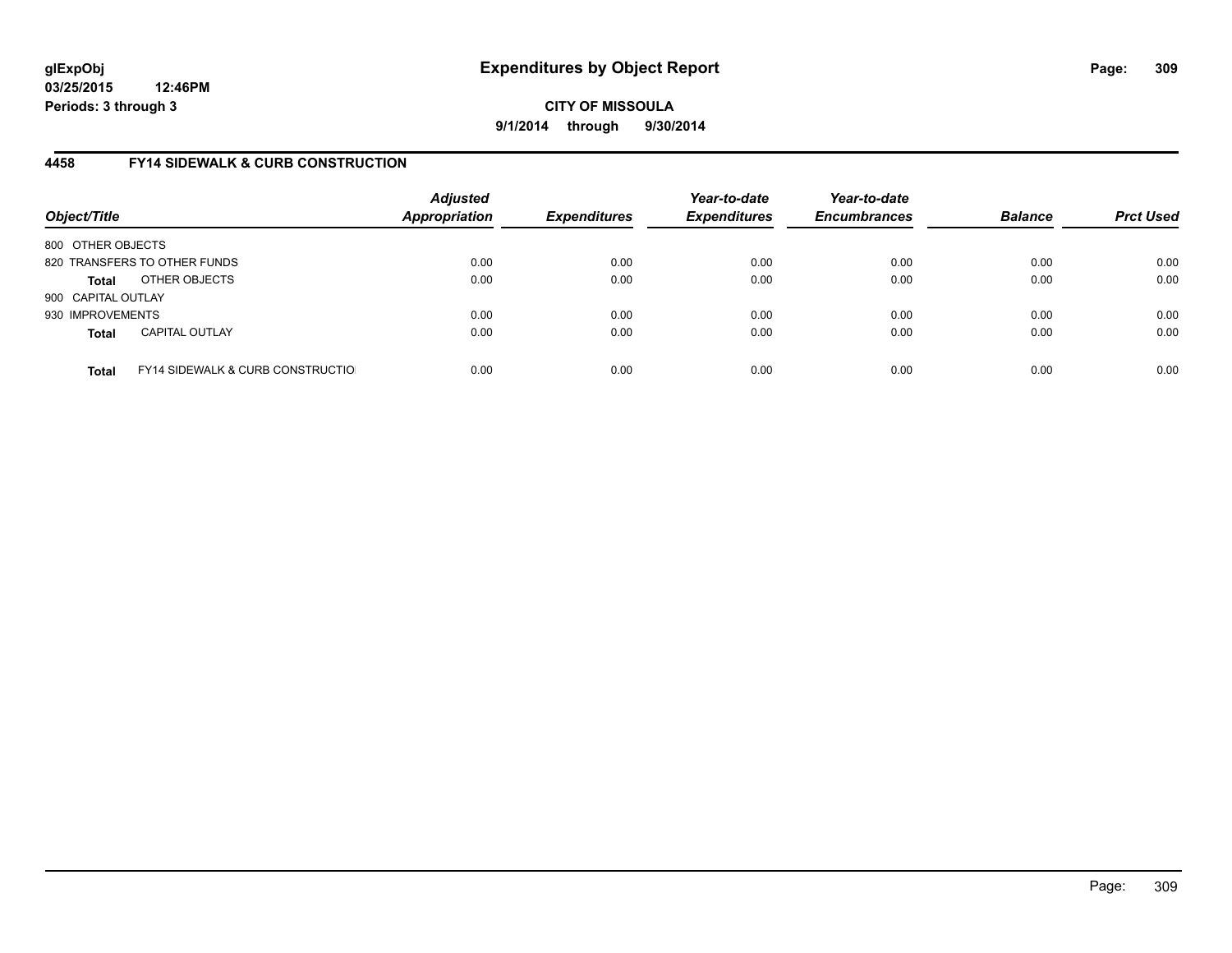# **4459 FY15 SIDEWALK/CURB CONSTRUCTION**

| Object/Title       |                                | <b>Adjusted</b><br>Appropriation | <b>Expenditures</b> | Year-to-date<br><b>Expenditures</b> | Year-to-date<br><b>Encumbrances</b> | <b>Balance</b> | <b>Prct Used</b> |
|--------------------|--------------------------------|----------------------------------|---------------------|-------------------------------------|-------------------------------------|----------------|------------------|
| 900 CAPITAL OUTLAY |                                |                                  |                     |                                     |                                     |                |                  |
| 930 IMPROVEMENTS   |                                | 0.00                             | 127.861.93          | 252.212.16                          | 0.00                                | -252.212.16    | 0.00             |
| <b>Total</b>       | <b>CAPITAL OUTLAY</b>          | 0.00                             | 127.861.93          | 252,212.16                          | 0.00                                | $-252.212.16$  | 0.00             |
| <b>Total</b>       | PUBLIC WORKS ADMIN/ENGINEERING | 0.00                             | 127,861.93          | 252,212.16                          | 0.00                                | $-252.212.16$  | 0.00             |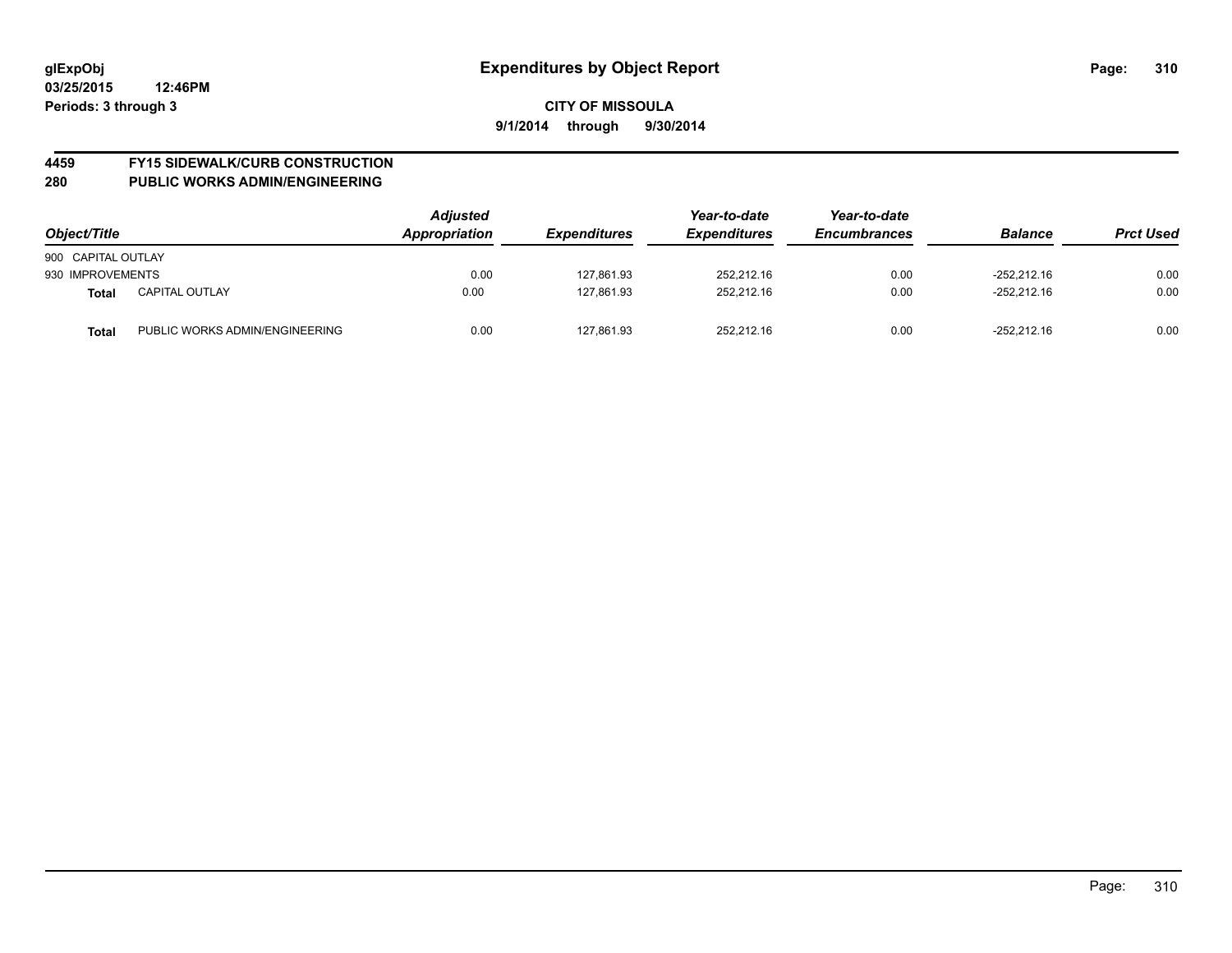**03/25/2015 12:46PM Periods: 3 through 3**

**CITY OF MISSOULA 9/1/2014 through 9/30/2014**

## **4459 FY15 SIDEWALK/CURB CONSTRUCTION**

| Object/Title       |                                        | <b>Adjusted</b><br><b>Appropriation</b> | <i><b>Expenditures</b></i> | Year-to-date<br><b>Expenditures</b> | Year-to-date<br><b>Encumbrances</b> | <b>Balance</b> | <b>Prct Used</b> |
|--------------------|----------------------------------------|-----------------------------------------|----------------------------|-------------------------------------|-------------------------------------|----------------|------------------|
| 900 CAPITAL OUTLAY |                                        |                                         |                            |                                     |                                     |                |                  |
| 930 IMPROVEMENTS   |                                        | 0.00                                    | 127.861.93                 | 252.212.16                          | 0.00                                | $-252.212.16$  | 0.00             |
| <b>Total</b>       | <b>CAPITAL OUTLAY</b>                  | 0.00                                    | 127,861.93                 | 252,212.16                          | 0.00                                | $-252.212.16$  | 0.00             |
| Total              | <b>FY15 SIDEWALK/CURB CONSTRUCTION</b> | 0.00                                    | 127.861.93                 | 252.212.16                          | 0.00                                | $-252.212.16$  | 0.00             |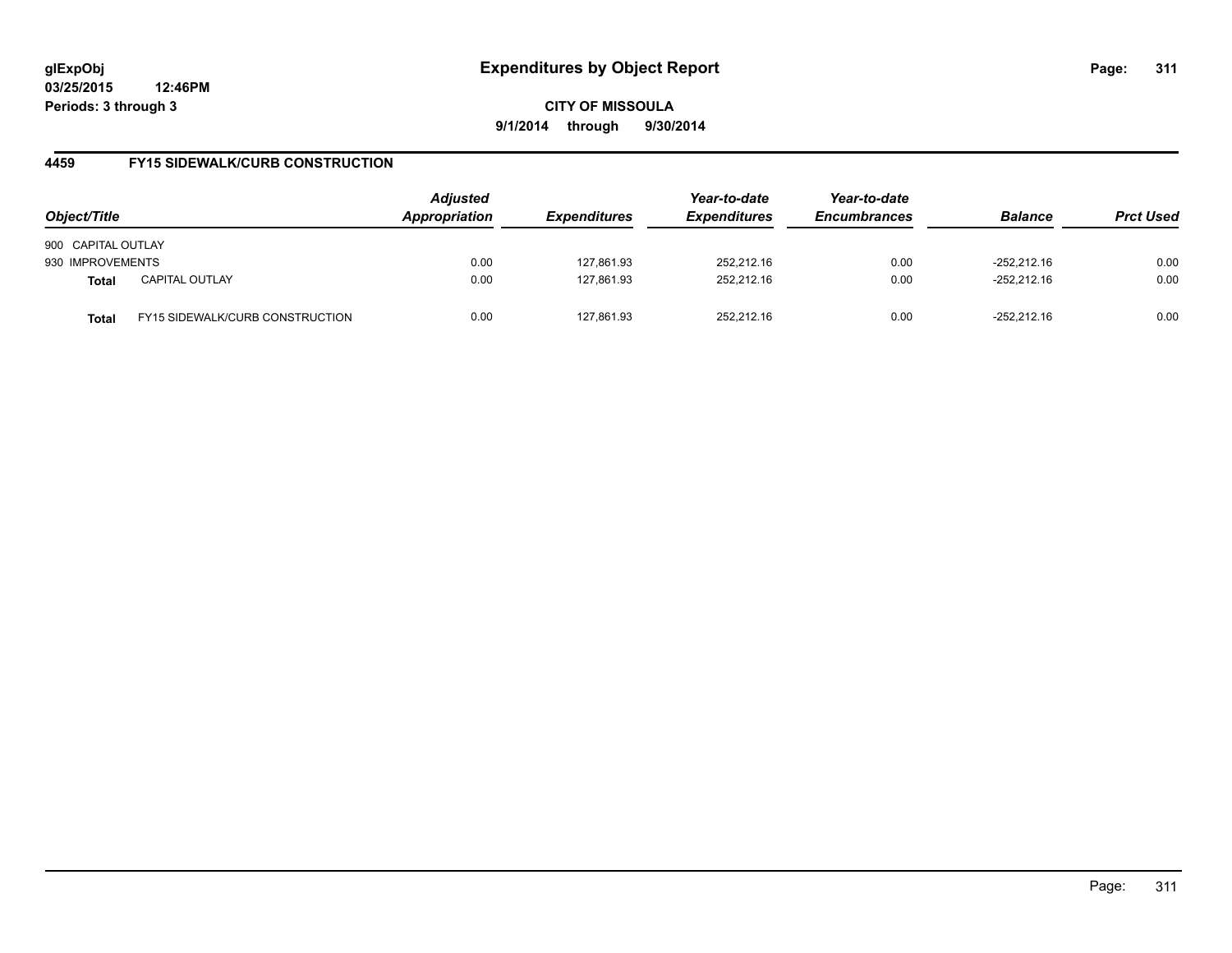# **4531 SID 531 TRAFFIC CALMING**

| Object/Title       |                       | <b>Adjusted</b><br>Appropriation | <b>Expenditures</b> | Year-to-date<br><b>Expenditures</b> | Year-to-date<br><b>Encumbrances</b> | <b>Balance</b> | <b>Prct Used</b> |
|--------------------|-----------------------|----------------------------------|---------------------|-------------------------------------|-------------------------------------|----------------|------------------|
| 900 CAPITAL OUTLAY |                       |                                  |                     |                                     |                                     |                |                  |
| 930 IMPROVEMENTS   |                       | 0.00                             | 0.00                | 0.00                                | 0.00                                | 0.00           | 0.00             |
| Total              | <b>CAPITAL OUTLAY</b> | 0.00                             | 0.00                | 0.00                                | 0.00                                | 0.00           | 0.00             |
| <b>Total</b>       | NON-DEPARTMENTAL      | 0.00                             | 0.00                | 0.00                                | 0.00                                | 0.00           | 0.00             |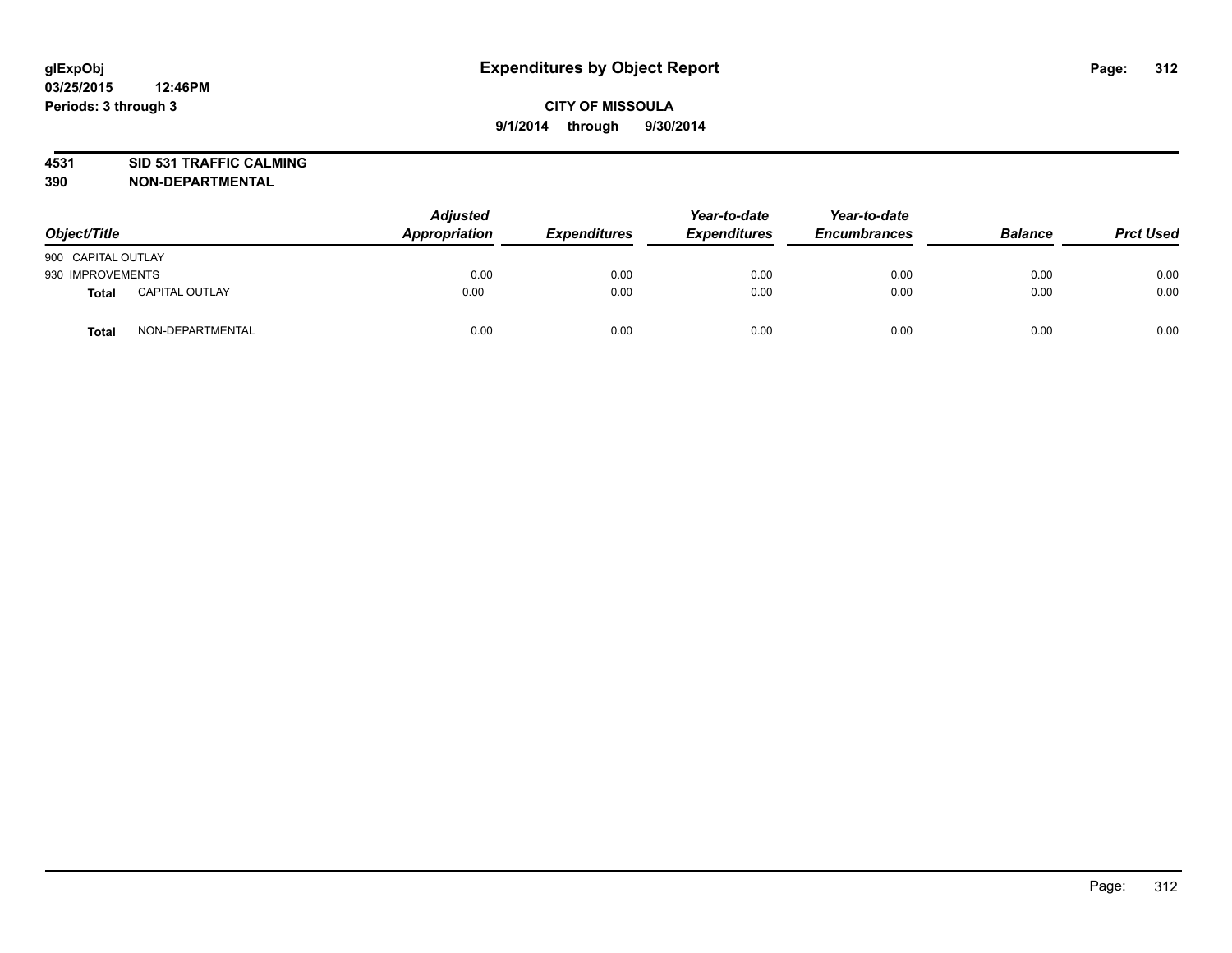#### **4531 SID 531 TRAFFIC CALMING**

| Object/Title       |                         | <b>Adjusted</b><br>Appropriation | <b>Expenditures</b> | Year-to-date<br><b>Expenditures</b> | Year-to-date<br><b>Encumbrances</b> | <b>Balance</b> | <b>Prct Used</b> |
|--------------------|-------------------------|----------------------------------|---------------------|-------------------------------------|-------------------------------------|----------------|------------------|
| 900 CAPITAL OUTLAY |                         |                                  |                     |                                     |                                     |                |                  |
| 930 IMPROVEMENTS   |                         | 0.00                             | 0.00                | 0.00                                | 0.00                                | 0.00           | 0.00             |
| Total              | <b>CAPITAL OUTLAY</b>   | 0.00                             | 0.00                | 0.00                                | 0.00                                | 0.00           | 0.00             |
| <b>Total</b>       | SID 531 TRAFFIC CALMING | 0.00                             | 0.00                | 0.00                                | 0.00                                | 0.00           | 0.00             |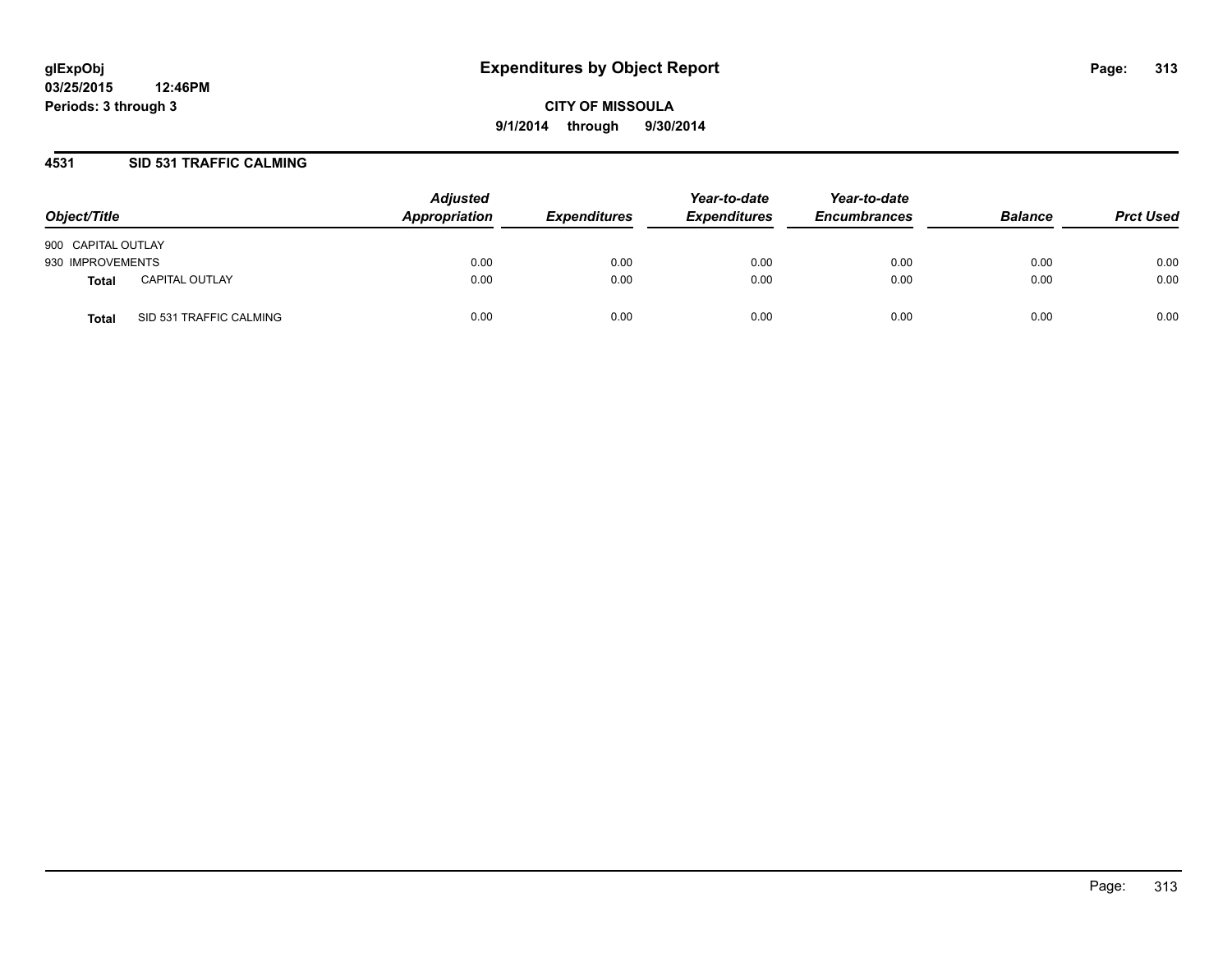#### **4532 MALONEY RANCH SID**

| Object/Title       |                       | <b>Adjusted</b><br>Appropriation | <b>Expenditures</b> | Year-to-date<br><b>Expenditures</b> | Year-to-date<br><b>Encumbrances</b> | <b>Balance</b> | <b>Prct Used</b> |
|--------------------|-----------------------|----------------------------------|---------------------|-------------------------------------|-------------------------------------|----------------|------------------|
| 900 CAPITAL OUTLAY |                       |                                  |                     |                                     |                                     |                |                  |
| 930 IMPROVEMENTS   |                       | 0.00                             | 0.00                | 0.00                                | 0.00                                | 0.00           | 0.00             |
| Total              | <b>CAPITAL OUTLAY</b> | 0.00                             | 0.00                | 0.00                                | 0.00                                | 0.00           | 0.00             |
| <b>Total</b>       | NON-DEPARTMENTAL      | 0.00                             | 0.00                | 0.00                                | 0.00                                | 0.00           | 0.00             |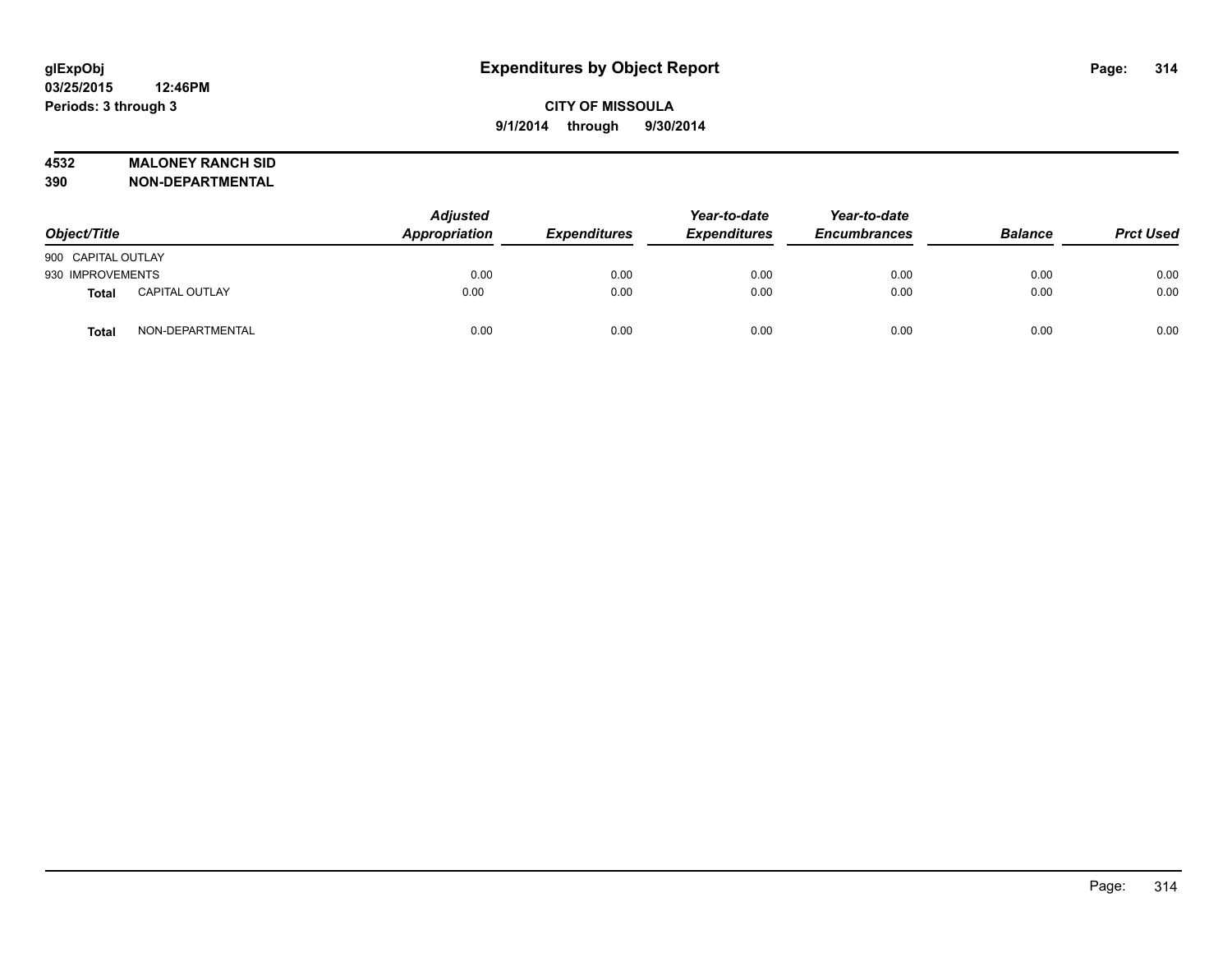#### **4532 MALONEY RANCH SID**

| Object/Title                             | <b>Adjusted</b><br>Appropriation | <b>Expenditures</b> | Year-to-date<br><b>Expenditures</b> | Year-to-date<br><b>Encumbrances</b> | <b>Balance</b> | <b>Prct Used</b> |
|------------------------------------------|----------------------------------|---------------------|-------------------------------------|-------------------------------------|----------------|------------------|
| 900 CAPITAL OUTLAY                       |                                  |                     |                                     |                                     |                |                  |
| 930 IMPROVEMENTS                         | 0.00                             | 0.00                | 0.00                                | 0.00                                | 0.00           | 0.00             |
| <b>CAPITAL OUTLAY</b><br>Total           | 0.00                             | 0.00                | 0.00                                | 0.00                                | 0.00           | 0.00             |
| <b>MALONEY RANCH SID</b><br><b>Total</b> | 0.00                             | 0.00                | 0.00                                | 0.00                                | 0.00           | 0.00             |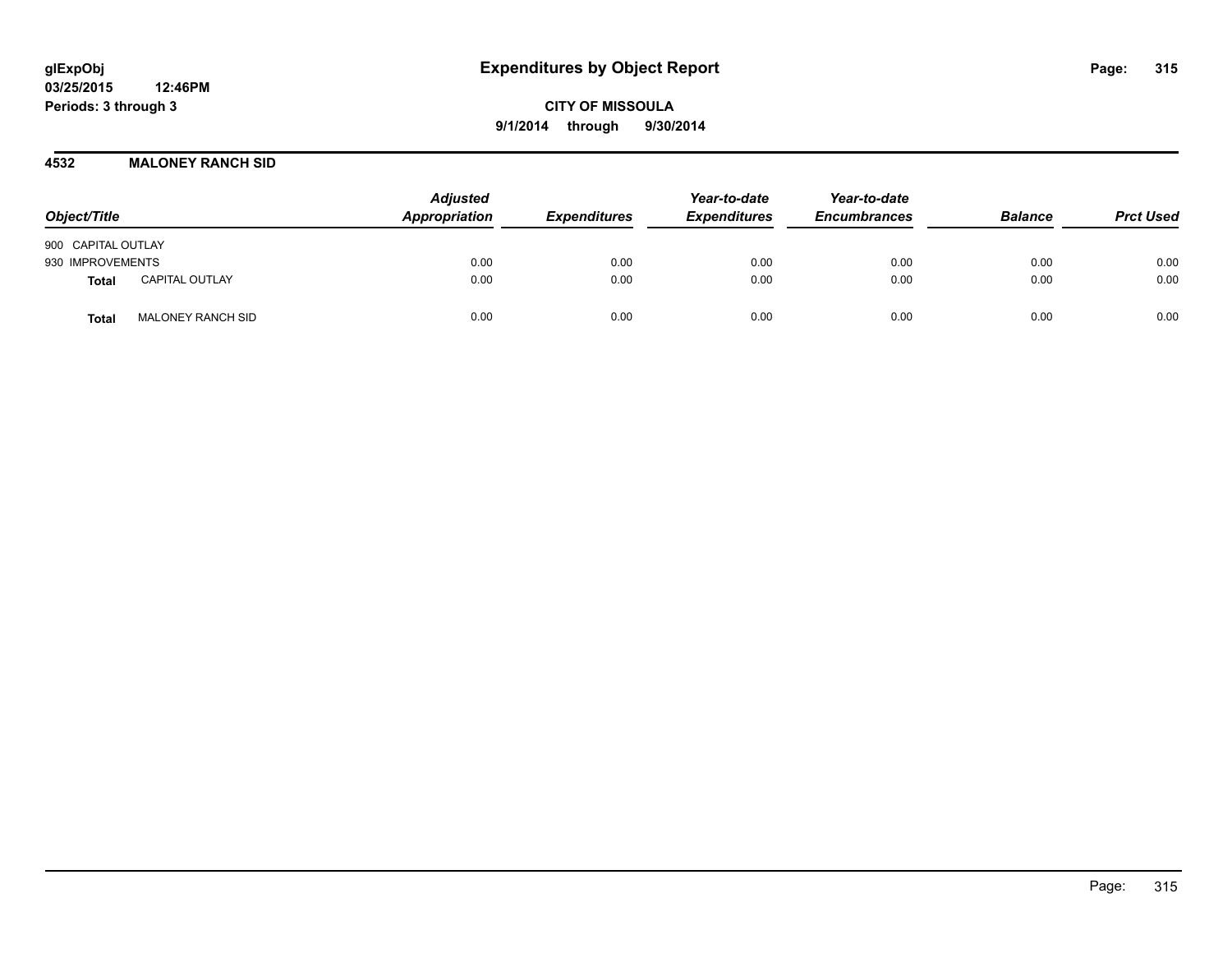#### **4534 SID 534 LINCOLNWOOD**

| Object/Title      |                              | <b>Adjusted</b><br>Appropriation | <b>Expenditures</b> | Year-to-date<br><b>Expenditures</b> | Year-to-date<br><b>Encumbrances</b> | <b>Balance</b> | <b>Prct Used</b> |
|-------------------|------------------------------|----------------------------------|---------------------|-------------------------------------|-------------------------------------|----------------|------------------|
| 800 OTHER OBJECTS |                              |                                  |                     |                                     |                                     |                |                  |
|                   | 820 TRANSFERS TO OTHER FUNDS | 0.00                             | 0.00                | 0.00                                | 0.00                                | 0.00           | 0.00             |
| <b>Total</b>      | OTHER OBJECTS                | 0.00                             | 0.00                | 0.00                                | 0.00                                | 0.00           | 0.00             |
| <b>Total</b>      | NON-DEPARTMENTAL             | 0.00                             | 0.00                | 0.00                                | 0.00                                | 0.00           | 0.00             |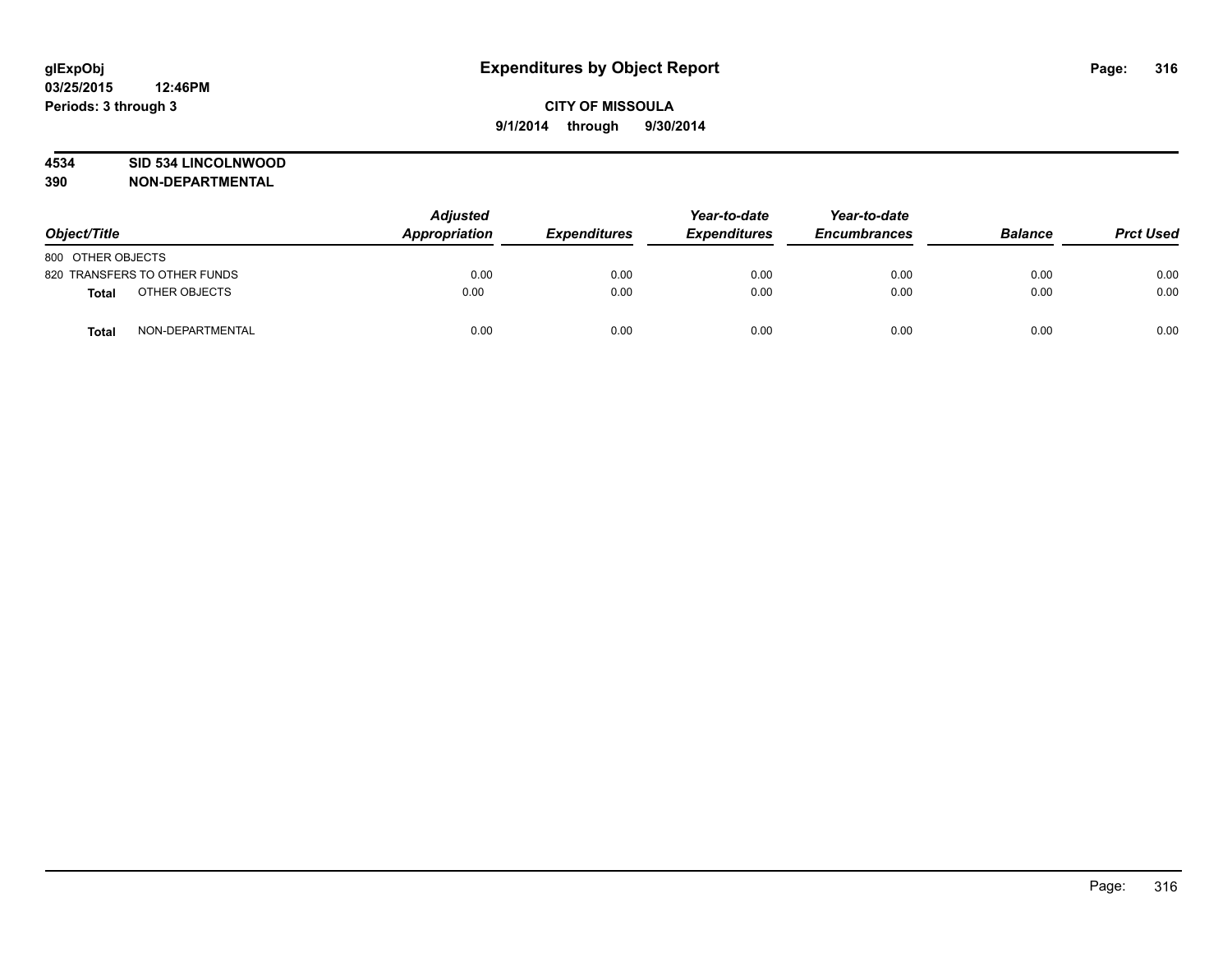#### **4534 SID 534 LINCOLNWOOD**

| Object/Title                 | <b>Adjusted</b><br>Appropriation | <b>Expenditures</b> | Year-to-date<br><b>Expenditures</b> | Year-to-date<br><b>Encumbrances</b> | <b>Balance</b> | <b>Prct Used</b> |
|------------------------------|----------------------------------|---------------------|-------------------------------------|-------------------------------------|----------------|------------------|
| 800 OTHER OBJECTS            |                                  |                     |                                     |                                     |                |                  |
| 820 TRANSFERS TO OTHER FUNDS | 0.00                             | 0.00                | 0.00                                | 0.00                                | 0.00           | 0.00             |
| OTHER OBJECTS<br>Total       | 0.00                             | 0.00                | 0.00                                | 0.00                                | 0.00           | 0.00             |
| SID 534 LINCOLNWOOD<br>Total | 0.00                             | 0.00                | 0.00                                | 0.00                                | 0.00           | 0.00             |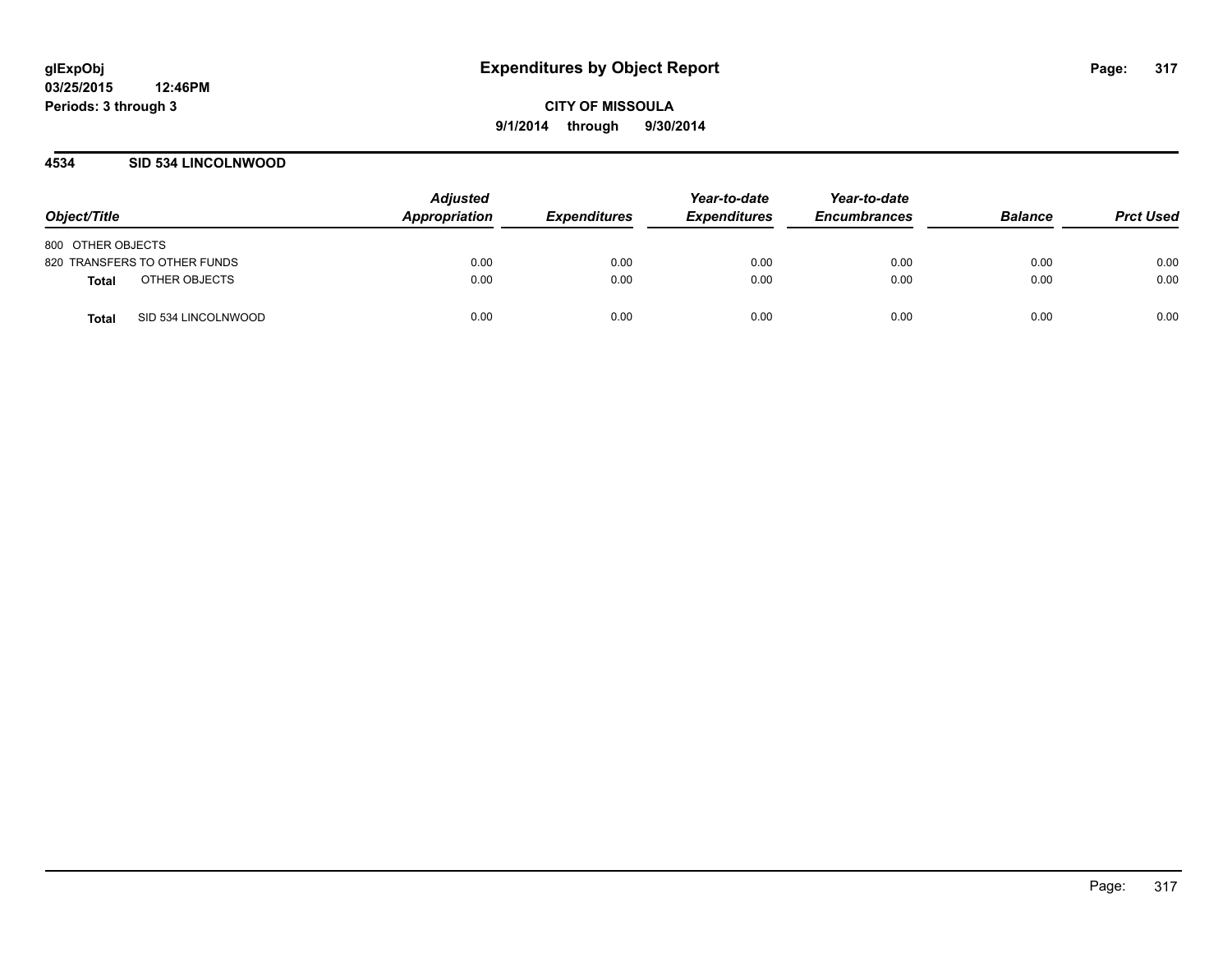#### **4540 SID 540 ENGLAND BLVD**

| Object/Title      |                              | <b>Adjusted</b><br>Appropriation | <b>Expenditures</b> | Year-to-date<br><b>Expenditures</b> | Year-to-date<br><b>Encumbrances</b> | <b>Balance</b> | <b>Prct Used</b> |
|-------------------|------------------------------|----------------------------------|---------------------|-------------------------------------|-------------------------------------|----------------|------------------|
| 800 OTHER OBJECTS |                              |                                  |                     |                                     |                                     |                |                  |
|                   | 820 TRANSFERS TO OTHER FUNDS | 0.00                             | 0.00                | 0.00                                | 0.00                                | 0.00           | 0.00             |
| <b>Total</b>      | OTHER OBJECTS                | 0.00                             | 0.00                | 0.00                                | 0.00                                | 0.00           | 0.00             |
| <b>Total</b>      | NON-DEPARTMENTAL             | 0.00                             | 0.00                | 0.00                                | 0.00                                | 0.00           | 0.00             |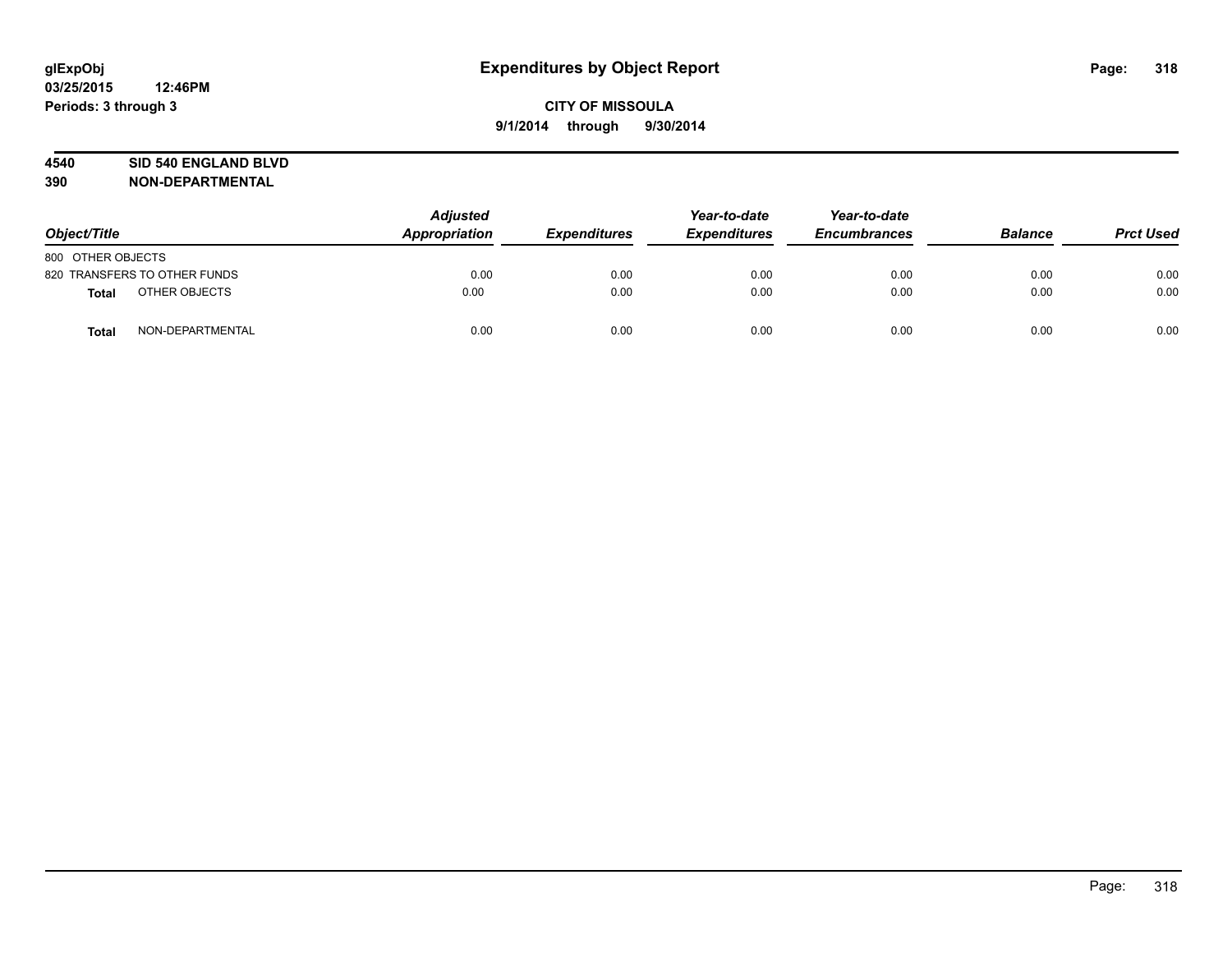#### **4540 SID 540 ENGLAND BLVD**

| Object/Title                  | <b>Adjusted</b><br>Appropriation | <b>Expenditures</b> | Year-to-date<br><b>Expenditures</b> | Year-to-date<br><b>Encumbrances</b> | <b>Balance</b> | <b>Prct Used</b> |
|-------------------------------|----------------------------------|---------------------|-------------------------------------|-------------------------------------|----------------|------------------|
| 800 OTHER OBJECTS             |                                  |                     |                                     |                                     |                |                  |
| 820 TRANSFERS TO OTHER FUNDS  | 0.00                             | 0.00                | 0.00                                | 0.00                                | 0.00           | 0.00             |
| OTHER OBJECTS<br>Total        | 0.00                             | 0.00                | 0.00                                | 0.00                                | 0.00           | 0.00             |
| SID 540 ENGLAND BLVD<br>Total | 0.00                             | 0.00                | 0.00                                | 0.00                                | 0.00           | 0.00             |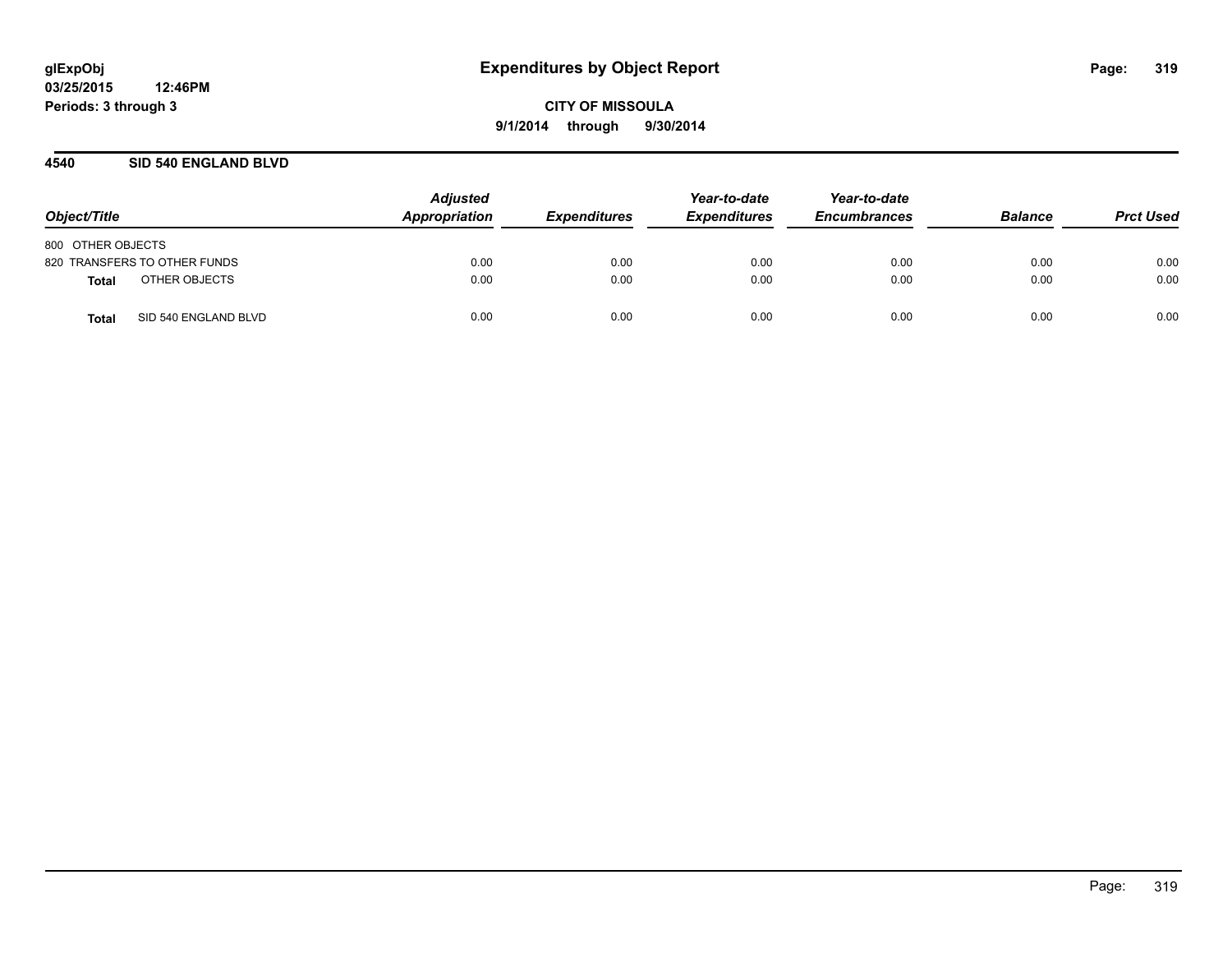#### **4541 SID 541 PINEVIEW PARK**

| Object/Title       |                       | <b>Adjusted</b><br><b>Appropriation</b> | <b>Expenditures</b> | Year-to-date<br><b>Expenditures</b> | Year-to-date<br><b>Encumbrances</b> | <b>Balance</b> | <b>Prct Used</b> |
|--------------------|-----------------------|-----------------------------------------|---------------------|-------------------------------------|-------------------------------------|----------------|------------------|
| 500 FIXED CHARGES  |                       |                                         |                     |                                     |                                     |                |                  |
| 500 FIXED CHARGES  |                       | 0.00                                    | 0.00                | 0.00                                | 0.00                                | 0.00           | 0.00             |
| <b>Total</b>       | <b>FIXED CHARGES</b>  | 0.00                                    | 0.00                | 0.00                                | 0.00                                | 0.00           | 0.00             |
| 900 CAPITAL OUTLAY |                       |                                         |                     |                                     |                                     |                |                  |
| 930 IMPROVEMENTS   |                       | 0.00                                    | 0.00                | 0.00                                | 0.00                                | 0.00           | 0.00             |
| <b>Total</b>       | <b>CAPITAL OUTLAY</b> | 0.00                                    | 0.00                | 0.00                                | 0.00                                | 0.00           | 0.00             |
| <b>Total</b>       | NON-DEPARTMENTAL      | 0.00                                    | 0.00                | 0.00                                | 0.00                                | 0.00           | 0.00             |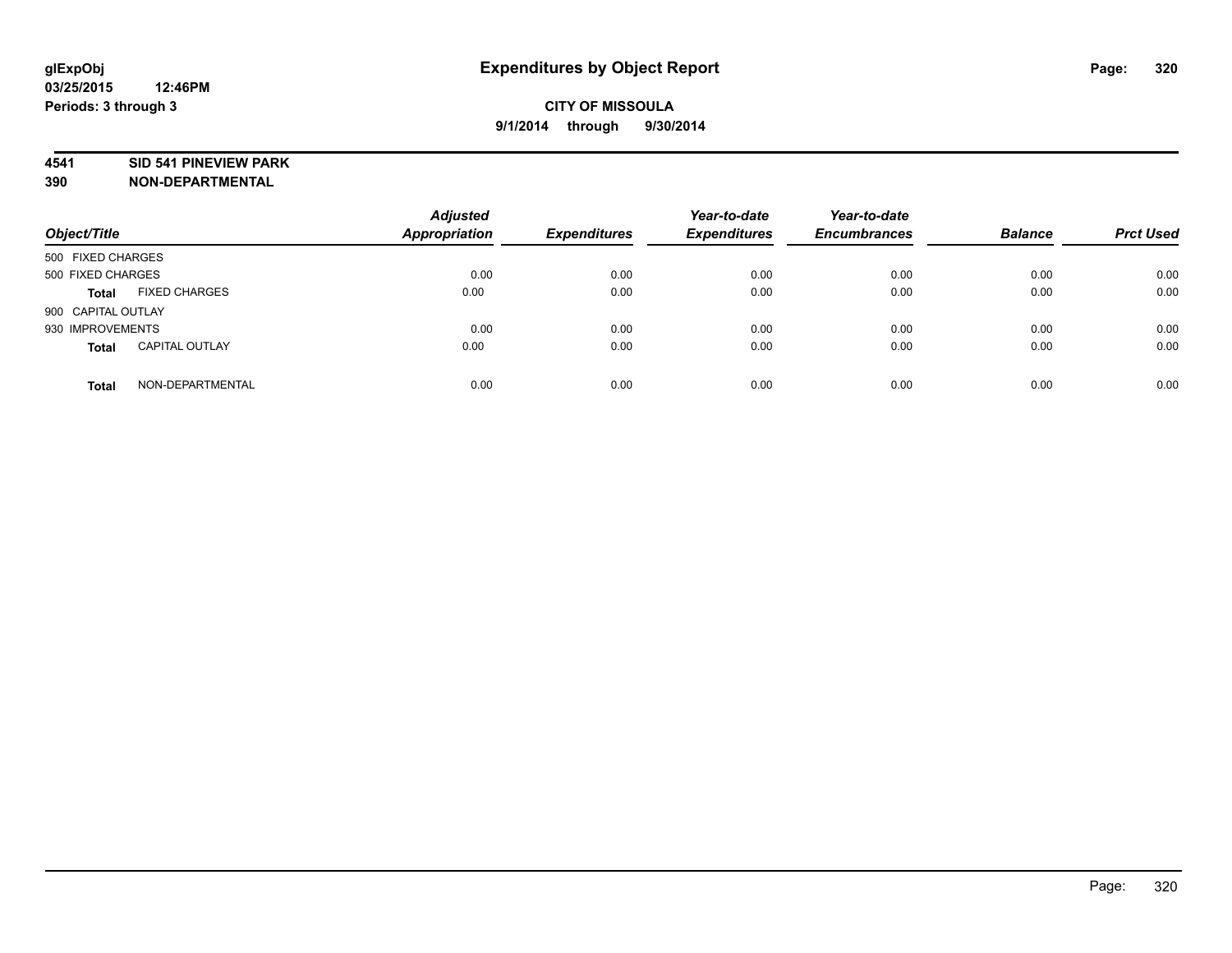## **4541 SID 541 PINEVIEW PARK**

| Object/Title       |                       | <b>Adjusted</b><br>Appropriation | <b>Expenditures</b> | Year-to-date<br><b>Expenditures</b> | Year-to-date<br><b>Encumbrances</b> | <b>Balance</b> | <b>Prct Used</b> |
|--------------------|-----------------------|----------------------------------|---------------------|-------------------------------------|-------------------------------------|----------------|------------------|
| 500 FIXED CHARGES  |                       |                                  |                     |                                     |                                     |                |                  |
| 500 FIXED CHARGES  |                       | 0.00                             | 0.00                | 0.00                                | 0.00                                | 0.00           | 0.00             |
| <b>Total</b>       | <b>FIXED CHARGES</b>  | 0.00                             | 0.00                | 0.00                                | 0.00                                | 0.00           | 0.00             |
| 900 CAPITAL OUTLAY |                       |                                  |                     |                                     |                                     |                |                  |
| 930 IMPROVEMENTS   |                       | 0.00                             | 0.00                | 0.00                                | 0.00                                | 0.00           | 0.00             |
| <b>Total</b>       | <b>CAPITAL OUTLAY</b> | 0.00                             | 0.00                | 0.00                                | 0.00                                | 0.00           | 0.00             |
| <b>Total</b>       | SID 541 PINEVIEW PARK | 0.00                             | 0.00                | 0.00                                | 0.00                                | 0.00           | 0.00             |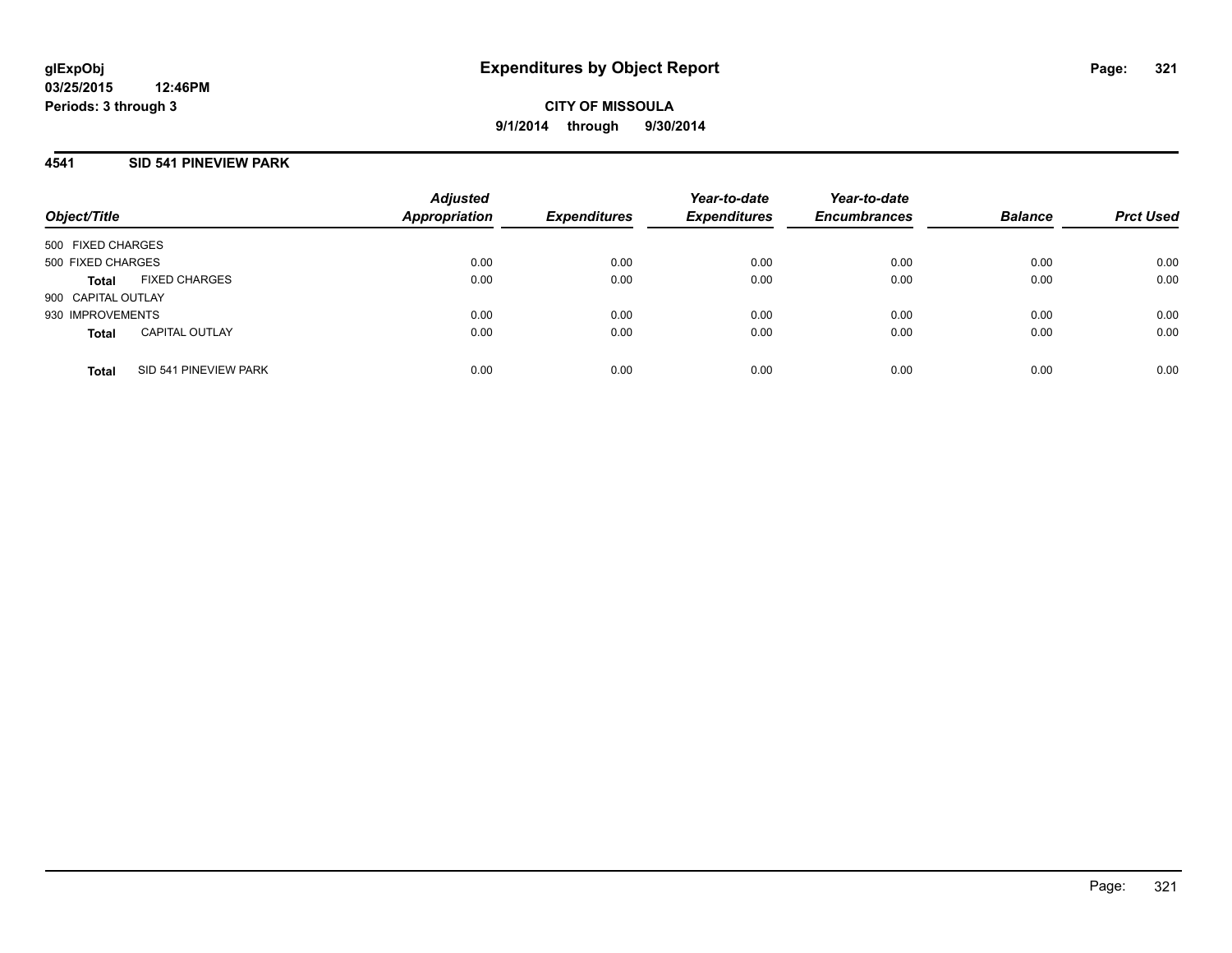#### **4542 SID 542 HILLVIEW WAY**

| Object/Title       |                  | <b>Adjusted</b><br>Appropriation | <b>Expenditures</b> | Year-to-date<br><b>Expenditures</b> | Year-to-date<br><b>Encumbrances</b> | <b>Balance</b> | <b>Prct Used</b> |
|--------------------|------------------|----------------------------------|---------------------|-------------------------------------|-------------------------------------|----------------|------------------|
| 900 CAPITAL OUTLAY |                  |                                  |                     |                                     |                                     |                |                  |
| 930 IMPROVEMENTS   |                  | 0.00                             | 0.00                | 0.00                                | 0.00                                | 0.00           | 0.00             |
| <b>Total</b>       | CAPITAL OUTLAY   | 0.00                             | 0.00                | 0.00                                | 0.00                                | 0.00           | 0.00             |
| Total              | NON-DEPARTMENTAL | 0.00                             | 0.00                | 0.00                                | 0.00                                | 0.00           | 0.00             |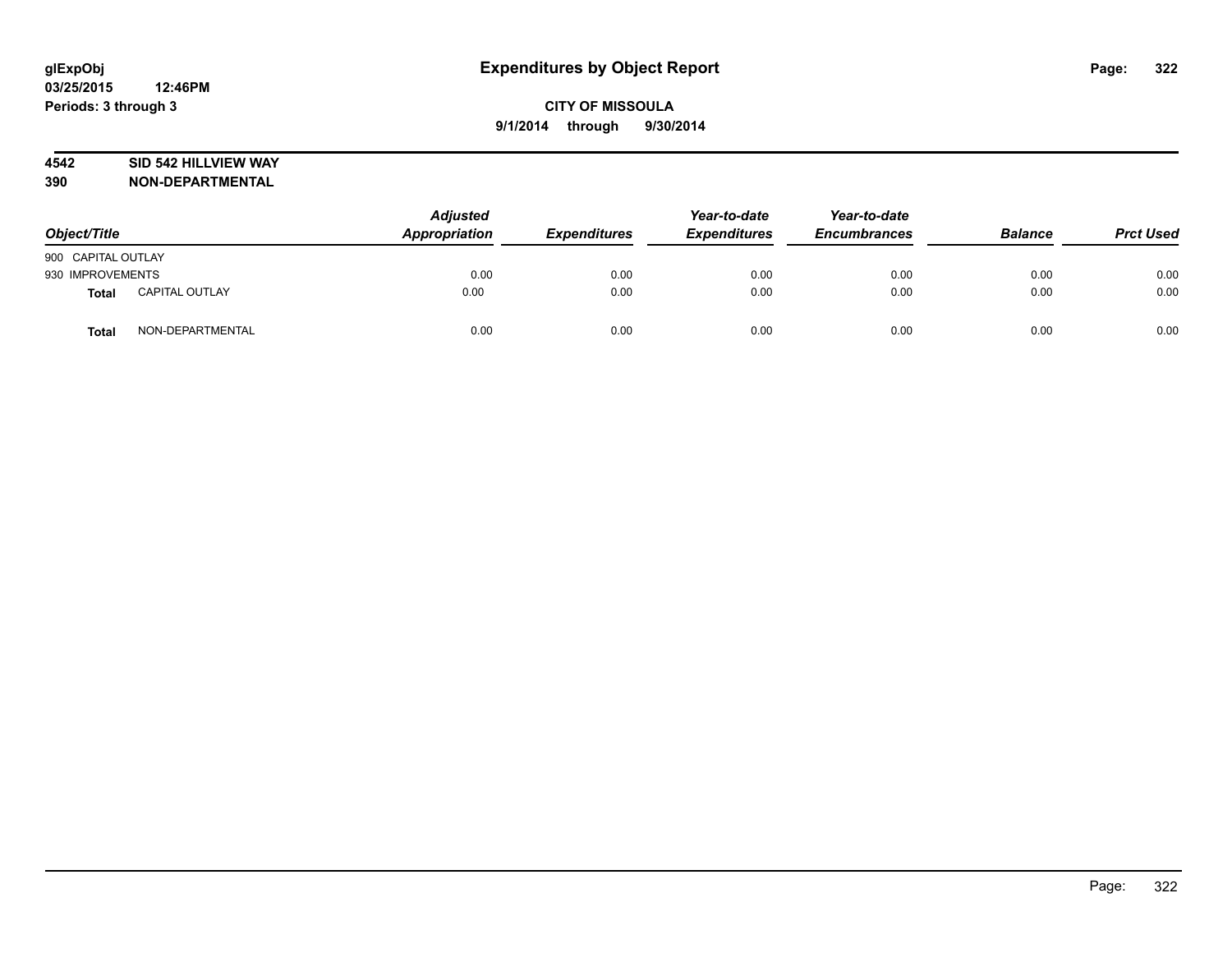#### **4542 SID 542 HILLVIEW WAY**

| Object/Title                         | <b>Adjusted</b><br>Appropriation | <b>Expenditures</b> | Year-to-date<br><b>Expenditures</b> | Year-to-date<br><b>Encumbrances</b> | <b>Balance</b> | <b>Prct Used</b> |
|--------------------------------------|----------------------------------|---------------------|-------------------------------------|-------------------------------------|----------------|------------------|
| 900 CAPITAL OUTLAY                   |                                  |                     |                                     |                                     |                |                  |
| 930 IMPROVEMENTS                     | 0.00                             | 0.00                | 0.00                                | 0.00                                | 0.00           | 0.00             |
| CAPITAL OUTLAY<br><b>Total</b>       | 0.00                             | 0.00                | 0.00                                | 0.00                                | 0.00           | 0.00             |
| SID 542 HILLVIEW WAY<br><b>Total</b> | 0.00                             | 0.00                | 0.00                                | 0.00                                | 0.00           | 0.00             |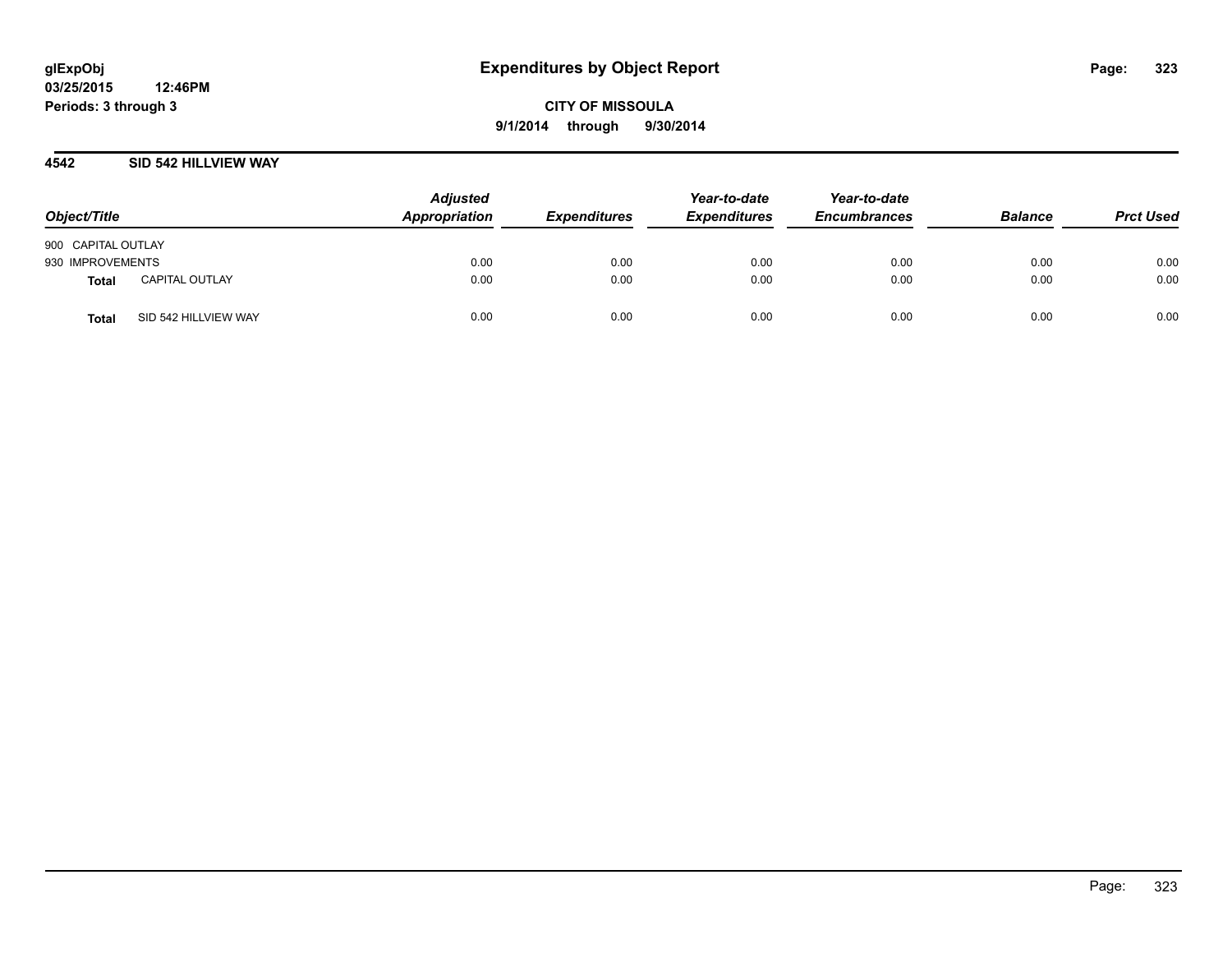**4543 SID 543 TRAFFIC CALMING**

| Object/Title              |                           | <b>Adjusted</b><br><b>Appropriation</b> | <b>Expenditures</b> | Year-to-date<br><b>Expenditures</b> | Year-to-date<br><b>Encumbrances</b> | <b>Balance</b> | <b>Prct Used</b> |
|---------------------------|---------------------------|-----------------------------------------|---------------------|-------------------------------------|-------------------------------------|----------------|------------------|
| 300 PURCHASED SERVICES    |                           |                                         |                     |                                     |                                     |                |                  |
| 350 PROFESSIONAL SERVICES |                           | 0.00                                    | 0.00                | 0.00                                | 0.00                                | 0.00           | 0.00             |
| <b>Total</b>              | <b>PURCHASED SERVICES</b> | 0.00                                    | 0.00                | 0.00                                | 0.00                                | 0.00           | 0.00             |
| 900 CAPITAL OUTLAY        |                           |                                         |                     |                                     |                                     |                |                  |
| 930 IMPROVEMENTS          |                           | 0.00                                    | 0.00                | 0.00                                | 0.00                                | 0.00           | 0.00             |
| <b>Total</b>              | <b>CAPITAL OUTLAY</b>     | 0.00                                    | 0.00                | 0.00                                | 0.00                                | 0.00           | 0.00             |
| <b>Total</b>              | NON-DEPARTMENTAL          | 0.00                                    | 0.00                | 0.00                                | 0.00                                | 0.00           | 0.00             |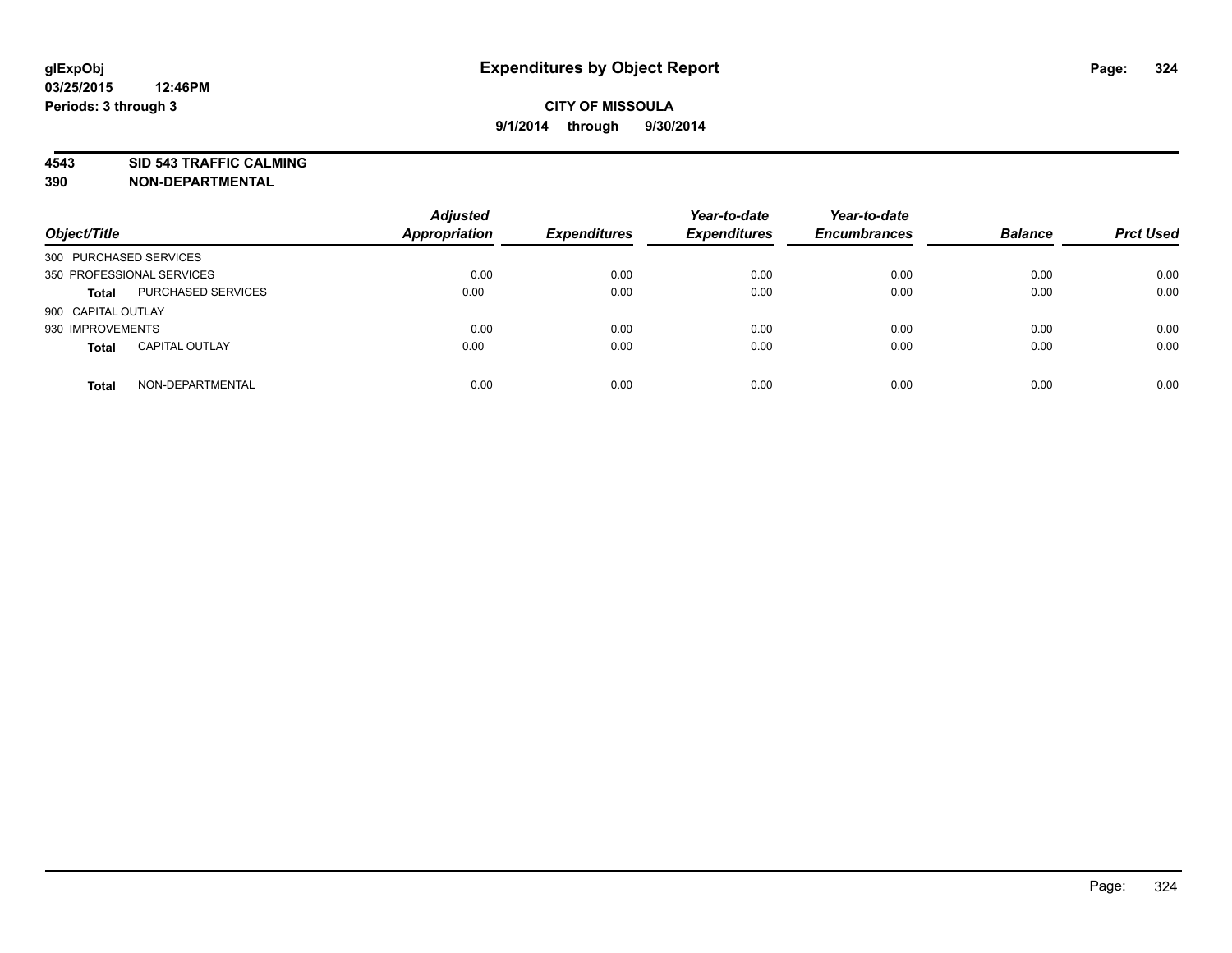#### **4543 SID 543 TRAFFIC CALMING**

| Object/Title           |                           | <b>Adjusted</b><br><b>Appropriation</b> | <b>Expenditures</b> | Year-to-date<br><b>Expenditures</b> | Year-to-date<br><b>Encumbrances</b> | <b>Balance</b> | <b>Prct Used</b> |
|------------------------|---------------------------|-----------------------------------------|---------------------|-------------------------------------|-------------------------------------|----------------|------------------|
| 300 PURCHASED SERVICES |                           |                                         |                     |                                     |                                     |                |                  |
|                        | 350 PROFESSIONAL SERVICES | 0.00                                    | 0.00                | 0.00                                | 0.00                                | 0.00           | 0.00             |
| <b>Total</b>           | PURCHASED SERVICES        | 0.00                                    | 0.00                | 0.00                                | 0.00                                | 0.00           | 0.00             |
| 900 CAPITAL OUTLAY     |                           |                                         |                     |                                     |                                     |                |                  |
| 930 IMPROVEMENTS       |                           | 0.00                                    | 0.00                | 0.00                                | 0.00                                | 0.00           | 0.00             |
| <b>Total</b>           | <b>CAPITAL OUTLAY</b>     | 0.00                                    | 0.00                | 0.00                                | 0.00                                | 0.00           | 0.00             |
| <b>Total</b>           | SID 543 TRAFFIC CALMING   | 0.00                                    | 0.00                | 0.00                                | 0.00                                | 0.00           | 0.00             |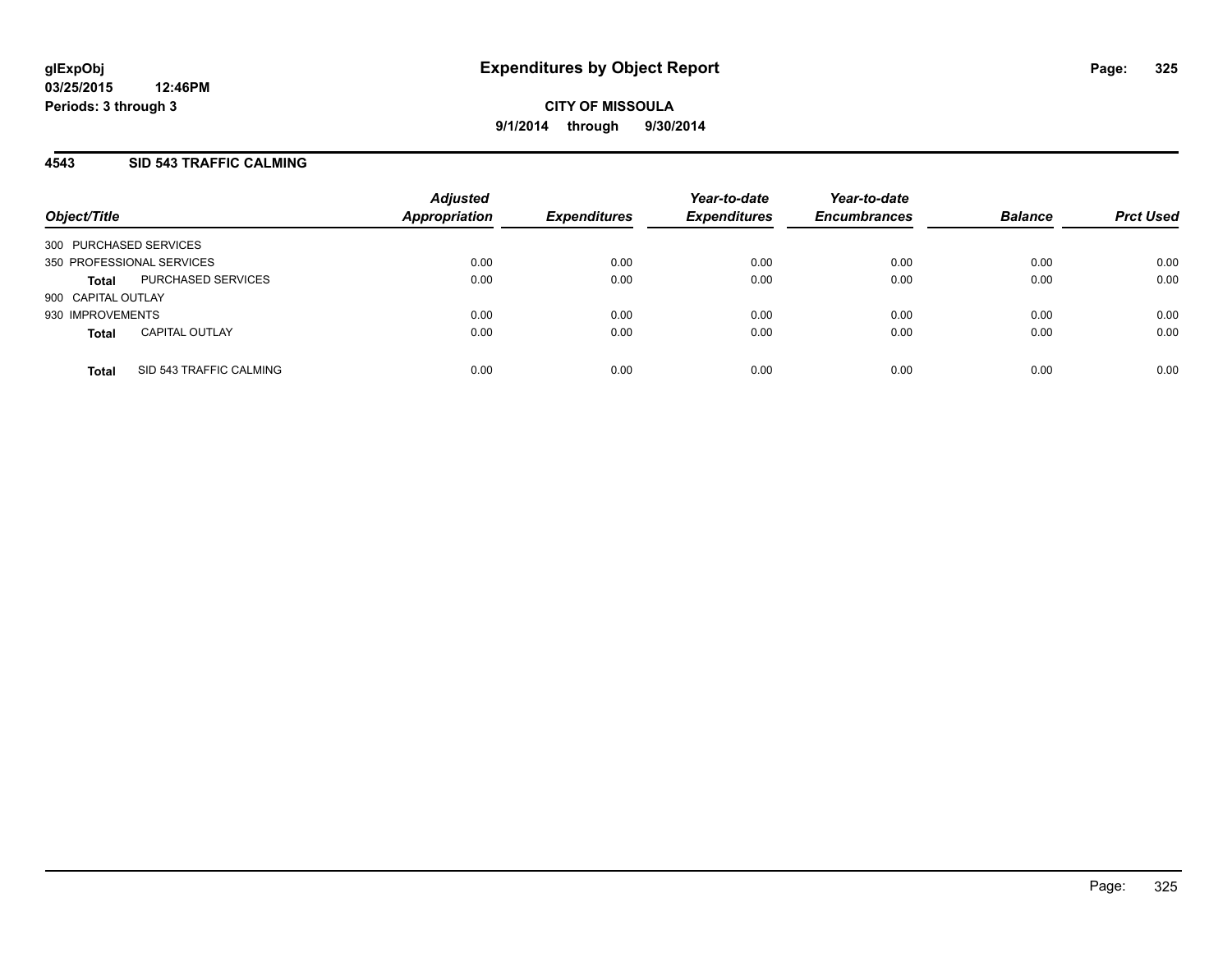#### **4544 MILLER CREEK MITIGATION FUND**

| Object/Title       |                       | <b>Adjusted</b><br>Appropriation | <b>Expenditures</b> | Year-to-date<br><b>Expenditures</b> | Year-to-date<br><b>Encumbrances</b> | <b>Balance</b> | <b>Prct Used</b> |
|--------------------|-----------------------|----------------------------------|---------------------|-------------------------------------|-------------------------------------|----------------|------------------|
| 900 CAPITAL OUTLAY |                       |                                  |                     |                                     |                                     |                |                  |
| 930 IMPROVEMENTS   |                       | 0.00                             | 0.00                | 0.00                                | 0.00                                | 0.00           | 0.00             |
| Total              | <b>CAPITAL OUTLAY</b> | 0.00                             | 0.00                | 0.00                                | 0.00                                | 0.00           | 0.00             |
| Total              | NON-DEPARTMENTAL      | 0.00                             | 0.00                | 0.00                                | 0.00                                | 0.00           | 0.00             |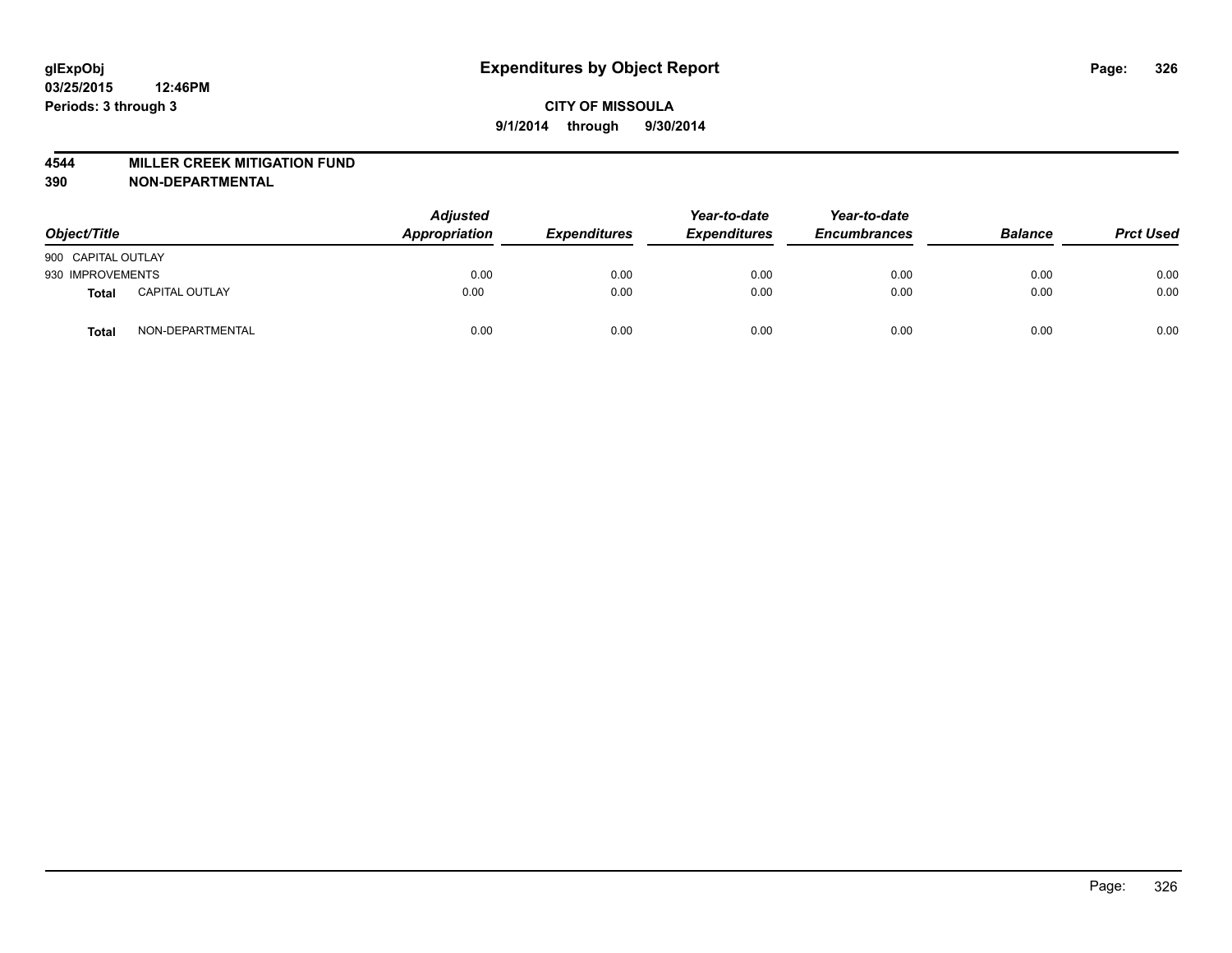**CITY OF MISSOULA 9/1/2014 through 9/30/2014**

#### **4544 MILLER CREEK MITIGATION FUND**

| Object/Title                          | <b>Adjusted</b><br>Appropriation | <b>Expenditures</b> | Year-to-date<br><b>Expenditures</b> | Year-to-date<br><b>Encumbrances</b> | <b>Balance</b> | <b>Prct Used</b> |
|---------------------------------------|----------------------------------|---------------------|-------------------------------------|-------------------------------------|----------------|------------------|
| 900 CAPITAL OUTLAY                    |                                  |                     |                                     |                                     |                |                  |
| 930 IMPROVEMENTS                      | 0.00                             | 0.00                | 0.00                                | 0.00                                | 0.00           | 0.00             |
| <b>CAPITAL OUTLAY</b><br><b>Total</b> | 0.00                             | 0.00                | 0.00                                | 0.00                                | 0.00           | 0.00             |
| MILLER CREEK MITIGATION FUND<br>Total | 0.00                             | 0.00                | 0.00                                | 0.00                                | 0.00           | 0.00             |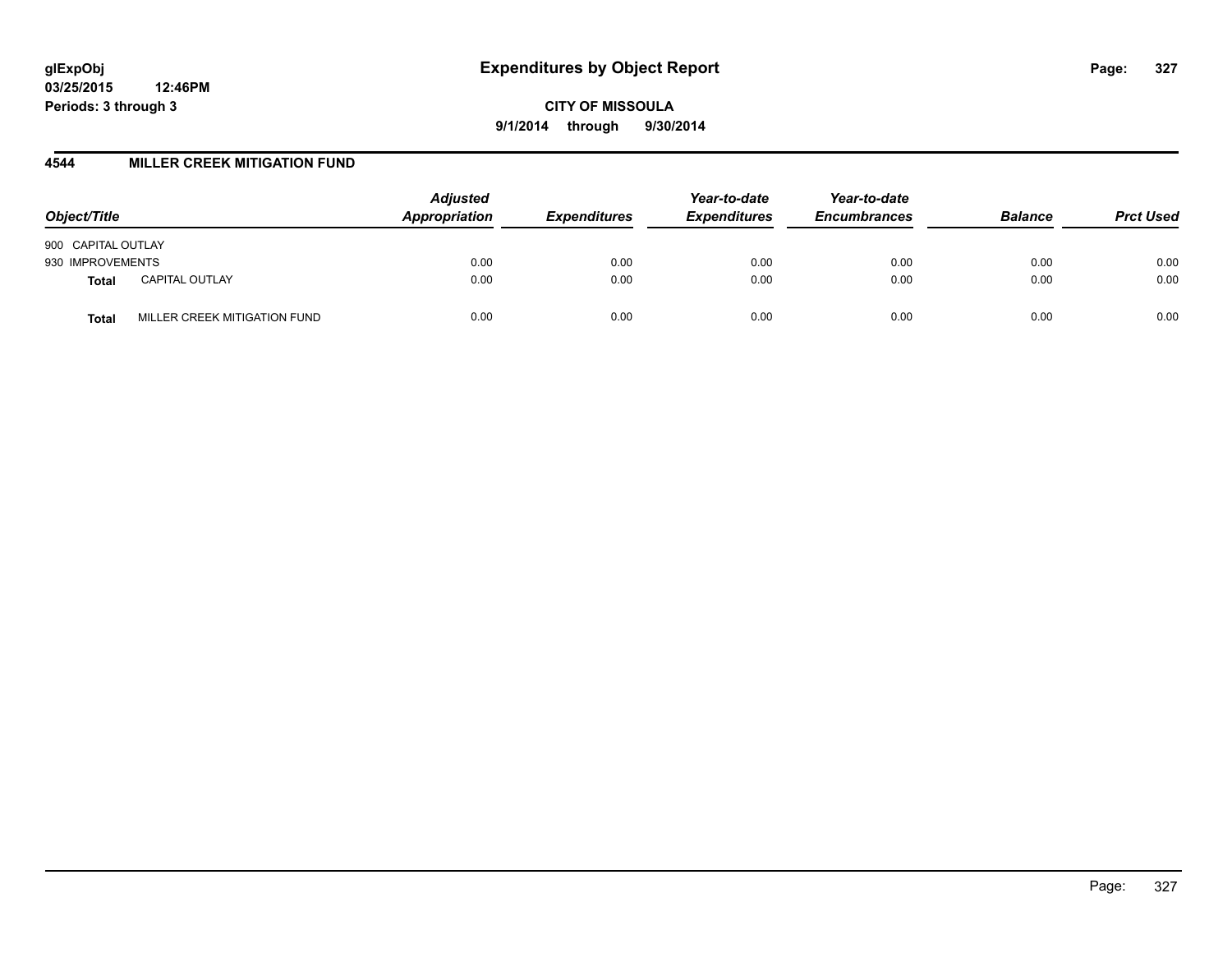#### **4545 MILLER CREEK TWITE CONSTRUCTION**

| Object/Title              |                       | <b>Adjusted</b><br>Appropriation | <b>Expenditures</b> | Year-to-date<br><b>Expenditures</b> | Year-to-date<br><b>Encumbrances</b> | <b>Balance</b> | <b>Prct Used</b> |
|---------------------------|-----------------------|----------------------------------|---------------------|-------------------------------------|-------------------------------------|----------------|------------------|
| 300 PURCHASED SERVICES    |                       |                                  |                     |                                     |                                     |                |                  |
| 350 PROFESSIONAL SERVICES |                       | 0.00                             | 0.00                | 0.00                                | 0.00                                | 0.00           | 0.00             |
| <b>Total</b>              | PURCHASED SERVICES    | 0.00                             | 0.00                | 0.00                                | 0.00                                | 0.00           | 0.00             |
| 900 CAPITAL OUTLAY        |                       |                                  |                     |                                     |                                     |                |                  |
| 930 IMPROVEMENTS          |                       | 0.00                             | 0.00                | 0.00                                | 0.00                                | 0.00           | 0.00             |
| <b>Total</b>              | <b>CAPITAL OUTLAY</b> | 0.00                             | 0.00                | 0.00                                | 0.00                                | 0.00           | 0.00             |
| <b>Total</b>              | NON-DEPARTMENTAL      | 0.00                             | 0.00                | 0.00                                | 0.00                                | 0.00           | 0.00             |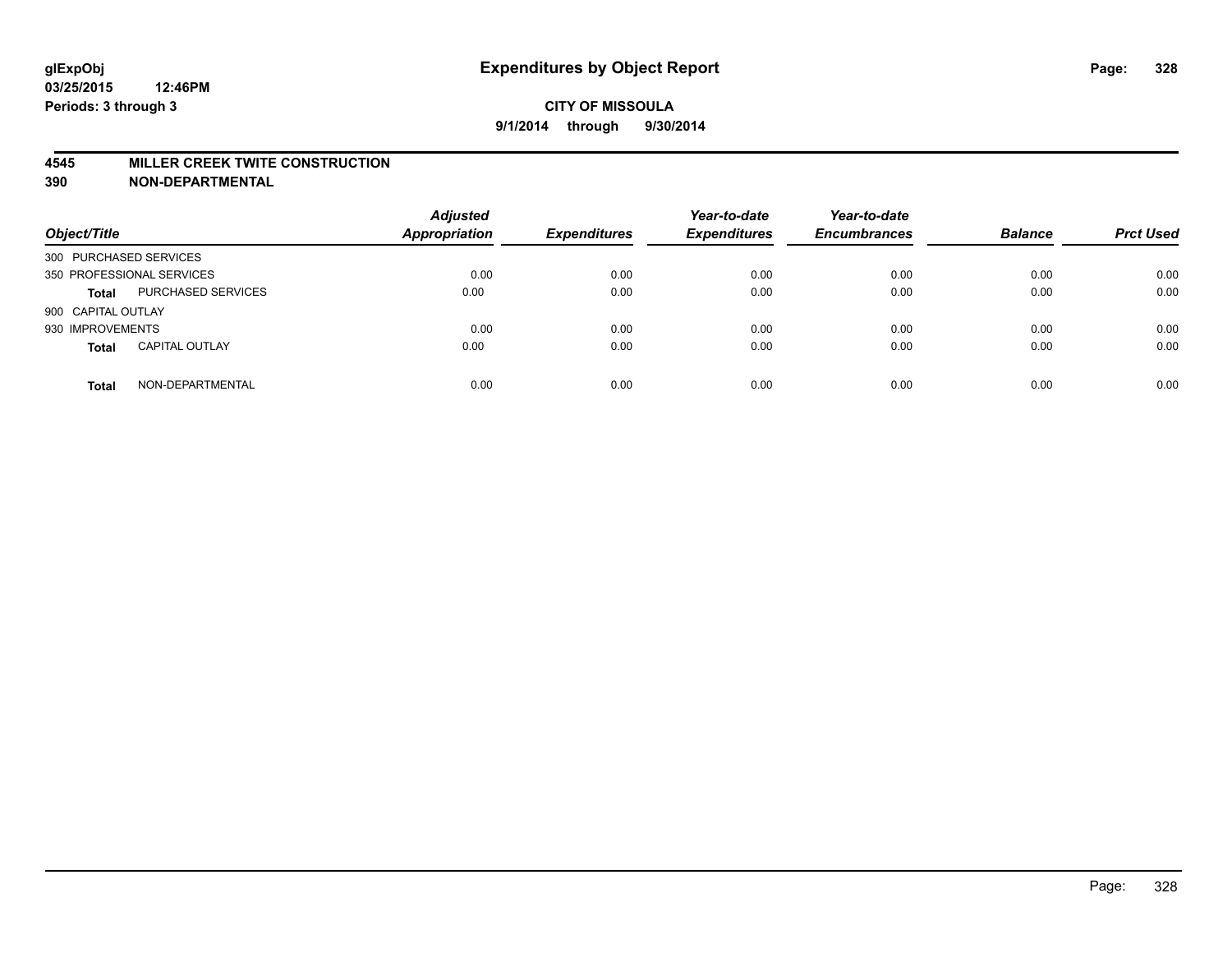**CITY OF MISSOULA 9/1/2014 through 9/30/2014**

## **4545 MILLER CREEK TWITE CONSTRUCTION**

| Object/Title           |                                 | <b>Adjusted</b><br>Appropriation | <b>Expenditures</b> | Year-to-date<br><b>Expenditures</b> | Year-to-date<br><b>Encumbrances</b> | <b>Balance</b> | <b>Prct Used</b> |
|------------------------|---------------------------------|----------------------------------|---------------------|-------------------------------------|-------------------------------------|----------------|------------------|
| 300 PURCHASED SERVICES |                                 |                                  |                     |                                     |                                     |                |                  |
|                        | 350 PROFESSIONAL SERVICES       | 0.00                             | 0.00                | 0.00                                | 0.00                                | 0.00           | 0.00             |
| <b>Total</b>           | PURCHASED SERVICES              | 0.00                             | 0.00                | 0.00                                | 0.00                                | 0.00           | 0.00             |
| 900 CAPITAL OUTLAY     |                                 |                                  |                     |                                     |                                     |                |                  |
| 930 IMPROVEMENTS       |                                 | 0.00                             | 0.00                | 0.00                                | 0.00                                | 0.00           | 0.00             |
| <b>Total</b>           | <b>CAPITAL OUTLAY</b>           | 0.00                             | 0.00                | 0.00                                | 0.00                                | 0.00           | 0.00             |
| <b>Total</b>           | MILLER CREEK TWITE CONSTRUCTION | 0.00                             | 0.00                | 0.00                                | 0.00                                | 0.00           | 0.00             |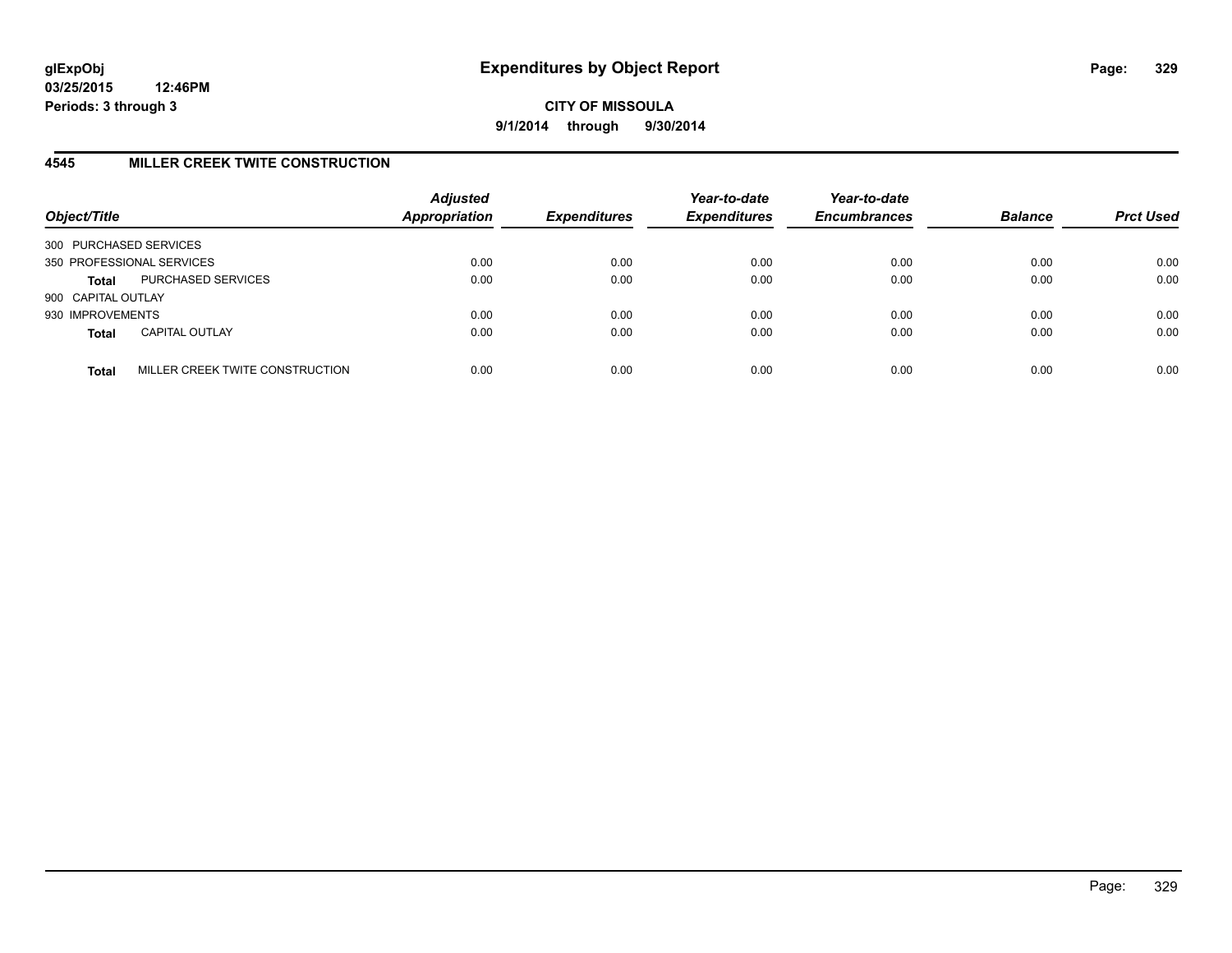#### **4546 MILLER CREEK MALOHNEY CONSTRUCTION**

| Object/Title              |                       | <b>Adjusted</b><br>Appropriation | <b>Expenditures</b> | Year-to-date<br><b>Expenditures</b> | Year-to-date<br><b>Encumbrances</b> | <b>Balance</b> | <b>Prct Used</b> |
|---------------------------|-----------------------|----------------------------------|---------------------|-------------------------------------|-------------------------------------|----------------|------------------|
| 300 PURCHASED SERVICES    |                       |                                  |                     |                                     |                                     |                |                  |
| 350 PROFESSIONAL SERVICES |                       | 0.00                             | 0.00                | 0.00                                | 0.00                                | 0.00           | 0.00             |
| <b>Total</b>              | PURCHASED SERVICES    | 0.00                             | 0.00                | 0.00                                | 0.00                                | 0.00           | 0.00             |
| 900 CAPITAL OUTLAY        |                       |                                  |                     |                                     |                                     |                |                  |
| 930 IMPROVEMENTS          |                       | 0.00                             | 0.00                | 0.00                                | 0.00                                | 0.00           | 0.00             |
| <b>Total</b>              | <b>CAPITAL OUTLAY</b> | 0.00                             | 0.00                | 0.00                                | 0.00                                | 0.00           | 0.00             |
| <b>Total</b>              | NON-DEPARTMENTAL      | 0.00                             | 0.00                | 0.00                                | 0.00                                | 0.00           | 0.00             |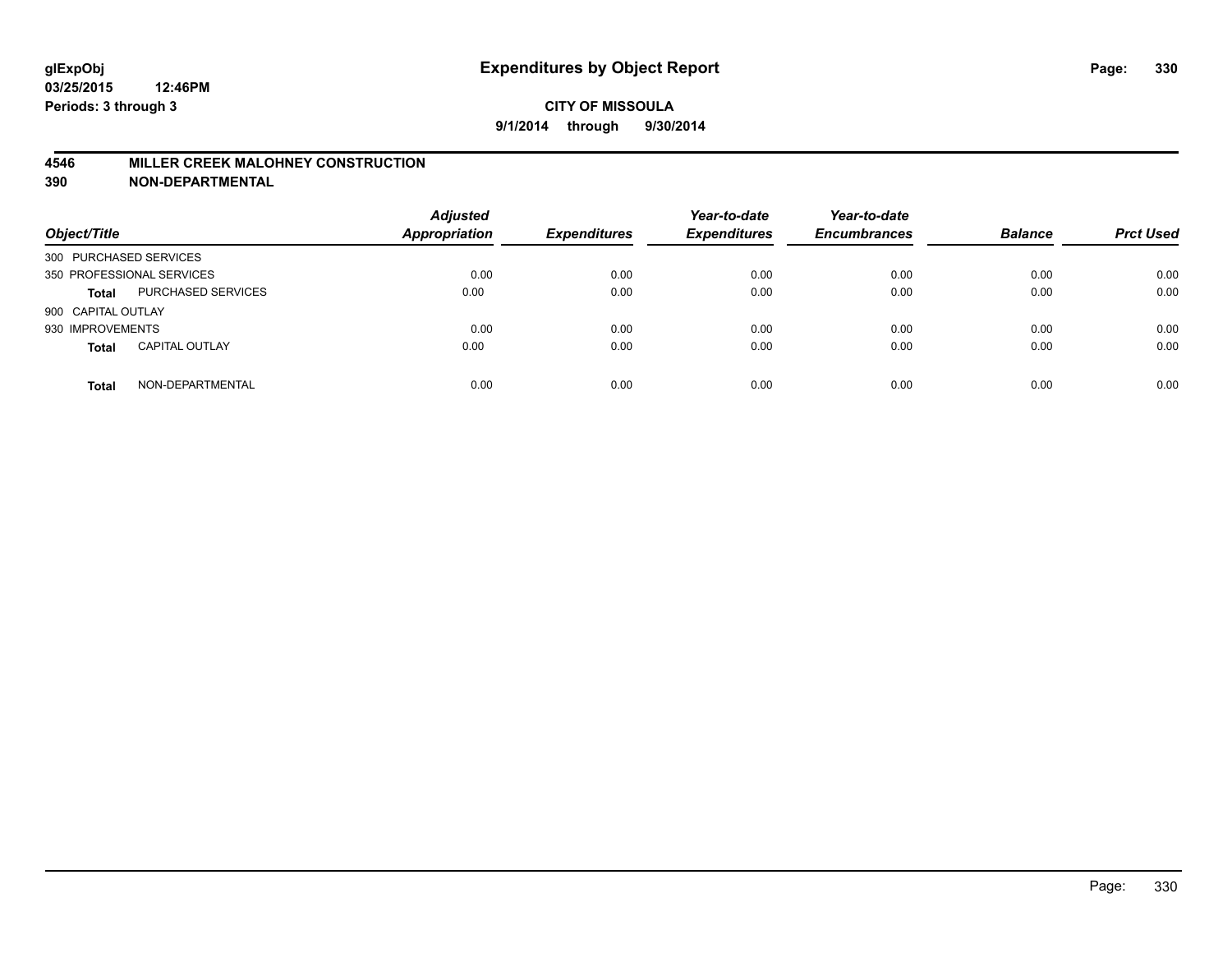**CITY OF MISSOULA 9/1/2014 through 9/30/2014**

## **4546 MILLER CREEK MALOHNEY CONSTRUCTION**

| Object/Title           |                                 | <b>Adjusted</b><br><b>Appropriation</b> | <b>Expenditures</b> | Year-to-date<br><b>Expenditures</b> | Year-to-date<br><b>Encumbrances</b> | <b>Balance</b> | <b>Prct Used</b> |
|------------------------|---------------------------------|-----------------------------------------|---------------------|-------------------------------------|-------------------------------------|----------------|------------------|
| 300 PURCHASED SERVICES |                                 |                                         |                     |                                     |                                     |                |                  |
|                        | 350 PROFESSIONAL SERVICES       | 0.00                                    | 0.00                | 0.00                                | 0.00                                | 0.00           | 0.00             |
| Total                  | PURCHASED SERVICES              | 0.00                                    | 0.00                | 0.00                                | 0.00                                | 0.00           | 0.00             |
| 900 CAPITAL OUTLAY     |                                 |                                         |                     |                                     |                                     |                |                  |
| 930 IMPROVEMENTS       |                                 | 0.00                                    | 0.00                | 0.00                                | 0.00                                | 0.00           | 0.00             |
| <b>Total</b>           | <b>CAPITAL OUTLAY</b>           | 0.00                                    | 0.00                | 0.00                                | 0.00                                | 0.00           | 0.00             |
| <b>Total</b>           | MILLER CREEK MALOHNEY CONSTRUCT | 0.00                                    | 0.00                | 0.00                                | 0.00                                | 0.00           | 0.00             |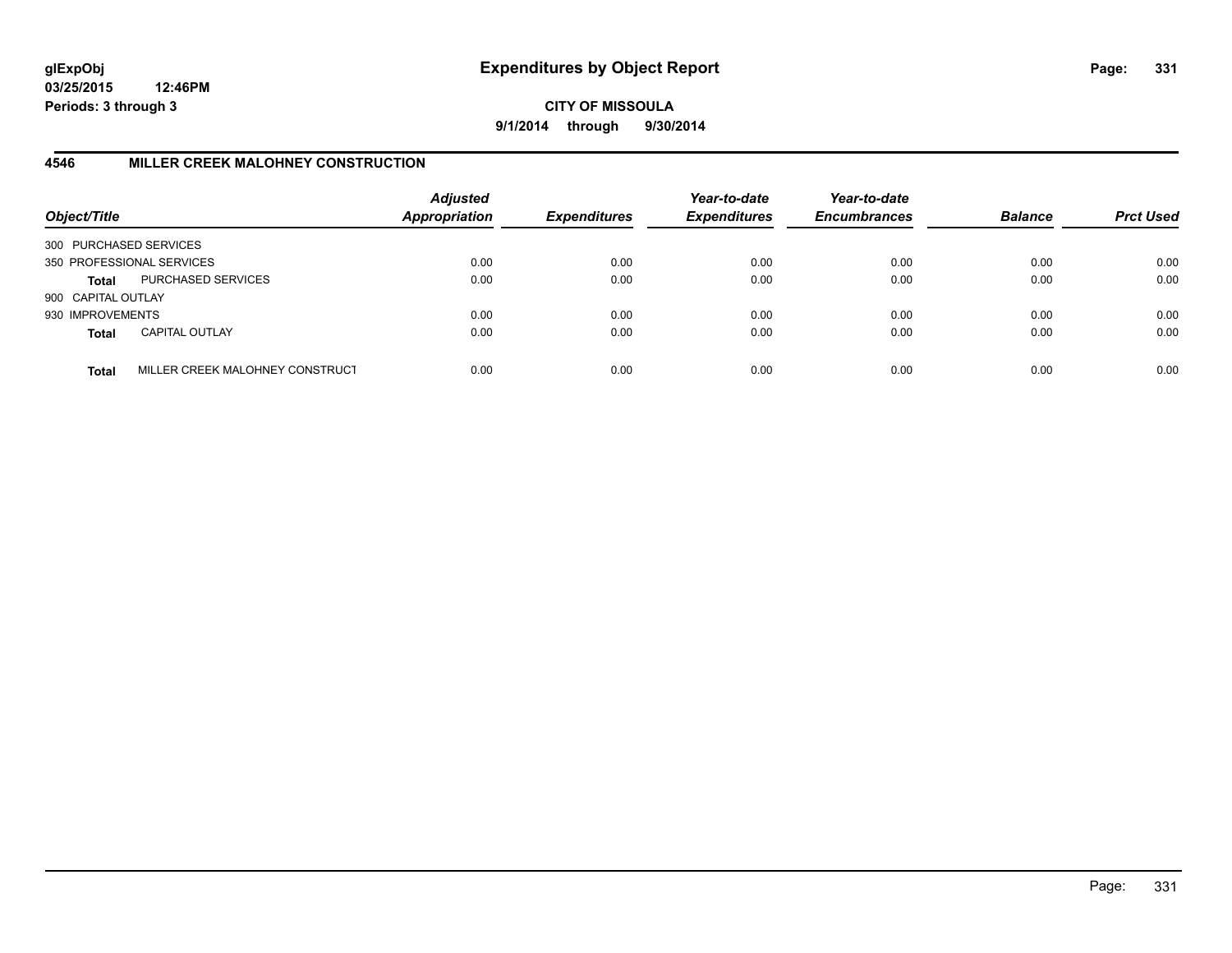#### **4547 MILLER CREEK MCCARTHY CONSTRUCTION**

| Object/Title              |                       | <b>Adjusted</b><br><b>Appropriation</b> | <b>Expenditures</b> | Year-to-date<br><b>Expenditures</b> | Year-to-date<br><b>Encumbrances</b> | <b>Balance</b> | <b>Prct Used</b> |
|---------------------------|-----------------------|-----------------------------------------|---------------------|-------------------------------------|-------------------------------------|----------------|------------------|
| 300 PURCHASED SERVICES    |                       |                                         |                     |                                     |                                     |                |                  |
| 350 PROFESSIONAL SERVICES |                       | 0.00                                    | 0.00                | 0.00                                | 0.00                                | 0.00           | 0.00             |
| <b>Total</b>              | PURCHASED SERVICES    | 0.00                                    | 0.00                | 0.00                                | 0.00                                | 0.00           | 0.00             |
| 900 CAPITAL OUTLAY        |                       |                                         |                     |                                     |                                     |                |                  |
| 930 IMPROVEMENTS          |                       | 0.00                                    | 0.00                | 0.00                                | 0.00                                | 0.00           | 0.00             |
| <b>Total</b>              | <b>CAPITAL OUTLAY</b> | 0.00                                    | 0.00                | 0.00                                | 0.00                                | 0.00           | 0.00             |
| <b>Total</b>              | NON-DEPARTMENTAL      | 0.00                                    | 0.00                | 0.00                                | 0.00                                | 0.00           | 0.00             |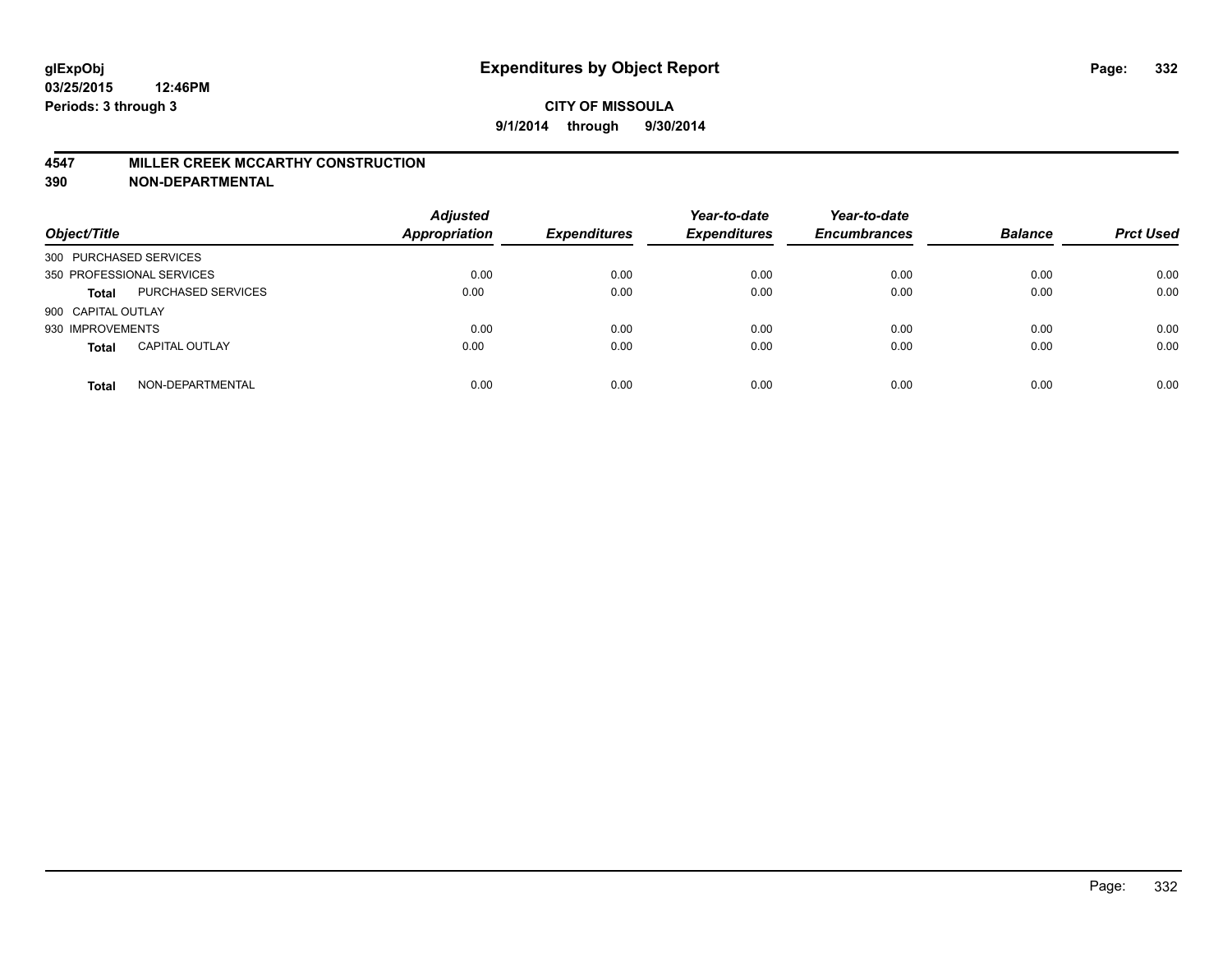**CITY OF MISSOULA 9/1/2014 through 9/30/2014**

## **4547 MILLER CREEK MCCARTHY CONSTRUCTION**

| Object/Title           |                                 | <b>Adjusted</b><br><b>Appropriation</b> | <b>Expenditures</b> | Year-to-date<br><b>Expenditures</b> | Year-to-date<br><b>Encumbrances</b> | <b>Balance</b> | <b>Prct Used</b> |
|------------------------|---------------------------------|-----------------------------------------|---------------------|-------------------------------------|-------------------------------------|----------------|------------------|
| 300 PURCHASED SERVICES |                                 |                                         |                     |                                     |                                     |                |                  |
|                        | 350 PROFESSIONAL SERVICES       | 0.00                                    | 0.00                | 0.00                                | 0.00                                | 0.00           | 0.00             |
| Total                  | PURCHASED SERVICES              | 0.00                                    | 0.00                | 0.00                                | 0.00                                | 0.00           | 0.00             |
| 900 CAPITAL OUTLAY     |                                 |                                         |                     |                                     |                                     |                |                  |
| 930 IMPROVEMENTS       |                                 | 0.00                                    | 0.00                | 0.00                                | 0.00                                | 0.00           | 0.00             |
| <b>Total</b>           | <b>CAPITAL OUTLAY</b>           | 0.00                                    | 0.00                | 0.00                                | 0.00                                | 0.00           | 0.00             |
| <b>Total</b>           | MILLER CREEK MCCARTHY CONSTRUCT | 0.00                                    | 0.00                | 0.00                                | 0.00                                | 0.00           | 0.00             |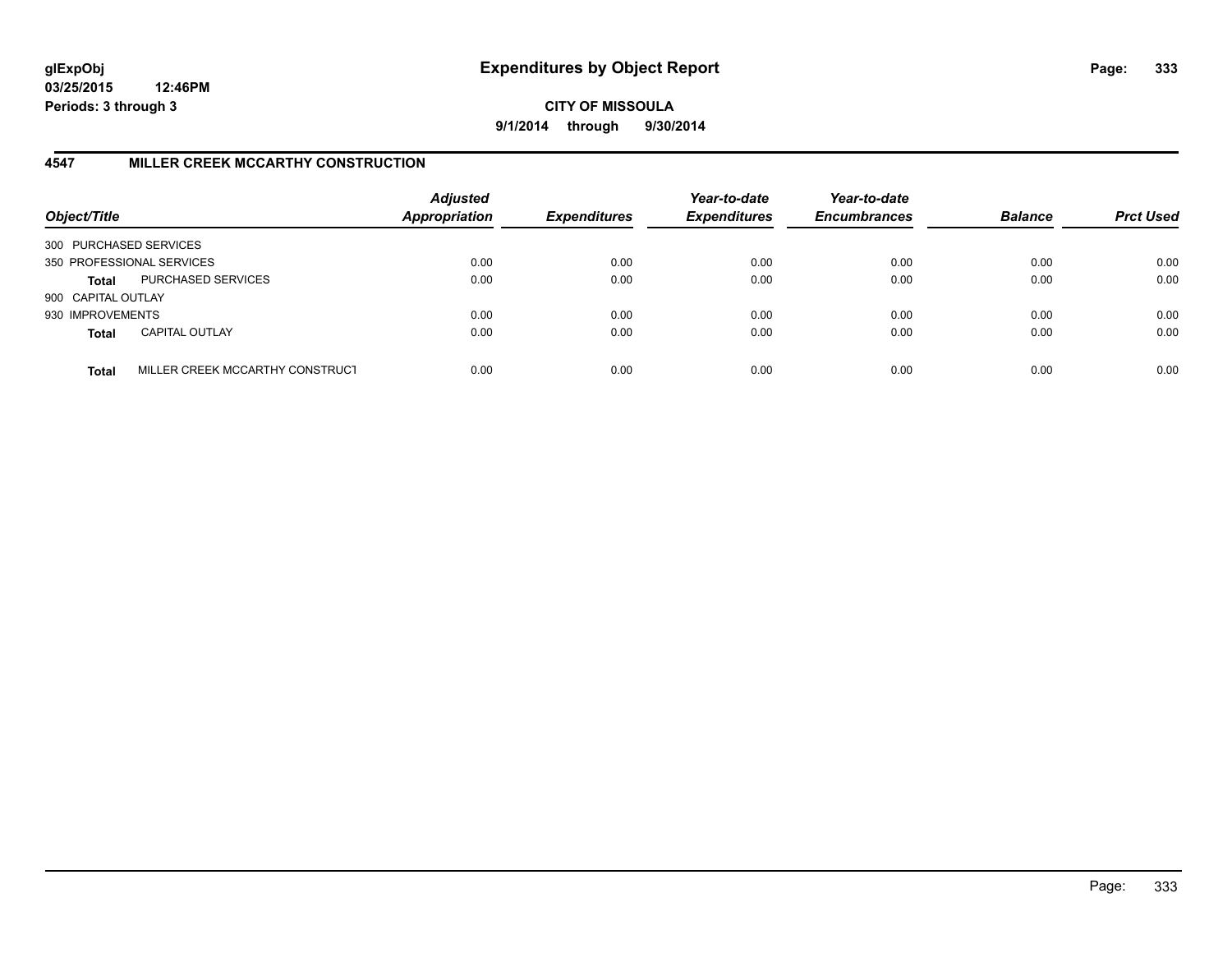#### **4548 5TH,6TH & ARTHUR ROAD IMPROVEMENTS**

| Object/Title           |                              | <b>Adjusted</b><br><b>Appropriation</b> | <b>Expenditures</b> | Year-to-date<br><b>Expenditures</b> | Year-to-date<br><b>Encumbrances</b> | <b>Balance</b> | <b>Prct Used</b> |
|------------------------|------------------------------|-----------------------------------------|---------------------|-------------------------------------|-------------------------------------|----------------|------------------|
| 300 PURCHASED SERVICES |                              |                                         |                     |                                     |                                     |                |                  |
|                        | 350 PROFESSIONAL SERVICES    | 0.00                                    | 0.00                | 0.00                                | 0.00                                | 0.00           | 0.00             |
| <b>Total</b>           | <b>PURCHASED SERVICES</b>    | 0.00                                    | 0.00                | 0.00                                | 0.00                                | 0.00           | 0.00             |
| 800 OTHER OBJECTS      |                              |                                         |                     |                                     |                                     |                |                  |
|                        | 820 TRANSFERS TO OTHER FUNDS | 0.00                                    | 0.00                | 0.00                                | 0.00                                | 0.00           | 0.00             |
| Total                  | OTHER OBJECTS                | 0.00                                    | 0.00                | 0.00                                | 0.00                                | 0.00           | 0.00             |
| 900 CAPITAL OUTLAY     |                              |                                         |                     |                                     |                                     |                |                  |
| 930 IMPROVEMENTS       |                              | 0.00                                    | 0.00                | 0.00                                | 0.00                                | 0.00           | 0.00             |
| Total                  | <b>CAPITAL OUTLAY</b>        | 0.00                                    | 0.00                | 0.00                                | 0.00                                | 0.00           | 0.00             |
| <b>Total</b>           | NON-DEPARTMENTAL             | 0.00                                    | 0.00                | 0.00                                | 0.00                                | 0.00           | 0.00             |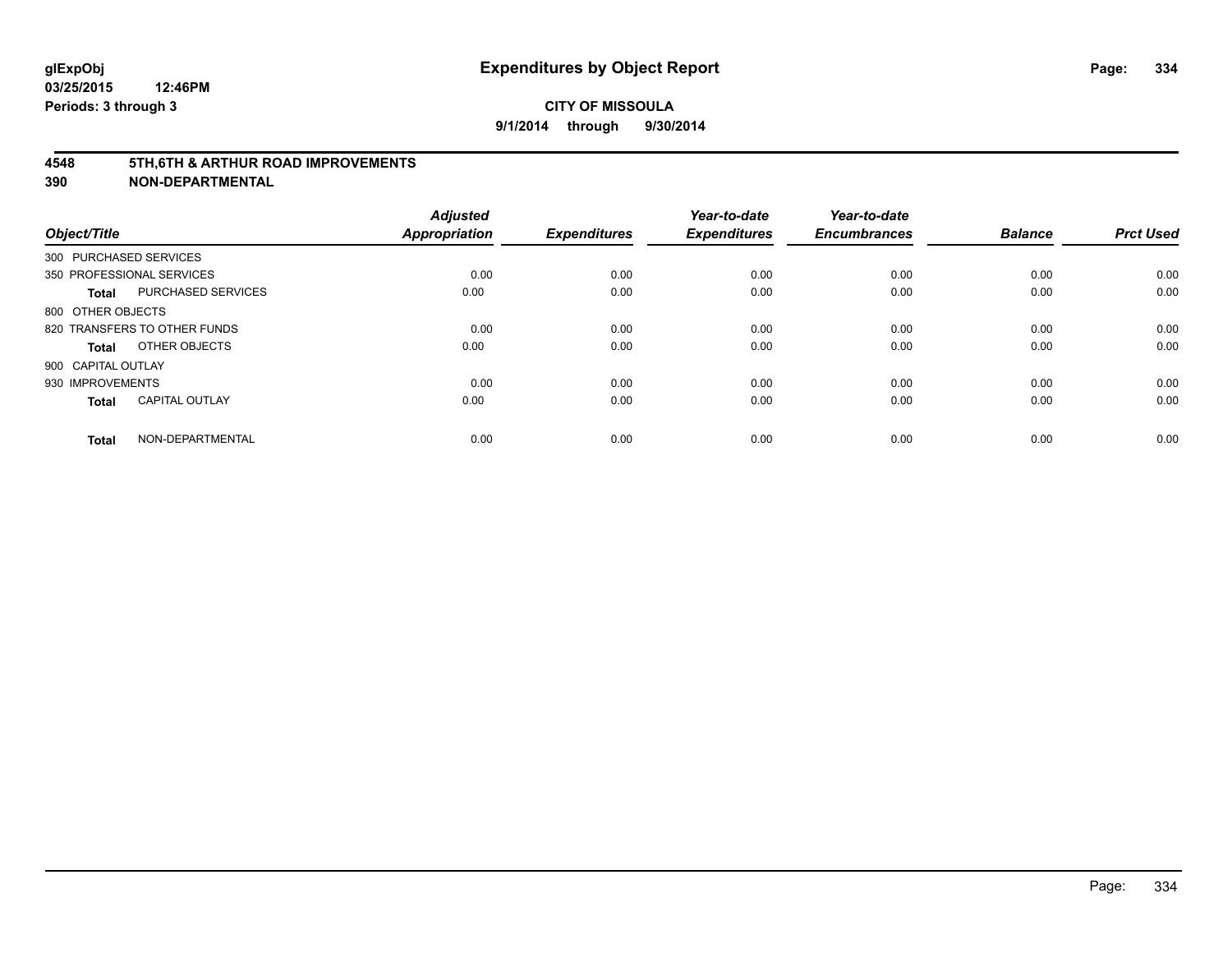**CITY OF MISSOULA 9/1/2014 through 9/30/2014**

## **4548 5TH,6TH & ARTHUR ROAD IMPROVEMENTS**

| Object/Title           |                                  | <b>Adjusted</b><br>Appropriation | <b>Expenditures</b> | Year-to-date<br><b>Expenditures</b> | Year-to-date<br><b>Encumbrances</b> | <b>Balance</b> | <b>Prct Used</b> |
|------------------------|----------------------------------|----------------------------------|---------------------|-------------------------------------|-------------------------------------|----------------|------------------|
| 300 PURCHASED SERVICES |                                  |                                  |                     |                                     |                                     |                |                  |
|                        | 350 PROFESSIONAL SERVICES        | 0.00                             | 0.00                | 0.00                                | 0.00                                | 0.00           | 0.00             |
| <b>Total</b>           | PURCHASED SERVICES               | 0.00                             | 0.00                | 0.00                                | 0.00                                | 0.00           | 0.00             |
| 800 OTHER OBJECTS      |                                  |                                  |                     |                                     |                                     |                |                  |
|                        | 820 TRANSFERS TO OTHER FUNDS     | 0.00                             | 0.00                | 0.00                                | 0.00                                | 0.00           | 0.00             |
| <b>Total</b>           | OTHER OBJECTS                    | 0.00                             | 0.00                | 0.00                                | 0.00                                | 0.00           | 0.00             |
| 900 CAPITAL OUTLAY     |                                  |                                  |                     |                                     |                                     |                |                  |
| 930 IMPROVEMENTS       |                                  | 0.00                             | 0.00                | 0.00                                | 0.00                                | 0.00           | 0.00             |
| <b>Total</b>           | <b>CAPITAL OUTLAY</b>            | 0.00                             | 0.00                | 0.00                                | 0.00                                | 0.00           | 0.00             |
| <b>Total</b>           | 5TH.6TH & ARTHUR ROAD IMPROVEMEN | 0.00                             | 0.00                | 0.00                                | 0.00                                | 0.00           | 0.00             |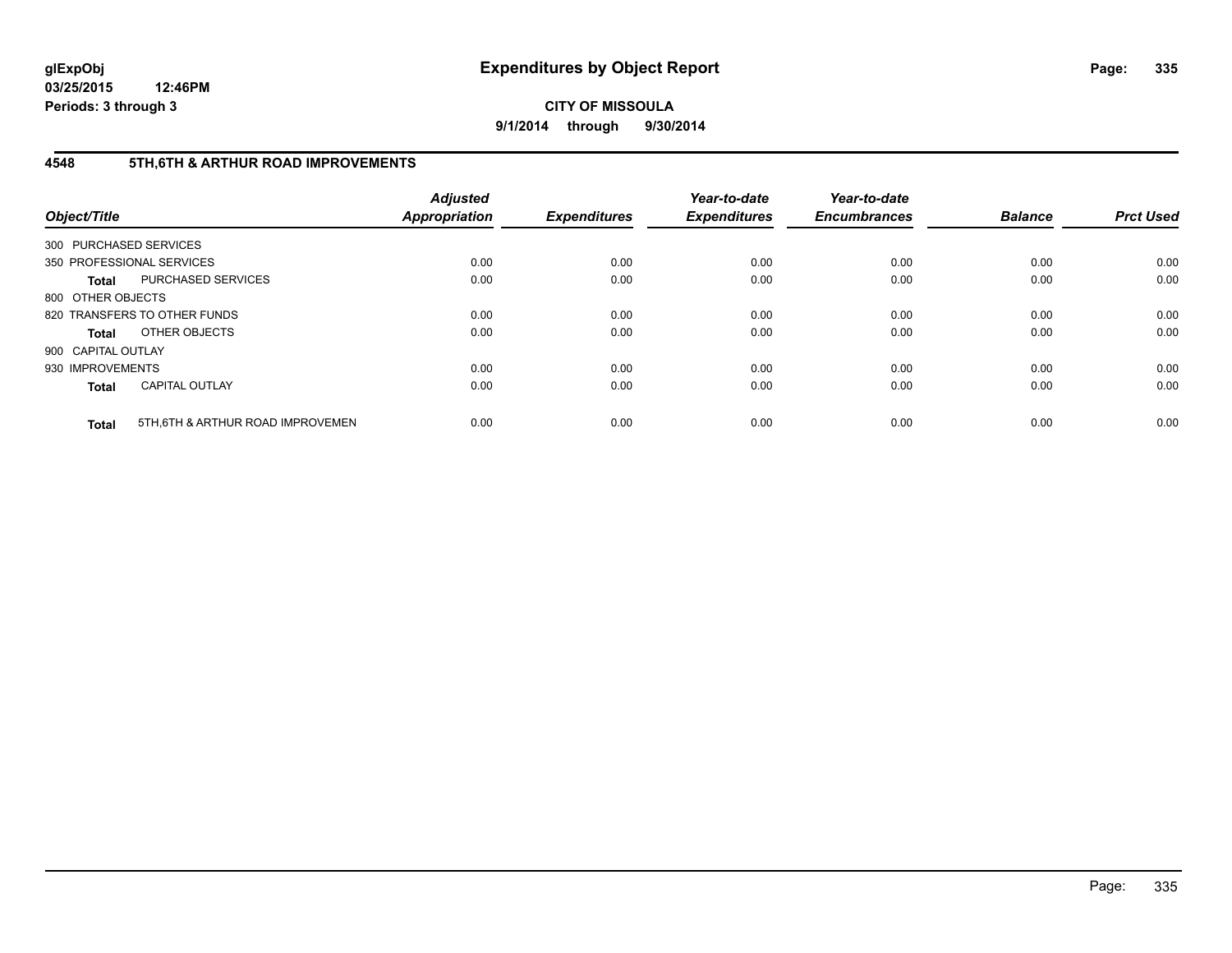#### **4745 MALONEY/TWITE MILLER CR \$1.2M CONTRIB**

| Object/Title           |                              | <b>Adjusted</b><br><b>Appropriation</b> | <b>Expenditures</b> | Year-to-date<br><b>Expenditures</b> | Year-to-date<br><b>Encumbrances</b> | <b>Balance</b> | <b>Prct Used</b> |
|------------------------|------------------------------|-----------------------------------------|---------------------|-------------------------------------|-------------------------------------|----------------|------------------|
| 300 PURCHASED SERVICES |                              |                                         |                     |                                     |                                     |                |                  |
|                        | 350 PROFESSIONAL SERVICES    | 0.00                                    | 0.00                | 0.00                                | 0.00                                | 0.00           | 0.00             |
| <b>Total</b>           | <b>PURCHASED SERVICES</b>    | 0.00                                    | 0.00                | 0.00                                | 0.00                                | 0.00           | 0.00             |
| 800 OTHER OBJECTS      |                              |                                         |                     |                                     |                                     |                |                  |
|                        | 820 TRANSFERS TO OTHER FUNDS | 0.00                                    | 0.00                | 0.00                                | 0.00                                | 0.00           | 0.00             |
| Total                  | OTHER OBJECTS                | 0.00                                    | 0.00                | 0.00                                | 0.00                                | 0.00           | 0.00             |
| 900 CAPITAL OUTLAY     |                              |                                         |                     |                                     |                                     |                |                  |
| 930 IMPROVEMENTS       |                              | 0.00                                    | 0.00                | 0.00                                | 0.00                                | 0.00           | 0.00             |
| <b>Total</b>           | <b>CAPITAL OUTLAY</b>        | 0.00                                    | 0.00                | 0.00                                | 0.00                                | 0.00           | 0.00             |
| <b>Total</b>           | NON-DEPARTMENTAL             | 0.00                                    | 0.00                | 0.00                                | 0.00                                | 0.00           | 0.00             |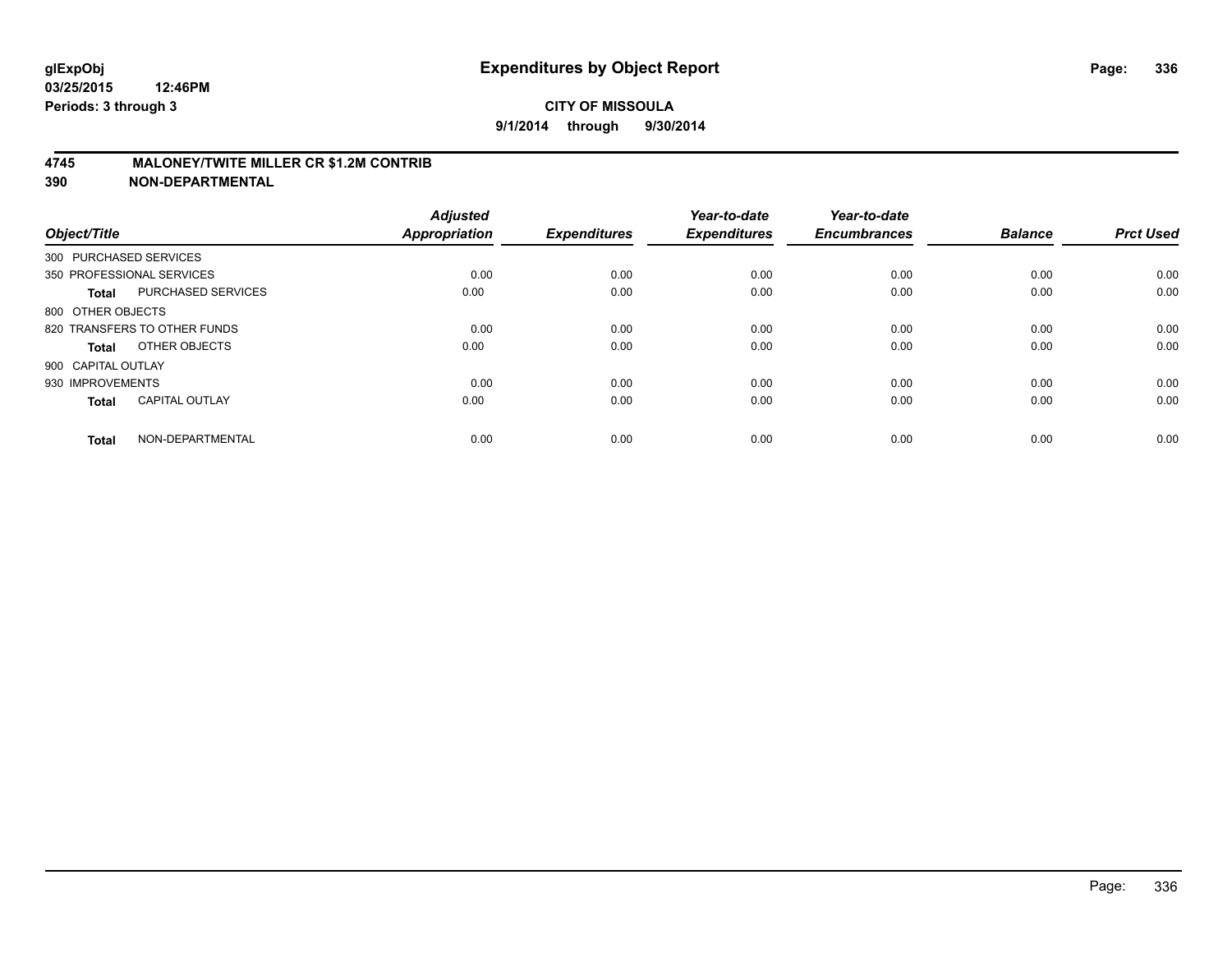## **CITY OF MISSOULA 9/1/2014 through 9/30/2014**

## **4745 MALONEY/TWITE MILLER CR \$1.2M CONTRIB**

| Object/Title           |                                    | <b>Adjusted</b><br><b>Appropriation</b> | <b>Expenditures</b> | Year-to-date<br><b>Expenditures</b> | Year-to-date<br><b>Encumbrances</b> | <b>Balance</b> | <b>Prct Used</b> |
|------------------------|------------------------------------|-----------------------------------------|---------------------|-------------------------------------|-------------------------------------|----------------|------------------|
| 300 PURCHASED SERVICES |                                    |                                         |                     |                                     |                                     |                |                  |
|                        | 350 PROFESSIONAL SERVICES          | 0.00                                    | 0.00                | 0.00                                | 0.00                                | 0.00           | 0.00             |
| <b>Total</b>           | PURCHASED SERVICES                 | 0.00                                    | 0.00                | 0.00                                | 0.00                                | 0.00           | 0.00             |
| 800 OTHER OBJECTS      |                                    |                                         |                     |                                     |                                     |                |                  |
|                        | 820 TRANSFERS TO OTHER FUNDS       | 0.00                                    | 0.00                | 0.00                                | 0.00                                | 0.00           | 0.00             |
| <b>Total</b>           | OTHER OBJECTS                      | 0.00                                    | 0.00                | 0.00                                | 0.00                                | 0.00           | 0.00             |
| 900 CAPITAL OUTLAY     |                                    |                                         |                     |                                     |                                     |                |                  |
| 930 IMPROVEMENTS       |                                    | 0.00                                    | 0.00                | 0.00                                | 0.00                                | 0.00           | 0.00             |
| <b>Total</b>           | <b>CAPITAL OUTLAY</b>              | 0.00                                    | 0.00                | 0.00                                | 0.00                                | 0.00           | 0.00             |
| <b>Total</b>           | MALONEY/TWITE MILLER CR \$1.2M CON | 0.00                                    | 0.00                | 0.00                                | 0.00                                | 0.00           | 0.00             |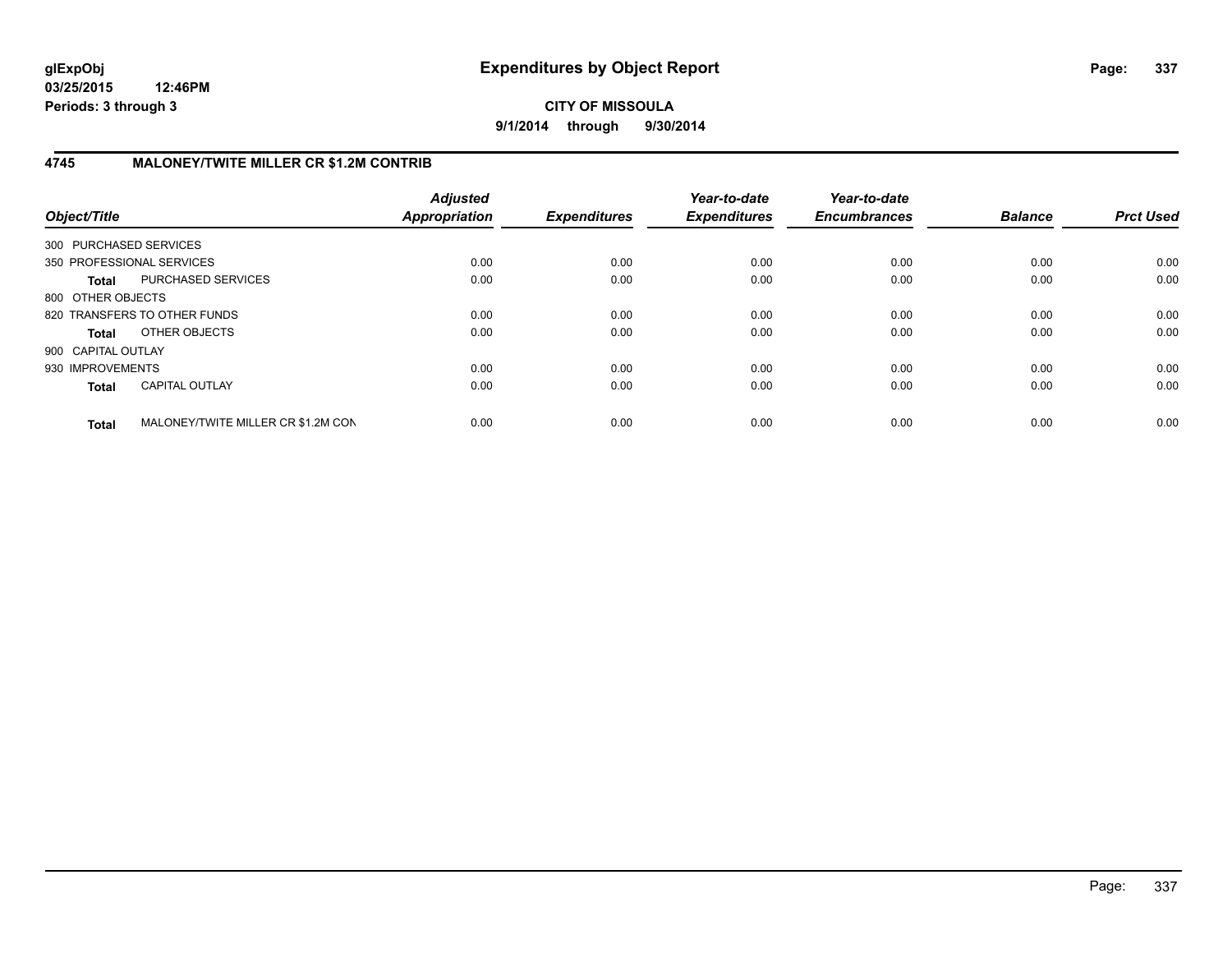#### **4941 HILLVIEW WAY CONSTRUCTION**

#### **280 PUBLIC WORKS ADMIN/ENGINEERING**

| Object/Title               |                                | <b>Adjusted</b><br><b>Appropriation</b> | <b>Expenditures</b> | Year-to-date<br><b>Expenditures</b> | Year-to-date<br><b>Encumbrances</b> | <b>Balance</b> | <b>Prct Used</b> |
|----------------------------|--------------------------------|-----------------------------------------|---------------------|-------------------------------------|-------------------------------------|----------------|------------------|
|                            |                                |                                         |                     |                                     |                                     |                |                  |
| 200 SUPPLIES               |                                |                                         |                     |                                     |                                     |                |                  |
| 210 OFFICE SUPPLIES        |                                | 0.00                                    | 119.32              | 119.32                              | 0.00                                | $-119.32$      | 0.00             |
| Total                      | <b>SUPPLIES</b>                | 0.00                                    | 119.32              | 119.32                              | 0.00                                | $-119.32$      | 0.00             |
| 300 PURCHASED SERVICES     |                                |                                         |                     |                                     |                                     |                |                  |
| 310 COMMUNICATIONS         |                                | 0.00                                    | 214.26              | 214.26                              | 0.00                                | $-214.26$      | 0.00             |
| 320 PRINTING & DUPLICATING |                                | 0.00                                    | 370.73              | 370.73                              | 0.00                                | $-370.73$      | 0.00             |
| 350 PROFESSIONAL SERVICES  |                                | 0.00                                    | 0.00                | 0.00                                | 0.00                                | 0.00           | 0.00             |
| <b>Total</b>               | <b>PURCHASED SERVICES</b>      | 0.00                                    | 584.99              | 584.99                              | 0.00                                | $-584.99$      | 0.00             |
| 900 CAPITAL OUTLAY         |                                |                                         |                     |                                     |                                     |                |                  |
| 930 IMPROVEMENTS           |                                | 0.00                                    | 0.00                | 0.00                                | 0.00                                | 0.00           | 0.00             |
| <b>Total</b>               | <b>CAPITAL OUTLAY</b>          | 0.00                                    | 0.00                | 0.00                                | 0.00                                | 0.00           | 0.00             |
| <b>Total</b>               | PUBLIC WORKS ADMIN/ENGINEERING | 0.00                                    | 704.31              | 704.31                              | 0.00                                | $-704.31$      | 0.00             |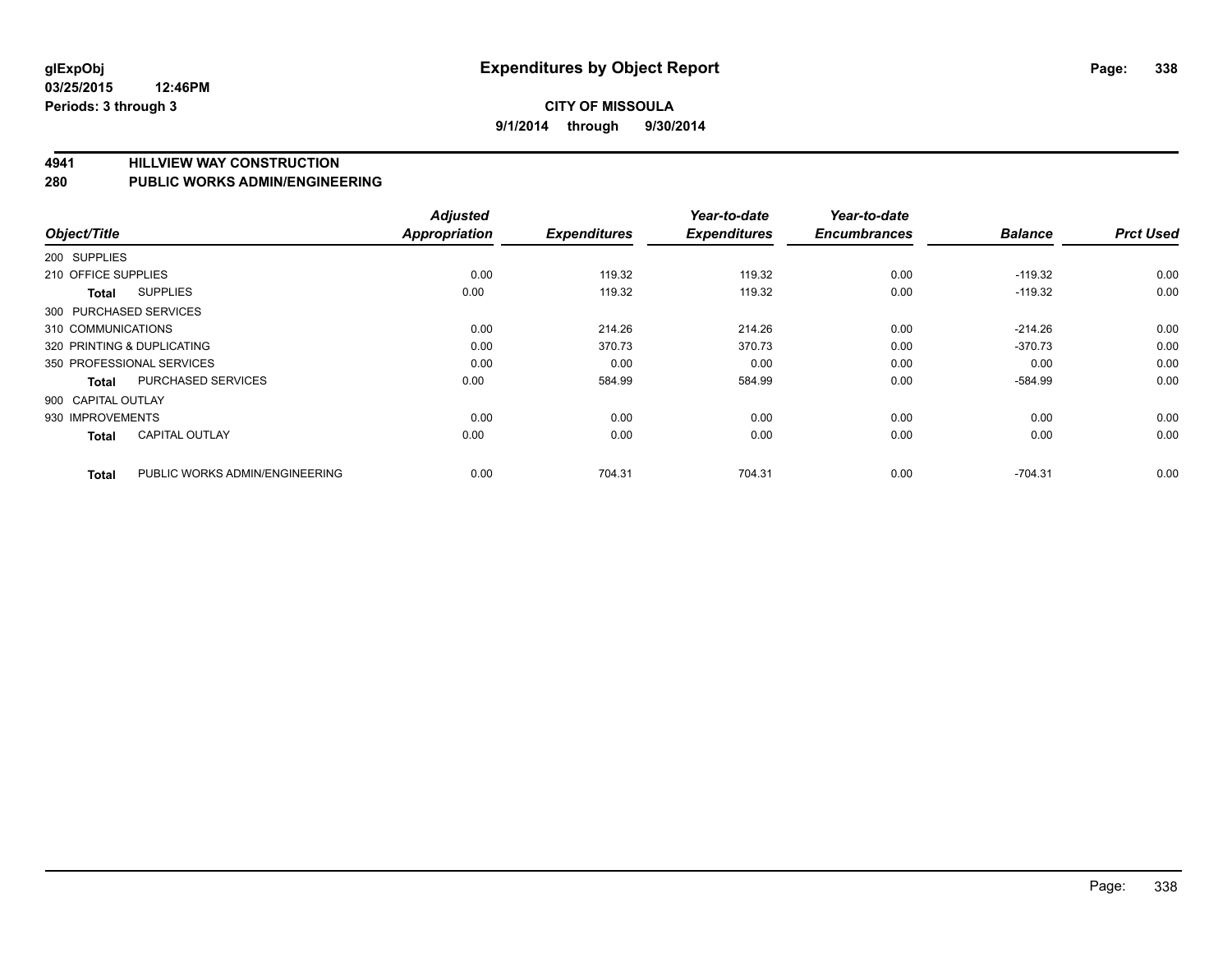#### **4941 HILLVIEW WAY CONSTRUCTION**

|                                           | <b>Adjusted</b>      |                     | Year-to-date        | Year-to-date        |                |                  |
|-------------------------------------------|----------------------|---------------------|---------------------|---------------------|----------------|------------------|
| Object/Title                              | <b>Appropriation</b> | <b>Expenditures</b> | <b>Expenditures</b> | <b>Encumbrances</b> | <b>Balance</b> | <b>Prct Used</b> |
| 200 SUPPLIES                              |                      |                     |                     |                     |                |                  |
| 210 OFFICE SUPPLIES                       | 0.00                 | 119.32              | 119.32              | 0.00                | $-119.32$      | 0.00             |
| <b>SUPPLIES</b><br>Total                  | 0.00                 | 119.32              | 119.32              | 0.00                | $-119.32$      | 0.00             |
| 300 PURCHASED SERVICES                    |                      |                     |                     |                     |                |                  |
| 310 COMMUNICATIONS                        | 0.00                 | 214.26              | 214.26              | 0.00                | $-214.26$      | 0.00             |
| 320 PRINTING & DUPLICATING                | 0.00                 | 370.73              | 370.73              | 0.00                | $-370.73$      | 0.00             |
| 350 PROFESSIONAL SERVICES                 | 0.00                 | 0.00                | 0.00                | 0.00                | 0.00           | 0.00             |
| PURCHASED SERVICES<br>Total               | 0.00                 | 584.99              | 584.99              | 0.00                | $-584.99$      | 0.00             |
| 900 CAPITAL OUTLAY                        |                      |                     |                     |                     |                |                  |
| 930 IMPROVEMENTS                          | 0.00                 | 0.00                | 0.00                | 0.00                | 0.00           | 0.00             |
| <b>CAPITAL OUTLAY</b><br><b>Total</b>     | 0.00                 | 0.00                | 0.00                | 0.00                | 0.00           | 0.00             |
| <b>HILLVIEW WAY CONSTRUCTION</b><br>Total | 0.00                 | 704.31              | 704.31              | 0.00                | $-704.31$      | 0.00             |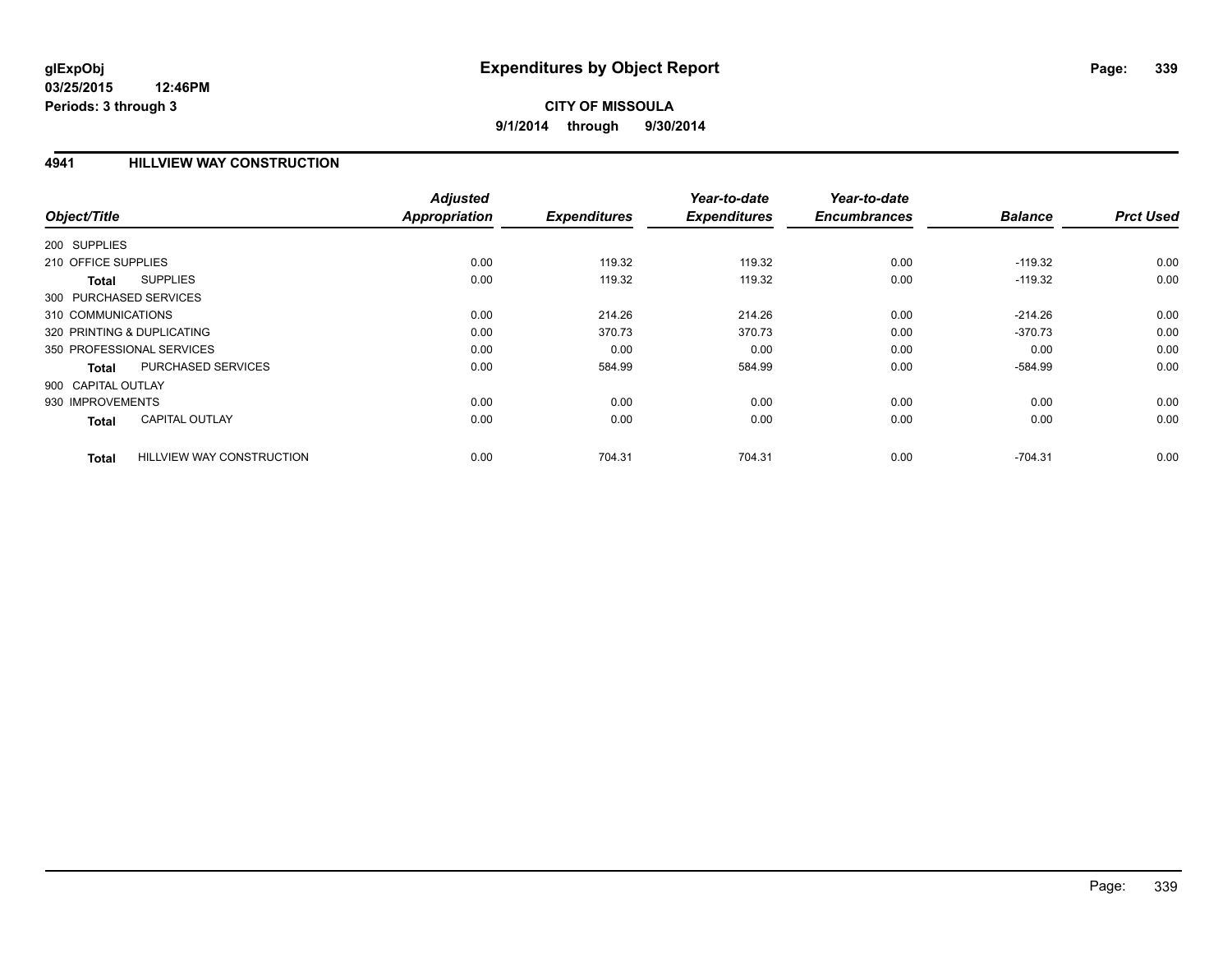#### **4944 RATTLESNAKE SEWER COLLECTION (544)**

| Object/Title           |                           | <b>Adjusted</b><br><b>Appropriation</b> | <b>Expenditures</b> | Year-to-date<br><b>Expenditures</b> | Year-to-date<br><b>Encumbrances</b> | <b>Balance</b> | <b>Prct Used</b> |
|------------------------|---------------------------|-----------------------------------------|---------------------|-------------------------------------|-------------------------------------|----------------|------------------|
| 300 PURCHASED SERVICES |                           |                                         |                     |                                     |                                     |                |                  |
|                        | 350 PROFESSIONAL SERVICES | 0.00                                    | 0.00                | 0.00                                | 0.00                                | 0.00           | 0.00             |
| <b>Total</b>           | <b>PURCHASED SERVICES</b> | 0.00                                    | 0.00                | 0.00                                | 0.00                                | 0.00           | 0.00             |
| 600 DEBT SERVICE       |                           |                                         |                     |                                     |                                     |                |                  |
| 610 PRINCIPAL          |                           | 0.00                                    | 0.00                | 0.00                                | 0.00                                | 0.00           | 0.00             |
| <b>Total</b>           | <b>DEBT SERVICE</b>       | 0.00                                    | 0.00                | 0.00                                | 0.00                                | 0.00           | 0.00             |
| 900 CAPITAL OUTLAY     |                           |                                         |                     |                                     |                                     |                |                  |
| 930 IMPROVEMENTS       |                           | 0.00                                    | 0.00                | 0.00                                | 0.00                                | 0.00           | 0.00             |
| Total                  | <b>CAPITAL OUTLAY</b>     | 0.00                                    | 0.00                | 0.00                                | 0.00                                | 0.00           | 0.00             |
| <b>Total</b>           | NON-DEPARTMENTAL          | 0.00                                    | 0.00                | 0.00                                | 0.00                                | 0.00           | 0.00             |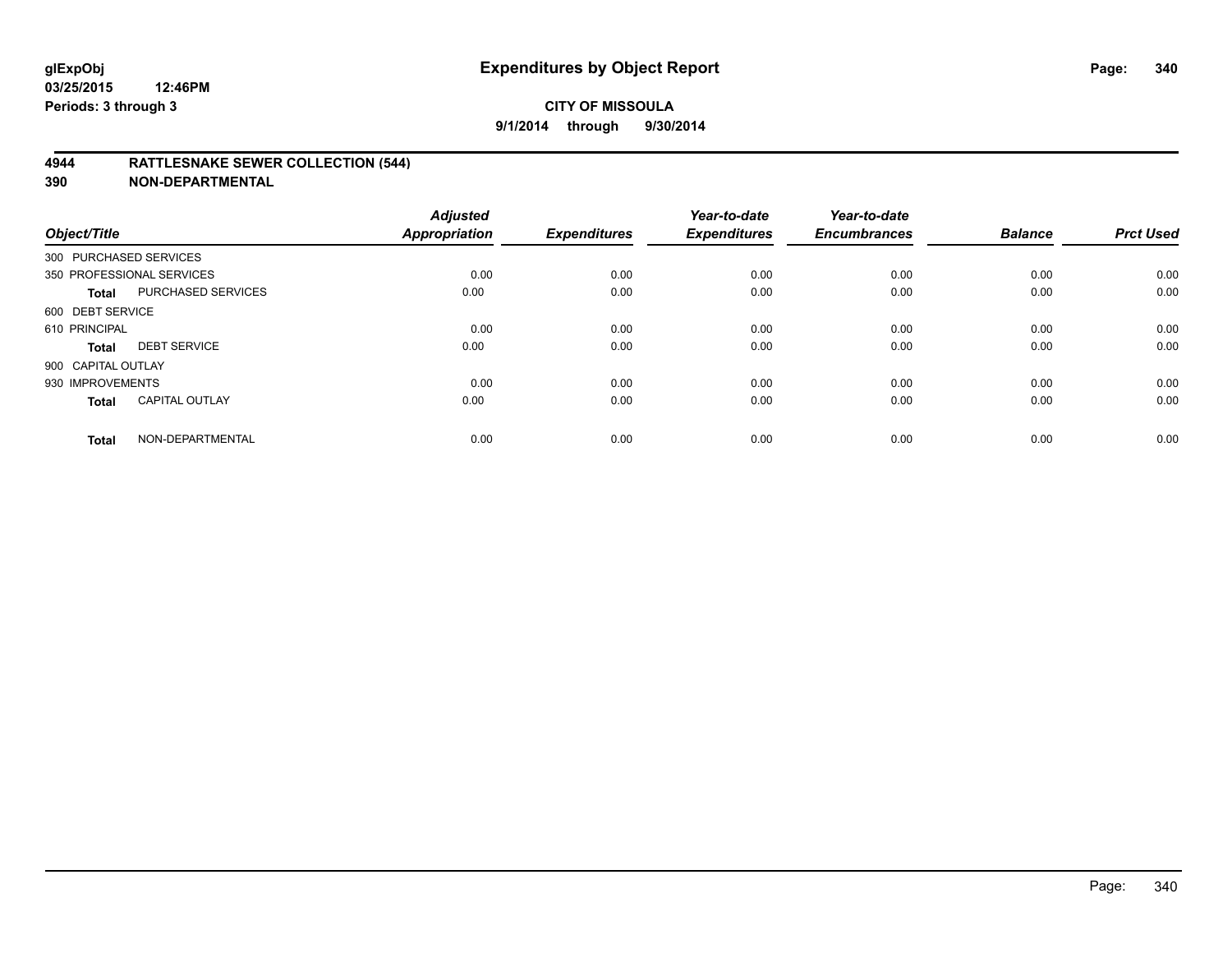#### **4944 RATTLESNAKE SEWER COLLECTION (544)**

**550 SID 544 PROJECT**

| Object/Title                          | <b>Adjusted</b><br><b>Appropriation</b> | <b>Expenditures</b> | Year-to-date<br><b>Expenditures</b> | Year-to-date<br><b>Encumbrances</b> | <b>Balance</b> | <b>Prct Used</b> |
|---------------------------------------|-----------------------------------------|---------------------|-------------------------------------|-------------------------------------|----------------|------------------|
| 300 PURCHASED SERVICES                |                                         |                     |                                     |                                     |                |                  |
| 350 PROFESSIONAL SERVICES             | 0.00                                    | 0.00                | 0.00                                | 0.00                                | 0.00           | 0.00             |
| PURCHASED SERVICES<br><b>Total</b>    | 0.00                                    | 0.00                | 0.00                                | 0.00                                | 0.00           | 0.00             |
| 900 CAPITAL OUTLAY                    |                                         |                     |                                     |                                     |                |                  |
| 915 EASEMENTS                         | 0.00                                    | 0.00                | 0.00                                | 0.00                                | 0.00           | 0.00             |
| 930 IMPROVEMENTS                      | 0.00                                    | 0.00                | 0.00                                | 0.00                                | 0.00           | 0.00             |
| 960 CAPITAL CONTINGENCY               | 0.00                                    | 0.00                | 0.00                                | 0.00                                | 0.00           | 0.00             |
| <b>CAPITAL OUTLAY</b><br><b>Total</b> | 0.00                                    | 0.00                | 0.00                                | 0.00                                | 0.00           | 0.00             |
| SID 544 PROJECT<br><b>Total</b>       | 0.00                                    | 0.00                | 0.00                                | 0.00                                | 0.00           | 0.00             |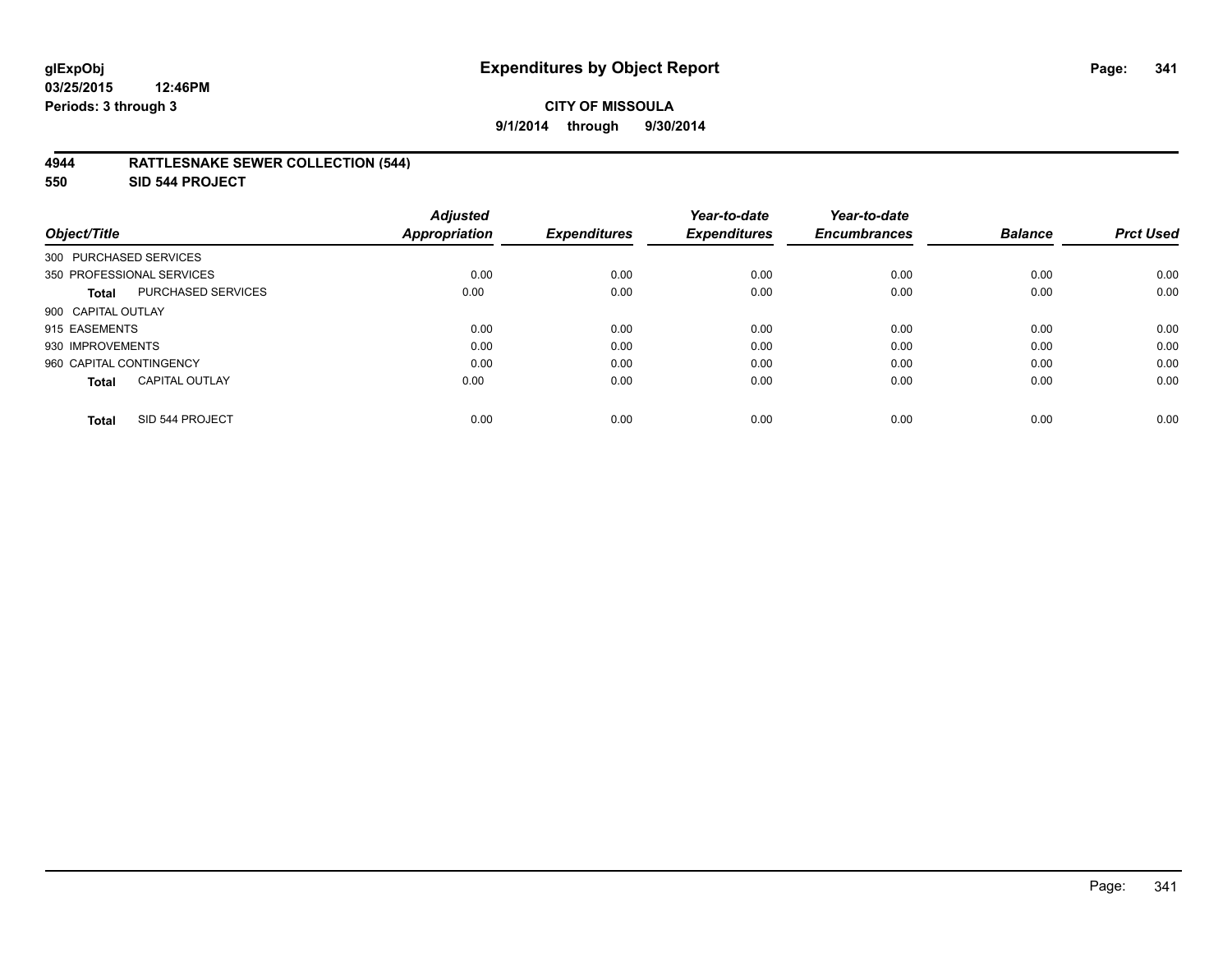#### **4944 RATTLESNAKE SEWER COLLECTION (544)**

**555 LOLO STREET PROJECT**

| Object/Title                          | <b>Adjusted</b><br>Appropriation | <b>Expenditures</b> | Year-to-date<br><b>Expenditures</b> | Year-to-date<br><b>Encumbrances</b> | <b>Balance</b> | <b>Prct Used</b> |
|---------------------------------------|----------------------------------|---------------------|-------------------------------------|-------------------------------------|----------------|------------------|
| 900 CAPITAL OUTLAY                    |                                  |                     |                                     |                                     |                |                  |
| 930 IMPROVEMENTS                      | 0.00                             | 0.00                | 0.00                                | 0.00                                | 0.00           | 0.00             |
| 960 CAPITAL CONTINGENCY               | 0.00                             | 0.00                | 0.00                                | 0.00                                | 0.00           | 0.00             |
| <b>CAPITAL OUTLAY</b><br><b>Total</b> | 0.00                             | 0.00                | 0.00                                | 0.00                                | 0.00           | 0.00             |
| <b>LOLO STREET PROJECT</b><br>Total   | 0.00                             | 0.00                | 0.00                                | 0.00                                | 0.00           | 0.00             |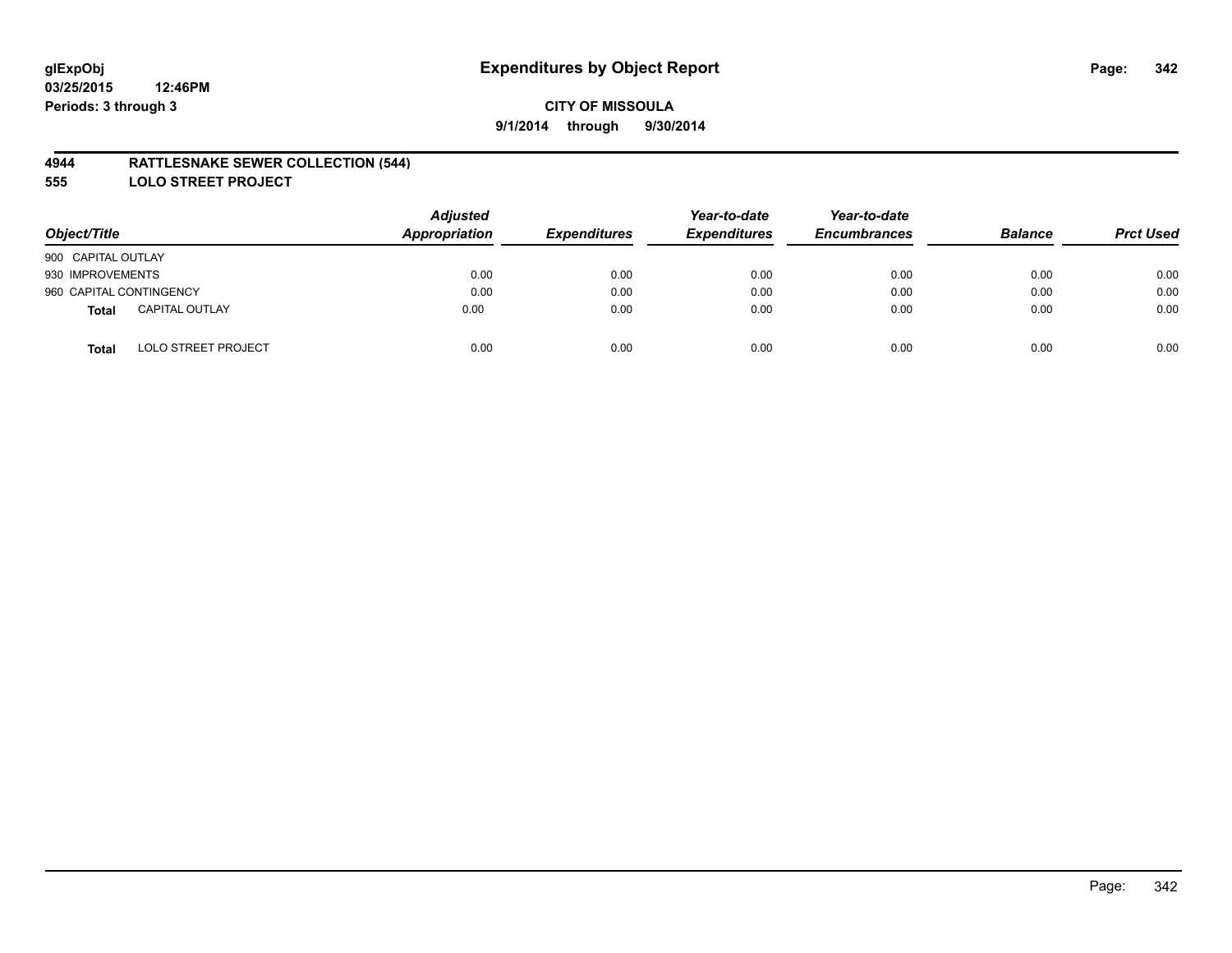## **CITY OF MISSOULA 9/1/2014 through 9/30/2014**

## **4944 RATTLESNAKE SEWER COLLECTION (544)**

| Object/Title            |                                  | <b>Adjusted</b><br><b>Appropriation</b> | <b>Expenditures</b> | Year-to-date<br><b>Expenditures</b> | Year-to-date<br><b>Encumbrances</b> | <b>Balance</b> | <b>Prct Used</b> |
|-------------------------|----------------------------------|-----------------------------------------|---------------------|-------------------------------------|-------------------------------------|----------------|------------------|
| 300 PURCHASED SERVICES  |                                  |                                         |                     |                                     |                                     |                |                  |
|                         |                                  |                                         |                     |                                     |                                     |                |                  |
|                         | 350 PROFESSIONAL SERVICES        | 0.00                                    | 0.00                | 0.00                                | 0.00                                | 0.00           | 0.00             |
| <b>Total</b>            | PURCHASED SERVICES               | 0.00                                    | 0.00                | 0.00                                | 0.00                                | 0.00           | 0.00             |
| 600 DEBT SERVICE        |                                  |                                         |                     |                                     |                                     |                |                  |
| 610 PRINCIPAL           |                                  | 0.00                                    | 0.00                | 0.00                                | 0.00                                | 0.00           | 0.00             |
| <b>Total</b>            | <b>DEBT SERVICE</b>              | 0.00                                    | 0.00                | 0.00                                | 0.00                                | 0.00           | 0.00             |
| 900 CAPITAL OUTLAY      |                                  |                                         |                     |                                     |                                     |                |                  |
| 915 EASEMENTS           |                                  | 0.00                                    | 0.00                | 0.00                                | 0.00                                | 0.00           | 0.00             |
| 930 IMPROVEMENTS        |                                  | 0.00                                    | 0.00                | 0.00                                | 0.00                                | 0.00           | 0.00             |
| 960 CAPITAL CONTINGENCY |                                  | 0.00                                    | 0.00                | 0.00                                | 0.00                                | 0.00           | 0.00             |
| <b>Total</b>            | <b>CAPITAL OUTLAY</b>            | 0.00                                    | 0.00                | 0.00                                | 0.00                                | 0.00           | 0.00             |
| <b>Total</b>            | RATTLESNAKE SEWER COLLECTION (54 | 0.00                                    | 0.00                | 0.00                                | 0.00                                | 0.00           | 0.00             |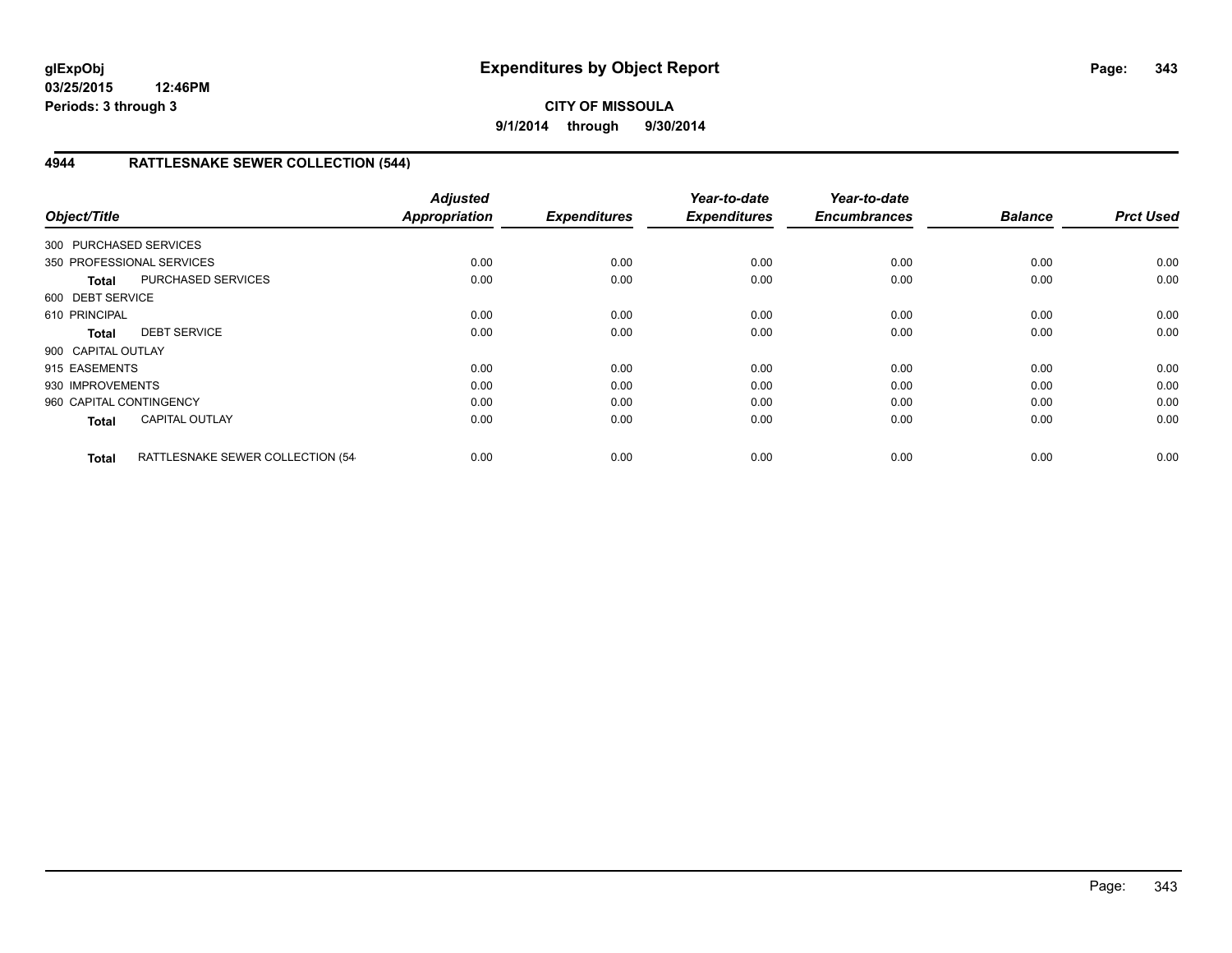#### **4946 PATTEE CREEK DR. TRAFFIC CALMING**

| Object/Title              |                       | <b>Adjusted</b><br><b>Appropriation</b> | <b>Expenditures</b> | Year-to-date<br><b>Expenditures</b> | Year-to-date<br><b>Encumbrances</b> | <b>Balance</b> | <b>Prct Used</b> |
|---------------------------|-----------------------|-----------------------------------------|---------------------|-------------------------------------|-------------------------------------|----------------|------------------|
| 300 PURCHASED SERVICES    |                       |                                         |                     |                                     |                                     |                |                  |
| 350 PROFESSIONAL SERVICES |                       | 0.00                                    | 0.00                | 0.00                                | 0.00                                | 0.00           | 0.00             |
| <b>Total</b>              | PURCHASED SERVICES    | 0.00                                    | 0.00                | 0.00                                | 0.00                                | 0.00           | 0.00             |
| 900 CAPITAL OUTLAY        |                       |                                         |                     |                                     |                                     |                |                  |
| 930 IMPROVEMENTS          |                       | 0.00                                    | 0.00                | 0.00                                | 0.00                                | 0.00           | 0.00             |
| <b>Total</b>              | <b>CAPITAL OUTLAY</b> | 0.00                                    | 0.00                | 0.00                                | 0.00                                | 0.00           | 0.00             |
| <b>Total</b>              | NON-DEPARTMENTAL      | 0.00                                    | 0.00                | 0.00                                | 0.00                                | 0.00           | 0.00             |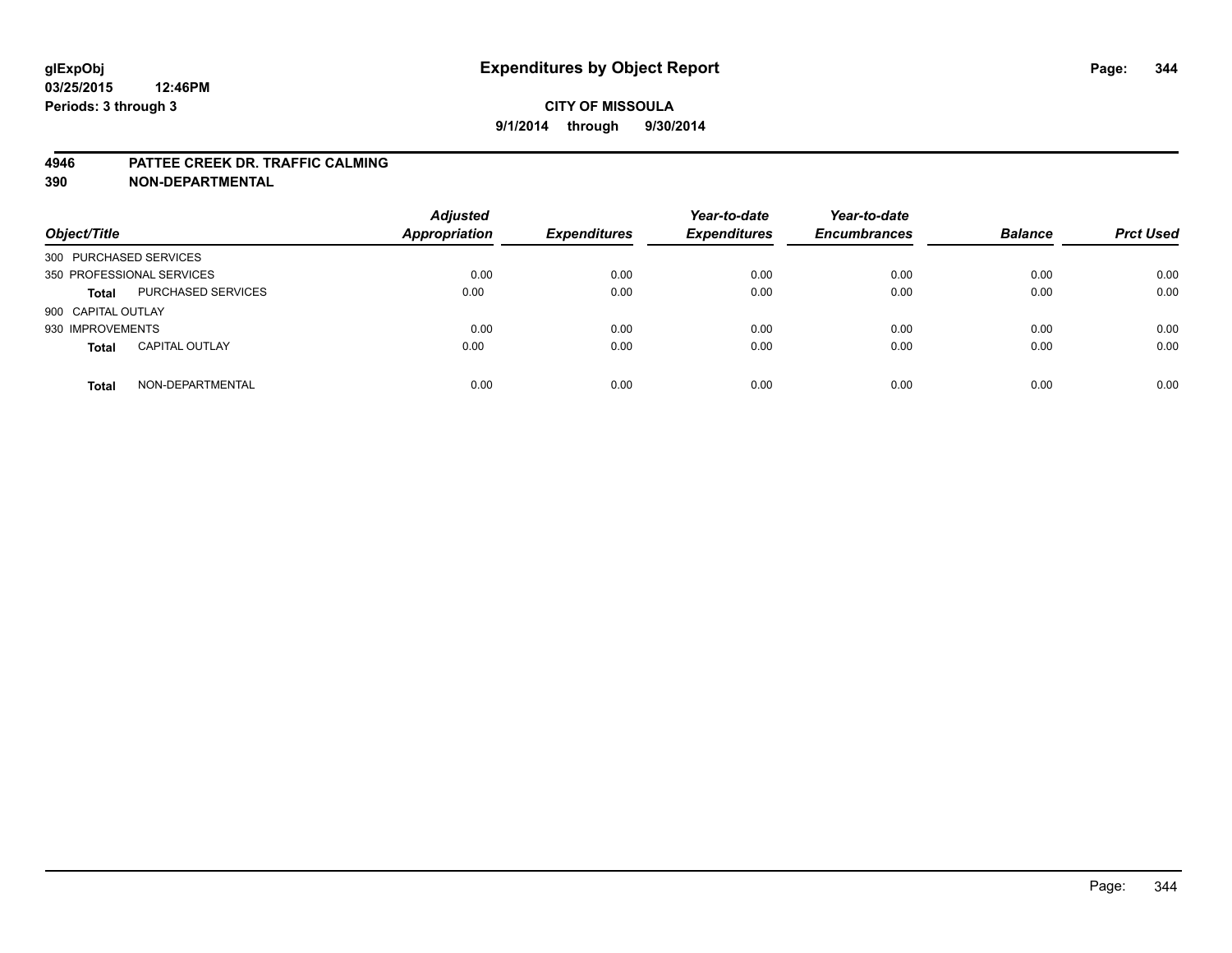**CITY OF MISSOULA 9/1/2014 through 9/30/2014**

#### **4946 PATTEE CREEK DR. TRAFFIC CALMING**

| Object/Title           |                                  | <b>Adjusted</b><br><b>Appropriation</b> | <b>Expenditures</b> | Year-to-date<br><b>Expenditures</b> | Year-to-date<br><b>Encumbrances</b> | <b>Balance</b> | <b>Prct Used</b> |
|------------------------|----------------------------------|-----------------------------------------|---------------------|-------------------------------------|-------------------------------------|----------------|------------------|
| 300 PURCHASED SERVICES |                                  |                                         |                     |                                     |                                     |                |                  |
|                        | 350 PROFESSIONAL SERVICES        | 0.00                                    | 0.00                | 0.00                                | 0.00                                | 0.00           | 0.00             |
| <b>Total</b>           | PURCHASED SERVICES               | 0.00                                    | 0.00                | 0.00                                | 0.00                                | 0.00           | 0.00             |
| 900 CAPITAL OUTLAY     |                                  |                                         |                     |                                     |                                     |                |                  |
| 930 IMPROVEMENTS       |                                  | 0.00                                    | 0.00                | 0.00                                | 0.00                                | 0.00           | 0.00             |
| <b>Total</b>           | <b>CAPITAL OUTLAY</b>            | 0.00                                    | 0.00                | 0.00                                | 0.00                                | 0.00           | 0.00             |
| <b>Total</b>           | PATTEE CREEK DR. TRAFFIC CALMING | 0.00                                    | 0.00                | 0.00                                | 0.00                                | 0.00           | 0.00             |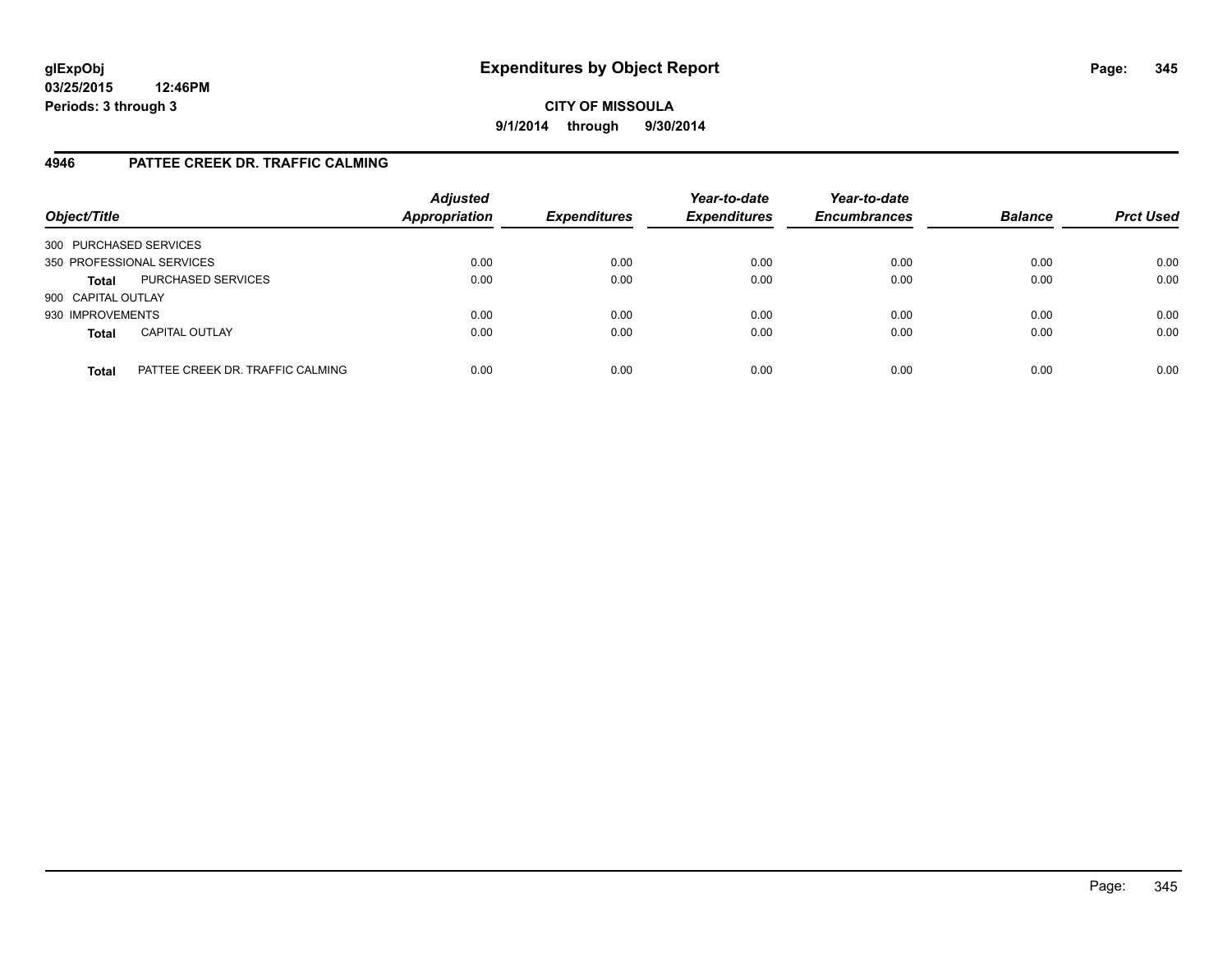#### **4948 STORMWATER OUTFALL RETROFITS**

| Object/Title              |                           | Adjusted<br>Appropriation | <b>Expenditures</b> | Year-to-date<br><b>Expenditures</b> | Year-to-date<br><b>Encumbrances</b> | <b>Balance</b> | <b>Prct Used</b> |
|---------------------------|---------------------------|---------------------------|---------------------|-------------------------------------|-------------------------------------|----------------|------------------|
| 300 PURCHASED SERVICES    |                           |                           |                     |                                     |                                     |                |                  |
| 350 PROFESSIONAL SERVICES |                           | 0.00                      | 0.00                | 0.00                                | 0.00                                | 0.00           | 0.00             |
| <b>Total</b>              | <b>PURCHASED SERVICES</b> | 0.00                      | 0.00                | 0.00                                | 0.00                                | 0.00           | 0.00             |
| <b>Total</b>              | NON-DEPARTMENTAL          | 0.00                      | 0.00                | 0.00                                | 0.00                                | 0.00           | 0.00             |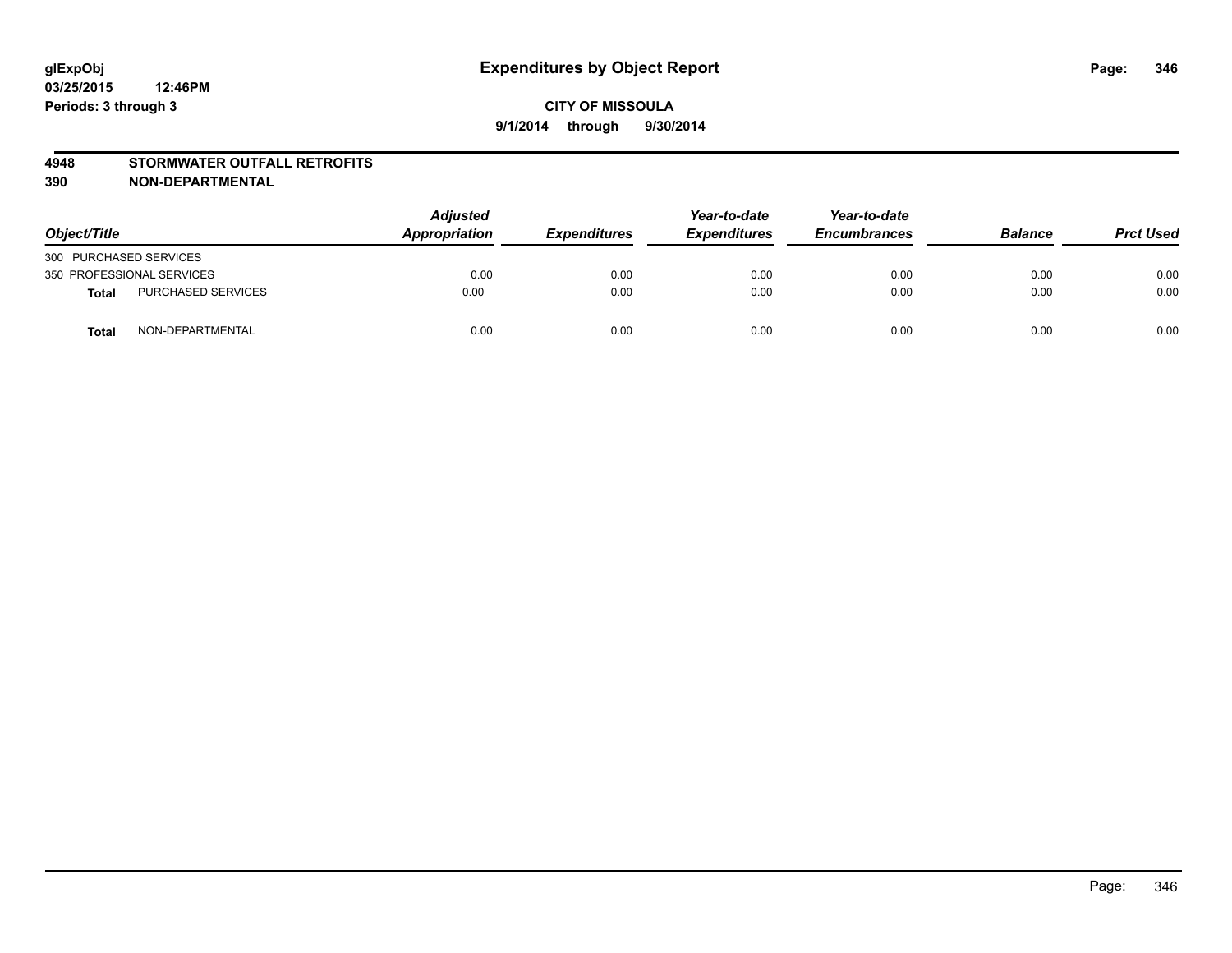**CITY OF MISSOULA 9/1/2014 through 9/30/2014**

#### **4948 STORMWATER OUTFALL RETROFITS**

| Object/Title                          | <b>Adjusted</b><br>Appropriation | <b>Expenditures</b> | Year-to-date<br><b>Expenditures</b> | Year-to-date<br><b>Encumbrances</b> | <b>Balance</b> | <b>Prct Used</b> |
|---------------------------------------|----------------------------------|---------------------|-------------------------------------|-------------------------------------|----------------|------------------|
| 300 PURCHASED SERVICES                |                                  |                     |                                     |                                     |                |                  |
| 350 PROFESSIONAL SERVICES             | 0.00                             | 0.00                | 0.00                                | 0.00                                | 0.00           | 0.00             |
| PURCHASED SERVICES<br><b>Total</b>    | 0.00                             | 0.00                | 0.00                                | 0.00                                | 0.00           | 0.00             |
| STORMWATER OUTFALL RETROFITS<br>Total | 0.00                             | 0.00                | 0.00                                | 0.00                                | 0.00           | 0.00             |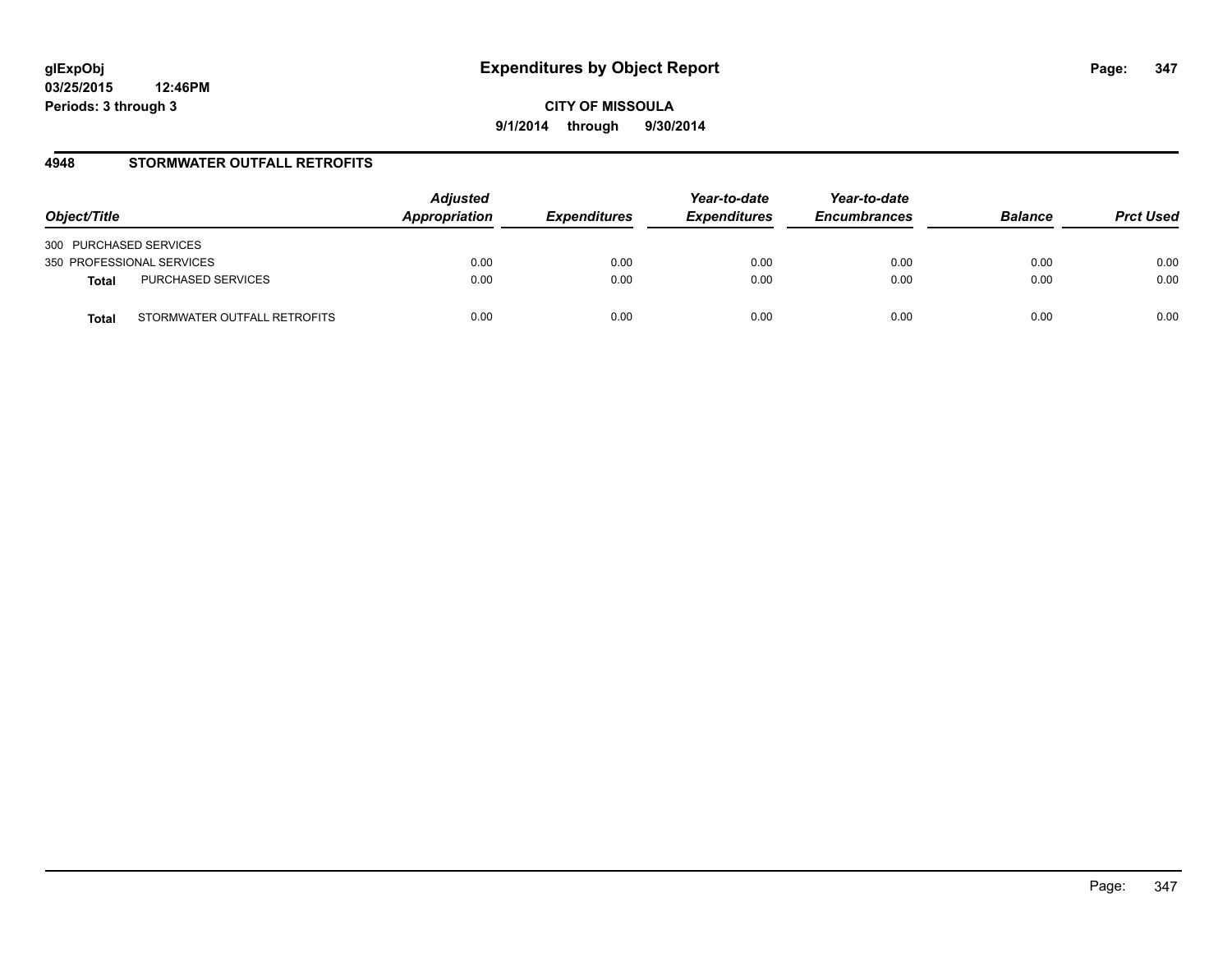#### **4990 ARRA ENHANCEMENTS**

**500 N HIGGINS STREETSCAPE**

| Object/Title       |                       | <b>Adjusted</b><br>Appropriation | <b>Expenditures</b> | Year-to-date<br><b>Expenditures</b> | Year-to-date<br><b>Encumbrances</b> | <b>Balance</b> | <b>Prct Used</b> |
|--------------------|-----------------------|----------------------------------|---------------------|-------------------------------------|-------------------------------------|----------------|------------------|
| 900 CAPITAL OUTLAY |                       |                                  |                     |                                     |                                     |                |                  |
| 930 IMPROVEMENTS   |                       | 0.00                             | 0.00                | 0.00                                | 0.00                                | 0.00           | 0.00             |
| Total              | <b>CAPITAL OUTLAY</b> | 0.00                             | 0.00                | 0.00                                | 0.00                                | 0.00           | 0.00             |
| <b>Total</b>       | N HIGGINS STREETSCAPE | 0.00                             | 0.00                | 0.00                                | 0.00                                | 0.00           | 0.00             |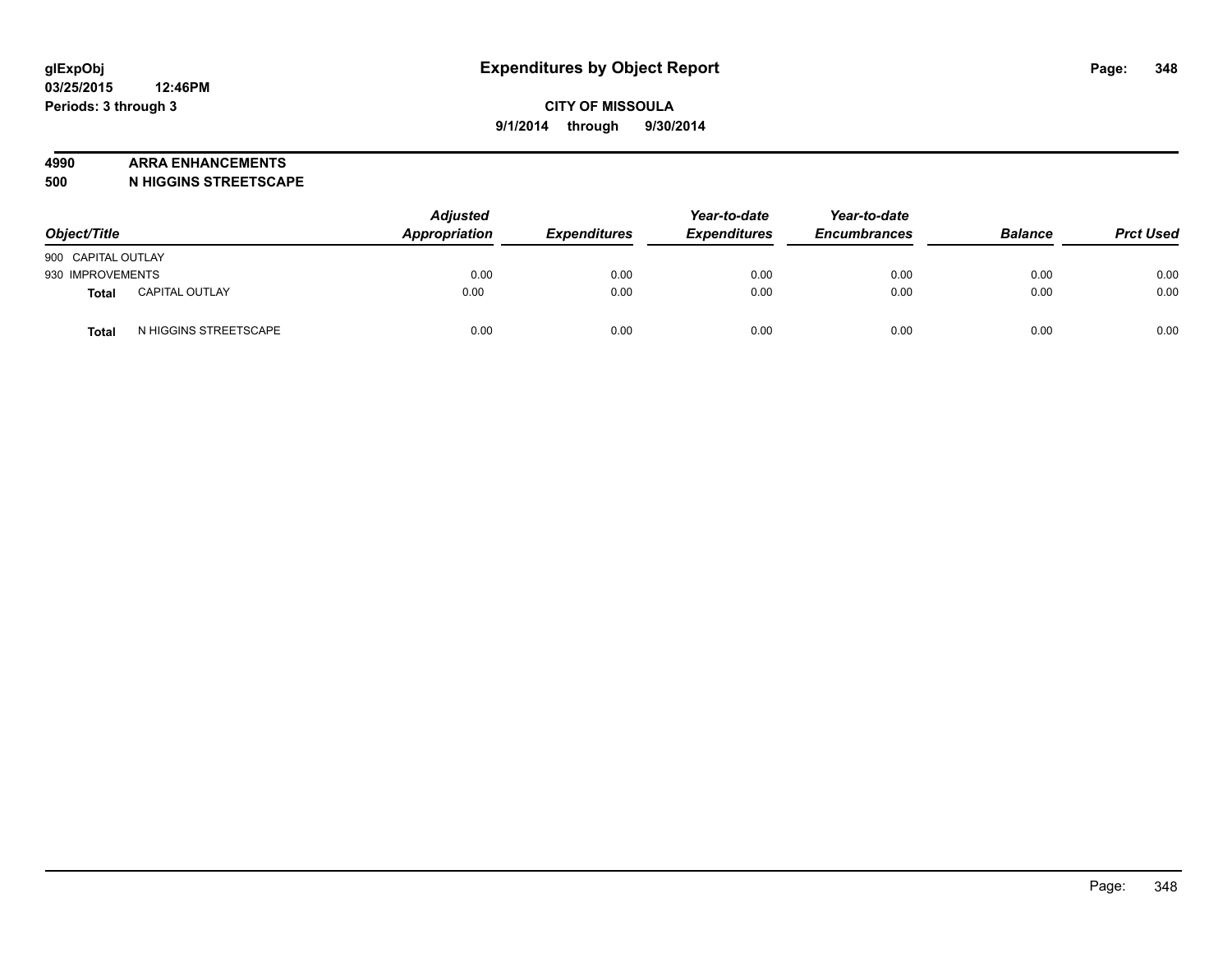## **CITY OF MISSOULA 9/1/2014 through 9/30/2014**

**4990 ARRA ENHANCEMENTS**

**510 CURB RAMPS**

| Object/Title       |                       | <b>Adjusted</b><br>Appropriation | <b>Expenditures</b> | Year-to-date<br><b>Expenditures</b> | Year-to-date<br><b>Encumbrances</b> | <b>Balance</b> | <b>Prct Used</b> |
|--------------------|-----------------------|----------------------------------|---------------------|-------------------------------------|-------------------------------------|----------------|------------------|
| 900 CAPITAL OUTLAY |                       |                                  |                     |                                     |                                     |                |                  |
| 930 IMPROVEMENTS   |                       | 0.00                             | 0.00                | 0.00                                | 0.00                                | 0.00           | 0.00             |
| Total              | <b>CAPITAL OUTLAY</b> | 0.00                             | 0.00                | 0.00                                | 0.00                                | 0.00           | 0.00             |
| <b>Total</b>       | <b>CURB RAMPS</b>     | 0.00                             | 0.00                | 0.00                                | 0.00                                | 0.00           | 0.00             |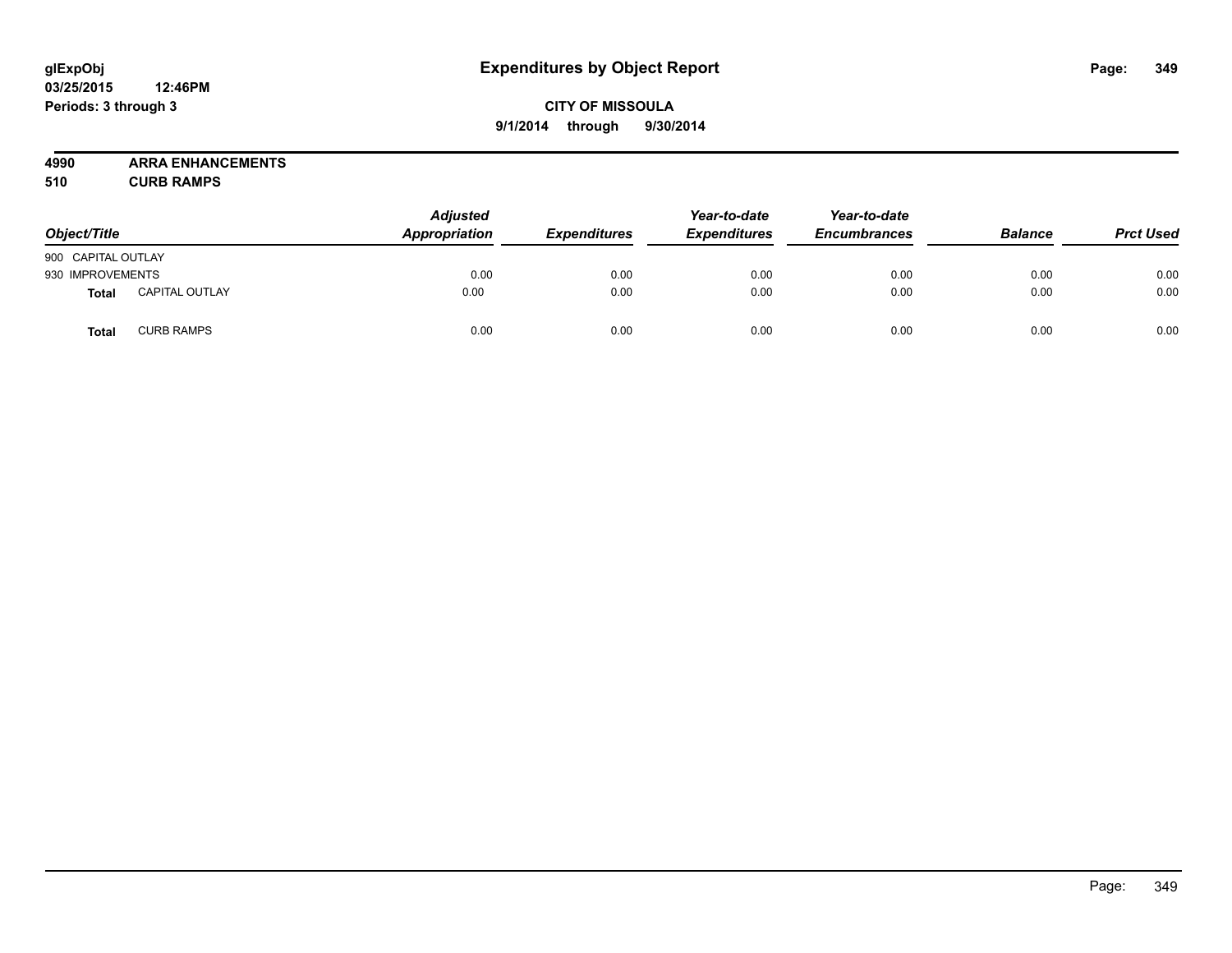#### **4990 ARRA ENHANCEMENTS**

**515 RSNAKE GATEWAY GREENOUGH DRIVE**

| Object/Title       |                                | <b>Adjusted</b><br>Appropriation | <b>Expenditures</b> | Year-to-date<br><b>Expenditures</b> | Year-to-date<br><b>Encumbrances</b> | <b>Balance</b> | <b>Prct Used</b> |
|--------------------|--------------------------------|----------------------------------|---------------------|-------------------------------------|-------------------------------------|----------------|------------------|
| 900 CAPITAL OUTLAY |                                |                                  |                     |                                     |                                     |                |                  |
| 930 IMPROVEMENTS   |                                | 0.00                             | 0.00                | 0.00                                | 0.00                                | 0.00           | 0.00             |
| Total              | <b>CAPITAL OUTLAY</b>          | 0.00                             | 0.00                | 0.00                                | 0.00                                | 0.00           | 0.00             |
| <b>Total</b>       | RSNAKE GATEWAY GREENOUGH DRIVE | 0.00                             | 0.00                | 0.00                                | 0.00                                | 0.00           | 0.00             |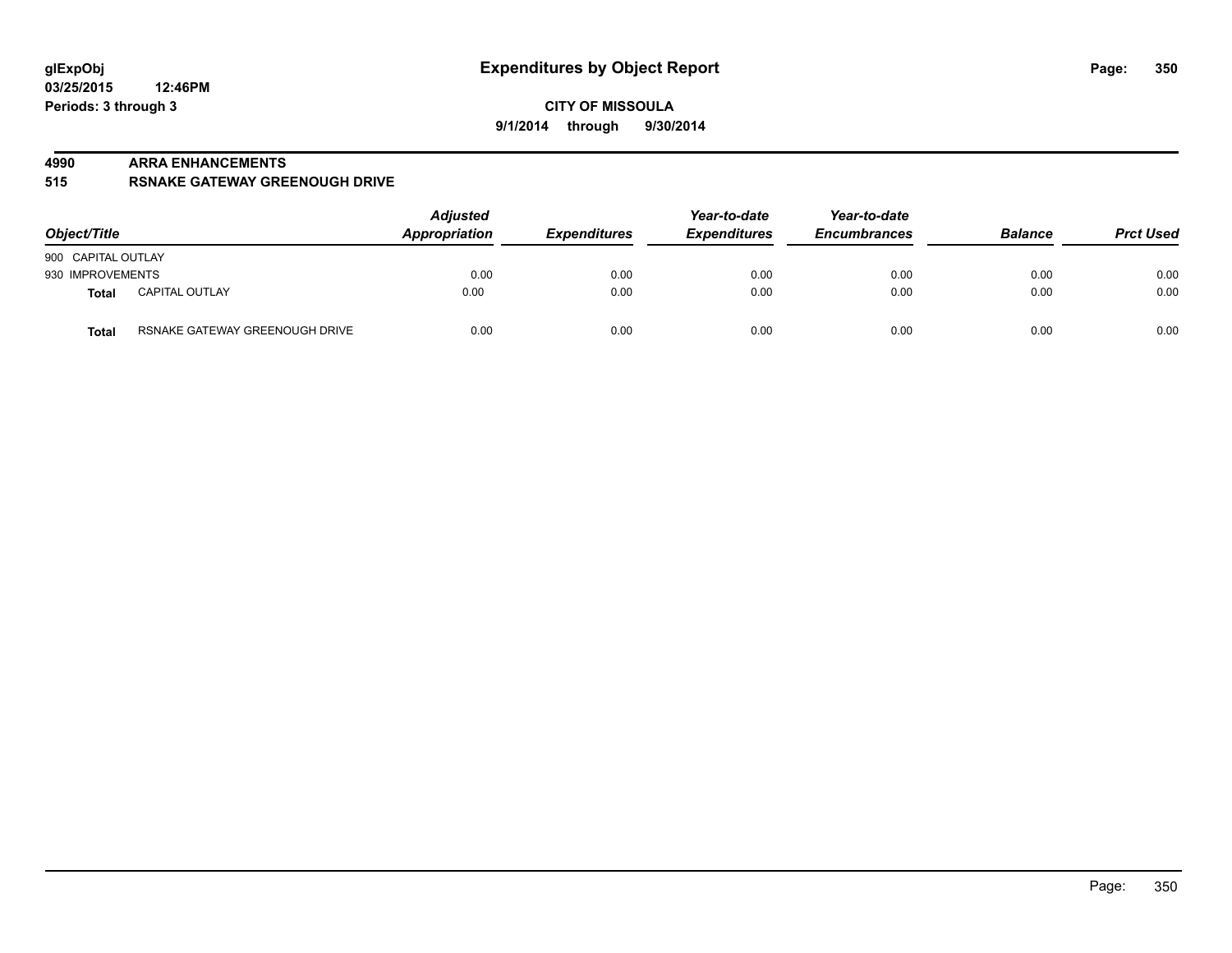#### **4990 ARRA ENHANCEMENTS**

| Object/Title                   | <b>Adjusted</b><br>Appropriation | <b>Expenditures</b> | Year-to-date<br><b>Expenditures</b> | Year-to-date<br><b>Encumbrances</b> | <b>Balance</b> | <b>Prct Used</b> |
|--------------------------------|----------------------------------|---------------------|-------------------------------------|-------------------------------------|----------------|------------------|
| 900 CAPITAL OUTLAY             |                                  |                     |                                     |                                     |                |                  |
| 930 IMPROVEMENTS               | 0.00                             | 0.00                | 0.00                                | 0.00                                | 0.00           | 0.00             |
| <b>CAPITAL OUTLAY</b><br>Total | 0.00                             | 0.00                | 0.00                                | 0.00                                | 0.00           | 0.00             |
| ARRA ENHANCEMENTS<br>Total     | 0.00                             | 0.00                | 0.00                                | 0.00                                | 0.00           | 0.00             |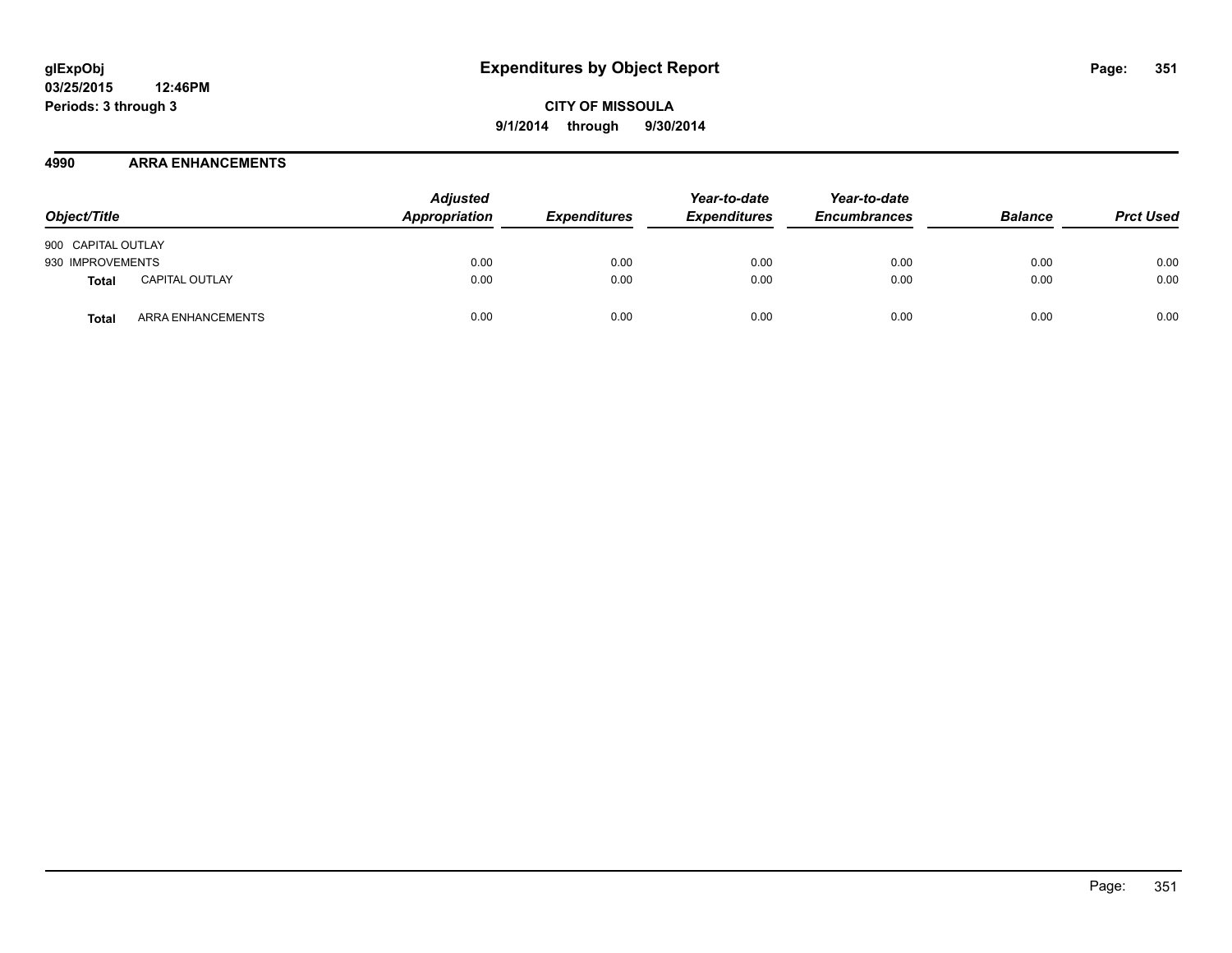#### **4991 ARRA HB645**

**500 N HIGGINS STREETSCAPE**

| Object/Title       |                       | <b>Adjusted</b><br><b>Appropriation</b> | <b>Expenditures</b> | Year-to-date<br><b>Expenditures</b> | Year-to-date<br><b>Encumbrances</b> | <b>Balance</b> | <b>Prct Used</b> |
|--------------------|-----------------------|-----------------------------------------|---------------------|-------------------------------------|-------------------------------------|----------------|------------------|
| 900 CAPITAL OUTLAY |                       |                                         |                     |                                     |                                     |                |                  |
| 930 IMPROVEMENTS   |                       | 0.00                                    | 0.00                | 0.00                                | 0.00                                | 0.00           | 0.00             |
| <b>Total</b>       | <b>CAPITAL OUTLAY</b> | 0.00                                    | 0.00                | 0.00                                | 0.00                                | 0.00           | 0.00             |
| Total              | N HIGGINS STREETSCAPE | 0.00                                    | 0.00                | 0.00                                | 0.00                                | 0.00           | 0.00             |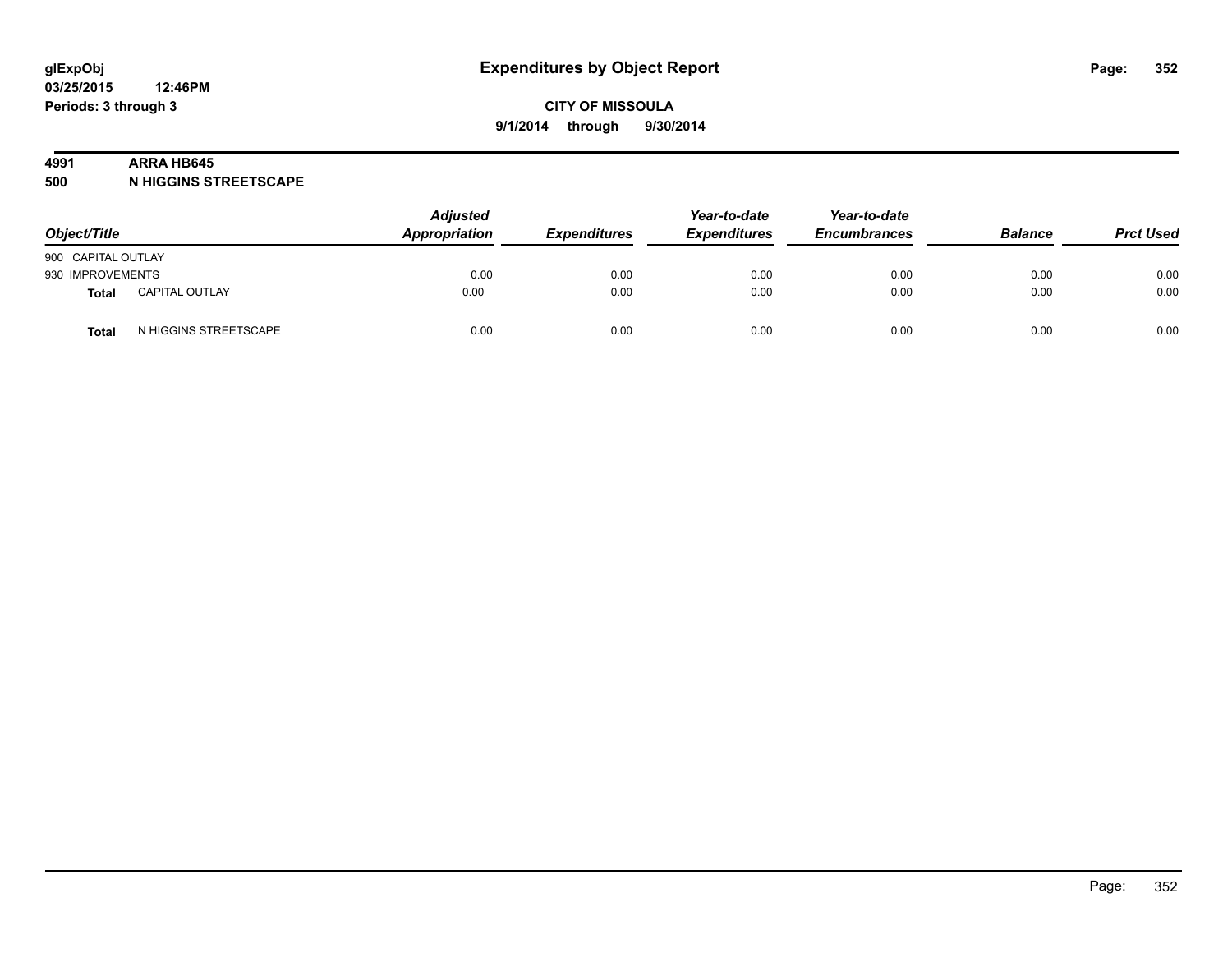# **4991 ARRA HB645**

**520 N HIGGINS PAVING**

| Object/Title       |                       | <b>Adjusted</b><br>Appropriation | <b>Expenditures</b> | Year-to-date<br><b>Expenditures</b> | Year-to-date<br><b>Encumbrances</b> | <b>Balance</b> | <b>Prct Used</b> |
|--------------------|-----------------------|----------------------------------|---------------------|-------------------------------------|-------------------------------------|----------------|------------------|
| 900 CAPITAL OUTLAY |                       |                                  |                     |                                     |                                     |                |                  |
| 930 IMPROVEMENTS   |                       | 0.00                             | 0.00                | 0.00                                | 0.00                                | 0.00           | 0.00             |
| <b>Total</b>       | <b>CAPITAL OUTLAY</b> | 0.00                             | 0.00                | 0.00                                | 0.00                                | 0.00           | 0.00             |
| Total              | N HIGGINS PAVING      | 0.00                             | 0.00                | 0.00                                | 0.00                                | 0.00           | 0.00             |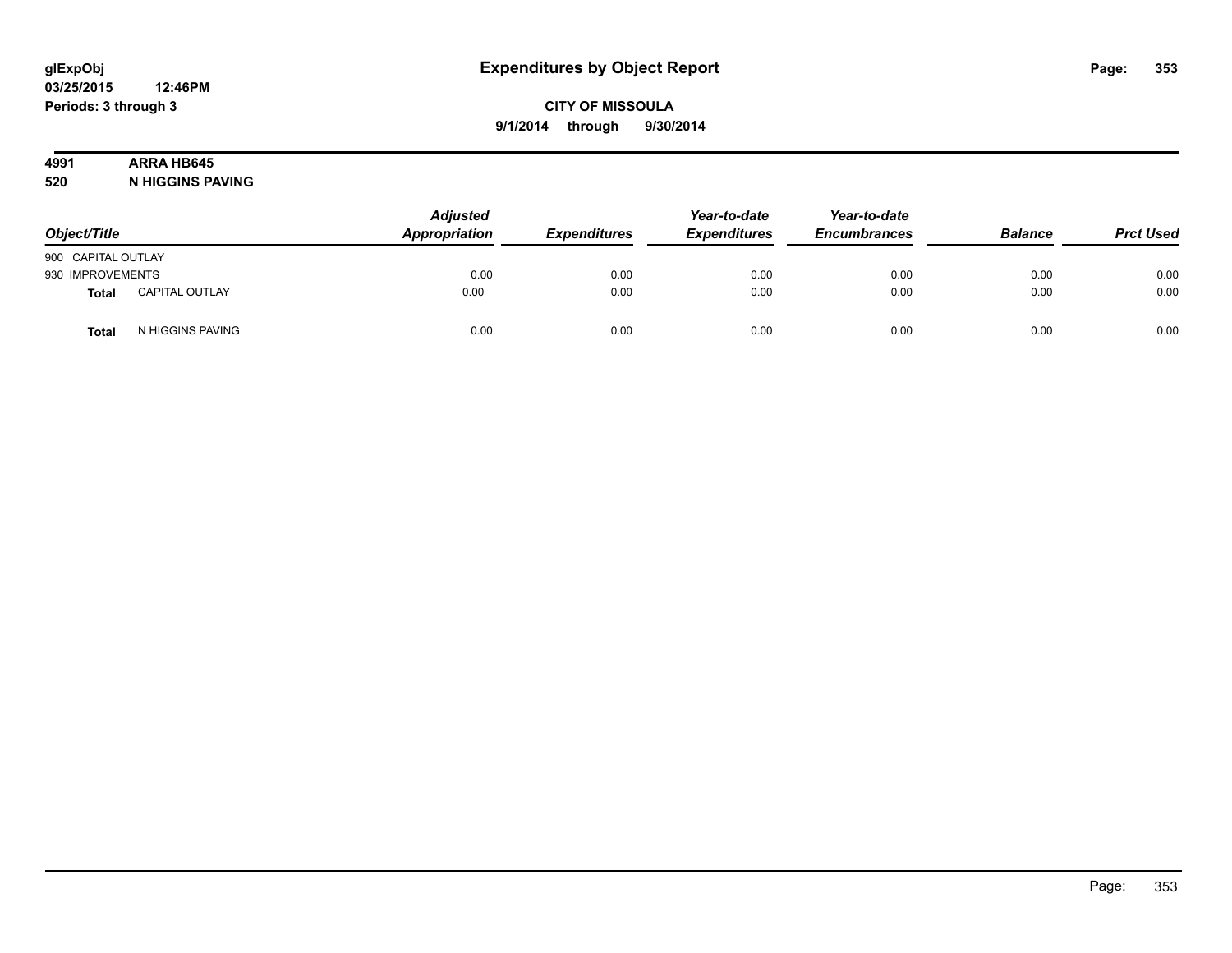**CITY OF MISSOULA 9/1/2014 through 9/30/2014**

#### **4991 ARRA HB645**

**525 BROOKS ST CURB & SW IMPROVEMENTS**

| Object/Title       |                                 | <b>Adjusted</b><br>Appropriation | <b>Expenditures</b> | Year-to-date<br><b>Expenditures</b> | Year-to-date<br><b>Encumbrances</b> | <b>Balance</b> | <b>Prct Used</b> |
|--------------------|---------------------------------|----------------------------------|---------------------|-------------------------------------|-------------------------------------|----------------|------------------|
| 900 CAPITAL OUTLAY |                                 |                                  |                     |                                     |                                     |                |                  |
| 930 IMPROVEMENTS   |                                 | 0.00                             | 0.00                | 0.00                                | 0.00                                | 0.00           | 0.00             |
| <b>Total</b>       | <b>CAPITAL OUTLAY</b>           | 0.00                             | 0.00                | 0.00                                | 0.00                                | 0.00           | 0.00             |
| <b>Total</b>       | BROOKS ST CURB & SW IMPROVEMENT | 0.00                             | 0.00                | 0.00                                | 0.00                                | 0.00           | 0.00             |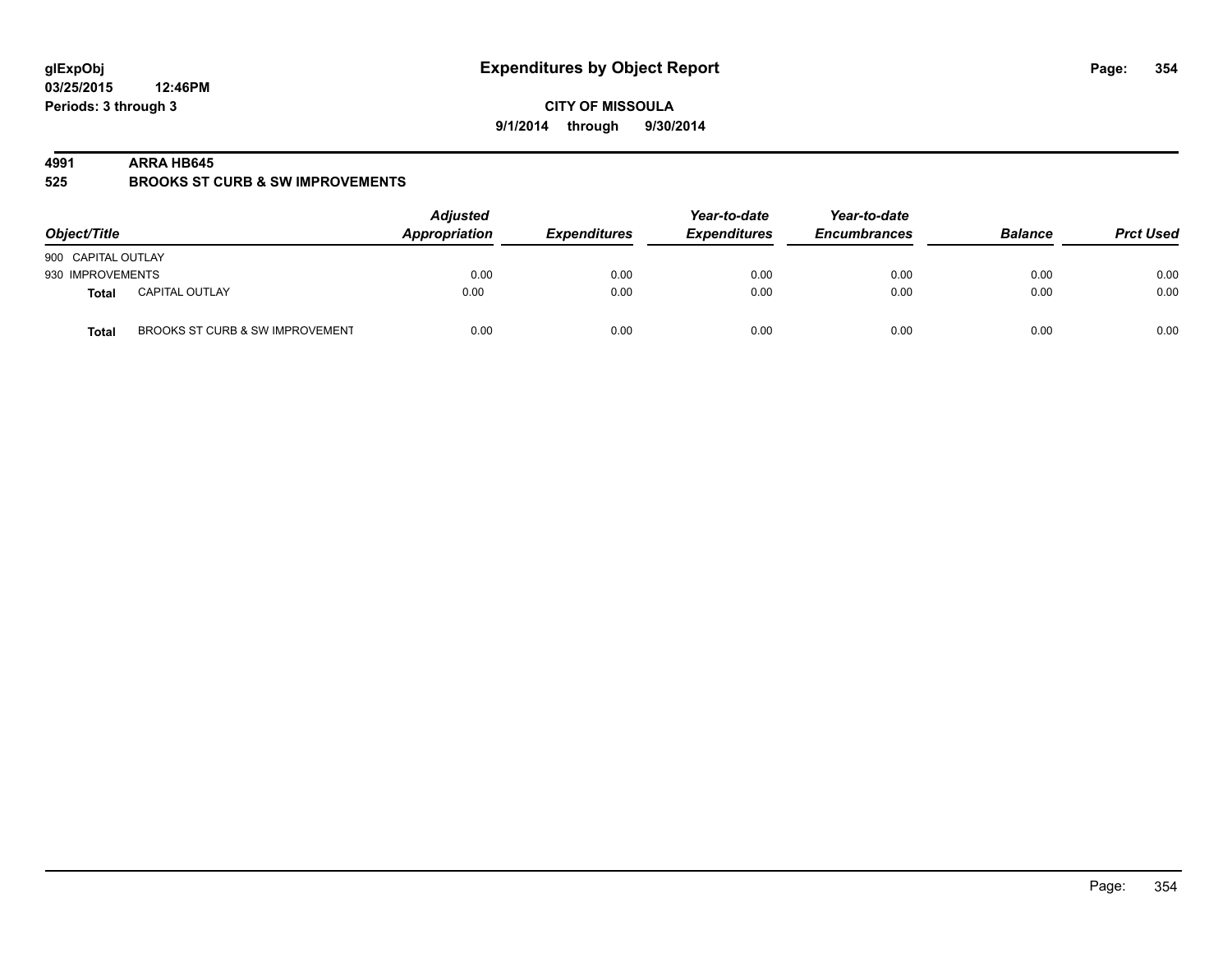# **4991 ARRA HB645**

**530 CURB RAMPS**

| Object/Title          |                            | <b>Adjusted</b><br><b>Appropriation</b> | <b>Expenditures</b> | Year-to-date<br><b>Expenditures</b> | Year-to-date<br><b>Encumbrances</b> | <b>Balance</b> | <b>Prct Used</b> |
|-----------------------|----------------------------|-----------------------------------------|---------------------|-------------------------------------|-------------------------------------|----------------|------------------|
| 100 PERSONAL SERVICES |                            |                                         |                     |                                     |                                     |                |                  |
|                       | 140 EMPLOYER CONTRIBUTIONS | 0.00                                    | 0.00                | 0.00                                | 0.00                                | 0.00           | 0.00             |
| <b>Total</b>          | PERSONAL SERVICES          | 0.00                                    | 0.00                | 0.00                                | 0.00                                | 0.00           | 0.00             |
| 900 CAPITAL OUTLAY    |                            |                                         |                     |                                     |                                     |                |                  |
| 930 IMPROVEMENTS      |                            | 0.00                                    | 0.00                | 0.00                                | 0.00                                | 0.00           | 0.00             |
| <b>Total</b>          | <b>CAPITAL OUTLAY</b>      | 0.00                                    | 0.00                | 0.00                                | 0.00                                | 0.00           | 0.00             |
| <b>Total</b>          | <b>CURB RAMPS</b>          | 0.00                                    | 0.00                | 0.00                                | 0.00                                | 0.00           | 0.00             |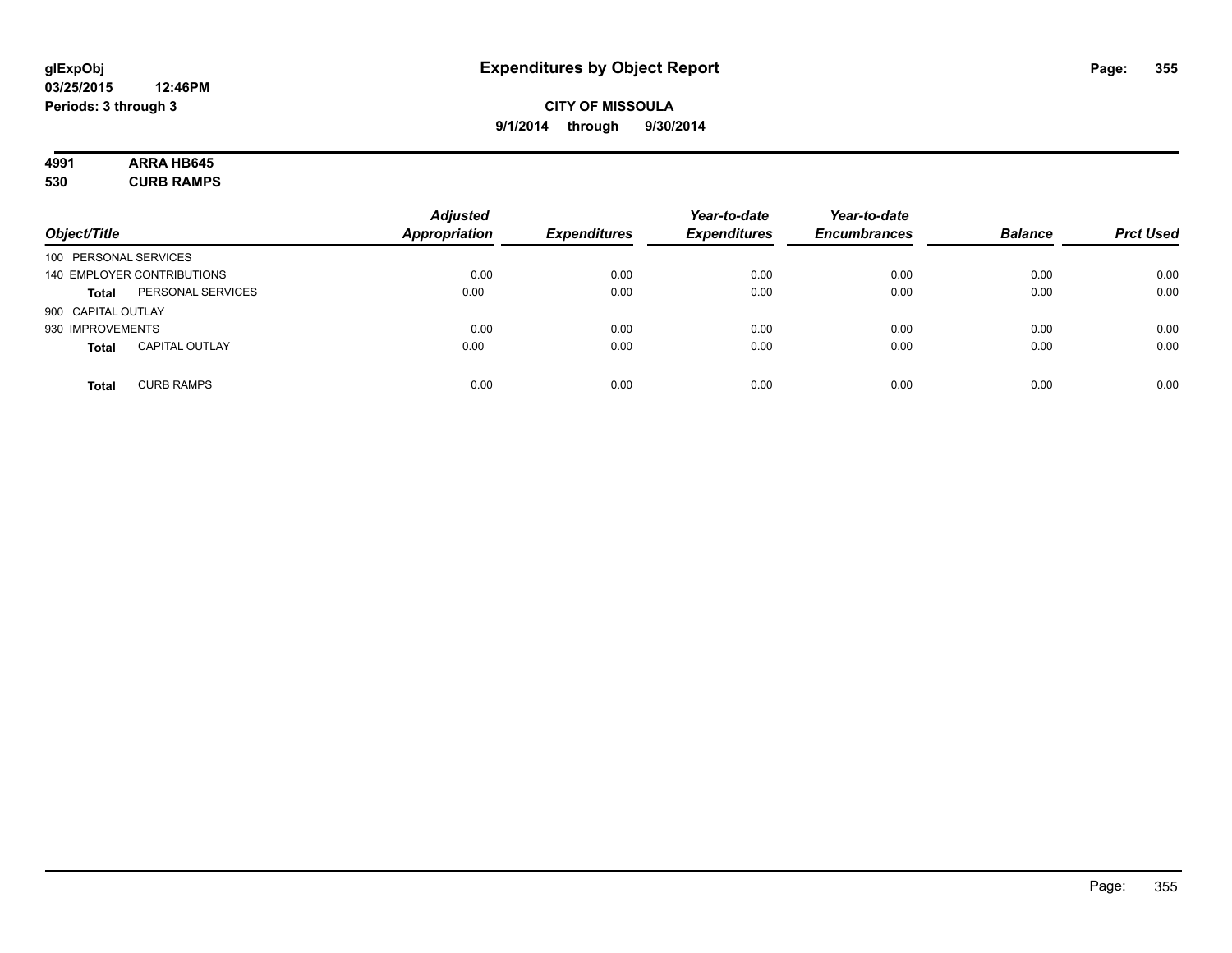## **CITY OF MISSOULA 9/1/2014 through 9/30/2014**

#### **4991 ARRA HB645**

**535 PARKS PLAYGROUND INSTALLS**

|                          |                            | <b>Adjusted</b>      |                     | Year-to-date        | Year-to-date        |                |                  |
|--------------------------|----------------------------|----------------------|---------------------|---------------------|---------------------|----------------|------------------|
| Object/Title             |                            | <b>Appropriation</b> | <b>Expenditures</b> | <b>Expenditures</b> | <b>Encumbrances</b> | <b>Balance</b> | <b>Prct Used</b> |
| 100 PERSONAL SERVICES    |                            |                      |                     |                     |                     |                |                  |
| 110 SALARIES AND WAGES   |                            | 0.00                 | 0.00                | 0.00                | 0.00                | 0.00           | 0.00             |
| 120 OVERTIME/TERMINATION |                            | 0.00                 | 0.00                | 0.00                | 0.00                | 0.00           | 0.00             |
|                          | 140 EMPLOYER CONTRIBUTIONS | 0.00                 | 0.00                | 0.00                | 0.00                | 0.00           | 0.00             |
| Total                    | PERSONAL SERVICES          | 0.00                 | 0.00                | 0.00                | 0.00                | 0.00           | 0.00             |
| 900 CAPITAL OUTLAY       |                            |                      |                     |                     |                     |                |                  |
| 930 IMPROVEMENTS         |                            | 0.00                 | 0.00                | 0.00                | 0.00                | 0.00           | 0.00             |
| <b>Total</b>             | <b>CAPITAL OUTLAY</b>      | 0.00                 | 0.00                | 0.00                | 0.00                | 0.00           | 0.00             |
|                          |                            |                      |                     |                     |                     |                |                  |
| <b>Total</b>             | PARKS PLAYGROUND INSTALLS  | 0.00                 | 0.00                | 0.00                | 0.00                | 0.00           | 0.00             |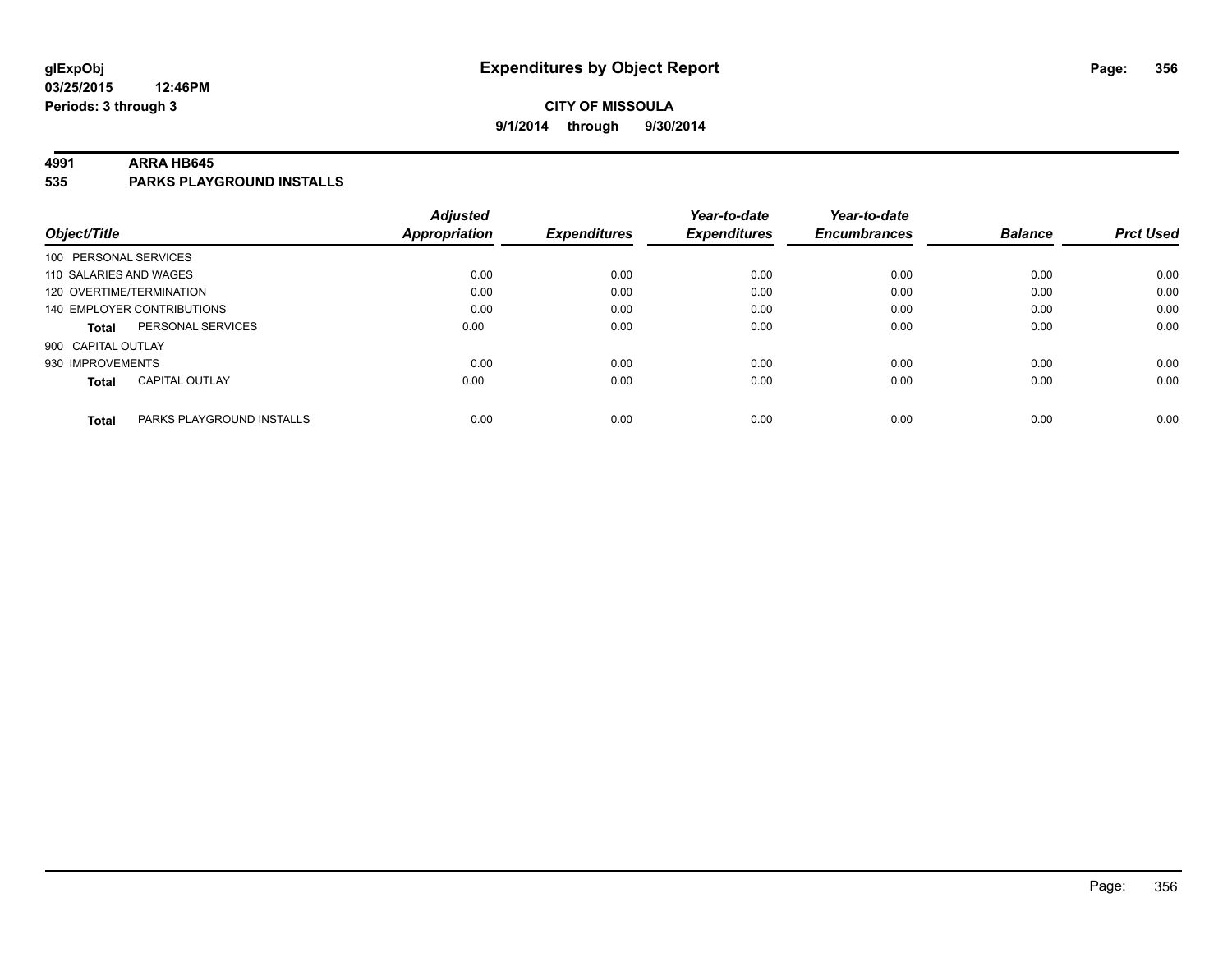#### **4991 ARRA HB645**

**540 GREENOUGH PARK BRIDGE**

|                          |                              | <b>Adjusted</b> |                     | Year-to-date        | Year-to-date        |                |                  |
|--------------------------|------------------------------|-----------------|---------------------|---------------------|---------------------|----------------|------------------|
| Object/Title             |                              | Appropriation   | <b>Expenditures</b> | <b>Expenditures</b> | <b>Encumbrances</b> | <b>Balance</b> | <b>Prct Used</b> |
| 100 PERSONAL SERVICES    |                              |                 |                     |                     |                     |                |                  |
| 120 OVERTIME/TERMINATION |                              | 0.00            | 0.00                | 0.00                | 0.00                | 0.00           | 0.00             |
|                          | 140 EMPLOYER CONTRIBUTIONS   | 0.00            | 0.00                | 0.00                | 0.00                | 0.00           | 0.00             |
| <b>Total</b>             | PERSONAL SERVICES            | 0.00            | 0.00                | 0.00                | 0.00                | 0.00           | 0.00             |
| 900 CAPITAL OUTLAY       |                              |                 |                     |                     |                     |                |                  |
| 930 IMPROVEMENTS         |                              | 0.00            | 0.00                | 0.00                | 0.00                | 0.00           | 0.00             |
| <b>Total</b>             | <b>CAPITAL OUTLAY</b>        | 0.00            | 0.00                | 0.00                | 0.00                | 0.00           | 0.00             |
| <b>Total</b>             | <b>GREENOUGH PARK BRIDGE</b> | 0.00            | 0.00                | 0.00                | 0.00                | 0.00           | 0.00             |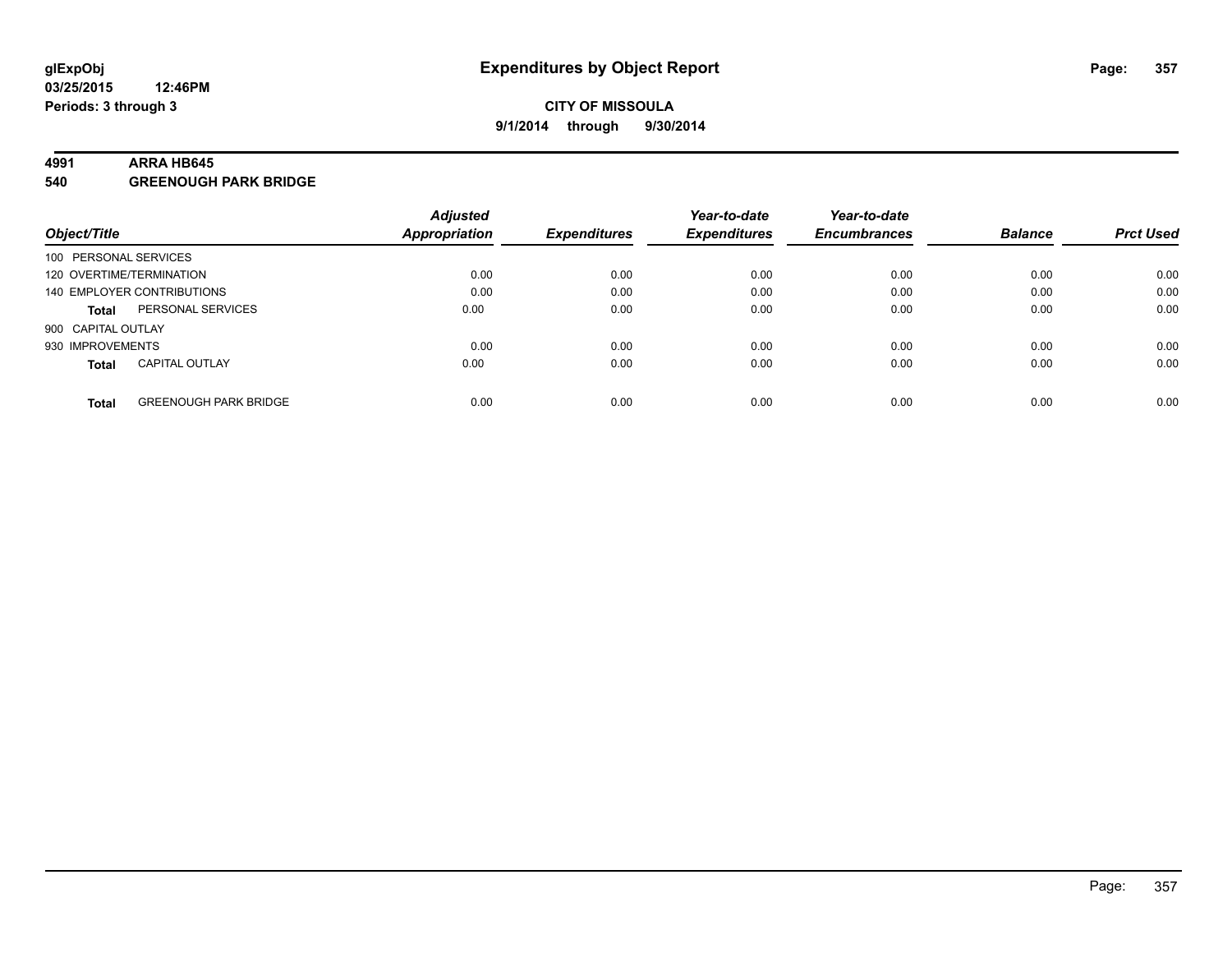**4991 ARRA HB645**

| Object/Title                          | <b>Adjusted</b><br><b>Appropriation</b> | <b>Expenditures</b> | Year-to-date<br><b>Expenditures</b> | Year-to-date<br><b>Encumbrances</b> | <b>Balance</b> | <b>Prct Used</b> |
|---------------------------------------|-----------------------------------------|---------------------|-------------------------------------|-------------------------------------|----------------|------------------|
| 100 PERSONAL SERVICES                 |                                         |                     |                                     |                                     |                |                  |
| 110 SALARIES AND WAGES                | 0.00                                    | 0.00                | 0.00                                | 0.00                                | 0.00           | 0.00             |
| 120 OVERTIME/TERMINATION              | 0.00                                    | 0.00                | 0.00                                | 0.00                                | 0.00           | 0.00             |
| 140 EMPLOYER CONTRIBUTIONS            | 0.00                                    | 0.00                | 0.00                                | 0.00                                | 0.00           | 0.00             |
| PERSONAL SERVICES<br><b>Total</b>     | 0.00                                    | 0.00                | 0.00                                | 0.00                                | 0.00           | 0.00             |
| 900 CAPITAL OUTLAY                    |                                         |                     |                                     |                                     |                |                  |
| 930 IMPROVEMENTS                      | 0.00                                    | 0.00                | 0.00                                | 0.00                                | 0.00           | 0.00             |
| <b>CAPITAL OUTLAY</b><br><b>Total</b> | 0.00                                    | 0.00                | 0.00                                | 0.00                                | 0.00           | 0.00             |
| ARRA HB645<br>Total                   | 0.00                                    | 0.00                | 0.00                                | 0.00                                | 0.00           | 0.00             |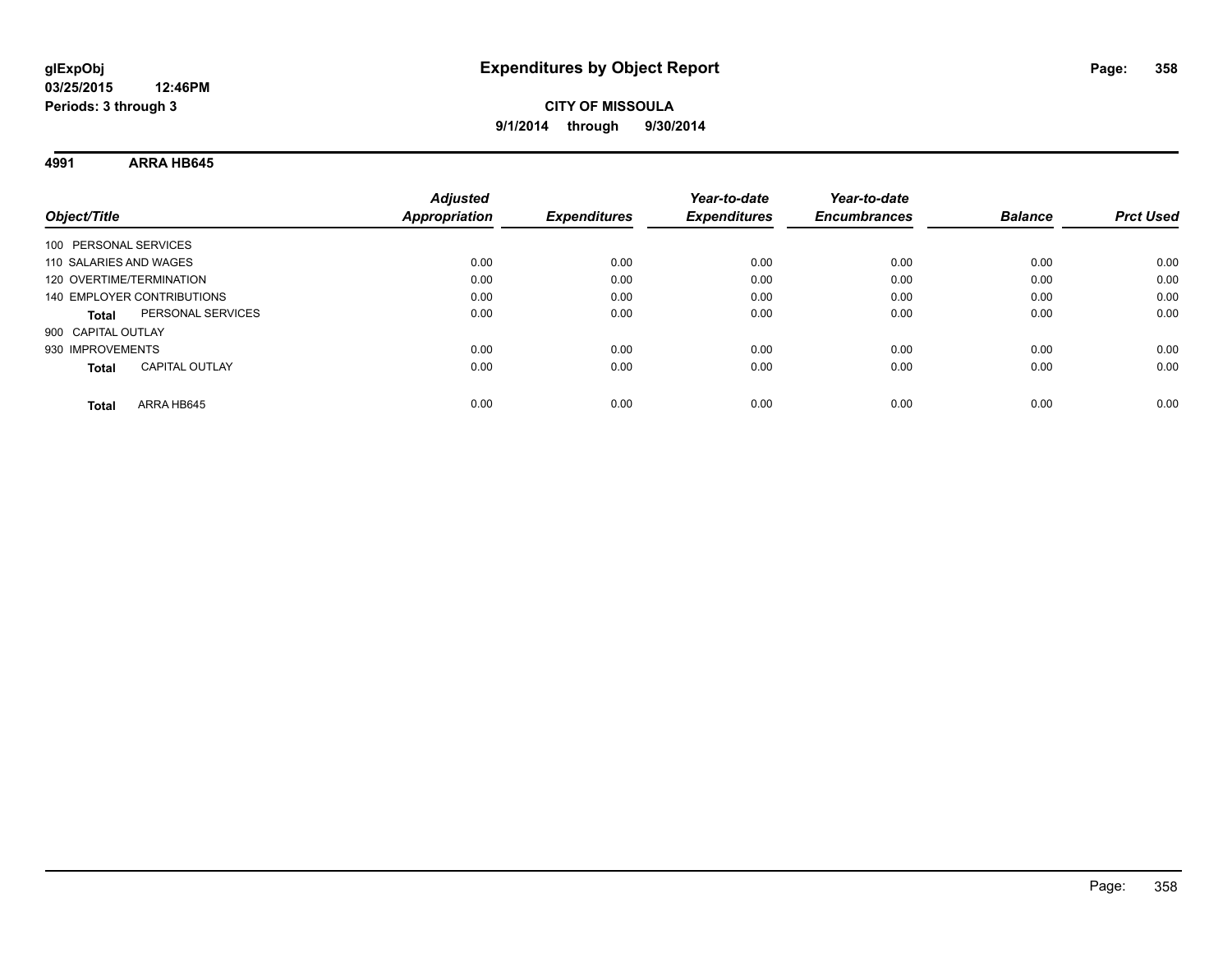**4992 WFL MILLER CREEK ROAD**

| Object/Title       |                       | <b>Adjusted</b><br>Appropriation | <b>Expenditures</b> | Year-to-date<br><b>Expenditures</b> | Year-to-date<br><b>Encumbrances</b> | <b>Balance</b> | <b>Prct Used</b> |
|--------------------|-----------------------|----------------------------------|---------------------|-------------------------------------|-------------------------------------|----------------|------------------|
| 900 CAPITAL OUTLAY |                       |                                  |                     |                                     |                                     |                |                  |
| 930 IMPROVEMENTS   |                       | 0.00                             | 0.00                | 0.00                                | 0.00                                | 0.00           | 0.00             |
| <b>Total</b>       | <b>CAPITAL OUTLAY</b> | 0.00                             | 0.00                | 0.00                                | 0.00                                | 0.00           | 0.00             |
| <b>Total</b>       | NON-DEPARTMENTAL      | 0.00                             | 0.00                | 0.00                                | 0.00                                | 0.00           | 0.00             |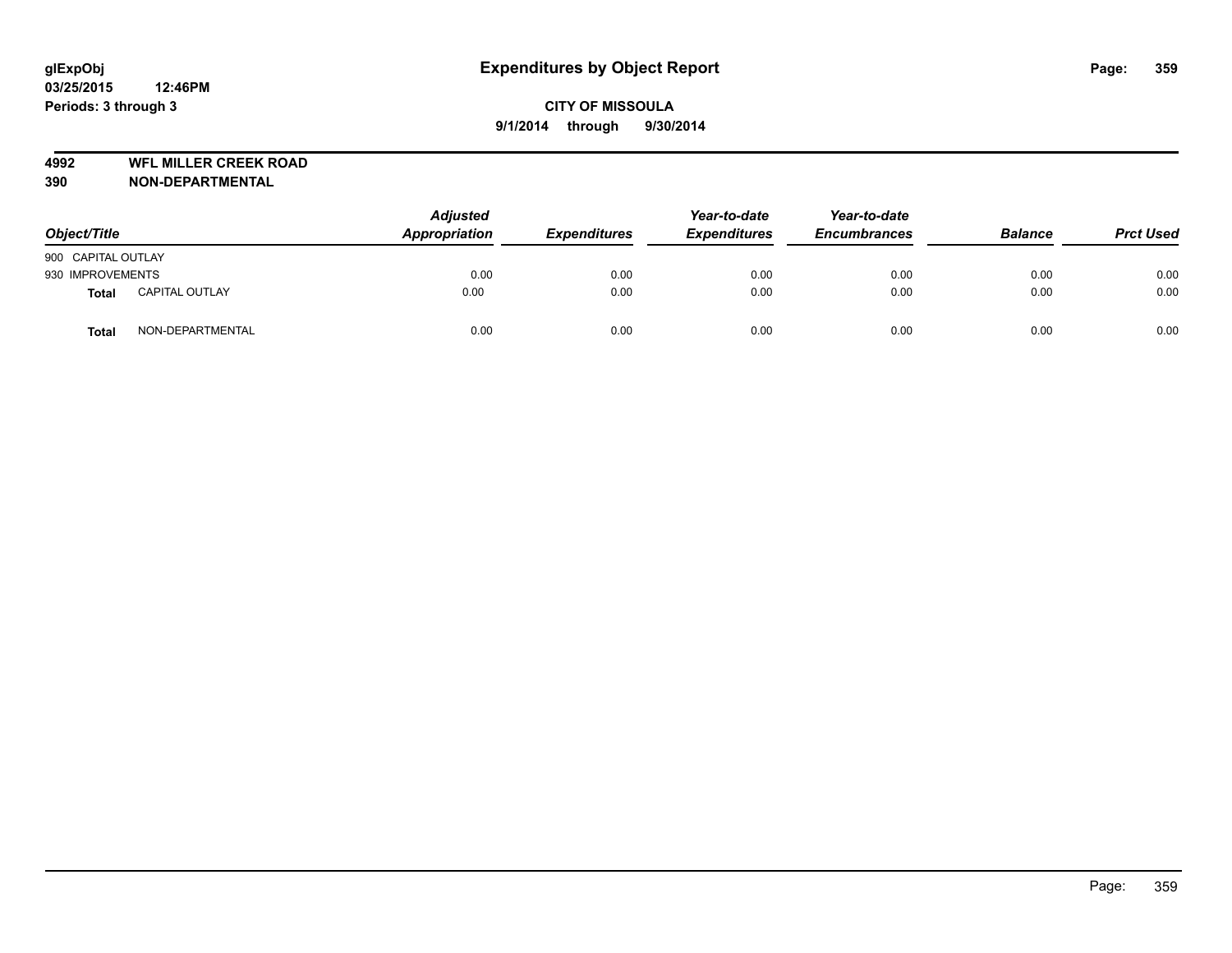#### **4992 WFL MILLER CREEK ROAD**

| Object/Title                          | <b>Adjusted</b><br>Appropriation | <b>Expenditures</b> | Year-to-date<br><b>Expenditures</b> | Year-to-date<br><b>Encumbrances</b> | <b>Balance</b> | <b>Prct Used</b> |
|---------------------------------------|----------------------------------|---------------------|-------------------------------------|-------------------------------------|----------------|------------------|
| 900 CAPITAL OUTLAY                    |                                  |                     |                                     |                                     |                |                  |
| 930 IMPROVEMENTS                      | 0.00                             | 0.00                | 0.00                                | 0.00                                | 0.00           | 0.00             |
| <b>CAPITAL OUTLAY</b><br><b>Total</b> | 0.00                             | 0.00                | 0.00                                | 0.00                                | 0.00           | 0.00             |
| WFL MILLER CREEK ROAD<br><b>Total</b> | 0.00                             | 0.00                | 0.00                                | 0.00                                | 0.00           | 0.00             |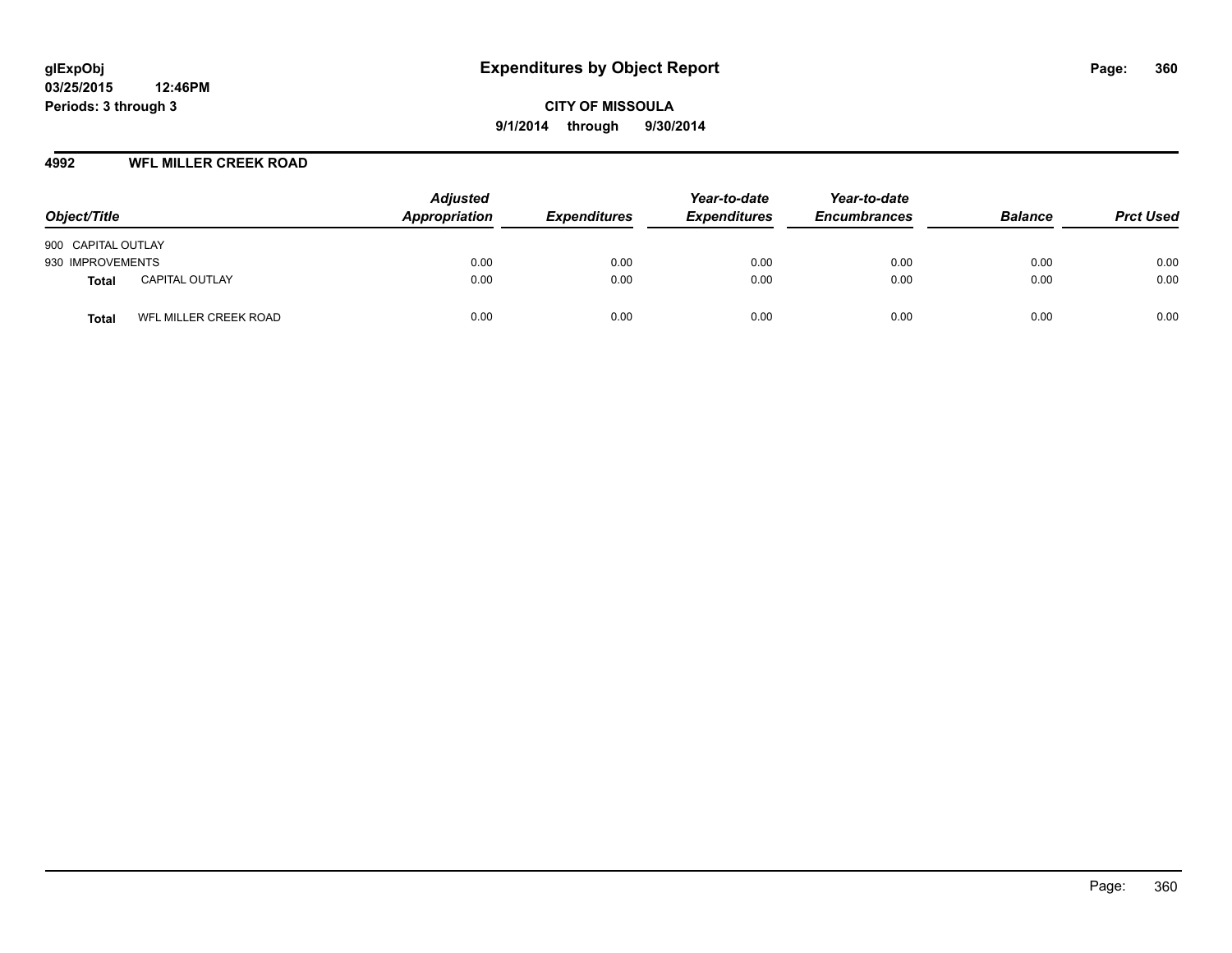#### **CITY OF MISSOULA 9/1/2014 through 9/30/2014**

#### **4993 WESTERN FEDERAL LANDS**

#### **280 PUBLIC WORKS ADMIN/ENGINEERING**

|                                       | <b>Adjusted</b>                        |                     | Year-to-date        | Year-to-date        |                |                  |
|---------------------------------------|----------------------------------------|---------------------|---------------------|---------------------|----------------|------------------|
| Object/Title                          | <b>Appropriation</b>                   | <b>Expenditures</b> | <b>Expenditures</b> | <b>Encumbrances</b> | <b>Balance</b> | <b>Prct Used</b> |
| 100 PERSONAL SERVICES                 |                                        |                     |                     |                     |                |                  |
| 110 SALARIES AND WAGES                | 0.00                                   | 0.00                | 0.00                | 0.00                | 0.00           | 0.00             |
| 140 EMPLOYER CONTRIBUTIONS            | 0.00                                   | 0.00                | 0.00                | 0.00                | 0.00           | 0.00             |
| PERSONAL SERVICES<br><b>Total</b>     | 0.00                                   | 0.00                | 0.00                | 0.00                | 0.00           | 0.00             |
| 300 PURCHASED SERVICES                |                                        |                     |                     |                     |                |                  |
| 350 PROFESSIONAL SERVICES             | 0.00                                   | 0.00                | 0.00                | 0.00                | 0.00           | 0.00             |
| PURCHASED SERVICES<br>Total           | 0.00                                   | 0.00                | 0.00                | 0.00                | 0.00           | 0.00             |
| 900 CAPITAL OUTLAY                    |                                        |                     |                     |                     |                |                  |
| 930 IMPROVEMENTS                      | 0.00                                   | 22,731.70           | 60,691.21           | 0.00                | $-60,691.21$   | 0.00             |
| <b>CAPITAL OUTLAY</b><br><b>Total</b> | 0.00                                   | 22.731.70           | 60.691.21           | 0.00                | $-60.691.21$   | 0.00             |
| <b>Total</b>                          | 0.00<br>PUBLIC WORKS ADMIN/ENGINEERING | 22.731.70           | 60.691.21           | 0.00                | $-60.691.21$   | 0.00             |
|                                       |                                        |                     |                     |                     |                |                  |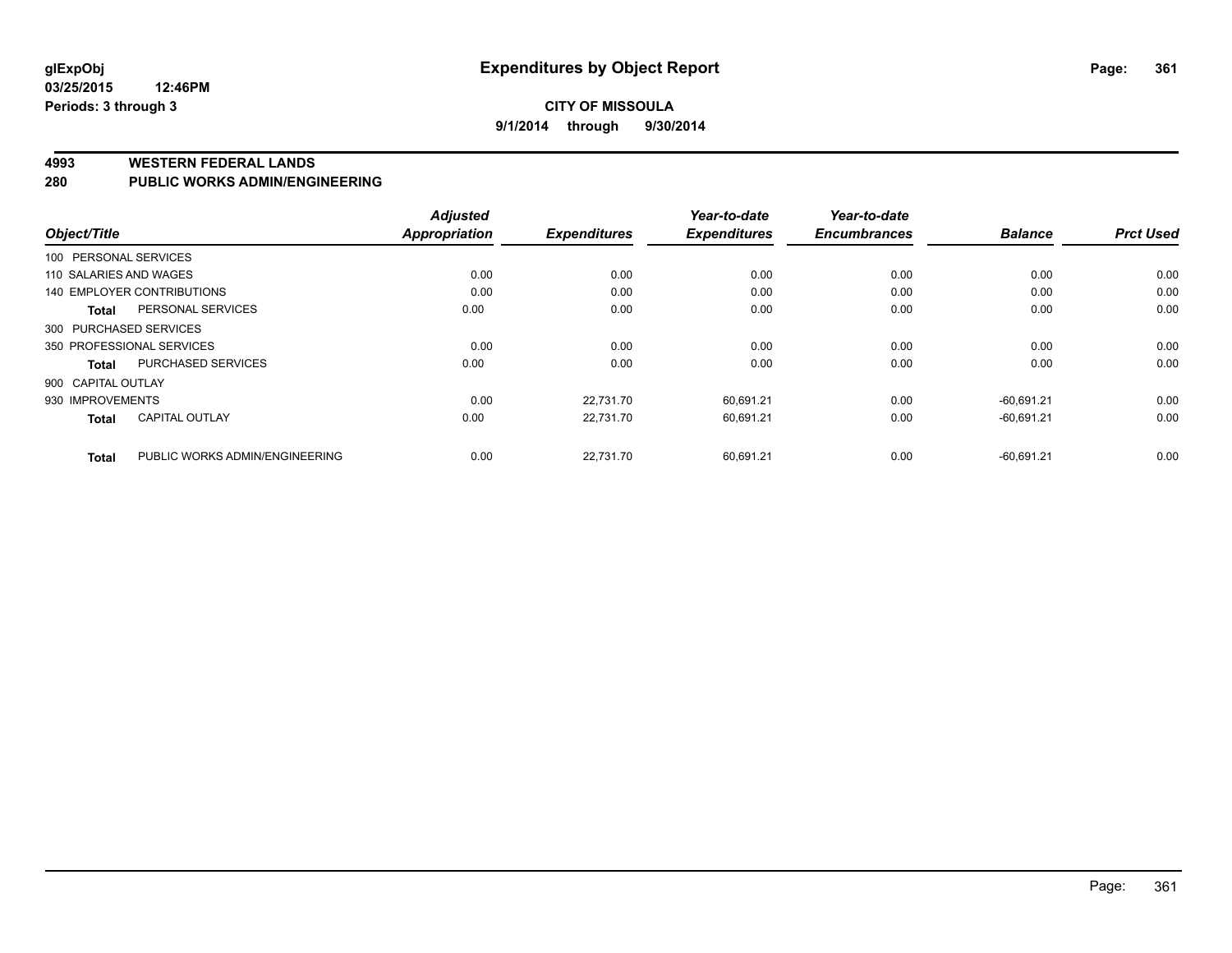#### **4993 WESTERN FEDERAL LANDS**

| Object/Title           |                              | <b>Adjusted</b><br>Appropriation | <b>Expenditures</b> | Year-to-date<br><b>Expenditures</b> | Year-to-date<br><b>Encumbrances</b> | <b>Balance</b> | <b>Prct Used</b> |
|------------------------|------------------------------|----------------------------------|---------------------|-------------------------------------|-------------------------------------|----------------|------------------|
|                        |                              |                                  |                     |                                     |                                     |                |                  |
| 100 PERSONAL SERVICES  |                              |                                  |                     |                                     |                                     |                |                  |
| 110 SALARIES AND WAGES |                              | 0.00                             | 0.00                | 0.00                                | 0.00                                | 0.00           | 0.00             |
|                        | 140 EMPLOYER CONTRIBUTIONS   | 0.00                             | 0.00                | 0.00                                | 0.00                                | 0.00           | 0.00             |
| <b>Total</b>           | PERSONAL SERVICES            | 0.00                             | 0.00                | 0.00                                | 0.00                                | 0.00           | 0.00             |
| 300 PURCHASED SERVICES |                              |                                  |                     |                                     |                                     |                |                  |
|                        | 350 PROFESSIONAL SERVICES    | 0.00                             | 0.00                | 0.00                                | 0.00                                | 0.00           | 0.00             |
| <b>Total</b>           | PURCHASED SERVICES           | 0.00                             | 0.00                | 0.00                                | 0.00                                | 0.00           | 0.00             |
| 900 CAPITAL OUTLAY     |                              |                                  |                     |                                     |                                     |                |                  |
| 930 IMPROVEMENTS       |                              | 0.00                             | 22,731.70           | 60,691.21                           | 0.00                                | $-60.691.21$   | 0.00             |
| <b>Total</b>           | <b>CAPITAL OUTLAY</b>        | 0.00                             | 22,731.70           | 60,691.21                           | 0.00                                | $-60,691.21$   | 0.00             |
| Total                  | <b>WESTERN FEDERAL LANDS</b> | 0.00                             | 22.731.70           | 60.691.21                           | 0.00                                | $-60.691.21$   | 0.00             |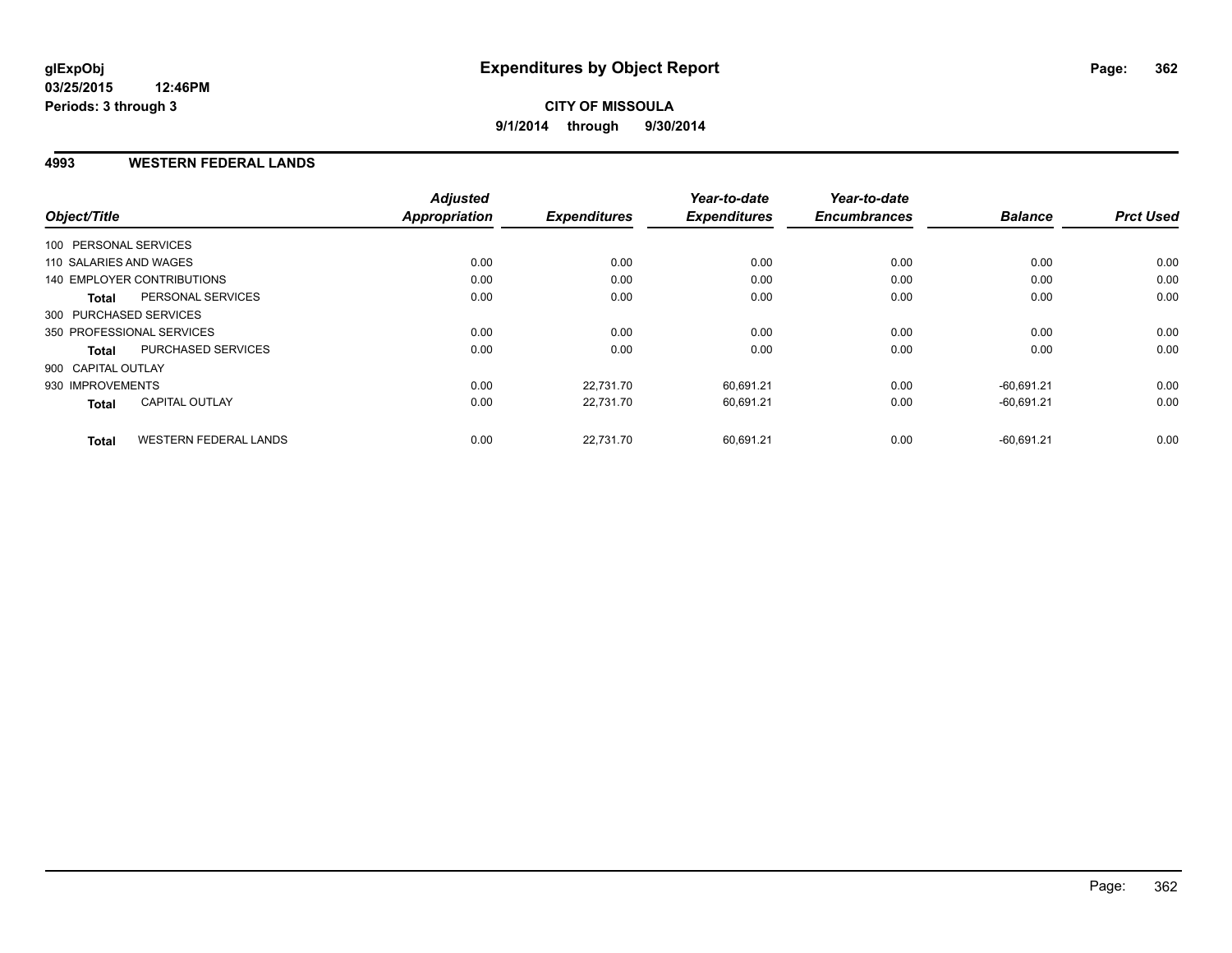### **5020 CIVIC STADIUM**

**395 PARKING COMMISSION**

| Object/Title      |                             | <b>Adjusted</b><br><b>Appropriation</b> | <b>Expenditures</b> | Year-to-date<br><b>Expenditures</b> | Year-to-date<br><b>Encumbrances</b> | <b>Balance</b> | <b>Prct Used</b> |
|-------------------|-----------------------------|-----------------------------------------|---------------------|-------------------------------------|-------------------------------------|----------------|------------------|
| 500 FIXED CHARGES |                             |                                         |                     |                                     |                                     |                |                  |
| 500 FIXED CHARGES |                             | 3,000.00                                | 0.00                | 0.00                                | 0.00                                | 3,000.00       | 0.00             |
| <b>Total</b>      | <b>FIXED CHARGES</b>        | 3,000.00                                | 0.00                | 0.00                                | 0.00                                | 3,000.00       | 0.00             |
| 600 DEBT SERVICE  |                             |                                         |                     |                                     |                                     |                |                  |
| 610 PRINCIPAL     |                             | 33,420.00                               | 0.00                | 0.00                                | 0.00                                | 33,420.00      | 0.00             |
|                   | 620 INTEREST / SERVICE FEES | 83,580.00                               | 0.00                | 0.00                                | 0.00                                | 83,580.00      | 0.00             |
| <b>Total</b>      | <b>DEBT SERVICE</b>         | 117,000.00                              | 0.00                | 0.00                                | 0.00                                | 117.000.00     | 0.00             |
| 800 OTHER OBJECTS |                             |                                         |                     |                                     |                                     |                |                  |
| 830 DEPRECIATION  |                             | 0.00                                    | 0.00                | 0.00                                | 0.00                                | 0.00           | 0.00             |
| <b>Total</b>      | OTHER OBJECTS               | 0.00                                    | 0.00                | 0.00                                | 0.00                                | 0.00           | 0.00             |
| <b>Total</b>      | PARKING COMMISSION          | 120,000.00                              | 0.00                | 0.00                                | 0.00                                | 120,000.00     | 0.00             |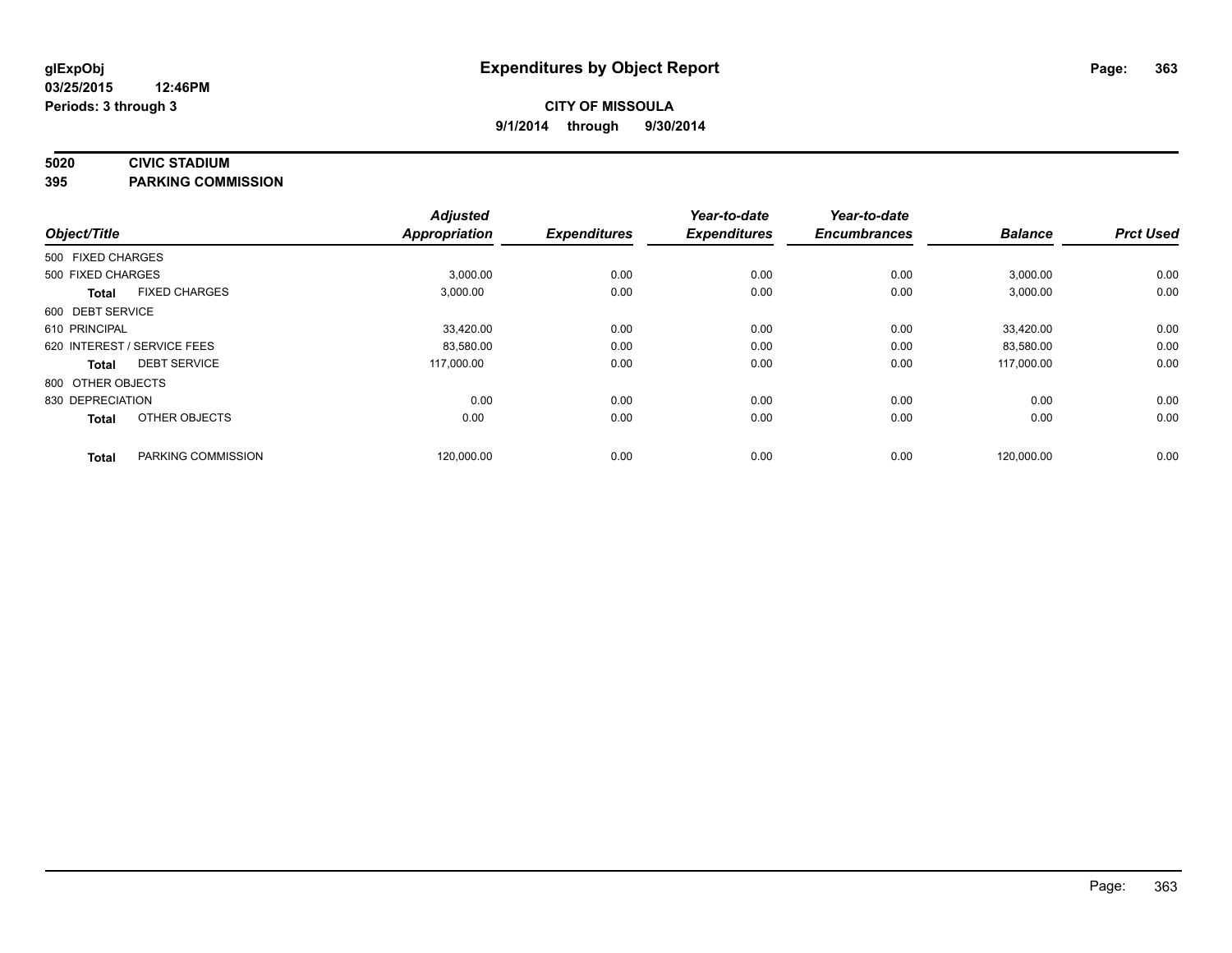**5020 CIVIC STADIUM**

|                             |                      | <b>Adjusted</b>      |                     | Year-to-date        | Year-to-date        |                |                  |
|-----------------------------|----------------------|----------------------|---------------------|---------------------|---------------------|----------------|------------------|
| Object/Title                |                      | <b>Appropriation</b> | <b>Expenditures</b> | <b>Expenditures</b> | <b>Encumbrances</b> | <b>Balance</b> | <b>Prct Used</b> |
| 500 FIXED CHARGES           |                      |                      |                     |                     |                     |                |                  |
| 500 FIXED CHARGES           |                      | 3,000.00             | 0.00                | 0.00                | 0.00                | 3,000.00       | 0.00             |
| <b>Total</b>                | <b>FIXED CHARGES</b> | 3,000.00             | 0.00                | 0.00                | 0.00                | 3,000.00       | 0.00             |
| 600 DEBT SERVICE            |                      |                      |                     |                     |                     |                |                  |
| 610 PRINCIPAL               |                      | 33,420.00            | 0.00                | 0.00                | 0.00                | 33,420.00      | 0.00             |
| 620 INTEREST / SERVICE FEES |                      | 83,580.00            | 0.00                | 0.00                | 0.00                | 83,580.00      | 0.00             |
| <b>Total</b>                | <b>DEBT SERVICE</b>  | 117,000.00           | 0.00                | 0.00                | 0.00                | 117,000.00     | 0.00             |
| 800 OTHER OBJECTS           |                      |                      |                     |                     |                     |                |                  |
| 830 DEPRECIATION            |                      | 0.00                 | 0.00                | 0.00                | 0.00                | 0.00           | 0.00             |
| Total                       | OTHER OBJECTS        | 0.00                 | 0.00                | 0.00                | 0.00                | 0.00           | 0.00             |
| <b>Total</b>                | <b>CIVIC STADIUM</b> | 120.000.00           | 0.00                | 0.00                | 0.00                | 120.000.00     | 0.00             |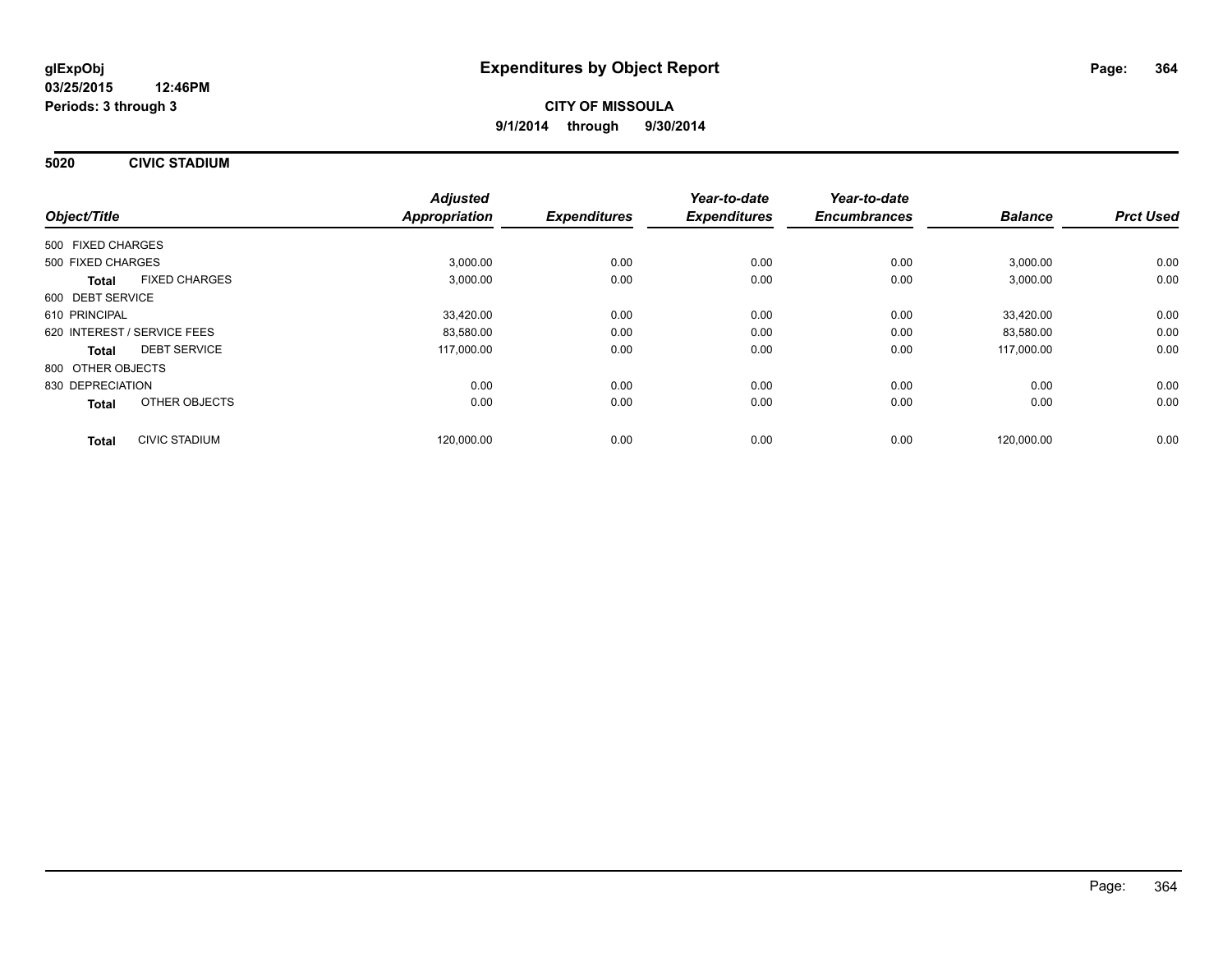# **5210 WATER**

**335 WATER**

|                                           | <b>Adjusted</b>      |                     | Year-to-date        | Year-to-date        |                |                  |
|-------------------------------------------|----------------------|---------------------|---------------------|---------------------|----------------|------------------|
| Object/Title                              | <b>Appropriation</b> | <b>Expenditures</b> | <b>Expenditures</b> | <b>Encumbrances</b> | <b>Balance</b> | <b>Prct Used</b> |
| 300 PURCHASED SERVICES                    |                      |                     |                     |                     |                |                  |
| 350 PROFESSIONAL SERVICES                 | 0.00                 | 155,836.08          | 227.179.47          | 0.00                | $-227.179.47$  | 0.00             |
| 390 OTHER PURCHASED SERVICES              | 0.00                 | 370.43              | 370.43              | 0.00                | $-370.43$      | 0.00             |
| <b>PURCHASED SERVICES</b><br><b>Total</b> | 0.00                 | 156.206.51          | 227,549.90          | 0.00                | $-227,549.90$  | 0.00             |
| 900 CAPITAL OUTLAY                        |                      |                     |                     |                     |                |                  |
| 910 LAND                                  | 0.00                 | 0.00                | 0.00                | 0.00                | 0.00           | 0.00             |
| 920 BUILDINGS                             | 0.00                 | 0.00                | 0.00                | 0.00                | 0.00           | 0.00             |
| 930 IMPROVEMENTS                          | 0.00                 | 0.00                | 0.00                | 0.00                | 0.00           | 0.00             |
| 940 MACHINERY & EQUIPMENT                 | 0.00                 | 0.00                | 0.00                | 0.00                | 0.00           | 0.00             |
| <b>CAPITAL OUTLAY</b><br><b>Total</b>     | 0.00                 | 0.00                | 0.00                | 0.00                | 0.00           | 0.00             |
| <b>WATER</b><br><b>Total</b>              | 0.00                 | 156.206.51          | 227.549.90          | 0.00                | $-227.549.90$  | 0.00             |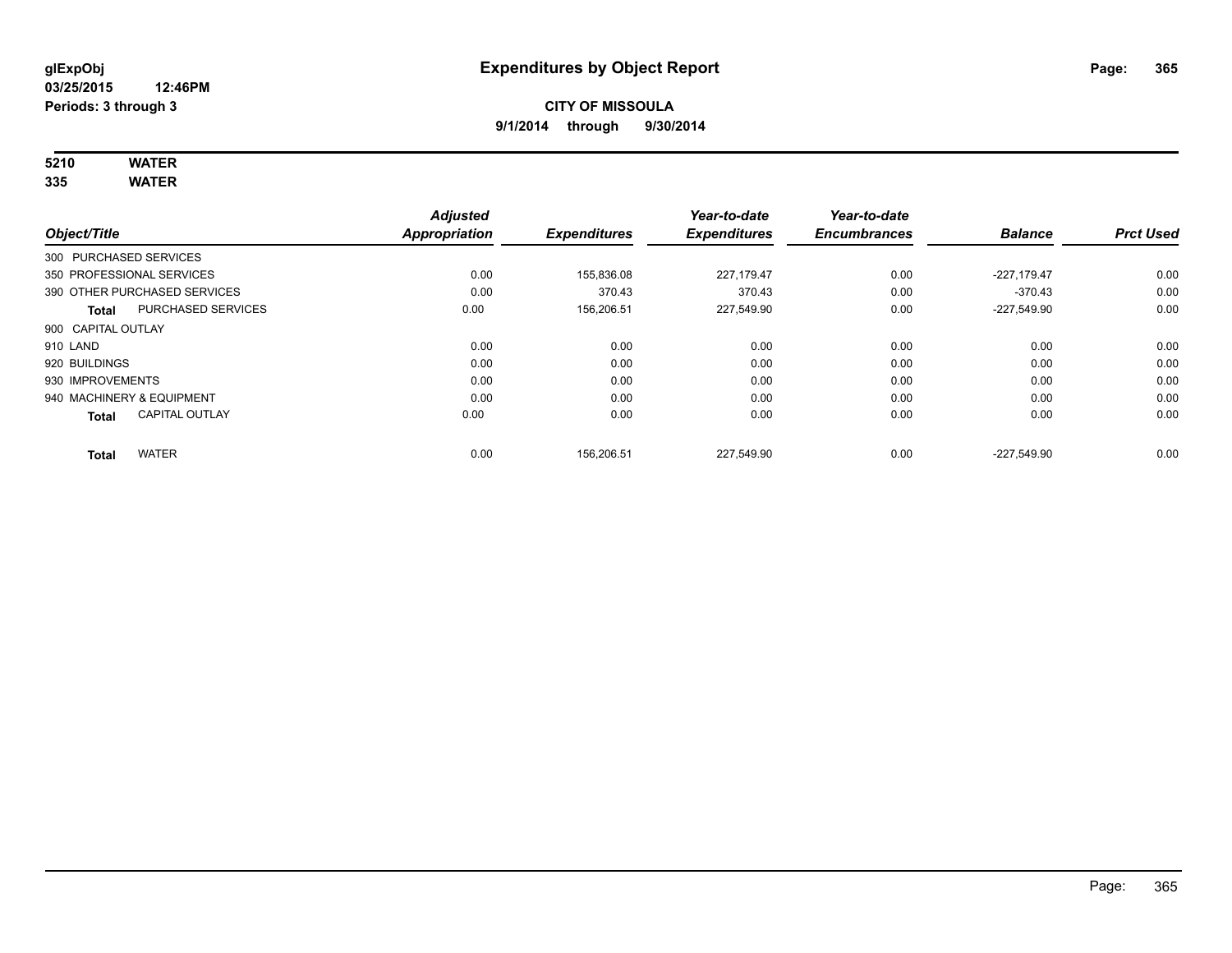**5210 WATER**

|                                       | <b>Adjusted</b> |                     | Year-to-date        | Year-to-date        |                |                  |
|---------------------------------------|-----------------|---------------------|---------------------|---------------------|----------------|------------------|
| Object/Title                          | Appropriation   | <b>Expenditures</b> | <b>Expenditures</b> | <b>Encumbrances</b> | <b>Balance</b> | <b>Prct Used</b> |
| 300 PURCHASED SERVICES                |                 |                     |                     |                     |                |                  |
| 350 PROFESSIONAL SERVICES             | 0.00            | 155.836.08          | 227.179.47          | 0.00                | $-227.179.47$  | 0.00             |
| 390 OTHER PURCHASED SERVICES          | 0.00            | 370.43              | 370.43              | 0.00                | $-370.43$      | 0.00             |
| PURCHASED SERVICES<br>Total           | 0.00            | 156,206.51          | 227,549.90          | 0.00                | $-227,549.90$  | 0.00             |
| 900 CAPITAL OUTLAY                    |                 |                     |                     |                     |                |                  |
| 910 LAND                              | 0.00            | 0.00                | 0.00                | 0.00                | 0.00           | 0.00             |
| 920 BUILDINGS                         | 0.00            | 0.00                | 0.00                | 0.00                | 0.00           | 0.00             |
| 930 IMPROVEMENTS                      | 0.00            | 0.00                | 0.00                | 0.00                | 0.00           | 0.00             |
| 940 MACHINERY & EQUIPMENT             | 0.00            | 0.00                | 0.00                | 0.00                | 0.00           | 0.00             |
| <b>CAPITAL OUTLAY</b><br><b>Total</b> | 0.00            | 0.00                | 0.00                | 0.00                | 0.00           | 0.00             |
| <b>WATER</b><br><b>Total</b>          | 0.00            | 156,206.51          | 227,549.90          | 0.00                | $-227.549.90$  | 0.00             |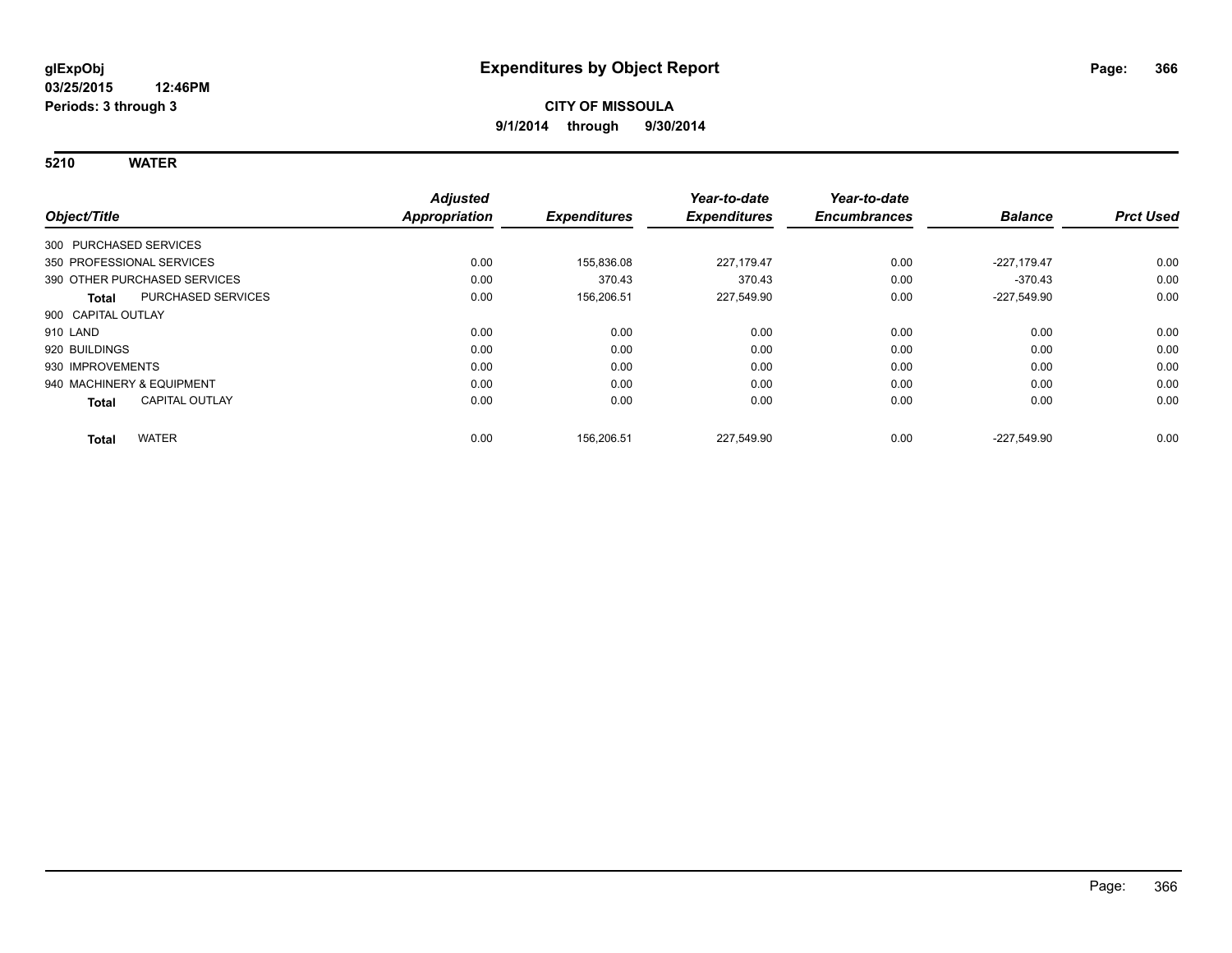#### **5310 SEWER OPERATING BUDGET FUND**

|                                           | <b>Adjusted</b>      |                     | Year-to-date        | Year-to-date        |                |                  |
|-------------------------------------------|----------------------|---------------------|---------------------|---------------------|----------------|------------------|
| Object/Title                              | <b>Appropriation</b> | <b>Expenditures</b> | <b>Expenditures</b> | <b>Encumbrances</b> | <b>Balance</b> | <b>Prct Used</b> |
| 100 PERSONAL SERVICES                     |                      |                     |                     |                     |                |                  |
| 110 SALARIES AND WAGES                    | 1,121,331.00         | 90,030.59           | 265,516.99          | 0.00                | 855,814.01     | 23.68            |
| 120 OVERTIME/TERMINATION                  | 19,000.00            | 1,132.34            | 4,093.80            | 0.00                | 14,906.20      | 21.55            |
| 130 OTHER                                 | 14,640.00            | 0.00                | 0.00                | 0.00                | 14,640.00      | 0.00             |
| 135 OPEB EXPENSE                          | 0.00                 | 0.00                | 0.00                | 0.00                | 0.00           | 0.00             |
| <b>140 EMPLOYER CONTRIBUTIONS</b>         | 456,843.00           | 37,276.95           | 126,249.84          | 0.00                | 330,593.16     | 27.64            |
| <b>141 STATE RETIREMENT CONTRIBUTIONS</b> | 0.00                 | 225.43              | 402.85              | 0.00                | $-402.85$      | 0.00             |
| 145 OPEB CONTRIBUTION                     | 0.00                 | 0.00                | 0.00                | 0.00                | 0.00           | 0.00             |
| PERSONAL SERVICES<br>Total                | 1,611,814.00         | 128,665.31          | 396,263.48          | 0.00                | 1,215,550.52   | 24.58            |
| 200 SUPPLIES                              |                      |                     |                     |                     |                |                  |
| 210 OFFICE SUPPLIES                       | 3,400.00             | 155.23              | 302.12              | 0.00                | 3,097.88       | 8.89             |
| 220 OPERATING SUPPLIES                    | 214,170.00           | 4,803.32            | 30,604.81           | 0.00                | 183,565.19     | 14.29            |
| 230 REPAIR/MAINTENANCE                    | 152,050.00           | 19,568.75           | 53,502.04           | 0.00                | 98,547.96      | 35.19            |
| 231 GASOLINE                              | 60,000.00            | 5,751.31            | 5,751.31            | 0.00                | 54,248.69      | 9.59             |
| 240 OTHER SUPPLIES                        | 4,000.00             | 145.89              | 333.77              | 0.00                | 3,666.23       | 8.34             |
| <b>SUPPLIES</b><br><b>Total</b>           | 433,620.00           | 30,424.50           | 90,494.05           | 0.00                | 343,125.95     | 20.87            |
| 300 PURCHASED SERVICES                    |                      |                     |                     |                     |                |                  |
| 310 COMMUNICATIONS                        | 3,570.00             | 59.60               | 234.20              | 0.00                | 3,335.80       | 6.56             |
| 320 PRINTING & DUPLICATING                | 1,000.00             | 0.00                | 0.00                | 0.00                | 1,000.00       | 0.00             |
| 330 PUBLICITY, SUBSCRIPTIONS & DUES       | 1,836.00             | 0.00                | 3,534.00            | 0.00                | $-1,698.00$    | 192.48           |
| 341 ELECTRICITY & NATURAL GAS             | 500,580.00           | 54,251.47           | 101,699.87          | 0.00                | 398,880.13     | 20.32            |
| 343 WATER CHARGES                         | 10,248.00            | 708.14              | 1,382.22            | 0.00                | 8,865.78       | 13.49            |
| 344 TELEPHONE SERVICE                     | 16,337.00            | 2,099.25            | 5,005.60            | 0.00                | 11,331.40      | 30.64            |
| 345 GARBAGE                               | 20,804.00            | 1,783.50            | 5,717.10            | 0.00                | 15,086.90      | 27.48            |
| 350 PROFESSIONAL SERVICES                 | 70,000.00            | 9,846.78            | 24,145.23           | 0.00                | 45,854.77      | 34.49            |
| 360 REPAIR & MAINTENANCE                  | 171,154.00           | 32,604.45           | 62,694.31           | 0.00                | 108,459.69     | 36.63            |
| 370 TRAVEL                                | 14,000.00            | 931.00              | 931.00              | 0.00                | 13,069.00      | 6.65             |
| 380 TRAINING                              | 7,600.00             | 259.00              | 1,471.36            | 0.00                | 6,128.64       | 19.36            |
| 390 OTHER PURCHASED SERVICES              | 403,075.00           | 37,758.50           | 78,162.50           | 0.00                | 324,912.50     | 19.39            |
| PURCHASED SERVICES<br>Total               | 1,220,204.00         | 140,301.69          | 284,977.39          | 0.00                | 935,226.61     | 23.35            |
| 500 FIXED CHARGES                         |                      |                     |                     |                     |                |                  |
| 500 FIXED CHARGES                         | 1,267,827.00         | 0.00                | 200.00              | 0.00                | 1,267,627.00   | 0.02             |
| <b>FIXED CHARGES</b><br><b>Total</b>      | 1,267,827.00         | 0.00                | 200.00              | 0.00                | 1,267,627.00   | 0.02             |
| 600 DEBT SERVICE                          |                      |                     |                     |                     |                |                  |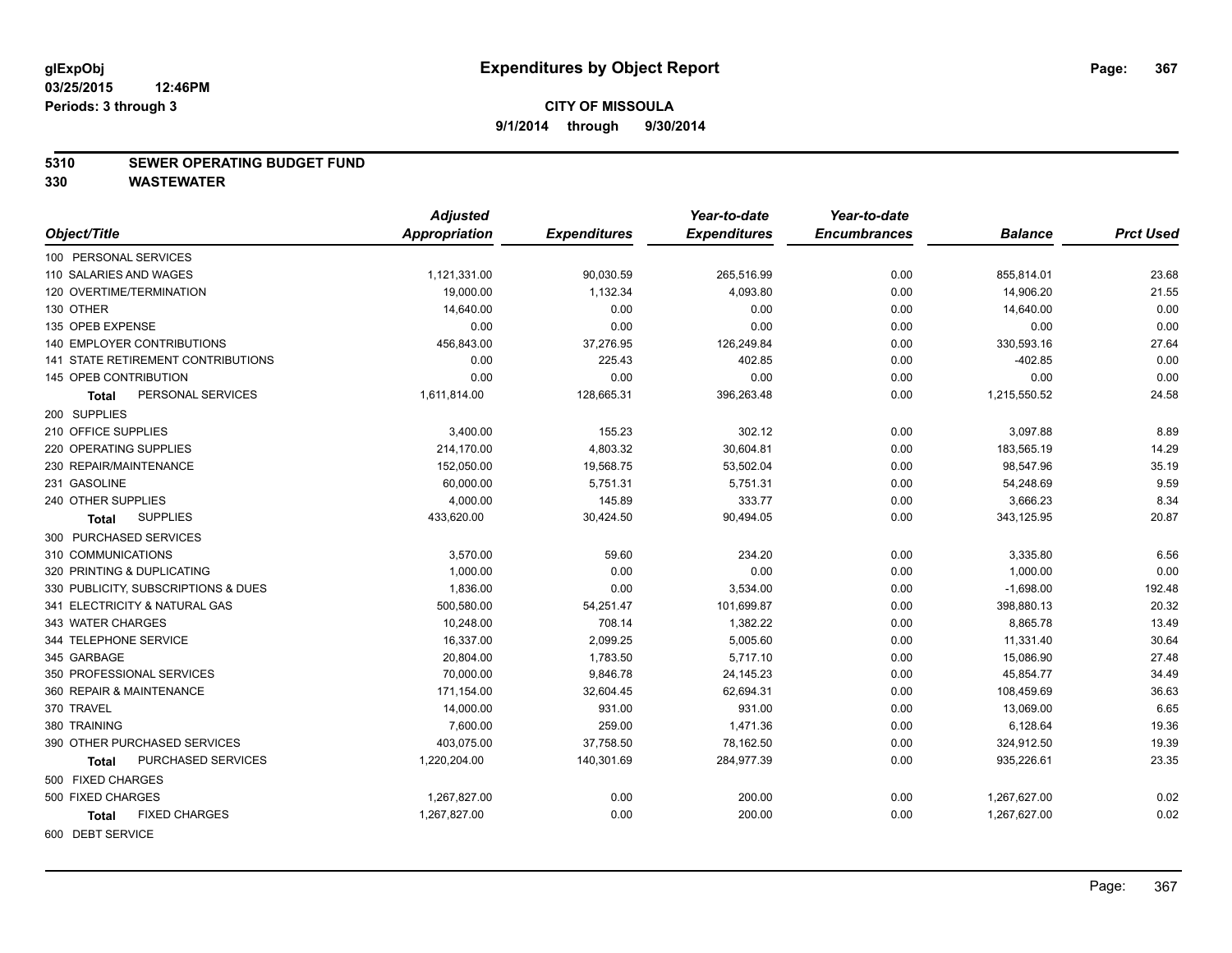#### **5310 SEWER OPERATING BUDGET FUND**

|                    |                                   | <b>Adjusted</b>      |                     | Year-to-date        | Year-to-date        |                |                  |
|--------------------|-----------------------------------|----------------------|---------------------|---------------------|---------------------|----------------|------------------|
| Object/Title       |                                   | <b>Appropriation</b> | <b>Expenditures</b> | <b>Expenditures</b> | <b>Encumbrances</b> | <b>Balance</b> | <b>Prct Used</b> |
| 610 PRINCIPAL      |                                   | 0.00                 | 0.00                | 0.00                | 0.00                | 0.00           | 0.00             |
|                    | 620 INTEREST / SERVICE FEES       | 0.00                 | 0.00                | 0.00                | 0.00                | 0.00           | 0.00             |
| <b>Total</b>       | <b>DEBT SERVICE</b>               | 0.00                 | 0.00                | 0.00                | 0.00                | 0.00           | 0.00             |
|                    | 700 GRANTS & CONTRIBUTIONS        |                      |                     |                     |                     |                |                  |
|                    | 700 GRANTS & CONTRIBUTIONS        | 1,500.00             | 0.00                | 0.00                | 0.00                | 1,500.00       | 0.00             |
| Total              | <b>GRANTS &amp; CONTRIBUTIONS</b> | 1,500.00             | 0.00                | 0.00                | 0.00                | 1,500.00       | 0.00             |
| 800 OTHER OBJECTS  |                                   |                      |                     |                     |                     |                |                  |
|                    | 820 TRANSFERS TO OTHER FUNDS      | 0.00                 | 0.00                | 0.00                | 0.00                | 0.00           | 0.00             |
| 830 DEPRECIATION   |                                   | 0.00                 | 0.00                | 0.00                | 0.00                | 0.00           | 0.00             |
| Total              | OTHER OBJECTS                     | 0.00                 | 0.00                | 0.00                | 0.00                | 0.00           | 0.00             |
| 900 CAPITAL OUTLAY |                                   |                      |                     |                     |                     |                |                  |
| 900 CAPITAL OUTLAY |                                   | 0.00                 | 0.00                | 0.00                | 0.00                | 0.00           | 0.00             |
| 930 IMPROVEMENTS   |                                   | 0.00                 | 0.00                | 0.00                | 0.00                | 0.00           | 0.00             |
|                    | 940 MACHINERY & EQUIPMENT         | 0.00                 | 0.00                | 0.00                | 0.00                | 0.00           | 0.00             |
| <b>Total</b>       | <b>CAPITAL OUTLAY</b>             | 0.00                 | 0.00                | 0.00                | 0.00                | 0.00           | 0.00             |
| <b>Total</b>       | <b>WASTEWATER</b>                 | 4,534,965.00         | 299,391.50          | 771,934.92          | 0.00                | 3,763,030.08   | 17.02            |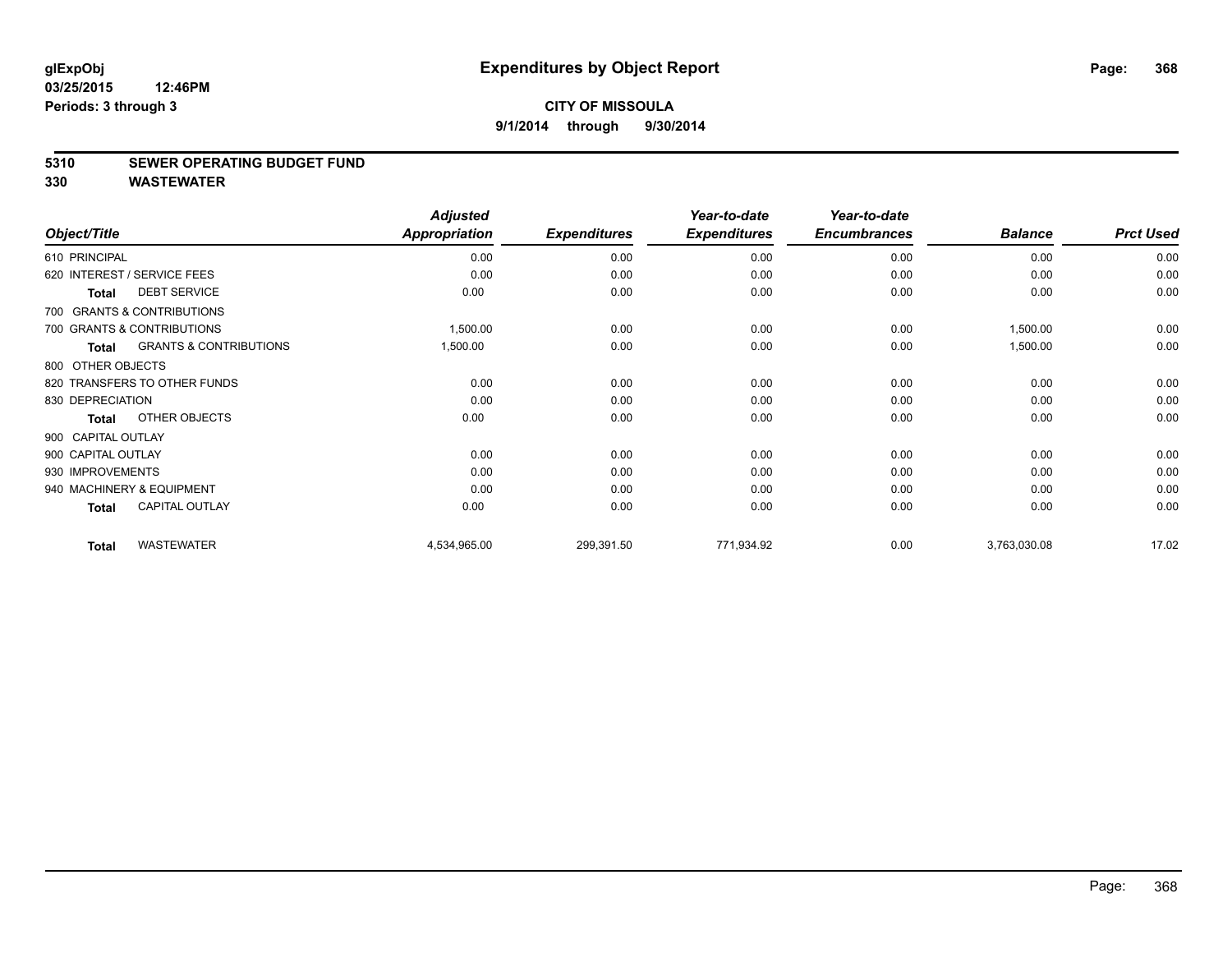#### **5310 SEWER OPERATING BUDGET FUND**

**900 DEPRECIATION**

| Object/Title      |                     | <b>Adjusted</b><br>Appropriation | <b>Expenditures</b> | Year-to-date<br><b>Expenditures</b> | Year-to-date<br><b>Encumbrances</b> | <b>Balance</b> | <b>Prct Used</b> |
|-------------------|---------------------|----------------------------------|---------------------|-------------------------------------|-------------------------------------|----------------|------------------|
| 800 OTHER OBJECTS |                     |                                  |                     |                                     |                                     |                |                  |
| 830 DEPRECIATION  |                     | 0.00                             | 0.00                | 0.00                                | 0.00                                | 0.00           | 0.00             |
| <b>Total</b>      | OTHER OBJECTS       | 0.00                             | 0.00                | 0.00                                | 0.00                                | 0.00           | 0.00             |
| <b>Total</b>      | <b>DEPRECIATION</b> | 0.00                             | 0.00                | 0.00                                | 0.00                                | 0.00           | 0.00             |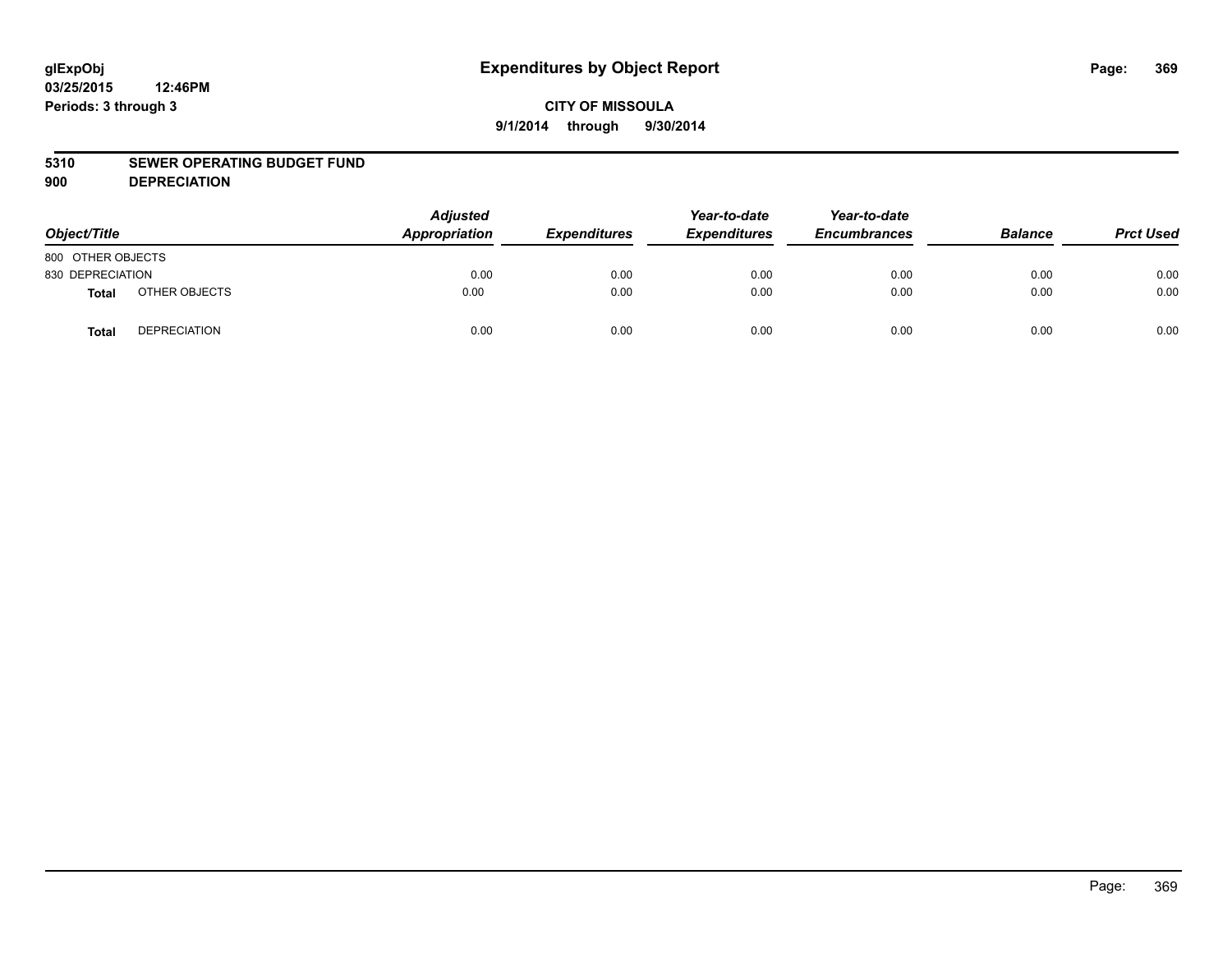# **CITY OF MISSOULA 9/1/2014 through 9/30/2014**

#### **5310 SEWER OPERATING BUDGET FUND**

|                                      | <b>Adjusted</b>      |                     | Year-to-date        | Year-to-date        |                |                  |
|--------------------------------------|----------------------|---------------------|---------------------|---------------------|----------------|------------------|
| Object/Title                         | <b>Appropriation</b> | <b>Expenditures</b> | <b>Expenditures</b> | <b>Encumbrances</b> | <b>Balance</b> | <b>Prct Used</b> |
| 100 PERSONAL SERVICES                |                      |                     |                     |                     |                |                  |
| 110 SALARIES AND WAGES               | 1,121,331.00         | 90,030.59           | 265,516.99          | 0.00                | 855,814.01     | 23.68            |
| 120 OVERTIME/TERMINATION             | 19,000.00            | 1,132.34            | 4,093.80            | 0.00                | 14,906.20      | 21.55            |
| 130 OTHER                            | 14,640.00            | 0.00                | 0.00                | 0.00                | 14,640.00      | 0.00             |
| 135 OPEB EXPENSE                     | 0.00                 | 0.00                | 0.00                | 0.00                | 0.00           | 0.00             |
| 140 EMPLOYER CONTRIBUTIONS           | 456,843.00           | 37,276.95           | 126,249.84          | 0.00                | 330,593.16     | 27.64            |
| 141 STATE RETIREMENT CONTRIBUTIONS   | 0.00                 | 225.43              | 402.85              | 0.00                | $-402.85$      | 0.00             |
| <b>145 OPEB CONTRIBUTION</b>         | 0.00                 | 0.00                | 0.00                | 0.00                | 0.00           | 0.00             |
| PERSONAL SERVICES<br><b>Total</b>    | 1,611,814.00         | 128,665.31          | 396,263.48          | 0.00                | 1,215,550.52   | 24.58            |
| 200 SUPPLIES                         |                      |                     |                     |                     |                |                  |
| 210 OFFICE SUPPLIES                  | 3,400.00             | 155.23              | 302.12              | 0.00                | 3,097.88       | 8.89             |
| 220 OPERATING SUPPLIES               | 214,170.00           | 4,803.32            | 30,604.81           | 0.00                | 183,565.19     | 14.29            |
| 230 REPAIR/MAINTENANCE               | 152,050.00           | 19,568.75           | 53,502.04           | 0.00                | 98,547.96      | 35.19            |
| 231 GASOLINE                         | 60,000.00            | 5,751.31            | 5,751.31            | 0.00                | 54,248.69      | 9.59             |
| 240 OTHER SUPPLIES                   | 4,000.00             | 145.89              | 333.77              | 0.00                | 3,666.23       | 8.34             |
| <b>SUPPLIES</b><br><b>Total</b>      | 433,620.00           | 30,424.50           | 90,494.05           | 0.00                | 343,125.95     | 20.87            |
| 300 PURCHASED SERVICES               |                      |                     |                     |                     |                |                  |
| 310 COMMUNICATIONS                   | 3,570.00             | 59.60               | 234.20              | 0.00                | 3,335.80       | 6.56             |
| 320 PRINTING & DUPLICATING           | 1,000.00             | 0.00                | 0.00                | 0.00                | 1,000.00       | 0.00             |
| 330 PUBLICITY, SUBSCRIPTIONS & DUES  | 1,836.00             | 0.00                | 3,534.00            | 0.00                | $-1,698.00$    | 192.48           |
| 341 ELECTRICITY & NATURAL GAS        | 500,580.00           | 54,251.47           | 101,699.87          | 0.00                | 398,880.13     | 20.32            |
| 343 WATER CHARGES                    | 10,248.00            | 708.14              | 1,382.22            | 0.00                | 8,865.78       | 13.49            |
| 344 TELEPHONE SERVICE                | 16,337.00            | 2,099.25            | 5,005.60            | 0.00                | 11,331.40      | 30.64            |
| 345 GARBAGE                          | 20,804.00            | 1,783.50            | 5,717.10            | 0.00                | 15,086.90      | 27.48            |
| 350 PROFESSIONAL SERVICES            | 70,000.00            | 9,846.78            | 24,145.23           | 0.00                | 45,854.77      | 34.49            |
| 360 REPAIR & MAINTENANCE             | 171,154.00           | 32,604.45           | 62,694.31           | 0.00                | 108,459.69     | 36.63            |
| 370 TRAVEL                           | 14,000.00            | 931.00              | 931.00              | 0.00                | 13,069.00      | 6.65             |
| 380 TRAINING                         | 7,600.00             | 259.00              | 1,471.36            | 0.00                | 6,128.64       | 19.36            |
| 390 OTHER PURCHASED SERVICES         | 403,075.00           | 37,758.50           | 78,162.50           | 0.00                | 324,912.50     | 19.39            |
| PURCHASED SERVICES<br><b>Total</b>   | 1,220,204.00         | 140,301.69          | 284,977.39          | 0.00                | 935,226.61     | 23.35            |
| 500 FIXED CHARGES                    |                      |                     |                     |                     |                |                  |
| 500 FIXED CHARGES                    | 1,267,827.00         | 0.00                | 200.00              | 0.00                | 1,267,627.00   | 0.02             |
| <b>FIXED CHARGES</b><br><b>Total</b> | 1,267,827.00         | 0.00                | 200.00              | 0.00                | 1,267,627.00   | 0.02             |
| 600 DEBT SERVICE                     |                      |                     |                     |                     |                |                  |
| 610 PRINCIPAL                        | 0.00                 | 0.00                | 0.00                | 0.00                | 0.00           | 0.00             |
|                                      |                      |                     |                     |                     |                |                  |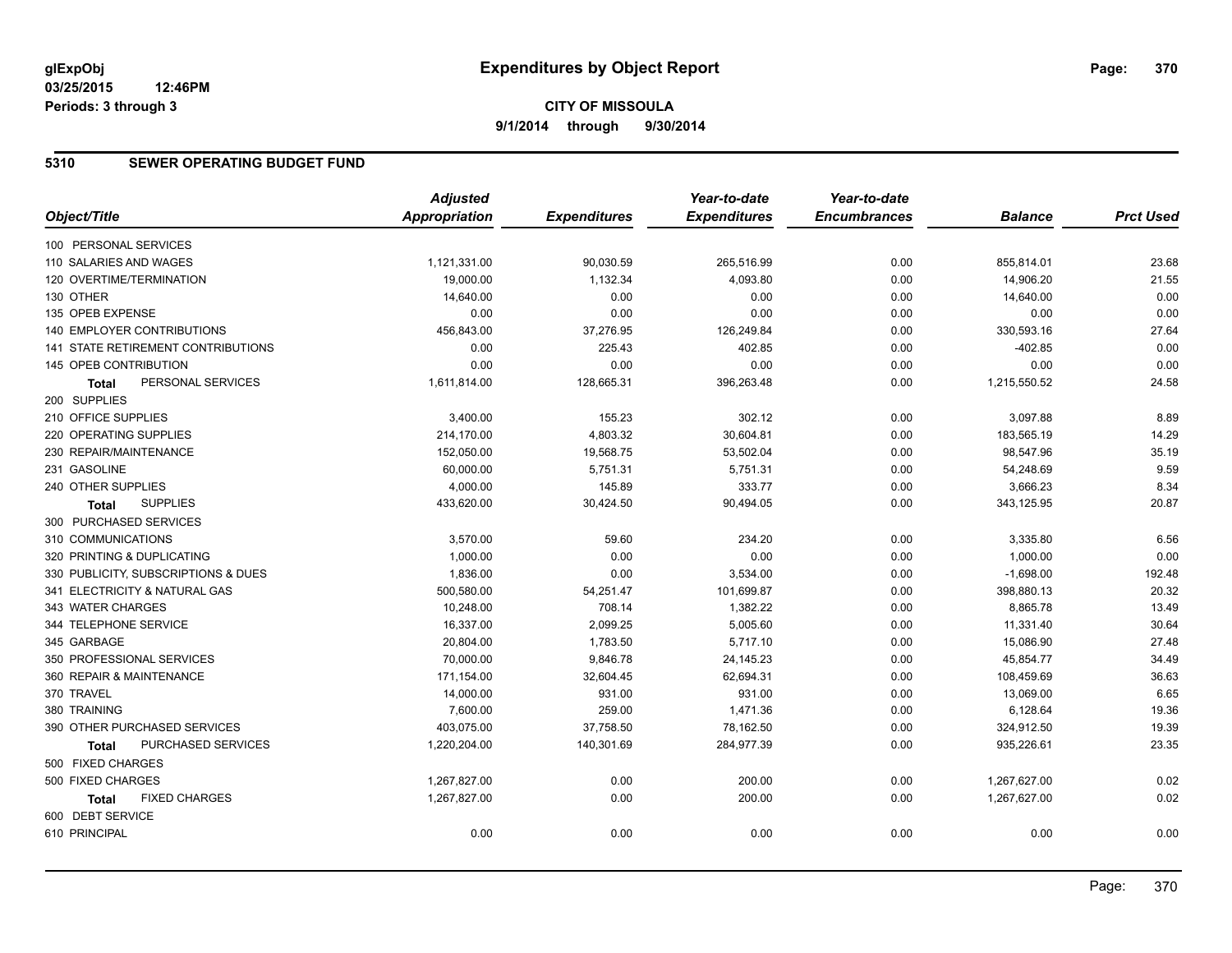# **CITY OF MISSOULA 9/1/2014 through 9/30/2014**

#### **5310 SEWER OPERATING BUDGET FUND**

| Object/Title       |                                   | <b>Adjusted</b><br><b>Appropriation</b> | <b>Expenditures</b> | Year-to-date<br><b>Expenditures</b> | Year-to-date<br><b>Encumbrances</b> | <b>Balance</b> | <b>Prct Used</b> |
|--------------------|-----------------------------------|-----------------------------------------|---------------------|-------------------------------------|-------------------------------------|----------------|------------------|
|                    | 620 INTEREST / SERVICE FEES       | 0.00                                    | 0.00                | 0.00                                | 0.00                                | 0.00           | 0.00             |
| <b>Total</b>       | <b>DEBT SERVICE</b>               | 0.00                                    | 0.00                | 0.00                                | 0.00                                | 0.00           | 0.00             |
|                    | 700 GRANTS & CONTRIBUTIONS        |                                         |                     |                                     |                                     |                |                  |
|                    | 700 GRANTS & CONTRIBUTIONS        | 1,500.00                                | 0.00                | 0.00                                | 0.00                                | 1,500.00       | 0.00             |
| <b>Total</b>       | <b>GRANTS &amp; CONTRIBUTIONS</b> | 1,500.00                                | 0.00                | 0.00                                | 0.00                                | 1,500.00       | 0.00             |
| 800 OTHER OBJECTS  |                                   |                                         |                     |                                     |                                     |                |                  |
|                    | 820 TRANSFERS TO OTHER FUNDS      | 0.00                                    | 0.00                | 0.00                                | 0.00                                | 0.00           | 0.00             |
| 830 DEPRECIATION   |                                   | 0.00                                    | 0.00                | 0.00                                | 0.00                                | 0.00           | 0.00             |
| <b>Total</b>       | OTHER OBJECTS                     | 0.00                                    | 0.00                | 0.00                                | 0.00                                | 0.00           | 0.00             |
| 900 CAPITAL OUTLAY |                                   |                                         |                     |                                     |                                     |                |                  |
| 900 CAPITAL OUTLAY |                                   | 0.00                                    | 0.00                | 0.00                                | 0.00                                | 0.00           | 0.00             |
| 930 IMPROVEMENTS   |                                   | 0.00                                    | 0.00                | 0.00                                | 0.00                                | 0.00           | 0.00             |
|                    | 940 MACHINERY & EQUIPMENT         | 0.00                                    | 0.00                | 0.00                                | 0.00                                | 0.00           | 0.00             |
| <b>Total</b>       | <b>CAPITAL OUTLAY</b>             | 0.00                                    | 0.00                | 0.00                                | 0.00                                | 0.00           | 0.00             |
| <b>Total</b>       | SEWER OPERATING BUDGET FUND       | 4,534,965.00                            | 299,391.50          | 771,934.92                          | 0.00                                | 3,763,030.08   | 17.02            |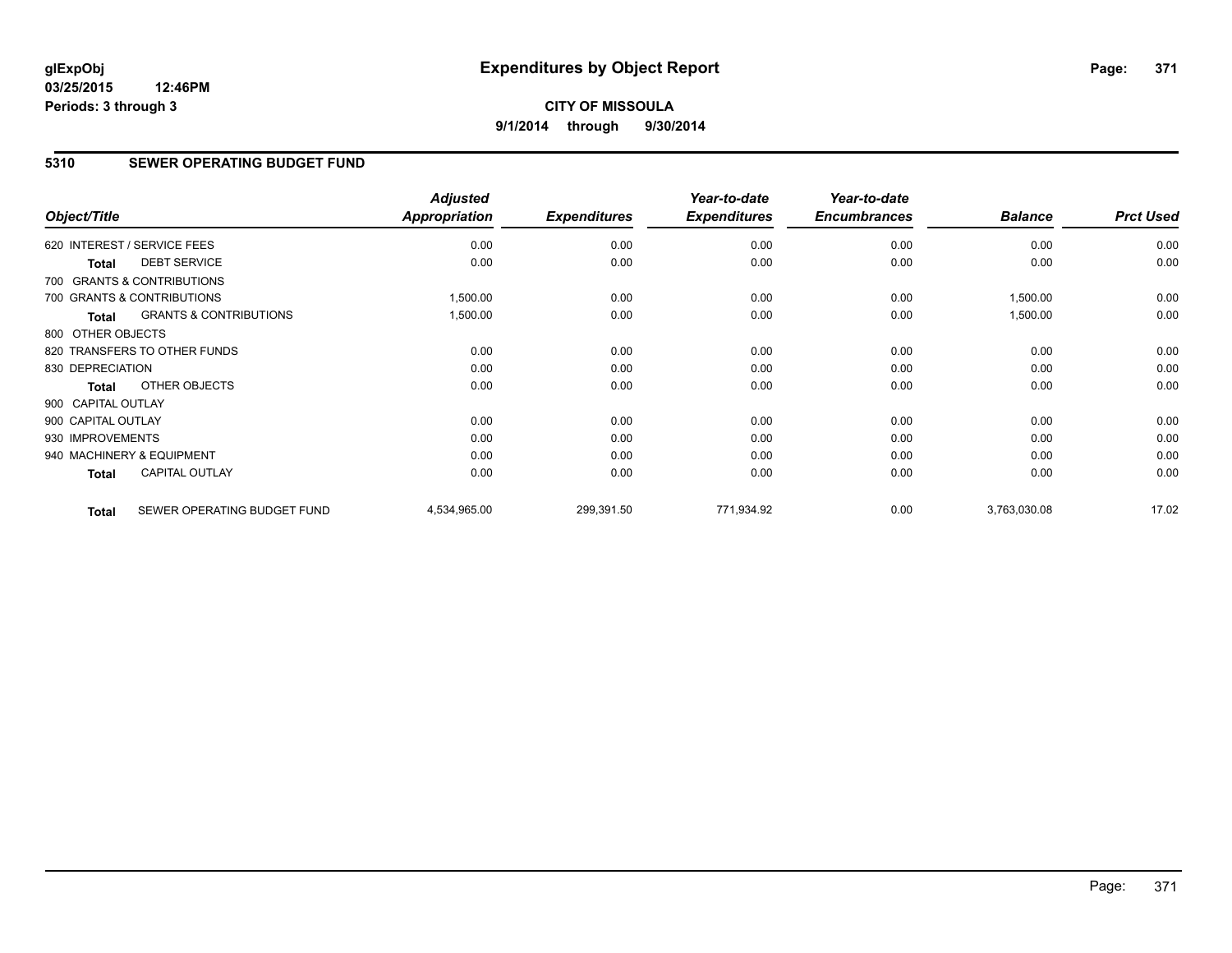#### **CITY OF MISSOULA 9/1/2014 through 9/30/2014**

#### **5311 SEWER REVENUE COLLECTION & CLEARING FUND**

|                                      | <b>Adjusted</b><br><b>Appropriation</b> |                     | Year-to-date        | Year-to-date<br><b>Encumbrances</b> | <b>Balance</b> | <b>Prct Used</b> |
|--------------------------------------|-----------------------------------------|---------------------|---------------------|-------------------------------------|----------------|------------------|
| Object/Title                         |                                         | <b>Expenditures</b> | <b>Expenditures</b> |                                     |                |                  |
| 500 FIXED CHARGES                    |                                         |                     |                     |                                     |                |                  |
| 500 FIXED CHARGES                    | 0.00                                    | 0.00                | 0.00                | 0.00                                | 0.00           | 0.00             |
| 550 MERCHANT SERVICE FEES            | 0.00                                    | 0.00                | 0.00                | 0.00                                | 0.00           | 0.00             |
| <b>FIXED CHARGES</b><br><b>Total</b> | 0.00                                    | 0.00                | 0.00                | 0.00                                | 0.00           | 0.00             |
| 600 DEBT SERVICE                     |                                         |                     |                     |                                     |                |                  |
| 620 INTEREST / SERVICE FEES          | 0.00                                    | 0.00                | 0.00                | 0.00                                | 0.00           | 0.00             |
| <b>DEBT SERVICE</b><br><b>Total</b>  | 0.00                                    | 0.00                | 0.00                | 0.00                                | 0.00           | 0.00             |
| 800 OTHER OBJECTS                    |                                         |                     |                     |                                     |                |                  |
| 800 OTHER OBJECTS                    | 0.00                                    | 0.00                | 0.00                | 0.00                                | 0.00           | 0.00             |
| 820 TRANSFERS TO OTHER FUNDS         | 7,200,001.00                            | 0.00                | 0.00                | 0.00                                | 7,200,001.00   | 0.00             |
| OTHER OBJECTS<br><b>Total</b>        | 7,200,001.00                            | 0.00                | 0.00                | 0.00                                | 7,200,001.00   | 0.00             |
| <b>WASTEWATER</b><br><b>Total</b>    | 7,200,001.00                            | 0.00                | 0.00                | 0.00                                | 7,200,001.00   | 0.00             |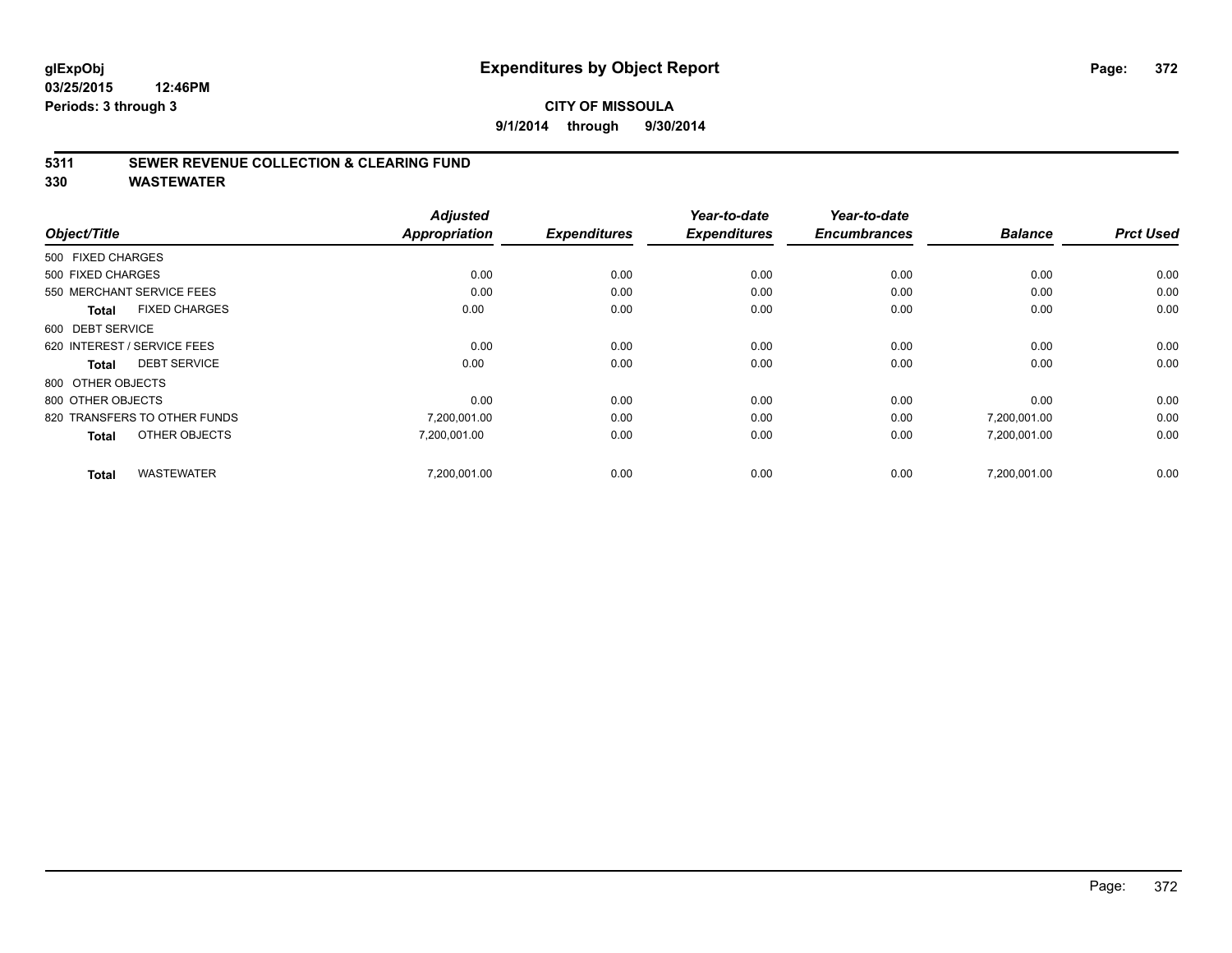#### **CITY OF MISSOULA 9/1/2014 through 9/30/2014**

#### **5311 SEWER REVENUE COLLECTION & CLEARING FUND**

|                   |                                  | <b>Adjusted</b>      |                     | Year-to-date        | Year-to-date        |                | <b>Prct Used</b> |
|-------------------|----------------------------------|----------------------|---------------------|---------------------|---------------------|----------------|------------------|
| Object/Title      |                                  | <b>Appropriation</b> | <b>Expenditures</b> | <b>Expenditures</b> | <b>Encumbrances</b> | <b>Balance</b> |                  |
| 500 FIXED CHARGES |                                  |                      |                     |                     |                     |                |                  |
| 500 FIXED CHARGES |                                  | 0.00                 | 0.00                | 0.00                | 0.00                | 0.00           | 0.00             |
|                   | 550 MERCHANT SERVICE FEES        | 0.00                 | 0.00                | 0.00                | 0.00                | 0.00           | 0.00             |
| Total             | <b>FIXED CHARGES</b>             | 0.00                 | 0.00                | 0.00                | 0.00                | 0.00           | 0.00             |
| 600 DEBT SERVICE  |                                  |                      |                     |                     |                     |                |                  |
|                   | 620 INTEREST / SERVICE FEES      | 0.00                 | 0.00                | 0.00                | 0.00                | 0.00           | 0.00             |
| Total             | <b>DEBT SERVICE</b>              | 0.00                 | 0.00                | 0.00                | 0.00                | 0.00           | 0.00             |
| 800 OTHER OBJECTS |                                  |                      |                     |                     |                     |                |                  |
| 800 OTHER OBJECTS |                                  | 0.00                 | 0.00                | 0.00                | 0.00                | 0.00           | 0.00             |
|                   | 820 TRANSFERS TO OTHER FUNDS     | 7,200,001.00         | 0.00                | 0.00                | 0.00                | 7,200,001.00   | 0.00             |
| <b>Total</b>      | OTHER OBJECTS                    | 7,200,001.00         | 0.00                | 0.00                | 0.00                | 7,200,001.00   | 0.00             |
| <b>Total</b>      | SEWER REVENUE COLLECTION & CLEAF | 7.200.001.00         | 0.00                | 0.00                | 0.00                | 7.200.001.00   | 0.00             |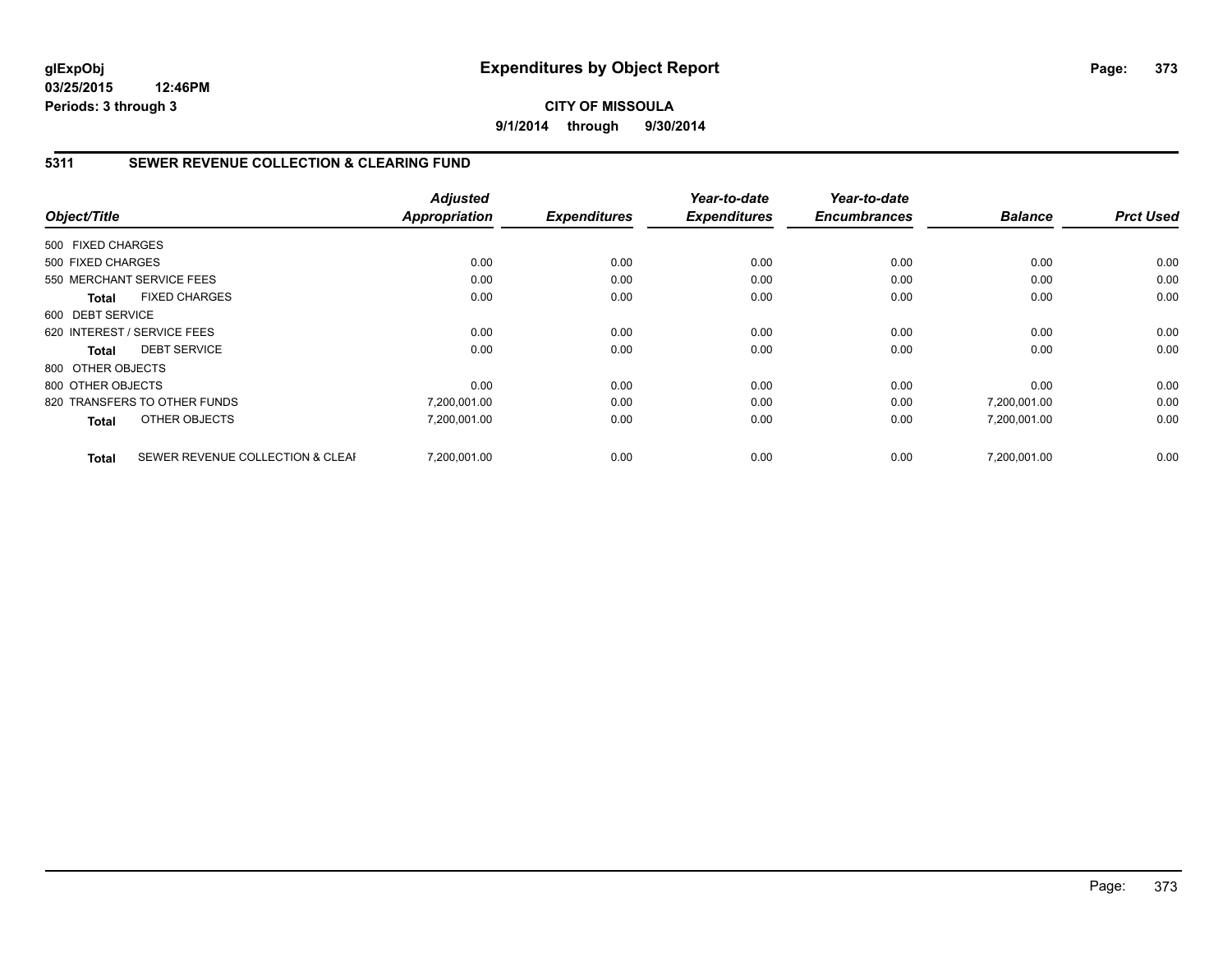# **5315 SEWER LOAN FUND**

|                   |                              | <b>Adjusted</b> |                     | Year-to-date        | Year-to-date        |                |                  |
|-------------------|------------------------------|-----------------|---------------------|---------------------|---------------------|----------------|------------------|
| Object/Title      |                              | Appropriation   | <b>Expenditures</b> | <b>Expenditures</b> | <b>Encumbrances</b> | <b>Balance</b> | <b>Prct Used</b> |
|                   | 300 PURCHASED SERVICES       |                 |                     |                     |                     |                |                  |
|                   | 390 OTHER PURCHASED SERVICES | 0.00            | 18.838.62           | 22.518.62           | 0.00                | $-22.518.62$   | 0.00             |
| <b>Total</b>      | PURCHASED SERVICES           | 0.00            | 18,838.62           | 22,518.62           | 0.00                | $-22,518.62$   | 0.00             |
| 600 DEBT SERVICE  |                              |                 |                     |                     |                     |                |                  |
|                   | 620 INTEREST / SERVICE FEES  | 0.00            | 0.00                | 0.00                | 0.00                | 0.00           | 0.00             |
| Total             | <b>DEBT SERVICE</b>          | 0.00            | 0.00                | 0.00                | 0.00                | 0.00           | 0.00             |
| 800 OTHER OBJECTS |                              |                 |                     |                     |                     |                |                  |
|                   | 820 TRANSFERS TO OTHER FUNDS | 20,000.00       | 0.00                | 0.00                | 0.00                | 20,000.00      | 0.00             |
| 845 CONTINGENCY   |                              | 0.00            | 0.00                | 0.00                | 0.00                | 0.00           | 0.00             |
| <b>Total</b>      | OTHER OBJECTS                | 20.000.00       | 0.00                | 0.00                | 0.00                | 20.000.00      | 0.00             |
| <b>Total</b>      | <b>WASTEWATER</b>            | 20,000.00       | 18,838.62           | 22,518.62           | 0.00                | $-2,518.62$    | 112.59           |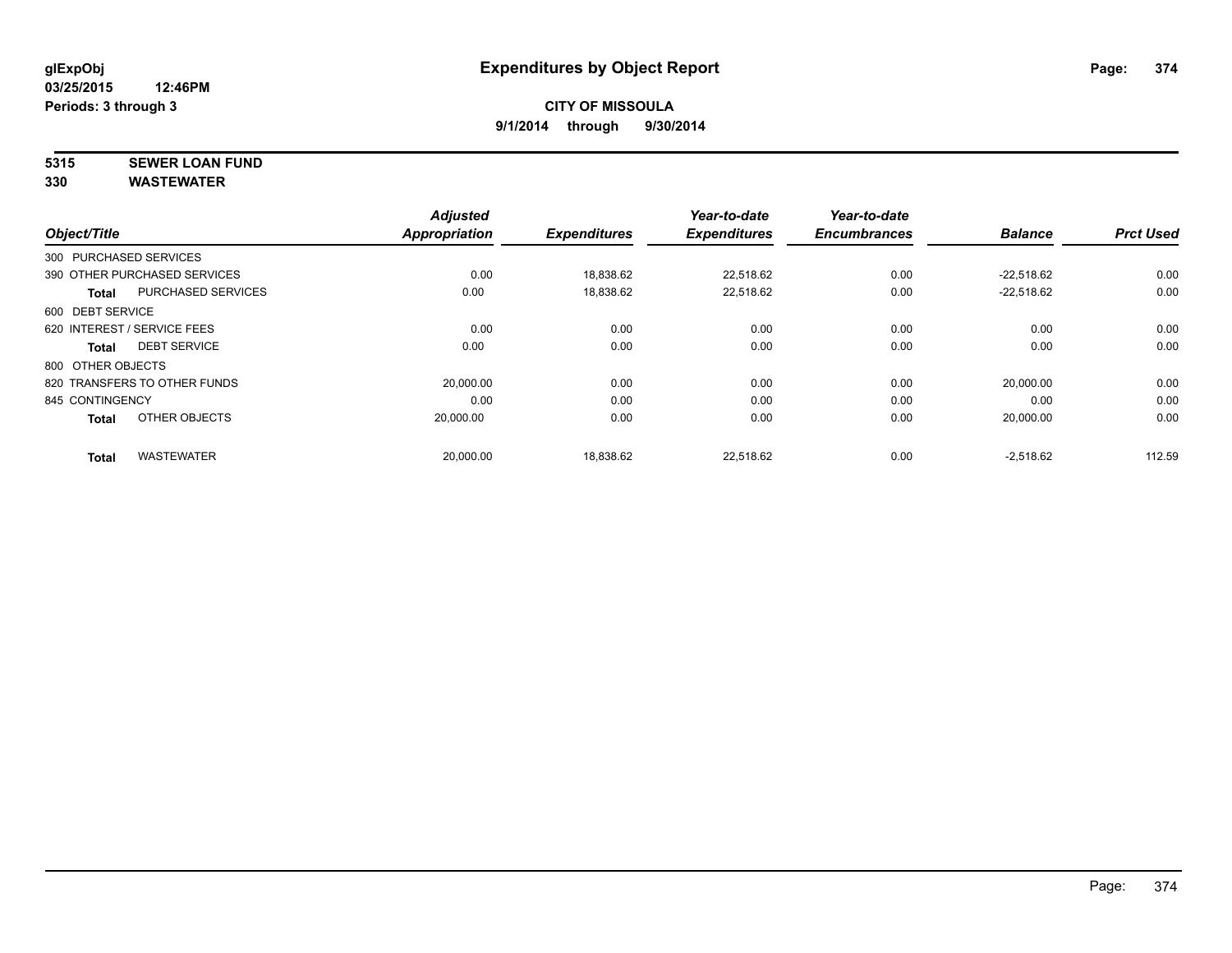#### **5315 SEWER LOAN FUND**

| Object/Title      |                              | <b>Adjusted</b><br>Appropriation | <b>Expenditures</b> | Year-to-date<br><b>Expenditures</b> | Year-to-date<br><b>Encumbrances</b> | <b>Balance</b> | <b>Prct Used</b> |
|-------------------|------------------------------|----------------------------------|---------------------|-------------------------------------|-------------------------------------|----------------|------------------|
|                   | 300 PURCHASED SERVICES       |                                  |                     |                                     |                                     |                |                  |
|                   | 390 OTHER PURCHASED SERVICES | 0.00                             | 18,838.62           | 22.518.62                           | 0.00                                | $-22.518.62$   | 0.00             |
| <b>Total</b>      | <b>PURCHASED SERVICES</b>    | 0.00                             | 18,838.62           | 22,518.62                           | 0.00                                | $-22.518.62$   | 0.00             |
| 600 DEBT SERVICE  |                              |                                  |                     |                                     |                                     |                |                  |
|                   | 620 INTEREST / SERVICE FEES  | 0.00                             | 0.00                | 0.00                                | 0.00                                | 0.00           | 0.00             |
| Total             | <b>DEBT SERVICE</b>          | 0.00                             | 0.00                | 0.00                                | 0.00                                | 0.00           | 0.00             |
| 800 OTHER OBJECTS |                              |                                  |                     |                                     |                                     |                |                  |
|                   | 820 TRANSFERS TO OTHER FUNDS | 20,000.00                        | 0.00                | 0.00                                | 0.00                                | 20,000.00      | 0.00             |
| 845 CONTINGENCY   |                              | 0.00                             | 0.00                | 0.00                                | 0.00                                | 0.00           | 0.00             |
| <b>Total</b>      | OTHER OBJECTS                | 20,000.00                        | 0.00                | 0.00                                | 0.00                                | 20,000.00      | 0.00             |
| <b>Total</b>      | <b>SEWER LOAN FUND</b>       | 20,000.00                        | 18,838.62           | 22.518.62                           | 0.00                                | $-2,518.62$    | 112.59           |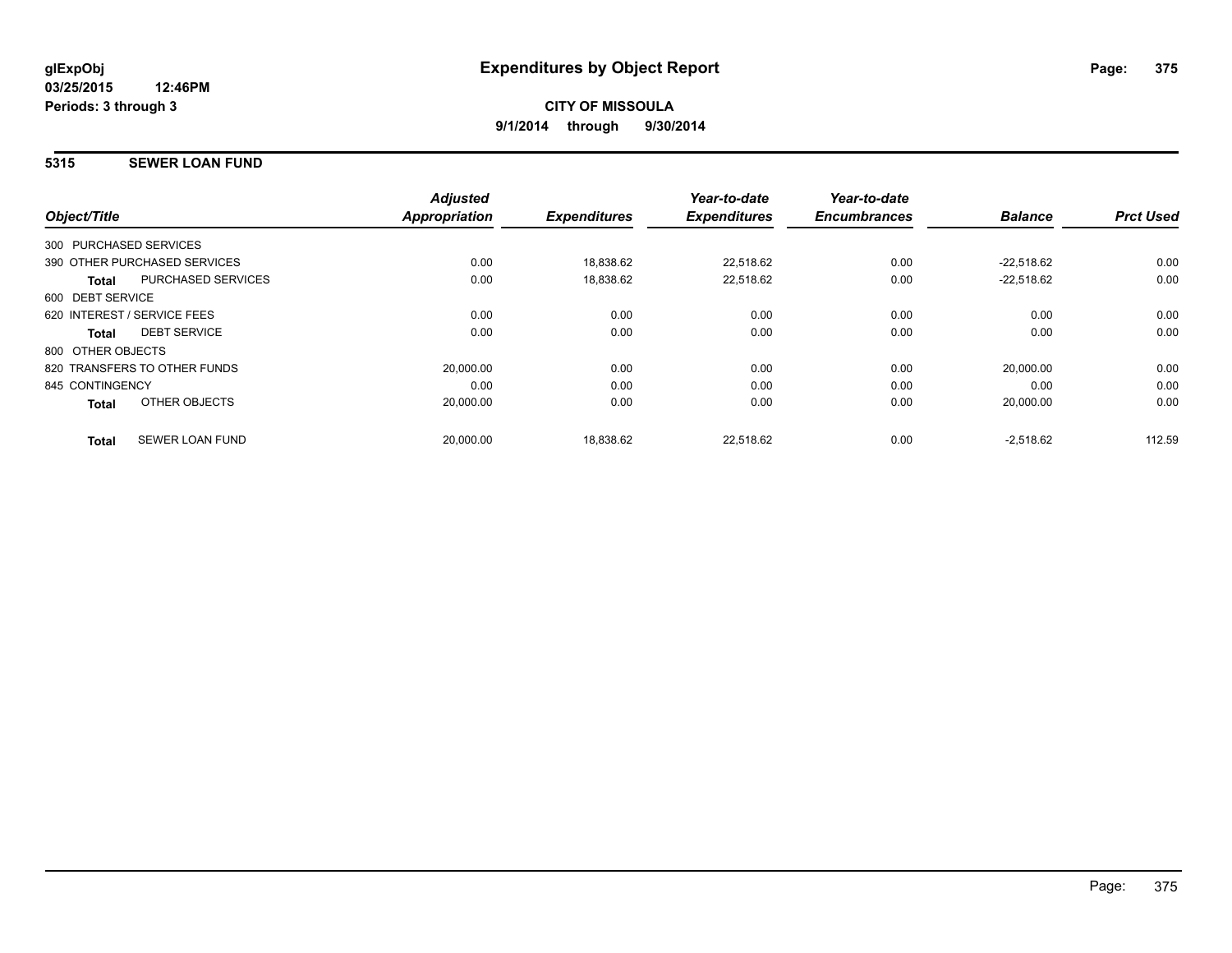#### **5320 SEWER REPLACEMENT & DEPRECIATION FUND**

|                             |                              | <b>Adjusted</b> |                     | Year-to-date        | Year-to-date        |                |                  |
|-----------------------------|------------------------------|-----------------|---------------------|---------------------|---------------------|----------------|------------------|
| Object/Title                |                              | Appropriation   | <b>Expenditures</b> | <b>Expenditures</b> | <b>Encumbrances</b> | <b>Balance</b> | <b>Prct Used</b> |
| 300 PURCHASED SERVICES      |                              |                 |                     |                     |                     |                |                  |
| 350 PROFESSIONAL SERVICES   |                              | 0.00            | 1,368.27            | 3,457.87            | 0.00                | $-3,457.87$    | 0.00             |
| 360 REPAIR & MAINTENANCE    |                              | 200,000.00      | $-37,954.01$        | 22,939.67           | 0.00                | 177,060.33     | 11.47            |
| <b>Total</b>                | <b>PURCHASED SERVICES</b>    | 200,000.00      | $-36,585.74$        | 26,397.54           | 0.00                | 173,602.46     | 13.20            |
| 600 DEBT SERVICE            |                              |                 |                     |                     |                     |                |                  |
| 610 PRINCIPAL               |                              | 133,228.00      | 0.00                | 44,446.63           | 0.00                | 88,781.37      | 33.36            |
| 620 INTEREST / SERVICE FEES |                              | 6,363.00        | 0.00                | 5,766.38            | 0.00                | 596.62         | 90.62            |
| <b>Total</b>                | <b>DEBT SERVICE</b>          | 139,591.00      | 0.00                | 50,213.01           | 0.00                | 89,377.99      | 35.97            |
| 800 OTHER OBJECTS           |                              |                 |                     |                     |                     |                |                  |
|                             | 820 TRANSFERS TO OTHER FUNDS | 0.00            | 0.00                | 0.00                | 0.00                | 0.00           | 0.00             |
| 830 DEPRECIATION            |                              | 0.00            | 0.00                | 0.00                | 0.00                | 0.00           | 0.00             |
| <b>Total</b>                | OTHER OBJECTS                | 0.00            | 0.00                | 0.00                | 0.00                | 0.00           | 0.00             |
| 900 CAPITAL OUTLAY          |                              |                 |                     |                     |                     |                |                  |
| 900 CAPITAL OUTLAY          |                              | 0.00            | 0.00                | 0.00                | 0.00                | 0.00           | 0.00             |
| 910 LAND                    |                              | 0.00            | 0.00                | 0.00                | 0.00                | 0.00           | 0.00             |
| 930 IMPROVEMENTS            |                              | 210,000.00      | 116,544.76          | 116.544.76          | 0.00                | 93,455.24      | 55.50            |
| 940 MACHINERY & EQUIPMENT   |                              | 0.00            | 0.00                | 0.00                | 0.00                | 0.00           | 0.00             |
| <b>Total</b>                | <b>CAPITAL OUTLAY</b>        | 210,000.00      | 116,544.76          | 116,544.76          | 0.00                | 93,455.24      | 55.50            |
| <b>Total</b>                | <b>WASTEWATER</b>            | 549,591.00      | 79,959.02           | 193,155.31          | 0.00                | 356,435.69     | 35.15            |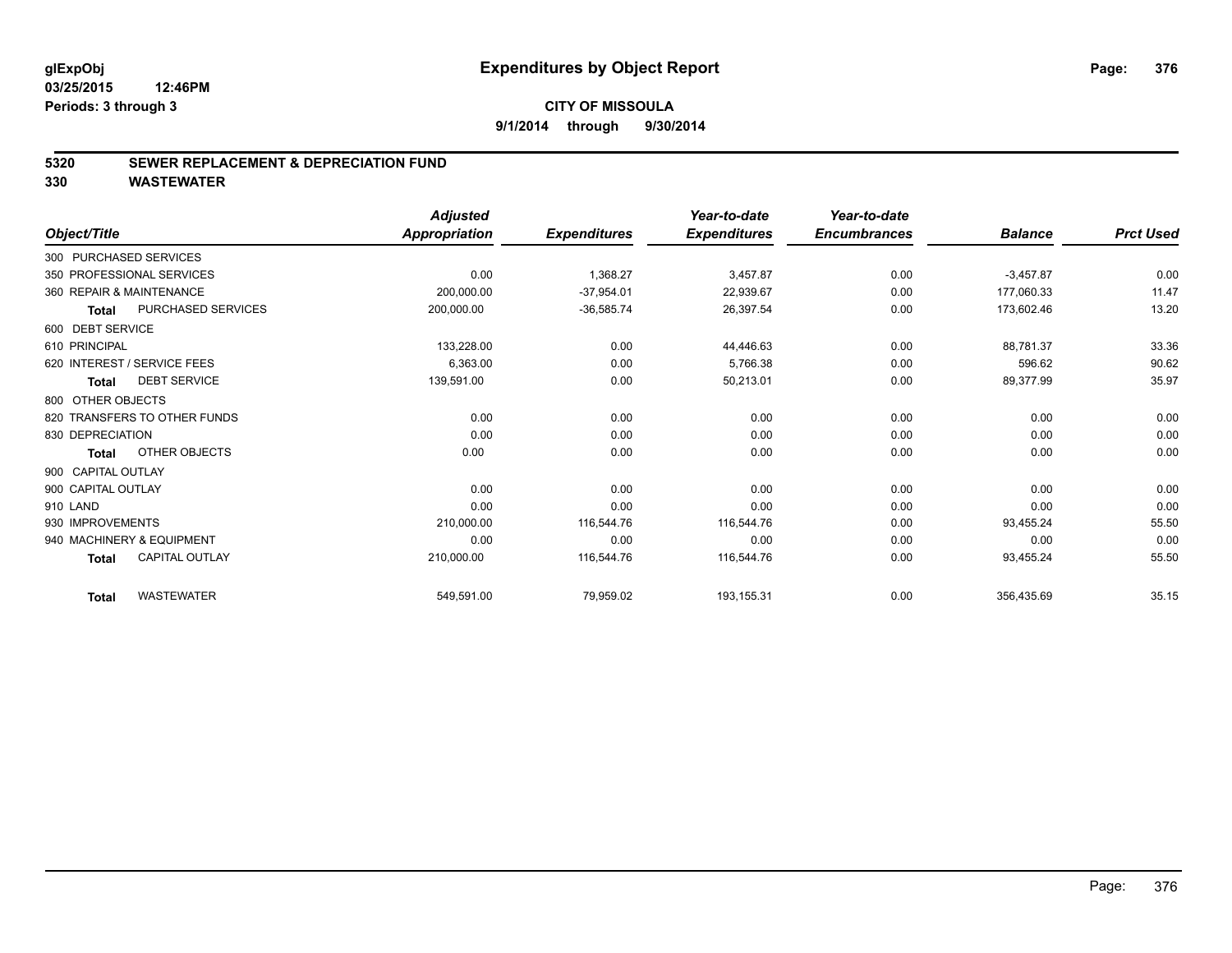#### **5320 SEWER REPLACEMENT & DEPRECIATION FUND**

|                        |                                  | <b>Adjusted</b> |                     | Year-to-date        | Year-to-date        |                |                  |
|------------------------|----------------------------------|-----------------|---------------------|---------------------|---------------------|----------------|------------------|
| Object/Title           |                                  | Appropriation   | <b>Expenditures</b> | <b>Expenditures</b> | <b>Encumbrances</b> | <b>Balance</b> | <b>Prct Used</b> |
| 300 PURCHASED SERVICES |                                  |                 |                     |                     |                     |                |                  |
|                        | 350 PROFESSIONAL SERVICES        | 0.00            | 1,368.27            | 3,457.87            | 0.00                | $-3,457.87$    | 0.00             |
|                        | 360 REPAIR & MAINTENANCE         | 200,000.00      | $-37,954.01$        | 22,939.67           | 0.00                | 177,060.33     | 11.47            |
| <b>Total</b>           | PURCHASED SERVICES               | 200,000.00      | $-36,585.74$        | 26,397.54           | 0.00                | 173,602.46     | 13.20            |
| 600 DEBT SERVICE       |                                  |                 |                     |                     |                     |                |                  |
| 610 PRINCIPAL          |                                  | 133,228.00      | 0.00                | 44,446.63           | 0.00                | 88,781.37      | 33.36            |
|                        | 620 INTEREST / SERVICE FEES      | 6,363.00        | 0.00                | 5,766.38            | 0.00                | 596.62         | 90.62            |
| <b>Total</b>           | <b>DEBT SERVICE</b>              | 139,591.00      | 0.00                | 50,213.01           | 0.00                | 89,377.99      | 35.97            |
| 800 OTHER OBJECTS      |                                  |                 |                     |                     |                     |                |                  |
|                        | 820 TRANSFERS TO OTHER FUNDS     | 0.00            | 0.00                | 0.00                | 0.00                | 0.00           | 0.00             |
| 830 DEPRECIATION       |                                  | 0.00            | 0.00                | 0.00                | 0.00                | 0.00           | 0.00             |
| <b>Total</b>           | OTHER OBJECTS                    | 0.00            | 0.00                | 0.00                | 0.00                | 0.00           | 0.00             |
| 900 CAPITAL OUTLAY     |                                  |                 |                     |                     |                     |                |                  |
| 900 CAPITAL OUTLAY     |                                  | 0.00            | 0.00                | 0.00                | 0.00                | 0.00           | 0.00             |
| 910 LAND               |                                  | 0.00            | 0.00                | 0.00                | 0.00                | 0.00           | 0.00             |
| 930 IMPROVEMENTS       |                                  | 210,000.00      | 116,544.76          | 116,544.76          | 0.00                | 93,455.24      | 55.50            |
|                        | 940 MACHINERY & EQUIPMENT        | 0.00            | 0.00                | 0.00                | 0.00                | 0.00           | 0.00             |
| <b>Total</b>           | <b>CAPITAL OUTLAY</b>            | 210,000.00      | 116,544.76          | 116,544.76          | 0.00                | 93,455.24      | 55.50            |
| <b>Total</b>           | SEWER REPLACEMENT & DEPRECIATION | 549,591.00      | 79,959.02           | 193,155.31          | 0.00                | 356,435.69     | 35.15            |

Page: 377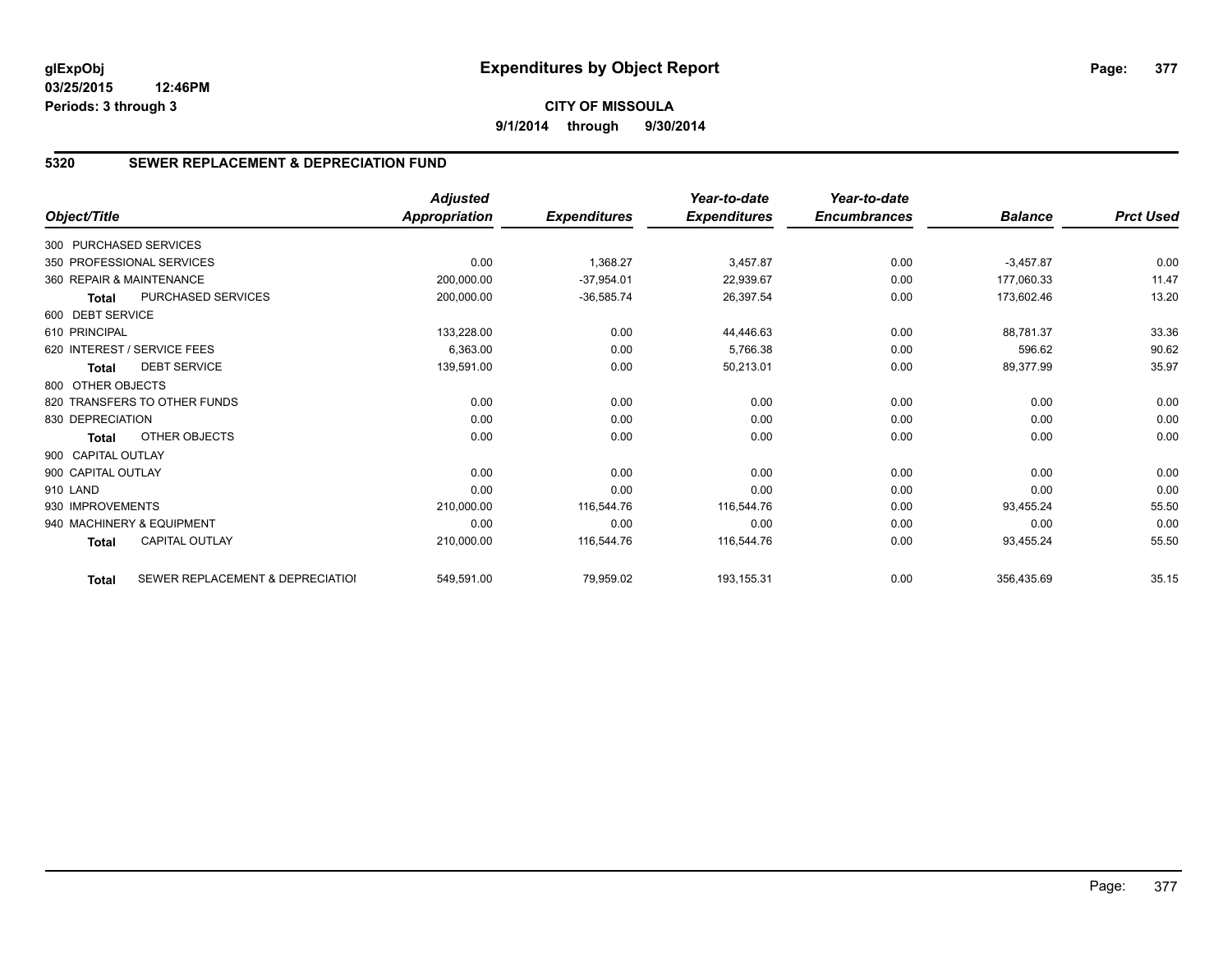#### **5325 SEWER DEVELOPMENT FEE FUND**

|                    |                              | <b>Adjusted</b>      |                     | Year-to-date        | Year-to-date        |                |                  |
|--------------------|------------------------------|----------------------|---------------------|---------------------|---------------------|----------------|------------------|
| Object/Title       |                              | <b>Appropriation</b> | <b>Expenditures</b> | <b>Expenditures</b> | <b>Encumbrances</b> | <b>Balance</b> | <b>Prct Used</b> |
|                    | 300 PURCHASED SERVICES       |                      |                     |                     |                     |                |                  |
|                    | 350 PROFESSIONAL SERVICES    | 0.00                 | 0.00                | 0.00                | 0.00                | 0.00           | 0.00             |
|                    | 360 REPAIR & MAINTENANCE     | 65,000.00            | 0.00                | 0.00                | 0.00                | 65,000.00      | 0.00             |
| <b>Total</b>       | PURCHASED SERVICES           | 65,000.00            | 0.00                | 0.00                | 0.00                | 65,000.00      | 0.00             |
| 600 DEBT SERVICE   |                              |                      |                     |                     |                     |                |                  |
| 610 PRINCIPAL      |                              | 247,185.00           | 0.00                | 0.00                | 0.00                | 247,185.00     | 0.00             |
|                    | 620 INTEREST / SERVICE FEES  | 12,162.00            | 0.00                | 0.00                | 0.00                | 12,162.00      | 0.00             |
| <b>Total</b>       | <b>DEBT SERVICE</b>          | 259,347.00           | 0.00                | 0.00                | 0.00                | 259,347.00     | 0.00             |
| 800 OTHER OBJECTS  |                              |                      |                     |                     |                     |                |                  |
|                    | 820 TRANSFERS TO OTHER FUNDS | 0.00                 | 0.00                | 0.00                | 0.00                | 0.00           | 0.00             |
| <b>Total</b>       | OTHER OBJECTS                | 0.00                 | 0.00                | 0.00                | 0.00                | 0.00           | 0.00             |
| 900 CAPITAL OUTLAY |                              |                      |                     |                     |                     |                |                  |
| 900 CAPITAL OUTLAY |                              | 0.00                 | 0.00                | 0.00                | 0.00                | 0.00           | 0.00             |
| 910 LAND           |                              | 0.00                 | 0.00                | 0.00                | 0.00                | 0.00           | 0.00             |
| 920 BUILDINGS      |                              | 242,000.00           | 79,877.13           | 122,930.12          | 0.00                | 119,069.88     | 50.80            |
| 930 IMPROVEMENTS   |                              | 108,559.00           | 0.00                | 0.00                | 0.00                | 108,559.00     | 0.00             |
| <b>Total</b>       | CAPITAL OUTLAY               | 350,559.00           | 79,877.13           | 122,930.12          | 0.00                | 227,628.88     | 35.07            |
| <b>Total</b>       | <b>WASTEWATER</b>            | 674,906.00           | 79,877.13           | 122,930.12          | 0.00                | 551,975.88     | 18.21            |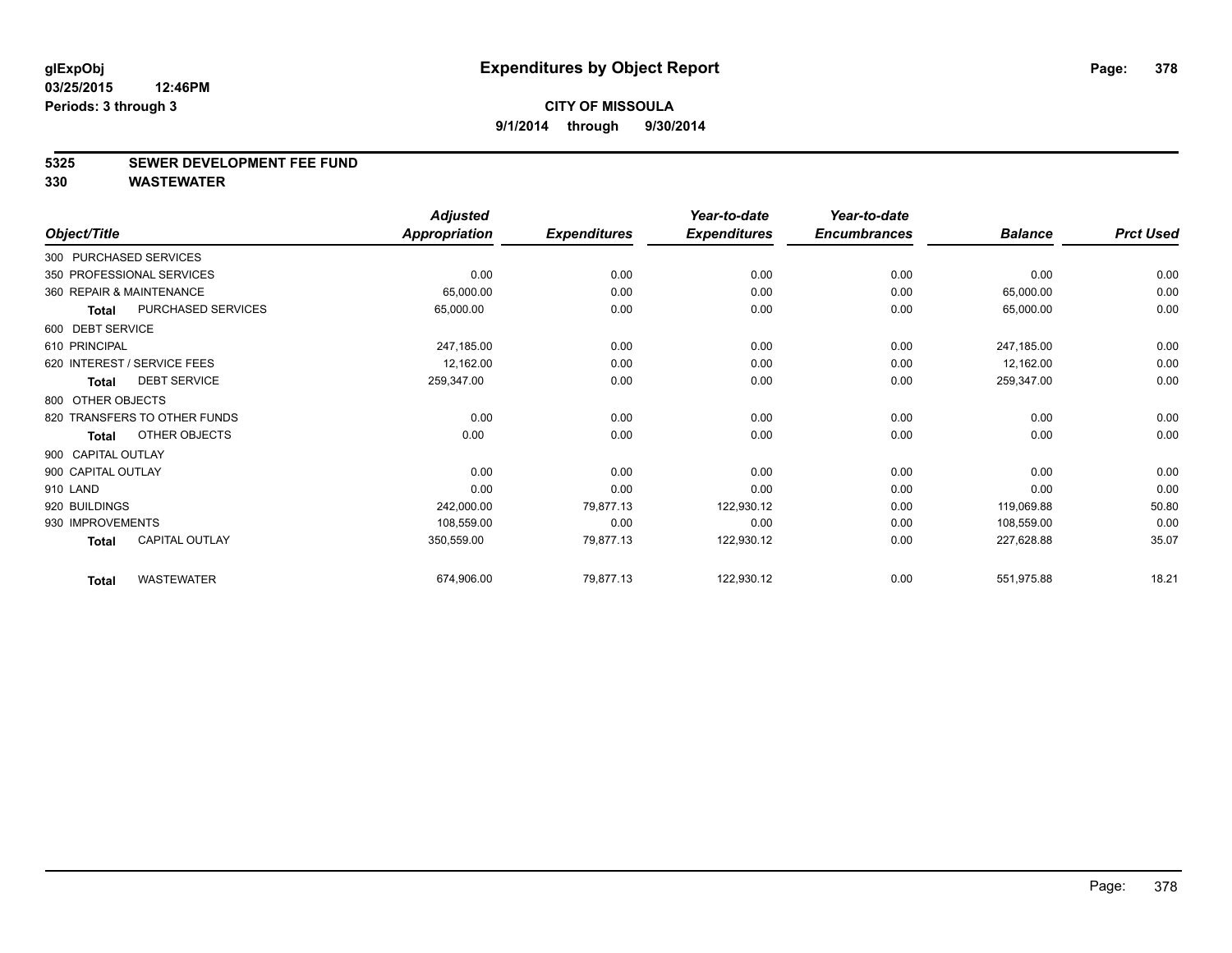# **CITY OF MISSOULA 9/1/2014 through 9/30/2014**

## **5325 SEWER DEVELOPMENT FEE FUND**

|                        |                              | <b>Adjusted</b>      |                     | Year-to-date        | Year-to-date        |                |                  |
|------------------------|------------------------------|----------------------|---------------------|---------------------|---------------------|----------------|------------------|
| Object/Title           |                              | <b>Appropriation</b> | <b>Expenditures</b> | <b>Expenditures</b> | <b>Encumbrances</b> | <b>Balance</b> | <b>Prct Used</b> |
| 300 PURCHASED SERVICES |                              |                      |                     |                     |                     |                |                  |
|                        | 350 PROFESSIONAL SERVICES    | 0.00                 | 0.00                | 0.00                | 0.00                | 0.00           | 0.00             |
|                        | 360 REPAIR & MAINTENANCE     | 65,000.00            | 0.00                | 0.00                | 0.00                | 65,000.00      | 0.00             |
| <b>Total</b>           | PURCHASED SERVICES           | 65,000.00            | 0.00                | 0.00                | 0.00                | 65,000.00      | 0.00             |
| 600 DEBT SERVICE       |                              |                      |                     |                     |                     |                |                  |
| 610 PRINCIPAL          |                              | 247,185.00           | 0.00                | 0.00                | 0.00                | 247,185.00     | 0.00             |
|                        | 620 INTEREST / SERVICE FEES  | 12,162.00            | 0.00                | 0.00                | 0.00                | 12,162.00      | 0.00             |
| <b>Total</b>           | <b>DEBT SERVICE</b>          | 259,347.00           | 0.00                | 0.00                | 0.00                | 259,347.00     | 0.00             |
| 800 OTHER OBJECTS      |                              |                      |                     |                     |                     |                |                  |
|                        | 820 TRANSFERS TO OTHER FUNDS | 0.00                 | 0.00                | 0.00                | 0.00                | 0.00           | 0.00             |
| Total                  | OTHER OBJECTS                | 0.00                 | 0.00                | 0.00                | 0.00                | 0.00           | 0.00             |
| 900 CAPITAL OUTLAY     |                              |                      |                     |                     |                     |                |                  |
| 900 CAPITAL OUTLAY     |                              | 0.00                 | 0.00                | 0.00                | 0.00                | 0.00           | 0.00             |
| 910 LAND               |                              | 0.00                 | 0.00                | 0.00                | 0.00                | 0.00           | 0.00             |
| 920 BUILDINGS          |                              | 242,000.00           | 79,877.13           | 122,930.12          | 0.00                | 119,069.88     | 50.80            |
| 930 IMPROVEMENTS       |                              | 108,559.00           | 0.00                | 0.00                | 0.00                | 108,559.00     | 0.00             |
| Total                  | <b>CAPITAL OUTLAY</b>        | 350,559.00           | 79,877.13           | 122,930.12          | 0.00                | 227,628.88     | 35.07            |
| <b>Total</b>           | SEWER DEVELOPMENT FEE FUND   | 674,906.00           | 79,877.13           | 122,930.12          | 0.00                | 551,975.88     | 18.21            |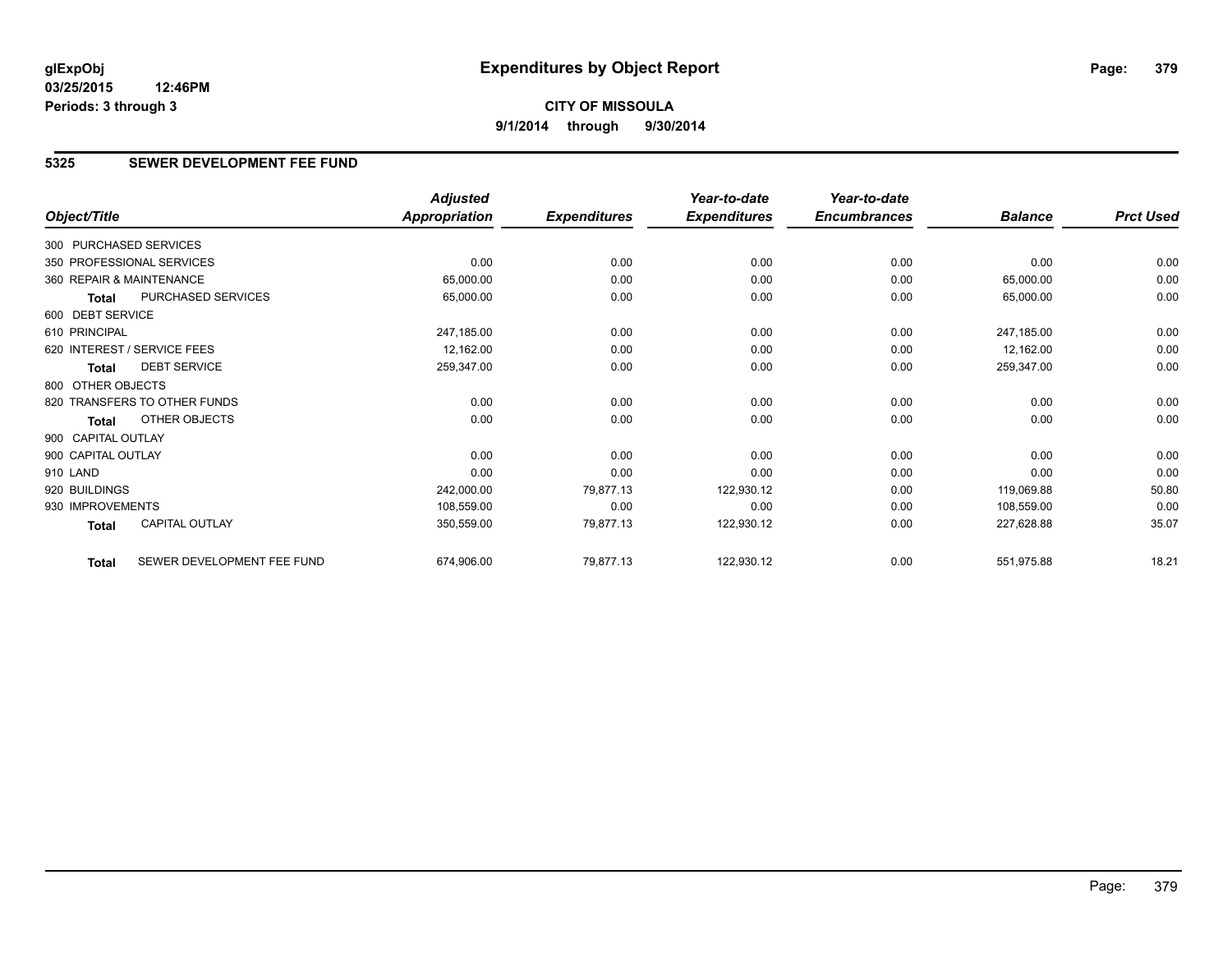#### **5340 SEWER CONSTRUCTION FUND**

| Object/Title              |                              | <b>Adjusted</b><br><b>Appropriation</b> | <b>Expenditures</b> | Year-to-date<br><b>Expenditures</b> | Year-to-date<br><b>Encumbrances</b> | <b>Balance</b> | <b>Prct Used</b> |
|---------------------------|------------------------------|-----------------------------------------|---------------------|-------------------------------------|-------------------------------------|----------------|------------------|
| 300 PURCHASED SERVICES    |                              |                                         |                     |                                     |                                     |                |                  |
| 350 PROFESSIONAL SERVICES |                              |                                         |                     |                                     |                                     |                |                  |
|                           |                              | 20,000.00                               | 0.00                | 0.00                                | 0.00                                | 20,000.00      | 0.00             |
| <b>Total</b>              | <b>PURCHASED SERVICES</b>    | 20,000.00                               | 0.00                | 0.00                                | 0.00                                | 20,000.00      | 0.00             |
| 800 OTHER OBJECTS         |                              |                                         |                     |                                     |                                     |                |                  |
|                           | 820 TRANSFERS TO OTHER FUNDS | 0.00                                    | 0.00                | 0.00                                | 0.00                                | 0.00           | 0.00             |
| Total                     | OTHER OBJECTS                | 0.00                                    | 0.00                | 0.00                                | 0.00                                | 0.00           | 0.00             |
| 900 CAPITAL OUTLAY        |                              |                                         |                     |                                     |                                     |                |                  |
| 930 IMPROVEMENTS          |                              | 900,000.00                              | 0.00                | 0.00                                | 0.00                                | 900.000.00     | 0.00             |
| 940 MACHINERY & EQUIPMENT |                              | 0.00                                    | 0.00                | 0.00                                | 0.00                                | 0.00           | 0.00             |
| <b>Total</b>              | <b>CAPITAL OUTLAY</b>        | 900,000.00                              | 0.00                | 0.00                                | 0.00                                | 900,000.00     | 0.00             |
|                           |                              |                                         |                     |                                     |                                     |                |                  |
| <b>Total</b>              | <b>WASTEWATER</b>            | 920,000.00                              | 0.00                | 0.00                                | 0.00                                | 920,000.00     | 0.00             |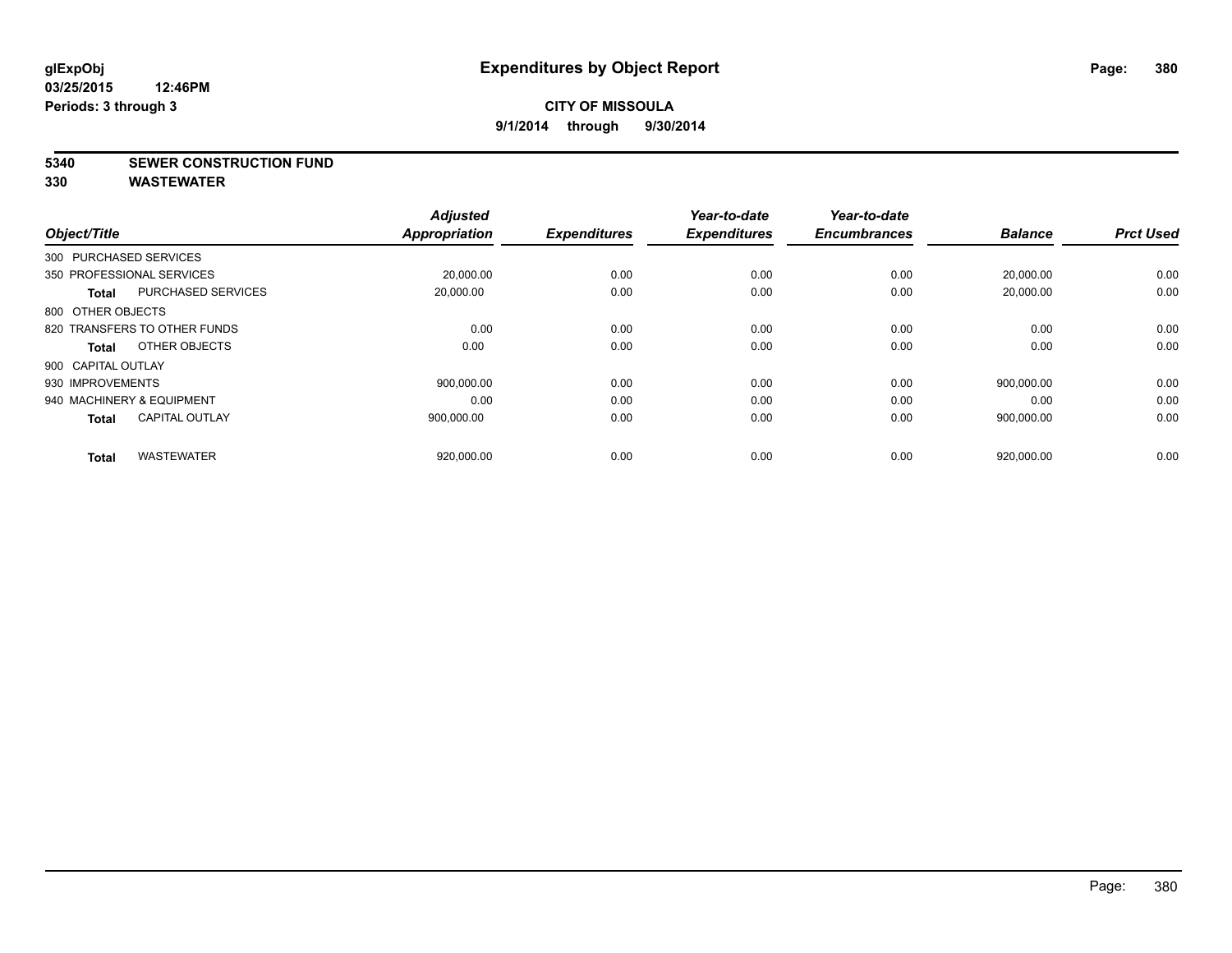#### **5340 SEWER CONSTRUCTION FUND**

**390 NON-DEPARTMENTAL**

| Object/Title       |                       | <b>Adjusted</b><br>Appropriation | <b>Expenditures</b> | Year-to-date<br><b>Expenditures</b> | Year-to-date<br><b>Encumbrances</b> | <b>Balance</b> | <b>Prct Used</b> |
|--------------------|-----------------------|----------------------------------|---------------------|-------------------------------------|-------------------------------------|----------------|------------------|
| 900 CAPITAL OUTLAY |                       |                                  |                     |                                     |                                     |                |                  |
| 930 IMPROVEMENTS   |                       | 0.00                             | 0.00                | 0.00                                | 0.00                                | 0.00           | 0.00             |
| Total              | <b>CAPITAL OUTLAY</b> | 0.00                             | 0.00                | 0.00                                | 0.00                                | 0.00           | 0.00             |
| Total              | NON-DEPARTMENTAL      | 0.00                             | 0.00                | 0.00                                | 0.00                                | 0.00           | 0.00             |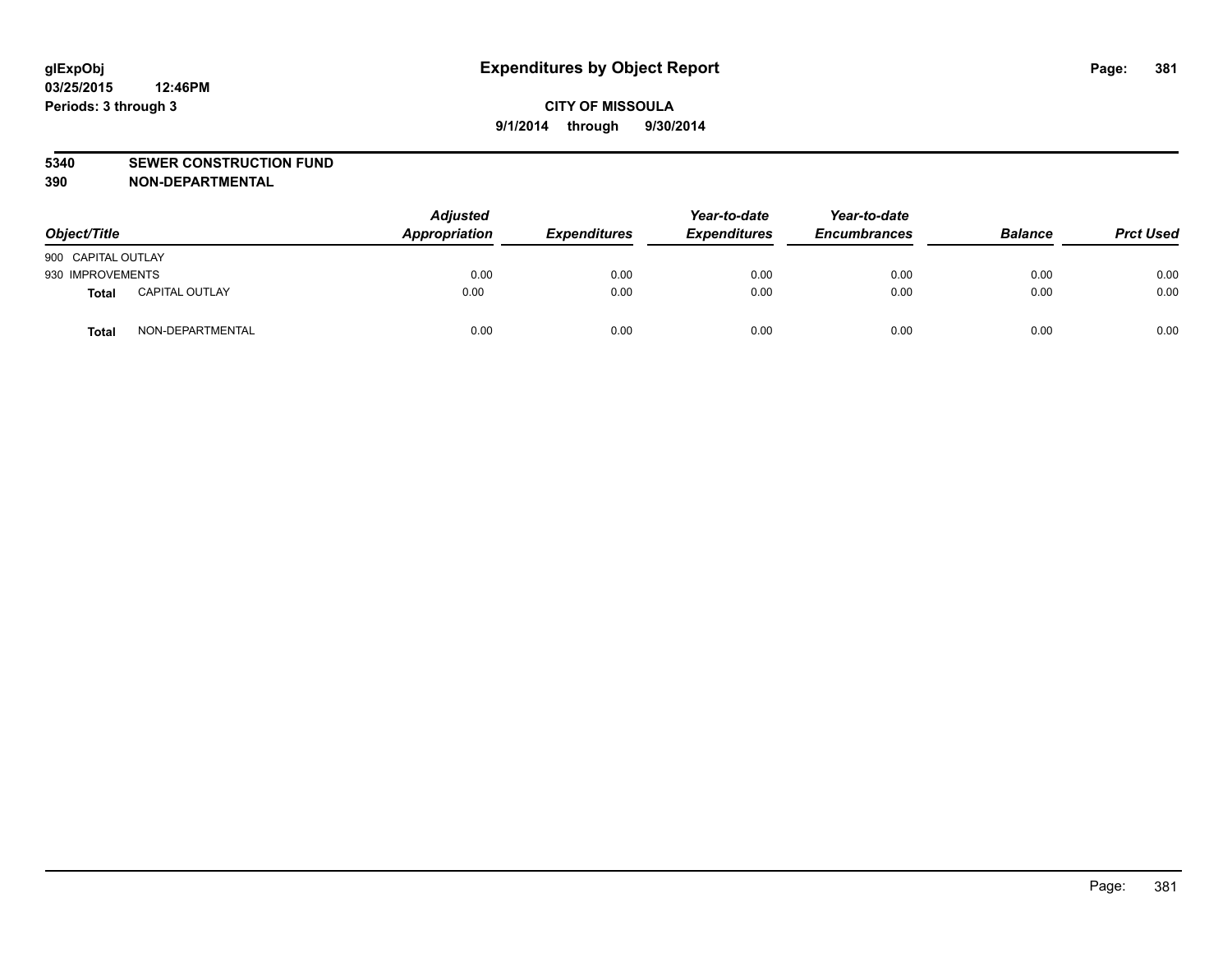#### **5340 SEWER CONSTRUCTION FUND**

| Object/Title           |                              | <b>Adjusted</b><br><b>Appropriation</b> | <b>Expenditures</b> | Year-to-date<br><b>Expenditures</b> | Year-to-date<br><b>Encumbrances</b> | <b>Balance</b> | <b>Prct Used</b> |
|------------------------|------------------------------|-----------------------------------------|---------------------|-------------------------------------|-------------------------------------|----------------|------------------|
| 300 PURCHASED SERVICES |                              |                                         |                     |                                     |                                     |                |                  |
|                        | 350 PROFESSIONAL SERVICES    | 20,000.00                               | 0.00                | 0.00                                | 0.00                                | 20,000.00      | 0.00             |
| <b>Total</b>           | PURCHASED SERVICES           | 20.000.00                               | 0.00                | 0.00                                | 0.00                                | 20.000.00      | 0.00             |
| 800 OTHER OBJECTS      |                              |                                         |                     |                                     |                                     |                |                  |
|                        | 820 TRANSFERS TO OTHER FUNDS | 0.00                                    | 0.00                | 0.00                                | 0.00                                | 0.00           | 0.00             |
| Total                  | OTHER OBJECTS                | 0.00                                    | 0.00                | 0.00                                | 0.00                                | 0.00           | 0.00             |
| 900 CAPITAL OUTLAY     |                              |                                         |                     |                                     |                                     |                |                  |
| 930 IMPROVEMENTS       |                              | 900.000.00                              | 0.00                | 0.00                                | 0.00                                | 900.000.00     | 0.00             |
|                        | 940 MACHINERY & EQUIPMENT    | 0.00                                    | 0.00                | 0.00                                | 0.00                                | 0.00           | 0.00             |
| Total                  | <b>CAPITAL OUTLAY</b>        | 900,000.00                              | 0.00                | 0.00                                | 0.00                                | 900,000.00     | 0.00             |
| <b>Total</b>           | SEWER CONSTRUCTION FUND      | 920,000.00                              | 0.00                | 0.00                                | 0.00                                | 920,000.00     | 0.00             |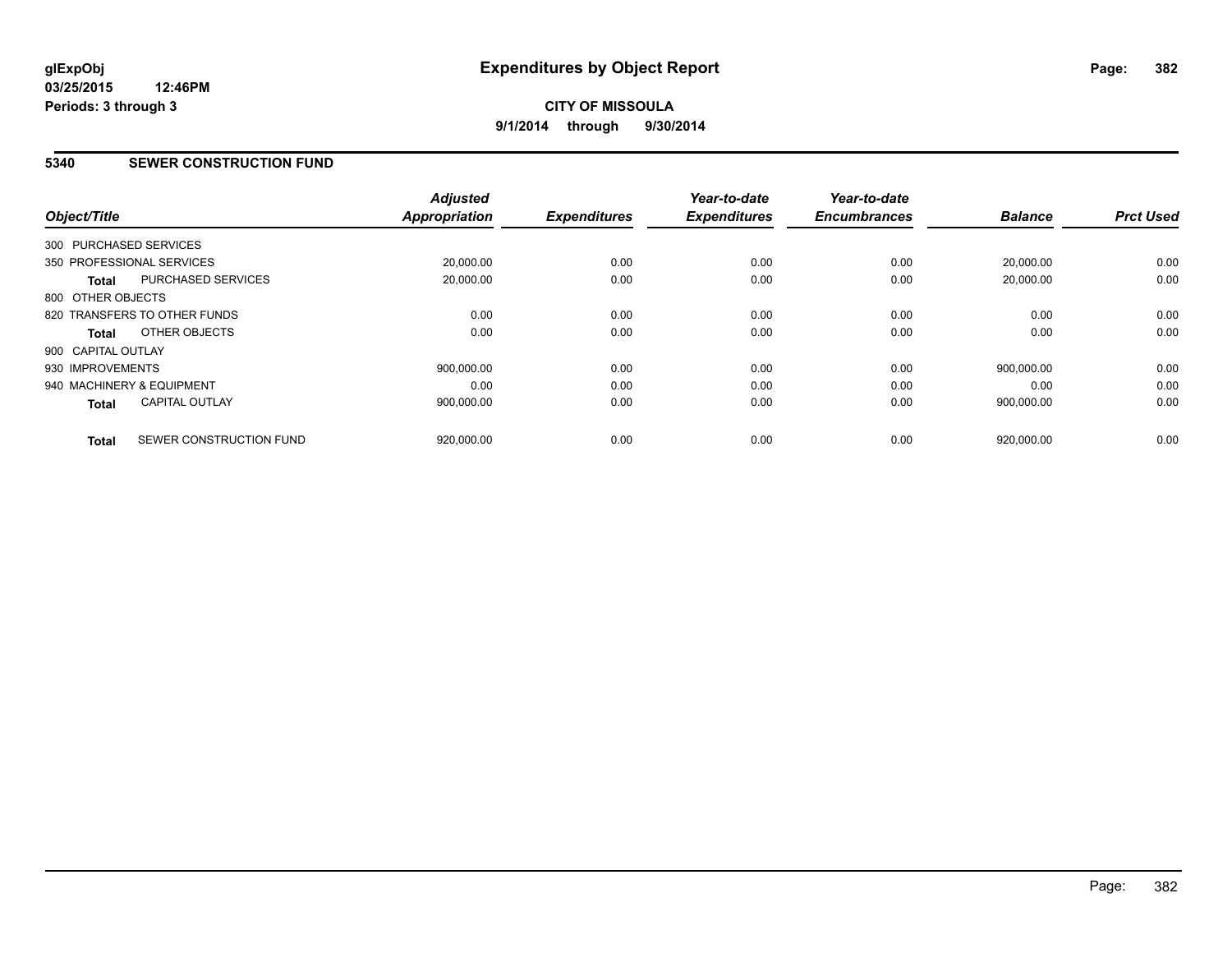#### **CITY OF MISSOULA 9/1/2014 through 9/30/2014**

#### **5361 2001 SEWER REVENUE BONDS-DEBT SERVICE**

| Object/Title                        | <b>Adjusted</b><br>Appropriation | <b>Expenditures</b> | Year-to-date<br><b>Expenditures</b> | Year-to-date<br><b>Encumbrances</b> | <b>Balance</b> | <b>Prct Used</b> |
|-------------------------------------|----------------------------------|---------------------|-------------------------------------|-------------------------------------|----------------|------------------|
| 600 DEBT SERVICE                    |                                  |                     |                                     |                                     |                |                  |
| 610 PRINCIPAL                       | 27,000.00                        | 0.00                | 0.00                                | 0.00                                | 27,000.00      | 0.00             |
| 620 INTEREST / SERVICE FEES         | 3,590.00                         | 0.00                | 0.00                                | 0.00                                | 3,590.00       | 0.00             |
| <b>DEBT SERVICE</b><br><b>Total</b> | 30,590.00                        | 0.00                | 0.00                                | 0.00                                | 30,590.00      | 0.00             |
| WASTEWATER<br><b>Total</b>          | 30,590.00                        | 0.00                | 0.00                                | 0.00                                | 30,590.00      | 0.00             |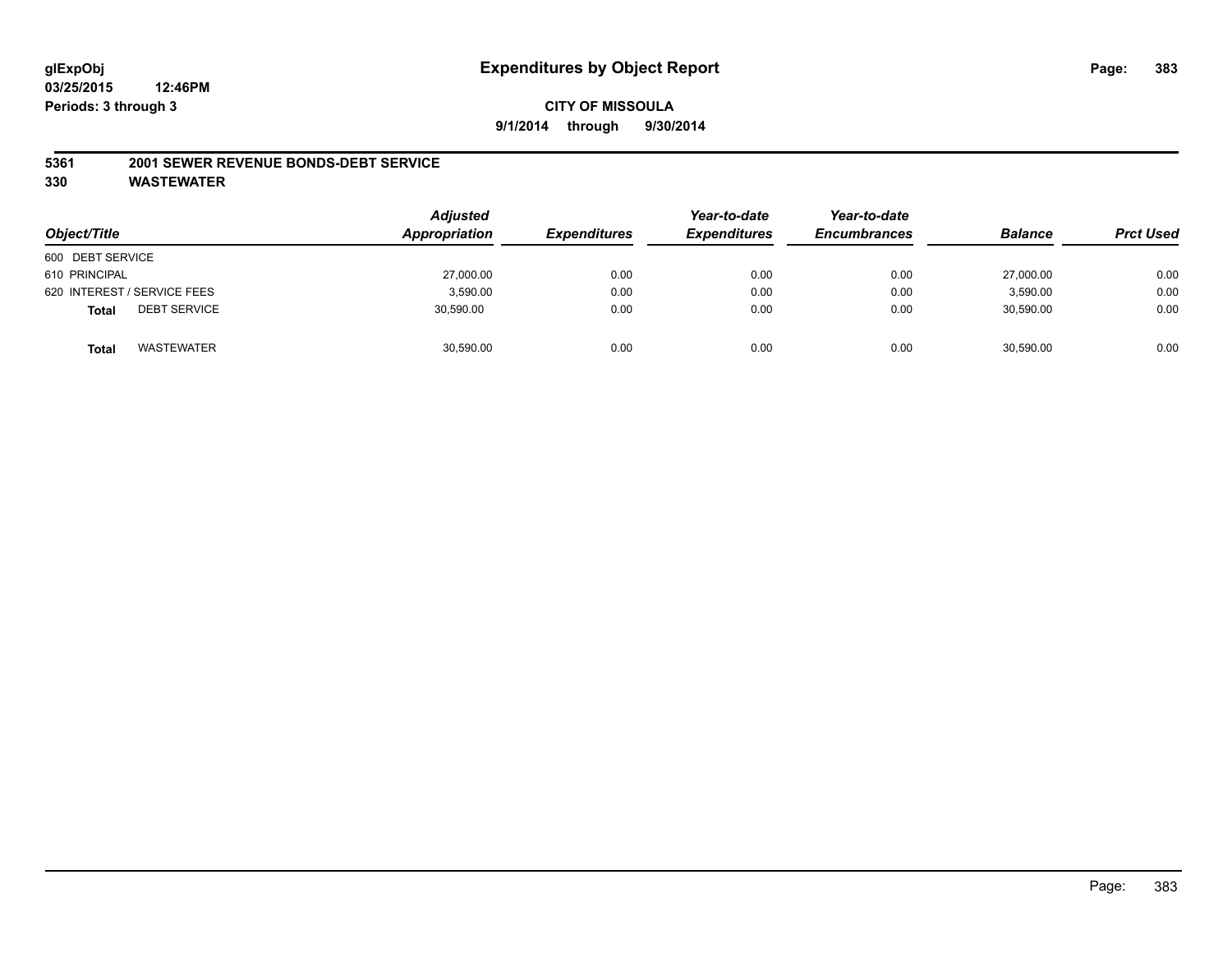**CITY OF MISSOULA 9/1/2014 through 9/30/2014**

#### **5361 2001 SEWER REVENUE BONDS-DEBT SERVICE**

| Object/Title     |                                  | <b>Adjusted</b><br><b>Appropriation</b> | <b>Expenditures</b> | Year-to-date<br><b>Expenditures</b> | Year-to-date<br><b>Encumbrances</b> | <b>Balance</b> | <b>Prct Used</b> |
|------------------|----------------------------------|-----------------------------------------|---------------------|-------------------------------------|-------------------------------------|----------------|------------------|
| 600 DEBT SERVICE |                                  |                                         |                     |                                     |                                     |                |                  |
| 610 PRINCIPAL    |                                  | 27,000.00                               | 0.00                | 0.00                                | 0.00                                | 27.000.00      | 0.00             |
|                  | 620 INTEREST / SERVICE FEES      | 3,590.00                                | 0.00                | 0.00                                | 0.00                                | 3,590.00       | 0.00             |
| <b>Total</b>     | <b>DEBT SERVICE</b>              | 30,590.00                               | 0.00                | 0.00                                | 0.00                                | 30,590.00      | 0.00             |
| Total            | 2001 SEWER REVENUE BONDS-DEBT SE | 30,590.00                               | 0.00                | 0.00                                | 0.00                                | 30,590.00      | 0.00             |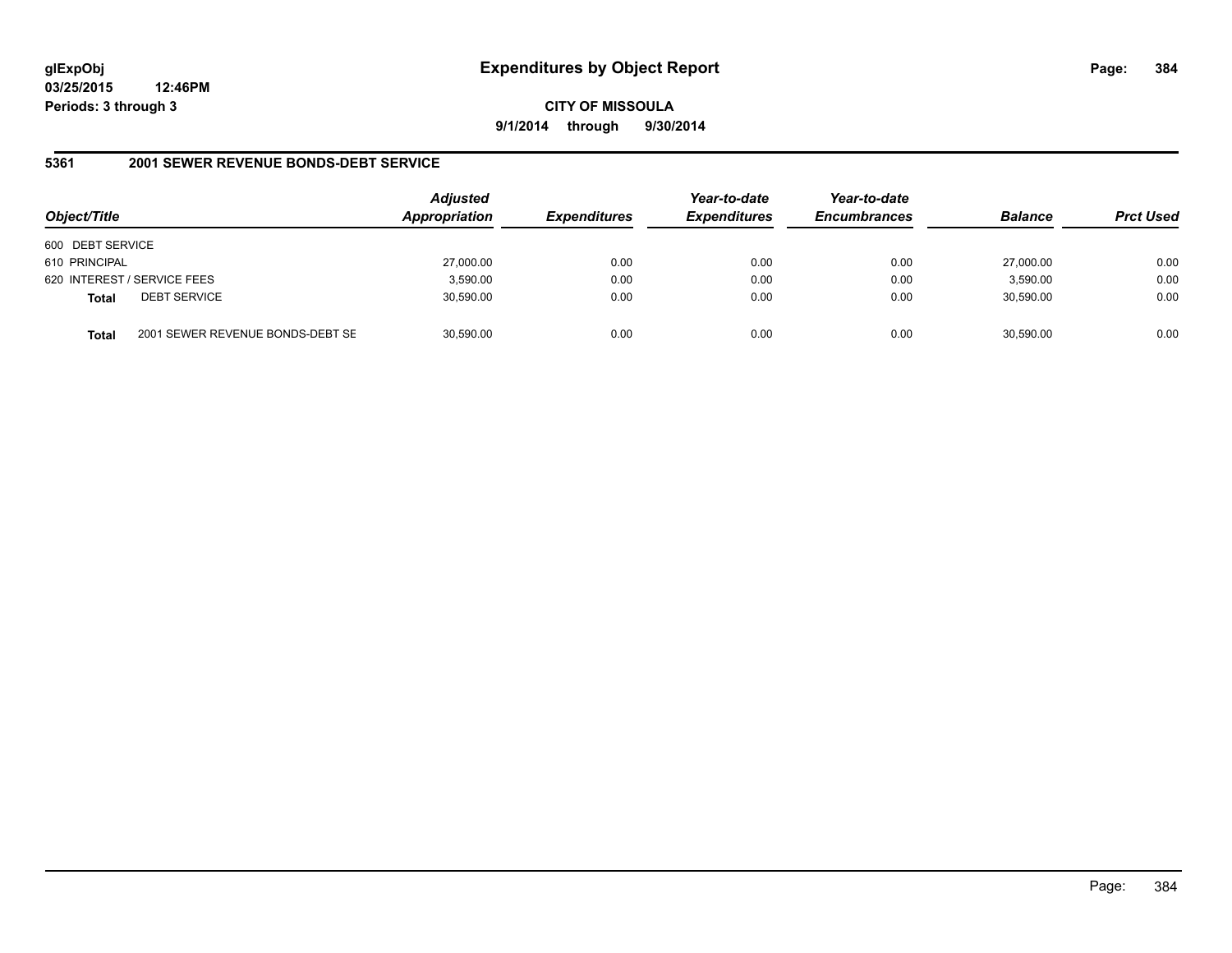#### **CITY OF MISSOULA 9/1/2014 through 9/30/2014**

#### **5362 00 SEWER REVENUE BOND - SERIES B DEBT SE**

|                                     | <b>Adjusted</b>      |                     | Year-to-date        | Year-to-date        |                |                  |
|-------------------------------------|----------------------|---------------------|---------------------|---------------------|----------------|------------------|
| Object/Title                        | <b>Appropriation</b> | <b>Expenditures</b> | <b>Expenditures</b> | <b>Encumbrances</b> | <b>Balance</b> | <b>Prct Used</b> |
| 600 DEBT SERVICE                    |                      |                     |                     |                     |                |                  |
| 610 PRINCIPAL                       | 44,000.00            | 0.00                | 0.00                | 0.00                | 44,000.00      | 0.00             |
| 620 INTEREST / SERVICE FEES         | 5.240.00             | 0.00                | 0.00                | 0.00                | 5.240.00       | 0.00             |
| <b>DEBT SERVICE</b><br><b>Total</b> | 49.240.00            | 0.00                | 0.00                | 0.00                | 49.240.00      | 0.00             |
| 800 OTHER OBJECTS                   |                      |                     |                     |                     |                |                  |
| 820 TRANSFERS TO OTHER FUNDS        | 0.00                 | 0.00                | 0.00                | 0.00                | 0.00           | 0.00             |
| OTHER OBJECTS<br><b>Total</b>       | 0.00                 | 0.00                | 0.00                | 0.00                | 0.00           | 0.00             |
| <b>WASTEWATER</b><br><b>Total</b>   | 49.240.00            | 0.00                | 0.00                | 0.00                | 49.240.00      | 0.00             |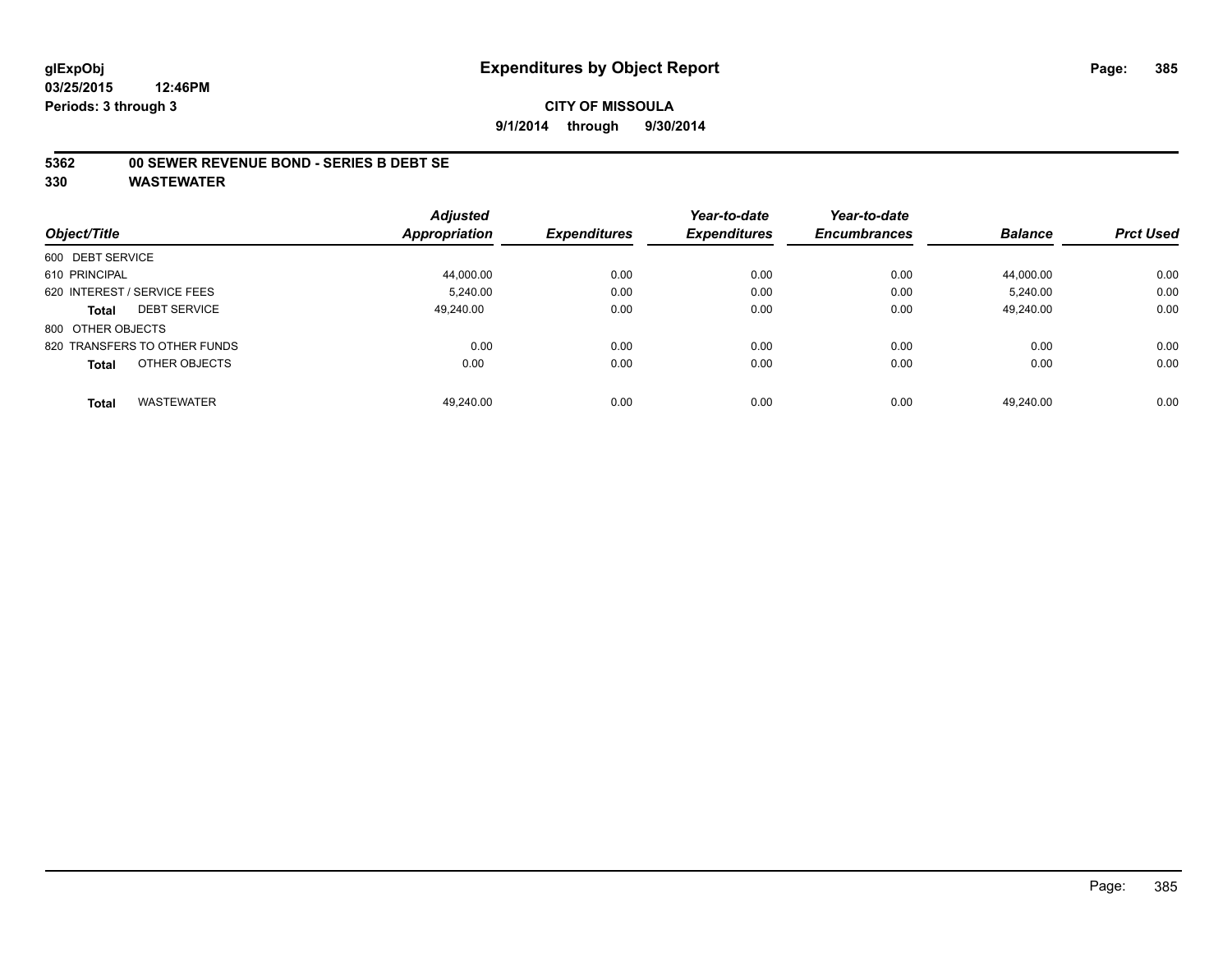**CITY OF MISSOULA 9/1/2014 through 9/30/2014**

#### **5362 00 SEWER REVENUE BOND - SERIES B DEBT SE**

| Object/Title      |                                    | <b>Adjusted</b><br><b>Appropriation</b> | <b>Expenditures</b> | Year-to-date<br><b>Expenditures</b> | Year-to-date<br><b>Encumbrances</b> | <b>Balance</b> | <b>Prct Used</b> |
|-------------------|------------------------------------|-----------------------------------------|---------------------|-------------------------------------|-------------------------------------|----------------|------------------|
| 600 DEBT SERVICE  |                                    |                                         |                     |                                     |                                     |                |                  |
| 610 PRINCIPAL     |                                    | 44,000.00                               | 0.00                | 0.00                                | 0.00                                | 44.000.00      | 0.00             |
|                   | 620 INTEREST / SERVICE FEES        | 5.240.00                                | 0.00                | 0.00                                | 0.00                                | 5.240.00       | 0.00             |
| <b>Total</b>      | <b>DEBT SERVICE</b>                | 49.240.00                               | 0.00                | 0.00                                | 0.00                                | 49.240.00      | 0.00             |
| 800 OTHER OBJECTS |                                    |                                         |                     |                                     |                                     |                |                  |
|                   | 820 TRANSFERS TO OTHER FUNDS       | 0.00                                    | 0.00                | 0.00                                | 0.00                                | 0.00           | 0.00             |
| <b>Total</b>      | OTHER OBJECTS                      | 0.00                                    | 0.00                | 0.00                                | 0.00                                | 0.00           | 0.00             |
| <b>Total</b>      | 00 SEWER REVENUE BOND - SERIES B D | 49.240.00                               | 0.00                | 0.00                                | 0.00                                | 49.240.00      | 0.00             |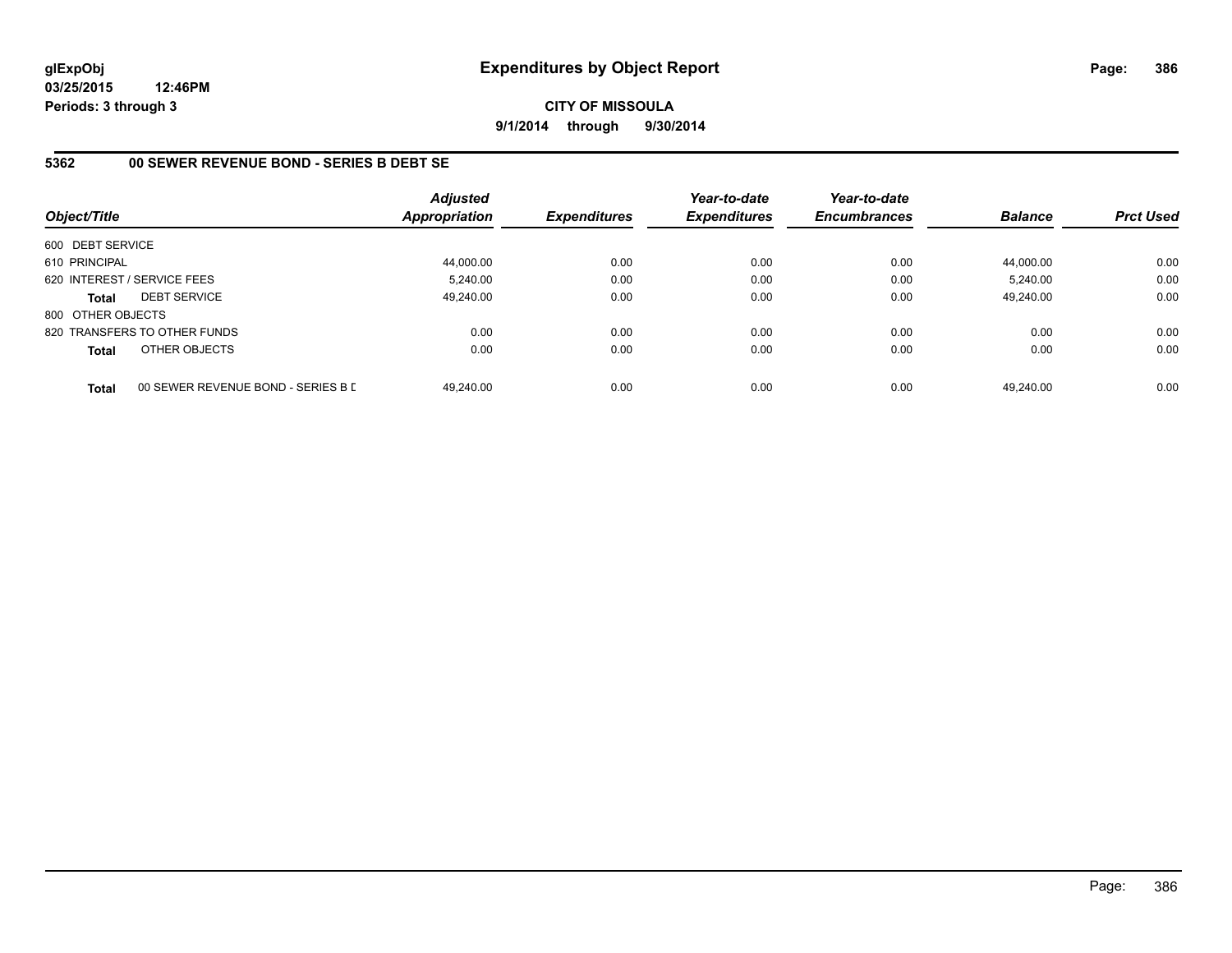#### **CITY OF MISSOULA 9/1/2014 through 9/30/2014**

#### **5363 92 SEWER REVENUE BOND SERIES A DEBT SERV**

| Object/Title                        | <b>Adjusted</b><br><b>Appropriation</b> | <b>Expenditures</b> | Year-to-date<br><b>Expenditures</b> | Year-to-date<br><b>Encumbrances</b> | <b>Balance</b> | <b>Prct Used</b> |
|-------------------------------------|-----------------------------------------|---------------------|-------------------------------------|-------------------------------------|----------------|------------------|
| 600 DEBT SERVICE                    |                                         |                     |                                     |                                     |                |                  |
| 610 PRINCIPAL                       | 0.00                                    | 0.00                | 0.00                                | 0.00                                | 0.00           | 0.00             |
| 620 INTEREST / SERVICE FEES         | 0.00                                    | 0.00                | 0.00                                | 0.00                                | 0.00           | 0.00             |
| <b>DEBT SERVICE</b><br><b>Total</b> | 0.00                                    | 0.00                | 0.00                                | 0.00                                | 0.00           | 0.00             |
| WASTEWATER<br><b>Total</b>          | 0.00                                    | 0.00                | 0.00                                | 0.00                                | 0.00           | 0.00             |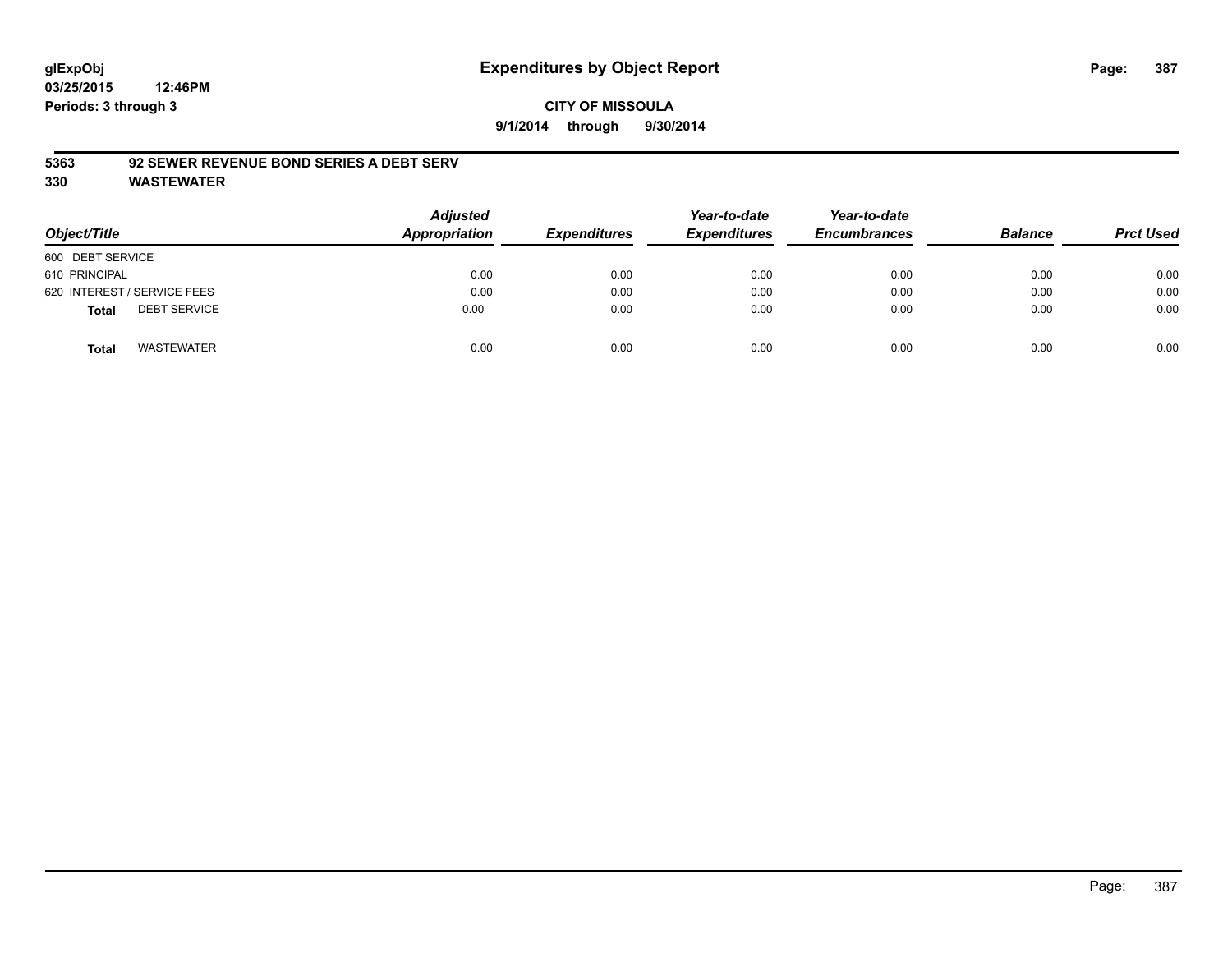**03/25/2015 12:46PM Periods: 3 through 3**

**5363 92 SEWER REVENUE BOND SERIES A DEBT SERV**

| Object/Title     |                                   | <b>Adjusted</b><br>Appropriation | <b>Expenditures</b> | Year-to-date<br><b>Expenditures</b> | Year-to-date<br><b>Encumbrances</b> | <b>Balance</b> | <b>Prct Used</b> |
|------------------|-----------------------------------|----------------------------------|---------------------|-------------------------------------|-------------------------------------|----------------|------------------|
| 600 DEBT SERVICE |                                   |                                  |                     |                                     |                                     |                |                  |
| 610 PRINCIPAL    |                                   | 0.00                             | 0.00                | 0.00                                | 0.00                                | 0.00           | 0.00             |
|                  | 620 INTEREST / SERVICE FEES       | 0.00                             | 0.00                | 0.00                                | 0.00                                | 0.00           | 0.00             |
| <b>Total</b>     | <b>DEBT SERVICE</b>               | 0.00                             | 0.00                | 0.00                                | 0.00                                | 0.00           | 0.00             |
| <b>Total</b>     | 92 SEWER REVENUE BOND SERIES A DE | 0.00                             | 0.00                | 0.00                                | 0.00                                | 0.00           | 0.00             |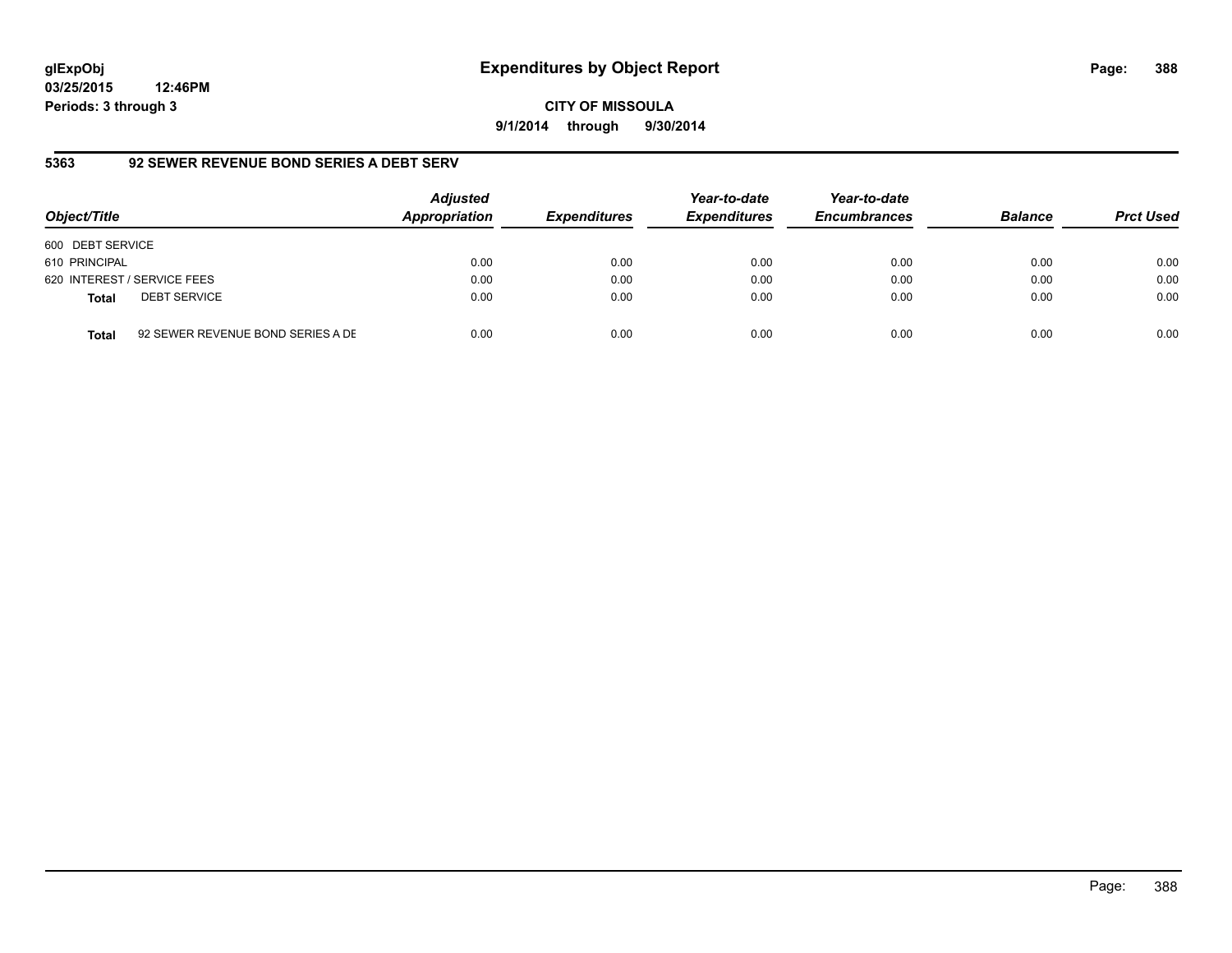**03/25/2015 12:46PM Periods: 3 through 3**

#### **CITY OF MISSOULA 9/1/2014 through 9/30/2014**

#### **5364 92 SEWER REVENUE BOND - SERIES B DEBT S**

| Object/Title                        | Adjusted<br>Appropriation | <b>Expenditures</b> | Year-to-date<br><b>Expenditures</b> | Year-to-date<br><b>Encumbrances</b> | <b>Balance</b> | <b>Prct Used</b> |
|-------------------------------------|---------------------------|---------------------|-------------------------------------|-------------------------------------|----------------|------------------|
| 600 DEBT SERVICE                    |                           |                     |                                     |                                     |                |                  |
| 610 PRINCIPAL                       | 0.00                      | 0.00                | 0.00                                | 0.00                                | 0.00           | 0.00             |
| 620 INTEREST / SERVICE FEES         | 0.00                      | 0.00                | 0.00                                | 0.00                                | 0.00           | 0.00             |
| <b>DEBT SERVICE</b><br><b>Total</b> | 0.00                      | 0.00                | 0.00                                | 0.00                                | 0.00           | 0.00             |
| <b>WASTEWATER</b><br><b>Total</b>   | 0.00                      | 0.00                | 0.00                                | 0.00                                | 0.00           | 0.00             |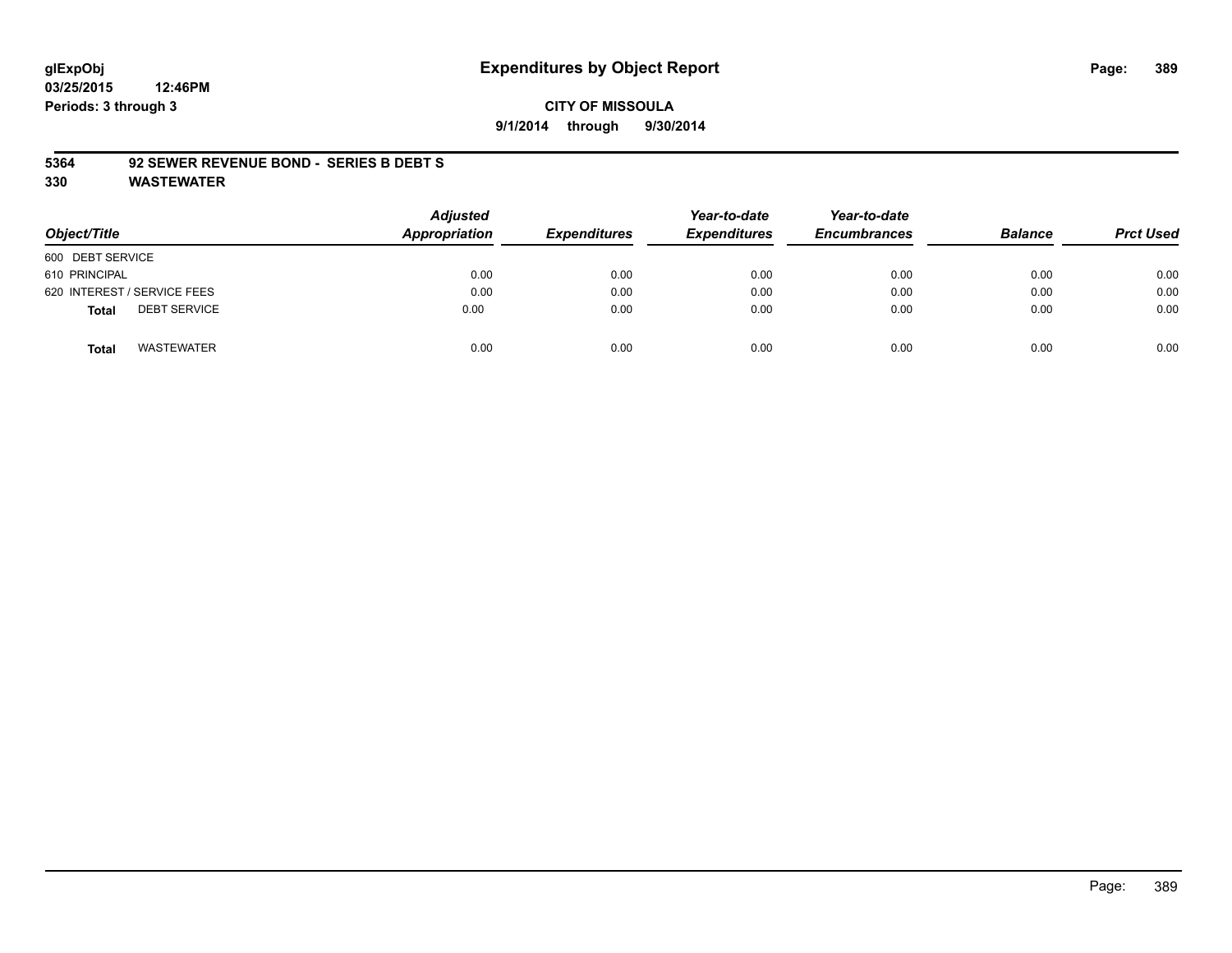**03/25/2015 12:46PM Periods: 3 through 3**

**CITY OF MISSOULA 9/1/2014 through 9/30/2014**

#### **5364 92 SEWER REVENUE BOND - SERIES B DEBT S**

| Object/Title                        | <b>Adjusted</b><br>Appropriation           | <b>Expenditures</b> | Year-to-date<br><b>Expenditures</b> | Year-to-date<br><b>Encumbrances</b> | <b>Balance</b> | <b>Prct Used</b> |
|-------------------------------------|--------------------------------------------|---------------------|-------------------------------------|-------------------------------------|----------------|------------------|
| 600 DEBT SERVICE                    |                                            |                     |                                     |                                     |                |                  |
| 610 PRINCIPAL                       | 0.00                                       | 0.00                | 0.00                                | 0.00                                | 0.00           | 0.00             |
| 620 INTEREST / SERVICE FEES         | 0.00                                       | 0.00                | 0.00                                | 0.00                                | 0.00           | 0.00             |
| <b>DEBT SERVICE</b><br><b>Total</b> | 0.00                                       | 0.00                | 0.00                                | 0.00                                | 0.00           | 0.00             |
| <b>Total</b>                        | 0.00<br>92 SEWER REVENUE BOND - SERIES B I | 0.00                | 0.00                                | 0.00                                | 0.00           | 0.00             |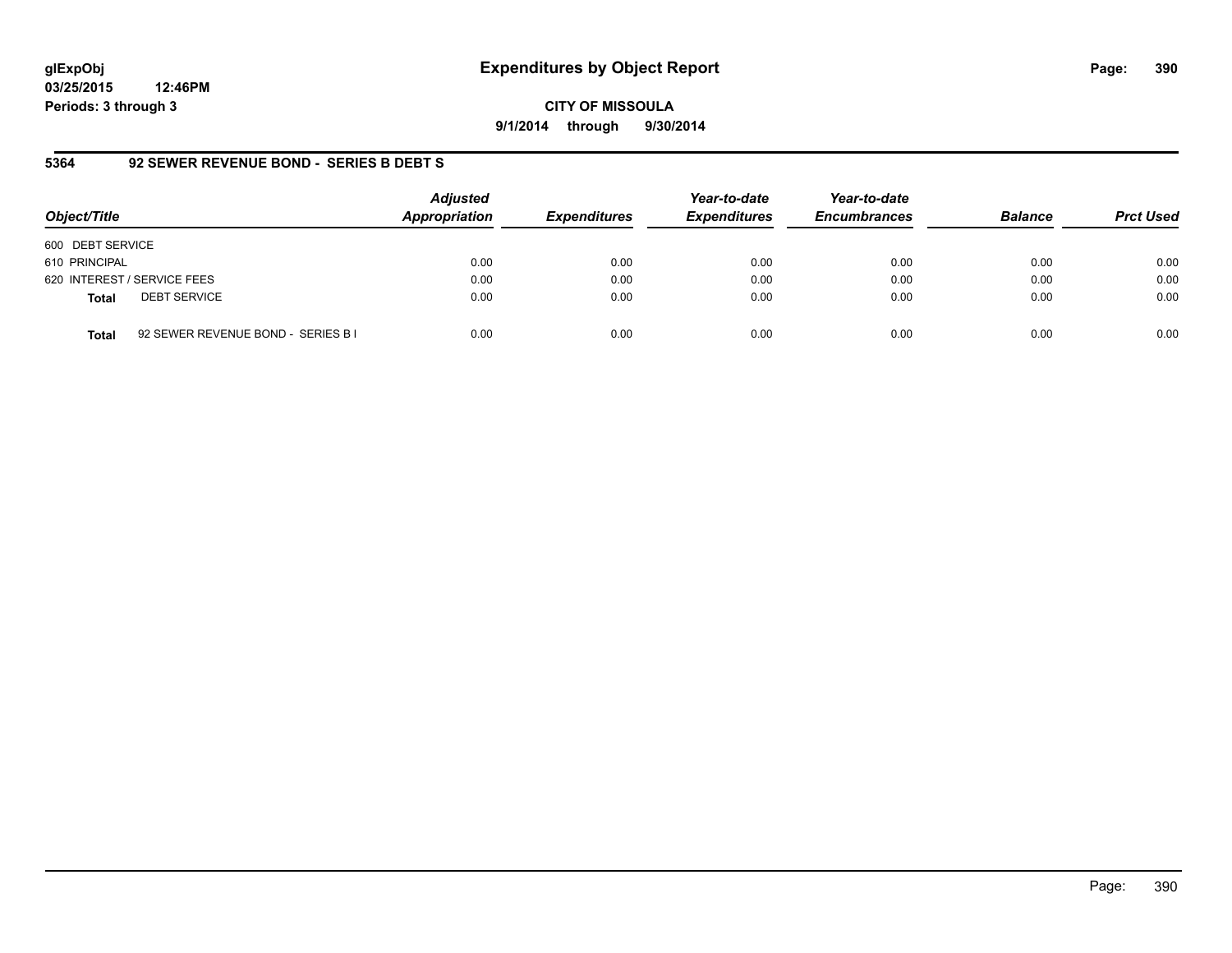#### **CITY OF MISSOULA 9/1/2014 through 9/30/2014**

#### **5365 99 SEWER REVENUE BONDS DEBT SERVICE FUND**

| Object/Title                        | <b>Adjusted</b><br>Appropriation | <b>Expenditures</b> | Year-to-date<br><b>Expenditures</b> | Year-to-date<br><b>Encumbrances</b> | <b>Balance</b> | <b>Prct Used</b> |
|-------------------------------------|----------------------------------|---------------------|-------------------------------------|-------------------------------------|----------------|------------------|
| 600 DEBT SERVICE                    |                                  |                     |                                     |                                     |                |                  |
| 610 PRINCIPAL                       | 113,000.00                       | 0.00                | 0.00                                | 0.00                                | 113.000.00     | 0.00             |
| 620 INTEREST / SERVICE FEES         | 11,180.00                        | 0.00                | 0.00                                | 0.00                                | 11.180.00      | 0.00             |
| <b>DEBT SERVICE</b><br><b>Total</b> | 124,180.00                       | 0.00                | 0.00                                | 0.00                                | 124.180.00     | 0.00             |
| WASTEWATER<br><b>Total</b>          | 124,180.00                       | 0.00                | 0.00                                | 0.00                                | 124.180.00     | 0.00             |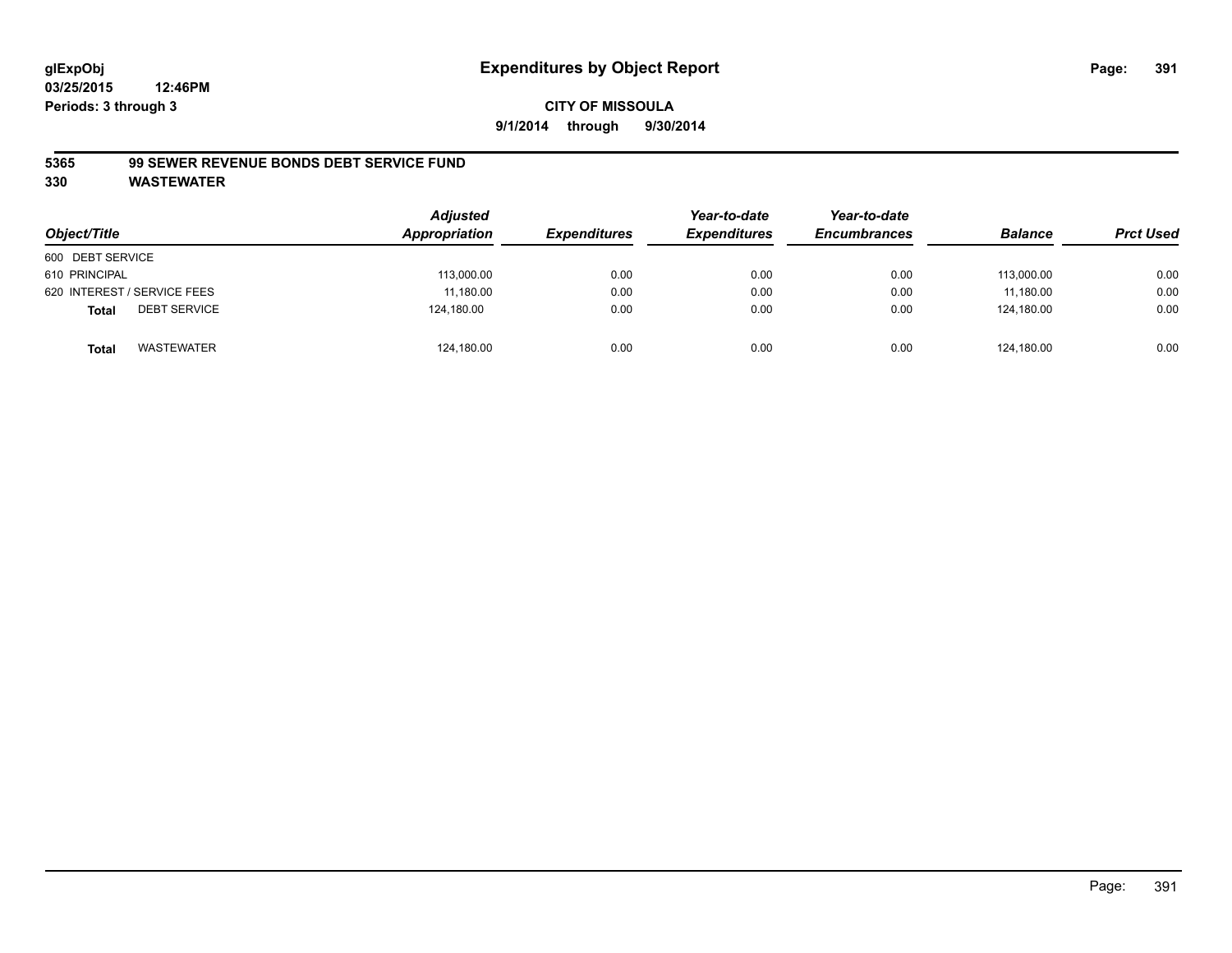**03/25/2015 12:46PM Periods: 3 through 3**

**9/1/2014 through 9/30/2014**

# **5365 99 SEWER REVENUE BONDS DEBT SERVICE FUND**

| Object/Title                |                                  | <b>Adjusted</b><br><b>Appropriation</b> | <b>Expenditures</b> | Year-to-date<br><i><b>Expenditures</b></i> | Year-to-date<br><b>Encumbrances</b> | <b>Balance</b> | <b>Prct Used</b> |
|-----------------------------|----------------------------------|-----------------------------------------|---------------------|--------------------------------------------|-------------------------------------|----------------|------------------|
| 600 DEBT SERVICE            |                                  |                                         |                     |                                            |                                     |                |                  |
| 610 PRINCIPAL               |                                  | 113,000.00                              | 0.00                | 0.00                                       | 0.00                                | 113.000.00     | 0.00             |
| 620 INTEREST / SERVICE FEES |                                  | 11,180.00                               | 0.00                | 0.00                                       | 0.00                                | 11.180.00      | 0.00             |
| Total                       | <b>DEBT SERVICE</b>              | 124,180.00                              | 0.00                | 0.00                                       | 0.00                                | 124.180.00     | 0.00             |
| Total                       | 99 SEWER REVENUE BONDS DEBT SERN | 124,180.00                              | 0.00                | 0.00                                       | 0.00                                | 124.180.00     | 0.00             |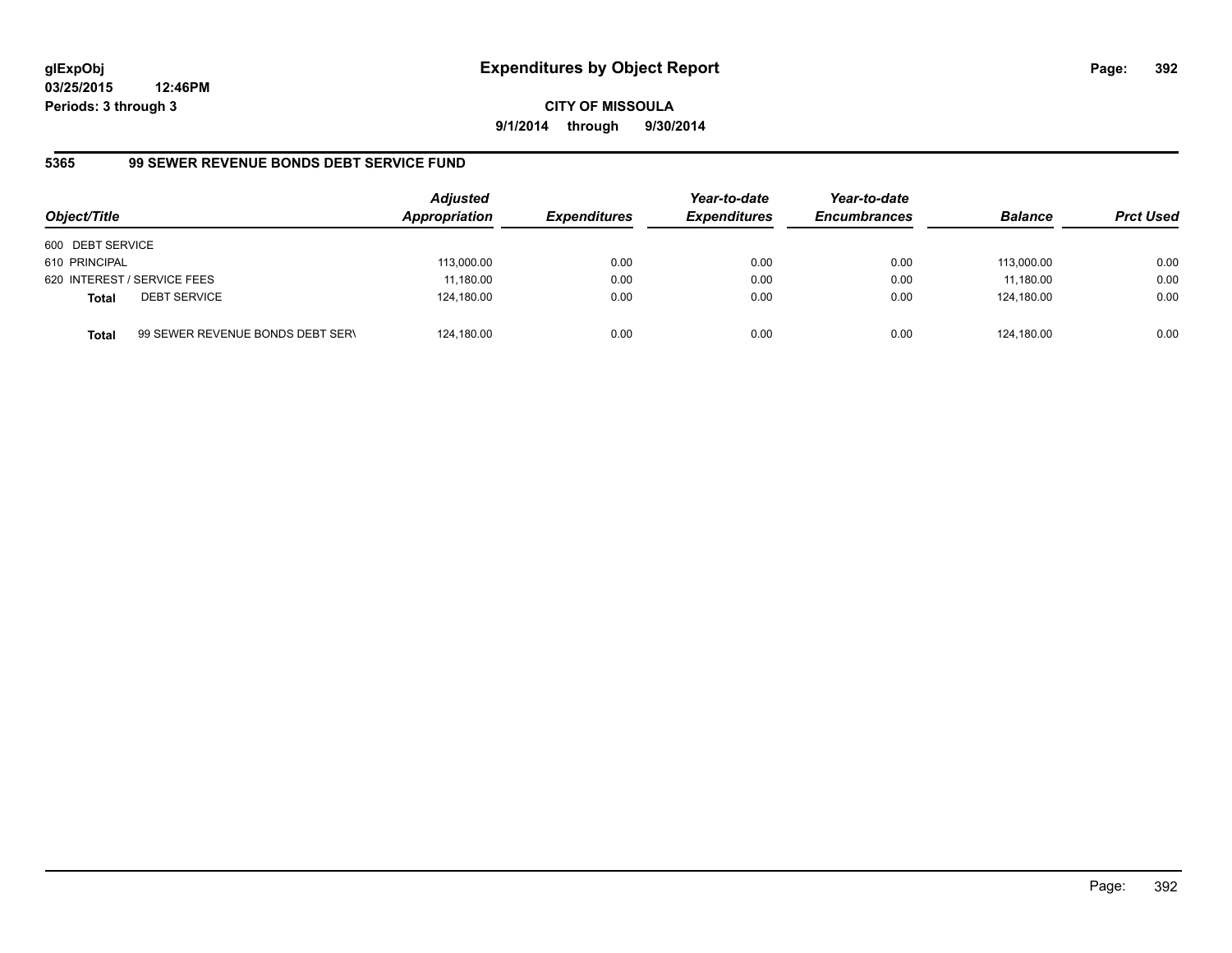#### **CITY OF MISSOULA 9/1/2014 through 9/30/2014**

#### **5366 92 SEWER REVENUE BOND - SERIES A BOND RE**

| Object/Title                 | <b>Adjusted</b><br>Appropriation | <b>Expenditures</b> | Year-to-date<br><b>Expenditures</b> | Year-to-date<br><b>Encumbrances</b> | <b>Balance</b> | <b>Prct Used</b> |
|------------------------------|----------------------------------|---------------------|-------------------------------------|-------------------------------------|----------------|------------------|
| 800 OTHER OBJECTS            |                                  |                     |                                     |                                     |                |                  |
| 820 TRANSFERS TO OTHER FUNDS | 0.00                             | 0.00                | 0.00                                | 0.00                                | 0.00           | 0.00             |
| OTHER OBJECTS<br>Total       | 0.00                             | 0.00                | 0.00                                | 0.00                                | 0.00           | 0.00             |
| <b>WASTEWATER</b><br>Total   | 0.00                             | 0.00                | 0.00                                | 0.00                                | 0.00           | 0.00             |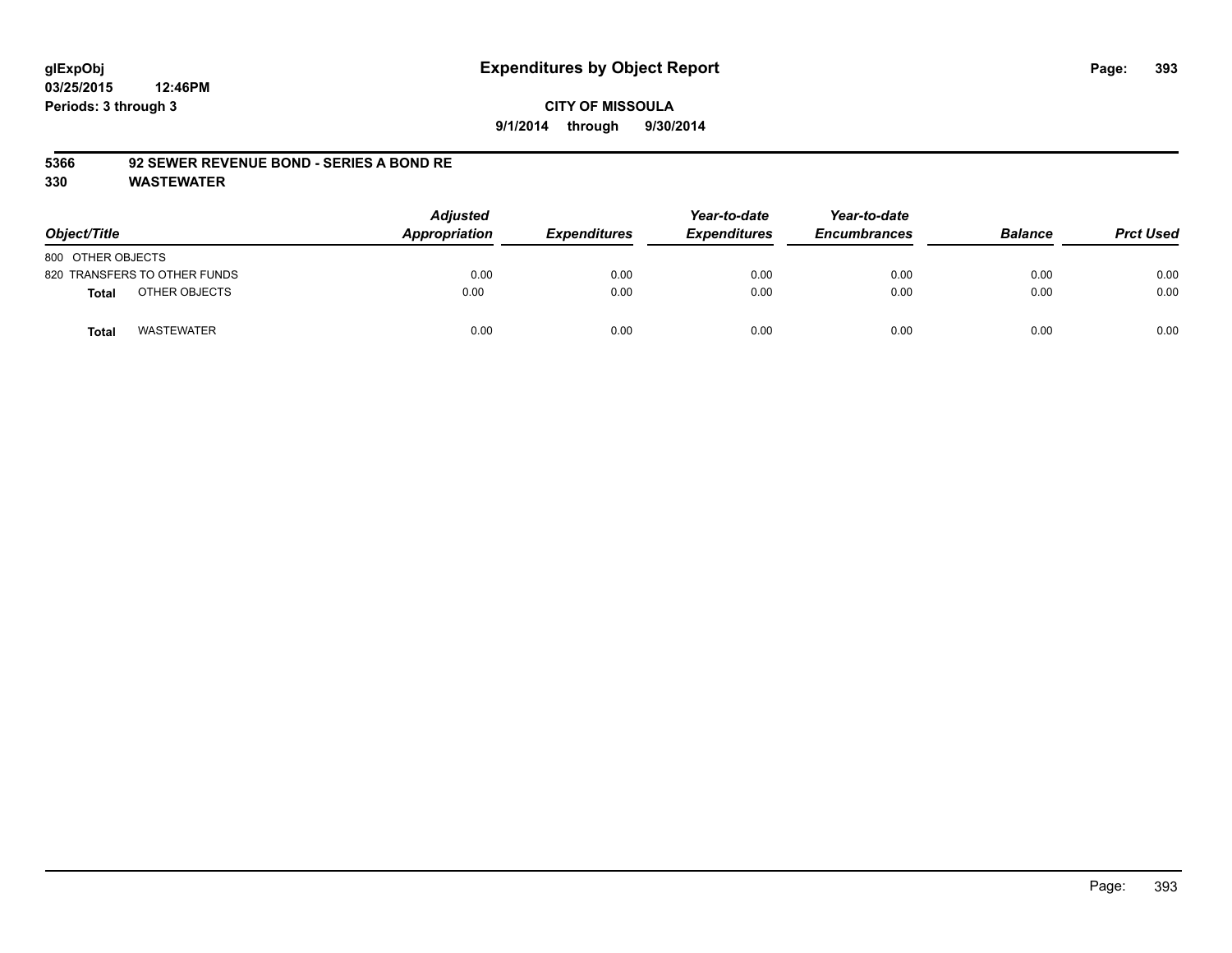**03/25/2015 12:46PM Periods: 3 through 3**

**9/1/2014 through 9/30/2014**

## **5366 92 SEWER REVENUE BOND - SERIES A BOND RE**

| Object/Title                                       | <b>Adjusted</b><br>Appropriation | <b>Expenditures</b> | Year-to-date<br><b>Expenditures</b> | Year-to-date<br><b>Encumbrances</b> | <b>Balance</b> | <b>Prct Used</b> |
|----------------------------------------------------|----------------------------------|---------------------|-------------------------------------|-------------------------------------|----------------|------------------|
| 800 OTHER OBJECTS                                  |                                  |                     |                                     |                                     |                |                  |
| 820 TRANSFERS TO OTHER FUNDS                       | 0.00                             | 0.00                | 0.00                                | 0.00                                | 0.00           | 0.00             |
| OTHER OBJECTS<br><b>Total</b>                      | 0.00                             | 0.00                | 0.00                                | 0.00                                | 0.00           | 0.00             |
| 92 SEWER REVENUE BOND - SERIES A B<br><b>Total</b> | 0.00                             | 0.00                | 0.00                                | 0.00                                | 0.00           | 0.00             |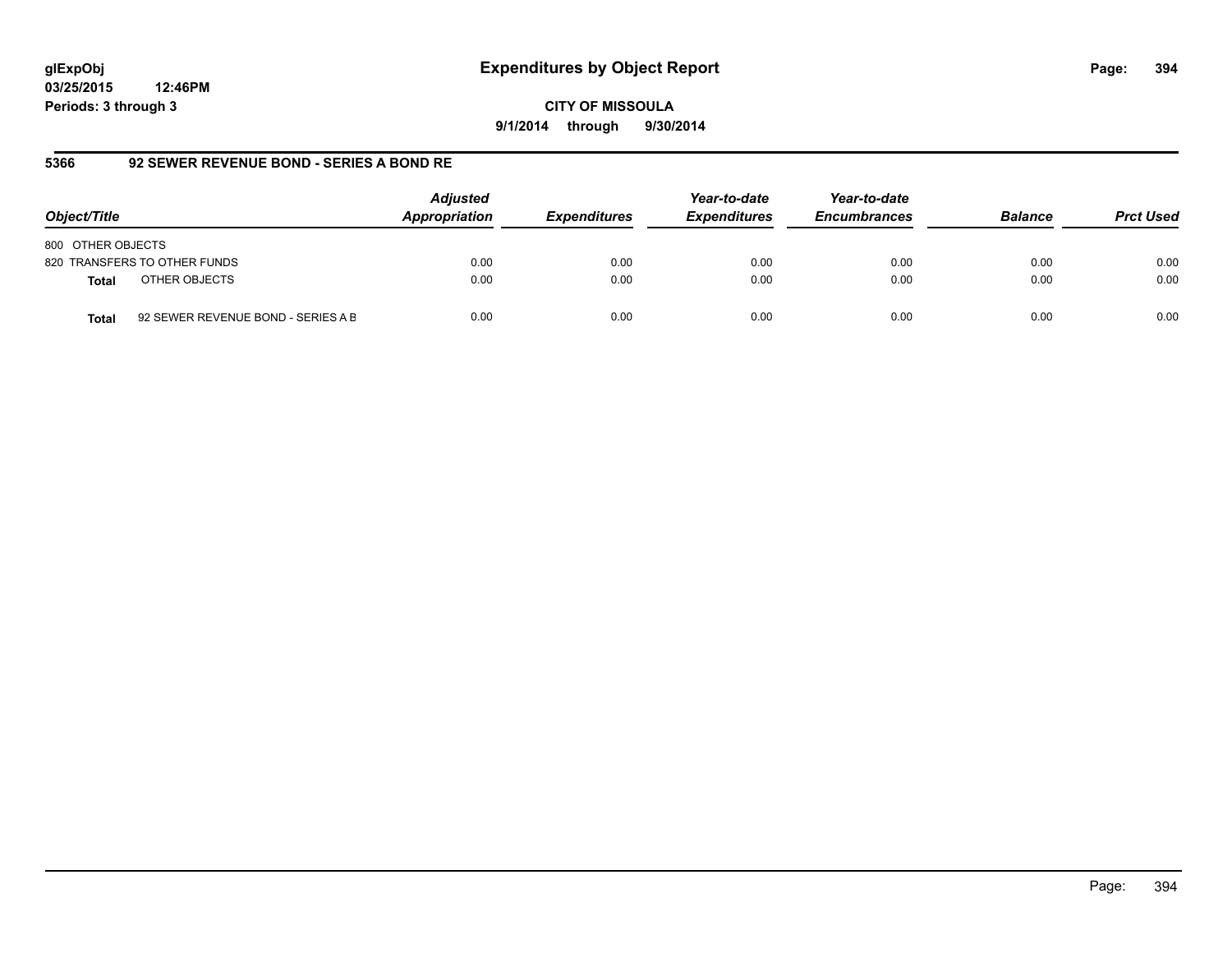#### **CITY OF MISSOULA 9/1/2014 through 9/30/2014**

#### **5367 92 SEWER REVENUE BOND - SERIES B BOND RE**

| Object/Title                 | <b>Adjusted</b><br>Appropriation | <b>Expenditures</b> | Year-to-date<br><b>Expenditures</b> | Year-to-date<br><b>Encumbrances</b> | <b>Balance</b> | <b>Prct Used</b> |
|------------------------------|----------------------------------|---------------------|-------------------------------------|-------------------------------------|----------------|------------------|
| 800 OTHER OBJECTS            |                                  |                     |                                     |                                     |                |                  |
| 820 TRANSFERS TO OTHER FUNDS | 0.00                             | 0.00                | 0.00                                | 0.00                                | 0.00           | 0.00             |
| OTHER OBJECTS<br>Total       | 0.00                             | 0.00                | 0.00                                | 0.00                                | 0.00           | 0.00             |
| <b>WASTEWATER</b><br>Total   | 0.00                             | 0.00                | 0.00                                | 0.00                                | 0.00           | 0.00             |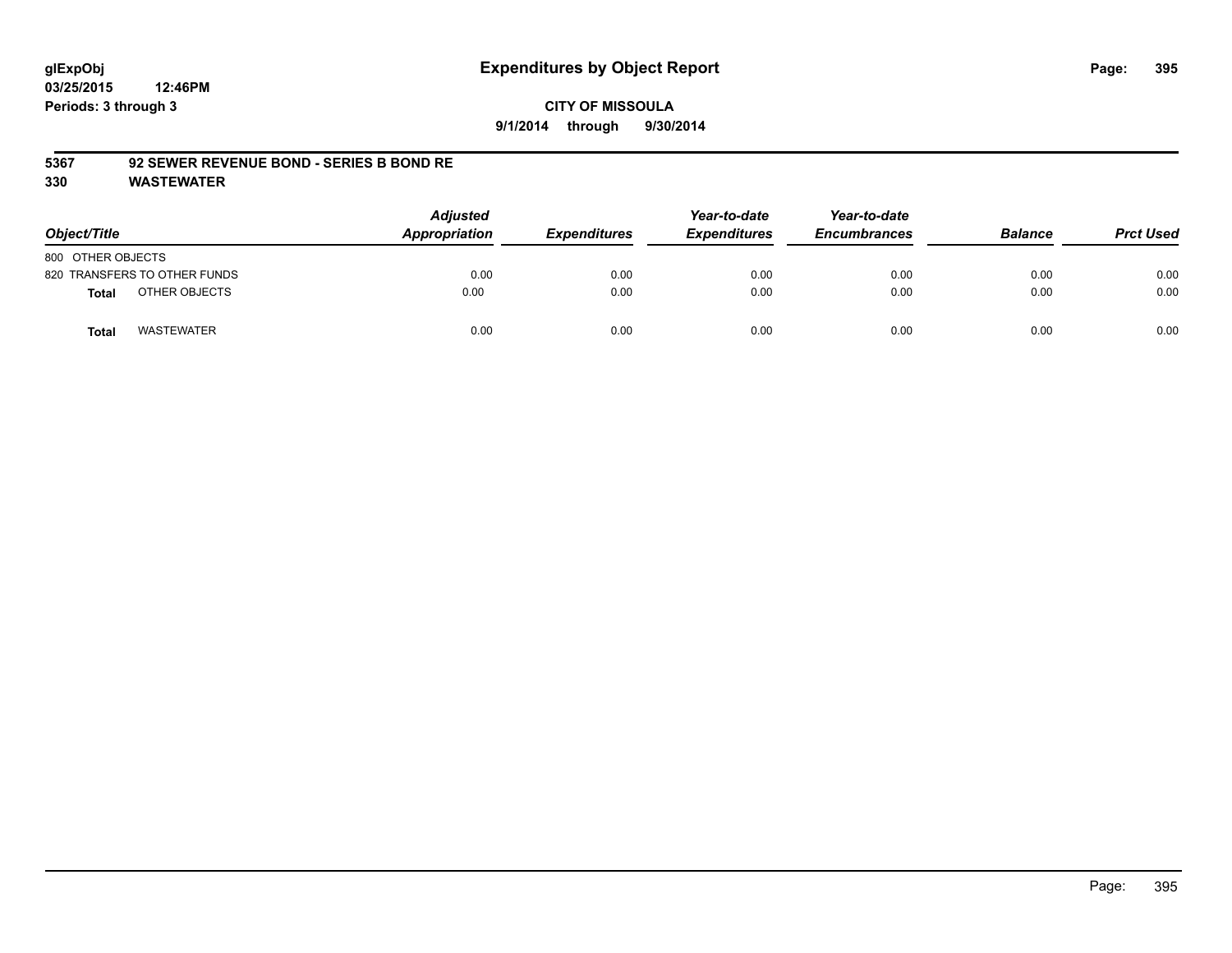**03/25/2015 12:46PM Periods: 3 through 3**

**9/1/2014 through 9/30/2014**

#### **5367 92 SEWER REVENUE BOND - SERIES B BOND RE**

| Object/Title                                       | <b>Adjusted</b><br>Appropriation | <b>Expenditures</b> | Year-to-date<br><b>Expenditures</b> | Year-to-date<br><b>Encumbrances</b> | <b>Balance</b> | <b>Prct Used</b> |
|----------------------------------------------------|----------------------------------|---------------------|-------------------------------------|-------------------------------------|----------------|------------------|
| 800 OTHER OBJECTS                                  |                                  |                     |                                     |                                     |                |                  |
| 820 TRANSFERS TO OTHER FUNDS                       | 0.00                             | 0.00                | 0.00                                | 0.00                                | 0.00           | 0.00             |
| OTHER OBJECTS<br><b>Total</b>                      | 0.00                             | 0.00                | 0.00                                | 0.00                                | 0.00           | 0.00             |
| 92 SEWER REVENUE BOND - SERIES B E<br><b>Total</b> | 0.00                             | 0.00                | 0.00                                | 0.00                                | 0.00           | 0.00             |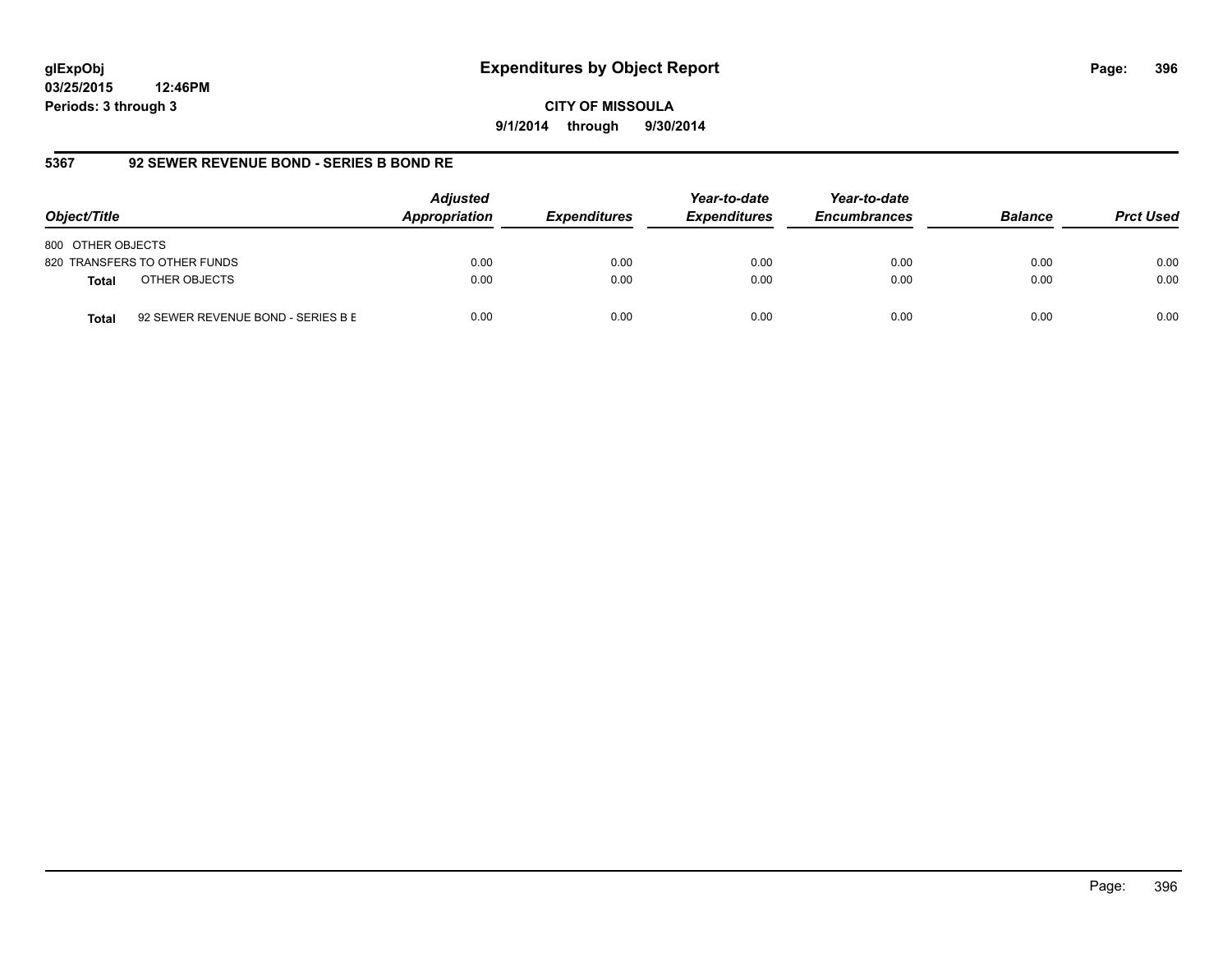#### **5368 00 SEWER REVENUE BOND RESERVE FUND**

| Object/Title      |                              | <b>Adjusted</b><br>Appropriation | <b>Expenditures</b> | Year-to-date<br><b>Expenditures</b> | Year-to-date<br><b>Encumbrances</b> | <b>Balance</b> | <b>Prct Used</b> |
|-------------------|------------------------------|----------------------------------|---------------------|-------------------------------------|-------------------------------------|----------------|------------------|
| 800 OTHER OBJECTS |                              |                                  |                     |                                     |                                     |                |                  |
|                   | 820 TRANSFERS TO OTHER FUNDS | 4.280.00                         | 0.00                | 0.00                                | 0.00                                | 4.280.00       | 0.00             |
| <b>Total</b>      | OTHER OBJECTS                | 4,280.00                         | 0.00                | 0.00                                | 0.00                                | 4,280.00       | 0.00             |
| <b>Total</b>      | <b>WASTEWATER</b>            | 4,280.00                         | 0.00                | 0.00                                | 0.00                                | 4,280.00       | 0.00             |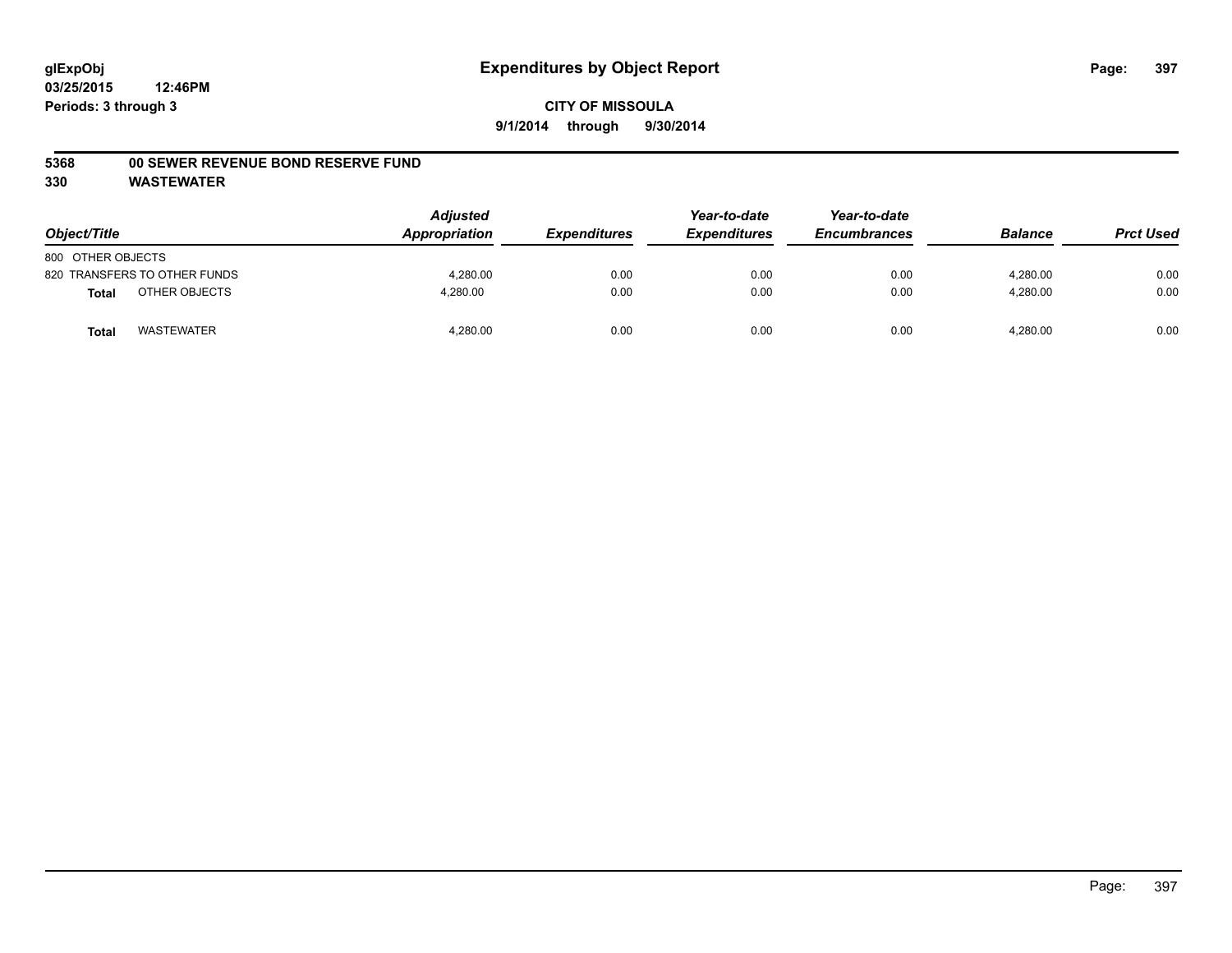**CITY OF MISSOULA 9/1/2014 through 9/30/2014**

### **5368 00 SEWER REVENUE BOND RESERVE FUND**

| Object/Title                              | <b>Adjusted</b><br>Appropriation | <b>Expenditures</b> | Year-to-date<br><b>Expenditures</b> | Year-to-date<br><b>Encumbrances</b> | <b>Balance</b> | <b>Prct Used</b> |
|-------------------------------------------|----------------------------------|---------------------|-------------------------------------|-------------------------------------|----------------|------------------|
| 800 OTHER OBJECTS                         |                                  |                     |                                     |                                     |                |                  |
| 820 TRANSFERS TO OTHER FUNDS              | 4.280.00                         | 0.00                | 0.00                                | 0.00                                | 4.280.00       | 0.00             |
| OTHER OBJECTS<br><b>Total</b>             | 4.280.00                         | 0.00                | 0.00                                | 0.00                                | 4.280.00       | 0.00             |
| 00 SEWER REVENUE BOND RESERVE FL<br>Total | 4.280.00                         | 0.00                | 0.00                                | 0.00                                | 4.280.00       | 0.00             |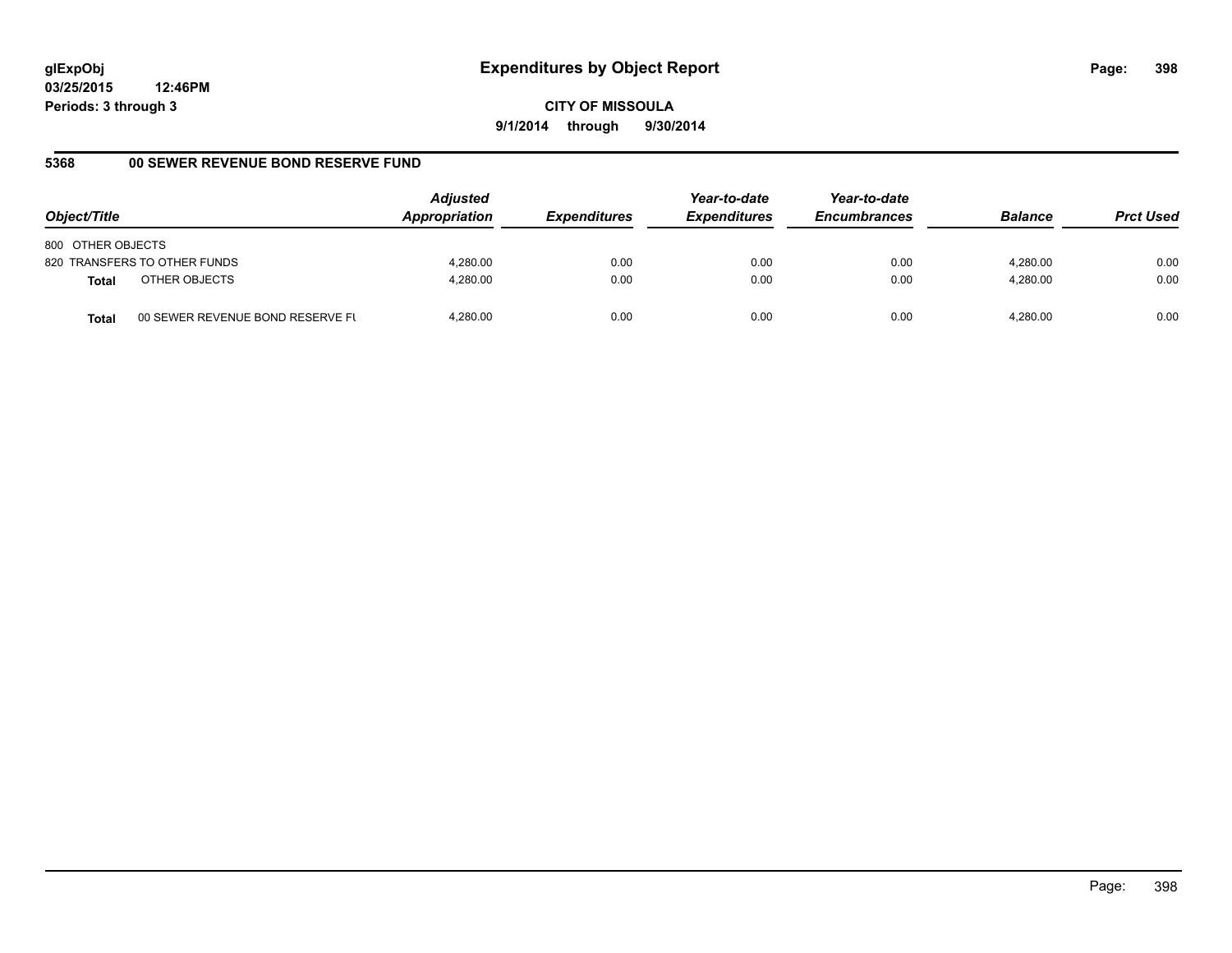### **5369 2001 SEWER REVENUE BOND**

| Object/Title                  | <b>Adjusted</b><br>Appropriation | <b>Expenditures</b> | Year-to-date<br><b>Expenditures</b> | Year-to-date<br><b>Encumbrances</b> | <b>Balance</b> | <b>Prct Used</b> |
|-------------------------------|----------------------------------|---------------------|-------------------------------------|-------------------------------------|----------------|------------------|
| 800 OTHER OBJECTS             |                                  |                     |                                     |                                     |                |                  |
| 820 TRANSFERS TO OTHER FUNDS  | 2,290.00                         | 0.00                | 0.00                                | 0.00                                | 2,290.00       | 0.00             |
| OTHER OBJECTS<br><b>Total</b> | 2,290.00                         | 0.00                | 0.00                                | 0.00                                | 2,290.00       | 0.00             |
| <b>WASTEWATER</b><br>Tota     | 2,290.00                         | 0.00                | 0.00                                | 0.00                                | 2,290.00       | 0.00             |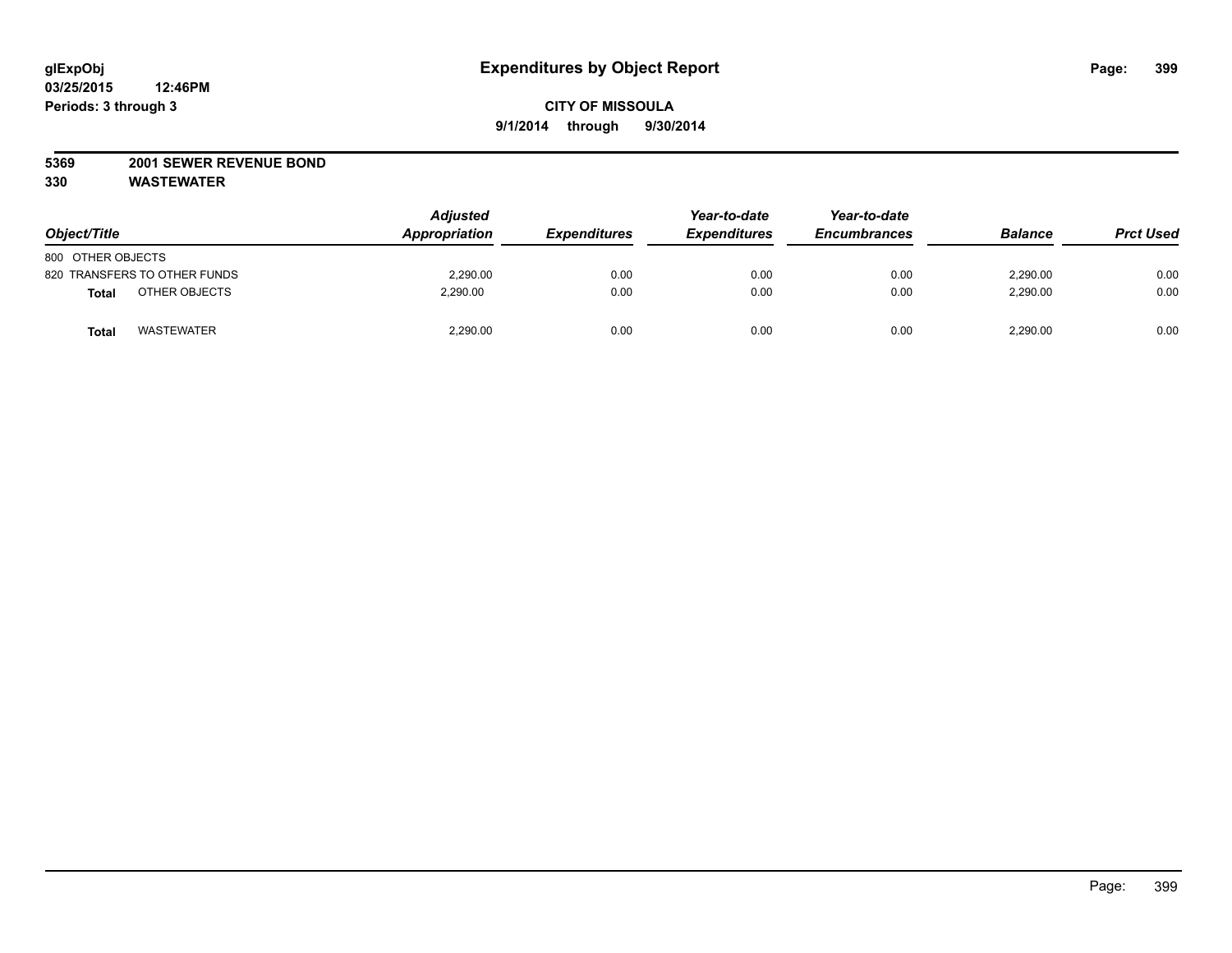#### **5369 2001 SEWER REVENUE BOND**

| Object/Title                            | <b>Adjusted</b><br><b>Appropriation</b> | <b>Expenditures</b> | Year-to-date<br><b>Expenditures</b> | Year-to-date<br><b>Encumbrances</b> | <b>Balance</b> | <b>Prct Used</b> |
|-----------------------------------------|-----------------------------------------|---------------------|-------------------------------------|-------------------------------------|----------------|------------------|
| 800 OTHER OBJECTS                       |                                         |                     |                                     |                                     |                |                  |
| 820 TRANSFERS TO OTHER FUNDS            | 2,290.00                                | 0.00                | 0.00                                | 0.00                                | 2.290.00       | 0.00             |
| OTHER OBJECTS<br><b>Total</b>           | 2,290.00                                | 0.00                | 0.00                                | 0.00                                | 2,290.00       | 0.00             |
| 2001 SEWER REVENUE BOND<br><b>Total</b> | 2,290.00                                | 0.00                | 0.00                                | 0.00                                | 2,290.00       | 0.00             |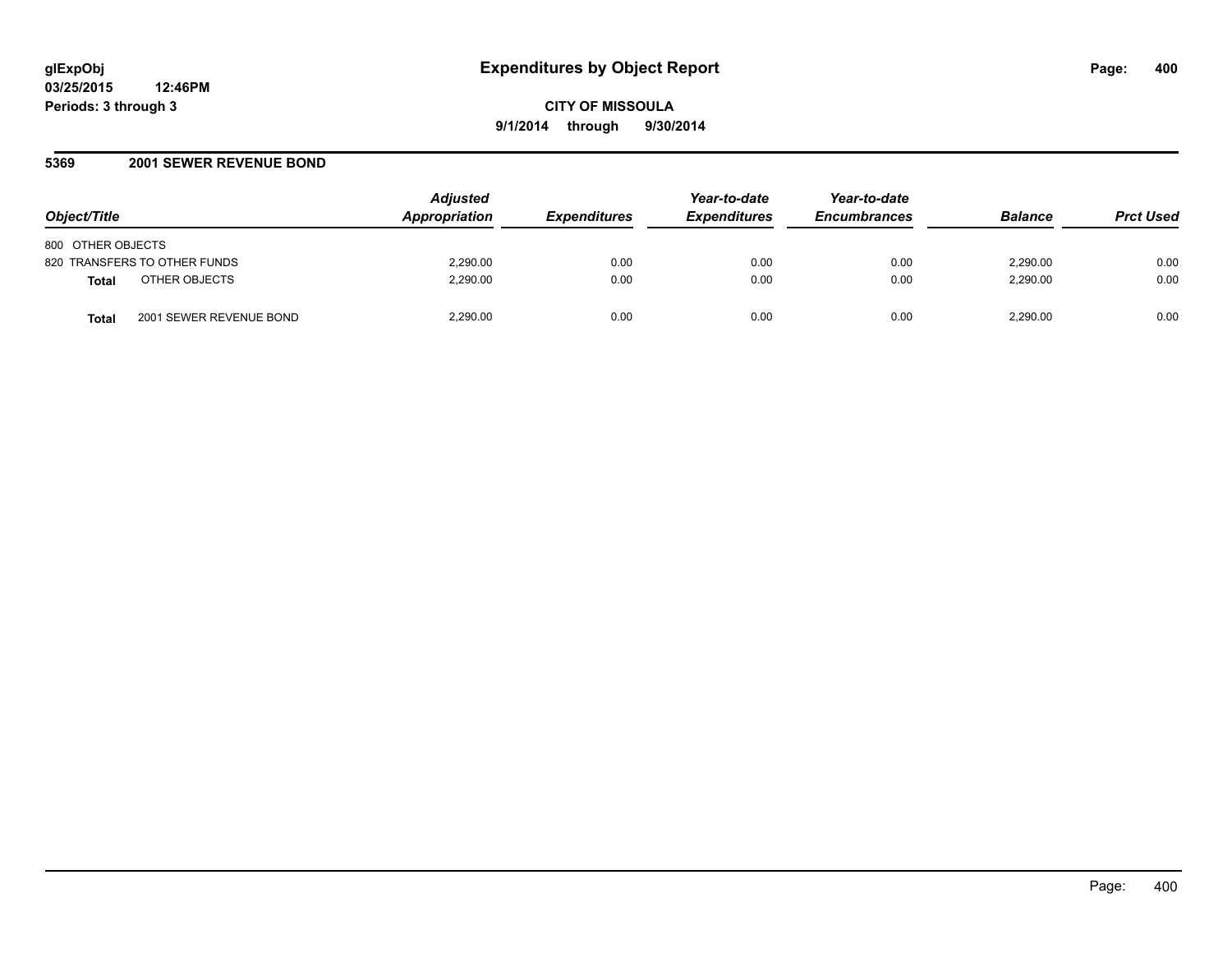#### **5370 99 SEWER REVENUE BOND RESERVE FUND**

| Object/Title                      | <b>Adjusted</b><br>Appropriation | <b>Expenditures</b> | Year-to-date<br><b>Expenditures</b> | Year-to-date<br><b>Encumbrances</b> | <b>Balance</b> | <b>Prct Used</b> |
|-----------------------------------|----------------------------------|---------------------|-------------------------------------|-------------------------------------|----------------|------------------|
| 800 OTHER OBJECTS                 |                                  |                     |                                     |                                     |                |                  |
| 820 TRANSFERS TO OTHER FUNDS      | 8.970.00                         | 0.00                | 0.00                                | 0.00                                | 8.970.00       | 0.00             |
| OTHER OBJECTS<br><b>Total</b>     | 8.970.00                         | 0.00                | 0.00                                | 0.00                                | 8,970.00       | 0.00             |
| <b>WASTEWATER</b><br><b>Total</b> | 8,970.00                         | 0.00                | 0.00                                | 0.00                                | 8,970.00       | 0.00             |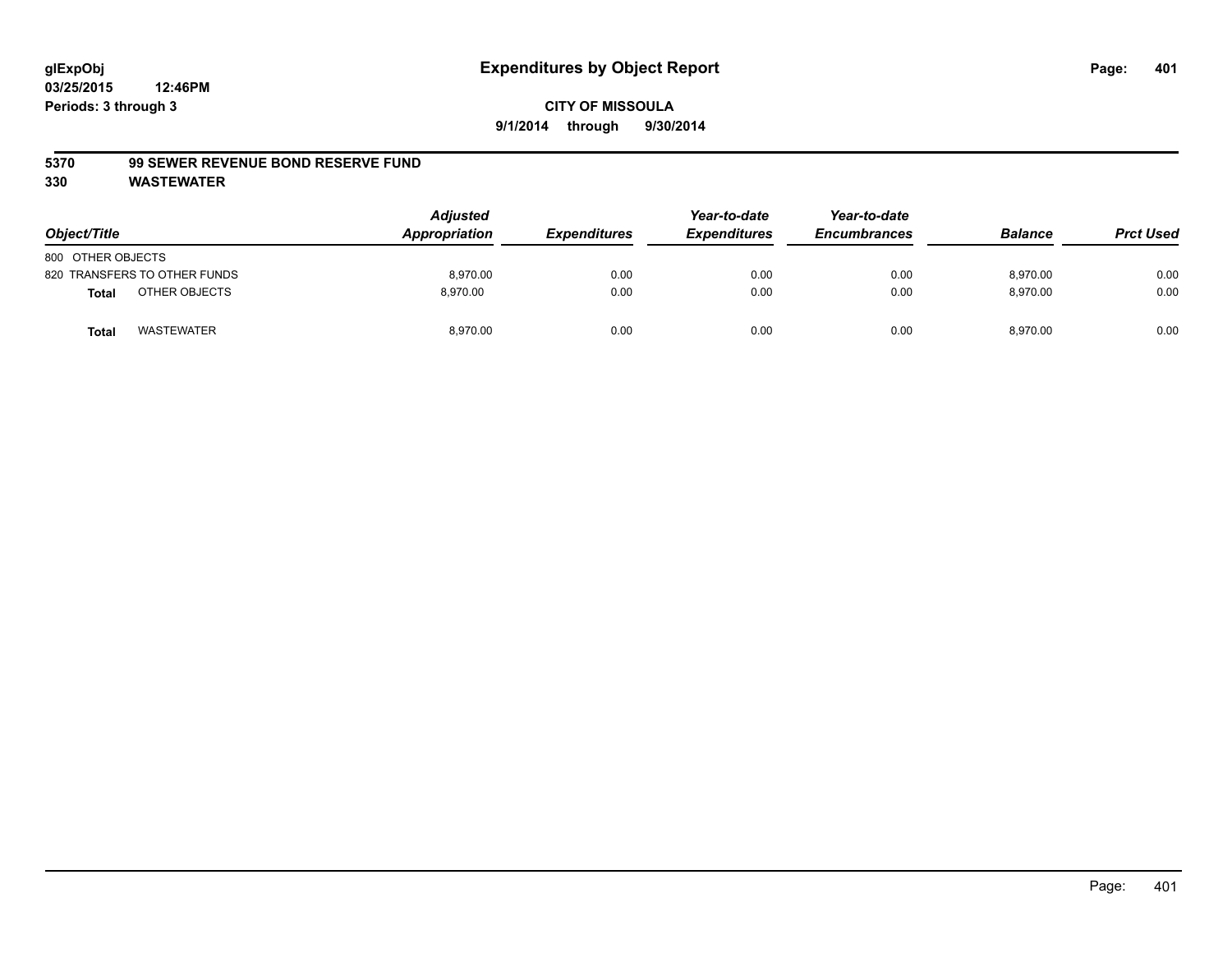**CITY OF MISSOULA 9/1/2014 through 9/30/2014**

### **5370 99 SEWER REVENUE BOND RESERVE FUND**

| Object/Title                  |                                  | <b>Adjusted</b><br>Appropriation | <b>Expenditures</b> | Year-to-date<br><b>Expenditures</b> | Year-to-date<br><b>Encumbrances</b> | <b>Balance</b> | <b>Prct Used</b> |
|-------------------------------|----------------------------------|----------------------------------|---------------------|-------------------------------------|-------------------------------------|----------------|------------------|
| 800 OTHER OBJECTS             |                                  |                                  |                     |                                     |                                     |                |                  |
| 820 TRANSFERS TO OTHER FUNDS  |                                  | 8.970.00                         | 0.00                | 0.00                                | 0.00                                | 8.970.00       | 0.00             |
| OTHER OBJECTS<br><b>Total</b> |                                  | 8.970.00                         | 0.00                | 0.00                                | 0.00                                | 8.970.00       | 0.00             |
| <b>Total</b>                  | 99 SEWER REVENUE BOND RESERVE FL | 8.970.00                         | 0.00                | 0.00                                | 0.00                                | 8.970.00       | 0.00             |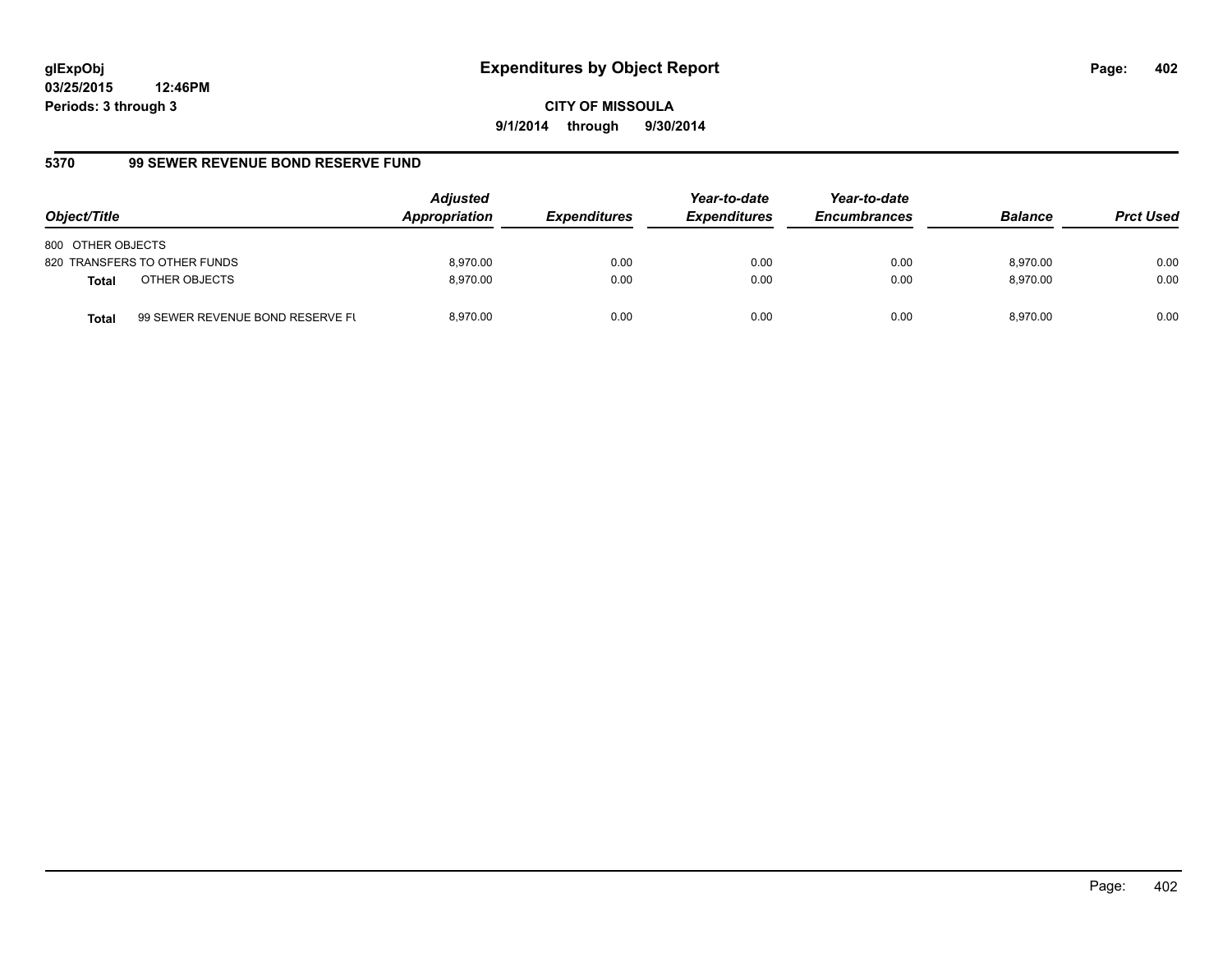#### **5371 2002 SEWER BONDS 330 WASTEWATER**

| Object/Title                        | <b>Adjusted</b><br>Appropriation | <b>Expenditures</b> | Year-to-date<br><b>Expenditures</b> | Year-to-date<br><b>Encumbrances</b> | <b>Balance</b> | <b>Prct Used</b> |
|-------------------------------------|----------------------------------|---------------------|-------------------------------------|-------------------------------------|----------------|------------------|
| 600 DEBT SERVICE                    |                                  |                     |                                     |                                     |                |                  |
| 610 PRINCIPAL                       | 74,000.00                        | 0.00                | 0.00                                | 0.00                                | 74,000.00      | 0.00             |
| 620 INTEREST / SERVICE FEES         | 11,410.00                        | 0.00                | 0.00                                | 0.00                                | 11,410.00      | 0.00             |
| <b>DEBT SERVICE</b><br><b>Total</b> | 85,410.00                        | 0.00                | 0.00                                | 0.00                                | 85,410.00      | 0.00             |
| <b>WASTEWATER</b><br><b>Total</b>   | 85,410.00                        | 0.00                | 0.00                                | 0.00                                | 85.410.00      | 0.00             |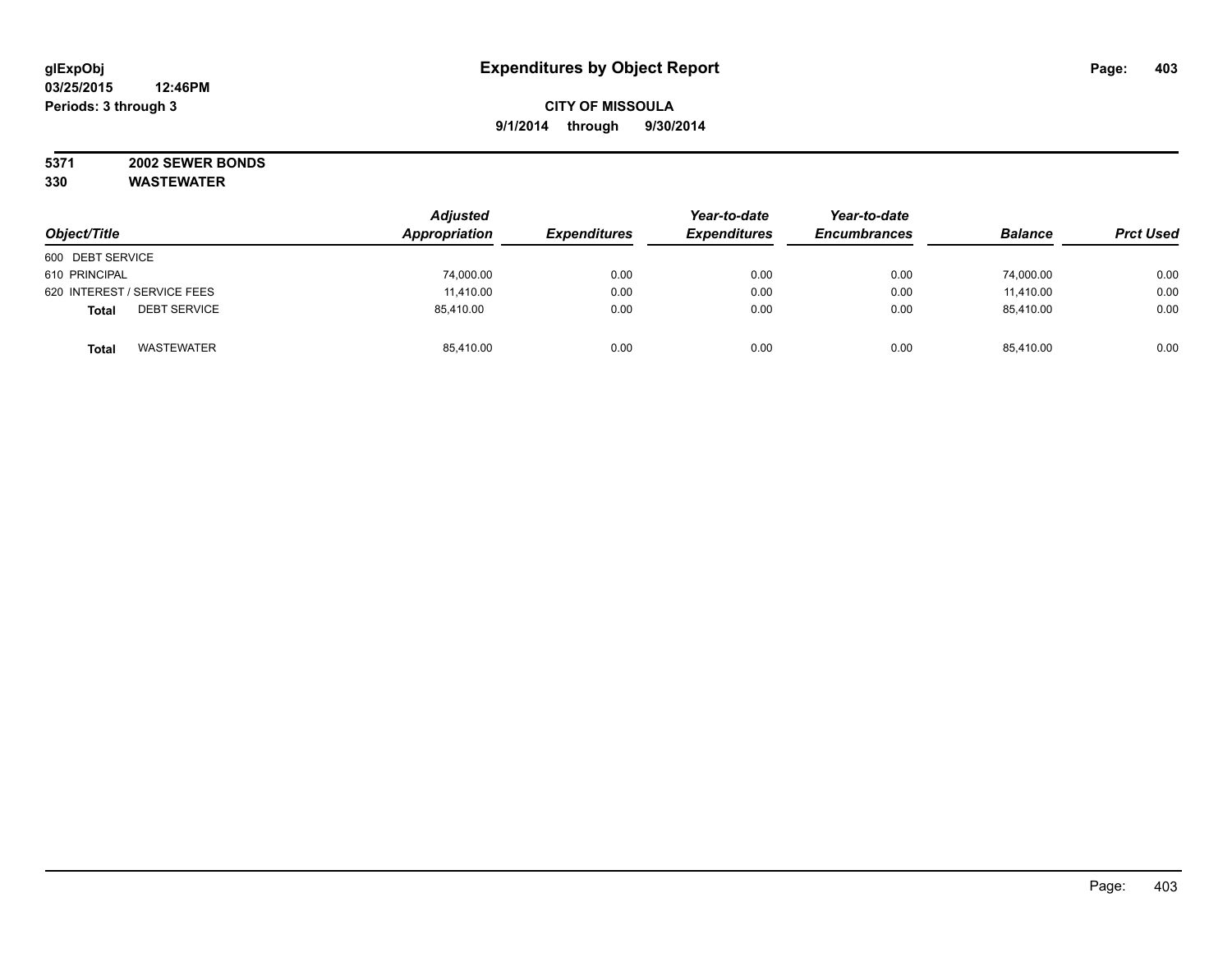**CITY OF MISSOULA 9/1/2014 through 9/30/2014**

**5371 2002 SEWER BONDS**

| Object/Title                        | <b>Adjusted</b><br>Appropriation | <b>Expenditures</b> | Year-to-date<br><b>Expenditures</b> | Year-to-date<br><b>Encumbrances</b> | <b>Balance</b> | <b>Prct Used</b> |
|-------------------------------------|----------------------------------|---------------------|-------------------------------------|-------------------------------------|----------------|------------------|
| 600 DEBT SERVICE                    |                                  |                     |                                     |                                     |                |                  |
| 610 PRINCIPAL                       | 74,000.00                        | 0.00                | 0.00                                | 0.00                                | 74,000.00      | 0.00             |
| 620 INTEREST / SERVICE FEES         | 11,410.00                        | 0.00                | 0.00                                | 0.00                                | 11,410.00      | 0.00             |
| <b>DEBT SERVICE</b><br><b>Total</b> | 85,410.00                        | 0.00                | 0.00                                | 0.00                                | 85.410.00      | 0.00             |
| 2002 SEWER BONDS<br><b>Total</b>    | 85,410.00                        | 0.00                | 0.00                                | 0.00                                | 85.410.00      | 0.00             |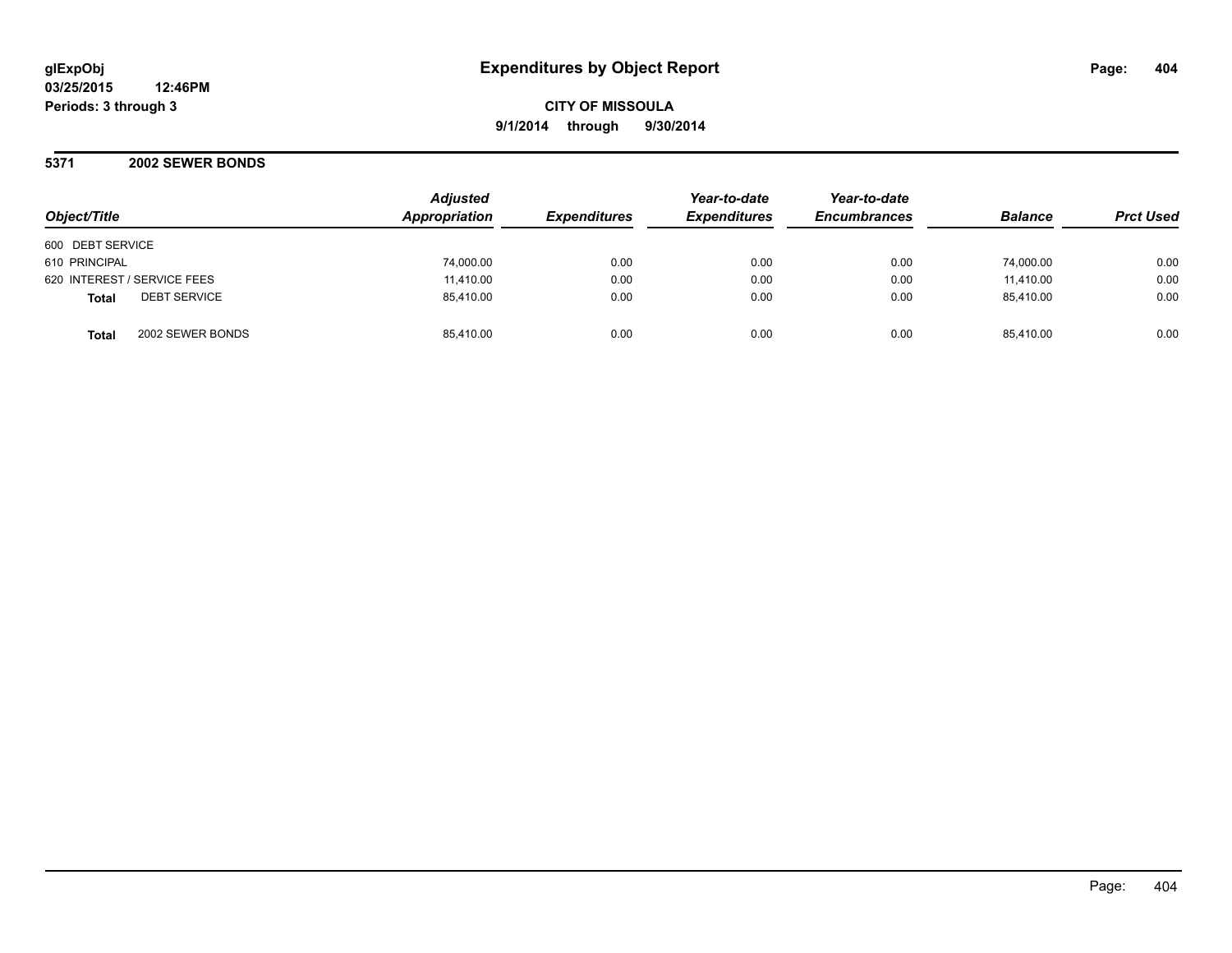### **5372 2002 SEWER REVENUE BOND**

| Object/Title                      | <b>Adjusted</b><br>Appropriation | <b>Expenditures</b> | Year-to-date<br><b>Expenditures</b> | Year-to-date<br><b>Encumbrances</b> | <b>Balance</b> | <b>Prct Used</b> |
|-----------------------------------|----------------------------------|---------------------|-------------------------------------|-------------------------------------|----------------|------------------|
| 800 OTHER OBJECTS                 |                                  |                     |                                     |                                     |                |                  |
| 820 TRANSFERS TO OTHER FUNDS      | 8.840.00                         | 0.00                | 0.00                                | 0.00                                | 8.840.00       | 0.00             |
| OTHER OBJECTS<br><b>Total</b>     | 8.840.00                         | 0.00                | 0.00                                | 0.00                                | 8.840.00       | 0.00             |
| <b>WASTEWATER</b><br><b>Total</b> | 8,840.00                         | 0.00                | 0.00                                | 0.00                                | 8,840.00       | 0.00             |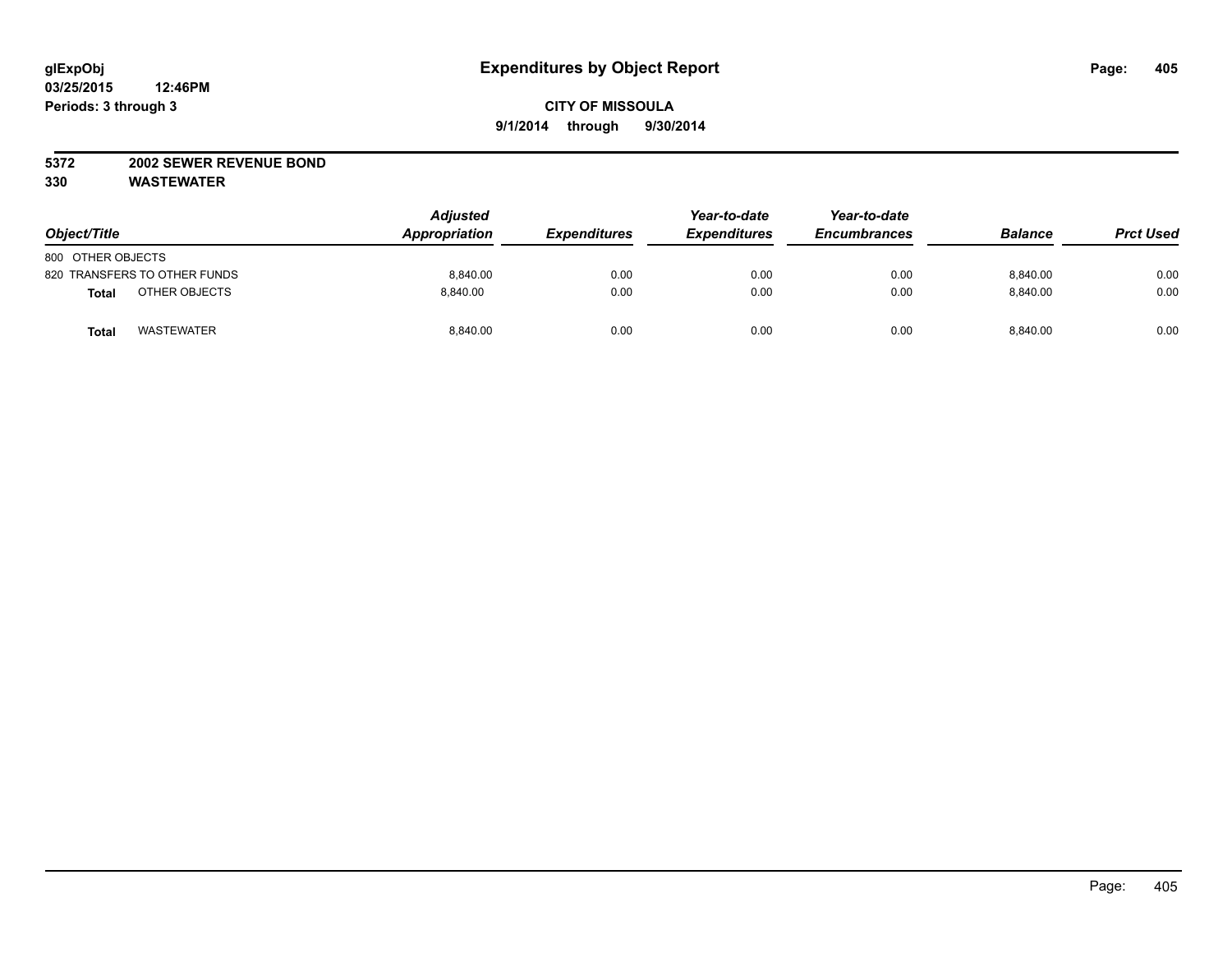### **5372 2002 SEWER REVENUE BOND**

| Object/Title                            | <b>Adjusted</b><br><b>Appropriation</b> | <b>Expenditures</b> | Year-to-date<br><b>Expenditures</b> | Year-to-date<br><b>Encumbrances</b> | <b>Balance</b> | <b>Prct Used</b> |
|-----------------------------------------|-----------------------------------------|---------------------|-------------------------------------|-------------------------------------|----------------|------------------|
| 800 OTHER OBJECTS                       |                                         |                     |                                     |                                     |                |                  |
| 820 TRANSFERS TO OTHER FUNDS            | 8.840.00                                | 0.00                | 0.00                                | 0.00                                | 8.840.00       | 0.00             |
| OTHER OBJECTS<br><b>Total</b>           | 8.840.00                                | 0.00                | 0.00                                | 0.00                                | 8.840.00       | 0.00             |
| 2002 SEWER REVENUE BOND<br><b>Total</b> | 8.840.00                                | 0.00                | 0.00                                | 0.00                                | 8.840.00       | 0.00             |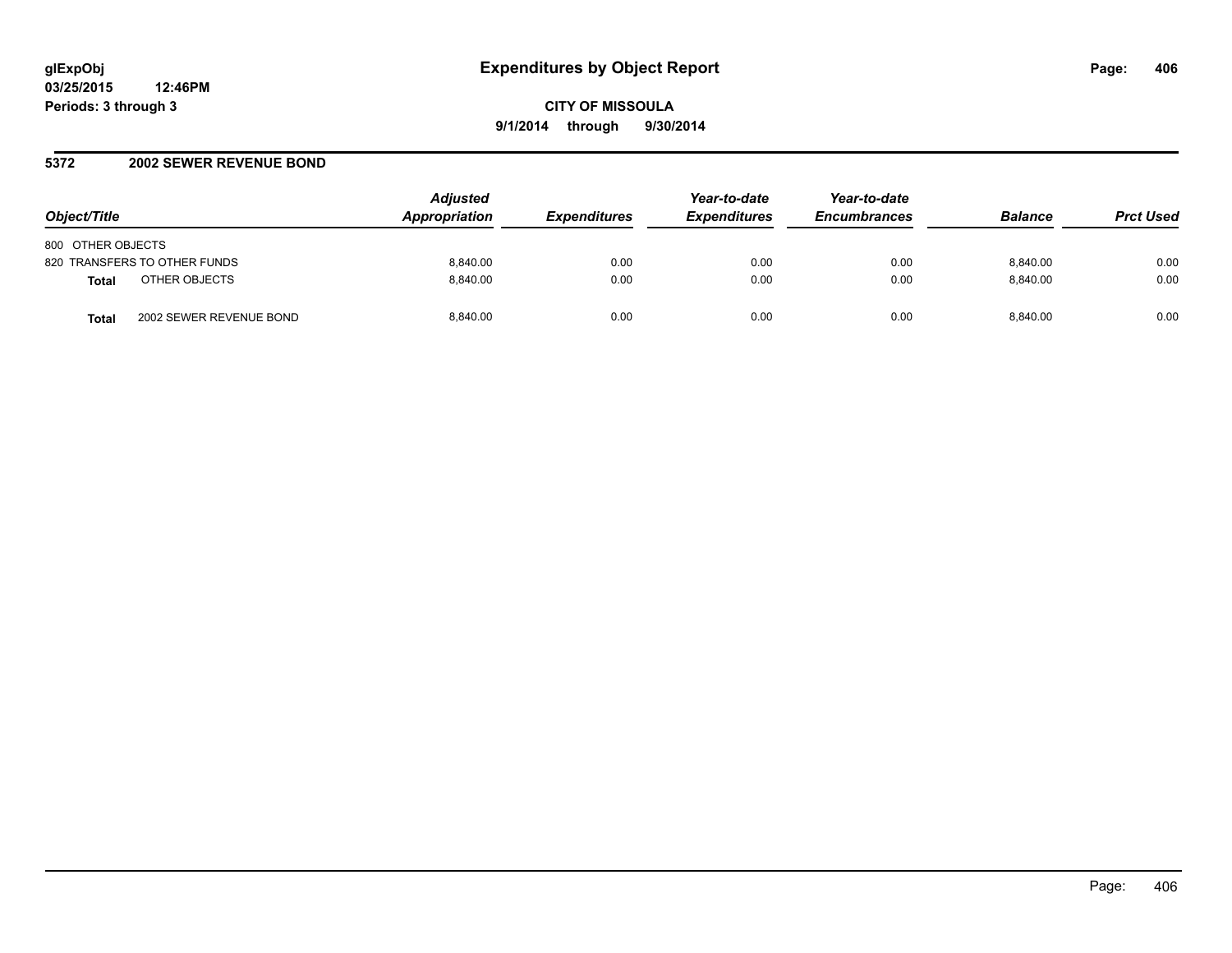#### **5373 2002 WWTP UPGRADE REVENUE BOND**

| Object/Title                        | <b>Adjusted</b><br>Appropriation | <b>Expenditures</b> | Year-to-date<br><b>Expenditures</b> | Year-to-date<br><b>Encumbrances</b> | <b>Balance</b> | <b>Prct Used</b> |
|-------------------------------------|----------------------------------|---------------------|-------------------------------------|-------------------------------------|----------------|------------------|
| 600 DEBT SERVICE                    |                                  |                     |                                     |                                     |                |                  |
| 610 PRINCIPAL                       | 284,000.00                       | 0.00                | 0.00                                | 0.00                                | 284,000.00     | 0.00             |
| 620 INTEREST / SERVICE FEES         | 47,350.00                        | 0.00                | 0.00                                | 0.00                                | 47.350.00      | 0.00             |
| <b>DEBT SERVICE</b><br><b>Total</b> | 331,350.00                       | 0.00                | 0.00                                | 0.00                                | 331.350.00     | 0.00             |
| WASTEWATER<br><b>Total</b>          | 331,350.00                       | 0.00                | 0.00                                | 0.00                                | 331,350.00     | 0.00             |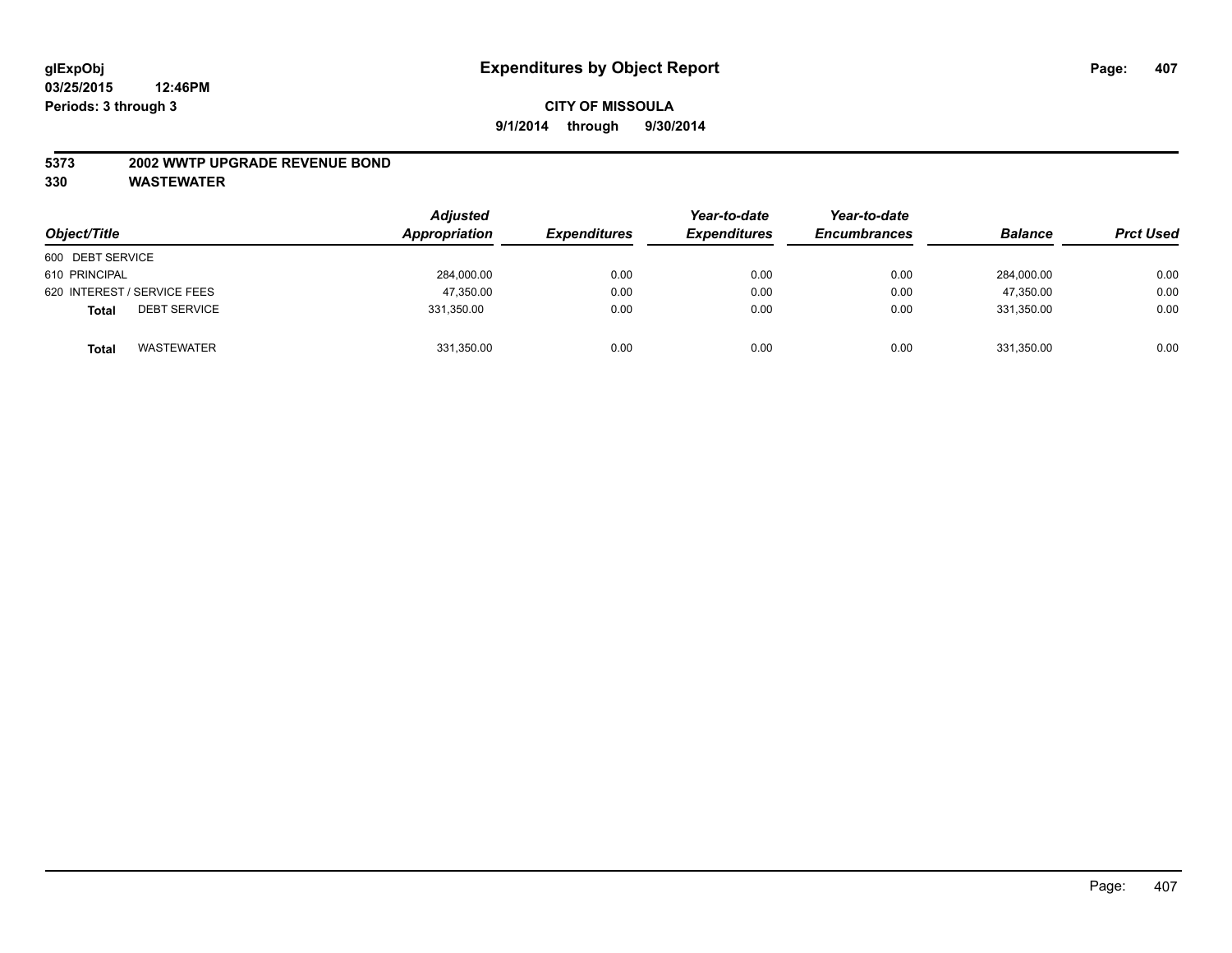**CITY OF MISSOULA 9/1/2014 through 9/30/2014**

### **5373 2002 WWTP UPGRADE REVENUE BOND**

| Object/Title     |                                | <b>Adjusted</b><br>Appropriation | <b>Expenditures</b> | Year-to-date<br><b>Expenditures</b> | Year-to-date<br><b>Encumbrances</b> | <b>Balance</b> | <b>Prct Used</b> |
|------------------|--------------------------------|----------------------------------|---------------------|-------------------------------------|-------------------------------------|----------------|------------------|
| 600 DEBT SERVICE |                                |                                  |                     |                                     |                                     |                |                  |
| 610 PRINCIPAL    |                                | 284,000.00                       | 0.00                | 0.00                                | 0.00                                | 284.000.00     | 0.00             |
|                  | 620 INTEREST / SERVICE FEES    | 47,350.00                        | 0.00                | 0.00                                | 0.00                                | 47,350.00      | 0.00             |
| <b>Total</b>     | <b>DEBT SERVICE</b>            | 331,350.00                       | 0.00                | 0.00                                | 0.00                                | 331.350.00     | 0.00             |
| <b>Total</b>     | 2002 WWTP UPGRADE REVENUE BOND | 331,350.00                       | 0.00                | 0.00                                | 0.00                                | 331,350.00     | 0.00             |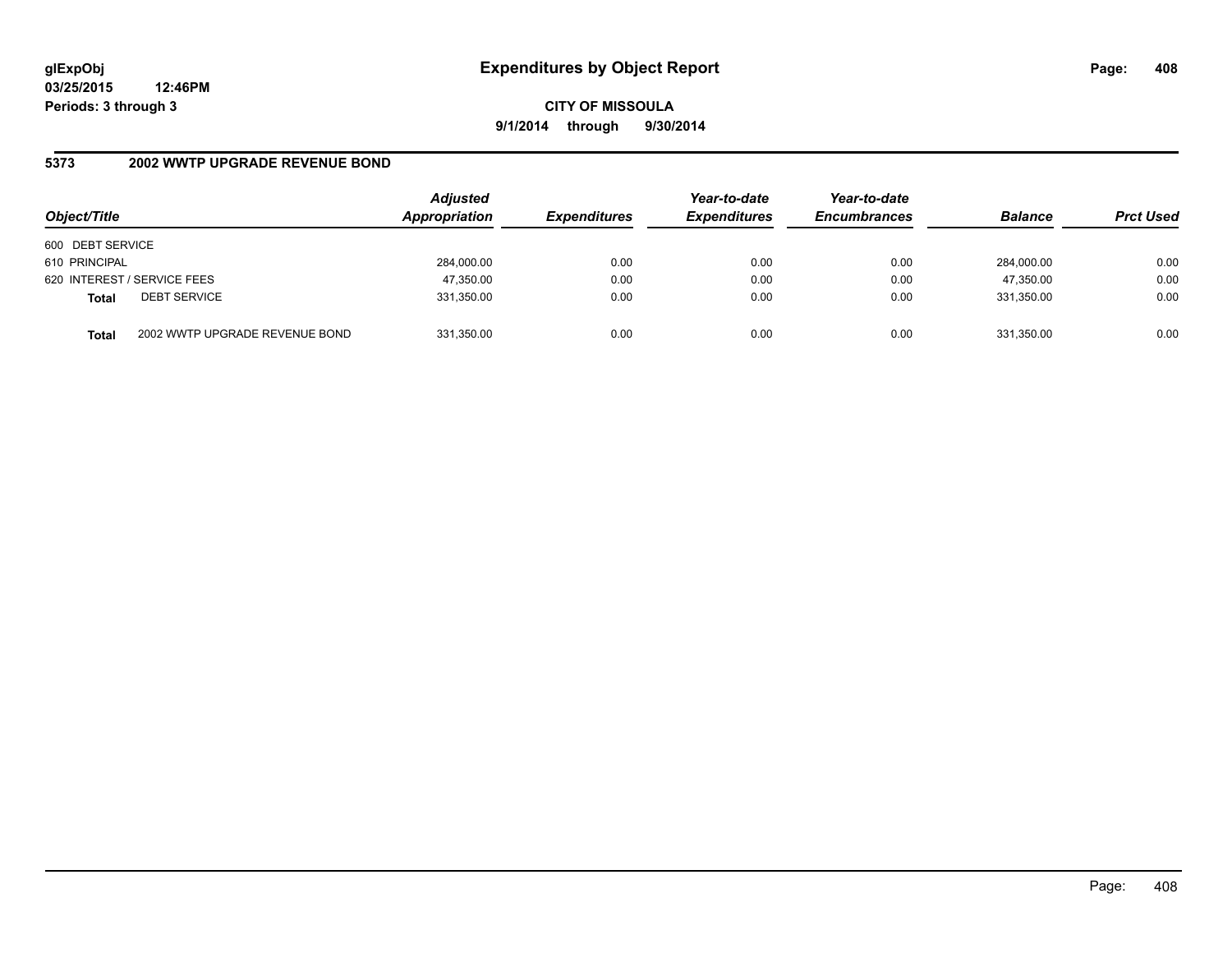#### **5374 2002 WWTP UPGRADE RESERVE**

|                                     | <b>Adjusted</b>      |                     | Year-to-date        | Year-to-date        |                |                  |
|-------------------------------------|----------------------|---------------------|---------------------|---------------------|----------------|------------------|
| Object/Title                        | <b>Appropriation</b> | <b>Expenditures</b> | <b>Expenditures</b> | <b>Encumbrances</b> | <b>Balance</b> | <b>Prct Used</b> |
| 600 DEBT SERVICE                    |                      |                     |                     |                     |                |                  |
| 610 PRINCIPAL                       | 0.00                 | 0.00                | 0.00                | 0.00                | 0.00           | 0.00             |
| 620 INTEREST / SERVICE FEES         | 0.00                 | 0.00                | 0.00                | 0.00                | 0.00           | 0.00             |
| <b>DEBT SERVICE</b><br><b>Total</b> | 0.00                 | 0.00                | 0.00                | 0.00                | 0.00           | 0.00             |
| 800 OTHER OBJECTS                   |                      |                     |                     |                     |                |                  |
| 820 TRANSFERS TO OTHER FUNDS        | 30.132.00            | 0.00                | 0.00                | 0.00                | 30.132.00      | 0.00             |
| OTHER OBJECTS<br><b>Total</b>       | 30,132.00            | 0.00                | 0.00                | 0.00                | 30,132.00      | 0.00             |
| <b>WASTEWATER</b><br><b>Total</b>   | 30.132.00            | 0.00                | 0.00                | 0.00                | 30.132.00      | 0.00             |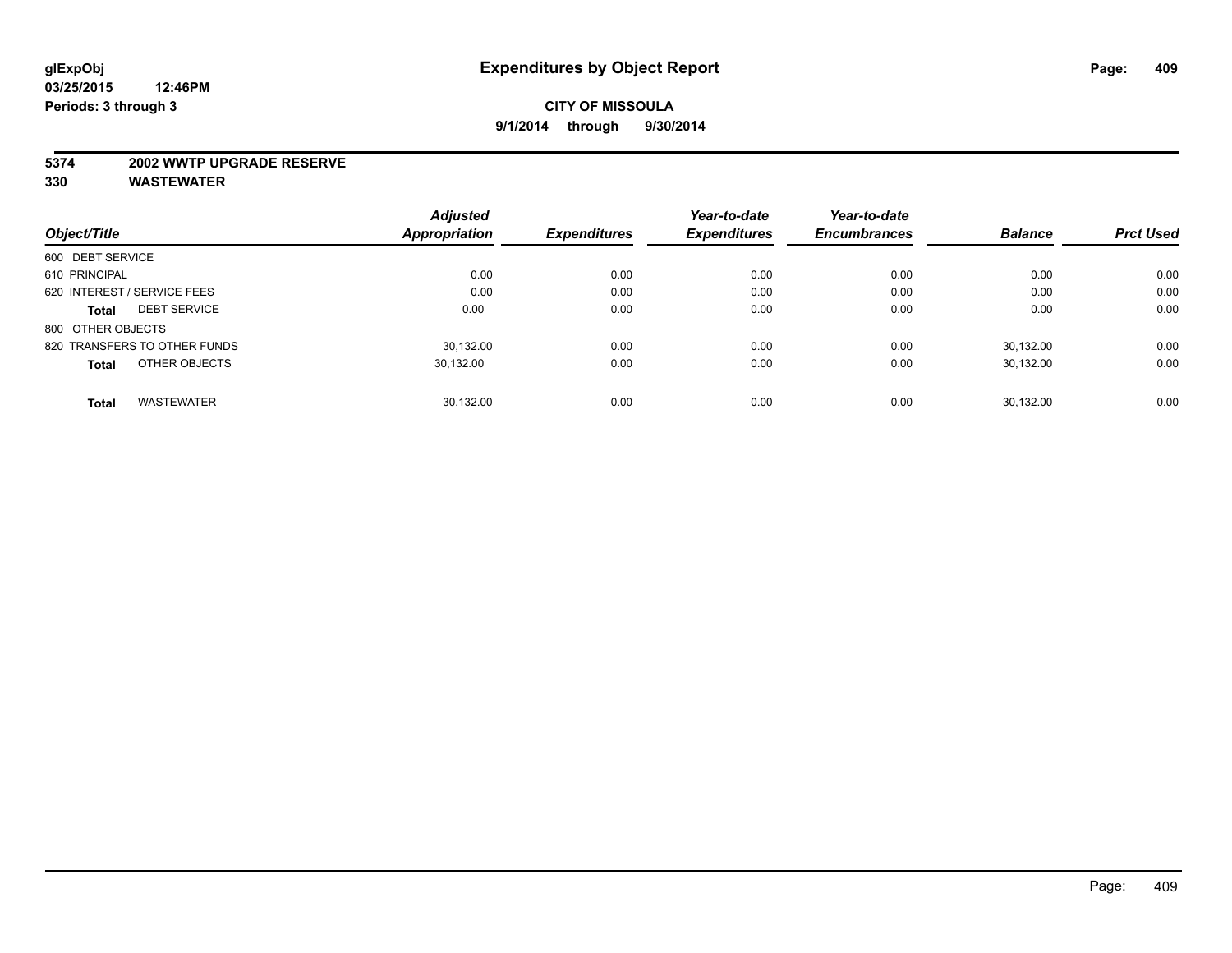### **5374 2002 WWTP UPGRADE RESERVE**

|                             |                              | <b>Adjusted</b> |                     | Year-to-date        | Year-to-date        |                |                  |
|-----------------------------|------------------------------|-----------------|---------------------|---------------------|---------------------|----------------|------------------|
| Object/Title                |                              | Appropriation   | <b>Expenditures</b> | <b>Expenditures</b> | <b>Encumbrances</b> | <b>Balance</b> | <b>Prct Used</b> |
| 600 DEBT SERVICE            |                              |                 |                     |                     |                     |                |                  |
| 610 PRINCIPAL               |                              | 0.00            | 0.00                | 0.00                | 0.00                | 0.00           | 0.00             |
| 620 INTEREST / SERVICE FEES |                              | 0.00            | 0.00                | 0.00                | 0.00                | 0.00           | 0.00             |
| <b>Total</b>                | <b>DEBT SERVICE</b>          | 0.00            | 0.00                | 0.00                | 0.00                | 0.00           | 0.00             |
| 800 OTHER OBJECTS           |                              |                 |                     |                     |                     |                |                  |
|                             | 820 TRANSFERS TO OTHER FUNDS | 30.132.00       | 0.00                | 0.00                | 0.00                | 30.132.00      | 0.00             |
| <b>Total</b>                | OTHER OBJECTS                | 30.132.00       | 0.00                | 0.00                | 0.00                | 30.132.00      | 0.00             |
| <b>Total</b>                | 2002 WWTP UPGRADE RESERVE    | 30.132.00       | 0.00                | 0.00                | 0.00                | 30.132.00      | 0.00             |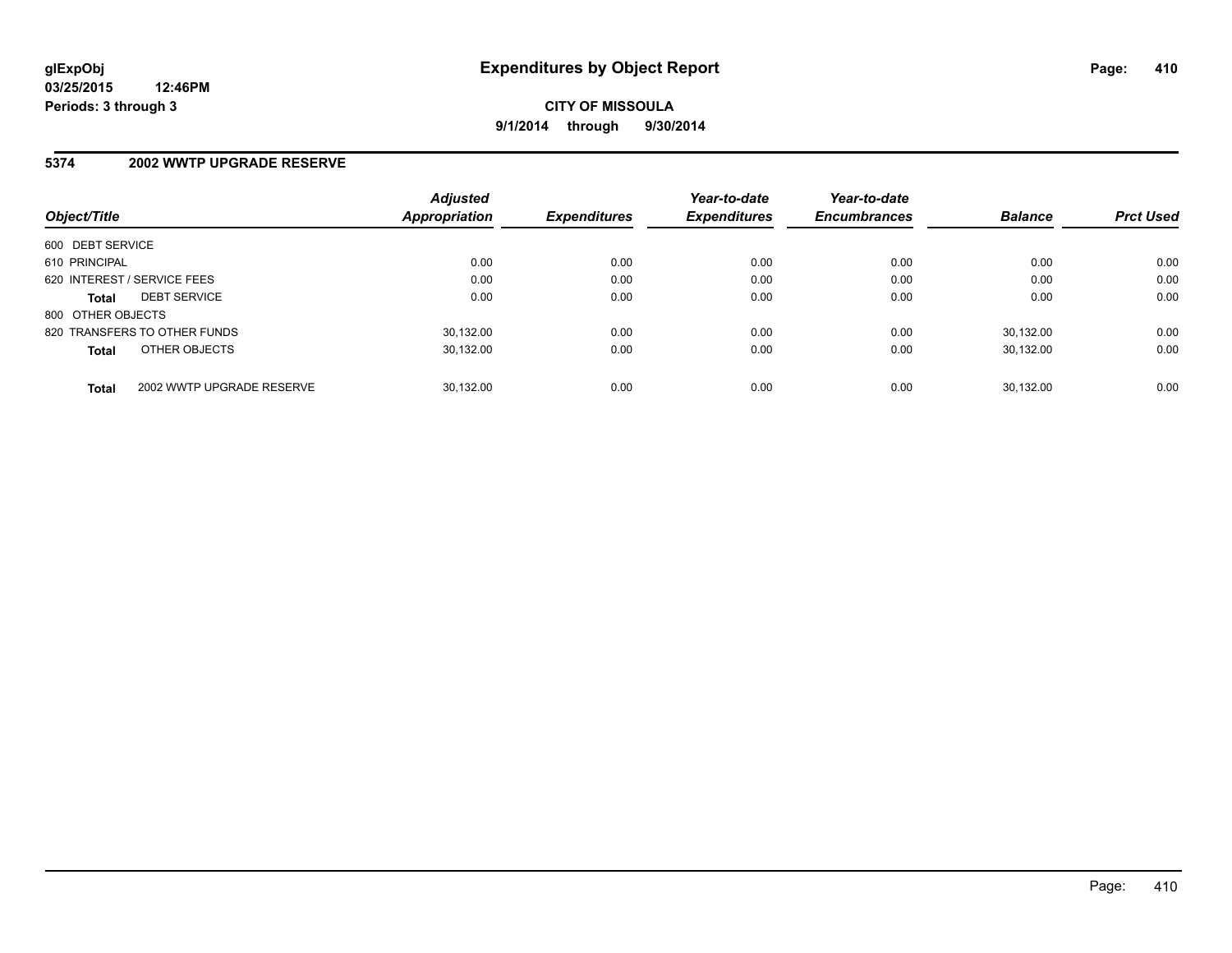### **5375 2003 WWTP SRF \$3.8M EPA DEBT**

| Object/Title                        | <b>Adjusted</b><br>Appropriation | <b>Expenditures</b> | Year-to-date<br><b>Expenditures</b> | Year-to-date<br><b>Encumbrances</b> | <b>Balance</b> | <b>Prct Used</b> |
|-------------------------------------|----------------------------------|---------------------|-------------------------------------|-------------------------------------|----------------|------------------|
| 600 DEBT SERVICE                    |                                  |                     |                                     |                                     |                |                  |
| 610 PRINCIPAL                       | 206,000.00                       | 0.00                | 0.00                                | 0.00                                | 206.000.00     | 0.00             |
| 620 INTEREST / SERVICE FEES         | 44,595.00                        | 0.00                | 0.00                                | 0.00                                | 44,595.00      | 0.00             |
| <b>DEBT SERVICE</b><br><b>Total</b> | 250.595.00                       | 0.00                | 0.00                                | 0.00                                | 250.595.00     | 0.00             |
| <b>WASTEWATER</b><br><b>Total</b>   | 250,595.00                       | 0.00                | 0.00                                | 0.00                                | 250,595.00     | 0.00             |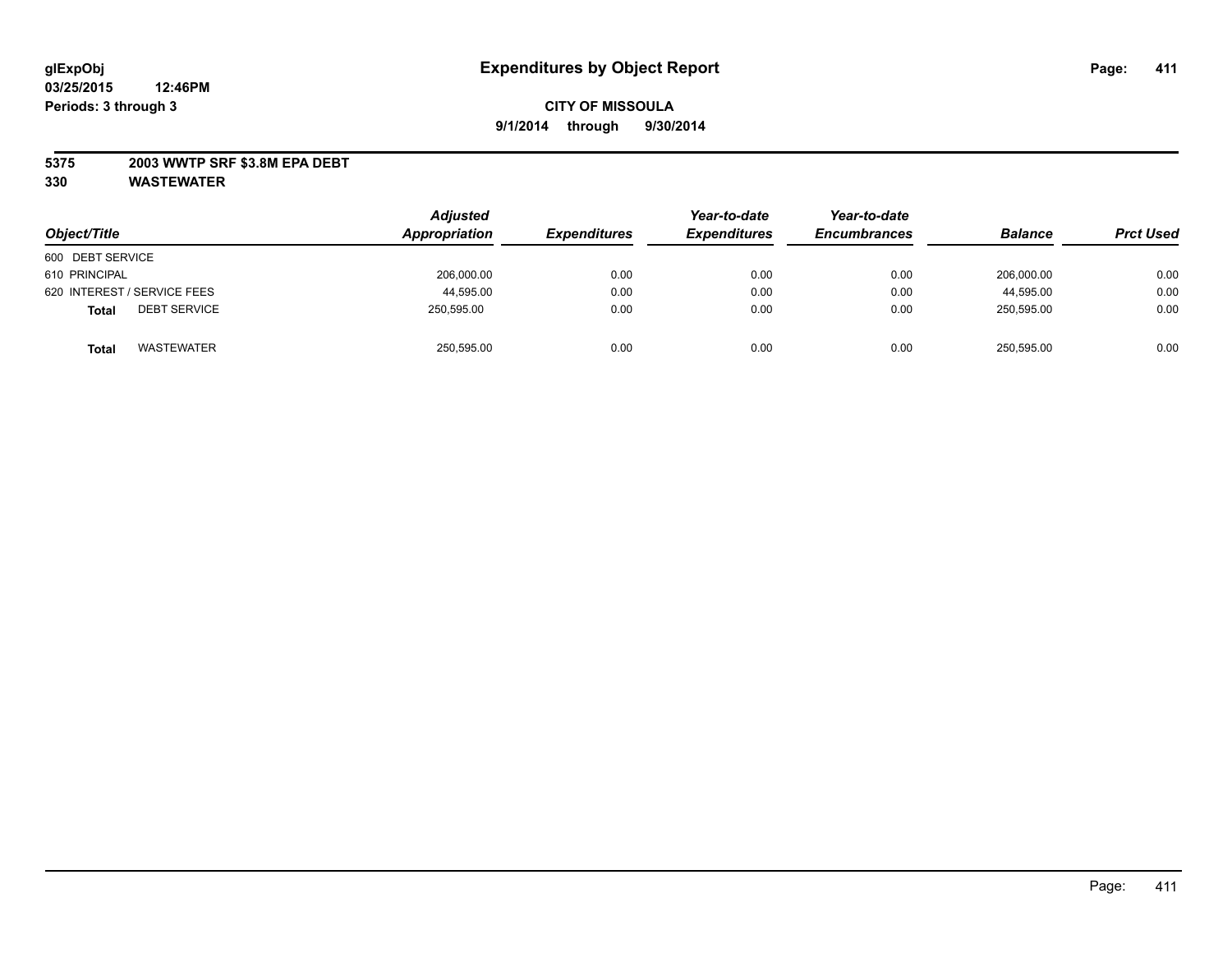**CITY OF MISSOULA 9/1/2014 through 9/30/2014**

### **5375 2003 WWTP SRF \$3.8M EPA DEBT**

| Object/Title                                  | <b>Adjusted</b><br>Appropriation | <b>Expenditures</b> | Year-to-date<br><b>Expenditures</b> | Year-to-date<br><b>Encumbrances</b> | <b>Balance</b> | <b>Prct Used</b> |
|-----------------------------------------------|----------------------------------|---------------------|-------------------------------------|-------------------------------------|----------------|------------------|
| 600 DEBT SERVICE                              |                                  |                     |                                     |                                     |                |                  |
| 610 PRINCIPAL                                 | 206.000.00                       | 0.00                | 0.00                                | 0.00                                | 206.000.00     | 0.00             |
| 620 INTEREST / SERVICE FEES                   | 44,595.00                        | 0.00                | 0.00                                | 0.00                                | 44,595.00      | 0.00             |
| <b>DEBT SERVICE</b><br><b>Total</b>           | 250,595.00                       | 0.00                | 0.00                                | 0.00                                | 250.595.00     | 0.00             |
| 2003 WWTP SRF \$3.8M EPA DEBT<br><b>Total</b> | 250,595.00                       | 0.00                | 0.00                                | 0.00                                | 250,595.00     | 0.00             |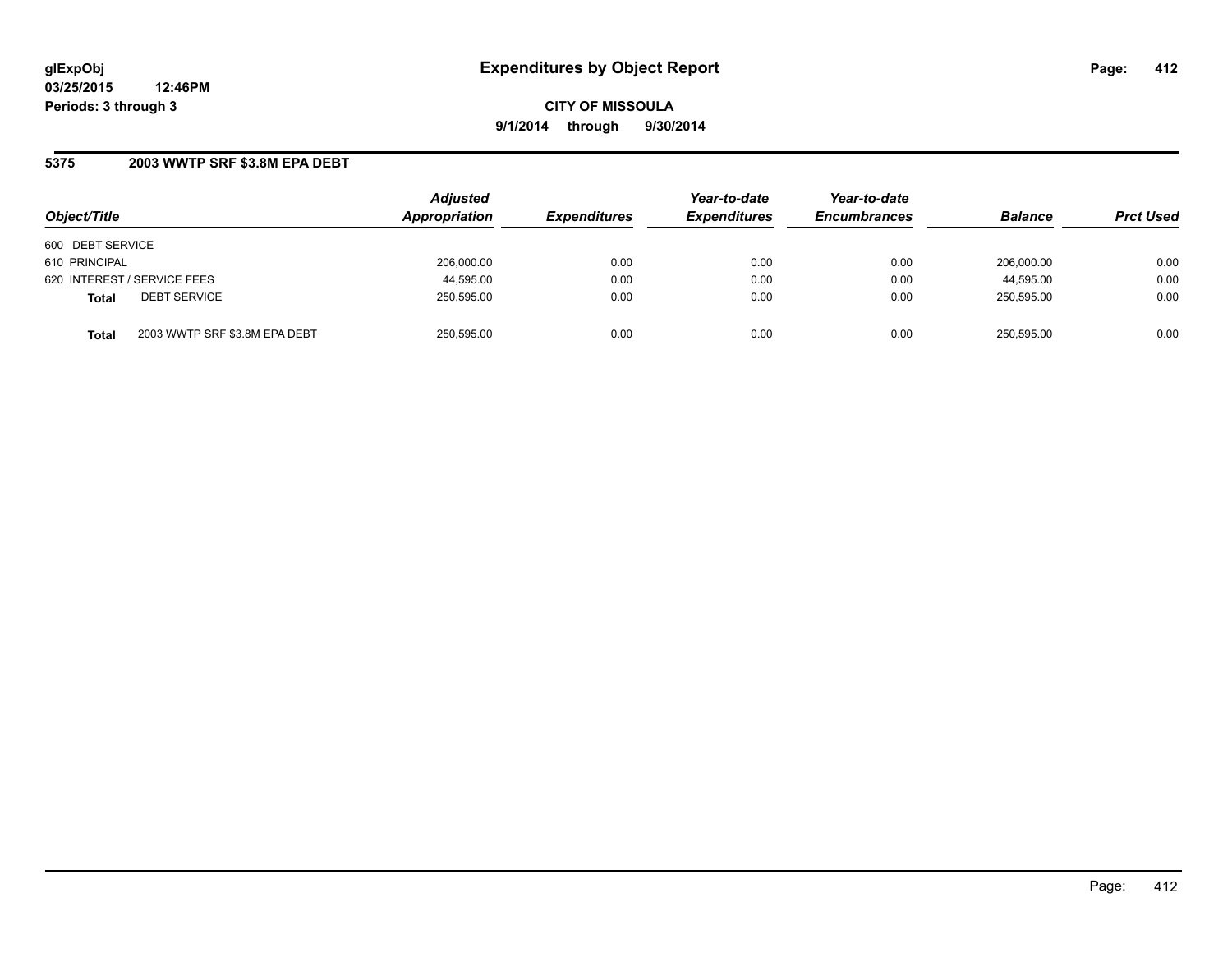### **5376 2003 WWTP SRF \$3.8M EPA RESERVE**

| Object/Title                      | <b>Adjusted</b><br>Appropriation | <b>Expenditures</b> | Year-to-date<br><b>Expenditures</b> | Year-to-date<br><b>Encumbrances</b> | <b>Balance</b> | <b>Prct Used</b> |
|-----------------------------------|----------------------------------|---------------------|-------------------------------------|-------------------------------------|----------------|------------------|
| 800 OTHER OBJECTS                 |                                  |                     |                                     |                                     |                |                  |
| 820 TRANSFERS TO OTHER FUNDS      | 21,190.00                        | 0.00                | 0.00                                | 0.00                                | 21.190.00      | 0.00             |
| OTHER OBJECTS<br><b>Total</b>     | 21.190.00                        | 0.00                | 0.00                                | 0.00                                | 21.190.00      | 0.00             |
| <b>WASTEWATER</b><br><b>Total</b> | 21,190.00                        | 0.00                | 0.00                                | 0.00                                | 21,190.00      | 0.00             |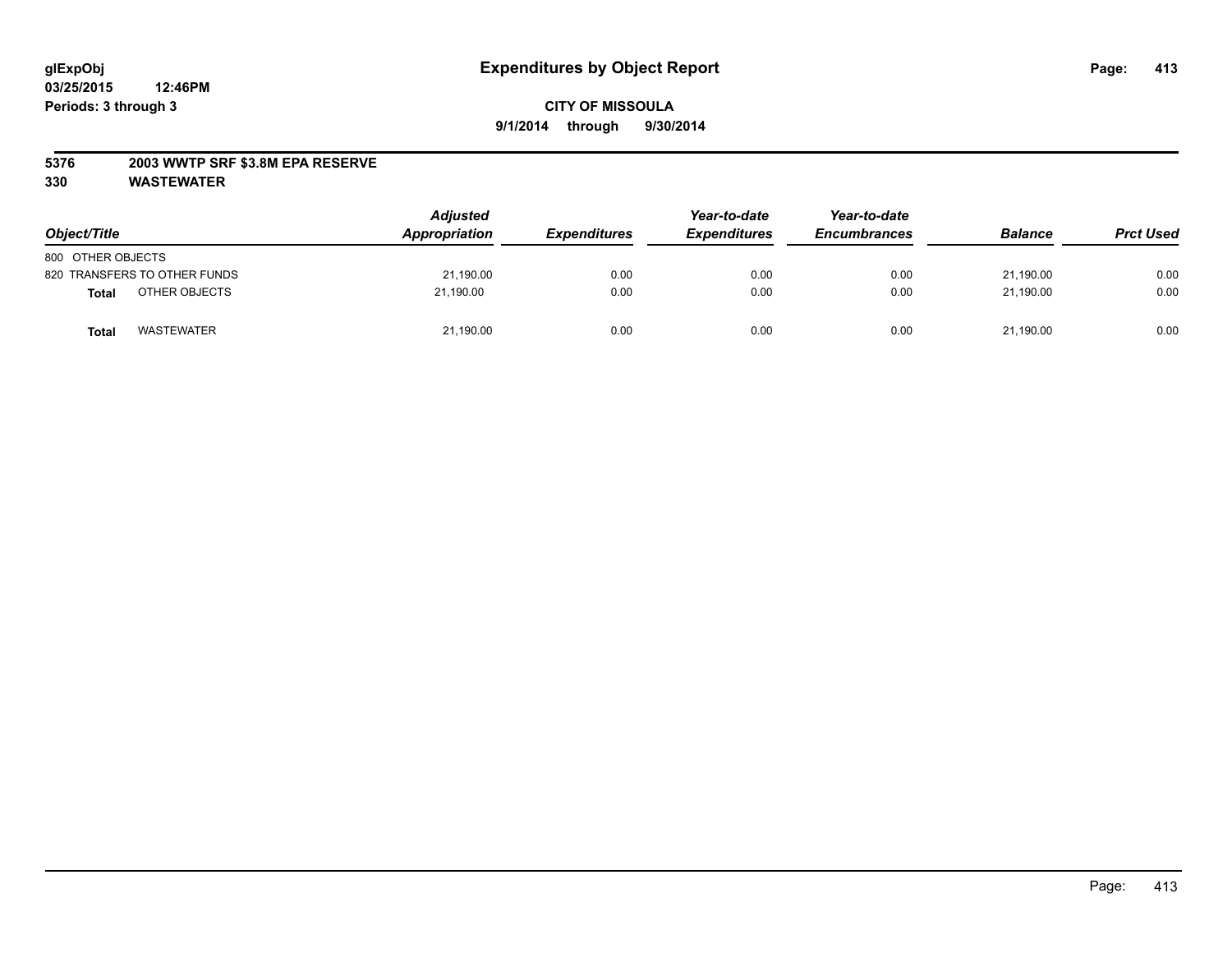**CITY OF MISSOULA 9/1/2014 through 9/30/2014**

### **5376 2003 WWTP SRF \$3.8M EPA RESERVE**

| Object/Title                              | <b>Adjusted</b><br>Appropriation | <b>Expenditures</b> | Year-to-date<br><b>Expenditures</b> | Year-to-date<br><b>Encumbrances</b> | <b>Balance</b> | <b>Prct Used</b> |
|-------------------------------------------|----------------------------------|---------------------|-------------------------------------|-------------------------------------|----------------|------------------|
| 800 OTHER OBJECTS                         |                                  |                     |                                     |                                     |                |                  |
| 820 TRANSFERS TO OTHER FUNDS              | 21,190.00                        | 0.00                | 0.00                                | 0.00                                | 21.190.00      | 0.00             |
| OTHER OBJECTS<br>Total                    | 21.190.00                        | 0.00                | 0.00                                | 0.00                                | 21.190.00      | 0.00             |
| 2003 WWTP SRF \$3.8M EPA RESERVE<br>Total | 21,190.00                        | 0.00                | 0.00                                | 0.00                                | 21.190.00      | 0.00             |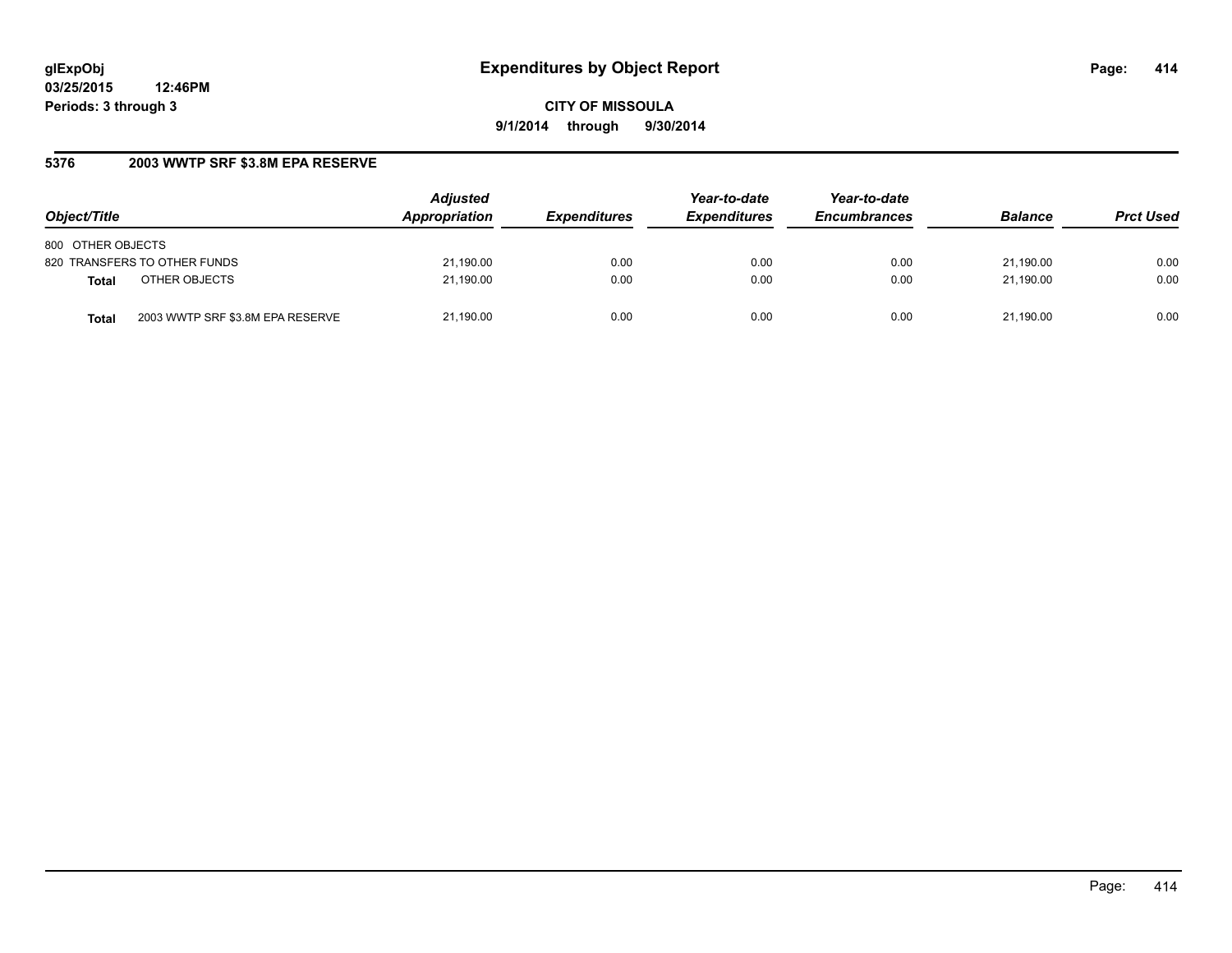### **5377 2004 WWTP \$3.023 LOAN DEBT SERVICE**

| Object/Title                        | <b>Adjusted</b><br>Appropriation | <b>Expenditures</b> | Year-to-date<br><b>Expenditures</b> | Year-to-date<br><b>Encumbrances</b> | <b>Balance</b> | <b>Prct Used</b> |
|-------------------------------------|----------------------------------|---------------------|-------------------------------------|-------------------------------------|----------------|------------------|
| 600 DEBT SERVICE                    |                                  |                     |                                     |                                     |                |                  |
| 610 PRINCIPAL                       | 197,000.00                       | 0.00                | 0.00                                | 0.00                                | 197.000.00     | 0.00             |
| 620 INTEREST / SERVICE FEES         | 45.473.00                        | 0.00                | 0.00                                | 0.00                                | 45.473.00      | 0.00             |
| <b>DEBT SERVICE</b><br><b>Total</b> | 242.473.00                       | 0.00                | 0.00                                | 0.00                                | 242.473.00     | 0.00             |
| <b>WASTEWATER</b><br><b>Total</b>   | 242,473.00                       | 0.00                | 0.00                                | 0.00                                | 242,473.00     | 0.00             |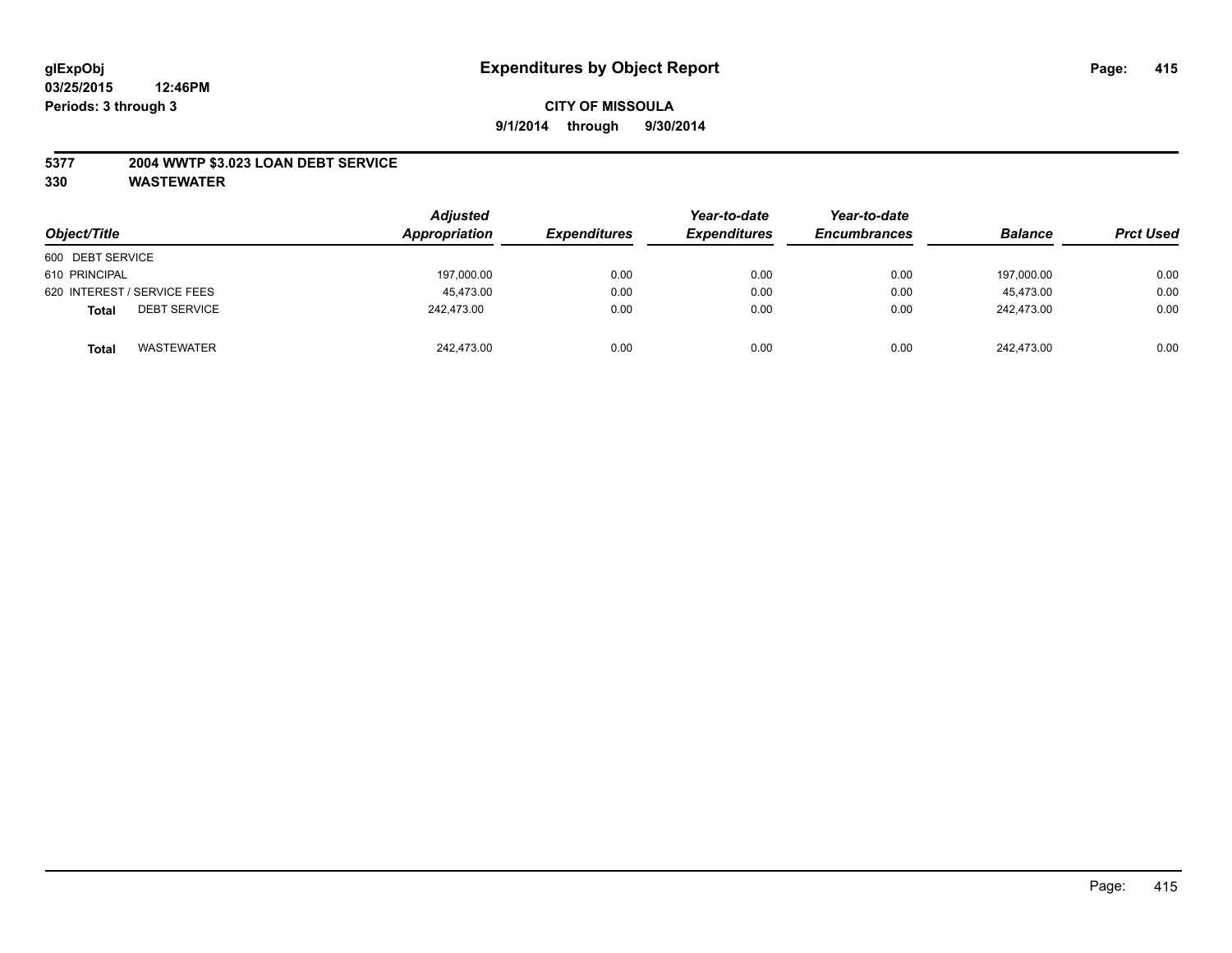**CITY OF MISSOULA 9/1/2014 through 9/30/2014**

### **5377 2004 WWTP \$3.023 LOAN DEBT SERVICE**

| Object/Title                        |                                     | <b>Adjusted</b><br>Appropriation | <b>Expenditures</b> | Year-to-date<br><b>Expenditures</b> | Year-to-date<br><b>Encumbrances</b> | <b>Balance</b> | <b>Prct Used</b> |
|-------------------------------------|-------------------------------------|----------------------------------|---------------------|-------------------------------------|-------------------------------------|----------------|------------------|
| 600 DEBT SERVICE                    |                                     |                                  |                     |                                     |                                     |                |                  |
| 610 PRINCIPAL                       |                                     | 197,000.00                       | 0.00                | 0.00                                | 0.00                                | 197,000.00     | 0.00             |
| 620 INTEREST / SERVICE FEES         |                                     | 45,473.00                        | 0.00                | 0.00                                | 0.00                                | 45.473.00      | 0.00             |
| <b>DEBT SERVICE</b><br><b>Total</b> |                                     | 242.473.00                       | 0.00                | 0.00                                | 0.00                                | 242.473.00     | 0.00             |
| <b>Total</b>                        | 2004 WWTP \$3.023 LOAN DEBT SERVICE | 242.473.00                       | 0.00                | 0.00                                | 0.00                                | 242.473.00     | 0.00             |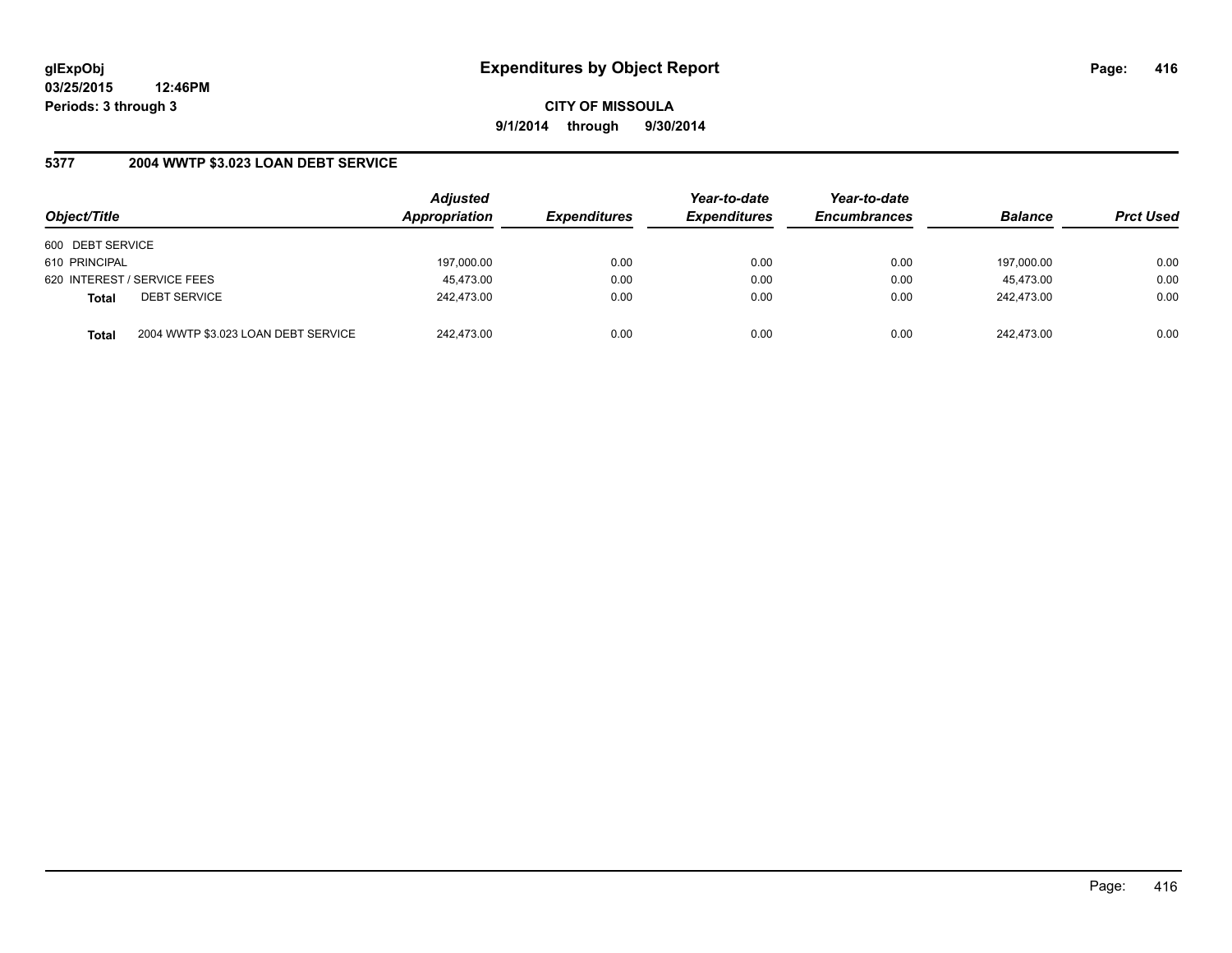### **5378 2004 WWTP \$3.023 LOAN RESERVE**

|                                     | <b>Adjusted</b> |                     | Year-to-date        | Year-to-date        |                |                  |
|-------------------------------------|-----------------|---------------------|---------------------|---------------------|----------------|------------------|
| Object/Title                        | Appropriation   | <b>Expenditures</b> | <b>Expenditures</b> | <b>Encumbrances</b> | <b>Balance</b> | <b>Prct Used</b> |
| 600 DEBT SERVICE                    |                 |                     |                     |                     |                |                  |
| 610 PRINCIPAL                       | 0.00            | 0.00                | 0.00                | 0.00                | 0.00           | 0.00             |
| 620 INTEREST / SERVICE FEES         | 0.00            | 0.00                | 0.00                | 0.00                | 0.00           | 0.00             |
| <b>DEBT SERVICE</b><br><b>Total</b> | 0.00            | 0.00                | 0.00                | 0.00                | 0.00           | 0.00             |
| 800 OTHER OBJECTS                   |                 |                     |                     |                     |                |                  |
| 820 TRANSFERS TO OTHER FUNDS        | 21.200.00       | 0.00                | 0.00                | 0.00                | 21.200.00      | 0.00             |
| OTHER OBJECTS<br><b>Total</b>       | 21.200.00       | 0.00                | 0.00                | 0.00                | 21.200.00      | 0.00             |
| <b>WASTEWATER</b><br>Total          | 21.200.00       | 0.00                | 0.00                | 0.00                | 21,200.00      | 0.00             |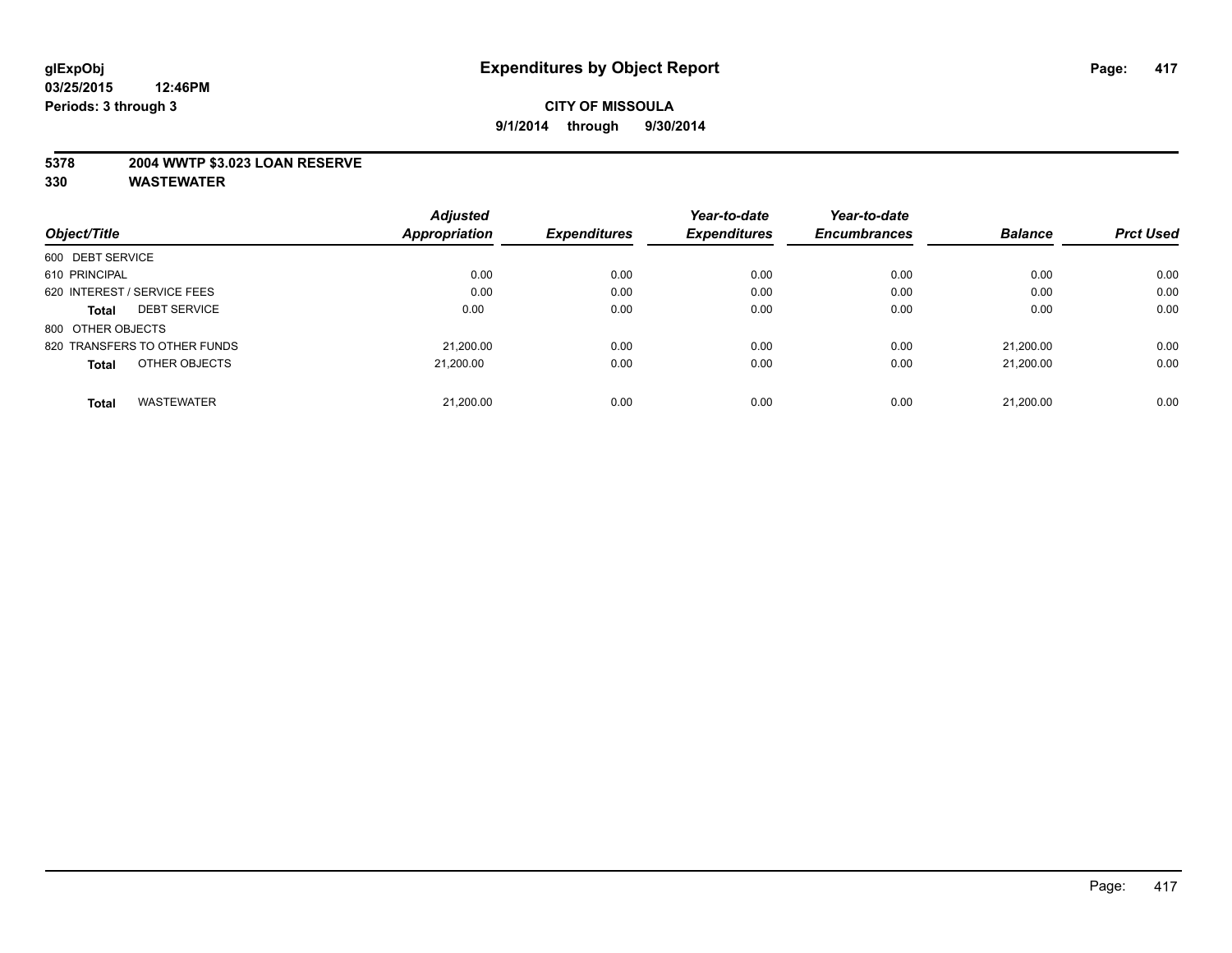### **5378 2004 WWTP \$3.023 LOAN RESERVE**

| Object/Title      |                                | <b>Adjusted</b><br>Appropriation | <b>Expenditures</b> | Year-to-date<br><b>Expenditures</b> | Year-to-date<br><b>Encumbrances</b> | <b>Balance</b> | <b>Prct Used</b> |
|-------------------|--------------------------------|----------------------------------|---------------------|-------------------------------------|-------------------------------------|----------------|------------------|
|                   |                                |                                  |                     |                                     |                                     |                |                  |
| 600 DEBT SERVICE  |                                |                                  |                     |                                     |                                     |                |                  |
| 610 PRINCIPAL     |                                | 0.00                             | 0.00                | 0.00                                | 0.00                                | 0.00           | 0.00             |
|                   | 620 INTEREST / SERVICE FEES    | 0.00                             | 0.00                | 0.00                                | 0.00                                | 0.00           | 0.00             |
| <b>Total</b>      | <b>DEBT SERVICE</b>            | 0.00                             | 0.00                | 0.00                                | 0.00                                | 0.00           | 0.00             |
| 800 OTHER OBJECTS |                                |                                  |                     |                                     |                                     |                |                  |
|                   | 820 TRANSFERS TO OTHER FUNDS   | 21,200.00                        | 0.00                | 0.00                                | 0.00                                | 21.200.00      | 0.00             |
| <b>Total</b>      | OTHER OBJECTS                  | 21.200.00                        | 0.00                | 0.00                                | 0.00                                | 21.200.00      | 0.00             |
|                   |                                |                                  |                     |                                     |                                     |                |                  |
| <b>Total</b>      | 2004 WWTP \$3.023 LOAN RESERVE | 21.200.00                        | 0.00                | 0.00                                | 0.00                                | 21.200.00      | 0.00             |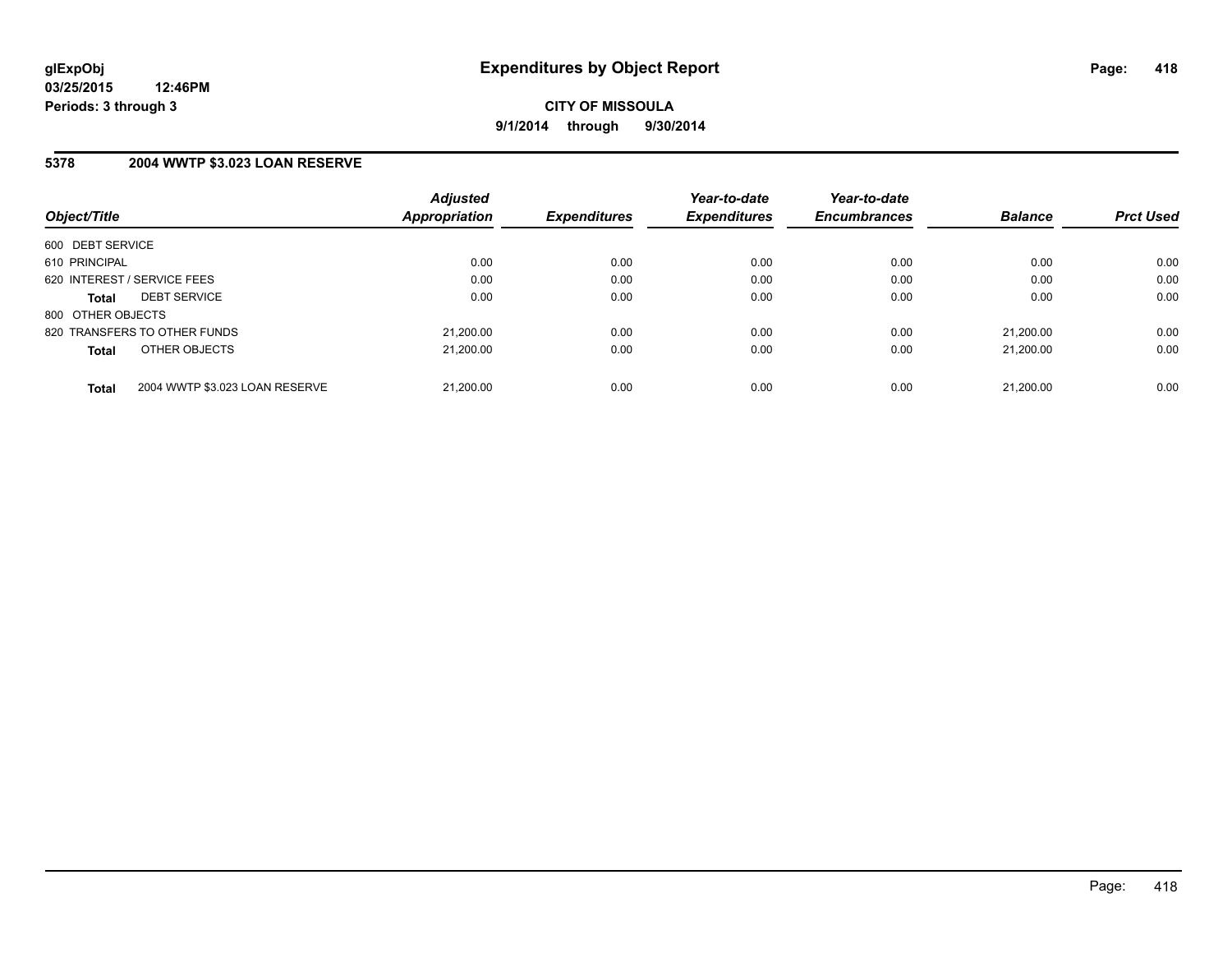#### **5379 2005 BRICH/BRDY/LIN/GIL SRF DEBT**

|                                     | <b>Adjusted</b> |                     | Year-to-date        | Year-to-date        |                |                  |
|-------------------------------------|-----------------|---------------------|---------------------|---------------------|----------------|------------------|
| Object/Title                        | Appropriation   | <b>Expenditures</b> | <b>Expenditures</b> | <b>Encumbrances</b> | <b>Balance</b> | <b>Prct Used</b> |
| 600 DEBT SERVICE                    |                 |                     |                     |                     |                |                  |
| 610 PRINCIPAL                       | 86,000.00       | 0.00                | 0.00                | 0.00                | 86.000.00      | 0.00             |
| 620 INTEREST / SERVICE FEES         | 23.389.00       | 0.00                | 0.00                | 0.00                | 23.389.00      | 0.00             |
| <b>DEBT SERVICE</b><br><b>Total</b> | 109.389.00      | 0.00                | 0.00                | 0.00                | 109,389.00     | 0.00             |
| 800 OTHER OBJECTS                   |                 |                     |                     |                     |                |                  |
| 820 TRANSFERS TO OTHER FUNDS        | 0.00            | 0.00                | 0.00                | 0.00                | 0.00           | 0.00             |
| OTHER OBJECTS<br><b>Total</b>       | 0.00            | 0.00                | 0.00                | 0.00                | 0.00           | 0.00             |
| <b>WASTEWATER</b><br>Total          | 109,389.00      | 0.00                | 0.00                | 0.00                | 109.389.00     | 0.00             |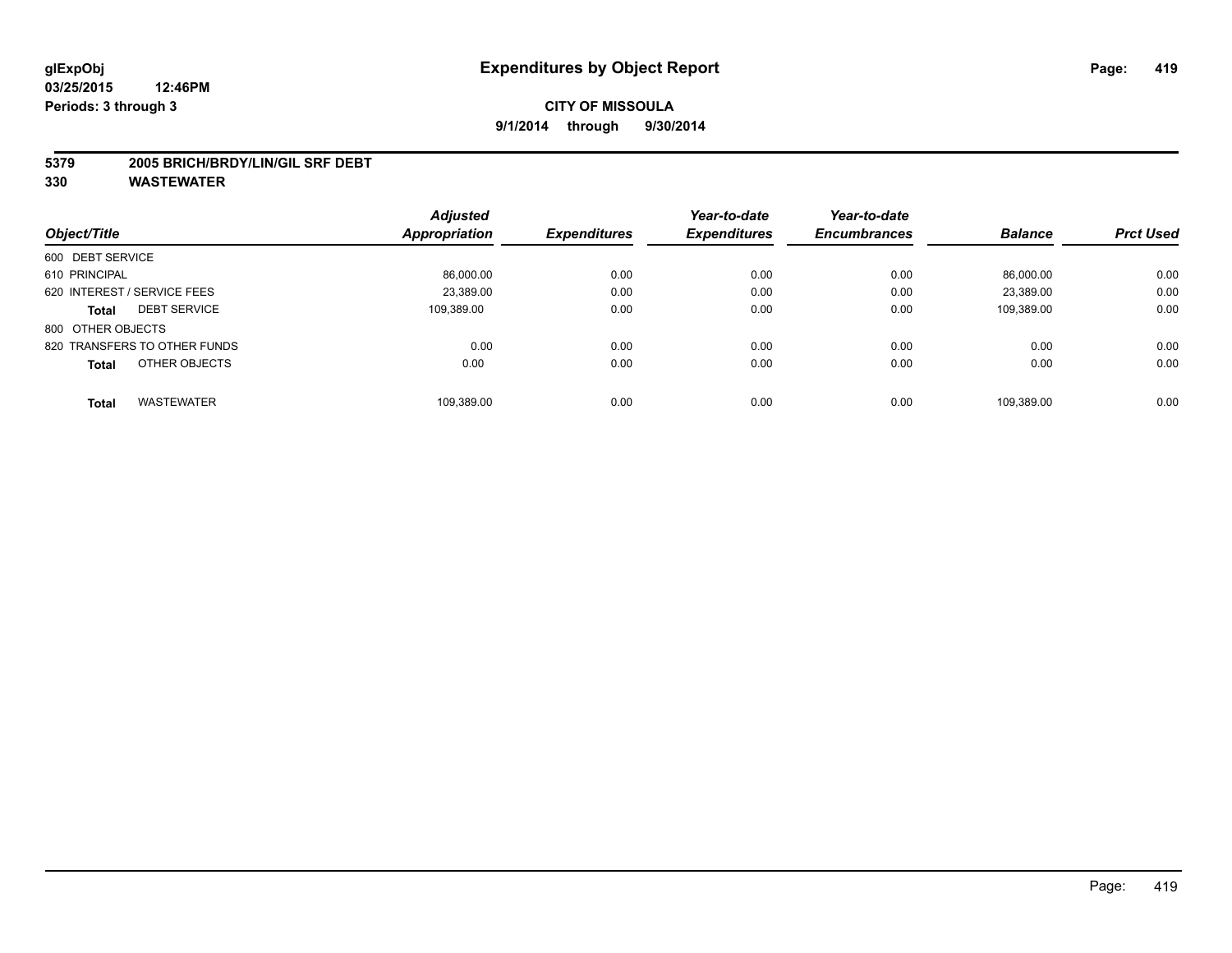**CITY OF MISSOULA 9/1/2014 through 9/30/2014**

### **5379 2005 BRICH/BRDY/LIN/GIL SRF DEBT**

| Object/Title      |                                  | <b>Adjusted</b><br>Appropriation | <b>Expenditures</b> | Year-to-date<br><b>Expenditures</b> | Year-to-date<br><b>Encumbrances</b> | <b>Balance</b> | <b>Prct Used</b> |
|-------------------|----------------------------------|----------------------------------|---------------------|-------------------------------------|-------------------------------------|----------------|------------------|
| 600 DEBT SERVICE  |                                  |                                  |                     |                                     |                                     |                |                  |
| 610 PRINCIPAL     |                                  | 86,000.00                        | 0.00                | 0.00                                | 0.00                                | 86.000.00      | 0.00             |
|                   | 620 INTEREST / SERVICE FEES      | 23.389.00                        | 0.00                | 0.00                                | 0.00                                | 23.389.00      | 0.00             |
| <b>Total</b>      | <b>DEBT SERVICE</b>              | 109.389.00                       | 0.00                | 0.00                                | 0.00                                | 109.389.00     | 0.00             |
| 800 OTHER OBJECTS |                                  |                                  |                     |                                     |                                     |                |                  |
|                   | 820 TRANSFERS TO OTHER FUNDS     | 0.00                             | 0.00                | 0.00                                | 0.00                                | 0.00           | 0.00             |
| <b>Total</b>      | OTHER OBJECTS                    | 0.00                             | 0.00                | 0.00                                | 0.00                                | 0.00           | 0.00             |
| <b>Total</b>      | 2005 BRICH/BRDY/LIN/GIL SRF DEBT | 109.389.00                       | 0.00                | 0.00                                | 0.00                                | 109.389.00     | 0.00             |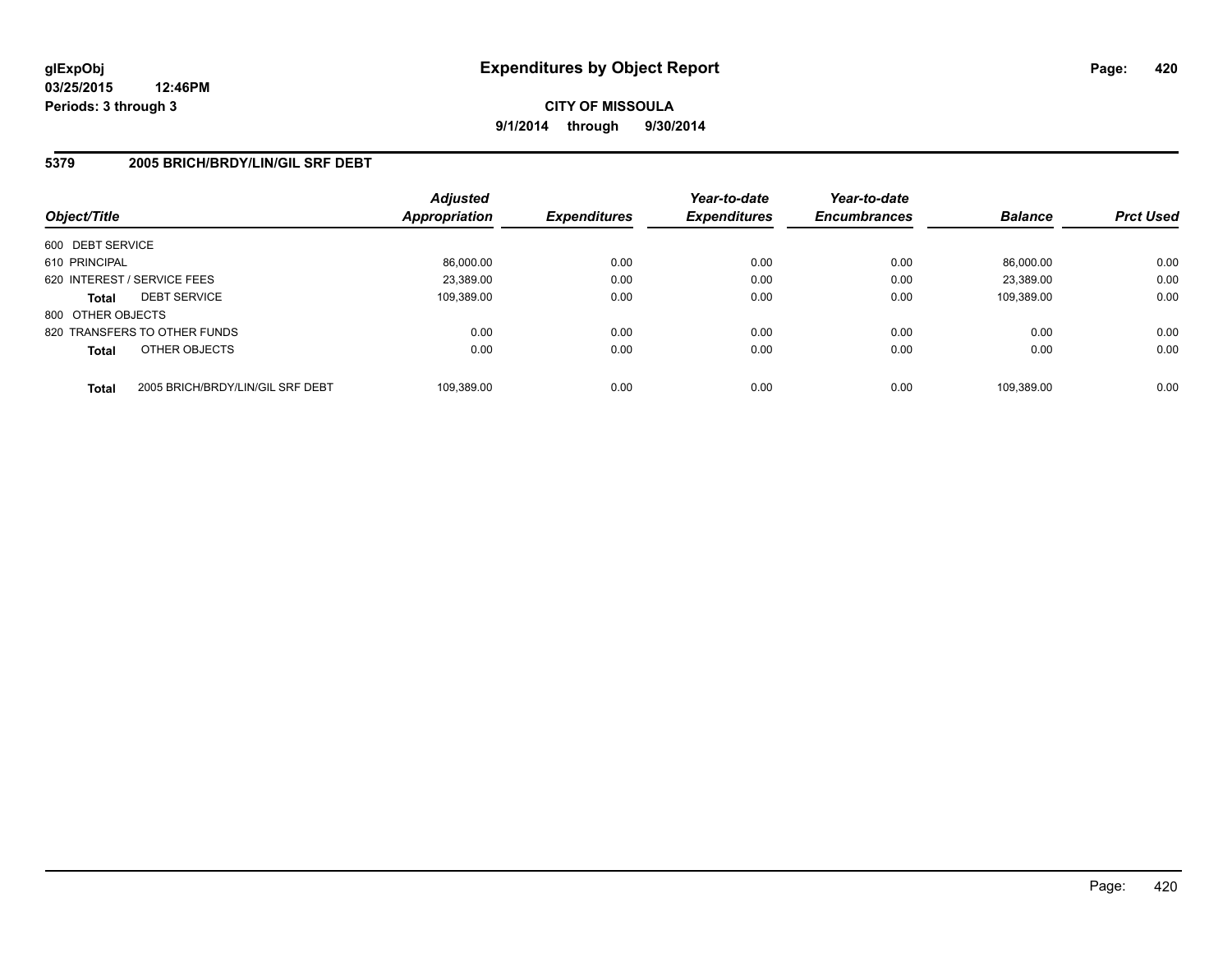#### **5380 BRDWY/BIRCH/GILBERT/LINCOLNWOOD**

|                                   | <b>Adjusted</b> |                     | Year-to-date<br><b>Expenditures</b> | Year-to-date        |                | <b>Prct Used</b> |
|-----------------------------------|-----------------|---------------------|-------------------------------------|---------------------|----------------|------------------|
| Object/Title                      | Appropriation   | <b>Expenditures</b> |                                     | <b>Encumbrances</b> | <b>Balance</b> |                  |
| 600 DEBT SERVICE                  |                 |                     |                                     |                     |                |                  |
| 610 PRINCIPAL                     | 0.00            | 0.00                | 0.00                                | 0.00                | 0.00           | 0.00             |
| 620 INTEREST / SERVICE FEES       | 0.00            | 0.00                | 0.00                                | 0.00                | 0.00           | 0.00             |
| <b>DEBT SERVICE</b><br>Total      | 0.00            | 0.00                | 0.00                                | 0.00                | 0.00           | 0.00             |
| 800 OTHER OBJECTS                 |                 |                     |                                     |                     |                |                  |
| 820 TRANSFERS TO OTHER FUNDS      | 10.840.00       | 0.00                | 0.00                                | 0.00                | 10.840.00      | 0.00             |
| OTHER OBJECTS<br><b>Total</b>     | 10.840.00       | 0.00                | 0.00                                | 0.00                | 10.840.00      | 0.00             |
| <b>WASTEWATER</b><br><b>Total</b> | 10.840.00       | 0.00                | 0.00                                | 0.00                | 10.840.00      | 0.00             |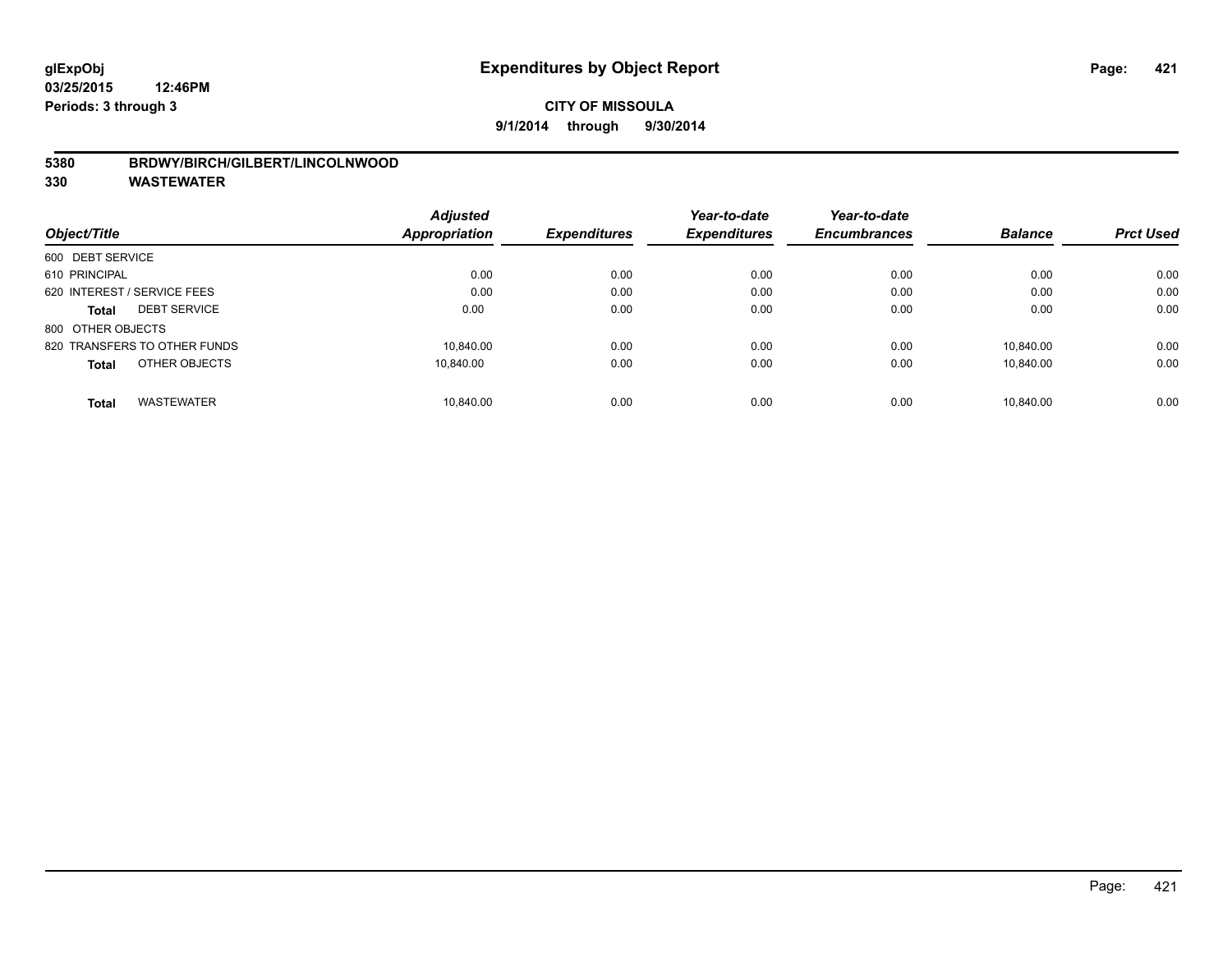# **CITY OF MISSOULA 9/1/2014 through 9/30/2014**

### **5380 BRDWY/BIRCH/GILBERT/LINCOLNWOOD**

| Object/Title      |                                 | Adjusted<br><b>Appropriation</b> | <b>Expenditures</b> | Year-to-date<br><b>Expenditures</b> | Year-to-date<br><b>Encumbrances</b> | <b>Balance</b> | <b>Prct Used</b> |
|-------------------|---------------------------------|----------------------------------|---------------------|-------------------------------------|-------------------------------------|----------------|------------------|
| 600 DEBT SERVICE  |                                 |                                  |                     |                                     |                                     |                |                  |
| 610 PRINCIPAL     |                                 | 0.00                             | 0.00                | 0.00                                | 0.00                                | 0.00           | 0.00             |
|                   | 620 INTEREST / SERVICE FEES     | 0.00                             | 0.00                | 0.00                                | 0.00                                | 0.00           | 0.00             |
| <b>Total</b>      | <b>DEBT SERVICE</b>             | 0.00                             | 0.00                | 0.00                                | 0.00                                | 0.00           | 0.00             |
| 800 OTHER OBJECTS |                                 |                                  |                     |                                     |                                     |                |                  |
|                   | 820 TRANSFERS TO OTHER FUNDS    | 10.840.00                        | 0.00                | 0.00                                | 0.00                                | 10.840.00      | 0.00             |
| <b>Total</b>      | OTHER OBJECTS                   | 10.840.00                        | 0.00                | 0.00                                | 0.00                                | 10.840.00      | 0.00             |
| <b>Total</b>      | BRDWY/BIRCH/GILBERT/LINCOLNWOOD | 10.840.00                        | 0.00                | 0.00                                | 0.00                                | 10.840.00      | 0.00             |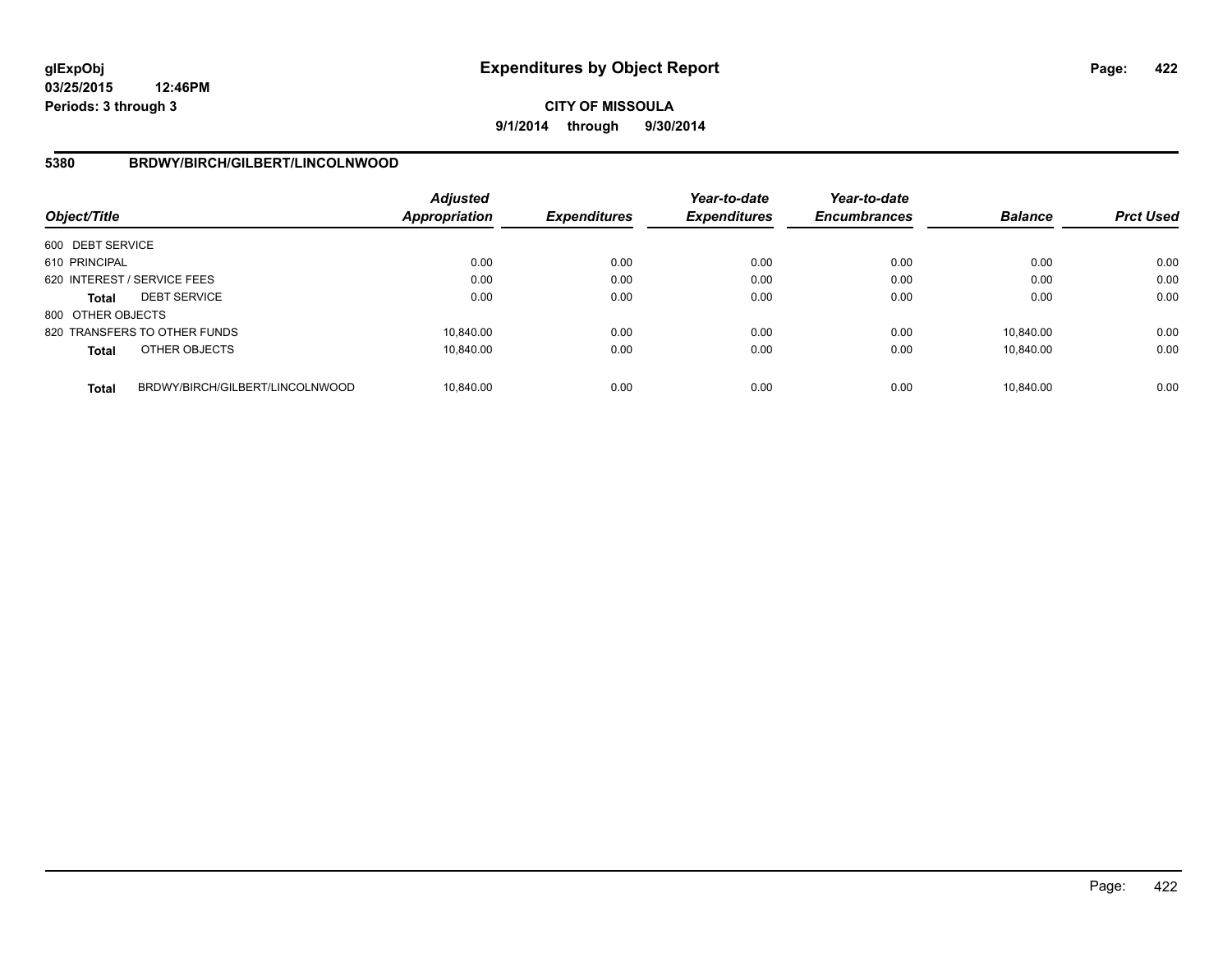#### **5381 LINCOLNWOOD PH2 DEBT SERVICE**

|                                     | <b>Adjusted</b>      |                     | Year-to-date        | Year-to-date        |                |                  |
|-------------------------------------|----------------------|---------------------|---------------------|---------------------|----------------|------------------|
| Object/Title                        | <b>Appropriation</b> | <b>Expenditures</b> | <b>Expenditures</b> | <b>Encumbrances</b> | <b>Balance</b> | <b>Prct Used</b> |
| 600 DEBT SERVICE                    |                      |                     |                     |                     |                |                  |
| 610 PRINCIPAL                       | 0.00                 | 0.00                | 0.00                | 0.00                | 0.00           | 0.00             |
| 620 INTEREST / SERVICE FEES         | 0.00                 | 0.00                | 0.00                | 0.00                | 0.00           | 0.00             |
| <b>DEBT SERVICE</b><br><b>Total</b> | 0.00                 | 0.00                | 0.00                | 0.00                | 0.00           | 0.00             |
| 800 OTHER OBJECTS                   |                      |                     |                     |                     |                |                  |
| 820 TRANSFERS TO OTHER FUNDS        | 0.00                 | 0.00                | 0.00                | 0.00                | 0.00           | 0.00             |
| OTHER OBJECTS<br><b>Total</b>       | 0.00                 | 0.00                | 0.00                | 0.00                | 0.00           | 0.00             |
| <b>WASTEWATER</b><br>Total          | 0.00                 | 0.00                | 0.00                | 0.00                | 0.00           | 0.00             |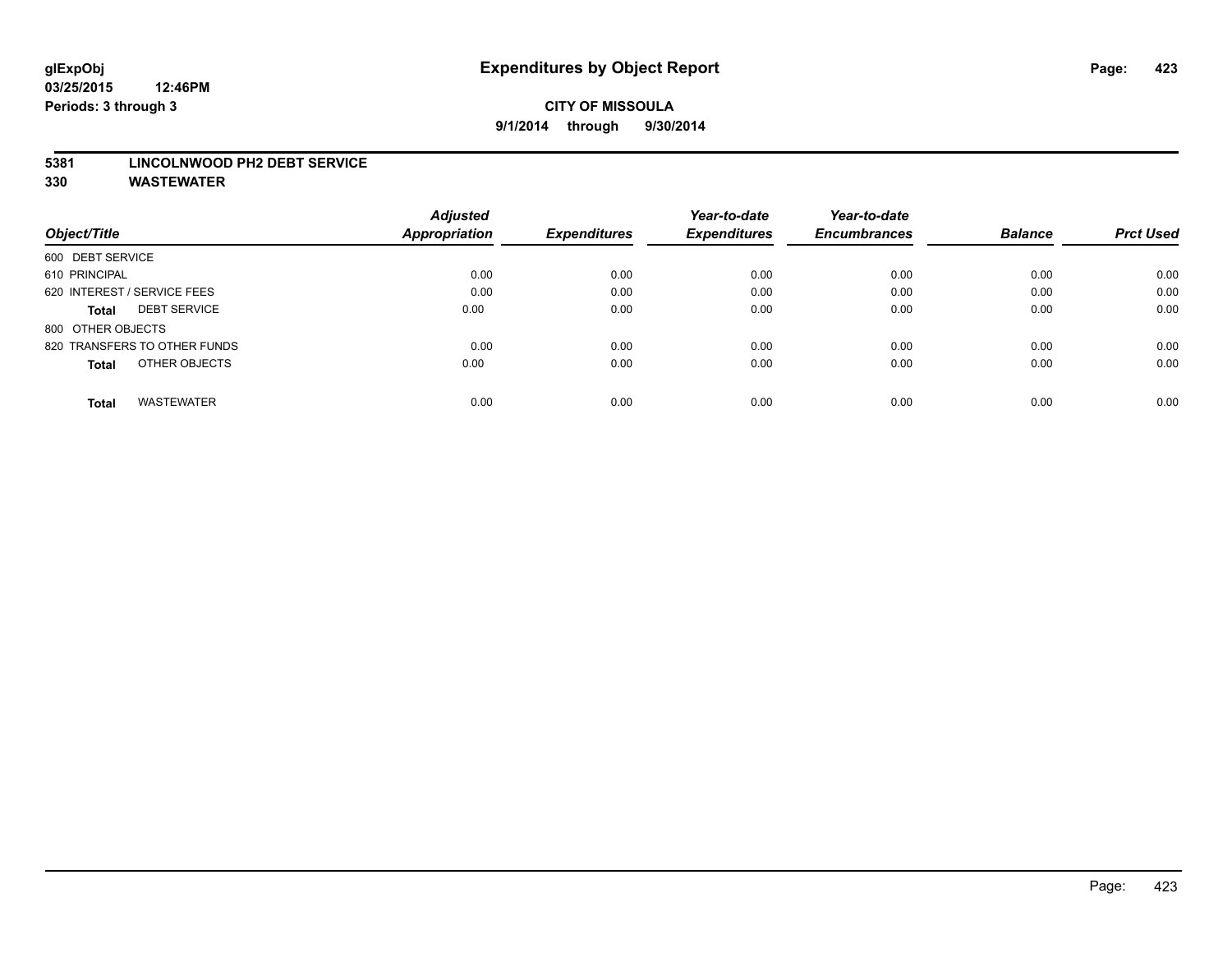**CITY OF MISSOULA 9/1/2014 through 9/30/2014**

### **5381 LINCOLNWOOD PH2 DEBT SERVICE**

| Object/Title                |                              | <b>Adjusted</b><br>Appropriation | <b>Expenditures</b> | Year-to-date<br><b>Expenditures</b> | Year-to-date<br><b>Encumbrances</b> | <b>Balance</b> | <b>Prct Used</b> |
|-----------------------------|------------------------------|----------------------------------|---------------------|-------------------------------------|-------------------------------------|----------------|------------------|
| 600 DEBT SERVICE            |                              |                                  |                     |                                     |                                     |                |                  |
| 610 PRINCIPAL               |                              | 0.00                             | 0.00                | 0.00                                | 0.00                                | 0.00           | 0.00             |
| 620 INTEREST / SERVICE FEES |                              | 0.00                             | 0.00                | 0.00                                | 0.00                                | 0.00           | 0.00             |
| <b>Total</b>                | <b>DEBT SERVICE</b>          | 0.00                             | 0.00                | 0.00                                | 0.00                                | 0.00           | 0.00             |
| 800 OTHER OBJECTS           |                              |                                  |                     |                                     |                                     |                |                  |
|                             | 820 TRANSFERS TO OTHER FUNDS | 0.00                             | 0.00                | 0.00                                | 0.00                                | 0.00           | 0.00             |
| <b>Total</b>                | OTHER OBJECTS                | 0.00                             | 0.00                | 0.00                                | 0.00                                | 0.00           | 0.00             |
|                             |                              |                                  |                     |                                     |                                     |                |                  |
| <b>Total</b>                | LINCOLNWOOD PH2 DEBT SERVICE | 0.00                             | 0.00                | 0.00                                | 0.00                                | 0.00           | 0.00             |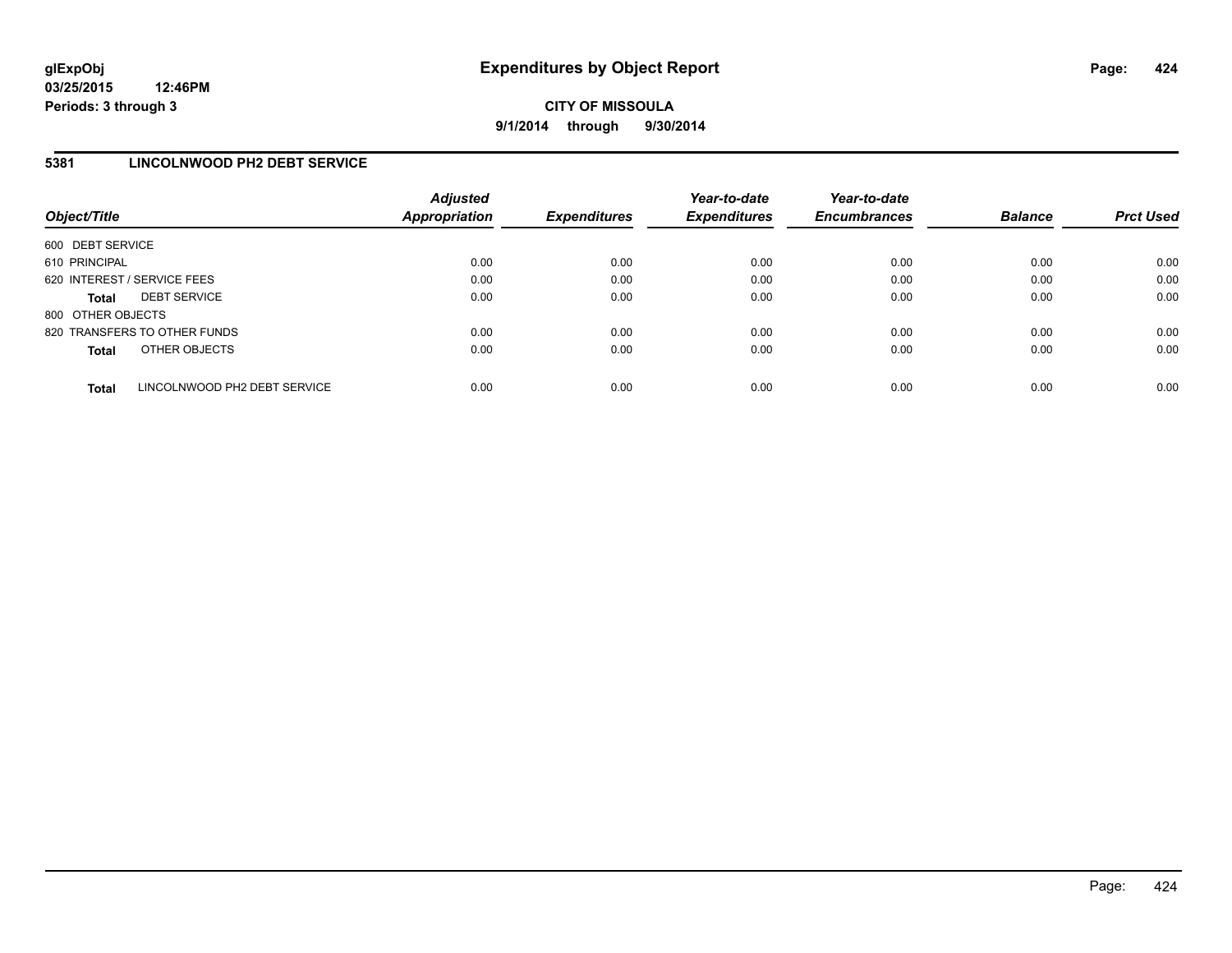#### **5382 LINCOLNWOOD PH2 RESERVE FUND**

|                                     | <b>Adjusted</b>      |                     | Year-to-date        | Year-to-date        |                |                  |
|-------------------------------------|----------------------|---------------------|---------------------|---------------------|----------------|------------------|
| Object/Title                        | <b>Appropriation</b> | <b>Expenditures</b> | <b>Expenditures</b> | <b>Encumbrances</b> | <b>Balance</b> | <b>Prct Used</b> |
| 600 DEBT SERVICE                    |                      |                     |                     |                     |                |                  |
| 610 PRINCIPAL                       | 0.00                 | 0.00                | 0.00                | 0.00                | 0.00           | 0.00             |
| 620 INTEREST / SERVICE FEES         | 0.00                 | 0.00                | 0.00                | 0.00                | 0.00           | 0.00             |
| <b>DEBT SERVICE</b><br><b>Total</b> | 0.00                 | 0.00                | 0.00                | 0.00                | 0.00           | 0.00             |
| 800 OTHER OBJECTS                   |                      |                     |                     |                     |                |                  |
| 820 TRANSFERS TO OTHER FUNDS        | 21,850.00            | 0.00                | 0.00                | 0.00                | 21.850.00      | 0.00             |
| OTHER OBJECTS<br><b>Total</b>       | 21.850.00            | 0.00                | 0.00                | 0.00                | 21.850.00      | 0.00             |
| <b>WASTEWATER</b><br><b>Total</b>   | 21,850.00            | 0.00                | 0.00                | 0.00                | 21.850.00      | 0.00             |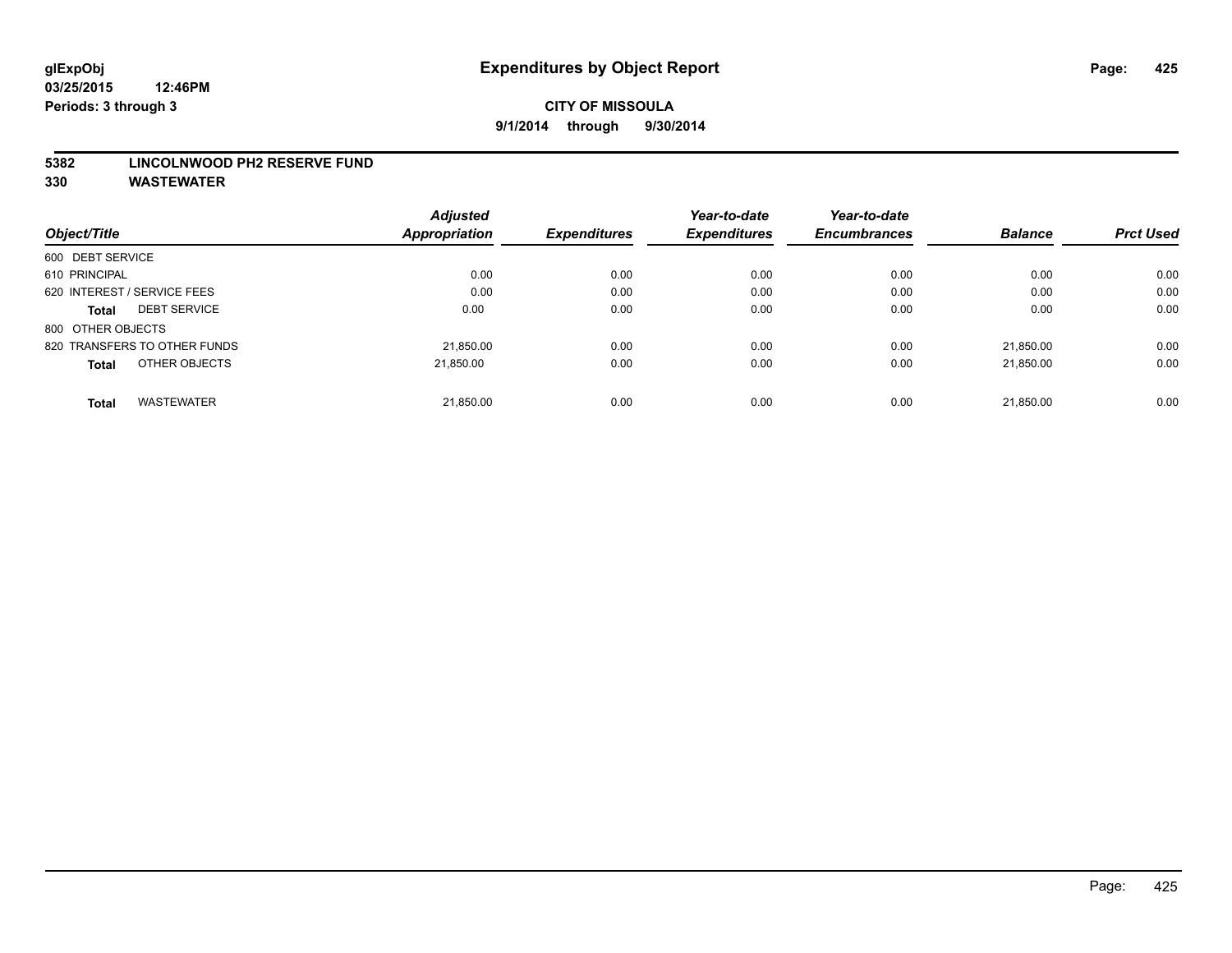**CITY OF MISSOULA 9/1/2014 through 9/30/2014**

### **5382 LINCOLNWOOD PH2 RESERVE FUND**

| Object/Title      |                              | <b>Adjusted</b><br><b>Appropriation</b> | <b>Expenditures</b> | Year-to-date<br><b>Expenditures</b> | Year-to-date<br><b>Encumbrances</b> | <b>Balance</b> | <b>Prct Used</b> |
|-------------------|------------------------------|-----------------------------------------|---------------------|-------------------------------------|-------------------------------------|----------------|------------------|
| 600 DEBT SERVICE  |                              |                                         |                     |                                     |                                     |                |                  |
| 610 PRINCIPAL     |                              | 0.00                                    | 0.00                | 0.00                                | 0.00                                | 0.00           | 0.00             |
|                   | 620 INTEREST / SERVICE FEES  | 0.00                                    | 0.00                | 0.00                                | 0.00                                | 0.00           | 0.00             |
| <b>Total</b>      | <b>DEBT SERVICE</b>          | 0.00                                    | 0.00                | 0.00                                | 0.00                                | 0.00           | 0.00             |
| 800 OTHER OBJECTS |                              |                                         |                     |                                     |                                     |                |                  |
|                   | 820 TRANSFERS TO OTHER FUNDS | 21.850.00                               | 0.00                | 0.00                                | 0.00                                | 21.850.00      | 0.00             |
| <b>Total</b>      | OTHER OBJECTS                | 21.850.00                               | 0.00                | 0.00                                | 0.00                                | 21.850.00      | 0.00             |
| <b>Total</b>      | LINCOLNWOOD PH2 RESERVE FUND | 21.850.00                               | 0.00                | 0.00                                | 0.00                                | 21.850.00      | 0.00             |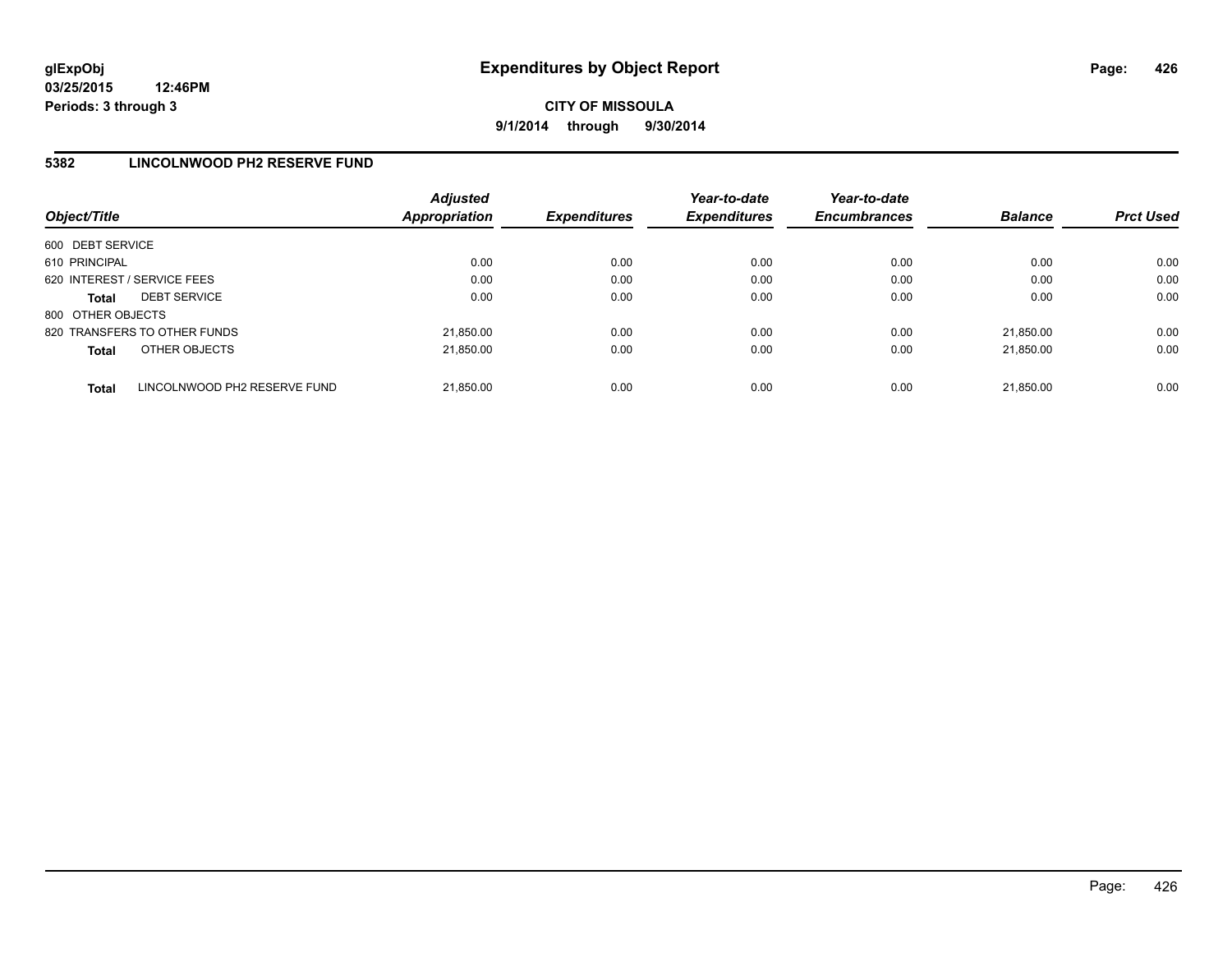#### **5383 FY09 RATTLESNAKE SEWER DEBT SVS**

|                                     | <b>Adjusted</b> |                     | Year-to-date        | Year-to-date        | <b>Balance</b> | <b>Prct Used</b> |
|-------------------------------------|-----------------|---------------------|---------------------|---------------------|----------------|------------------|
| Object/Title                        | Appropriation   | <b>Expenditures</b> | <b>Expenditures</b> | <b>Encumbrances</b> |                |                  |
| 600 DEBT SERVICE                    |                 |                     |                     |                     |                |                  |
| 610 PRINCIPAL                       | 0.00            | 0.00                | 0.00                | 0.00                | 0.00           | 0.00             |
| 620 INTEREST / SERVICE FEES         | 0.00            | 0.00                | 0.00                | 0.00                | 0.00           | 0.00             |
| <b>DEBT SERVICE</b><br><b>Total</b> | 0.00            | 0.00                | 0.00                | 0.00                | 0.00           | 0.00             |
| 800 OTHER OBJECTS                   |                 |                     |                     |                     |                |                  |
| 820 TRANSFERS TO OTHER FUNDS        | 0.00            | 0.00                | 0.00                | 0.00                | 0.00           | 0.00             |
| OTHER OBJECTS<br><b>Total</b>       | 0.00            | 0.00                | 0.00                | 0.00                | 0.00           | 0.00             |
| <b>WASTEWATER</b><br>Total          | 0.00            | 0.00                | 0.00                | 0.00                | 0.00           | 0.00             |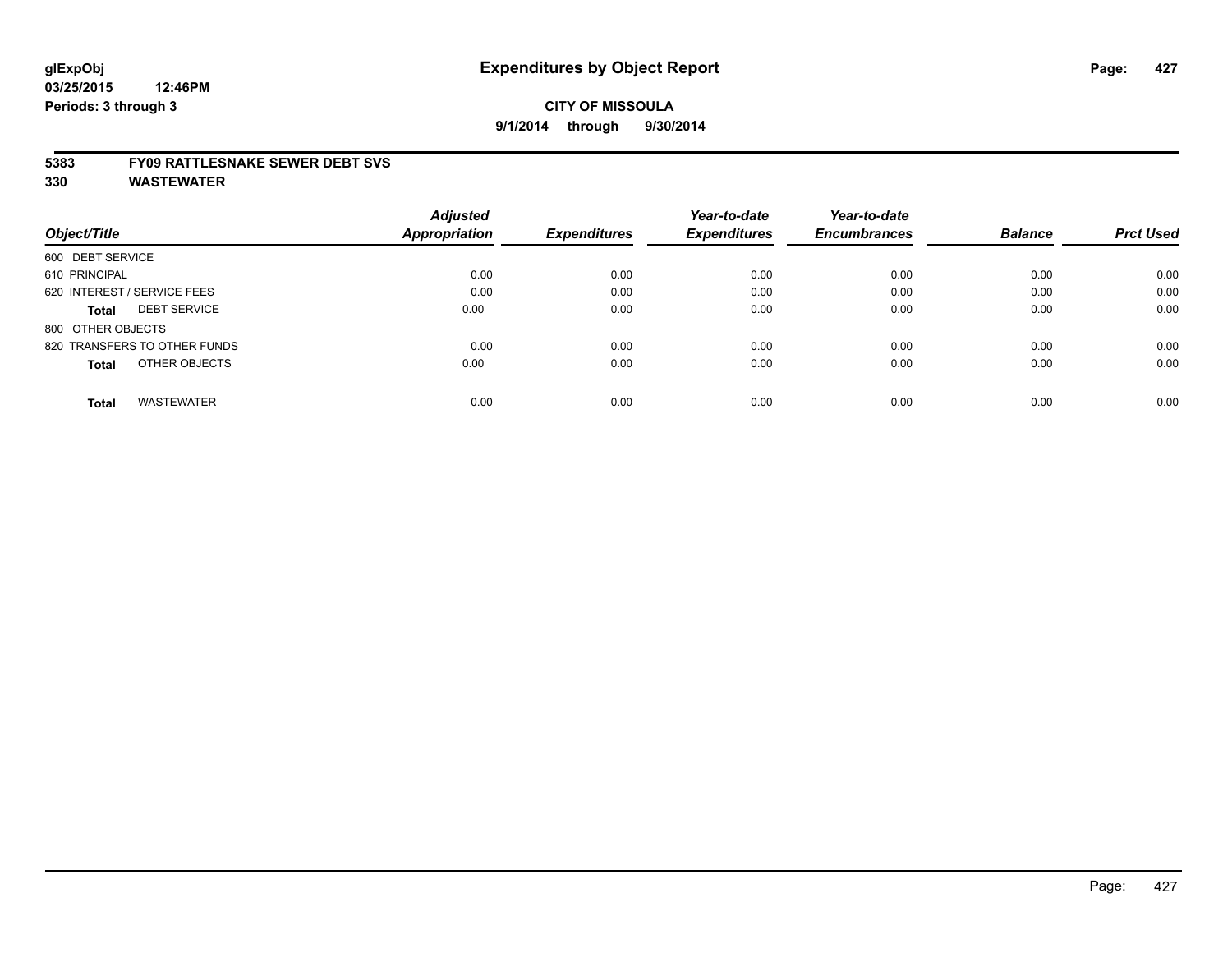#### **5383 FY09 RATTLESNAKE SEWER DEBT SVS**

**550 SID 544 PROJECT**

|                                     | <b>Adjusted</b><br>Appropriation |                     | Year-to-date        | Year-to-date        |                |                  |
|-------------------------------------|----------------------------------|---------------------|---------------------|---------------------|----------------|------------------|
| Object/Title                        |                                  | <b>Expenditures</b> | <b>Expenditures</b> | <b>Encumbrances</b> | <b>Balance</b> | <b>Prct Used</b> |
| 600 DEBT SERVICE                    |                                  |                     |                     |                     |                |                  |
| 610 PRINCIPAL                       | 20,000.00                        | 0.00                | 0.00                | 0.00                | 20,000.00      | 0.00             |
| 620 INTEREST / SERVICE FEES         | 11,550.00                        | 0.00                | 0.00                | 0.00                | 11,550.00      | 0.00             |
| <b>DEBT SERVICE</b><br><b>Total</b> | 31,550.00                        | 0.00                | 0.00                | 0.00                | 31,550.00      | 0.00             |
| SID 544 PROJECT<br><b>Total</b>     | 31,550.00                        | 0.00                | 0.00                | 0.00                | 31,550.00      | 0.00             |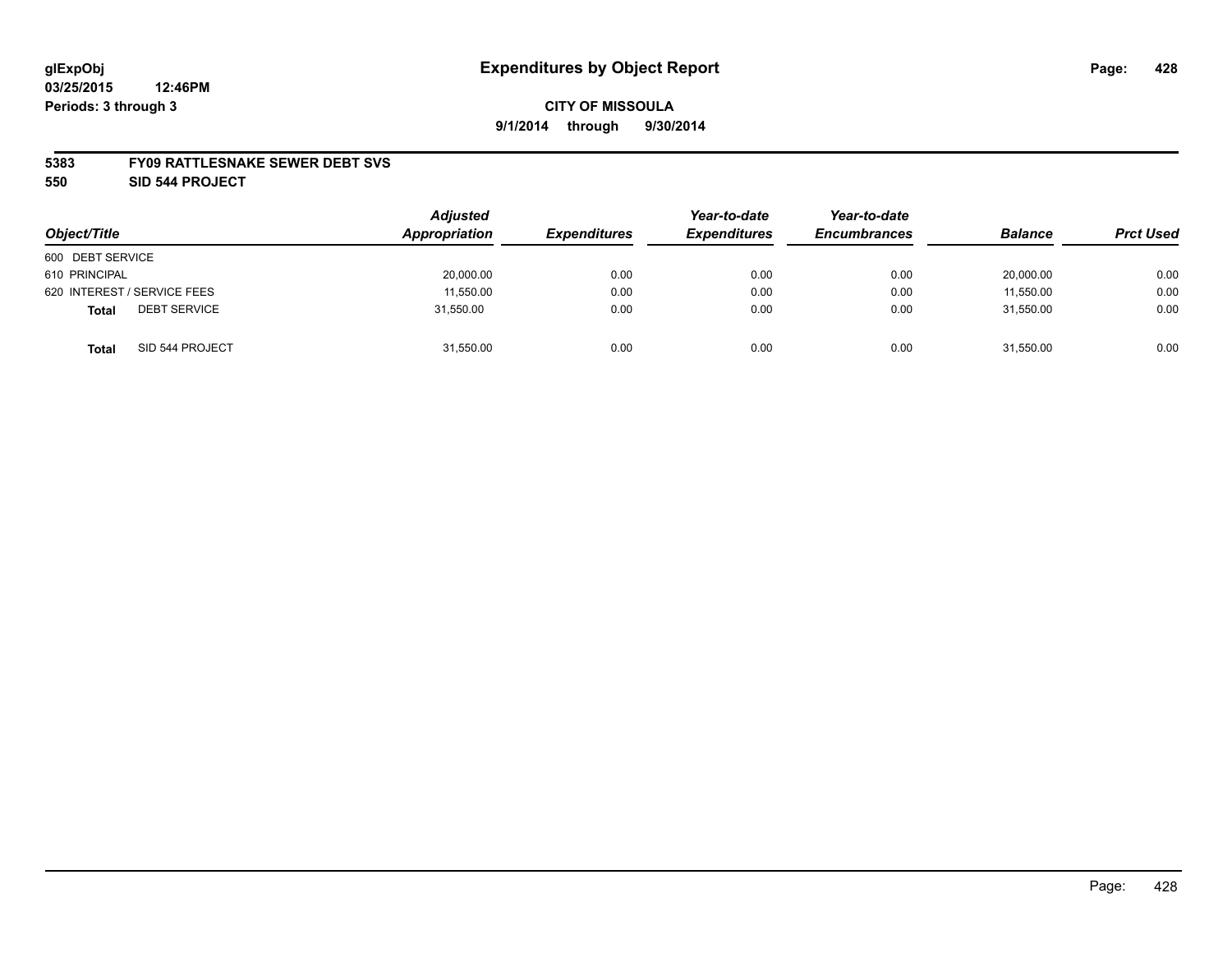# **5383 FY09 RATTLESNAKE SEWER DEBT SVS**

| Object/Title      |                                 | <b>Adjusted</b><br><b>Appropriation</b> | <b>Expenditures</b> | Year-to-date<br><b>Expenditures</b> | Year-to-date<br><b>Encumbrances</b> | <b>Balance</b> | <b>Prct Used</b> |
|-------------------|---------------------------------|-----------------------------------------|---------------------|-------------------------------------|-------------------------------------|----------------|------------------|
| 600 DEBT SERVICE  |                                 |                                         |                     |                                     |                                     |                |                  |
| 610 PRINCIPAL     |                                 | 20,000.00                               | 0.00                | 0.00                                | 0.00                                | 20.000.00      | 0.00             |
|                   | 620 INTEREST / SERVICE FEES     | 11,550.00                               | 0.00                | 0.00                                | 0.00                                | 11,550.00      | 0.00             |
| <b>Total</b>      | <b>DEBT SERVICE</b>             | 31,550.00                               | 0.00                | 0.00                                | 0.00                                | 31.550.00      | 0.00             |
| 800 OTHER OBJECTS |                                 |                                         |                     |                                     |                                     |                |                  |
|                   | 820 TRANSFERS TO OTHER FUNDS    | 0.00                                    | 0.00                | 0.00                                | 0.00                                | 0.00           | 0.00             |
| <b>Total</b>      | OTHER OBJECTS                   | 0.00                                    | 0.00                | 0.00                                | 0.00                                | 0.00           | 0.00             |
| <b>Total</b>      | FY09 RATTLESNAKE SEWER DEBT SVS | 31.550.00                               | 0.00                | 0.00                                | 0.00                                | 31.550.00      | 0.00             |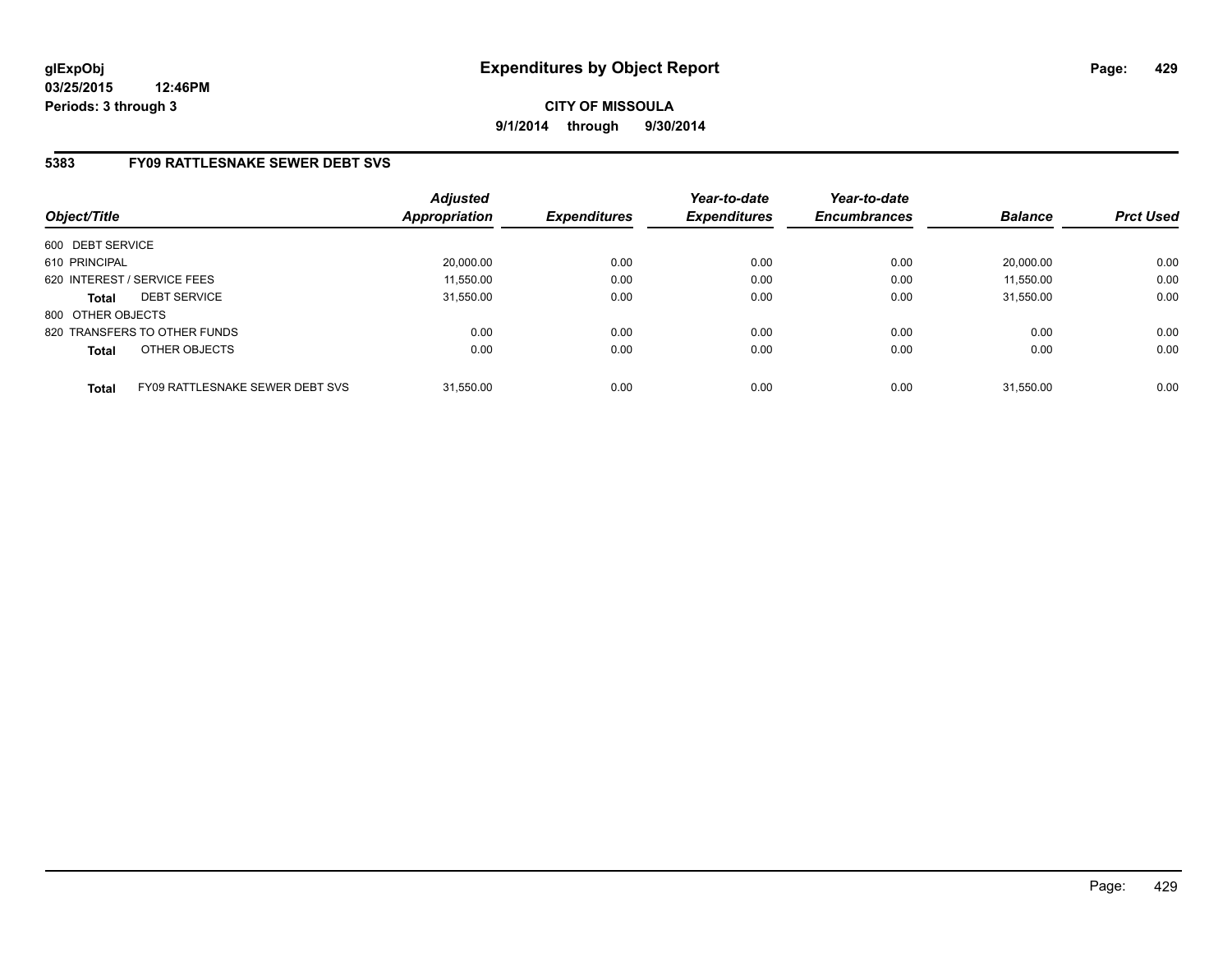# **CITY OF MISSOULA 9/1/2014 through 9/30/2014**

# **5384 09 LOLO BOND RESERVE**

| Object/Title                  | <b>Adjusted</b><br>Appropriation | <b>Expenditures</b> | Year-to-date<br><b>Expenditures</b> | Year-to-date<br><b>Encumbrances</b> | <b>Balance</b> | <b>Prct Used</b> |
|-------------------------------|----------------------------------|---------------------|-------------------------------------|-------------------------------------|----------------|------------------|
| 800 OTHER OBJECTS             |                                  |                     |                                     |                                     |                |                  |
| 820 TRANSFERS TO OTHER FUNDS  | 4,644.00                         | 0.00                | 0.00                                | 0.00                                | 4,644.00       | 0.00             |
| OTHER OBJECTS<br><b>Total</b> | 4.644.00                         | 0.00                | 0.00                                | 0.00                                | 4.644.00       | 0.00             |
| <b>WASTEWATER</b><br>Tota     | 4,644.00                         | 0.00                | 0.00                                | 0.00                                | 4.644.00       | 0.00             |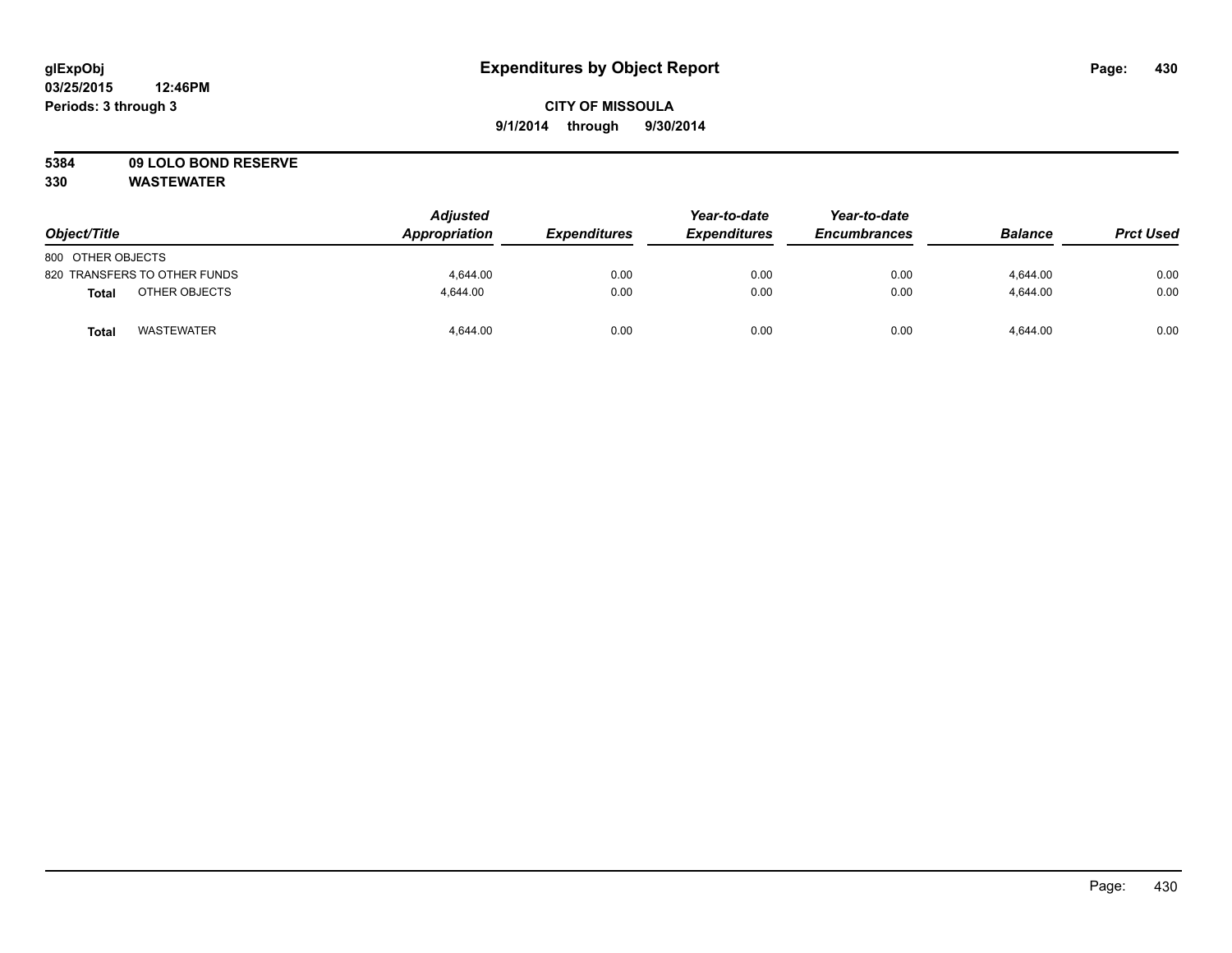### **5384 09 LOLO BOND RESERVE**

| Object/Title                         | <b>Adjusted</b><br><b>Appropriation</b> | <i><b>Expenditures</b></i> | Year-to-date<br><b>Expenditures</b> | Year-to-date<br><b>Encumbrances</b> | <b>Balance</b> | <b>Prct Used</b> |
|--------------------------------------|-----------------------------------------|----------------------------|-------------------------------------|-------------------------------------|----------------|------------------|
| 800 OTHER OBJECTS                    |                                         |                            |                                     |                                     |                |                  |
| 820 TRANSFERS TO OTHER FUNDS         | 4.644.00                                | 0.00                       | 0.00                                | 0.00                                | 4.644.00       | 0.00             |
| OTHER OBJECTS<br><b>Total</b>        | 4.644.00                                | 0.00                       | 0.00                                | 0.00                                | 4.644.00       | 0.00             |
| 09 LOLO BOND RESERVE<br><b>Total</b> | 4.644.00                                | 0.00                       | 0.00                                | 0.00                                | 4.644.00       | 0.00             |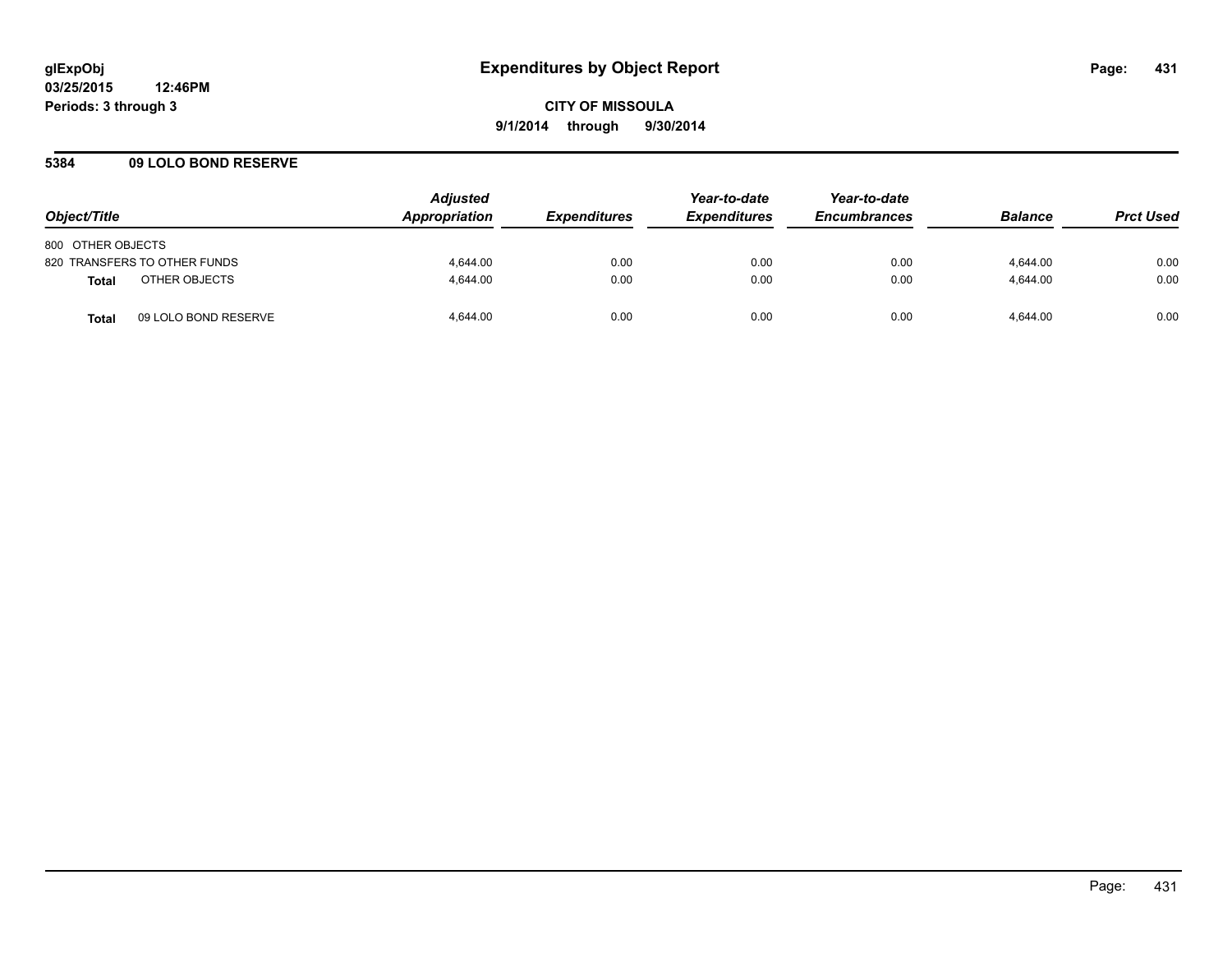#### **5386 FY10 HEADWORKS DEBT SERVICE**

| Object/Title                        | <b>Adjusted</b><br>Appropriation | <b>Expenditures</b> | Year-to-date<br><b>Expenditures</b> | Year-to-date<br><b>Encumbrances</b> | <b>Balance</b> | <b>Prct Used</b> |
|-------------------------------------|----------------------------------|---------------------|-------------------------------------|-------------------------------------|----------------|------------------|
| 600 DEBT SERVICE                    |                                  |                     |                                     |                                     |                |                  |
| 610 PRINCIPAL                       | 130,000.00                       | 0.00                | 0.00                                | 0.00                                | 130.000.00     | 0.00             |
| 620 INTEREST / SERVICE FEES         | 566,949.00                       | 0.00                | 0.00                                | 0.00                                | 566,949.00     | 0.00             |
| <b>DEBT SERVICE</b><br><b>Total</b> | 696.949.00                       | 0.00                | 0.00                                | 0.00                                | 696.949.00     | 0.00             |
| <b>WASTEWATER</b><br><b>Total</b>   | 696,949.00                       | 0.00                | 0.00                                | 0.00                                | 696,949.00     | 0.00             |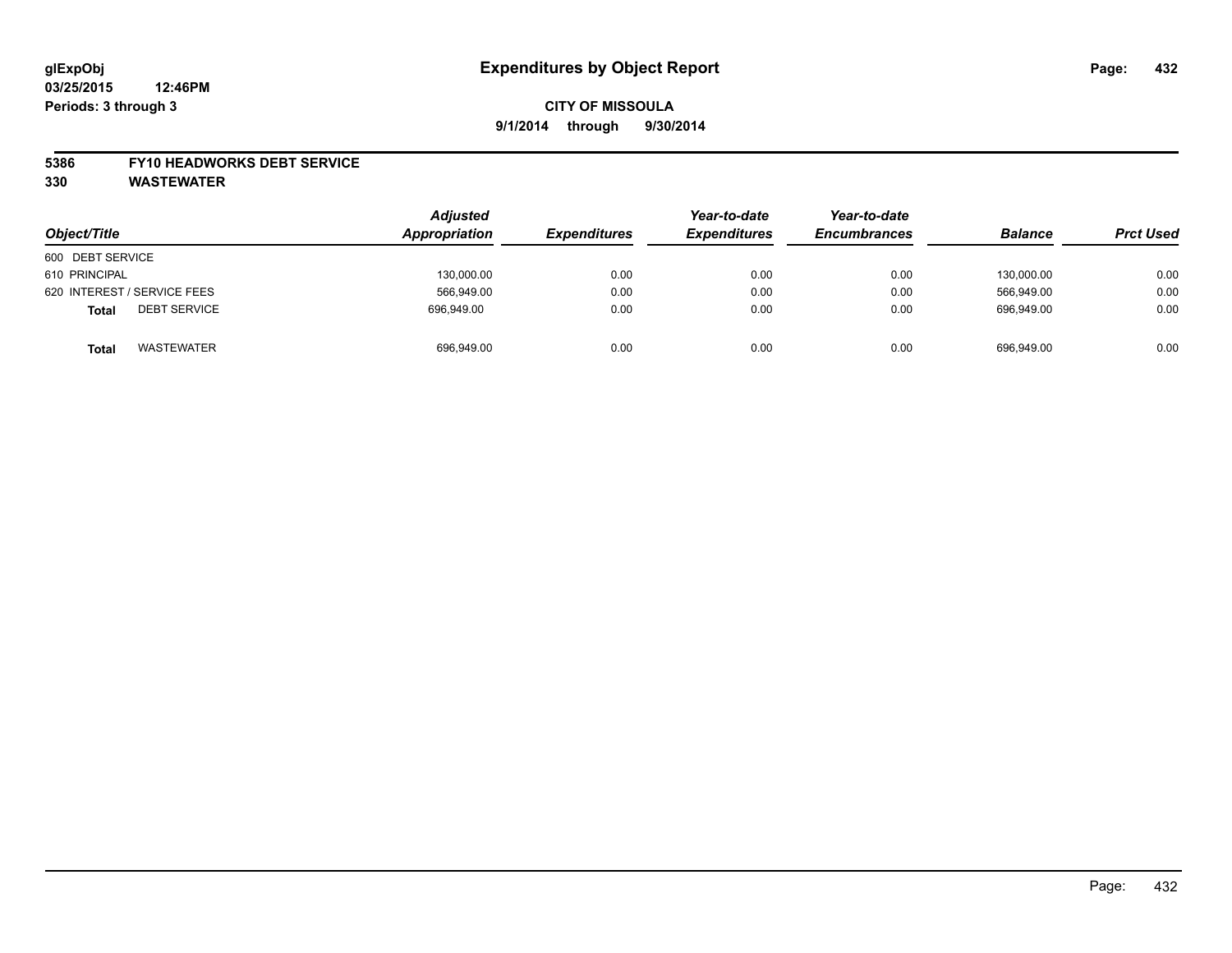## **5386 FY10 HEADWORKS DEBT SERVICE**

| Object/Title                |                             | <b>Adjusted</b><br>Appropriation | <b>Expenditures</b> | Year-to-date<br><b>Expenditures</b> | Year-to-date<br><b>Encumbrances</b> | <b>Balance</b> | <b>Prct Used</b> |
|-----------------------------|-----------------------------|----------------------------------|---------------------|-------------------------------------|-------------------------------------|----------------|------------------|
| 600 DEBT SERVICE            |                             |                                  |                     |                                     |                                     |                |                  |
| 610 PRINCIPAL               |                             | 130,000.00                       | 0.00                | 0.00                                | 0.00                                | 130.000.00     | 0.00             |
| 620 INTEREST / SERVICE FEES |                             | 566,949.00                       | 0.00                | 0.00                                | 0.00                                | 566.949.00     | 0.00             |
| <b>Total</b>                | <b>DEBT SERVICE</b>         | 696,949.00                       | 0.00                | 0.00                                | 0.00                                | 696.949.00     | 0.00             |
| <b>Total</b>                | FY10 HEADWORKS DEBT SERVICE | 696,949.00                       | 0.00                | 0.00                                | 0.00                                | 696.949.00     | 0.00             |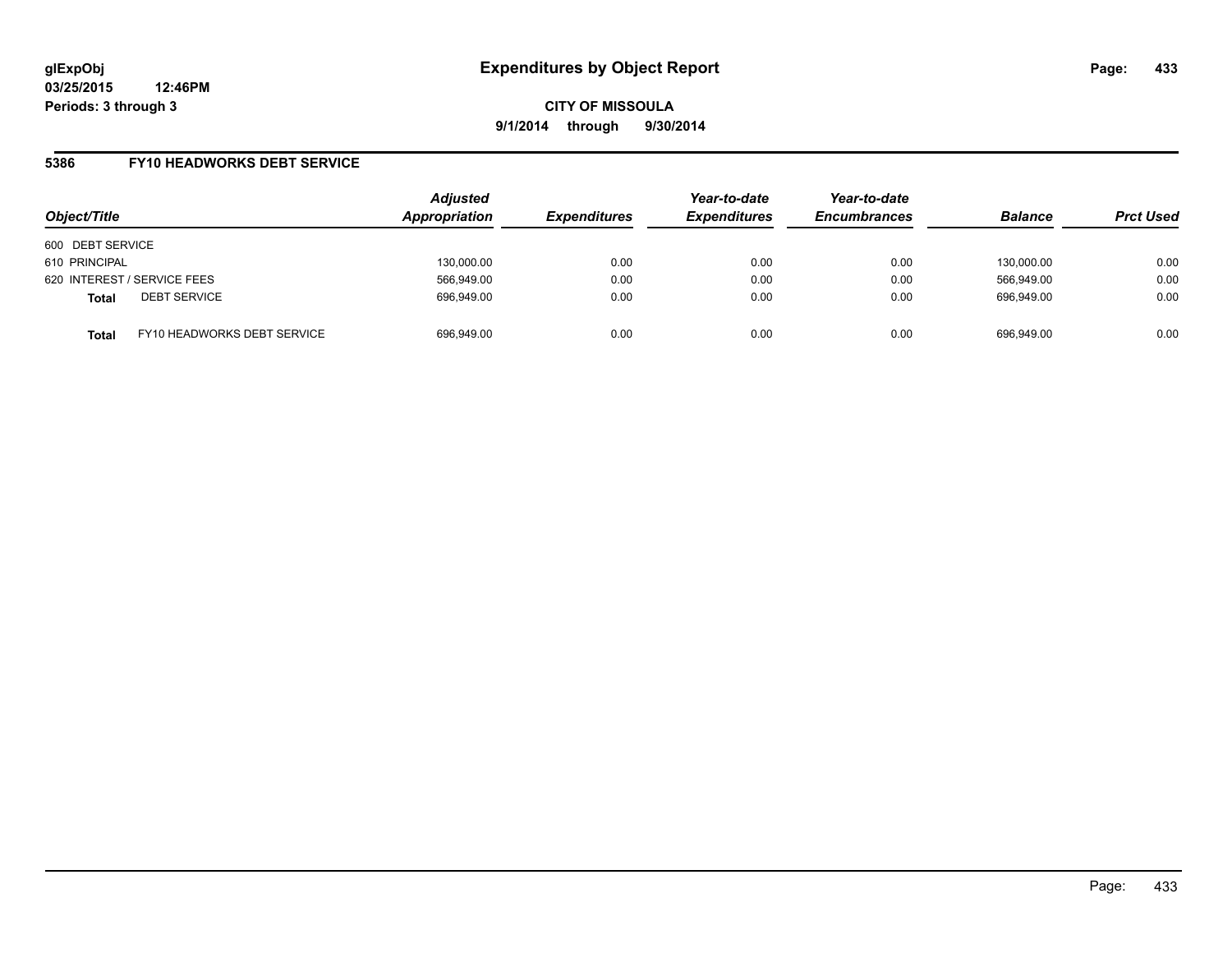#### **5387 FY11 SEWER \$1.29M BOND DEBT SERVICE**

**330 WASTEWATER**

| Object/Title                        | <b>Adjusted</b><br>Appropriation | <b>Expenditures</b> | Year-to-date<br><b>Expenditures</b> | Year-to-date<br><b>Encumbrances</b> | <b>Balance</b> | <b>Prct Used</b> |
|-------------------------------------|----------------------------------|---------------------|-------------------------------------|-------------------------------------|----------------|------------------|
| 600 DEBT SERVICE                    |                                  |                     |                                     |                                     |                |                  |
| 610 PRINCIPAL                       | 45,000.00                        | 0.00                | 0.00                                | 0.00                                | 45,000.00      | 0.00             |
| 620 INTEREST / SERVICE FEES         | 58,430.00                        | 0.00                | 0.00                                | 0.00                                | 58.430.00      | 0.00             |
| <b>DEBT SERVICE</b><br><b>Total</b> | 103.430.00                       | 0.00                | 0.00                                | 0.00                                | 103.430.00     | 0.00             |
| WASTEWATER<br><b>Total</b>          | 103,430.00                       | 0.00                | 0.00                                | 0.00                                | 103.430.00     | 0.00             |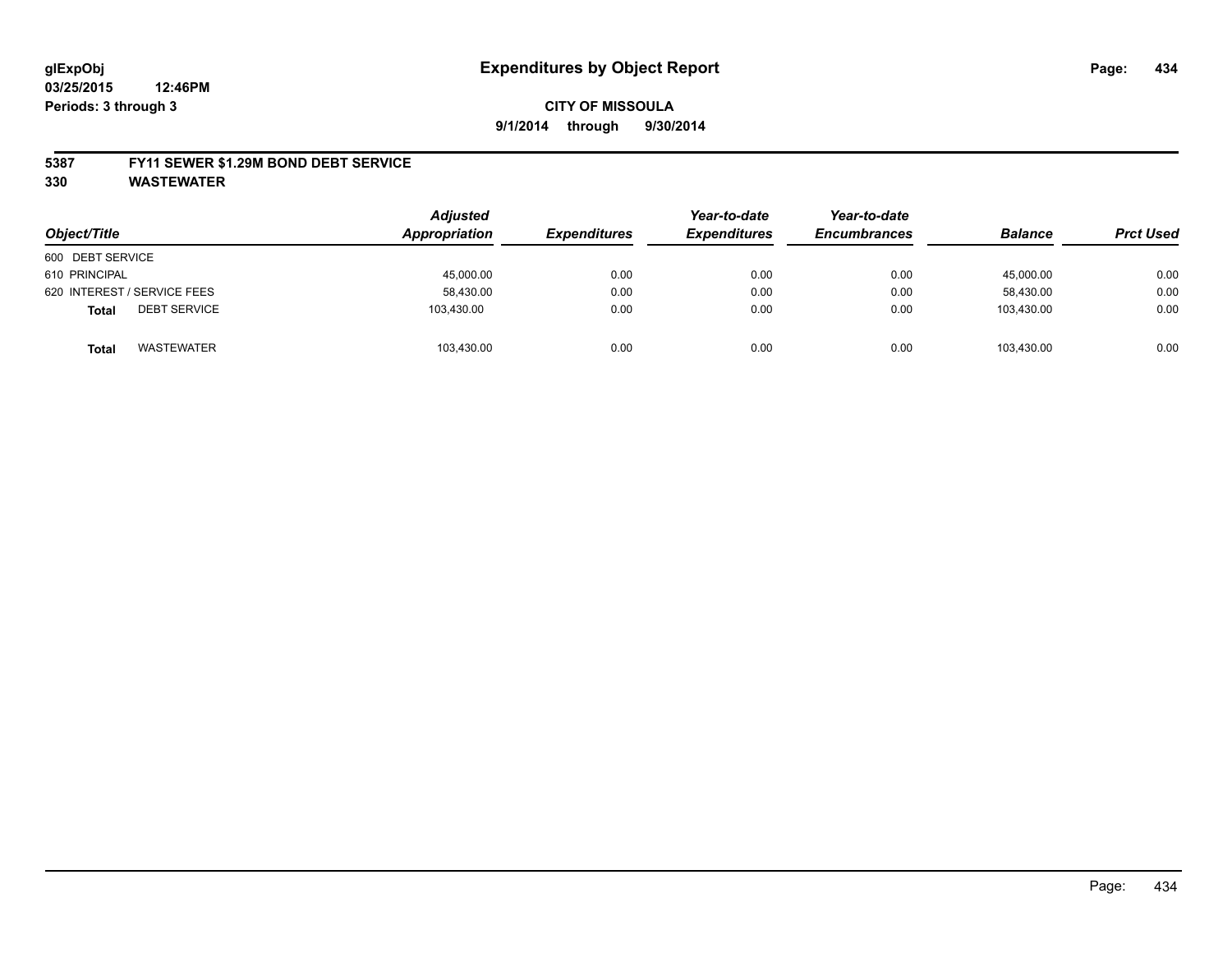**CITY OF MISSOULA 9/1/2014 through 9/30/2014**

## **5387 FY11 SEWER \$1.29M BOND DEBT SERVICE**

| Object/Title                |                                      | <b>Adjusted</b><br>Appropriation | <b>Expenditures</b> | Year-to-date<br><b>Expenditures</b> | Year-to-date<br><b>Encumbrances</b> | <b>Balance</b> | <b>Prct Used</b> |
|-----------------------------|--------------------------------------|----------------------------------|---------------------|-------------------------------------|-------------------------------------|----------------|------------------|
| 600 DEBT SERVICE            |                                      |                                  |                     |                                     |                                     |                |                  |
| 610 PRINCIPAL               |                                      | 45,000.00                        | 0.00                | 0.00                                | 0.00                                | 45.000.00      | 0.00             |
| 620 INTEREST / SERVICE FEES |                                      | 58,430.00                        | 0.00                | 0.00                                | 0.00                                | 58,430.00      | 0.00             |
| <b>Total</b>                | <b>DEBT SERVICE</b>                  | 103,430.00                       | 0.00                | 0.00                                | 0.00                                | 103.430.00     | 0.00             |
| <b>Total</b>                | FY11 SEWER \$1.29M BOND DEBT SERVICE | 103.430.00                       | 0.00                | 0.00                                | 0.00                                | 103.430.00     | 0.00             |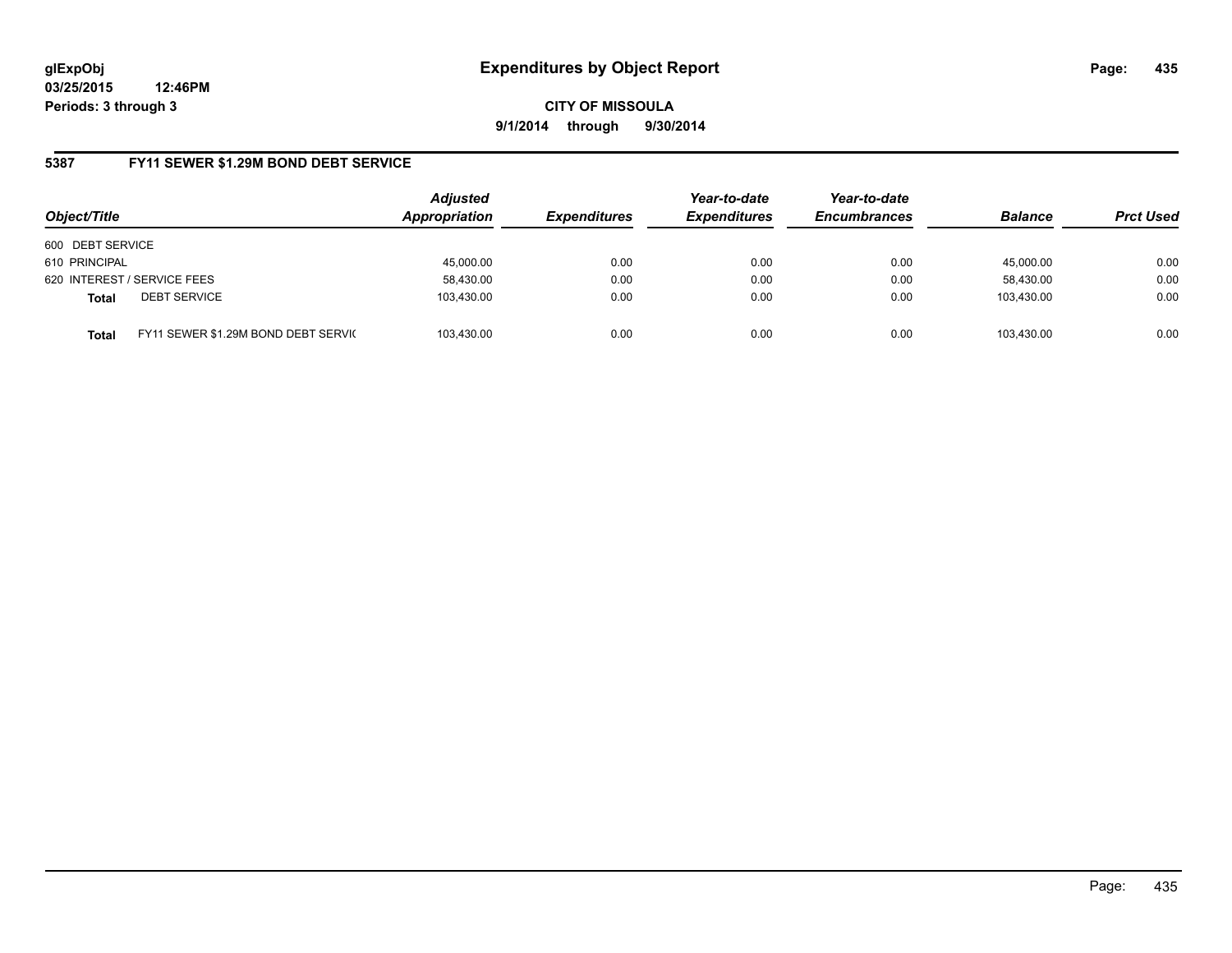#### **5388 FY11 \$1.29M SEWER BOND RESERVE**

**330 WASTEWATER**

| Object/Title                 | <b>Adjusted</b><br>Appropriation | <b>Expenditures</b> | Year-to-date<br><b>Expenditures</b> | Year-to-date<br><b>Encumbrances</b> | <b>Balance</b> | <b>Prct Used</b> |
|------------------------------|----------------------------------|---------------------|-------------------------------------|-------------------------------------|----------------|------------------|
| 800 OTHER OBJECTS            |                                  |                     |                                     |                                     |                |                  |
| 820 TRANSFERS TO OTHER FUNDS | 0.00                             | 0.00                | 0.00                                | 0.00                                | 0.00           | 0.00             |
| OTHER OBJECTS<br>Total       | 0.00                             | 0.00                | 0.00                                | 0.00                                | 0.00           | 0.00             |
| <b>WASTEWATER</b><br>Tota    | 0.00                             | 0.00                | 0.00                                | 0.00                                | 0.00           | 0.00             |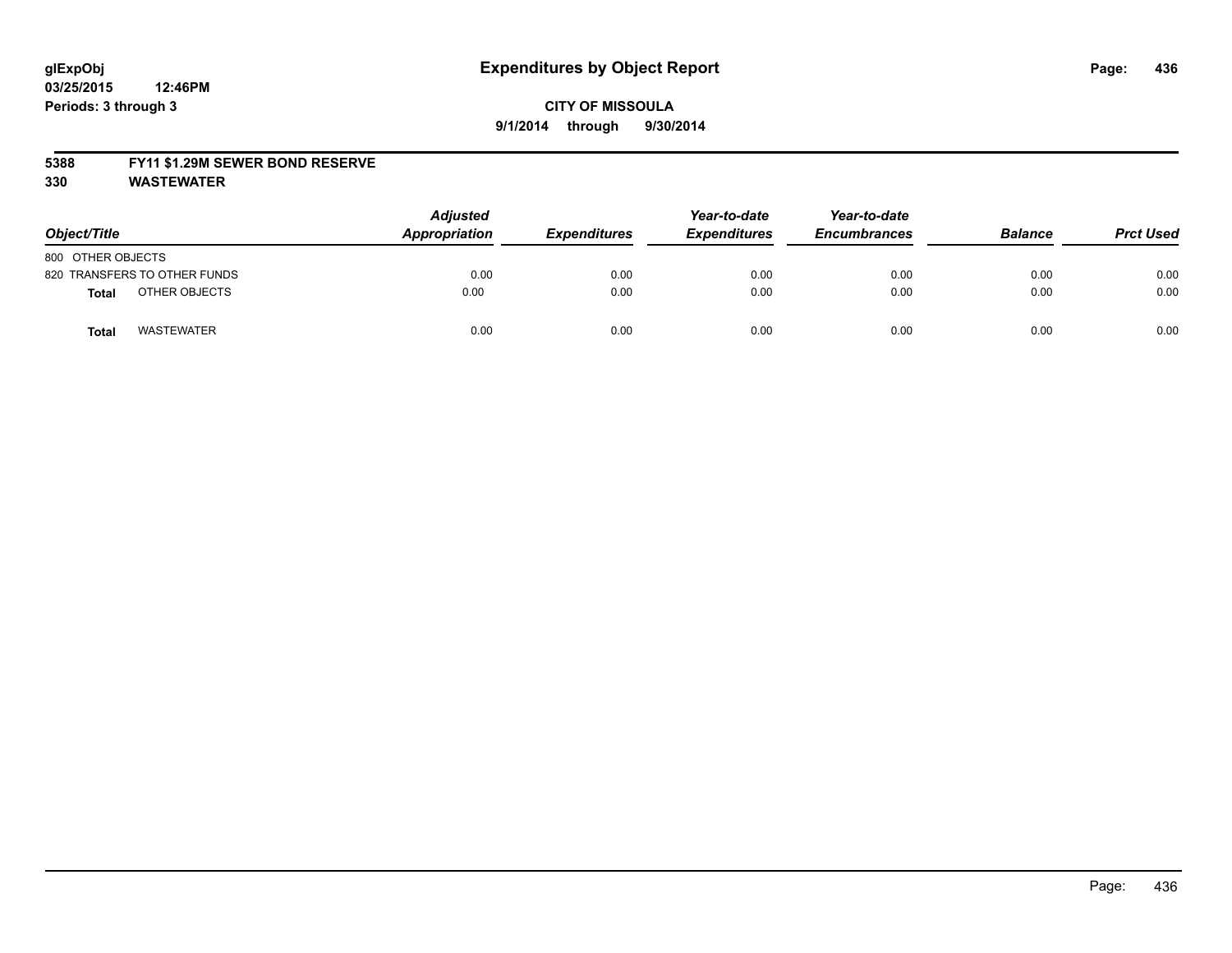**CITY OF MISSOULA 9/1/2014 through 9/30/2014**

## **5388 FY11 \$1.29M SEWER BOND RESERVE**

| Object/Title                                    | <b>Adjusted</b><br>Appropriation | <b>Expenditures</b> | Year-to-date<br><b>Expenditures</b> | Year-to-date<br><b>Encumbrances</b> | <b>Balance</b> | <b>Prct Used</b> |
|-------------------------------------------------|----------------------------------|---------------------|-------------------------------------|-------------------------------------|----------------|------------------|
| 800 OTHER OBJECTS                               |                                  |                     |                                     |                                     |                |                  |
| 820 TRANSFERS TO OTHER FUNDS                    | 0.00                             | 0.00                | 0.00                                | 0.00                                | 0.00           | 0.00             |
| OTHER OBJECTS<br><b>Total</b>                   | 0.00                             | 0.00                | 0.00                                | 0.00                                | 0.00           | 0.00             |
| FY11 \$1.29M SEWER BOND RESERVE<br><b>Total</b> | 0.00                             | 0.00                | 0.00                                | 0.00                                | 0.00           | 0.00             |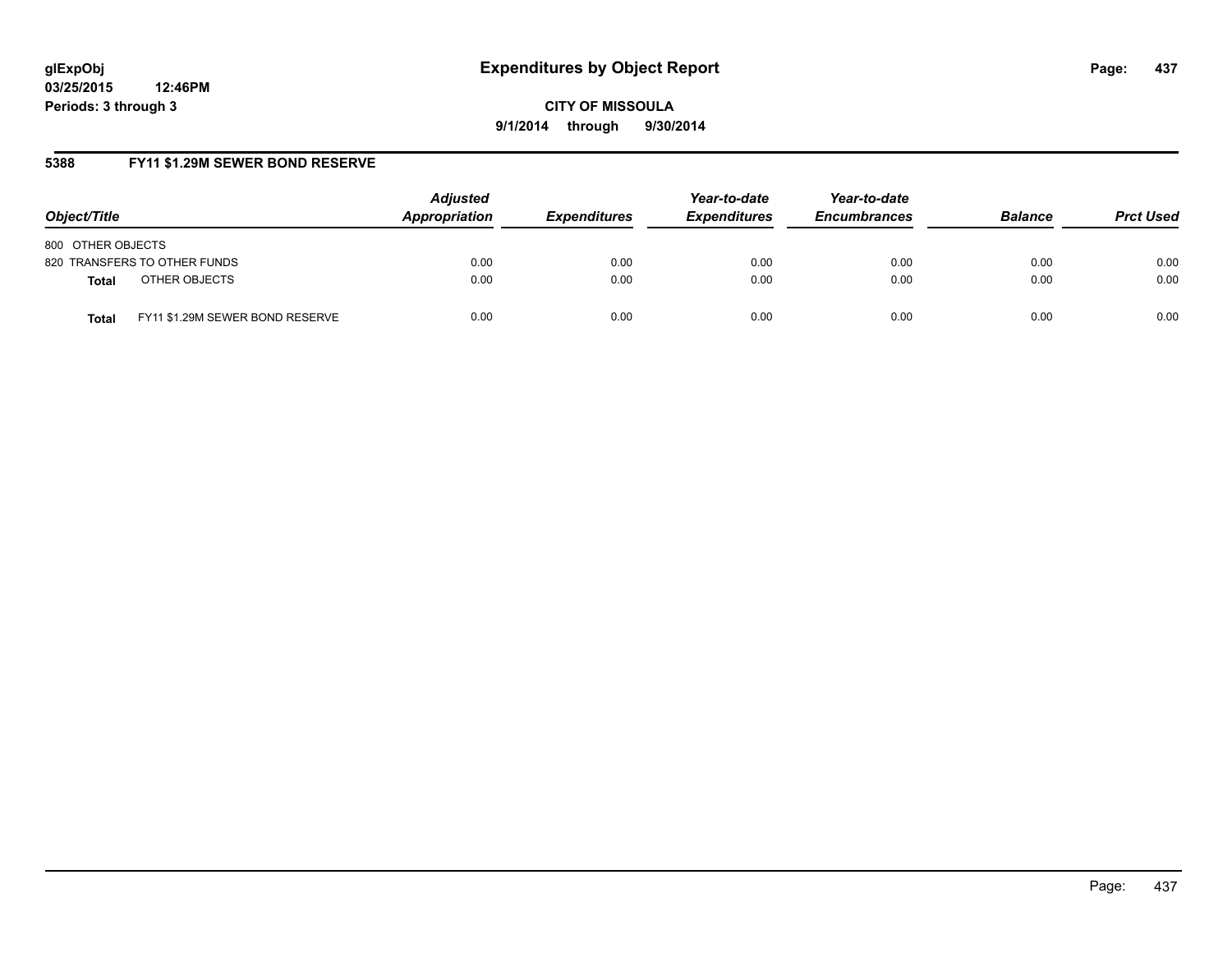## **5711 AQUATICS**

**370 PARKS & RECREATION**

|                                           | <b>Adjusted</b> |                     | Year-to-date        | Year-to-date        |                |                  |
|-------------------------------------------|-----------------|---------------------|---------------------|---------------------|----------------|------------------|
| Object/Title                              | Appropriation   | <b>Expenditures</b> | <b>Expenditures</b> | <b>Encumbrances</b> | <b>Balance</b> | <b>Prct Used</b> |
| 100 PERSONAL SERVICES                     |                 |                     |                     |                     |                |                  |
| 110 SALARIES AND WAGES                    | 528,564.00      | 35,820.30           | 205,429.75          | 0.00                | 323,134.25     | 38.87            |
| 120 OVERTIME/TERMINATION                  | 1,000.00        | 0.00                | 187.46              | 0.00                | 812.54         | 18.75            |
| 135 OPEB EXPENSE                          | 0.00            | 0.00                | 0.00                | 0.00                | 0.00           | 0.00             |
| 140 EMPLOYER CONTRIBUTIONS                | 132,782.00      | 9,680.63            | 46,984.20           | 0.00                | 85,797.80      | 35.38            |
| <b>141 STATE RETIREMENT CONTRIBUTIONS</b> | 0.00            | 164.48              | 334.09              | 0.00                | $-334.09$      | 0.00             |
| 145 OPEB CONTRIBUTION                     | 0.00            | 0.00                | 0.00                | 0.00                | 0.00           | 0.00             |
| PERSONAL SERVICES<br><b>Total</b>         | 662,346.00      | 45,665.41           | 252,935.50          | 0.00                | 409,410.50     | 38.19            |
| 200 SUPPLIES                              |                 |                     |                     |                     |                |                  |
| 210 OFFICE SUPPLIES                       | 4,500.00        | 0.00                | 0.00                | 0.00                | 4,500.00       | 0.00             |
| 220 OPERATING SUPPLIES                    | 45,000.00       | 198.44              | 2,529.03            | 0.00                | 42,470.97      | 5.62             |
| 230 REPAIR/MAINTENANCE                    | 68,000.00       | 13,526.61           | 37,878.81           | 0.00                | 30,121.19      | 55.70            |
| 231 GASOLINE                              | 0.00            | 0.00                | 0.00                | 0.00                | 0.00           | 0.00             |
| 240 OTHER SUPPLIES                        | 121,000.00      | 5,866.73            | 52,264.29           | 0.00                | 68,735.71      | 43.19            |
| 250 SUPPLIES FOR RESALE                   | 0.00            | 0.00                | 0.00                | 0.00                | 0.00           | 0.00             |
| <b>SUPPLIES</b><br>Total                  | 238,500.00      | 19,591.78           | 92,672.13           | 0.00                | 145,827.87     | 38.86            |
| 300 PURCHASED SERVICES                    |                 |                     |                     |                     |                |                  |
| 310 COMMUNICATIONS                        | 500.00          | 0.00                | 0.00                | 0.00                | 500.00         | 0.00             |
| 320 PRINTING & DUPLICATING                | 10,500.00       | 324.00              | 980.00              | 0.00                | 9,520.00       | 9.33             |
| 330 PUBLICITY, SUBSCRIPTIONS & DUES       | 17,200.00       | 1,875.00            | 3,451.00            | 0.00                | 13,749.00      | 20.06            |
| 340 SEWER                                 | 10,275.00       | 0.00                | 2,265.23            | 0.00                | 8,009.77       | 22.05            |
| 341 ELECTRICITY & NATURAL GAS             | 191,000.00      | 31,418.72           | 59,666.40           | 0.00                | 131,333.60     | 31.24            |
| 343 WATER CHARGES                         | 13,644.00       | 3,550.72            | 7,620.21            | 0.00                | 6,023.79       | 55.85            |
| 344 TELEPHONE SERVICE                     | 7,539.00        | 800.24              | 1,953.19            | 0.00                | 5,585.81       | 25.91            |
| 345 GARBAGE                               | 4,651.00        | 0.00                | 693.59              | 0.00                | 3,957.41       | 14.91            |
| 350 PROFESSIONAL SERVICES                 | 40,000.00       | 918.00              | 6,240.85            | 0.00                | 33,759.15      | 15.60            |
| 360 REPAIR & MAINTENANCE                  | 20,500.00       | 2,405.48            | 3,426.25            | 0.00                | 17,073.75      | 16.71            |
| 370 TRAVEL                                | 2,000.00        | 0.00                | 0.00                | 0.00                | 2,000.00       | 0.00             |
| 380 TRAINING                              | 5,000.00        | 737.00              | 737.00              | 0.00                | 4,263.00       | 14.74            |
| 390 OTHER PURCHASED SERVICES              | 19,300.00       | 787.87              | 852.87              | 0.00                | 18,447.13      | 4.42             |
| PURCHASED SERVICES<br>Total               | 342,109.00      | 42,817.03           | 87,886.59           | 0.00                | 254,222.41     | 25.69            |
| 500 FIXED CHARGES                         |                 |                     |                     |                     |                |                  |
| 500 FIXED CHARGES                         | 381.00          | 0.00                | 0.00                | 0.00                | 381.00         | 0.00             |
| 550 MERCHANT SERVICE FEES                 | 14,000.00       | 0.00                | 0.00                | 0.00                | 14,000.00      | 0.00             |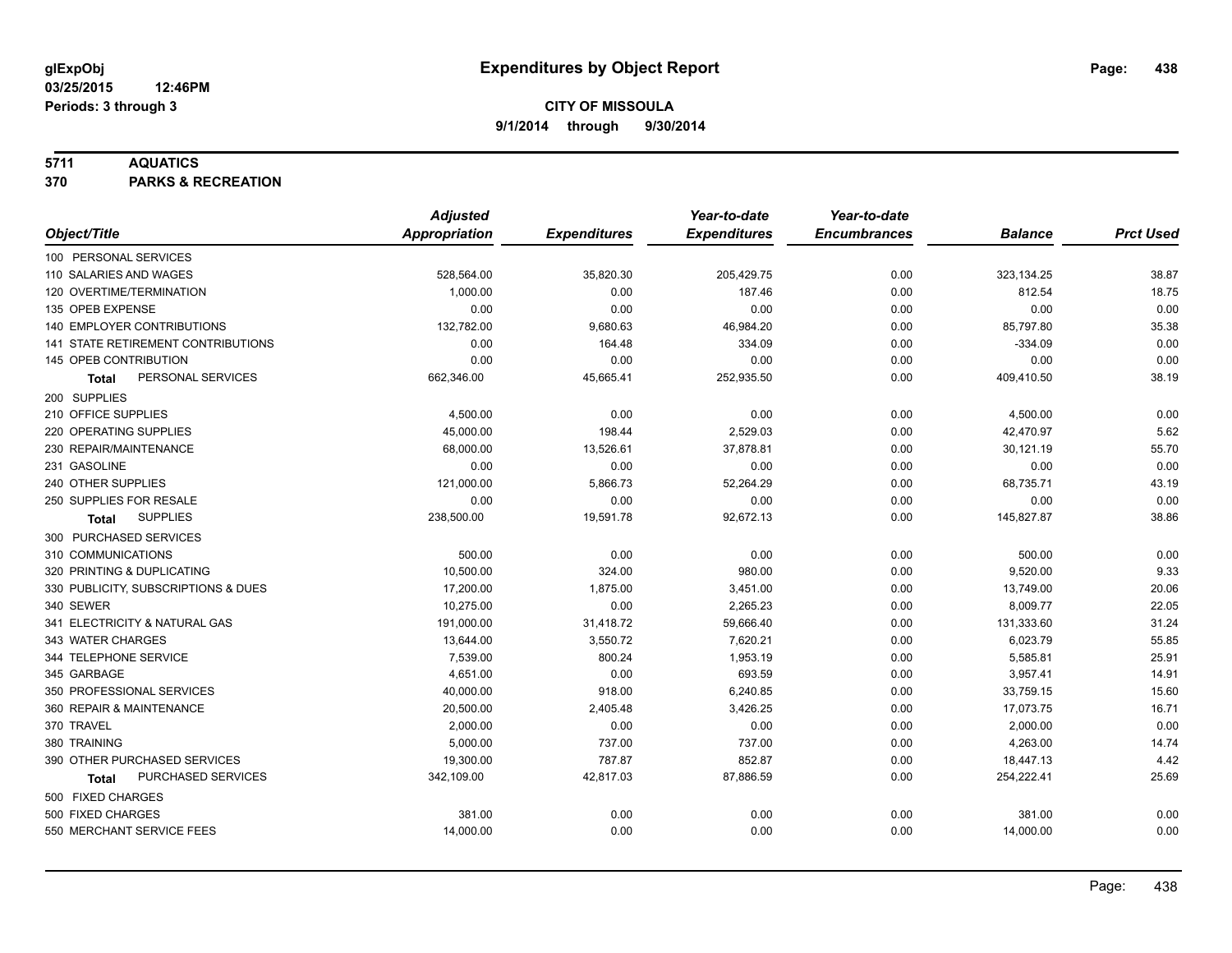## **5711 AQUATICS**

**370 PARKS & RECREATION**

|                    |                              | <b>Adjusted</b> |                     | Year-to-date        | Year-to-date        |                |                  |
|--------------------|------------------------------|-----------------|---------------------|---------------------|---------------------|----------------|------------------|
| Object/Title       |                              | Appropriation   | <b>Expenditures</b> | <b>Expenditures</b> | <b>Encumbrances</b> | <b>Balance</b> | <b>Prct Used</b> |
| <b>Total</b>       | <b>FIXED CHARGES</b>         | 14,381.00       | 0.00                | 0.00                | 0.00                | 14,381.00      | 0.00             |
| 600 DEBT SERVICE   |                              |                 |                     |                     |                     |                |                  |
| 610 PRINCIPAL      |                              | 12,377.00       | 0.00                | 0.00                | 0.00                | 12,377.00      | 0.00             |
|                    | 620 INTEREST / SERVICE FEES  | 0.00            | 0.00                | 0.00                | 0.00                | 0.00           | 0.00             |
| Total              | <b>DEBT SERVICE</b>          | 12,377.00       | 0.00                | 0.00                | 0.00                | 12,377.00      | 0.00             |
| 800 OTHER OBJECTS  |                              |                 |                     |                     |                     |                |                  |
|                    | 820 TRANSFERS TO OTHER FUNDS | 0.00            | 0.00                | 0.00                | 0.00                | 0.00           | 0.00             |
| <b>Total</b>       | OTHER OBJECTS                | 0.00            | 0.00                | 0.00                | 0.00                | 0.00           | 0.00             |
| 900 CAPITAL OUTLAY |                              |                 |                     |                     |                     |                |                  |
| 920 BUILDINGS      |                              | 45,000.00       | 0.00                | 0.00                | 0.00                | 45,000.00      | 0.00             |
| 930 IMPROVEMENTS   |                              | 70,000.00       | 0.00                | 26,569.40           | 0.00                | 43,430.60      | 37.96            |
|                    | 940 MACHINERY & EQUIPMENT    | 20,000.00       | 0.00                | 0.00                | 0.00                | 20,000.00      | 0.00             |
| Total              | <b>CAPITAL OUTLAY</b>        | 135,000.00      | 0.00                | 26,569.40           | 0.00                | 108,430.60     | 19.68            |
| <b>Total</b>       | PARKS & RECREATION           | 1,404,713.00    | 108,074.22          | 460,063.62          | 0.00                | 944,649.38     | 32.75            |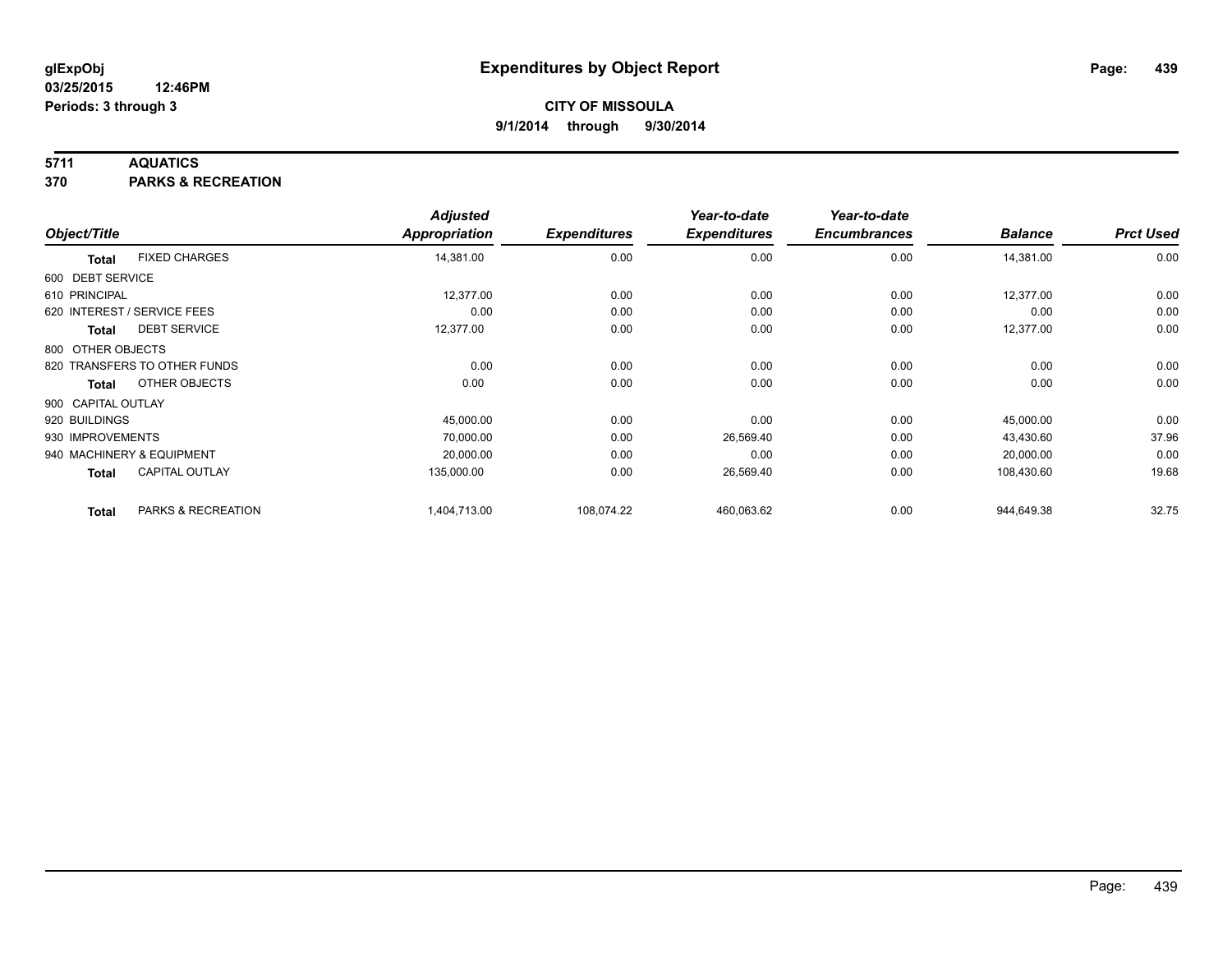## **5711 AQUATICS**

**371 AQUATICS SALARIES**

|                                          | <b>Adjusted</b>      |                     | Year-to-date        | Year-to-date        |                |                  |
|------------------------------------------|----------------------|---------------------|---------------------|---------------------|----------------|------------------|
| Object/Title                             | <b>Appropriation</b> | <b>Expenditures</b> | <b>Expenditures</b> | <b>Encumbrances</b> | <b>Balance</b> | <b>Prct Used</b> |
| 100 PERSONAL SERVICES                    |                      |                     |                     |                     |                |                  |
| 110 SALARIES AND WAGES                   | 0.00                 | 0.00                | 0.00                | 0.00                | 0.00           | 0.00             |
| 120 OVERTIME/TERMINATION                 | 0.00                 | 0.00                | 0.00                | 0.00                | 0.00           | 0.00             |
| 135 OPEB EXPENSE                         | 0.00                 | 0.00                | 0.00                | 0.00                | 0.00           | 0.00             |
| 140 EMPLOYER CONTRIBUTIONS               | 0.00                 | 0.00                | 0.00                | 0.00                | 0.00           | 0.00             |
| 141 STATE RETIREMENT CONTRIBUTIONS       | 0.00                 | 0.00                | 0.00                | 0.00                | 0.00           | 0.00             |
| 145 OPEB CONTRIBUTION                    | 0.00                 | 0.00                | 0.00                | 0.00                | 0.00           | 0.00             |
| PERSONAL SERVICES<br><b>Total</b>        | 0.00                 | 0.00                | 0.00                | 0.00                | 0.00           | 0.00             |
| <b>AQUATICS SALARIES</b><br><b>Total</b> | 0.00                 | 0.00                | 0.00                | 0.00                | 0.00           | 0.00             |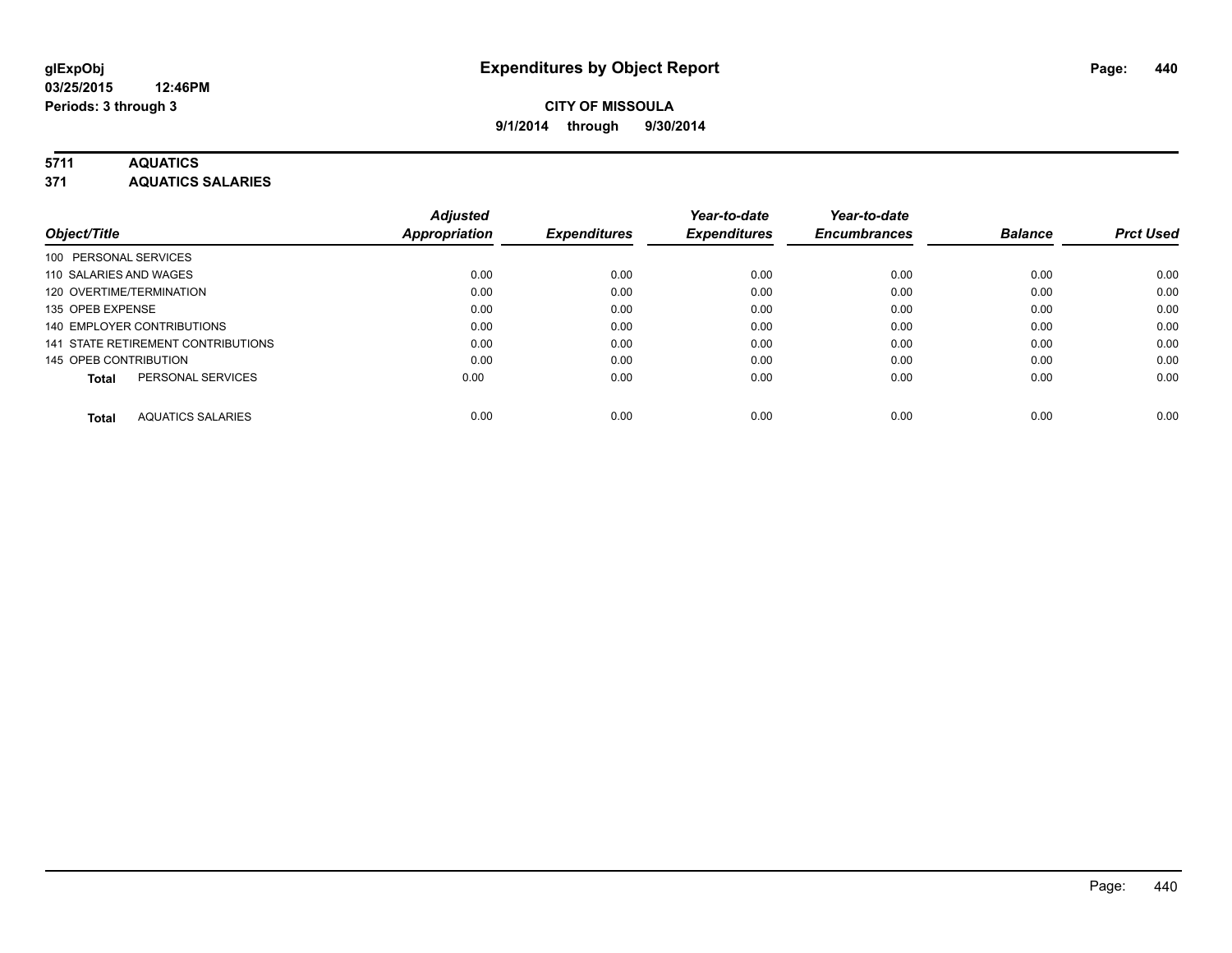### **5711 AQUATICS**

**390 NON-DEPARTMENTAL**

| Object/Title                          | <b>Adjusted</b><br><b>Appropriation</b> | <b>Expenditures</b> | Year-to-date<br><b>Expenditures</b> | Year-to-date<br><b>Encumbrances</b> | <b>Balance</b> | <b>Prct Used</b> |
|---------------------------------------|-----------------------------------------|---------------------|-------------------------------------|-------------------------------------|----------------|------------------|
| 800 OTHER OBJECTS                     |                                         |                     |                                     |                                     |                |                  |
| 830 DEPRECIATION                      | 0.00                                    | 0.00                | 0.00                                | 0.00                                | 0.00           | 0.00             |
| OTHER OBJECTS<br><b>Total</b>         | 0.00                                    | 0.00                | 0.00                                | 0.00                                | 0.00           | 0.00             |
| 900 CAPITAL OUTLAY                    |                                         |                     |                                     |                                     |                |                  |
| 900 CAPITAL OUTLAY                    | 0.00                                    | 0.00                | 0.00                                | 0.00                                | 0.00           | 0.00             |
| <b>CAPITAL OUTLAY</b><br><b>Total</b> | 0.00                                    | 0.00                | 0.00                                | 0.00                                | 0.00           | 0.00             |
| NON-DEPARTMENTAL<br><b>Total</b>      | 0.00                                    | 0.00                | 0.00                                | 0.00                                | 0.00           | 0.00             |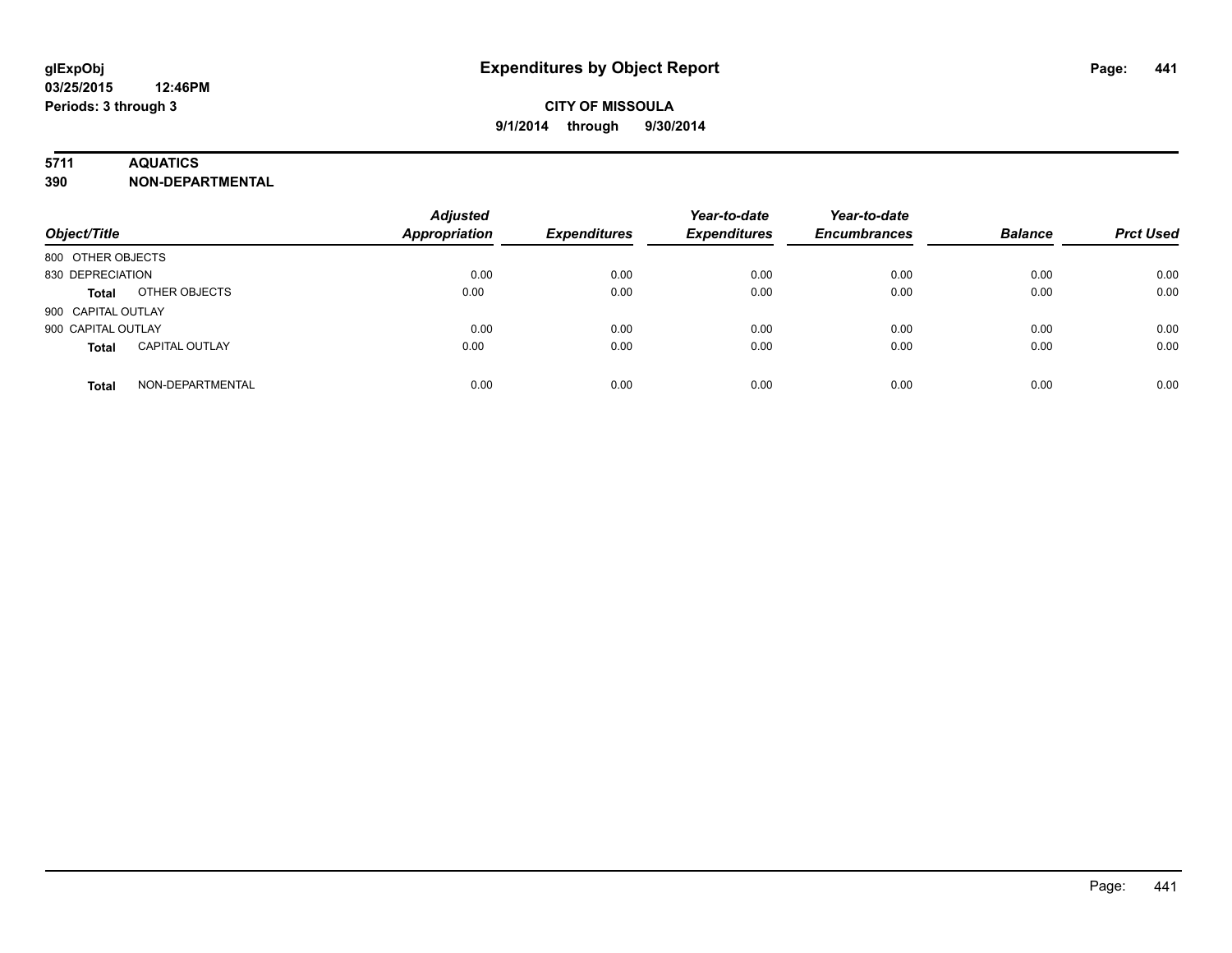**5711 AQUATICS**

|                                      | <b>Adjusted</b>      |                     | Year-to-date        | Year-to-date        |                |                  |
|--------------------------------------|----------------------|---------------------|---------------------|---------------------|----------------|------------------|
| Object/Title                         | <b>Appropriation</b> | <b>Expenditures</b> | <b>Expenditures</b> | <b>Encumbrances</b> | <b>Balance</b> | <b>Prct Used</b> |
| 100 PERSONAL SERVICES                |                      |                     |                     |                     |                |                  |
| 110 SALARIES AND WAGES               | 528,564.00           | 35,820.30           | 205,429.75          | 0.00                | 323,134.25     | 38.87            |
| 120 OVERTIME/TERMINATION             | 1,000.00             | 0.00                | 187.46              | 0.00                | 812.54         | 18.75            |
| 135 OPEB EXPENSE                     | 0.00                 | 0.00                | 0.00                | 0.00                | 0.00           | 0.00             |
| <b>140 EMPLOYER CONTRIBUTIONS</b>    | 132,782.00           | 9,680.63            | 46,984.20           | 0.00                | 85,797.80      | 35.38            |
| 141 STATE RETIREMENT CONTRIBUTIONS   | 0.00                 | 164.48              | 334.09              | 0.00                | $-334.09$      | 0.00             |
| 145 OPEB CONTRIBUTION                | 0.00                 | 0.00                | 0.00                | 0.00                | 0.00           | 0.00             |
| PERSONAL SERVICES<br>Total           | 662,346.00           | 45,665.41           | 252,935.50          | 0.00                | 409,410.50     | 38.19            |
| 200 SUPPLIES                         |                      |                     |                     |                     |                |                  |
| 210 OFFICE SUPPLIES                  | 4,500.00             | 0.00                | 0.00                | 0.00                | 4,500.00       | 0.00             |
| 220 OPERATING SUPPLIES               | 45,000.00            | 198.44              | 2,529.03            | 0.00                | 42,470.97      | 5.62             |
| 230 REPAIR/MAINTENANCE               | 68,000.00            | 13,526.61           | 37,878.81           | 0.00                | 30,121.19      | 55.70            |
| 231 GASOLINE                         | 0.00                 | 0.00                | 0.00                | 0.00                | 0.00           | 0.00             |
| 240 OTHER SUPPLIES                   | 121,000.00           | 5,866.73            | 52,264.29           | 0.00                | 68,735.71      | 43.19            |
| 250 SUPPLIES FOR RESALE              | 0.00                 | 0.00                | 0.00                | 0.00                | 0.00           | 0.00             |
| <b>SUPPLIES</b><br>Total             | 238,500.00           | 19,591.78           | 92,672.13           | 0.00                | 145,827.87     | 38.86            |
| 300 PURCHASED SERVICES               |                      |                     |                     |                     |                |                  |
| 310 COMMUNICATIONS                   | 500.00               | 0.00                | 0.00                | 0.00                | 500.00         | 0.00             |
| 320 PRINTING & DUPLICATING           | 10,500.00            | 324.00              | 980.00              | 0.00                | 9,520.00       | 9.33             |
| 330 PUBLICITY, SUBSCRIPTIONS & DUES  | 17,200.00            | 1,875.00            | 3,451.00            | 0.00                | 13,749.00      | 20.06            |
| 340 SEWER                            | 10,275.00            | 0.00                | 2,265.23            | 0.00                | 8,009.77       | 22.05            |
| 341 ELECTRICITY & NATURAL GAS        | 191,000.00           | 31,418.72           | 59,666.40           | 0.00                | 131,333.60     | 31.24            |
| 343 WATER CHARGES                    | 13,644.00            | 3,550.72            | 7,620.21            | 0.00                | 6,023.79       | 55.85            |
| 344 TELEPHONE SERVICE                | 7,539.00             | 800.24              | 1,953.19            | 0.00                | 5,585.81       | 25.91            |
| 345 GARBAGE                          | 4,651.00             | 0.00                | 693.59              | 0.00                | 3,957.41       | 14.91            |
| 350 PROFESSIONAL SERVICES            | 40,000.00            | 918.00              | 6,240.85            | 0.00                | 33,759.15      | 15.60            |
| 360 REPAIR & MAINTENANCE             | 20,500.00            | 2,405.48            | 3,426.25            | 0.00                | 17,073.75      | 16.71            |
| 370 TRAVEL                           | 2,000.00             | 0.00                | 0.00                | 0.00                | 2,000.00       | 0.00             |
| 380 TRAINING                         | 5,000.00             | 737.00              | 737.00              | 0.00                | 4,263.00       | 14.74            |
| 390 OTHER PURCHASED SERVICES         | 19,300.00            | 787.87              | 852.87              | 0.00                | 18,447.13      | 4.42             |
| PURCHASED SERVICES<br><b>Total</b>   | 342,109.00           | 42,817.03           | 87,886.59           | 0.00                | 254,222.41     | 25.69            |
| 500 FIXED CHARGES                    |                      |                     |                     |                     |                |                  |
| 500 FIXED CHARGES                    | 381.00               | 0.00                | 0.00                | 0.00                | 381.00         | 0.00             |
| 550 MERCHANT SERVICE FEES            | 14,000.00            | 0.00                | 0.00                | 0.00                | 14,000.00      | 0.00             |
| <b>FIXED CHARGES</b><br><b>Total</b> | 14,381.00            | 0.00                | 0.00                | 0.00                | 14,381.00      | 0.00             |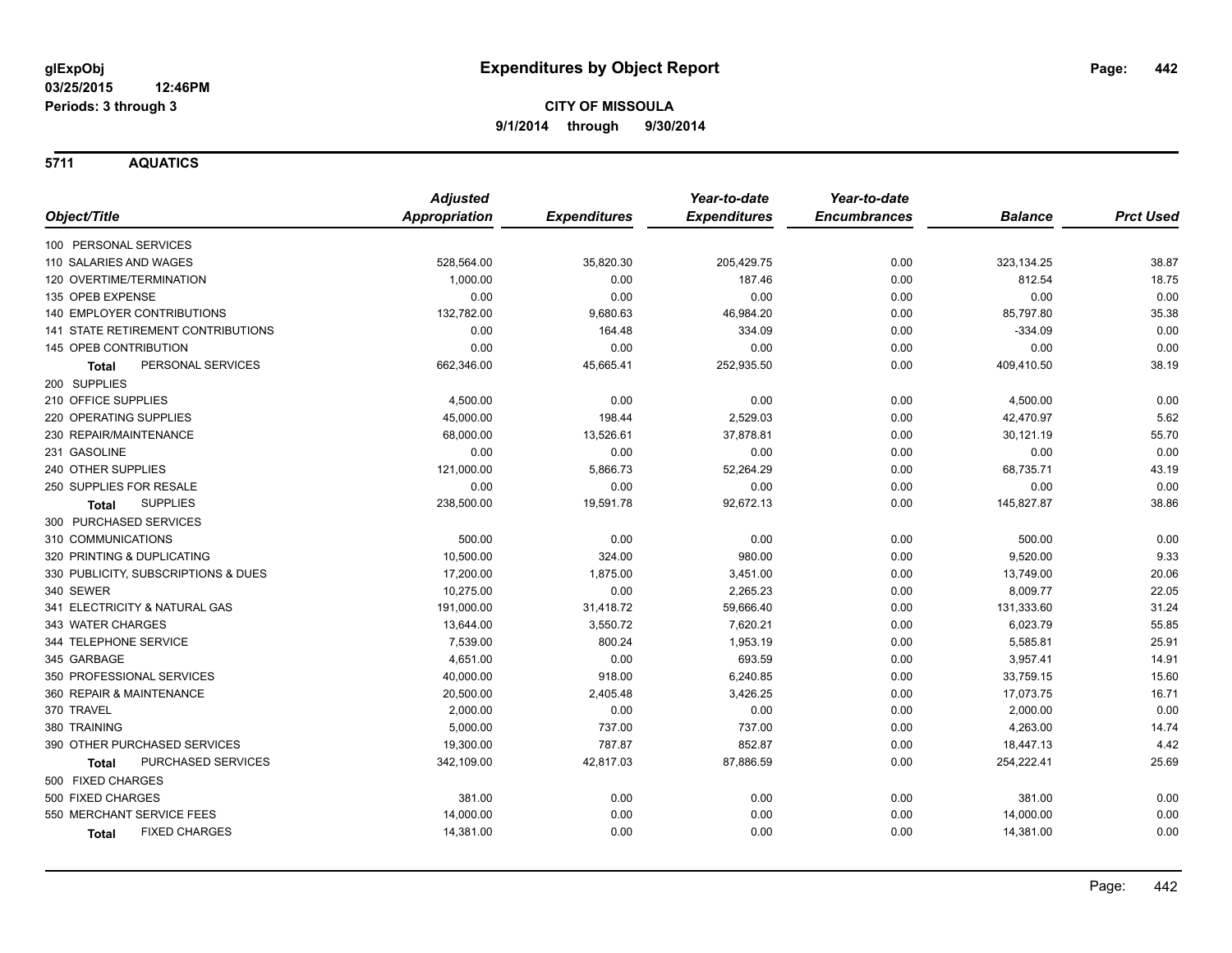**5711 AQUATICS**

|                                       | <b>Adjusted</b>      |                     | Year-to-date        | Year-to-date        |                |                  |
|---------------------------------------|----------------------|---------------------|---------------------|---------------------|----------------|------------------|
| Object/Title                          | <b>Appropriation</b> | <b>Expenditures</b> | <b>Expenditures</b> | <b>Encumbrances</b> | <b>Balance</b> | <b>Prct Used</b> |
| 600 DEBT SERVICE                      |                      |                     |                     |                     |                |                  |
| 610 PRINCIPAL                         | 12,377.00            | 0.00                | 0.00                | 0.00                | 12,377.00      | 0.00             |
| 620 INTEREST / SERVICE FEES           | 0.00                 | 0.00                | 0.00                | 0.00                | 0.00           | 0.00             |
| <b>DEBT SERVICE</b><br><b>Total</b>   | 12,377.00            | 0.00                | 0.00                | 0.00                | 12,377.00      | 0.00             |
| 800 OTHER OBJECTS                     |                      |                     |                     |                     |                |                  |
| 820 TRANSFERS TO OTHER FUNDS          | 0.00                 | 0.00                | 0.00                | 0.00                | 0.00           | 0.00             |
| 830 DEPRECIATION                      | 0.00                 | 0.00                | 0.00                | 0.00                | 0.00           | 0.00             |
| OTHER OBJECTS<br>Total                | 0.00                 | 0.00                | 0.00                | 0.00                | 0.00           | 0.00             |
| 900 CAPITAL OUTLAY                    |                      |                     |                     |                     |                |                  |
| 900 CAPITAL OUTLAY                    | 0.00                 | 0.00                | 0.00                | 0.00                | 0.00           | 0.00             |
| 920 BUILDINGS                         | 45,000.00            | 0.00                | 0.00                | 0.00                | 45,000.00      | 0.00             |
| 930 IMPROVEMENTS                      | 70,000.00            | 0.00                | 26,569.40           | 0.00                | 43,430.60      | 37.96            |
| 940 MACHINERY & EQUIPMENT             | 20,000.00            | 0.00                | 0.00                | 0.00                | 20,000.00      | 0.00             |
| <b>CAPITAL OUTLAY</b><br><b>Total</b> | 135,000.00           | 0.00                | 26,569.40           | 0.00                | 108,430.60     | 19.68            |
| <b>AQUATICS</b><br><b>Total</b>       | 1,404,713.00         | 108,074.22          | 460,063.62          | 0.00                | 944,649.38     | 32.75            |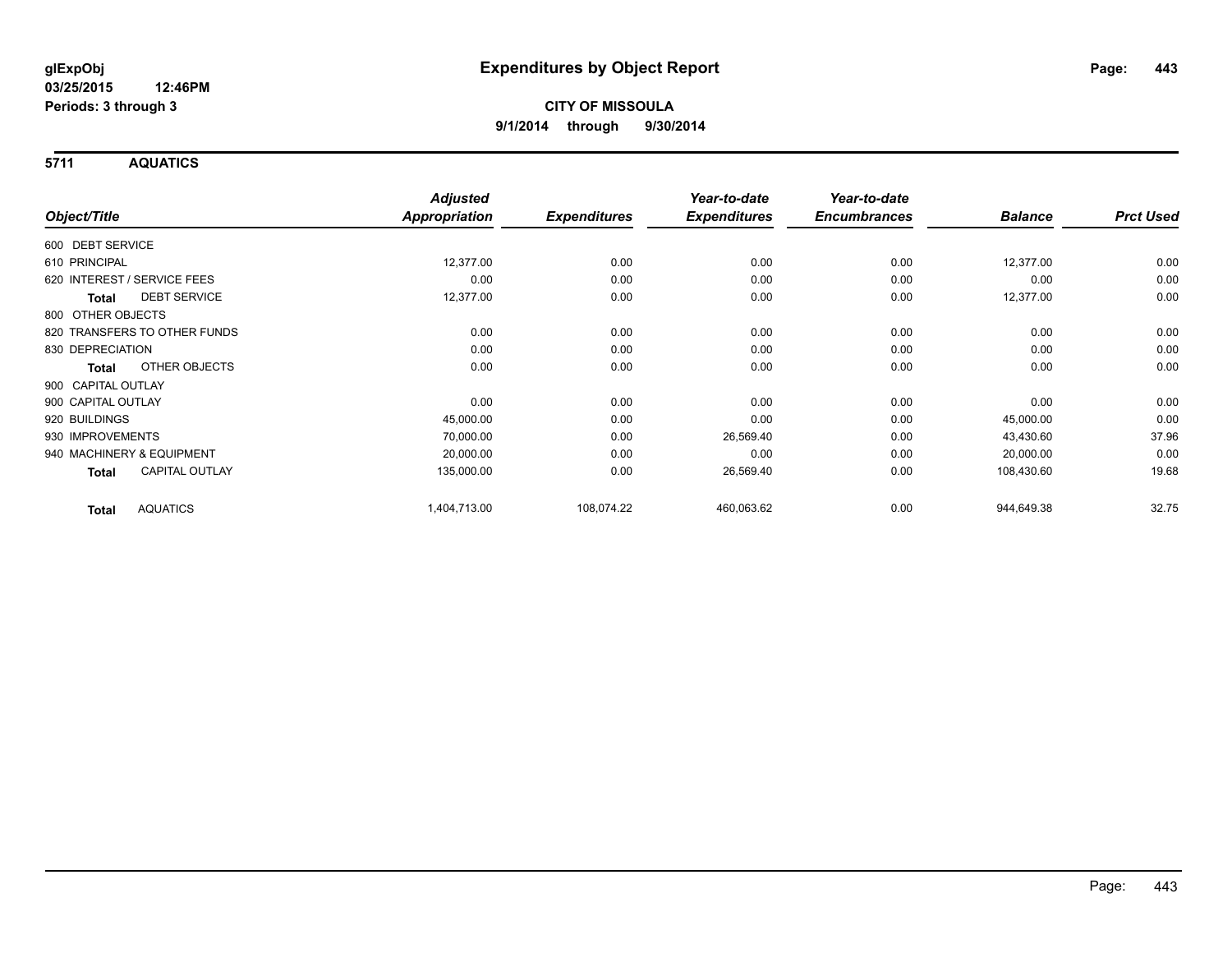#### **6050 EMPLOYEE BENEFIT PLAN FUND**

**390 NON-DEPARTMENTAL**

|                                           | <b>Adjusted</b> | <b>Expenditures</b> | Year-to-date<br><b>Expenditures</b> | Year-to-date<br><b>Encumbrances</b> | <b>Balance</b> | <b>Prct Used</b> |
|-------------------------------------------|-----------------|---------------------|-------------------------------------|-------------------------------------|----------------|------------------|
| Object/Title                              | Appropriation   |                     |                                     |                                     |                |                  |
| 300 PURCHASED SERVICES                    |                 |                     |                                     |                                     |                |                  |
| 350 PROFESSIONAL SERVICES                 | 51.840.00       | 0.00                | 0.00                                | 0.00                                | 51.840.00      | 0.00             |
| 351 INSURANCE CLAIMS                      | 5.091.229.00    | 248.875.04          | 659.542.24                          | 0.00                                | 4.431.686.76   | 12.95            |
| 352 HEALTH PROGRAMS                       | 80.000.00       | 3.661.54            | 3.661.54                            | 0.00                                | 76.338.46      | 4.58             |
| 353 ADMINISTRATION EXPENDITURES           | 582.161.00      | 109.316.78          | 218.735.81                          | 0.00                                | 363.425.19     | 37.57            |
| 354 TRANSITIONAL REINSURANCE PROGRAM      | 0.00            | 0.00                | 0.00                                | 0.00                                | 0.00           | 0.00             |
| <b>PURCHASED SERVICES</b><br><b>Total</b> | 5.805.230.00    | 361.853.36          | 881.939.59                          | 0.00                                | 4.923.290.41   | 15.19            |
| NON-DEPARTMENTAL<br>Total                 | 5.805.230.00    | 361.853.36          | 881.939.59                          | 0.00                                | 4.923.290.41   | 15.19            |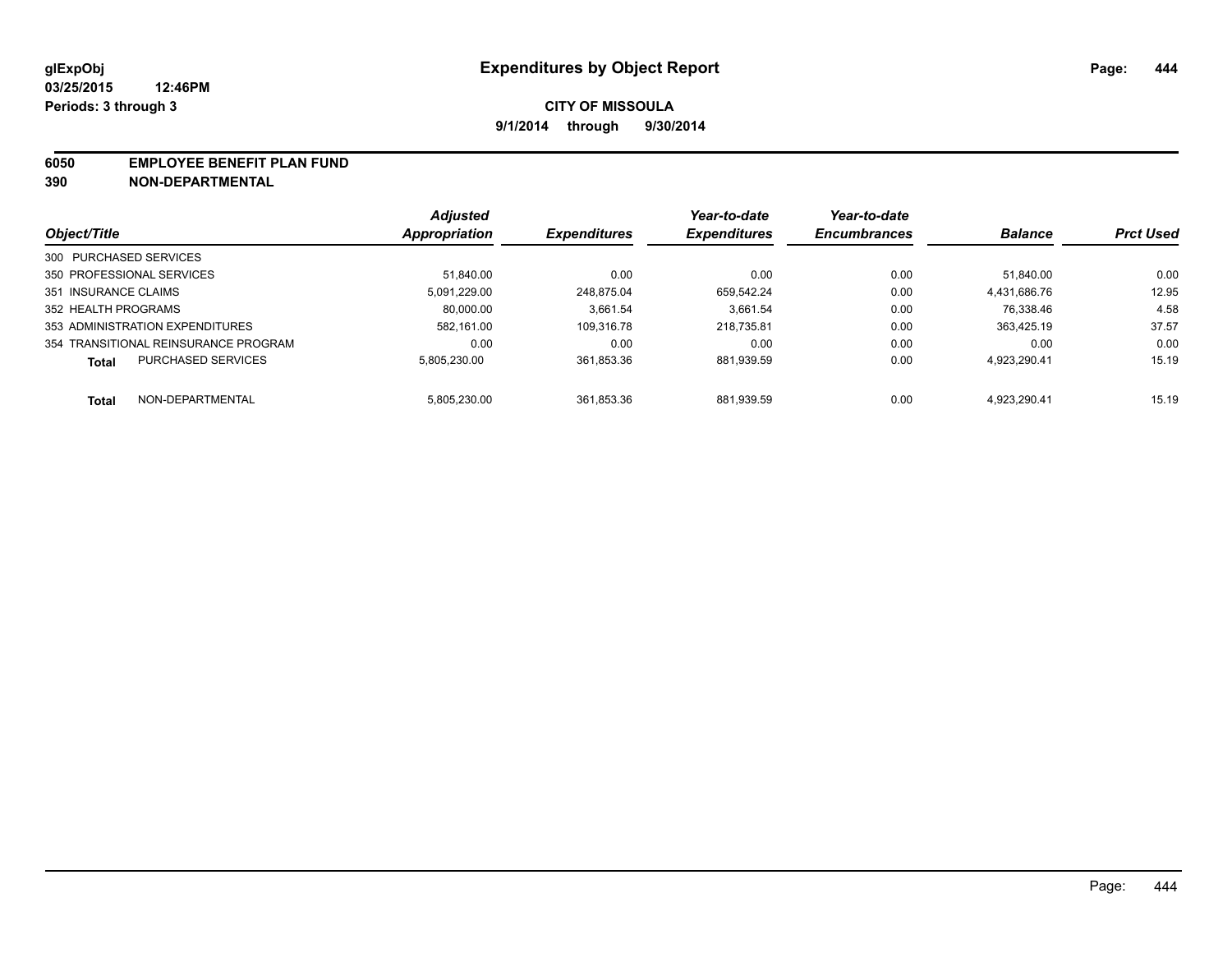**CITY OF MISSOULA 9/1/2014 through 9/30/2014**

### **6050 EMPLOYEE BENEFIT PLAN FUND**

| Object/Title                               | <b>Adjusted</b><br>Appropriation | <b>Expenditures</b> | Year-to-date<br><b>Expenditures</b> | Year-to-date<br><b>Encumbrances</b> | <b>Balance</b> | <b>Prct Used</b> |
|--------------------------------------------|----------------------------------|---------------------|-------------------------------------|-------------------------------------|----------------|------------------|
| 300 PURCHASED SERVICES                     |                                  |                     |                                     |                                     |                |                  |
| 350 PROFESSIONAL SERVICES                  | 51.840.00                        | 0.00                | 0.00                                | 0.00                                | 51.840.00      | 0.00             |
| 351 INSURANCE CLAIMS                       | 5.091.229.00                     | 248.875.04          | 659.542.24                          | 0.00                                | 4,431,686.76   | 12.95            |
| 352 HEALTH PROGRAMS                        | 80.000.00                        | 3.661.54            | 3.661.54                            | 0.00                                | 76.338.46      | 4.58             |
| 353 ADMINISTRATION EXPENDITURES            | 582.161.00                       | 109.316.78          | 218.735.81                          | 0.00                                | 363.425.19     | 37.57            |
| 354 TRANSITIONAL REINSURANCE PROGRAM       | 0.00                             | 0.00                | 0.00                                | 0.00                                | 0.00           | 0.00             |
| PURCHASED SERVICES<br><b>Total</b>         | 5.805.230.00                     | 361.853.36          | 881.939.59                          | 0.00                                | 4,923,290.41   | 15.19            |
| EMPLOYEE BENEFIT PLAN FUND<br><b>Total</b> | 5.805.230.00                     | 361.853.36          | 881.939.59                          | 0.00                                | 4.923.290.41   | 15.19            |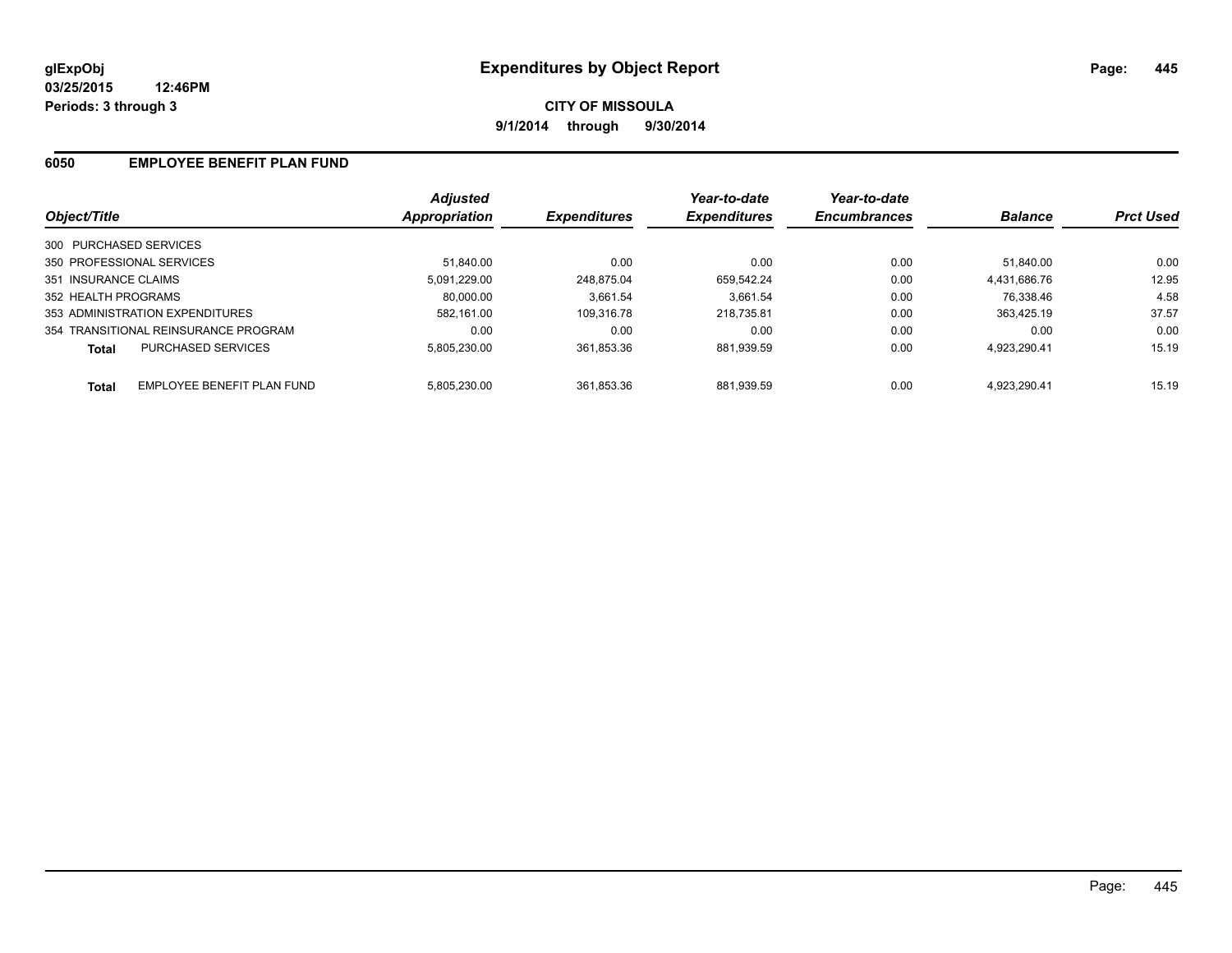**7370 PARKING COMMISSION FUND**

**395 PARKING COMMISSION**

|                                           | <b>Adjusted</b>      |                     | Year-to-date        | Year-to-date        |                |                  |
|-------------------------------------------|----------------------|---------------------|---------------------|---------------------|----------------|------------------|
| Object/Title                              | <b>Appropriation</b> | <b>Expenditures</b> | <b>Expenditures</b> | <b>Encumbrances</b> | <b>Balance</b> | <b>Prct Used</b> |
| 100 PERSONAL SERVICES                     |                      |                     |                     |                     |                |                  |
| 110 SALARIES AND WAGES                    | 417,868.00           | 42,026.79           | 108,016.66          | 0.00                | 309,851.34     | 25.85            |
| 120 OVERTIME/TERMINATION                  | 7.234.00             | 0.00                | 4.34                | 0.00                | 7,229.66       | 0.06             |
| 130 OTHER                                 | 0.00                 | 0.00                | 0.00                | 0.00                | 0.00           | 0.00             |
| 135 OPEB EXPENSE                          | 0.00                 | 0.00                | 0.00                | 0.00                | 0.00           | 0.00             |
| <b>140 EMPLOYER CONTRIBUTIONS</b>         | 198,517.00           | 16,652.35           | 55,673.57           | 0.00                | 142,843.43     | 28.04            |
| 141 STATE RETIREMENT CONTRIBUTIONS        | 0.00                 | 92.65               | 158.64              | 0.00                | $-158.64$      | 0.00             |
| 145 OPEB CONTRIBUTION                     | 0.00                 | 0.00                | 0.00                | 0.00                | 0.00           | 0.00             |
| PERSONAL SERVICES<br>Total                | 623,619.00           | 58,771.79           | 163,853.21          | 0.00                | 459,765.79     | 26.27            |
| 200 SUPPLIES                              |                      |                     |                     |                     |                |                  |
| 210 OFFICE SUPPLIES                       | 5,400.00             | 1,896.56            | 3,039.93            | 0.00                | 2,360.07       | 56.30            |
| 220 OPERATING SUPPLIES                    | 15,000.00            | 2,821.36            | 3,817.77            | 0.00                | 11,182.23      | 25.45            |
| 230 REPAIR/MAINTENANCE                    | 18,000.00            | 69.73               | 316.94              | 0.00                | 17,683.06      | 1.76             |
| 231 GASOLINE                              | 8,000.00             | 499.47              | 865.41              | 0.00                | 7,134.59       | 10.82            |
| <b>SUPPLIES</b><br><b>Total</b>           | 46,400.00            | 5,287.12            | 8,040.05            | 0.00                | 38,359.95      | 17.33            |
| 300 PURCHASED SERVICES                    |                      |                     |                     |                     |                |                  |
| 310 COMMUNICATIONS                        | 17,338.00            | 953.21              | 2,133.31            | 0.00                | 15,204.69      | 12.30            |
| 320 PRINTING & DUPLICATING                | 10,000.00            | 2,784.73            | 4,411.93            | 0.00                | 5,588.07       | 44.12            |
| 330 PUBLICITY, SUBSCRIPTIONS & DUES       | 5,000.00             | 0.00                | 0.00                | 0.00                | 5,000.00       | 0.00             |
| 340 SEWER                                 | 137.00               | 0.00                | 70.25               | 0.00                | 66.75          | 51.28            |
| 341 ELECTRICITY & NATURAL GAS             | 36,440.00            | 3,359.13            | 6,535.57            | 0.00                | 29,904.43      | 17.94            |
| 343 WATER CHARGES                         | 4,000.00             | 1,047.77            | 1,813.24            | 0.00                | 2,186.76       | 45.33            |
| 344 TELEPHONE SERVICE                     | 5,200.00             | 358.92              | 725.91              | 0.00                | 4,474.09       | 13.96            |
| 345 GARBAGE                               | 3,000.00             | 358.45              | 1,105.30            | 0.00                | 1,894.70       | 36.84            |
| 350 PROFESSIONAL SERVICES                 | 61,250.00            | 2,110.20            | 4,124.62            | 0.00                | 57,125.38      | 6.73             |
| 360 REPAIR & MAINTENANCE                  | 72,500.00            | 11,069.46           | 26,905.42           | 0.00                | 45,594.58      | 37.11            |
| 370 TRAVEL                                | 1,600.00             | 0.00                | 1,403.94            | 0.00                | 196.06         | 87.75            |
| 380 TRAINING                              | 1,900.00             | 89.00               | 89.00               | 0.00                | 1,811.00       | 4.68             |
| 390 OTHER PURCHASED SERVICES              | 161,059.00           | 1,081.44            | 2,379.57            | 0.00                | 158,679.43     | 1.48             |
| PURCHASED SERVICES<br><b>Total</b>        | 379,424.00           | 23,212.31           | 51,698.06           | 0.00                | 327,725.94     | 13.63            |
| <b>400 BUILDING MATERIALS</b>             |                      |                     |                     |                     |                |                  |
| 400 BUILDING MATERIALS                    | 0.00                 | 0.00                | 0.00                | 0.00                | 0.00           | 0.00             |
| <b>BUILDING MATERIALS</b><br><b>Total</b> | 0.00                 | 0.00                | 0.00                | 0.00                | 0.00           | 0.00             |
| FOR FIVED OUADOFO                         |                      |                     |                     |                     |                |                  |

500 FIXED CHARGES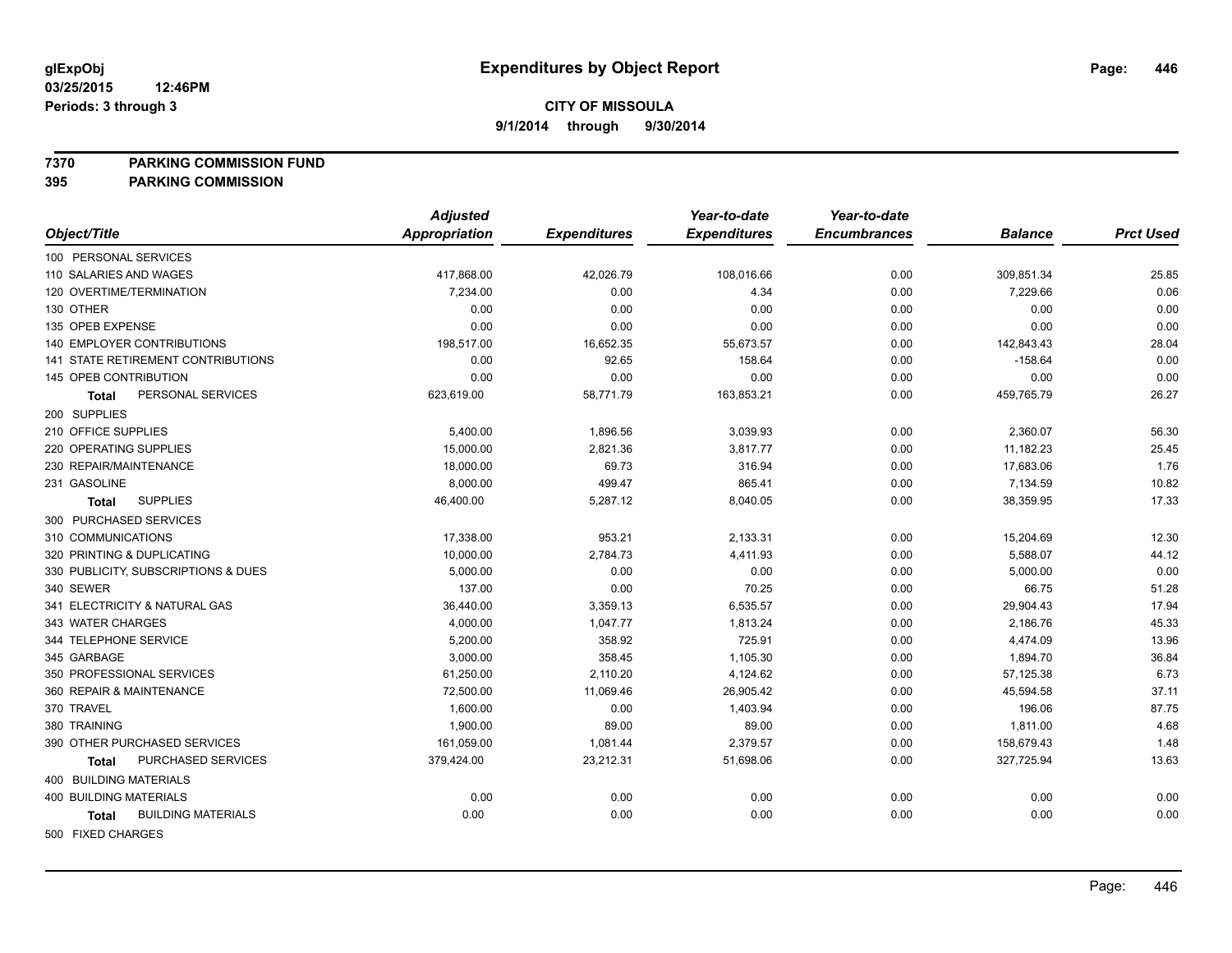#### **7370 PARKING COMMISSION FUND**

|                             |                                   | <b>Adjusted</b>      |                     | Year-to-date        | Year-to-date        |                |                  |
|-----------------------------|-----------------------------------|----------------------|---------------------|---------------------|---------------------|----------------|------------------|
| Object/Title                |                                   | <b>Appropriation</b> | <b>Expenditures</b> | <b>Expenditures</b> | <b>Encumbrances</b> | <b>Balance</b> | <b>Prct Used</b> |
| 500 FIXED CHARGES           |                                   | 190,121.00           | 1,650.00            | 3,300.00            | 0.00                | 186,821.00     | 1.74             |
| 550 MERCHANT SERVICE FEES   |                                   | 0.00                 | 0.00                | 0.00                | 0.00                | 0.00           | 0.00             |
| <b>Total</b>                | <b>FIXED CHARGES</b>              | 190,121.00           | 1,650.00            | 3,300.00            | 0.00                | 186,821.00     | 1.74             |
| 600 DEBT SERVICE            |                                   |                      |                     |                     |                     |                |                  |
| 610 PRINCIPAL               |                                   | 0.00                 | 0.00                | 0.00                | 0.00                | 0.00           | 0.00             |
| 620 INTEREST / SERVICE FEES |                                   | 0.00                 | 0.00                | 0.00                | 0.00                | 0.00           | 0.00             |
| <b>Total</b>                | <b>DEBT SERVICE</b>               | 0.00                 | 0.00                | 0.00                | 0.00                | 0.00           | 0.00             |
| 700 GRANTS & CONTRIBUTIONS  |                                   |                      |                     |                     |                     |                |                  |
| 700 GRANTS & CONTRIBUTIONS  |                                   | 74,000.00            | 2,500.00            | 17,506.75           | 0.00                | 56,493.25      | 23.66            |
| <b>Total</b>                | <b>GRANTS &amp; CONTRIBUTIONS</b> | 74,000.00            | 2,500.00            | 17,506.75           | 0.00                | 56,493.25      | 23.66            |
| 800 OTHER OBJECTS           |                                   |                      |                     |                     |                     |                |                  |
|                             | 820 TRANSFERS TO OTHER FUNDS      | 162,328.00           | 0.00                | 0.00                | 0.00                | 162,328.00     | 0.00             |
| 845 CONTINGENCY             |                                   | 48,965.00            | 0.00                | 0.00                | 0.00                | 48,965.00      | 0.00             |
| <b>Total</b>                | OTHER OBJECTS                     | 211,293.00           | 0.00                | 0.00                | 0.00                | 211,293.00     | 0.00             |
| 900 CAPITAL OUTLAY          |                                   |                      |                     |                     |                     |                |                  |
| 920 BUILDINGS               |                                   | 0.00                 | 0.00                | 0.00                | 0.00                | 0.00           | 0.00             |
| 930 IMPROVEMENTS            |                                   | 0.00                 | 0.00                | 0.00                | 0.00                | 0.00           | 0.00             |
| 940 MACHINERY & EQUIPMENT   |                                   | 1,000,000.00         | 0.00                | 7,549.50            | 0.00                | 992.450.50     | 0.75             |
| <b>Total</b>                | <b>CAPITAL OUTLAY</b>             | 1,000,000.00         | 0.00                | 7,549.50            | 0.00                | 992,450.50     | 0.75             |
| <b>Total</b>                | PARKING COMMISSION                | 2,524,857.00         | 91,421.22           | 251,947.57          | 0.00                | 2,272,909.43   | 9.98             |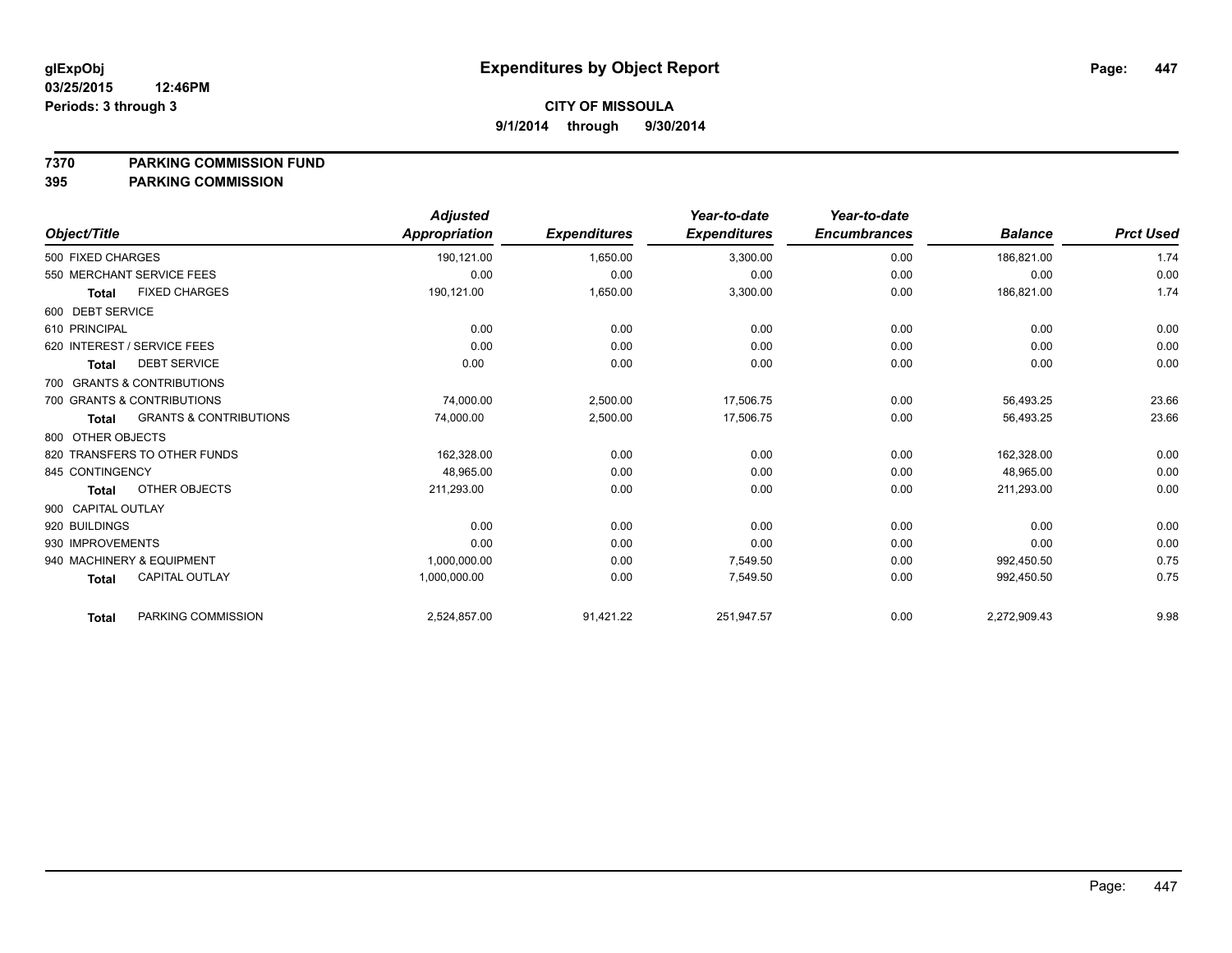### **7370 PARKING COMMISSION FUND**

**900 DEPRECIATION**

| Object/Title                          | <b>Adjusted</b><br><b>Appropriation</b> | <b>Expenditures</b> | Year-to-date<br><b>Expenditures</b> | Year-to-date<br><b>Encumbrances</b> | <b>Balance</b> | <b>Prct Used</b> |
|---------------------------------------|-----------------------------------------|---------------------|-------------------------------------|-------------------------------------|----------------|------------------|
| 800 OTHER OBJECTS                     |                                         |                     |                                     |                                     |                |                  |
| 830 DEPRECIATION                      | 0.00                                    | 0.00                | 0.00                                | 0.00                                | 0.00           | 0.00             |
| OTHER OBJECTS<br><b>Total</b>         | 0.00                                    | 0.00                | 0.00                                | 0.00                                | 0.00           | 0.00             |
| 900 CAPITAL OUTLAY                    |                                         |                     |                                     |                                     |                |                  |
| 940 MACHINERY & EQUIPMENT             | 0.00                                    | 0.00                | 0.00                                | 0.00                                | 0.00           | 0.00             |
| <b>CAPITAL OUTLAY</b><br><b>Total</b> | 0.00                                    | 0.00                | 0.00                                | 0.00                                | 0.00           | 0.00             |
| <b>DEPRECIATION</b><br><b>Total</b>   | 0.00                                    | 0.00                | 0.00                                | 0.00                                | 0.00           | 0.00             |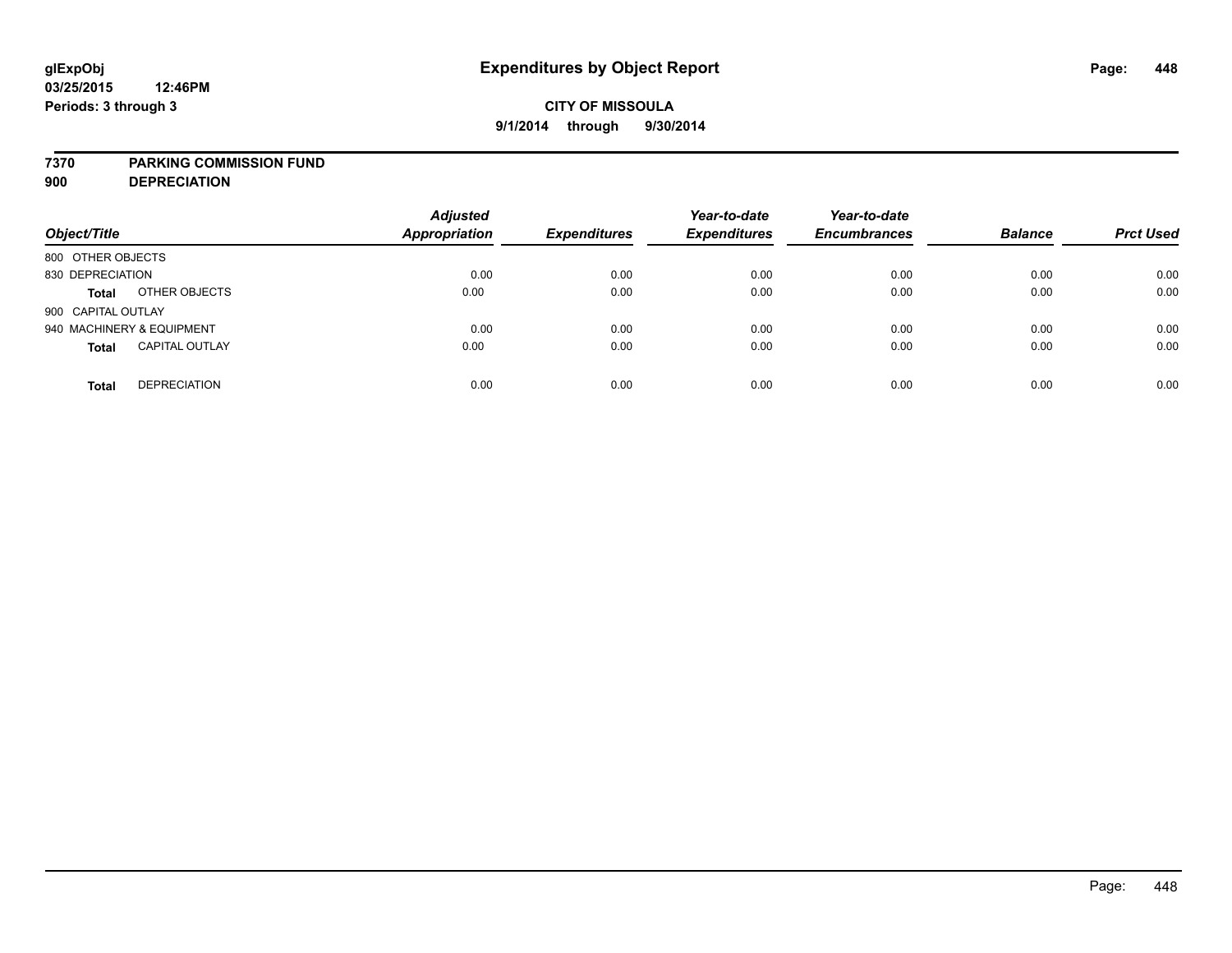## **7370 PARKING COMMISSION FUND**

|                                           | <b>Adjusted</b>      |                     | Year-to-date        | Year-to-date        |                |                  |
|-------------------------------------------|----------------------|---------------------|---------------------|---------------------|----------------|------------------|
| Object/Title                              | <b>Appropriation</b> | <b>Expenditures</b> | <b>Expenditures</b> | <b>Encumbrances</b> | <b>Balance</b> | <b>Prct Used</b> |
| 100 PERSONAL SERVICES                     |                      |                     |                     |                     |                |                  |
| 110 SALARIES AND WAGES                    | 417,868.00           | 42,026.79           | 108,016.66          | 0.00                | 309,851.34     | 25.85            |
| 120 OVERTIME/TERMINATION                  | 7,234.00             | 0.00                | 4.34                | 0.00                | 7,229.66       | 0.06             |
| 130 OTHER                                 | 0.00                 | 0.00                | 0.00                | 0.00                | 0.00           | 0.00             |
| 135 OPEB EXPENSE                          | 0.00                 | 0.00                | 0.00                | 0.00                | 0.00           | 0.00             |
| 140 EMPLOYER CONTRIBUTIONS                | 198,517.00           | 16,652.35           | 55,673.57           | 0.00                | 142,843.43     | 28.04            |
| 141 STATE RETIREMENT CONTRIBUTIONS        | 0.00                 | 92.65               | 158.64              | 0.00                | $-158.64$      | 0.00             |
| 145 OPEB CONTRIBUTION                     | 0.00                 | 0.00                | 0.00                | 0.00                | 0.00           | 0.00             |
| PERSONAL SERVICES<br>Total                | 623,619.00           | 58,771.79           | 163,853.21          | 0.00                | 459,765.79     | 26.27            |
| 200 SUPPLIES                              |                      |                     |                     |                     |                |                  |
| 210 OFFICE SUPPLIES                       | 5,400.00             | 1,896.56            | 3,039.93            | 0.00                | 2,360.07       | 56.30            |
| 220 OPERATING SUPPLIES                    | 15,000.00            | 2,821.36            | 3,817.77            | 0.00                | 11,182.23      | 25.45            |
| 230 REPAIR/MAINTENANCE                    | 18,000.00            | 69.73               | 316.94              | 0.00                | 17,683.06      | 1.76             |
| 231 GASOLINE                              | 8,000.00             | 499.47              | 865.41              | 0.00                | 7,134.59       | 10.82            |
| <b>SUPPLIES</b><br><b>Total</b>           | 46,400.00            | 5,287.12            | 8,040.05            | 0.00                | 38,359.95      | 17.33            |
| 300 PURCHASED SERVICES                    |                      |                     |                     |                     |                |                  |
| 310 COMMUNICATIONS                        | 17,338.00            | 953.21              | 2,133.31            | 0.00                | 15,204.69      | 12.30            |
| 320 PRINTING & DUPLICATING                | 10,000.00            | 2,784.73            | 4,411.93            | 0.00                | 5,588.07       | 44.12            |
| 330 PUBLICITY, SUBSCRIPTIONS & DUES       | 5,000.00             | 0.00                | 0.00                | 0.00                | 5,000.00       | 0.00             |
| 340 SEWER                                 | 137.00               | 0.00                | 70.25               | 0.00                | 66.75          | 51.28            |
| 341 ELECTRICITY & NATURAL GAS             | 36,440.00            | 3,359.13            | 6,535.57            | 0.00                | 29,904.43      | 17.94            |
| 343 WATER CHARGES                         | 4,000.00             | 1,047.77            | 1,813.24            | 0.00                | 2,186.76       | 45.33            |
| 344 TELEPHONE SERVICE                     | 5,200.00             | 358.92              | 725.91              | 0.00                | 4,474.09       | 13.96            |
| 345 GARBAGE                               | 3,000.00             | 358.45              | 1,105.30            | 0.00                | 1,894.70       | 36.84            |
| 350 PROFESSIONAL SERVICES                 | 61,250.00            | 2,110.20            | 4,124.62            | 0.00                | 57,125.38      | 6.73             |
| 360 REPAIR & MAINTENANCE                  | 72,500.00            | 11,069.46           | 26,905.42           | 0.00                | 45,594.58      | 37.11            |
| 370 TRAVEL                                | 1,600.00             | 0.00                | 1,403.94            | 0.00                | 196.06         | 87.75            |
| 380 TRAINING                              | 1,900.00             | 89.00               | 89.00               | 0.00                | 1,811.00       | 4.68             |
| 390 OTHER PURCHASED SERVICES              | 161,059.00           | 1,081.44            | 2,379.57            | 0.00                | 158,679.43     | 1.48             |
| PURCHASED SERVICES<br><b>Total</b>        | 379,424.00           | 23,212.31           | 51,698.06           | 0.00                | 327,725.94     | 13.63            |
| 400 BUILDING MATERIALS                    |                      |                     |                     |                     |                |                  |
| <b>400 BUILDING MATERIALS</b>             | 0.00                 | 0.00                | 0.00                | 0.00                | 0.00           | 0.00             |
| <b>BUILDING MATERIALS</b><br><b>Total</b> | 0.00                 | 0.00                | 0.00                | 0.00                | 0.00           | 0.00             |
| 500 FIXED CHARGES                         |                      |                     |                     |                     |                |                  |
| 500 FIXED CHARGES                         | 190,121.00           | 1,650.00            | 3,300.00            | 0.00                | 186,821.00     | 1.74             |
|                                           |                      |                     |                     |                     |                |                  |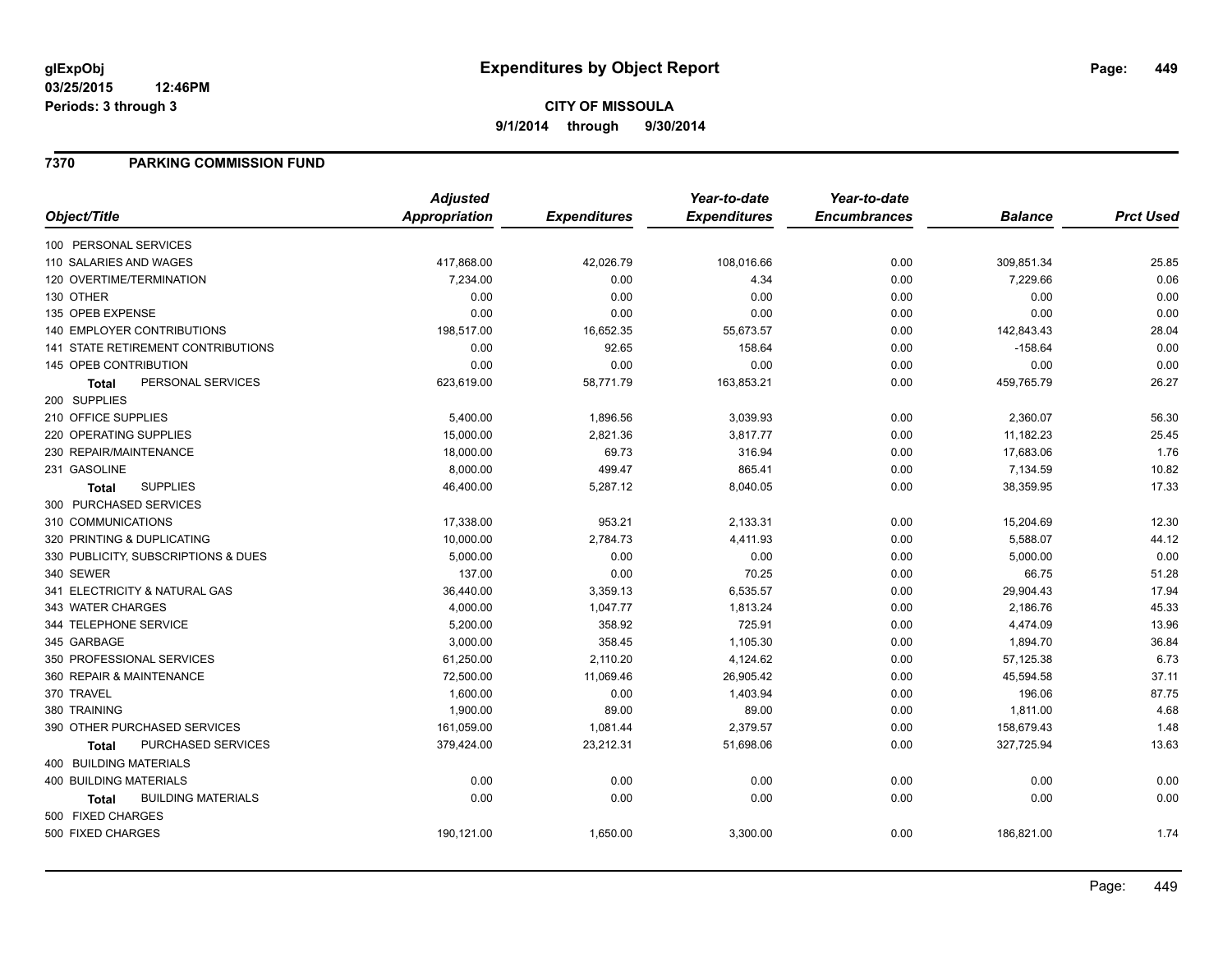# **CITY OF MISSOULA 9/1/2014 through 9/30/2014**

## **7370 PARKING COMMISSION FUND**

|                    |                                   | <b>Adjusted</b>      |                     | Year-to-date        | Year-to-date        |                |                  |
|--------------------|-----------------------------------|----------------------|---------------------|---------------------|---------------------|----------------|------------------|
| Object/Title       |                                   | <b>Appropriation</b> | <b>Expenditures</b> | <b>Expenditures</b> | <b>Encumbrances</b> | <b>Balance</b> | <b>Prct Used</b> |
|                    | 550 MERCHANT SERVICE FEES         | 0.00                 | 0.00                | 0.00                | 0.00                | 0.00           | 0.00             |
| <b>Total</b>       | <b>FIXED CHARGES</b>              | 190,121.00           | 1,650.00            | 3,300.00            | 0.00                | 186,821.00     | 1.74             |
| 600 DEBT SERVICE   |                                   |                      |                     |                     |                     |                |                  |
| 610 PRINCIPAL      |                                   | 0.00                 | 0.00                | 0.00                | 0.00                | 0.00           | 0.00             |
|                    | 620 INTEREST / SERVICE FEES       | 0.00                 | 0.00                | 0.00                | 0.00                | 0.00           | 0.00             |
| <b>Total</b>       | <b>DEBT SERVICE</b>               | 0.00                 | 0.00                | 0.00                | 0.00                | 0.00           | 0.00             |
|                    | 700 GRANTS & CONTRIBUTIONS        |                      |                     |                     |                     |                |                  |
|                    | 700 GRANTS & CONTRIBUTIONS        | 74,000.00            | 2,500.00            | 17,506.75           | 0.00                | 56,493.25      | 23.66            |
| <b>Total</b>       | <b>GRANTS &amp; CONTRIBUTIONS</b> | 74,000.00            | 2,500.00            | 17,506.75           | 0.00                | 56,493.25      | 23.66            |
| 800 OTHER OBJECTS  |                                   |                      |                     |                     |                     |                |                  |
|                    | 820 TRANSFERS TO OTHER FUNDS      | 162,328.00           | 0.00                | 0.00                | 0.00                | 162,328.00     | 0.00             |
| 830 DEPRECIATION   |                                   | 0.00                 | 0.00                | 0.00                | 0.00                | 0.00           | 0.00             |
| 845 CONTINGENCY    |                                   | 48,965.00            | 0.00                | 0.00                | 0.00                | 48,965.00      | 0.00             |
| <b>Total</b>       | OTHER OBJECTS                     | 211.293.00           | 0.00                | 0.00                | 0.00                | 211,293.00     | 0.00             |
| 900 CAPITAL OUTLAY |                                   |                      |                     |                     |                     |                |                  |
| 920 BUILDINGS      |                                   | 0.00                 | 0.00                | 0.00                | 0.00                | 0.00           | 0.00             |
| 930 IMPROVEMENTS   |                                   | 0.00                 | 0.00                | 0.00                | 0.00                | 0.00           | 0.00             |
|                    | 940 MACHINERY & EQUIPMENT         | 1,000,000.00         | 0.00                | 7,549.50            | 0.00                | 992,450.50     | 0.75             |
| <b>Total</b>       | <b>CAPITAL OUTLAY</b>             | 1,000,000.00         | 0.00                | 7,549.50            | 0.00                | 992,450.50     | 0.75             |
| <b>Total</b>       | PARKING COMMISSION FUND           | 2,524,857.00         | 91,421.22           | 251,947.57          | 0.00                | 2,272,909.43   | 9.98             |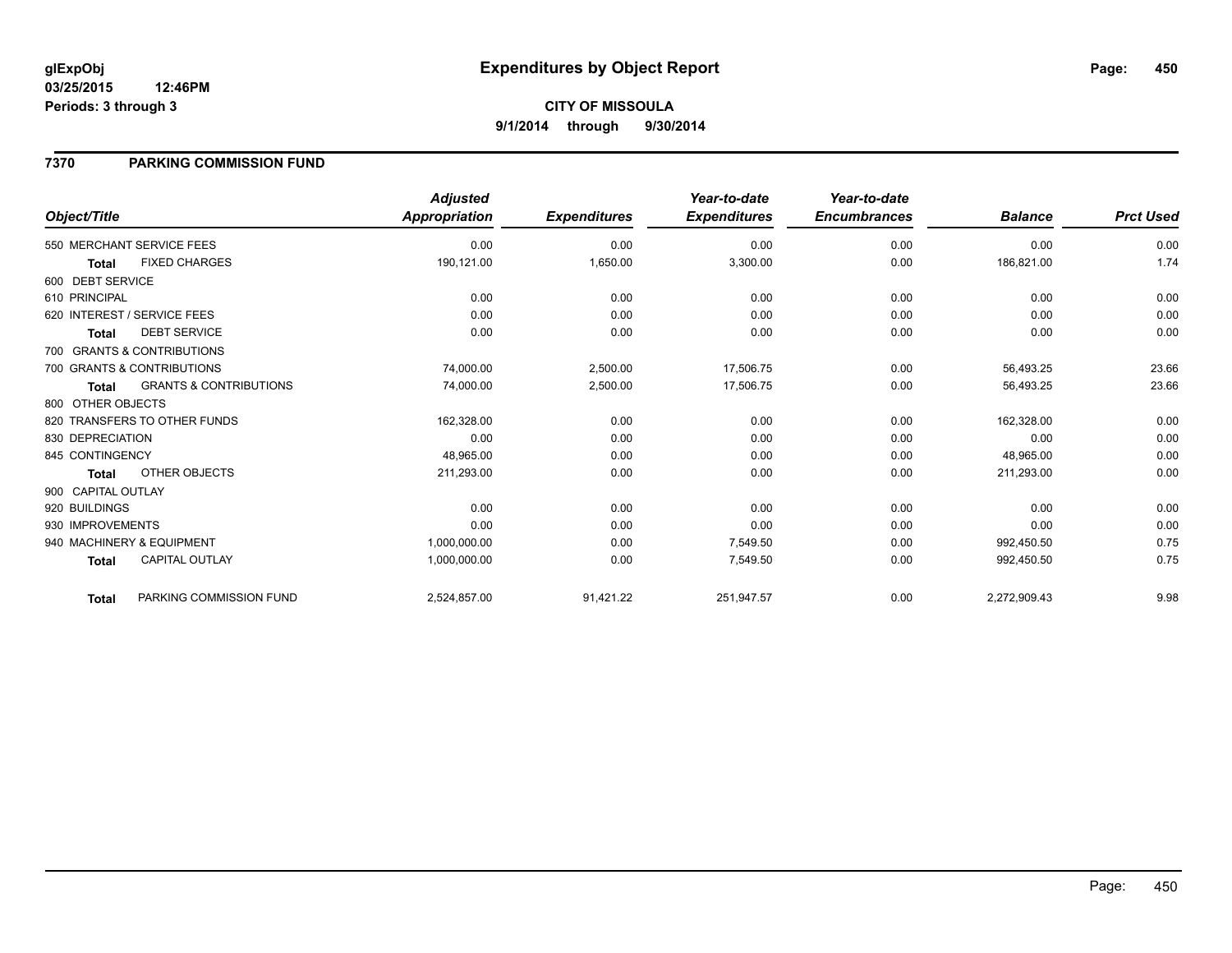#### **7371 FRONT STREET PARKING BONDS**

| Object/Title                        | <b>Adjusted</b><br><b>Appropriation</b> | <b>Expenditures</b> | Year-to-date<br><b>Expenditures</b> | Year-to-date<br><b>Encumbrances</b> | <b>Balance</b> | <b>Prct Used</b> |
|-------------------------------------|-----------------------------------------|---------------------|-------------------------------------|-------------------------------------|----------------|------------------|
| 600 DEBT SERVICE                    |                                         |                     |                                     |                                     |                |                  |
| 620 INTEREST / SERVICE FEES         | 269,059.00                              | 0.00                | $-61,615.45$                        | 0.00                                | 330,674.45     | $-22.90$         |
| <b>DEBT SERVICE</b><br><b>Total</b> | 269.059.00                              | 0.00                | $-61,615.45$                        | 0.00                                | 330.674.45     | $-22.90$         |
| 800 OTHER OBJECTS                   |                                         |                     |                                     |                                     |                |                  |
| 820 TRANSFERS TO OTHER FUNDS        | 0.00                                    | 0.00                | 0.00                                | 0.00                                | 0.00           | 0.00             |
| OTHER OBJECTS<br><b>Total</b>       | 0.00                                    | 0.00                | 0.00                                | 0.00                                | 0.00           | 0.00             |
| PARKING COMMISSION<br><b>Total</b>  | 269.059.00                              | 0.00                | $-61.615.45$                        | 0.00                                | 330.674.45     | $-22.90$         |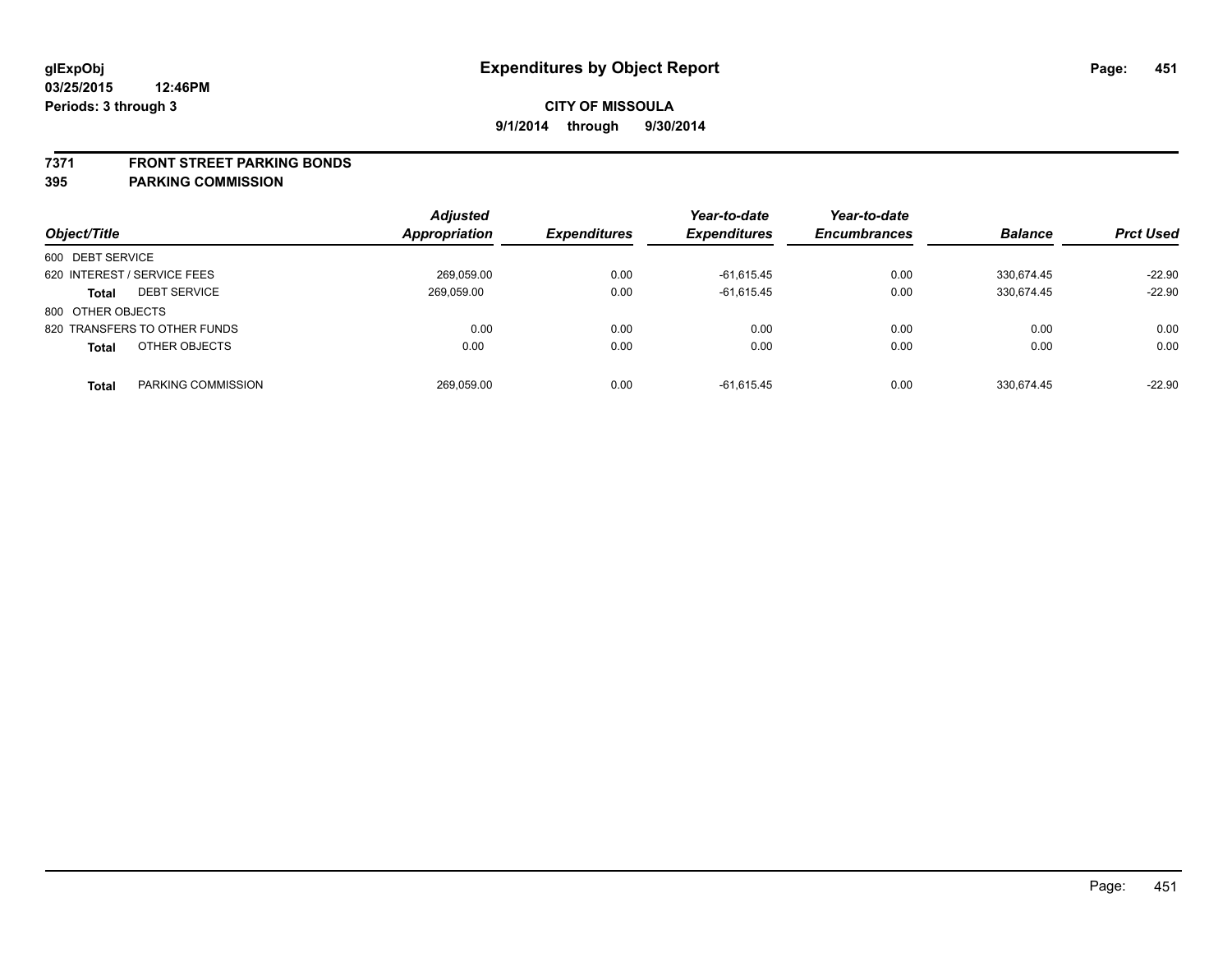## **7371 FRONT STREET PARKING BONDS**

| Object/Title                |                                   | <b>Adjusted</b><br><b>Appropriation</b> | <b>Expenditures</b> | Year-to-date<br><b>Expenditures</b> | Year-to-date<br><b>Encumbrances</b> | <b>Balance</b> | <b>Prct Used</b> |
|-----------------------------|-----------------------------------|-----------------------------------------|---------------------|-------------------------------------|-------------------------------------|----------------|------------------|
| 600 DEBT SERVICE            |                                   |                                         |                     |                                     |                                     |                |                  |
| 620 INTEREST / SERVICE FEES |                                   | 269,059.00                              | 0.00                | $-61,615.45$                        | 0.00                                | 330.674.45     | $-22.90$         |
| <b>Total</b>                | <b>DEBT SERVICE</b>               | 269,059.00                              | 0.00                | $-61,615.45$                        | 0.00                                | 330.674.45     | $-22.90$         |
| 800 OTHER OBJECTS           |                                   |                                         |                     |                                     |                                     |                |                  |
|                             | 820 TRANSFERS TO OTHER FUNDS      | 0.00                                    | 0.00                | 0.00                                | 0.00                                | 0.00           | 0.00             |
| <b>Total</b>                | OTHER OBJECTS                     | 0.00                                    | 0.00                | 0.00                                | 0.00                                | 0.00           | 0.00             |
| <b>Total</b>                | <b>FRONT STREET PARKING BONDS</b> | 269,059.00                              | 0.00                | $-61.615.45$                        | 0.00                                | 330.674.45     | $-22.90$         |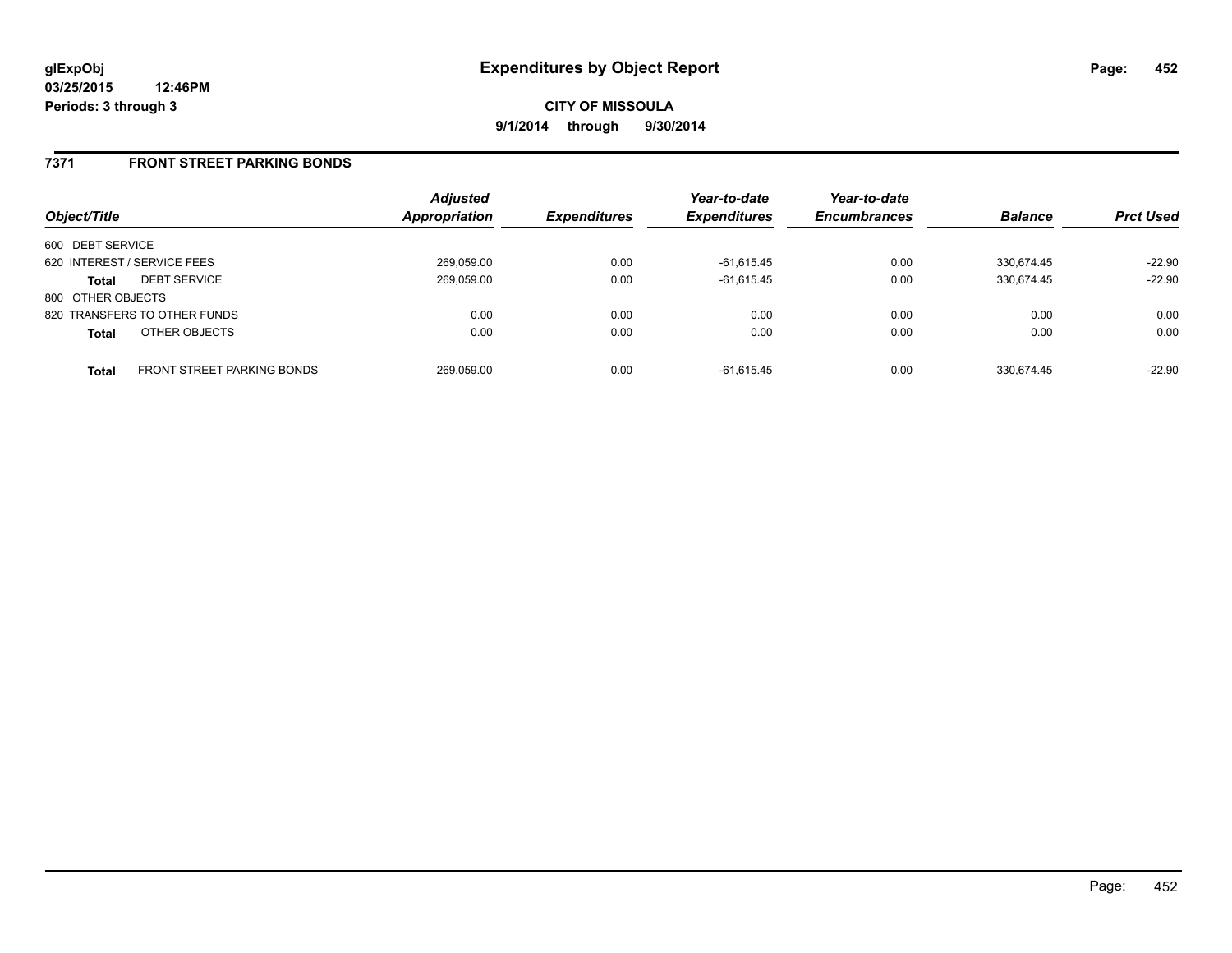#### **7372 SINKING FUND/FRONT ST PARKING BONDS**

| Object/Title                       | <b>Adjusted</b><br><b>Appropriation</b> | <b>Expenditures</b> | Year-to-date<br><b>Expenditures</b> | Year-to-date<br><b>Encumbrances</b> | <b>Balance</b> | <b>Prct Used</b> |
|------------------------------------|-----------------------------------------|---------------------|-------------------------------------|-------------------------------------|----------------|------------------|
| 600 DEBT SERVICE                   |                                         |                     |                                     |                                     |                |                  |
| 610 PRINCIPAL                      | 40,000.00                               | 0.00                | 0.00                                | 0.00                                | 40,000.00      | 0.00             |
| 620 INTEREST / SERVICE FEES        | 0.00                                    | 0.00                | 0.00                                | 0.00                                | 0.00           | 0.00             |
| <b>DEBT SERVICE</b><br>Total       | 40.000.00                               | 0.00                | 0.00                                | 0.00                                | 40,000.00      | 0.00             |
| 800 OTHER OBJECTS                  |                                         |                     |                                     |                                     |                |                  |
| 820 TRANSFERS TO OTHER FUNDS       | 0.00                                    | 0.00                | 0.00                                | 0.00                                | 0.00           | 0.00             |
| OTHER OBJECTS<br><b>Total</b>      | 0.00                                    | 0.00                | 0.00                                | 0.00                                | 0.00           | 0.00             |
| PARKING COMMISSION<br><b>Total</b> | 40.000.00                               | 0.00                | 0.00                                | 0.00                                | 40.000.00      | 0.00             |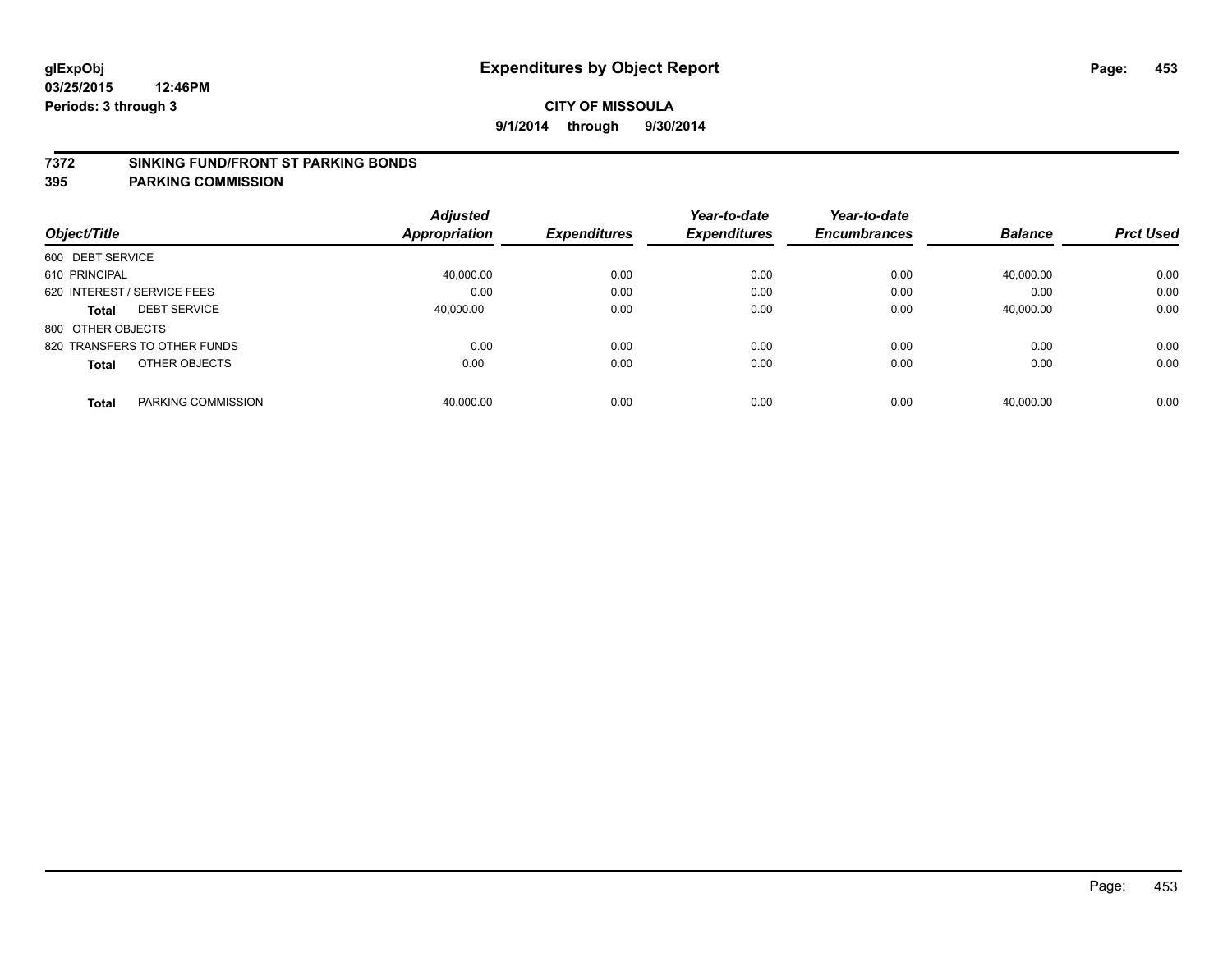**CITY OF MISSOULA 9/1/2014 through 9/30/2014**

## **7372 SINKING FUND/FRONT ST PARKING BONDS**

| Object/Title      |                                   | <b>Adjusted</b><br>Appropriation | <b>Expenditures</b> | Year-to-date<br><b>Expenditures</b> | Year-to-date<br><b>Encumbrances</b> | <b>Balance</b> | <b>Prct Used</b> |
|-------------------|-----------------------------------|----------------------------------|---------------------|-------------------------------------|-------------------------------------|----------------|------------------|
| 600 DEBT SERVICE  |                                   |                                  |                     |                                     |                                     |                |                  |
| 610 PRINCIPAL     |                                   | 40,000.00                        | 0.00                | 0.00                                | 0.00                                | 40,000.00      | 0.00             |
|                   | 620 INTEREST / SERVICE FEES       | 0.00                             | 0.00                | 0.00                                | 0.00                                | 0.00           | 0.00             |
| <b>Total</b>      | <b>DEBT SERVICE</b>               | 40.000.00                        | 0.00                | 0.00                                | 0.00                                | 40.000.00      | 0.00             |
| 800 OTHER OBJECTS |                                   |                                  |                     |                                     |                                     |                |                  |
|                   | 820 TRANSFERS TO OTHER FUNDS      | 0.00                             | 0.00                | 0.00                                | 0.00                                | 0.00           | 0.00             |
| <b>Total</b>      | OTHER OBJECTS                     | 0.00                             | 0.00                | 0.00                                | 0.00                                | 0.00           | 0.00             |
| <b>Total</b>      | SINKING FUND/FRONT ST PARKING BON | 40.000.00                        | 0.00                | 0.00                                | 0.00                                | 40.000.00      | 0.00             |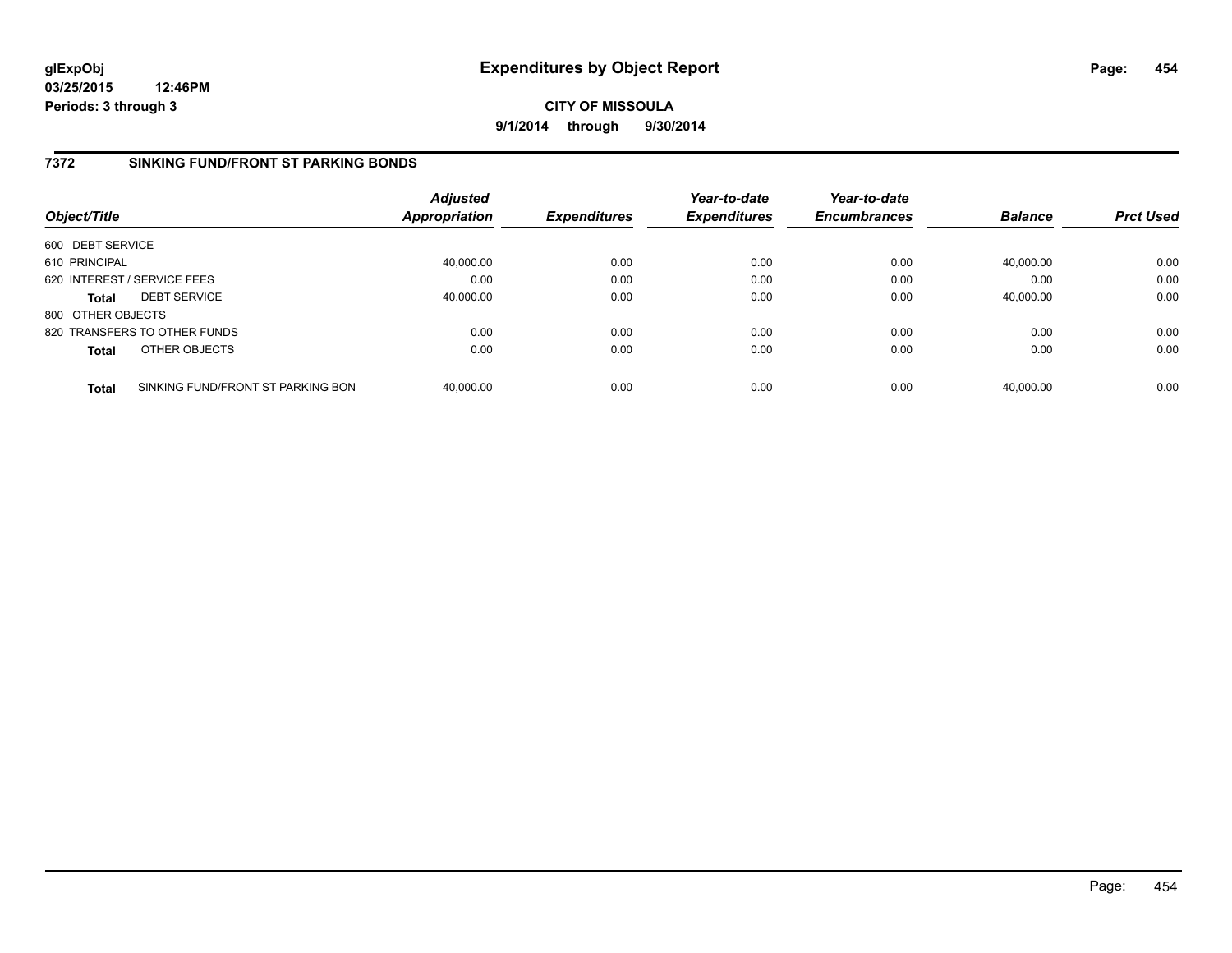#### **7373 MPC SERIES 2010B CONSTRUCTION**

|                    |                              | <b>Adjusted</b>      |                     | Year-to-date        | Year-to-date        |                |                  |
|--------------------|------------------------------|----------------------|---------------------|---------------------|---------------------|----------------|------------------|
| Object/Title       |                              | <b>Appropriation</b> | <b>Expenditures</b> | <b>Expenditures</b> | <b>Encumbrances</b> | <b>Balance</b> | <b>Prct Used</b> |
|                    | 300 PURCHASED SERVICES       |                      |                     |                     |                     |                |                  |
|                    | 350 PROFESSIONAL SERVICES    | 0.00                 | 0.00                | 0.00                | 0.00                | 0.00           | 0.00             |
|                    | 390 OTHER PURCHASED SERVICES | 0.00                 | 0.00                | 0.00                | 0.00                | 0.00           | 0.00             |
| <b>Total</b>       | PURCHASED SERVICES           | 0.00                 | 0.00                | 0.00                | 0.00                | 0.00           | 0.00             |
| 600 DEBT SERVICE   |                              |                      |                     |                     |                     |                |                  |
| 600 DEBT SERVICE   |                              | 0.00                 | 0.00                | 0.00                | 0.00                | 0.00           | 0.00             |
| 610 PRINCIPAL      |                              | 0.00                 | 0.00                | 0.00                | 0.00                | 0.00           | 0.00             |
|                    | 620 INTEREST / SERVICE FEES  | 0.00                 | 0.00                | 0.00                | 0.00                | 0.00           | 0.00             |
| <b>Total</b>       | <b>DEBT SERVICE</b>          | 0.00                 | 0.00                | 0.00                | 0.00                | 0.00           | 0.00             |
| 800 OTHER OBJECTS  |                              |                      |                     |                     |                     |                |                  |
|                    | 820 TRANSFERS TO OTHER FUNDS | 0.00                 | 0.00                | 0.00                | 0.00                | 0.00           | 0.00             |
| <b>Total</b>       | OTHER OBJECTS                | 0.00                 | 0.00                | 0.00                | 0.00                | 0.00           | 0.00             |
| 900 CAPITAL OUTLAY |                              |                      |                     |                     |                     |                |                  |
| 900 CAPITAL OUTLAY |                              | 0.00                 | 0.00                | 0.00                | 0.00                | 0.00           | 0.00             |
| 920 BUILDINGS      |                              | 0.00                 | 0.00                | 0.00                | 0.00                | 0.00           | 0.00             |
| 930 IMPROVEMENTS   |                              | 0.00                 | 0.00                | 0.00                | 0.00                | 0.00           | 0.00             |
| <b>Total</b>       | <b>CAPITAL OUTLAY</b>        | 0.00                 | 0.00                | 0.00                | 0.00                | 0.00           | 0.00             |
| <b>Total</b>       | PARKING COMMISSION           | 0.00                 | 0.00                | 0.00                | 0.00                | 0.00           | 0.00             |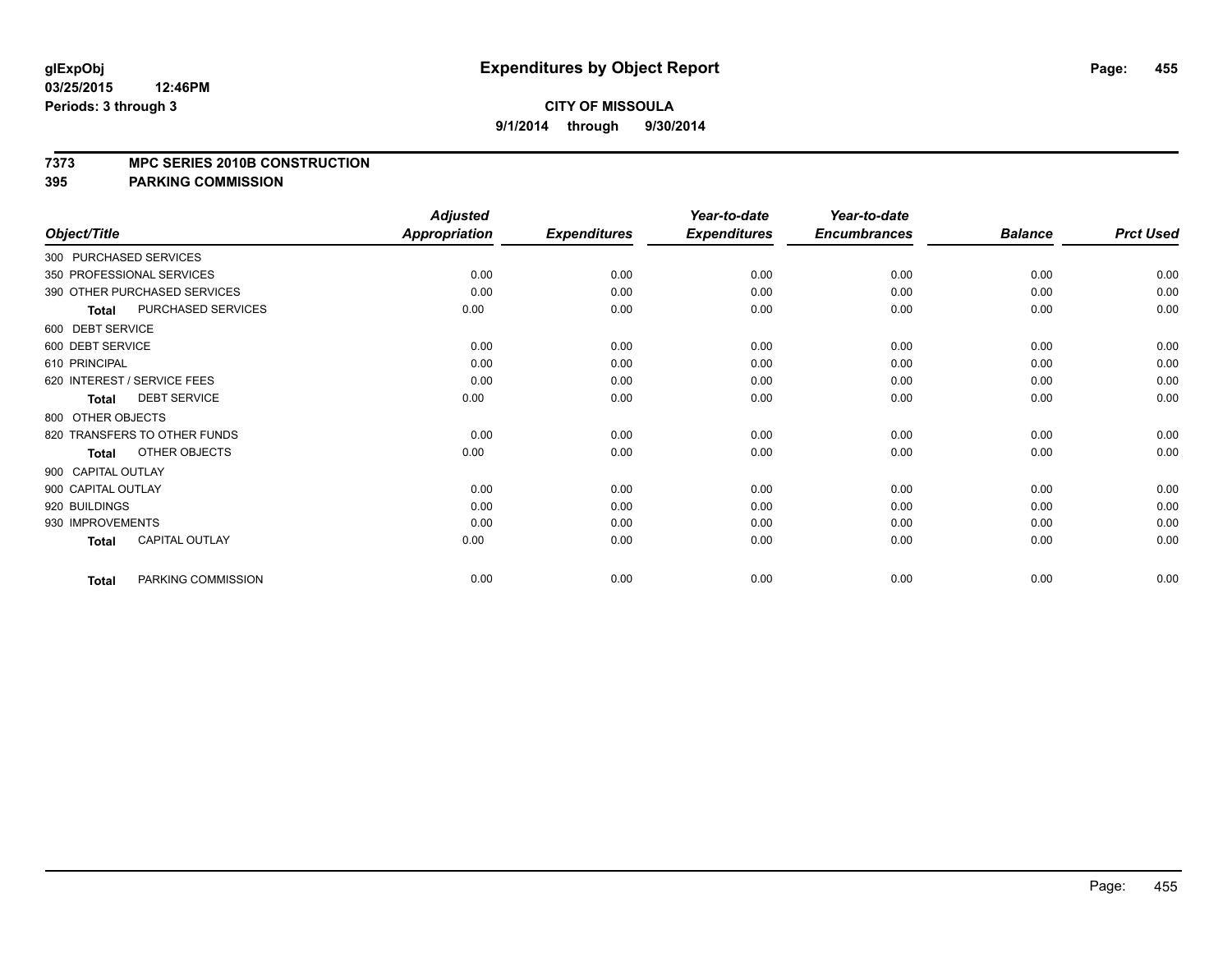## **CITY OF MISSOULA 9/1/2014 through 9/30/2014**

### **7373 MPC SERIES 2010B CONSTRUCTION**

**900 DEPRECIATION**

| Object/Title      |                     | <b>Adjusted</b><br>Appropriation | <b>Expenditures</b> | Year-to-date<br><b>Expenditures</b> | Year-to-date<br><b>Encumbrances</b> | <b>Balance</b> | <b>Prct Used</b> |
|-------------------|---------------------|----------------------------------|---------------------|-------------------------------------|-------------------------------------|----------------|------------------|
| 800 OTHER OBJECTS |                     |                                  |                     |                                     |                                     |                |                  |
| 830 DEPRECIATION  |                     | 0.00                             | 0.00                | 0.00                                | 0.00                                | 0.00           | 0.00             |
| <b>Total</b>      | OTHER OBJECTS       | 0.00                             | 0.00                | 0.00                                | 0.00                                | 0.00           | 0.00             |
| <b>Total</b>      | <b>DEPRECIATION</b> | 0.00                             | 0.00                | 0.00                                | 0.00                                | 0.00           | 0.00             |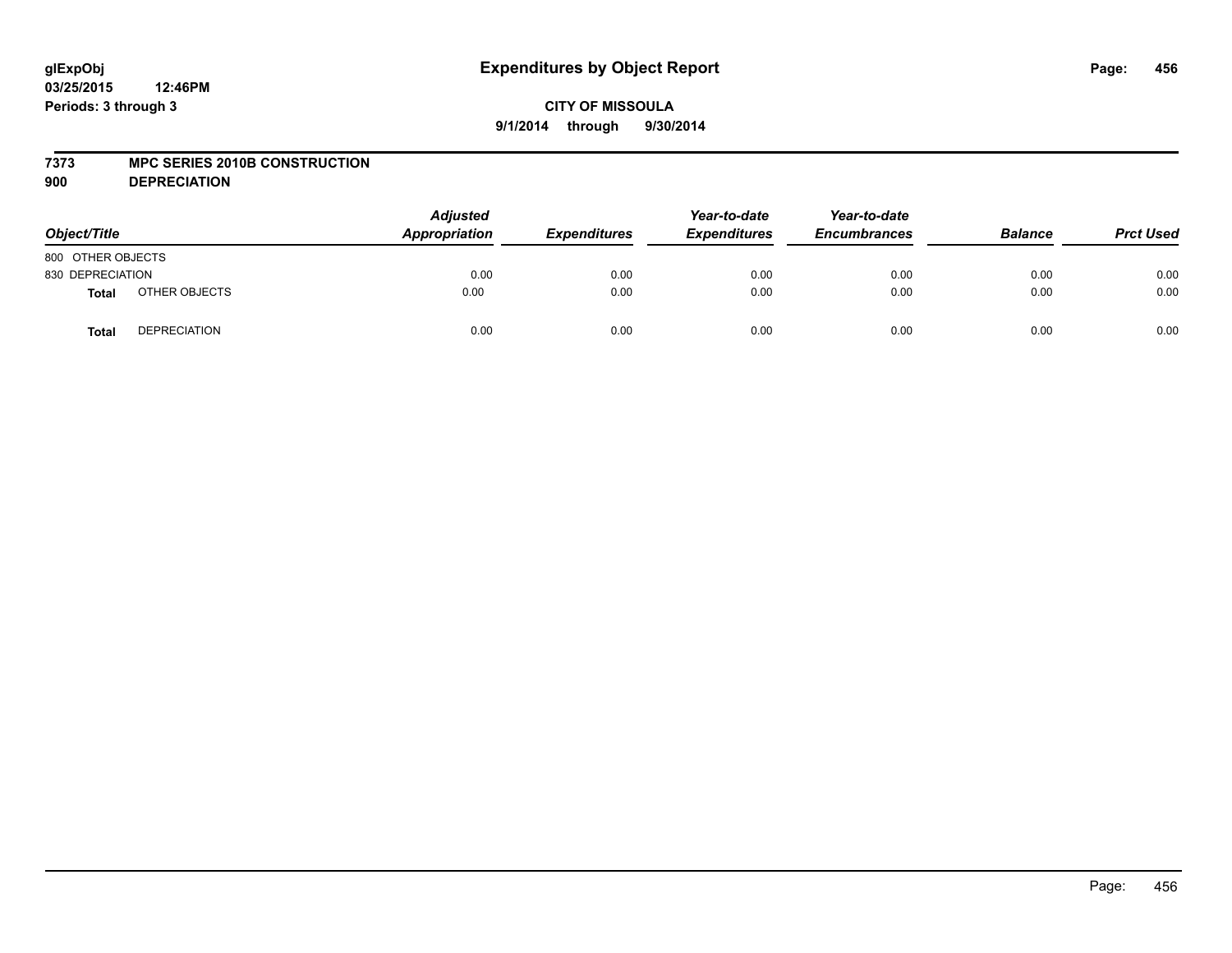# **CITY OF MISSOULA 9/1/2014 through 9/30/2014**

## **7373 MPC SERIES 2010B CONSTRUCTION**

|                        |                               | <b>Adjusted</b>      |                     | Year-to-date        | Year-to-date        |                |                  |
|------------------------|-------------------------------|----------------------|---------------------|---------------------|---------------------|----------------|------------------|
| Object/Title           |                               | <b>Appropriation</b> | <b>Expenditures</b> | <b>Expenditures</b> | <b>Encumbrances</b> | <b>Balance</b> | <b>Prct Used</b> |
| 300 PURCHASED SERVICES |                               |                      |                     |                     |                     |                |                  |
|                        | 350 PROFESSIONAL SERVICES     | 0.00                 | 0.00                | 0.00                | 0.00                | 0.00           | 0.00             |
|                        | 390 OTHER PURCHASED SERVICES  | 0.00                 | 0.00                | 0.00                | 0.00                | 0.00           | 0.00             |
| <b>Total</b>           | PURCHASED SERVICES            | 0.00                 | 0.00                | 0.00                | 0.00                | 0.00           | 0.00             |
| 600 DEBT SERVICE       |                               |                      |                     |                     |                     |                |                  |
| 600 DEBT SERVICE       |                               | 0.00                 | 0.00                | 0.00                | 0.00                | 0.00           | 0.00             |
| 610 PRINCIPAL          |                               | 0.00                 | 0.00                | 0.00                | 0.00                | 0.00           | 0.00             |
|                        | 620 INTEREST / SERVICE FEES   | 0.00                 | 0.00                | 0.00                | 0.00                | 0.00           | 0.00             |
| <b>Total</b>           | <b>DEBT SERVICE</b>           | 0.00                 | 0.00                | 0.00                | 0.00                | 0.00           | 0.00             |
| 800 OTHER OBJECTS      |                               |                      |                     |                     |                     |                |                  |
|                        | 820 TRANSFERS TO OTHER FUNDS  | 0.00                 | 0.00                | 0.00                | 0.00                | 0.00           | 0.00             |
| 830 DEPRECIATION       |                               | 0.00                 | 0.00                | 0.00                | 0.00                | 0.00           | 0.00             |
| Total                  | OTHER OBJECTS                 | 0.00                 | 0.00                | 0.00                | 0.00                | 0.00           | 0.00             |
| 900 CAPITAL OUTLAY     |                               |                      |                     |                     |                     |                |                  |
| 900 CAPITAL OUTLAY     |                               | 0.00                 | 0.00                | 0.00                | 0.00                | 0.00           | 0.00             |
| 920 BUILDINGS          |                               | 0.00                 | 0.00                | 0.00                | 0.00                | 0.00           | 0.00             |
| 930 IMPROVEMENTS       |                               | 0.00                 | 0.00                | 0.00                | 0.00                | 0.00           | 0.00             |
| Total                  | <b>CAPITAL OUTLAY</b>         | 0.00                 | 0.00                | 0.00                | 0.00                | 0.00           | 0.00             |
| Total                  | MPC SERIES 2010B CONSTRUCTION | 0.00                 | 0.00                | 0.00                | 0.00                | 0.00           | 0.00             |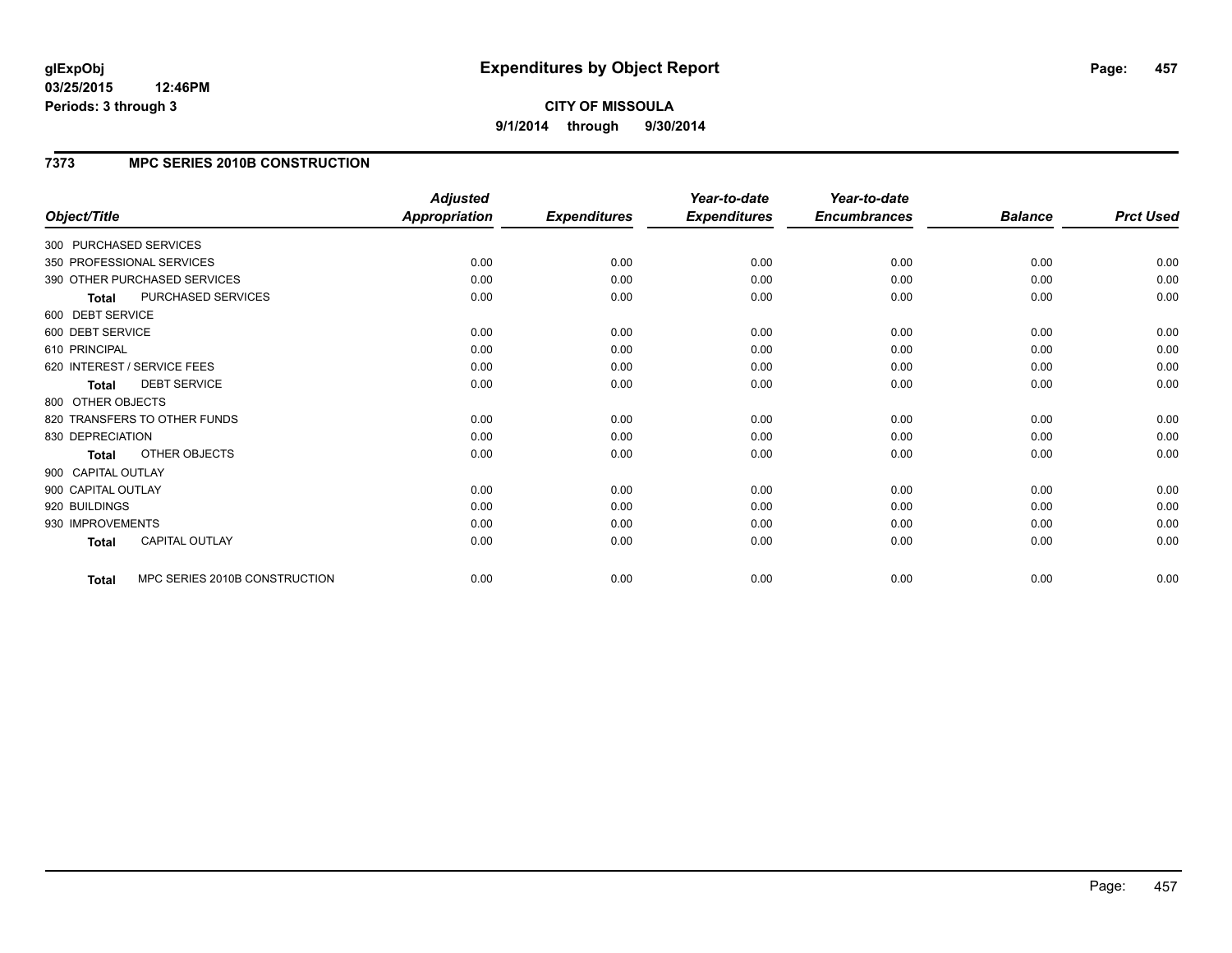### **7374 RESERVE FUND-PARKING BONDS**

| Object/Title                          | <b>Adjusted</b><br><b>Appropriation</b> | <b>Expenditures</b> | Year-to-date<br><b>Expenditures</b> | Year-to-date<br><b>Encumbrances</b> | <b>Balance</b> | <b>Prct Used</b> |
|---------------------------------------|-----------------------------------------|---------------------|-------------------------------------|-------------------------------------|----------------|------------------|
| 900 CAPITAL OUTLAY                    |                                         |                     |                                     |                                     |                |                  |
| 920 BUILDINGS                         | 0.00                                    | 0.00                | 0.00                                | 0.00                                | 0.00           | 0.00             |
| 930 IMPROVEMENTS                      | 0.00                                    | 0.00                | 0.00                                | 0.00                                | 0.00           | 0.00             |
| <b>CAPITAL OUTLAY</b><br><b>Total</b> | 0.00                                    | 0.00                | 0.00                                | 0.00                                | 0.00           | 0.00             |
| PARKING COMMISSION<br><b>Total</b>    | 0.00                                    | 0.00                | 0.00                                | 0.00                                | 0.00           | 0.00             |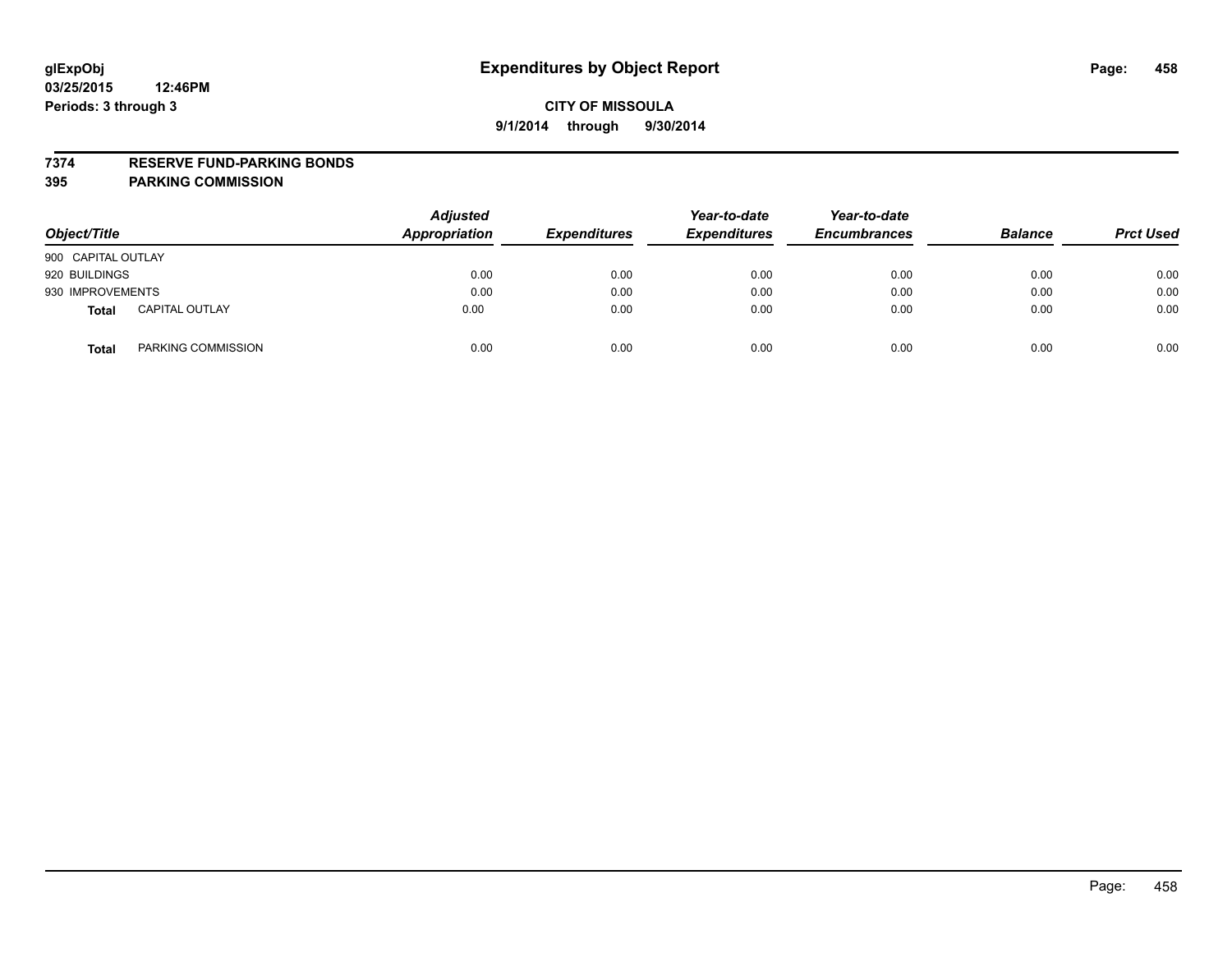# **glExpObj Expenditures by Object Report Page: 459**

**03/25/2015 12:46PM Periods: 3 through 3**

**CITY OF MISSOULA 9/1/2014 through 9/30/2014**

## **7374 RESERVE FUND-PARKING BONDS**

| Object/Title       |                            | <b>Adjusted</b><br>Appropriation | <b>Expenditures</b> | Year-to-date<br><b>Expenditures</b> | Year-to-date<br><b>Encumbrances</b> | <b>Balance</b> | <b>Prct Used</b> |
|--------------------|----------------------------|----------------------------------|---------------------|-------------------------------------|-------------------------------------|----------------|------------------|
| 900 CAPITAL OUTLAY |                            |                                  |                     |                                     |                                     |                |                  |
| 920 BUILDINGS      |                            | 0.00                             | 0.00                | 0.00                                | 0.00                                | 0.00           | 0.00             |
| 930 IMPROVEMENTS   |                            | 0.00                             | 0.00                | 0.00                                | 0.00                                | 0.00           | 0.00             |
| <b>Total</b>       | <b>CAPITAL OUTLAY</b>      | 0.00                             | 0.00                | 0.00                                | 0.00                                | 0.00           | 0.00             |
| <b>Total</b>       | RESERVE FUND-PARKING BONDS | 0.00                             | 0.00                | 0.00                                | 0.00                                | 0.00           | 0.00             |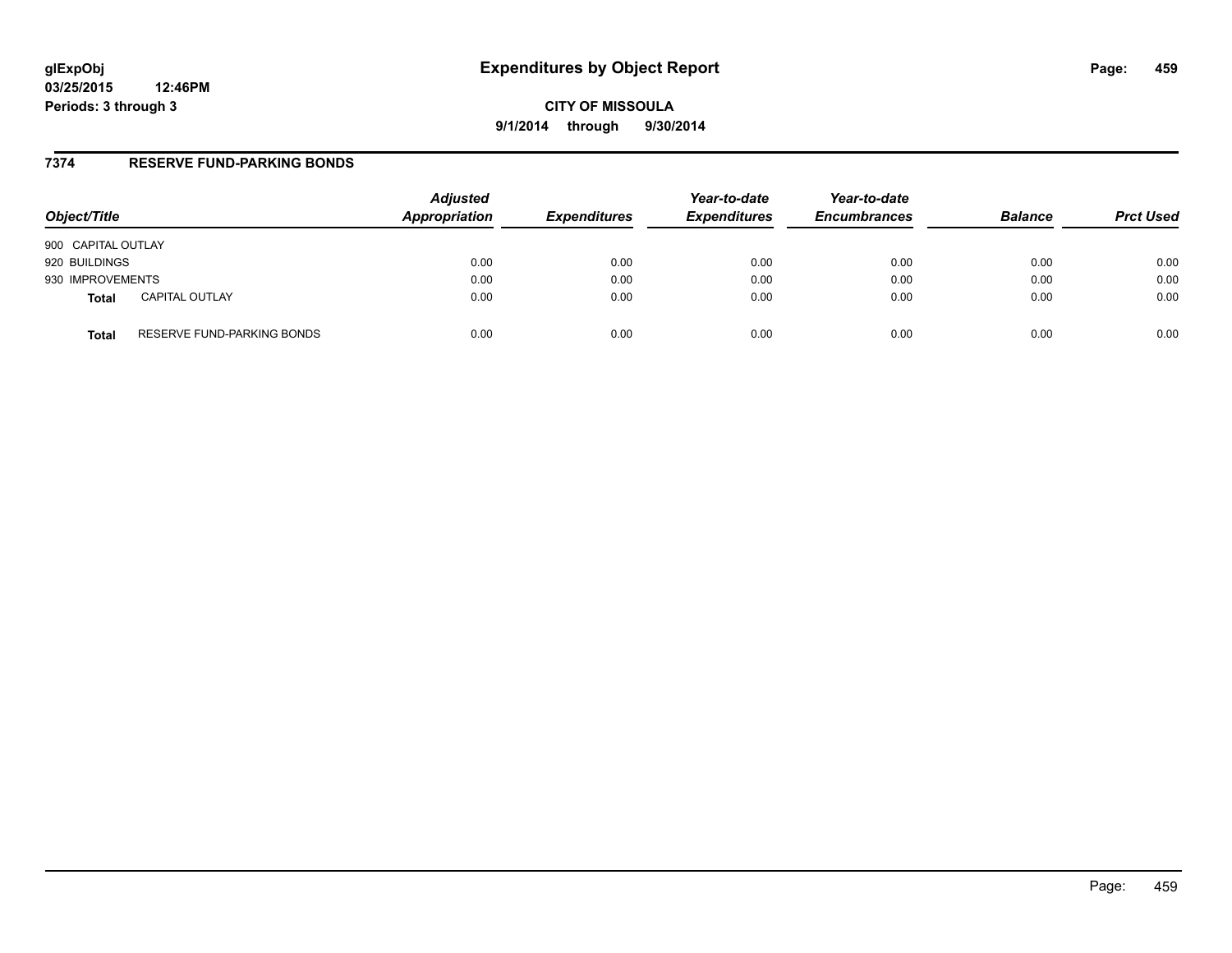#### **7375 PLEDGED TAX INCREMENT-2010B BOND**

| Object/Title                              | <b>Adjusted</b><br><b>Appropriation</b> | <b>Expenditures</b> | Year-to-date<br><b>Expenditures</b> | Year-to-date<br><b>Encumbrances</b> | <b>Balance</b> | <b>Prct Used</b> |
|-------------------------------------------|-----------------------------------------|---------------------|-------------------------------------|-------------------------------------|----------------|------------------|
| 300 PURCHASED SERVICES                    |                                         |                     |                                     |                                     |                |                  |
| 390 OTHER PURCHASED SERVICES              | 121.431.00                              | 0.00                | 0.00                                | 0.00                                | 121.431.00     | 0.00             |
| <b>PURCHASED SERVICES</b><br><b>Total</b> | 121,431.00                              | 0.00                | 0.00                                | 0.00                                | 121,431.00     | 0.00             |
| 800 OTHER OBJECTS                         |                                         |                     |                                     |                                     |                |                  |
| 820 TRANSFERS TO OTHER FUNDS              | 146.731.00                              | 0.00                | 0.00                                | 0.00                                | 146.731.00     | 0.00             |
| OTHER OBJECTS<br><b>Total</b>             | 146.731.00                              | 0.00                | 0.00                                | 0.00                                | 146.731.00     | 0.00             |
| PARKING COMMISSION<br><b>Total</b>        | 268.162.00                              | 0.00                | 0.00                                | 0.00                                | 268.162.00     | 0.00             |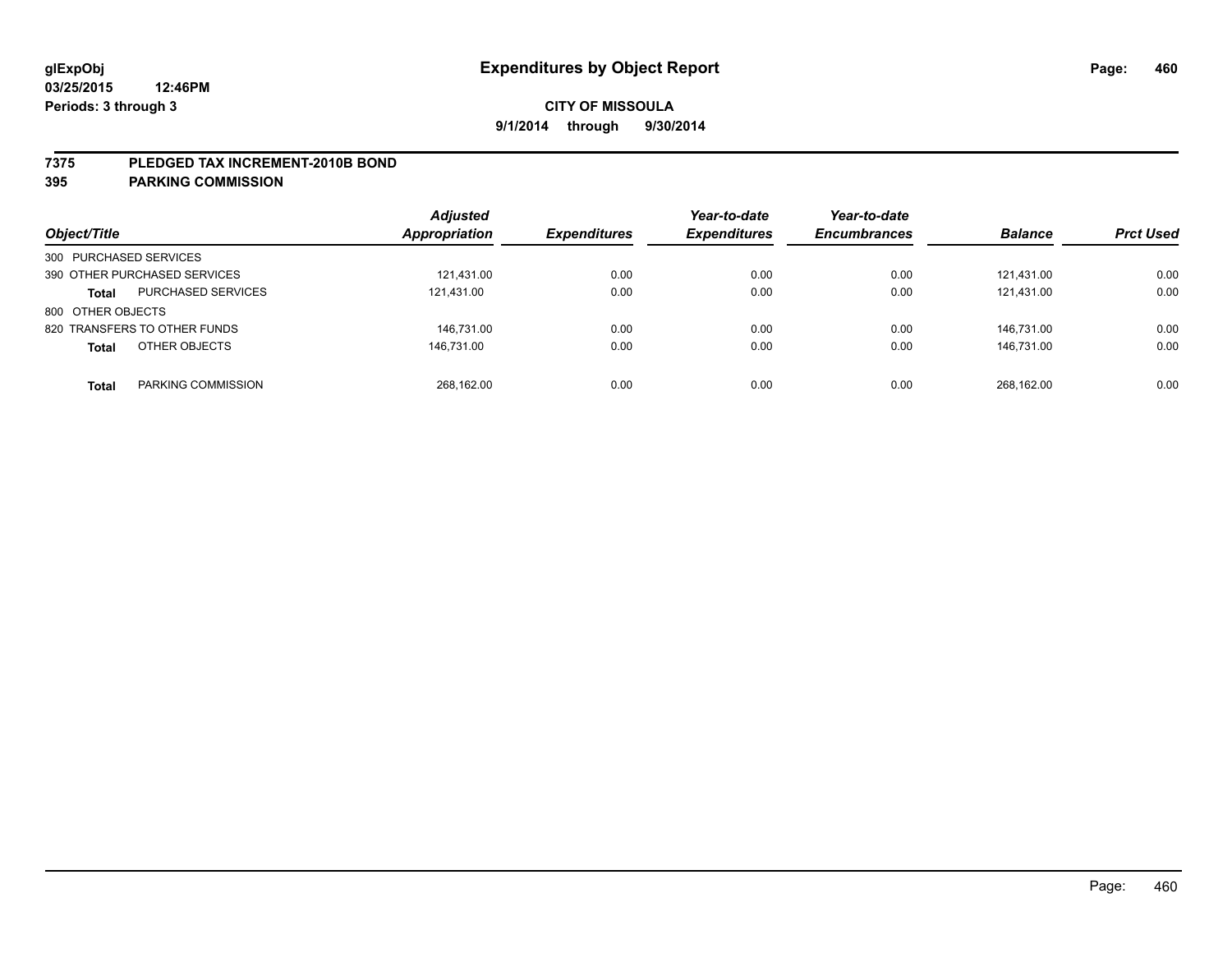## **7375 PLEDGED TAX INCREMENT-2010B BOND**

| Object/Title           |                                  | <b>Adjusted</b><br><b>Appropriation</b> | <b>Expenditures</b> | Year-to-date<br><b>Expenditures</b> | Year-to-date<br><b>Encumbrances</b> | <b>Balance</b> | <b>Prct Used</b> |
|------------------------|----------------------------------|-----------------------------------------|---------------------|-------------------------------------|-------------------------------------|----------------|------------------|
| 300 PURCHASED SERVICES |                                  |                                         |                     |                                     |                                     |                |                  |
|                        | 390 OTHER PURCHASED SERVICES     | 121,431.00                              | 0.00                | 0.00                                | 0.00                                | 121.431.00     | 0.00             |
| Total                  | <b>PURCHASED SERVICES</b>        | 121,431.00                              | 0.00                | 0.00                                | 0.00                                | 121.431.00     | 0.00             |
| 800 OTHER OBJECTS      |                                  |                                         |                     |                                     |                                     |                |                  |
|                        | 820 TRANSFERS TO OTHER FUNDS     | 146,731.00                              | 0.00                | 0.00                                | 0.00                                | 146.731.00     | 0.00             |
| <b>Total</b>           | OTHER OBJECTS                    | 146,731.00                              | 0.00                | 0.00                                | 0.00                                | 146.731.00     | 0.00             |
| <b>Total</b>           | PLEDGED TAX INCREMENT-2010B BOND | 268.162.00                              | 0.00                | 0.00                                | 0.00                                | 268.162.00     | 0.00             |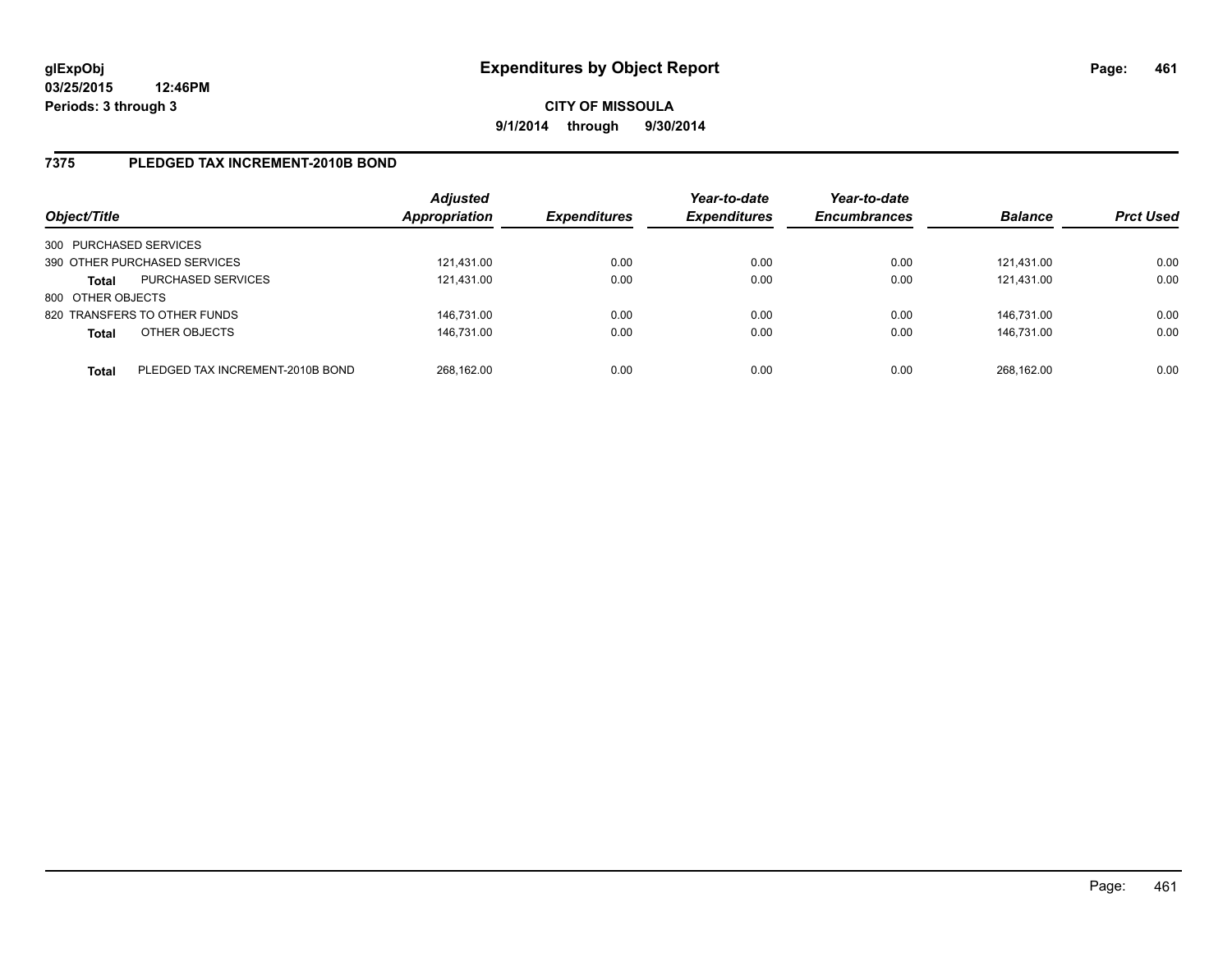#### **7376 MPC 2010A BONDS DEBT INTEREST**

| Object/Title                        | <b>Adjusted</b><br><b>Appropriation</b> | <b>Expenditures</b> | Year-to-date<br><b>Expenditures</b> | Year-to-date<br><b>Encumbrances</b> | <b>Balance</b> | <b>Prct Used</b> |
|-------------------------------------|-----------------------------------------|---------------------|-------------------------------------|-------------------------------------|----------------|------------------|
| 600 DEBT SERVICE                    |                                         |                     |                                     |                                     |                |                  |
| 620 INTEREST / SERVICE FEES         | 0.00                                    | 0.00                | 0.00                                | 0.00                                | 0.00           | 0.00             |
| <b>DEBT SERVICE</b><br><b>Total</b> | 0.00                                    | 0.00                | 0.00                                | 0.00                                | 0.00           | 0.00             |
| 800 OTHER OBJECTS                   |                                         |                     |                                     |                                     |                |                  |
| 820 TRANSFERS TO OTHER FUNDS        | 0.00                                    | 0.00                | 0.00                                | 0.00                                | 0.00           | 0.00             |
| OTHER OBJECTS<br><b>Total</b>       | 0.00                                    | 0.00                | 0.00                                | 0.00                                | 0.00           | 0.00             |
| PARKING COMMISSION<br><b>Total</b>  | 0.00                                    | 0.00                | 0.00                                | 0.00                                | 0.00           | 0.00             |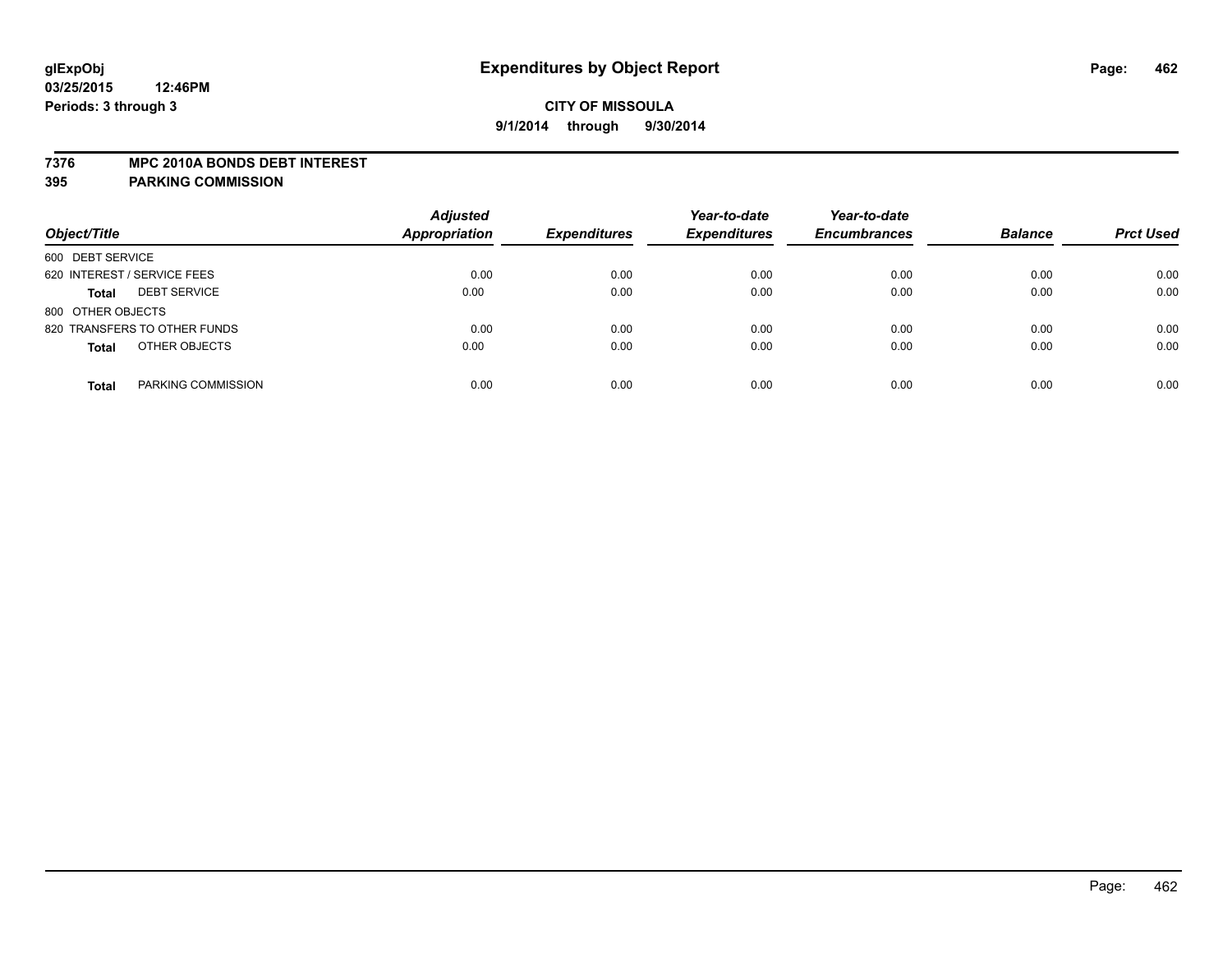## **7376 MPC 2010A BONDS DEBT INTEREST**

| Object/Title                |                               | <b>Adjusted</b><br>Appropriation | <b>Expenditures</b> | Year-to-date<br><b>Expenditures</b> | Year-to-date<br><b>Encumbrances</b> | <b>Balance</b> | <b>Prct Used</b> |
|-----------------------------|-------------------------------|----------------------------------|---------------------|-------------------------------------|-------------------------------------|----------------|------------------|
| 600 DEBT SERVICE            |                               |                                  |                     |                                     |                                     |                |                  |
| 620 INTEREST / SERVICE FEES |                               | 0.00                             | 0.00                | 0.00                                | 0.00                                | 0.00           | 0.00             |
| Total                       | <b>DEBT SERVICE</b>           | 0.00                             | 0.00                | 0.00                                | 0.00                                | 0.00           | 0.00             |
| 800 OTHER OBJECTS           |                               |                                  |                     |                                     |                                     |                |                  |
|                             | 820 TRANSFERS TO OTHER FUNDS  | 0.00                             | 0.00                | 0.00                                | 0.00                                | 0.00           | 0.00             |
| <b>Total</b>                | OTHER OBJECTS                 | 0.00                             | 0.00                | 0.00                                | 0.00                                | 0.00           | 0.00             |
| <b>Total</b>                | MPC 2010A BONDS DEBT INTEREST | 0.00                             | 0.00                | 0.00                                | 0.00                                | 0.00           | 0.00             |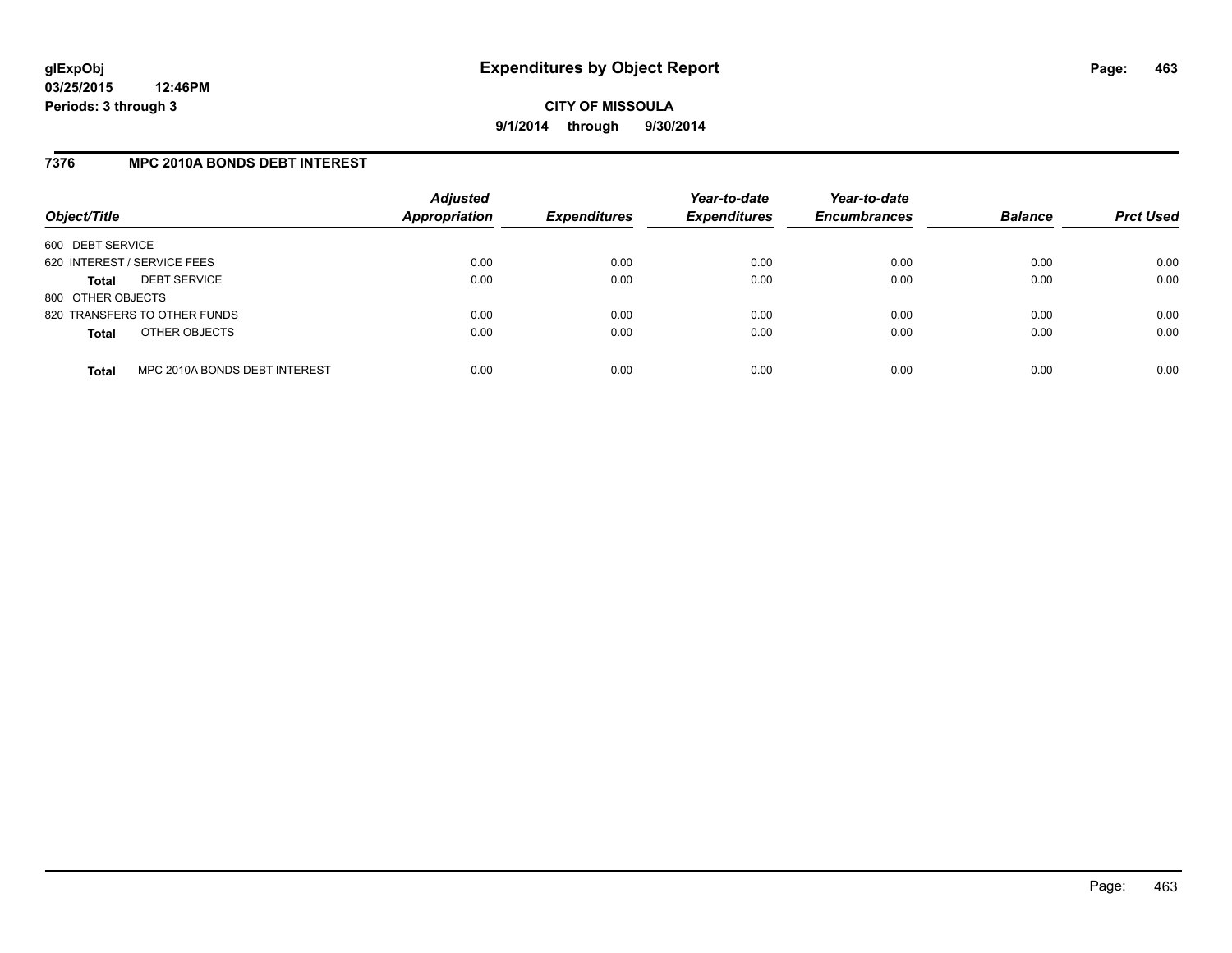#### **7377 MPC 2010A BONDS SINKING FUND**

|                                     | <b>Adjusted</b> |                     | Year-to-date        | Year-to-date        |                |                  |
|-------------------------------------|-----------------|---------------------|---------------------|---------------------|----------------|------------------|
| Object/Title                        | Appropriation   | <b>Expenditures</b> | <b>Expenditures</b> | <b>Encumbrances</b> | <b>Balance</b> | <b>Prct Used</b> |
| 600 DEBT SERVICE                    |                 |                     |                     |                     |                |                  |
| 610 PRINCIPAL                       | 0.00            | 0.00                | 0.00                | 0.00                | 0.00           | 0.00             |
| 620 INTEREST / SERVICE FEES         | 0.00            | 0.00                | 0.00                | 0.00                | 0.00           | 0.00             |
| <b>DEBT SERVICE</b><br><b>Total</b> | 0.00            | 0.00                | 0.00                | 0.00                | 0.00           | 0.00             |
| 800 OTHER OBJECTS                   |                 |                     |                     |                     |                |                  |
| 820 TRANSFERS TO OTHER FUNDS        | 0.00            | 0.00                | 0.00                | 0.00                | 0.00           | 0.00             |
| OTHER OBJECTS<br><b>Total</b>       | 0.00            | 0.00                | 0.00                | 0.00                | 0.00           | 0.00             |
| PARKING COMMISSION<br><b>Total</b>  | 0.00            | 0.00                | 0.00                | 0.00                | 0.00           | 0.00             |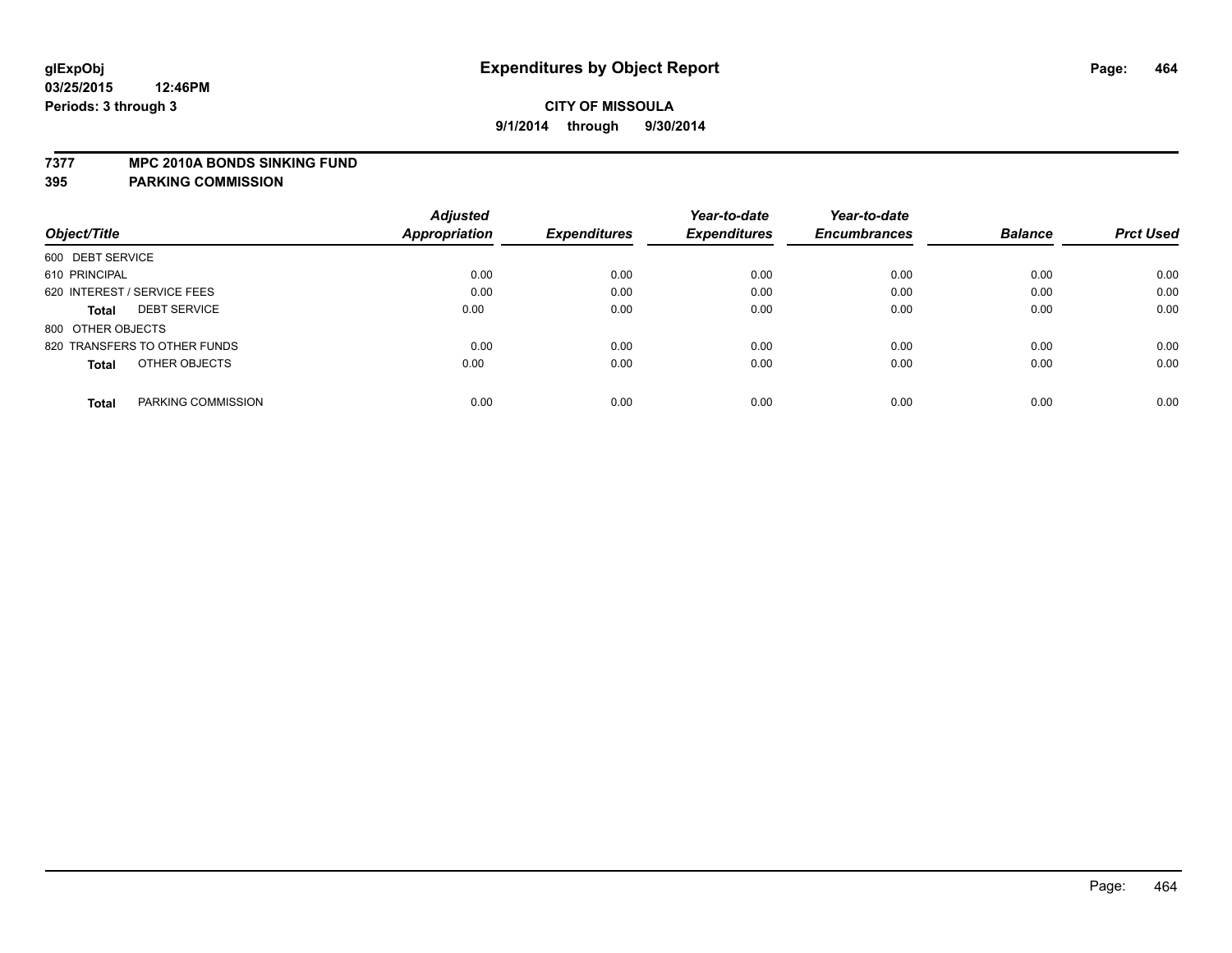## **7377 MPC 2010A BONDS SINKING FUND**

| Object/Title                |                              | <b>Adjusted</b><br><b>Appropriation</b> | <b>Expenditures</b> | Year-to-date<br><b>Expenditures</b> | Year-to-date<br><b>Encumbrances</b> | <b>Balance</b> | <b>Prct Used</b> |
|-----------------------------|------------------------------|-----------------------------------------|---------------------|-------------------------------------|-------------------------------------|----------------|------------------|
| 600 DEBT SERVICE            |                              |                                         |                     |                                     |                                     |                |                  |
| 610 PRINCIPAL               |                              | 0.00                                    | 0.00                | 0.00                                | 0.00                                | 0.00           | 0.00             |
| 620 INTEREST / SERVICE FEES |                              | 0.00                                    | 0.00                | 0.00                                | 0.00                                | 0.00           | 0.00             |
| <b>Total</b>                | <b>DEBT SERVICE</b>          | 0.00                                    | 0.00                | 0.00                                | 0.00                                | 0.00           | 0.00             |
| 800 OTHER OBJECTS           |                              |                                         |                     |                                     |                                     |                |                  |
|                             | 820 TRANSFERS TO OTHER FUNDS | 0.00                                    | 0.00                | 0.00                                | 0.00                                | 0.00           | 0.00             |
| <b>Total</b>                | OTHER OBJECTS                | 0.00                                    | 0.00                | 0.00                                | 0.00                                | 0.00           | 0.00             |
| <b>Total</b>                | MPC 2010A BONDS SINKING FUND | 0.00                                    | 0.00                | 0.00                                | 0.00                                | 0.00           | 0.00             |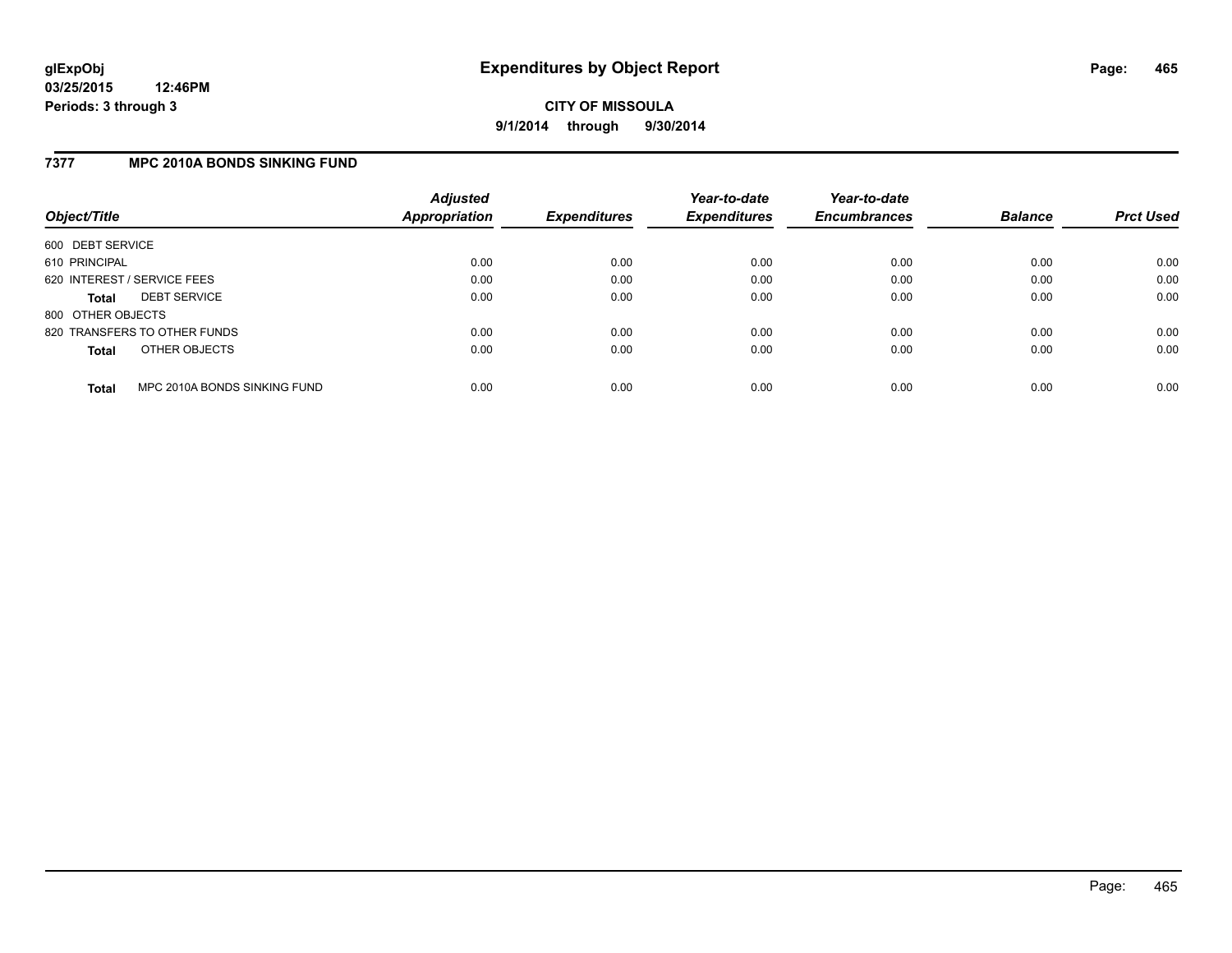**7378 MPC 2010A BOND RESERVE**

|                    |                              | <b>Adjusted</b>      |                     | Year-to-date        | Year-to-date        |                |                  |
|--------------------|------------------------------|----------------------|---------------------|---------------------|---------------------|----------------|------------------|
| Object/Title       |                              | <b>Appropriation</b> | <b>Expenditures</b> | <b>Expenditures</b> | <b>Encumbrances</b> | <b>Balance</b> | <b>Prct Used</b> |
| 800 OTHER OBJECTS  |                              |                      |                     |                     |                     |                |                  |
|                    | 820 TRANSFERS TO OTHER FUNDS | 0.00                 | 0.00                | 0.00                | 0.00                | 0.00           | 0.00             |
| <b>Total</b>       | OTHER OBJECTS                | 0.00                 | 0.00                | 0.00                | 0.00                | 0.00           | 0.00             |
| 900 CAPITAL OUTLAY |                              |                      |                     |                     |                     |                |                  |
| 930 IMPROVEMENTS   |                              | 0.00                 | 0.00                | 0.00                | 0.00                | 0.00           | 0.00             |
| <b>Total</b>       | <b>CAPITAL OUTLAY</b>        | 0.00                 | 0.00                | 0.00                | 0.00                | 0.00           | 0.00             |
| <b>Total</b>       | PARKING COMMISSION           | 0.00                 | 0.00                | 0.00                | 0.00                | 0.00           | 0.00             |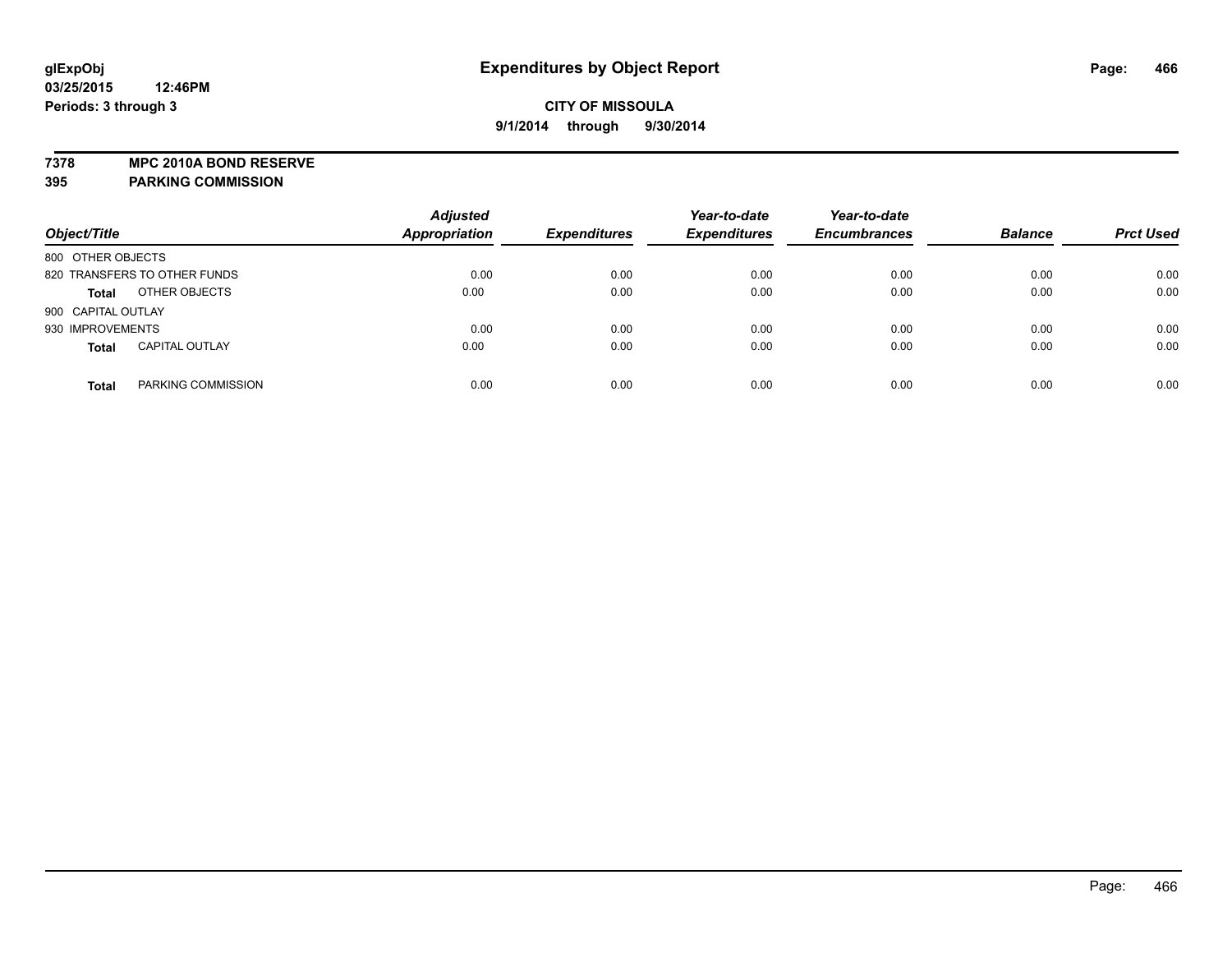## **7378 MPC 2010A BOND RESERVE**

| Object/Title                           | <b>Adjusted</b><br><b>Appropriation</b> | <b>Expenditures</b> | Year-to-date<br><b>Expenditures</b> | Year-to-date<br><b>Encumbrances</b> | <b>Balance</b> | <b>Prct Used</b> |
|----------------------------------------|-----------------------------------------|---------------------|-------------------------------------|-------------------------------------|----------------|------------------|
| 800 OTHER OBJECTS                      |                                         |                     |                                     |                                     |                |                  |
| 820 TRANSFERS TO OTHER FUNDS           | 0.00                                    | 0.00                | 0.00                                | 0.00                                | 0.00           | 0.00             |
| OTHER OBJECTS<br><b>Total</b>          | 0.00                                    | 0.00                | 0.00                                | 0.00                                | 0.00           | 0.00             |
| 900 CAPITAL OUTLAY                     |                                         |                     |                                     |                                     |                |                  |
| 930 IMPROVEMENTS                       | 0.00                                    | 0.00                | 0.00                                | 0.00                                | 0.00           | 0.00             |
| <b>CAPITAL OUTLAY</b><br><b>Total</b>  | 0.00                                    | 0.00                | 0.00                                | 0.00                                | 0.00           | 0.00             |
| MPC 2010A BOND RESERVE<br><b>Total</b> | 0.00                                    | 0.00                | 0.00                                | 0.00                                | 0.00           | 0.00             |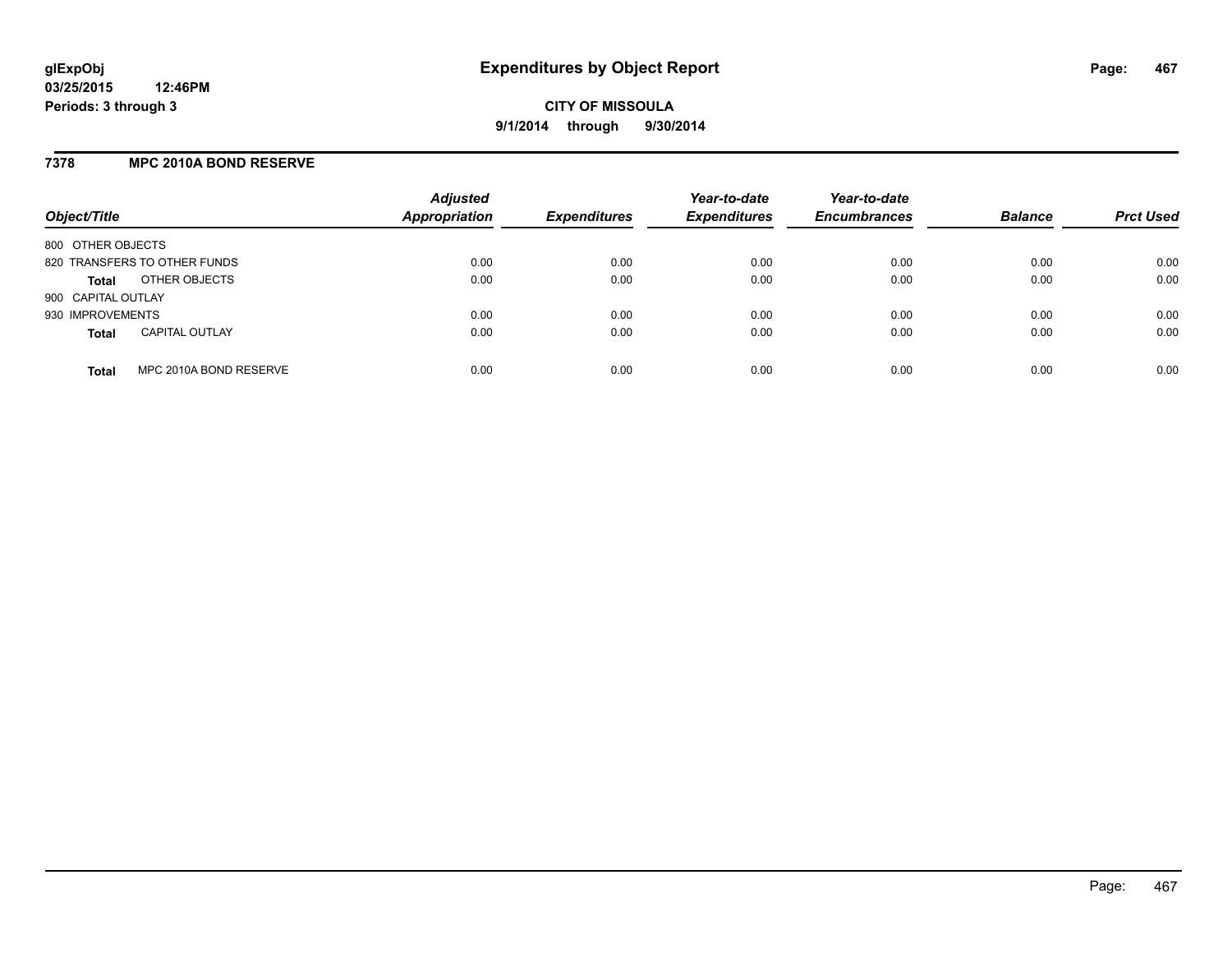#### **7379 MPC 2010A BOND CONSTRUCTION**

| Object/Title       |                              | <b>Adjusted</b><br><b>Appropriation</b> | <b>Expenditures</b> | Year-to-date<br><b>Expenditures</b> | Year-to-date<br><b>Encumbrances</b> | <b>Balance</b> | <b>Prct Used</b> |
|--------------------|------------------------------|-----------------------------------------|---------------------|-------------------------------------|-------------------------------------|----------------|------------------|
| 600 DEBT SERVICE   |                              |                                         |                     |                                     |                                     |                |                  |
| 610 PRINCIPAL      |                              | 0.00                                    | 0.00                | 0.00                                | 0.00                                | 0.00           | 0.00             |
|                    | 620 INTEREST / SERVICE FEES  | 0.00                                    | 0.00                | 0.00                                | 0.00                                | 0.00           | 0.00             |
| <b>Total</b>       | <b>DEBT SERVICE</b>          | 0.00                                    | 0.00                | 0.00                                | 0.00                                | 0.00           | 0.00             |
| 800 OTHER OBJECTS  |                              |                                         |                     |                                     |                                     |                |                  |
|                    | 820 TRANSFERS TO OTHER FUNDS | 0.00                                    | 0.00                | 0.00                                | 0.00                                | 0.00           | 0.00             |
| <b>Total</b>       | OTHER OBJECTS                | 0.00                                    | 0.00                | 0.00                                | 0.00                                | 0.00           | 0.00             |
| 900 CAPITAL OUTLAY |                              |                                         |                     |                                     |                                     |                |                  |
| 930 IMPROVEMENTS   |                              | 0.00                                    | 0.00                | 0.00                                | 0.00                                | 0.00           | 0.00             |
| <b>Total</b>       | <b>CAPITAL OUTLAY</b>        | 0.00                                    | 0.00                | 0.00                                | 0.00                                | 0.00           | 0.00             |
| <b>Total</b>       | PARKING COMMISSION           | 0.00                                    | 0.00                | 0.00                                | 0.00                                | 0.00           | 0.00             |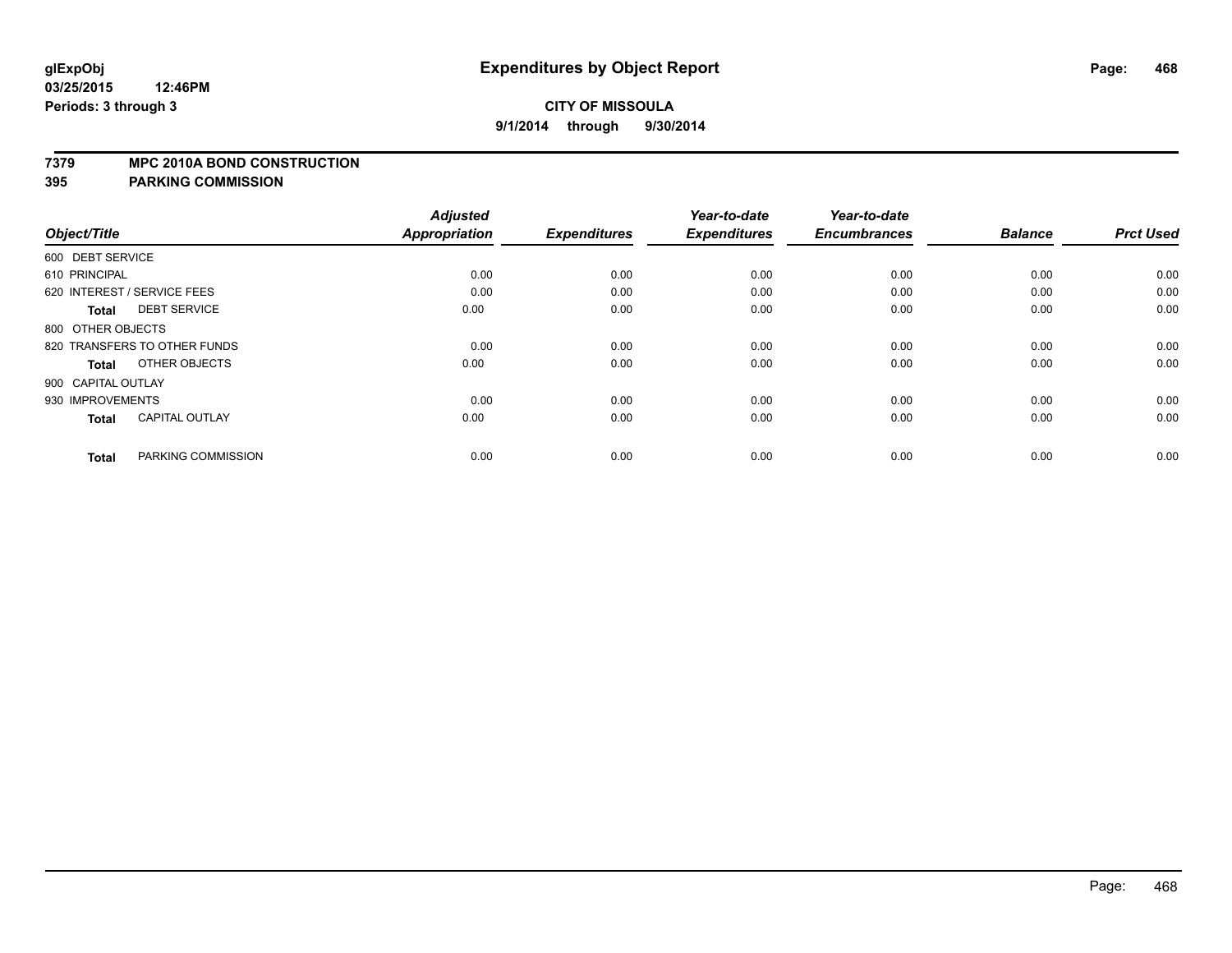# **CITY OF MISSOULA 9/1/2014 through 9/30/2014**

### **7379 MPC 2010A BOND CONSTRUCTION**

| Object/Title       |                              | <b>Adjusted</b><br><b>Appropriation</b> | <b>Expenditures</b> | Year-to-date<br><b>Expenditures</b> | Year-to-date<br><b>Encumbrances</b> | <b>Balance</b> | <b>Prct Used</b> |
|--------------------|------------------------------|-----------------------------------------|---------------------|-------------------------------------|-------------------------------------|----------------|------------------|
|                    |                              |                                         |                     |                                     |                                     |                |                  |
| 600 DEBT SERVICE   |                              |                                         |                     |                                     |                                     |                |                  |
| 610 PRINCIPAL      |                              | 0.00                                    | 0.00                | 0.00                                | 0.00                                | 0.00           | 0.00             |
|                    | 620 INTEREST / SERVICE FEES  | 0.00                                    | 0.00                | 0.00                                | 0.00                                | 0.00           | 0.00             |
| <b>Total</b>       | <b>DEBT SERVICE</b>          | 0.00                                    | 0.00                | 0.00                                | 0.00                                | 0.00           | 0.00             |
| 800 OTHER OBJECTS  |                              |                                         |                     |                                     |                                     |                |                  |
|                    | 820 TRANSFERS TO OTHER FUNDS | 0.00                                    | 0.00                | 0.00                                | 0.00                                | 0.00           | 0.00             |
| Total              | OTHER OBJECTS                | 0.00                                    | 0.00                | 0.00                                | 0.00                                | 0.00           | 0.00             |
| 900 CAPITAL OUTLAY |                              |                                         |                     |                                     |                                     |                |                  |
| 930 IMPROVEMENTS   |                              | 0.00                                    | 0.00                | 0.00                                | 0.00                                | 0.00           | 0.00             |
| <b>Total</b>       | <b>CAPITAL OUTLAY</b>        | 0.00                                    | 0.00                | 0.00                                | 0.00                                | 0.00           | 0.00             |
|                    |                              |                                         |                     |                                     |                                     |                |                  |
| <b>Total</b>       | MPC 2010A BOND CONSTRUCTION  | 0.00                                    | 0.00                | 0.00                                | 0.00                                | 0.00           | 0.00             |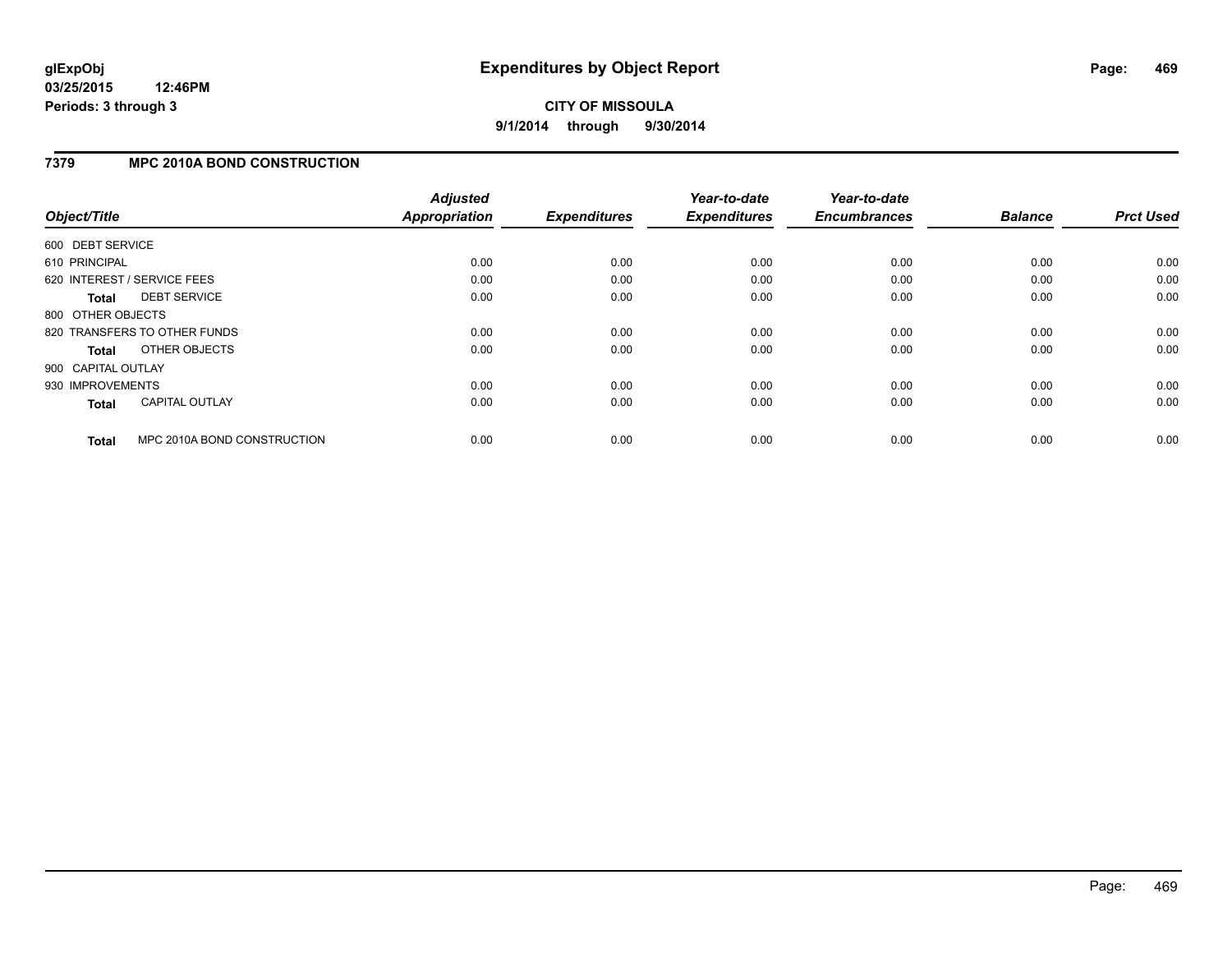#### **7380 BUSINESS IMPROVEMENT DISTRICT**

**375 BUSINESS IMPROVEMENT DISTRICT**

| Object/Title           |                                      | <b>Adjusted</b><br>Appropriation | <b>Expenditures</b> | Year-to-date<br><b>Expenditures</b> | Year-to-date<br><b>Encumbrances</b> | <b>Balance</b> | <b>Prct Used</b> |
|------------------------|--------------------------------------|----------------------------------|---------------------|-------------------------------------|-------------------------------------|----------------|------------------|
| 300 PURCHASED SERVICES |                                      |                                  |                     |                                     |                                     |                |                  |
|                        | 350 PROFESSIONAL SERVICES            | 416.004.00                       | 60.000.00           | 100.000.00                          | 0.00                                | 316.004.00     | 24.04            |
| <b>Total</b>           | <b>PURCHASED SERVICES</b>            | 416.004.00                       | 60,000.00           | 100,000.00                          | 0.00                                | 316.004.00     | 24.04            |
| 800 OTHER OBJECTS      |                                      |                                  |                     |                                     |                                     |                |                  |
| 845 CONTINGENCY        |                                      | 5.000.00                         | 0.00                | 0.00                                | 0.00                                | 5.000.00       | 0.00             |
| <b>Total</b>           | OTHER OBJECTS                        | 5.000.00                         | 0.00                | 0.00                                | 0.00                                | 5,000.00       | 0.00             |
| <b>Total</b>           | <b>BUSINESS IMPROVEMENT DISTRICT</b> | 421.004.00                       | 60,000.00           | 100,000.00                          | 0.00                                | 321.004.00     | 23.75            |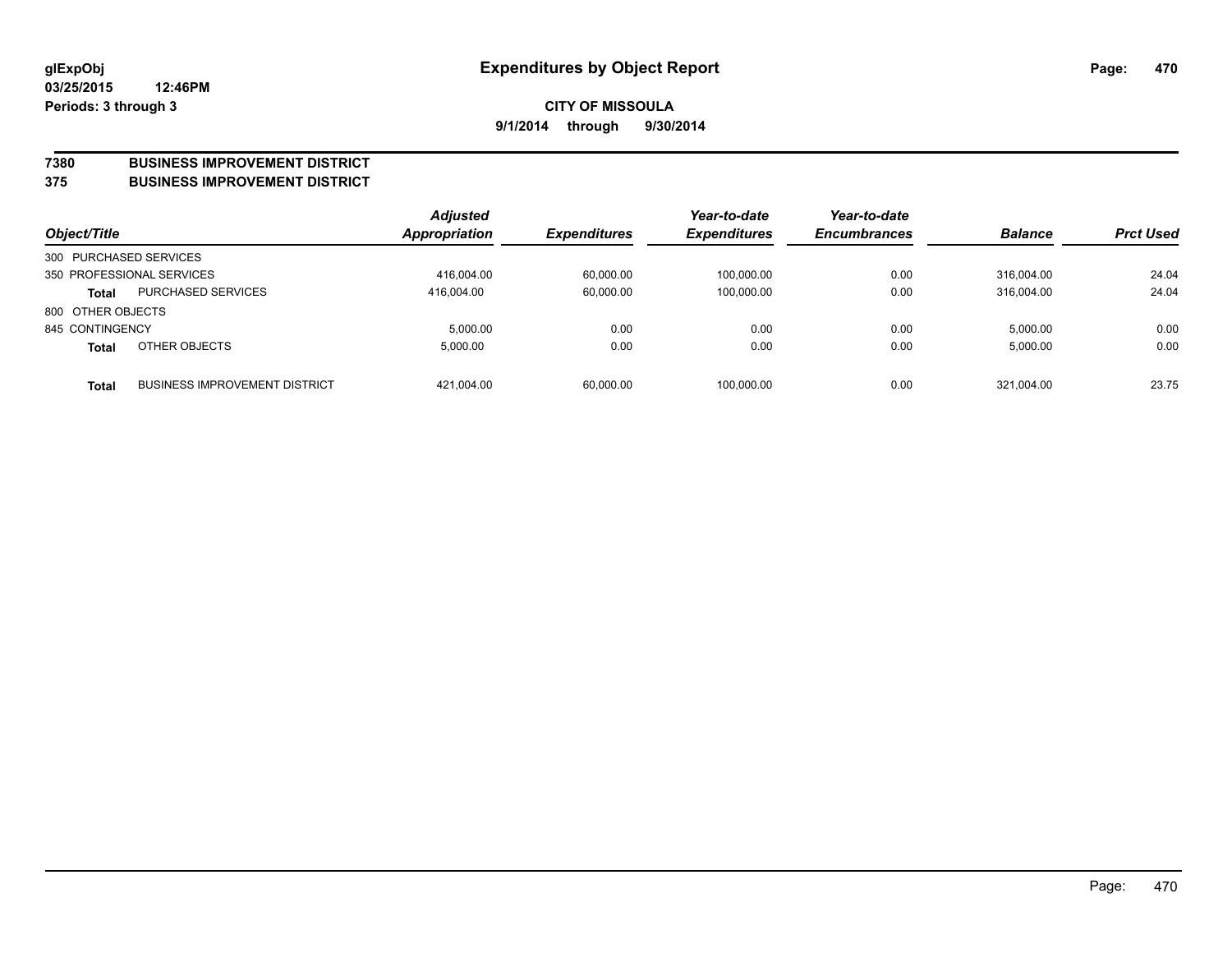### **7380 BUSINESS IMPROVEMENT DISTRICT**

| Object/Title           |                                      | <b>Adjusted</b><br>Appropriation | <b>Expenditures</b> | Year-to-date<br><b>Expenditures</b> | Year-to-date<br><b>Encumbrances</b> | <b>Balance</b> | <b>Prct Used</b> |
|------------------------|--------------------------------------|----------------------------------|---------------------|-------------------------------------|-------------------------------------|----------------|------------------|
| 300 PURCHASED SERVICES |                                      |                                  |                     |                                     |                                     |                |                  |
|                        | 350 PROFESSIONAL SERVICES            | 416.004.00                       | 60,000.00           | 100.000.00                          | 0.00                                | 316.004.00     | 24.04            |
| <b>Total</b>           | <b>PURCHASED SERVICES</b>            | 416.004.00                       | 60,000.00           | 100.000.00                          | 0.00                                | 316.004.00     | 24.04            |
| 800 OTHER OBJECTS      |                                      |                                  |                     |                                     |                                     |                |                  |
| 845 CONTINGENCY        |                                      | 5.000.00                         | 0.00                | 0.00                                | 0.00                                | 5.000.00       | 0.00             |
| <b>Total</b>           | OTHER OBJECTS                        | 5,000.00                         | 0.00                | 0.00                                | 0.00                                | 5,000.00       | 0.00             |
| <b>Total</b>           | <b>BUSINESS IMPROVEMENT DISTRICT</b> | 421.004.00                       | 60,000.00           | 100,000.00                          | 0.00                                | 321.004.00     | 23.75            |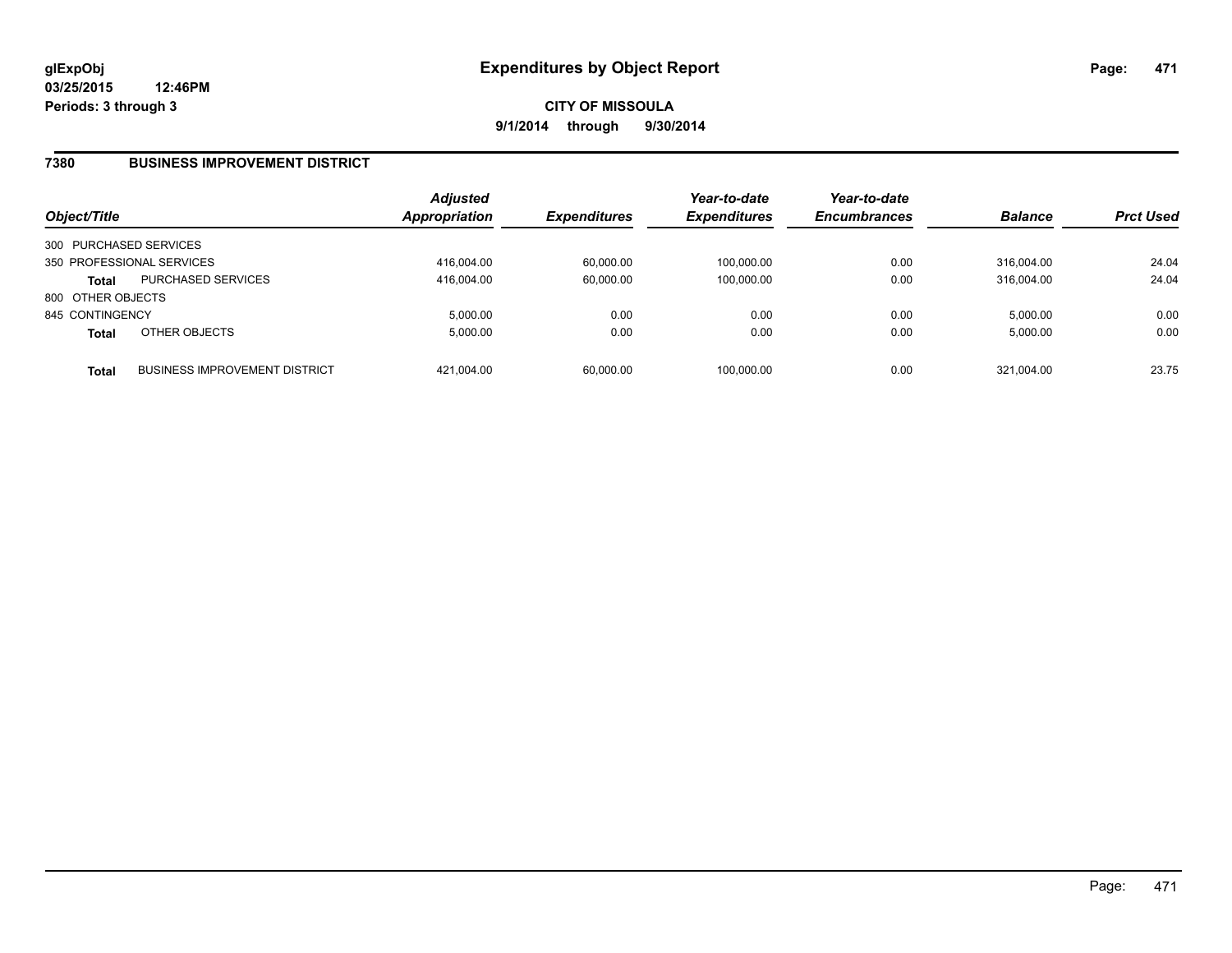#### **7381 TOURISM BUSINESS IMPROVEMENT DISTRICT**

#### **375 BUSINESS IMPROVEMENT DISTRICT**

| Object/Title                                         | <b>Adjusted</b><br>Year-to-date<br>Appropriation<br><b>Expenditures</b><br><i><b>Expenditures</b></i> |      | Year-to-date<br><b>Encumbrances</b> | <b>Balance</b> | <b>Prct Used</b> |      |
|------------------------------------------------------|-------------------------------------------------------------------------------------------------------|------|-------------------------------------|----------------|------------------|------|
| 300 PURCHASED SERVICES                               |                                                                                                       |      |                                     |                |                  |      |
| 390 OTHER PURCHASED SERVICES                         | 620.494.00                                                                                            | 0.00 | 0.00                                | 0.00           | 620,494.00       | 0.00 |
| <b>PURCHASED SERVICES</b><br><b>Total</b>            | 620.494.00                                                                                            | 0.00 | 0.00                                | 0.00           | 620.494.00       | 0.00 |
| <b>BUSINESS IMPROVEMENT DISTRICT</b><br><b>Total</b> | 620,494.00                                                                                            | 0.00 | 0.00                                | 0.00           | 620,494.00       | 0.00 |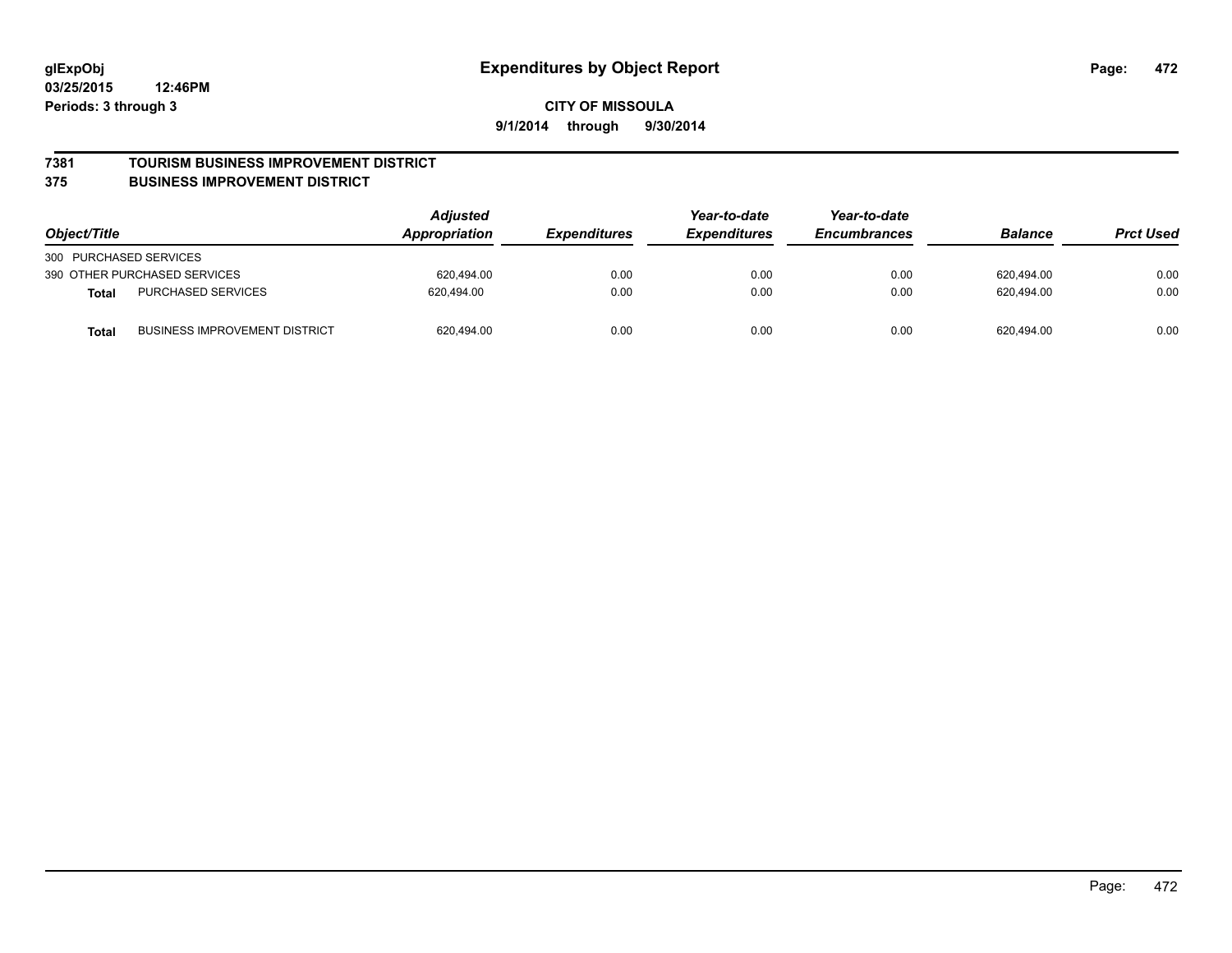**CITY OF MISSOULA 9/1/2014 through 9/30/2014**

### **7381 TOURISM BUSINESS IMPROVEMENT DISTRICT**

| Object/Title                                     | <b>Adjusted</b><br>Appropriation<br><i><b>Expenditures</b></i> | Year-to-date<br><b>Expenditures</b> | Year-to-date<br><b>Encumbrances</b> | <b>Balance</b> | <b>Prct Used</b> |      |
|--------------------------------------------------|----------------------------------------------------------------|-------------------------------------|-------------------------------------|----------------|------------------|------|
| 300 PURCHASED SERVICES                           |                                                                |                                     |                                     |                |                  |      |
| 390 OTHER PURCHASED SERVICES                     | 620.494.00                                                     | 0.00                                | 0.00                                | 0.00           | 620.494.00       | 0.00 |
| PURCHASED SERVICES<br><b>Total</b>               | 620.494.00                                                     | 0.00                                | 0.00                                | 0.00           | 620.494.00       | 0.00 |
| TOURISM BUSINESS IMPROVEMENT DIS<br><b>Total</b> | 620,494.00                                                     | 0.00                                | 0.00                                | 0.00           | 620.494.00       | 0.00 |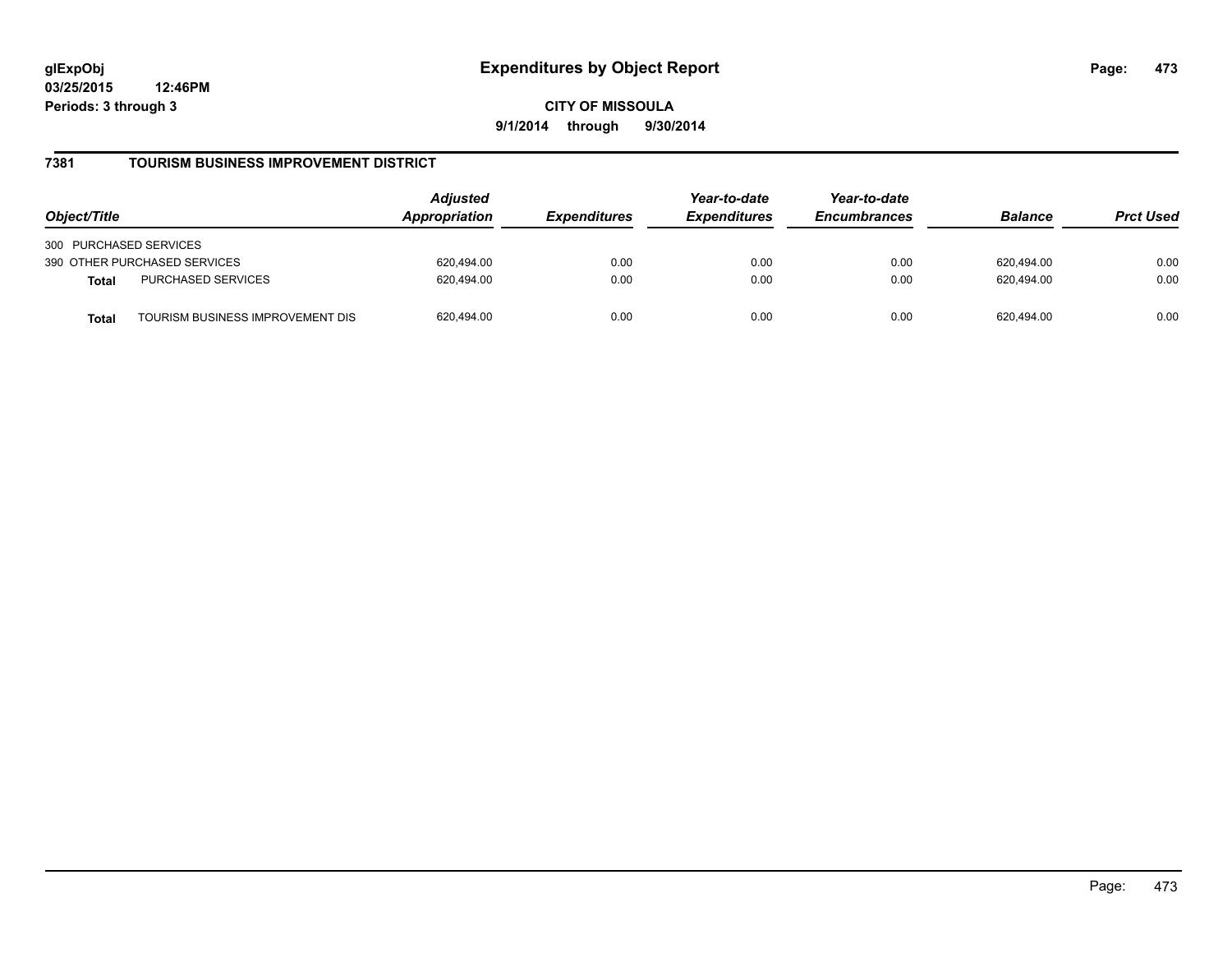# **7382 5.75M TIF RESERVE**

| Object/Title                     | <b>Adjusted</b><br>Appropriation | <b>Expenditures</b> | Year-to-date<br><b>Expenditures</b> | Year-to-date<br><b>Encumbrances</b> | <b>Balance</b> | <b>Prct Used</b> |
|----------------------------------|----------------------------------|---------------------|-------------------------------------|-------------------------------------|----------------|------------------|
| 800 OTHER OBJECTS                |                                  |                     |                                     |                                     |                |                  |
| 820 TRANSFERS TO OTHER FUNDS     | 0.00                             | 0.00                | 0.00                                | 0.00                                | 0.00           | 0.00             |
| OTHER OBJECTS<br><b>Total</b>    | 0.00                             | 0.00                | 0.00                                | 0.00                                | 0.00           | 0.00             |
| NON-DEPARTMENTAL<br><b>Total</b> | 0.00                             | 0.00                | 0.00                                | 0.00                                | 0.00           | 0.00             |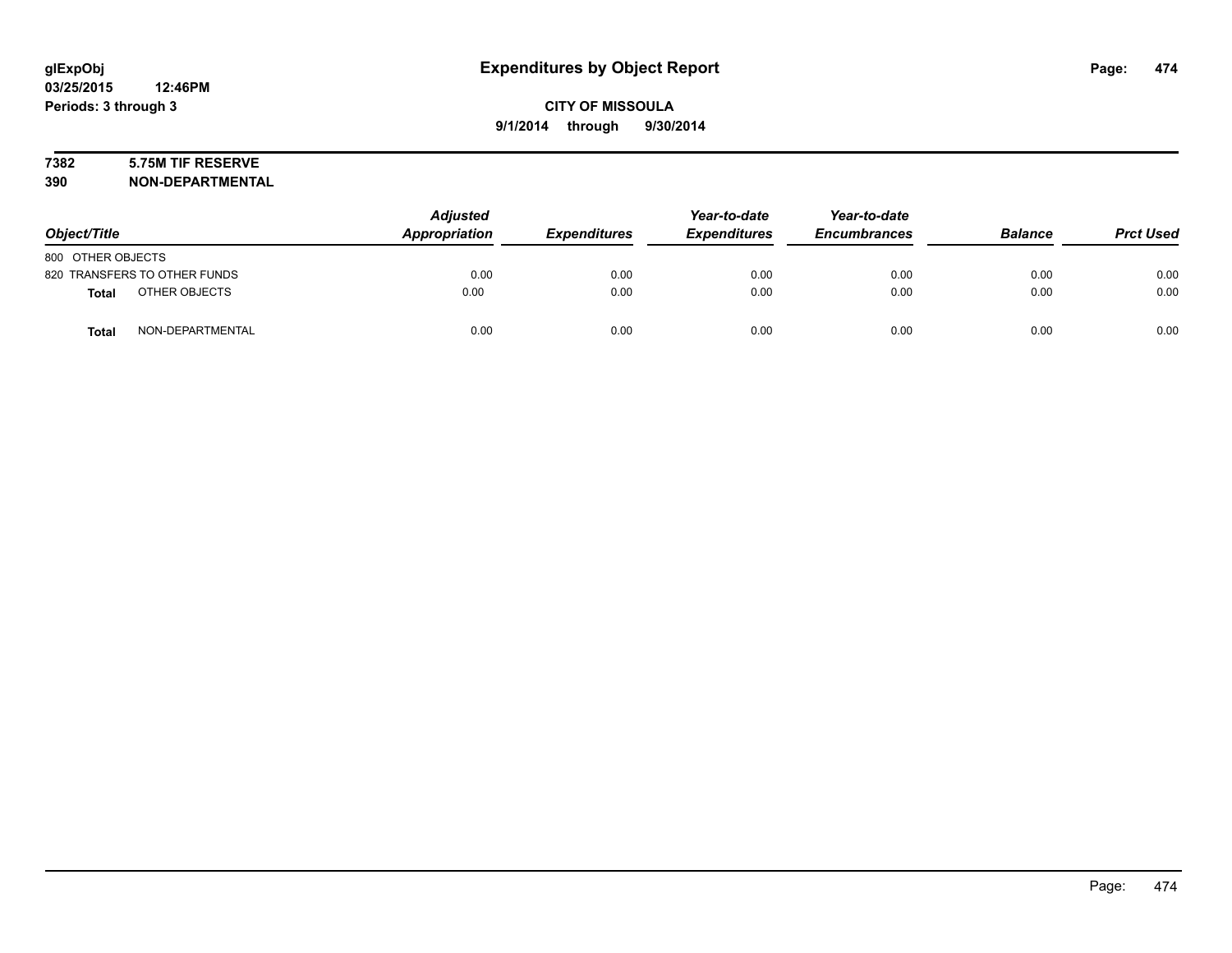#### **7382 5.75M TIF RESERVE**

| Object/Title                      | <b>Adjusted</b><br>Appropriation | <b>Expenditures</b> | Year-to-date<br><b>Expenditures</b> | Year-to-date<br><b>Encumbrances</b> | <b>Balance</b> | <b>Prct Used</b> |
|-----------------------------------|----------------------------------|---------------------|-------------------------------------|-------------------------------------|----------------|------------------|
| 800 OTHER OBJECTS                 |                                  |                     |                                     |                                     |                |                  |
| 820 TRANSFERS TO OTHER FUNDS      | 0.00                             | 0.00                | 0.00                                | 0.00                                | 0.00           | 0.00             |
| OTHER OBJECTS<br><b>Total</b>     | 0.00                             | 0.00                | 0.00                                | 0.00                                | 0.00           | 0.00             |
| 5.75M TIF RESERVE<br><b>Total</b> | 0.00                             | 0.00                | 0.00                                | 0.00                                | 0.00           | 0.00             |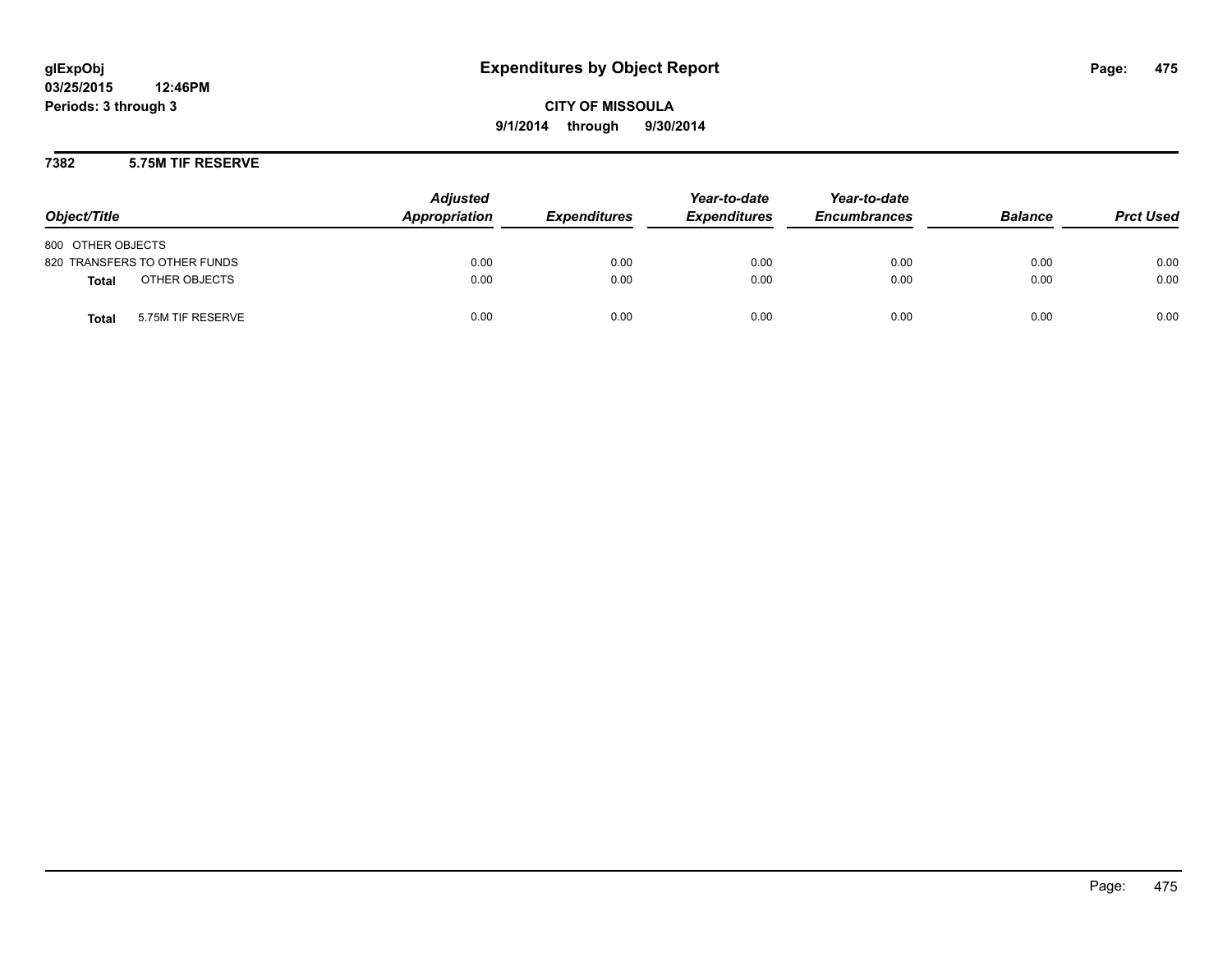#### **7383 RIVERFRONT TRIANGLE URD**

|                        |                                   | <b>Adjusted</b> |                     | Year-to-date        | Year-to-date        |                |                  |
|------------------------|-----------------------------------|-----------------|---------------------|---------------------|---------------------|----------------|------------------|
| Object/Title           |                                   | Appropriation   | <b>Expenditures</b> | <b>Expenditures</b> | <b>Encumbrances</b> | <b>Balance</b> | <b>Prct Used</b> |
| 300 PURCHASED SERVICES |                                   |                 |                     |                     |                     |                |                  |
|                        | 350 PROFESSIONAL SERVICES         | 0.00            | 0.00                | 0.00                | 0.00                | 0.00           | 0.00             |
| <b>Total</b>           | <b>PURCHASED SERVICES</b>         | 0.00            | 0.00                | 0.00                | 0.00                | 0.00           | 0.00             |
|                        | 700 GRANTS & CONTRIBUTIONS        |                 |                     |                     |                     |                |                  |
|                        | 700 GRANTS & CONTRIBUTIONS        | 15,000.00       | 2,333.00            | 2,333.00            | 0.00                | 12,667.00      | 15.55            |
| <b>Total</b>           | <b>GRANTS &amp; CONTRIBUTIONS</b> | 15,000.00       | 2,333.00            | 2,333.00            | 0.00                | 12.667.00      | 15.55            |
| 800 OTHER OBJECTS      |                                   |                 |                     |                     |                     |                |                  |
|                        | 820 TRANSFERS TO OTHER FUNDS      | 0.00            | 0.00                | 0.00                | 0.00                | 0.00           | 0.00             |
| 845 CONTINGENCY        |                                   | 11,862.00       | 0.00                | 0.00                | 0.00                | 11,862.00      | 0.00             |
| <b>Total</b>           | OTHER OBJECTS                     | 11.862.00       | 0.00                | 0.00                | 0.00                | 11.862.00      | 0.00             |
| <b>Total</b>           | <b>MRA</b>                        | 26,862.00       | 2,333.00            | 2,333.00            | 0.00                | 24,529.00      | 8.69             |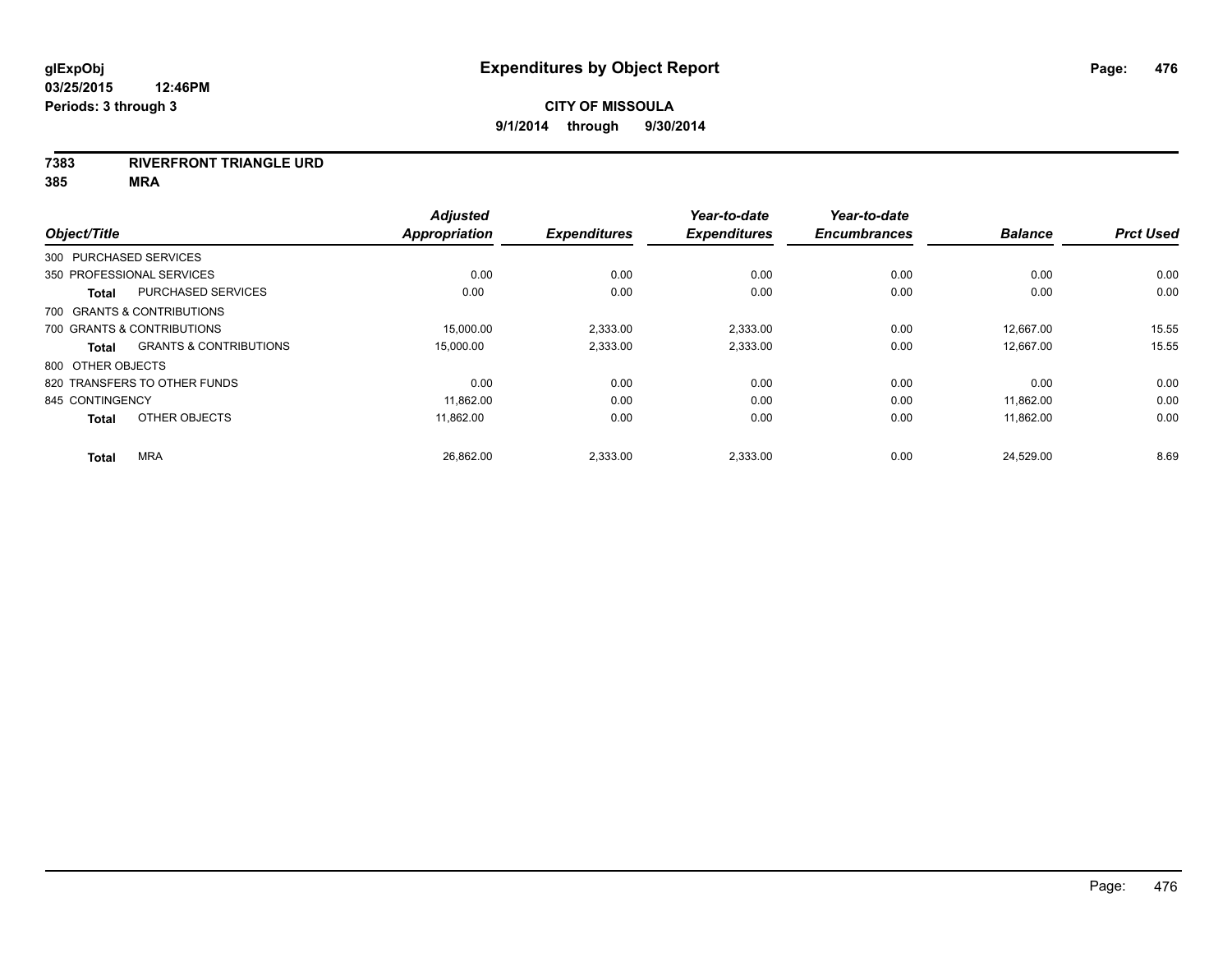### **7383 RIVERFRONT TRIANGLE URD**

| Object/Title      |                                   | <b>Adjusted</b><br>Appropriation | <b>Expenditures</b> | Year-to-date<br><b>Expenditures</b> | Year-to-date<br><b>Encumbrances</b> | <b>Balance</b> | <b>Prct Used</b> |
|-------------------|-----------------------------------|----------------------------------|---------------------|-------------------------------------|-------------------------------------|----------------|------------------|
|                   | 300 PURCHASED SERVICES            |                                  |                     |                                     |                                     |                |                  |
|                   | 350 PROFESSIONAL SERVICES         | 0.00                             | 0.00                | 0.00                                | 0.00                                | 0.00           | 0.00             |
|                   |                                   |                                  |                     |                                     |                                     |                |                  |
| <b>Total</b>      | <b>PURCHASED SERVICES</b>         | 0.00                             | 0.00                | 0.00                                | 0.00                                | 0.00           | 0.00             |
|                   | 700 GRANTS & CONTRIBUTIONS        |                                  |                     |                                     |                                     |                |                  |
|                   | 700 GRANTS & CONTRIBUTIONS        | 15.000.00                        | 2,333.00            | 2,333.00                            | 0.00                                | 12.667.00      | 15.55            |
| Total             | <b>GRANTS &amp; CONTRIBUTIONS</b> | 15,000.00                        | 2,333.00            | 2,333.00                            | 0.00                                | 12,667.00      | 15.55            |
| 800 OTHER OBJECTS |                                   |                                  |                     |                                     |                                     |                |                  |
|                   | 820 TRANSFERS TO OTHER FUNDS      | 0.00                             | 0.00                | 0.00                                | 0.00                                | 0.00           | 0.00             |
| 845 CONTINGENCY   |                                   | 11.862.00                        | 0.00                | 0.00                                | 0.00                                | 11.862.00      | 0.00             |
| <b>Total</b>      | OTHER OBJECTS                     | 11,862.00                        | 0.00                | 0.00                                | 0.00                                | 11,862.00      | 0.00             |
| <b>Total</b>      | <b>RIVERFRONT TRIANGLE URD</b>    | 26.862.00                        | 2.333.00            | 2.333.00                            | 0.00                                | 24.529.00      | 8.69             |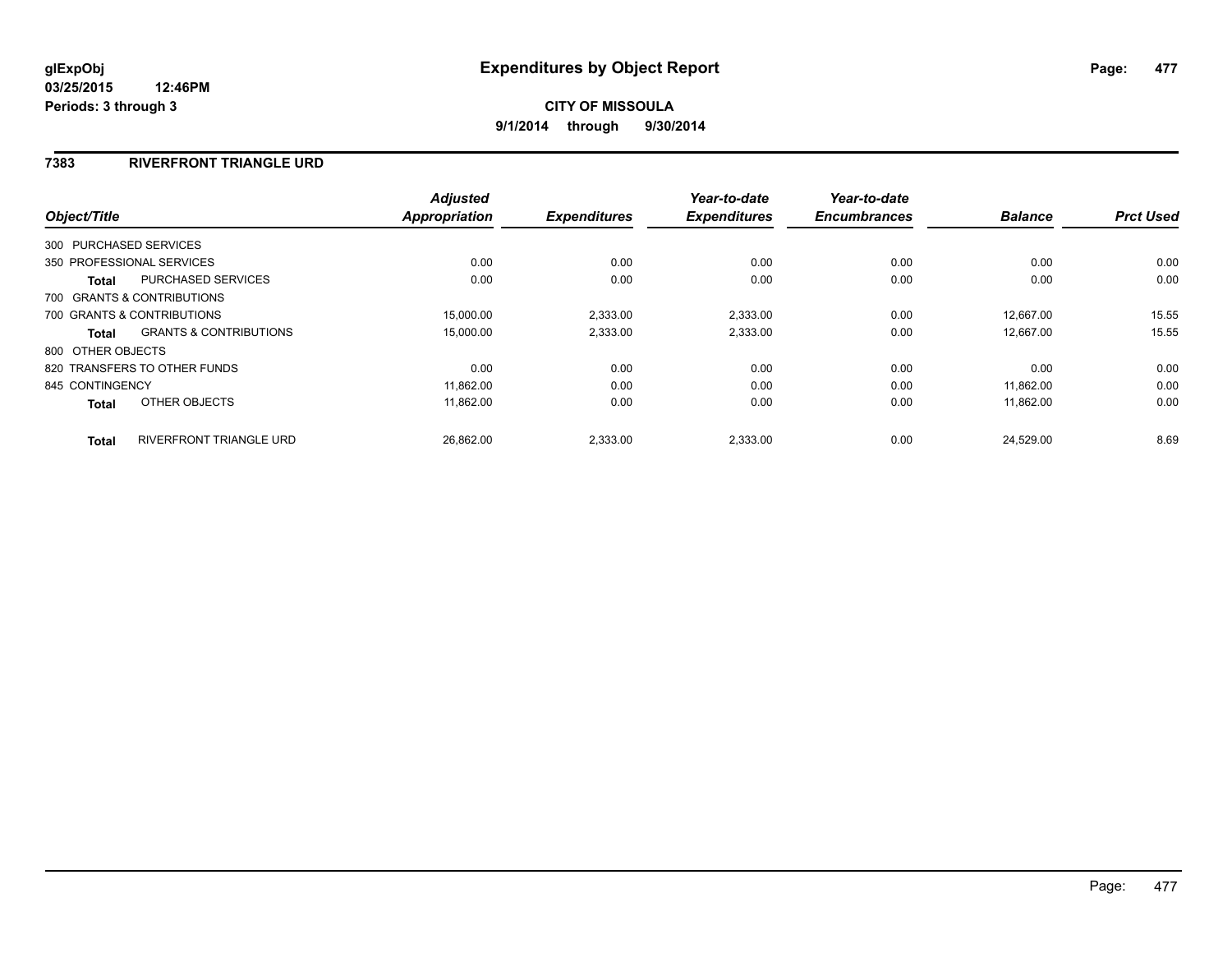#### **7384 MILLSITE TAX INCREMENT FUND**

|                                     | <b>Adjusted</b>      |                     | Year-to-date        | Year-to-date        |                |                  |
|-------------------------------------|----------------------|---------------------|---------------------|---------------------|----------------|------------------|
| Object/Title                        | <b>Appropriation</b> | <b>Expenditures</b> | <b>Expenditures</b> | <b>Encumbrances</b> | <b>Balance</b> | <b>Prct Used</b> |
| 600 DEBT SERVICE                    |                      |                     |                     |                     |                |                  |
| 610 PRINCIPAL                       | 0.00                 | 0.00                | 0.00                | 0.00                | 0.00           | 0.00             |
| 620 INTEREST / SERVICE FEES         | 0.00                 | 0.00                | 0.00                | 0.00                | 0.00           | 0.00             |
| <b>DEBT SERVICE</b><br><b>Total</b> | 0.00                 | 0.00                | 0.00                | 0.00                | 0.00           | 0.00             |
| 800 OTHER OBJECTS                   |                      |                     |                     |                     |                |                  |
| 820 TRANSFERS TO OTHER FUNDS        | 0.00                 | 0.00                | 0.00                | 0.00                | 0.00           | 0.00             |
| OTHER OBJECTS<br><b>Total</b>       | 0.00                 | 0.00                | 0.00                | 0.00                | 0.00           | 0.00             |
| <b>MRA</b><br><b>Total</b>          | 0.00                 | 0.00                | 0.00                | 0.00                | 0.00           | 0.00             |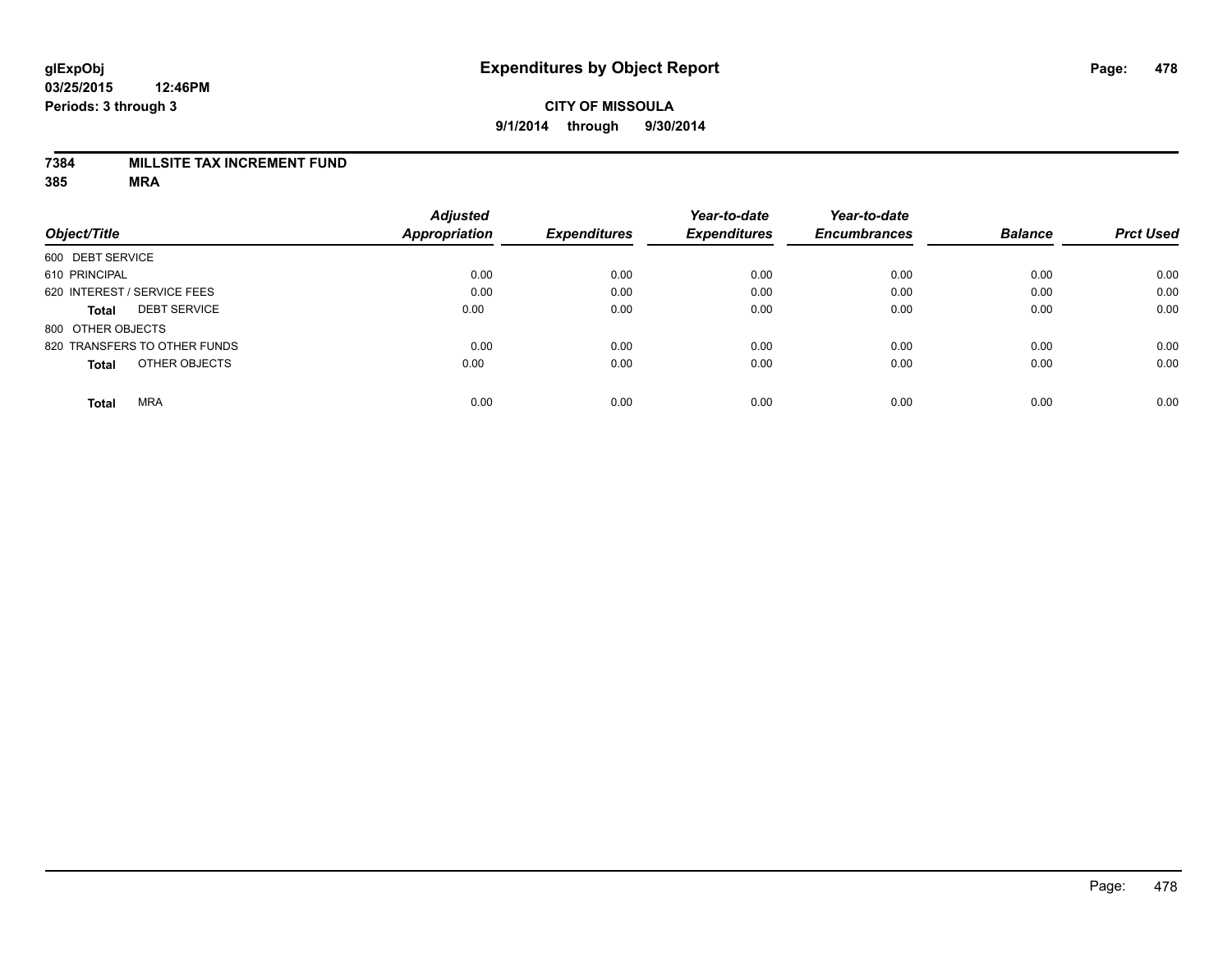### **7384 MILLSITE TAX INCREMENT FUND**

| Object/Title                                | <b>Adjusted</b><br><b>Appropriation</b> | <b>Expenditures</b> | Year-to-date<br><b>Expenditures</b> | Year-to-date<br><b>Encumbrances</b> | <b>Balance</b> | <b>Prct Used</b> |
|---------------------------------------------|-----------------------------------------|---------------------|-------------------------------------|-------------------------------------|----------------|------------------|
| 600 DEBT SERVICE                            |                                         |                     |                                     |                                     |                |                  |
| 610 PRINCIPAL                               | 0.00                                    | 0.00                | 0.00                                | 0.00                                | 0.00           | 0.00             |
| 620 INTEREST / SERVICE FEES                 | 0.00                                    | 0.00                | 0.00                                | 0.00                                | 0.00           | 0.00             |
| <b>DEBT SERVICE</b><br><b>Total</b>         | 0.00                                    | 0.00                | 0.00                                | 0.00                                | 0.00           | 0.00             |
| 800 OTHER OBJECTS                           |                                         |                     |                                     |                                     |                |                  |
| 820 TRANSFERS TO OTHER FUNDS                | 0.00                                    | 0.00                | 0.00                                | 0.00                                | 0.00           | 0.00             |
| OTHER OBJECTS<br><b>Total</b>               | 0.00                                    | 0.00                | 0.00                                | 0.00                                | 0.00           | 0.00             |
| MILLSITE TAX INCREMENT FUND<br><b>Total</b> | 0.00                                    | 0.00                | 0.00                                | 0.00                                | 0.00           | 0.00             |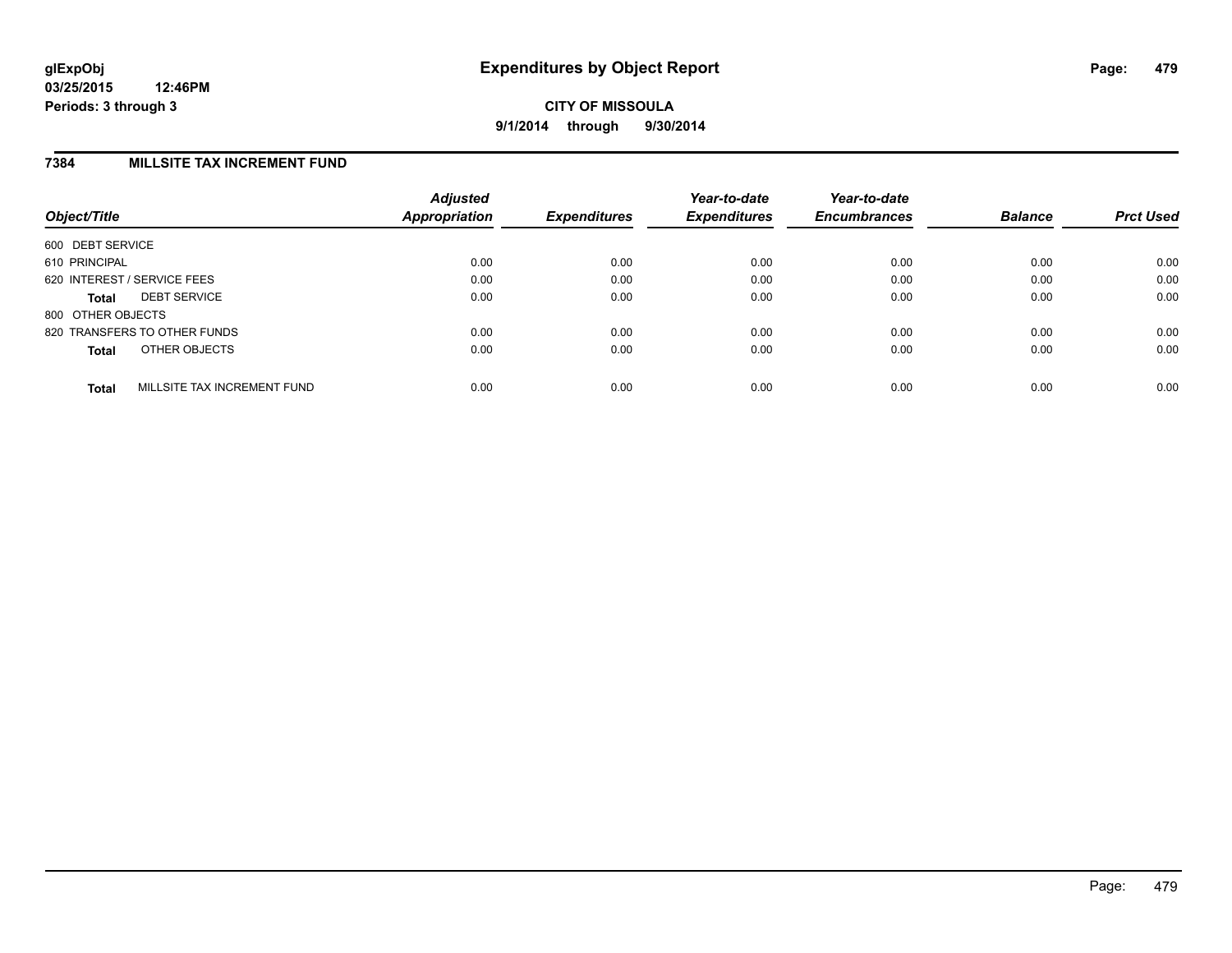# **7385 FRONT STREET URD**

|                    |                                   | <b>Adjusted</b>      |                     | Year-to-date        | Year-to-date        |                |                  |
|--------------------|-----------------------------------|----------------------|---------------------|---------------------|---------------------|----------------|------------------|
| Object/Title       |                                   | <b>Appropriation</b> | <b>Expenditures</b> | <b>Expenditures</b> | <b>Encumbrances</b> | <b>Balance</b> | <b>Prct Used</b> |
|                    | 300 PURCHASED SERVICES            |                      |                     |                     |                     |                |                  |
|                    | 350 PROFESSIONAL SERVICES         | 2,168.00             | 7,671.89            | 29,065.84           | 0.00                | $-26,897.84$   | 1,340.68         |
| Total              | PURCHASED SERVICES                | 2,168.00             | 7,671.89            | 29,065.84           | 0.00                | $-26,897.84$   | 1,340.68         |
|                    | 700 GRANTS & CONTRIBUTIONS        |                      |                     |                     |                     |                |                  |
|                    | 700 GRANTS & CONTRIBUTIONS        | 174,560.00           | 0.00                | 0.00                | 0.00                | 174,560.00     | 0.00             |
| Total              | <b>GRANTS &amp; CONTRIBUTIONS</b> | 174,560.00           | 0.00                | 0.00                | 0.00                | 174,560.00     | 0.00             |
| 800 OTHER OBJECTS  |                                   |                      |                     |                     |                     |                |                  |
| 845 CONTINGENCY    |                                   | 353.524.00           | 0.00                | 0.00                | 0.00                | 353.524.00     | 0.00             |
| Total              | OTHER OBJECTS                     | 353,524.00           | 0.00                | 0.00                | 0.00                | 353,524.00     | 0.00             |
| 900 CAPITAL OUTLAY |                                   |                      |                     |                     |                     |                |                  |
| 930 IMPROVEMENTS   |                                   | 0.00                 | 0.00                | 0.00                | 0.00                | 0.00           | 0.00             |
| <b>Total</b>       | <b>CAPITAL OUTLAY</b>             | 0.00                 | 0.00                | 0.00                | 0.00                | 0.00           | 0.00             |
| <b>Total</b>       | <b>MRA</b>                        | 530,252.00           | 7.671.89            | 29,065.84           | 0.00                | 501,186.16     | 5.48             |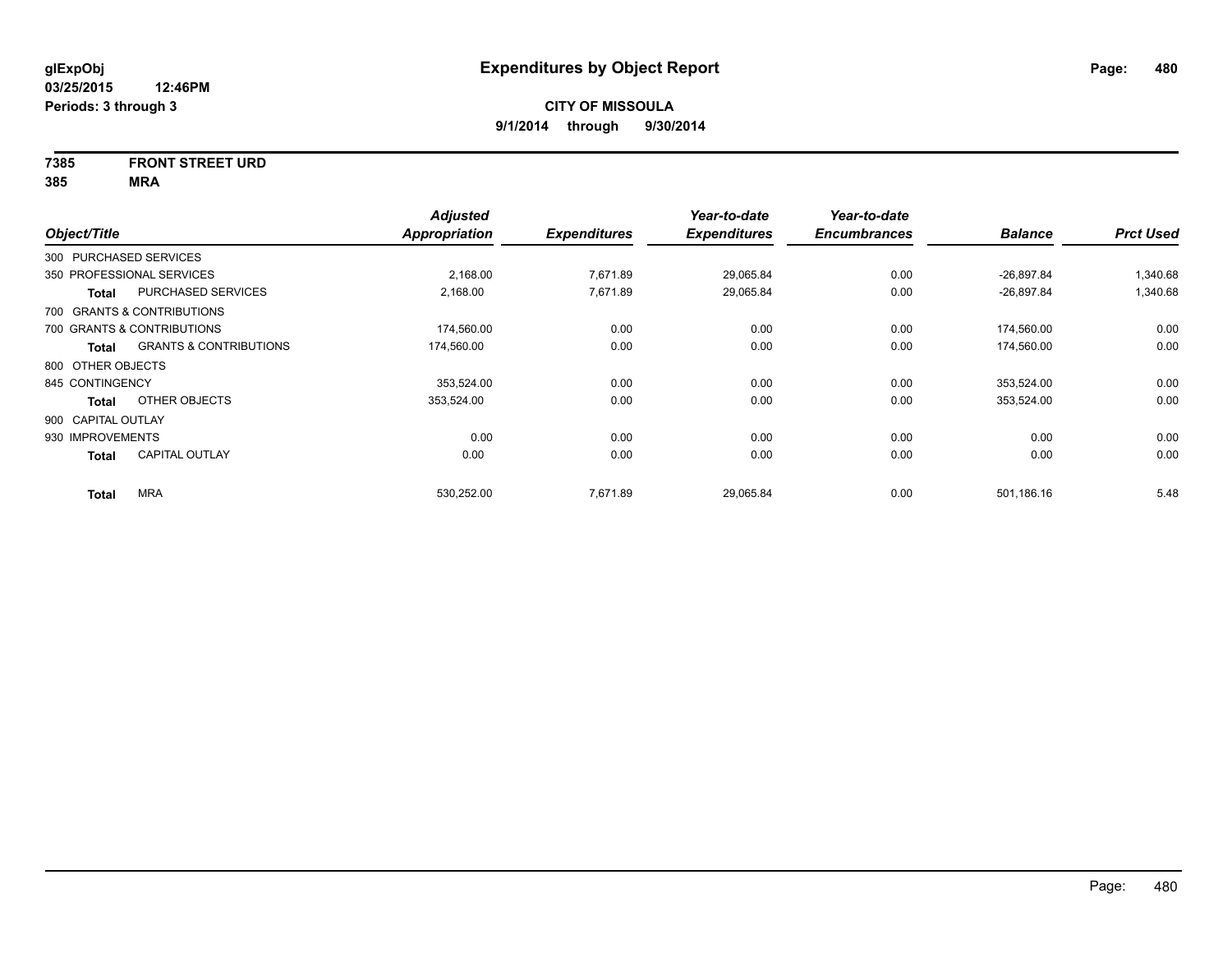#### **7385 FRONT STREET URD**

|                    |                                   | <b>Adjusted</b> |                     | Year-to-date        | Year-to-date        |                |                  |
|--------------------|-----------------------------------|-----------------|---------------------|---------------------|---------------------|----------------|------------------|
| Object/Title       |                                   | Appropriation   | <b>Expenditures</b> | <b>Expenditures</b> | <b>Encumbrances</b> | <b>Balance</b> | <b>Prct Used</b> |
|                    | 300 PURCHASED SERVICES            |                 |                     |                     |                     |                |                  |
|                    | 350 PROFESSIONAL SERVICES         | 2,168.00        | 7,671.89            | 29,065.84           | 0.00                | $-26,897.84$   | 1,340.68         |
| <b>Total</b>       | PURCHASED SERVICES                | 2,168.00        | 7,671.89            | 29,065.84           | 0.00                | $-26,897.84$   | 1,340.68         |
|                    | 700 GRANTS & CONTRIBUTIONS        |                 |                     |                     |                     |                |                  |
|                    | 700 GRANTS & CONTRIBUTIONS        | 174,560.00      | 0.00                | 0.00                | 0.00                | 174,560.00     | 0.00             |
| Total              | <b>GRANTS &amp; CONTRIBUTIONS</b> | 174,560.00      | 0.00                | 0.00                | 0.00                | 174,560.00     | 0.00             |
| 800 OTHER OBJECTS  |                                   |                 |                     |                     |                     |                |                  |
| 845 CONTINGENCY    |                                   | 353,524.00      | 0.00                | 0.00                | 0.00                | 353,524.00     | 0.00             |
| Total              | OTHER OBJECTS                     | 353,524.00      | 0.00                | 0.00                | 0.00                | 353,524.00     | 0.00             |
| 900 CAPITAL OUTLAY |                                   |                 |                     |                     |                     |                |                  |
| 930 IMPROVEMENTS   |                                   | 0.00            | 0.00                | 0.00                | 0.00                | 0.00           | 0.00             |
| Total              | <b>CAPITAL OUTLAY</b>             | 0.00            | 0.00                | 0.00                | 0.00                | 0.00           | 0.00             |
| <b>Total</b>       | FRONT STREET URD                  | 530,252.00      | 7,671.89            | 29,065.84           | 0.00                | 501,186.16     | 5.48             |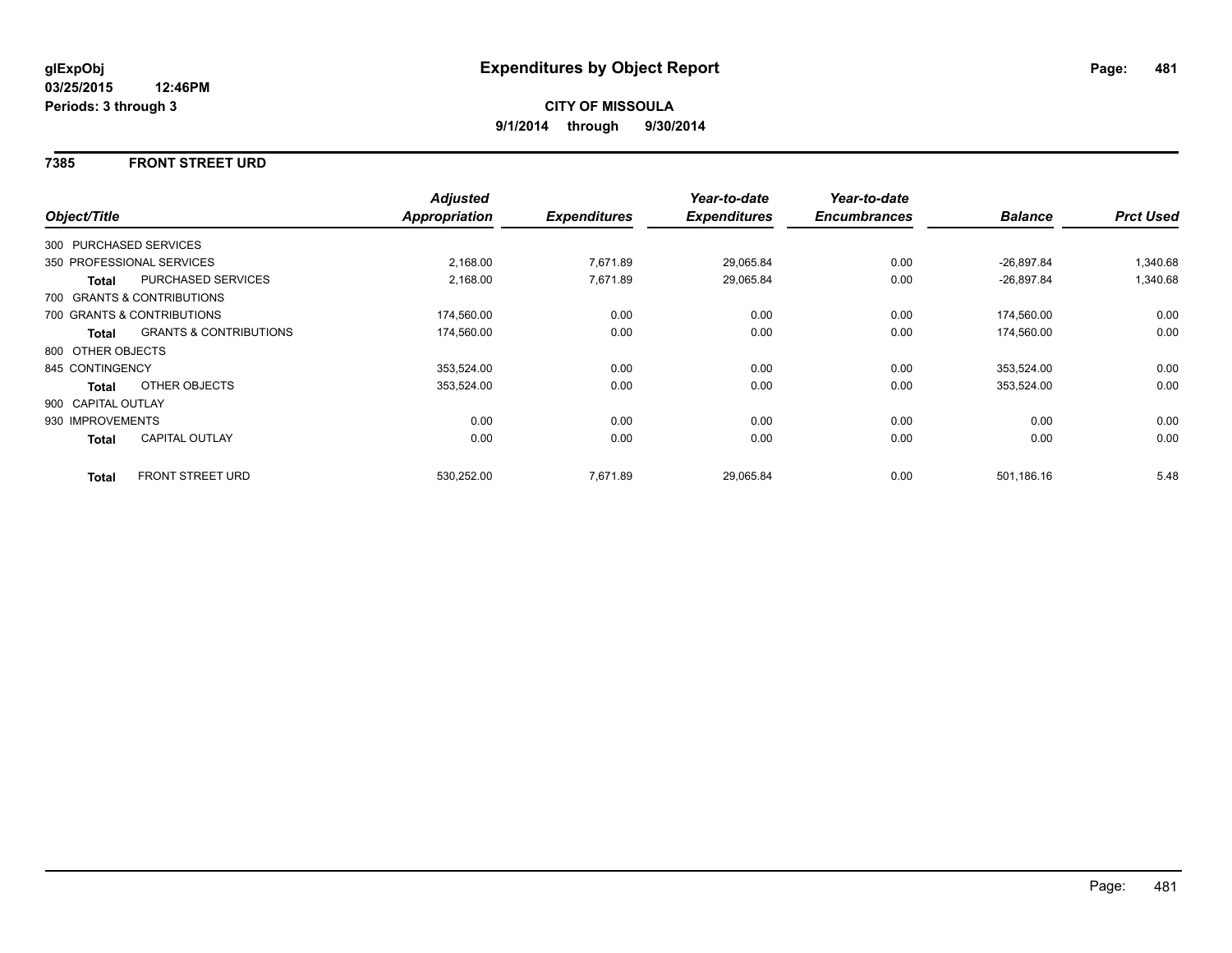# **CITY OF MISSOULA 9/1/2014 through 9/30/2014**

### **7386 DEBT SERVICE-SAFEWAY/ST PAT 1.5M**

| Object/Title       |                       | <b>Adjusted</b><br>Appropriation | <b>Expenditures</b> | Year-to-date<br><b>Expenditures</b> | Year-to-date<br><b>Encumbrances</b> | <b>Balance</b> | <b>Prct Used</b> |
|--------------------|-----------------------|----------------------------------|---------------------|-------------------------------------|-------------------------------------|----------------|------------------|
| 900 CAPITAL OUTLAY |                       |                                  |                     |                                     |                                     |                |                  |
| 930 IMPROVEMENTS   |                       | 0.00                             | 0.00                | 0.00                                | 0.00                                | 0.00           | 0.00             |
| Total              | <b>CAPITAL OUTLAY</b> | 0.00                             | 0.00                | 0.00                                | 0.00                                | 0.00           | 0.00             |
| Total              | <b>MRA</b>            | 0.00                             | 0.00                | 0.00                                | 0.00                                | 0.00           | 0.00             |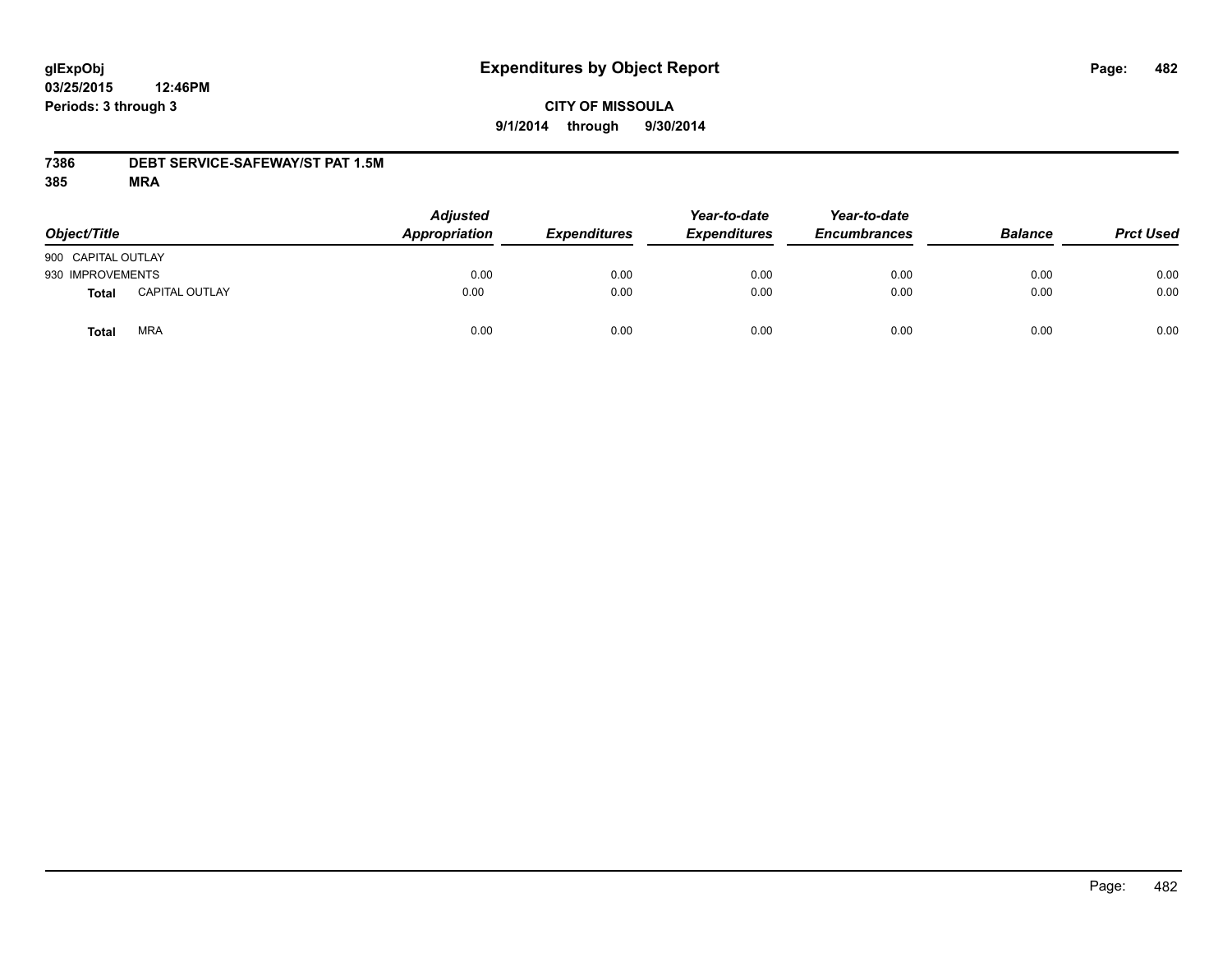#### **7386 DEBT SERVICE-SAFEWAY/ST PAT 1.5M**

| Object/Title                        | <b>Adjusted</b><br>Appropriation | <b>Expenditures</b> | Year-to-date<br><b>Expenditures</b> | Year-to-date<br><b>Encumbrances</b> | <b>Balance</b> | <b>Prct Used</b> |
|-------------------------------------|----------------------------------|---------------------|-------------------------------------|-------------------------------------|----------------|------------------|
| 600 DEBT SERVICE                    |                                  |                     |                                     |                                     |                |                  |
| 610 PRINCIPAL                       | 61,147.00                        | 0.00                | 29,601.00                           | 0.00                                | 31.546.00      | 48.41            |
| 620 INTEREST / SERVICE FEES         | 94.728.00                        | 0.00                | 48.336.25                           | 0.00                                | 46.391.75      | 51.03            |
| <b>DEBT SERVICE</b><br><b>Total</b> | 155.875.00                       | 0.00                | 77.937.25                           | 0.00                                | 77,937.75      | 50.00            |
| NON-DEPARTMENTAL<br><b>Total</b>    | 155,875.00                       | 0.00                | 77.937.25                           | 0.00                                | 77.937.75      | 50.00            |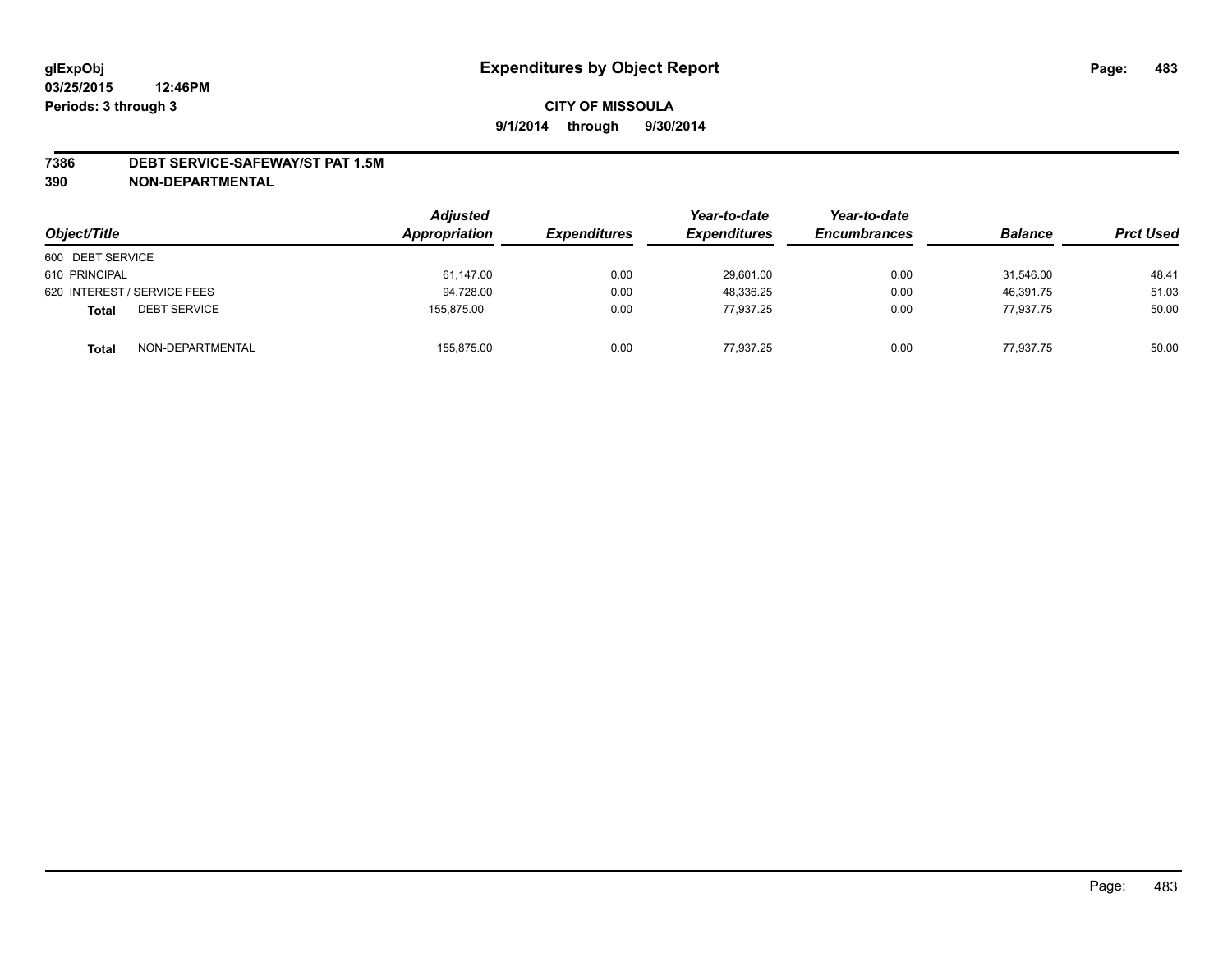# **7386 DEBT SERVICE-SAFEWAY/ST PAT 1.5M**

| Object/Title       |                                  | Adjusted<br>Appropriation | <b>Expenditures</b> | Year-to-date<br><b>Expenditures</b> | Year-to-date<br><b>Encumbrances</b> | <b>Balance</b> | <b>Prct Used</b> |
|--------------------|----------------------------------|---------------------------|---------------------|-------------------------------------|-------------------------------------|----------------|------------------|
| 600 DEBT SERVICE   |                                  |                           |                     |                                     |                                     |                |                  |
| 610 PRINCIPAL      |                                  | 61,147.00                 | 0.00                | 29,601.00                           | 0.00                                | 31.546.00      | 48.41            |
|                    | 620 INTEREST / SERVICE FEES      | 94.728.00                 | 0.00                | 48,336.25                           | 0.00                                | 46.391.75      | 51.03            |
| <b>Total</b>       | <b>DEBT SERVICE</b>              | 155.875.00                | 0.00                | 77.937.25                           | 0.00                                | 77.937.75      | 50.00            |
| 900 CAPITAL OUTLAY |                                  |                           |                     |                                     |                                     |                |                  |
| 930 IMPROVEMENTS   |                                  | 0.00                      | 0.00                | 0.00                                | 0.00                                | 0.00           | 0.00             |
| <b>Total</b>       | <b>CAPITAL OUTLAY</b>            | 0.00                      | 0.00                | 0.00                                | 0.00                                | 0.00           | 0.00             |
| <b>Total</b>       | DEBT SERVICE-SAFEWAY/ST PAT 1.5M | 155.875.00                | 0.00                | 77.937.25                           | 0.00                                | 77.937.75      | 50.00            |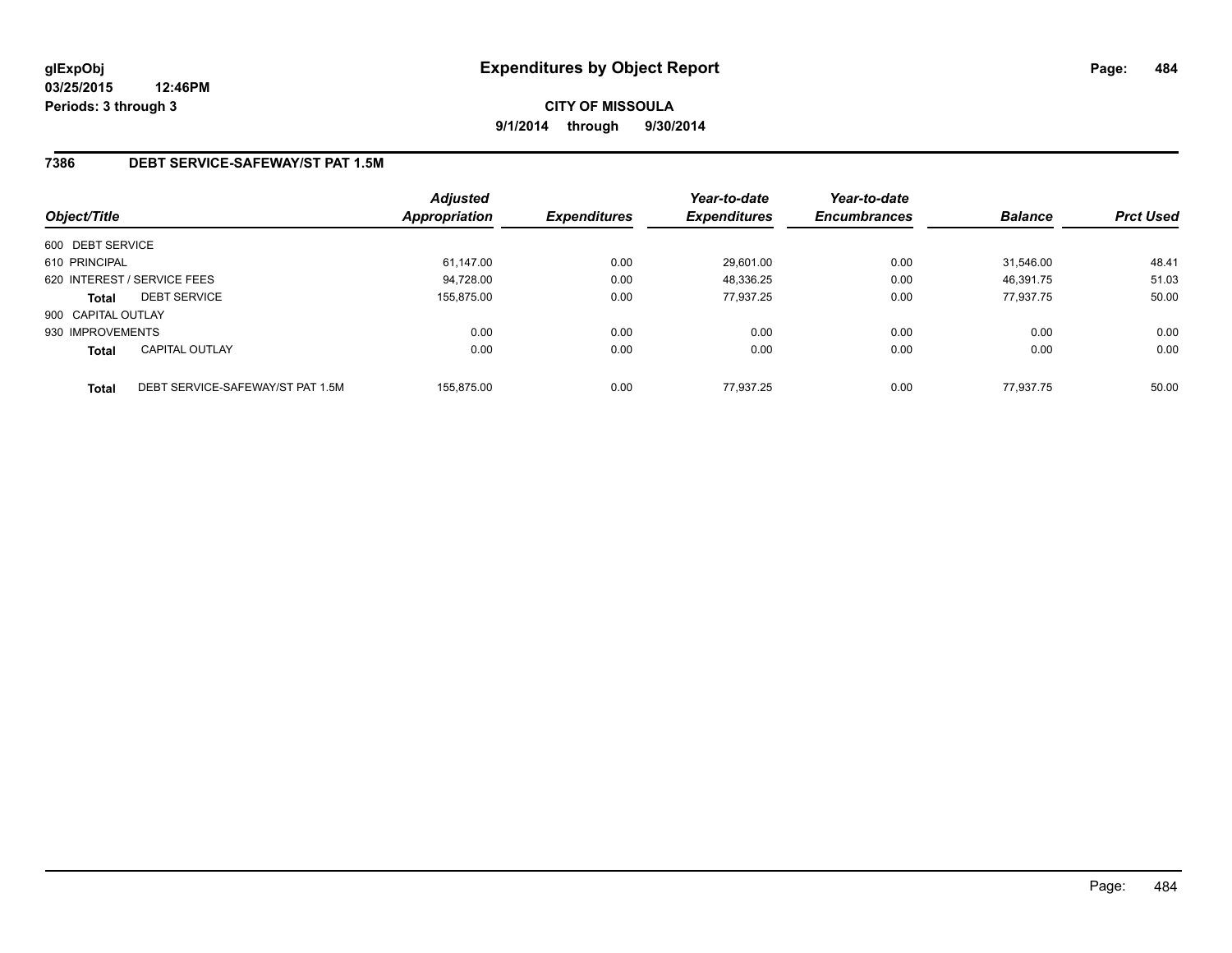#### **7387 DEBT SERVICE-BROWNFIELD RLF 1.125M**

| Object/Title                        | <b>Adjusted</b><br>Appropriation | <b>Expenditures</b> | Year-to-date<br><b>Expenditures</b> | Year-to-date<br><b>Encumbrances</b> | <b>Balance</b> | <b>Prct Used</b> |
|-------------------------------------|----------------------------------|---------------------|-------------------------------------|-------------------------------------|----------------|------------------|
| 600 DEBT SERVICE                    |                                  |                     |                                     |                                     |                |                  |
| 610 PRINCIPAL                       | 26,625.00                        | 0.00                | 0.00                                | 0.00                                | 26,625.00      | 0.00             |
| 620 INTEREST / SERVICE FEES         | 5.316.00                         | 0.00                | 0.00                                | 0.00                                | 5.316.00       | 0.00             |
| <b>DEBT SERVICE</b><br><b>Total</b> | 31.941.00                        | 0.00                | 0.00                                | 0.00                                | 31.941.00      | 0.00             |
| NON-DEPARTMENTAL<br><b>Total</b>    | 31,941.00                        | 0.00                | 0.00                                | 0.00                                | 31,941.00      | 0.00             |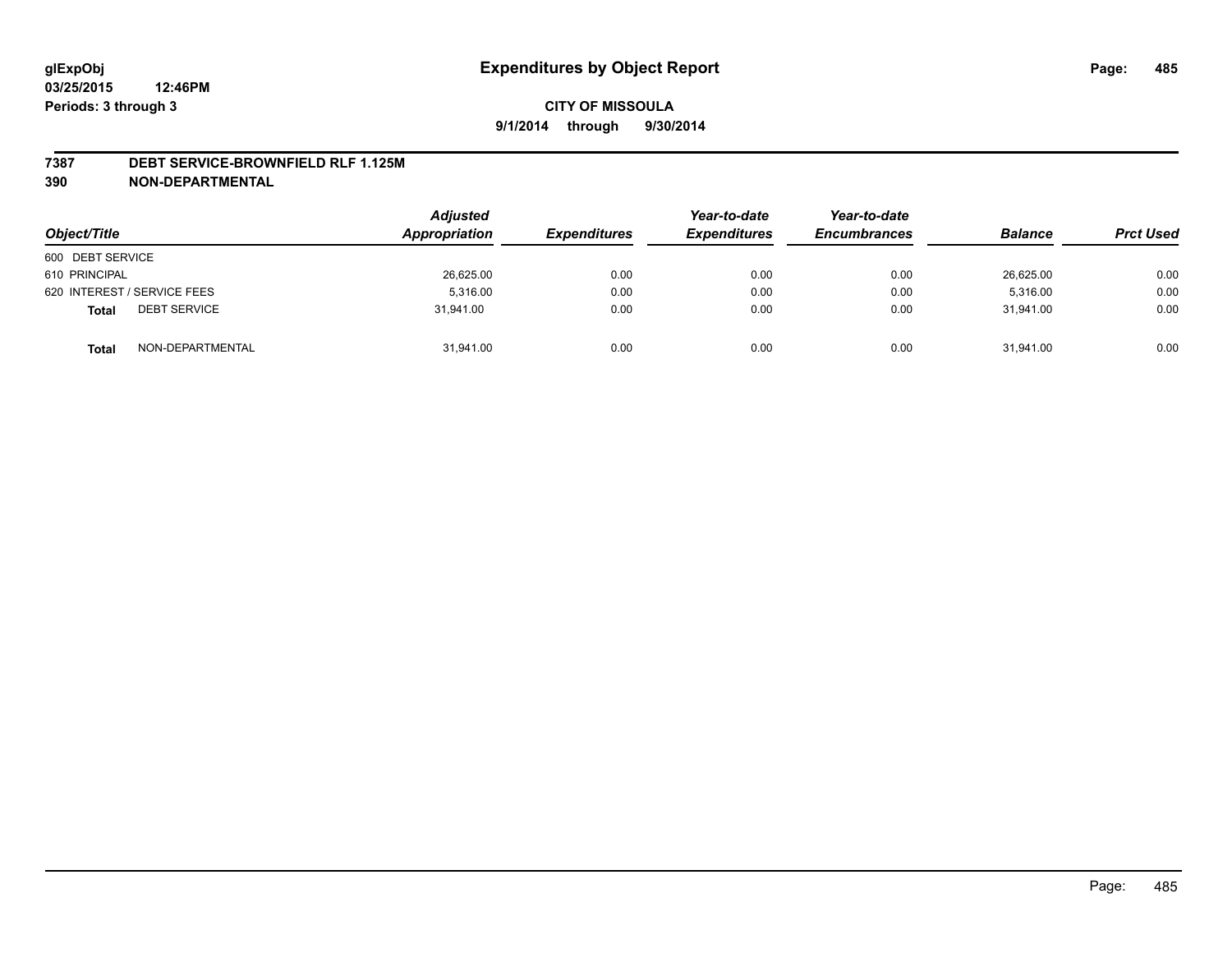**CITY OF MISSOULA 9/1/2014 through 9/30/2014**

### **7387 DEBT SERVICE-BROWNFIELD RLF 1.125M**

| Object/Title     |                                    | <b>Adjusted</b><br>Appropriation | <b>Expenditures</b> | Year-to-date<br><b>Expenditures</b> | Year-to-date<br><b>Encumbrances</b> | <b>Balance</b> | <b>Prct Used</b> |
|------------------|------------------------------------|----------------------------------|---------------------|-------------------------------------|-------------------------------------|----------------|------------------|
| 600 DEBT SERVICE |                                    |                                  |                     |                                     |                                     |                |                  |
| 610 PRINCIPAL    |                                    | 26,625.00                        | 0.00                | 0.00                                | 0.00                                | 26,625.00      | 0.00             |
|                  | 620 INTEREST / SERVICE FEES        | 5,316.00                         | 0.00                | 0.00                                | 0.00                                | 5,316.00       | 0.00             |
| <b>Total</b>     | <b>DEBT SERVICE</b>                | 31.941.00                        | 0.00                | 0.00                                | 0.00                                | 31.941.00      | 0.00             |
| <b>Total</b>     | DEBT SERVICE-BROWNFIELD RLF 1.125M | 31.941.00                        | 0.00                | 0.00                                | 0.00                                | 31.941.00      | 0.00             |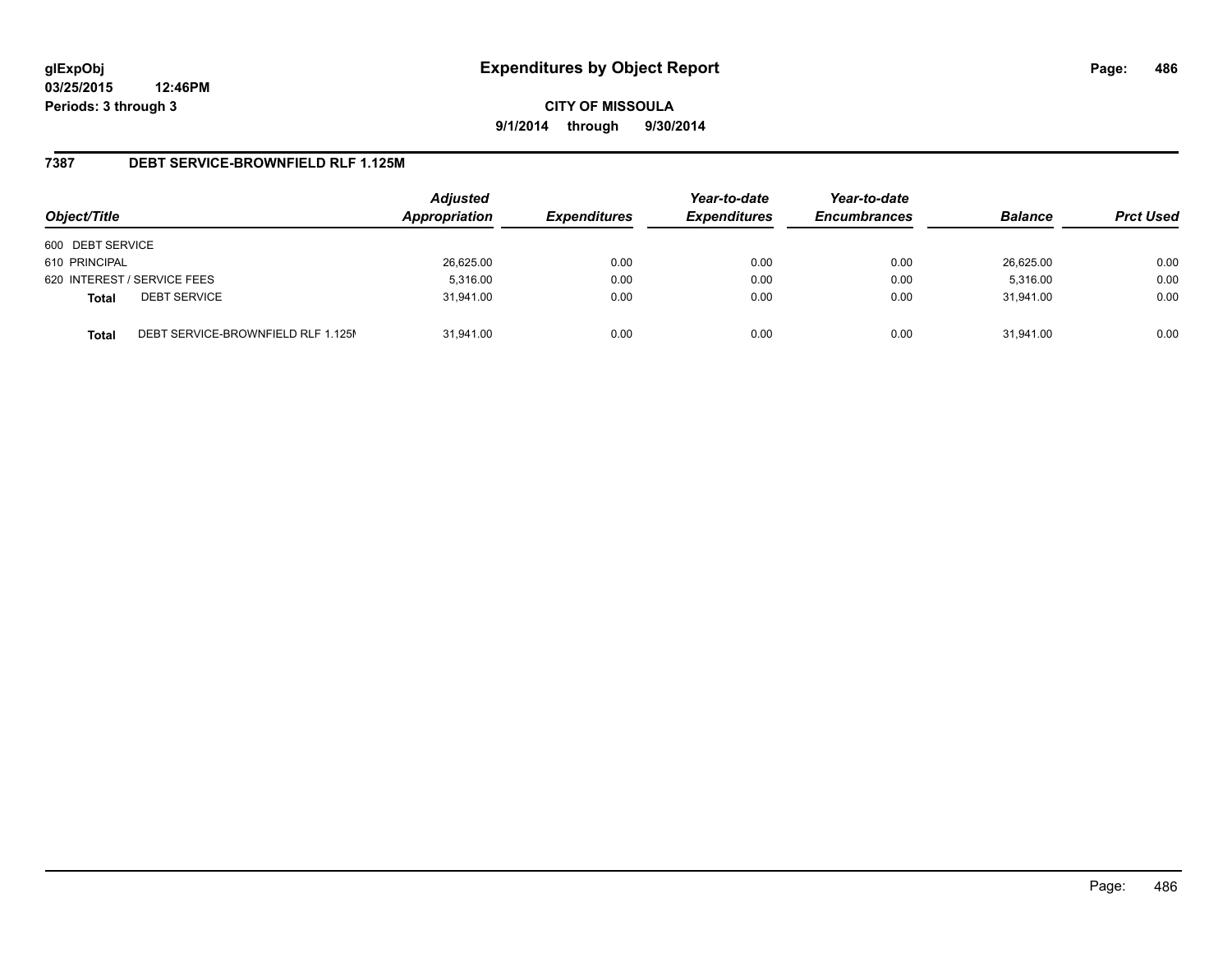# **7388 RESERVE-3.6m TIF**

| Object/Title                     | <b>Adjusted</b><br>Appropriation | <b>Expenditures</b> | Year-to-date<br><b>Expenditures</b> | Year-to-date<br><b>Encumbrances</b> | <b>Balance</b> | <b>Prct Used</b> |
|----------------------------------|----------------------------------|---------------------|-------------------------------------|-------------------------------------|----------------|------------------|
| 800 OTHER OBJECTS                |                                  |                     |                                     |                                     |                |                  |
| 820 TRANSFERS TO OTHER FUNDS     | 0.00                             | 0.00                | 0.00                                | 0.00                                | 0.00           | 0.00             |
| OTHER OBJECTS<br><b>Total</b>    | 0.00                             | 0.00                | 0.00                                | 0.00                                | 0.00           | 0.00             |
| NON-DEPARTMENTAL<br><b>Total</b> | 0.00                             | 0.00                | 0.00                                | 0.00                                | 0.00           | 0.00             |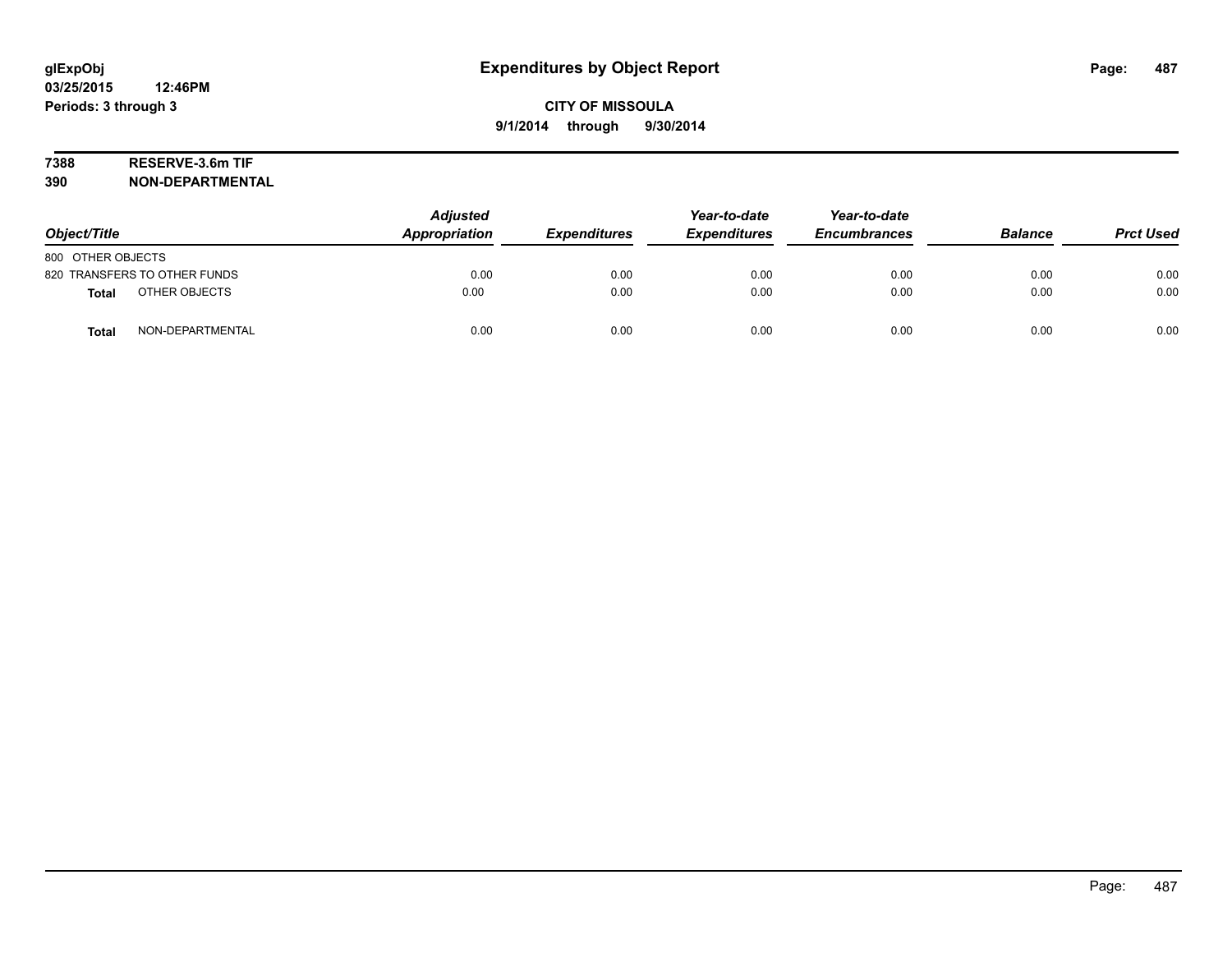**7388 RESERVE-3.6m TIF**

| Object/Title                     | <b>Adjusted</b><br>Appropriation | <b>Expenditures</b> | Year-to-date<br><b>Expenditures</b> | Year-to-date<br><b>Encumbrances</b> | <b>Balance</b> | <b>Prct Used</b> |
|----------------------------------|----------------------------------|---------------------|-------------------------------------|-------------------------------------|----------------|------------------|
| 800 OTHER OBJECTS                |                                  |                     |                                     |                                     |                |                  |
| 820 TRANSFERS TO OTHER FUNDS     | 0.00                             | 0.00                | 0.00                                | 0.00                                | 0.00           | 0.00             |
| OTHER OBJECTS<br><b>Total</b>    | 0.00                             | 0.00                | 0.00                                | 0.00                                | 0.00           | 0.00             |
| RESERVE-3.6m TIF<br><b>Total</b> | 0.00                             | 0.00                | 0.00                                | 0.00                                | 0.00           | 0.00             |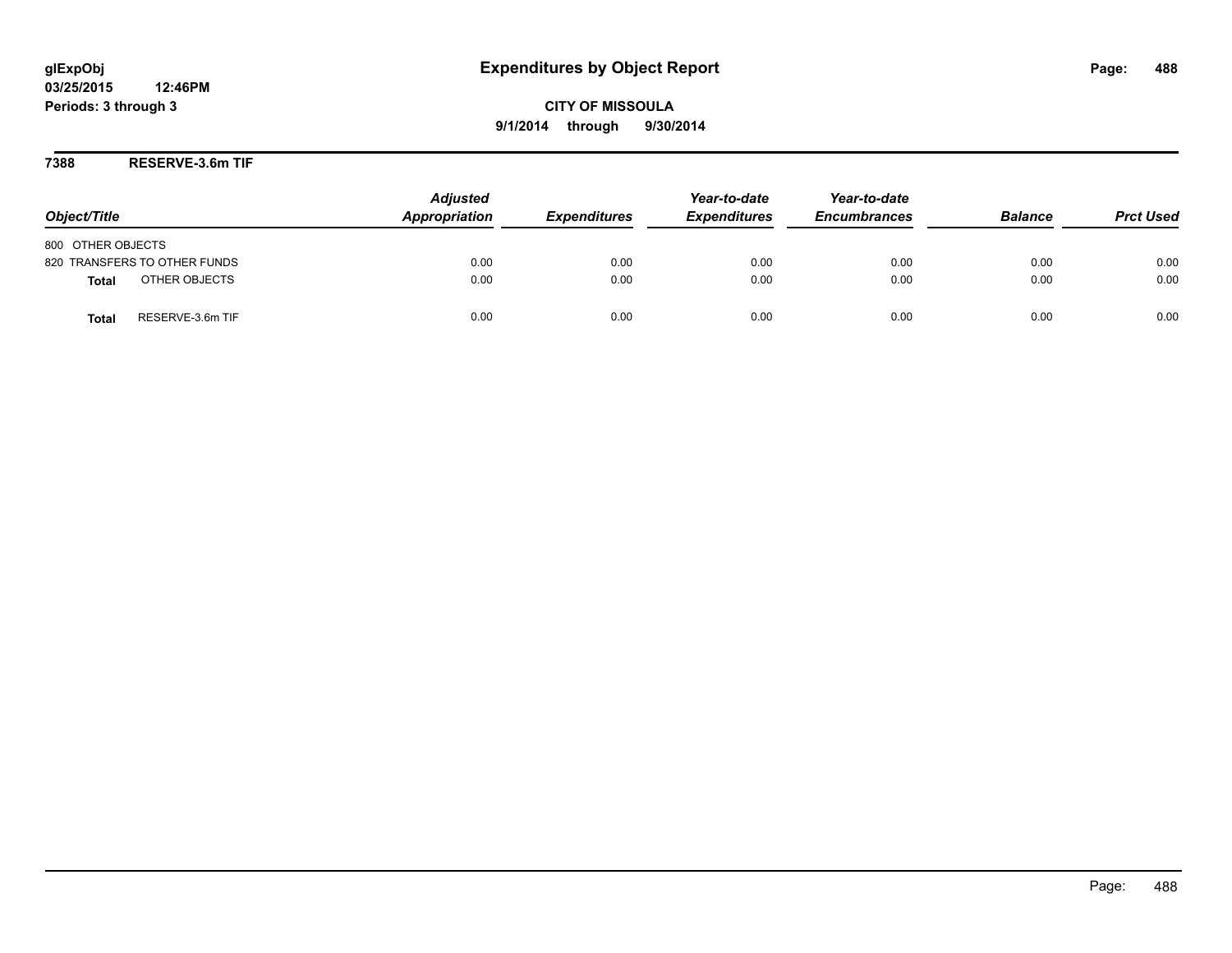## **CITY OF MISSOULA 9/1/2014 through 9/30/2014**

**7389 DEBT SERVICE - 3.6M/5.75M**

| Object/Title                        | <b>Adjusted</b><br>Appropriation | <b>Expenditures</b> | Year-to-date<br><b>Expenditures</b> | Year-to-date<br><b>Encumbrances</b> | <b>Balance</b> | <b>Prct Used</b> |
|-------------------------------------|----------------------------------|---------------------|-------------------------------------|-------------------------------------|----------------|------------------|
| 600 DEBT SERVICE                    |                                  |                     |                                     |                                     |                |                  |
| 610 PRINCIPAL                       | 500,000.00                       | 0.00                | 250,000.00                          | 0.00                                | 250.000.00     | 50.00            |
| 620 INTEREST / SERVICE FEES         | 0.00                             | 0.00                | 0.00                                | 0.00                                | 0.00           | 0.00             |
| <b>DEBT SERVICE</b><br><b>Total</b> | 500,000.00                       | 0.00                | 250,000.00                          | 0.00                                | 250.000.00     | 50.00            |
| <b>MRA</b><br>Total                 | 500,000.00                       | 0.00                | 250,000.00                          | 0.00                                | 250,000.00     | 50.00            |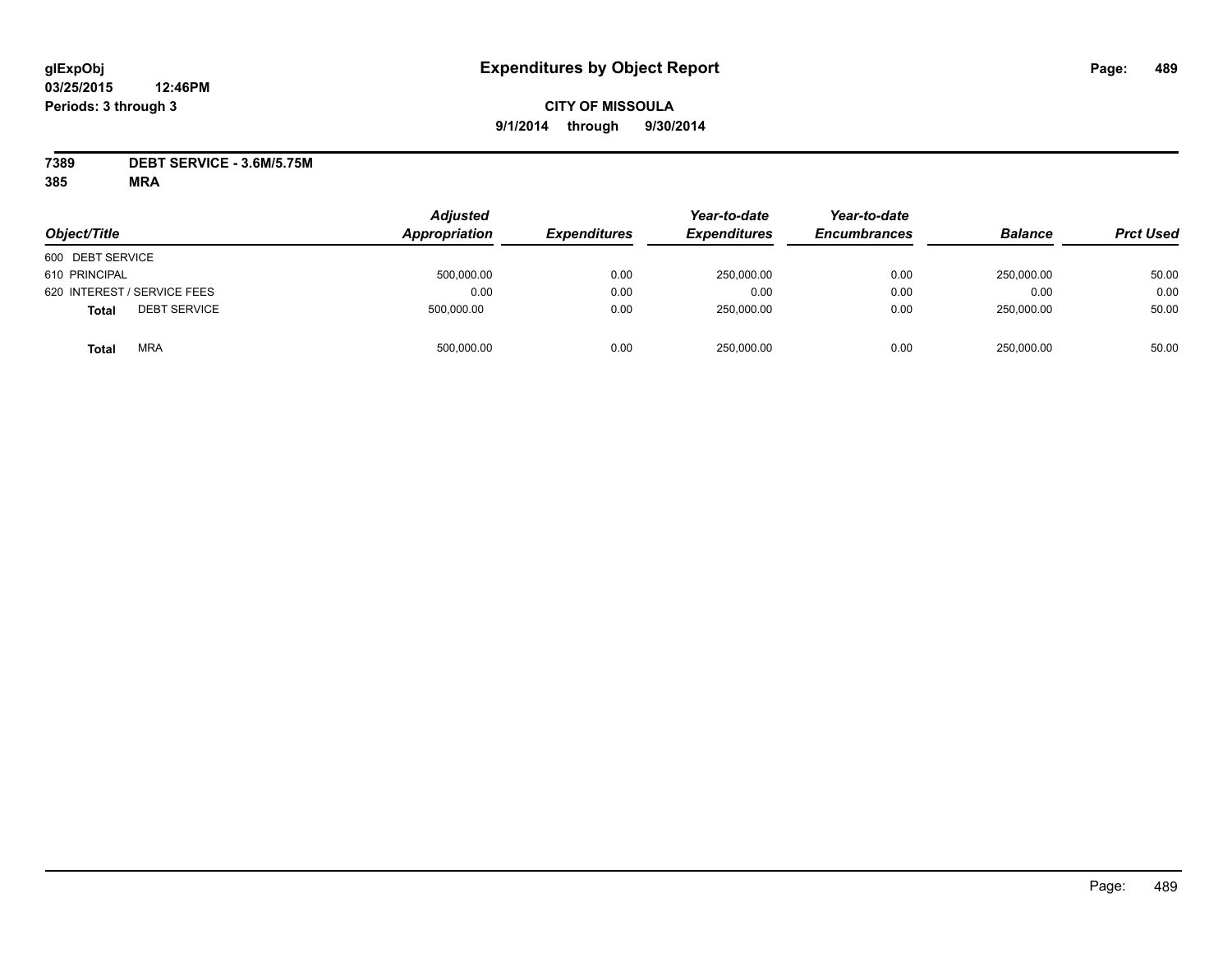**7389 DEBT SERVICE - 3.6M/5.75M**

| Object/Title                        | <b>Adjusted</b><br>Appropriation | <b>Expenditures</b> | Year-to-date<br><b>Expenditures</b> | Year-to-date<br><b>Encumbrances</b> | <b>Balance</b> | <b>Prct Used</b> |
|-------------------------------------|----------------------------------|---------------------|-------------------------------------|-------------------------------------|----------------|------------------|
| 600 DEBT SERVICE                    |                                  |                     |                                     |                                     |                |                  |
| 610 PRINCIPAL                       | 362,000.00                       | 0.00                | 0.00                                | 0.00                                | 362,000.00     | 0.00             |
| 620 INTEREST / SERVICE FEES         | 309,916.00                       | 350.00              | 350.00                              | 0.00                                | 309,566.00     | 0.11             |
| <b>DEBT SERVICE</b><br><b>Total</b> | 671,916.00                       | 350.00              | 350.00                              | 0.00                                | 671.566.00     | 0.05             |
| NON-DEPARTMENTAL<br><b>Total</b>    | 671,916.00                       | 350.00              | 350.00                              | 0.00                                | 671,566.00     | 0.05             |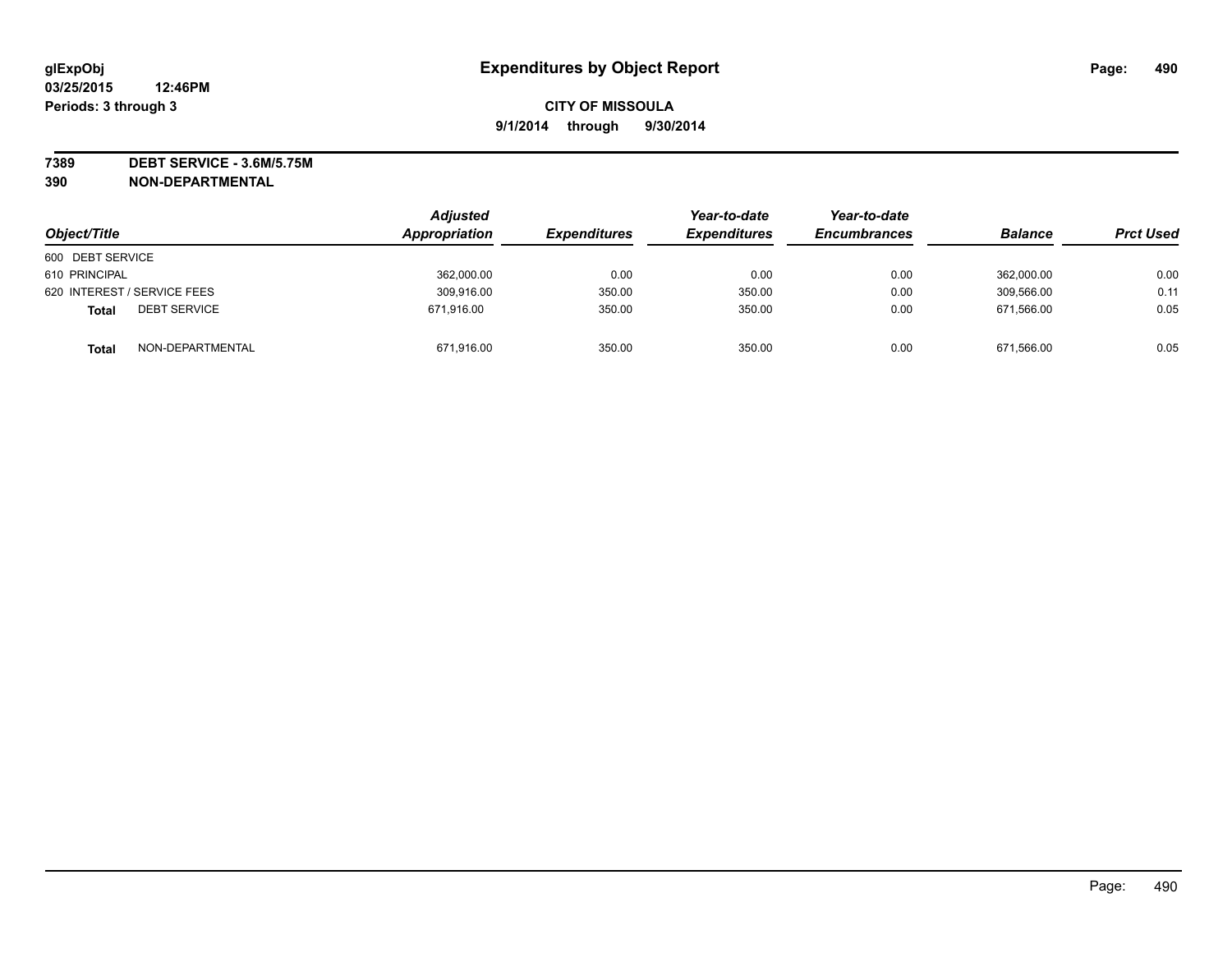**7389 DEBT SERVICE - 3.6M/5.75M**

| Object/Title                        | <b>Adjusted</b><br>Appropriation | <b>Expenditures</b> | Year-to-date<br><b>Expenditures</b> | Year-to-date<br><b>Encumbrances</b> | <b>Balance</b> | <b>Prct Used</b> |
|-------------------------------------|----------------------------------|---------------------|-------------------------------------|-------------------------------------|----------------|------------------|
| 600 DEBT SERVICE                    |                                  |                     |                                     |                                     |                |                  |
| 610 PRINCIPAL                       | 862,000.00                       | 0.00                | 250,000.00                          | 0.00                                | 612.000.00     | 29.00            |
| 620 INTEREST / SERVICE FEES         | 309,916.00                       | 350.00              | 350.00                              | 0.00                                | 309.566.00     | 0.11             |
| <b>DEBT SERVICE</b><br><b>Total</b> | 1.171.916.00                     | 350.00              | 250.350.00                          | 0.00                                | 921.566.00     | 21.36            |
| DEBT SERVICE - 3.6M/5.75M<br>Total  | 1,171,916.00                     | 350.00              | 250,350.00                          | 0.00                                | 921,566.00     | 21.36            |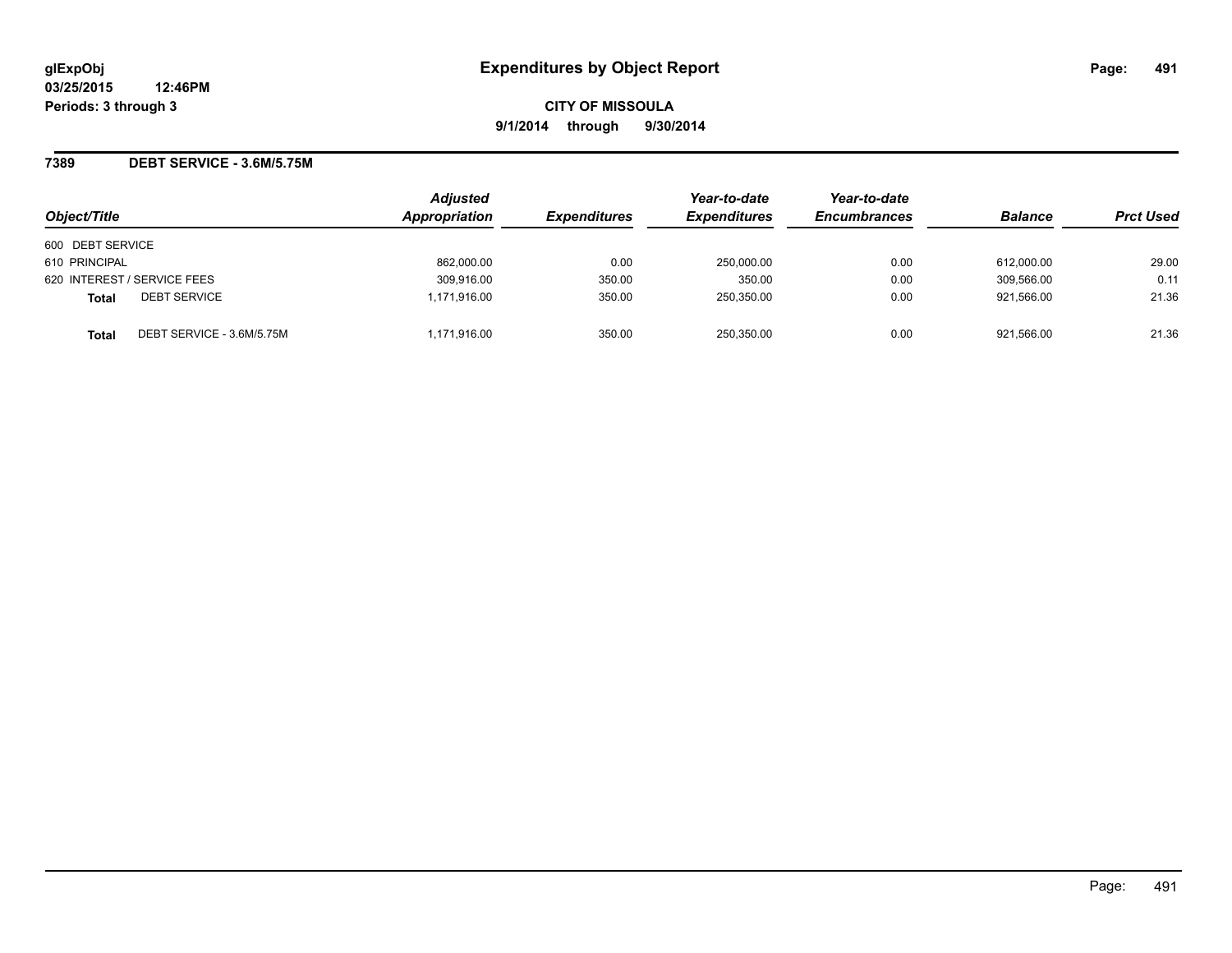# **CITY OF MISSOULA 9/1/2014 through 9/30/2014**

# **7390 URDII CLEARING - 3.6M TIF**

| Object/Title                  | <b>Adjusted</b><br>Appropriation | <b>Expenditures</b> | Year-to-date<br><b>Expenditures</b> | Year-to-date<br><b>Encumbrances</b> | <b>Balance</b> | <b>Prct Used</b> |
|-------------------------------|----------------------------------|---------------------|-------------------------------------|-------------------------------------|----------------|------------------|
| 800 OTHER OBJECTS             |                                  |                     |                                     |                                     |                |                  |
| 820 TRANSFERS TO OTHER FUNDS  | 0.00                             | 0.00                | 0.00                                | 0.00                                | 0.00           | 0.00             |
| OTHER OBJECTS<br><b>Total</b> | 0.00                             | 0.00                | 0.00                                | 0.00                                | 0.00           | 0.00             |
| <b>MRA</b><br><b>Total</b>    | 0.00                             | 0.00                | 0.00                                | 0.00                                | 0.00           | 0.00             |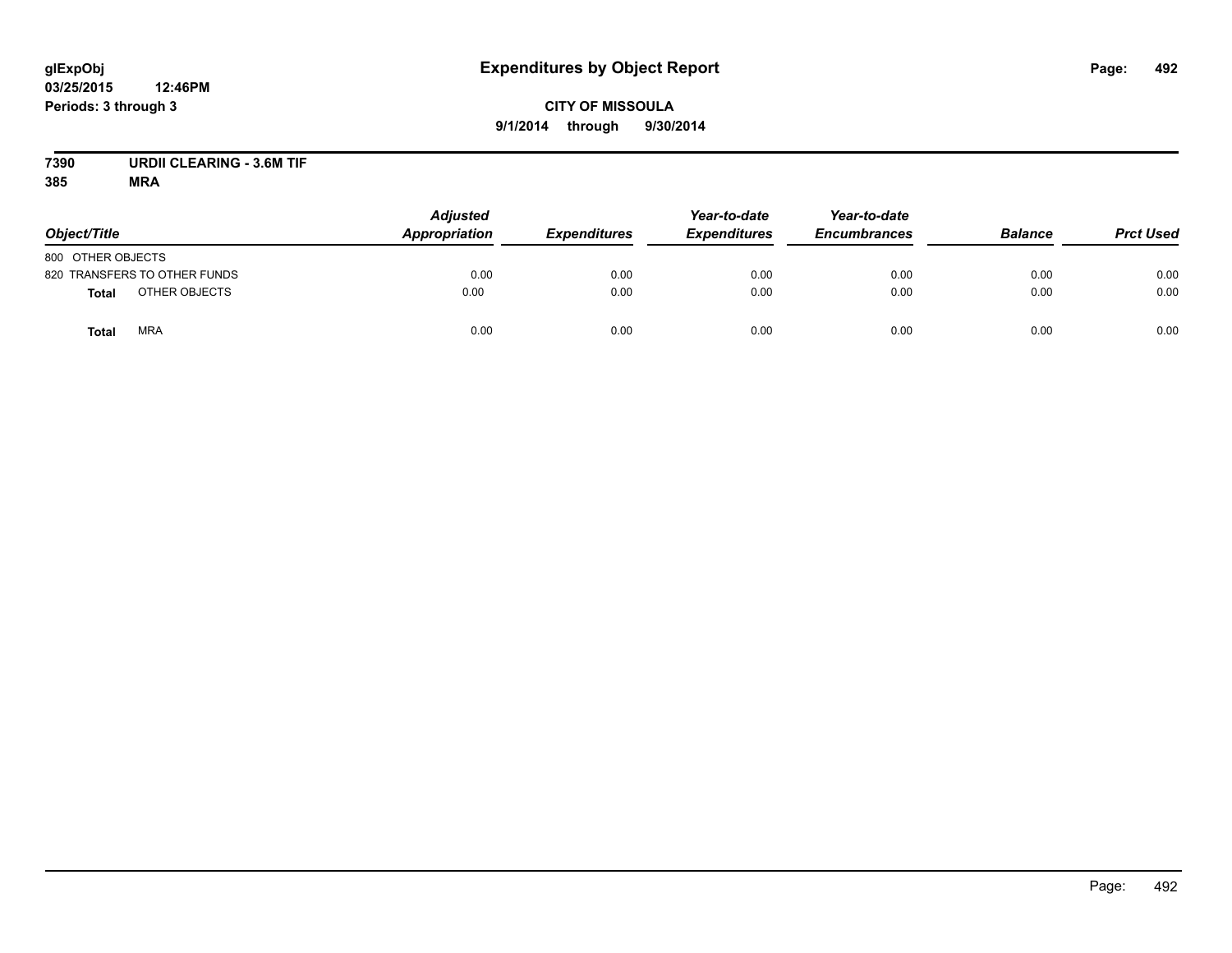**7390 URDII CLEARING - 3.6M TIF**

| Object/Title                 |                  | <b>Adjusted</b><br><b>Appropriation</b> | <b>Expenditures</b> | Year-to-date<br><b>Expenditures</b> | Year-to-date<br><b>Encumbrances</b> | <b>Balance</b> | <b>Prct Used</b> |
|------------------------------|------------------|-----------------------------------------|---------------------|-------------------------------------|-------------------------------------|----------------|------------------|
| 800 OTHER OBJECTS            |                  |                                         |                     |                                     |                                     |                |                  |
| 820 TRANSFERS TO OTHER FUNDS |                  | 1,872,885.00                            | 0.00                | 0.00                                | 0.00                                | 1.872.885.00   | 0.00             |
| <b>Total</b>                 | OTHER OBJECTS    | 1.872.885.00                            | 0.00                | 0.00                                | 0.00                                | 1.872.885.00   | 0.00             |
| <b>Total</b>                 | NON-DEPARTMENTAL | 1,872,885.00                            | 0.00                | 0.00                                | 0.00                                | 1,872,885.00   | 0.00             |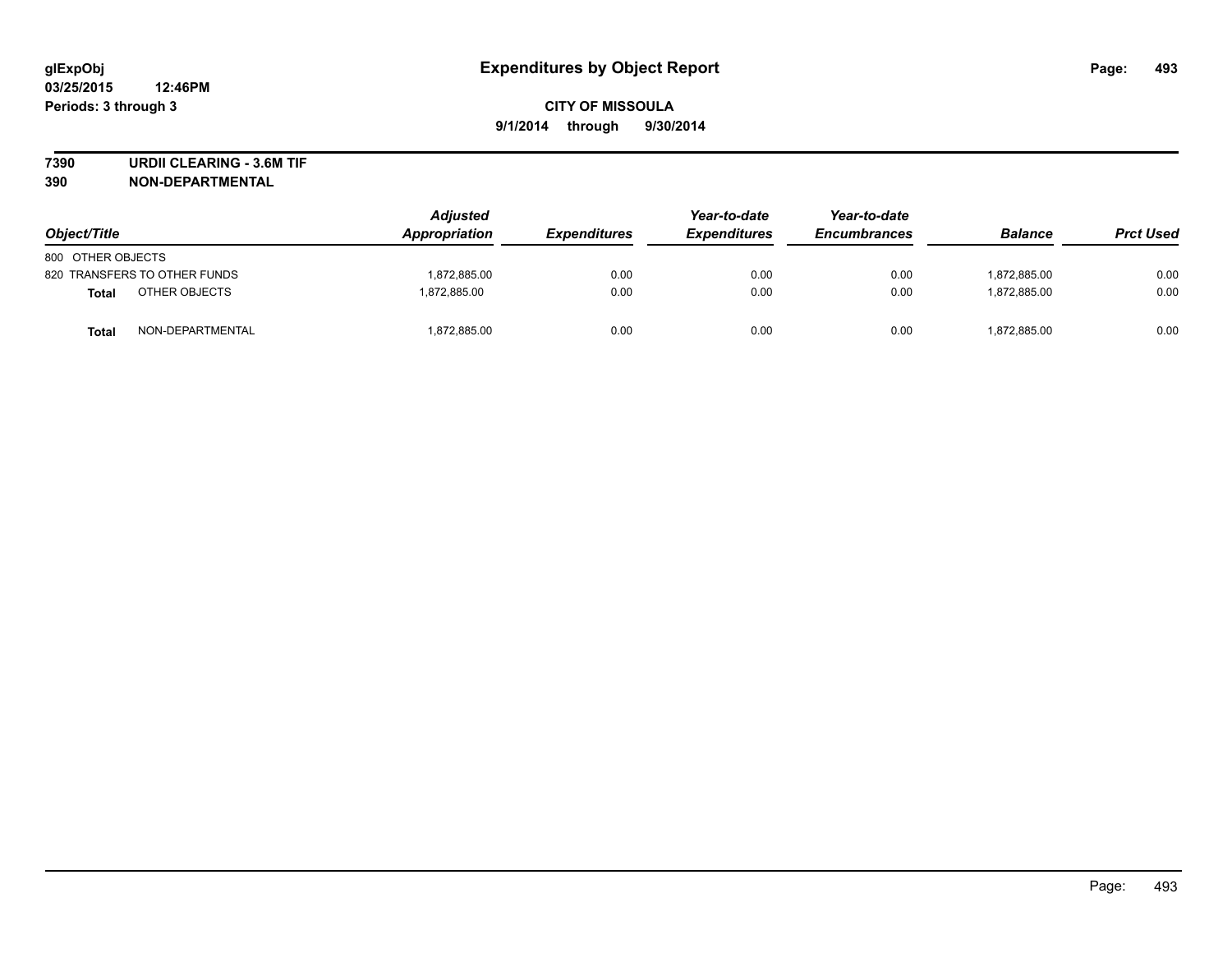#### **7390 URDII CLEARING - 3.6M TIF**

| Object/Title                              | <b>Adjusted</b><br>Appropriation | <i><b>Expenditures</b></i> | Year-to-date<br><b>Expenditures</b> | Year-to-date<br><b>Encumbrances</b> | <b>Balance</b> | <b>Prct Used</b> |
|-------------------------------------------|----------------------------------|----------------------------|-------------------------------------|-------------------------------------|----------------|------------------|
| 800 OTHER OBJECTS                         |                                  |                            |                                     |                                     |                |                  |
| 820 TRANSFERS TO OTHER FUNDS              | 1,872,885.00                     | 0.00                       | 0.00                                | 0.00                                | 1,872,885.00   | 0.00             |
| OTHER OBJECTS<br>Total                    | 1.872.885.00                     | 0.00                       | 0.00                                | 0.00                                | 1.872.885.00   | 0.00             |
| URDII CLEARING - 3.6M TIF<br><b>Total</b> | 1,872,885.00                     | 0.00                       | 0.00                                | 0.00                                | 1,872,885.00   | 0.00             |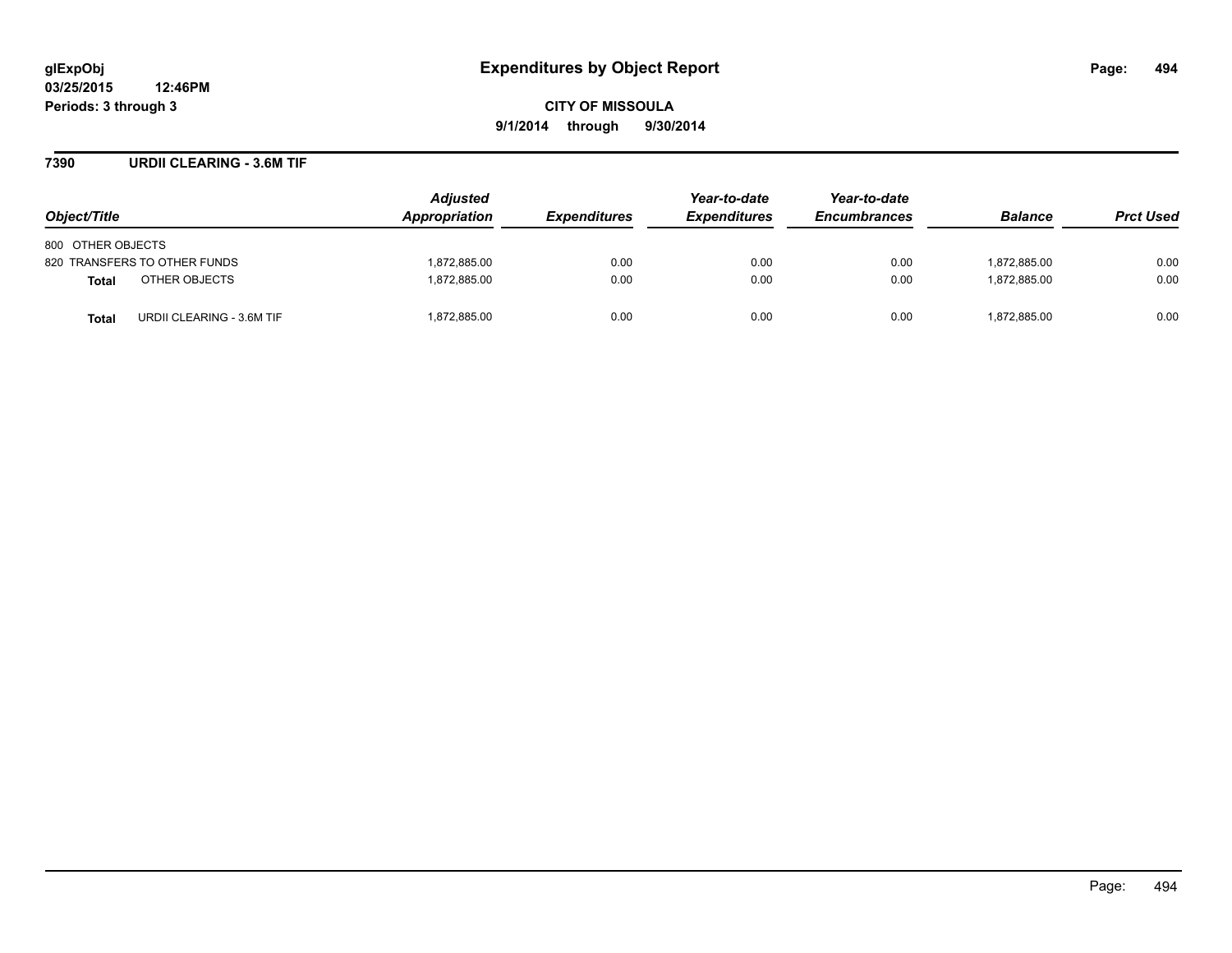**7392 MRA - URD II FUND**

|                           |                                   | <b>Adjusted</b> |                     | Year-to-date        | Year-to-date        |                |                  |
|---------------------------|-----------------------------------|-----------------|---------------------|---------------------|---------------------|----------------|------------------|
| Object/Title              |                                   | Appropriation   | <b>Expenditures</b> | <b>Expenditures</b> | <b>Encumbrances</b> | <b>Balance</b> | <b>Prct Used</b> |
| 300 PURCHASED SERVICES    |                                   |                 |                     |                     |                     |                |                  |
| 344 TELEPHONE SERVICE     |                                   | 0.00            | 0.00                | 0.00                | 0.00                | 0.00           | 0.00             |
| 350 PROFESSIONAL SERVICES |                                   | 169,272.00      | 20,543.34           | 23,832.84           | 0.00                | 145,439.16     | 14.08            |
| <b>Total</b>              | PURCHASED SERVICES                | 169,272.00      | 20,543.34           | 23,832.84           | 0.00                | 145,439.16     | 14.08            |
|                           | 700 GRANTS & CONTRIBUTIONS        |                 |                     |                     |                     |                |                  |
|                           | 700 GRANTS & CONTRIBUTIONS        | 98,607.00       | 0.00                | 0.00                | 0.00                | 98,607.00      | 0.00             |
| Total                     | <b>GRANTS &amp; CONTRIBUTIONS</b> | 98,607.00       | 0.00                | 0.00                | 0.00                | 98,607.00      | 0.00             |
| 800 OTHER OBJECTS         |                                   |                 |                     |                     |                     |                |                  |
|                           | 820 TRANSFERS TO OTHER FUNDS      | 250,000.00      | 0.00                | 0.00                | 0.00                | 250,000.00     | 0.00             |
| 845 CONTINGENCY           |                                   | 611,369.00      | 0.00                | 0.00                | 0.00                | 611,369.00     | 0.00             |
| <b>Total</b>              | OTHER OBJECTS                     | 861,369.00      | 0.00                | 0.00                | 0.00                | 861,369.00     | 0.00             |
| 900 CAPITAL OUTLAY        |                                   |                 |                     |                     |                     |                |                  |
| 910 LAND                  |                                   | 0.00            | 0.00                | 115,264.00          | 0.00                | $-115,264.00$  | 0.00             |
| 920 BUILDINGS             |                                   | 0.00            | 0.00                | 0.00                | 0.00                | 0.00           | 0.00             |
| 930 IMPROVEMENTS          |                                   | 680,000.00      | 95,985.29           | 95,985.29           | 0.00                | 584,014.71     | 14.12            |
| <b>Total</b>              | CAPITAL OUTLAY                    | 680,000.00      | 95,985.29           | 211,249.29          | 0.00                | 468,750.71     | 31.07            |
| <b>Total</b>              | <b>MRA</b>                        | 1,809,248.00    | 116,528.63          | 235,082.13          | 0.00                | 1,574,165.87   | 12.99            |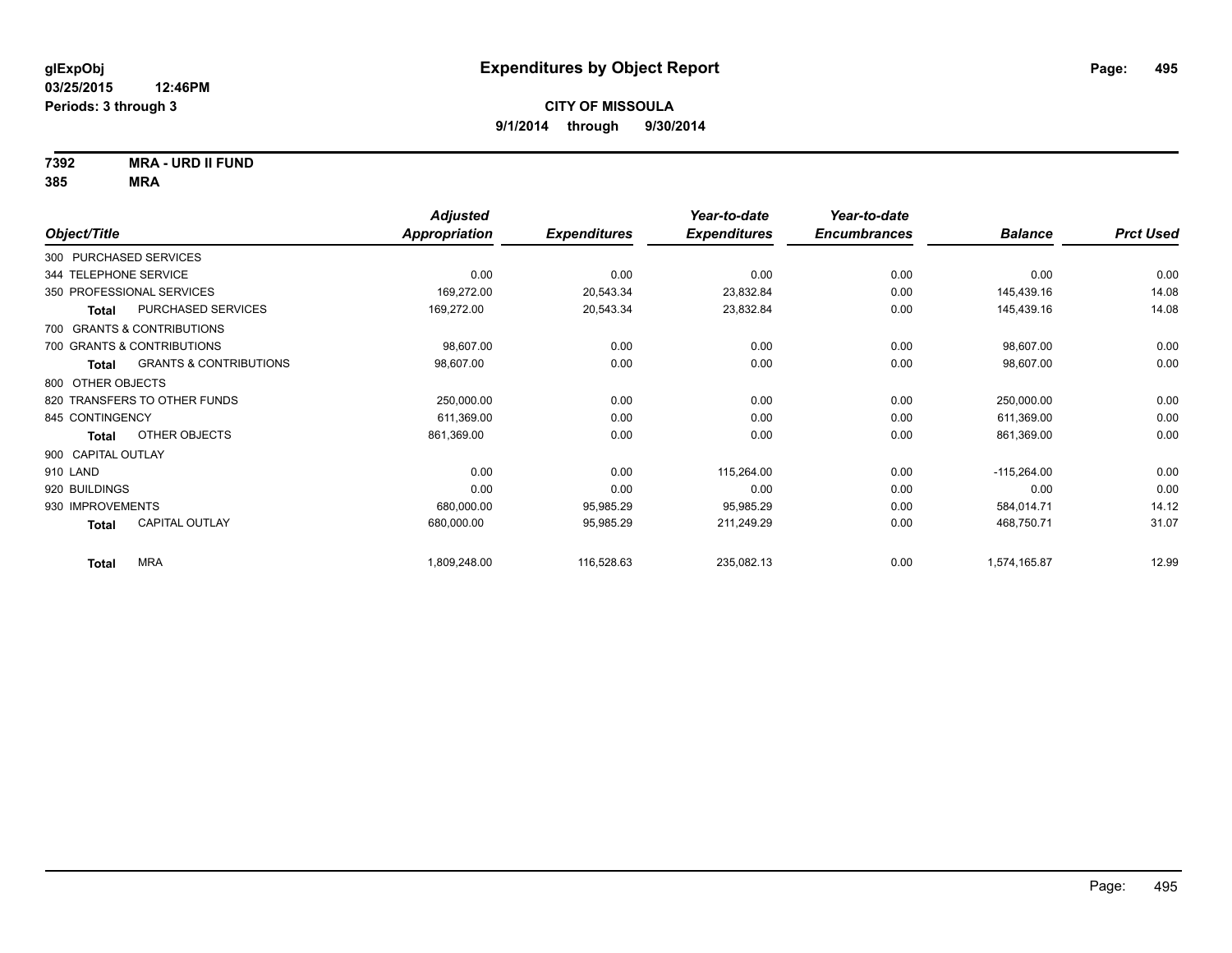#### **7392 MRA - URD II FUND**

|                                            | <b>Adjusted</b>      |                     | Year-to-date        | Year-to-date        |                |                  |
|--------------------------------------------|----------------------|---------------------|---------------------|---------------------|----------------|------------------|
| Object/Title                               | <b>Appropriation</b> | <b>Expenditures</b> | <b>Expenditures</b> | <b>Encumbrances</b> | <b>Balance</b> | <b>Prct Used</b> |
| 300 PURCHASED SERVICES                     |                      |                     |                     |                     |                |                  |
| 344 TELEPHONE SERVICE                      | 0.00                 | 0.00                | 0.00                | 0.00                | 0.00           | 0.00             |
| 350 PROFESSIONAL SERVICES                  | 169,272.00           | 20,543.34           | 23,832.84           | 0.00                | 145,439.16     | 14.08            |
| PURCHASED SERVICES<br><b>Total</b>         | 169,272.00           | 20,543.34           | 23,832.84           | 0.00                | 145,439.16     | 14.08            |
| 700 GRANTS & CONTRIBUTIONS                 |                      |                     |                     |                     |                |                  |
| 700 GRANTS & CONTRIBUTIONS                 | 98,607.00            | 0.00                | 0.00                | 0.00                | 98,607.00      | 0.00             |
| <b>GRANTS &amp; CONTRIBUTIONS</b><br>Total | 98,607.00            | 0.00                | 0.00                | 0.00                | 98,607.00      | 0.00             |
| 800 OTHER OBJECTS                          |                      |                     |                     |                     |                |                  |
| 820 TRANSFERS TO OTHER FUNDS               | 250,000.00           | 0.00                | 0.00                | 0.00                | 250,000.00     | 0.00             |
| 845 CONTINGENCY                            | 611,369.00           | 0.00                | 0.00                | 0.00                | 611,369.00     | 0.00             |
| OTHER OBJECTS<br><b>Total</b>              | 861,369.00           | 0.00                | 0.00                | 0.00                | 861,369.00     | 0.00             |
| 900 CAPITAL OUTLAY                         |                      |                     |                     |                     |                |                  |
| 910 LAND                                   | 0.00                 | 0.00                | 115,264.00          | 0.00                | $-115,264.00$  | 0.00             |
| 920 BUILDINGS                              | 0.00                 | 0.00                | 0.00                | 0.00                | 0.00           | 0.00             |
| 930 IMPROVEMENTS                           | 680,000.00           | 95,985.29           | 95,985.29           | 0.00                | 584,014.71     | 14.12            |
| <b>CAPITAL OUTLAY</b><br>Total             | 680,000.00           | 95,985.29           | 211,249.29          | 0.00                | 468,750.71     | 31.07            |
| MRA - URD II FUND<br><b>Total</b>          | 1,809,248.00         | 116,528.63          | 235,082.13          | 0.00                | 1,574,165.87   | 12.99            |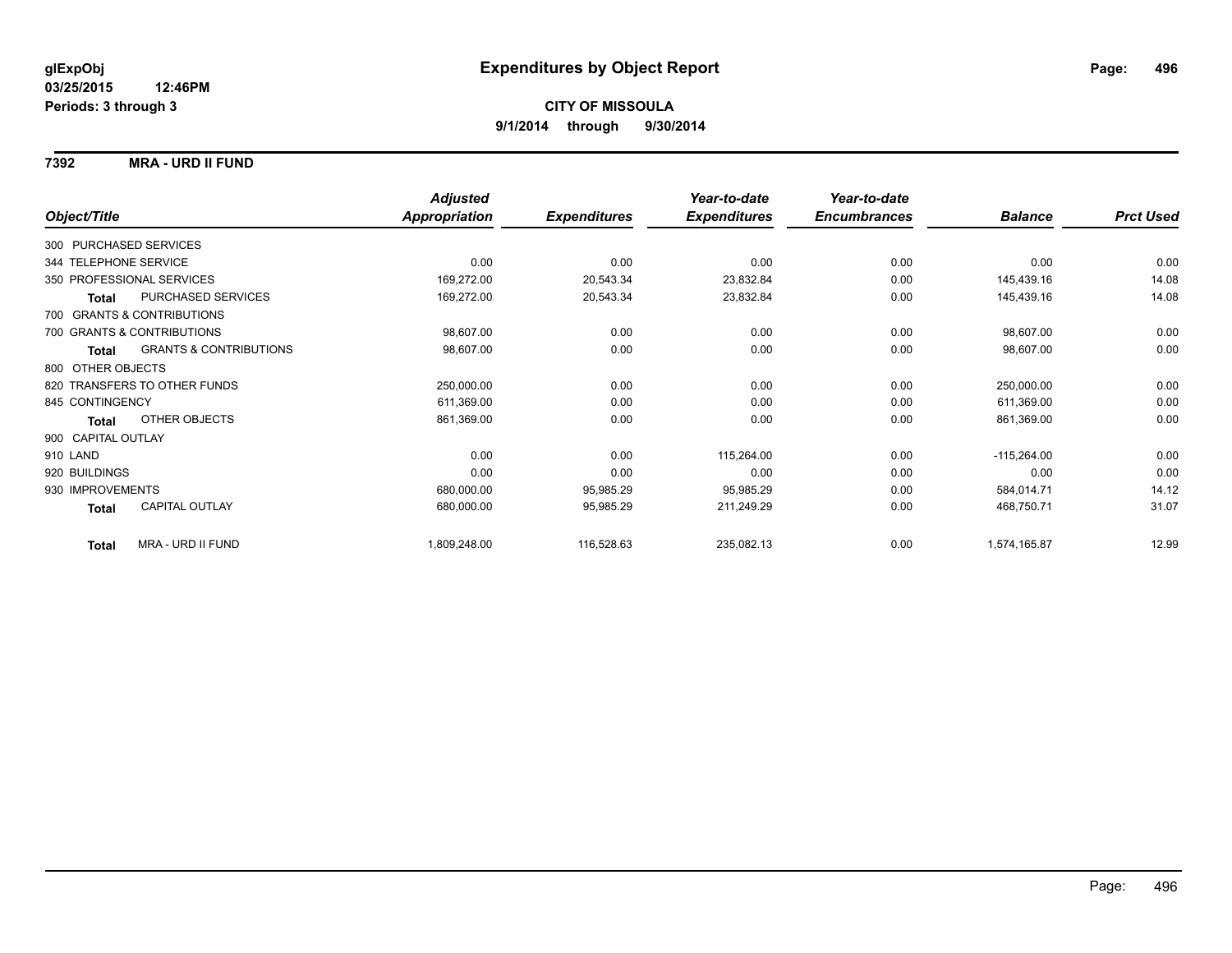**7393 MRA - URD III FUND**

|                                                   | <b>Adjusted</b> |                     | Year-to-date        | Year-to-date        |                |                  |
|---------------------------------------------------|-----------------|---------------------|---------------------|---------------------|----------------|------------------|
| Object/Title                                      | Appropriation   | <b>Expenditures</b> | <b>Expenditures</b> | <b>Encumbrances</b> | <b>Balance</b> | <b>Prct Used</b> |
| 100 PERSONAL SERVICES                             |                 |                     |                     |                     |                |                  |
| 110 SALARIES AND WAGES                            | 331,208.00      | 22,981.44           | 67,754.97           | 0.00                | 263,453.03     | 20.46            |
| 120 OVERTIME/TERMINATION                          | 5.000.00        | 0.00                | 0.00                | 0.00                | 5,000.00       | 0.00             |
| 140 EMPLOYER CONTRIBUTIONS                        | 111,443.00      | 7,834.34            | 26,767.01           | 0.00                | 84,675.99      | 24.02            |
| <b>141 STATE RETIREMENT CONTRIBUTIONS</b>         | 319.00          | 57.71               | 102.48              | 0.00                | 216.52         | 32.13            |
| PERSONAL SERVICES<br>Total                        | 447,970.00      | 30,873.49           | 94,624.46           | 0.00                | 353,345.54     | 21.12            |
| 200 SUPPLIES                                      |                 |                     |                     |                     |                |                  |
| 210 OFFICE SUPPLIES                               | 4,000.00        | 106.87              | 321.85              | 0.00                | 3,678.15       | 8.05             |
| 220 OPERATING SUPPLIES                            | 500.00          | 0.00                | 0.00                | 0.00                | 500.00         | 0.00             |
| 230 REPAIR/MAINTENANCE                            | 828.00          | 0.00                | 0.00                | 0.00                | 828.00         | 0.00             |
| 231 GASOLINE                                      | 400.00          | 0.00                | 32.26               | 0.00                | 367.74         | 8.07             |
| 240 OTHER SUPPLIES                                | 3,398.00        | 0.00                | 0.00                | 0.00                | 3,398.00       | 0.00             |
| <b>SUPPLIES</b><br>Total                          | 9,126.00        | 106.87              | 354.11              | 0.00                | 8,771.89       | 3.88             |
| 300 PURCHASED SERVICES                            |                 |                     |                     |                     |                |                  |
| 310 COMMUNICATIONS                                | 800.00          | 717.26              | 781.20              | 0.00                | 18.80          | 97.65            |
| 320 PRINTING & DUPLICATING                        | 3,000.00        | 0.00                | 336.09              | 0.00                | 2,663.91       | 11.20            |
| 330 PUBLICITY, SUBSCRIPTIONS & DUES               | 3,000.00        | 580.00              | 680.00              | 0.00                | 2,320.00       | 22.67            |
| 344 TELEPHONE SERVICE                             | 1,300.00        | 167.22              | 228.87              | 0.00                | 1,071.13       | 17.61            |
| 345 GARBAGE                                       | 565.00          | 44.12               | 132.59              | 0.00                | 432.41         | 23.47            |
| 350 PROFESSIONAL SERVICES                         | 498,807.00      | 15,175.75           | 44,828.27           | 0.00                | 453,978.73     | 8.99             |
| 360 REPAIR & MAINTENANCE                          | 6,990.00        | 316.81              | 633.62              | 0.00                | 6,356.38       | 9.06             |
| 370 TRAVEL                                        | 3,500.00        | 0.00                | 0.00                | 0.00                | 3,500.00       | 0.00             |
| 380 TRAINING                                      | 4,500.00        | 100.00              | 100.00              | 0.00                | 4,400.00       | 2.22             |
| 390 OTHER PURCHASED SERVICES                      | 500.00          | 0.00                | 0.00                | 0.00                | 500.00         | 0.00             |
| PURCHASED SERVICES<br><b>Total</b>                | 522,962.00      | 17,101.16           | 47,720.64           | 0.00                | 475,241.36     | 9.13             |
| 700 GRANTS & CONTRIBUTIONS                        |                 |                     |                     |                     |                |                  |
| 700 GRANTS & CONTRIBUTIONS                        | 2,198,424.00    | 11,483.66           | 965,624.14          | 0.00                | 1,232,799.86   | 43.92            |
| <b>GRANTS &amp; CONTRIBUTIONS</b><br><b>Total</b> | 2,198,424.00    | 11,483.66           | 965,624.14          | 0.00                | 1,232,799.86   | 43.92            |
| 800 OTHER OBJECTS                                 |                 |                     |                     |                     |                |                  |
| 820 TRANSFERS TO OTHER FUNDS                      | 0.00            | 0.00                | 0.00                | 0.00                | 0.00           | 0.00             |
| 845 CONTINGENCY                                   | 784,332.00      | 0.00                | 0.00                | 0.00                | 784,332.00     | 0.00             |
| OTHER OBJECTS<br>Total                            | 784,332.00      | 0.00                | 0.00                | 0.00                | 784,332.00     | 0.00             |
| 900 CAPITAL OUTLAY                                |                 |                     |                     |                     |                |                  |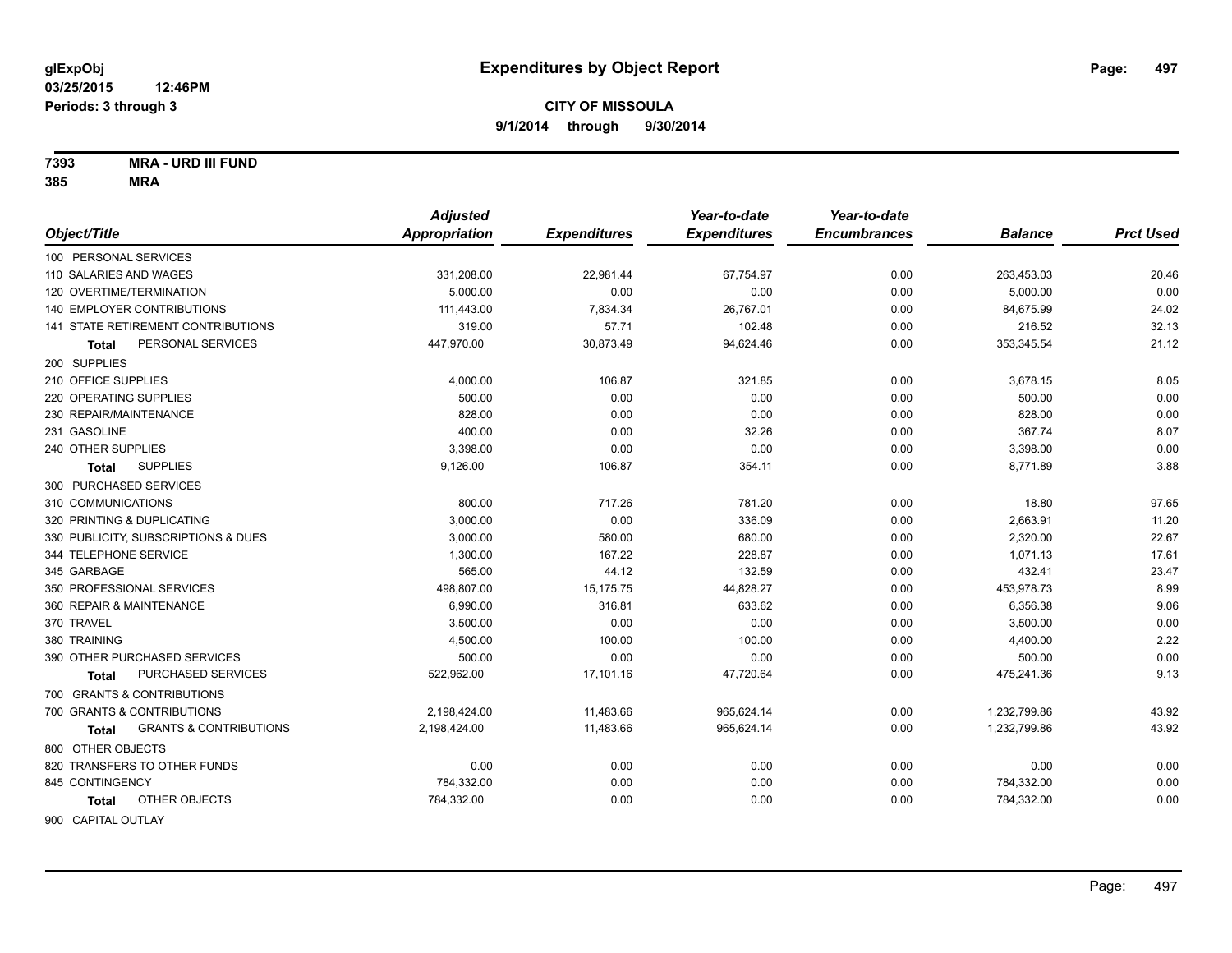# **CITY OF MISSOULA 9/1/2014 through 9/30/2014**

**7393 MRA - URD III FUND**

| Object/Title                          | <b>Adjusted</b><br>Appropriation | <b>Expenditures</b> | Year-to-date<br><b>Expenditures</b> | Year-to-date<br><b>Encumbrances</b> | <b>Balance</b> | <b>Prct Used</b> |
|---------------------------------------|----------------------------------|---------------------|-------------------------------------|-------------------------------------|----------------|------------------|
|                                       |                                  |                     |                                     |                                     |                |                  |
| 930 IMPROVEMENTS                      | 2.115.956.00                     | 124.092.61          | 124.230.61                          | 0.00                                | 1,991,725.39   | 5.87             |
| 940 MACHINERY & EQUIPMENT             | 30,000.00                        | 0.00                | 0.00                                | 0.00                                | 30.000.00      | 0.00             |
| <b>CAPITAL OUTLAY</b><br><b>Total</b> | 2.145.956.00                     | 124.092.61          | 124,230.61                          | 0.00                                | 2,021,725.39   | 5.79             |
| <b>MRA</b><br><b>Total</b>            | 6,108,770.00                     | 183,657.79          | 1,232,553.96                        | 0.00                                | 4,876,216.04   | 20.18            |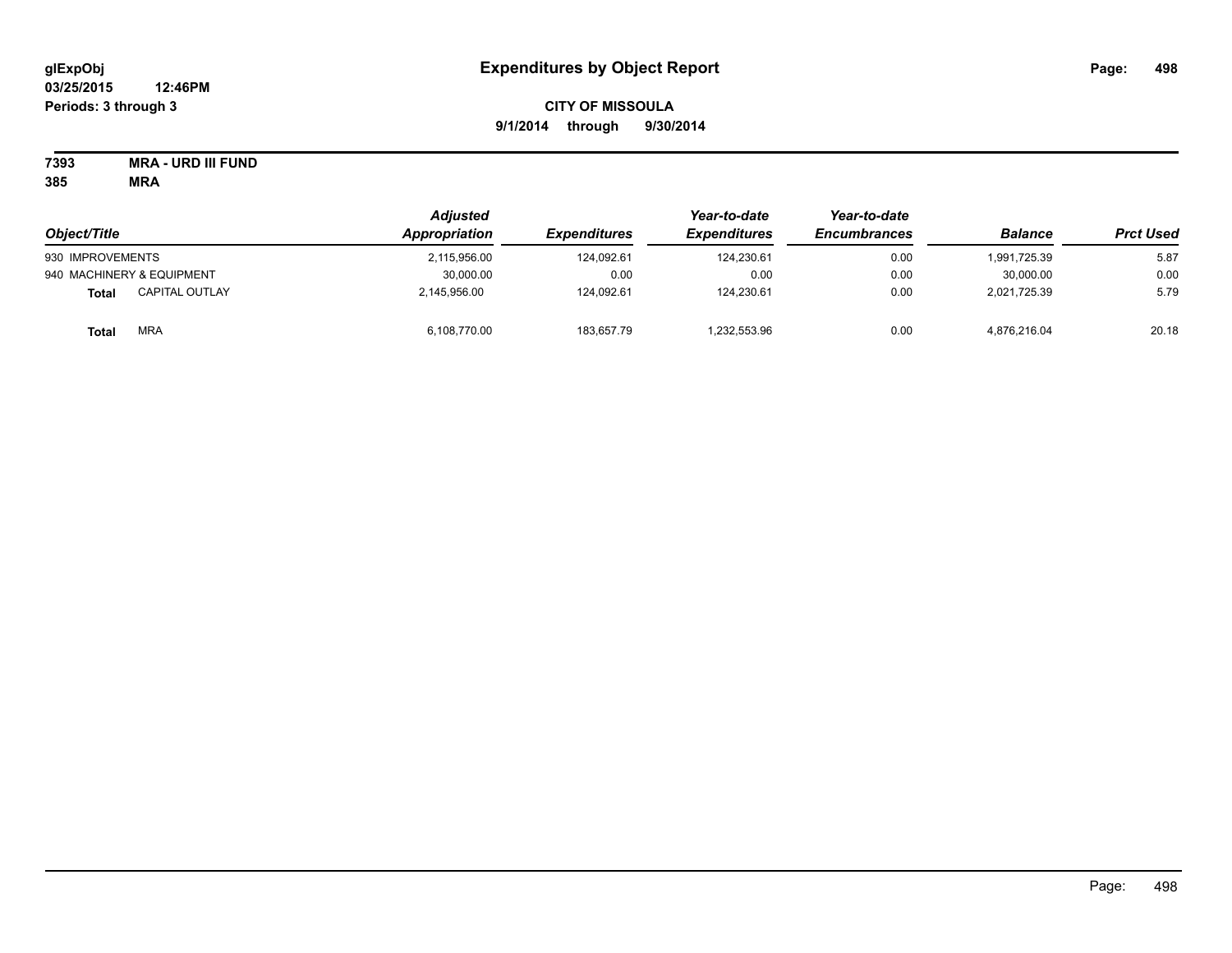# **7393 MRA - URD III FUND**

**900 DEPRECIATION**

| Object/Title      |                     | <b>Adjusted</b><br>Appropriation | <b>Expenditures</b> | Year-to-date<br><b>Expenditures</b> | Year-to-date<br><b>Encumbrances</b> | <b>Balance</b> | <b>Prct Used</b> |
|-------------------|---------------------|----------------------------------|---------------------|-------------------------------------|-------------------------------------|----------------|------------------|
| 800 OTHER OBJECTS |                     |                                  |                     |                                     |                                     |                |                  |
| 830 DEPRECIATION  |                     | 0.00                             | 0.00                | 0.00                                | 0.00                                | 0.00           | 0.00             |
| Total             | OTHER OBJECTS       | 0.00                             | 0.00                | 0.00                                | 0.00                                | 0.00           | 0.00             |
| <b>Total</b>      | <b>DEPRECIATION</b> | 0.00                             | 0.00                | 0.00                                | 0.00                                | 0.00           | 0.00             |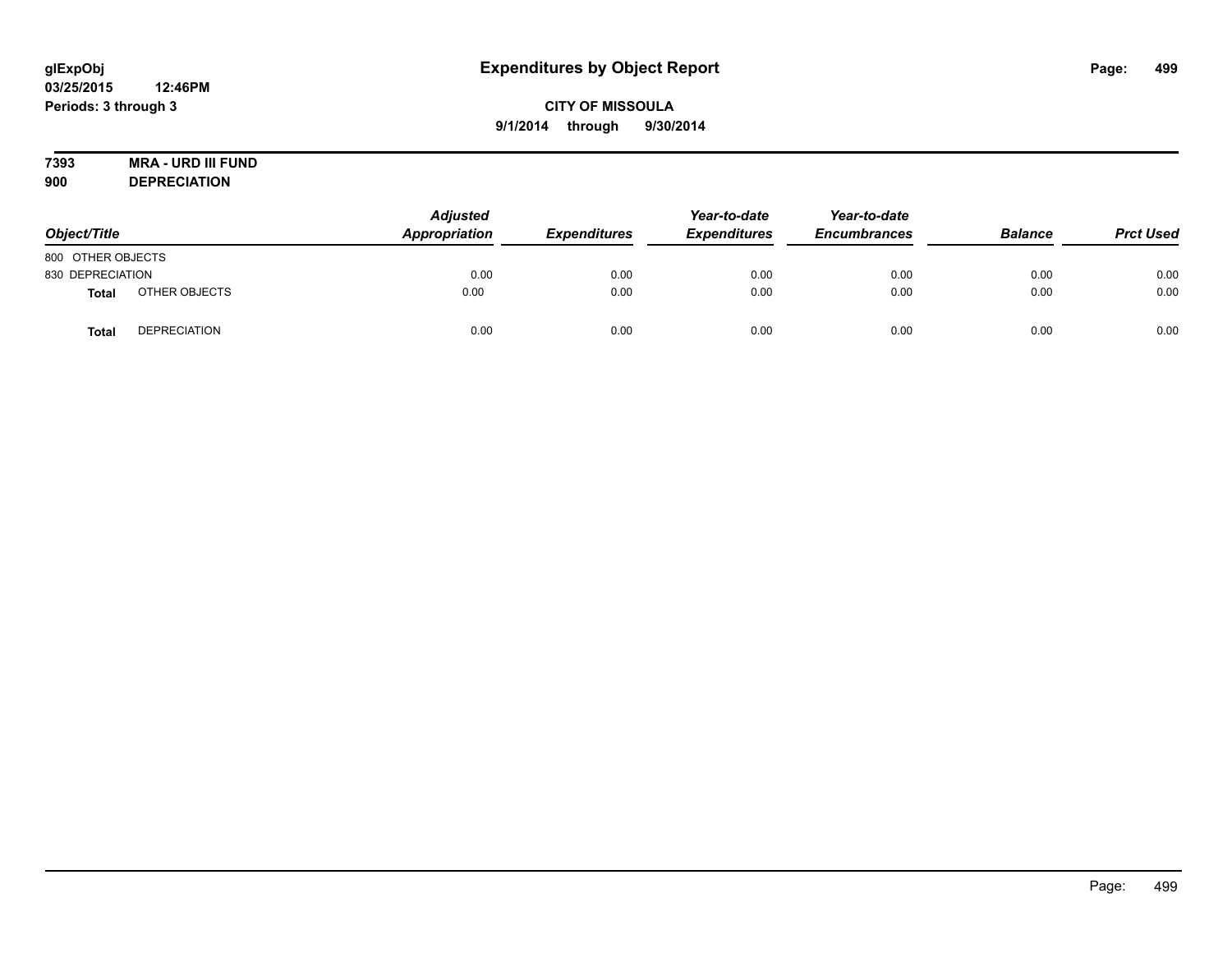**7393 MRA - URD III FUND**

|                                                   | <b>Adjusted</b>      |                     | Year-to-date        | Year-to-date        |                |                  |
|---------------------------------------------------|----------------------|---------------------|---------------------|---------------------|----------------|------------------|
| Object/Title                                      | <b>Appropriation</b> | <b>Expenditures</b> | <b>Expenditures</b> | <b>Encumbrances</b> | <b>Balance</b> | <b>Prct Used</b> |
| 100 PERSONAL SERVICES                             |                      |                     |                     |                     |                |                  |
| 110 SALARIES AND WAGES                            | 331,208.00           | 22,981.44           | 67,754.97           | 0.00                | 263,453.03     | 20.46            |
| 120 OVERTIME/TERMINATION                          | 5,000.00             | 0.00                | 0.00                | 0.00                | 5,000.00       | 0.00             |
| 140 EMPLOYER CONTRIBUTIONS                        | 111,443.00           | 7,834.34            | 26,767.01           | 0.00                | 84,675.99      | 24.02            |
| 141 STATE RETIREMENT CONTRIBUTIONS                | 319.00               | 57.71               | 102.48              | 0.00                | 216.52         | 32.13            |
| PERSONAL SERVICES<br><b>Total</b>                 | 447,970.00           | 30,873.49           | 94,624.46           | 0.00                | 353,345.54     | 21.12            |
| 200 SUPPLIES                                      |                      |                     |                     |                     |                |                  |
| 210 OFFICE SUPPLIES                               | 4,000.00             | 106.87              | 321.85              | 0.00                | 3,678.15       | 8.05             |
| 220 OPERATING SUPPLIES                            | 500.00               | 0.00                | 0.00                | 0.00                | 500.00         | 0.00             |
| 230 REPAIR/MAINTENANCE                            | 828.00               | 0.00                | 0.00                | 0.00                | 828.00         | 0.00             |
| 231 GASOLINE                                      | 400.00               | 0.00                | 32.26               | 0.00                | 367.74         | 8.07             |
| 240 OTHER SUPPLIES                                | 3,398.00             | 0.00                | 0.00                | 0.00                | 3,398.00       | 0.00             |
| <b>SUPPLIES</b><br>Total                          | 9,126.00             | 106.87              | 354.11              | 0.00                | 8,771.89       | 3.88             |
| 300 PURCHASED SERVICES                            |                      |                     |                     |                     |                |                  |
| 310 COMMUNICATIONS                                | 800.00               | 717.26              | 781.20              | 0.00                | 18.80          | 97.65            |
| 320 PRINTING & DUPLICATING                        | 3,000.00             | 0.00                | 336.09              | 0.00                | 2,663.91       | 11.20            |
| 330 PUBLICITY, SUBSCRIPTIONS & DUES               | 3,000.00             | 580.00              | 680.00              | 0.00                | 2,320.00       | 22.67            |
| 344 TELEPHONE SERVICE                             | 1,300.00             | 167.22              | 228.87              | 0.00                | 1,071.13       | 17.61            |
| 345 GARBAGE                                       | 565.00               | 44.12               | 132.59              | 0.00                | 432.41         | 23.47            |
| 350 PROFESSIONAL SERVICES                         | 498,807.00           | 15,175.75           | 44,828.27           | 0.00                | 453,978.73     | 8.99             |
| 360 REPAIR & MAINTENANCE                          | 6,990.00             | 316.81              | 633.62              | 0.00                | 6,356.38       | 9.06             |
| 370 TRAVEL                                        | 3,500.00             | 0.00                | 0.00                | 0.00                | 3,500.00       | 0.00             |
| 380 TRAINING                                      | 4,500.00             | 100.00              | 100.00              | 0.00                | 4,400.00       | 2.22             |
| 390 OTHER PURCHASED SERVICES                      | 500.00               | 0.00                | 0.00                | 0.00                | 500.00         | 0.00             |
| PURCHASED SERVICES<br>Total                       | 522,962.00           | 17,101.16           | 47,720.64           | 0.00                | 475,241.36     | 9.13             |
| 700 GRANTS & CONTRIBUTIONS                        |                      |                     |                     |                     |                |                  |
| 700 GRANTS & CONTRIBUTIONS                        | 2,198,424.00         | 11,483.66           | 965,624.14          | 0.00                | 1,232,799.86   | 43.92            |
| <b>GRANTS &amp; CONTRIBUTIONS</b><br><b>Total</b> | 2,198,424.00         | 11,483.66           | 965,624.14          | 0.00                | 1,232,799.86   | 43.92            |
| 800 OTHER OBJECTS                                 |                      |                     |                     |                     |                |                  |
| 820 TRANSFERS TO OTHER FUNDS                      | 0.00                 | 0.00                | 0.00                | 0.00                | 0.00           | 0.00             |
| 830 DEPRECIATION                                  | 0.00                 | 0.00                | 0.00                | 0.00                | 0.00           | 0.00             |
| 845 CONTINGENCY                                   | 784,332.00           | 0.00                | 0.00                | 0.00                | 784,332.00     | 0.00             |
| OTHER OBJECTS<br>Total                            | 784,332.00           | 0.00                | 0.00                | 0.00                | 784,332.00     | 0.00             |
| 900 CAPITAL OUTLAY                                |                      |                     |                     |                     |                |                  |
| 930 IMPROVEMENTS                                  | 2,115,956.00         | 124,092.61          | 124,230.61          | 0.00                | 1,991,725.39   | 5.87             |
|                                                   |                      |                     |                     |                     |                |                  |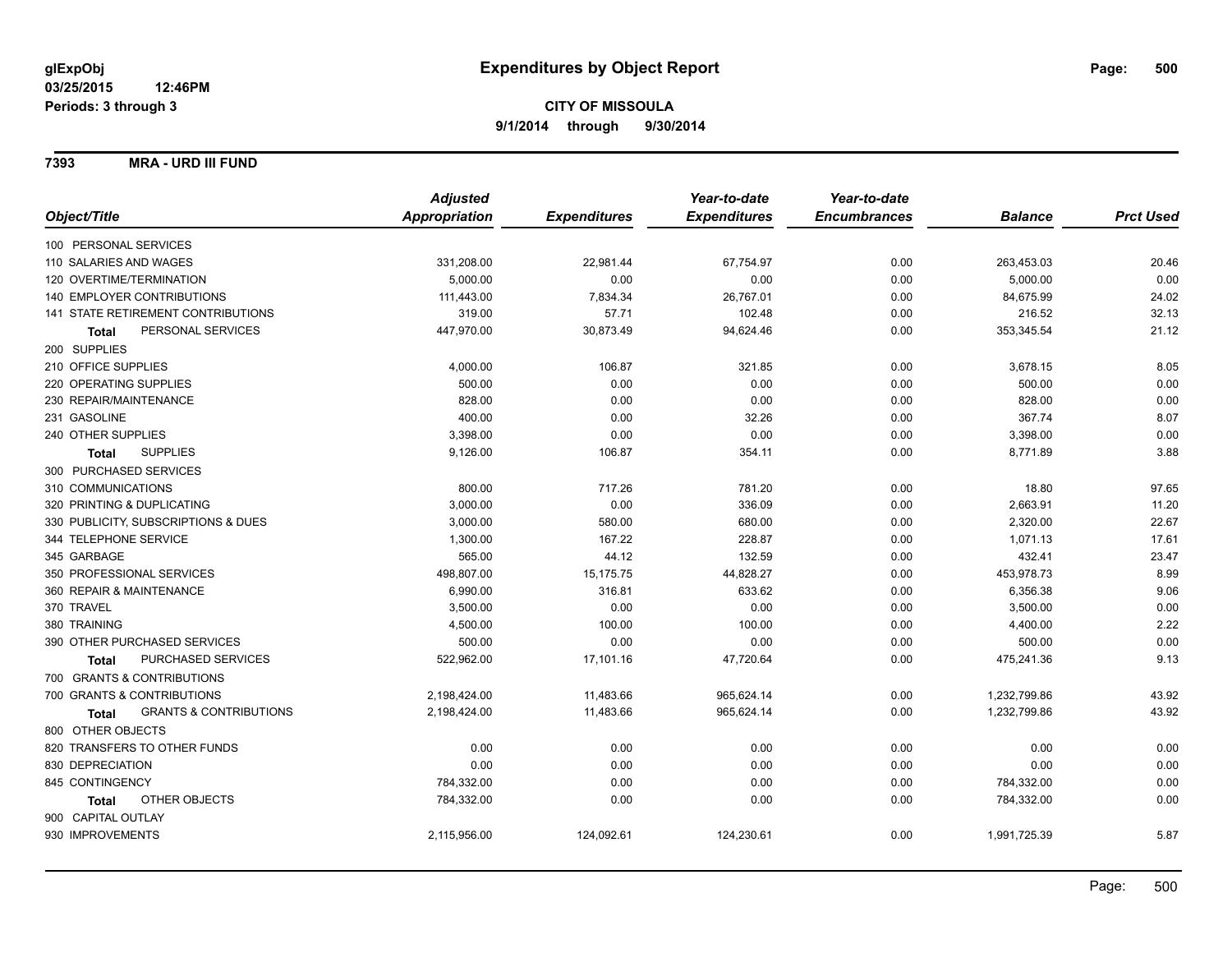**7393 MRA - URD III FUND**

|                                       | <b>Adjusted</b> |                            | Year-to-date               | Year-to-date        |                |                  |
|---------------------------------------|-----------------|----------------------------|----------------------------|---------------------|----------------|------------------|
| Object/Title                          | Appropriation   | <i><b>Expenditures</b></i> | <i><b>Expenditures</b></i> | <b>Encumbrances</b> | <b>Balance</b> | <b>Prct Used</b> |
| 940 MACHINERY & EQUIPMENT             | 30.000.00       | 0.00                       | 0.00                       | 0.00                | 30.000.00      | 0.00             |
| <b>CAPITAL OUTLAY</b><br><b>Total</b> | 2,145,956.00    | 124.092.61                 | 124.230.61                 | 0.00                | 2.021.725.39   | 5.79             |
| MRA - URD III FUND<br><b>Total</b>    | 6,108,770.00    | 183,657.79                 | 1,232,553.96               | 0.00                | 4,876,216.04   | 20.18            |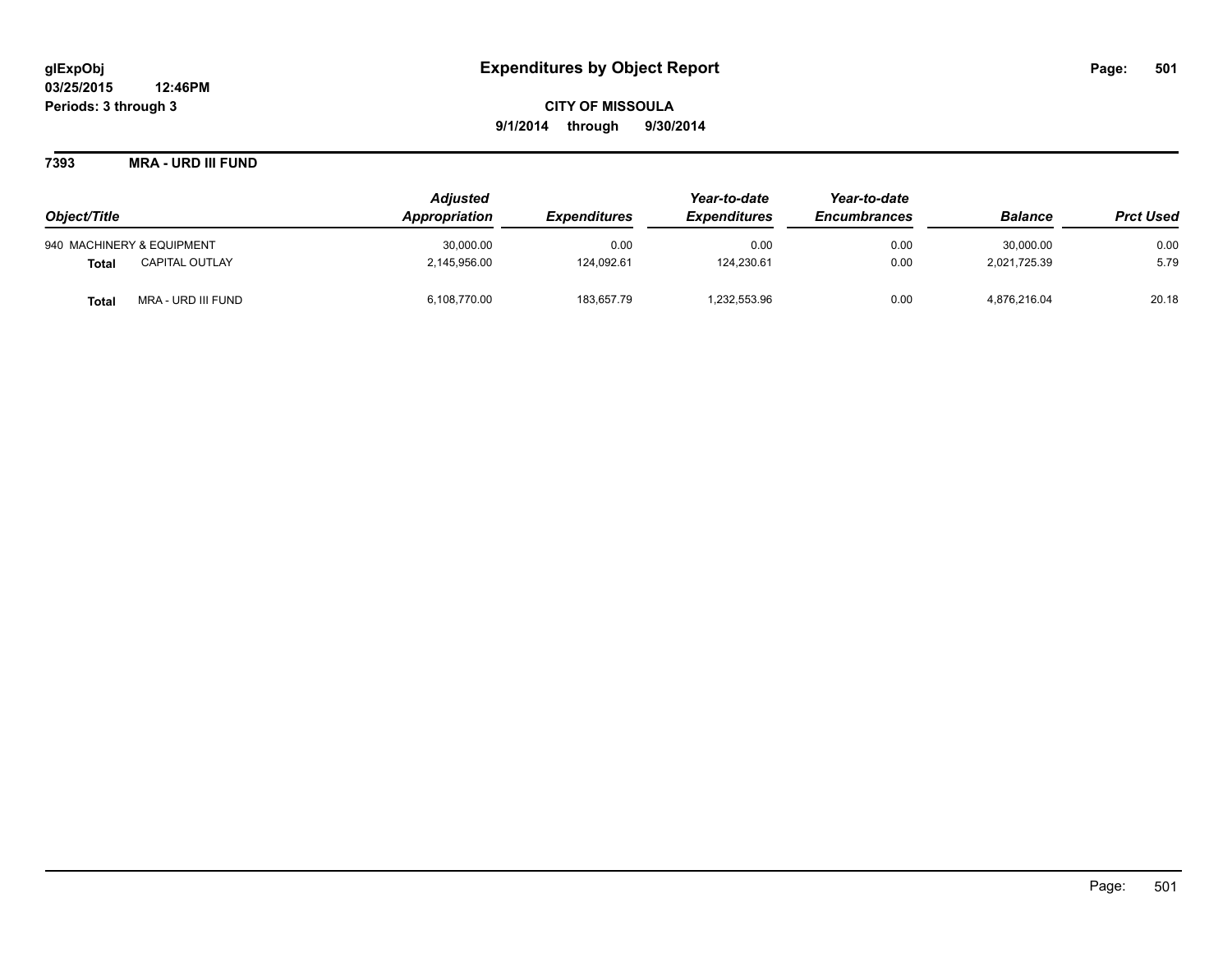#### **7394 MRA TAX INCREMENT DEBT CLEARING FUND**

| Object/Title                     | <b>Adjusted</b><br>Appropriation | <b>Expenditures</b> | Year-to-date<br><b>Expenditures</b> | Year-to-date<br><b>Encumbrances</b> | <b>Balance</b> | <b>Prct Used</b> |
|----------------------------------|----------------------------------|---------------------|-------------------------------------|-------------------------------------|----------------|------------------|
| 800 OTHER OBJECTS                |                                  |                     |                                     |                                     |                |                  |
| 820 TRANSFERS TO OTHER FUNDS     | 0.00                             | 0.00                | 0.00                                | 0.00                                | 0.00           | 0.00             |
| OTHER OBJECTS<br><b>Total</b>    | 0.00                             | 0.00                | 0.00                                | 0.00                                | 0.00           | 0.00             |
| NON-DEPARTMENTAL<br><b>Total</b> | 0.00                             | 0.00                | 0.00                                | 0.00                                | 0.00           | 0.00             |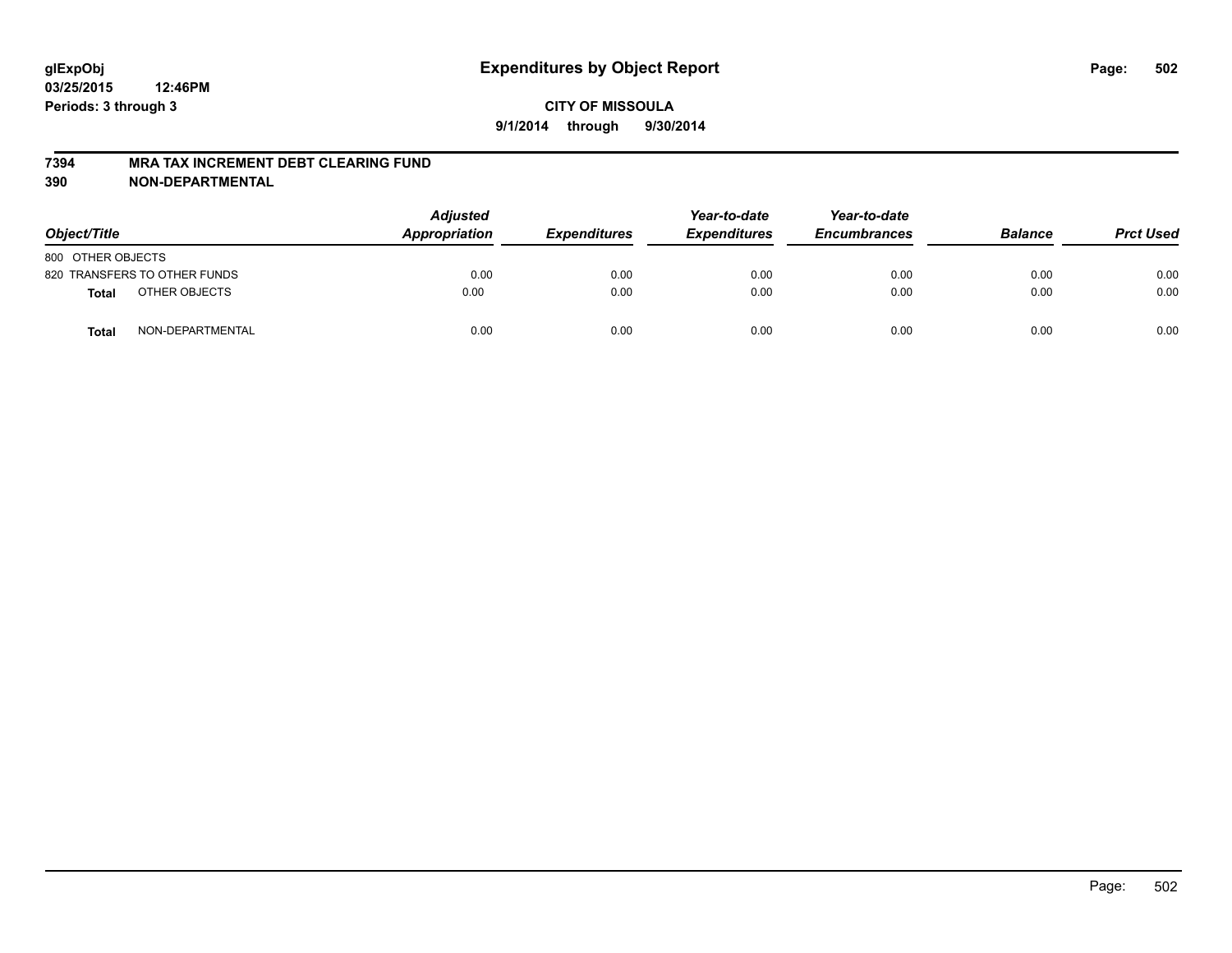**CITY OF MISSOULA 9/1/2014 through 9/30/2014**

### **7394 MRA TAX INCREMENT DEBT CLEARING FUND**

| Object/Title                                      | <b>Adjusted</b><br>Appropriation<br><b>Expenditures</b> | Year-to-date<br><b>Expenditures</b> | Year-to-date<br><b>Encumbrances</b> | <b>Balance</b> | <b>Prct Used</b> |      |
|---------------------------------------------------|---------------------------------------------------------|-------------------------------------|-------------------------------------|----------------|------------------|------|
| 800 OTHER OBJECTS                                 |                                                         |                                     |                                     |                |                  |      |
| 820 TRANSFERS TO OTHER FUNDS                      | 0.00                                                    | 0.00                                | 0.00                                | 0.00           | 0.00             | 0.00 |
| OTHER OBJECTS<br><b>Total</b>                     | 0.00                                                    | 0.00                                | 0.00                                | 0.00           | 0.00             | 0.00 |
| MRA TAX INCREMENT DEBT CLEARING F<br><b>Total</b> | 0.00                                                    | 0.00                                | 0.00                                | 0.00           | 0.00             | 0.00 |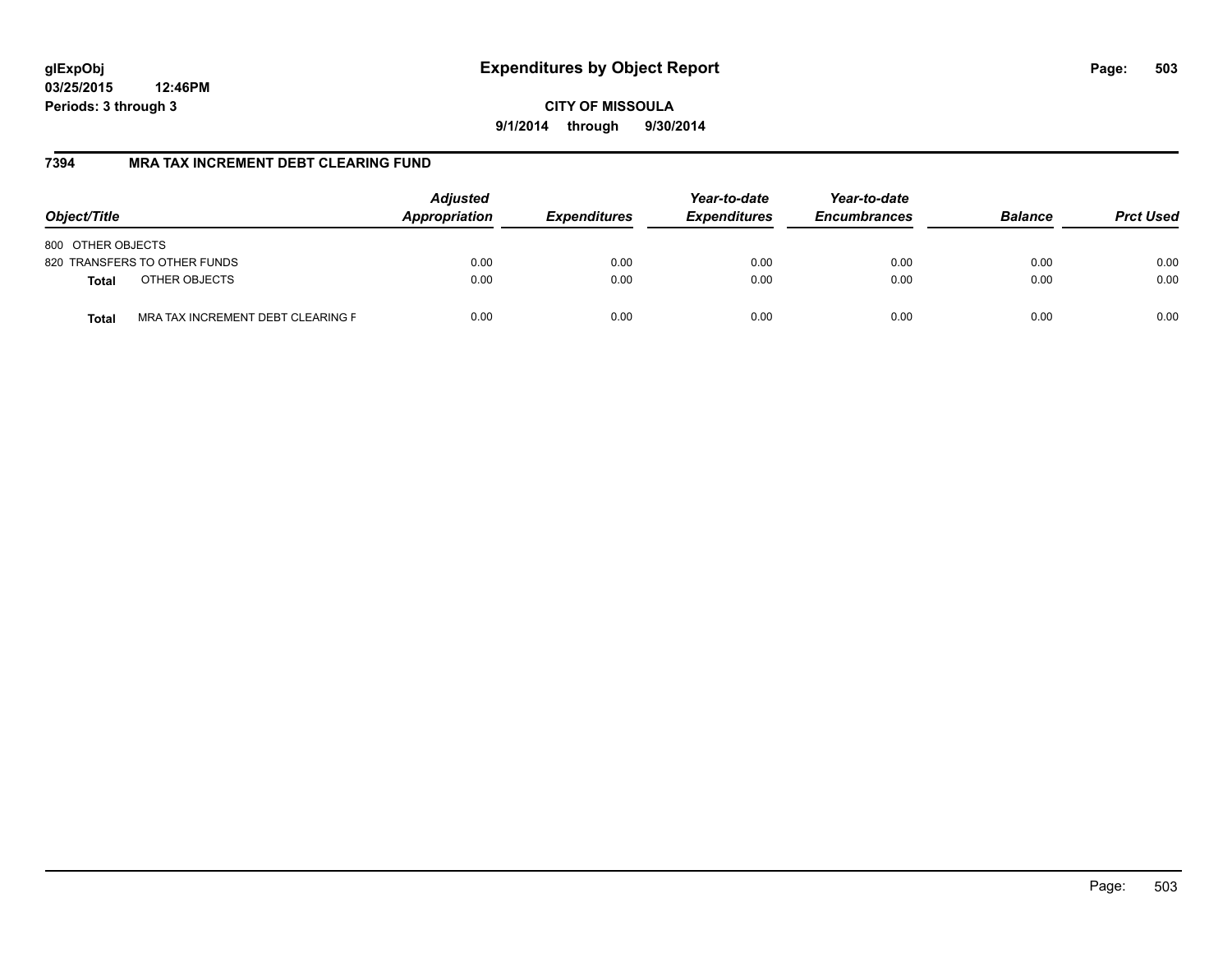#### **7395 MRA TAX INCREMENT DEBT SERVICE INTEREST**

|                                     | <b>Adjusted</b>      |                     | Year-to-date        | Year-to-date        |                |                  |
|-------------------------------------|----------------------|---------------------|---------------------|---------------------|----------------|------------------|
| Object/Title                        | <b>Appropriation</b> | <b>Expenditures</b> | <b>Expenditures</b> | <b>Encumbrances</b> | <b>Balance</b> | <b>Prct Used</b> |
| 600 DEBT SERVICE                    |                      |                     |                     |                     |                |                  |
| 610 PRINCIPAL                       | 0.00                 | 0.00                | 0.00                | 0.00                | 0.00           | 0.00             |
| 620 INTEREST / SERVICE FEES         | 0.00                 | 0.00                | 0.00                | 0.00                | 0.00           | 0.00             |
| <b>DEBT SERVICE</b><br><b>Total</b> | 0.00                 | 0.00                | 0.00                | 0.00                | 0.00           | 0.00             |
| 800 OTHER OBJECTS                   |                      |                     |                     |                     |                |                  |
| 820 TRANSFERS TO OTHER FUNDS        | 0.00                 | 0.00                | 0.00                | 0.00                | 0.00           | 0.00             |
| OTHER OBJECTS<br><b>Total</b>       | 0.00                 | 0.00                | 0.00                | 0.00                | 0.00           | 0.00             |
| NON-DEPARTMENTAL<br>Total           | 0.00                 | 0.00                | 0.00                | 0.00                | 0.00           | 0.00             |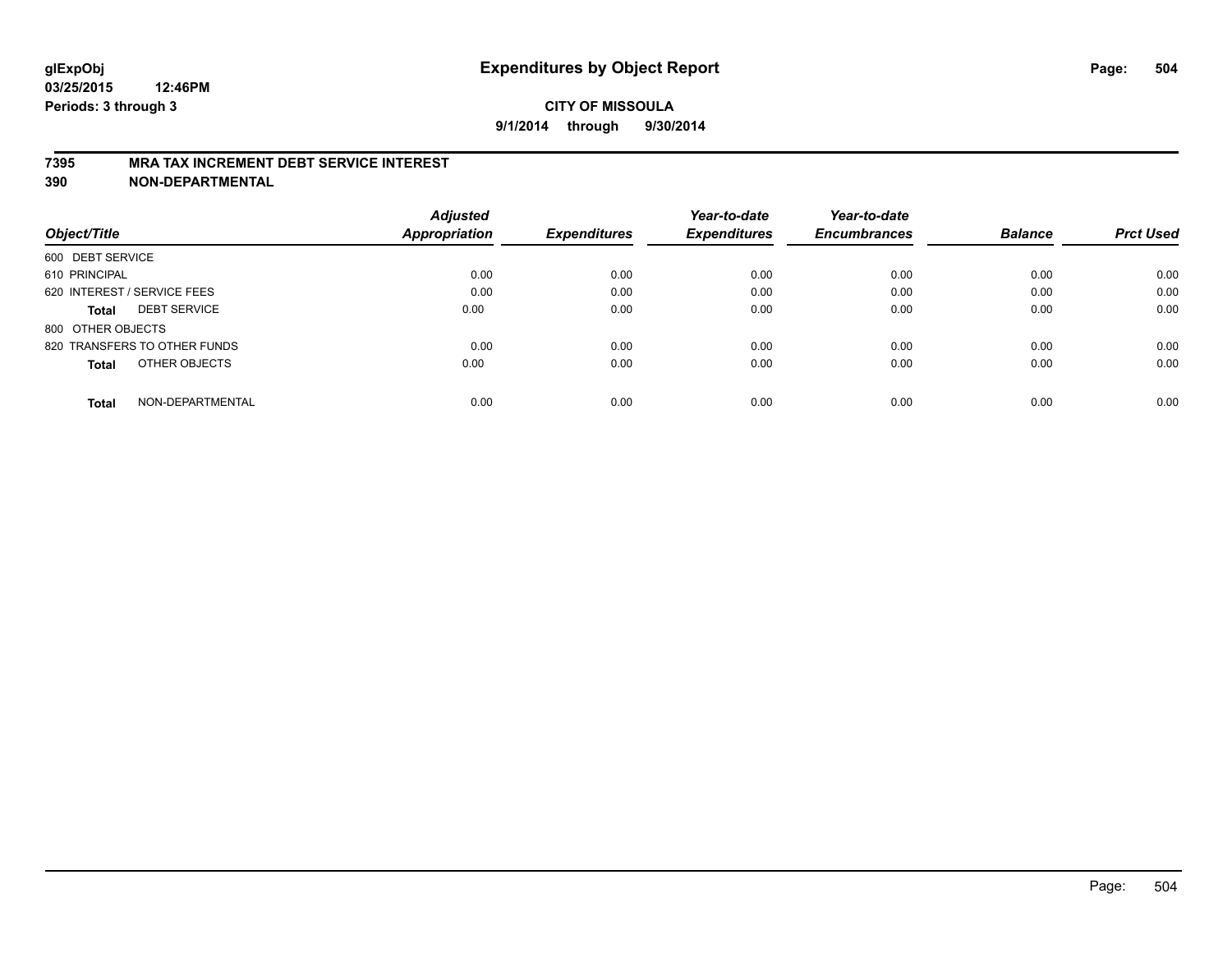**CITY OF MISSOULA 9/1/2014 through 9/30/2014**

## **7395 MRA TAX INCREMENT DEBT SERVICE INTEREST**

| Object/Title      |                                   | <b>Adjusted</b><br><b>Appropriation</b> | <b>Expenditures</b> | Year-to-date<br><b>Expenditures</b> | Year-to-date<br><b>Encumbrances</b> | <b>Balance</b> | <b>Prct Used</b> |
|-------------------|-----------------------------------|-----------------------------------------|---------------------|-------------------------------------|-------------------------------------|----------------|------------------|
| 600 DEBT SERVICE  |                                   |                                         |                     |                                     |                                     |                |                  |
| 610 PRINCIPAL     |                                   | 0.00                                    | 0.00                | 0.00                                | 0.00                                | 0.00           | 0.00             |
|                   | 620 INTEREST / SERVICE FEES       | 0.00                                    | 0.00                | 0.00                                | 0.00                                | 0.00           | 0.00             |
| <b>Total</b>      | <b>DEBT SERVICE</b>               | 0.00                                    | 0.00                | 0.00                                | 0.00                                | 0.00           | 0.00             |
| 800 OTHER OBJECTS |                                   |                                         |                     |                                     |                                     |                |                  |
|                   | 820 TRANSFERS TO OTHER FUNDS      | 0.00                                    | 0.00                | 0.00                                | 0.00                                | 0.00           | 0.00             |
| <b>Total</b>      | OTHER OBJECTS                     | 0.00                                    | 0.00                | 0.00                                | 0.00                                | 0.00           | 0.00             |
| <b>Total</b>      | MRA TAX INCREMENT DEBT SERVICE IN | 0.00                                    | 0.00                | 0.00                                | 0.00                                | 0.00           | 0.00             |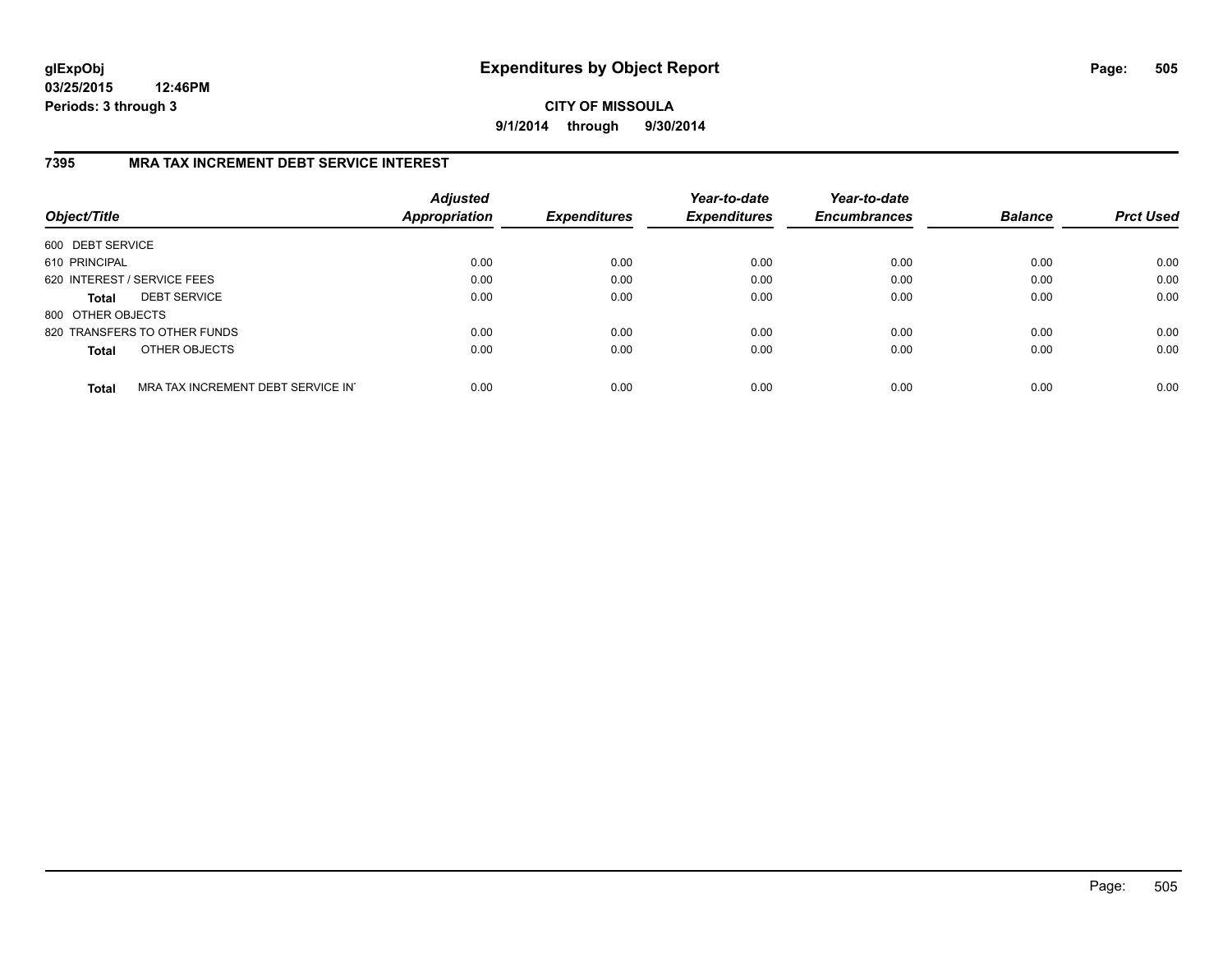## **CITY OF MISSOULA 9/1/2014 through 9/30/2014**

#### **7396 MRA TAX INCREMENT DEBT SERVICE SINKING F**

**390 NON-DEPARTMENTAL**

| Object/Title                        | <b>Adjusted</b><br><b>Appropriation</b> | <b>Expenditures</b> | Year-to-date<br><b>Expenditures</b> | Year-to-date<br><b>Encumbrances</b> | <b>Balance</b> | <b>Prct Used</b> |
|-------------------------------------|-----------------------------------------|---------------------|-------------------------------------|-------------------------------------|----------------|------------------|
| 600 DEBT SERVICE                    |                                         |                     |                                     |                                     |                |                  |
| 610 PRINCIPAL                       | 0.00                                    | 0.00                | 0.00                                | 0.00                                | 0.00           | 0.00             |
| <b>DEBT SERVICE</b><br><b>Total</b> | 0.00                                    | 0.00                | 0.00                                | 0.00                                | 0.00           | 0.00             |
| 800 OTHER OBJECTS                   |                                         |                     |                                     |                                     |                |                  |
| 820 TRANSFERS TO OTHER FUNDS        | 0.00                                    | 0.00                | 0.00                                | 0.00                                | 0.00           | 0.00             |
| OTHER OBJECTS<br><b>Total</b>       | 0.00                                    | 0.00                | 0.00                                | 0.00                                | 0.00           | 0.00             |
| NON-DEPARTMENTAL<br><b>Total</b>    | 0.00                                    | 0.00                | 0.00                                | 0.00                                | 0.00           | 0.00             |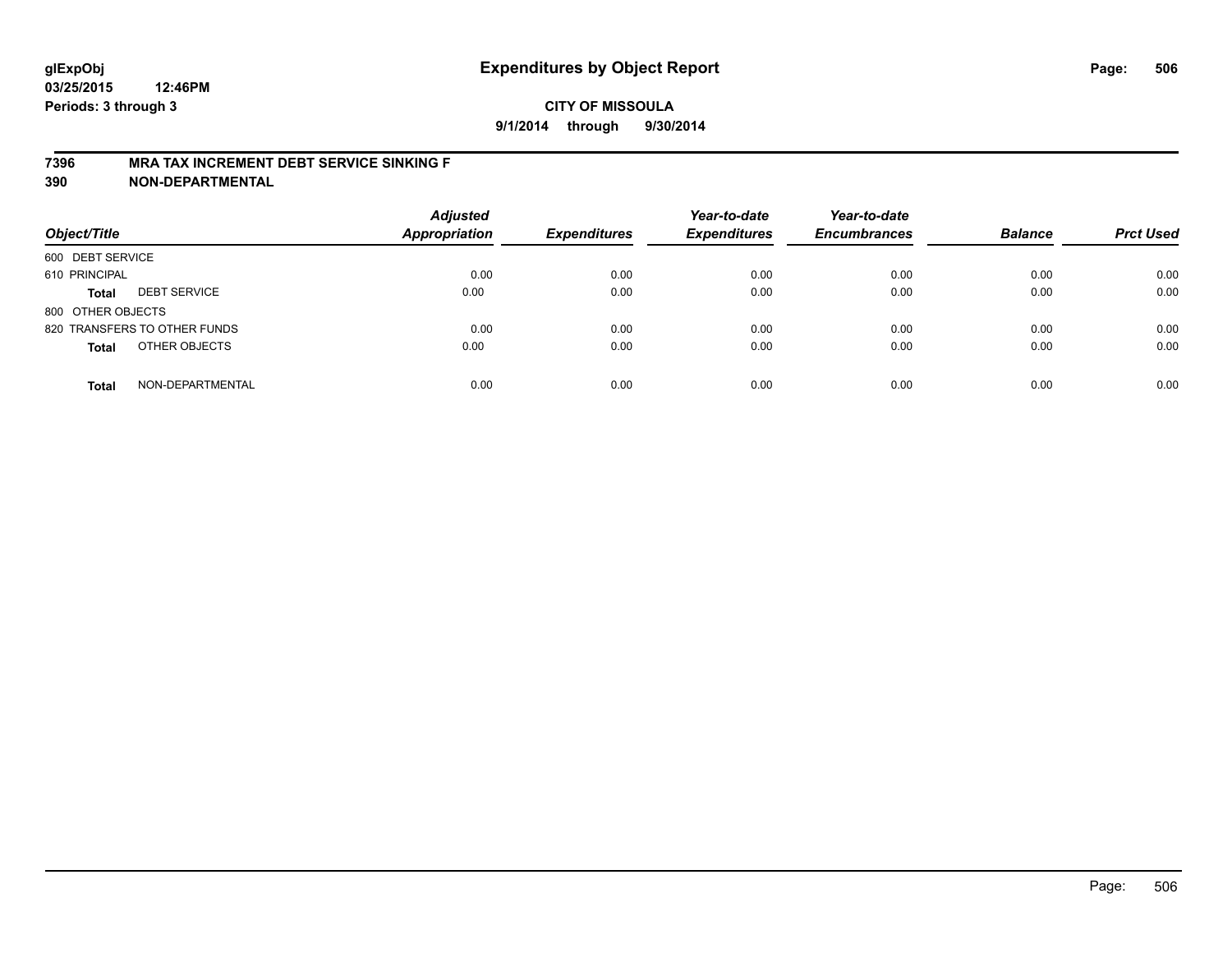## **CITY OF MISSOULA 9/1/2014 through 9/30/2014**

## **7396 MRA TAX INCREMENT DEBT SERVICE SINKING F**

| Object/Title      |                                    | <b>Adjusted</b><br><b>Appropriation</b> | <b>Expenditures</b> | Year-to-date<br><b>Expenditures</b> | Year-to-date<br><b>Encumbrances</b> | <b>Balance</b> | <b>Prct Used</b> |
|-------------------|------------------------------------|-----------------------------------------|---------------------|-------------------------------------|-------------------------------------|----------------|------------------|
| 600 DEBT SERVICE  |                                    |                                         |                     |                                     |                                     |                |                  |
| 610 PRINCIPAL     |                                    | 0.00                                    | 0.00                | 0.00                                | 0.00                                | 0.00           | 0.00             |
| <b>Total</b>      | <b>DEBT SERVICE</b>                | 0.00                                    | 0.00                | 0.00                                | 0.00                                | 0.00           | 0.00             |
| 800 OTHER OBJECTS |                                    |                                         |                     |                                     |                                     |                |                  |
|                   | 820 TRANSFERS TO OTHER FUNDS       | 0.00                                    | 0.00                | 0.00                                | 0.00                                | 0.00           | 0.00             |
| <b>Total</b>      | OTHER OBJECTS                      | 0.00                                    | 0.00                | 0.00                                | 0.00                                | 0.00           | 0.00             |
| <b>Total</b>      | MRA TAX INCREMENT DEBT SERVICE SII | 0.00                                    | 0.00                | 0.00                                | 0.00                                | 0.00           | 0.00             |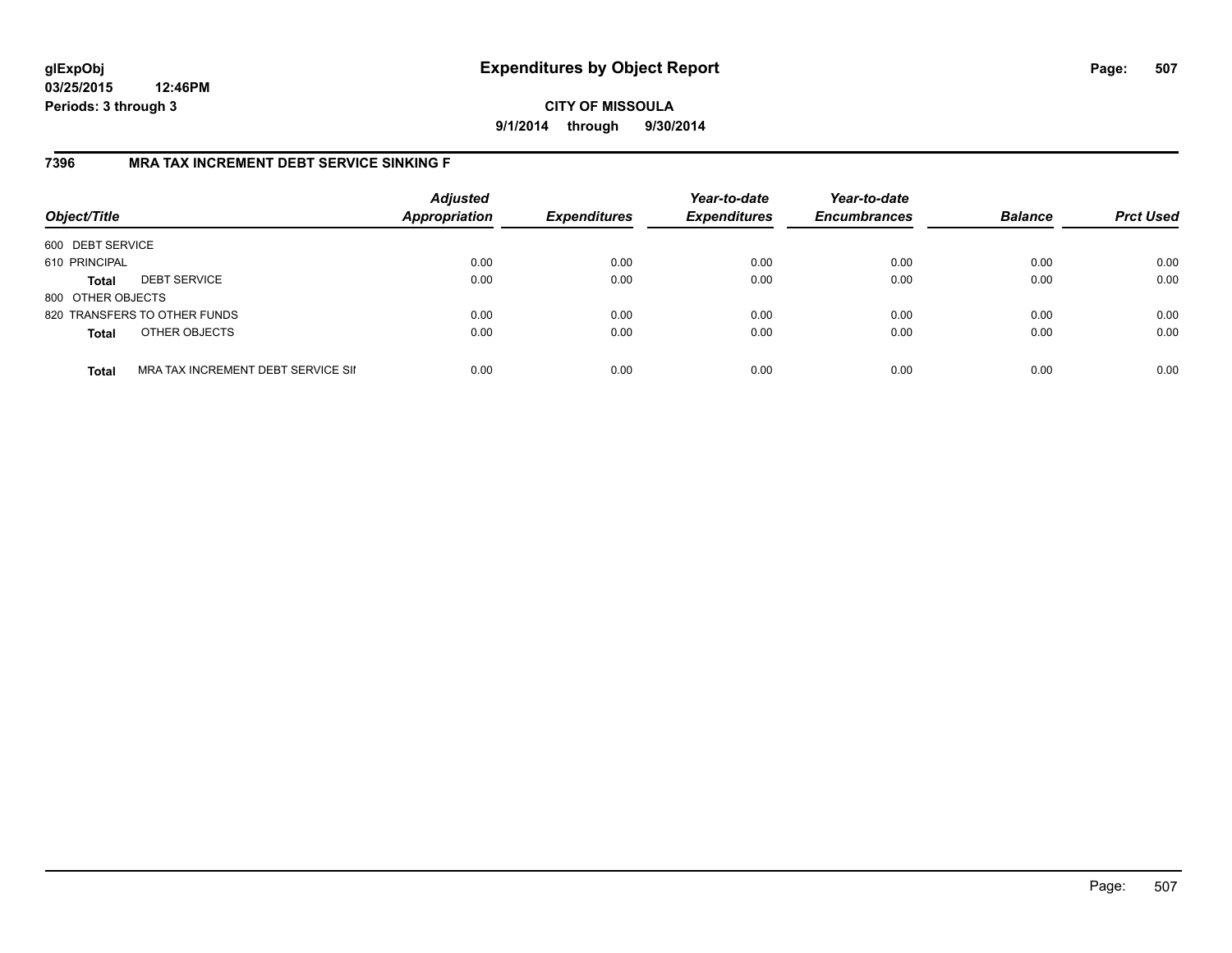#### **7397 MRA TAX INCREMENT BOND RESERVE FUND**

**390 NON-DEPARTMENTAL**

| Object/Title      |                              | <b>Adjusted</b><br>Appropriation | <b>Expenditures</b> | Year-to-date<br><b>Expenditures</b> | Year-to-date<br><b>Encumbrances</b> | <b>Balance</b> | <b>Prct Used</b> |
|-------------------|------------------------------|----------------------------------|---------------------|-------------------------------------|-------------------------------------|----------------|------------------|
| 800 OTHER OBJECTS |                              |                                  |                     |                                     |                                     |                |                  |
|                   | 820 TRANSFERS TO OTHER FUNDS | 0.00                             | 0.00                | 0.00                                | 0.00                                | 0.00           | 0.00             |
| <b>Total</b>      | OTHER OBJECTS                | 0.00                             | 0.00                | 0.00                                | 0.00                                | 0.00           | 0.00             |
| <b>Total</b>      | NON-DEPARTMENTAL             | 0.00                             | 0.00                | 0.00                                | 0.00                                | 0.00           | 0.00             |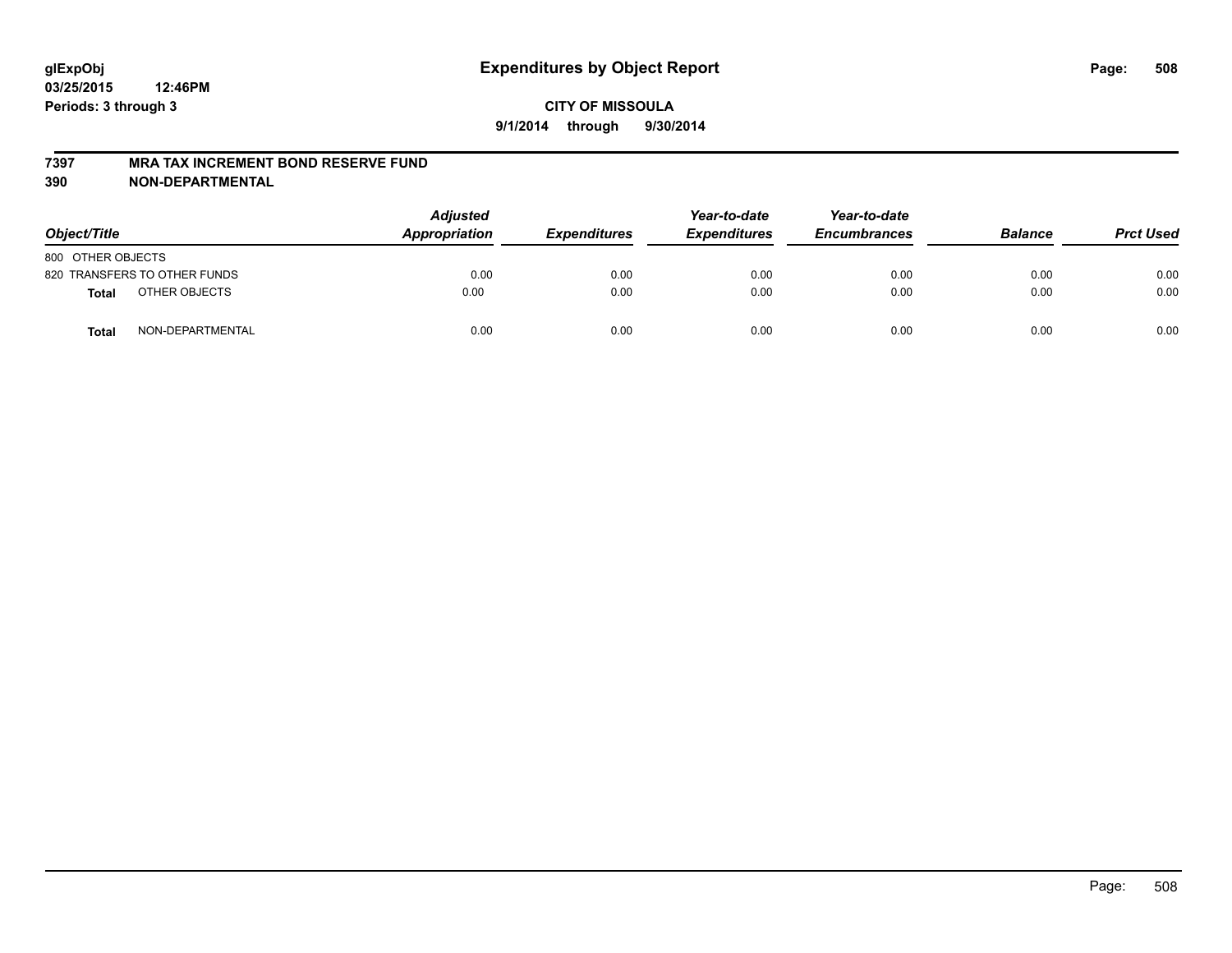# **glExpObj Expenditures by Object Report Page: 509**

**03/25/2015 12:46PM Periods: 3 through 3**

**9/1/2014 through 9/30/2014**

## **7397 MRA TAX INCREMENT BOND RESERVE FUND**

| Object/Title                                     | <b>Adjusted</b><br>Appropriation | <b>Expenditures</b> | Year-to-date<br><b>Expenditures</b> | Year-to-date<br><b>Encumbrances</b> | <b>Balance</b> | <b>Prct Used</b> |
|--------------------------------------------------|----------------------------------|---------------------|-------------------------------------|-------------------------------------|----------------|------------------|
| 800 OTHER OBJECTS                                |                                  |                     |                                     |                                     |                |                  |
| 820 TRANSFERS TO OTHER FUNDS                     | 0.00                             | 0.00                | 0.00                                | 0.00                                | 0.00           | 0.00             |
| OTHER OBJECTS<br><b>Total</b>                    | 0.00                             | 0.00                | 0.00                                | 0.00                                | 0.00           | 0.00             |
| MRA TAX INCREMENT BOND RESERVE F<br><b>Total</b> | 0.00                             | 0.00                | 0.00                                | 0.00                                | 0.00           | 0.00             |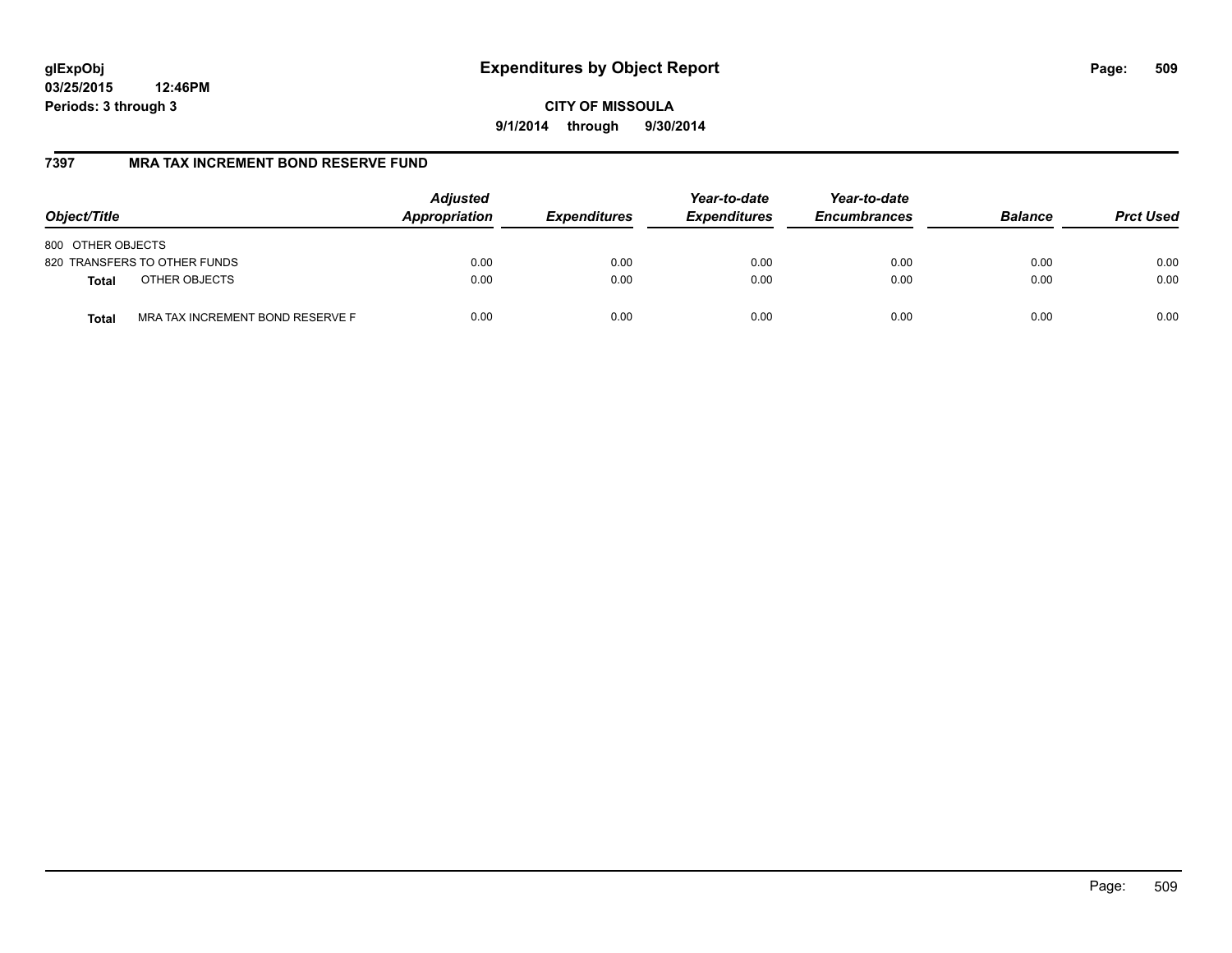### **7399 INTERMOUNTAIN BOND DEBT SERVICE**

**385 MRA**

| Object/Title                        | <b>Adjusted</b><br>Appropriation | <b>Expenditures</b> | Year-to-date<br><b>Expenditures</b> | Year-to-date<br><b>Encumbrances</b> | <b>Balance</b> | <b>Prct Used</b> |
|-------------------------------------|----------------------------------|---------------------|-------------------------------------|-------------------------------------|----------------|------------------|
| 600 DEBT SERVICE                    |                                  |                     |                                     |                                     |                |                  |
| 610 PRINCIPAL                       | 72,000.00                        | 0.00                | 0.00                                | 0.00                                | 72,000.00      | 0.00             |
| 620 INTEREST / SERVICE FEES         | 73,769.00                        | 0.00                | 600.00                              | 0.00                                | 73.169.00      | 0.81             |
| <b>DEBT SERVICE</b><br><b>Total</b> | 145,769.00                       | 0.00                | 600.00                              | 0.00                                | 145.169.00     | 0.41             |
| <b>MRA</b><br><b>Total</b>          | 145,769.00                       | 0.00                | 600.00                              | 0.00                                | 145.169.00     | 0.41             |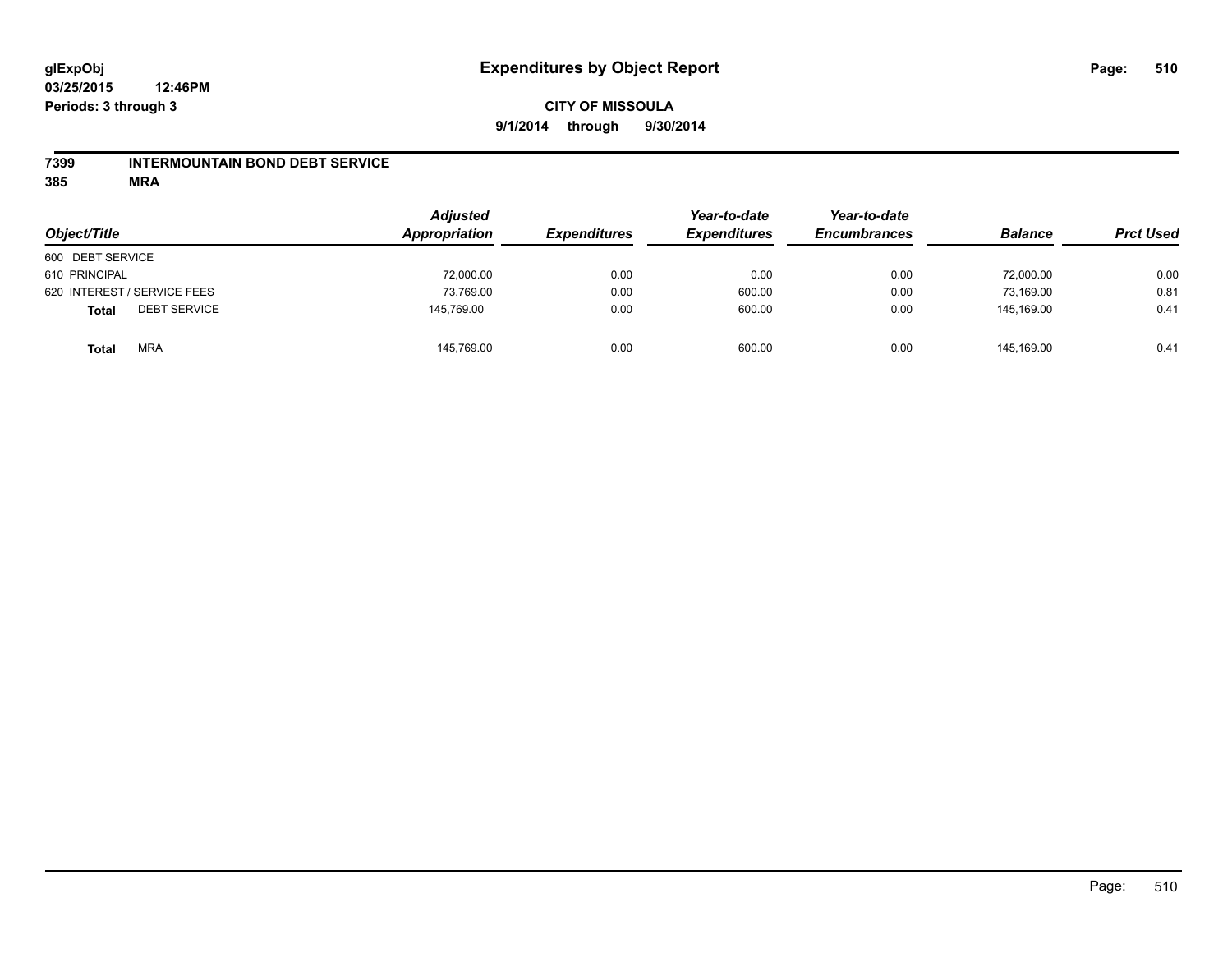#### **7399 INTERMOUNTAIN BOND DEBT SERVICE**

**390 NON-DEPARTMENTAL**

| Object/Title      |                              | <b>Adjusted</b><br>Appropriation | <b>Expenditures</b> | Year-to-date<br><b>Expenditures</b> | Year-to-date<br><b>Encumbrances</b> | <b>Balance</b> | <b>Prct Used</b> |
|-------------------|------------------------------|----------------------------------|---------------------|-------------------------------------|-------------------------------------|----------------|------------------|
| 800 OTHER OBJECTS |                              |                                  |                     |                                     |                                     |                |                  |
|                   | 820 TRANSFERS TO OTHER FUNDS | 0.00                             | 0.00                | 0.00                                | 0.00                                | 0.00           | 0.00             |
| Total             | OTHER OBJECTS                | 0.00                             | 0.00                | 0.00                                | 0.00                                | 0.00           | 0.00             |
| Total             | NON-DEPARTMENTAL             | 0.00                             | 0.00                | 0.00                                | 0.00                                | 0.00           | 0.00             |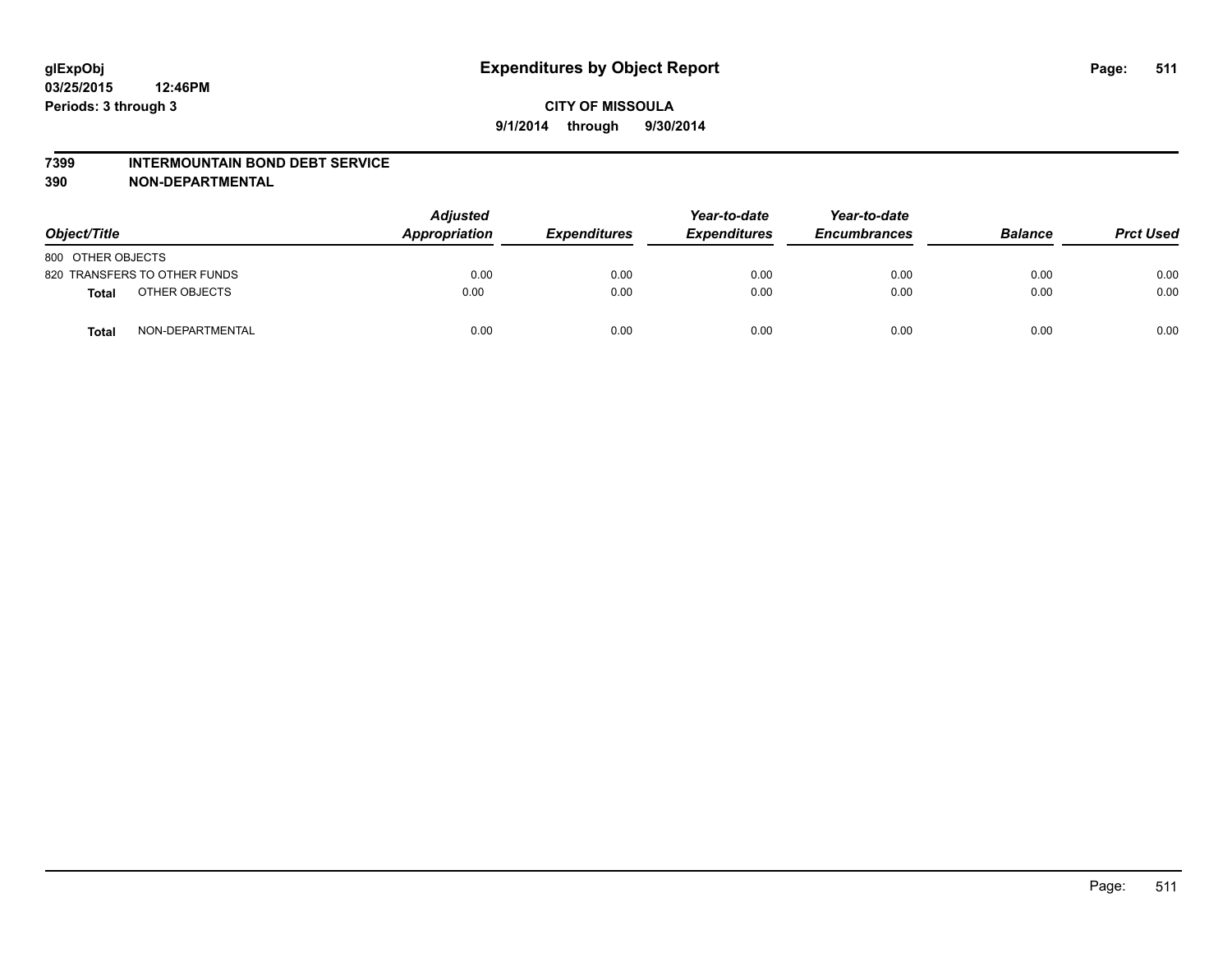**CITY OF MISSOULA 9/1/2014 through 9/30/2014**

## **7399 INTERMOUNTAIN BOND DEBT SERVICE**

| Object/Title      |                                 | <b>Adjusted</b><br><b>Appropriation</b> | <b>Expenditures</b> | Year-to-date<br><b>Expenditures</b> | Year-to-date<br><b>Encumbrances</b> | <b>Balance</b> | <b>Prct Used</b> |
|-------------------|---------------------------------|-----------------------------------------|---------------------|-------------------------------------|-------------------------------------|----------------|------------------|
| 600 DEBT SERVICE  |                                 |                                         |                     |                                     |                                     |                |                  |
| 610 PRINCIPAL     |                                 | 72.000.00                               | 0.00                | 0.00                                | 0.00                                | 72.000.00      | 0.00             |
|                   | 620 INTEREST / SERVICE FEES     | 73,769.00                               | 0.00                | 600.00                              | 0.00                                | 73.169.00      | 0.81             |
| <b>Total</b>      | <b>DEBT SERVICE</b>             | 145.769.00                              | 0.00                | 600.00                              | 0.00                                | 145.169.00     | 0.41             |
| 800 OTHER OBJECTS |                                 |                                         |                     |                                     |                                     |                |                  |
|                   | 820 TRANSFERS TO OTHER FUNDS    | 0.00                                    | 0.00                | 0.00                                | 0.00                                | 0.00           | 0.00             |
| <b>Total</b>      | OTHER OBJECTS                   | 0.00                                    | 0.00                | 0.00                                | 0.00                                | 0.00           | 0.00             |
| <b>Total</b>      | INTERMOUNTAIN BOND DEBT SERVICE | 145.769.00                              | 0.00                | 600.00                              | 0.00                                | 145.169.00     | 0.41             |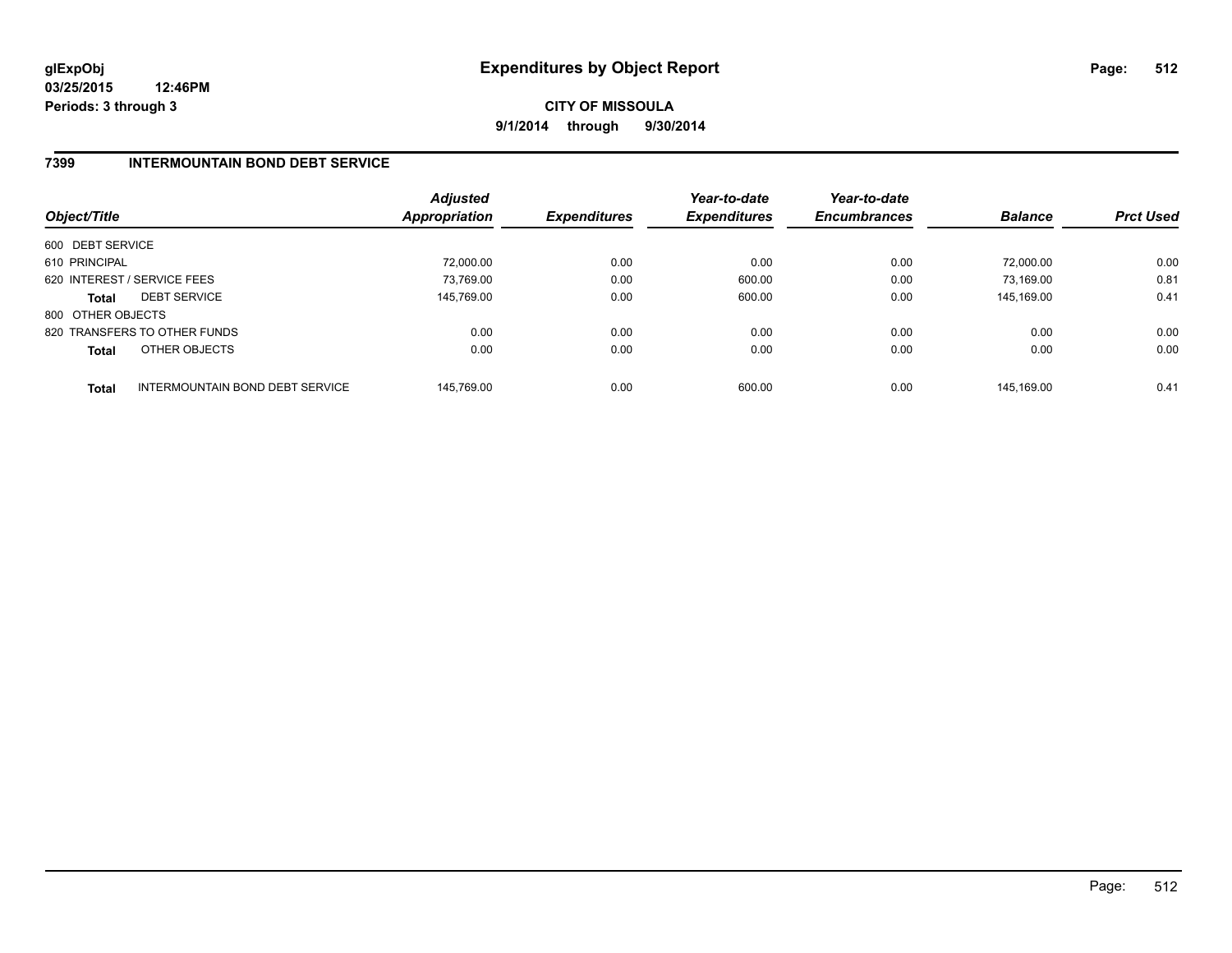### **7400 FRONT ST BOND CLEARING**

**385 MRA**

| Object/Title      |                                   | <b>Adjusted</b><br><b>Appropriation</b> | <b>Expenditures</b> | Year-to-date<br><b>Expenditures</b> | Year-to-date<br><b>Encumbrances</b> | <b>Balance</b> | <b>Prct Used</b> |
|-------------------|-----------------------------------|-----------------------------------------|---------------------|-------------------------------------|-------------------------------------|----------------|------------------|
|                   |                                   |                                         |                     |                                     |                                     |                |                  |
|                   | 700 GRANTS & CONTRIBUTIONS        |                                         |                     |                                     |                                     |                |                  |
|                   | 700 GRANTS & CONTRIBUTIONS        | 0.00                                    | 0.00                | 0.00                                | 0.00                                | 0.00           | 0.00             |
| <b>Total</b>      | <b>GRANTS &amp; CONTRIBUTIONS</b> | 0.00                                    | 0.00                | 0.00                                | 0.00                                | 0.00           | 0.00             |
| 800 OTHER OBJECTS |                                   |                                         |                     |                                     |                                     |                |                  |
|                   | 820 TRANSFERS TO OTHER FUNDS      | 453,262.00                              | 0.00                | 0.00                                | 0.00                                | 453.262.00     | 0.00             |
| <b>Total</b>      | OTHER OBJECTS                     | 453.262.00                              | 0.00                | 0.00                                | 0.00                                | 453.262.00     | 0.00             |
| <b>Total</b>      | <b>MRA</b>                        | 453.262.00                              | 0.00                | 0.00                                | 0.00                                | 453.262.00     | 0.00             |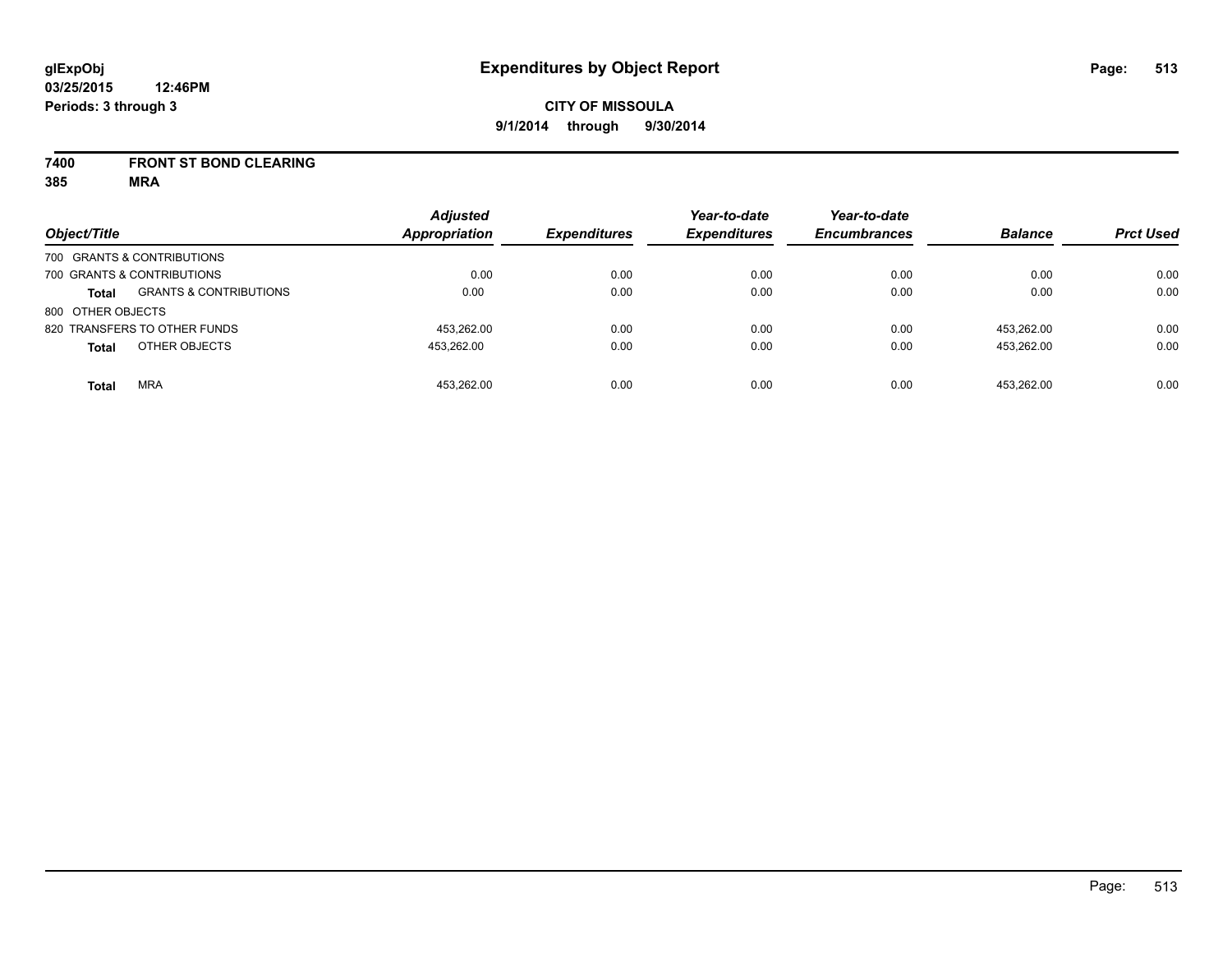### **7400 FRONT ST BOND CLEARING**

| Object/Title      |                                   | <b>Adjusted</b><br><b>Appropriation</b> | <b>Expenditures</b> | Year-to-date<br><b>Expenditures</b> | Year-to-date<br><b>Encumbrances</b> | <b>Balance</b> | <b>Prct Used</b> |
|-------------------|-----------------------------------|-----------------------------------------|---------------------|-------------------------------------|-------------------------------------|----------------|------------------|
|                   | 700 GRANTS & CONTRIBUTIONS        |                                         |                     |                                     |                                     |                |                  |
|                   | 700 GRANTS & CONTRIBUTIONS        | 0.00                                    | 0.00                | 0.00                                | 0.00                                | 0.00           | 0.00             |
| <b>Total</b>      | <b>GRANTS &amp; CONTRIBUTIONS</b> | 0.00                                    | 0.00                | 0.00                                | 0.00                                | 0.00           | 0.00             |
| 800 OTHER OBJECTS |                                   |                                         |                     |                                     |                                     |                |                  |
|                   | 820 TRANSFERS TO OTHER FUNDS      | 453.262.00                              | 0.00                | 0.00                                | 0.00                                | 453.262.00     | 0.00             |
| <b>Total</b>      | OTHER OBJECTS                     | 453.262.00                              | 0.00                | 0.00                                | 0.00                                | 453.262.00     | 0.00             |
| <b>Total</b>      | <b>FRONT ST BOND CLEARING</b>     | 453.262.00                              | 0.00                | 0.00                                | 0.00                                | 453.262.00     | 0.00             |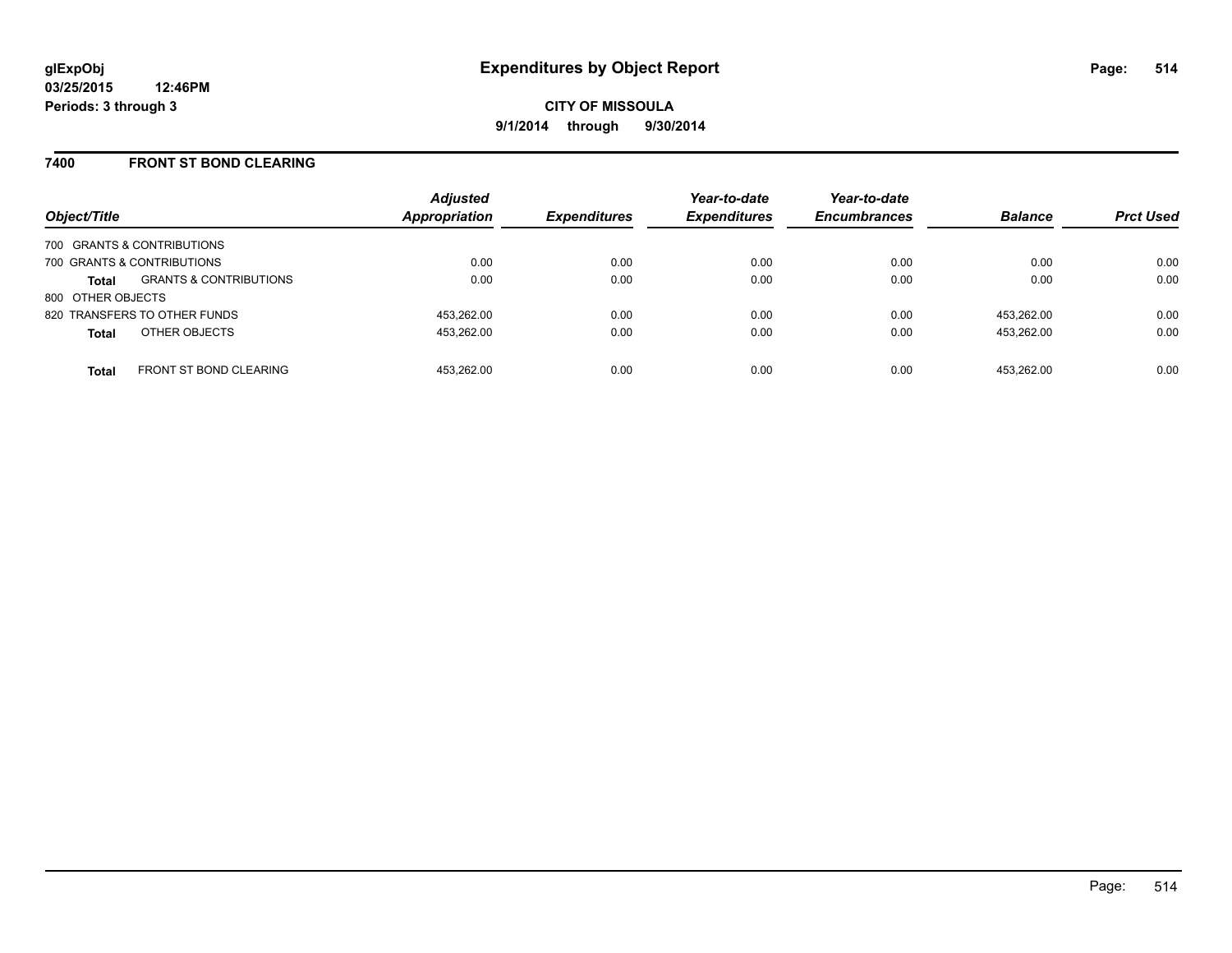#### **7401 FRONT ST PARKING STRUCTURE**

**385 MRA**

|                        |                              | <b>Adjusted</b>      |                     | Year-to-date        | Year-to-date        |                |                  |
|------------------------|------------------------------|----------------------|---------------------|---------------------|---------------------|----------------|------------------|
| Object/Title           |                              | <b>Appropriation</b> | <b>Expenditures</b> | <b>Expenditures</b> | <b>Encumbrances</b> | <b>Balance</b> | <b>Prct Used</b> |
| 300 PURCHASED SERVICES |                              |                      |                     |                     |                     |                |                  |
|                        | 390 OTHER PURCHASED SERVICES | 0.00                 | 0.00                | 0.00                | 0.00                | 0.00           | 0.00             |
| <b>Total</b>           | <b>PURCHASED SERVICES</b>    | 0.00                 | 0.00                | 0.00                | 0.00                | 0.00           | 0.00             |
| 600 DEBT SERVICE       |                              |                      |                     |                     |                     |                |                  |
| 610 PRINCIPAL          |                              | 30,000.00            | 16,000.00           | 16,000.00           | 0.00                | 14,000.00      | 53.33            |
|                        | 620 INTEREST / SERVICE FEES  | 116.134.00           | 52.598.56           | 48.385.09           | 0.00                | 67.748.91      | 41.66            |
| <b>Total</b>           | <b>DEBT SERVICE</b>          | 146.134.00           | 68,598.56           | 64,385.09           | 0.00                | 81,748.91      | 44.06            |
| 800 OTHER OBJECTS      |                              |                      |                     |                     |                     |                |                  |
|                        | 820 TRANSFERS TO OTHER FUNDS | 0.00                 | 0.00                | 0.00                | 0.00                | 0.00           | 0.00             |
| <b>Total</b>           | OTHER OBJECTS                | 0.00                 | 0.00                | 0.00                | 0.00                | 0.00           | 0.00             |
| <b>Total</b>           | <b>MRA</b>                   | 146,134.00           | 68,598.56           | 64,385.09           | 0.00                | 81,748.91      | 44.06            |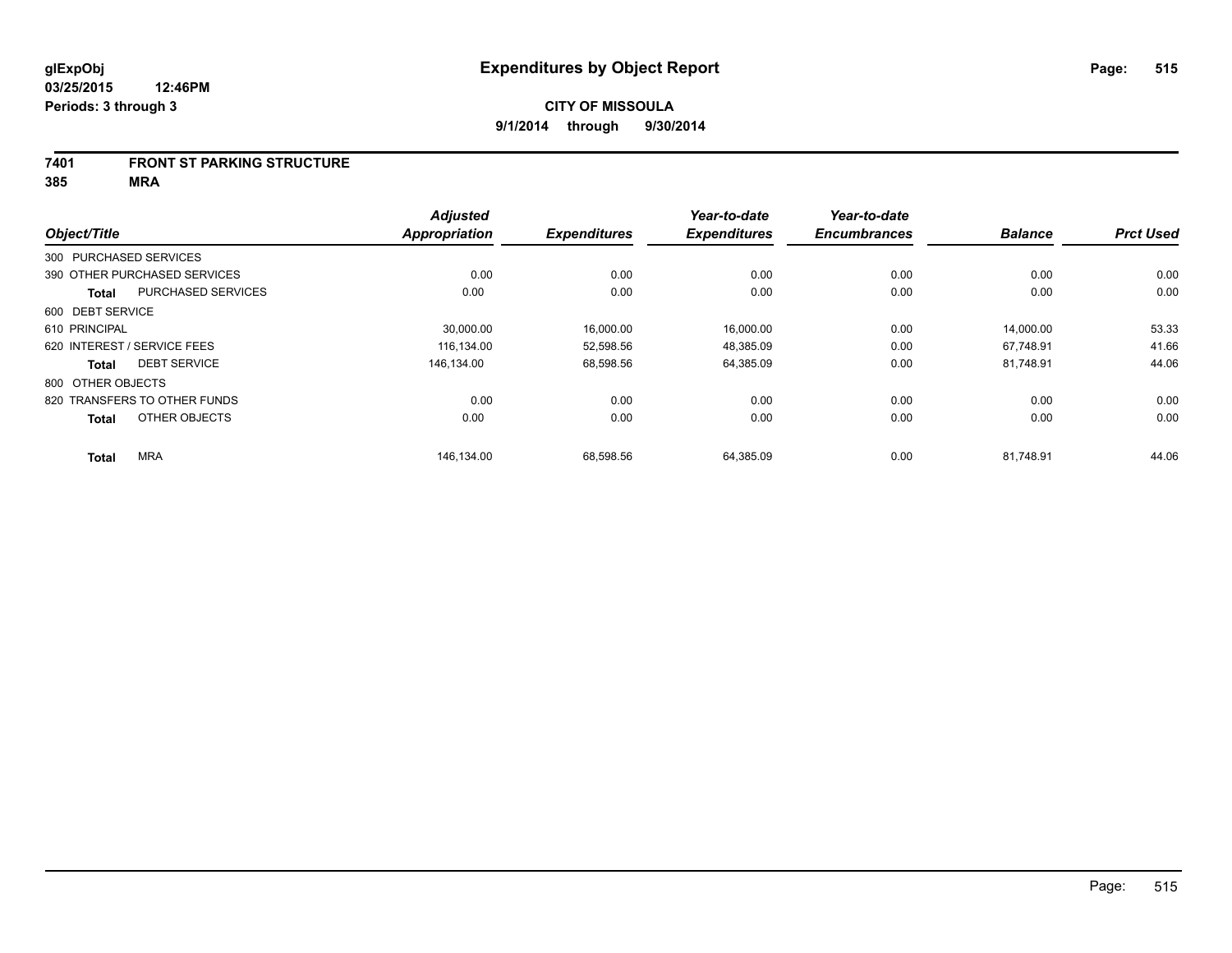## **7401 FRONT ST PARKING STRUCTURE**

| Object/Title           |                                   | <b>Adjusted</b><br>Appropriation | <b>Expenditures</b> | Year-to-date<br><b>Expenditures</b> | Year-to-date<br><b>Encumbrances</b> | <b>Balance</b> | <b>Prct Used</b> |
|------------------------|-----------------------------------|----------------------------------|---------------------|-------------------------------------|-------------------------------------|----------------|------------------|
|                        |                                   |                                  |                     |                                     |                                     |                |                  |
| 300 PURCHASED SERVICES |                                   |                                  |                     |                                     |                                     |                |                  |
|                        | 390 OTHER PURCHASED SERVICES      | 0.00                             | 0.00                | 0.00                                | 0.00                                | 0.00           | 0.00             |
| <b>Total</b>           | <b>PURCHASED SERVICES</b>         | 0.00                             | 0.00                | 0.00                                | 0.00                                | 0.00           | 0.00             |
| 600 DEBT SERVICE       |                                   |                                  |                     |                                     |                                     |                |                  |
| 610 PRINCIPAL          |                                   | 30,000.00                        | 16,000.00           | 16,000.00                           | 0.00                                | 14,000.00      | 53.33            |
|                        | 620 INTEREST / SERVICE FEES       | 116.134.00                       | 52,598.56           | 48,385.09                           | 0.00                                | 67.748.91      | 41.66            |
| <b>Total</b>           | <b>DEBT SERVICE</b>               | 146.134.00                       | 68,598.56           | 64,385.09                           | 0.00                                | 81.748.91      | 44.06            |
| 800 OTHER OBJECTS      |                                   |                                  |                     |                                     |                                     |                |                  |
|                        | 820 TRANSFERS TO OTHER FUNDS      | 0.00                             | 0.00                | 0.00                                | 0.00                                | 0.00           | 0.00             |
| <b>Total</b>           | OTHER OBJECTS                     | 0.00                             | 0.00                | 0.00                                | 0.00                                | 0.00           | 0.00             |
| <b>Total</b>           | <b>FRONT ST PARKING STRUCTURE</b> | 146.134.00                       | 68.598.56           | 64.385.09                           | 0.00                                | 81.748.91      | 44.06            |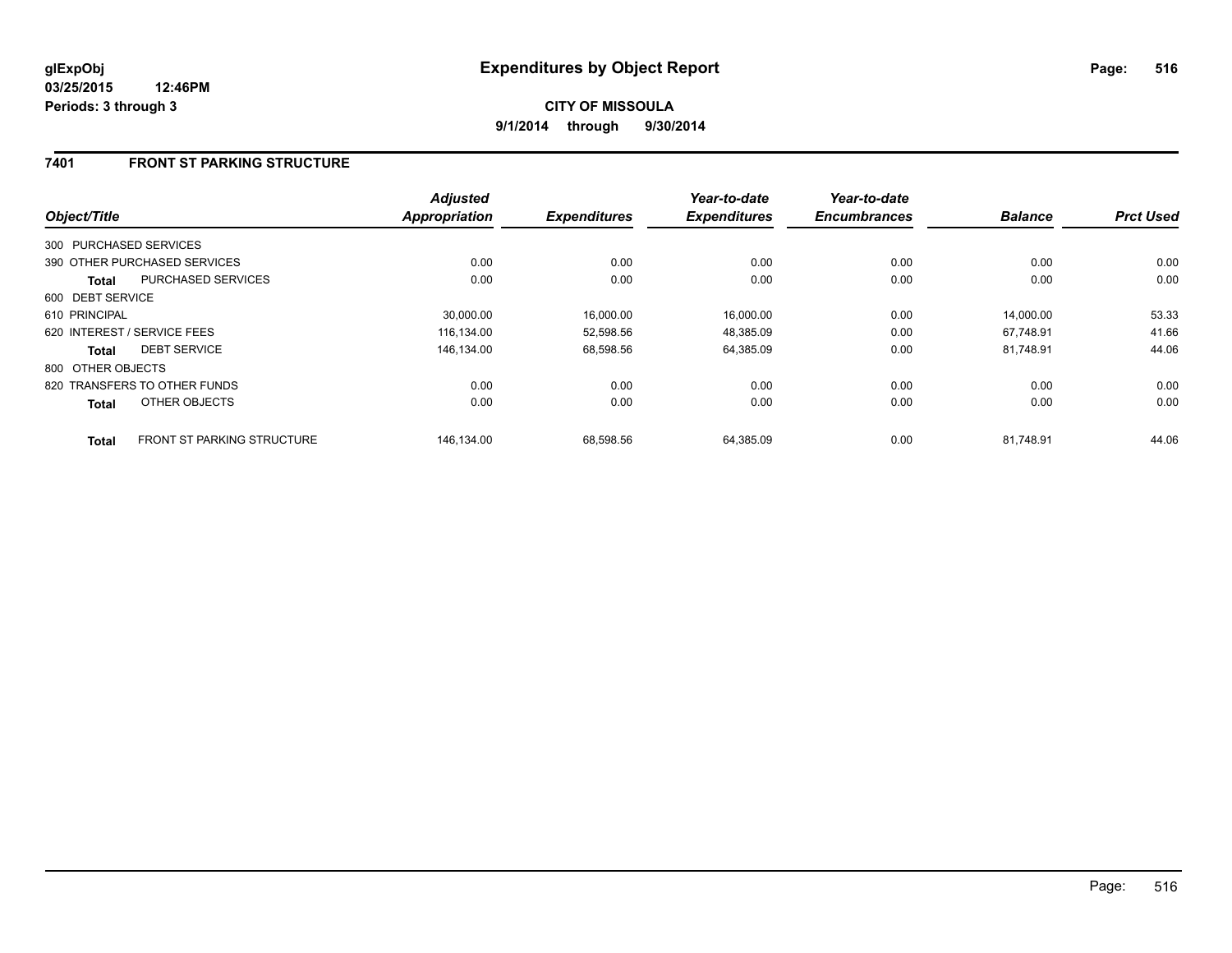#### **7402 FRONT ST SUBORDINATE LIEN NOTE**

**385 MRA**

|                                                   | <b>Adjusted</b> |                     | Year-to-date        | Year-to-date        |                |                  |
|---------------------------------------------------|-----------------|---------------------|---------------------|---------------------|----------------|------------------|
| Object/Title                                      | Appropriation   | <b>Expenditures</b> | <b>Expenditures</b> | <b>Encumbrances</b> | <b>Balance</b> | <b>Prct Used</b> |
| 600 DEBT SERVICE                                  |                 |                     |                     |                     |                |                  |
| 610 PRINCIPAL                                     | 67,309.00       | 0.00                | 0.00                | 0.00                | 67,309.00      | 0.00             |
| 620 INTEREST / SERVICE FEES                       | 99,248.00       | 0.00                | 0.00                | 0.00                | 99,248.00      | 0.00             |
| <b>DEBT SERVICE</b><br><b>Total</b>               | 166,557.00      | 0.00                | 0.00                | 0.00                | 166,557.00     | 0.00             |
| 700 GRANTS & CONTRIBUTIONS                        |                 |                     |                     |                     |                |                  |
| 700 GRANTS & CONTRIBUTIONS                        | 0.00            | 0.00                | 0.00                | 0.00                | 0.00           | 0.00             |
| <b>GRANTS &amp; CONTRIBUTIONS</b><br><b>Total</b> | 0.00            | 0.00                | 0.00                | 0.00                | 0.00           | 0.00             |
| 800 OTHER OBJECTS                                 |                 |                     |                     |                     |                |                  |
| 820 TRANSFERS TO OTHER FUNDS                      | 0.00            | 0.00                | 0.00                | 0.00                | 0.00           | 0.00             |
| OTHER OBJECTS<br><b>Total</b>                     | 0.00            | 0.00                | 0.00                | 0.00                | 0.00           | 0.00             |
|                                                   |                 |                     |                     |                     |                |                  |
| <b>MRA</b><br><b>Total</b>                        | 166,557.00      | 0.00                | 0.00                | 0.00                | 166,557.00     | 0.00             |
|                                                   |                 |                     |                     |                     |                |                  |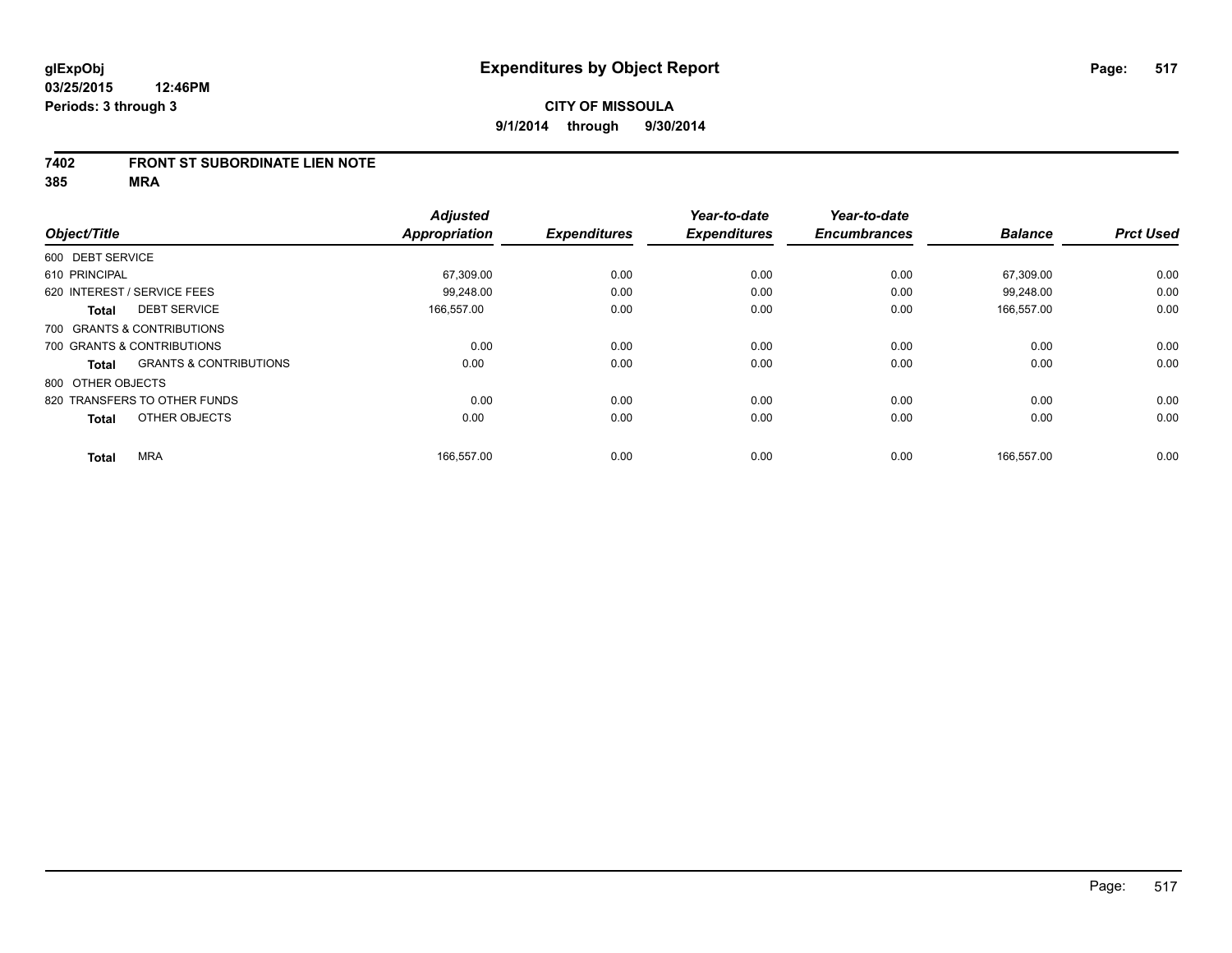**CITY OF MISSOULA 9/1/2014 through 9/30/2014**

## **7402 FRONT ST SUBORDINATE LIEN NOTE**

| Object/Title      |                                       | <b>Adjusted</b><br>Appropriation | <b>Expenditures</b> | Year-to-date<br><b>Expenditures</b> | Year-to-date<br><b>Encumbrances</b> | <b>Balance</b> | <b>Prct Used</b> |
|-------------------|---------------------------------------|----------------------------------|---------------------|-------------------------------------|-------------------------------------|----------------|------------------|
| 600 DEBT SERVICE  |                                       |                                  |                     |                                     |                                     |                |                  |
| 610 PRINCIPAL     |                                       | 67,309.00                        | 0.00                | 0.00                                | 0.00                                | 67,309.00      | 0.00             |
|                   | 620 INTEREST / SERVICE FEES           | 99,248.00                        | 0.00                | 0.00                                | 0.00                                | 99.248.00      | 0.00             |
| <b>Total</b>      | <b>DEBT SERVICE</b>                   | 166,557.00                       | 0.00                | 0.00                                | 0.00                                | 166,557.00     | 0.00             |
|                   | 700 GRANTS & CONTRIBUTIONS            |                                  |                     |                                     |                                     |                |                  |
|                   | 700 GRANTS & CONTRIBUTIONS            | 0.00                             | 0.00                | 0.00                                | 0.00                                | 0.00           | 0.00             |
| Total             | <b>GRANTS &amp; CONTRIBUTIONS</b>     | 0.00                             | 0.00                | 0.00                                | 0.00                                | 0.00           | 0.00             |
| 800 OTHER OBJECTS |                                       |                                  |                     |                                     |                                     |                |                  |
|                   | 820 TRANSFERS TO OTHER FUNDS          | 0.00                             | 0.00                | 0.00                                | 0.00                                | 0.00           | 0.00             |
| <b>Total</b>      | OTHER OBJECTS                         | 0.00                             | 0.00                | 0.00                                | 0.00                                | 0.00           | 0.00             |
| <b>Total</b>      | <b>FRONT ST SUBORDINATE LIEN NOTE</b> | 166.557.00                       | 0.00                | 0.00                                | 0.00                                | 166.557.00     | 0.00             |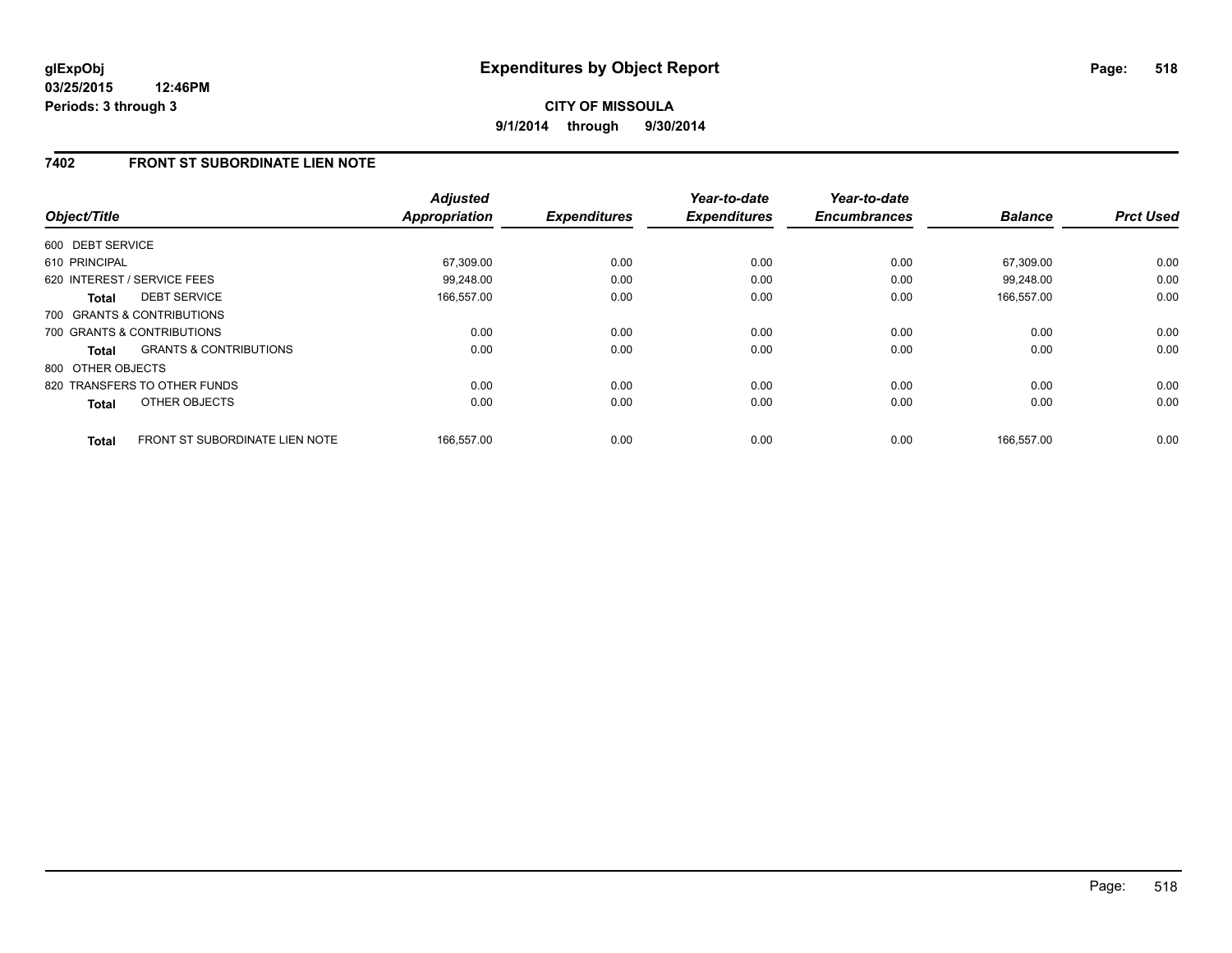#### **7447 COURT COLLECTED PARKING FINES**

**230 MUNICIPAL COURT**

| Object/Title      |                        | <b>Adjusted</b><br>Appropriation | <b>Expenditures</b> | Year-to-date<br><b>Expenditures</b> | Year-to-date<br><b>Encumbrances</b> | <b>Balance</b> | <b>Prct Used</b> |
|-------------------|------------------------|----------------------------------|---------------------|-------------------------------------|-------------------------------------|----------------|------------------|
| 500 FIXED CHARGES |                        |                                  |                     |                                     |                                     |                |                  |
| 500 FIXED CHARGES |                        | 0.00                             | 0.00                | 0.00                                | 0.00                                | 0.00           | 0.00             |
| <b>Total</b>      | <b>FIXED CHARGES</b>   | 0.00                             | 0.00                | 0.00                                | 0.00                                | 0.00           | 0.00             |
| Total             | <b>MUNICIPAL COURT</b> | 0.00                             | 0.00                | 0.00                                | 0.00                                | 0.00           | 0.00             |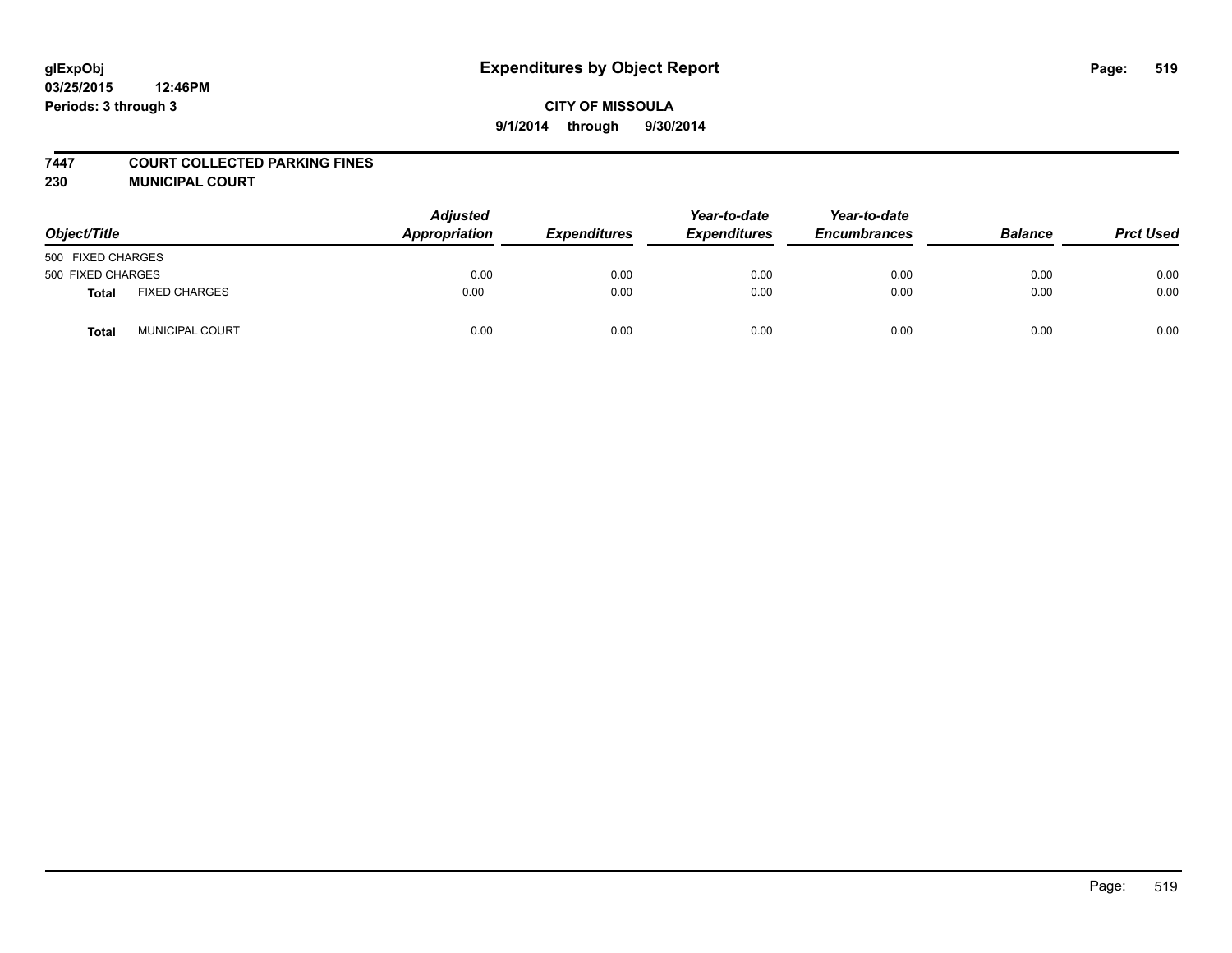# **glExpObj Expenditures by Object Report Page: 520**

**03/25/2015 12:46PM Periods: 3 through 3**

**CITY OF MISSOULA 9/1/2014 through 9/30/2014**

### **7447 COURT COLLECTED PARKING FINES**

| Object/Title                                         | <b>Adjusted</b><br>Appropriation | <b>Expenditures</b> | Year-to-date<br><b>Expenditures</b> | Year-to-date<br><b>Encumbrances</b> | <b>Balance</b> | <b>Prct Used</b> |
|------------------------------------------------------|----------------------------------|---------------------|-------------------------------------|-------------------------------------|----------------|------------------|
| 500 FIXED CHARGES                                    |                                  |                     |                                     |                                     |                |                  |
| 500 FIXED CHARGES                                    | 0.00                             | 0.00                | 0.00                                | 0.00                                | 0.00           | 0.00             |
| <b>FIXED CHARGES</b><br><b>Total</b>                 | 0.00                             | 0.00                | 0.00                                | 0.00                                | 0.00           | 0.00             |
| <b>COURT COLLECTED PARKING FINES</b><br><b>Total</b> | 0.00                             | 0.00                | 0.00                                | 0.00                                | 0.00           | 0.00             |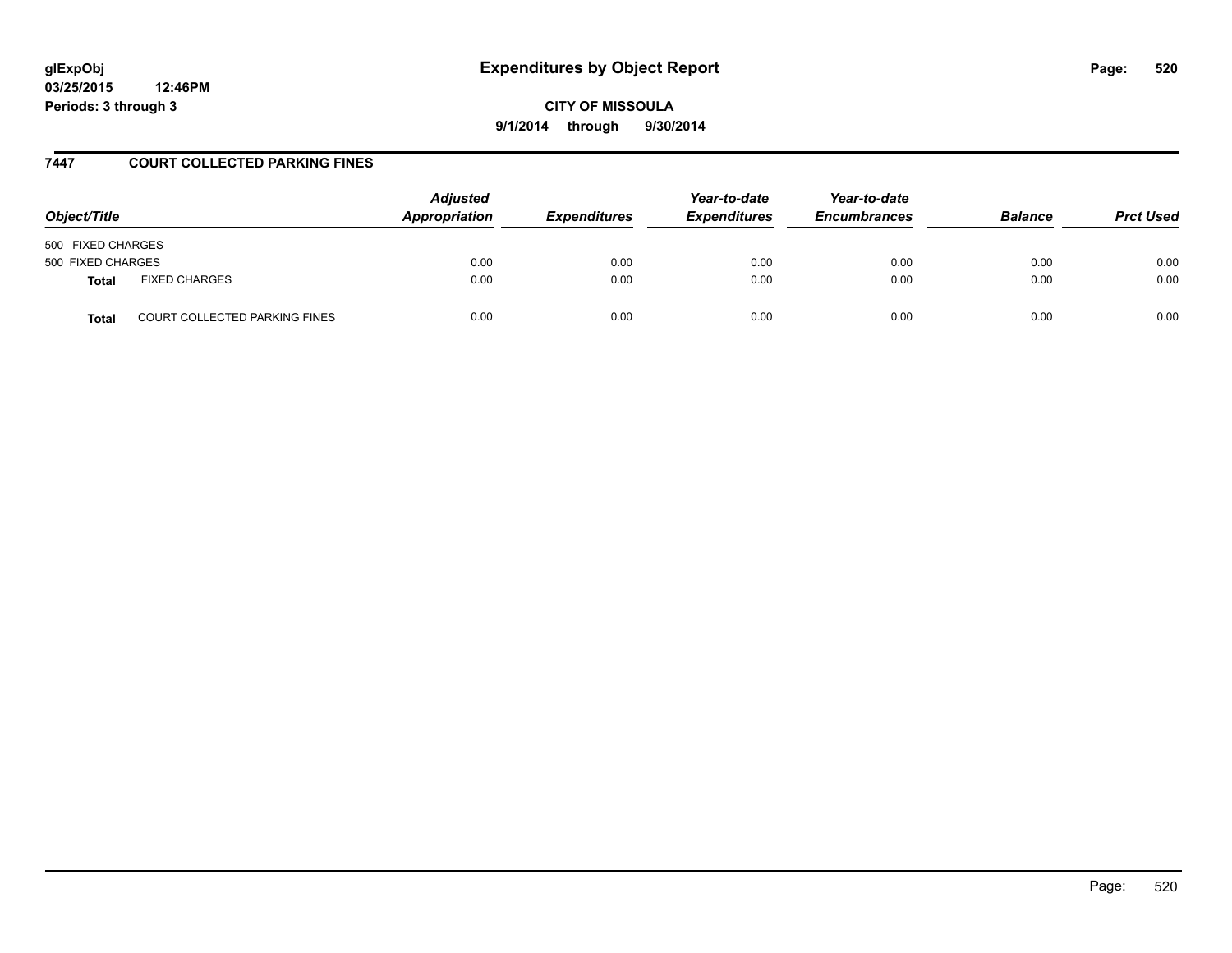## **7458 COURT SURCHARGE**

**230 MUNICIPAL COURT**

| Object/Title      |                      | Adjusted<br>Appropriation | <b>Expenditures</b> | Year-to-date<br><b>Expenditures</b> | Year-to-date<br><b>Encumbrances</b> | <b>Balance</b> | <b>Prct Used</b> |
|-------------------|----------------------|---------------------------|---------------------|-------------------------------------|-------------------------------------|----------------|------------------|
| 500 FIXED CHARGES |                      |                           |                     |                                     |                                     |                |                  |
| 500 FIXED CHARGES |                      | 0.00                      | 0.00                | 0.00                                | 0.00                                | 0.00           | 0.00             |
| <b>Total</b>      | <b>FIXED CHARGES</b> | 0.00                      | 0.00                | 0.00                                | 0.00                                | 0.00           | 0.00             |
| Total             | MUNICIPAL COURT      | 0.00                      | 0.00                | 0.00                                | 0.00                                | 0.00           | 0.00             |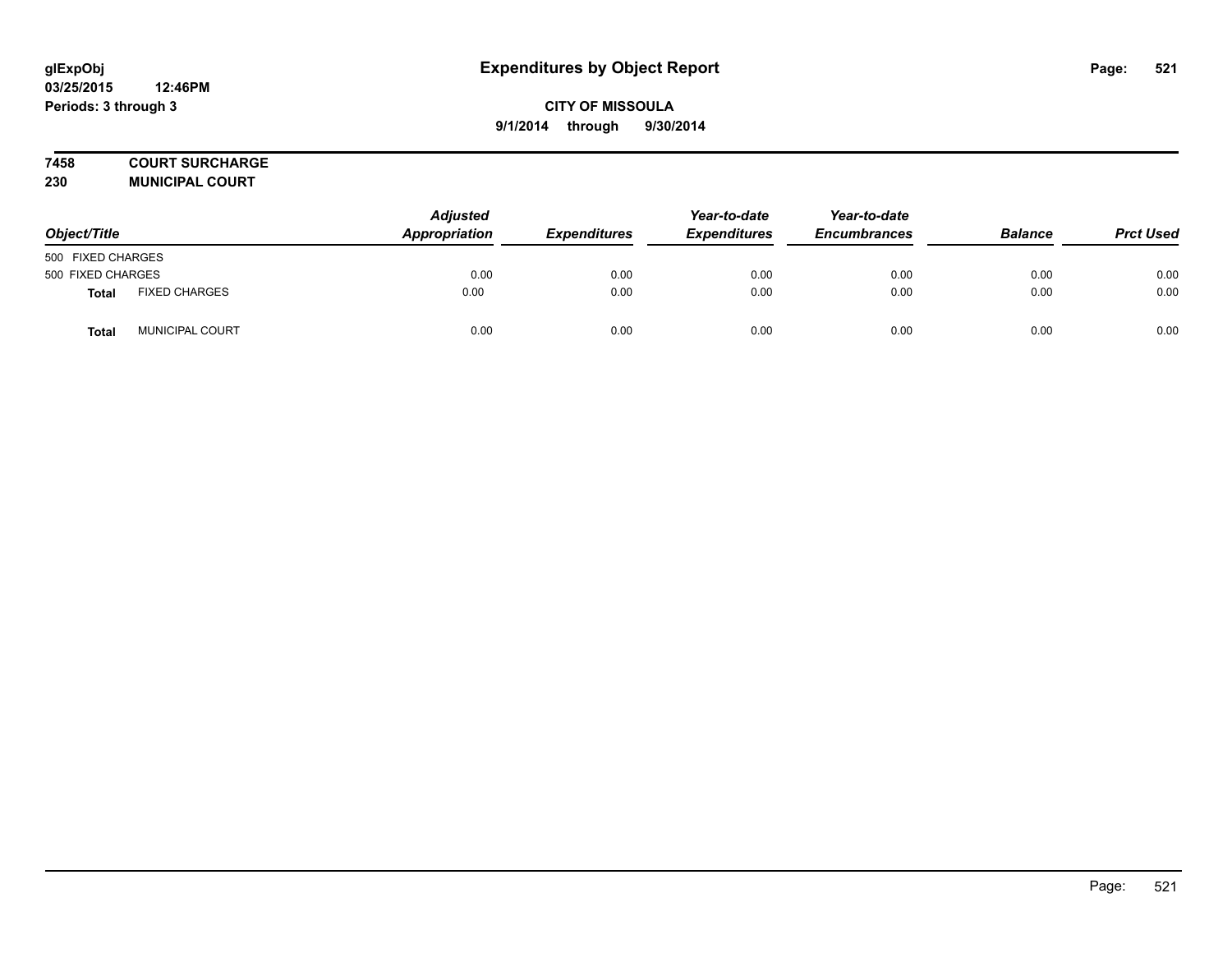### **7458 COURT SURCHARGE**

| Object/Title      |                        | <b>Adjusted</b><br>Appropriation | <b>Expenditures</b> | Year-to-date<br><b>Expenditures</b> | Year-to-date<br><b>Encumbrances</b> | <b>Balance</b> | <b>Prct Used</b> |
|-------------------|------------------------|----------------------------------|---------------------|-------------------------------------|-------------------------------------|----------------|------------------|
| 500 FIXED CHARGES |                        |                                  |                     |                                     |                                     |                |                  |
| 500 FIXED CHARGES |                        | 0.00                             | 0.00                | 0.00                                | 0.00                                | 0.00           | 0.00             |
| <b>Total</b>      | <b>FIXED CHARGES</b>   | 0.00                             | 0.00                | 0.00                                | 0.00                                | 0.00           | 0.00             |
| <b>Total</b>      | <b>COURT SURCHARGE</b> | 0.00                             | 0.00                | 0.00                                | 0.00                                | 0.00           | 0.00             |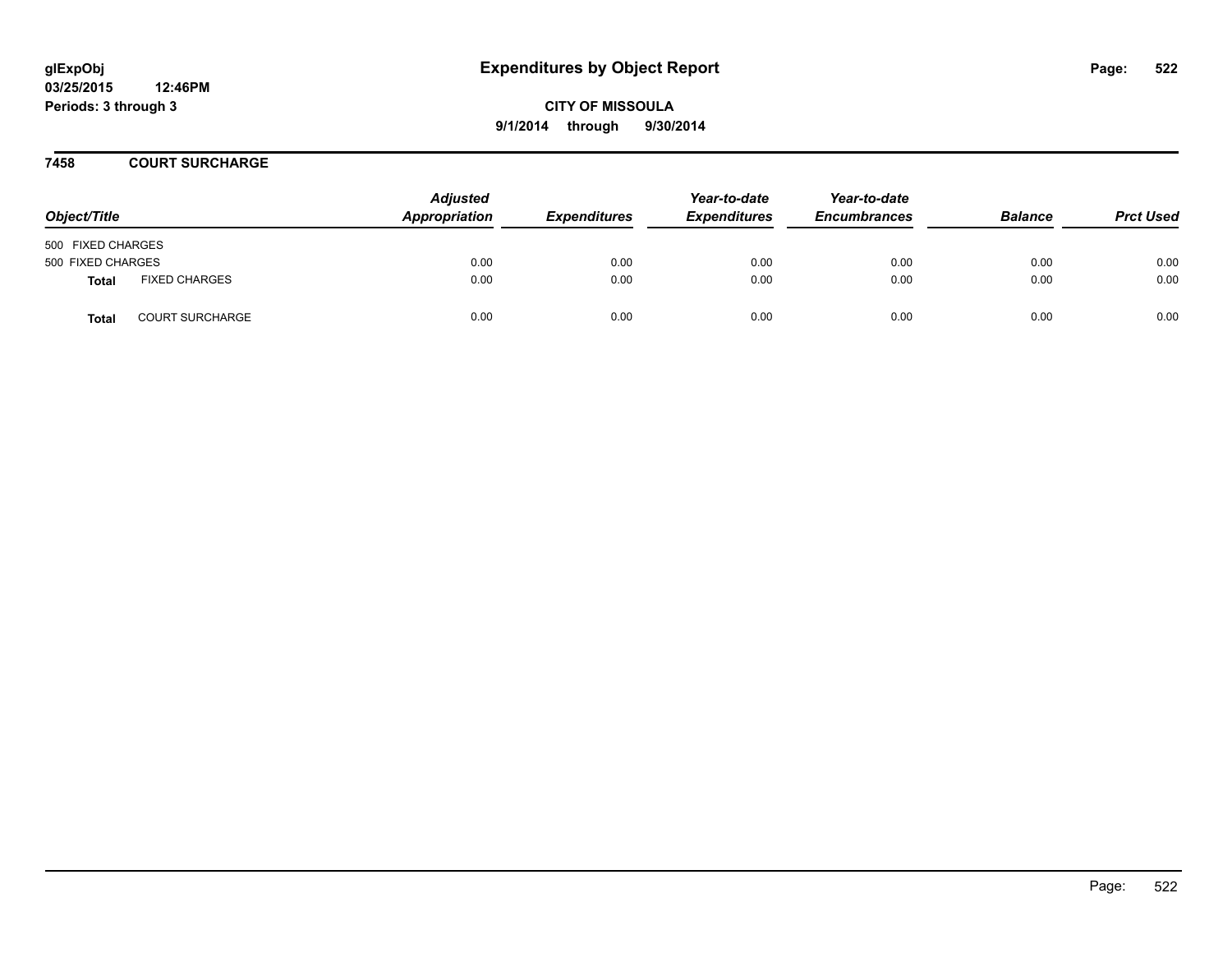**7469 PUBLIC DEFENDER FEES 230 MUNICIPAL COURT**

| Object/Title      |                      | <b>Adjusted</b><br>Appropriation | <b>Expenditures</b> | Year-to-date<br><b>Expenditures</b> | Year-to-date<br><b>Encumbrances</b> | <b>Balance</b> | <b>Prct Used</b> |
|-------------------|----------------------|----------------------------------|---------------------|-------------------------------------|-------------------------------------|----------------|------------------|
| 500 FIXED CHARGES |                      |                                  |                     |                                     |                                     |                |                  |
| 500 FIXED CHARGES |                      | 0.00                             | 0.00                | 0.00                                | 0.00                                | 0.00           | 0.00             |
| <b>Total</b>      | <b>FIXED CHARGES</b> | 0.00                             | 0.00                | 0.00                                | 0.00                                | 0.00           | 0.00             |
| <b>Total</b>      | MUNICIPAL COURT      | 0.00                             | 0.00                | 0.00                                | 0.00                                | 0.00           | 0.00             |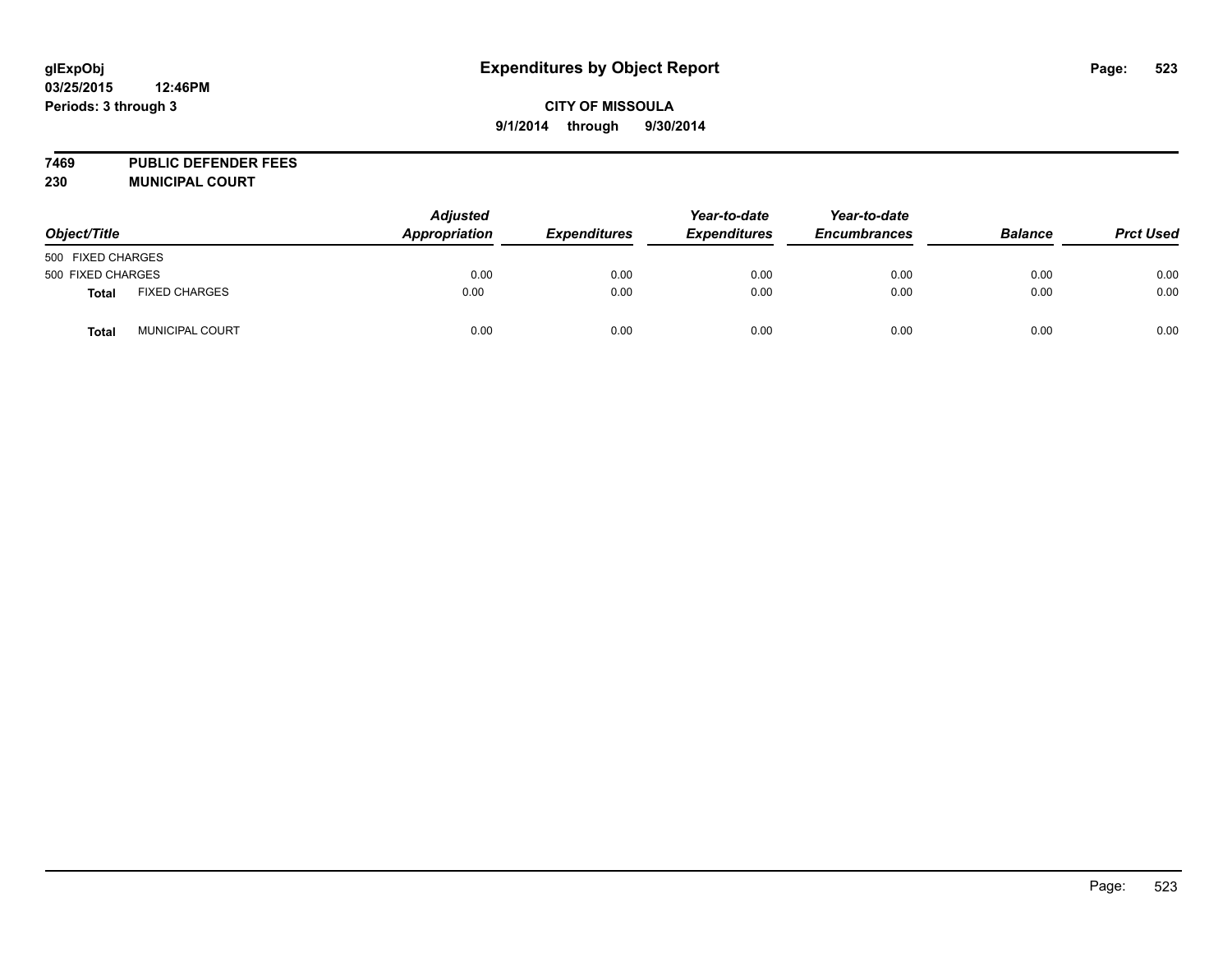#### **7469 PUBLIC DEFENDER FEES**

| Object/Title      |                      | <b>Adjusted</b><br>Appropriation | <b>Expenditures</b> | Year-to-date<br><b>Expenditures</b> | Year-to-date<br><b>Encumbrances</b> | <b>Balance</b> | <b>Prct Used</b> |
|-------------------|----------------------|----------------------------------|---------------------|-------------------------------------|-------------------------------------|----------------|------------------|
| 500 FIXED CHARGES |                      |                                  |                     |                                     |                                     |                |                  |
| 500 FIXED CHARGES |                      | 0.00                             | 0.00                | 0.00                                | 0.00                                | 0.00           | 0.00             |
| <b>Total</b>      | <b>FIXED CHARGES</b> | 0.00                             | 0.00                | 0.00                                | 0.00                                | 0.00           | 0.00             |
| <b>Total</b>      | PUBLIC DEFENDER FEES | 0.00                             | 0.00                | 0.00                                | 0.00                                | 0.00           | 0.00             |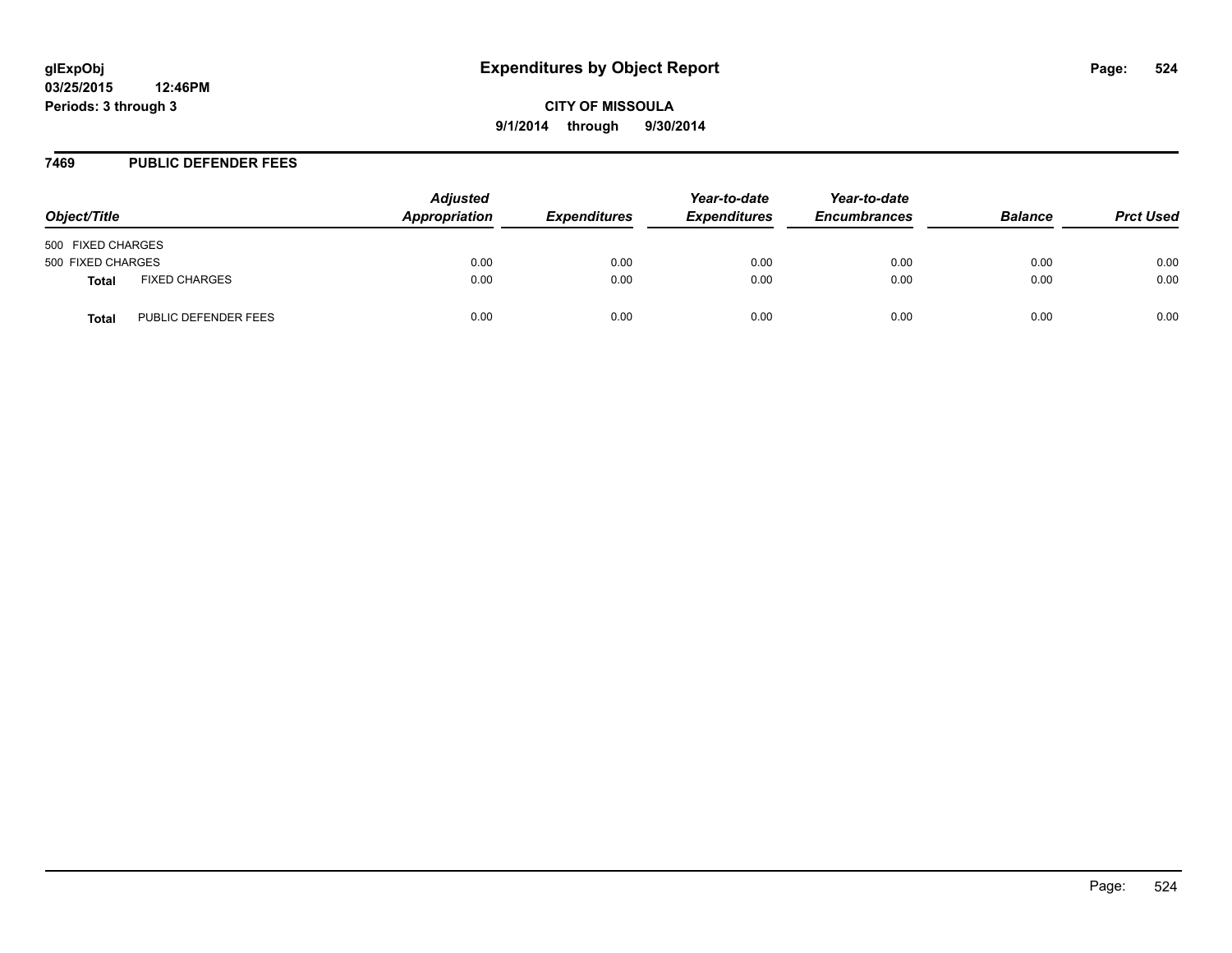## **7903 COUNTY CLEARING**

**390 NON-DEPARTMENTAL**

| Object/Title      |                  | <b>Adjusted</b><br>Appropriation | <b>Expenditures</b> | Year-to-date<br><b>Expenditures</b> | Year-to-date<br><b>Encumbrances</b> | <b>Balance</b> | <b>Prct Used</b> |
|-------------------|------------------|----------------------------------|---------------------|-------------------------------------|-------------------------------------|----------------|------------------|
| 800 OTHER OBJECTS |                  |                                  |                     |                                     |                                     |                |                  |
| 845 CONTINGENCY   |                  | 0.00                             | 809.25              | 809.25                              | 0.00                                | $-809.25$      | 0.00             |
| Total             | OTHER OBJECTS    | 0.00                             | 809.25              | 809.25                              | 0.00                                | $-809.25$      | 0.00             |
| Total             | NON-DEPARTMENTAL | 0.00                             | 809.25              | 809.25                              | 0.00                                | $-809.25$      | 0.00             |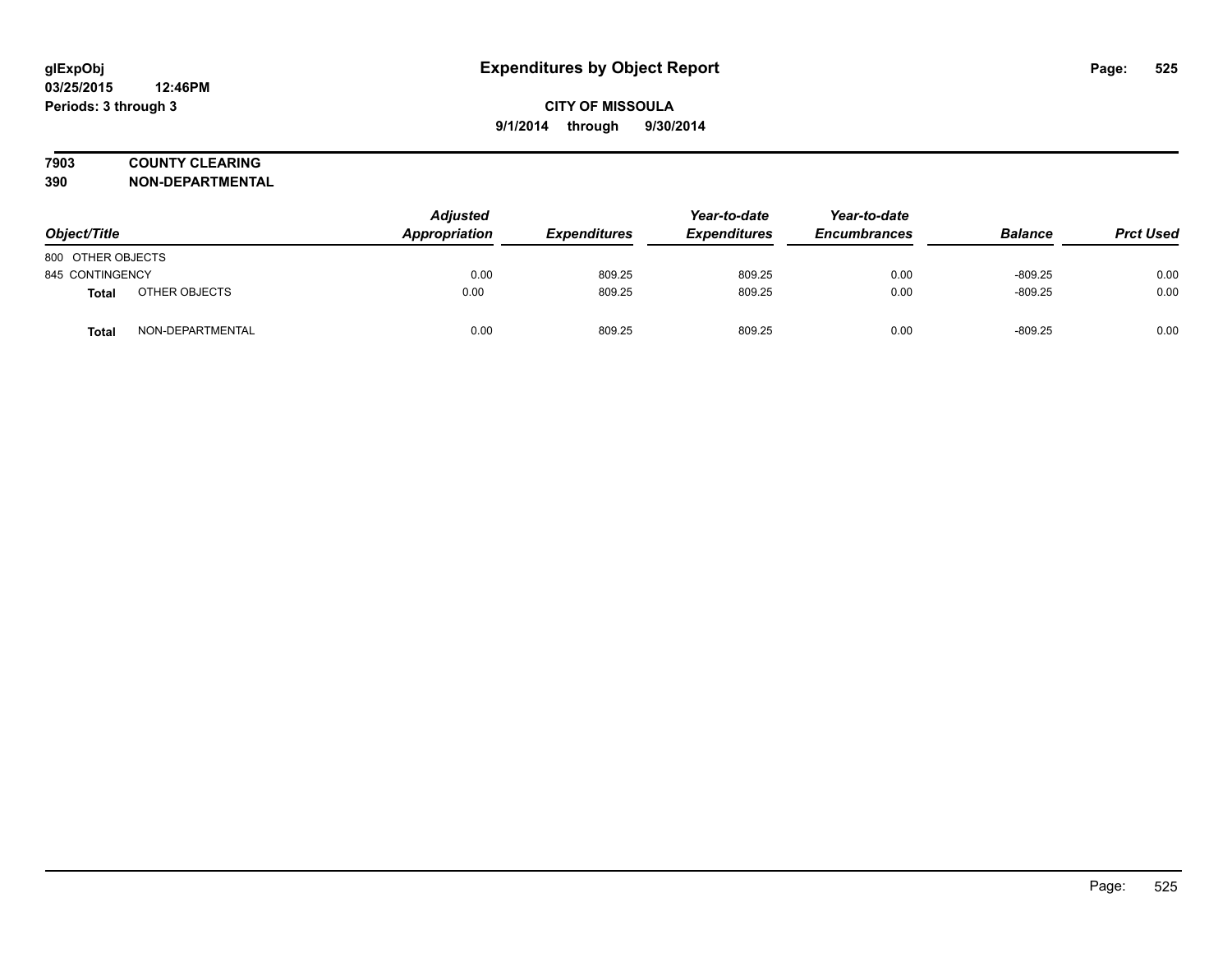**CITY OF MISSOULA 9/1/2014 through 9/30/2014**

**7903 COUNTY CLEARING**

| Object/Title      |                        | <b>Adjusted</b><br>Appropriation | <b>Expenditures</b> | Year-to-date<br><b>Expenditures</b> | Year-to-date<br><b>Encumbrances</b> | <b>Balance</b> | <b>Prct Used</b> |
|-------------------|------------------------|----------------------------------|---------------------|-------------------------------------|-------------------------------------|----------------|------------------|
| 800 OTHER OBJECTS |                        |                                  |                     |                                     |                                     |                |                  |
| 845 CONTINGENCY   |                        | 0.00                             | 809.25              | 809.25                              | 0.00                                | $-809.25$      | 0.00             |
| <b>Total</b>      | OTHER OBJECTS          | 0.00                             | 809.25              | 809.25                              | 0.00                                | $-809.25$      | 0.00             |
| <b>Total</b>      | <b>COUNTY CLEARING</b> | 0.00                             | 809.25              | 809.25                              | 0.00                                | $-809.25$      | 0.00             |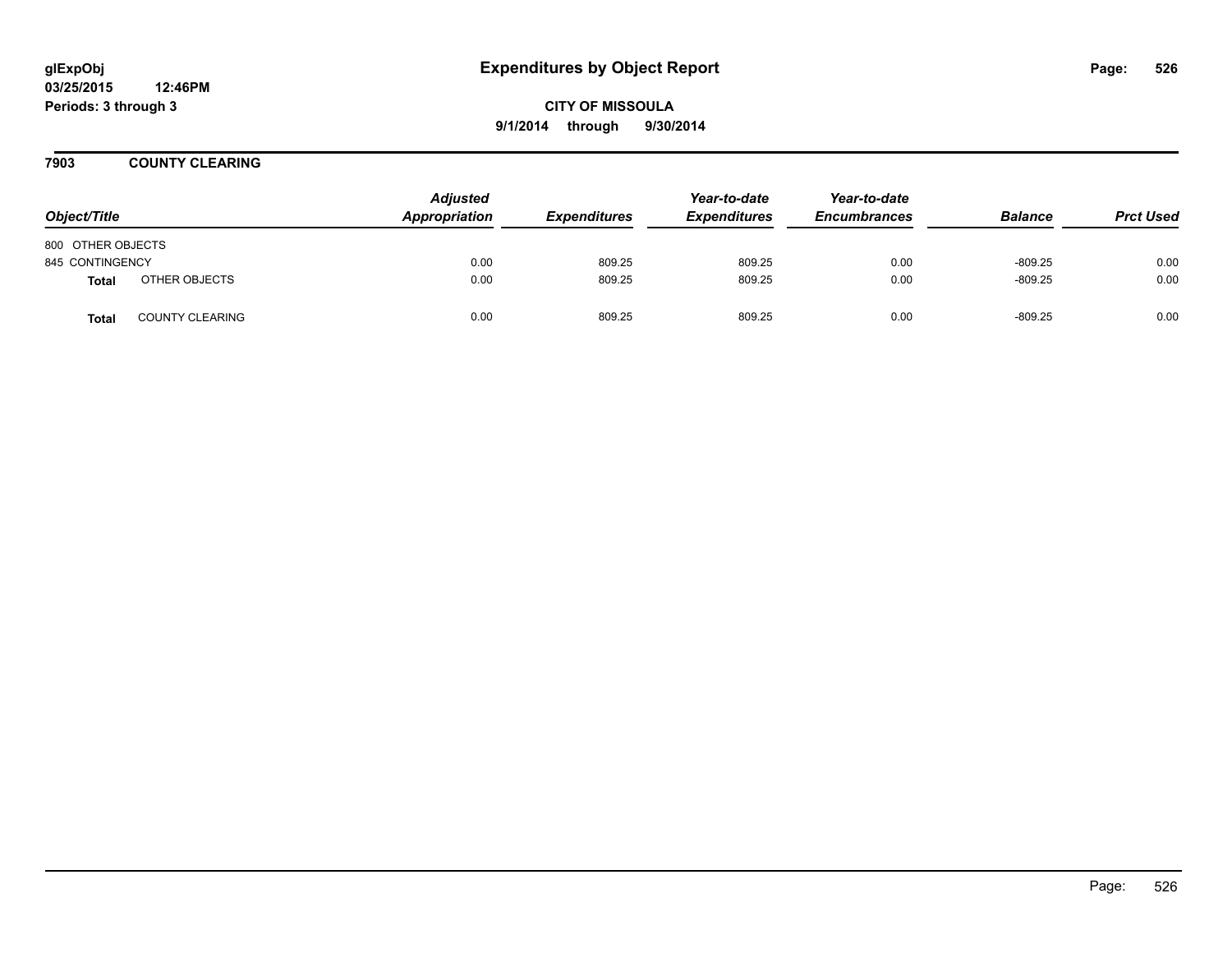## **CITY OF MISSOULA 9/1/2014 through 9/30/2014**

#### **7904 SEWER REBATE**

**280 PUBLIC WORKS ADMIN/ENGINEERING**

| Object/Title      |                                | <b>Adjusted</b><br>Appropriation | <b>Expenditures</b> | Year-to-date<br><b>Expenditures</b> | Year-to-date<br><b>Encumbrances</b> | <b>Balance</b> | <b>Prct Used</b> |
|-------------------|--------------------------------|----------------------------------|---------------------|-------------------------------------|-------------------------------------|----------------|------------------|
| 500 FIXED CHARGES |                                |                                  |                     |                                     |                                     |                |                  |
| 500 FIXED CHARGES |                                | 0.00                             | 0.00                | 0.00                                | 0.00                                | 0.00           | 0.00             |
| <b>Total</b>      | <b>FIXED CHARGES</b>           | 0.00                             | 0.00                | 0.00                                | 0.00                                | 0.00           | 0.00             |
| 800 OTHER OBJECTS |                                |                                  |                     |                                     |                                     |                |                  |
|                   | 820 TRANSFERS TO OTHER FUNDS   | 0.00                             | 0.00                | 0.00                                | 0.00                                | 0.00           | 0.00             |
| <b>Total</b>      | OTHER OBJECTS                  | 0.00                             | 0.00                | 0.00                                | 0.00                                | 0.00           | 0.00             |
| <b>Total</b>      | PUBLIC WORKS ADMIN/ENGINEERING | 0.00                             | 0.00                | 0.00                                | 0.00                                | 0.00           | 0.00             |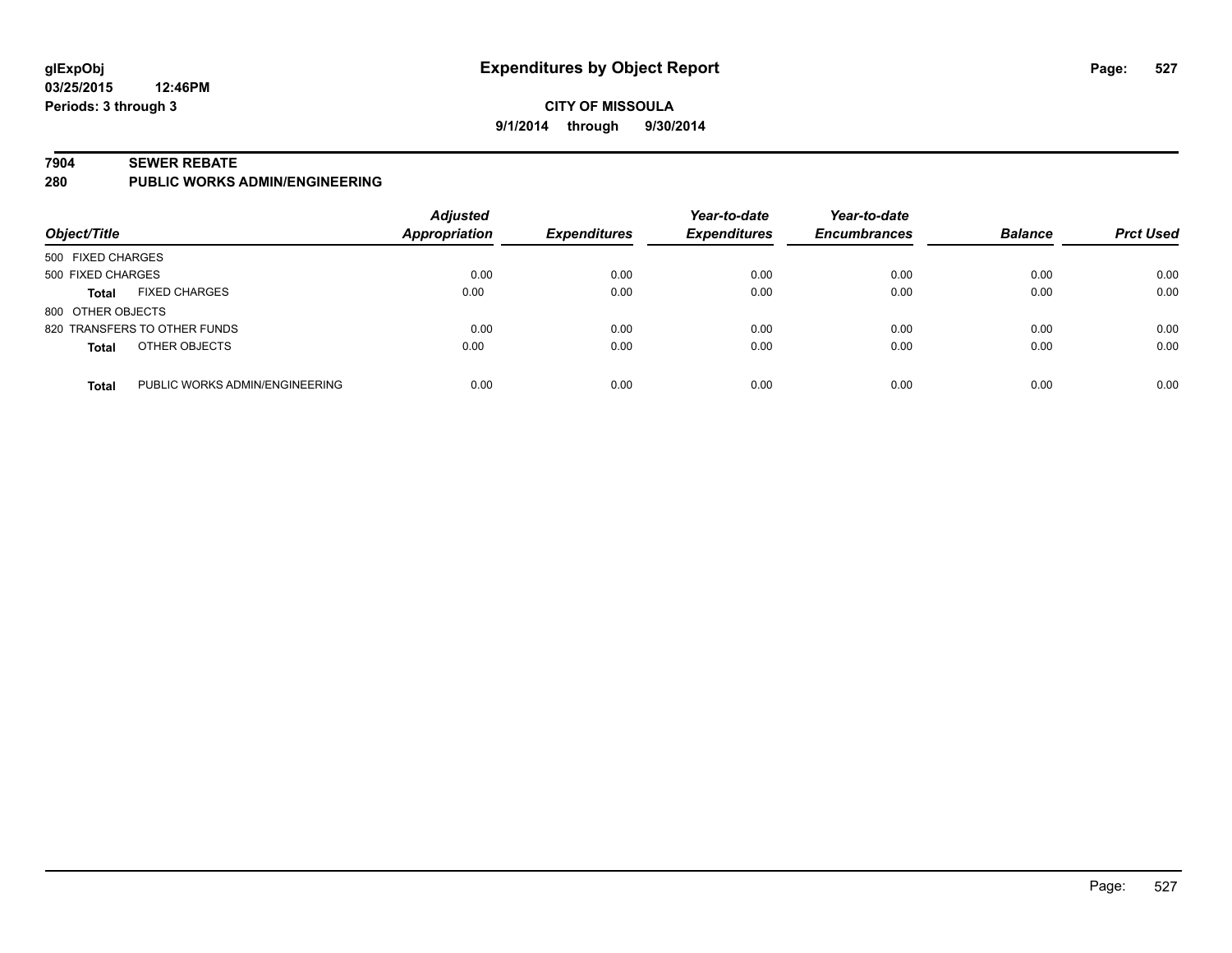## **7904 SEWER REBATE**

| Object/Title                         | <b>Adjusted</b><br><b>Appropriation</b> | <b>Expenditures</b> | Year-to-date<br><b>Expenditures</b> | Year-to-date<br><b>Encumbrances</b> | <b>Balance</b> | <b>Prct Used</b> |
|--------------------------------------|-----------------------------------------|---------------------|-------------------------------------|-------------------------------------|----------------|------------------|
| 500 FIXED CHARGES                    |                                         |                     |                                     |                                     |                |                  |
| 500 FIXED CHARGES                    | 0.00                                    | 0.00                | 0.00                                | 0.00                                | 0.00           | 0.00             |
| <b>FIXED CHARGES</b><br><b>Total</b> | 0.00                                    | 0.00                | 0.00                                | 0.00                                | 0.00           | 0.00             |
| 800 OTHER OBJECTS                    |                                         |                     |                                     |                                     |                |                  |
| 820 TRANSFERS TO OTHER FUNDS         | 0.00                                    | 0.00                | 0.00                                | 0.00                                | 0.00           | 0.00             |
| OTHER OBJECTS<br><b>Total</b>        | 0.00                                    | 0.00                | 0.00                                | 0.00                                | 0.00           | 0.00             |
| <b>SEWER REBATE</b><br><b>Total</b>  | 0.00                                    | 0.00                | 0.00                                | 0.00                                | 0.00           | 0.00             |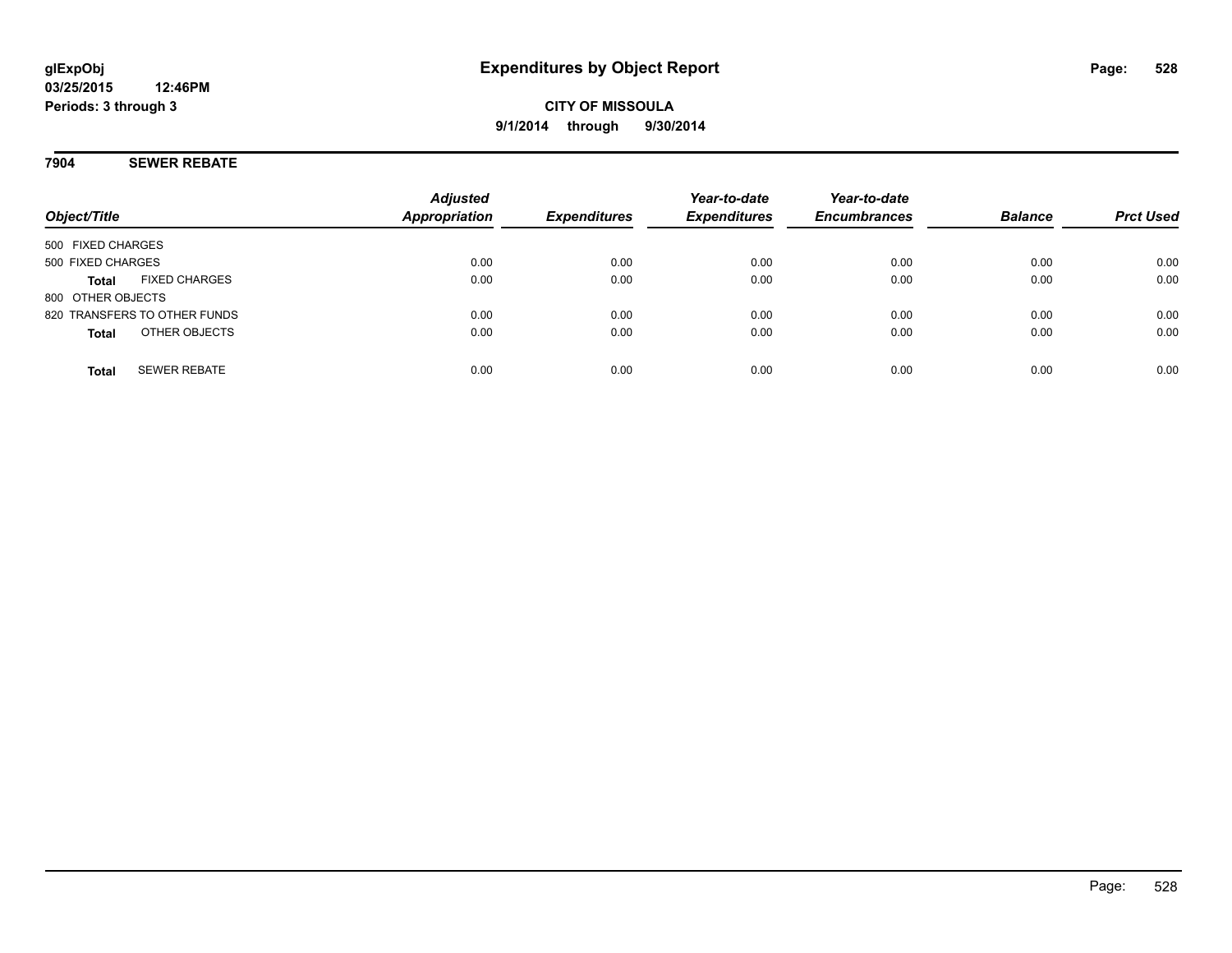#### **7905 WYE SEWER RSID 8489**

**280 PUBLIC WORKS ADMIN/ENGINEERING**

| Object/Title                                   | <b>Adjusted</b><br><b>Appropriation</b> | <b>Expenditures</b> | Year-to-date<br><b>Expenditures</b> | Year-to-date<br><b>Encumbrances</b> | <b>Balance</b> | <b>Prct Used</b> |
|------------------------------------------------|-----------------------------------------|---------------------|-------------------------------------|-------------------------------------|----------------|------------------|
| 500 FIXED CHARGES                              |                                         |                     |                                     |                                     |                |                  |
| 500 FIXED CHARGES                              | 0.00                                    | 0.00                | 0.00                                | 0.00                                | 0.00           | 0.00             |
| <b>FIXED CHARGES</b><br>Total                  | 0.00                                    | 0.00                | 0.00                                | 0.00                                | 0.00           | 0.00             |
| PUBLIC WORKS ADMIN/ENGINEERING<br><b>Total</b> | 0.00                                    | 0.00                | 0.00                                | 0.00                                | 0.00           | 0.00             |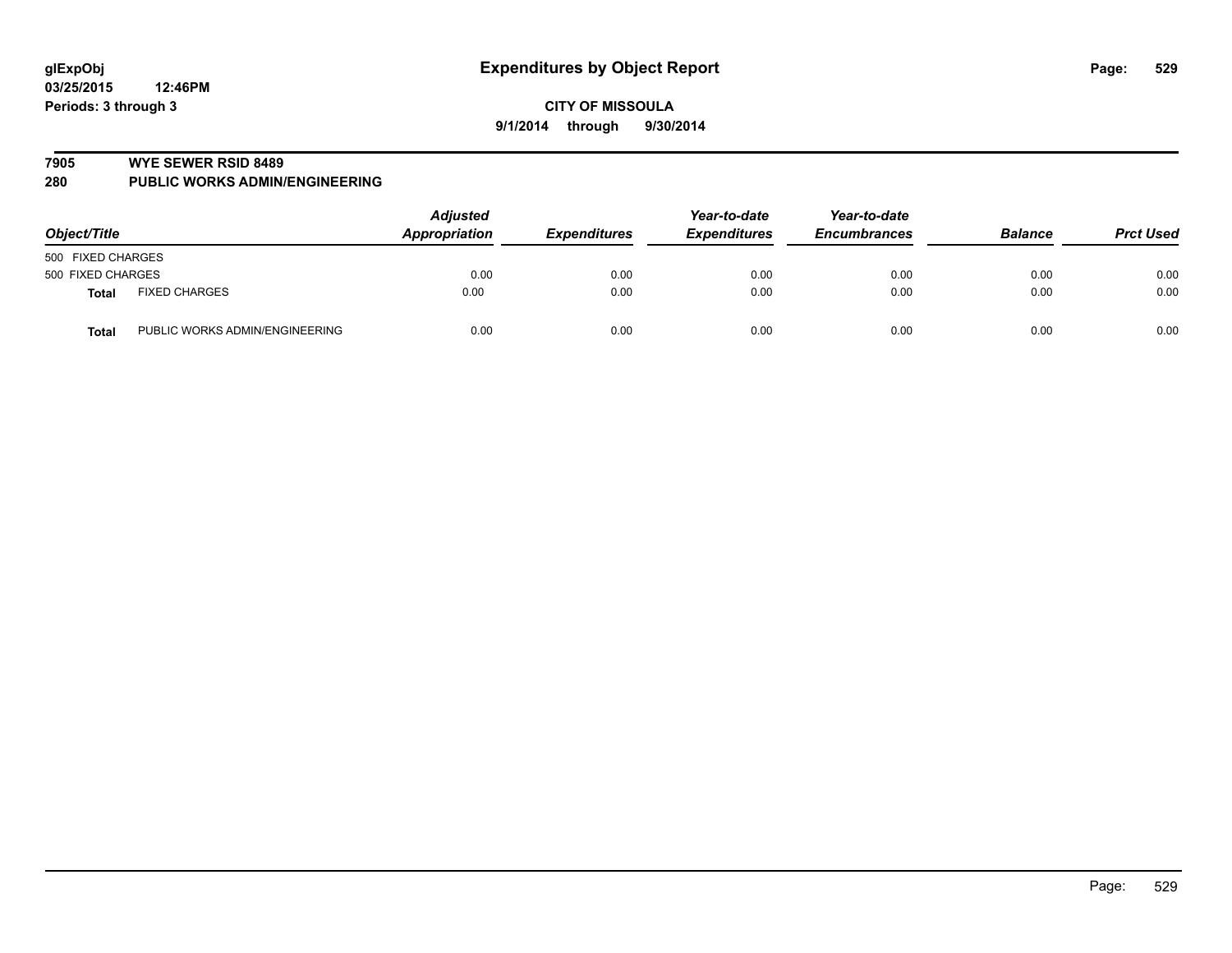### **7905 WYE SEWER RSID 8489**

| Object/Title                        | <b>Adjusted</b><br>Appropriation | <b>Expenditures</b> | Year-to-date<br><b>Expenditures</b> | Year-to-date<br><b>Encumbrances</b> | <b>Balance</b> | <b>Prct Used</b> |
|-------------------------------------|----------------------------------|---------------------|-------------------------------------|-------------------------------------|----------------|------------------|
| 500 FIXED CHARGES                   |                                  |                     |                                     |                                     |                |                  |
| 500 FIXED CHARGES                   | 0.00                             | 0.00                | 0.00                                | 0.00                                | 0.00           | 0.00             |
| <b>FIXED CHARGES</b><br>Total       | 0.00                             | 0.00                | 0.00                                | 0.00                                | 0.00           | 0.00             |
| WYE SEWER RSID 8489<br><b>Total</b> | 0.00                             | 0.00                | 0.00                                | 0.00                                | 0.00           | 0.00             |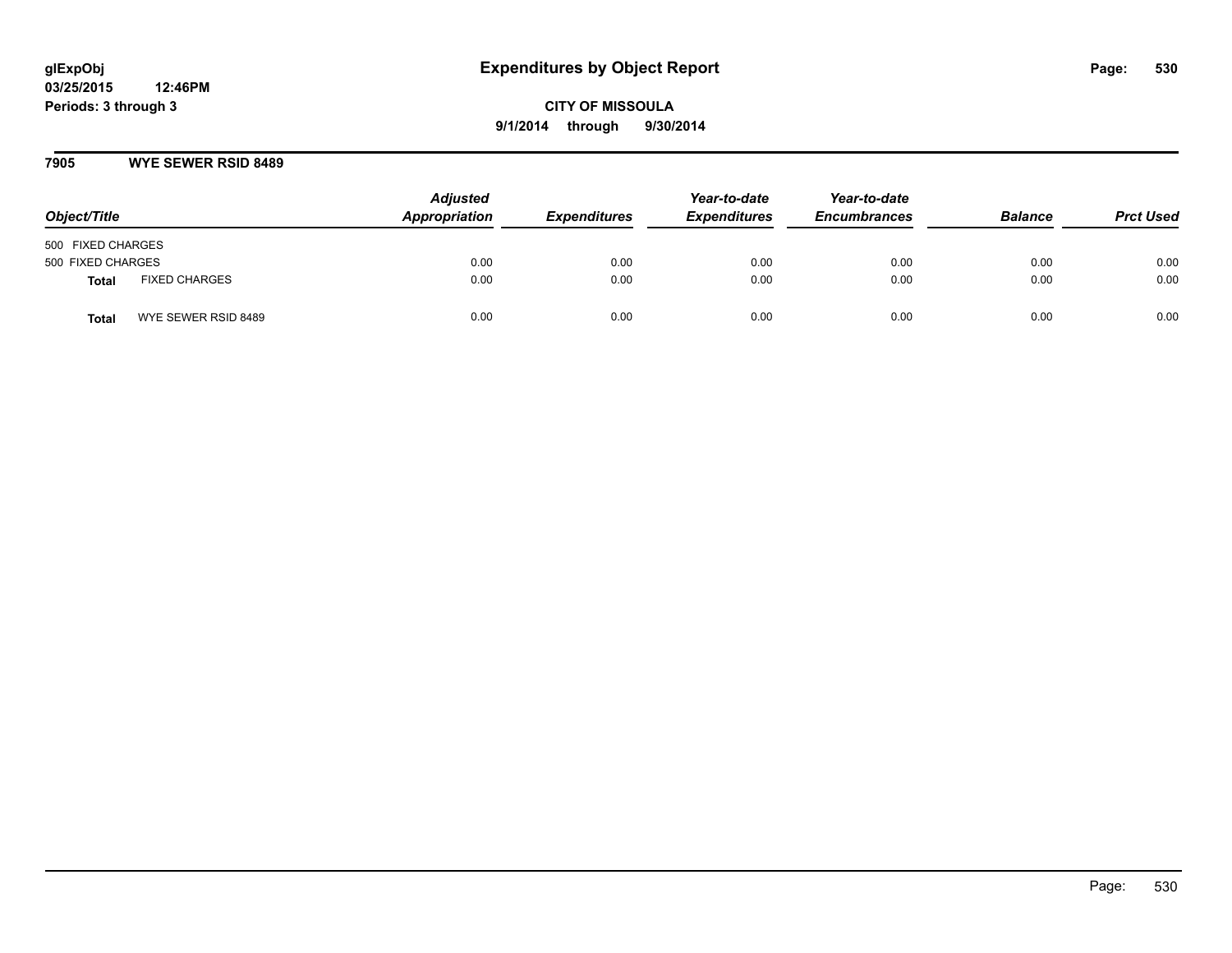#### **7911 RESIDENTIAL INSPECTION FUND**

**310 BUILDING INSPECTION**

| Object/Title                               | <b>Adjusted</b><br><b>Appropriation</b> | <b>Expenditures</b> | Year-to-date<br><b>Expenditures</b> | Year-to-date<br><b>Encumbrances</b> | <b>Balance</b> | <b>Prct Used</b> |
|--------------------------------------------|-----------------------------------------|---------------------|-------------------------------------|-------------------------------------|----------------|------------------|
|                                            |                                         |                     |                                     |                                     |                |                  |
| 200 SUPPLIES                               |                                         |                     |                                     |                                     |                |                  |
| 220 OPERATING SUPPLIES                     | 0.00                                    | 0.00                | 0.00                                | 0.00                                | 0.00           | 0.00             |
| 240 OTHER SUPPLIES                         | 0.00                                    | 0.00                | 0.00                                | 0.00                                | 0.00           | 0.00             |
| <b>SUPPLIES</b><br><b>Total</b>            | 0.00                                    | 0.00                | 0.00                                | 0.00                                | 0.00           | 0.00             |
| 300 PURCHASED SERVICES                     |                                         |                     |                                     |                                     |                |                  |
| 310 COMMUNICATIONS                         | 0.00                                    | 30.00               | 30.00                               | 0.00                                | $-30.00$       | 0.00             |
| 320 PRINTING & DUPLICATING                 | 0.00                                    | 0.00                | 0.00                                | 0.00                                | 0.00           | 0.00             |
| 330 PUBLICITY, SUBSCRIPTIONS & DUES        | 0.00                                    | 0.00                | 0.00                                | 0.00                                | 0.00           | 0.00             |
| <b>PURCHASED SERVICES</b><br><b>Total</b>  | 0.00                                    | 30.00               | 30.00                               | 0.00                                | $-30.00$       | 0.00             |
| <b>BUILDING INSPECTION</b><br><b>Total</b> | 0.00                                    | 30.00               | 30.00                               | 0.00                                | $-30.00$       | 0.00             |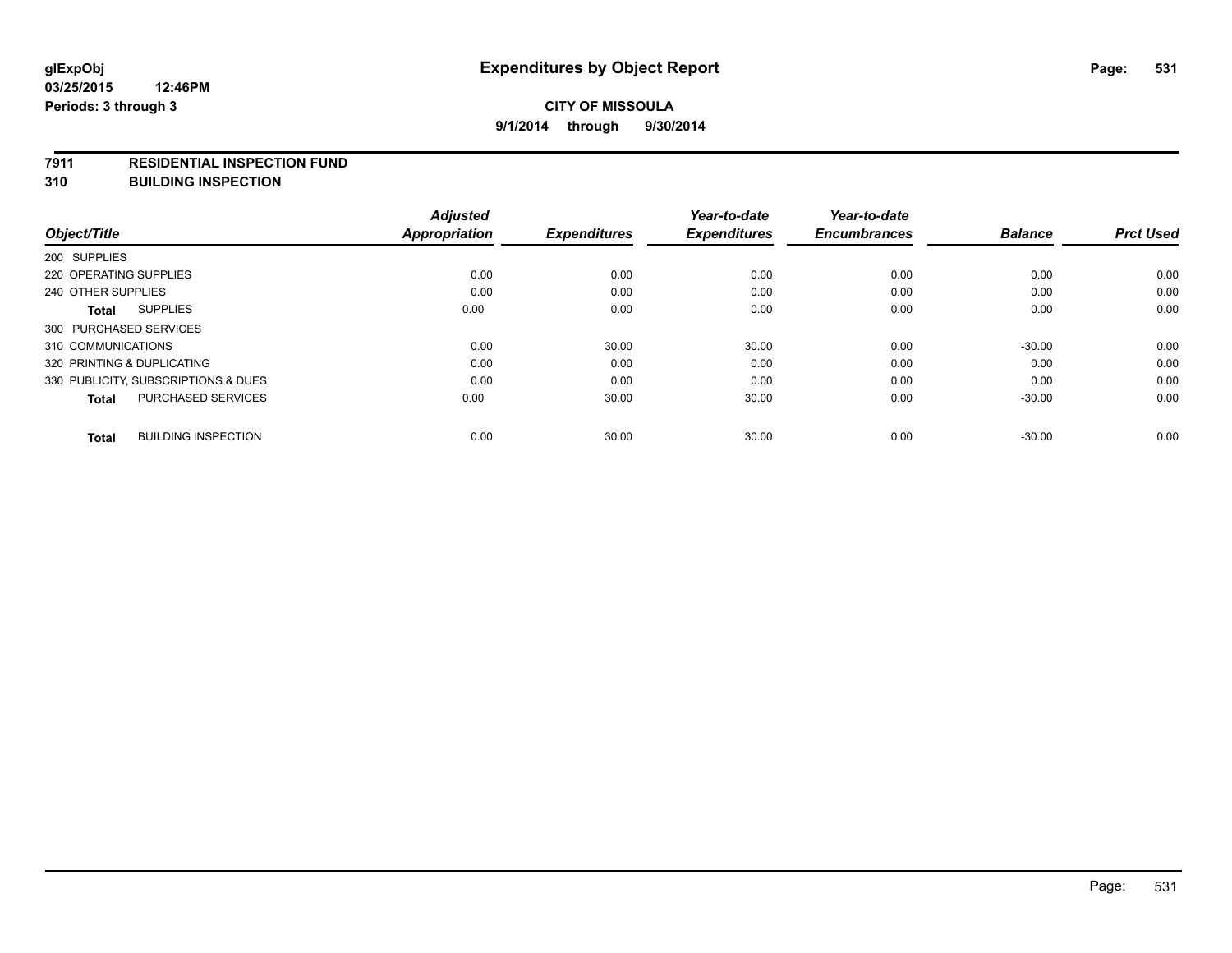## **7911 RESIDENTIAL INSPECTION FUND**

| Object/Title                                       | <b>Adjusted</b><br>Appropriation | <b>Expenditures</b> | Year-to-date<br><b>Expenditures</b> | Year-to-date<br><b>Encumbrances</b> | <b>Balance</b> | <b>Prct Used</b> |
|----------------------------------------------------|----------------------------------|---------------------|-------------------------------------|-------------------------------------|----------------|------------------|
| 200 SUPPLIES                                       |                                  |                     |                                     |                                     |                |                  |
| 220 OPERATING SUPPLIES                             | 0.00                             | 0.00                | 0.00                                | 0.00                                | 0.00           | 0.00             |
| 240 OTHER SUPPLIES                                 | 0.00                             | 0.00                | 0.00                                | 0.00                                | 0.00           | 0.00             |
| <b>SUPPLIES</b><br>Total                           | 0.00                             | 0.00                | 0.00                                | 0.00                                | 0.00           | 0.00             |
| 300 PURCHASED SERVICES                             |                                  |                     |                                     |                                     |                |                  |
| 310 COMMUNICATIONS                                 | 0.00                             | 30.00               | 30.00                               | 0.00                                | $-30.00$       | 0.00             |
| 320 PRINTING & DUPLICATING                         | 0.00                             | 0.00                | 0.00                                | 0.00                                | 0.00           | 0.00             |
| 330 PUBLICITY, SUBSCRIPTIONS & DUES                | 0.00                             | 0.00                | 0.00                                | 0.00                                | 0.00           | 0.00             |
| <b>PURCHASED SERVICES</b><br><b>Total</b>          | 0.00                             | 30.00               | 30.00                               | 0.00                                | $-30.00$       | 0.00             |
| <b>RESIDENTIAL INSPECTION FUND</b><br><b>Total</b> | 0.00                             | 30.00               | 30.00                               | 0.00                                | $-30.00$       | 0.00             |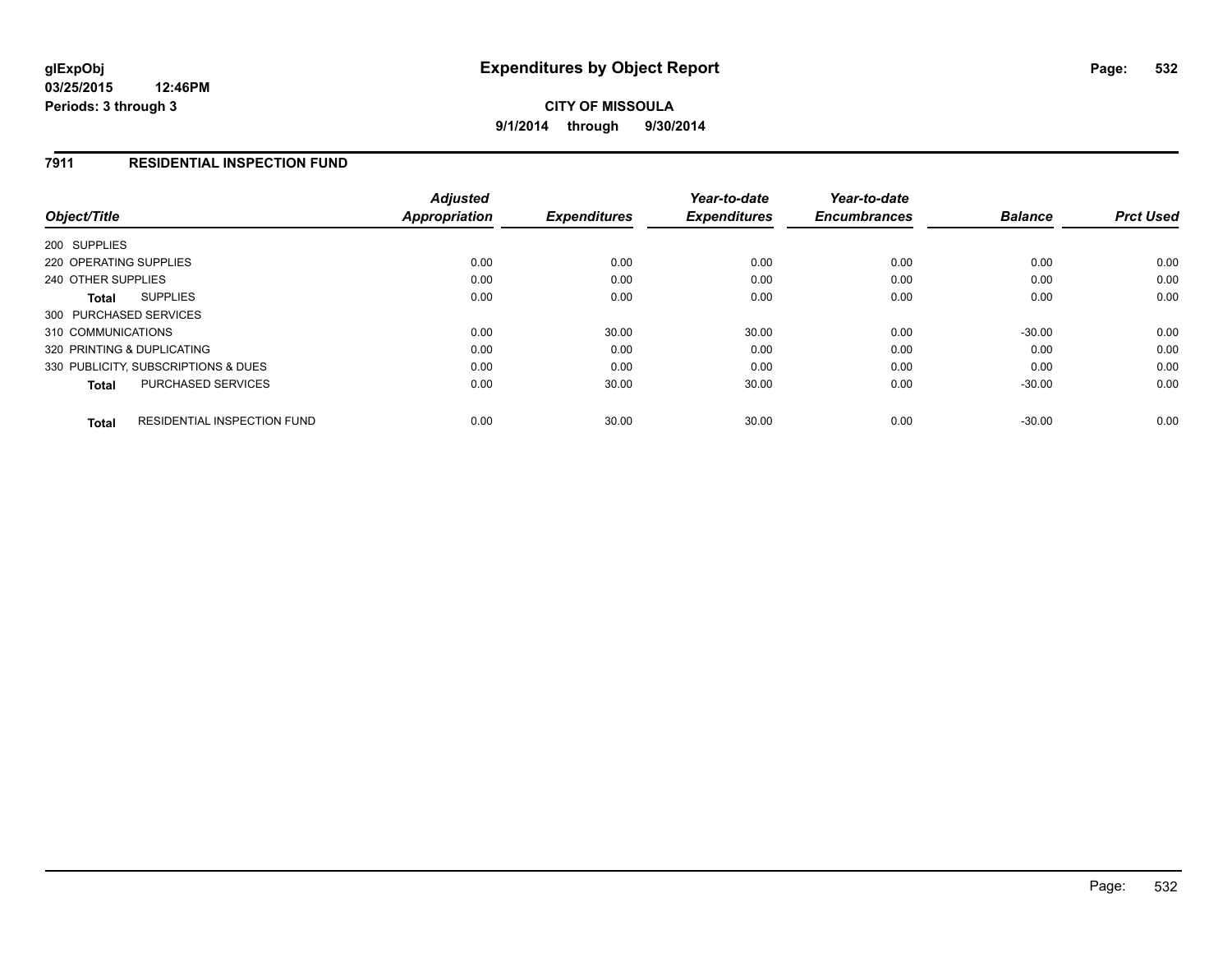# **glExpObj Expenditures by Object Report Page: 533**

**03/25/2015 12:46PM Periods: 3 through 3**

### **9000 GENERAL FIXED ASSETS ACCOUNT GROUP**

**900 DEPRECIATION**

| Object/Title                          | <b>Adjusted</b><br><b>Appropriation</b> | <b>Expenditures</b> | Year-to-date<br><b>Expenditures</b> | Year-to-date<br><b>Encumbrances</b> | <b>Balance</b> | <b>Prct Used</b> |
|---------------------------------------|-----------------------------------------|---------------------|-------------------------------------|-------------------------------------|----------------|------------------|
| 800 OTHER OBJECTS                     |                                         |                     |                                     |                                     |                |                  |
| 830 DEPRECIATION                      | 0.00                                    | 0.00                | 0.00                                | 0.00                                | 0.00           | 0.00             |
| OTHER OBJECTS<br>Total                | 0.00                                    | 0.00                | 0.00                                | 0.00                                | 0.00           | 0.00             |
| 900 CAPITAL OUTLAY                    |                                         |                     |                                     |                                     |                |                  |
| 900 CAPITAL OUTLAY                    | 0.00                                    | 0.00                | 0.00                                | 0.00                                | 0.00           | 0.00             |
| <b>CAPITAL OUTLAY</b><br><b>Total</b> | 0.00                                    | 0.00                | 0.00                                | 0.00                                | 0.00           | 0.00             |
| <b>DEPRECIATION</b><br><b>Total</b>   | 0.00                                    | 0.00                | 0.00                                | 0.00                                | 0.00           | 0.00             |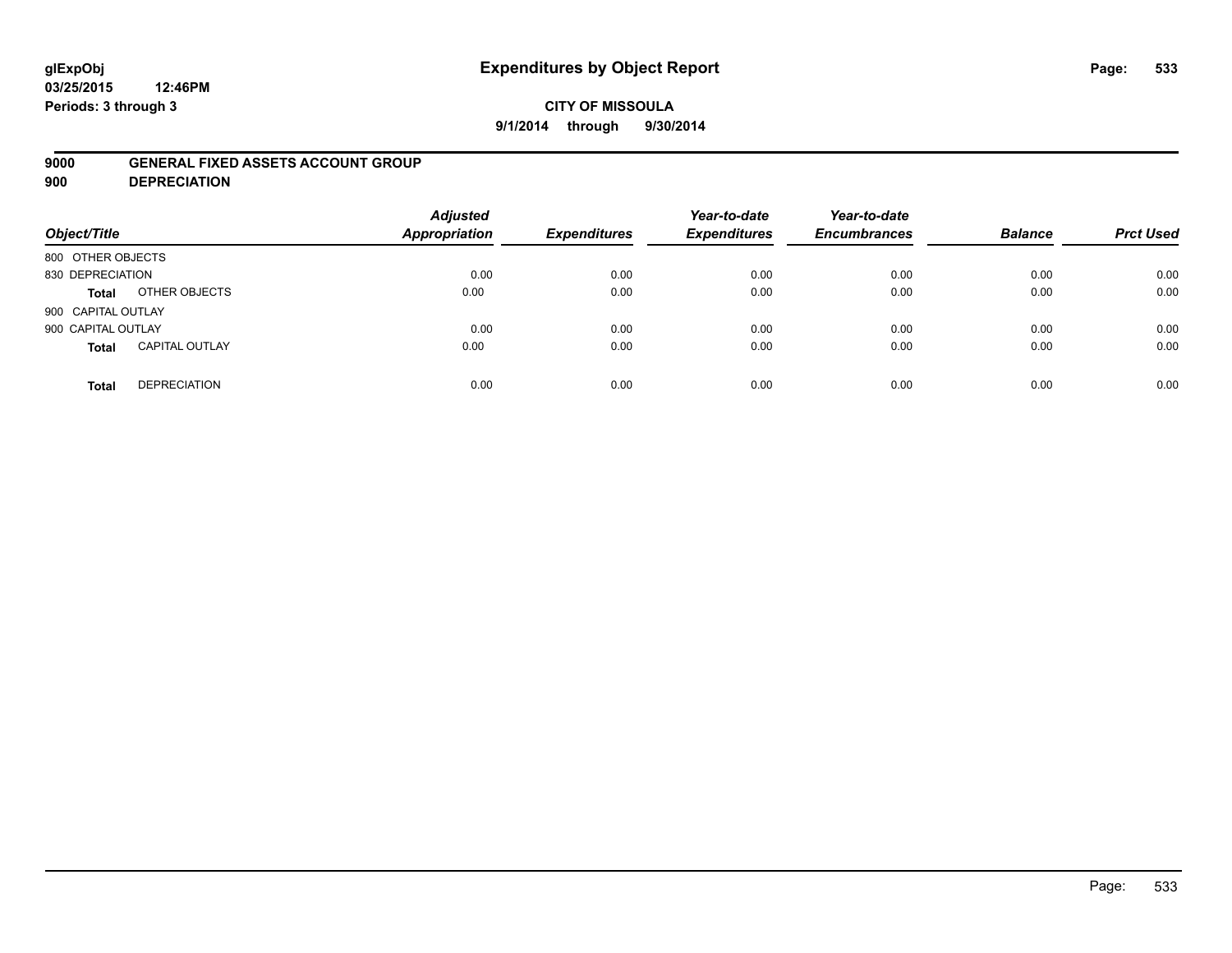## **CITY OF MISSOULA 9/1/2014 through 9/30/2014**

## **9000 GENERAL FIXED ASSETS ACCOUNT GROUP**

| Object/Title       |                                         | <b>Adjusted</b><br><b>Appropriation</b> | <b>Expenditures</b> | Year-to-date<br><b>Expenditures</b> | Year-to-date<br><b>Encumbrances</b> | <b>Balance</b> | <b>Prct Used</b> |
|--------------------|-----------------------------------------|-----------------------------------------|---------------------|-------------------------------------|-------------------------------------|----------------|------------------|
| 800 OTHER OBJECTS  |                                         |                                         |                     |                                     |                                     |                |                  |
| 830 DEPRECIATION   |                                         | 0.00                                    | 0.00                | 0.00                                | 0.00                                | 0.00           | 0.00             |
| <b>Total</b>       | OTHER OBJECTS                           | 0.00                                    | 0.00                | 0.00                                | 0.00                                | 0.00           | 0.00             |
| 900 CAPITAL OUTLAY |                                         |                                         |                     |                                     |                                     |                |                  |
| 900 CAPITAL OUTLAY |                                         | 0.00                                    | 0.00                | 0.00                                | 0.00                                | 0.00           | 0.00             |
| <b>Total</b>       | <b>CAPITAL OUTLAY</b>                   | 0.00                                    | 0.00                | 0.00                                | 0.00                                | 0.00           | 0.00             |
| <b>Total</b>       | <b>GENERAL FIXED ASSETS ACCOUNT GRC</b> | 0.00                                    | 0.00                | 0.00                                | 0.00                                | 0.00           | 0.00             |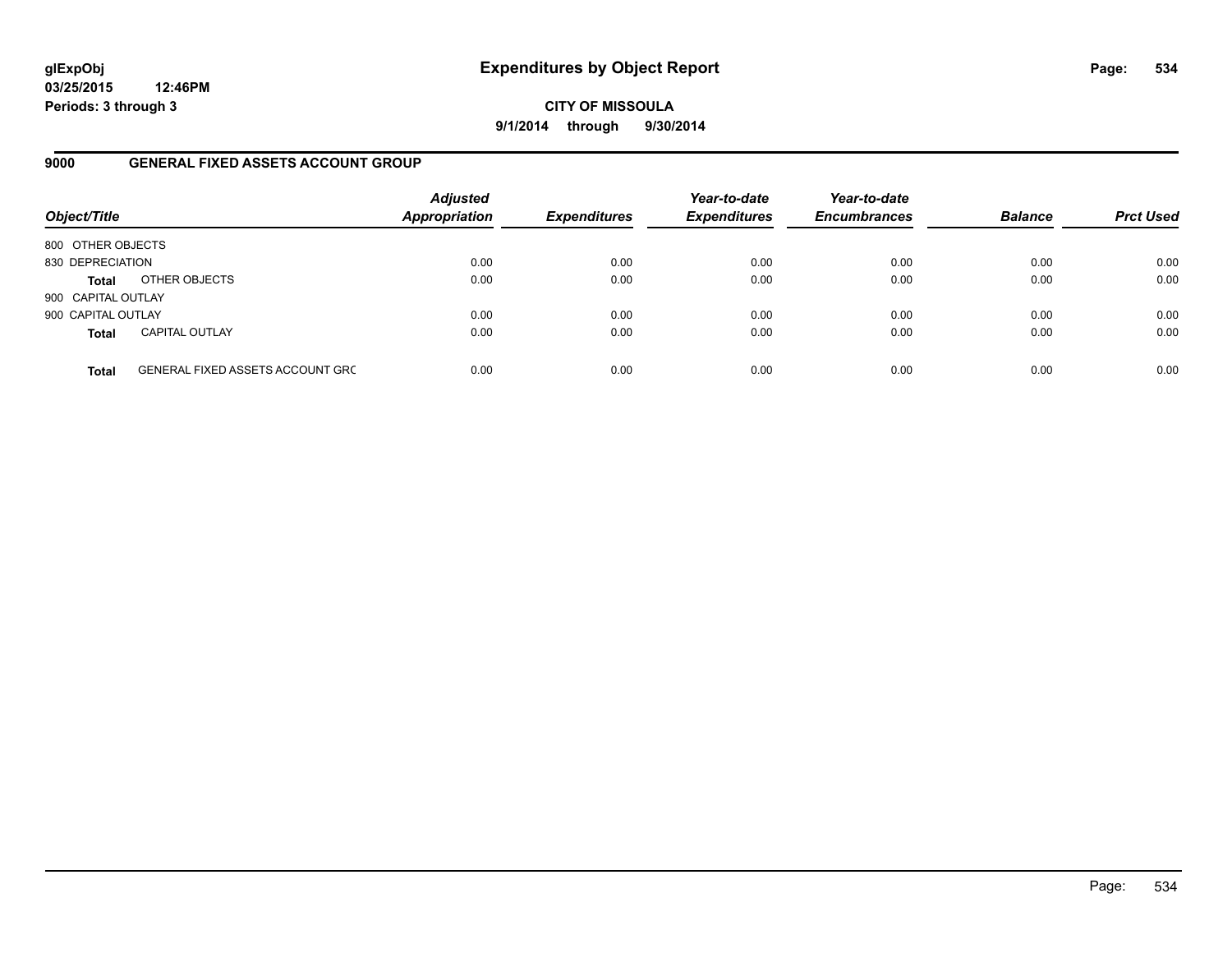#### *Grand Totals*

|                                       | <b>Adjusted</b>      |                     | Year-to-date        | Year-to-date        |                  |                  |
|---------------------------------------|----------------------|---------------------|---------------------|---------------------|------------------|------------------|
| Object/Title                          | <b>Appropriation</b> | <b>Expenditures</b> | <b>Expenditures</b> | <b>Encumbrances</b> | <b>Balance</b>   | <b>Prct User</b> |
| 100 PERSONAL SERVICES                 |                      |                     |                     |                     |                  |                  |
| 110 SALARIES AND WAGES                | 28,767,688.00        | 2,118,101.86        | 6,355,587.93        | 0.00                | 22,412,100.07    | 22.0             |
| 115 SALARIES/HEALTH INSURANCE BENEFIT | 629,280.00           | 110,580.00          | 272,602.50          | 0.00                | 356,677.50       | 43.3             |
| 120 OVERTIME/TERMINATION              | 1,136,021.00         | 122,087.35          | 414,991.44          | 0.00                | 721,029.56       | 36.5             |
| 121 OUTSIDE HIRE OVERTIME             | 75,000.00            | 8,012.24            | 53,619.50           | 0.00                | 21,380.50        | 71.4             |
| 122 COURT OVERTIME                    | 0.00                 | 1.285.49            | 3.681.86            | 0.00                | $-3,681.86$      | 0.0              |
| 130 OTHER                             | 285,339.00           | 0.00                | 120,898.87          | 0.00                | 164,440.13       | 42.3             |
| 135 OPEB EXPENSE                      | 0.00                 | 0.00                | 0.00                | 0.00                | 0.00             | 0.0              |
| 140 EMPLOYER CONTRIBUTIONS            | 11,643,605.00        | 720,993.79          | 2,381,665.86        | 0.00                | 9,261,939.14     | 20.4             |
| 141 STATE RETIREMENT CONTRIBUTIONS    | 2,265,089.00         | 351,437.77          | 1,011,684.72        | 0.00                | 1,253,404.28     | 44.6             |
| 145 OPEB CONTRIBUTION                 | 0.00                 | 0.00                | 0.00                | 0.00                | 0.00             | 0.0              |
| PERSONAL SERVICES<br><b>Total</b>     | 44,802,022.00        | 3,432,498.50        | 10,614,732.68       | 0.00                | 34, 187, 289. 32 | 23.6             |
| 200 SUPPLIES                          |                      |                     |                     |                     |                  |                  |
| 210 OFFICE SUPPLIES                   | 126,644.00           | 9,341.36            | 20,244.31           | 0.00                | 106,399.69       | 15.9             |
| 220 OPERATING SUPPLIES                | 1,272,339.00         | 63,477.41           | 145,135.42          | 0.00                | 1,127,203.58     | 11.4             |
| 230 REPAIR/MAINTENANCE                | 919,291.00           | 97,641.47           | 201,678.08          | 0.00                | 717,612.92       | 21.9             |
| 231 GASOLINE                          | 679,390.00           | 80,851.18           | 126,890.98          | 0.00                | 552,499.02       | 18.6             |
| 240 OTHER SUPPLIES                    | 185,215.00           | 7,979.12            | 57,084.45           | 0.00                | 128,130.55       | 30.8             |
| 250 SUPPLIES FOR RESALE               | 500.00               | 0.00                | 0.00                | 0.00                | 500.00           | 0.0              |
| <b>SUPPLIES</b><br><b>Total</b>       | 3,183,379.00         | 259,290.54          | 551,033.24          | 0.00                | 2,632,345.76     | 17.3             |
| 300 PURCHASED SERVICES                |                      |                     |                     |                     |                  |                  |
| 310 COMMUNICATIONS                    | 141,097.00           | 9,699.44            | 35,574.61           | 0.00                | 105,522.39       | 25.2             |
| 320 PRINTING & DUPLICATING            | 98,227.00            | 6,295.00            | 11,272.44           | 0.00                | 86,954.56        | 11.4             |
| 330 PUBLICITY, SUBSCRIPTIONS & DUES   | 367,146.00           | 16,142.99           | 81,759.57           | 0.00                | 285.386.43       | 22.2             |
| 340 SEWER                             | 16,540.00            | 0.00                | 4,742.94            | 0.00                | 11,797.06        | 28.6             |
| 341 ELECTRICITY & NATURAL GAS         | 1,574,129.00         | 165,575.60          | 310,984.39          | 0.00                | 1,263,144.61     | 19.7             |
| 343 WATER CHARGES                     | 226,493.00           | 57,523.51           | 107,183.63          | 0.00                | 119,309.37       | 47.3             |
| 344 TELEPHONE SERVICE                 | 304,092.00           | 25,166.06           | 57,870.06           | 0.00                | 246,221.94       | 19.0             |
| 345 GARBAGE                           | 116,491.00           | 9,109.19            | 28,002.91           | 0.00                | 88,488.09        | 24.0             |
| 350 PROFESSIONAL SERVICES             | 3,946,664.00         | 533,517.98          | 830,220.23          | 0.00                | 3,116,443.77     | 21.0             |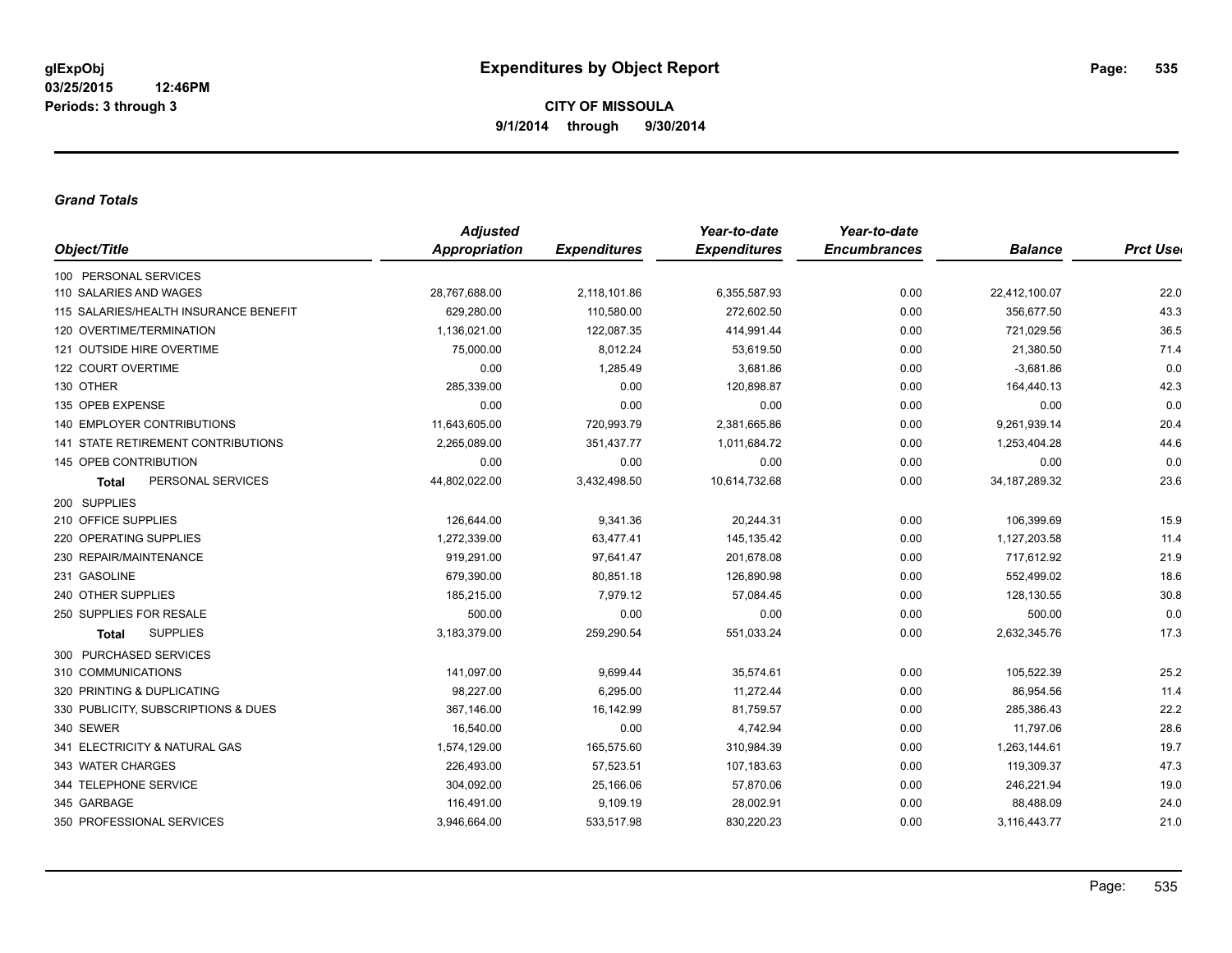*Grand Totals [Continued]*

|                                                   | <b>Adjusted</b> |                     | Year-to-date        | Year-to-date        |                |                 |
|---------------------------------------------------|-----------------|---------------------|---------------------|---------------------|----------------|-----------------|
| Object/Title                                      | Appropriation   | <b>Expenditures</b> | <b>Expenditures</b> | <b>Encumbrances</b> | <b>Balance</b> | <b>Prct Use</b> |
| 351 INSURANCE CLAIMS                              | 5,091,229.00    | 248,875.04          | 659,542.24          | 0.00                | 4,431,686.76   | 12.9            |
| 352 HEALTH PROGRAMS                               | 80,000.00       | 3,661.54            | 3,661.54            | 0.00                | 76,338.46      | 4.5             |
| 353 ADMINISTRATION EXPENDITURES                   | 582,161.00      | 109,316.78          | 218,735.81          | 0.00                | 363,425.19     | 37.5            |
| 354 TRANSITIONAL REINSURANCE PROGRAM              | 0.00            | 0.00                | 0.00                | 0.00                | 0.00           | 0.0             |
| 360 REPAIR & MAINTENANCE                          | 1,318,041.00    | 64,161.84           | 351,095.16          | 0.00                | 966,945.84     | 26.6            |
| 370 TRAVEL                                        | 182,566.00      | 14,182.87           | 23,798.76           | 0.00                | 158,767.24     | 13.0            |
| 380 TRAINING                                      | 161,424.00      | 8,751.10            | 26,733.40           | 0.00                | 134,690.60     | 16.5            |
| 390 OTHER PURCHASED SERVICES                      | 1,793,330.00    | 62,674.83           | 117,573.64          | 0.00                | 1,675,756.36   | 6.5             |
| PURCHASED SERVICES<br><b>Total</b>                | 15,999,630.00   | 1,334,653.77        | 2,868,751.33        | 0.00                | 13,130,878.67  | 17.9            |
| <b>400 BUILDING MATERIALS</b>                     |                 |                     |                     |                     |                |                 |
| <b>400 BUILDING MATERIALS</b>                     | 247,164.00      | 12,061.72           | 37,241.71           | 0.00                | 209,922.29     | 15.0            |
| <b>BUILDING MATERIALS</b><br><b>Total</b>         | 247,164.00      | 12,061.72           | 37,241.71           | 0.00                | 209,922.29     | 15.0            |
| 500 FIXED CHARGES                                 |                 |                     |                     |                     |                |                 |
| 500 FIXED CHARGES                                 | 2,983,589.00    | 16,169.87           | 714,842.52          | 0.00                | 2,268,746.48   | 23.9            |
| 530 EQUIPMENT RENTAL                              | 500.00          | 10.50               | 21.00               | 0.00                | 479.00         | 4.2             |
| 550 MERCHANT SERVICE FEES                         | 43,700.00       | 3,894.63            | 3,894.63            | 0.00                | 39,805.37      | 8.9             |
| <b>FIXED CHARGES</b><br><b>Total</b>              | 3,027,789.00    | 20,075.00           | 718,758.15          | 0.00                | 2,309,030.85   | 23.7            |
| 600 DEBT SERVICE                                  |                 |                     |                     |                     |                |                 |
| 600 DEBT SERVICE                                  | 0.00            | 0.00                | 0.00                | 0.00                | 0.00           | 0.0             |
| 610 PRINCIPAL                                     | 6,524,338.00    | 16,000.00           | 790,465.67          | 0.00                | 5,733,872.33   | 12.1            |
| 615 JUDGMENT LEVY DEBT PAYMENT                    | 0.00            | 0.00                | 0.00                | 0.00                | 0.00           | 0.0             |
| 620 INTEREST / SERVICE FEES                       | 2,907,349.00    | 53,998.56           | 77,273.52           | 0.00                | 2,830,075.48   | 2.6             |
| <b>DEBT SERVICE</b><br><b>Total</b>               | 9,431,687.00    | 69,998.56           | 867,739.19          | 0.00                | 8,563,947.81   | 9.2             |
| 700 GRANTS & CONTRIBUTIONS                        |                 |                     |                     |                     |                |                 |
| 700 GRANTS & CONTRIBUTIONS                        | 6,558,639.00    | 322,581.45          | 1,534,973.13        | 0.00                | 5,023,665.87   | 23.4            |
| 751 RECREATION SCHOLARSHIPS                       | 0.00            | 0.00                | 0.00                | 0.00                | 0.00           | 0.0             |
| 780 INTERGOVERNMENTAL TRANSFER                    | 0.00            | 0.00                | 0.00                | 0.00                | 0.00           | 0.0             |
| <b>GRANTS &amp; CONTRIBUTIONS</b><br><b>Total</b> | 6,558,639.00    | 322,581.45          | 1,534,973.13        | 0.00                | 5,023,665.87   | 23.4            |
| 800 OTHER OBJECTS                                 |                 |                     |                     |                     |                |                 |
| 800 OTHER OBJECTS                                 | 0.00            | 0.00                | 0.00                | 0.00                | 0.00           | 0.0             |
| 820 TRANSFERS TO OTHER FUNDS                      | 17,504,878.00   | 17,720.17           | 38,427.26           | 0.00                | 17,466,450.74  | 0.2             |